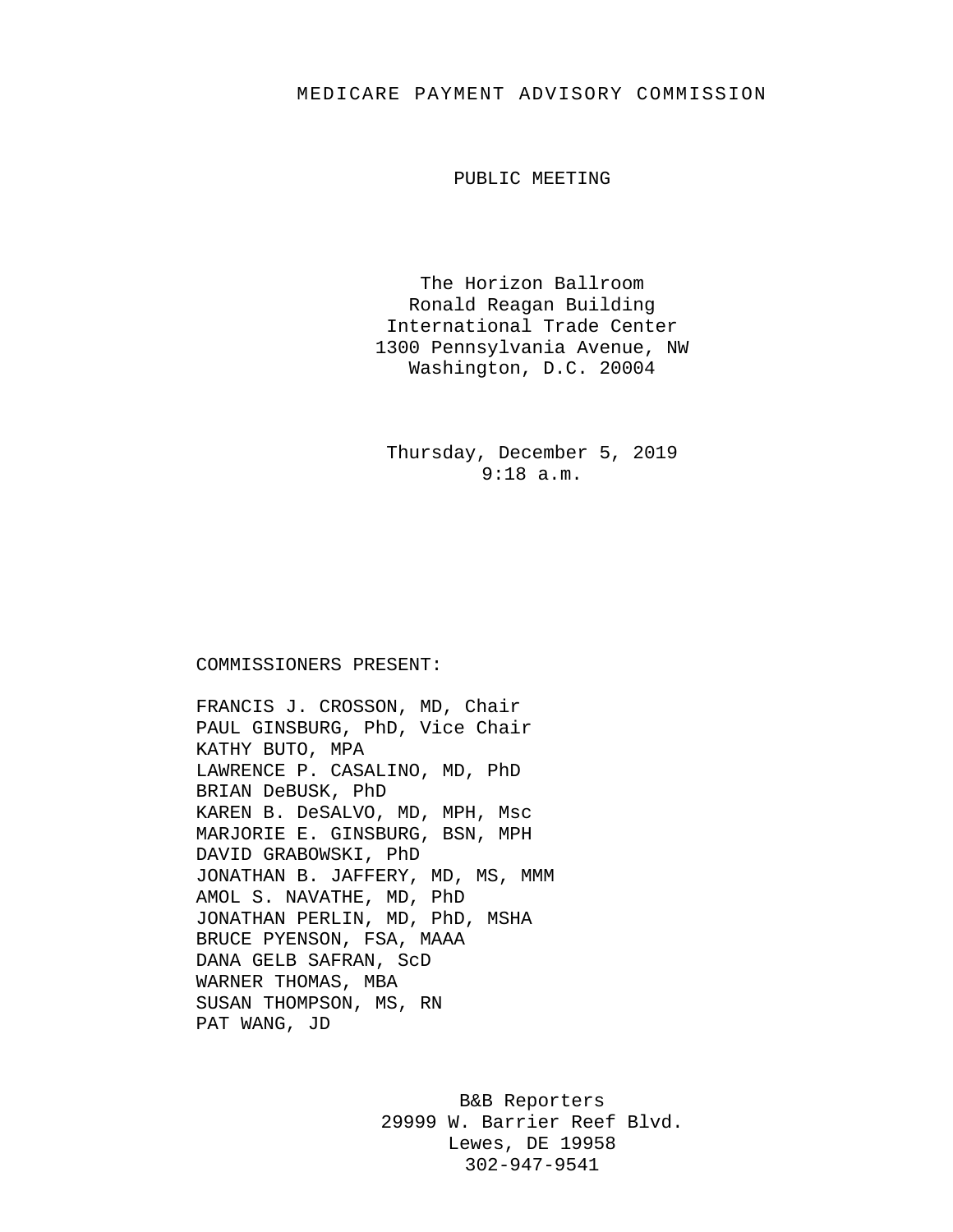## AGENDA PAGE

| Assessing payment adequacy and updating payments:<br>Physician and other health professional services<br>Brian O'Donnell, Rachel Burton, Ariel Winter4                                                                                                                         |
|--------------------------------------------------------------------------------------------------------------------------------------------------------------------------------------------------------------------------------------------------------------------------------|
| Assessing payment adequacy and updating payments:<br>Ambulatory surgical center services                                                                                                                                                                                       |
| Assessing payment adequacy and updating payments:<br>Hospital inpatient and outpatient services; and<br>mandated report: Expanding the post-acute care<br>transfer policy to hospice<br>- Stephanie Cameron, Jeff Stensland,<br>- Alison Binkowski, Dan Zabinski, Ledia Tabor, |
|                                                                                                                                                                                                                                                                                |
|                                                                                                                                                                                                                                                                                |
| Assessing payment adequacy and updating payments:<br>Skilled nursing facility services                                                                                                                                                                                         |
| Assessing payment adequacy and updating payments:<br>Home health care services                                                                                                                                                                                                 |
| Assessing payment adequacy and updating payments:<br>Inpatient rehabilitation facility services<br>- Jamila Torain, Dana Kelley206                                                                                                                                             |
| Assessing payment adequacy and updating payments:<br>Long-term care hospital services                                                                                                                                                                                          |
| - Stephanie Cameron, Carolyn San Soucie236                                                                                                                                                                                                                                     |
|                                                                                                                                                                                                                                                                                |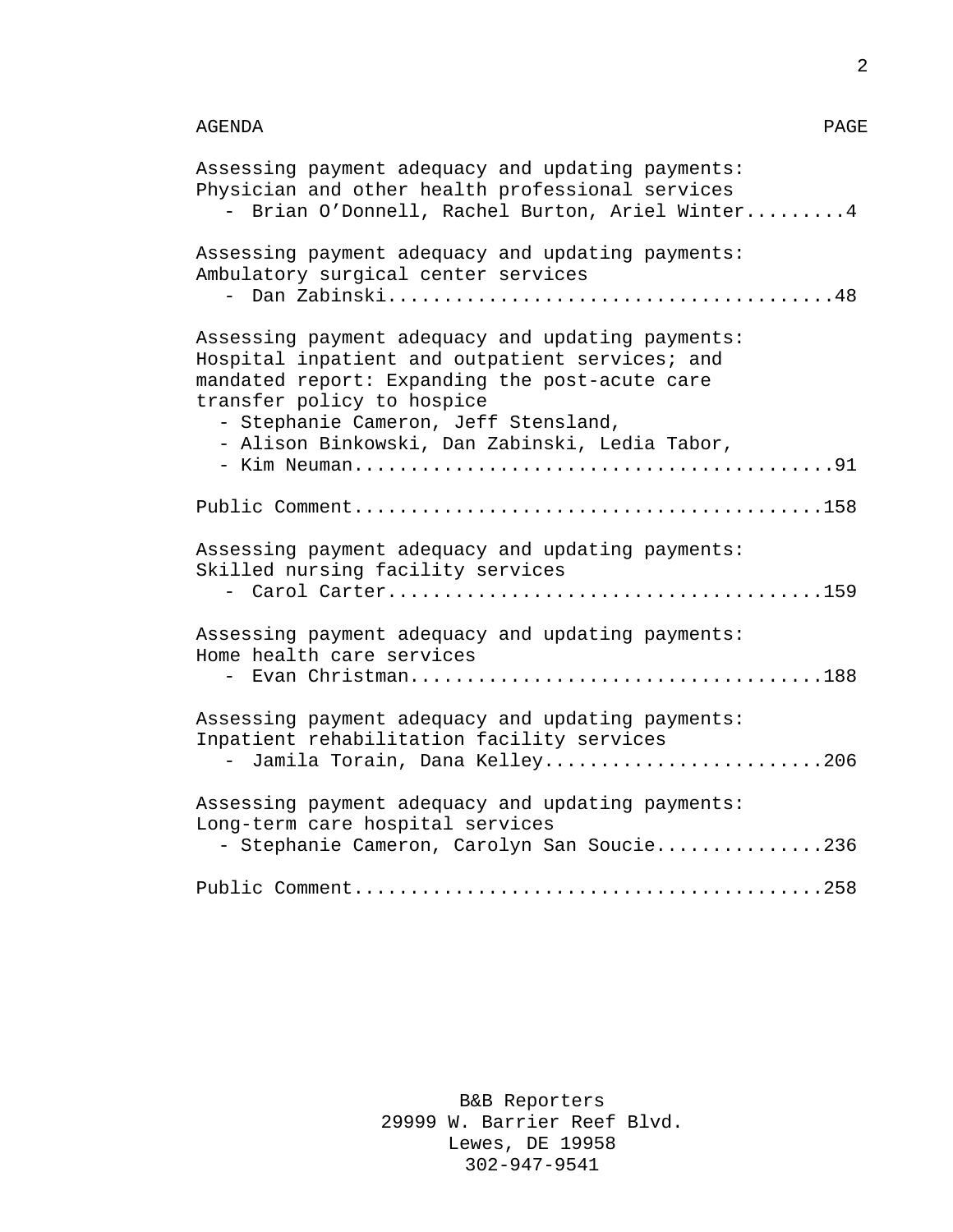| 1       | P R O C E E D I N G S                                        |
|---------|--------------------------------------------------------------|
| 2       | [9:18 a.m.]                                                  |
| 3       | DR. CROSSON: Okay. We are having the                         |
| 4       | Commissioners assemble at the moment.                        |
| 5       | I would like to take a moment to welcome our                 |
| 6       | guests to the December MedPAC meeting. Some of you are       |
| 7       | veterans; some of you may not be. December and January is    |
| 8       | the time of the year that MedPAC discusses the issue of how  |
| 9       | much, in this case in fiscal year 2021, the Medicare         |
| $10 \,$ | program should pay the different parts of the health care    |
| 11      | industry. During today and then tomorrow morning, we will    |
| 12      | be presenting the update recommendations for nine payment    |
| 13      | areas, including physicians, hospitals, and others.          |
| 14      | It is our tradition at MedPAC to present this                |
| 15      | data and the draft recommendations to the Commissioners,     |
| 16      | but not take a vote the first time the information is        |
| 17      | presented, but to take a vote in the second meeting.<br>That |
| 18      | would be the January meeting. So there will be no votes      |
| 19      | today.                                                       |
| 20      | It has also been our policy in recent years that             |
| 21      | if we find today, this afternoon, and tomorrow substantial   |
| 22      | Commissioner agreement with the recommendation that is on    |

B&B Reporters 29999 W. Barrier Reef Blvd. Lewes, DE 19958 302-947-9541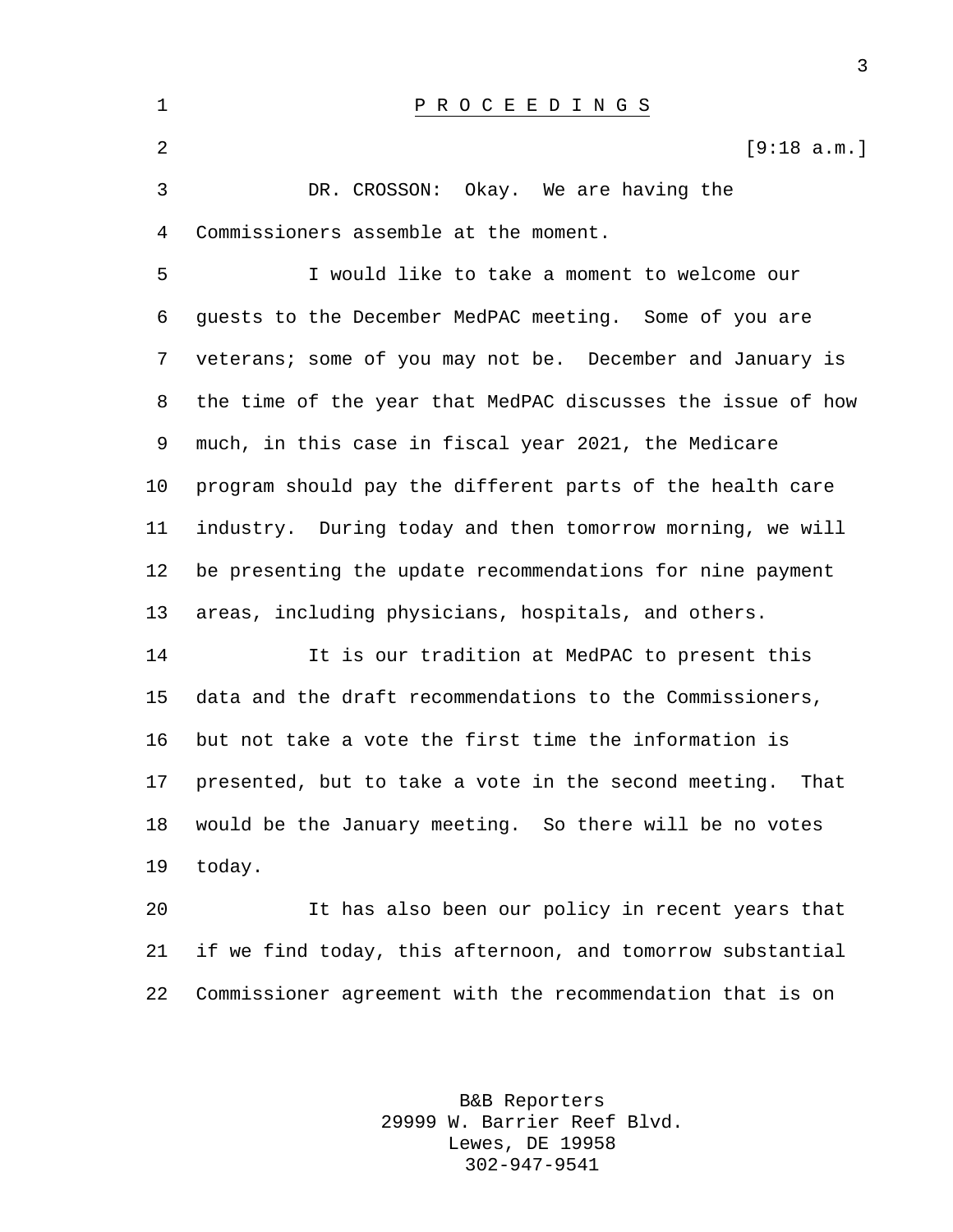the table, then we will not have a lengthy discussion of the issue again in January but will, rather, move to what we call "expedited voting" with a very short presentation and voting at that time.

 At the end of each discussion, these nine discussions, we will determine whether or not we're going to have a full re-presentation of the issue in January or an expedited presentation and voting in January.

 With that, we will turn to the first presentation -- which is somewhere -- and that has to do with assessing payment adequacy and updating payments for physicians and other health professionals. We've got Brian, Rachel, and Ariel here, and Brian is going to start.

 MR. O'DONNELL: Good morning. In this session we'll review our payment adequacy assessment for physician and other health professional services and present the Chairman's draft update recommendation for 2021.

 We'd like to thank Ledia Tabor and Kevin Hayes for their assistance with this work.

 Before we get into the findings, I'll briefly go over some background on the physician fee schedule and our framework for assessing payment adequacy for clinician

> B&B Reporters 29999 W. Barrier Reef Blvd. Lewes, DE 19958 302-947-9541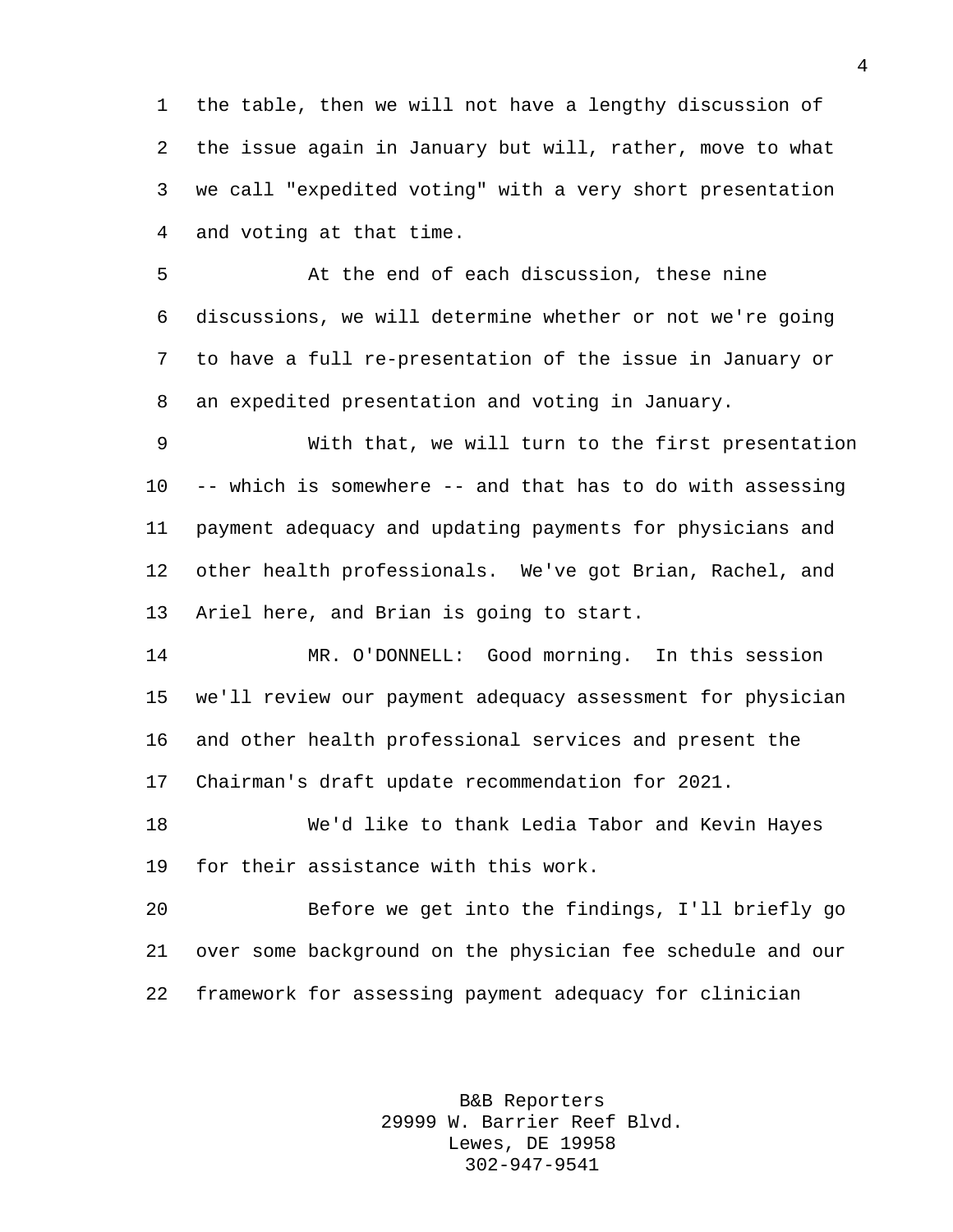services.

 In 2018, the Medicare program paid \$70.5 billion for fee schedule services to about a million clinicians. The fee schedule includes billing codes for over 7,000 discrete services. Under current law, there is no update to the fee schedule conversion factor for 2021. But clinicians can receive an adjustment ranging from minus 7 percent to plus 7 percent for those covered by the Merit-based Incentive Payment System, or MIPS. Clinicians covered by MIPS can also receive an extra payment increase for "exceptional" performance if they meet certain thresholds. Alternatively, clinicians substantially participating in an advanced alternative payment model can receive a lump sum incentive payment equal to 5 percent of their total professional service billings. This next slide reviews the categories of data we use to assess the adequacy of Medicare's fee schedule payments. We use data on beneficiaries' access to care, the quality of care received, and Medicare payments and providers' costs.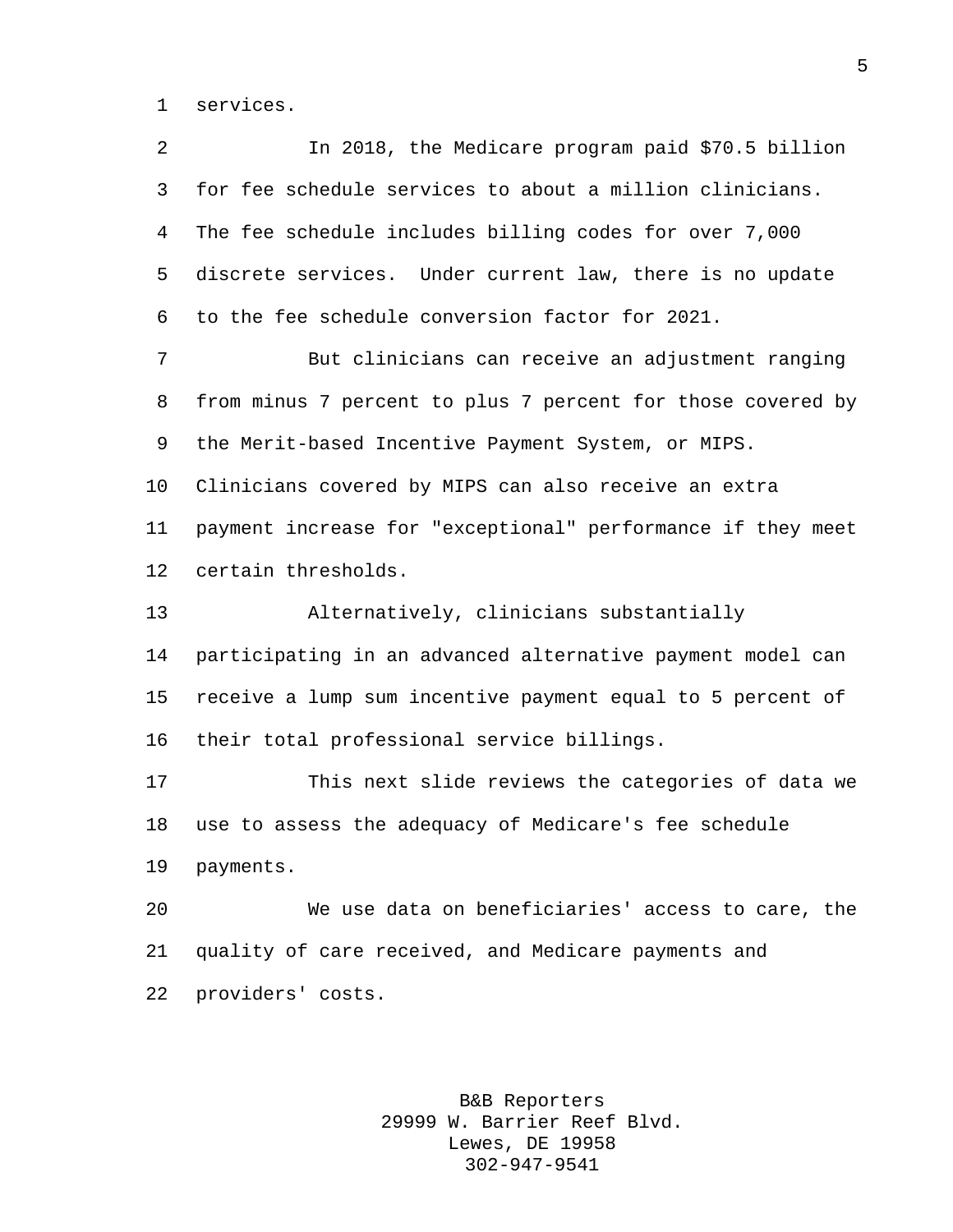We'll first examine beneficiaries' access to care. The Commission uses three main measures to determine whether beneficiaries have sufficient access to care.

 First, we measure beneficiary-reported access to care through focus groups conducted in cities across the country, a Commission-sponsored telephone survey of beneficiaries and individuals with private insurance, and the Medicare Current Beneficiary Survey, or MCBS, which is a large, nationally representative survey of beneficiaries. Using Medicare claims data, we also track changes in the supply of clinicians billing the fee schedule and trends in the number of clinician encounters per

beneficiary.

 Moving on to the results, we found that most beneficiaries reported no problems obtaining a doctor's appointment or finding a new physician in 2019.

 Consistent with previous surveys, beneficiaries' access to care continues to be similar to or better than privately insured individuals ages 50 to 64.

 While overall access remained strong, some access issues exist. For example, similar to individuals with private insurance, we found that racial and ethnic

> B&B Reporters 29999 W. Barrier Reef Blvd. Lewes, DE 19958 302-947-9541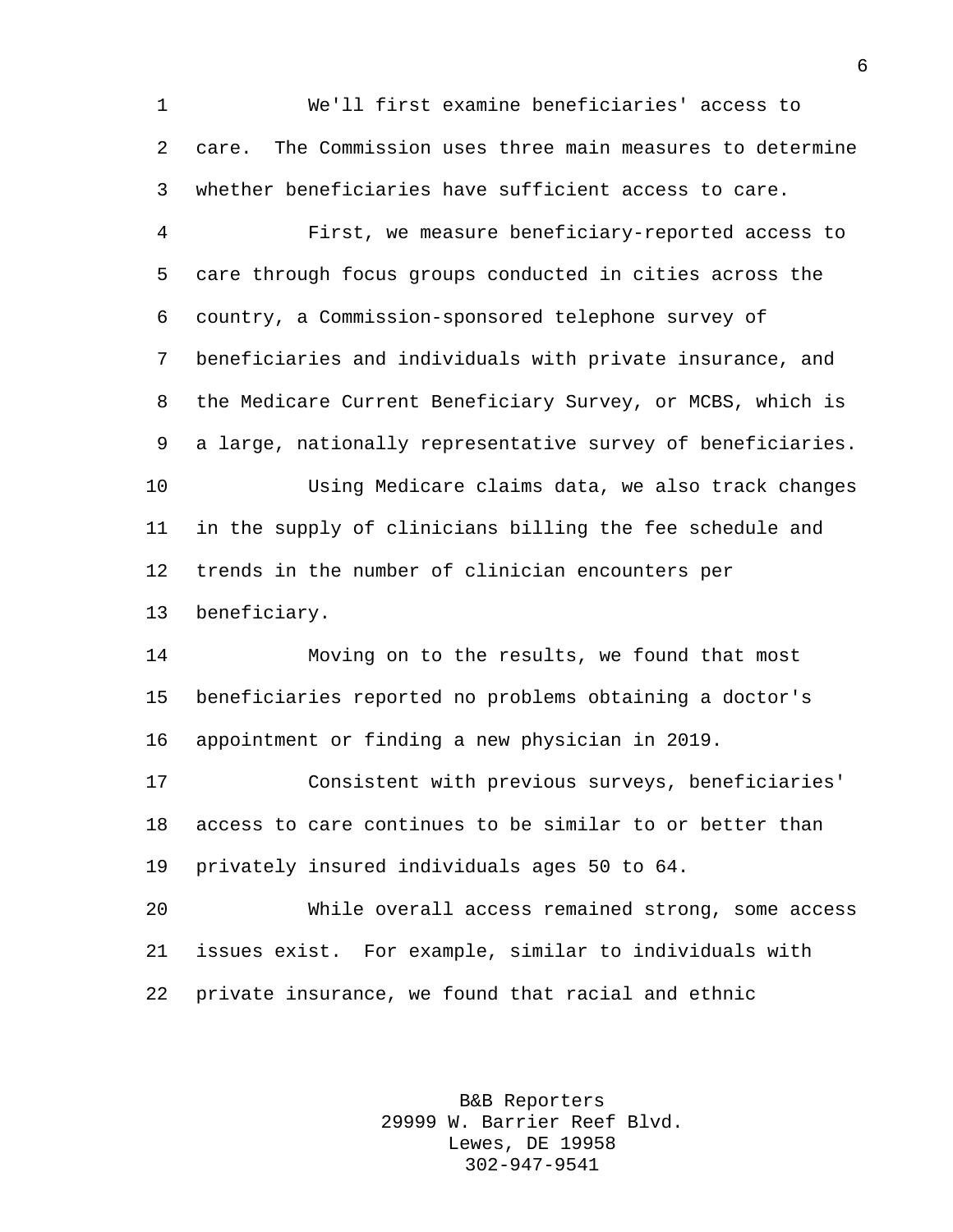minorities reported more difficultly accessing care

compared to non-Hispanic white beneficiaries.

 Looking across geographic areas, we found minimal differences in reported access between rural and urban beneficiaries.

 We next looked at the supply of clinicians billing the fee schedule. We found that from 2017 to 2018 the growth in the number of clinicians billing the fee schedule outpaced beneficiary enrollment growth.

 However, over the same time period, growth rates varied by the type and specialty of clinician. In particular, we saw rapid growth in the number APRNs and PAs, but the number of primary care physicians billing the fee schedule declined slightly.

 And, finally, consistent with past years, nearly all clinicians who billed the fee schedule did so as participating providers, meaning they accepted Medicare rates as payment in full and did not balance bill beneficiaries.

 Our next measure of beneficiary access to care is the number of encounters with clinicians.

We found that the number of encounters per

B&B Reporters 29999 W. Barrier Reef Blvd. Lewes, DE 19958 302-947-9541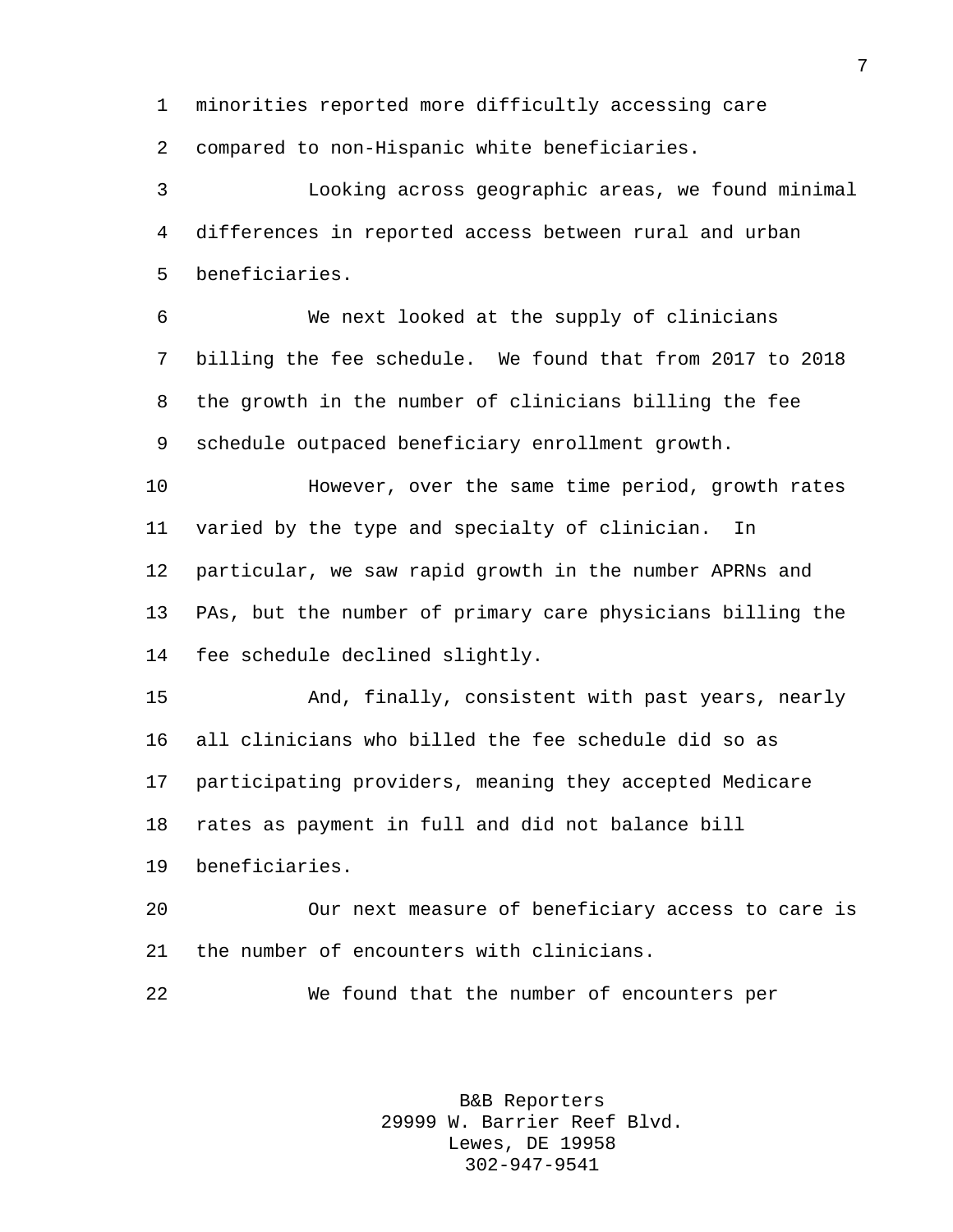beneficiary with clinicians grew by an average of 1 percent per year from 2013 to 2018.

 Beneficiary encounters with specialist physicians accounted for a majority of all encounters. For example, in 2018, nearly 60 percent of encounters involved a specialist physician.

 Similar to our analysis of the number of clinicians billing the fee schedule, we found that the growth in the number of encounters per beneficiary varied by the type and specialty of clinician.

 For example, from 2013 to 2018, encounters per beneficiary with primary care physicians decreased by an average of 2.9 percent per year while encounters with APRNs and PA increased rapidly.

 MS. BURTON: Next we'll talk about the quality of clinician care in fee-for-service Medicare.

 First, we'll update you on Medicare's approach to paying clinicians for quality, which consists of MIPS payment adjustments and 5 percent bonuses for being in an advanced alternative payment model, or A-APM.

 We'll also touch on fee-for-service beneficiaries' ratings of the quality of their care and the

> B&B Reporters 29999 W. Barrier Reef Blvd. Lewes, DE 19958 302-947-9541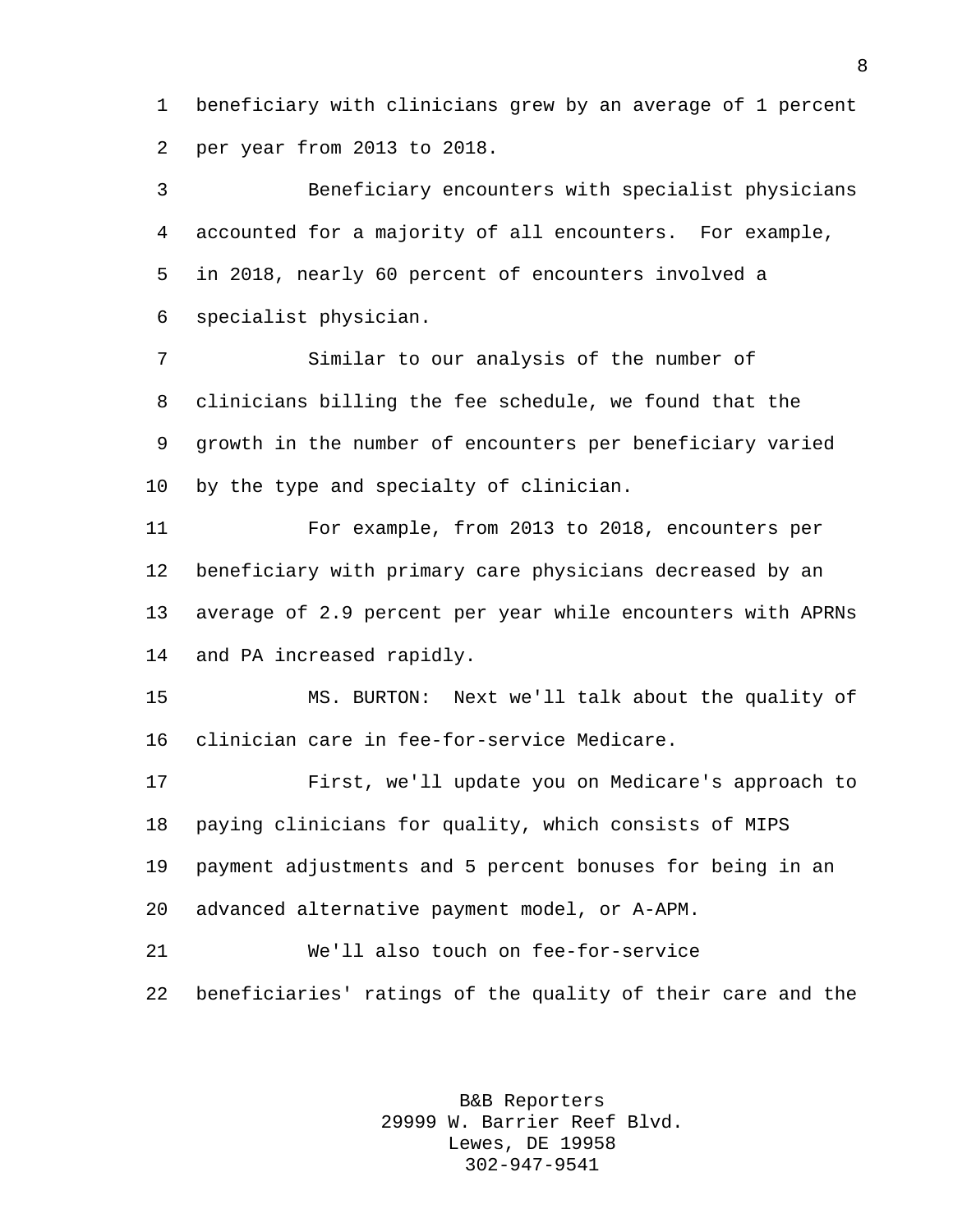rates of ambulatory care-sensitive hospital use we see in claims data.

 Under current law, about a million clinicians now receive some kind of additional payments each year through MIPS payment adjustments or A-APM bonuses.

 For the 894,000 clinicians that will get positive payment adjustments in 2020 under MIPS, CMS has not yet announced what size these adjustments will be. But in 2019 the highest some clinicians got was 1.88 percent.

 The size of MIPS adjustments are based on providers' performance on quality measures, their adoption of EHRs, whether they engage in quality improvement activities, and the cost of their care.

 Another 183,000 clinicians will get 5 percent incentive payments in 2020 because they are in an A-APM. This is nearly double the number who got these bonuses the year before.

 As a reminder, MedPAC recommended eliminating MIPS, in part because it relies largely on process measures that are chosen by clinicians and not meaningful to patients, and because it imposes a significant reporting burden on clinicians.

> B&B Reporters 29999 W. Barrier Reef Blvd. Lewes, DE 19958 302-947-9541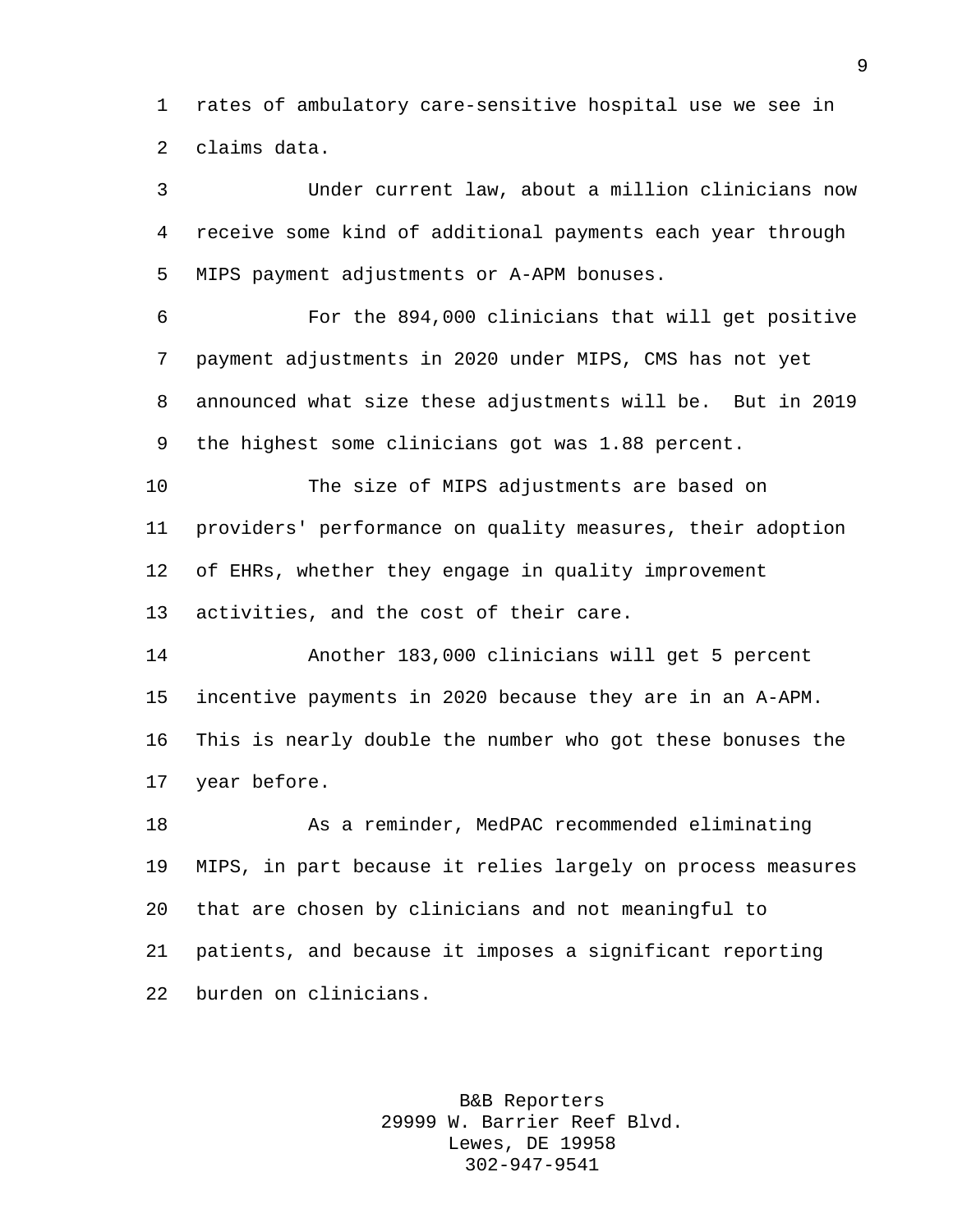We were encouraged by CMS' recent announcement that it plans to use more outcome measures in MIPS starting in 2021, but we believe MIPS is still so flawed that it should be replaced with something along the lines of the Voluntary Value Program that we described in our March 2018 report.

 For our own assessments of the quality of care provided by clinicians, we look at beneficiaries' patient experience scores and preventable hospital use.

 These measures generally assess the ambulatory and hospital care infrastructure in a community, as opposed to the quality of care delivered by an individual clinician.

 To measure patient experience, CMS fields an annual CAHPS survey among a subset of fee-for-service beneficiaries. How those beneficiaries rate the quality of their health care was generally stable between 2014 and 2018, with 85 percent of beneficiaries rating their care quality a 9 or a 10 out of 10.

 A more mixed picture emerges when we look at measures of ambulatory care-sensitive hospitalizations and ED visits, which are claims-based, risk-standardized rates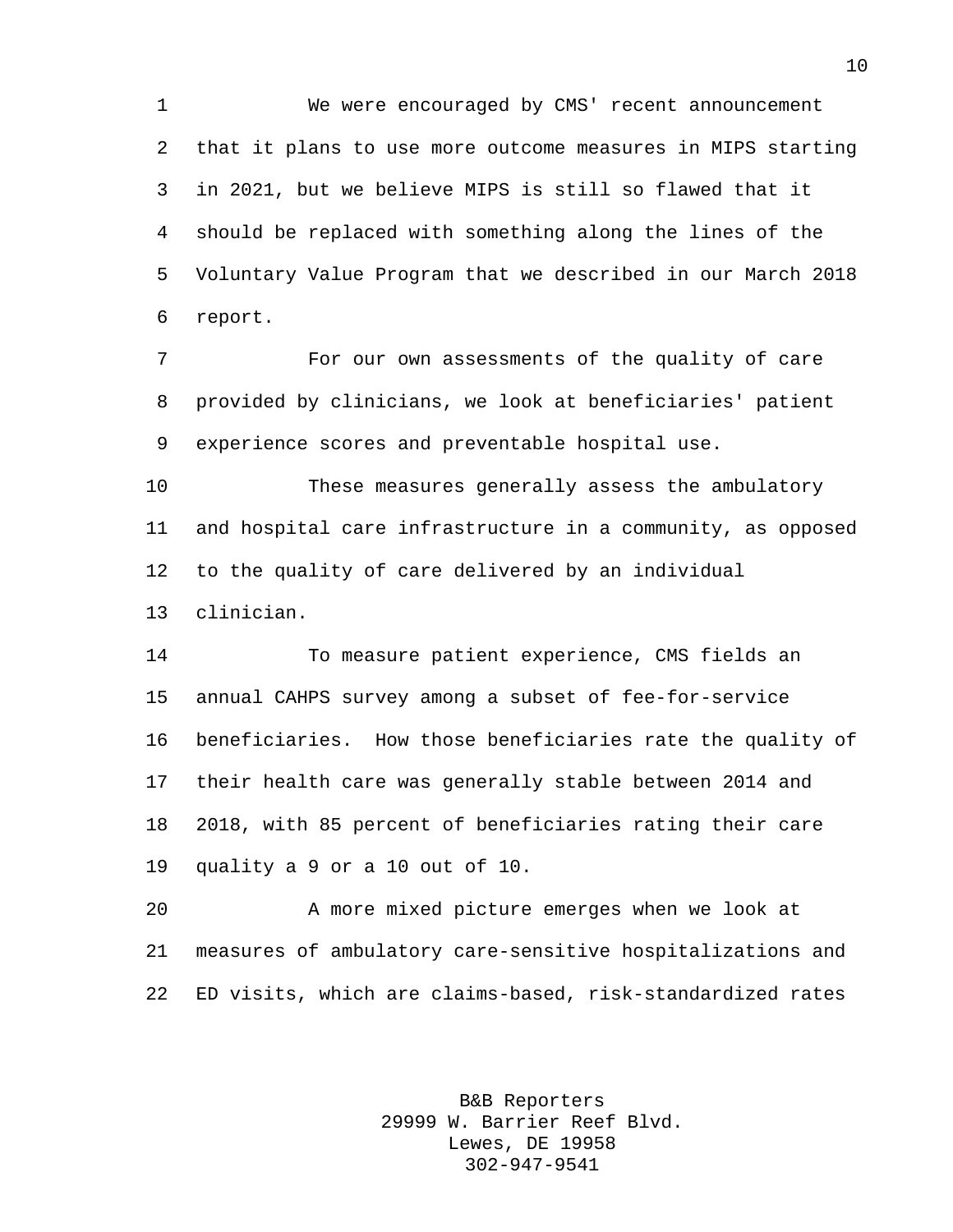of hospital use for conditions that may have been avoided with access to high-quality ambulatory care.

 Although many beneficiaries don't experience these potentially preventable events, we see substantial variation across different geographic markets, with some areas' rates twice as high as other areas' rates, which signals opportunities to improve ambulatory care in some areas.

 MR. WINTER: We assess Medicare payments and providers' costs using the following indicators: Medicare payments per beneficiary, the change in clinicians' input costs, the ratio of commercial payment rates to Medicare's payment rates, and physician compensation from all payers. Medicare payments and clinicians' input costs have been growing. Allowed charges for clinician services, which include Medicare program payments and beneficiary cost sharing, grew by 2.3 percent per beneficiary between 2017 and 2018, which was faster than the average annual growth rate between 2013 and 2017 of 1.1 percent.

 Growth in allowed charges per beneficiary between 2017 and 2018 varied by type of service, ranging from 1.9 percent for evaluation and management services to 3.5

> B&B Reporters 29999 W. Barrier Reef Blvd. Lewes, DE 19958 302-947-9541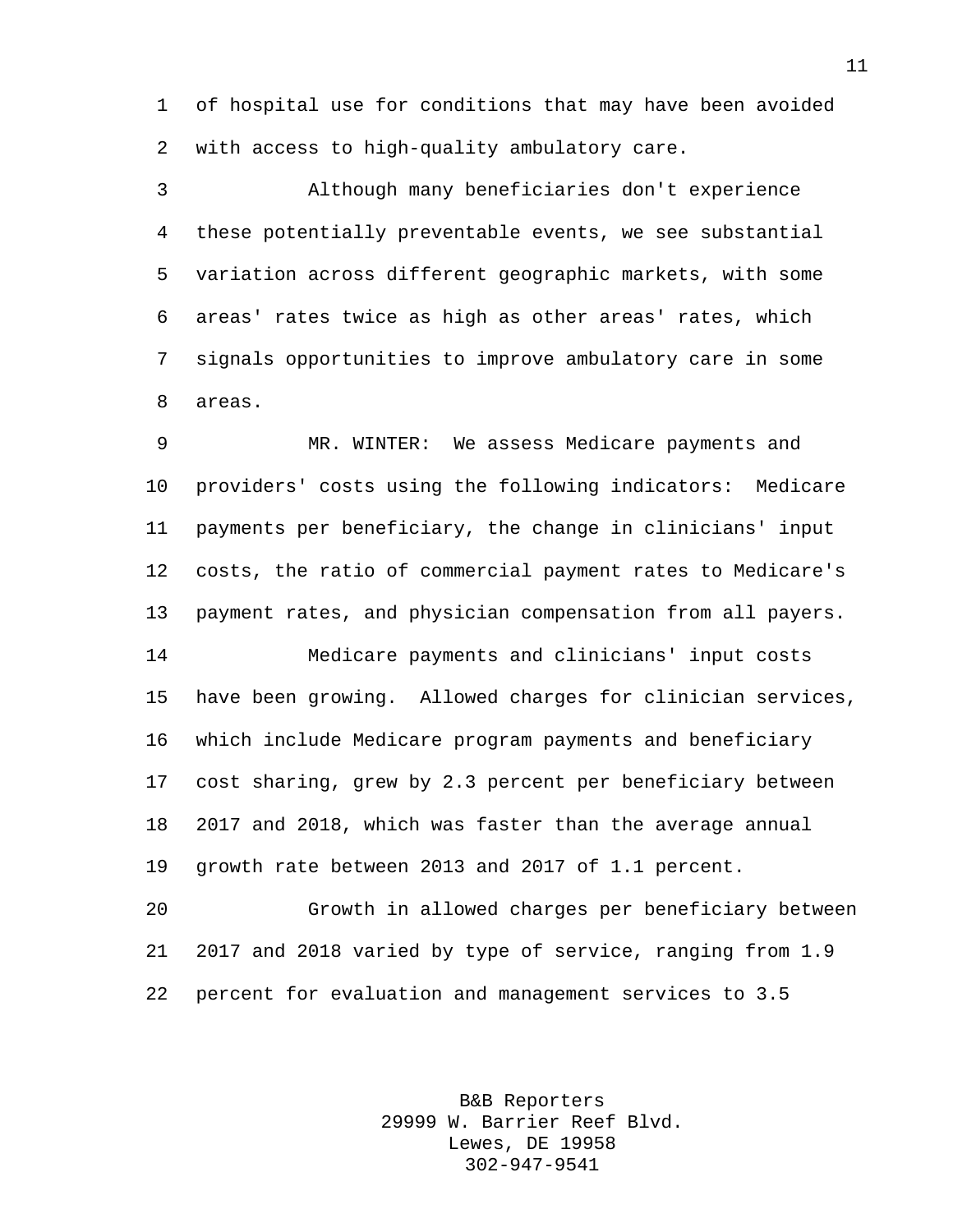percent for other procedures.

| 2  | There has also been an increase in the Medicare             |
|----|-------------------------------------------------------------|
| 3  | Economic Index, or MEI, which measures clinicians' input    |
| 4  | costs. The MEI increased by 1.7 percent in 2018, and CMS    |
| 5  | projects that it will increase by 2.6 percent in 2021.      |
| 6  | Moving on, we found that in 2018 commercial                 |
| 7  | payment rates for preferred provider organizations were 135 |
| 8  | percent of Medicare fee-for-service rates for clinician     |
| 9  | services compared with 134 percent in 2017 and 122 percent  |
| 10 | in 2011.                                                    |
| 11 | The ratio varied by type of service in 2018.<br>For         |
| 12 | example, commercial rates were 128 percent of Medicare      |
| 13 | rates for E&M office visits for established patients, but   |
| 14 | 169 percent of Medicare rates for coronary artery bypass    |
| 15 | graft surgery.                                              |
| 16 | The growth in commercial prices could be a result           |
| 17 | of greater consolidation of physician practices as well as  |
| 18 | hospital acquisition of physician practices, which gives    |
| 19 | physicians more leverage to negotiate higher prices with    |
| 20 | commercial plans.                                           |
| 21 | And, finally, we look at physician compensation             |
| 22 | from all payers.<br>From 2014 to 2018, median physician     |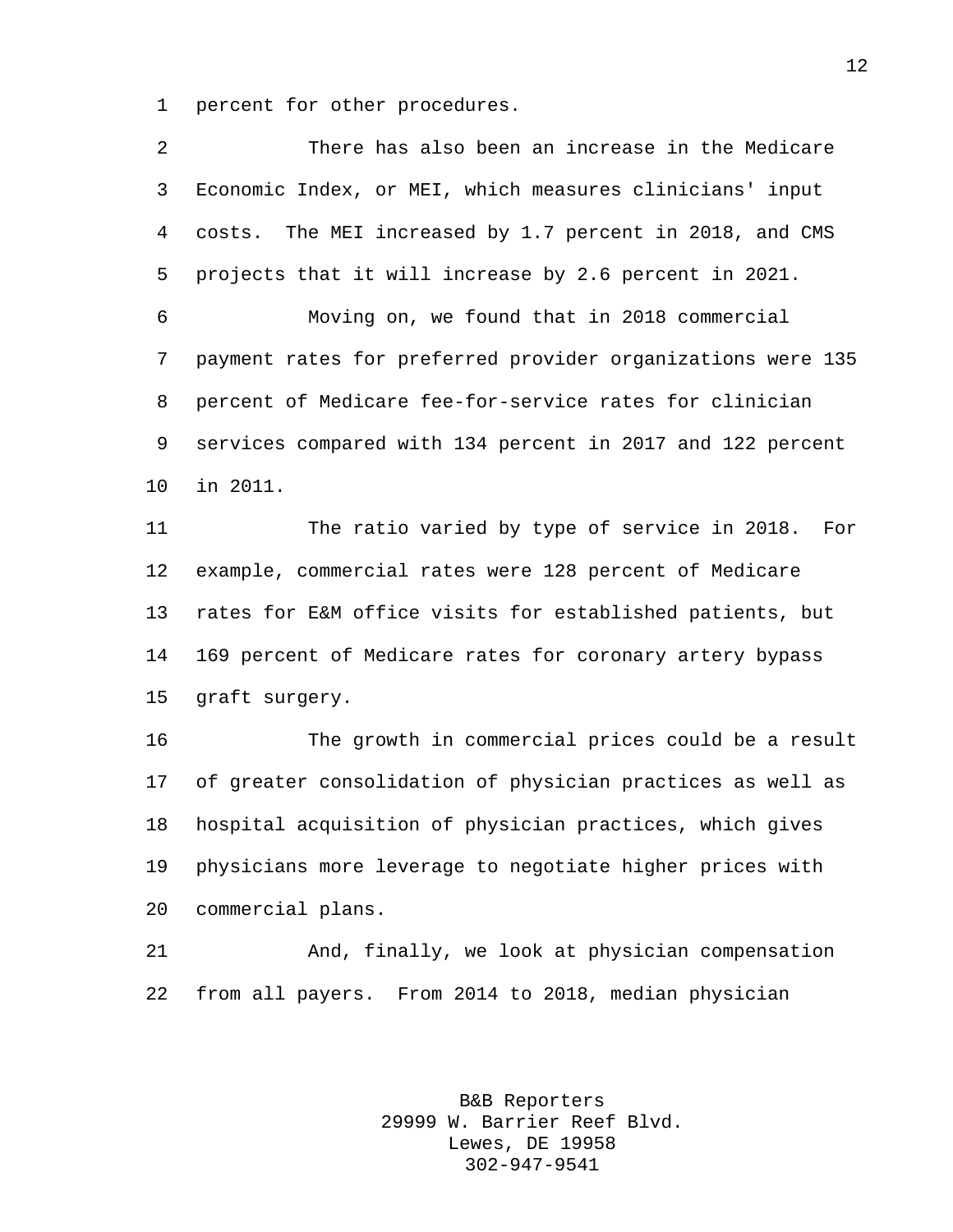compensation across all specialties grew by 18.6 percent, and reached \$302,000 in 2018.

 But median compensation in 2018 was much lower for primary care physicians than for physicians in radiology and nonsurgical, procedural specialties, such as cardiology and dermatology.

 Physician compensation from all payers reflects the structure of Medicare's fee schedule because many private insurers use RVUs that are similar to Medicare's RVUs.

 Therefore, physician compensation probably reflects the fee schedule's underpricing of ambulatory E&M visits relative to other services, which contributes to an income disparity between primary care physicians and certain specialists.

 CMS recently decided to substantially increase the work RVUs for E&M office and outpatient visits beginning in 2021. This will increase Medicare payments for specialties that provide many E&M visits, such as primary care, endocrinology, and rheumatology.

 Although this is an important first step, CMS still needs to do more to improve the overall accuracy of

> B&B Reporters 29999 W. Barrier Reef Blvd. Lewes, DE 19958 302-947-9541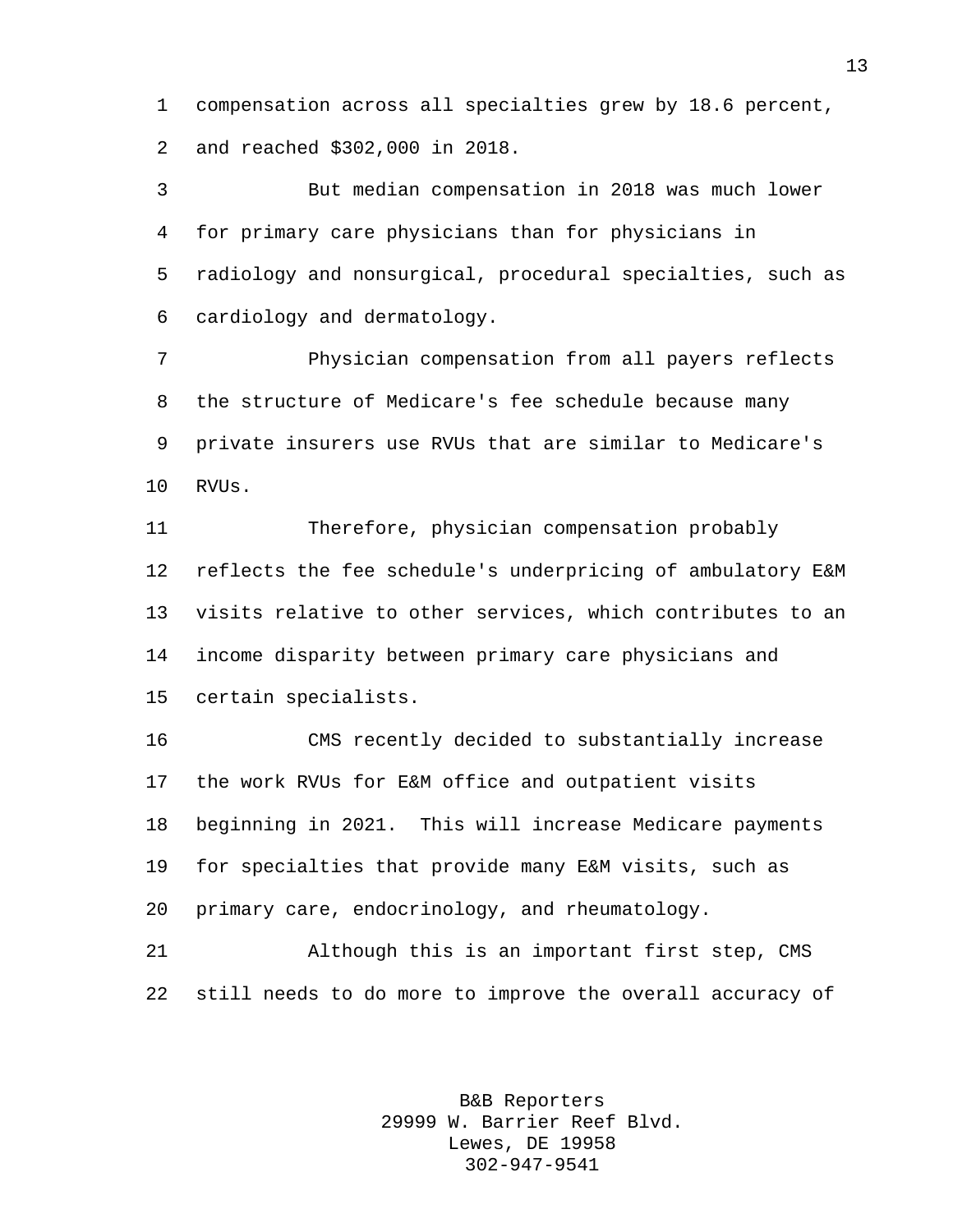the fee schedule.

| 2           | To summarize our payment adequacy analysis,                 |
|-------------|-------------------------------------------------------------|
| 3           | payments appear to be adequate. Most beneficiaries report   |
| 4           | good access to care. Most of them have no trouble getting   |
| 5           | appointments. Their access is the same or better than       |
| 6           | privately insured individuals. The number of clinicians     |
| $7^{\circ}$ | billing Medicare is increasing, and the number of clinician |
| 8           | encounters per beneficiary is also growing.                 |
| 9           | Our findings on quality of care are mixed.                  |
|             |                                                             |

 Patient satisfaction with care is consistent with prior years, but there is wide geographic variation in the rates of ambulatory care-sensitive hospitalizations and ED visits.

 In terms of Medicare payments and providers' costs, Medicare payments per beneficiary are growing. The MEI continues to increase. The ratio of commercial payment rates to Medicare rates for clinician services continues to grow, and physician compensation from all payers has been rising, although there are still substantial disparities between primary care and certain specialists.

 This brings us to the Chairman's draft recommendation, which reads: For calendar year 2021, the

> B&B Reporters 29999 W. Barrier Reef Blvd. Lewes, DE 19958 302-947-9541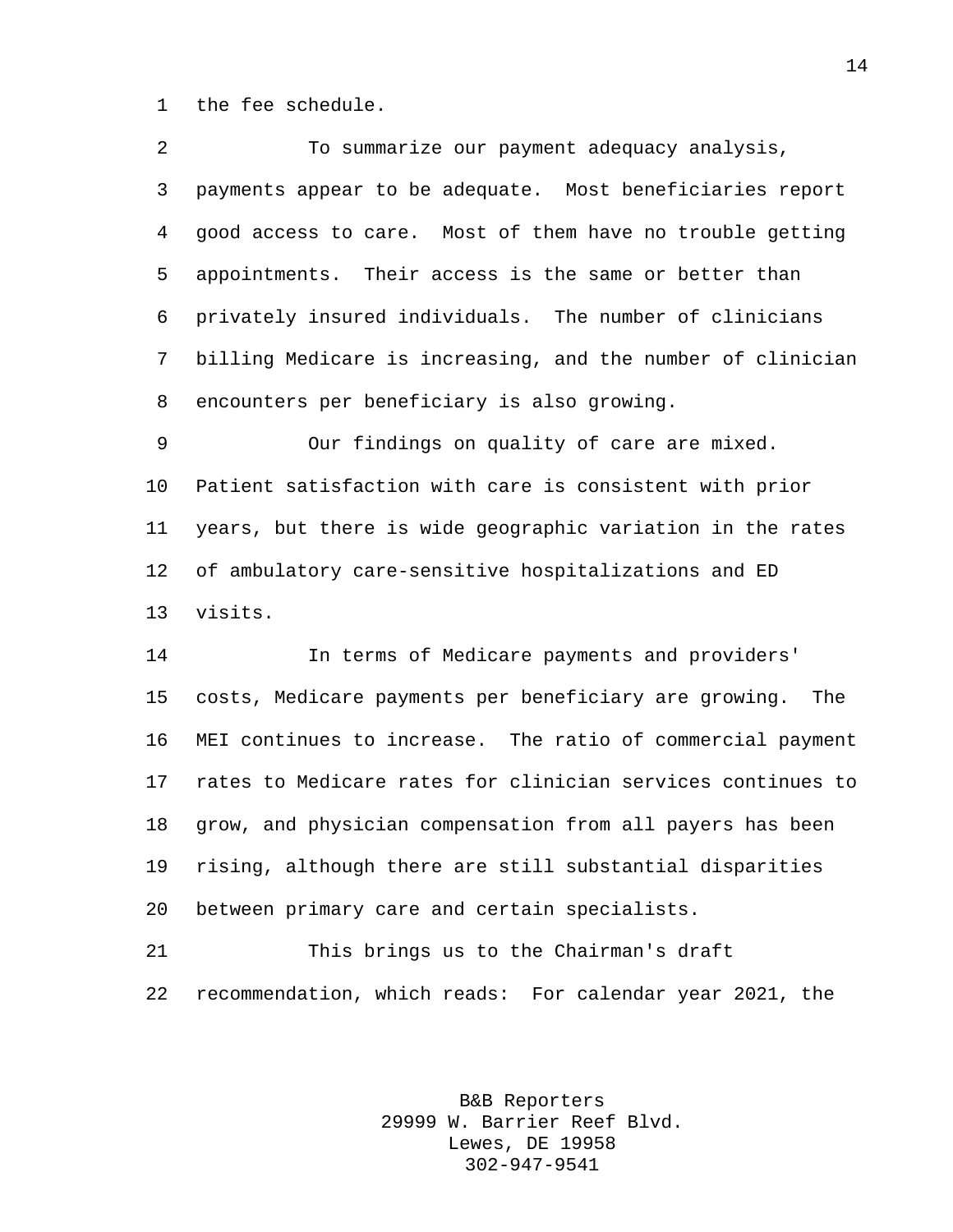Congress should update the 2020 Medicare payment rates for physician and other health professional services by the amount determined under current law.

 As Brian said earlier, current law calls for no update, but clinicians who participate in an advanced APM receive a 5 percent incentive payment, and over 90 percent of clinicians in MIPS have qualified for positive payment adjustments to date.

 In terms of the recommendation's implications, there would be no change in spending compared with current law, and this should not affect beneficiaries' access to care or providers' willingness and ability to furnish care. This concludes our presentation, and we'd be

happy to take any questions.

 DR. CROSSON: Thank you, Brian, Rachel, Ariel. We're now open for clarifying questions. I saw Jonathan, Dana, Paul, Bruce, Kathy, Warner.

 DR. JAFFERY: Thanks, Jay, and thanks for the great report and a clear presentation. Just a question on within the reading material, there was some discussion of the new transitional care management and chronic care management codes. I wonder if you have any more detail

> B&B Reporters 29999 W. Barrier Reef Blvd. Lewes, DE 19958 302-947-9541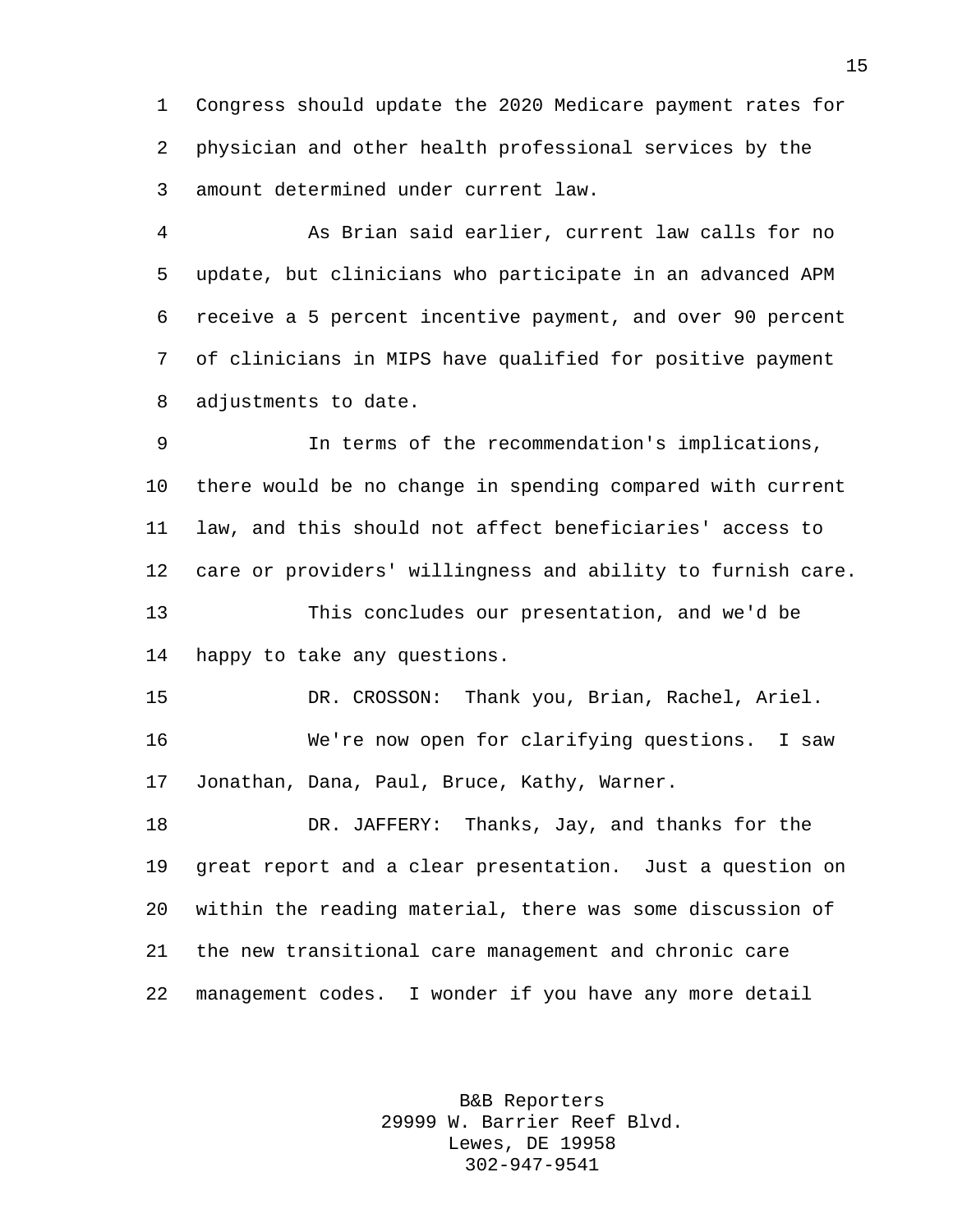about their use so far. I'm specifically thinking about is there any correlation with who's using them. Are ACO providers using them more than non-ACO providers? Is there any correlation with what happens to patients who are getting those services? Are we seeing any change in their utilization patterns? Is there a decrease in ED visits, hospitalization, particularly ambulatory care-sensitive admissions, things like that?

 MR. WINTER: I'll address this a little bit. I did an analysis, very quick and dirty, looking at use of CCM and TCM codes by ACOs versus non-ACO providers, and they were higher for ACO providers. I don't recall the exact numbers, but we can get that information to you.

 With regard to their impact on kind of downstream service use, we have not done work ourselves, but there was a study published in a journal within the last year -- and we can get you that information -- which found that there was a relationship between use of TCM codes and things like downstream spending and some quality measures. I think readmissions was one thing they looked at or admission rates, and we can get that article to you and perhaps talk about that in the chapter.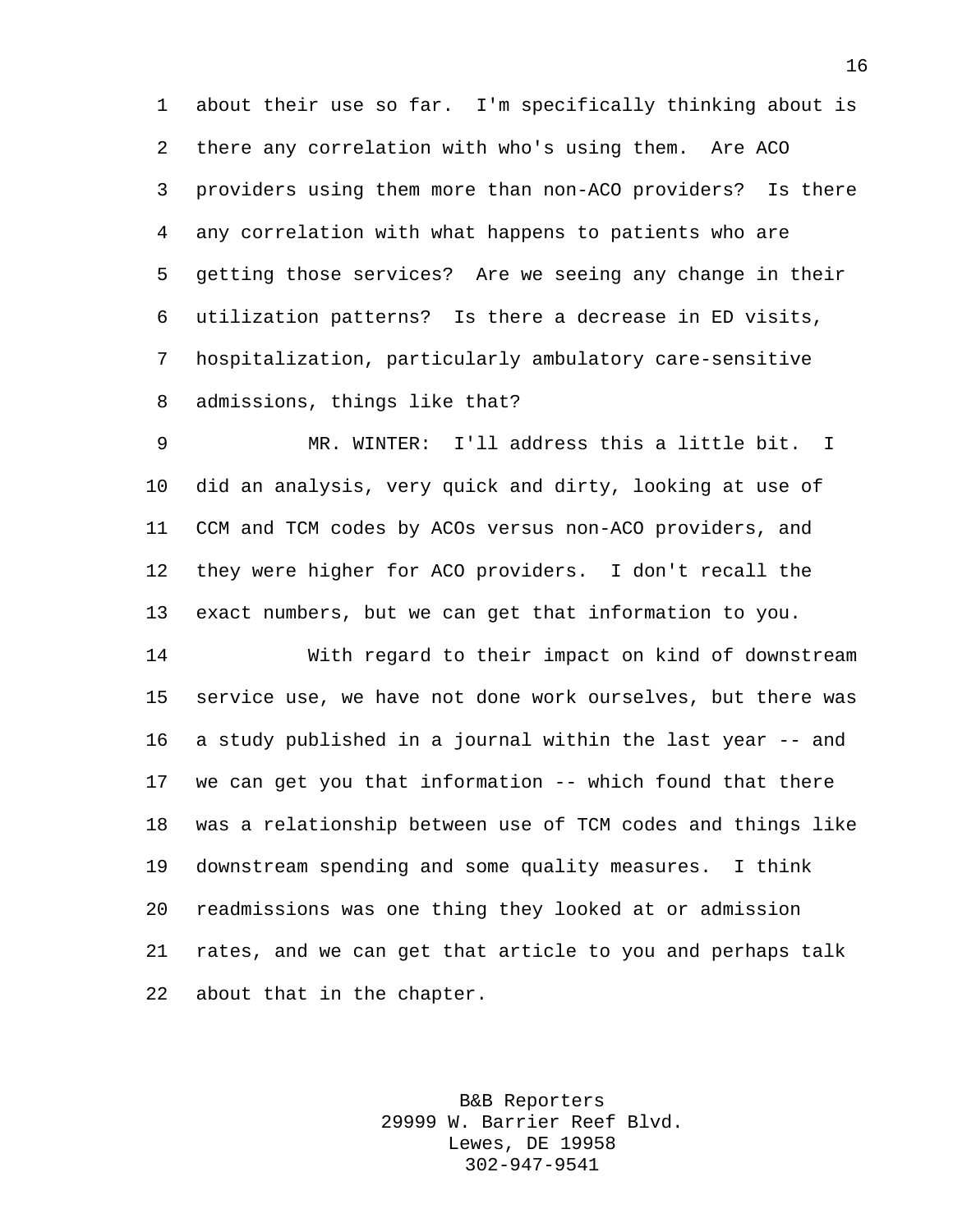Is there anything else you wanted to add? MS. BURTON: Yeah, I'll just say that CMS funded an evaluation of the CCM codes, and we can forward that to you.

 DR. JAFFERY: That would be great. For what it's worth, we have two large provider groups in our ACO, one of which uses these codes a lot, one which doesn't use them at all, and we're not seeing a difference. In fact, we may see the opposite.

 DR. CROSSON: I'm sorry, Jonathan. You're not seeing a difference in what?

 DR. JAFFERY: In admission rates or outcomes, utilization rates.

DR. CROSSON: Okay. Thank you. Dana.

 DR. SAFRAN: Thanks. I had two questions, one very similar to Jonathan's, but I was interested in what we know about the increased use of APRNs and PAs in ACO versus Medicare Advantage versus traditional fee-for-service settings. Have we looked at that? Because you talked about the rise in the use of those other clinician services, and I was just curious if it's in certain settings. And then similar to Jonathan's question, what do

> B&B Reporters 29999 W. Barrier Reef Blvd. Lewes, DE 19958 302-947-9541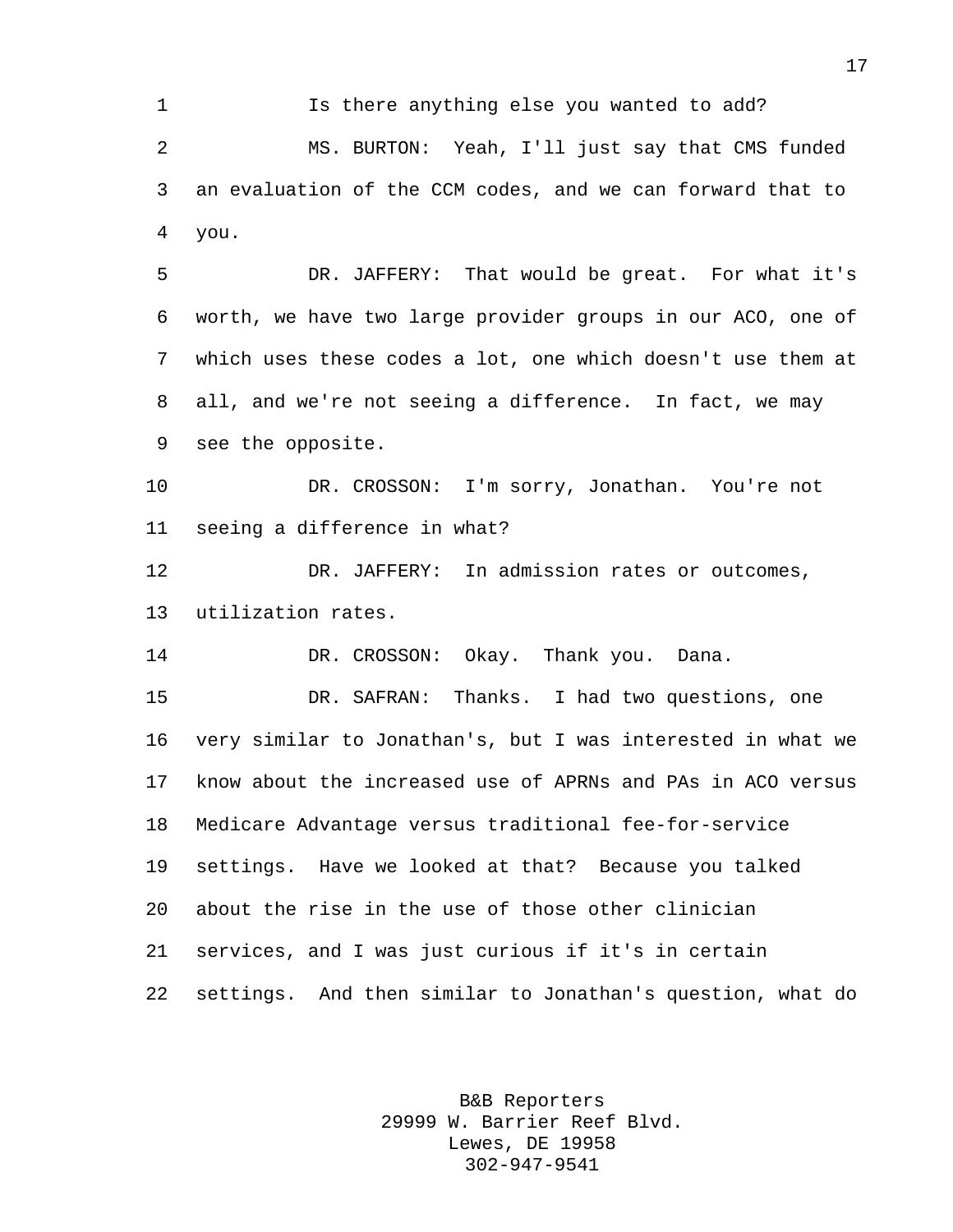we see downstream related to use of those providers and subsequent care?

 MR. O'DONNELL: Yes. I don't think we have a whole lot of information there, but I think what we do see is a very broad-based growth. So we've looked at urban. We've looked at rural. We've looked at different areas of the country. APRNs and PA use is growing pretty widely and quite rapidly across the entire country.

DR. SAFRAN: Yes.

 MR. O'DONNELL: So I think that's the most fundamental finding that we've seen.

 Last year, we did look at the literature as to whether if you are treated by an APRN or a PA, are your outcomes any better or worse than if you're treated by a physician, and I think the literature is very -- the conclusion is that there's not a whole lot of difference in the findings of the literature. And that is that it's pretty much the same for the patients that APRNs and PAs treat. They can't find a whole lot of differences in outcomes, and a lot of the good research in this area comes out of the VA. So it might not be entirely applicable to the entire country, but I think that's the kind of state of

> B&B Reporters 29999 W. Barrier Reef Blvd. Lewes, DE 19958 302-947-9541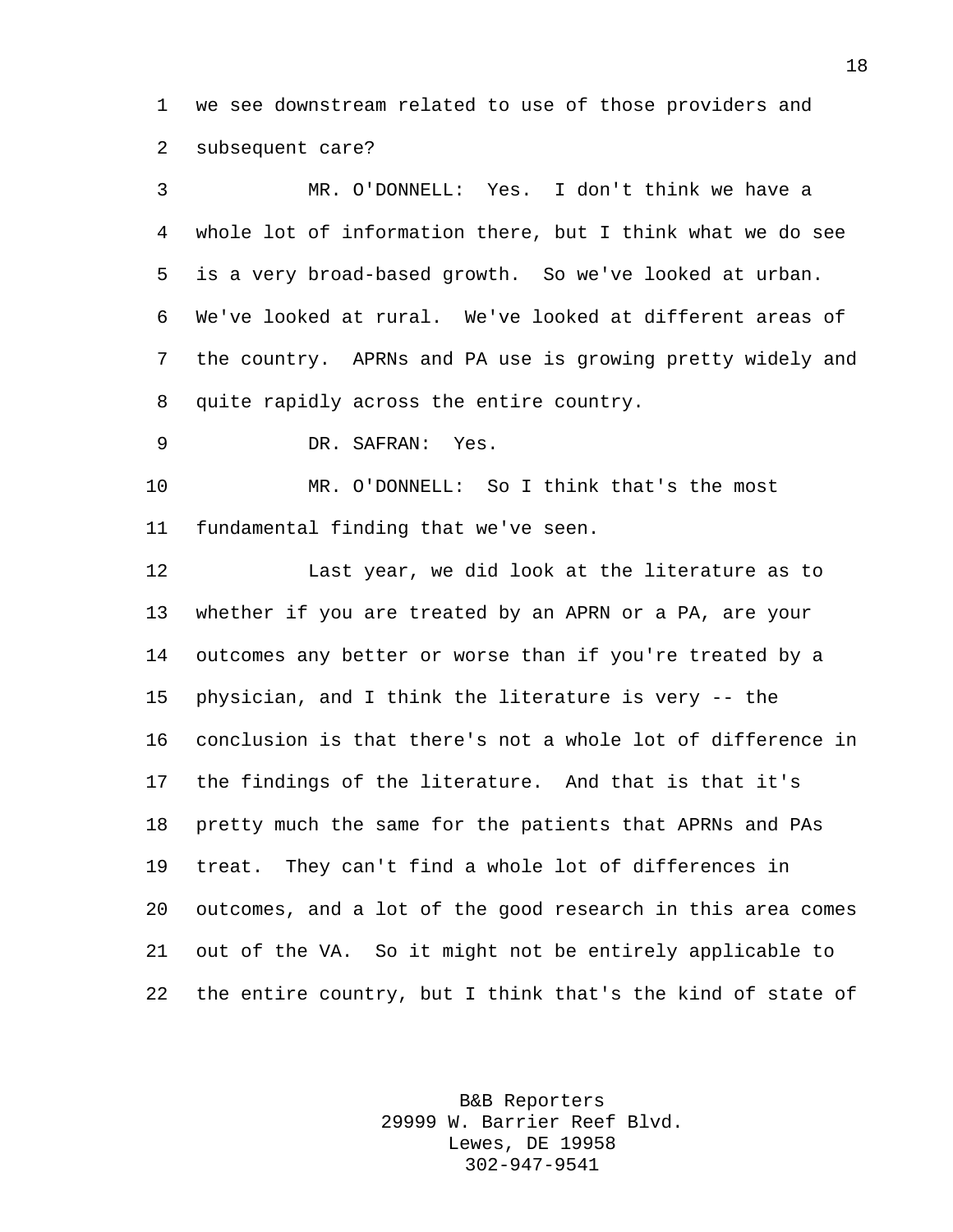play.

 DR. SAFRAN: Thank you. I had one other question. On Slide 12 where you talked about allowed charges growing per beneficiary, growing about 2.3 percent, I was just curious. Since encounters only grew by about 1 percent, you said earlier in the presentation, and since there wasn't a payment rate increase in the previous cycle, I was trying to understand where that's coming from. Is it based on the coding of severity of encounters, or what's that about? Thanks. MR. O'DONNELL: Yes. So there's a number of factors that can affect allowed charges, intensity, and so the mix of services shifting across settings is going to have an effect on allowed charges where it would not encounters and things like that. 16 DR. CROSSON: Thank you, Dana. Paul? DR. PAUL GINSBURG: Sure. I have a question about the surveys, how the surveys handle the questions about wait time for appointments. Let's say you have a situation where a patient saw a physician. The physician says, "Come back and see me

> B&B Reporters 29999 W. Barrier Reef Blvd. Lewes, DE 19958 302-947-9541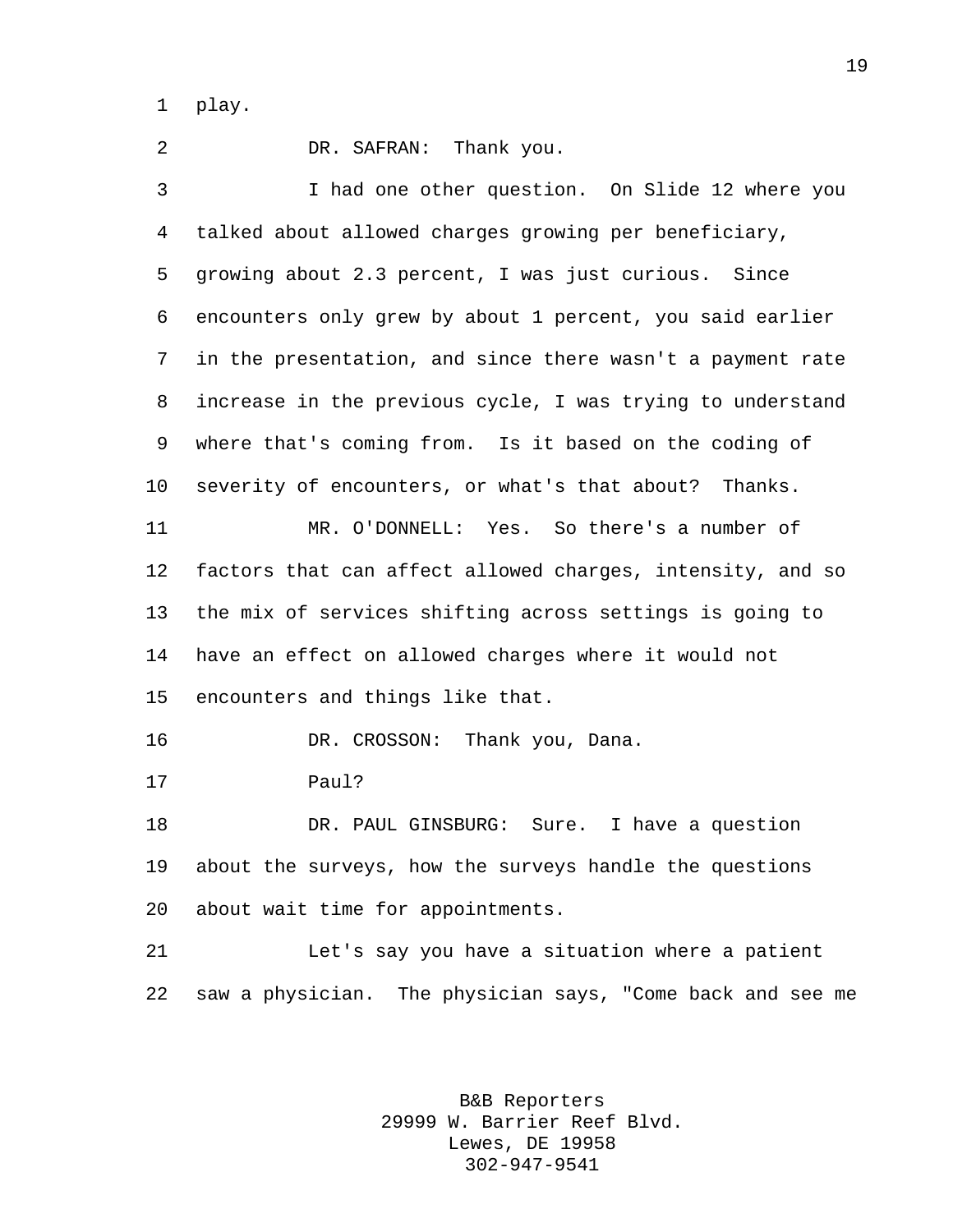in three months." The patient makes an appointment for three months, hence, and so that patient receives a survey. They're asked for your wait time for your last physician visit. I was just wondering since most physician visits are follow-ups, I was wondering how that's handled.

 MS. BURTON: The unsatisfying answer is I don't know, but in the Medicare current beneficiary survey, I can tell you how it works. They ask the respondent, "Have you had a doctor's appointment in the past year?" and if yes, they say, "How long did you have to wait for the appointment?" And they include did you -- like people who scheduled the appointment at their prior appointment, people that called, instances where the doctor's office called them to schedule it. So you're correct that it could be including situations like you described, but the documentation is silent on the particular point you're talking about.

 DR. PERLIN: You might, just a little color on the response rates on the surveys, the currently commercially insured and the others, the beneficiaries, the 4,000, was that the number returned, or was that the sampling frame and then some percentage of that responded?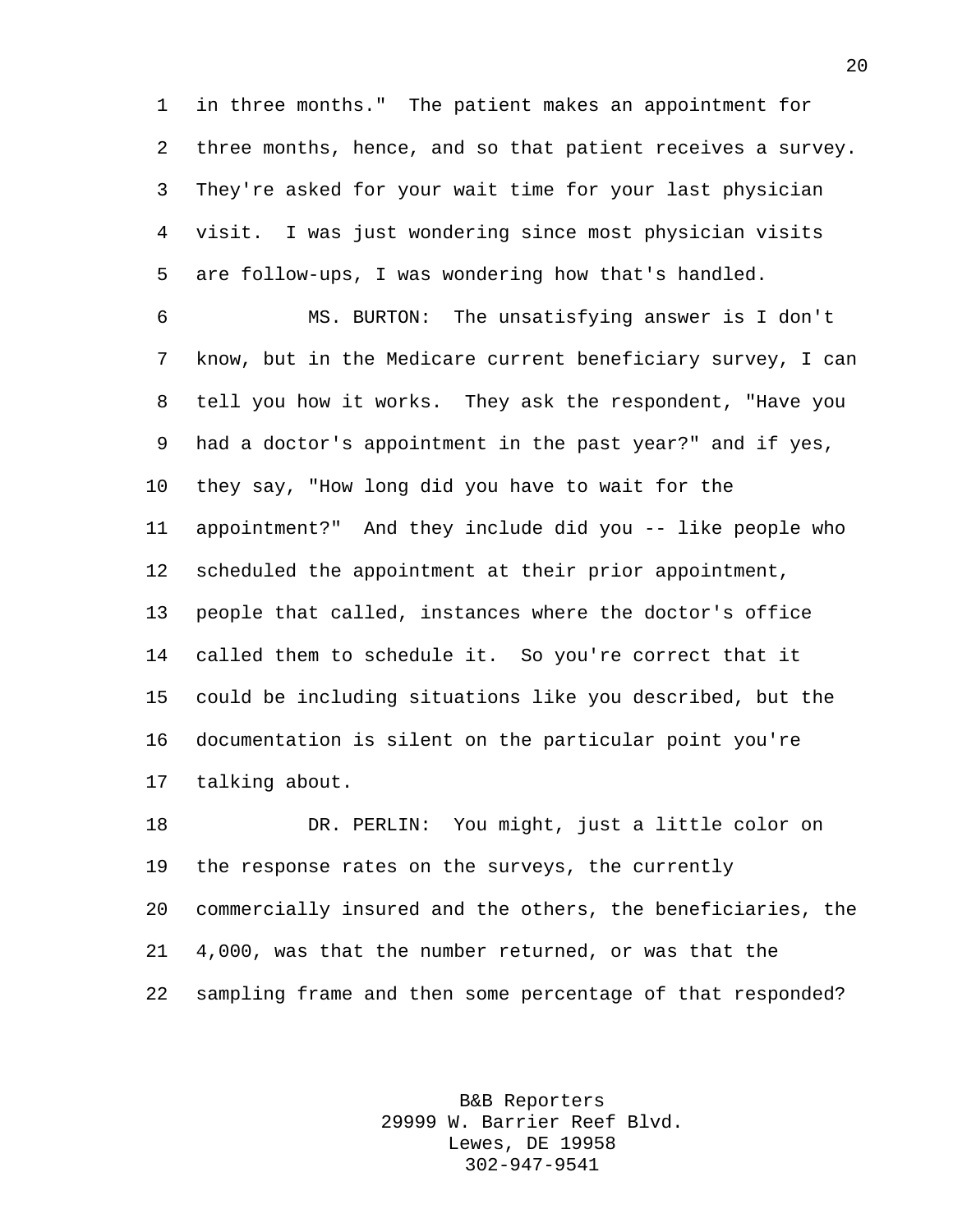MR. O'DONNELL: Right. So the 4,000 respondents in both the privately insured and Medicare, that's the number of completed interviews, right? So I think what we do with our survey is -- it just left the field in October. So it's very fresh, very recent, and we do it with the knowledge that we are going to supplement it with findings from the MCBS because we feel like the MCBS is a more robust survey in a lot of ways.

 So when you look at our kind of survey, the response rate is quite low. It's in the 3.5 percent range, and then when you look at the MCBS, it's probably up near the 30 percent.

MS. BURTON: It's like 35 or 36 percent.

 MR. O'DONNELL: So what we do internally is that the MCBS is lagged by a couple of years, and so we take the findings from our survey and benchmark it against the MCBS to see whether our findings hold up. Over time, they've held up pretty well, despite the substantially lower response rate.

 DR. PERLIN: Well, thanks for illuminating that. With that challenge in the response rates, are there any patterns or characteristics of the respondents,

> B&B Reporters 29999 W. Barrier Reef Blvd. Lewes, DE 19958 302-947-9541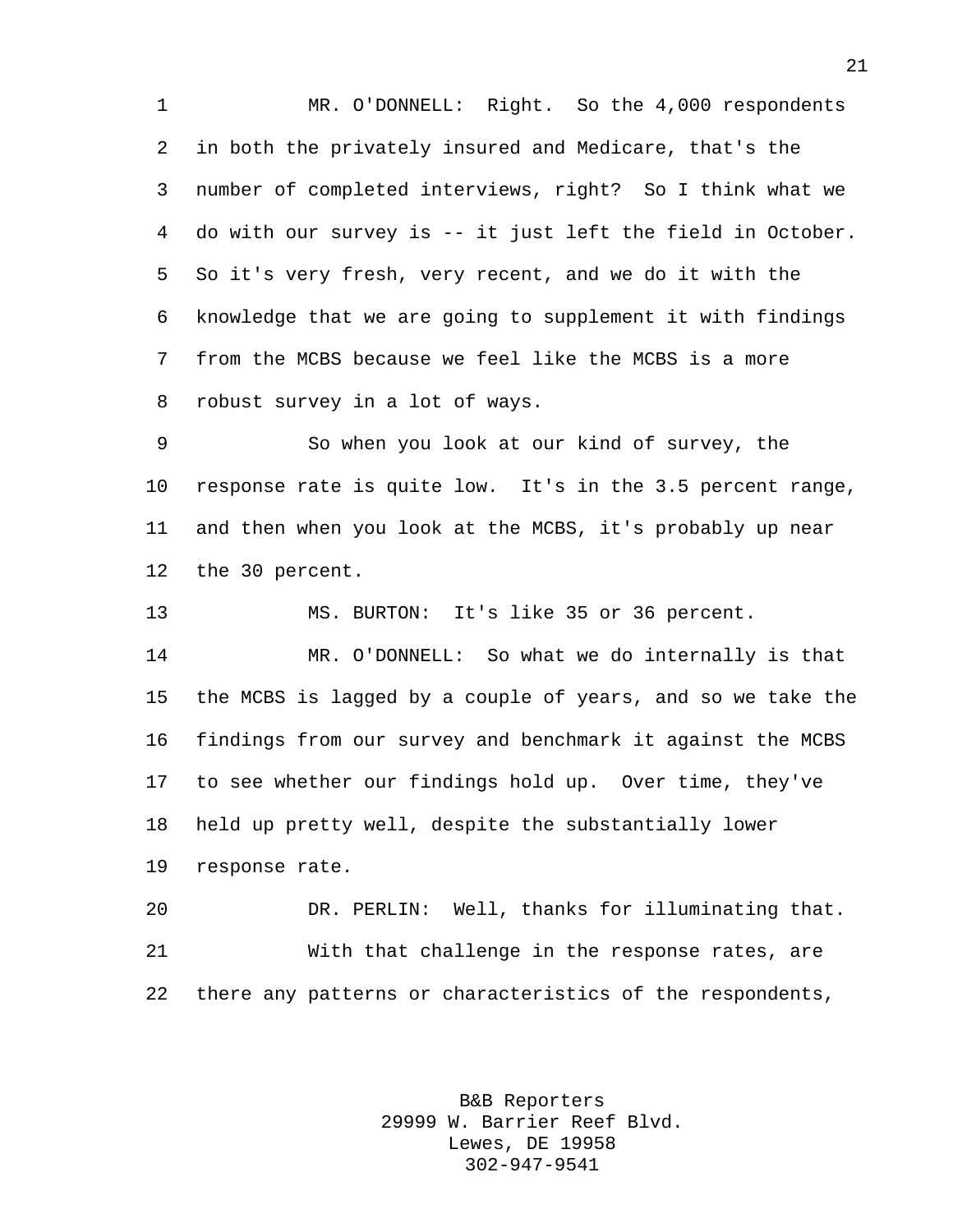either geographically or other demography?

 MR. O'DONNELL: Yeah, there is. And we do a lot of weighting. So we weight it to census division, age, race, gender, and I think historically, we've had a hard time getting enough completed interviews from minorities. So we do spend a lot of time and effort oversampling those folks and trying to get enough completed interviews to get a sufficient population to make a conclusion. DR. CROSSON: Bruce, on this -- on this, Marge? 10 MS. MARJORIE GINSBURG: Yes. Do you seek out folks who are both Medicare and Medicaid, or do you look for the difference? It's by luck

 if you happen to get them, but I'm very curious because we know that population often has greater challenges with health care than others.

 MR. O'DONNELL: So I can speak to our surveys, and you can mention the MCBS.

18 But for our survey, we don't. We do collect information on the income of the household. It's not quite the dual status, but we can get kind of a feel for kind of the wealth of the household.

MS. BURTON: Of course, the MCBS does survey

B&B Reporters 29999 W. Barrier Reef Blvd. Lewes, DE 19958 302-947-9541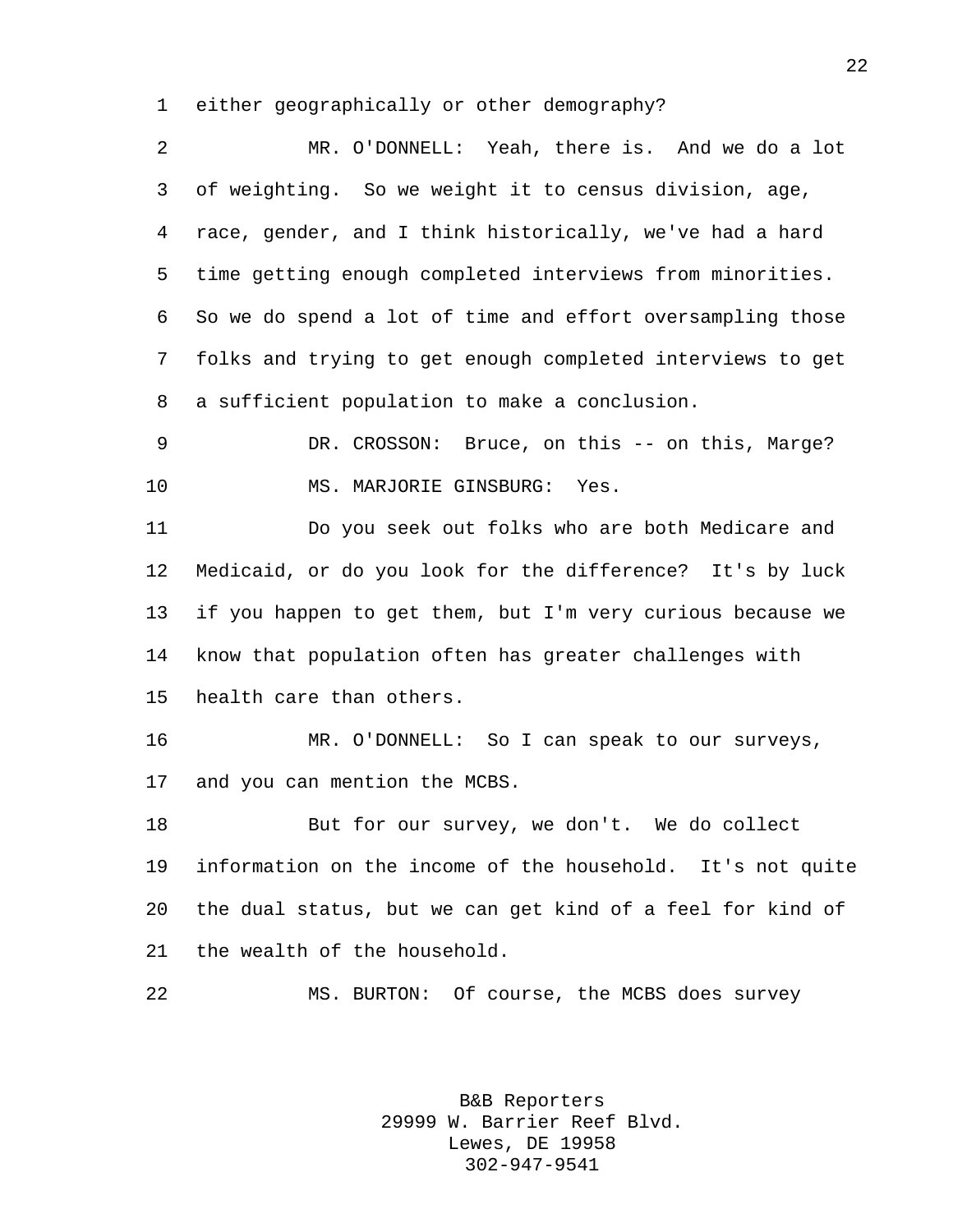duals. We were able to assess differences in access to care for duals versus non-duals in our report. MS. MARJORIE GINSBURG: And satisfaction rates? MS. BURTON: Yeah. DR. CROSSON: Okay. Bruce? MR. PYENSON: Thank you very much for the terrific report. I have got two clarifying questions. One is on the MEI and its strengths and weaknesses as an index of cost, and the other is on the extra payments from MACRA and how that figures in. On MEI, my understanding is it's available. It's out there. It's been established, but it may not reflect the dramatic changes in the way physicians work in the delivery of care, in particular, the growth and use of PAs and nurse practitioners. I wonder if you could comment on the strengths and weaknesses as you see them. MR. WINTER: So you are correct. The MEI is based on old data. It comes from 2006 data from the AMA's Physician Practice Information Survey, and CMS said in the 2014 final rule, they're not aware of any more recent dataset for calculating changes in clinicians and per cost.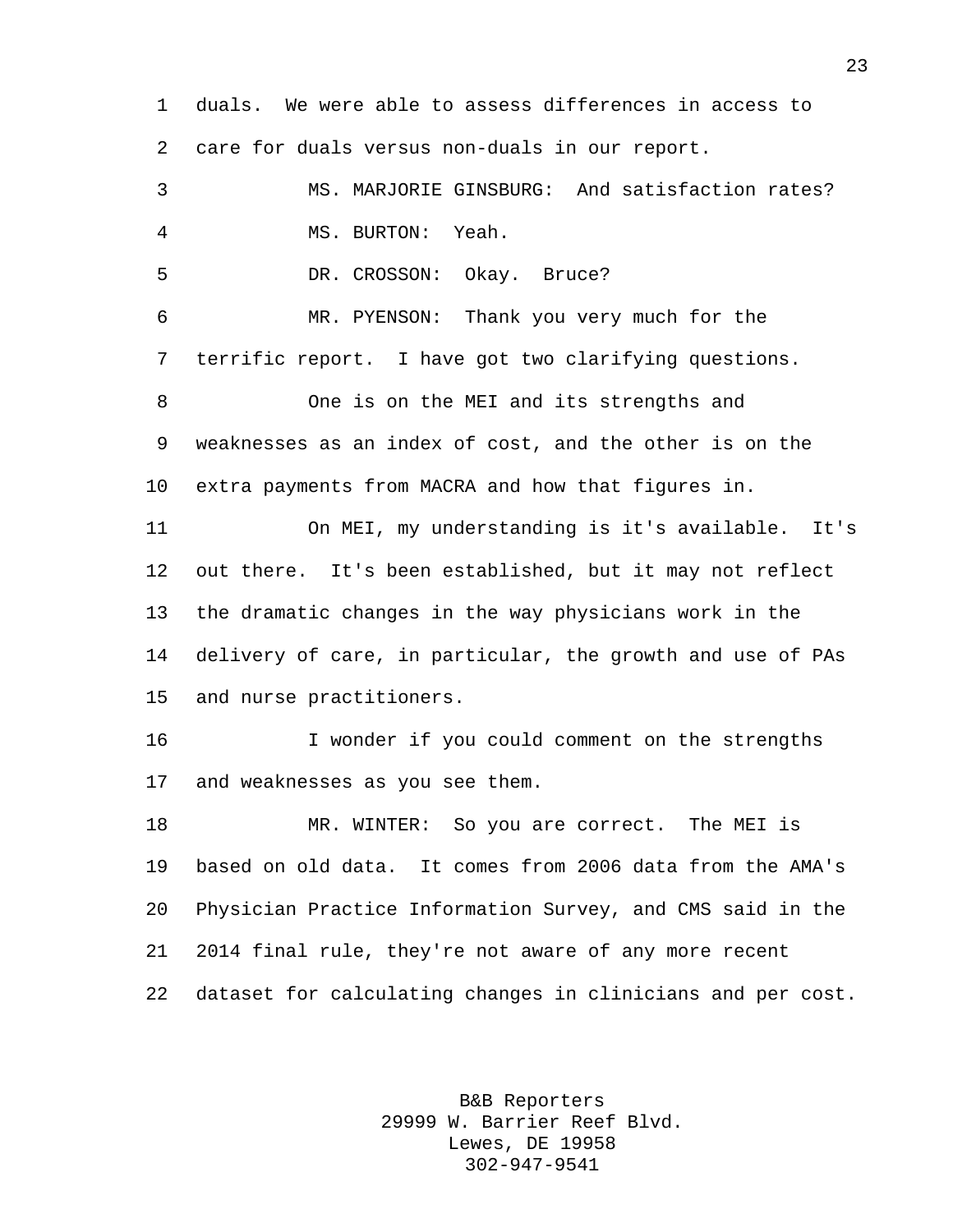And I'm not aware of any more recent comprehensive dataset that would do so.

| 3       | With regards to your point about reflecting                |
|---------|------------------------------------------------------------|
| 4       | changes in use of NPs and PAs, they actually did make a    |
| 5       | small adjustment in the 2014 final rule where they         |
| 6       | increased the cost weight for the physician compensation   |
| 7       | category by 2.6 percent to reflect -- to include the cost  |
| 8       | of NPs and PAs who bill independently, to reflect the      |
| 9       | change in practice patterns where there was an increase in |
| 10      | NPs and PAs billing independently.                         |
| 11      | Also, to make things come out equal, they reduced          |
| 12      | the nonphysician compensation cost weigh by 2.6 percent -- |
| 13      | 2.6 percentage points.                                     |
| 14      | But that's really the only recent change I can             |
| 15      | think of that they made to the cost weights themselves.    |
| 16      | They have made changes over time to the price              |
| 17      | proxies they used for the different cost weights; for      |
| 18      | example, beginning to use BLS data on wages for            |
| 19      | professional and related occupations as a proxy for        |
| $20 \,$ | clinicians, clinician compensation. So they do make those  |
| 21      | changes periodically.                                      |
| 22      | But in terms of the structure of the cost                  |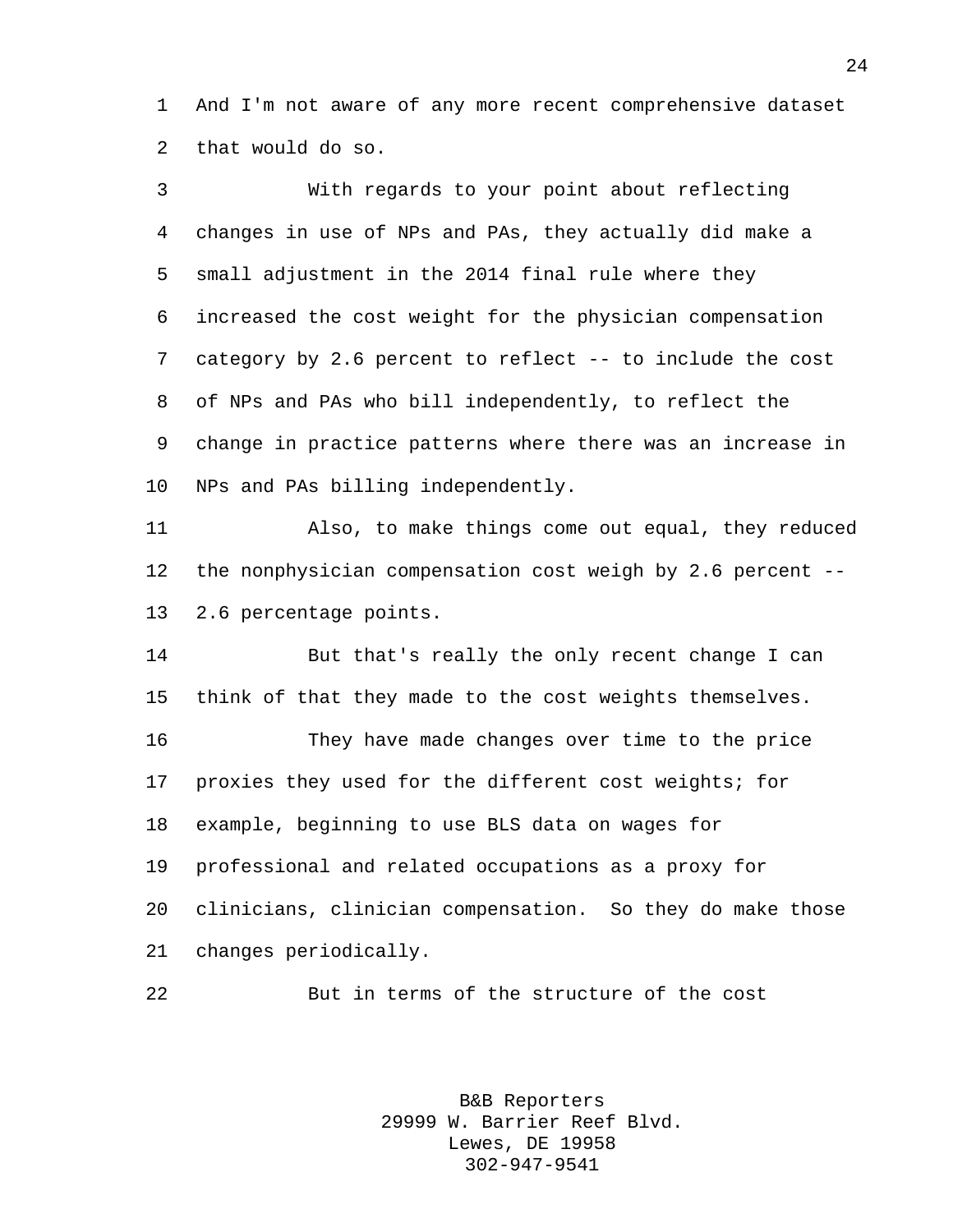weights, they have not been changed very much since CMS adopted the current MEI in 2011.

MR. PYENSON: Thank you.

 On the MACRA payments, it looked like there's something on the order of 2 percent or more extra payment in 2019, I think, on behalf of MACRA to physicians, and presumably, that's going to continue. So how do we interpret the Chairman's recommendation of a zero update? Is that zero update but really an extra payment on top of that?

 MS. BURTON: Yes, yes. So the MIPS payment adjustments and the A-APM bonus would stand.

 DR. CROSSON: Bruce, there are hundreds of thousands of physicians who are not involved with MIPS as well.

 DR. MATHEWS: If I could maybe take a stab at answering the question a little bit differently, the zero update pertains to the conversion factor. So what we would propose here for your consideration is the 2021 conversion factor would be the same as the 2020 conversion factor. So any other adjustments to that conversion factor through MIPS, A-APMs would exist exogenously.

> B&B Reporters 29999 W. Barrier Reef Blvd. Lewes, DE 19958 302-947-9541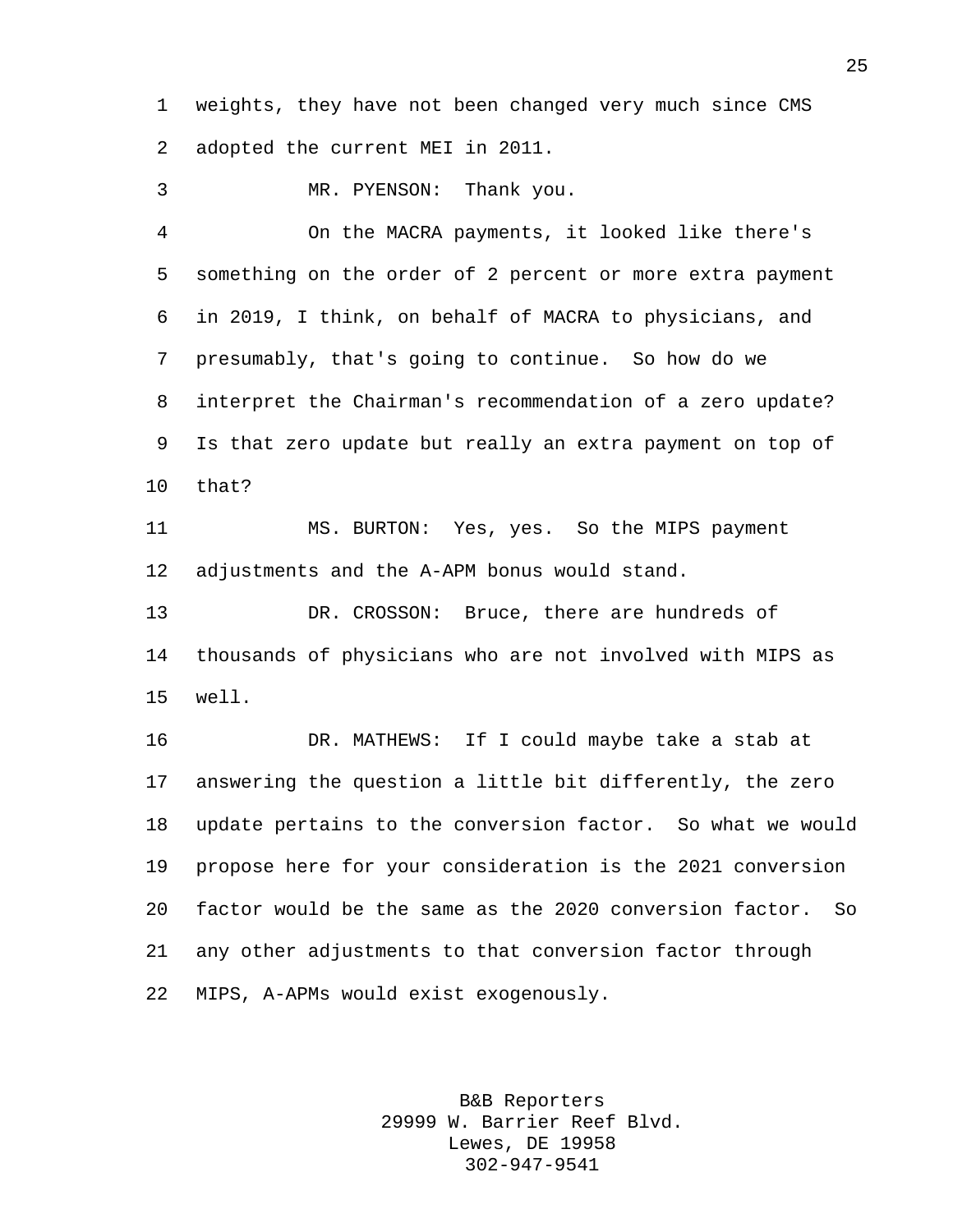MR. PYENSON: Since we have a recommendation to repeal MIPS, would it make sense -- would we be able to come up with a recommendation that takes our -- for the conversion factor update that takes into account our other recommendation?

 DR. CROSSON: I'm not sure how to think about that because there's been no action so far on our recommendation, and I don't know how to anticipate whether Congress would pick it up at some point.

 I think our sense is, if we had a sense at the time -- we still do -- is that as the percentage of payments available through MIPS becomes larger and larger, that the support within the physician community for this particular form of payment update is going to erode as we get larger and larger differences based on very small putative changes in quality. At that point, there may well be some further stronger consideration about changing things, but I think we have a little bit ways to go at the moment. And I wouldn't know how to incorporate the potential for that happening into our recommendation. Paul?

DR. PAUL GINSBURG: Bruce, I was going to say

B&B Reporters 29999 W. Barrier Reef Blvd. Lewes, DE 19958 302-947-9541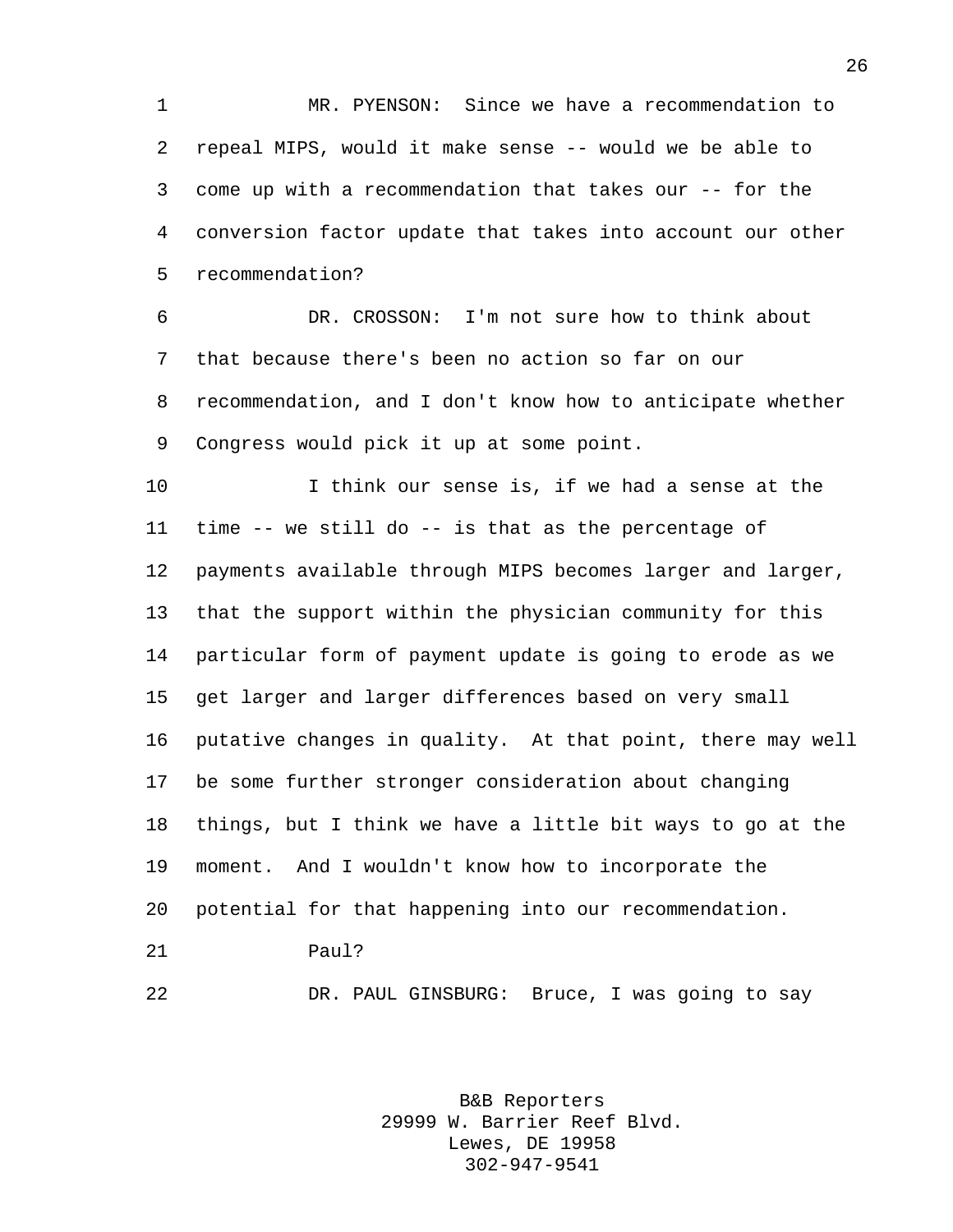it's never a good idea to assume that Congress is going to implement a recommendation as a basis for another recommendation.

 MR. PYENSON: Well, I was going the other way. I assumed they wouldn't.

[Laughter.]

 DR. PAUL GINSBURG: yeah. But I was going to say that our alternative to MIPS is budget neutral to MIPS. So I don't see that it should have any impact on our view about the conversion factor.

11 DR. CROSSON: Kathy?

 MS. BUTO: Yeah. Bruce, I thought you were going in the direction of recommending that the MIPS update that's authorized under current law would not be -- that we would recommend it not be given, but maybe that's going too far.

 I just wondered about the MEI increase again, whether you can say anything about what's driving the increase, first of all.

 Then, secondly, do we have any idea or data on the proportion of Medicare versus commercial patients seen by primary care physicians? In other words, as a measure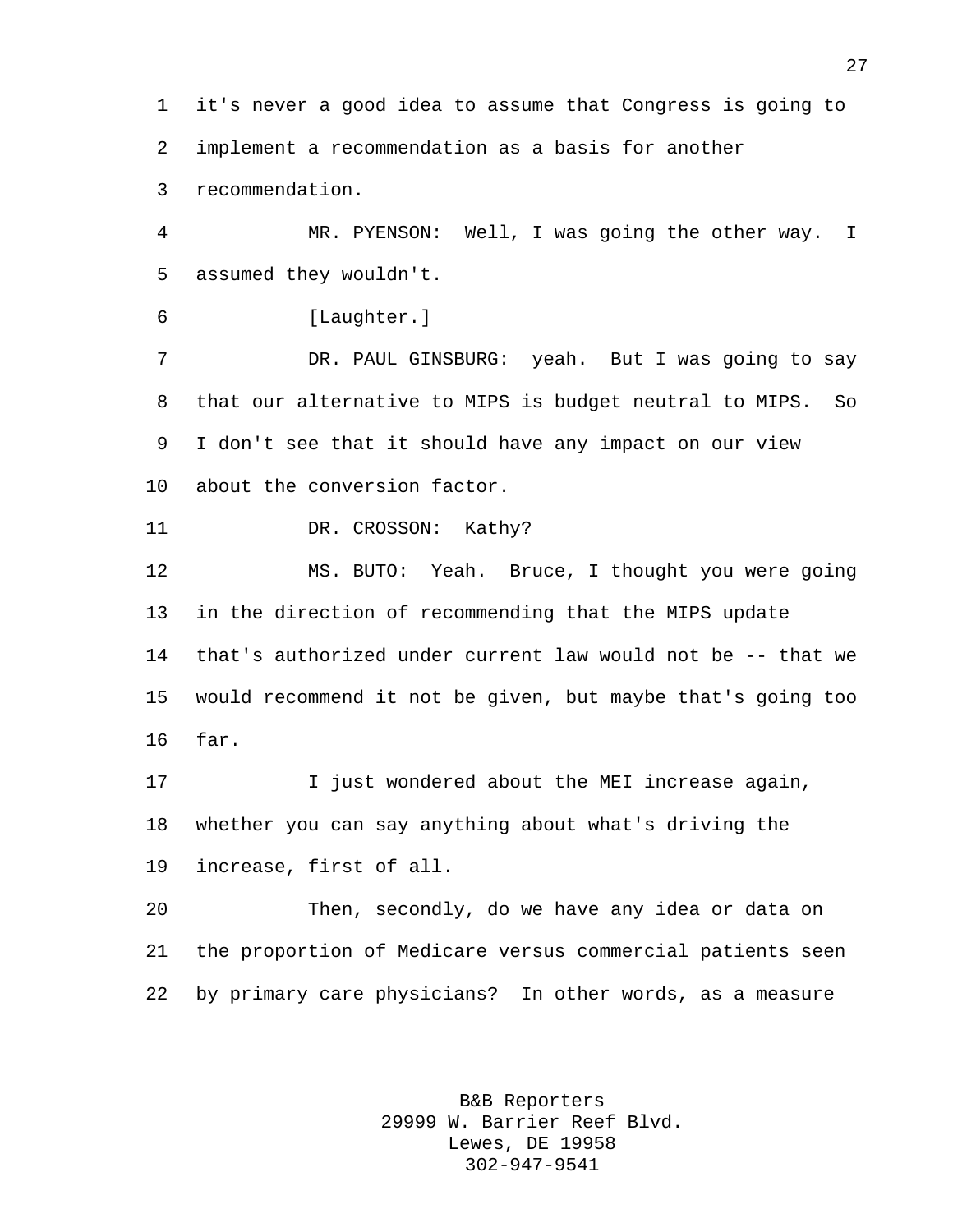of access, whether we're seeing kind of a steady state or whether there's an erosion, given the differential in payment, erosion of Medicare beneficiaries that are being seen as a proportion by primary care physicians.

 MR. WINTER: So with regards to the first question, I will look into the final rule where there might be more detail about the components of the MEI increase and what's driving the increase.

 I'm not sure I can get you that information for the 2021 projection, but maybe from a recent year.

 I would expect that most of it is related to changes in compensation because the overwhelming majority of the MEI is physician compensation and nonphysician compensation. So that's probably what's driving it, but I will check on that.

 With regards to your second question, it's something we can think about and look into, the proportion of Medicare versus other patients covered by other payers seen by primary care physicians.

 One possible source would be the NAMCS data, which is a survey done by NCHS, where they collect data on patients, payor -- payors. I'm not sure they collect data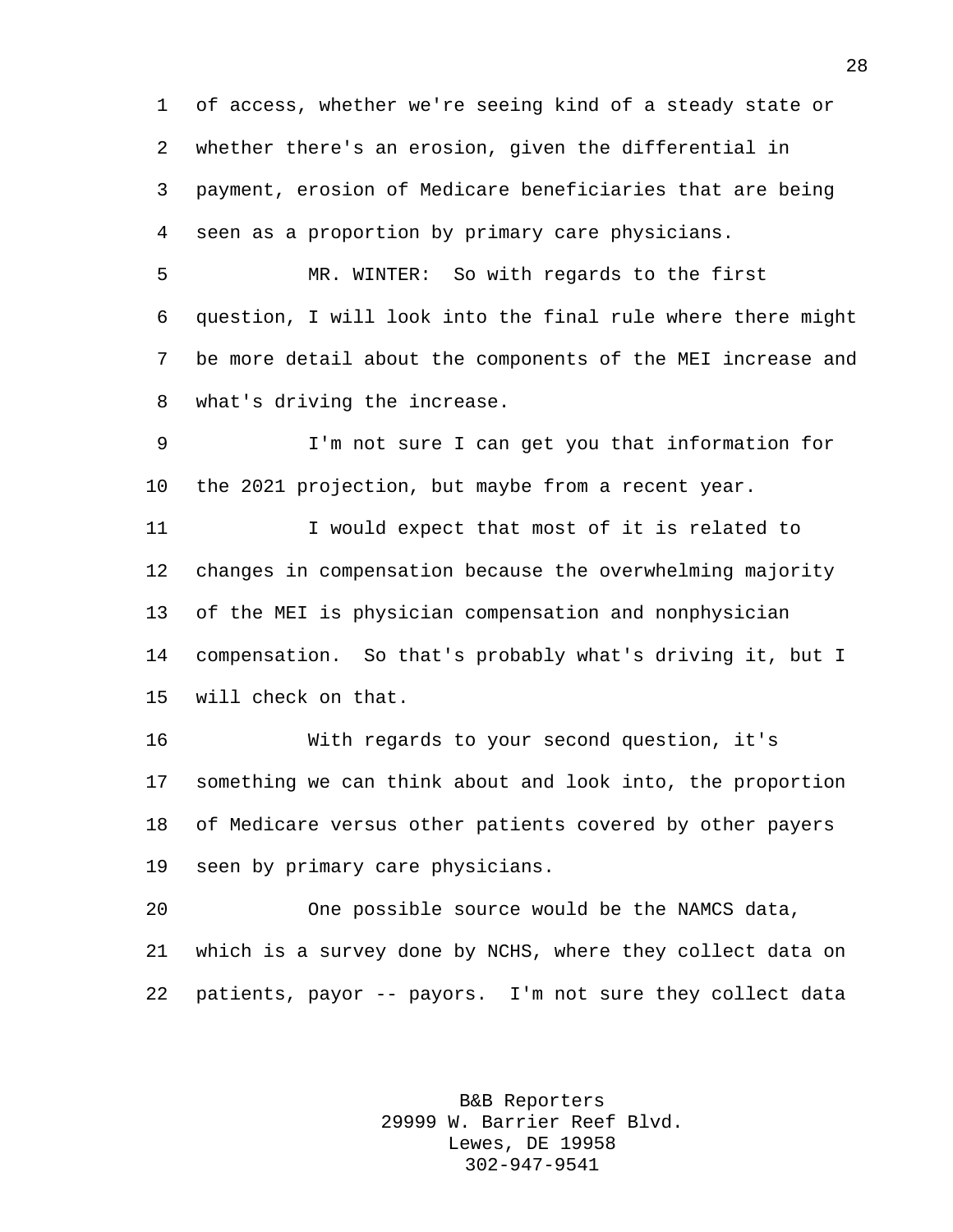on especially the physician, but perhaps we could look at something like bread-and-butter office visits and look at the proportion -- MS. BUTO: That's what I was -- MR. WINTER: -- look at the distribution by payer. MS. BUTO: Yep. MR. WINTER: But that's going to take some time. I can't promise we can have that by January. MS. BUTO: And I wouldn't ask you to do that -- MR. WINTER: But it's something we can look at for the future. 13 MS. BUTO: -- for January. Yep. MR. WINTER: Do you guys have any other thoughts? MR. O'DONNELL: Yeah. So one note on that, Kathy, is that when we looked at our data, the Medicare data, and we saw these large declines over time and the number of PCP encounters, what you said was one of the first things that popped into our mind. Well, are physicians taking more private-pay patients? But there's been published research from HCCI and others that found that the large decline that we're seeing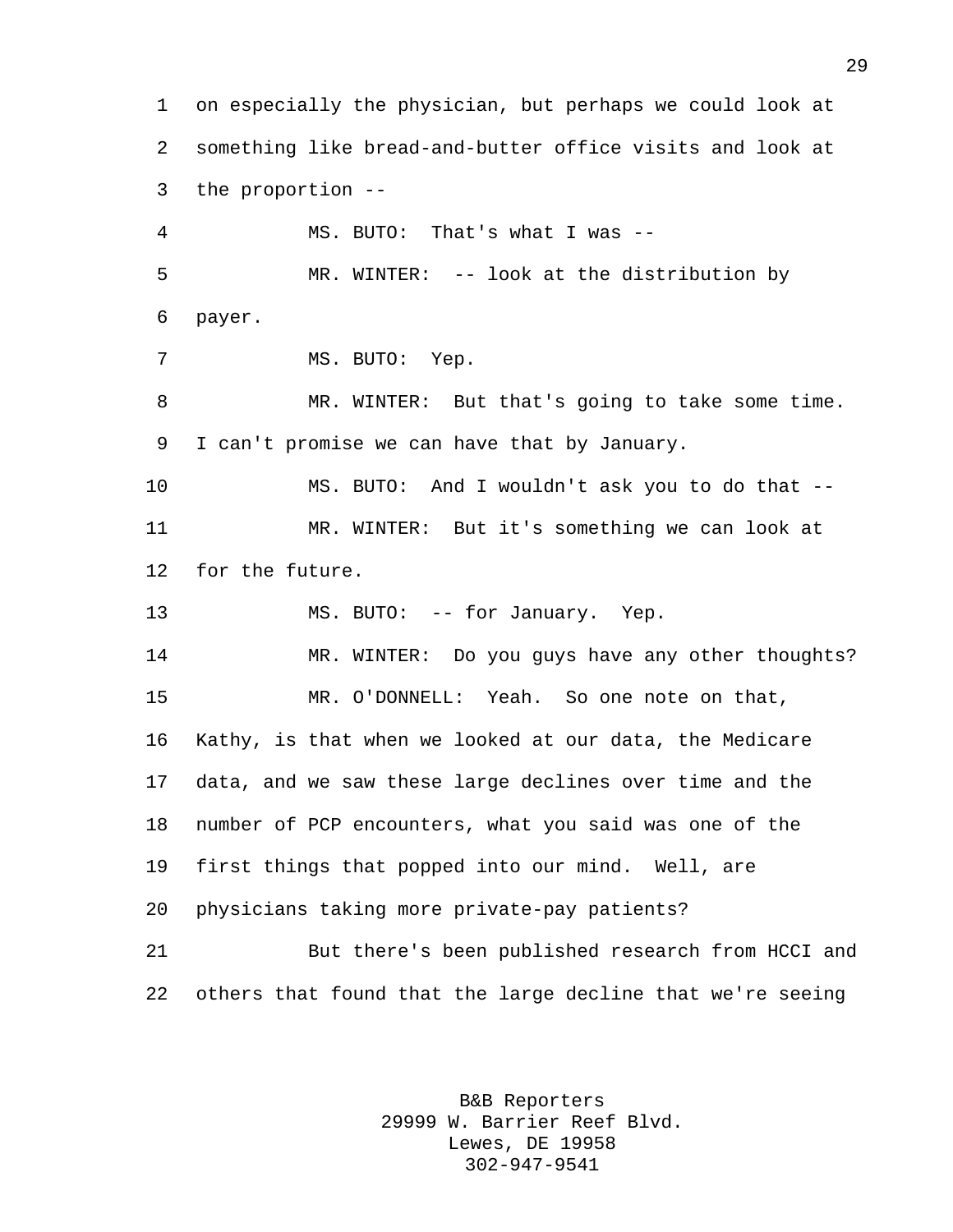in Medicare and the number of PCP encounters or office visits is also reflected in the private-pay data.

 It's not dispositive at this point, but I don't think it's a squeezing the balloon. I think rather it's the utilization of PCPs is going down across the board. DR. CROSSON: Jonathan, on this point? DR. JAFFERY: Yeah. I guess I would caution us to over-interpret what may be a decline in those encounters might mean, and the reason I say that is because with the advent of ACOs in particular, there's a lot of work that's been going on at least in some organizations to try and not have those face-to-face encounters. So there might be a lot of activities going on that's not getting captured in the encounter data that may not reflect some of these other concerns. DR. CROSSON: Okay. MS. BUTO: And that might also affect the way we

analyze primary care shortages.

DR. CROSSON: On this?

 DR. GRABOWSKI: On this point, I wanted to follow up on the input cost. Is there any sense that it's really input cost rising to meet reimbursement or payment? As you

> B&B Reporters 29999 W. Barrier Reef Blvd. Lewes, DE 19958 302-947-9541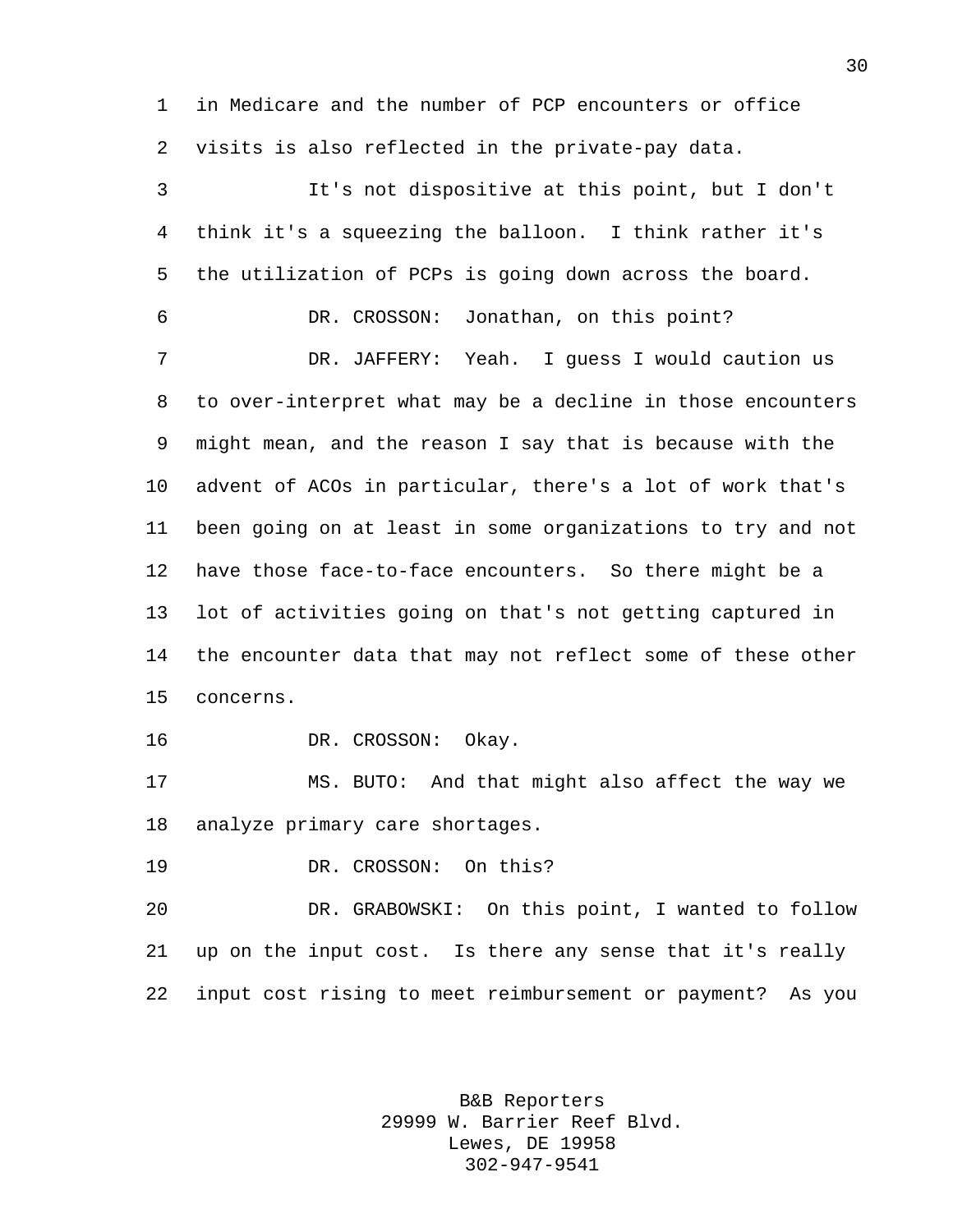see commercial payers here driving up payments, is it just input cost following that?

 I don't know if you've done any work or others have tried to match, kind of share a commercial with these costs. We say this every year. I think Paul said it in the past. Costs are not fixed, and so the sense that they're jointly determined with payments.

 MR. WINTER: Yeah. That's a really good point, and that's one reason that the MEI uses for the physician compensation portion of the index. They don't use physician wages. They use wages for professional-related occupations, things like lawyers, architects, accountants. They get that data from BLS. So they're not going to have that feedback effect at least for physician compensation.

 I need to look at what proxies they used for nonphysician compensation, if they used nursing wages or wages for unrelated occupations, and I can get back to you on that.

 The other portion of the index would be rent, which is about 9 percent of the total, and for that, they're using general data on commercial rents, I think. I don't think that's an issue in terms of this feedback

> B&B Reporters 29999 W. Barrier Reef Blvd. Lewes, DE 19958 302-947-9541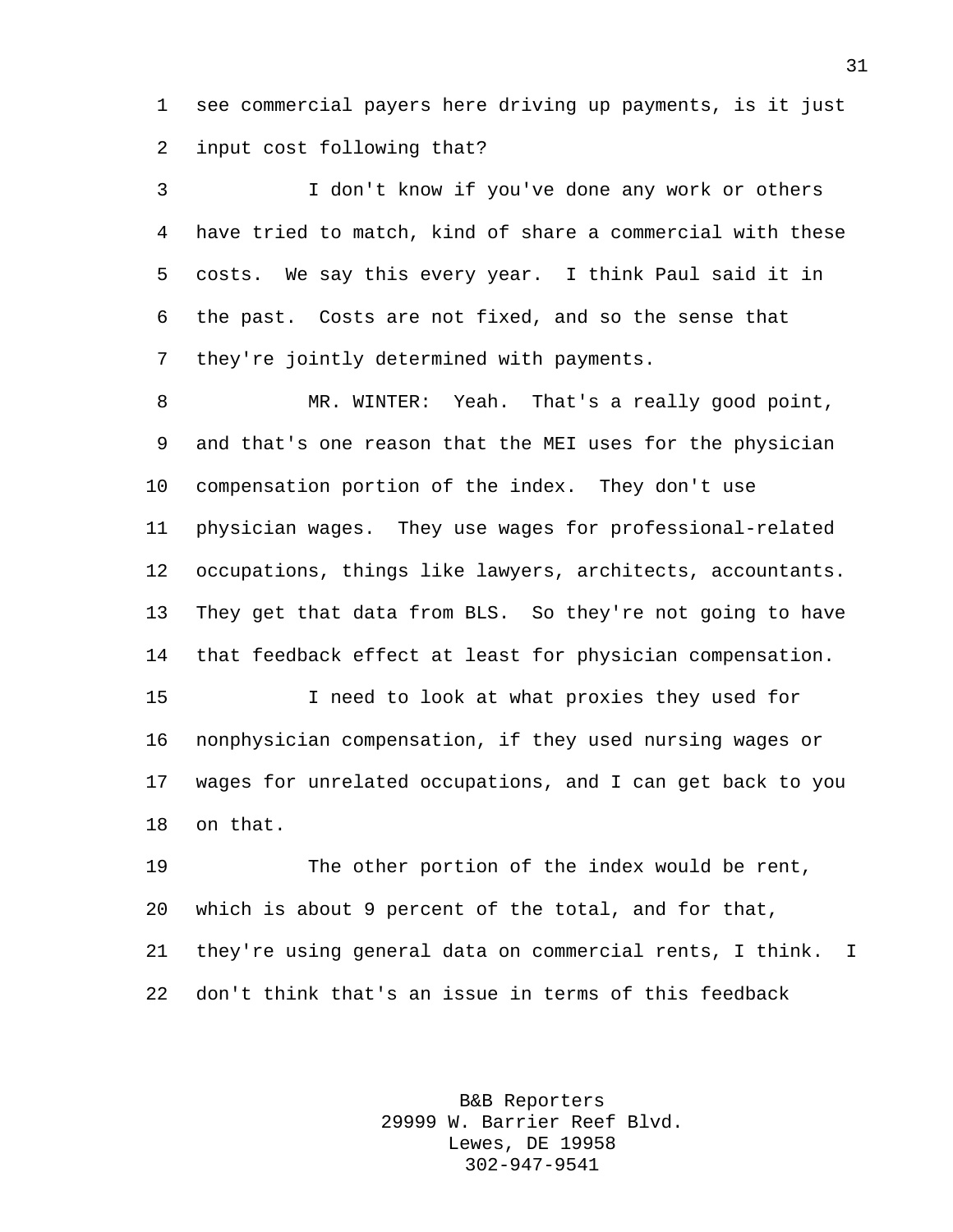effect or loop between -- you know, they might have if they were using data on rents being paid by physicians. But I'll get back to you on some of that.

 DR. CROSSON: Okay. I have Warner, Amol, and Sue, and then we will proceed to the discussion.

Warner?

 MR. THOMAS: I just want to go back to the access question in the survey, and Jonathan asked a few questions here.

 Your survey is 4,000. It looks like the CMS survey is 14,000. What confidence do you have that we are getting an adequate sample, one, and that we're covering a broad enough set of geographies around access, two? And then do you see pockets where -- or any certain geographies where there might be access issues?

 MR. O'DONNELL: Right. For the Commission- sponsored telephone survey, I think the way we view it is a high-level picture. We have 4,000 privately insured, 4,000 Medicare benes. You can only do so many cuts before you get to numbers that aren't big enough to analyze, and so we do look at kind of regional variations. And it's weighted to reflect regions, and we oversample minorities. But I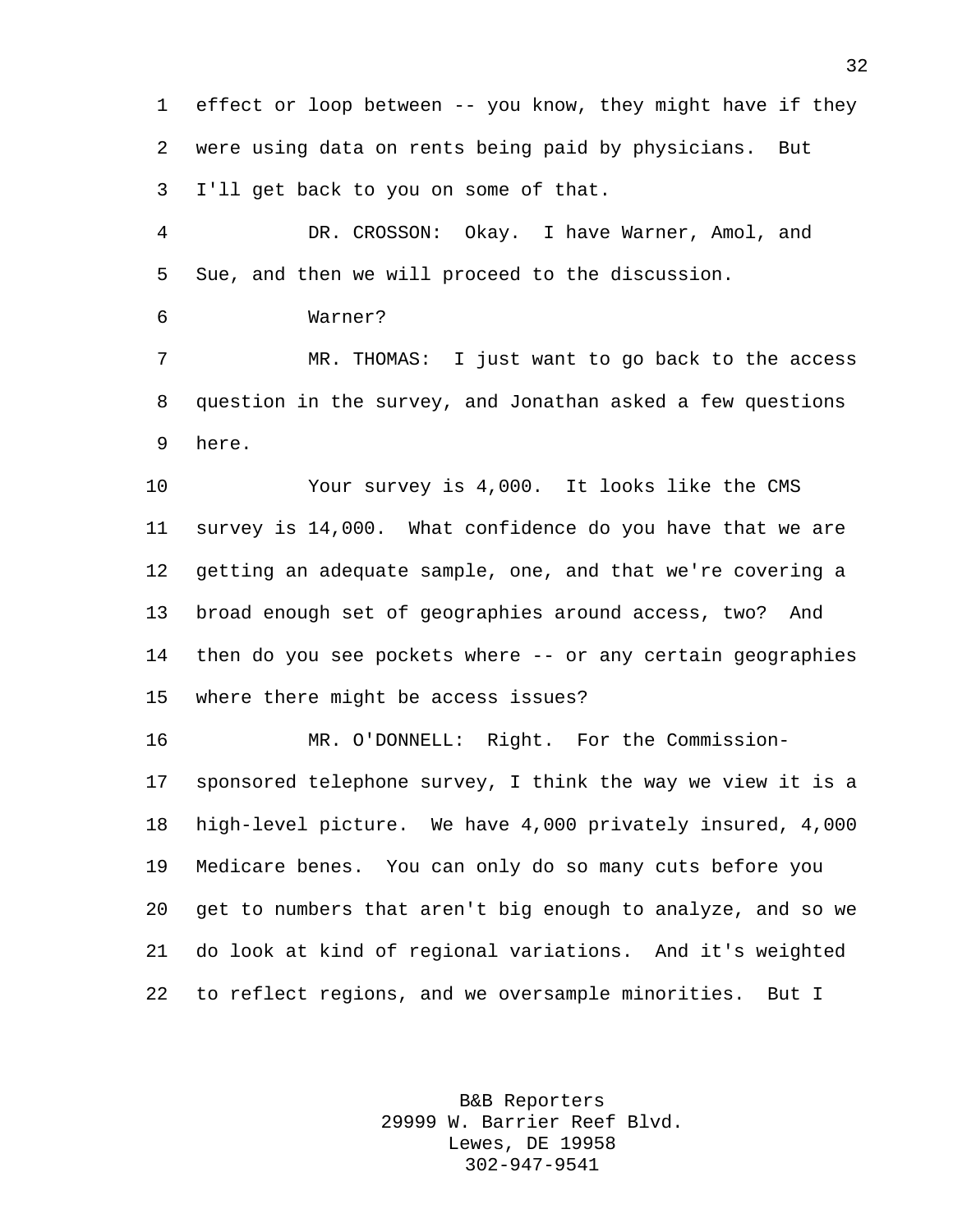think we're relatively underpowered. If you want to go dig into county levels or things of that nature into very granular looks at access, then I think that's why we then kind of fall back on the claims data and also the MCBS, which with the larger numbers kind of gives us a little more power to go looking at those things.

 MS. BURTON: And when we compare urban and rural, there's no difference in MCBS.

 DR. MATHEWS: And just to add one point to this, Warner, as Brian said, our sample is too small for us to do very granular analyses of differences in access among smaller geographic units, but we do make a point in conjunction with the survey each year. We do go out and do beneficiary focus groups, provider focus groups, and often we base where we conduct those sessions on reports of localized beneficiary access problems. So we'll go to Phoenix, Indianapolis, wherever there happens to be some sense that there may be access problems.

 MR. THOMAS: So you're doing additional testing in those areas. Okay.

 DR. CROSSON: I mean, the only thing I would say, Warner, to your point, is that I think, you know, we will

> B&B Reporters 29999 W. Barrier Reef Blvd. Lewes, DE 19958 302-947-9541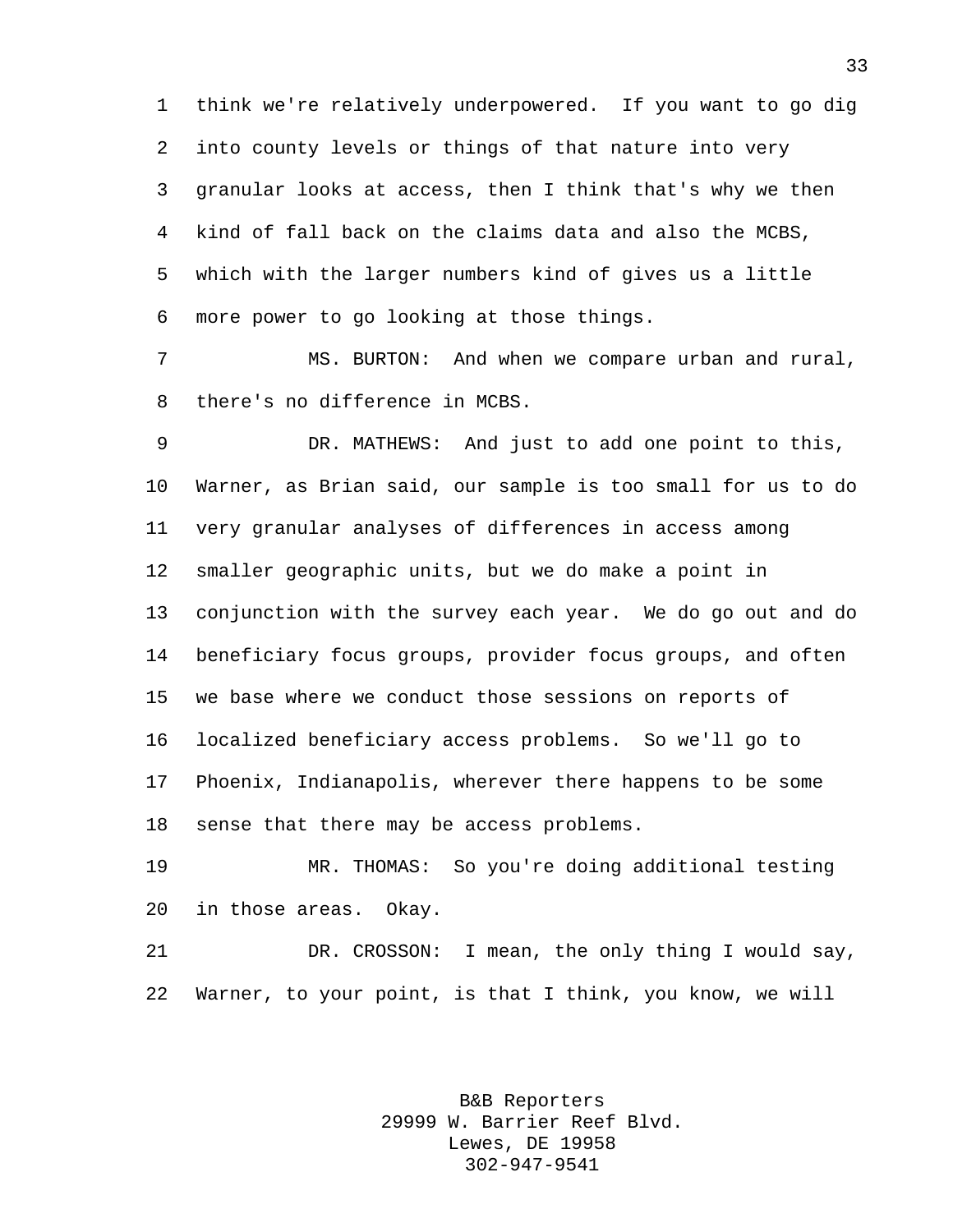hear, I hear, on occasion, others will hear of examples, you know, anecdotal examples of where this is a problem, based on the nature of the community or the history of it, or things of that nature. So, you know, I personally don't believe it is, you know, uniform all over the country and it's fine. It's just not. But this is the best we can do. Okay. Amol.

 DR. NAVATHE: So related point, actually. I was curious. You guys didn't note, and it looked like the data generally supported access, which was good, from across the three different sources. That being said, you did also, on page 13, highlight that there were some differences for, I think, minorities, in particular. And I was curious if we have -- that seemed to be coming from our -- from the MedPAC telephone survey.

 I was curious if that has been triangulated with other sources, like MCBS or otherwise, particularly trying to understand what some of those factors that may be underlying the differences could be. Is it primarily driven by, you know, same physicians and practices that are seeing non-minority patients? Is it sort of differential between the same practices? Is it primarily driven by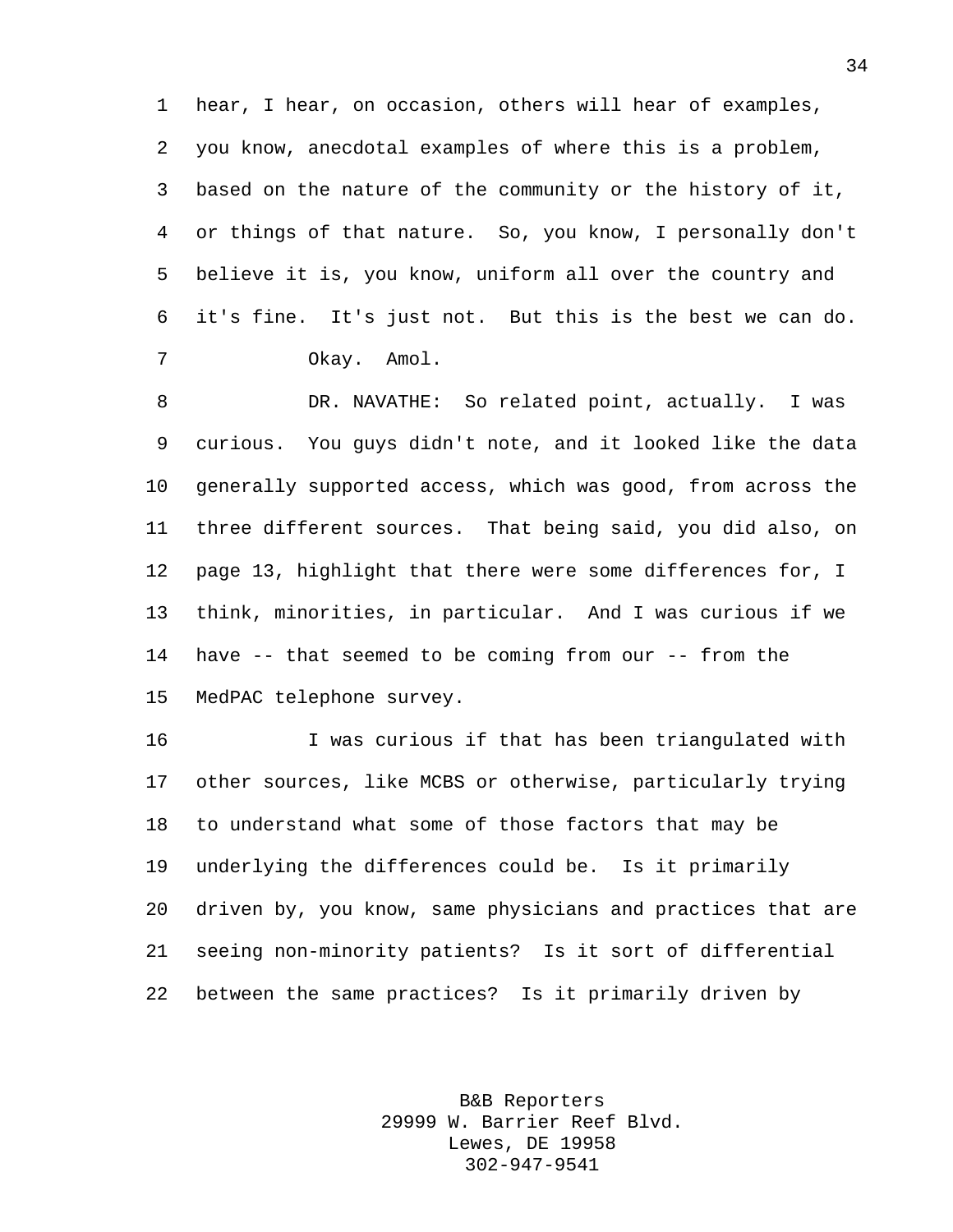supply? Potentially there's less physicians and practices in areas which are serving minorities. I think getting some deeper understanding of that might be helpful and I was curious if you guys have any sense of what the literature might be.

 MS. BURTON: In MCBS they also found difficulty with accessing care for racial and ethnic minorities, and it was driven by the cost of care. They were delaying care due to cost. They were citing cost as their number one issue when they said that they had trouble accessing care. DR. NAVATHE: By "they" here you are saying the beneficiary? MS. BURTON: The beneficiary was stating this. 14 DR. CROSSON: On this point, Marge? MS. MARJORIE GINSBURG: -- the composition of the surveys. And forgive me if you said this. When these surveys are done, is it clear that these folks are in original Medicare or in MA plans? And is that question asked, and if it's not asked, is there a reason that we don't? MS. BURTON: MCBS does ask for all the very

> B&B Reporters 29999 W. Barrier Reef Blvd. Lewes, DE 19958 302-947-9541

detailed information you would want. We know about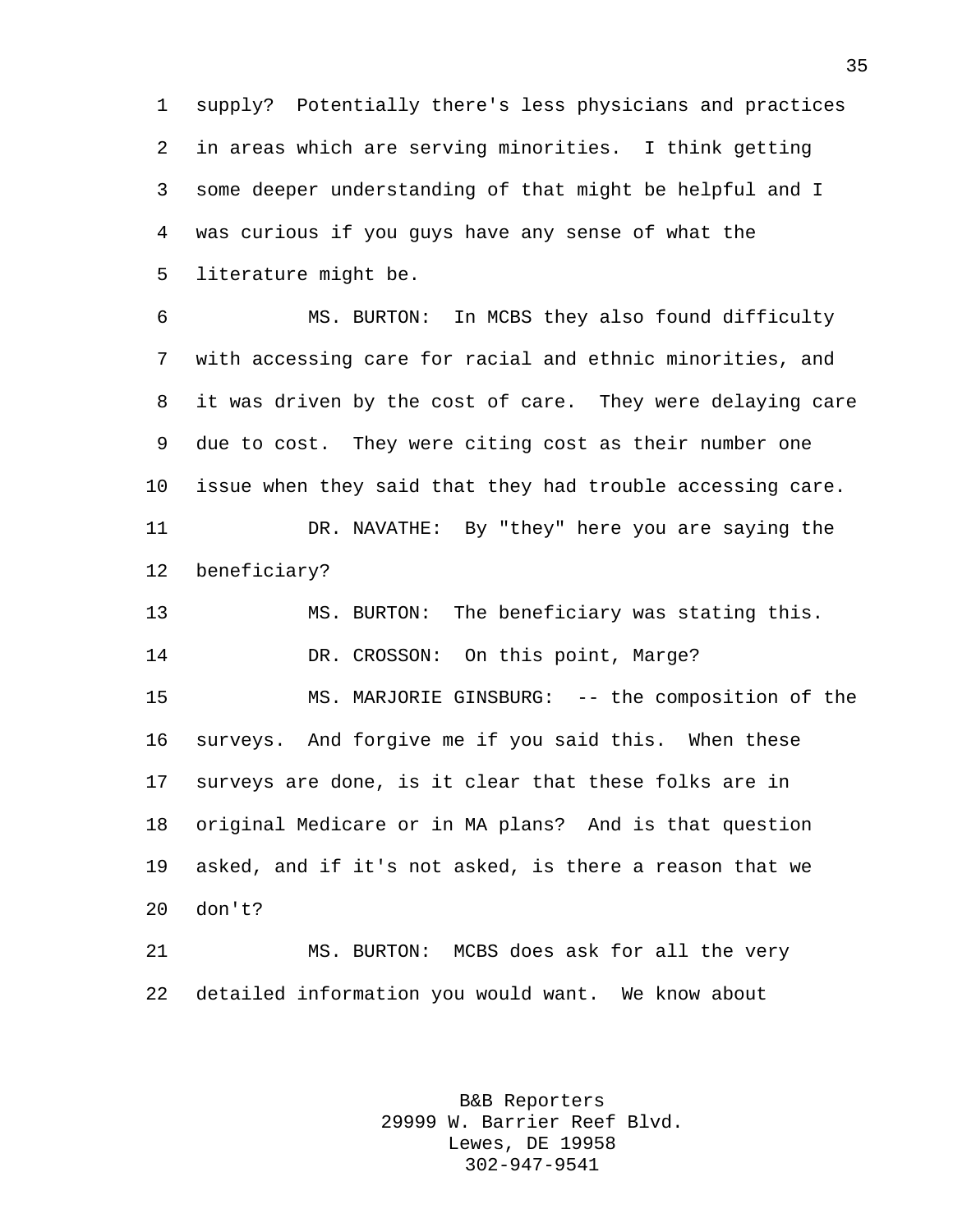Medigap. We know about everything you'd want to know.

 MR. O'DONNELL: Right. And for our commission- sponsored survey, that is both fee-for-service and MA, beneficiaries are included. And I think one of the findings that we take away from our focus groups is that oftentimes it's difficult to suss out, especially over the phone, which is our survey, whether a beneficiary is actually enrolled in MA or fee-for-service, as compared to the MCBS, which is in-person, and so there can be more of a kind of feedback loop, so there's more of an ability to figure that out.

 MS. BURTON: Yeah. And they also link the survey data to claims data and they survey the same person for four years. They come back like every few months to interview them, so I have a high degree of confidence in MCBS.

 DR. CROSSON: You know, oddly enough, it has come up before, a surprising finding that some Medicare beneficiaries don't know whether they are in traditional fee-for-service or Medicare Advantage.

Okay. Sue.

MS. THOMPSON: Thank you. I'm looking at the

B&B Reporters 29999 W. Barrier Reef Blvd. Lewes, DE 19958 302-947-9541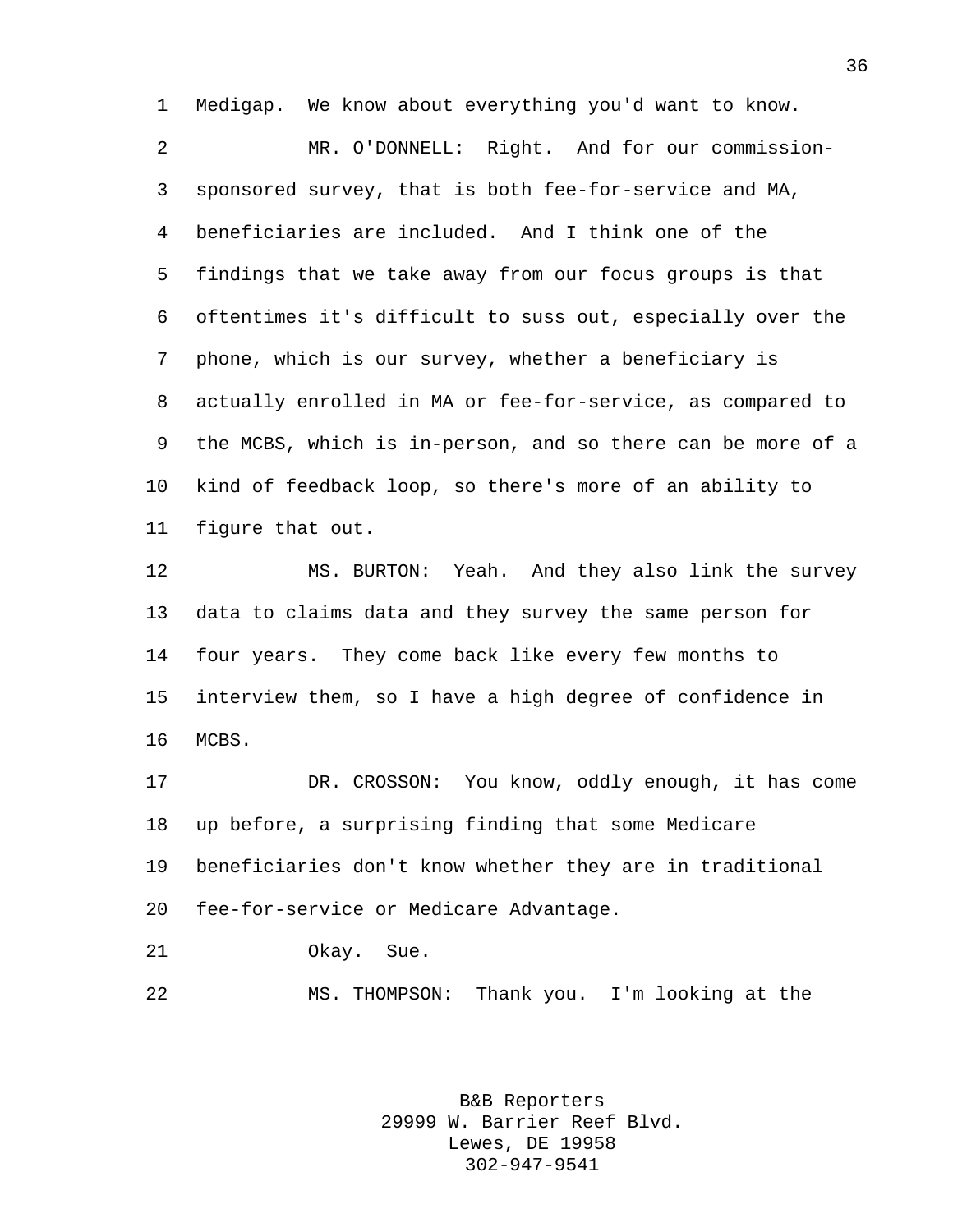footnote back on the MIPS, Table 4 in the reading material. Am I understanding that if we did eliminate MIPS we would save Medicare \$500 million? And it's budget neutral sort of amount of money. I mean, if performance goes up and there are more providers that perform at a higher level, their actual, what they receive, is less.

 MS. BURTON: You are correct that we would see a \$500 million savings.

 MS. THOMPSON: A \$500 million savings. Okay. But more notable, in the discussion around site neutral and the payment differential between hospital versus clinic payments, in '18 we are estimating that \$2.2 billion expenditure to Medicare, as a result of the fact that we do pay that differential. And this goes back to just reflecting on pass recommendations by MedPAC. Have we not had any comment on site neutral and this situation since 2012, and then again in 2014, which was more specific? But it feels like we've had a lot of conversation, but I'm just referencing the information in this document.

 MR. WINTER: Yeah. So on -- what's the most recent year that we cite for that?

MS. THOMPSON: 2014.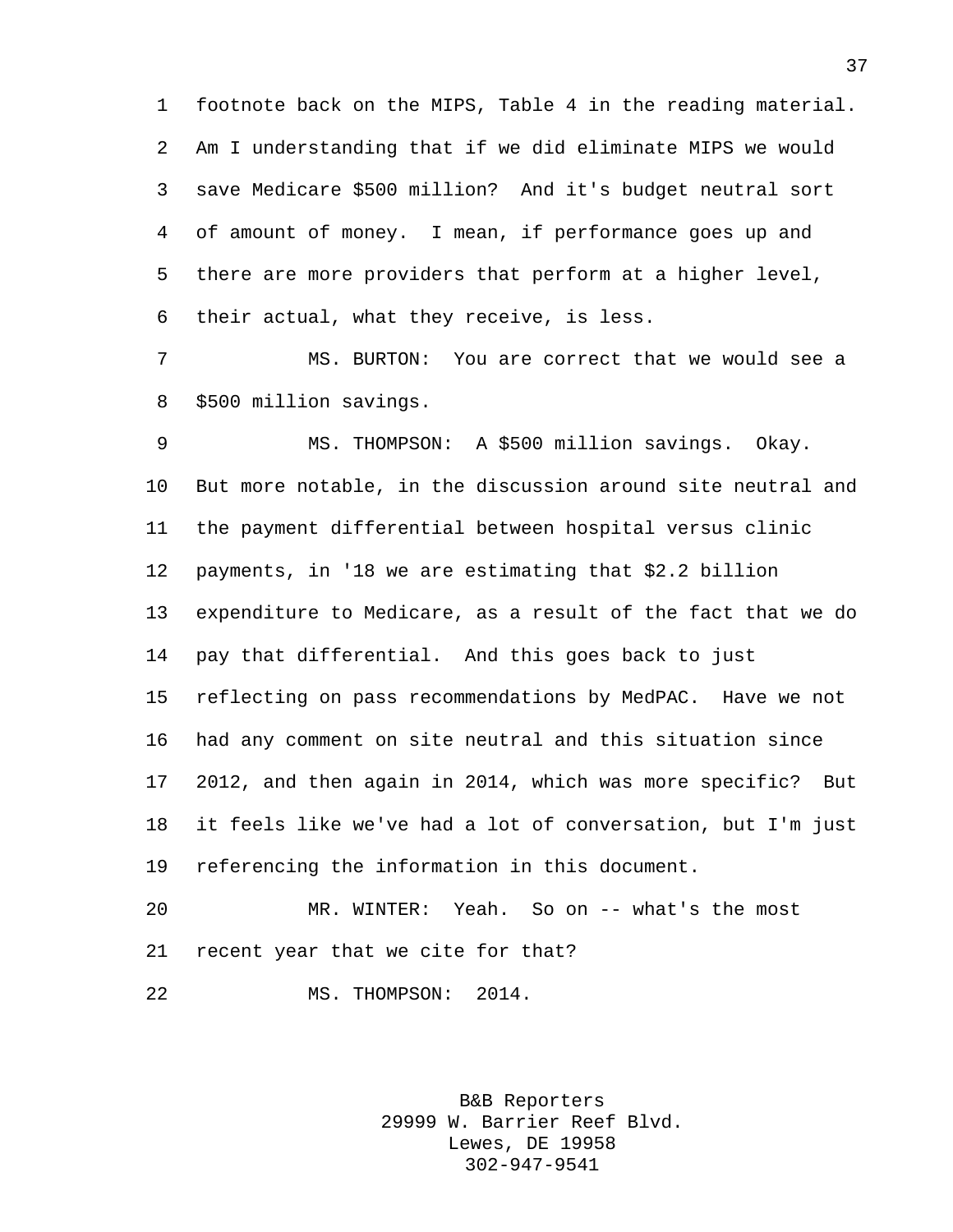MR. WINTER: 2014. So that's when we made, 2012 and 2014, when we made our two recommendations regarding aligning the payment rates between physician offices and HOPDs. Since then, in pretty much every proposed rule that has come out from CMS, at least since they began implementing a variation of our recommendation that applied to new off-campus departments, in our comment letters on those rules we have reiterated our recommendation. We have addressed issues, questions that CMS has raised with regards to implement it and operationalize it. And as you know, CMS recently expanded that site-neutral policy, at least for E&M office visits, to any off-campus HOPD, whether it was considered new or not. It's approximately - - I think it's 40 percent. They get 40 percent of the HOPD rate. Is Dan nodding? Okay, good. Thumbs up. That's correct. And so when CMS engages in its annual rulemaking process, we continue to reiterate our recommendation in this area and support their efforts to expand the site-neutral policy.

MS. THOMPSON: Thank you.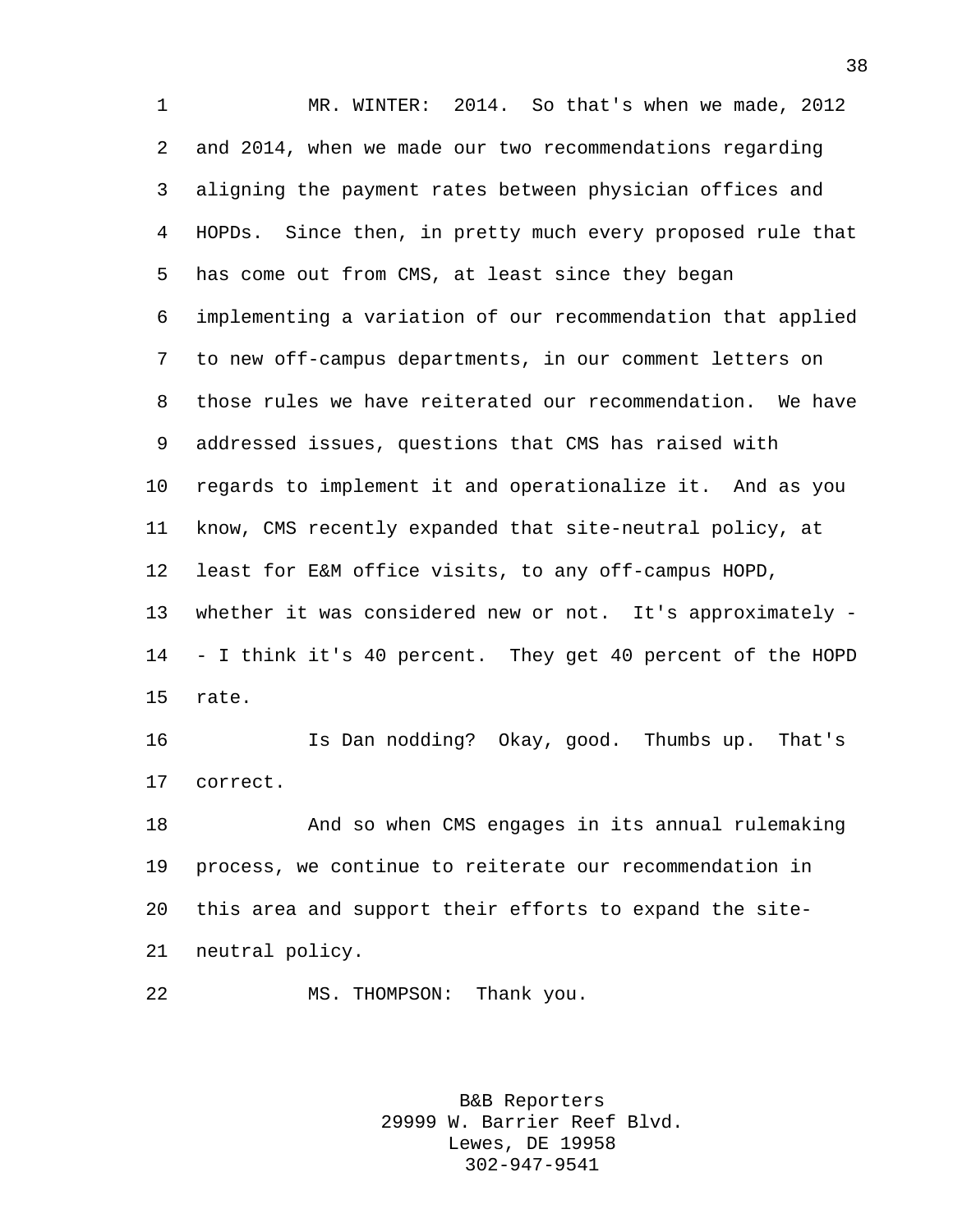DR. CROSSON: Okay. Thank you. So we will move on to the discussion. Can we put the recommendation up please? So the order of business, we will have a discussion about support or lack of support for the recommendation. I saw Jonathan and Larry -- Jon and Larry, sorry.

 DR. PERLIN: Generally in support. You know, I think it speaks of the need to improve the measurements of quality more broadly. I think, you know, the issue of MIPS is that there may not be alternatives for APMs in particularly vulnerable regions, rural in particular. And I think that is important considering, in conjunction with the discussion we had about the survey.

 You know, from the data we have heard, and I think it's on page 11 or 12, page 11, that 72 percent of beneficiaries had no problem obtaining primary care, which sort of sounds good in face until you turn around and it says 28 percent had a problem. And that concerns me because I'd like to know what the characteristics of those individuals are. I think that is something we can't answer from the survey, just because of the power of the survey and the response rate. It would seem that there -- I would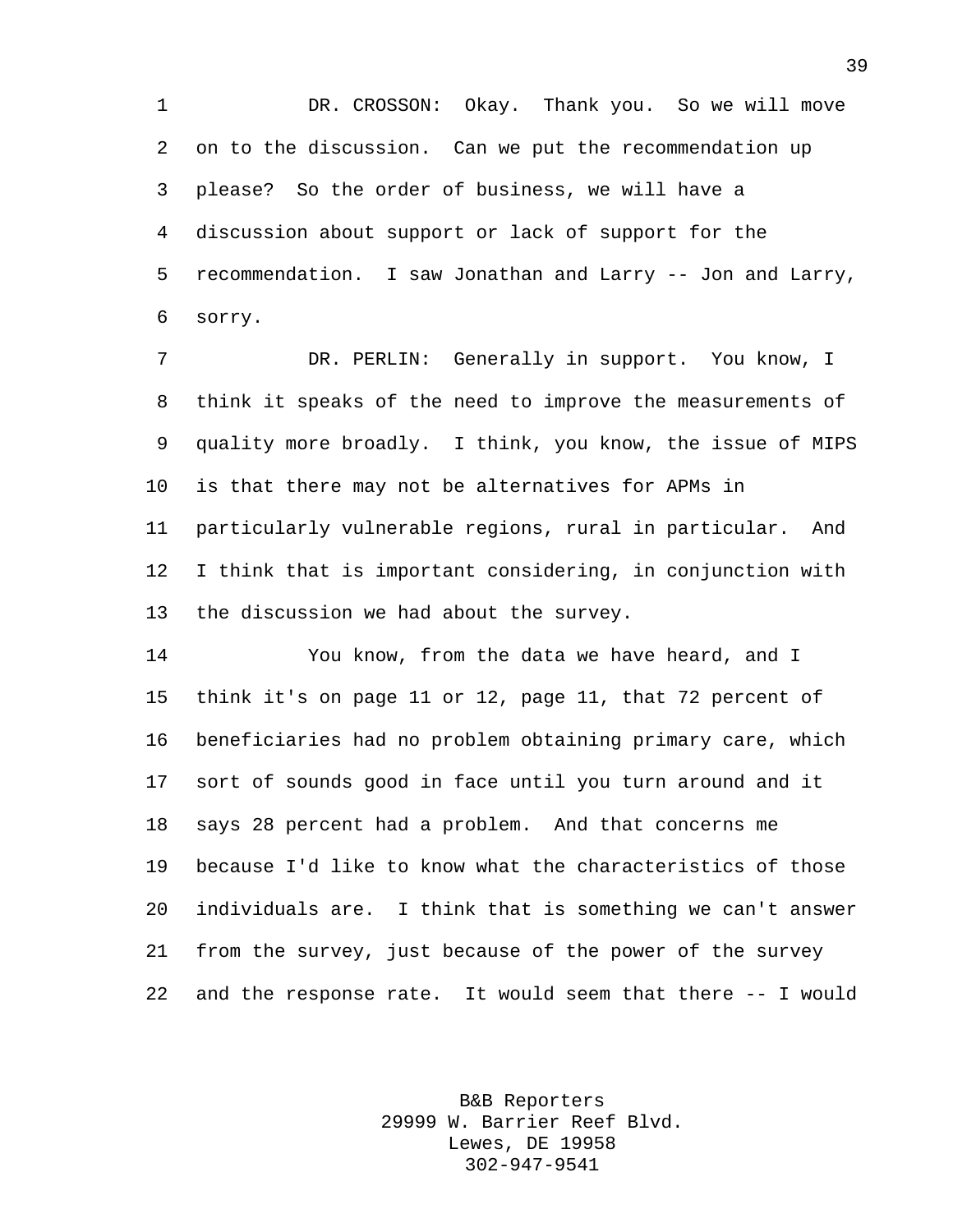suspect that with a 3.5 percent response rate that the responses have some systematic characteristics that, you know, make them more difficult to interpret.

 I also have a little bit of a concern about the Medicare Current Beneficiary Survey. If, in fact, they are followed for four years, then there are 14,000 respondents, that means that only 3,500 are new in a particular year. And the categories of beneficiaries they most worried about in terms of access are two. One, the new beneficiaries who are just kind of learning the ropes in the programs, and maybe these individuals have a lot of deferred health needs and may not have come from insurance and may not, you know, know the sort of mechanisms to access services. And the second is the older old, are those individuals. When I think about the characteristics of physician practice in terms of Medicare beneficiaries, and we had this conversation before, this is sort of parsing at the practice into kind of patients that are likely to be quicker to meet their needs, which read younger, likely commercially insured, and those with greater complexity, multiple morbidities, difficult social vulnerabilities, read Medicaid, and those that are particularly frail

> B&B Reporters 29999 W. Barrier Reef Blvd. Lewes, DE 19958 302-947-9541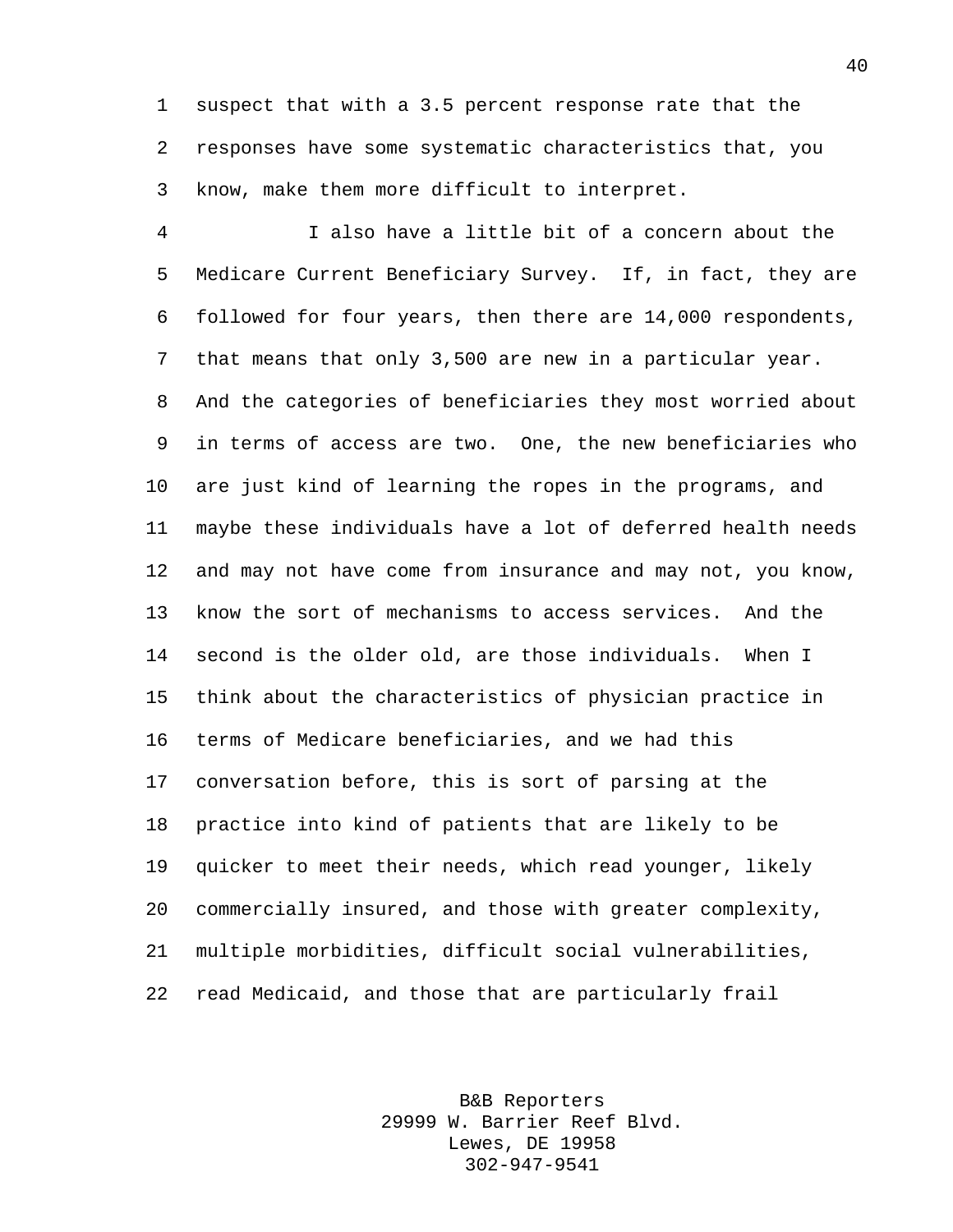elders. I think it is worth getting some insight into whether those individuals have particular challenges in getting care.

 I think that is above and beyond -- let me take you off the hook here -- I think that is above and beyond the mandate for MedPAC and staff. However, if I were running CMS or HHS, as part of annual enrollment I would have three or four really basic questions about this, and that way it would change the sampling frame to the entirety of beneficiaries, and we would really have good information about this part of access.

 So there is a methodological comment, but in general support, and just the concern about the convergence of MIPS with the issues of access. Thanks.

 DR. CROSSON: Thank you, Jon. You know, I would add, it struck me as you were talking that what we are talking about right now is a payment tool, right -- pay more, pay less. We spend a lot of time understanding, I think and believing, that we need to see, and thankfully CMS has finally listened, we need to see more movement of more payment to primary care services.

Anyway, the other question that I think underlies

B&B Reporters 29999 W. Barrier Reef Blvd. Lewes, DE 19958 302-947-9541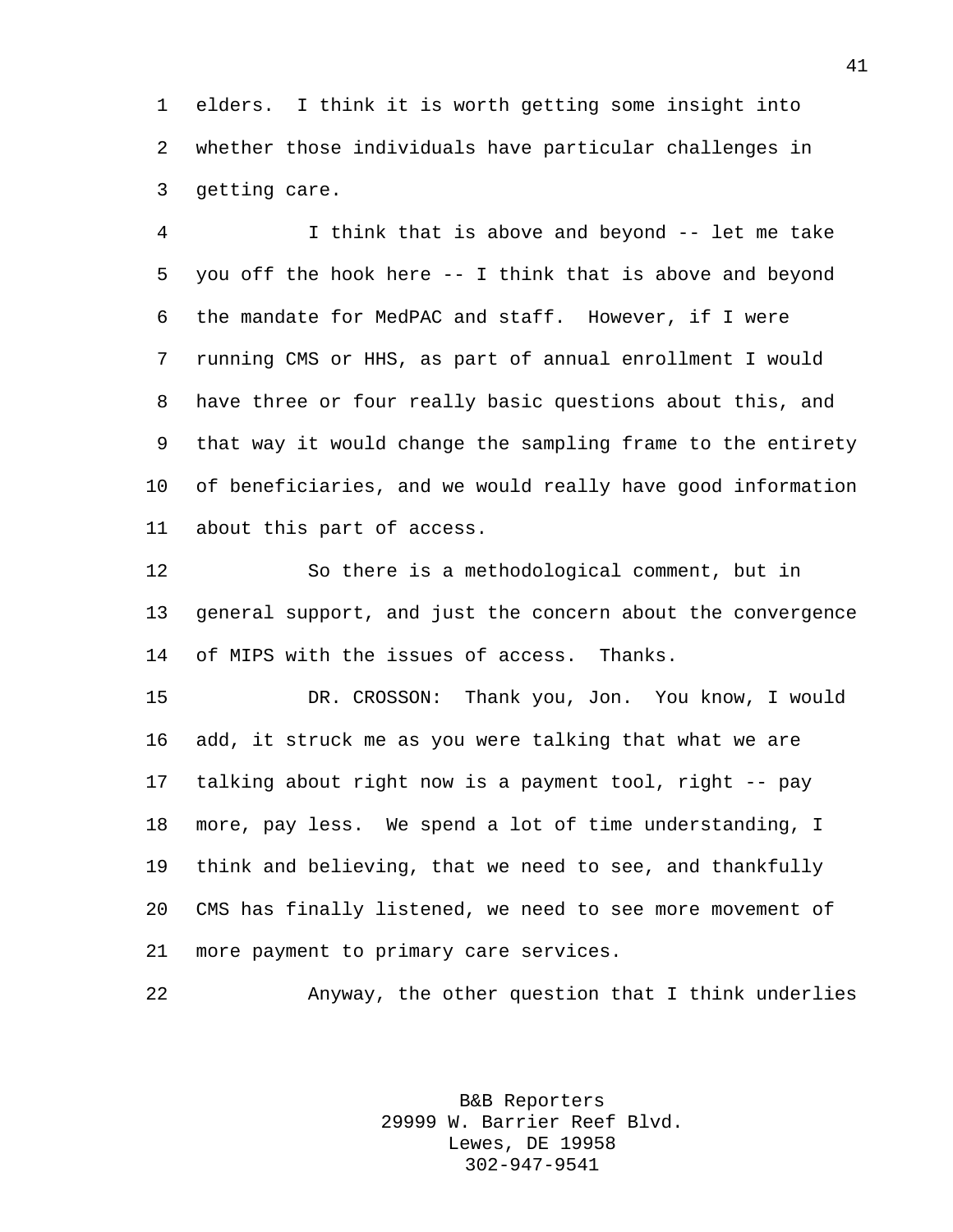this, which we are not addressing, is are there enough doctors? And I think we are going to see, from what I've been reading, we are going to see, irrespective of the growth of nurse practitioners and physician assistants, I think we're going to see activity coming forward the next few years about the supply of physicians per se, and that might not be an issue for this Commission but to the extent that the number of residency slots paid for by the Medicare program is part of that question, we could find that work as part of our charge as well.

```
11 Larry?
```
 DR. CASALINO: Yeah. Three pretty quick comments, two related, one unrelated. One is I think people tend to assume that NPs and PAs are working in primary care, and as you know that is increasingly not the case. So it might be interesting in future reports just to correct that misconception from anybody who sees it to try to at least point that out, and if there is some data on the rate of change from primary care to specialty care of NPs and PAs and what the current ratios are. I think that would be interesting.

Second point, I should say I am in general in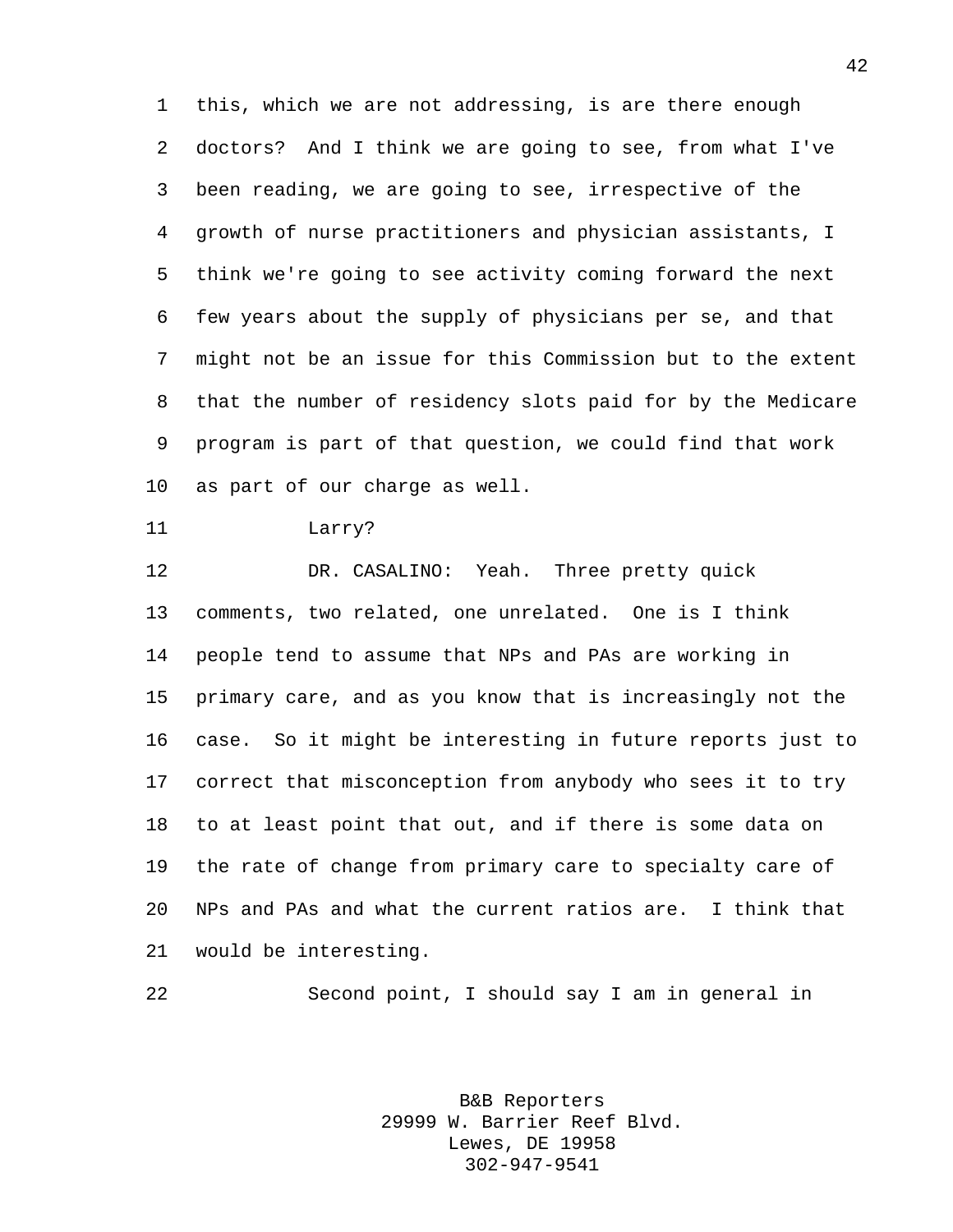accord with the recommendation and the general slant of what you guys had to say, but there is some language that I think maybe could use some reflection, because I suspect it is has just gone on from year to year. And that is along the lines of things that say, well, most beneficiaries report. There are a number of comments like that.

 Or on page 10 of our written materials, 72 percent of Medicare beneficiaries said that they were able to find a primary care physician without a problem. And in the context of the report, it makes it sound like that's good, no problem. But actually, you know, that means that more than a quarter of Medicare beneficiaries do have problem finding a primary care physician, and I suspect that in that 28 percent that have a problem there are a lot of minorities, there are a lot of very old people, there are a lot of people with cognitive problems.

 And so I would not paint that, actually, as necessarily a positive thing, whether or not it relates well to access in commercial insurance. But just maybe more reflection on the general tone of the report, that most, and 72 percent -- it is not necessarily that good. And then my last comment is on a different

> B&B Reporters 29999 W. Barrier Reef Blvd. Lewes, DE 19958 302-947-9541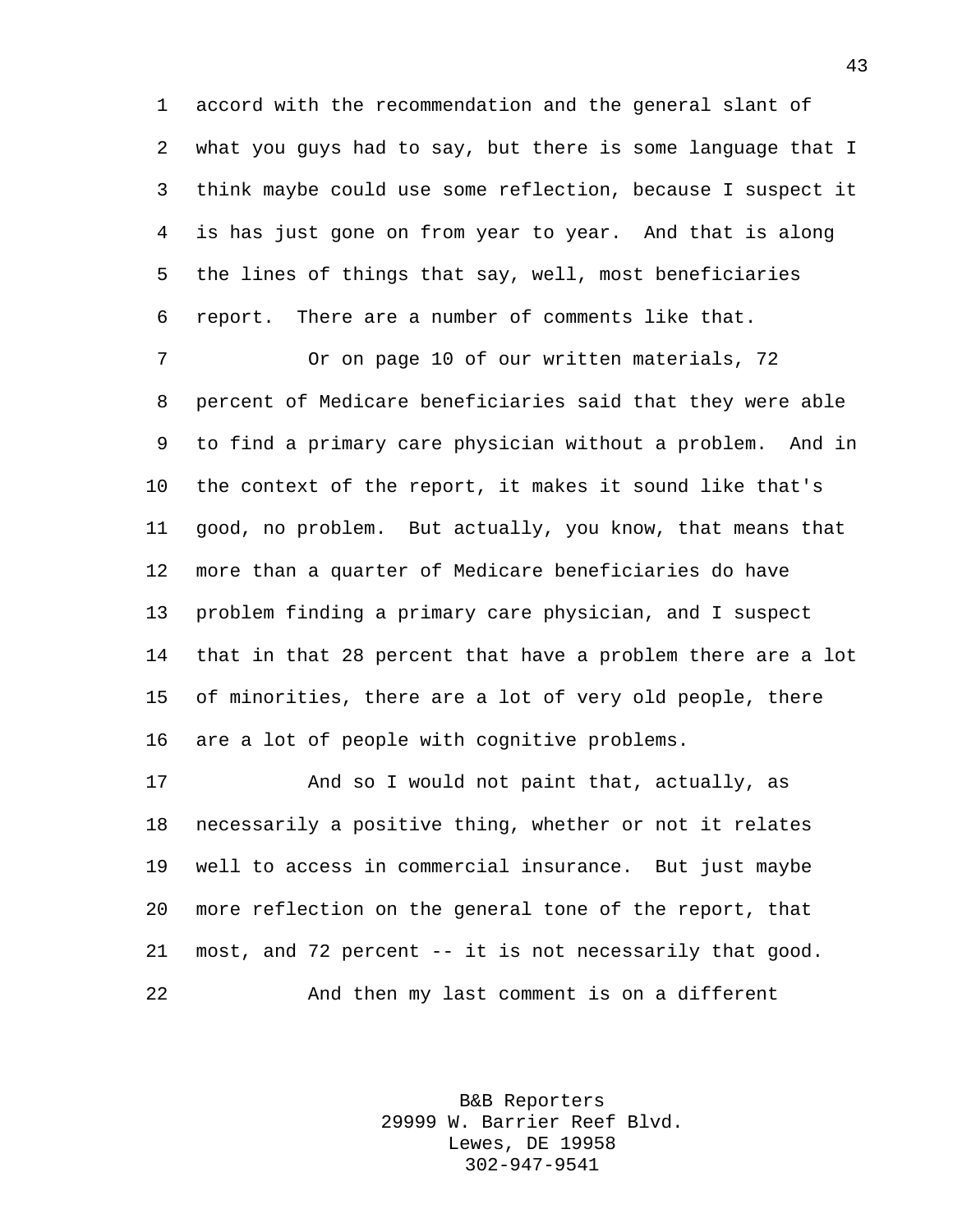subject and probably won't make me popular with some of the people in the room here. I think that it needs to be pointed out that the 5 percent update -- not the 5 percent update but the 5 percent bonus for physicians in advanced APMs, as opposed to a 0 percent increase for other physicians, and very questionable incentives for physicians in MIPS, as the Commission has pointed out, and Jay just mentioned, I'm totally in agreement with a push toward getting more physicians into advanced alternative payment models.

 But I think it needs to be said that this does involve, in my opinion, does involve CMS in picking winners and losers. I think a better policy would be to give -- to make better rewards available for advanced APMs, and so then if you're a physician in an advanced APM you have potentially a lot more reward but you don't automatically get 5 percent. You take certain risks and you go through a lot of hassles that people who run these kinds of organizations in this room know how difficult it is to get these rewards.

 But still, I think it would involve less picking of winners and losers to say if you want to be an advanced

> B&B Reporters 29999 W. Barrier Reef Blvd. Lewes, DE 19958 302-947-9541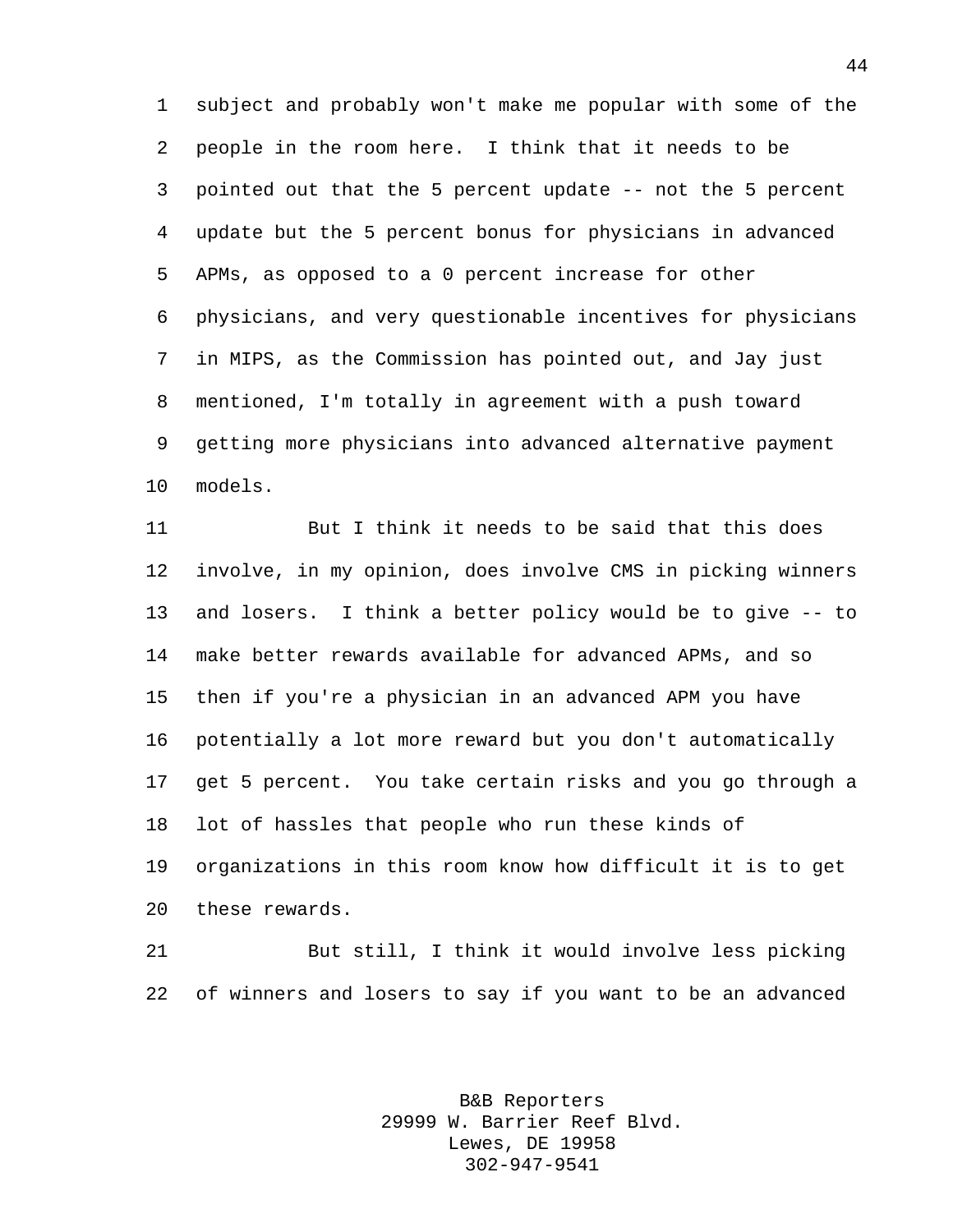APM you can get a good reward but it's not guaranteed. By just kind of giving 5 percent to some physicians and 0 to others, it is, deliberately, I suppose, but again, it is picking winners and losers, and I think that should be at least noted.

 DR. PAUL GINSBURG: Larry, I'm not sure about that. If you say we'll give you a bonus for being in an APM, and being in an APM means taking risk, so we're not guaranteeing anyone that they are going to win.

 DR. CASALINO: But you're 5 percent ahead to start with.

DR. PAUL GINSBURG: Yeah.

 DR. CROSSON: To be clear, our standing recommendation with respect to that part of MACRA is that the 5 percent should only include physicians who are part of an A-APM that is successful in saving costs.

 DR. CASALINO: That's the MedPAC recommendation. That's not current policy, though.

DR. CROSSON: No.

 DR. CASALINO: No, I think that's a great recommendation. I do not know that action and I agree with that.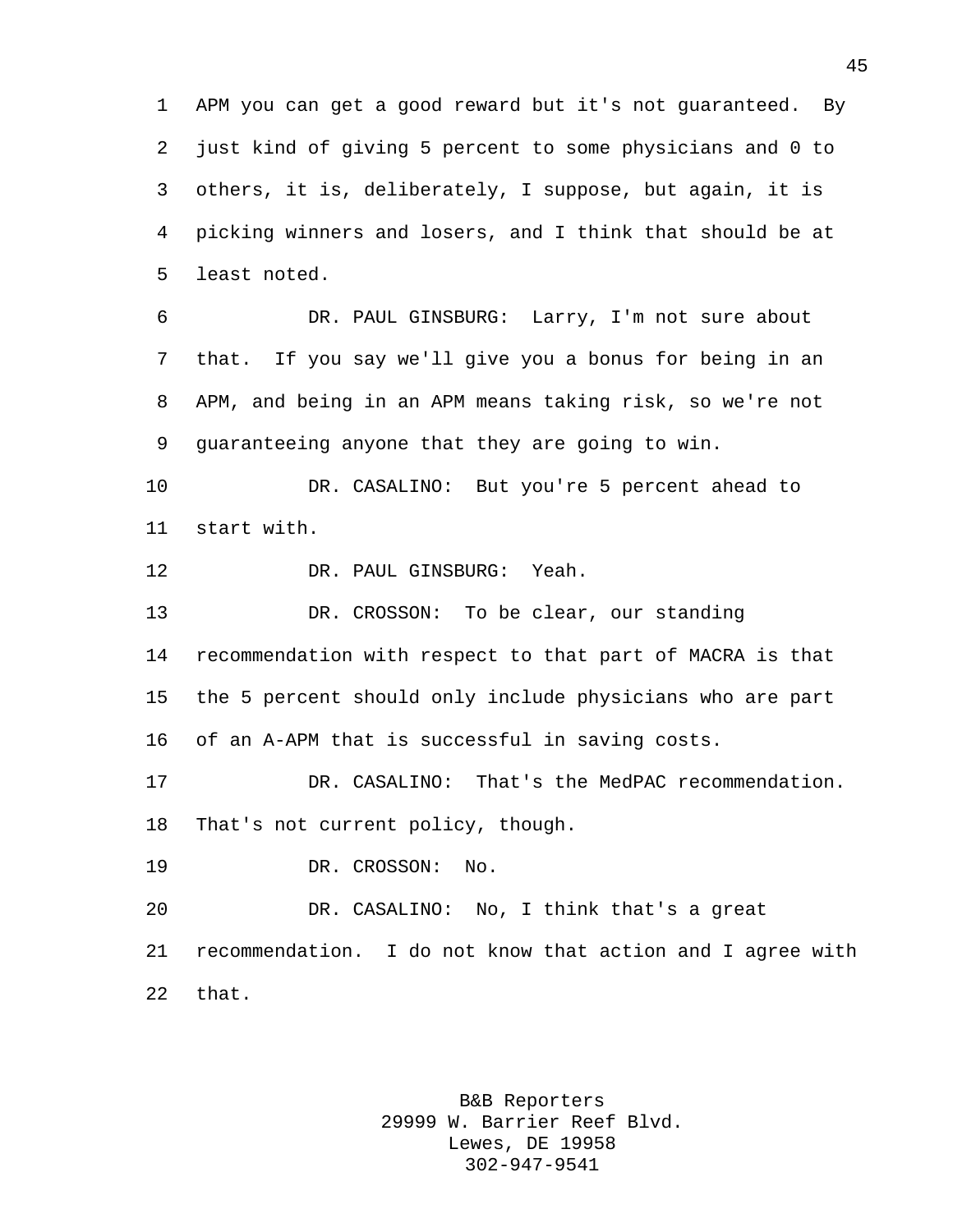MR. WINTER: And Larry, if I could just respond to your second comment about the 72 percent of beneficiaries in our survey, you said that they did not have a problem. This is a subset. This question applies to a subset of respondents who are looking for a new primary care physician, which was only 8 percent of all the Medicare respondents to our survey. So if you look at -- so of those 8 percent, 72 percent said they had no problem finding a new primary care physician, 14 percent said they had a big problem. But 14 percent of those who were looking had a big problem. So it was 1.1 percent of all the Medicare beneficiaries in our survey.

DR. CASALINO: Oh, that's helpful.

 MR. WINTER: So it's not that 72 percent of all beneficiaries had no problem and 28 percent had a small or big problem. It's 8 percent of the total who were looking for a new primary care physician, 72 percent had no problem and 14 percent had a big problem and the others had a small problem.

 DR. CASALINO: No, that's helpful, and I should have seen that. I agree. That makes it seem like much less of a problem.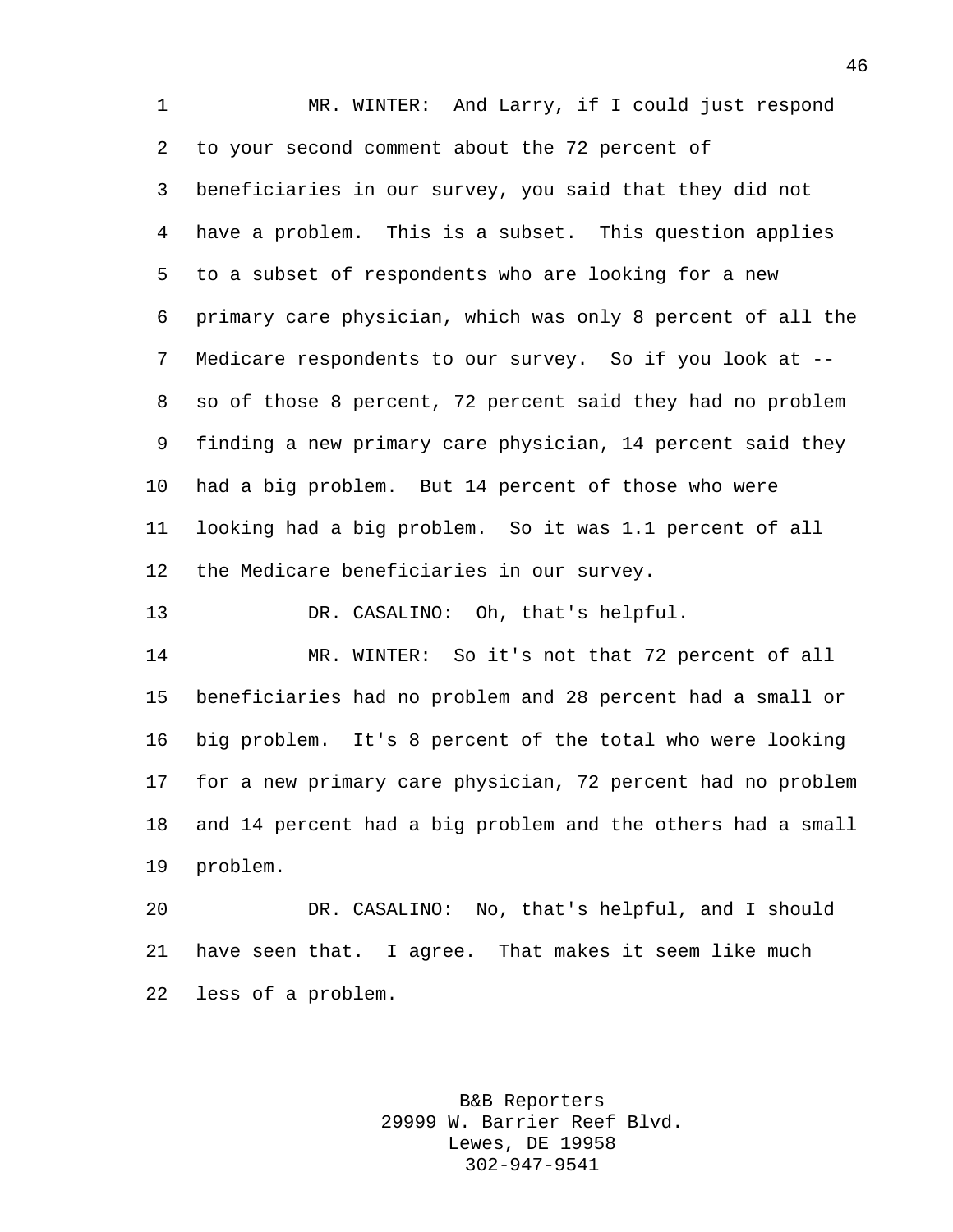DR. CROSSON: Okay. Warner, last comment. MR. THOMAS: Thanks. Just generally I support the recommendation. I would just comment on Jonathan's comment that I do think this idea of understanding the access issue in a deeper way would be important, especially as we see more people aging into Medicare. I think it's going to put more pressure on physician providers and there is going to be transition in their payments. As we indicated, you know, commercial payments are significantly higher than Medicare, and so I get concerned about an access issue over time, and I just wonder if we should, you know, look at our survey tool and also maybe comment on whether CMS' survey tool is broad enough or deep enough to really understand, you know, given the 28 percent. So that may be something we want to comment on and maybe recommend that there be deeper analysis done here going forward. DR. CROSSON: Okay. Thank you. good discussion. My sense is -- and I'm going to test this as I will each time -- that there is no substantive disagreement with the recommendation. Now, there have been suggestions about potential wording changes -- I heard that from Larry and others -- perhaps some additional information, if it is

> B&B Reporters 29999 W. Barrier Reef Blvd. Lewes, DE 19958 302-947-9541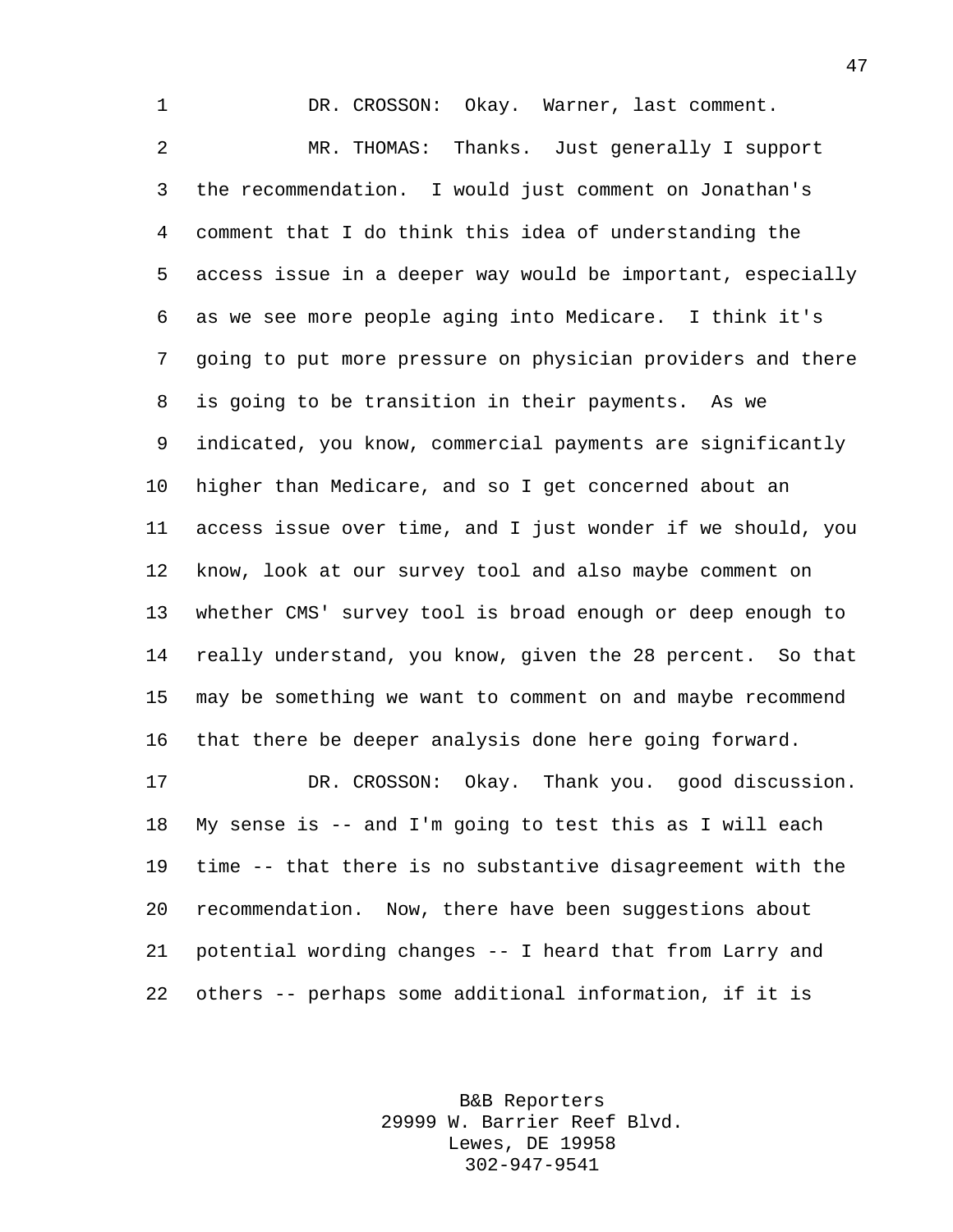possible, to get that in a timely way that could be added to the supporting documentation.

 But having said that, unless there's an objection I think we will take this up in January through the expedited voting process. Seeing no objection, that's what we will do. Brian, Rachel, Ariel, thank you so much. Okay. We're going to move to the second presentation, which is payment adequacy for ambulatory surgical centers. Dan is here and, Dan, you have the microphone. DR. ZABINSKI: Thank you. All right. So in this presentation, we'll discuss the payment adequacy for ambulatory surgical centers, or ASCs. In our assessment of payment adequacy for ASCs, we use the following measures: first, access to care as measured by capacity and supply of ASCs as well as the volume of services; second, quality data, using measures from the ASC Quality Reporting Program, or ASCQR; access to capital; and aggregate Medicare payments. Finally, we are not able to use margins or other cost-dependent measures because ASCs do not submit cost

data to CMS.

B&B Reporters 29999 W. Barrier Reef Blvd. Lewes, DE 19958 302-947-9541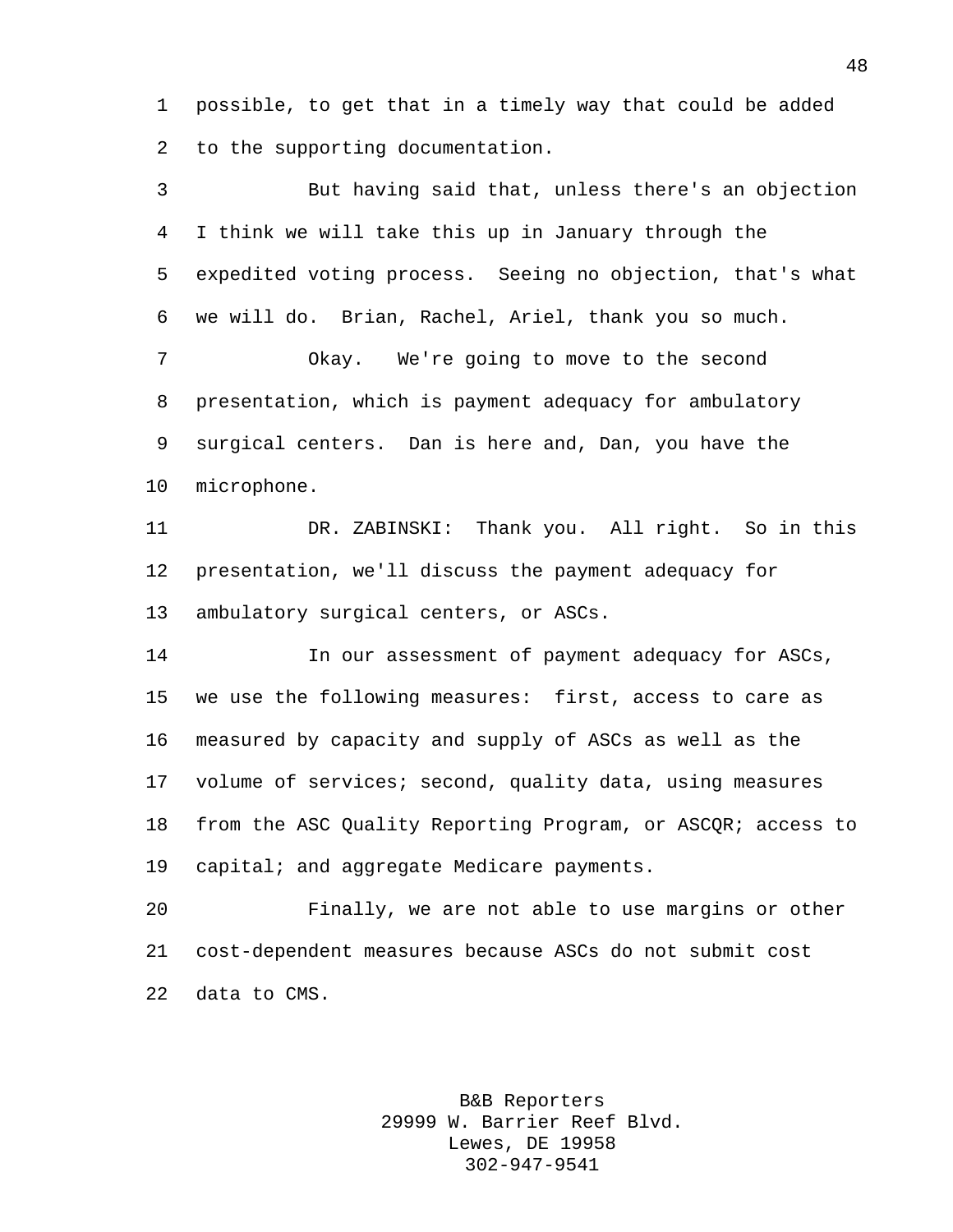Important facts about ASCs in 2018 include: first, that Medicare fee-for-service payments to ASCs were nearly \$4.9 billion; second, the number of fee-for-service beneficiaries served in ASCs was 3.5 million; and the number of Medicare-certified ASCs was just over 5,700. Also, the ASC payment rates will receive an update of 2.6 percent in 2020.

 Now, many of the surgical services that are provided in ASCs are also often done in hospital outpatient departments, or HOPDs, and also the ASC payment system is tightly linked to the outpatient prospective payment system. Therefore, we think it's worthwhile to compare ASCs and HOPDs.

 Now, there is a clear benefit to having surgical services provided in ASCs rather than HOPDs because ASCs have much lower Medicare payment rates than HOPDs, which can result in lower payments for Medicare and lower cost sharing for patients.

 Also, ASCs offer efficiencies over HOPDs such as shorter waiting times for patients and greater control over the work environment for physicians.

But encouraging greater use of ASCs should also

B&B Reporters 29999 W. Barrier Reef Blvd. Lewes, DE 19958 302-947-9541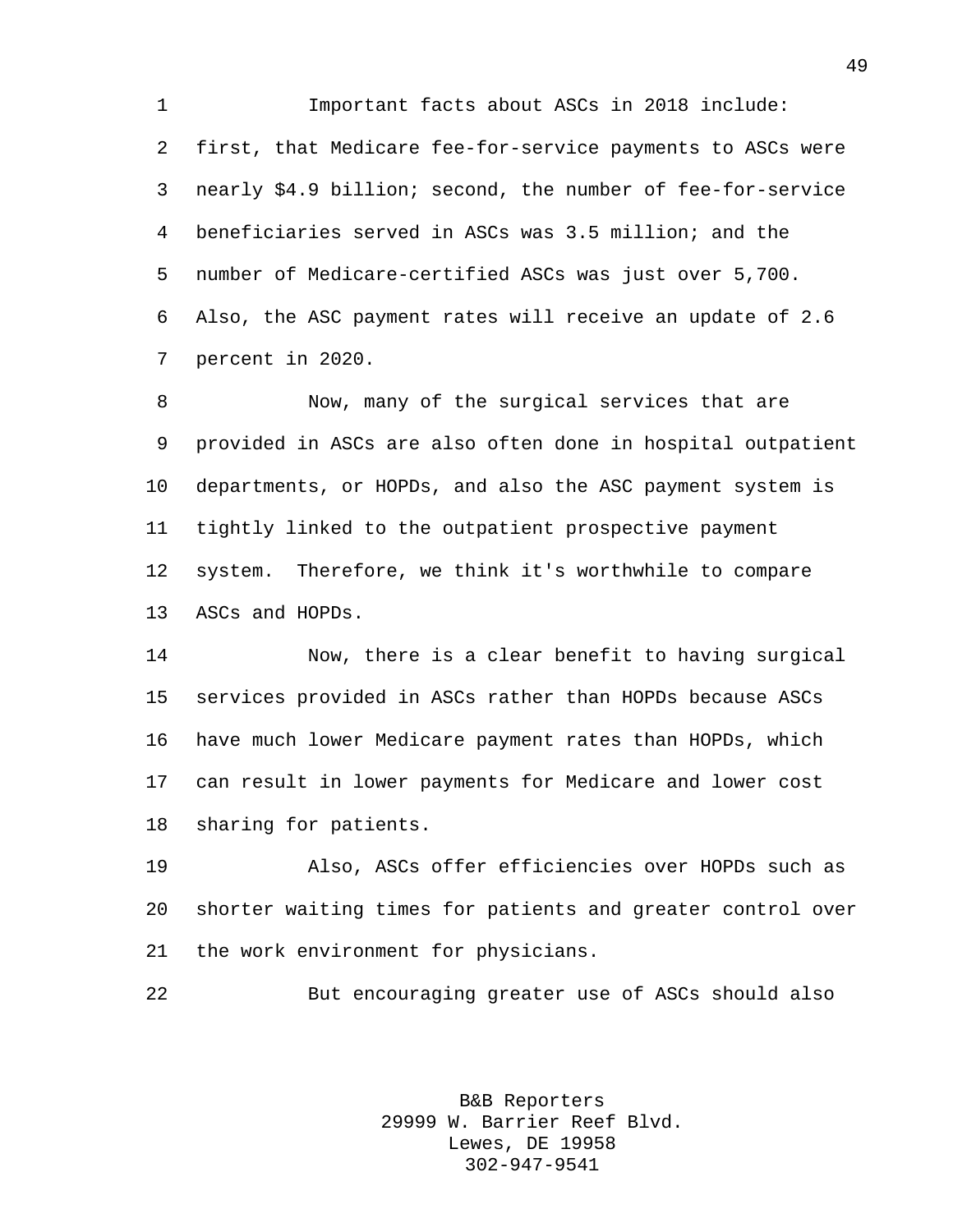be considered alongside the fact that most ASCs have some degree of physician ownership. And some studies have indicated that this physician ownership may encourage higher volume of surgical procedures.

5 Then, finally, we have found that there is a very low concentration of ASCs in rural areas and in some states, especially Vermont, while availability of HOPDs is more widespread.

 In our assessment of payment adequacy, we use the measures we presented on the second slide. And on this table, the values for the measures of payment adequacy in the second column indicate growth in the ASC setting in 2018. The number of fee-for-service beneficiaries served increased, as did the volume of services per fee-for- service beneficiary, and the number of Medicare-certified ASCs.

 Turning to quality, we have data from 2013 through 2017 from the quality measurement program for ASCs, the ASCQR. Throughout the 2013 to 2017 period, the measures in the ASCQR showed some improvement.

 In addition, CMS has decided to discontinue some measures that were topped out or where the cost of

> B&B Reporters 29999 W. Barrier Reef Blvd. Lewes, DE 19958 302-947-9541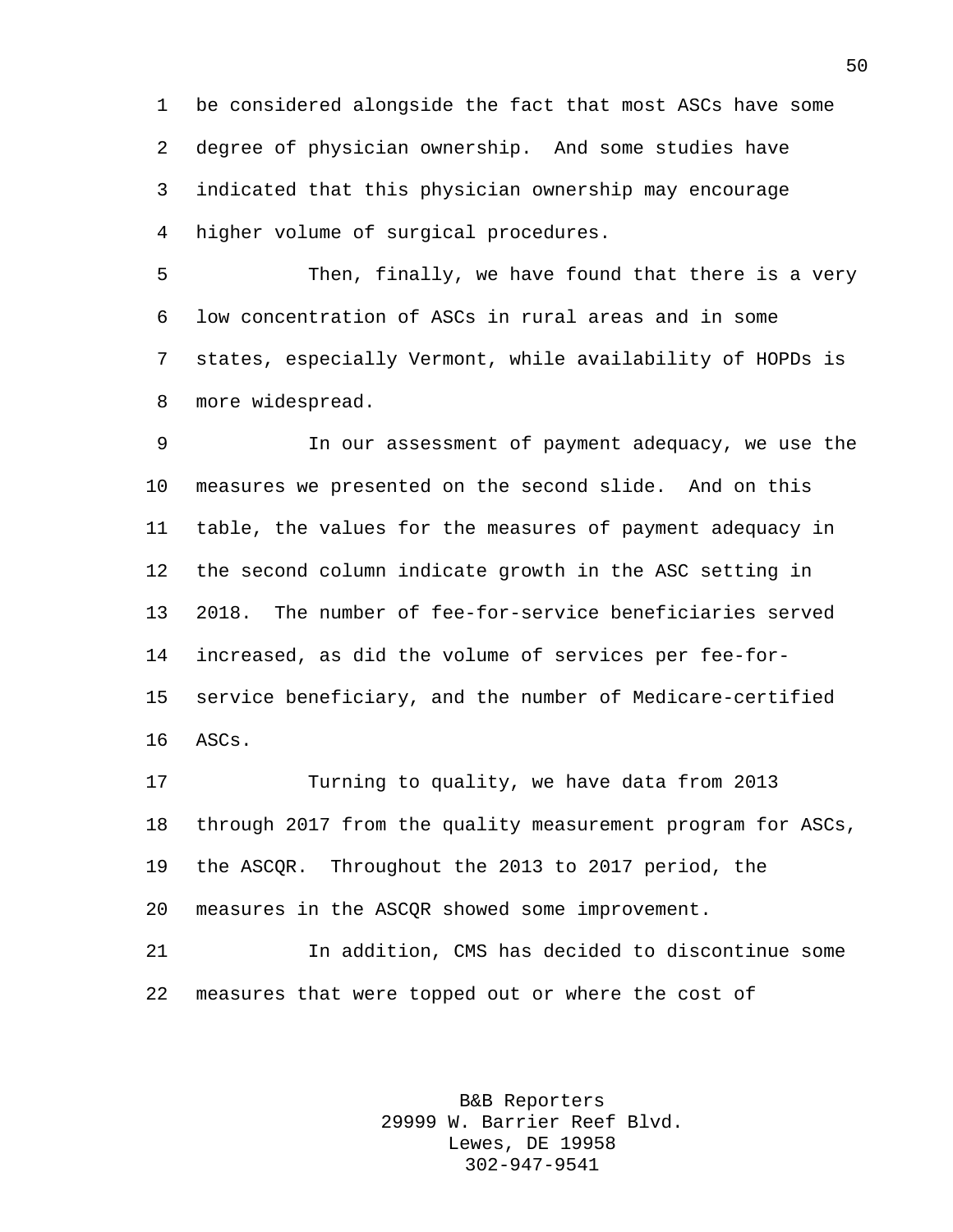collecting the data was greater than the benefit, and we supported those changes.

 However, some measures, such as the share of ASC staff that have had a flu vaccine, are well below the maximum of 100 percent, so there is room for improvement. Also, we believe CMS could improve the measures in the ASCQR.

 First, CMS could add more claims-based outcomes measures because the current set of outcomes measures don't apply to all specialties that are practiced in ASCs.

 In addition, we are concerned about CMS' decision to delay use of a CAHPS-based patient experience measure. One of the Commission's principles for measuring quality is that patient experience should be included, and the CAHPS measures would satisfy that principle.

 Then, finally, CMS could add measures to both the ASCQR and the hospital outpatient quality reporting program so that the two programs are more in sync.

 The best measure for measuring ASCs' access to capital is the growth in the number of ASCs because capital is needed for new facilities. And this graph shows that the number of ASCs has increased steadily. Positive growth

> B&B Reporters 29999 W. Barrier Reef Blvd. Lewes, DE 19958 302-947-9541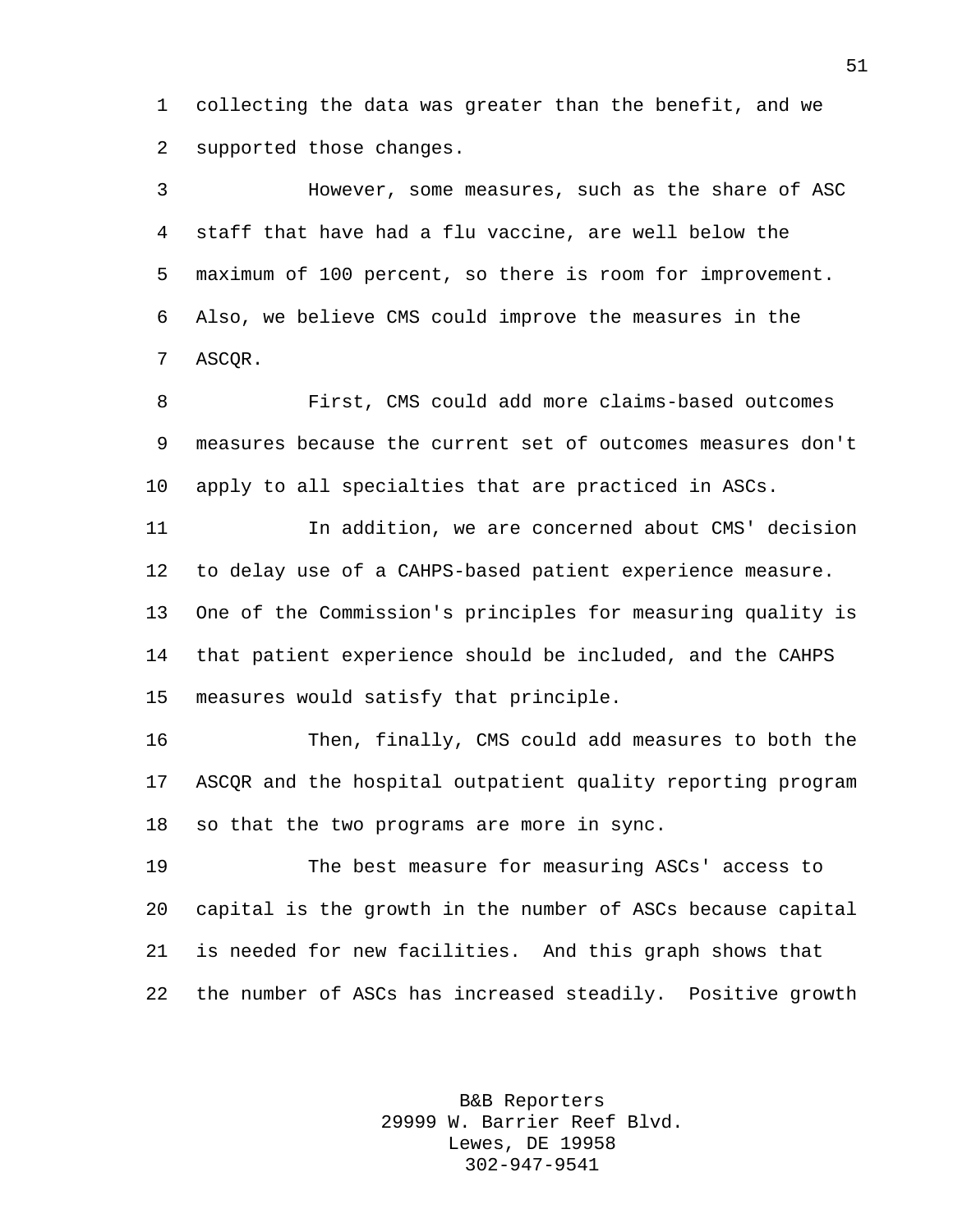of 2.6 percent in the number of ASCs in 2018 indicates that access to capital has been adequate.

 In addition, hospital systems and other health care companies have been acquiring ASCs, and this trend continued into 2018. But keep in mind that the number of ASCs involved in these organizations is less than 15 percent of all ASCs. Also, it's important to understand that Medicare is a small part of ASCs' total revenue, perhaps 20 percent.

Therefore, Medicare payments may actually have a small

effect on the decisions to create new ASCs.

 This graph indicates that Medicare spending per fee-for-service beneficiary in ASCs has been increasing, with a strong increase of 7.4 percent in 2018.

 The growth in 2018 was largely driven by a 4.4 percent increase in the average relative payment weight for the services that are provided in ASCs, with smaller effects from increases in volume, the payment rate update, and changes in the payment status for some heavily used drugs and devices from separately paid status to packaged. On a final point, we cannot determine a margin

for ASCs because ASCs do not submit cost data to CMS.

B&B Reporters 29999 W. Barrier Reef Blvd. Lewes, DE 19958 302-947-9541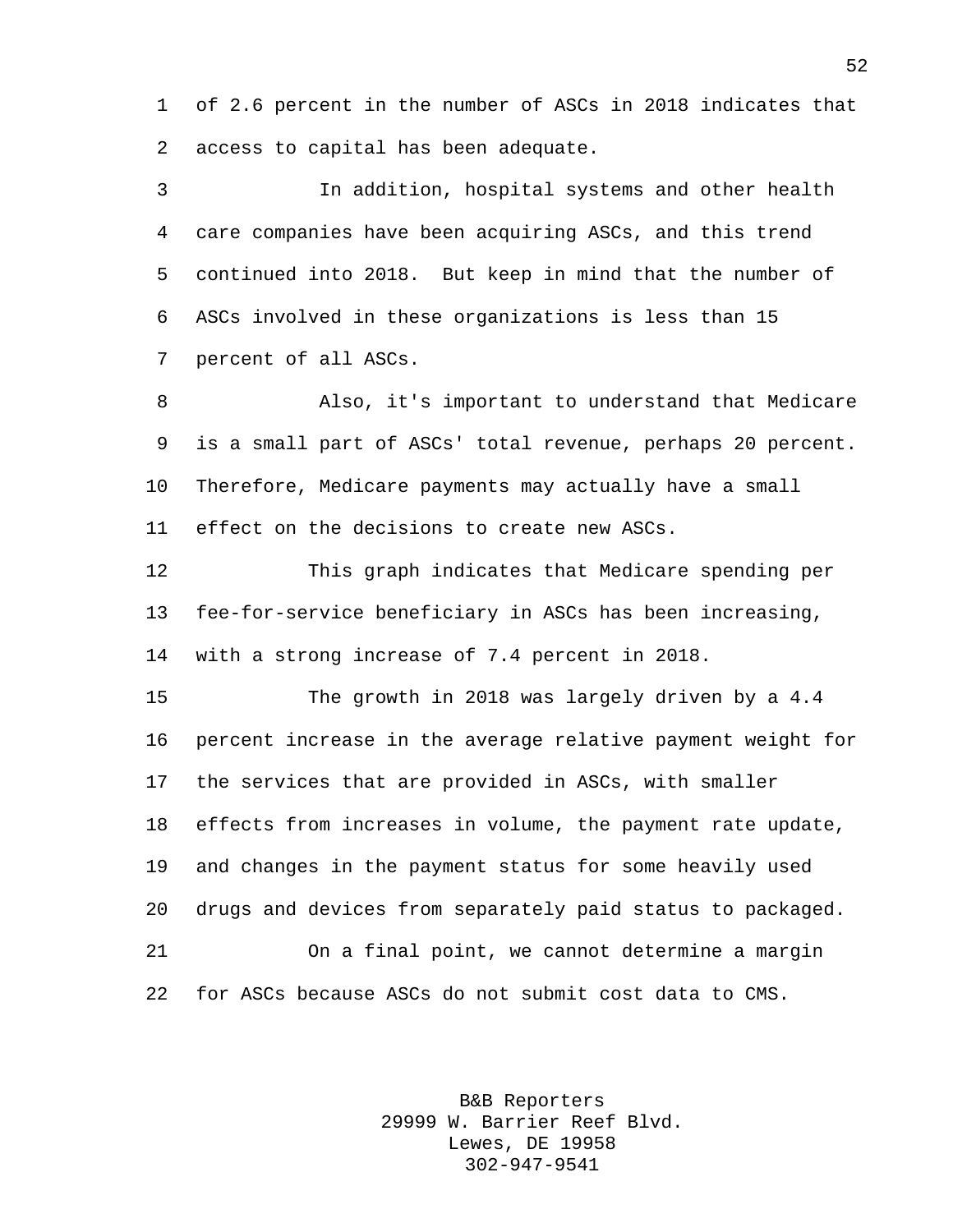Now, to summarize our ASC findings, indicators of payment adequacy suggest that access is good. In 2018, all measures of access to care improved.

 Quality data also showed improvement, but the measures used in the program could be strengthened. The increase in the number of ASCs suggests access to capital is good, and corporate entities such as hospital systems have obtained and invested in ASCs.

 Finally, Medicare payments increased substantially, but we remain concerned that ASCs do not submit cost data, even though the Commission has recommended doing so since 2009.

 We believe that ASCs should be able to submit cost data because other small providers such as hospices and home health agencies furnish cost data.

 Also, all ASCs in Pennsylvania submit cost and revenue data each year to a Pennsylvania state agency.

 For the Commission's consideration, the Chairman has this draft recommendation:

 For calendar year 2021, the Congress should eliminate the update to the conversion factor for ambulatory surgical centers.

> B&B Reporters 29999 W. Barrier Reef Blvd. Lewes, DE 19958 302-947-9541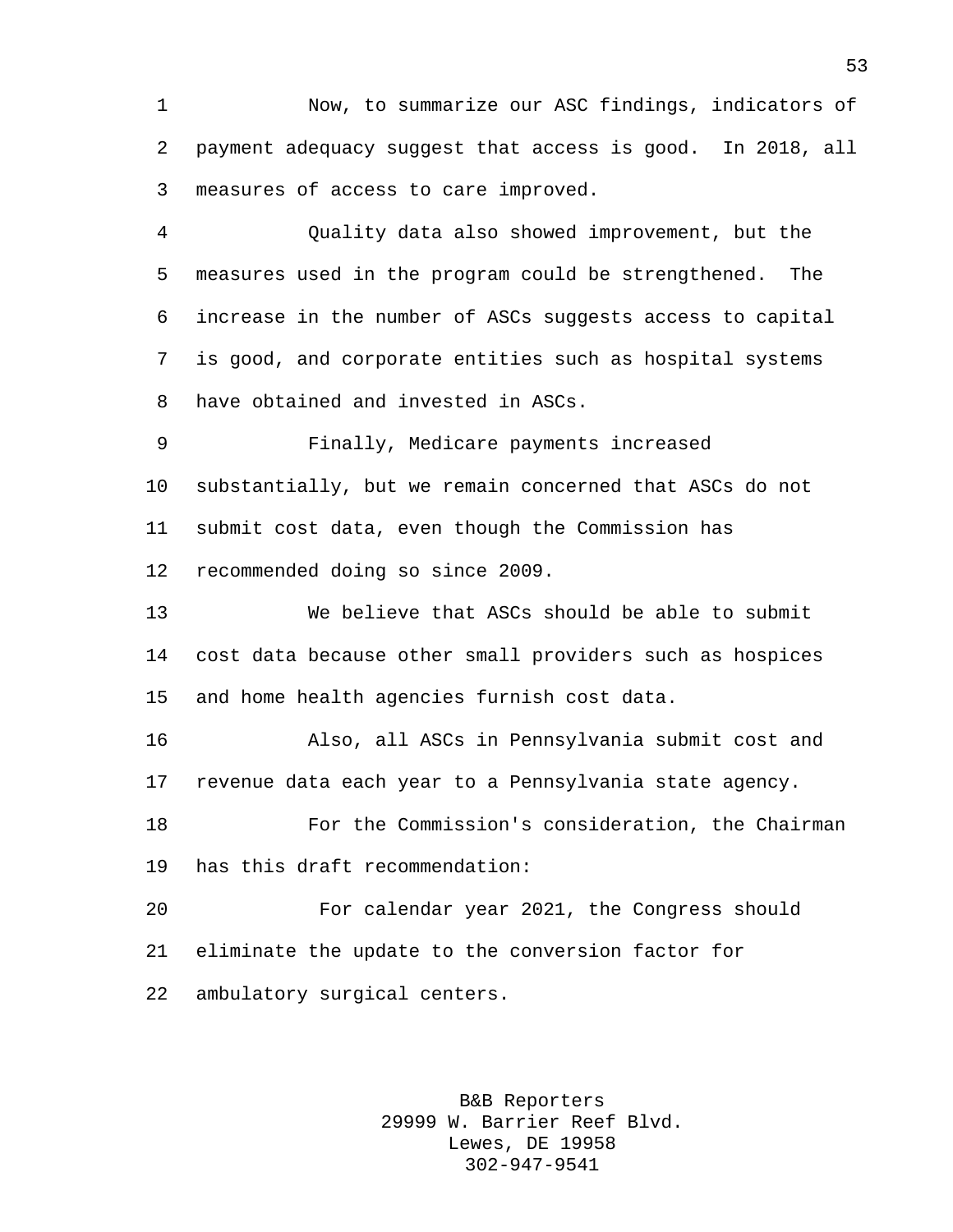Given our findings of payment adequacy and our stated goals, eliminating the update is warranted. This is consistent with our general position of recommending updates only when needed.

 The implication of this recommendation for the Medicare program is that it would produce small savings. The anticipated update for the ASC conversion factor is 2.8 percent for 2021, and anything less than that will produce savings.

 We anticipate this recommendation should not diminish beneficiary access to ASC services or providers' willingness or ability to furnish them.

 The Commission has wanted ASCs to collect and submit cost data since 2009, and the Secretary has the authority to require it. Therefore, we have a second recommendation: The Secretary should require ambulatory surgical centers to report cost data.

 Collecting these data, as Medicare does for other providers, would improve the accuracy of the ASC payment system. The Secretary could limit the burden on ASCs by requiring a cost report that is limited in scope. Implementing this recommendation would not have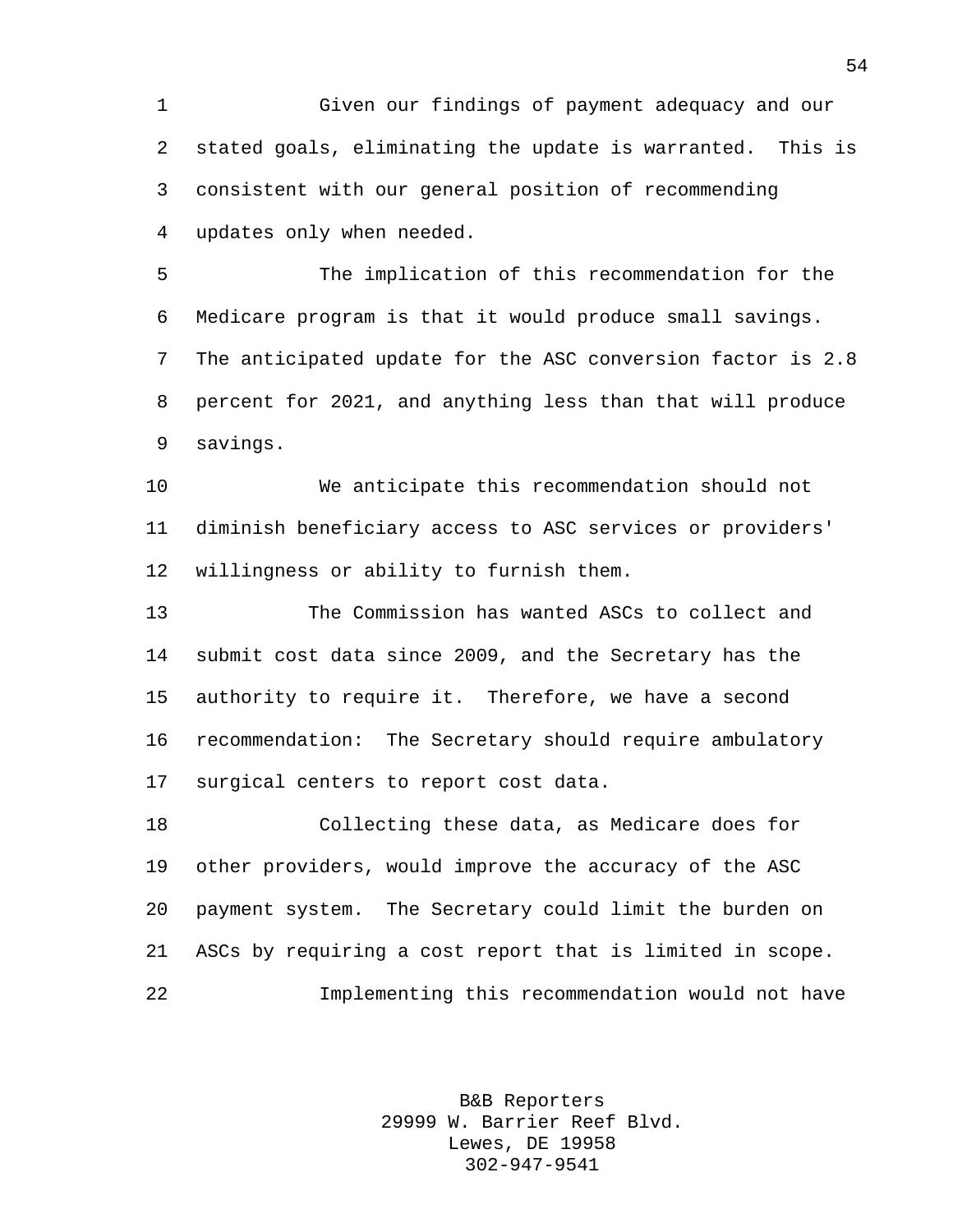a direct effect on program spending, and we also anticipate no effect on beneficiary access to care. However, ASCs would incur some added administrative costs.

 That concludes this presentation, and I appreciate your time. I would like to open up the session to discussion about our analyses and the draft recommendations.

8 DR. PAUL GINSBURG: Thank you very much, Dan. We'll start with clarifying questions. Brian and then Bruce and Dana.

 DR. DeBUSK: First of all, great report. Thank you. I really enjoyed reading it.

 I do have a couple questions, and I want to start with Chart 4 of your presentation. In that center box, you listed a concern: Most ASCs have some physician ownership. Why is that a concern in and of itself? Isn't that an ASC benefit?

 DR. ZABINSKI: Well, the concern is that, you know, through physician ownership -- there have been studies that suggest that, you know, because of ASC physician ownership, the presence of ASCs in a market can increase the number of ambulatory surgical procedures. One

> B&B Reporters 29999 W. Barrier Reef Blvd. Lewes, DE 19958 302-947-9541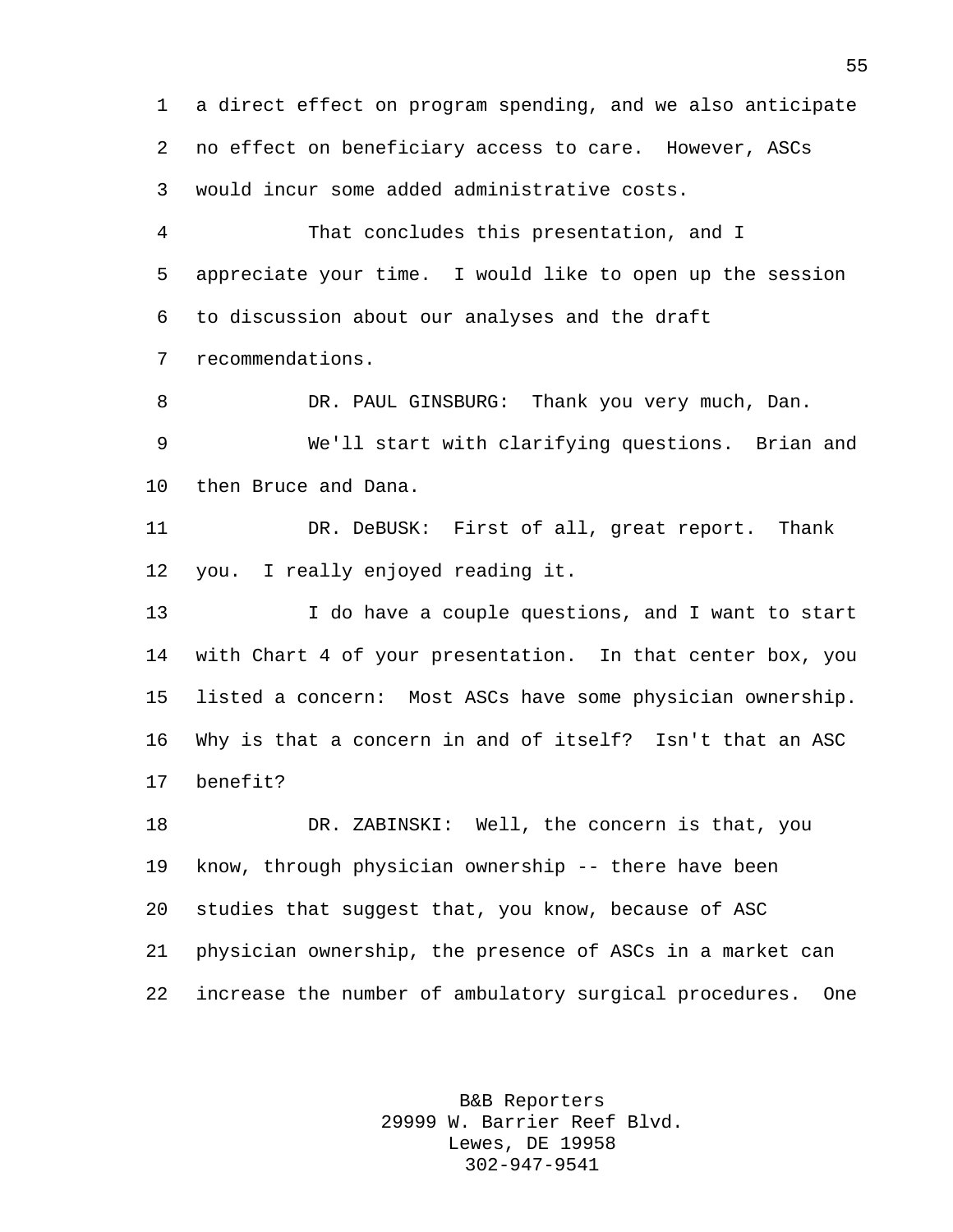thing they don't answer, though, is whether those

 procedures are appropriate or not appropriate. That's just saying that's what it is. It just raises a question. You know, I don't want to --

 DR. DeBUSK: I was looking for the paragraph where it talked about ASCs preserving physician autonomy, and I just couldn't find it in the writeup, but okay.

 DR. ZABINSKI: And then at the same time, though, having physician ownership, you know, ownership, the private sector can create efficiencies and all that sort of thing. So, yeah, there could be benefits to it as well. DR. DeBUSK: And, by the way, I'm saving it all for Round 2, but on page 16 you do do a really nice discussion of the financial benefits, so I'm on your side. You spoke to induction. In the reading materials on page 17, you do talk a little bit about the potential inductive effects of physician ownership in the ASCs, and I have seen this. You know, this is my fourth time of looking at this, and I have seen the same studies cited for four years in a row. How settled is that science? I mean, do we know, could you speak to how settled the science is

over the inductive effects of ASCs?

B&B Reporters 29999 W. Barrier Reef Blvd. Lewes, DE 19958 302-947-9541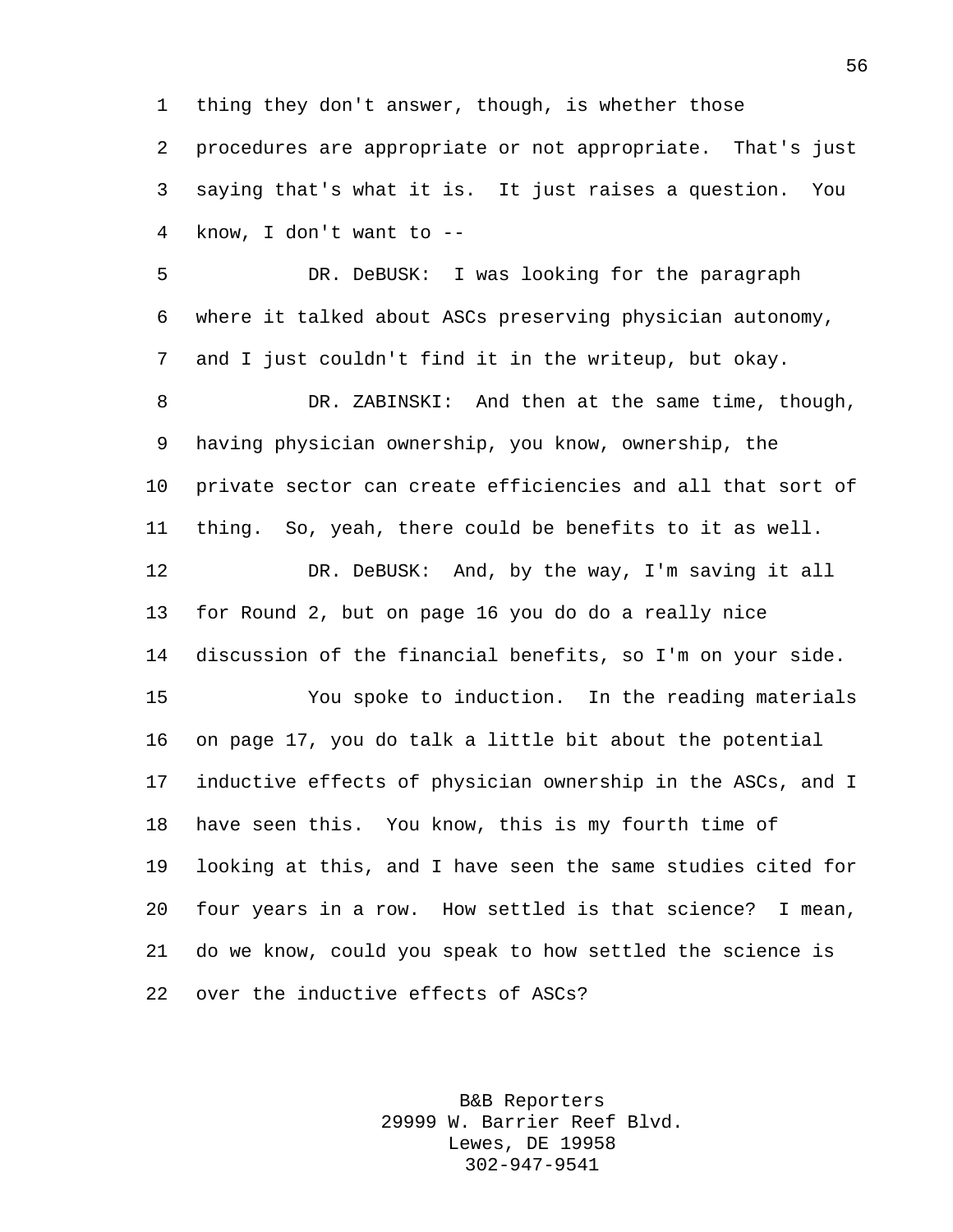DR. ZABINSKI: My viewpoint on that is that I don't think it's 100 percent settled. As you said, I've been looking every year for a new study on this, and there just hasn't been one. And, you know, it seemed to be a popular topic a few years ago, and then nothing has been done since then. Whether that indicates the science is settled or not, I'm not certain. Maybe it does, maybe it doesn't.

 DR. PAUL GINSBURG: Kathy has a question. MS. BUTO: I don't know if --

11 DR. PAUL GINSBURG: Mic, Kathy.

 MS. BUTO: I don't know if this is helpful or not, but the literature on the induction effect of physicians owning technology, ultrasounds, et cetera, there is a lot of literature on physician ownership and induced utilization. I don't know how recent it is, but I don't think it's an open question, shall we say. I think the issue is whether we think on balance the utilization is appropriate or not, and that's the part I think we're missing here.

 DR. DeBUSK: Well, and to your point, I think when you are looking at, say, imaging equipment owned by a

> B&B Reporters 29999 W. Barrier Reef Blvd. Lewes, DE 19958 302-947-9541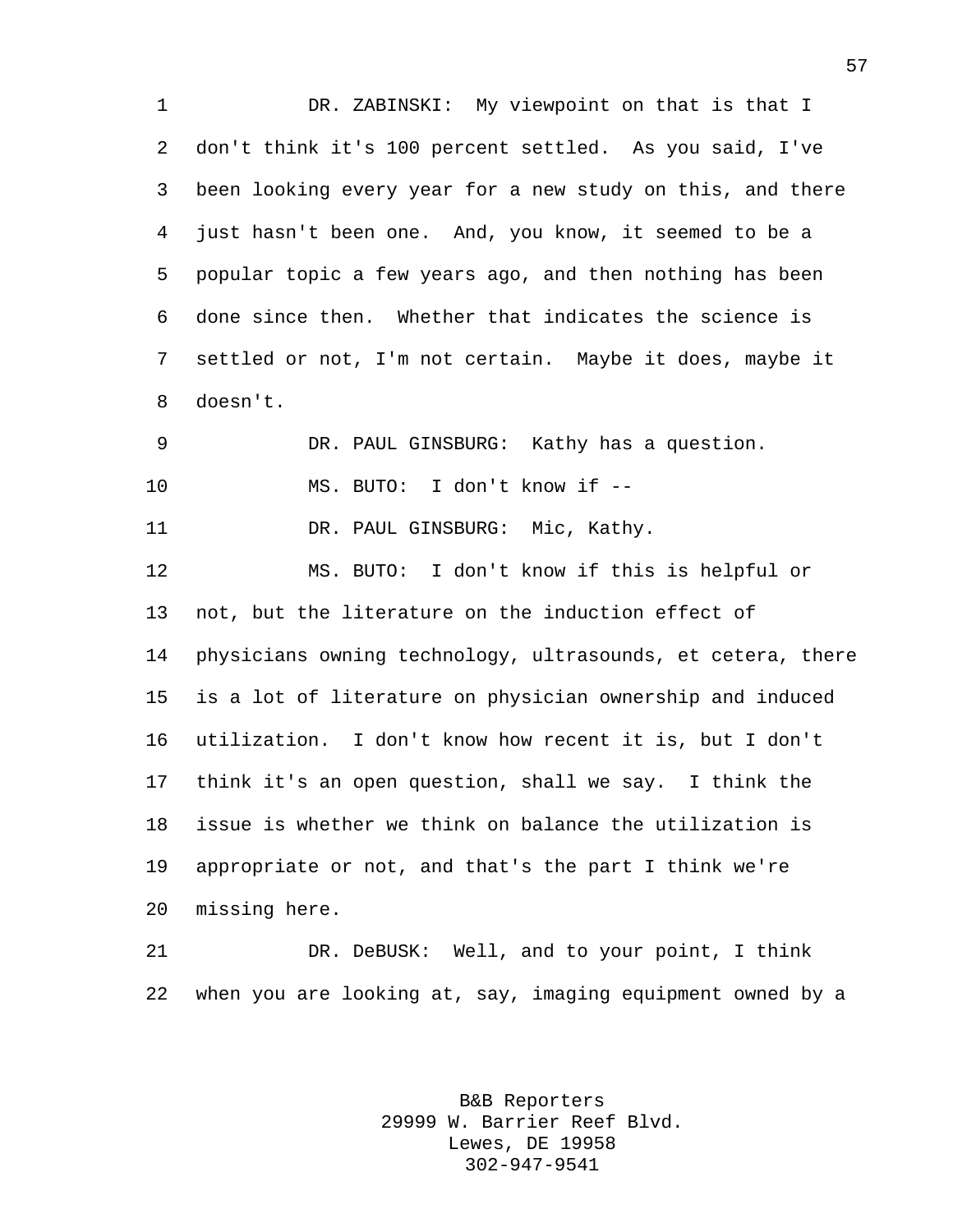practice, there's always the incentive, obviously, to put that equipment to work. I wrestle -- again, I'm going to keep this into Round 2. I wrestle with this in surgery centers because I don't think anyone drives down the interstate and sees a billboard for a musculoskeletal ASC and says, "Oh, wow, I'm going to go get a screw put in my wrist." So, you know, sorry, it's Round 2, but we'll talk about the nature of what they do.

9 The other question I have is --

 DR. PAUL GINSBURG: Actually, Brian, before we leave that, isn't it the case that virtually all ASCs, whether they're hospital-owned or physician-owned, have some significant physician ownership? It's part of the landscape, whether we like it or not.

DR. DeBUSK: Yes. Great point.

 Also, on page 15 of the writeup, too, you talk a little bit about low-value care in the ASCs. You know, I'm channeling my inner Rita here. When I think of low-value care, I think of, you know, 94-year-olds getting PSA tests. I think of people getting chemo three days before they pass.

You know, we keep citing like spine injections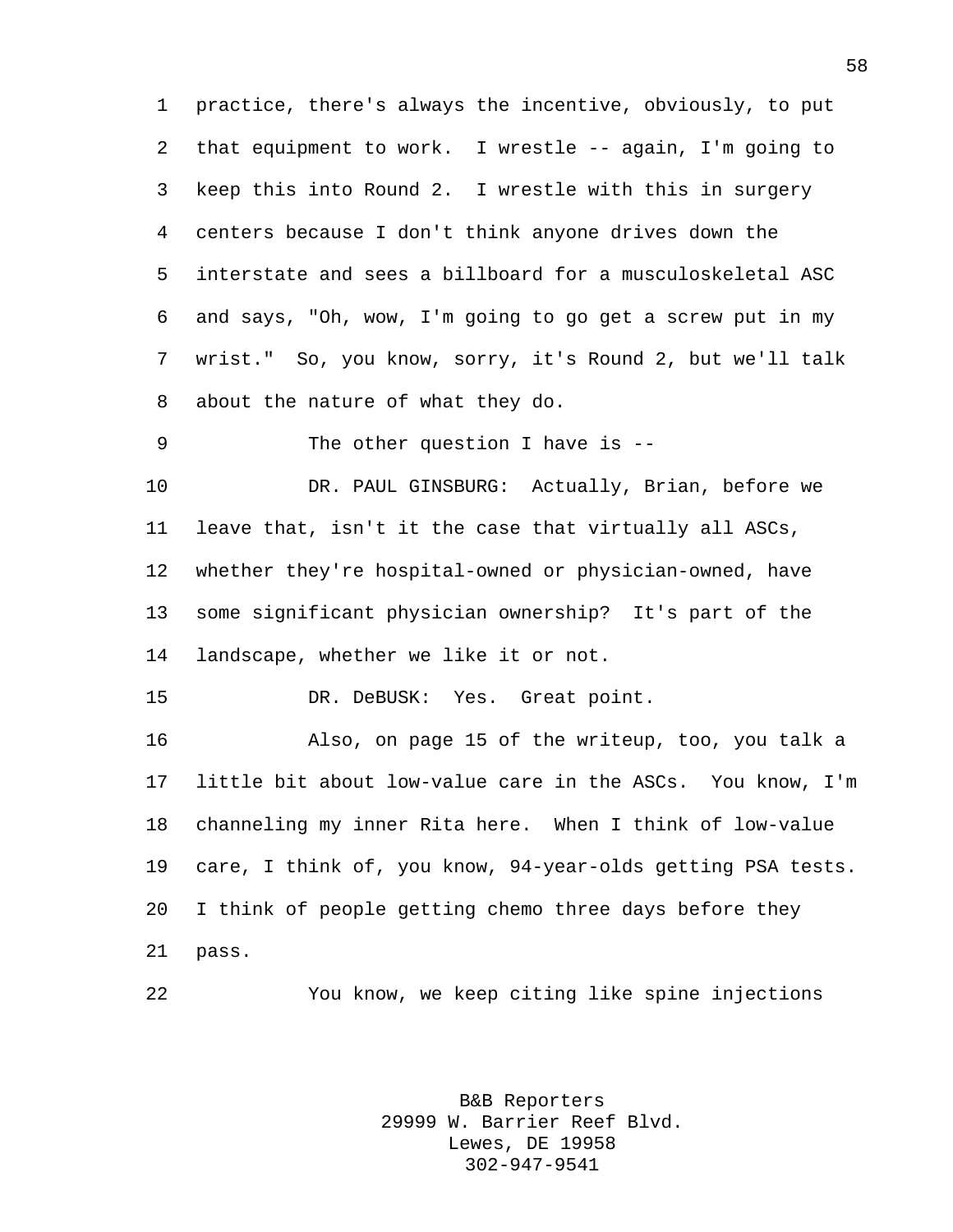for back pain, and this is a naive question. I'm not a doctor. Do the people who are actually scheduling and receiving these injections feel like they're getting -- that this is low-value care? Could maybe one of the doctors here speak to that? I've never had an injection, but I would think if I couldn't move that I wouldn't mind one.

 DR. DeSALVO: Well, Brian, you raise a really important point about perception and evidence-based, and for a person, their perception may be that in their case there's improvement. But in that particular situation, for example, the evidence shows that it doesn't actually improve outcomes. And so, you know, there's always this balance: I had my one case, and I was okay, your n of 1, versus what does the randomized controlled trial evidence show us? And so that's how we come to low-value care categories that help us decide what we ought to not be offering to beneficiaries, especially sometimes where the harm may outweigh the benefit.

 DR. DeBUSK: Before, when we were looking at low- value care, I remember there was a tier of sort of the obvious things, and then there was that tier of the more --

> B&B Reporters 29999 W. Barrier Reef Blvd. Lewes, DE 19958 302-947-9541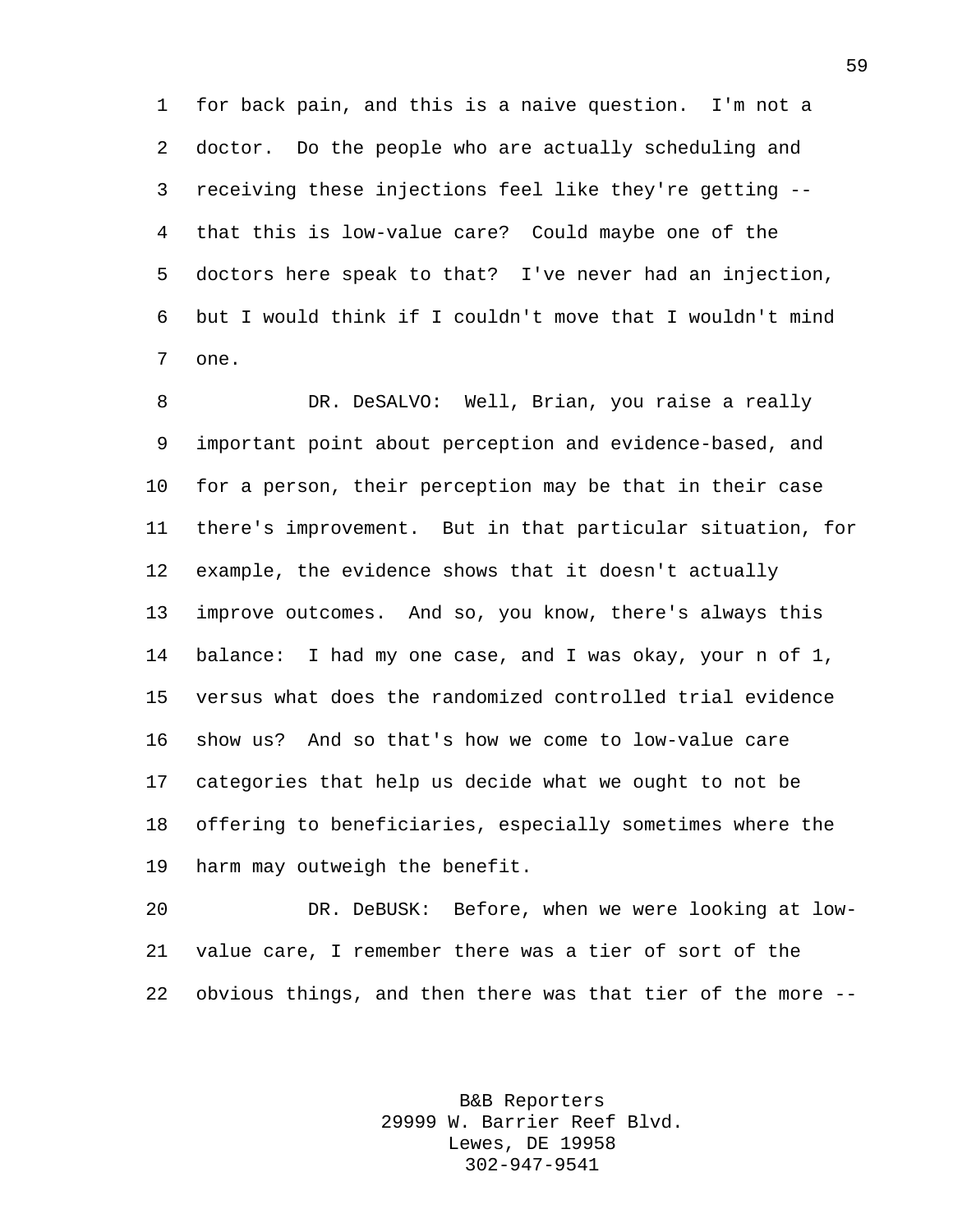this was the "choosing wisely" campaign. I think they had two different tiers. Would this be in that more gray area tier? Or is this one of those black and white issues?

 DR. DeSALVO: I can't speak specifically to what are in the tiers of choosing wisely, but I think just as a general opportunity, thinking about how across medicine, not just in ambulatory surgery centers, we ought to be paying a lot more attention to avoiding low-value care -- DR. DeBUSK: I totally agree.

10 DR. DeSALVO: -- and waste in the system, and where the evidence is clear, that's a real opportunity for us as a Commission and for the program to do a better job of making sure beneficiaries get what they need but not what they don't need.

DR. DeBUSK: I totally agree. Thank you.

 DR. NAVATHE: Brian, I can also jump in here as a clinician. I would say you're right to say that there's a gray area. Even within the gray area, obviously, there's heterogeneity. So there's going to be some cases where interventions are maybe on average not that great, but there is still a decent proportion of people who derive a lot of benefit. And there could be a gray area where a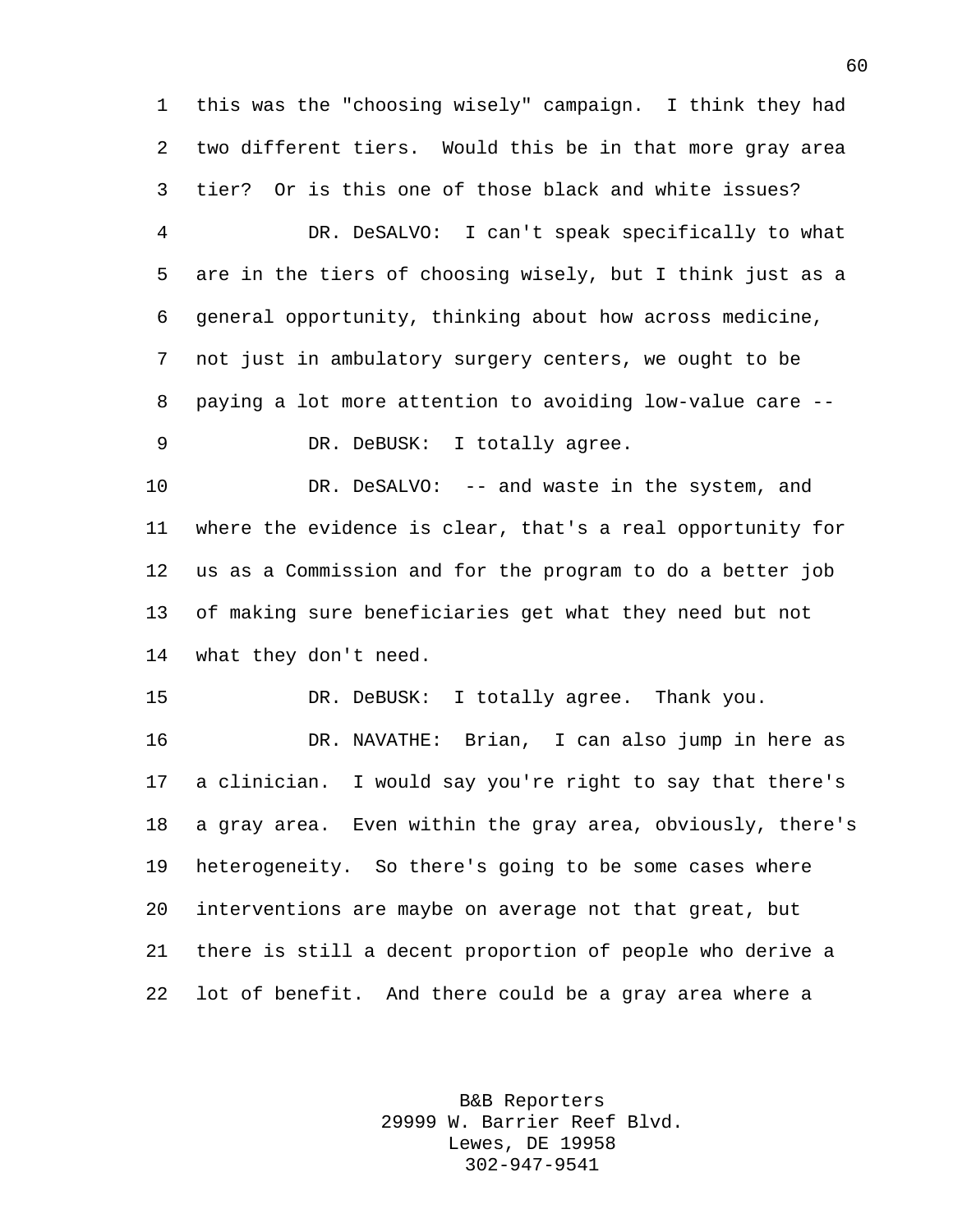small minority of people are deriving benefit. So they're still in the gray area in the sense that they're not uniformly always useless or something like that.

 I think the general clinical evidence around instrumentation, interventions for back pain, have been on the side of very few people seem to benefit relative to the broader population who could receive this intervention. And so I think the idea to call it out as a general growth in these procedures is perhaps signaling low-value care is fairly consistent with the evidence.

 Now, any individual patient, it would be hard to obviously adjudicate that. One of the major limitations that we have is in claims data it's almost impossible to adjudicate appropriateness. So understanding that limitation, I think it's not a terrible conclusion to make. It's just that we can't be totally definitive about it.

 DR. DeBUSK: Yeah, if you're crossing over into instrumentation, putting the hardware in, pedicle screws and all that, I'm on board with that. That's iffy at best. I was just more curious about just the simple injection. One last thing, because I've chewed up way too much time, anyway, let me ask, have you looked at any of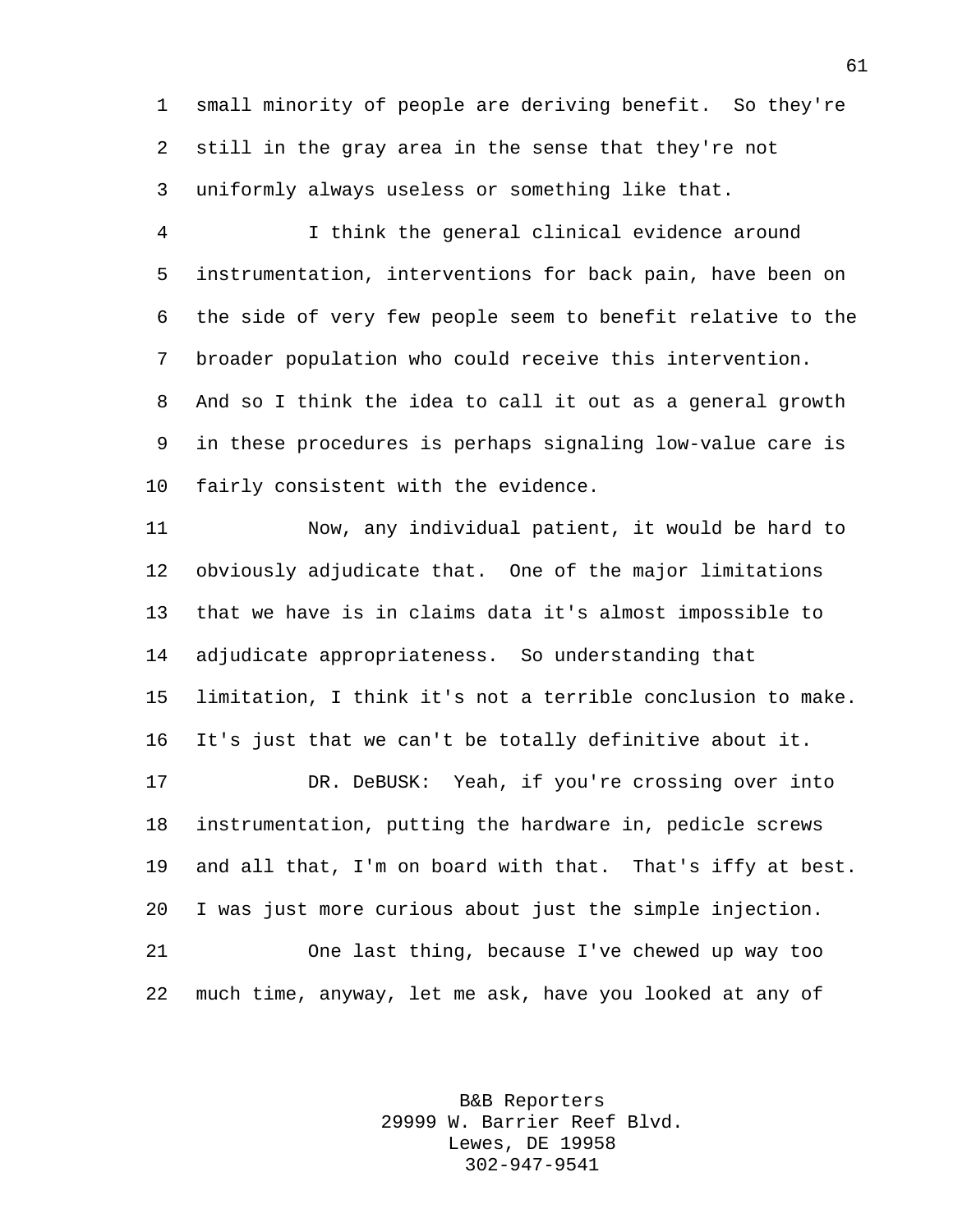these numbers? In the writeup, it looked overwhelmingly like there was -- the ophthalmology and GI was sort of one class of surgery center, and then there was sort of everything else. Have we ever tried to look at some of the numbers and reporting and almost treating them as two separate worlds, that you have these, you know, highly focused factories, and then you've got, you know, an orthopedic surgery center or some of the more multi- specialty or more -- I guess we'd say non-GI, non -- I mean, it almost seems like two worlds to me. Have we looked at any of those numbers split apart, or do we lump them all together for everything?

 DR. ZABINSKI: Well, they're lumped together. It's a question for -- so, no, we haven't looked at them separately. But a question back at you, you know, what do you think in terms of -- what do you want to see or think about the separate worlds?

 DR. DeBUSK: Those two seem so discretionary. You know, again, I like to go back to my example. If someone needs plates and screws in their ankle, you're not really making a choice there. The doctor schedules the procedure, and you're having it done. I would see, you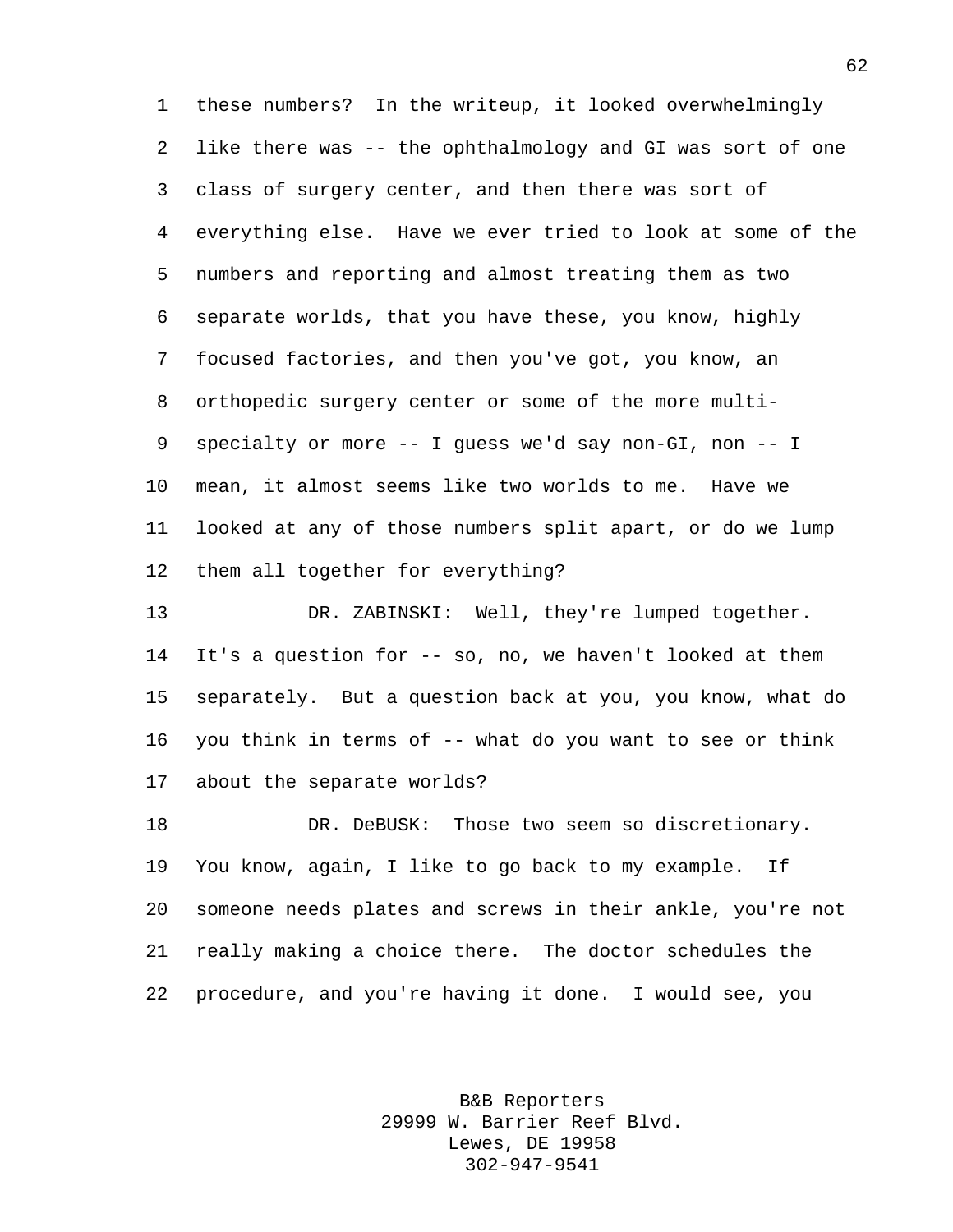know, eyelid procedures and at least sometimes cataract surgery and certainly a lot of colonoscopies as being more discretionary. And I was just wondering if we were trying to tease out, you know, the specialties that do have a lot of discretionary versus the specialties that really you don't have a lot of choice in. I'm just curious. DR. ZABINSKI: Again, we haven't split them out like that. DR. DeBUSK: Okay. Well, thank you. DR. ZABINSKI: It's definitely doable. 11 DR. DeBUSK: Thank you. DR. MATHEWS: Brian, just to clarify, assuming we were able to divide the population of ASCs into these two categories, are you looking for differences in spending growth over time, differences in utilization? DR. DeBUSK: I'm wondering if they're fundamentally different. I'm wondering if we're really looking at sort of two populations. There's almost the cookie-cutter ophthalmology or GI ASC, which is really just a factory. You're just moving one person after the other. Whereas, when I look at, for example, a musculoskeletal, like an orthopedic surgery center, it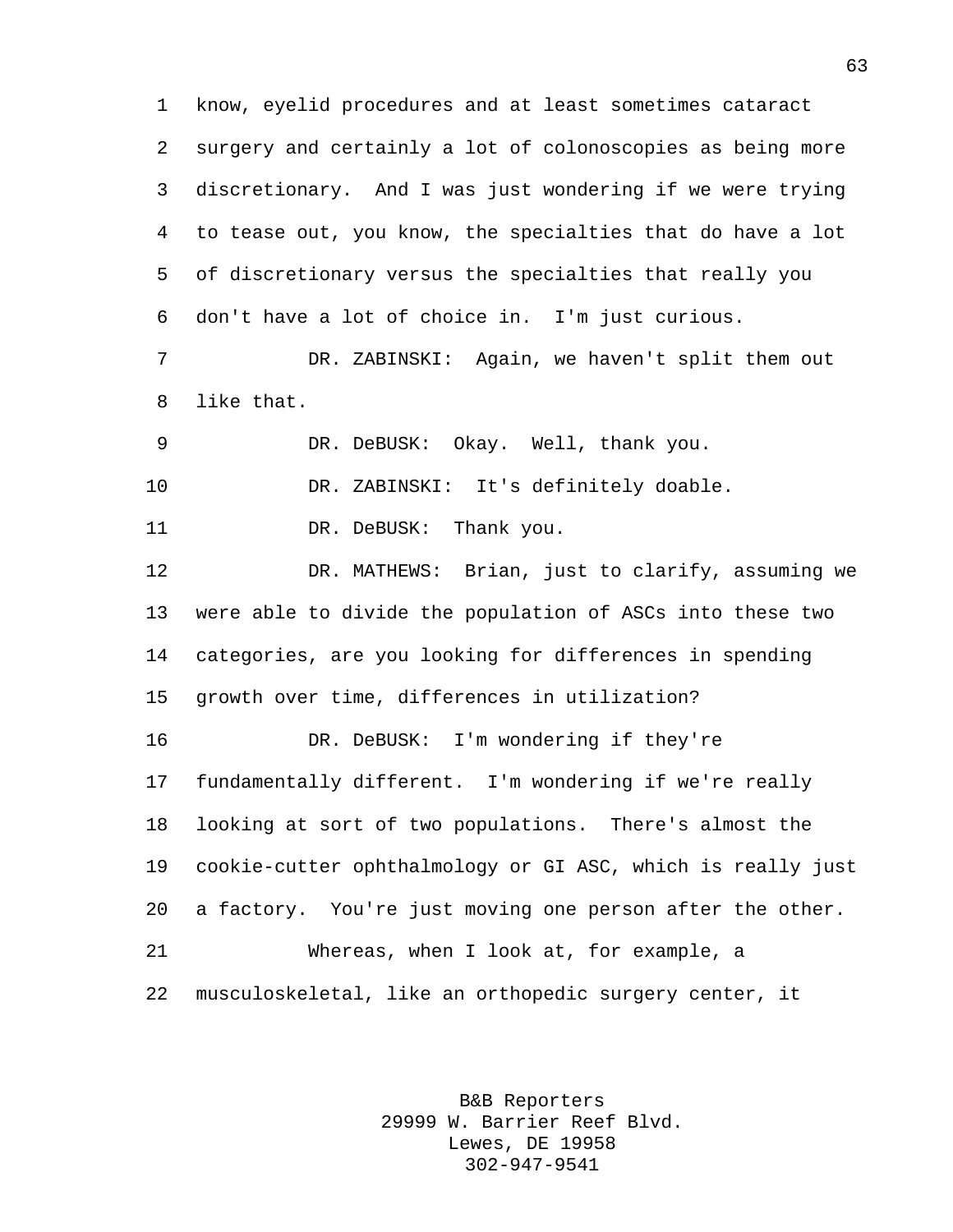really looks like a miniature HOPD. I mean, I was at a surgery center, an ASC in Minnesota, and it looked nicer than most of the hospital outpatient departments I've ever been in. They were doing a hip, a non-Medicare obviously, but a hip literally in an ASC. I just wondered. To me, it just seems like there's two worlds there, and in lumping the two together, we may be missing particularly some of the benefit of the latter population.

 DR. DeSALVO: On this point, if I may -- and I'm trying to look in choosing wisely what the list is, so I'll get back to you on that, Brian.

 One of the limitations is there isn't great evidence about some of this, and that's one of the reasons it would be helpful to build out the evidence so that we as the field can know what is not really making improvements. DR. DeBUSK: I just -- again, I appreciate that. DR. DeSALVO: Yeah. So, I mean, it's something the medicine has wanted to do, but there has been lack of funding in this kind of work.

 DR. DeBUSK: I promise this will all be Round 2, but thank you for that.

I look on page 16, and I see 46 percent discount

B&B Reporters 29999 W. Barrier Reef Blvd. Lewes, DE 19958 302-947-9541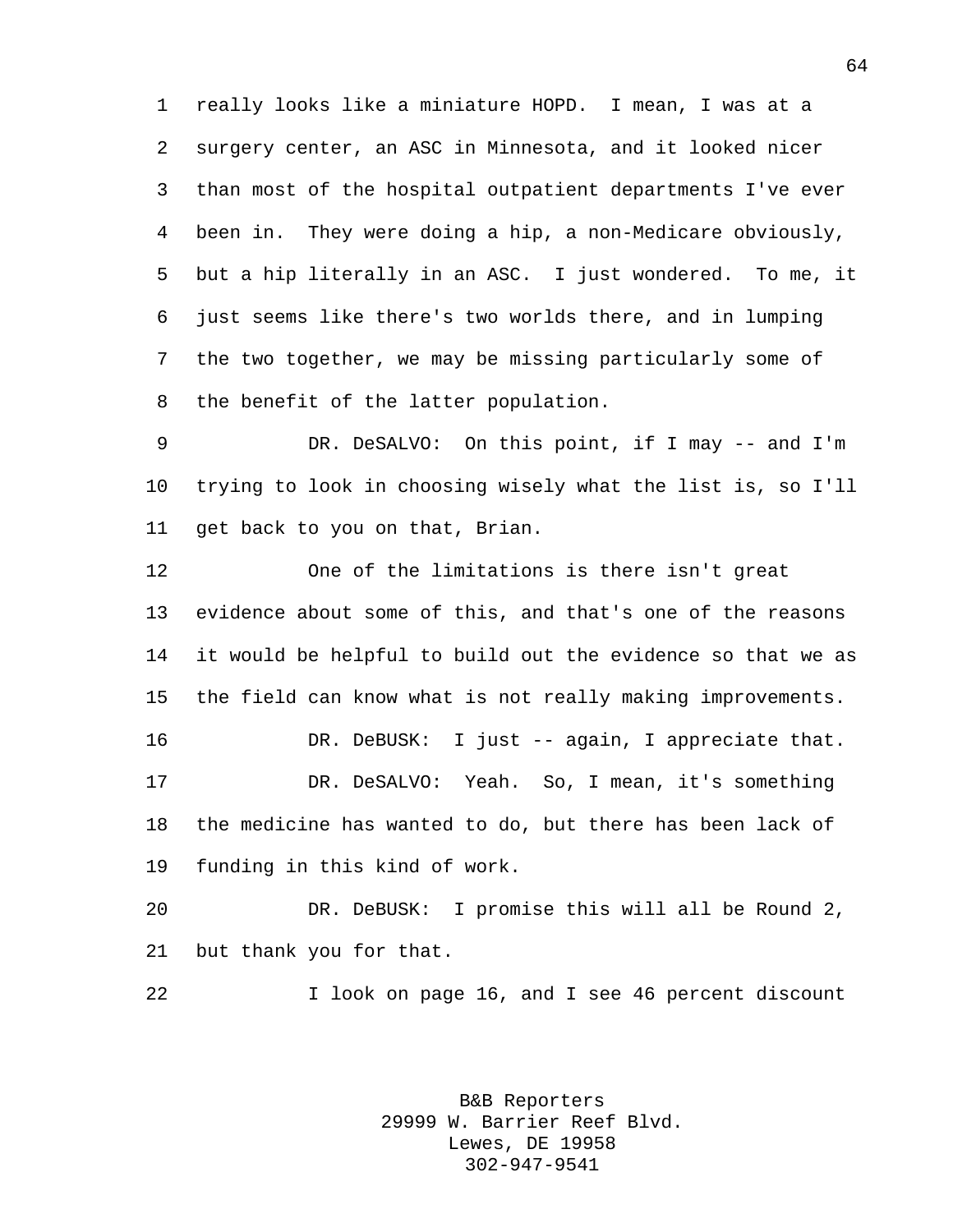path to physician autonomy. Those are facts. I mean, I can't really argue that.

 Then I look on these other page and, well, the science isn't quite settled, and it may do this and it may do that. I just see a lot of hard benefits and a lot of soft potentially -- anyway, that's Round 2, but thank you. 7 DR. CROSSON: Bruce? MR. PYENSON: Thanks, Dan, for a great chapter. In a couple of questions to line up ASCs with the way we think about other organizations, one of the datapoints that we collect for physicians and hospitals and others is the portion that participate in Medicare or don't participate in Medicare. I'm wondering if that's possible for ASCs. Another piece of data that we perhaps have struggled with for nursing homes, for SNFs, and for hospices is to identify chains versus standalone. I understand that may not even be easy to find on a Medicare cost report. So the absence of cost reports shouldn't be -  $20<sup>2</sup>$ 21 [Laughter.]

> B&B Reporters 29999 W. Barrier Reef Blvd. Lewes, DE 19958 302-947-9541

MS. BUTO: It makes it really daunting.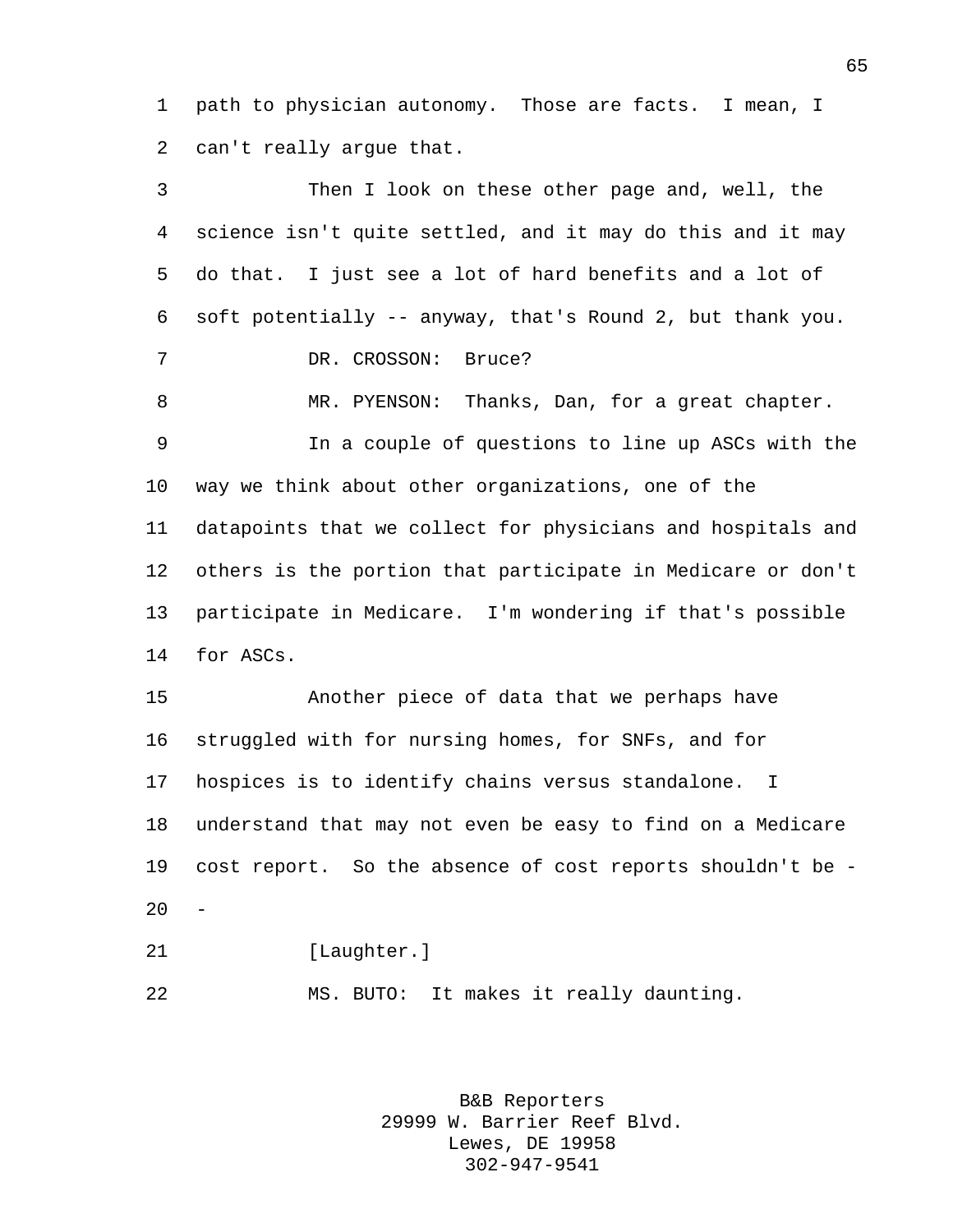MR. PYENSON: Maybe it makes it no less hard, but I wonder if you could comment on those.

 DR. ZABINSKI: On the first one, I think -- well, here's what I know. We do know all the ASCs that are Medicare certified and we also know which ones have at least one Medicare claim, and I think maybe that will get to answering your question. You can see the difference in that. It's not a big difference. A few hundred don't have a Medicare claim. MR. PYENSON: So there's relatively few that don't accept Medicare? DR. ZABINSKI: As far as I can tell, yes. Then on the second one, I am not sure even how to begin to address that one. DR. DeBUSK: Can I mention on that specifically on that point, I do think that -- a bunch of them accept Medicare. I do think the physicians are very clever, though, when there is physician ownership in that if it's a -- for example, I know in a distal radius procedure, if it involves an implant, at least up until a couple years ago, they would move that into the HOPD over to the hospital setting because in the ASC, they couldn't get the full

> B&B Reporters 29999 W. Barrier Reef Blvd. Lewes, DE 19958 302-947-9541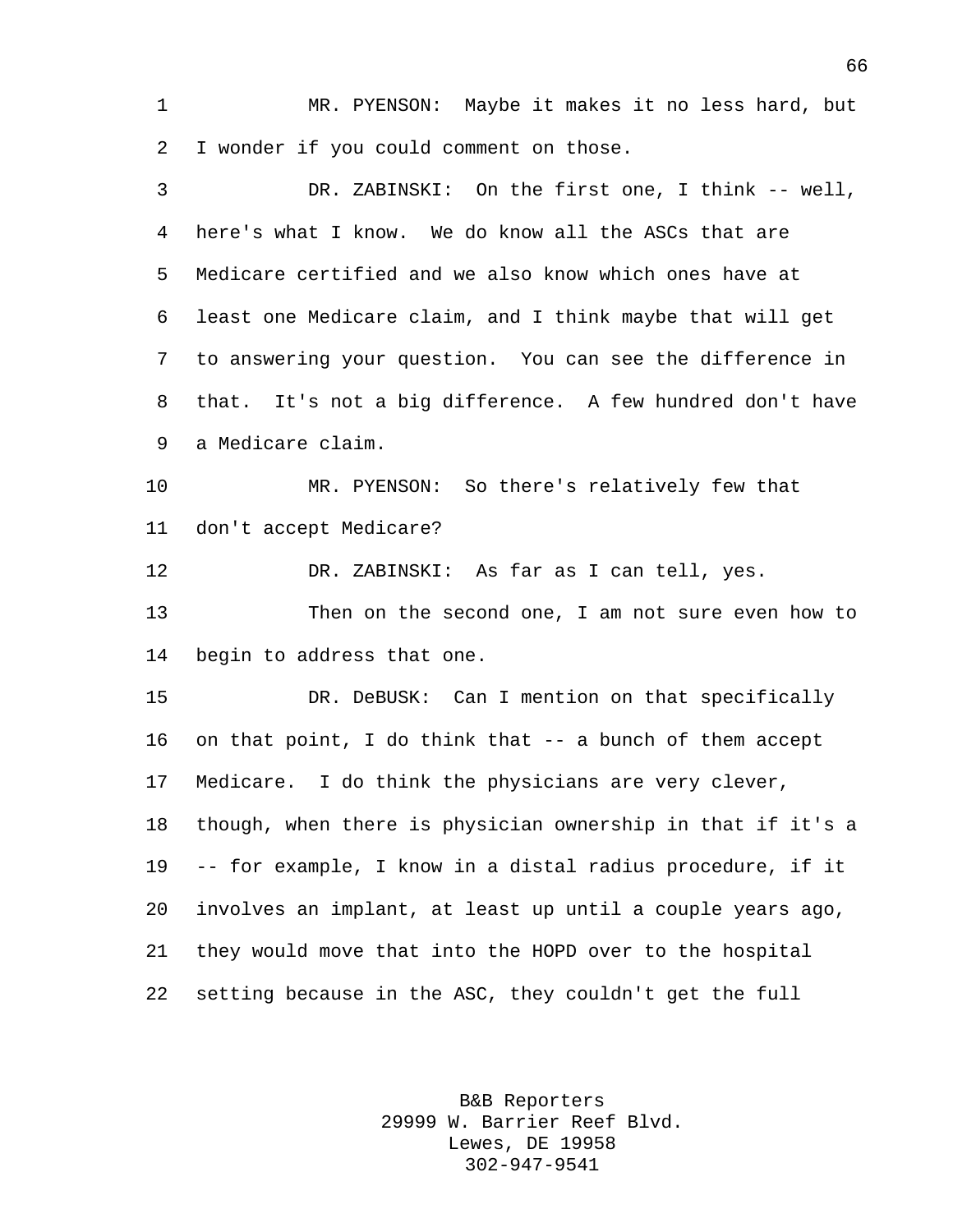reimbursement for the plates and screws that would go in your wrist. So I do think it's at the case level, there's some selection, but I think they all take Medicare.

DR. CROSSON: Okay. Dana?

DR. SAFRAN: Thanks.

 Just two questions. So, one, I suspect, won't be answerable, but I'll try. I'm curious what we know about relative outcomes for a given procedure in an ASC and a hospital OPD, understanding there's going to be case mix differences, as Brian just pointed to, in the patients who are getting a procedure in these two different settings and also understanding -- you've told us the measures being used in the program differ. So that's why I'm guessing there isn't going to be a good answer, but I wonder if there's any literature on this at all.

 DR. ZABINSKI: As far as the literature, I'm not sure. What I do know is that the quality measures between the two settings, there's some overlap. You can make some comparisons there.

DR. SAFRAN: So what do we know?

 DR. ZABINSKI: I'm not sure. It's something we can do, but off the top knowing, I don't know.

> B&B Reporters 29999 W. Barrier Reef Blvd. Lewes, DE 19958 302-947-9541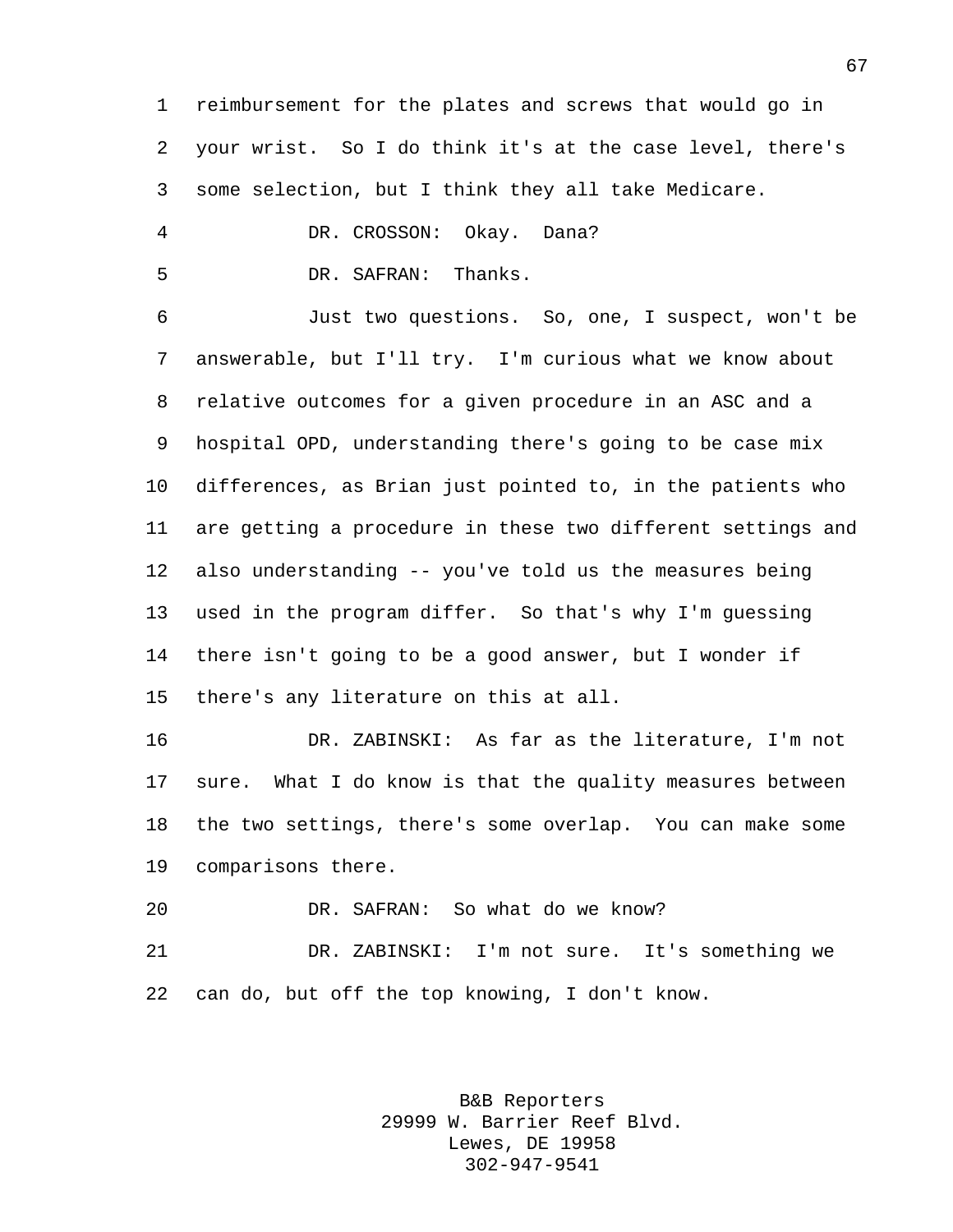DR. SAFRAN: Okay. It seems important to include in the report.

 DR. ZABINSKI: Okay. DR. SAFRAN: And I realize my second question is more of a comment, so I'll hold it. DR. CROSSON: Karen, on this point? DR. DeSALVO: No. 8 DR. CROSSON: Okay. Well, then you're next. 9 DR. DeSALVO: Lucky me. Well, related to Dana's question about some of the decision points and what happens on the front lines, is there any literature about some of the other consequences of ambulatory surgery centers, such as, for example, what

 we experience in the front lines? Some of the surgical specialties move their practice to those and move out of getting hospital credentials, and so there's not been specialists or general surgeons sometimes on call at hospitals. Has there been any look at those kinds of impacts on access to beneficiary care in the hospital setting when specialists move their procedures into the ASCs?

DR. ZABINSKI: I'm not aware of any study on

B&B Reporters 29999 W. Barrier Reef Blvd. Lewes, DE 19958 302-947-9541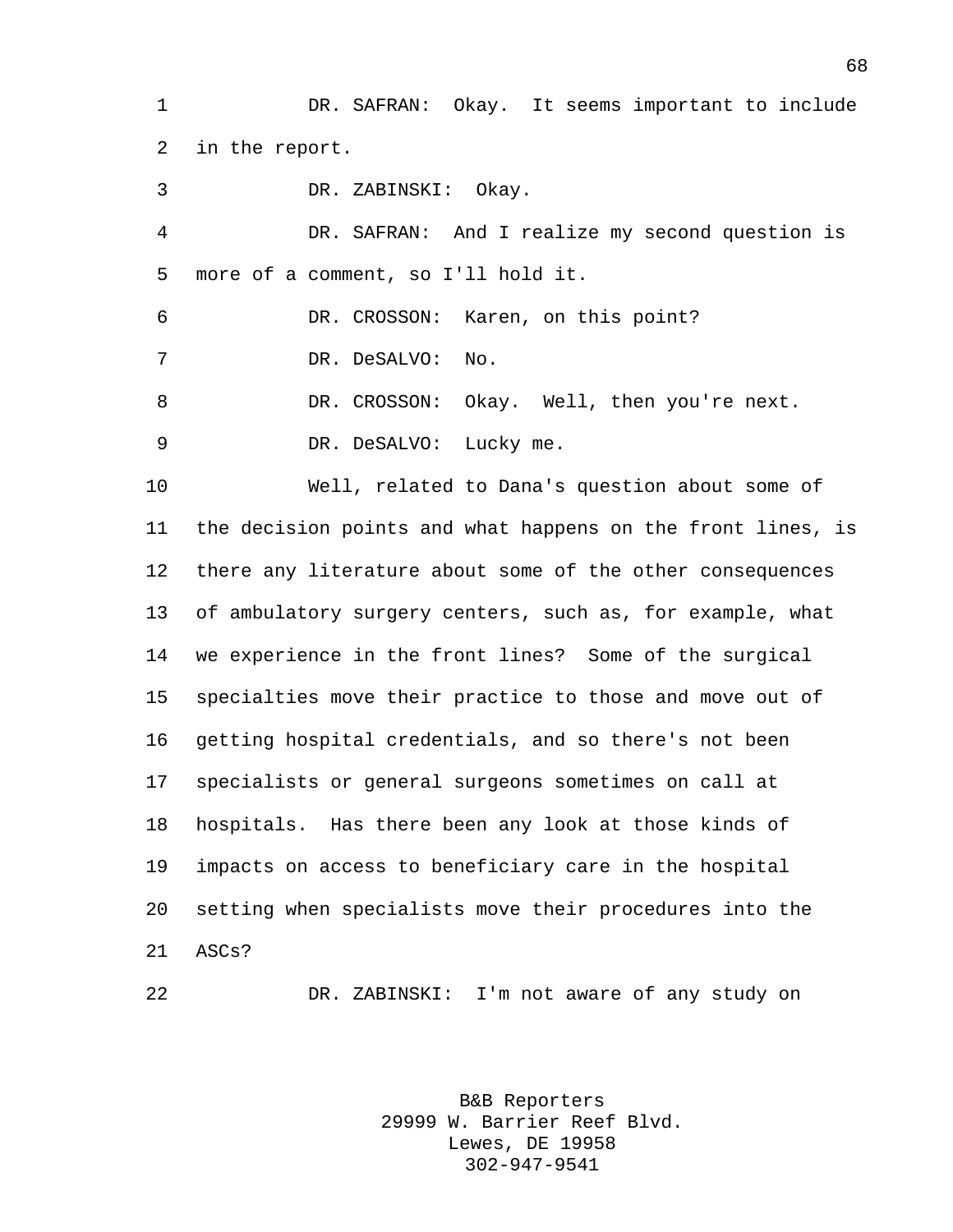that. That's a really interesting question. DR. DeSALVO: It's a real-world issue. DR. ZABINSKI: Yeah. DR. DeSALVO: Yes. DR. ZABINSKI: Okay. But, no, I'm not sure about the literature. DR. DeSALVO: Okay. Thank you. DR. PERLIN: On this point, I think a really key statistic is transfers to ERs, transfer to hospitals as a proxy for the solidity of the systems for patient productions. DR. DeSALVO: Yeah. Am I the last question, so I can move into comment? [Laughter.] DR. PAUL GINSBURG: Actually, I want to say something. DR. CROSSON: Paul has a comment. DR. DeSALVO: Rats. Okay. DR. CROSSON: Paul has a comment on a comment. DR. DeSALVO: Just to follow up, which is, yes, especially maybe five o'clock on Friday, if somebody is not coming out of anesthesia well, at least anecdotally the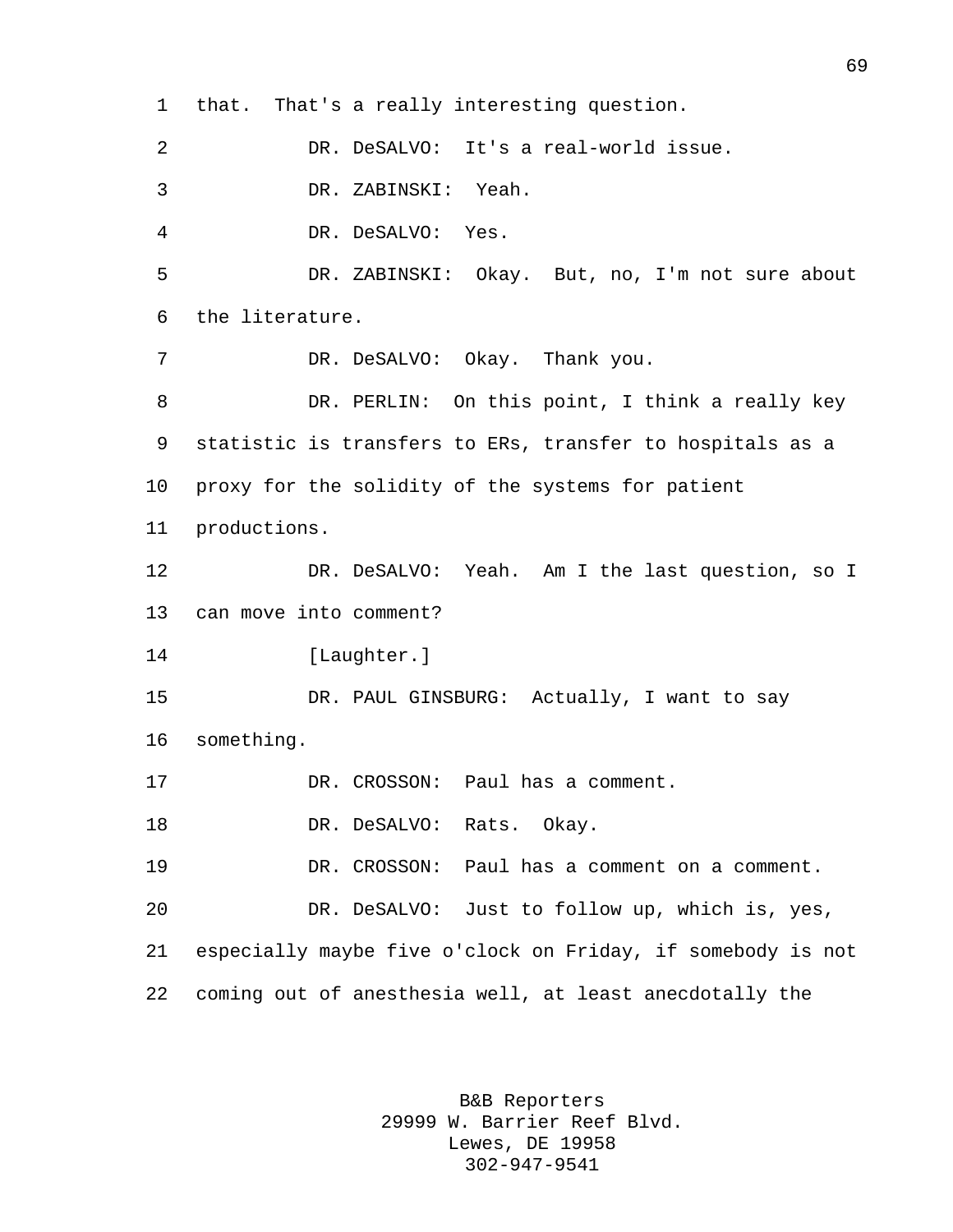kind of thing that emergency medicine physicians receive a lot of, but there's also the payment issue, which I think CMS is looking at and you talk about in the paper of how the splits happen if there's a complication in the facility and the person has to get transferred to the hospital. So there are a lot of downstream implications, but it's the call issue for beneficiary access that has me concerned, especially when you get to some of the suburban areas where the doctors have more of a choice. But you're far enough away from actually a trauma center as a beneficiary if you needed a neurosurgeon or an ophthalmologist or someone in the middle of the night, that they may not have hospital privileges anymore because they're doing their cases elsewhere.

DR. CROSSON: Paul?

 DR. PAUL GINSBURG: Yeah. I was just going to say this is a very pervasive issue in the medical care system that because of the ability, the preference of the physicians to do their surgery in ASCs, that some specialties just do not have a relationship with a hospital, for better or for worse, and I'm sure there are many implications of that. I don't think we can really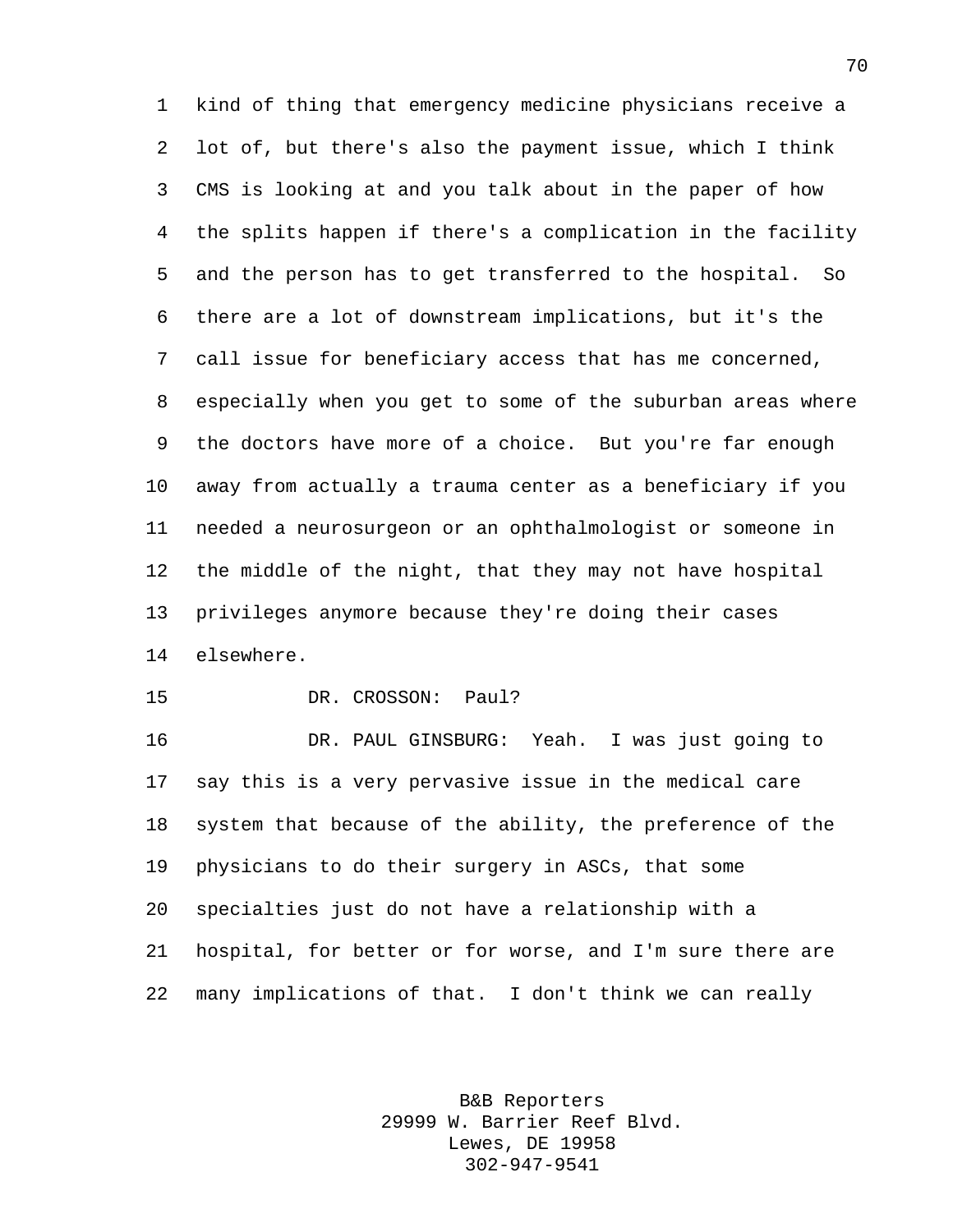handle this in our update recommendation, though.

 DR. CROSSON: Okay. Seeing no more questions, we'll move on to the discussion. I put up the first recommendation, anyway. You've got the two recommendations on pages 10 and 11. We can't put them both up at the same time, but we will take them together for discussion purposes.

Brian?

DR. DeBUSK: Thank you.

 First of all, let me start with the second recommendation that they should do cost reports. I absolutely agree. I mean, this again, is the fourth time I've seen this. There is something visceral about not getting a cost report from these people. At the rate they're growing, yes, yes, and yes, we should get a cost report.

 Now, the one thing -- and this is more of a personal experience for me -- I do swallow my pride on something, though, which is they don't send us cost reports right now. Let's say they did send us cost reports. Let's say their Medicare margin is 10 or 15 percent. What are we going to do about it? Are we going to ratchet it down to a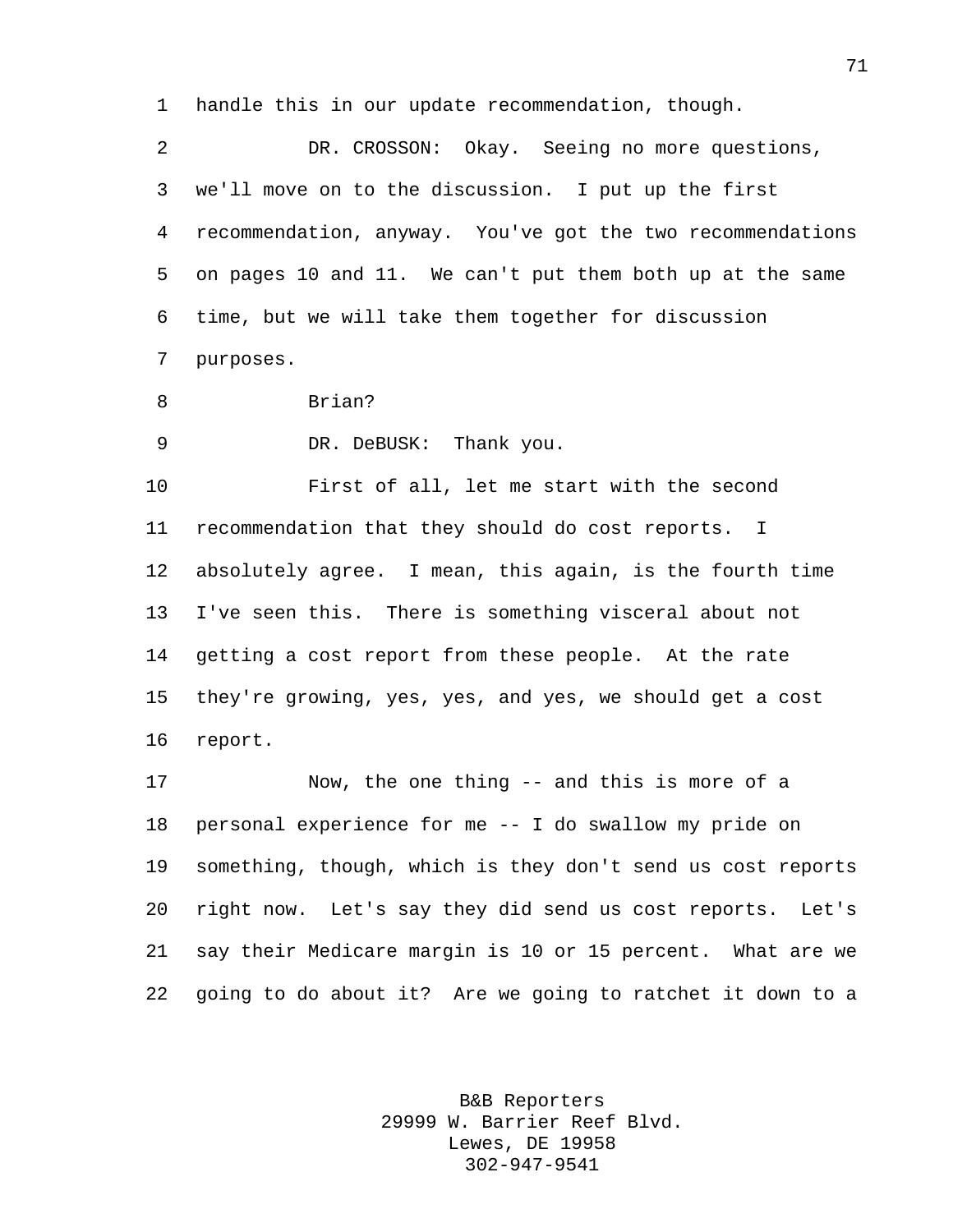nice negative 9 or 10 percent like we do in the inpatient world and maybe stymy the growth of these and deny ourselves an access to a 46 percent price discount?

 I mean, when I buy a cup of coffee in the morning, I don't really care if the person selling me the coffee has got a 10 percent positive margin or a 10 percent negative margin. I just want an inexpensive cup of coffee, and we're denying ourselves access to a 46 percent cut price savings.

 Now, I get it. There's some selection issues here. Maybe there is some induction. Maybe there is -- and, again, I get that, but it doesn't change the fact that you're looking at a 46 percent price cut. We're going to spend the next two days looking at updates and haggling over, well, is it a half a percent, or is it a 1 percent? I mean, we're dealing with numbers comfortably less than 1, and these guys are offering us a 46 percent price cut. I mean, it's a move-the-needle kind of cut.

 The other issues, I do think so many of the policies that we do indirectly drive physicians in the hospitals and drive them into consolidated practices. This is one of the precious few things we have to preserve

> B&B Reporters 29999 W. Barrier Reef Blvd. Lewes, DE 19958 302-947-9541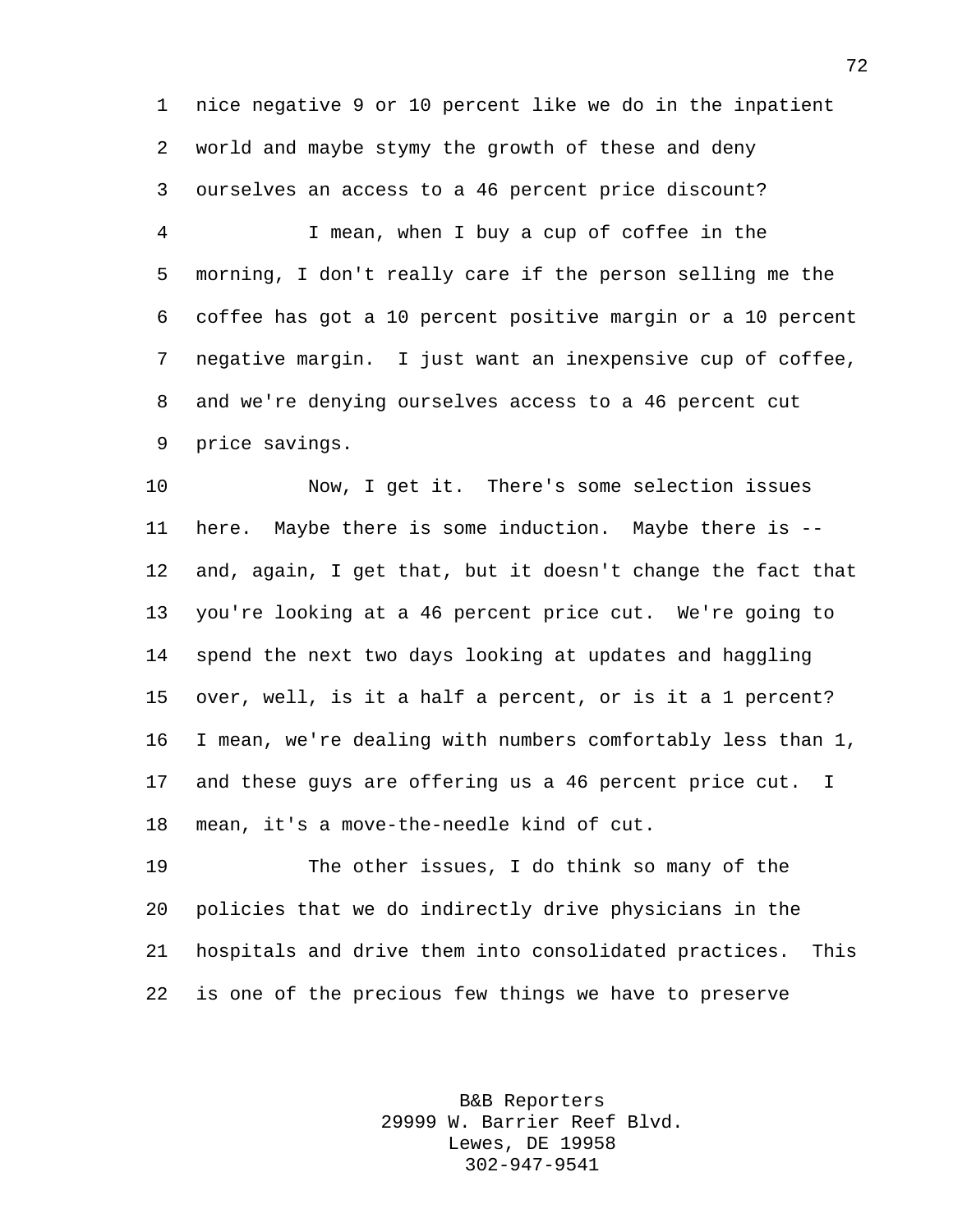physician autonomy, and, I mean, even this discussion about physicians coming out of the call pattern, there are worse things than if a physician sets up an ASC, moves their volume into the ASC, and doesn't bring enough cases to the hospital to have to take call.

 I mean, I get it. There's a call crisis, but they should have that choice. We shouldn't say, "You're a doc. If you want to practice in this ZIP Code, you have to go take call in this hospital." I mean, it's indentured servitude.

 So I do think physicians should have a choice, and I hope we can focus on this area because I do think it's a path to physician autonomy. Again, as much as I detest the fact that they don't send us cost reports, I don't know that that should translate into a zero update for a sector that's handing us a 46 percent price decrease. Thank you. DR. CROSSON: Paul, do you want to comment?

 DR. PAUL GINSBURG: Yeah. Brian, you know, this process is predicated on making update recommendations that preserve access, that don't pay too much, but preserve access to beneficiaries, et cetera, et cetera.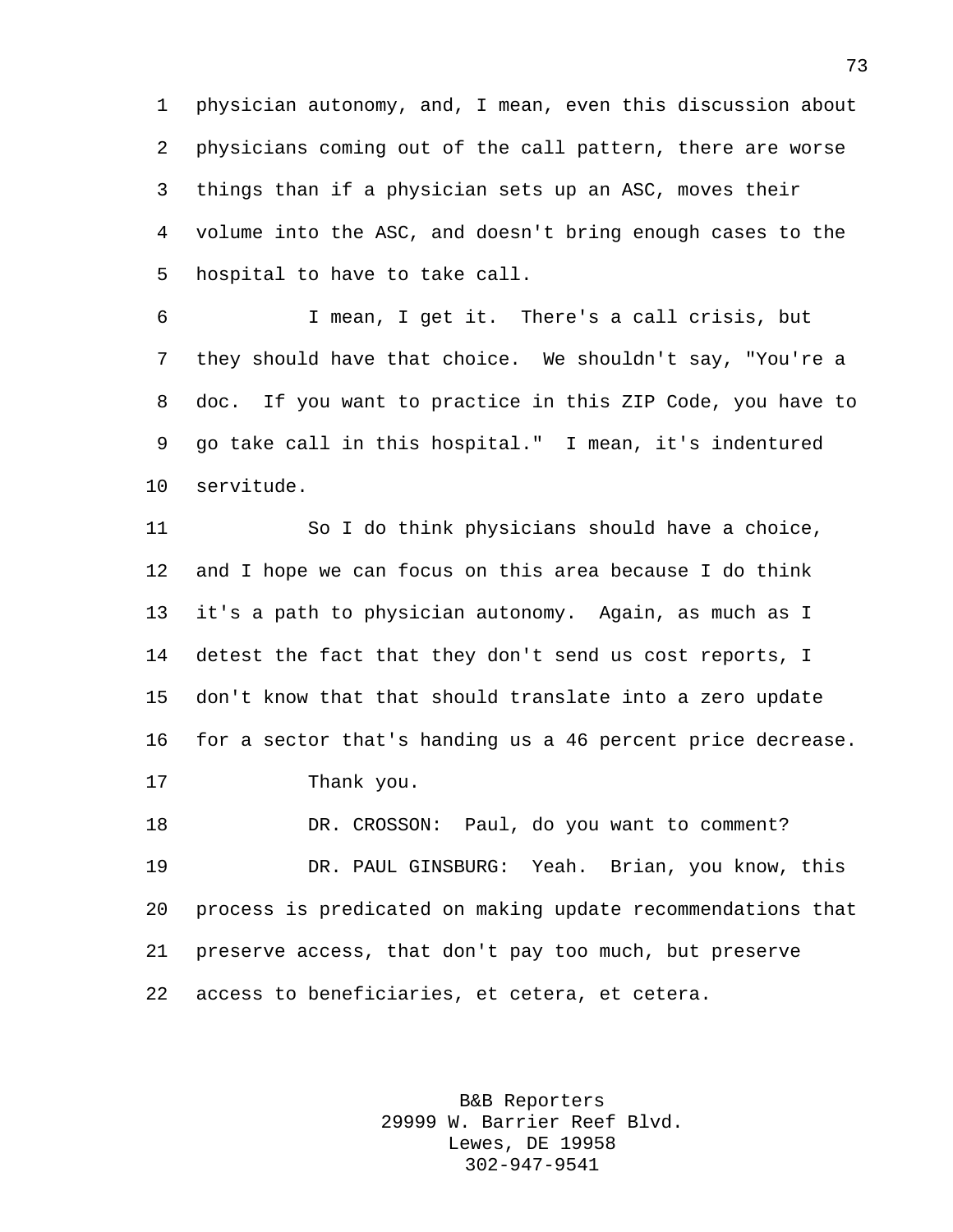You are assuming that if we had cost reports, we would ignore that perhaps to our process, and we would cut access because we don't want anyone to have high returns. I don't buy that.

 DR. DeBUSK: If someone could then walk me through, if you had the cost report sitting right in front of you right now, what would you do with that?

 DR. CROSSON: Well, let me respond a little bit, I think, just in general. In terms of what this Commission is about, at least from my perspective, we have three principal charges here. One is to make sure that the Medicare program is solvent over time and that the Federal Treasury and beneficiaries are not overpaying for the services that they receive.

 Another one is to make sure that the beneficiaries are protected, and protecting access for beneficiaries in this particular circumstance would be how I would think about that.

 Then the third one, which I think is also relevant here, is to the best of our ability to provide equity, among the providers and other entities that receive payment from the Medicare program. So that one group, one

> B&B Reporters 29999 W. Barrier Reef Blvd. Lewes, DE 19958 302-947-9541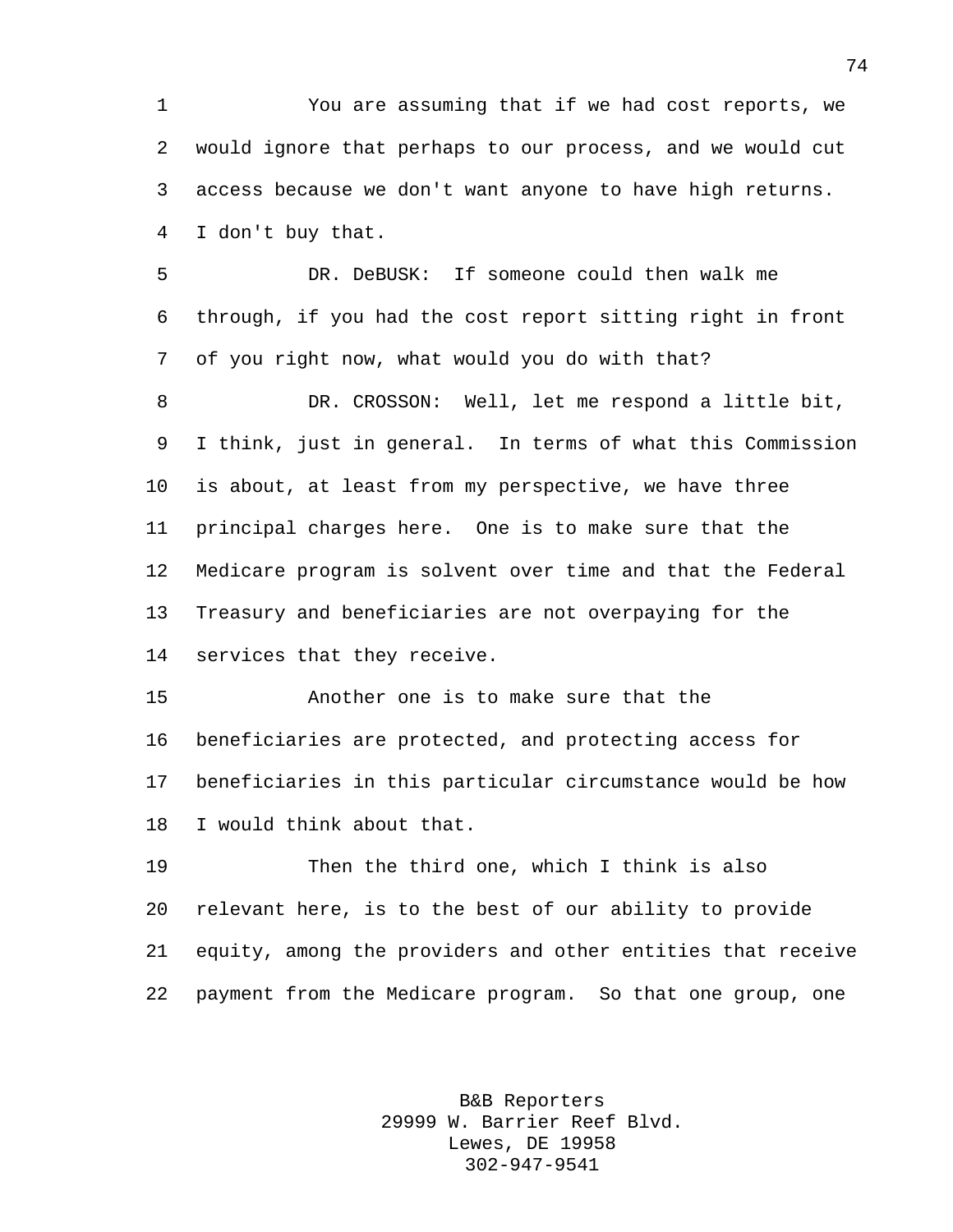entity, one institution, set of institutions, set of providers is not -- are receiving extraordinarily high payments while others are not.

 So, in many of the things that we decide, particularly in the update recommendations, our job is to balance those things. The problem we have here is that we don't know how to balance the equities because we don't know what the profit margins are. So I think our default position has been -- this is arguable here, but our default position has been because we believe for the reasons that Dan stated that this is something that this part of the industry could do, that it will be very difficult for us in the absence of any data to make anything other than no update recommendation. That's been our stance, and I understand it can be disagreed with.

On this point, Kathy?

 MS. BUTO: Yes. I wanted to respond to what would you do with cost report data.

 First of all, it isn't just ASCs. So you've got OPDs, ASCs, and physician's offices all providing. There's an overlap in the services that are provided. So you'd want to actually look at what are the cost issues for an

> B&B Reporters 29999 W. Barrier Reef Blvd. Lewes, DE 19958 302-947-9541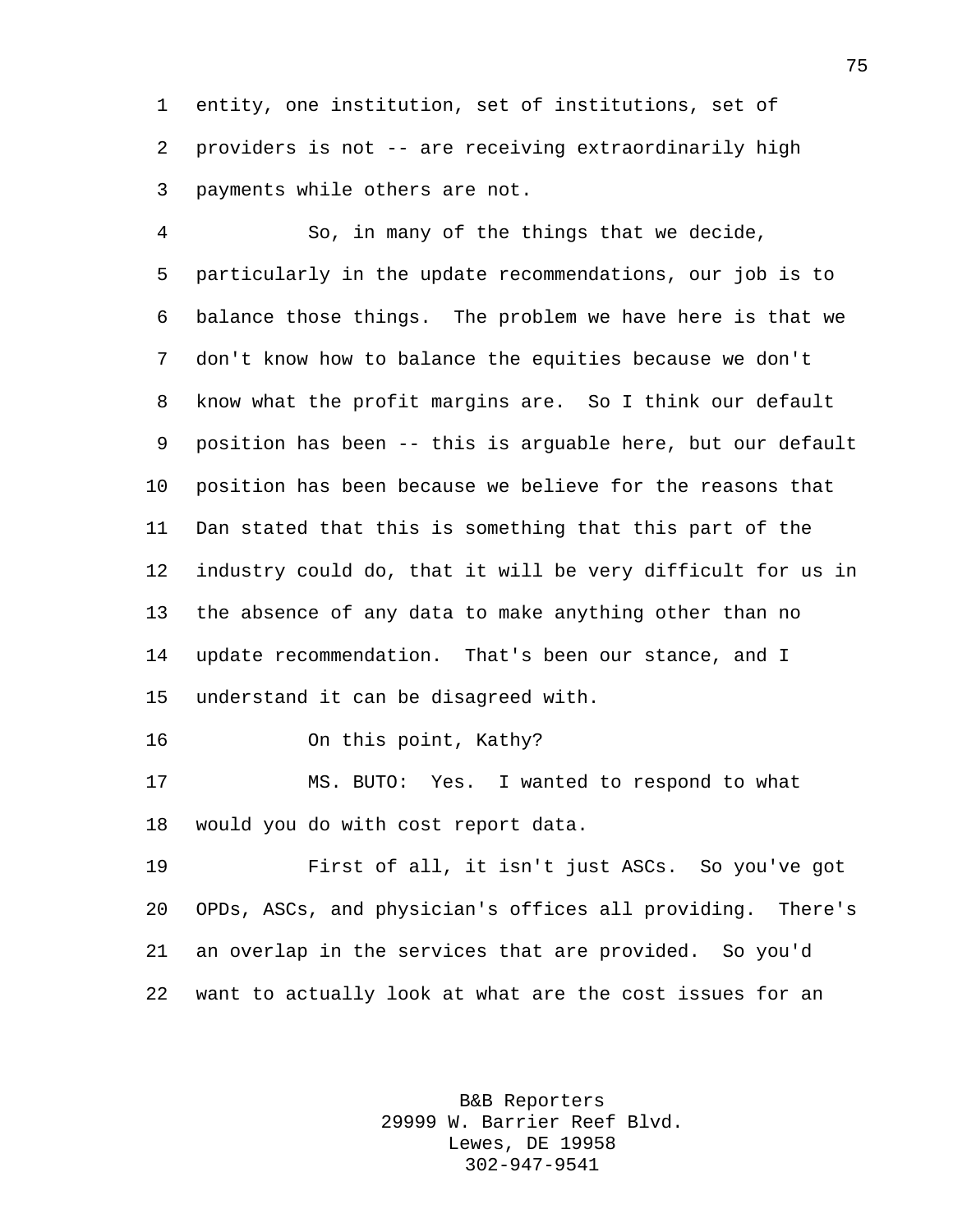ASC. Are there some site-neutral opportunities that ought to be looked at? But you can't do that without cost report data.

 The other thing is ASCs may be a big saving over OPDs. They're not a big saving over physician office procedures, and --

7 DR. DeBUSK: Well, on that point, don't the physician -- when there is a physician office procedure that's done to a significant degree that overlaps with an ASC, I think the ASC payment defaults to the lesser of the APC or the facility component.

 MS. BUTO: I cannot remember all the details of the overlap, but if a procedure is done more than -- I think it's 50 percent of the time in a physician's office. It can't be paid as an ASC procedure. There are things like that.

 But all I'm saying, Brian, is there is reason to get the data so you can actually do the analysis of what's an appropriate payment in each of the settings for overlapping services at a bare minimum, but it really shines a light on what a fair payment should be. I wouldn't only look at profit. I mean, profit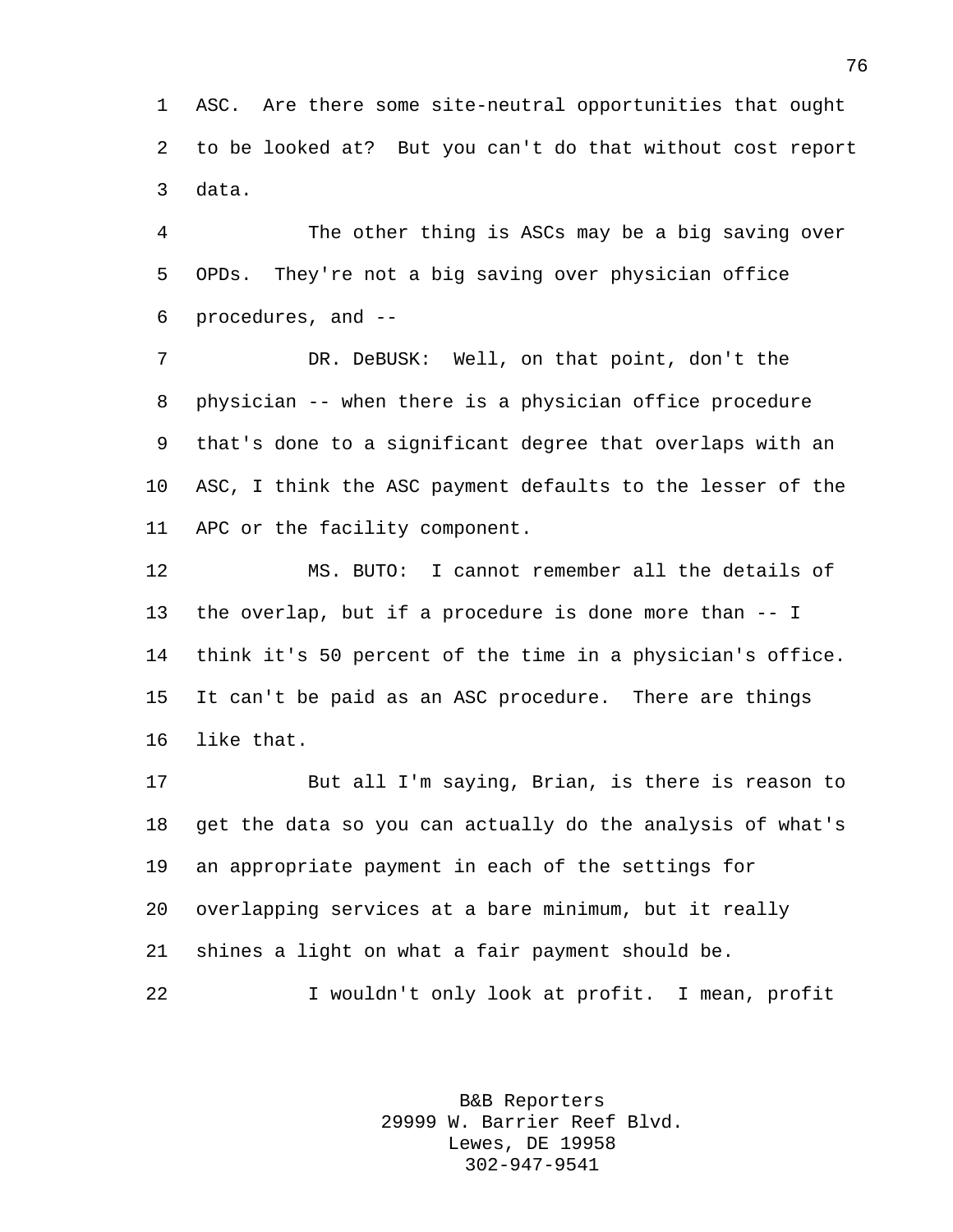is not what I would focus on. I'd actually want to know what costs are, and then you can decide on profit. But it's really important to understand the components of cost might be quite different for an ASC than an OPD, and you wouldn't want to not recognize that. So there are lots of reasons for getting the cost report.

7 DR. CROSSON: Jon?

 DR. PERLIN: Thank you for a robust report and discussion.

 I think we may be categorically underestimating the complexity of some of the patients in ASCs today, advanced orthopedic procedures. There's just been a role that will allow angioplasty of stenting, not just diagnostic catheterization. So many of these environments are very sophisticated and have very complex patients.

 With that in mind, I think we need to think about what is the exchangeability of service, either to lower acuity environments like a physician officer or higher acuity environments like hospitals. With that in mind, I think it behooves us to find out more about the characteristics of patients and the mechanisms of selection for ASC versus those other environments of care.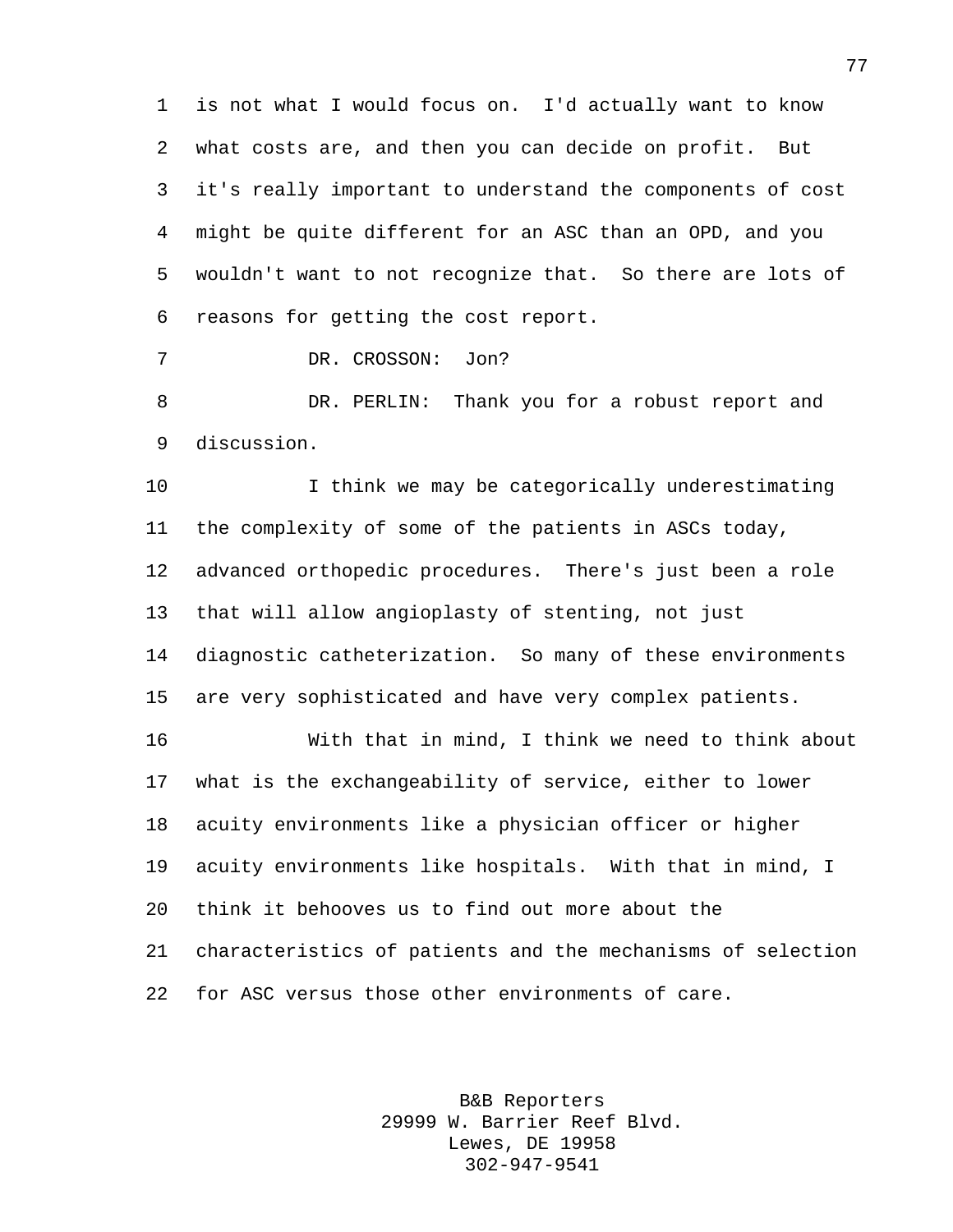1 It's in that regard that it strikes me that, if I remember correctly -- and, Dan, you'll have to keep me honest on this -- I thought when we looked at the rates of surgical procedures between fee and MA that actually, contrary perhaps to intuition, MA had higher rates of surgical procedures but higher frequency of use of ASCs. So that may have something to reveal patient characteristics. It also could reveal something about the management of the patients. I am just making a point that in the absence of data, I would not want to impair the incentives for patients to be in the lowest acuity, most appropriate setting hospital.

Thanks.

14 DR. CROSSON: On that point?

 DR. NAVATHE: So I would just like to echo that point and just add one other piece, which is from -- if we could be very targeted about it, I think we would actually look at it at a procedural level and say where do we have tremendous overlap between HOPD and ASC, and in those cases, we would actually want to incentivize more movement to ASC where appropriate, and where do we have a lot of overlap between ASC and physician office, and there we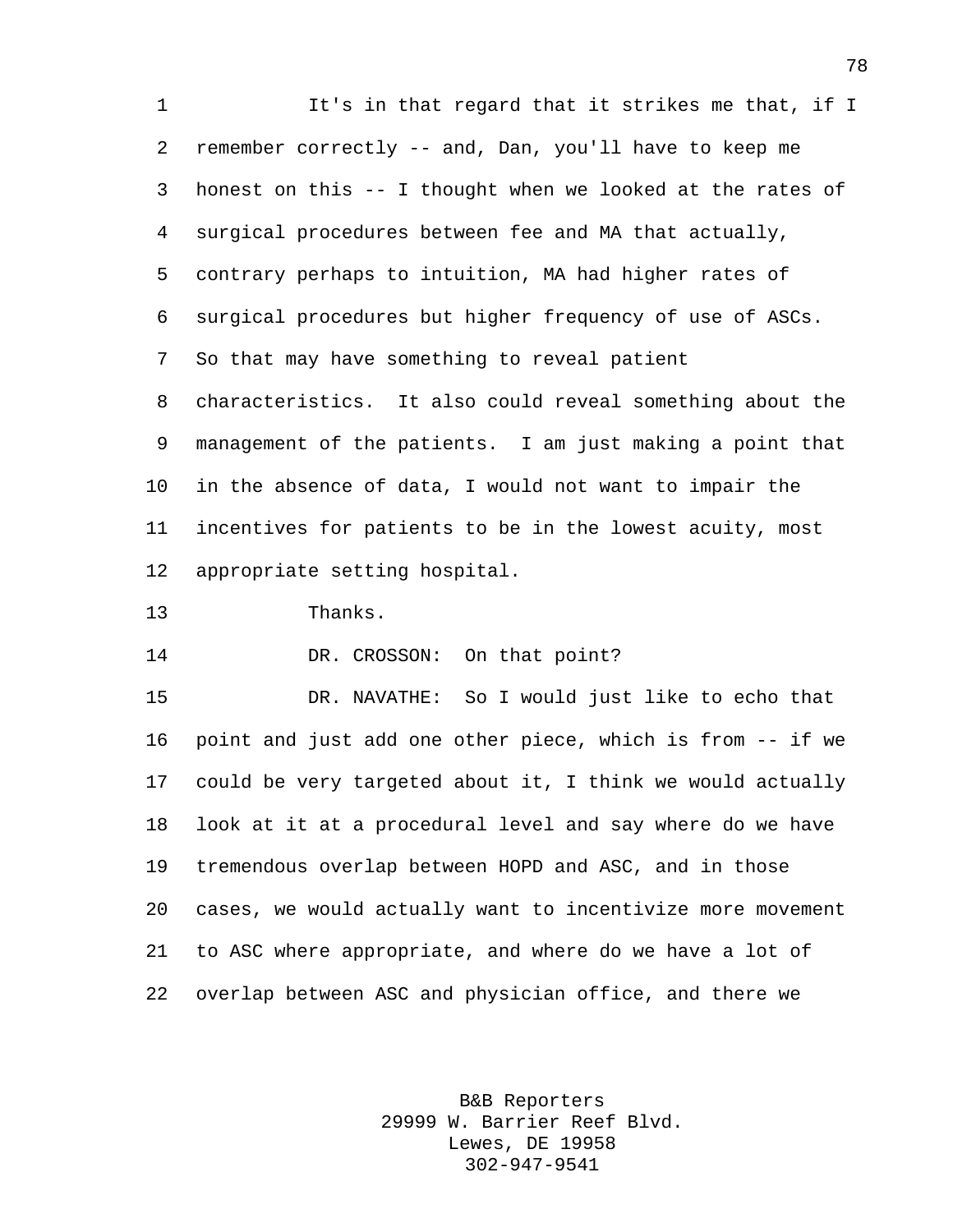would want to not incentivize ASC to the extent that we don't need to do that.

 So one question is we have the rates of the procedures. We know to what extent we have HCPCS codes that are showing up in physician offices or not, et cetera. So one future analysis that could help is just to break out, stratify essentially the analysis to look at by the overlap between these two buckets. It will give us a great sense, in some sense, of what a more targeted scheme would look like in terms of the savings from ASC, which should be helpful, because that would kind of deconstruct or elucidate a little bit more of what the cost saving really look like, looking at both margins of where it's improving value and where it's potentially decreasing value.

 DR. DeBUSK: Specifically on that point, because when Jon said it I started to say something but you pushed me over the limit. No, this is great. If you guys are walking toward saying acuity-adjusted system that reaches from the physician office to the ASC to the HOPD to the inpatient care, where you're really looking at a procedure and an acuity adjustment and placing the patient in the right venue, I mean, I could get really excited about that,

> B&B Reporters 29999 W. Barrier Reef Blvd. Lewes, DE 19958 302-947-9541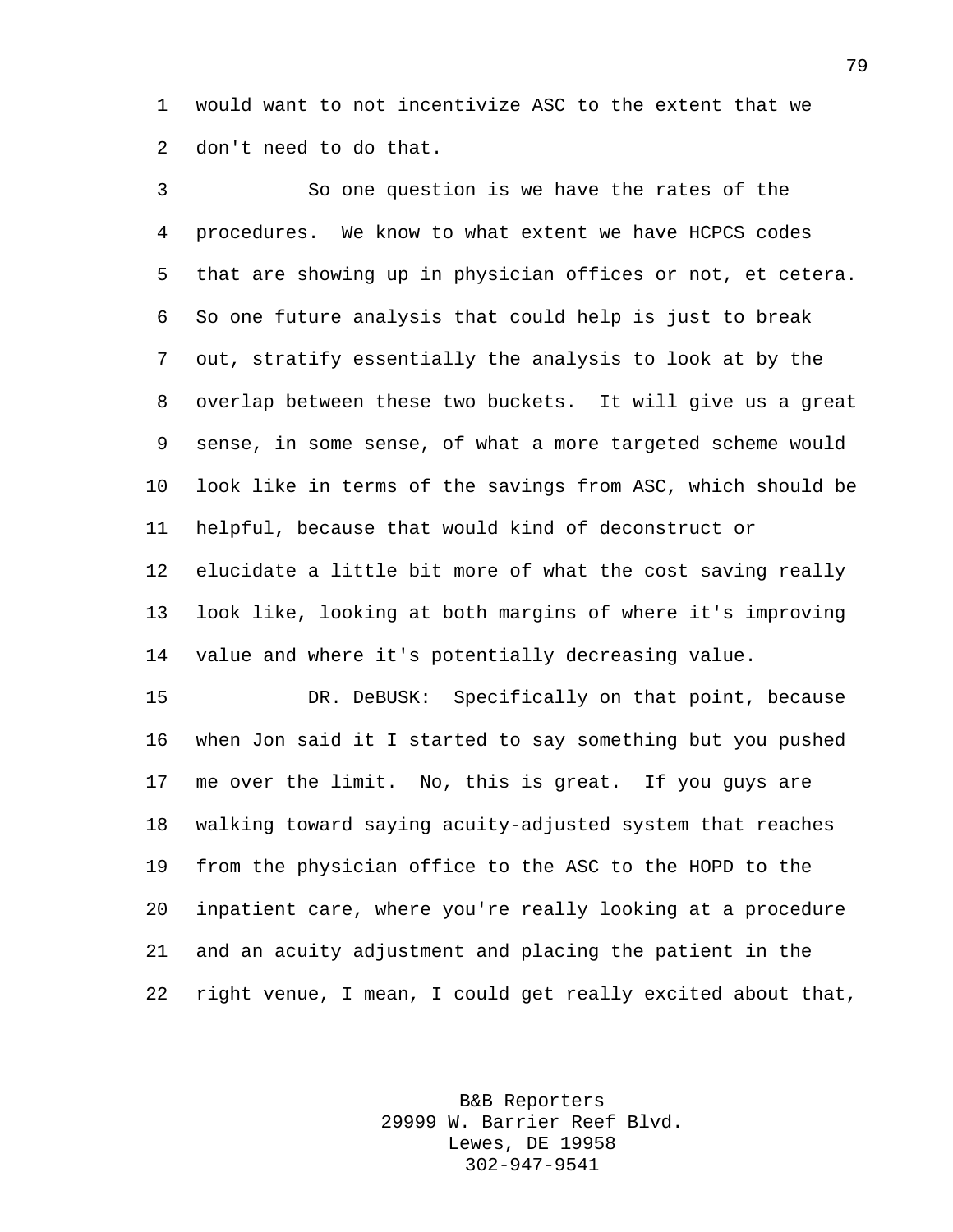because I think that's ultimately the right direction. That's the PAC PPS for acute care.

 DR. NAVATHE: Right, which we may not get to in this next step, but I think we can at least make a step in that direction through the analytics to support it.

 DR. CROSSON: On this point or just in line? Okay.

 MR. PYENSON: I think in addition to a procedural analysis, the day of surgery is an important component, and what I've seen in the data is that lots of things can happen on the day of surgery, especially in a hospital outpatient setting, that don't seem to happen nearly as much in an ASC or a physician office. So that's more to the episode-based. And one thing perhaps to look at, in particular, is the proportion of people getting colonoscopies who also get an upper GI endoscopy on the same day, and why that might be happening. So I think there are things like that on an episode basis. DR. CROSSON: Okay. Dana, David, and Sue, and

 then I think we're going to be at an end. Dana? DR. SAFRAN: Yeah. I'm in support of both recommendations, and I know the first one is more

> B&B Reporters 29999 W. Barrier Reef Blvd. Lewes, DE 19958 302-947-9541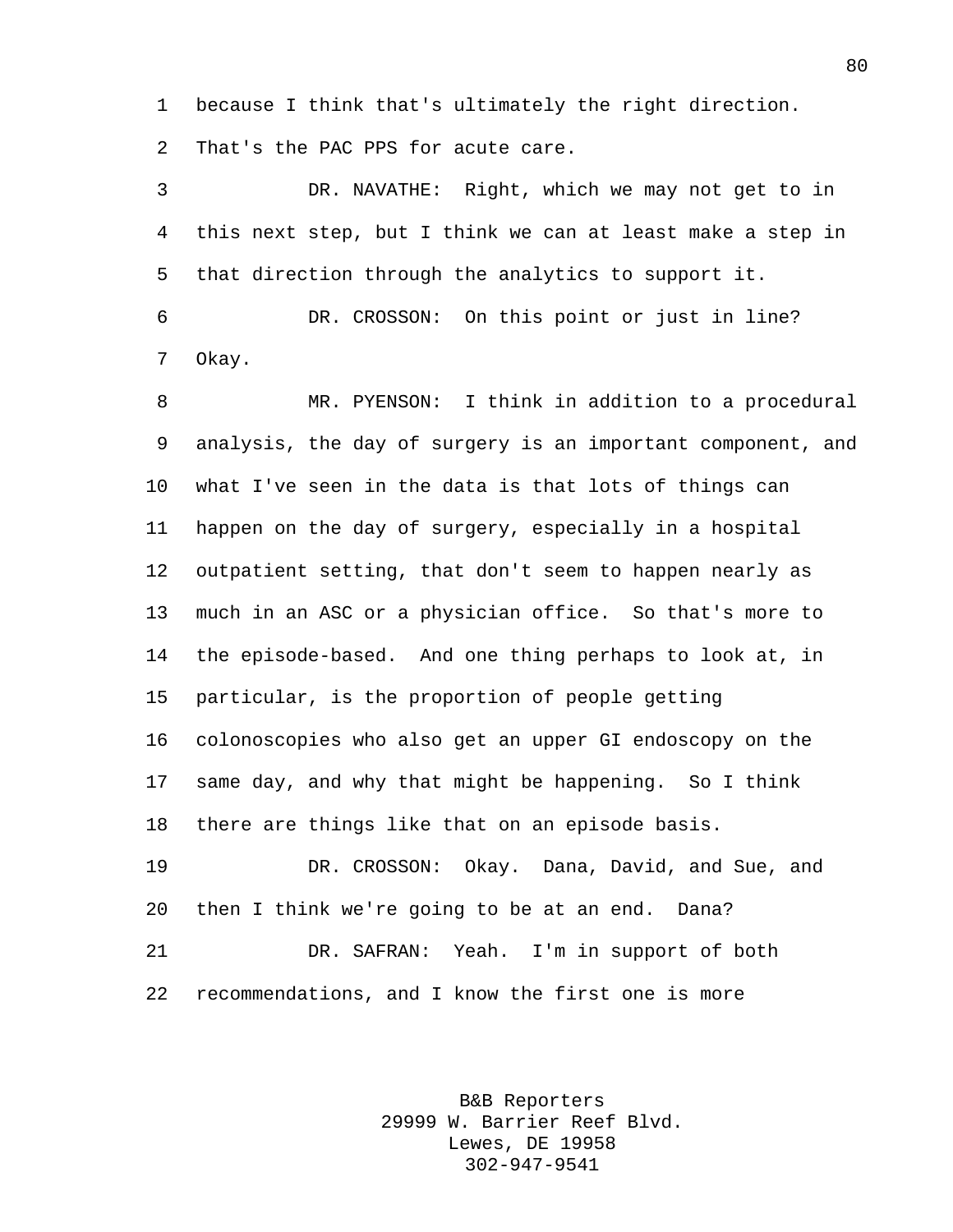controversial so here is why I land there. I'm really struck that we do not know whether ASCs have been a good development or not, that we're really unclear about how much unnecessary additional procedures we're getting, but it's hard to imagine that we're not getting a lot. And we don't know the difference in quality across the settings. And so while the idea -- the premise of having patients receive a procedure in the lowest acuity setting possible is absolutely the right premise, and the idea of, you know, paying accordingly is absolutely the right idea, paying a lower price for something you don't need isn't a bargain. And that's my worry.

 And so, you know, if it's true that, you know, this first recommendation put a damper on the growth of ASCs for some period of time and sent some procedures back to the hospital, I'm not sure we know that that's a bad thing, based on the data that we have available to us. So that's why I'm in support of both of these things but also really getting our science squared away.

 DR. CROSSON: Yeah, I guess I appreciate that point. I just want to be clear. I don't think our intention here, in making that recommendation, or in any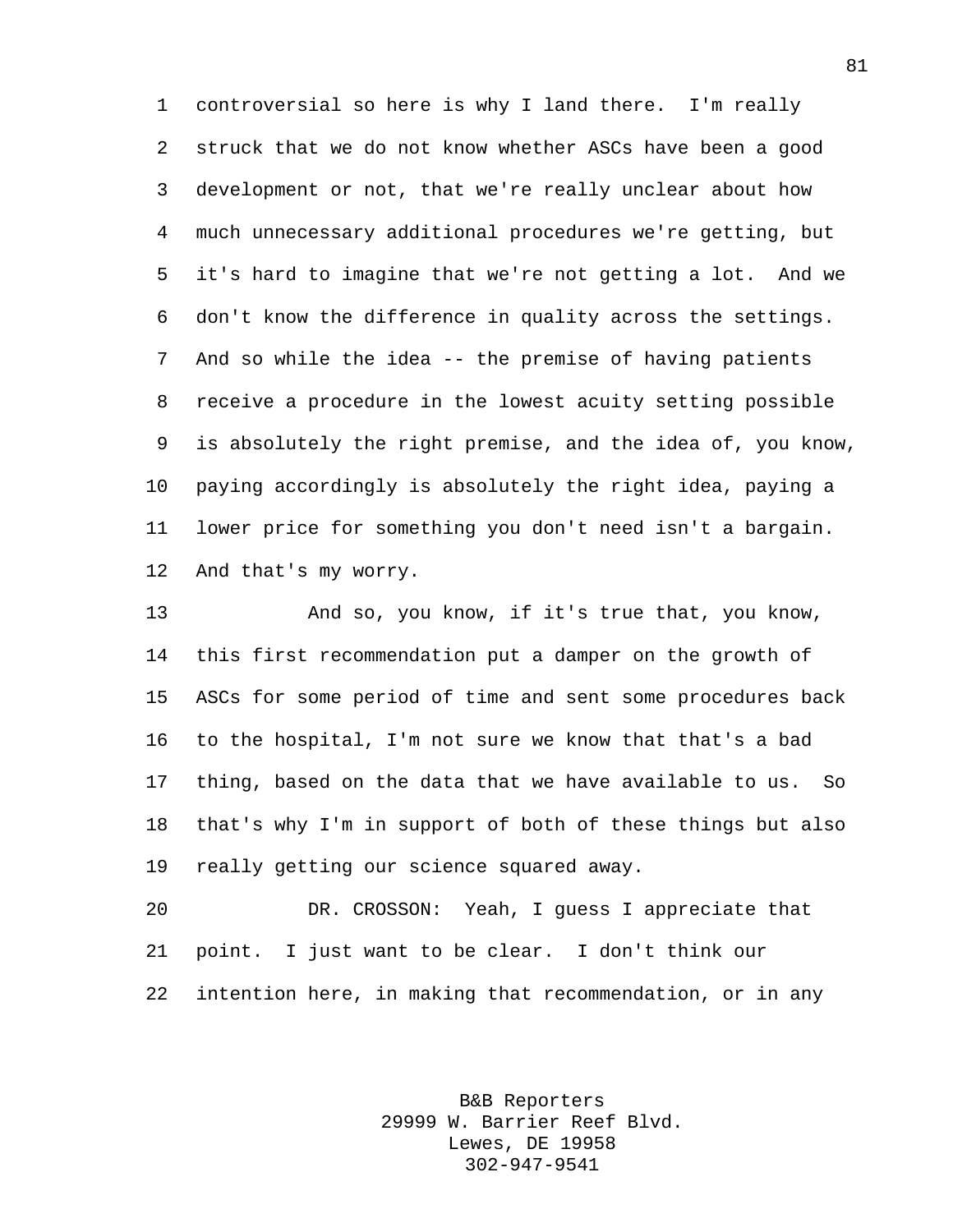other payment update, is to increase or decrease the availability of particular provider groups. I mean, that's not what we're trying to do here. I think the reason for this recommendation is, as some have said and I've said before, is that there is no basis for us to make a recommendation other than this in the absence of cost data.

 Now, you know, I'll stretch a little bit, because, intuitively, one might imagine that if part of the industry was in financial trouble and was looking to MedPAC to provide a more robust recommendation, that producing costs would be one avenue toward that. On the other hand, potentially, if an industry had very robust margins and paid attention to MedPAC at all, and was concerned that MedPAC would view that askance, one might not be interested in providing that data.

 So I don't know that those are motivations, and I'm not attributing them, but I'm just saying our position has been, and I believe should remain, with your agreement, that in the absence of that it's very difficult for this Commission to make a recommendation for increased payments. DR. SAFRAN: I understood that, and I understand that with recommendation one that our premise is that, you

> B&B Reporters 29999 W. Barrier Reef Blvd. Lewes, DE 19958 302-947-9541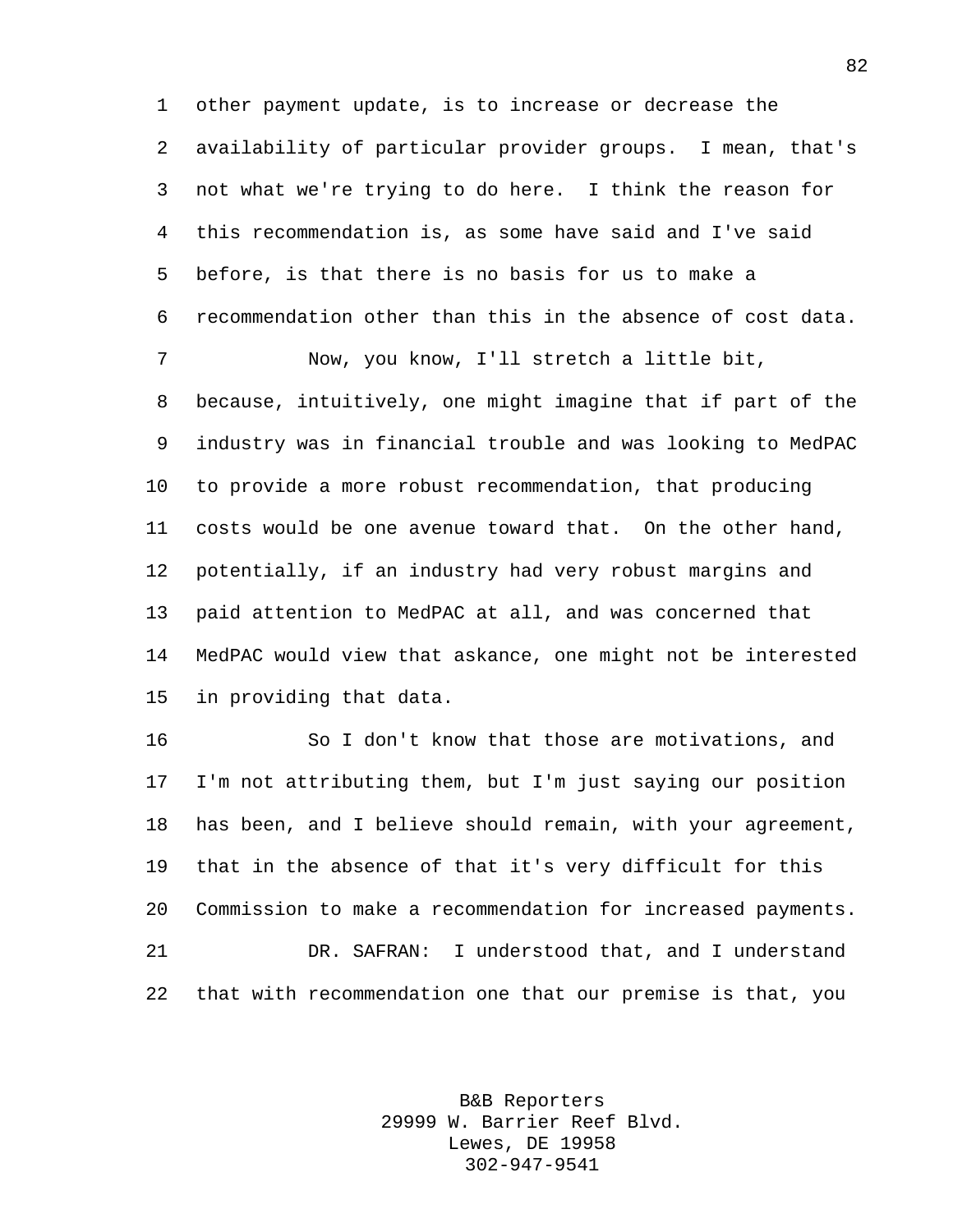know, it won't change access. I was merely saying that, you know, some could hypothesize unintended consequence might be -- what might it look like? And that if I let my mind go there, that unintended consequence is not one I'm concerned about, given the lack of evidence that we have for whether this has been a good, bad, or neutral development for Medicare.

 DR. CROSSON: Good clarification. I'm sorry. On this, Amol?

 DR. NAVATHE: Yeah, on this point. I think, so evidence of absence is different than absence of evidence. I think we should be careful how we interpret the data here. Demand inducement, volume inducement, whatever term we want to talk about here, I think we have to remember that regardless of setting, the physicians are always going to have the incentive to do procedures, because that's how these proceduralists get paid. The evidence that we have from bundled payments, other places that if demand inducement exists, it's pretty small in the margin, because there is a marginal incentive to do procedures. So the marginal incentive on top of that marginal incentive is probably relatively small.

> B&B Reporters 29999 W. Barrier Reef Blvd. Lewes, DE 19958 302-947-9541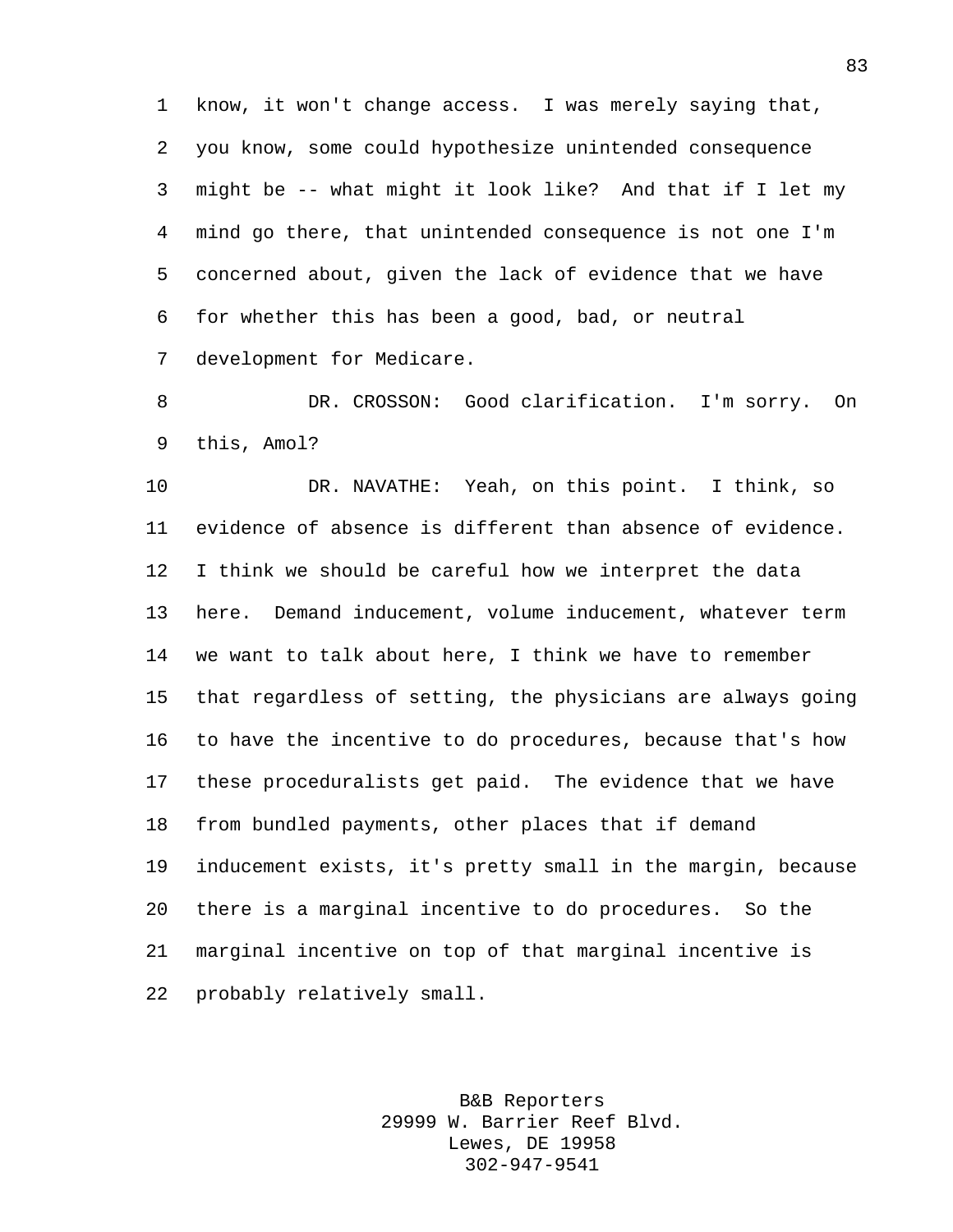That being said, clarifying that point and understanding that, I also think -- I agree with Jay very strongly, which is, in some sense, that we don't need to have demand inducement to believe that an update or lack of update is the right policy. And so I think I would almost just set that aside for the moment and say what evidence do we have that we need an update, and I think that's probably the better frame to look at it. I do think, as Jon highlighted and I had said earlier, that it would help to look at some other analyses to help support the sort of cost efficiency, or payment efficiency, I guess, not really cost but payment efficiency of ASCs. That would help this point, but I don't think we need to litigate or adjudicate the demand inducement point to make a recommendation. That's just the point I wanted to make. DR. CROSSON: Okay. David and then Sue. DR. GRABOWSKI: Great. I promise to be brief. So I'm supportive of both of the draft recommendations. I wanted to come back to this issue of the cost reports, and I think a good rule of thumb, if you won't show us your cost reports we won't show you an update. And I think we want to be really firm on that point, Jay.

> B&B Reporters 29999 W. Barrier Reef Blvd. Lewes, DE 19958 302-947-9541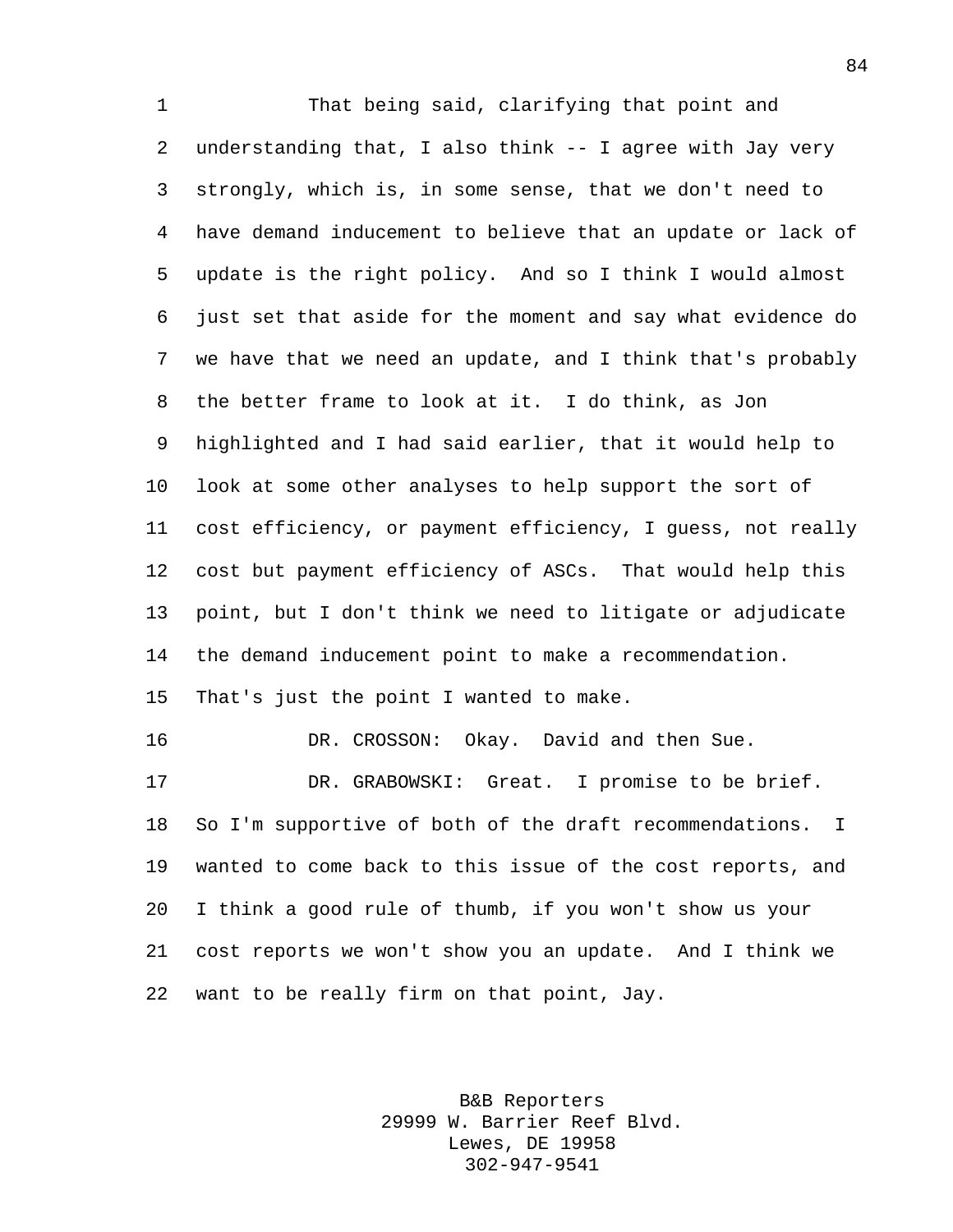So I completely agree, and I liked where you were going, Jay, to suggest if someone is not showing you something, there is usually a reason for it. And I want to go back to the report on page 26. They show the all-payer margin, the average all-payer margin for Pennsylvania, it's 24 percent. I know that's one state and that's an all- payer margin. But I think these margins are high. That's the highest number I think we'll look at over this meeting cycle, maybe the highest number we see, period. You're saying no? 11 [Laughter.] DR. GRABOWSKI: More to come here. I don't know. Maybe there's something lurking. But it's a big number. Let's put it that way. Jim is going to correct me later. So I just want to say I'm supportive here of both increasing transparency here with the cost reports, and I like, Kathy, what you were suggesting, not just margins here but costs, everything, here. We need to see it all. And I very much agree with the zero update. DR. CROSSON: Last word, Sue. MS. THOMPSON: I will try to be very quick. In general, I am supportive of both recommendations. I am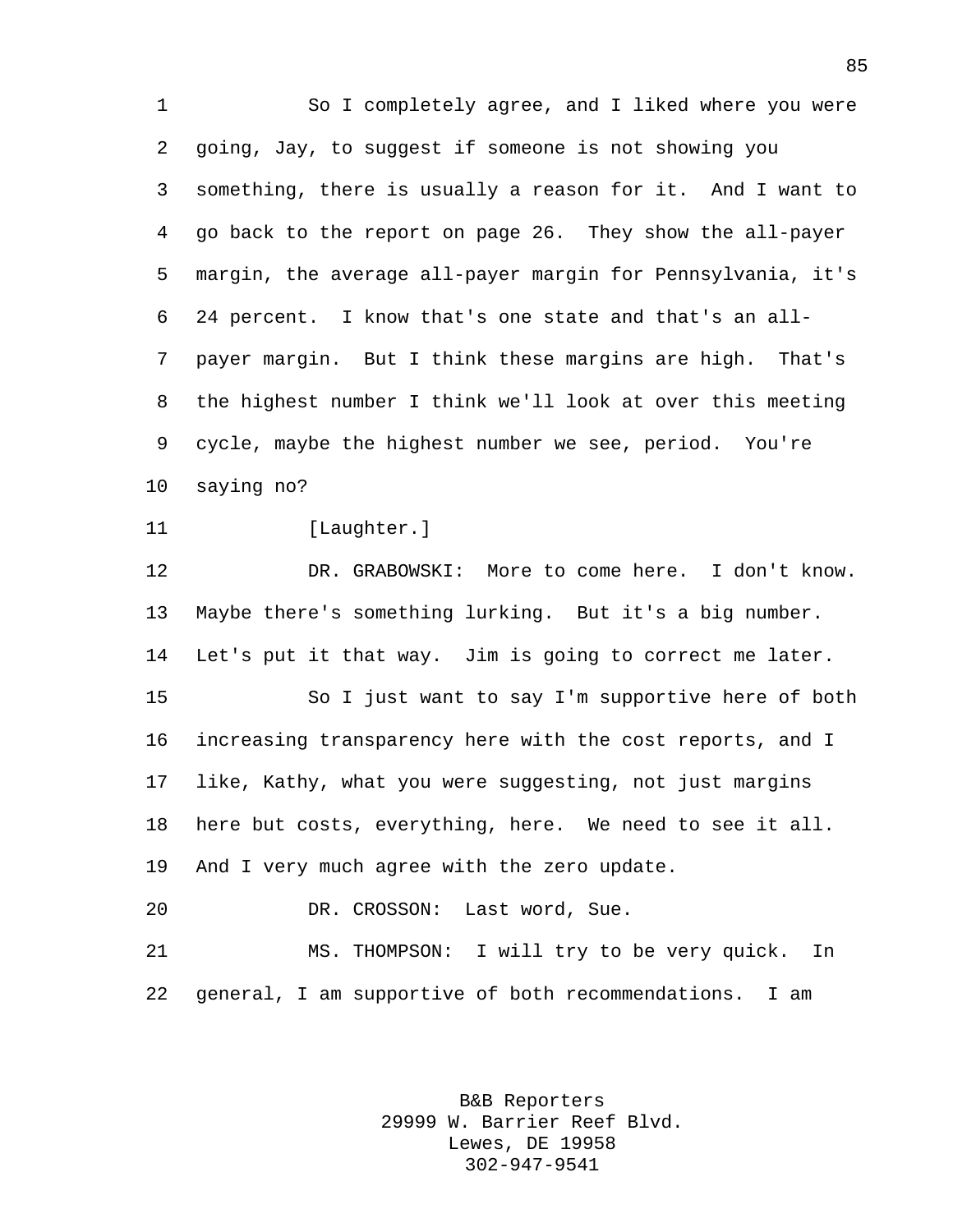very supportive of getting access to their cost report data.

 But just, you know, in conclusion, listening to the conversation, having read the chapter, it just reminds me, this is my fifth time going through these update discussions. We think in silos in these updates, but yet the conversation bleeds over into the impact on every other part of our health care systems. And in this case, I think the impact we're seeing on the community hospital, the availability of the call physicians to meet the needs of our beneficiaries, and the overall health of our hospitals. I mean, we're going to get to the hospital margins here pretty quick, and those are not so healthy in Medicare work. And there is a reason. There is a reason for that. We don't see a lot of ASCs wanting to do behavioral health work. We don't see a lot of ASCs wanting to take on OB. They're taking on the high-margin, procedural work that has, in the past, been the margin for our hospitals, and there's an impact there. And I just think it's really important we get our hands on some data, better understand their outcomes, and probably most importantly, understand, in many cases, just do these procedures bring value to our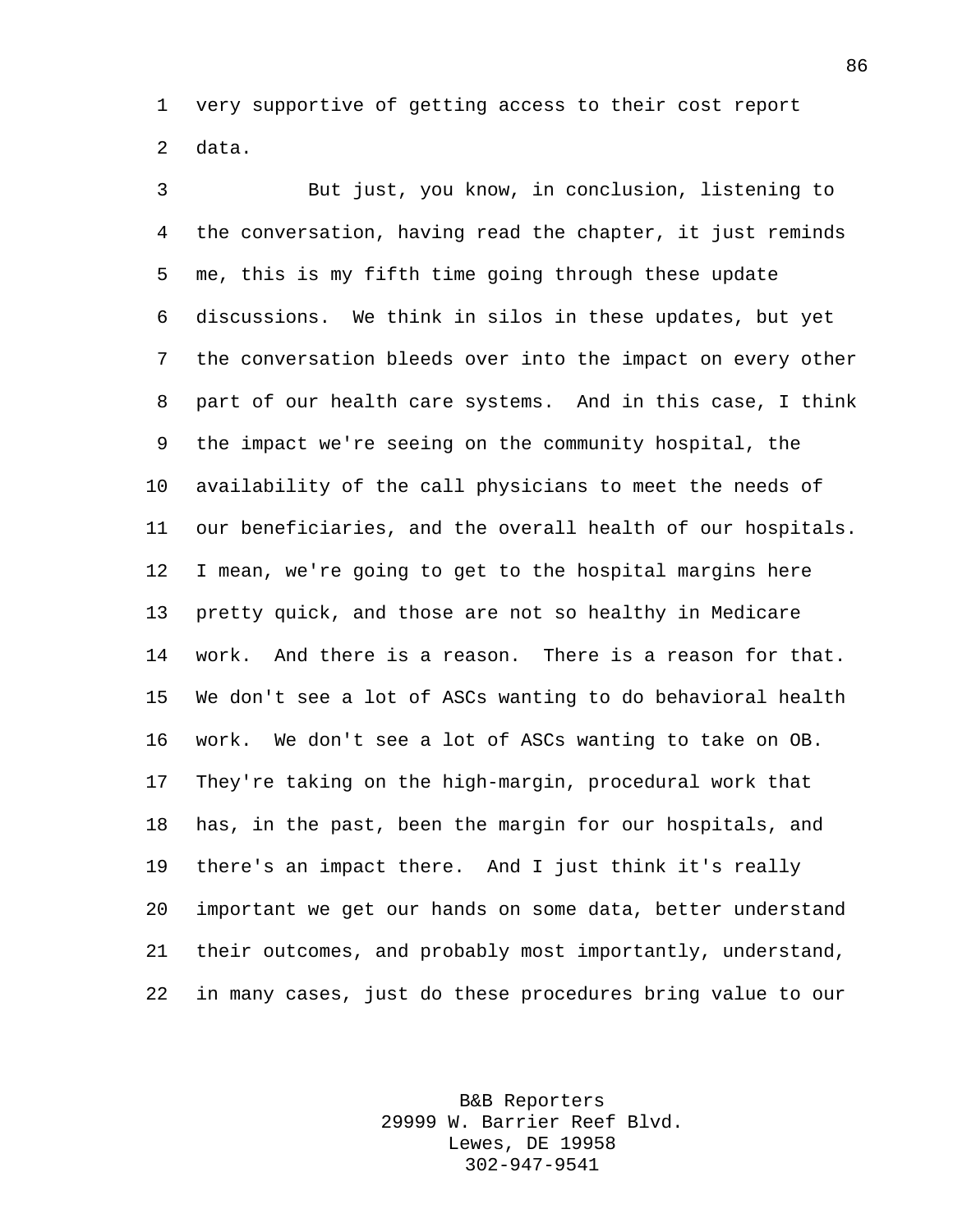Medicare beneficiaries? In some cases they sure do, but in all cases, I'm not sure we know.

DR. CROSSON: Okay.

 DR. CASALINO: Jay, may I ask a process question? DR. CROSSON: Yes, Larry.

 DR. CASALINO: So there were some pretty strong recommendations in the slides and also in the written materials we got about the way quality is measured for ASCs. In general, the Commission does not include

recommendations like that?

 DR. CROSSON: It's a judgment issue, Larry, as to whether cases that are made in the next should rise to the level of a recommendation or not. In general, we have a sense that our strongest findings, in general, appear as bold-faced recommendations and therefore require a vote.

 There are other things, and this is a good example, where I think we feel strongly about something, strongly enough to describe it in the text and the like, but not necessarily bring it forward as a bold-faced recommendation.

 DR. CASALINO: And these are the kinds of recommendations that would appear in a chapter?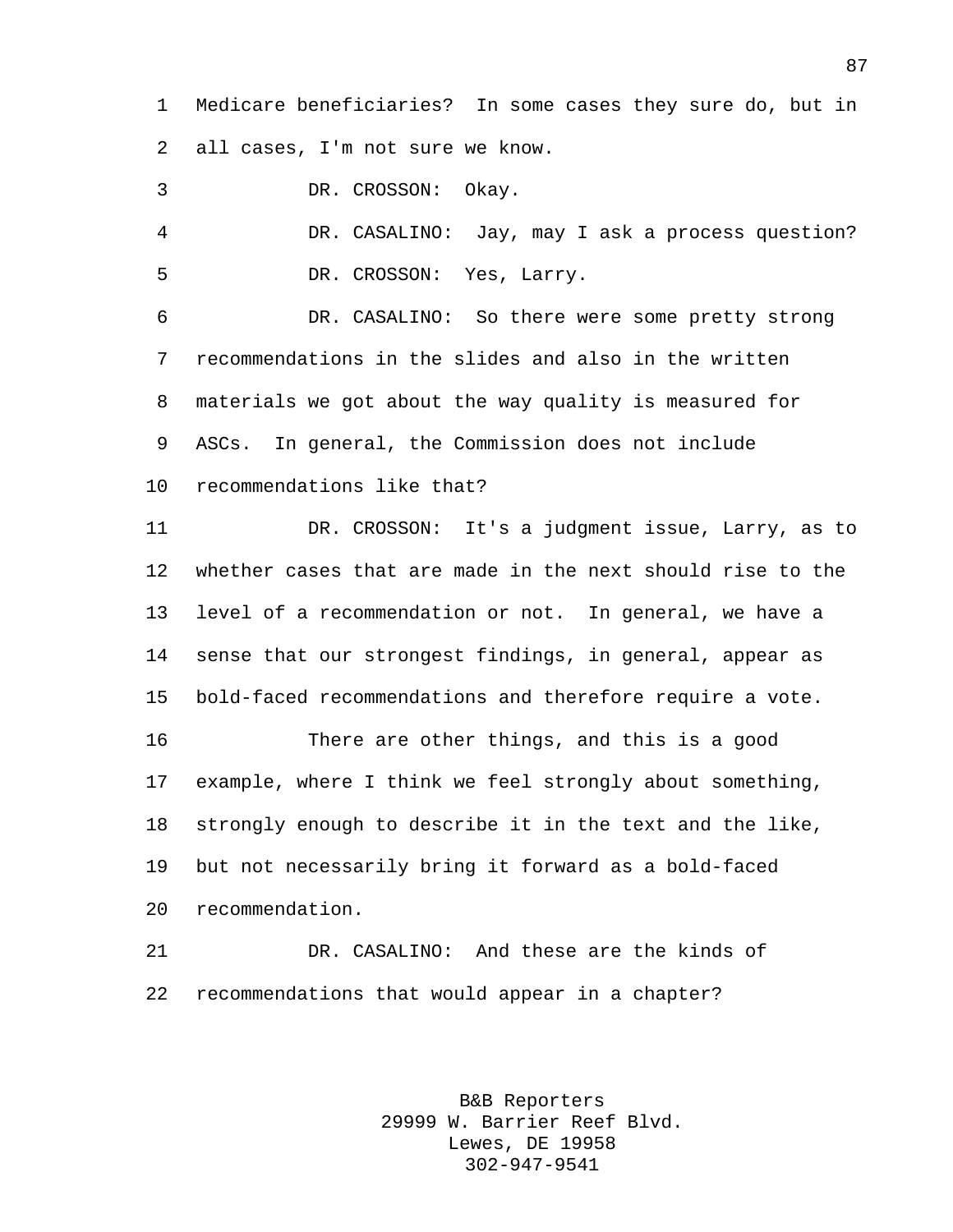1 DR. CROSSON: What you have read? DR. CASALINO: So the three questions on Slide 6, three recommendations about strengthening the quality reporting for ASCs.

DR. CROSSON: Yes.

 DR. CASALINO: They would appear in the chapter? 7 DR. CROSSON: Yeah. The chapter -- there will be a chapter, not dissimilar to what you've read here, with the additions that have been added today, that will be part of the March report accompanying this recommendation.

 DR. CASALINO: Okay. And just a one-sentence editorial comment. It does seem to me that there has been this kind of exceptionalism for ASCs about cost reporting, which we have been discussing. But you could also make the argument there is exceptionalism on not using their claims- based outcome measures, for example, where there are some very obvious ones that could be used for ASCs. So I just want to flag that this is not, in my mind, a trivial issue. It's actually quite an important issue, the way that quality is measured for ASCs.

 DR. CROSSON: I think that is fair enough, and I think, Dan, I think we can perhaps raise the profile of

> B&B Reporters 29999 W. Barrier Reef Blvd. Lewes, DE 19958 302-947-9541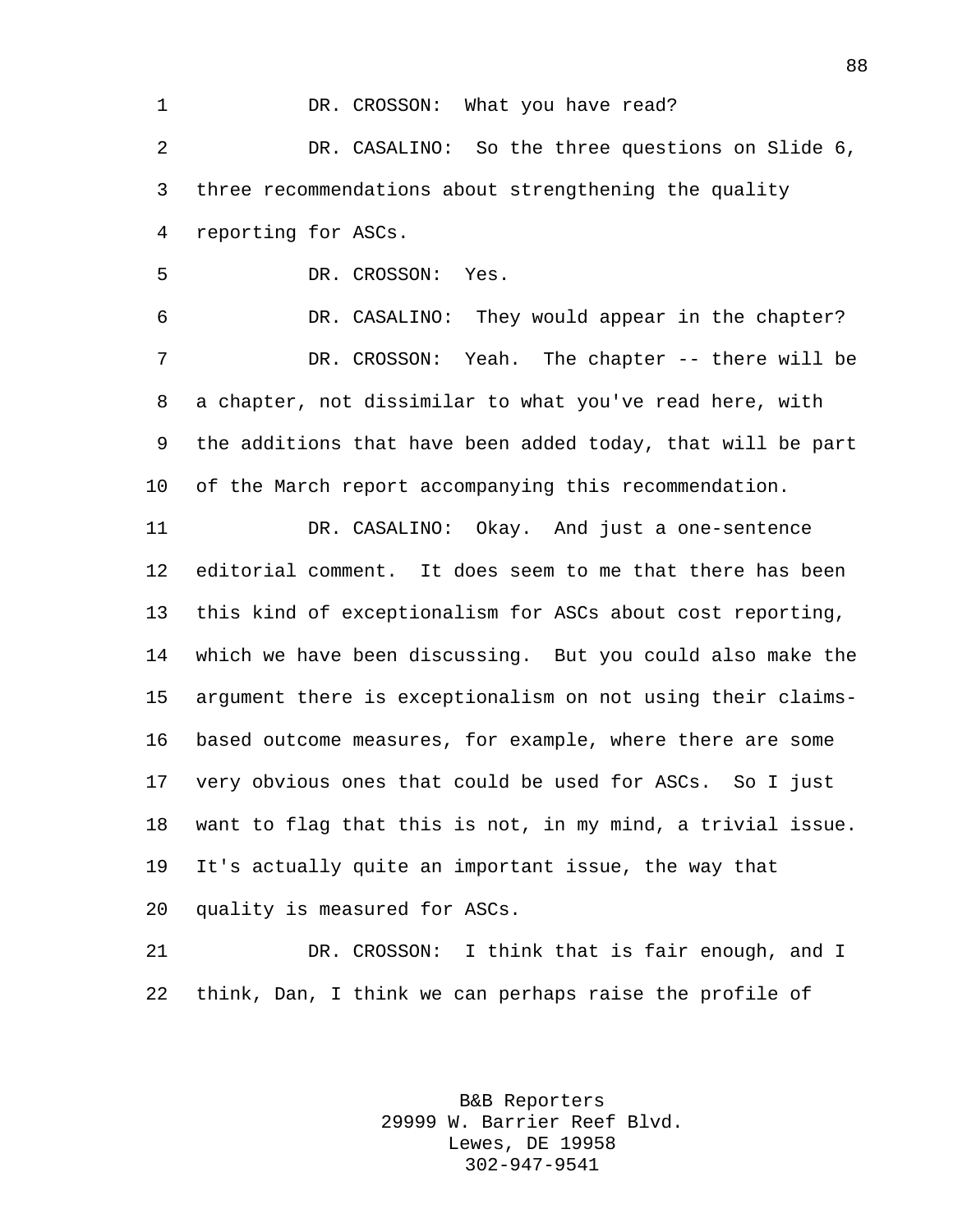this in the written report.

 Paul, oh, sorry. Pat. MS. WANG: I did have my hand up. I agree with the recommendations. It strikes me, listening to the comments made today, that there is so much substance and content in the types of comments that people have made about the fact that ASCs are an integral part of the health care delivery system. They have ripple effects. I mean, you know, the patient in front of them, that's fine, the growth, the investment, all of that, but the ripple effects into the rest of the system, whether it's OPDs, you know, what is a better setting, whether it's impact on hospitals, whether there is some cherry-picking of patients, for example.

 It's not the purpose of this update exercise, but it does strike me that if there is an opportunity when we are evaluating, in some of the content work of MedPAC, the availability of ambulatory care services, sort of movement in or out of the community, that we try to figure out a way to incorporate this, because, yes, it's a black box because we don't really know anything about the cost. We know very little bit about quality. But it's a phenomenon and it's

> B&B Reporters 29999 W. Barrier Reef Blvd. Lewes, DE 19958 302-947-9541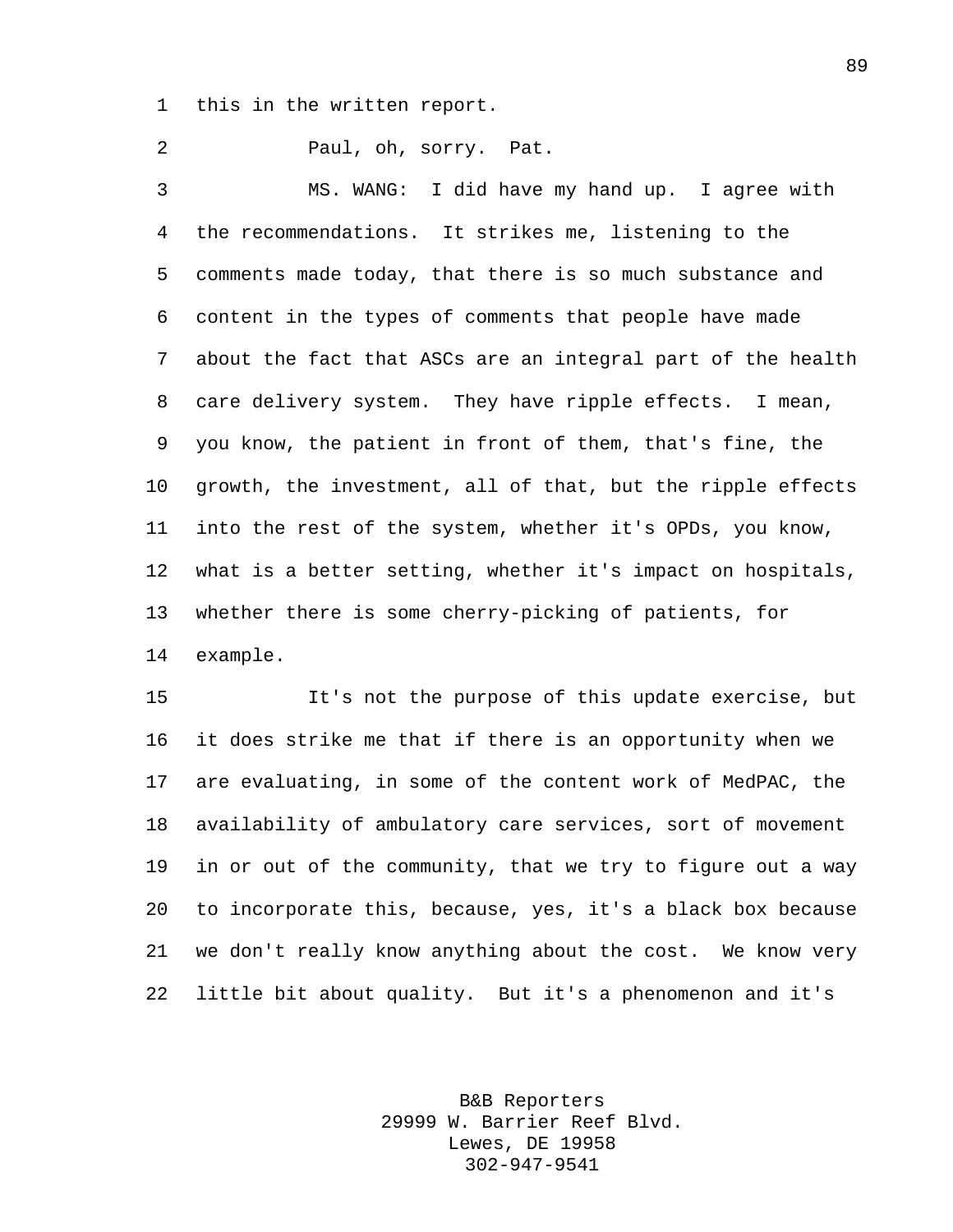growing, and to sort of leave it on the side and only really analyze or discuss things that we have perfect data for seems like we're missing something. So it's just a general comment.

 DR. CROSSON: That's a good point, and perhaps as a general answer here, which is that sometimes there is, in the nature of our work and the requirements that Congress has laid out for us, a somewhat artificial distinction between the update process and recommendations about policy. That's just the way it is, and the fact that we've divided issues between the March report and the June report.

 But it has also been the case, and I think this is a good example, that as we go through these update recommendations we often find a fundamental policy issue that needs to be addressed and is then brought forward in the workflow subsequently. That's a good point.

 So here comes the test now. Do we have a general consensus in support of the recommendations, which would kind of say, if this is fair, other than some of the details that have been brought forward, which Dan will add to the report, is there a belief on the part of any of the

> B&B Reporters 29999 W. Barrier Reef Blvd. Lewes, DE 19958 302-947-9541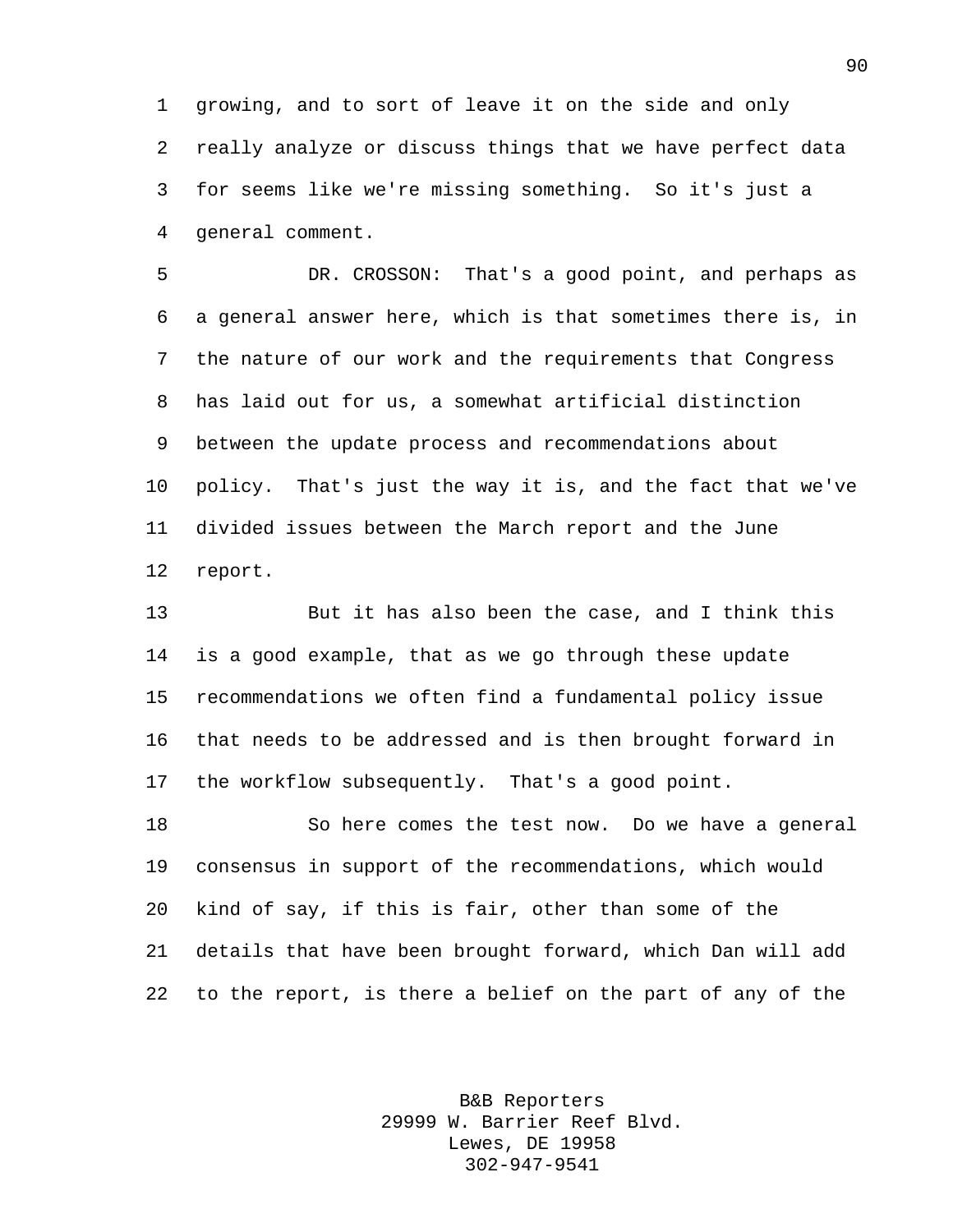Commissioners that we should bring this back for general discussion in January, or include it in the expedited decision process?

 Seeing no objections, we will bring it forward in the expedited decision process.

Dan, thank you so much.

*Pause.* 

 DR. CROSSON: Okay. We will proceed with the final discussion for this morning's session. This has two parts. The primary part is the question of updates for hospital inpatient and outpatient services, as well as an interim report on the mandated report about expanding post- acute care transfer policy to hospice. And we have Alison, Stephanie, Jeff, and Dan here, with, I guess, Ledia and Kim in the background, ready to jump in when needed. This probably is a record, but who is going to start. Alison? MS. BINKOWSKI: Good morning. This session will assess the adequacy of Medicare fee-for-service payments for hospital inpatient and outpatient services, as well as present preliminary results from a mandated report on expanding the post-acute care transfer policy to hospice. The presentation will conclude with the Chairman's draft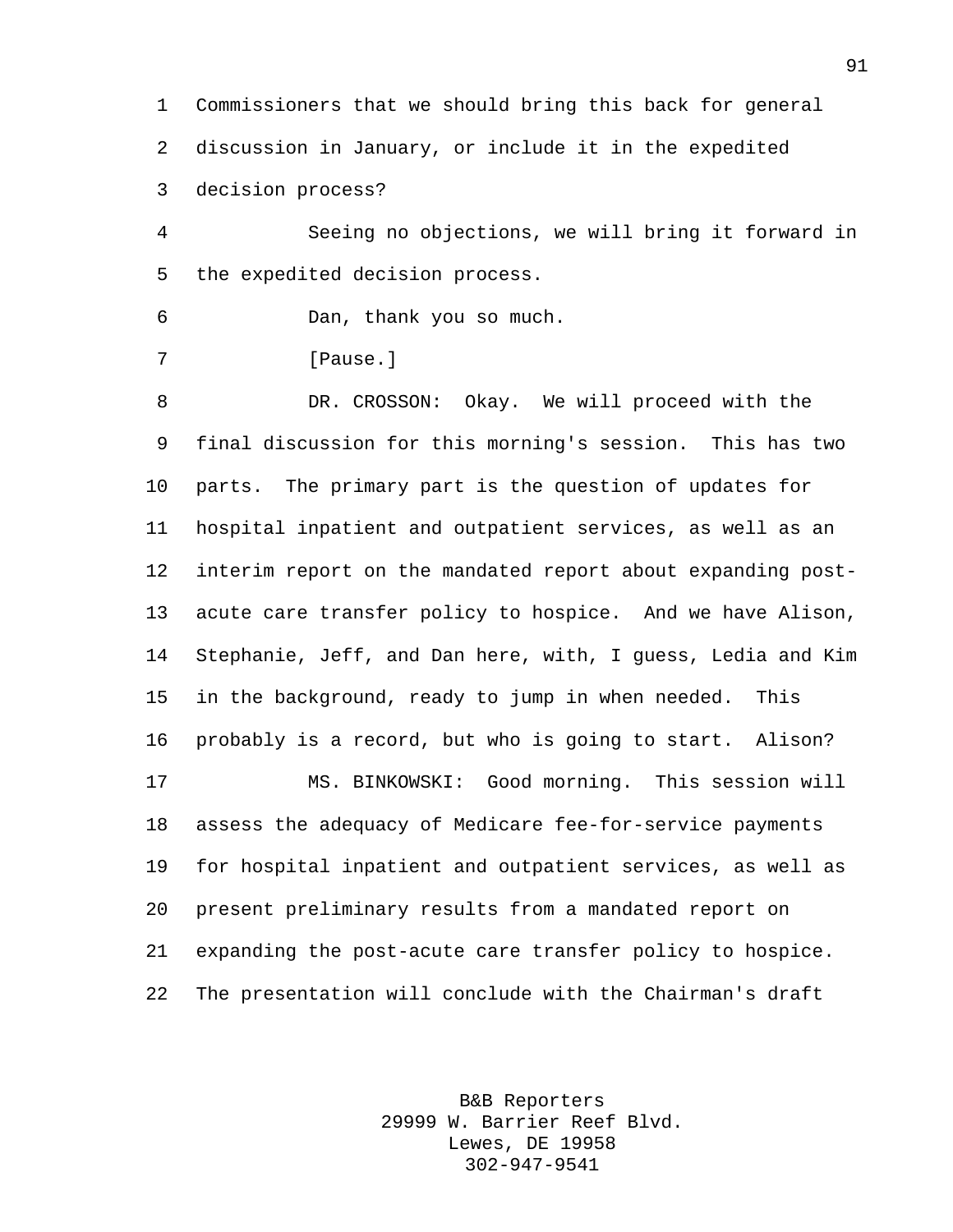recommendation for 2021 updates to base payment rates in the inpatient and outpatient prospective payment systems.

 As Jay alluded to, numerous MedPAC staff have made significant contributions to this work. In addition to those staff listed on the slide, we would also like to thank Carolyn San Soucie and Sam Bickel-Barlow.

 Before jumping into our assessment of the adequacy of Medicare payments to hospitals, we wanted to first provide some context.

 In 2018,about 4,700 short-term acute care hospitals participated in the Medicare program. These hospitals received approximately \$201 billion in Medicare fee-for-service payments, which was a 3.6 percent increase from 2017. These payments included those for inpatient stays, outpatient services, and supplemental payments.

 Collectively, Medicare fee-for-service beneficiaries had 9.5 million inpatient stays and received 171 million outpatient services.

 Turning to MedPAC's hospital payment adequacy framework, we assess the adequacy of Medicare fee-for- service payments to hospitals by looking at four categories of payment adequacy indicators: first, beneficiaries'

> B&B Reporters 29999 W. Barrier Reef Blvd. Lewes, DE 19958 302-947-9541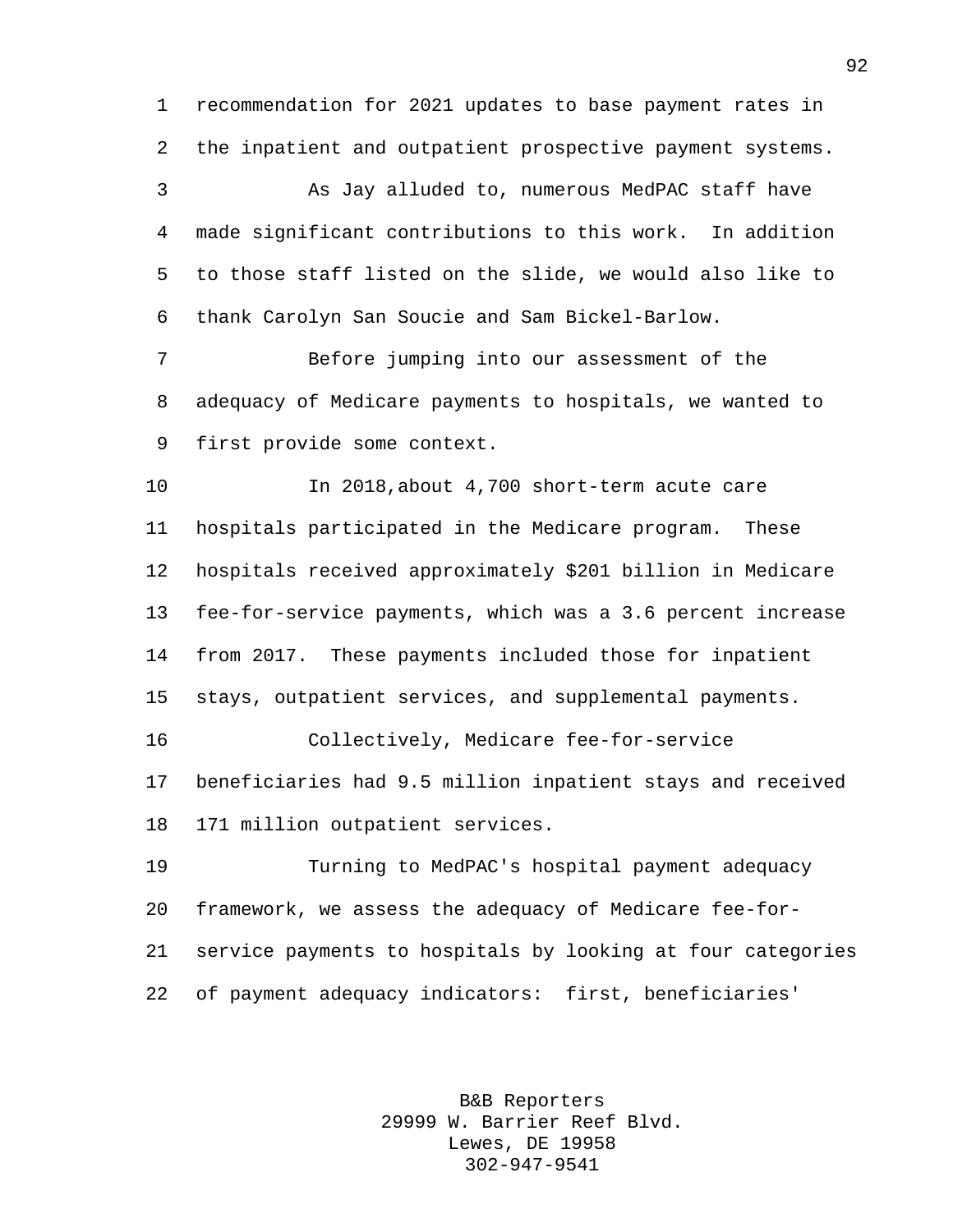access to care, including the capacity and supply of hospitals; second, the quality of hospital care, including mortality and readmission rates; third, hospitals' access to capital, including their all-payer profitability; and fourth, Medicare payments and hospitals' costs, including actual and projected overall Medicare margins.

 Based on these indicators, we will present the Chairman's draft update recommendation for base payment rates in the inpatient and outpatient prospective payment systems.

 As we note in the chapter, given the growth in the use of Medicare fee-for-service payment rates to hospitals as a benchmark, any update to these rates will affect not only Medicare fee-for-service payments, but also payments in other parts of the Medicare program and by other payers.

 Starting with the first category of payment adequacy indicators, beneficiaries' access to hospital care, one key indicator we assess is hospital occupancy rates. In 2018, we found that excess inpatient capacity persisted, with aggregate occupancy rates of 63.3 percent, continuing the trend of small increases seen in prior

> B&B Reporters 29999 W. Barrier Reef Blvd. Lewes, DE 19958 302-947-9541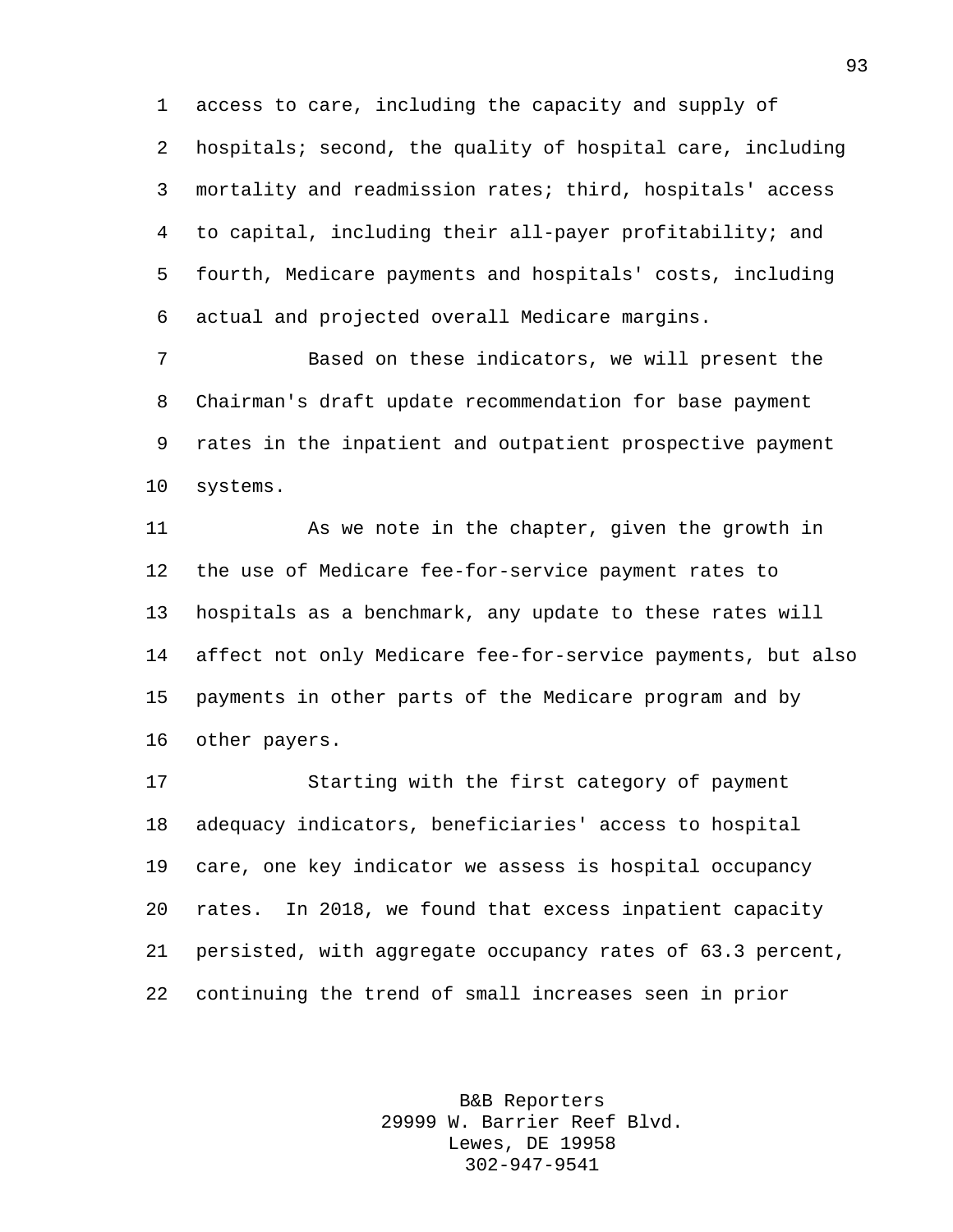years.

 Excess inpatient capacity continued to be larger at rural hospitals, which had aggregate occupancy rates of only 41.1 percent. One potential reason for the slight increase in inpatient occupancy rates is that, given excess inpatient capacity over multiple years, some hospitals have sought to reduce their inpatient capacity and replace it with outpatient capacity.

 A second indicator of Medicare fee-for-service beneficiaries' access to hospital care is the volume of hospital services per capita. In 2018, there was a 1.6 12 percent decrease in inpatient stays per capita; a 0.7 13 percent increase in outpatient services per capita; and a 0.3 percent decrease in fee-for-service beneficiaries, as the share of Medicare beneficiaries enrolled in Medicare Advantage continued to increase.

 Collectively, these changes suggest that the 3.6 percent increase in Medicare fee-for-service hospital payments in 2018 were not driven by increases in the volume of hospital services, but rather from increases in prices, the intensity of services, and supplemental payments. A third indicator of beneficiaries' access to

> B&B Reporters 29999 W. Barrier Reef Blvd. Lewes, DE 19958 302-947-9541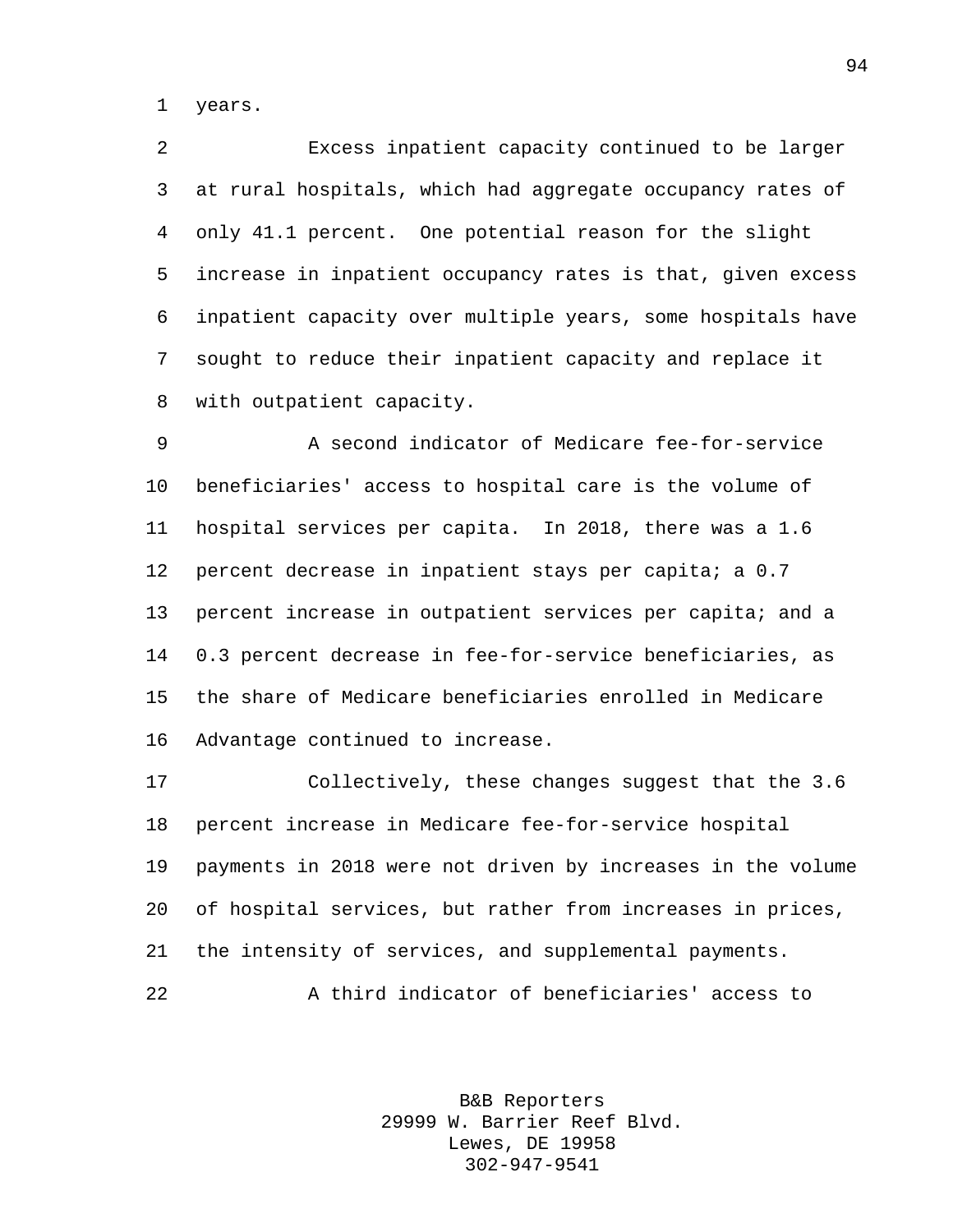hospital care is the number of hospital closures and openings. After a relatively low in fiscal year 2017, the number of hospital closures increased, with 23 short-term acute care hospitals ceasing inpatient services in 2018 and another 47 in 2019, for a total of 70 over these two years. Some of these hospitals closed completely while others converted to outpatient or other facilities. In addition, some are working to reopen.

 Among those hospitals that ceased inpatient services in 2018 and 2019, most struggled with low occupancy, were small, and within 15 miles of another hospital, suggesting most had a minimal effect on beneficiaries' access to inpatient care. However, since 2015, two hospitals that closed were over 35 miles from the next nearest hospital. This suggests that targeted policies may be needed to help ensure access, such as the Commission's previous recommendation to allow isolated rural hospitals with low inpatient volume to convert to stand-alone emergency departments.

 The final indicator of Medicare fee-for-service beneficiaries' access to hospital services we assess is hospitals' marginal profit. Hospitals' marginal profit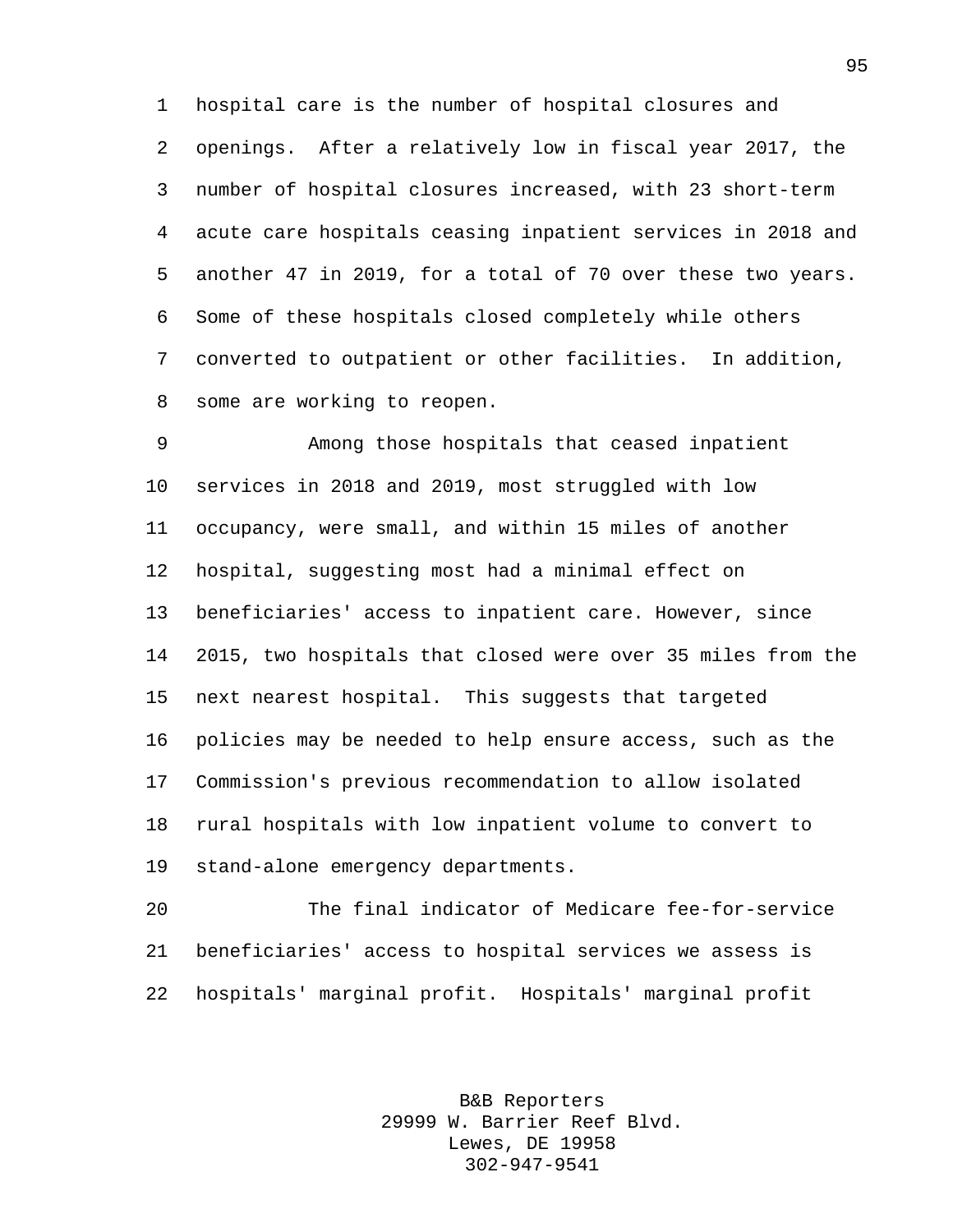from seeing an additional Medicare fee-for-service beneficiary continued to be positive in 2018, over 8 percent, on average.

 This continued positive marginal profit implies that hospitals with excess capacity continue to have an incentive to serve more Medicare fee-for-service beneficiaries.

 Shifting gears to the second category of hospital payment adequacy indicators, the quality of hospital care, we found key quality indicators improved modestly or remained stable. Specifically, between 2016 and 2018, risk-adjusted mortality and readmission rates declined modestly, and patient experience remained high.

 Hospital quality is improving at a slower pace than in the earlier years of the hospital quality incentive programs, which could reflect, in part, that the easier quality improvements have been made and signal a need to redesign the hospital incentive programs.

 As a reminder, in March 2019, the Commission recommended that the Congress replace Medicare's current hospital quality programs with a single, outcome-focused, quality-based payment program for hospitals -- that is the

> B&B Reporters 29999 W. Barrier Reef Blvd. Lewes, DE 19958 302-947-9541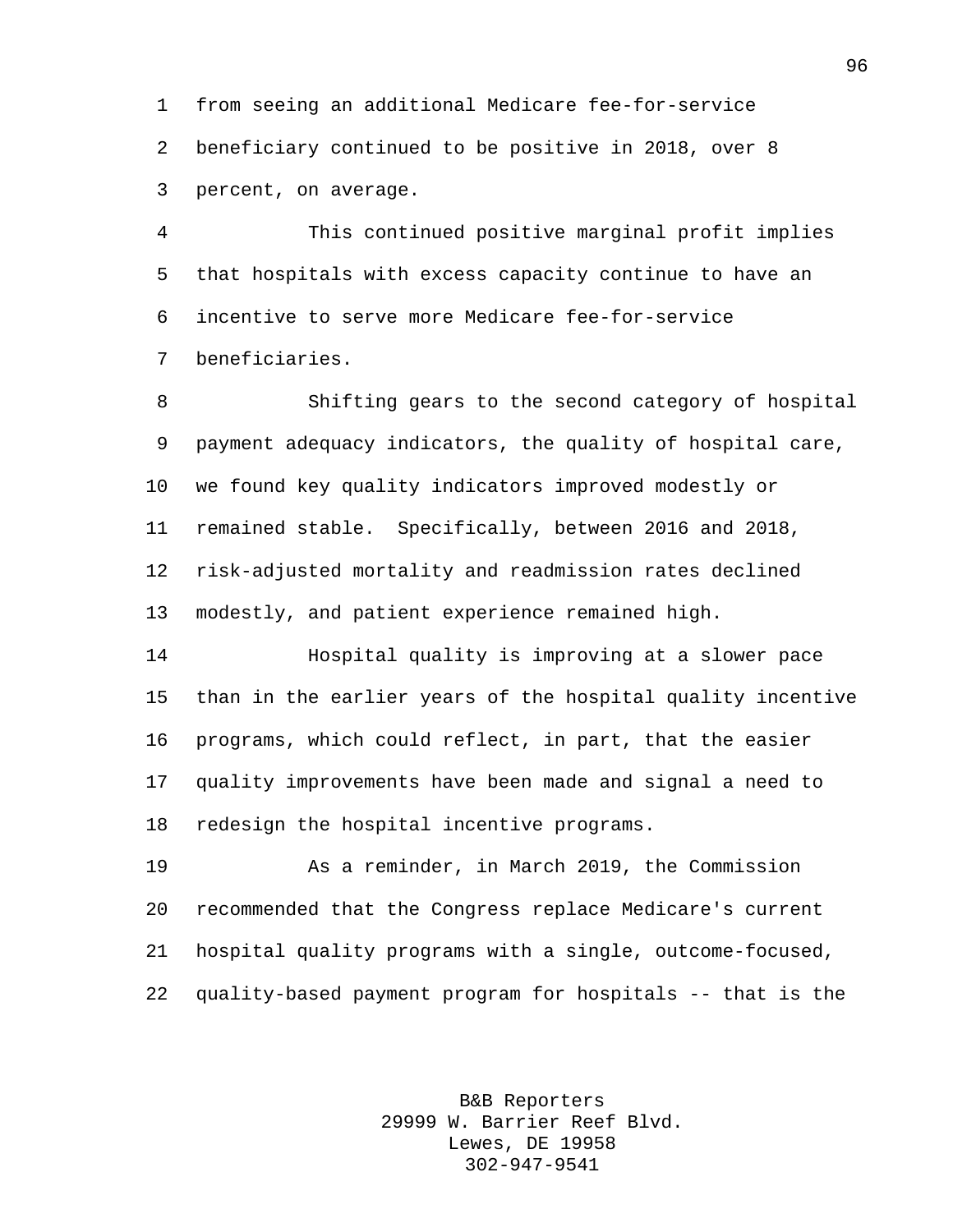hospital value incentive program -- based on our principles for quality measurement.

 Turning to the third category of hospital payment adequacy indicators, hospitals' access to capital, we found indicators remained strong in 2018. The key indicator of hospitals' access to capital is all-payer profitability, as it largely determines hospitals' access to capital for expansions and acquisitions.

 Hospitals' total all payer margin remained strong, rising to 6.8 percent, near the all-time high of 7.1 percent. In addition, for-profit hospitals had an all- time high all-payer margin of 11.3 percent. As shown on the right-hand side of the slide, other indicators of hospitals' access to capital also remained strong, including \$23 billion in bonds in 2018.

 The fourth and final category of hospital payment adequacy indicators involve examining trends in Medicare payments under the inpatient and outpatient prospective payment systems and these hospitals' costs.

 Starting with inpatient services, we found IPPS payments per stay grew faster than costs per stay in 2018. Specifically, as you can see on the left hand of the slide,

> B&B Reporters 29999 W. Barrier Reef Blvd. Lewes, DE 19958 302-947-9541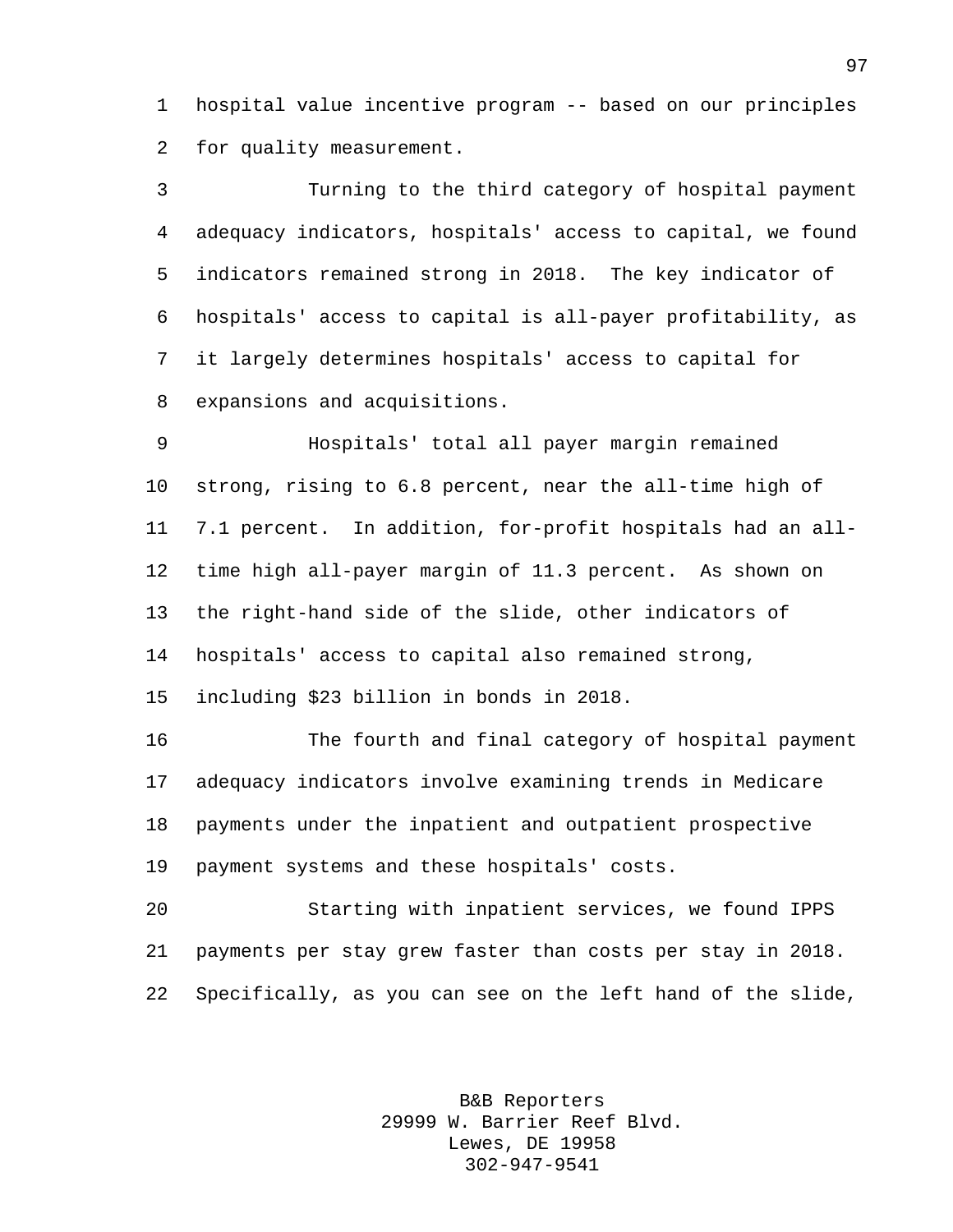IPPS payments per inpatient stay grew 2.9 percent, driven by a 1.1 percent increase in IPPS base rates, and a 1.8 percent increase in reported case-mix.

 Meanwhile, as shown in middle of the slide, if hospitals' input costs per stay had grown at the same rate as the market basket of input prices, e.g., if there were no productivity gains, and if all of the 1.8 percent growth in reported case mix reflected a true increase in resource costs per stay, then hospitals' costs per stay would have grown at 4.2 percent. However, as shown on the right-hand side, IPPS hospitals' costs per stay only grew 2.5 percent, suggesting a combination of more extensive coding of diagnoses and/or improvements in productivity.

 Turning to payments for outpatient services, OPPS payments grew 7.2 percent in 2018. This growth was driven by three factors: first, continued increases in Part B drug prices and the introduction of new, expensive drugs; second, the shift of services from physician offices to hospital outpatient departments, as hospitals continue to acquire more physician practices; and third, the shift of some complex services from inpatient to outpatient settings.

> B&B Reporters 29999 W. Barrier Reef Blvd. Lewes, DE 19958 302-947-9541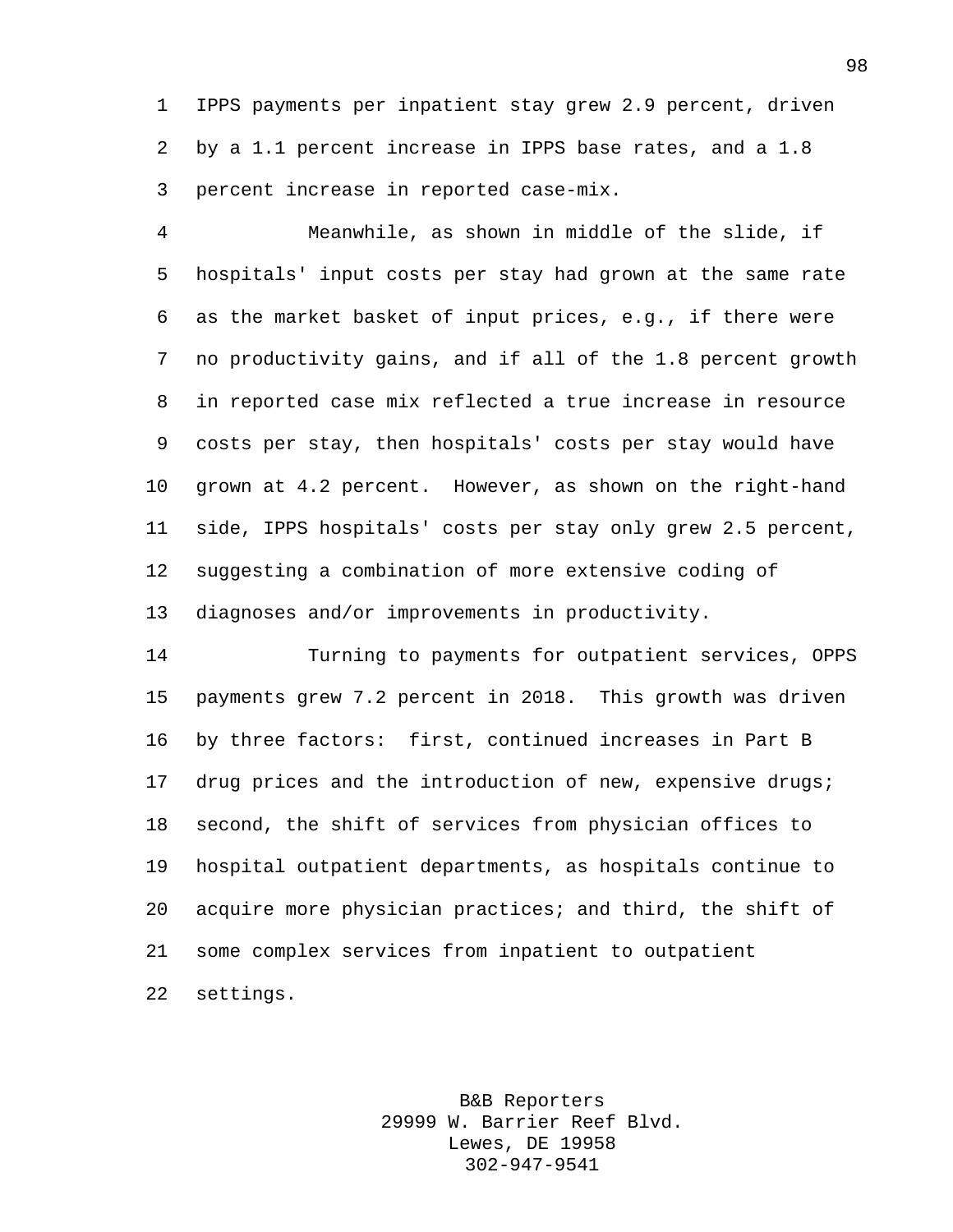As the Commission has previously noted, the shift of services from physician offices to HOPDs has led to increased spending without evidence of improved quality, leading to the Commission's repeated recommendation to reduce or eliminate differences in payment rates between outpatient departments and physician offices.

 MS. CAMERON: Building on Alison's prior discussion of trends in Medicare payments and hospitals' costs, we now turn to the overall Medicare margin.

 As a reminder, we assess the adequacy of Medicare fee-for-service payments for hospitals as a whole including payments for all patient care services as well as uncompensated care and graduate medical education, and we compare these payments to the allowable cost of providing services.

 Using the most recently available data, we find that the overall Medicare margin at IPPS hospitals reversed several years of decline, increasing from negative 9.9 percent in 2017 to negative 9.3 percent in 2018.

 This increase in the overall Medicare margin in 2018 was likely due to three factors: CMS' overestimate of input price inflation; more extensive coding of diagnoses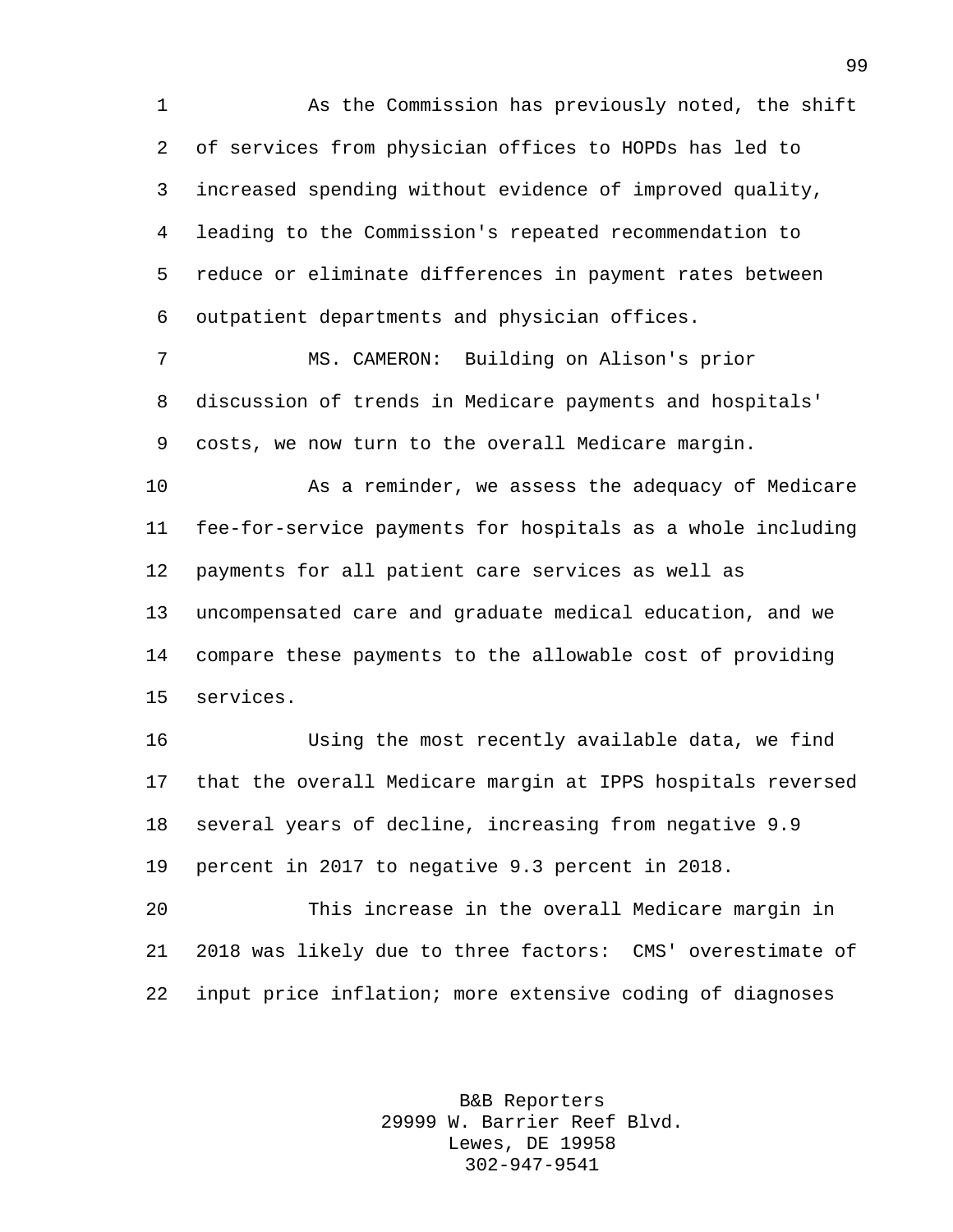and improvements in efficiency; and increased revenue from Part B drugs

 The average overall Medicare margin among IPPS hospitals increased from negative 9.9 percent in 2017 to negative 9.3 percent in 2018, and most hospital groups' margins also increased. However, as we've seen in prior years, there was substantial variation across the hospital groups.

 For example, rural hospitals' overall Medicare margins increased from negative 8.2 percent to negative 6.6 percent, a higher margin and larger increase than urban hospitals.

 As in prior years, for-profit hospitals had the highest overall Medicare margins increasing from negative 2.6 percent in 2017 to negative 0.9 percent in 2018, well above the overall Medicare margin for nonprofit hospitals. To better assess the adequacy of Medicare payments for efficient hospitals, we identified a set of hospitals that perform relatively well on both quality of care and cost measures.

 Consistent with prior years, we found these hospitals' had better performance and higher margins than

> B&B Reporters 29999 W. Barrier Reef Blvd. Lewes, DE 19958 302-947-9541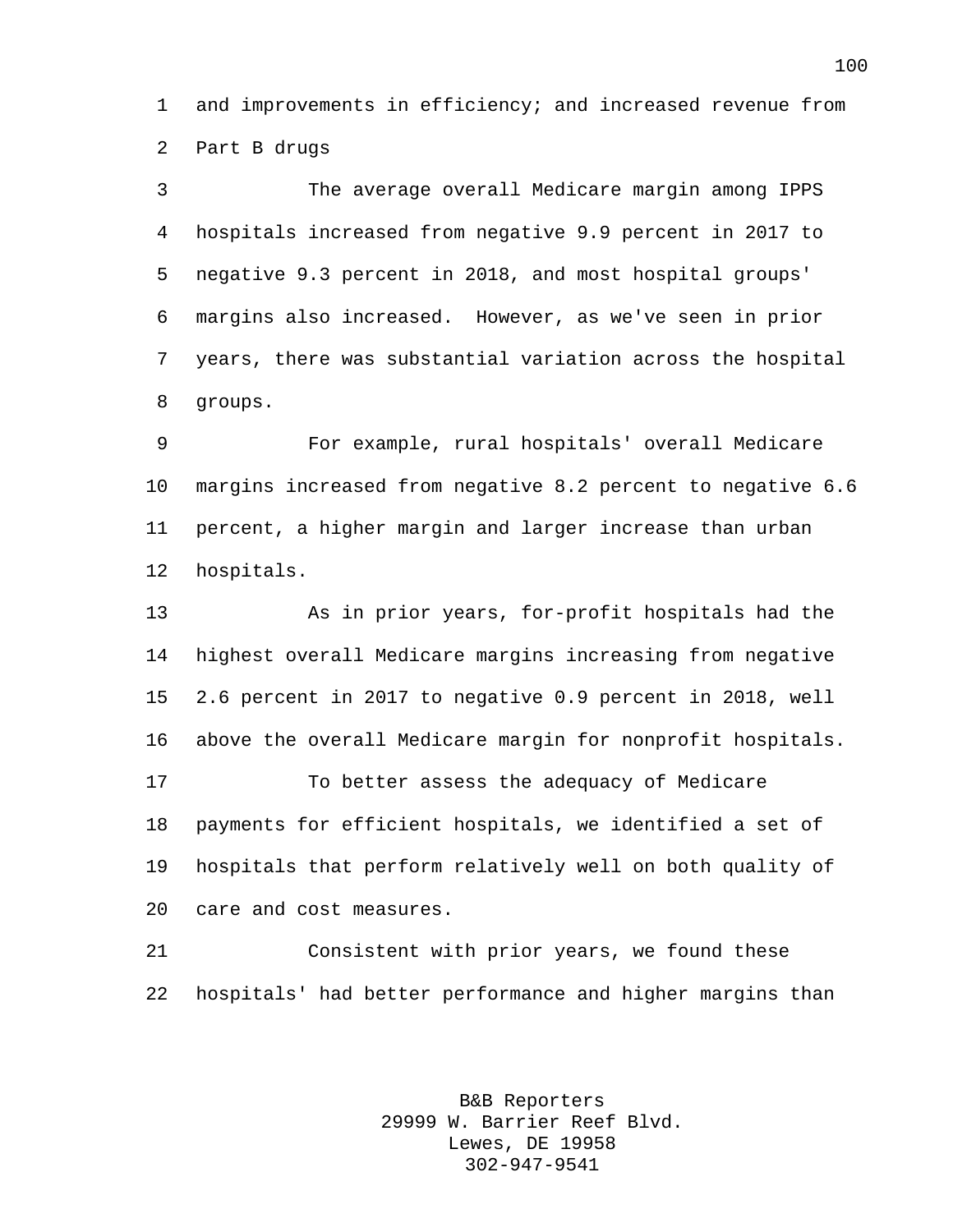other hospitals. In particular, these relatively efficient hospitals had: mortality rates that were 10 percent lower than the national median, and readmission rates 7 percent lower than the national median; all while keeping costs per inpatient stay 9 percent lower than the national median.

 Lower costs allow these hospitals to generate better Medicare margins, with a median margin across all relatively efficient providers around negative 2 percent, compared with negative 8 percent among other hospitals.

 As the last piece of our assessment of the adequacy of Medicare's payments to hospitals and to help inform the Chairman's draft recommended update to hospital payments rates in 2021, we review key policy changes subsequent to the most recent year of available data, which, again, was 2018.

 A key change starting in 2020 is the expiration of statutory decreases to the annual update to IPPS operating and OPPS rates, which will lead to substantially higher payment rate updates in 2020 and 2021 than in prior years -- specifically, a 2.6 percent annual update in 2020 and an estimated 2.8 percent annual update in 2021. These represent the highest payment updates since 2011.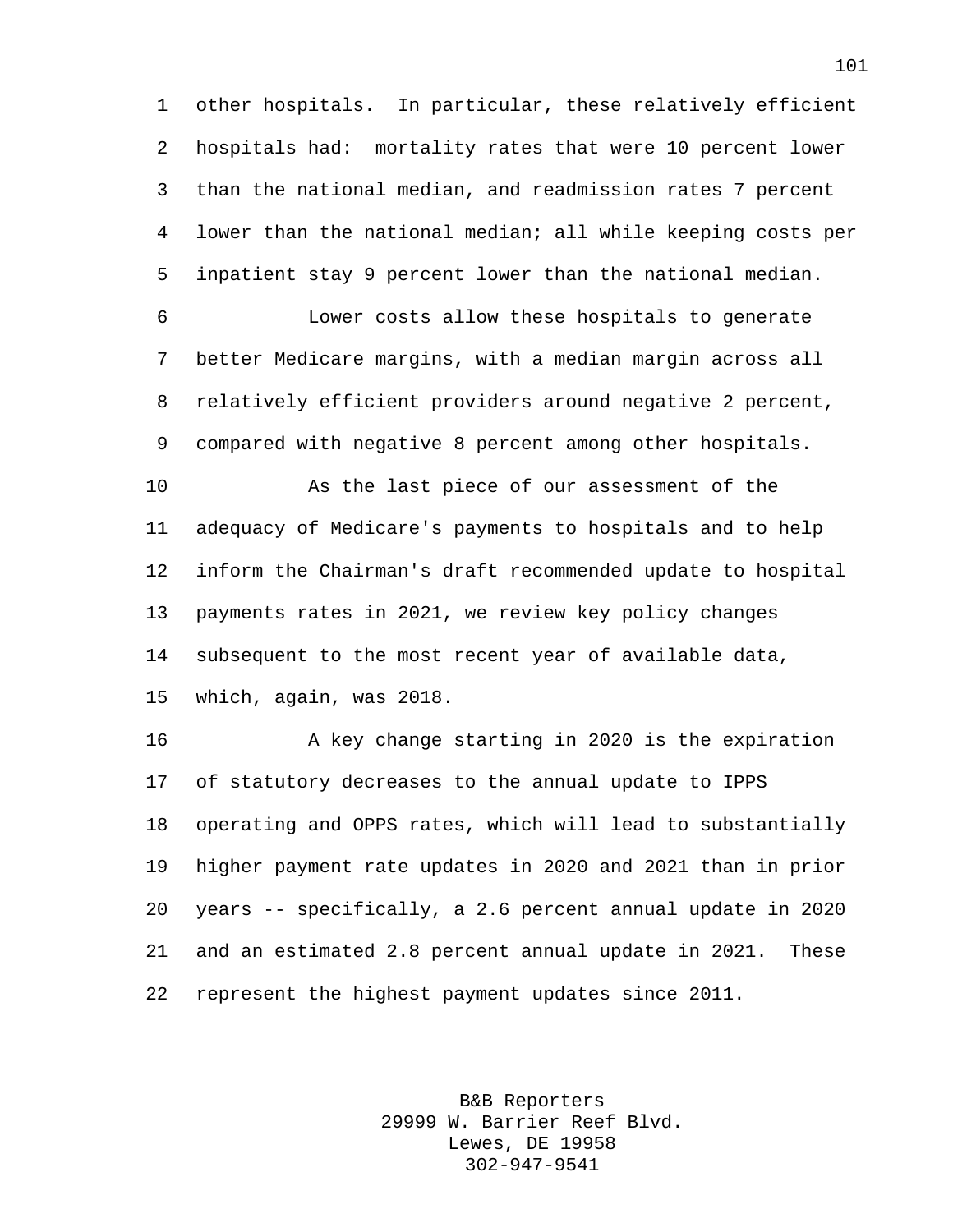Combining these policy changes with historical cost growth, we project overall Medicare margins for 2020. We estimate that the overall Medicare margin for IPPS hospitals will increase from negative 9.3 percent in 2018 to about negative 8 percent in 2020.

 We expect IPPS hospitals' margins to increase in 2020 primarily due to three factors: higher payment rate growth than in past years, due to substantially higher payment rate updates and likely more extensive coding; cost growth similar to past years; and continued growth in revenue from Part B drugs

 In summary, we found that each of the four categories of hospital payment adequacy indicators were generally positive.

 With regards to beneficiaries' access to care, hospitals continue to have excess capacity and positive marginal profits, though there was an increase in closures. With regards to quality of care, risk-adjusted mortality and readmission rates improved modestly and patient experience remained stable.

 Indicators of hospitals' access to capital remained strong including all-payer profit margins near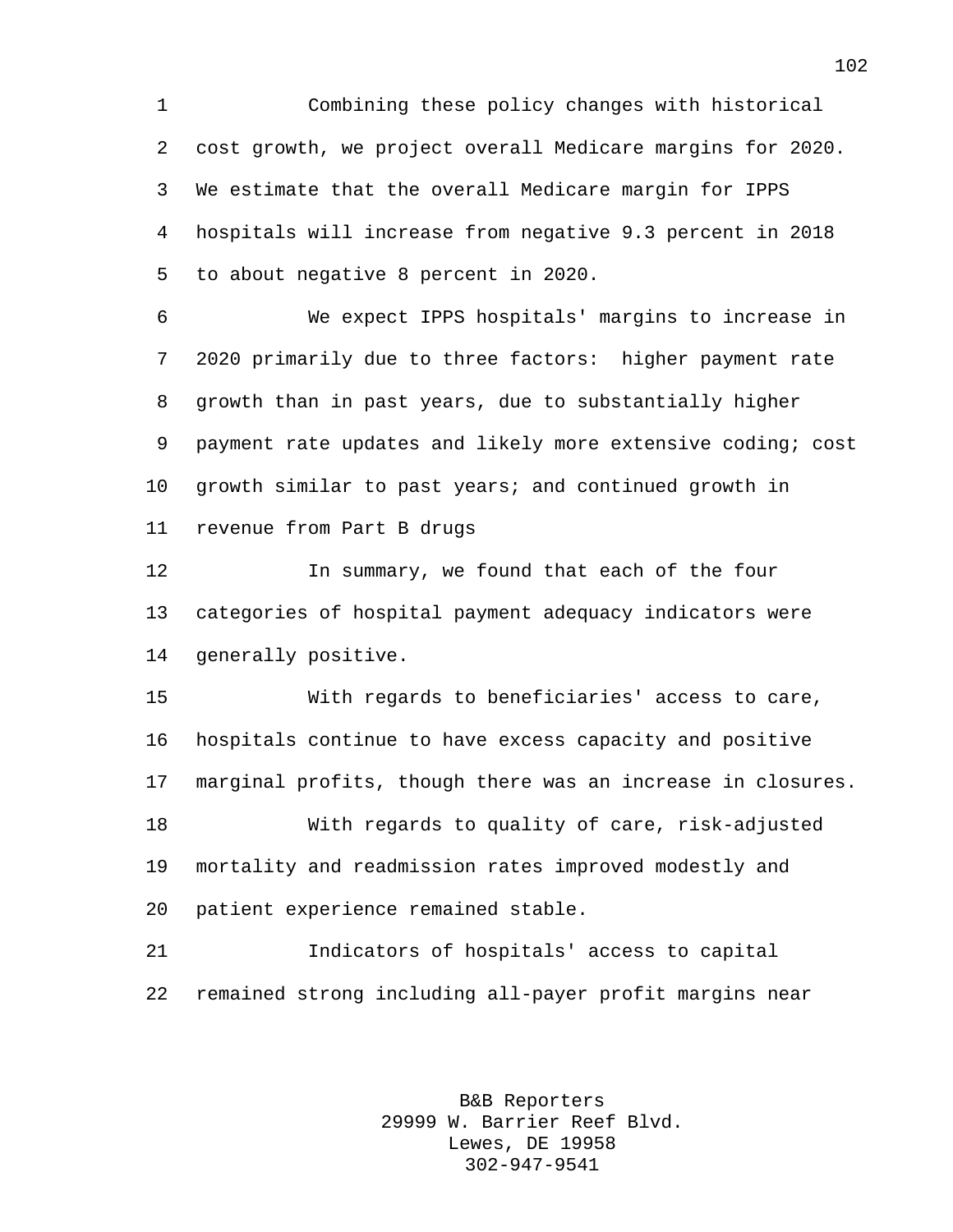all-time highs

transfer policy applies.

 And, finally, Medicare payments and hospital costs indicators were more mixed: Medicare margins improved; however, they remained negative, even for efficient providers Before we turn to the Chairman's draft recommendation to update the hospital payment rates, we wanted to update you on preliminary results of a mandated report. The Bipartisan Budget Act of 2018 mandates that MedPAC evaluate the expansion of the post-acute-care transfer policy to hospice and its effect on beneficiaries' access to hospice services and on hospital payments. As a reminder, under the post-acute-care transfer policy, IPPS hospitals receive per diem payments for certain conditions instead of the full amount when a Medicare fee-for-service beneficiary has a short inpatient stay and is subsequently transferred to a post-acute-care setting. Starting in 2019, hospice was added to the existing list of post-acute-care settings to which the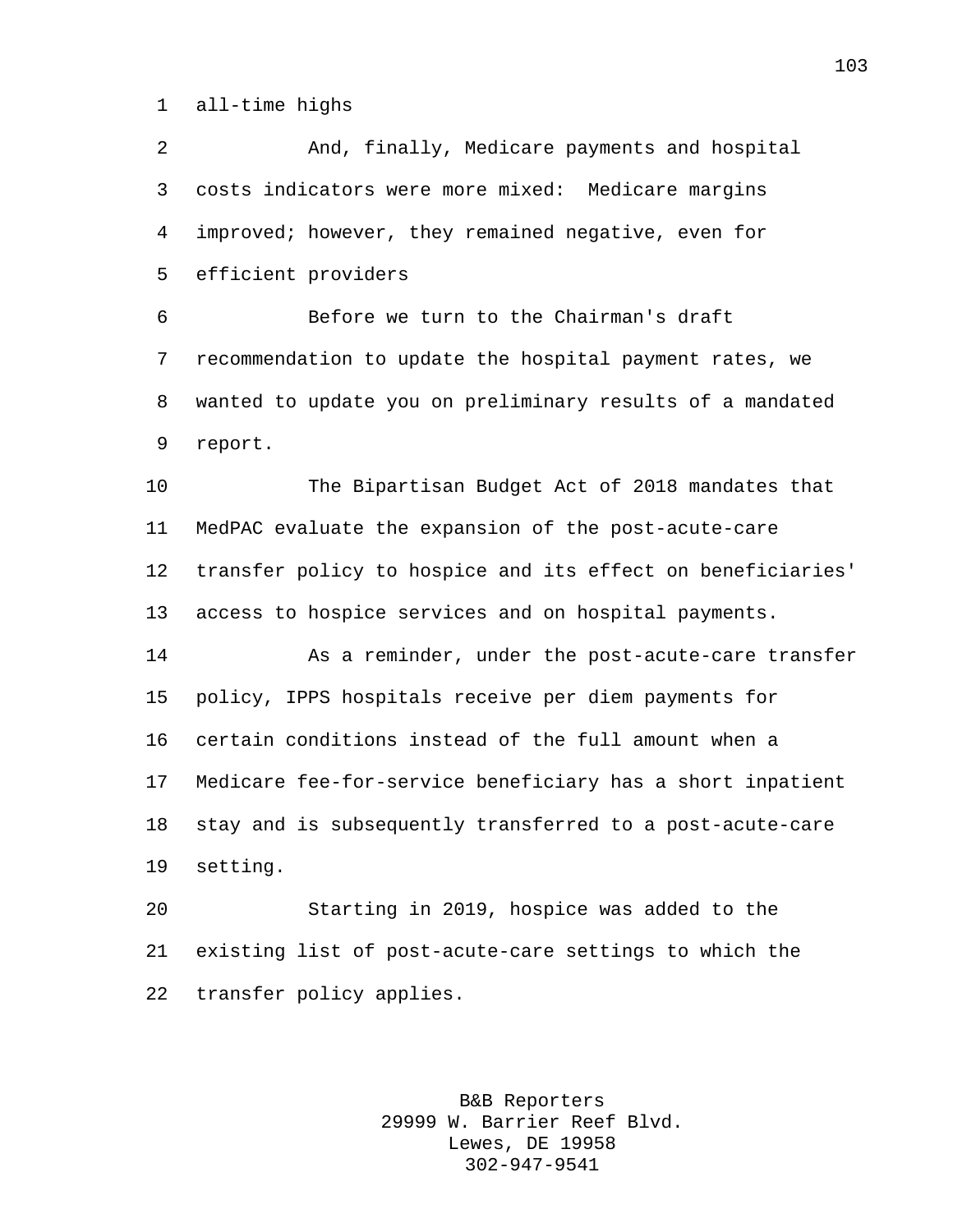Preliminary results from the first six months indicate that the policy change produced small savings without any significant changes in Medicare fee-for-service beneficiaries' timely access to hospice care.

 Our final evaluation will be included in the MedPAC's March 2021 report.

 Now returning to the discussion of hospital payment adequacy, the Chairman's draft recommendation seeks to balance several imperatives. These include: maintaining payments high enough to maintain access to care; maintaining pressure on providers to constrain costs to improve long-term program sustainability; minimizing differences in payment rates across sites of care consistent with our site-neutral work; rewarding high performing hospitals; and moving Medicare payments toward the cost of efficiently providing high quality care. Clearly, there are tensions between these

 objectives that require a careful balance in the Chairman's draft recommendation.

 With that, the Chairman's draft recommendation reads: The Congress should: For 2021, update the 2020 Medicare base payment rates for acute-care hospitals by 2

> B&B Reporters 29999 W. Barrier Reef Blvd. Lewes, DE 19958 302-947-9541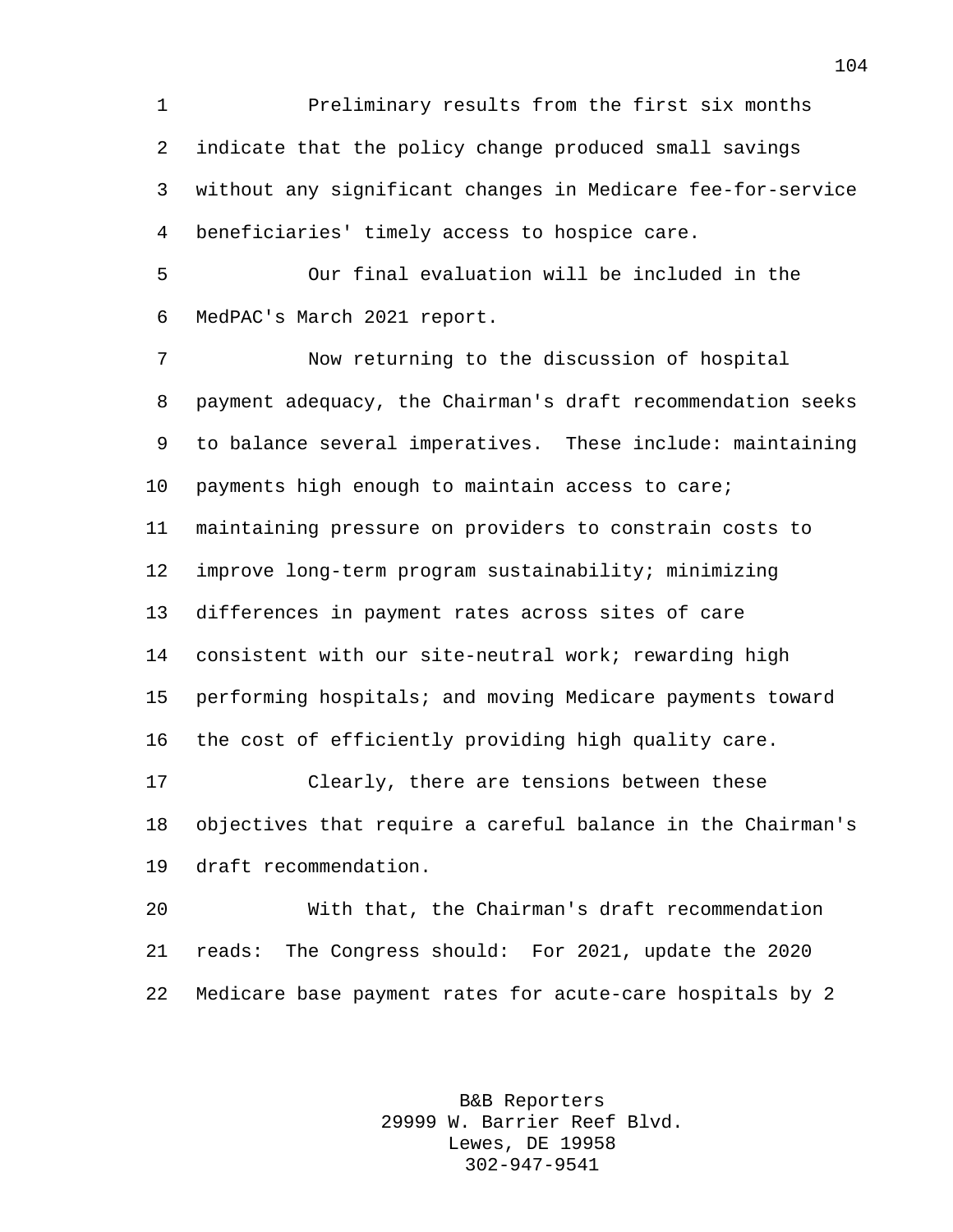percent; and provide an amount equal to 0.8 percent of the 2021 inpatient and outpatient payments to hospitals through the Commission's recommended hospital value incentive program (HVIP), which also increases hospital payments by eliminating penalties under current hospital quality programs.

 We expect that the net increase of this 2 percent update and the Commission's previous recommendation to move to the Hospital Value Incentive Program would increase payment rates by 3.3 percent, equal to the Commission's 2020 recommendation.

 Because this recommendation would eliminate penalties under the current quality programs, we expect spending to increase in 2021 relative to current law. We do not expect these changes to affect beneficiaries' access to care or providers' willingness to treat Medicare beneficiaries. However, beneficiaries may benefit from hospitals' enhanced incentives to improve quality of care. And, with that, I turn it back to Jay. DR. CROSSON: Okay. Thank you, everybody. And we'll proceed to clarifying questions. I see Jon, Brian, Bruce.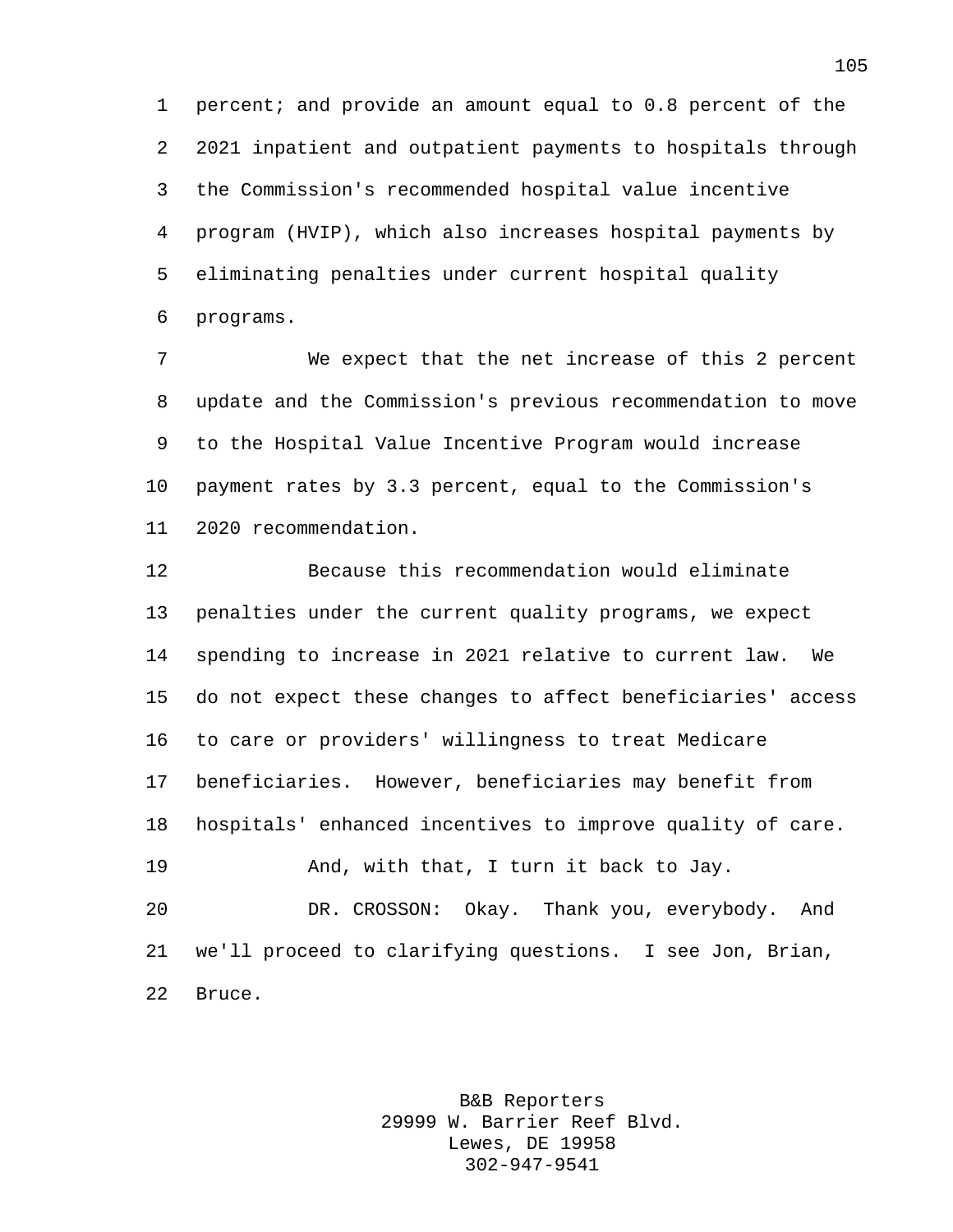1 DR. PERLIN: Well, thanks for a great team effort on an extraordinarily complex area. On page 8, this is truly a clarifying question. Can you remind us, of those three programs that would be eliminated in lieu of initiating an HVIP program, which are regulatory, which are statutory? And, you know, I'm just wondering about the timeline to dismantle and reconstruct.

8 MS. CAMERON: So at this point, the three programs that would be replaced by the HVIP are all statutory. At least two of them came through the ACA, and so there would need to be legislation to turn those programs over and create the HVIP.

 DR. DeBUSK: As Jon mentioned, thanks for a great report. It's an impressive read.

 I want to go to page 7 of the presentation. You talk about the 8 percent marginal profit. I want to get comfortable, so this isn't a challenge. This is a "make me comfortable with this fixed cost" issue, fixed versus variable.

 If Medicare's paying 90 cents on the dollar of cost and that still contributes 8 percent toward the hospital's fixed costs, that means 82 percent of their cost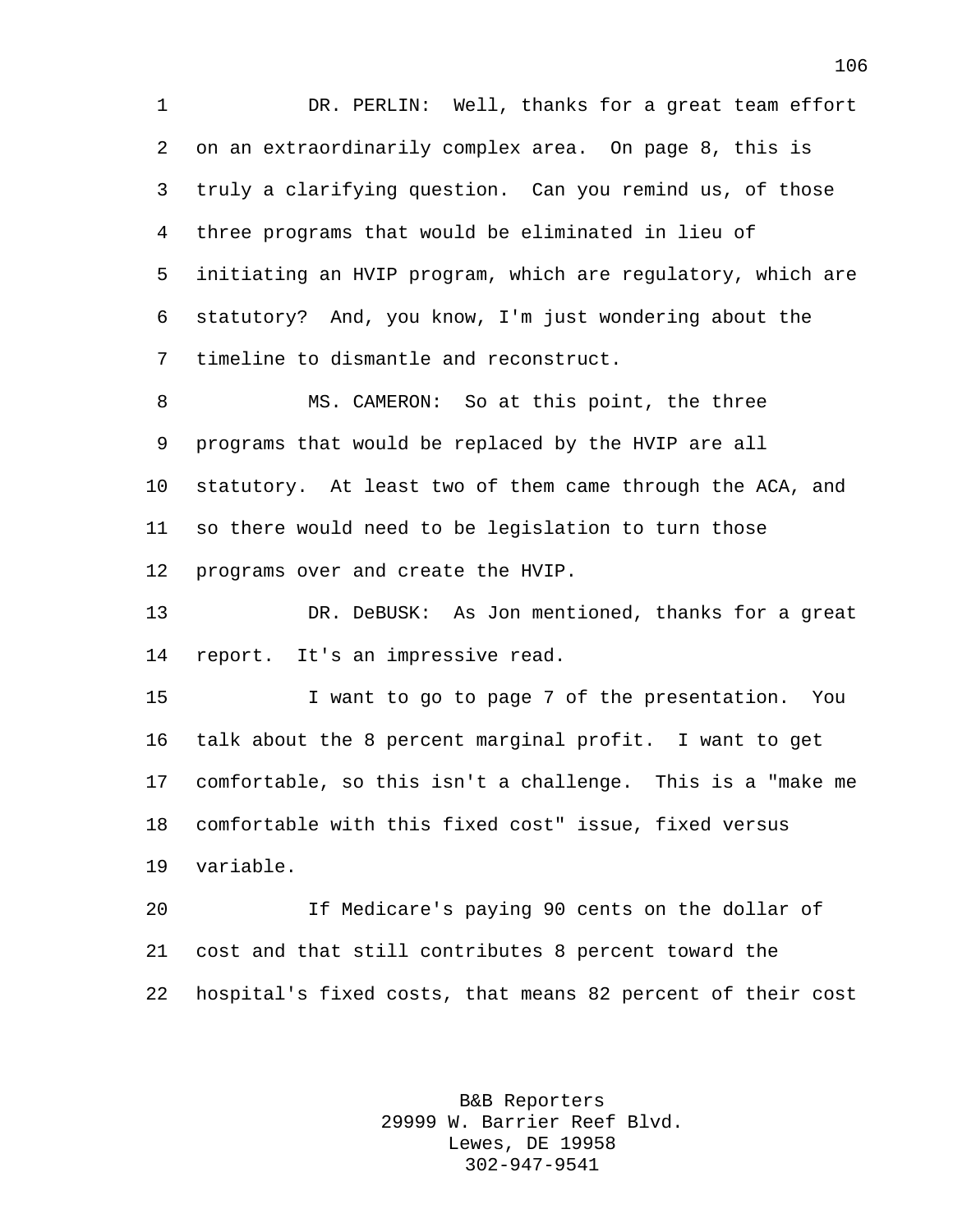is variable, which means 18 percent of their cost is fixed. I would ask the staff, I would ask Warner, I would ask Jon, as operators, is 18 percent -- is it really only 18 percent of your cost? When I walk through a hospital, I can't tell that it's 18. So to the staff, sort of an open-ended question.

 The other question that I have -- and then I'll be done, so this is an easier round, but I would appreciate input from the operators. The other question I had is: Assuming it is 18 percent, I would assume it's on a spectrum. Not every single hospital is exactly 18 percent. So, you know, some may be 12, some may be 24. If it's on a spectrum, on the leading edge of that, shouldn't there be a couple of hospitals that don't want Medicare payments anymore, I mean, especially if you're high occupancy, maybe higher fixed costs? And so my question is: Have we seen any evidence, is there a single hospital that has run the numbers and said, hey, you know, we're on that leading edge of the histogram, we're above 18 percent, and we don't want these payments anymore?

 DR. PERLIN: I'd just make an economic point. On the long haul, costs are variable, but to your point on

> B&B Reporters 29999 W. Barrier Reef Blvd. Lewes, DE 19958 302-947-9541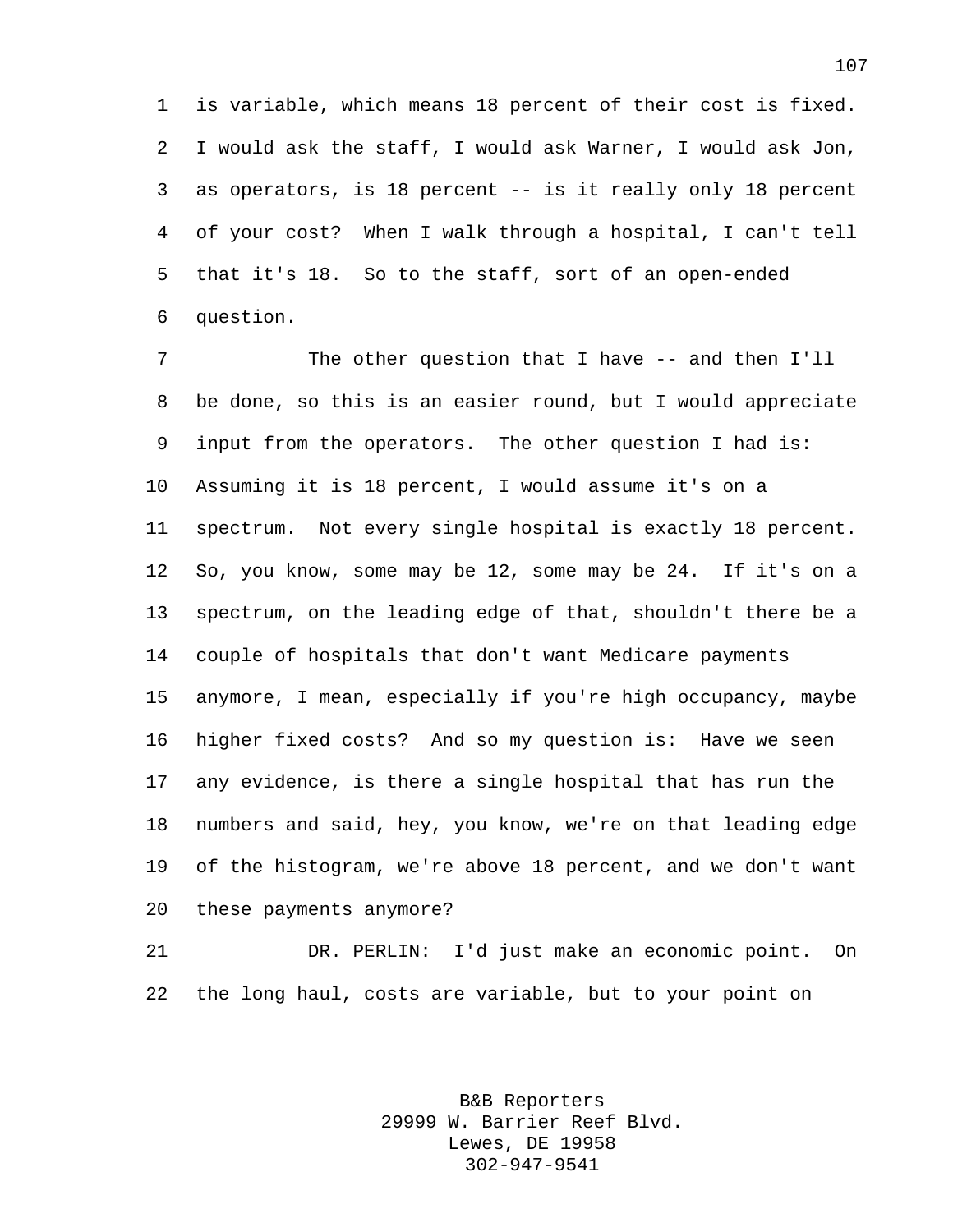this, you know, there have been companies, predominantly in Texas, that are exclusively geared toward commercial patients. DR. DeBUSK: So there are operators that [off microphone]. DR. PERLIN: [off microphone] had some challenges, probably less related to that than the overall

 management issues, but there are models of that that have occurred.

10 DR. CROSSON: Okay. Bruce?

11 DR. MATHEWS: Just --

 DR. CROSSON: Sorry, did I miss something? Jeff, did you want to comment?

 DR. STENSLAND: I'd just say the main point is when we do this and we look at it over a year to come up with what we think is variable or not variable and it looked like about 20 percent when we do it econometrically or cost-based, certainly if you have small hospitals, like a critical access hospital, much more of it is going to be fixed than if you have a large hospital over a period of a year. So you kind of have to look at how big is the facility and what time period are you looking over. As Jon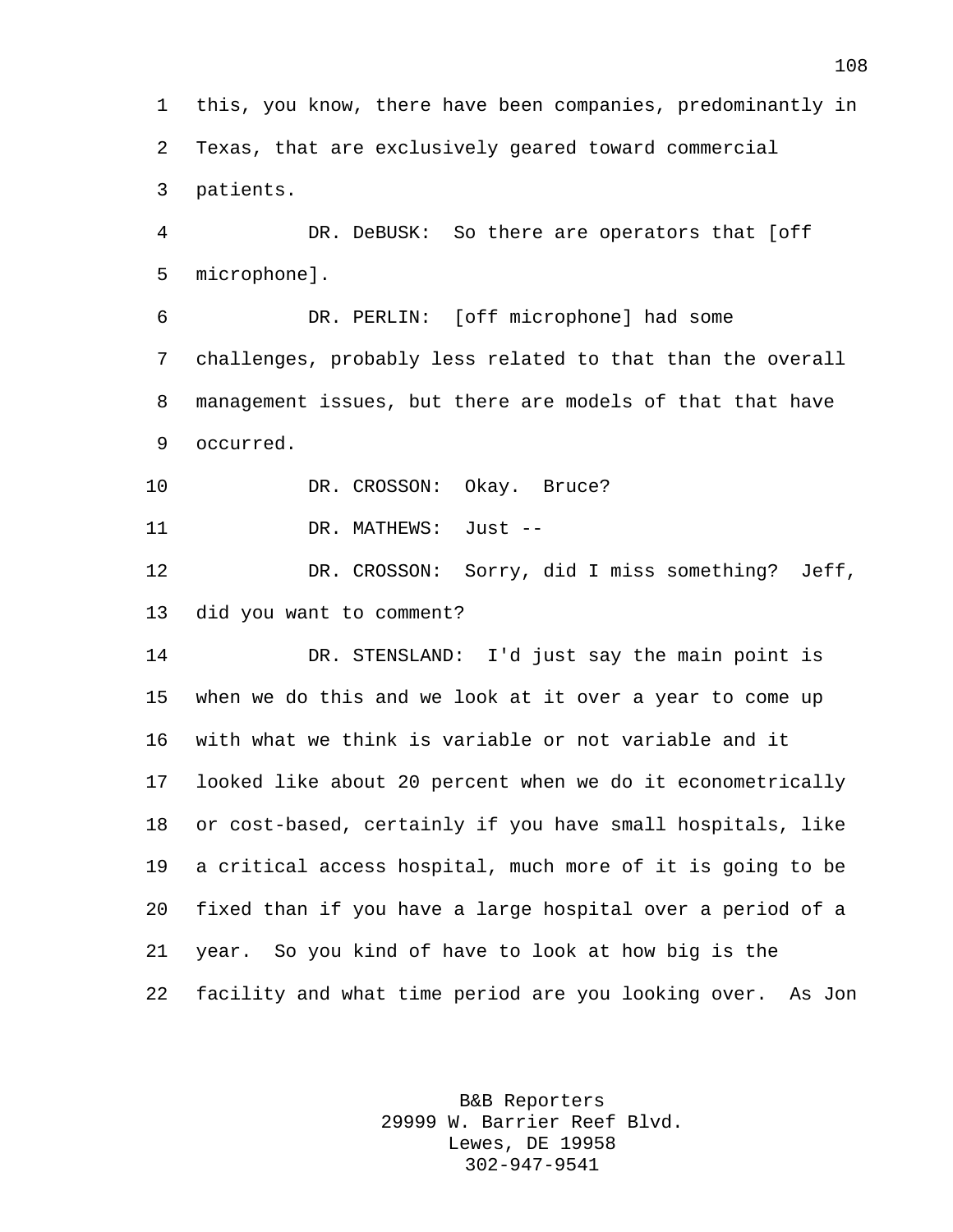said, over the long term everything is variable.

 But maybe the main point for this discussion is, I think, if we're saying 20 percent is fixed, a lot of other people -- and I intuitively think it's bigger than 20 percent. If more than 20 percent is fixed, then that 8 percent number just gets bigger, and now we have 8 percent plus. So the main point is the marginal profit is positive, and that means you have an incentive to see more Medicare beneficiaries. If it's 20 percent or if it's 30 percent or if it's 40 percent, that same positive incentive is there.

 DR. PAUL GINSBURG: If I can add something, this marginal profit is the marginal Medicare patients, not whether you stop serving Medicare patients entirely. It's whether you're eager to have another Medicare patient that year.

DR. CROSSON: In an empty bed --

 DR. CASALINO: On this point, Jay -- or go ahead, Warner.

 MR. THOMAS: Just on this point, I think the -- I would estimate that in our organizations the fixed cost is higher than 20 percent. I think maybe a better way to look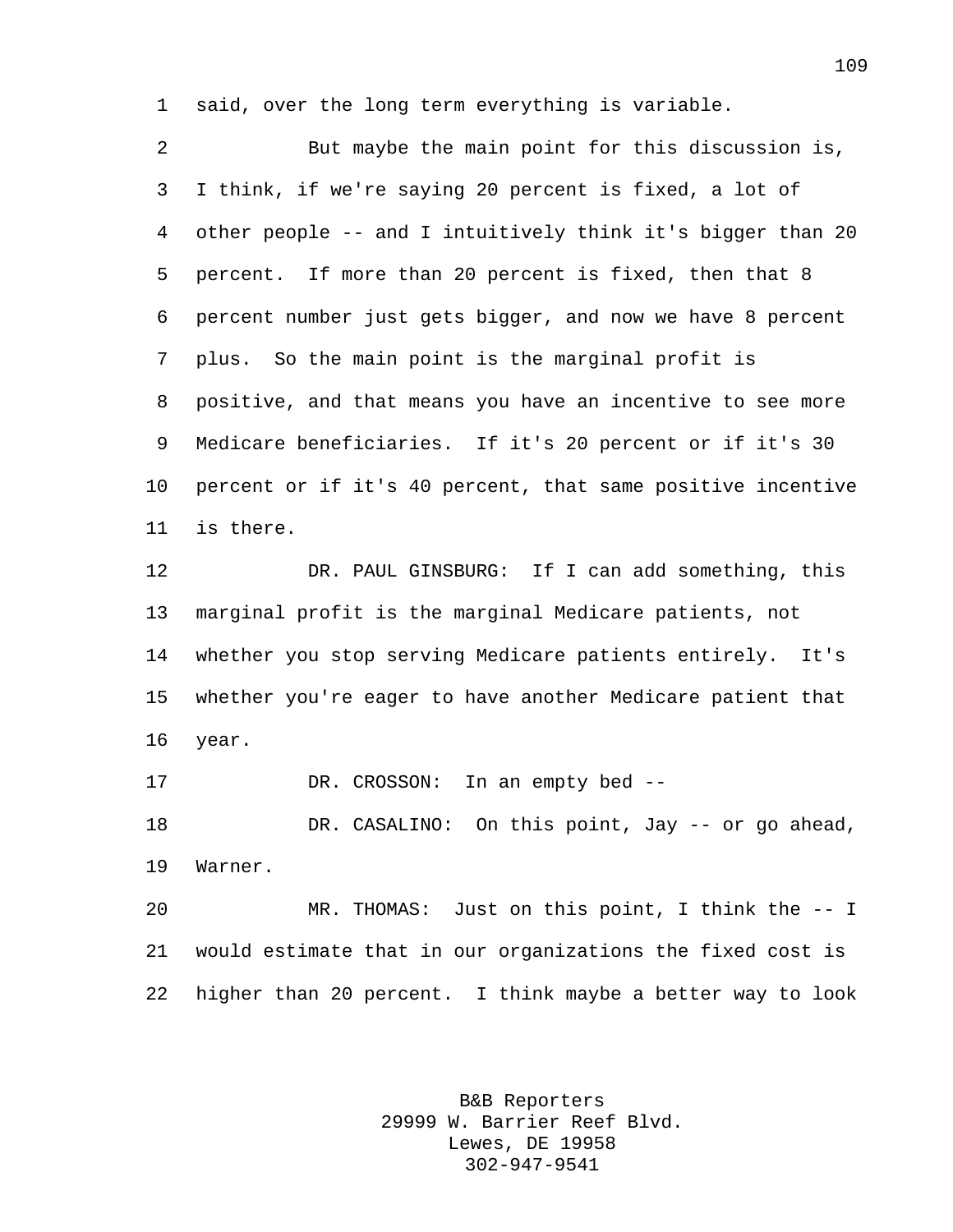at that, instead of being marginal profit, it is actually contribution to fixed costs because it's really not profit. You know, it's really a contribution margin, if you're an accountant by background, so contribution margin. So it's really a contribution to fixed cost, not profit per se. Just a little comment there.

 DR. CROSSON: Okay. Larry, did you want to come into this as well?

 DR. CASALINO: Well, just on this point, just responding to Brian. From fairly extensive direct experience, the fact that Medicare and commercial insurers pay so differently and also that within Medicare and within commercial insurers, different services are variably profitable, some of the smartest people in the United States, their job is pretty much full time to figure out how can we get more commercial patients and fewer -- this is for hospitals that are near capacity -- and fewer Medicare patients; and even within Medicare and within commercial, how can we get a certain kind of patients and not others? Because that's the way they get the most profit, obviously.

22 [Comments off microphone.]

B&B Reporters 29999 W. Barrier Reef Blvd. Lewes, DE 19958 302-947-9541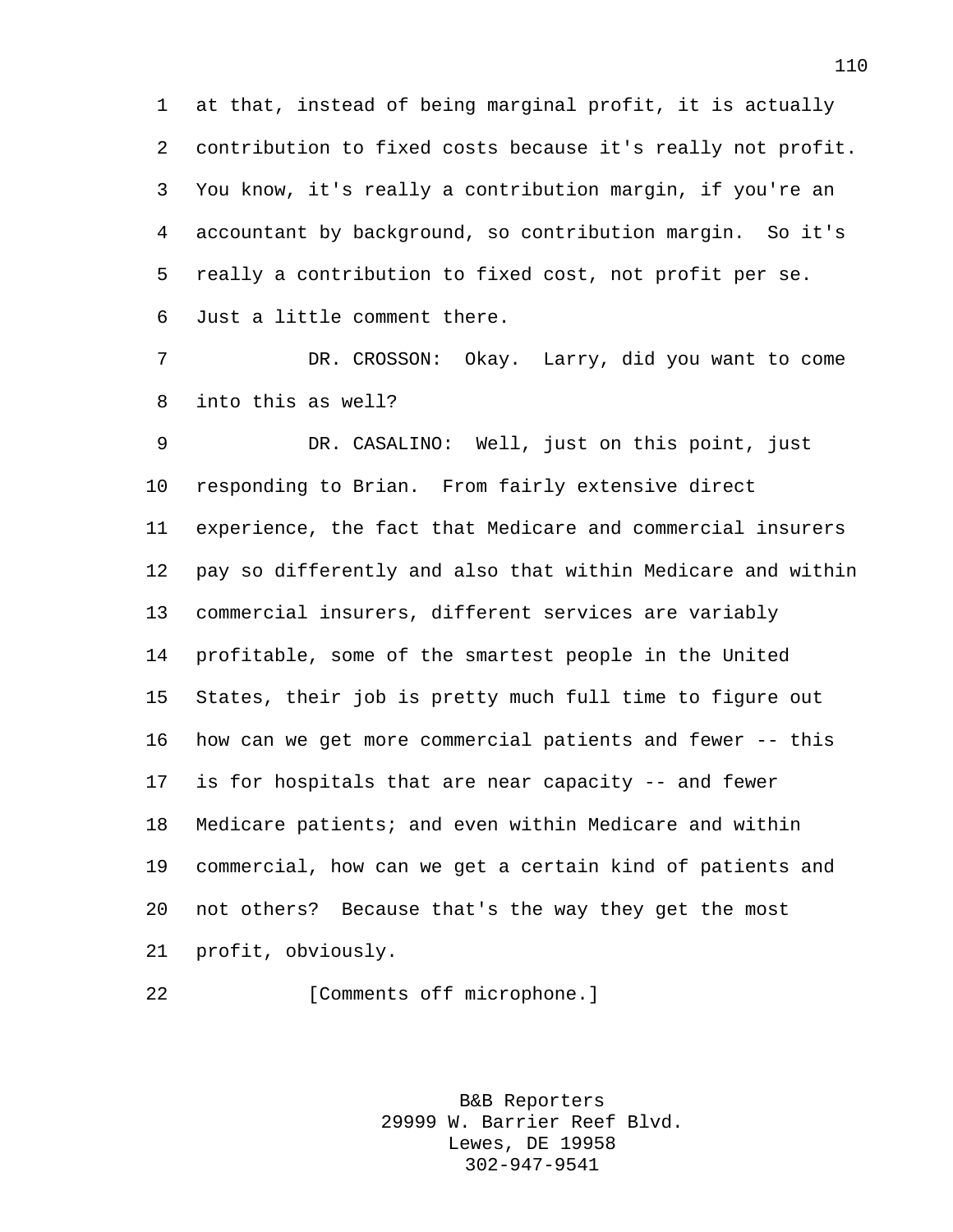MR. THOMAS: Yeah, exactly.

2 [Laughter.]

 DR. CROSSON: Okay. I think we're going to hear this all day. I'm not sure.

All right. Where are we?

 DR. PAUL GINSBURG: We're ready for another one. 7 DR. CROSSON: Warner and then Bruce.

 MR. THOMAS: Just going to fixed costs again, as I look at the calculations, if I understand, it doesn't look like there's any labor cost included. Is that accurate? In the rationale behind this?

DR. STENSLAND: And that's why it's a plus,

 because they're saying -- we're assuming what if your labor costs are all variable, and when we do that, it looks the amount of change that we see that's fixed is about what occurs when we look at hospitals that actually saw a change in volume. So you could say there's going to be some of this labor cost is going to be fixed, so it's going to be a little bit bigger than 8 percent contribution margin or marginal profit. But we certainly -- some of the literature says all the labor is fixed, and we certainly don't think that's the case. Certainly hospitals are more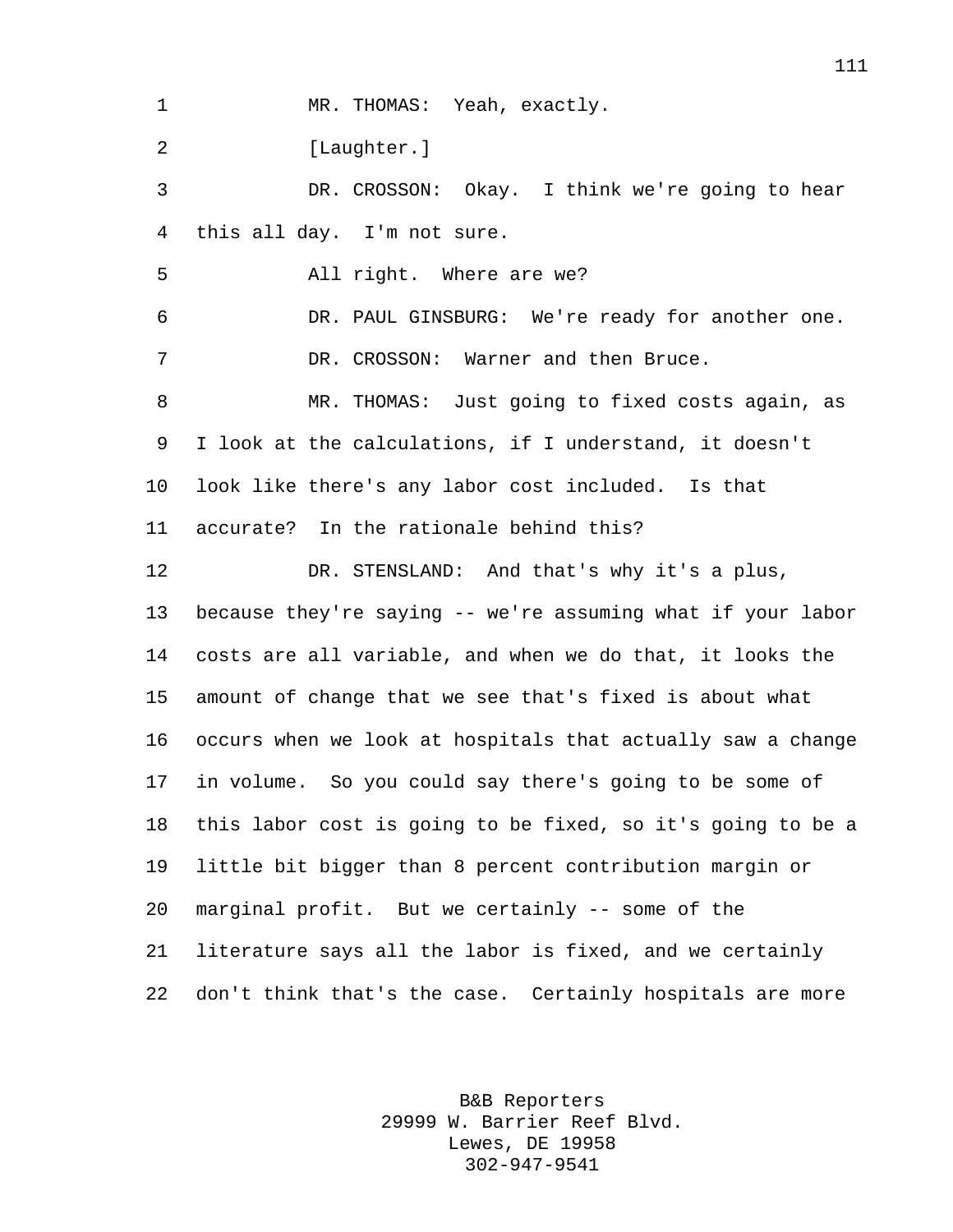sophisticated, and to think they're going to have the nurse staffing the same no matter how many patients are on the floor, that's not in the realm of reasonableness.

 MR. THOMAS: And just on the efficient provider analysis, that, as I saw, is negative 2 percent. Is there a thinking or do you guys have a thought like where that ought to be? I mean, I guess you -- and I don't know how that's trended over time as well. I know that the overall Medicare margin has trended down, came back a little bit this year, but has the efficient provider, you know, kind of trended similarly?

 DR. STENSLAND: There's usually this kind of common gap of about 7 percent between what the average is and what these relatively efficient ones are, and there's nothing great and magical about this efficient provider, and, you know, this efficient provider was created in a particular way for our particular question of saying if people tried to -- really had some pressure to reduce their costs and still maintain relatively good quality, what would their Medicare margin be? Could they break even on Medicare? And the answer is not quite.

```
22 You can also look at it on the hospitals under
```
B&B Reporters 29999 W. Barrier Reef Blvd. Lewes, DE 19958 302-947-9541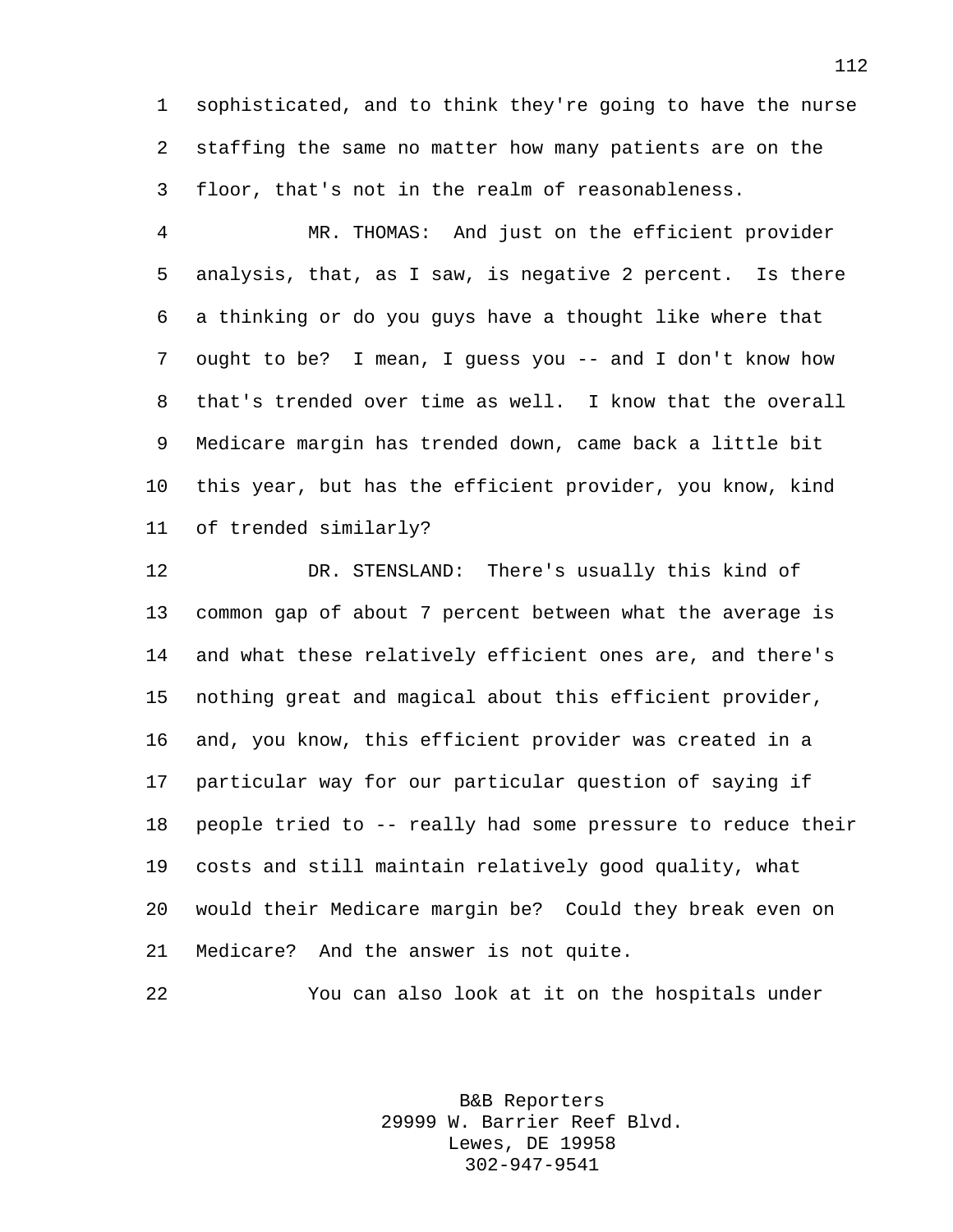financial pressure. It's a similar concept there at negative 1. Or even look at for-profit hospitals, which also has some other incentives to keep their costs down, they're at about negative 1.

 So all of those data points say they're not quite breaking even, but whether that's where you want to be, that's definitely a question for all you folks.

8 DR. CROSSON: Bruce.

 MR. PYENSON: Just to pick up on Brian's point, you know, on Slide 3, one of the indicators of adequacy we have is beneficiaries' access to care, and we do see some physicians not participating in Medicare. And, of course, you know, there's certainly hospitals that specialize in commercial patients just like there's other kinds of facilities that specialize in Medicaid patients, like certain kinds of dental clinics or FQHCs or perhaps others.

 But I would ask the question from an adequacy standpoint: Since we're not seeing any hospitals decide not to switch from taking Medicare patients to not taking Medicare patients, what would be our tolerance, when would we say, oh, it seems like we've gone over? And I think that relates somewhat to Brian's probability curve perhaps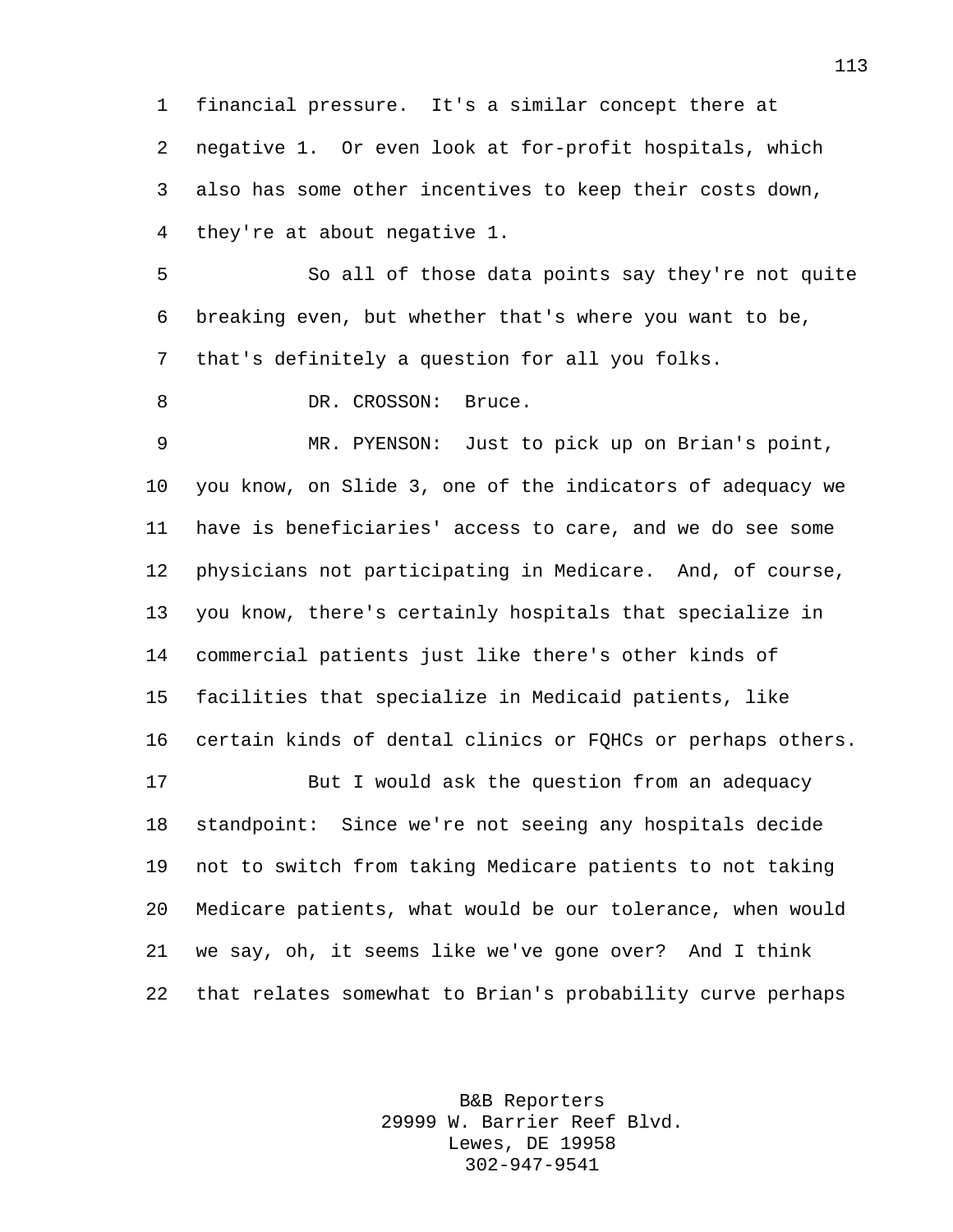of what fixed costs are.

| 2  | So I'm wondering what should be -- how would we             |
|----|-------------------------------------------------------------|
| 3  | think about that. If we saw one hospital in the United      |
| 4  | States say, "We're not going to take Medicare anymore,"     |
| 5  | would that change our view of access? Or if we saw 10, how  |
| 6  | do you think about that?                                    |
| 7  | DR. STENSLAND: Well, I think that's a judgment              |
| 8  | call. So what we do is we put up the data, and then you     |
| 9  | evaluate. You make your judgment call.                      |
| 10 | [Laughter.]                                                 |
| 11 | DR. CROSSON: I mean, I'll just make a comment.              |
| 12 | My own sense is, particularly in the last few years now, we |
| 13 | have been reasonably more sensitive to the situation with   |
| 14 | acute care hospitals than perhaps in the past, and the      |
| 15 | reason for that is -- one reason, anyway, is that we'd like |
| 16 | to avoid this circumstance that you describe because of --  |
| 17 | remember our mission to protect beneficiaries, in this      |
| 18 | case, beneficiaries' access, which leads us, as we did last |
| 19 | year, to a recommendation to actually increase Medicare     |
| 20 | costs with respect to acute care hospitals.                 |
| 21 | I'll make the point, which we've made in the                |
| 22 | past, that that said, if you take the totality of the       |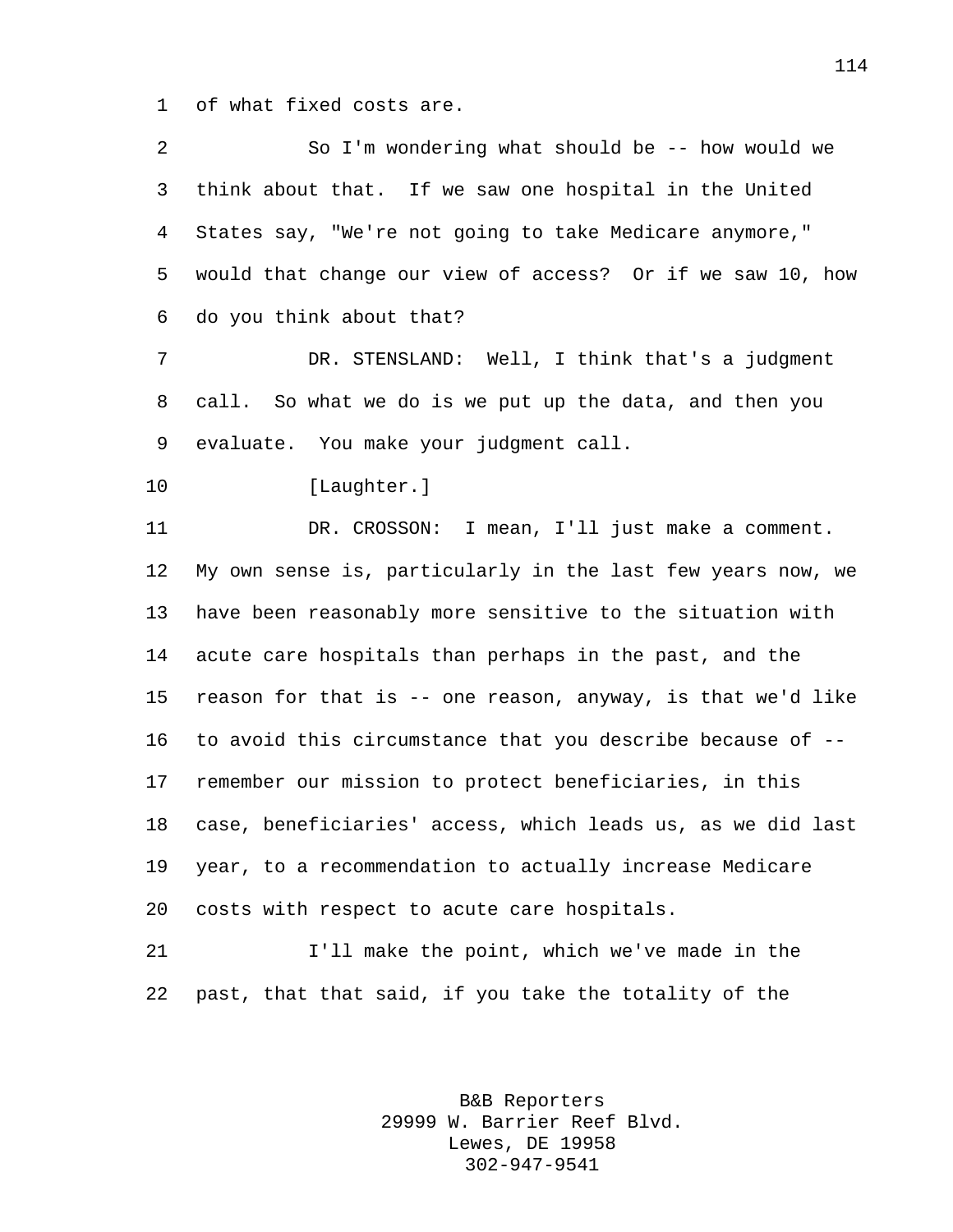recommendations we have before us today and tomorrow, it results in a substantial net savings for the Medicare program, but in this case, we're making a recommendation to increase payments to hospitals.

 MR. PYENSON: I know we've been concerned with this issue for several years, but we're not seeing that materialize, apparently, in our evidence. Maybe our concern is more than it should be.

 I think Brian suggested perhaps a financial reason for that, given our conservative analysis of variable costs.

12 I would keep in mind if we do see some hospitals that stop serving Medicare, maybe there's other reasons for that. Maybe they have bad management or maybe it's a business decision for other reasons. So I'm just pushing on that.

 DR. CROSSON: It's a valid point, and I think you're arguing both sides of the same question. It's a valid consideration.

 But as Jeff pointed out -- and this is where the subjectivity comes in -- in many cases, this is why we have a Commission -- to take all these values, sometimes

> B&B Reporters 29999 W. Barrier Reef Blvd. Lewes, DE 19958 302-947-9541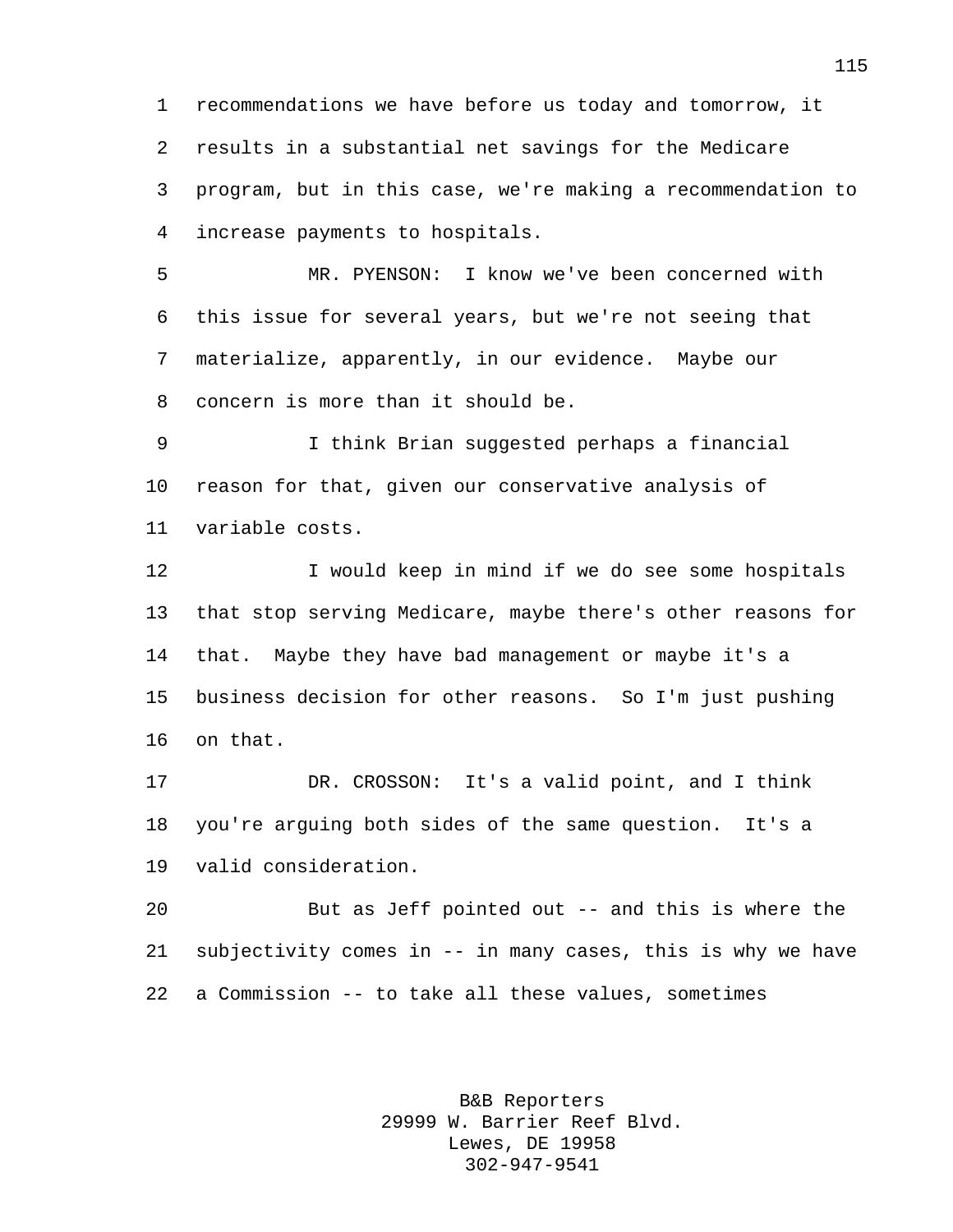conflicting values, and try to sort them through in a reasonable way, which is how we've come up with this.

 Jim, did you want to make a comment? DR. MATHEWS: Yeah. Just one additional point, and this goes to the question Warner raised about the financial performance of the efficient provider under Medicare.

 The Chairman's recommendation is constructed with an across-the-board 2 percent update for all hospitals but with the differential between the current law and 2 percent as well as the foregone penalties from the current penalty-only programs funneled to higher quality providers.

 It is our expectation that those dollars would differentially or disproportionately benefit the relatively efficient hospitals that we've identified.

 We don't have a target margin for them, but our authorizing statute does require MedPAC to evaluate the adequacy of Medicare payments with respect to the efficient delivery of care, if I have that language burned into my brain sufficiently.

 Arguably, once could interpret that as saying can the efficient provider break even under Medicare. So right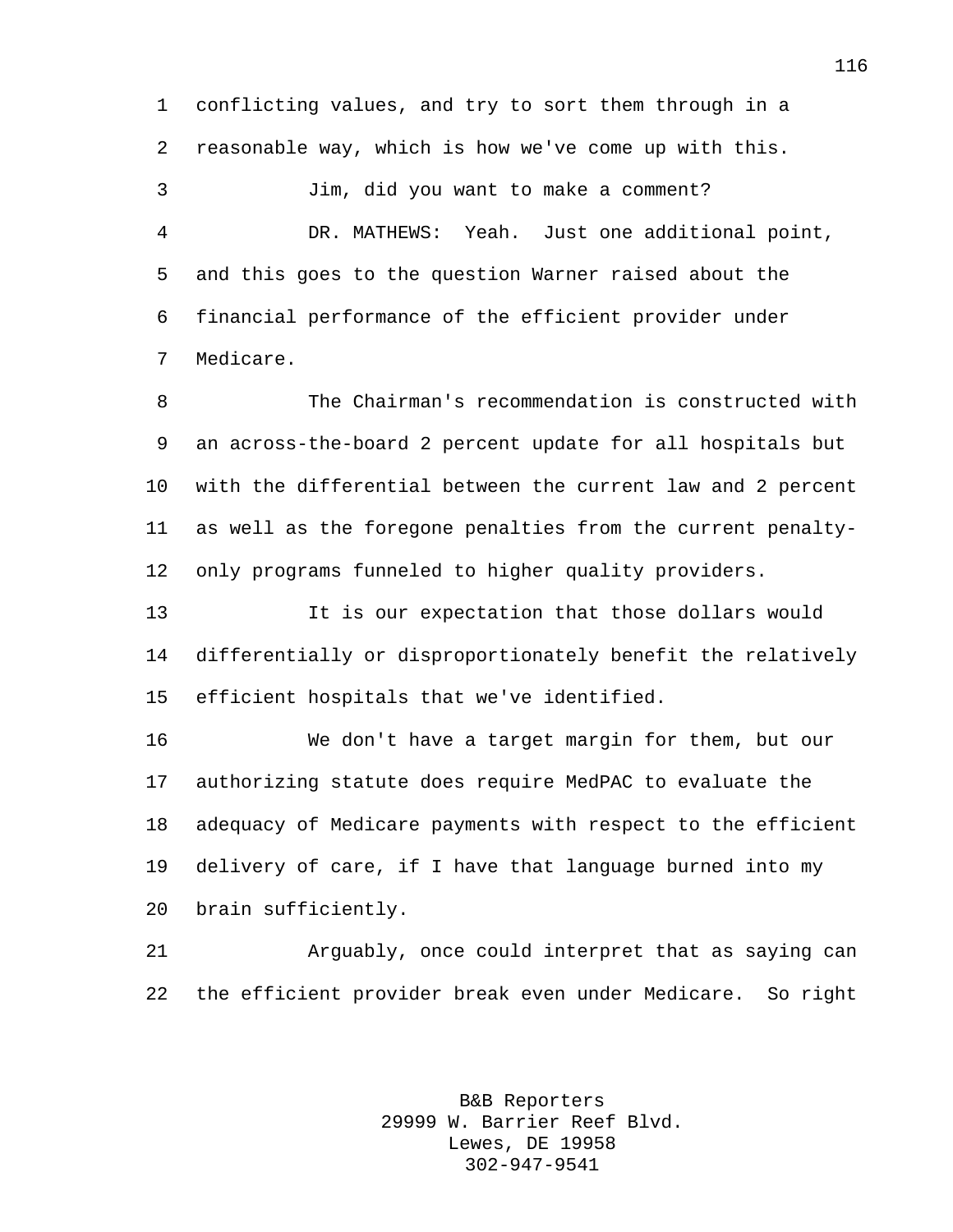now, it's minus 2. We expect our recommendation to improve that financial performance, but at that point, the element of judgment among the Commissioners does help us calibrate what we want to do here.

DR. CROSSON: Marge and then Warner.

 MS. MARJORIE GINSBURG: So the 2 percent -- one of the principles that I understand for the Commission is that our recommendations be budget-neutral. So if we're proposing a 2 percent increases, is this one of those exceptions where it won't be budget-neutral?

 And the second part, is there any interest in rewarding the efficient hospitals with more than what we would be paying the less efficient and using it as kind of a sledgehammer, if you will, to encourage efficiency?

 DR. CROSSON: Right. So, no, our recommendations are frequently not budget-neutral. As a matter of fact, most of them are not budget-neutral. Some are suggestions that Medicare pay less, and some are suggestions, but rarely, in this particular case, though, that Medicare pay some more.

 In fact, as Jim described, the second part of the recommendation, which is similar to what we had last year,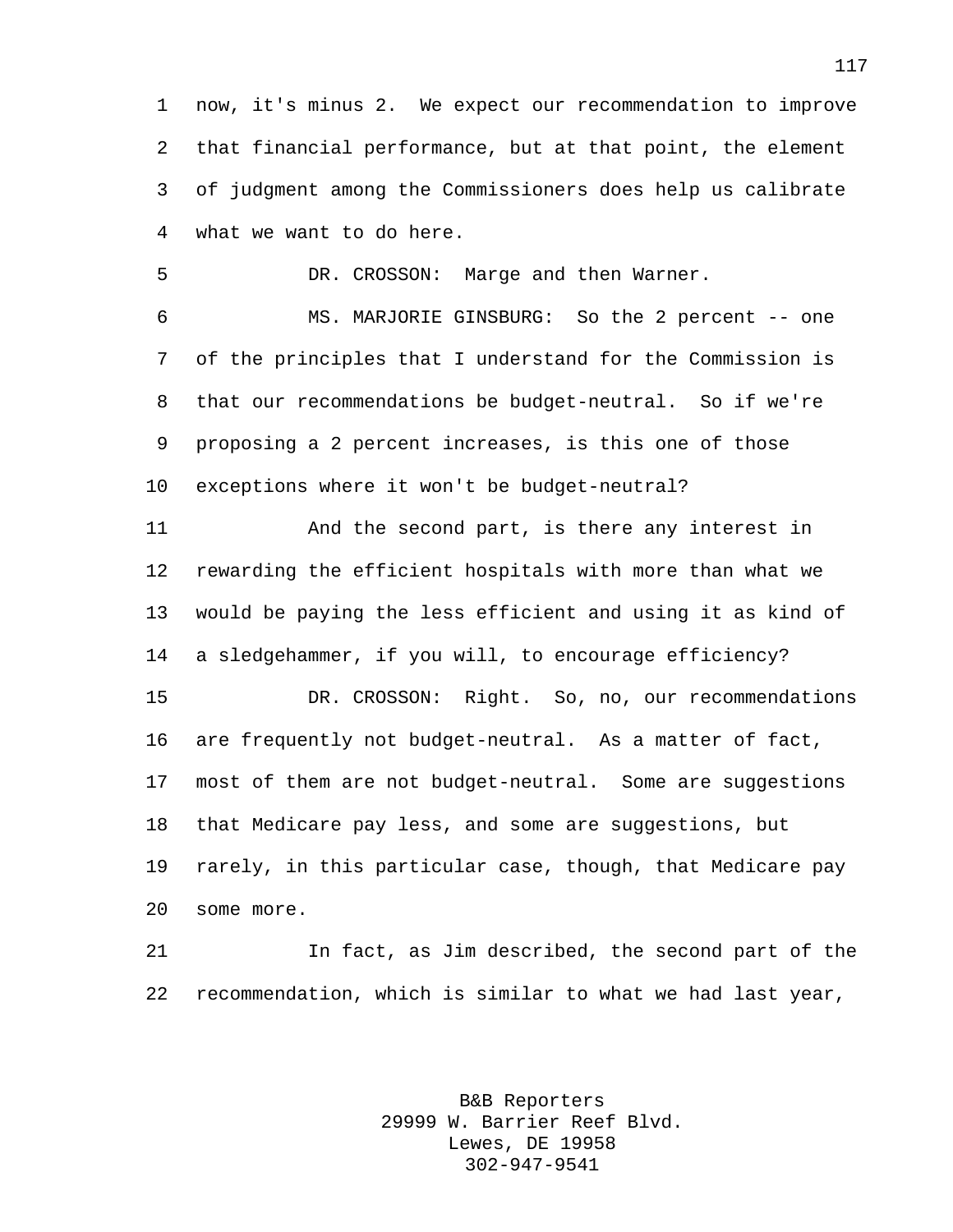is in fact directed perhaps a little obliquely, more than we would like, but it is directed towards what you said, which is to try to provide relatively more payment to those hospitals which are high quality and therefore, in many cases, efficient.

 I saw Warner and then Pat. Warner, Pat, and Larry.

 MR. THOMAS: Yeah. I just come back to the -- in getting back to maybe some of these charts, have we thought about trending the input, especially things like labor and drugs which are really big components of the cost 12 structure? Do we have a sense of -- you know, when we look at an increase, like how much of it may be taken up with -- I mean, we have such a tight labor market now in the country. How much do we think would be -- you know, if we propose what we're proposing here, do we know how much may be taken up just in labor and drug cost escalation, given kind of where we know some of those numbers are today? So it would strike me that it may actually take

 the whole increase plus just looking at those two factors. So any thoughts?

MS. CAMERON: So we haven't looked at the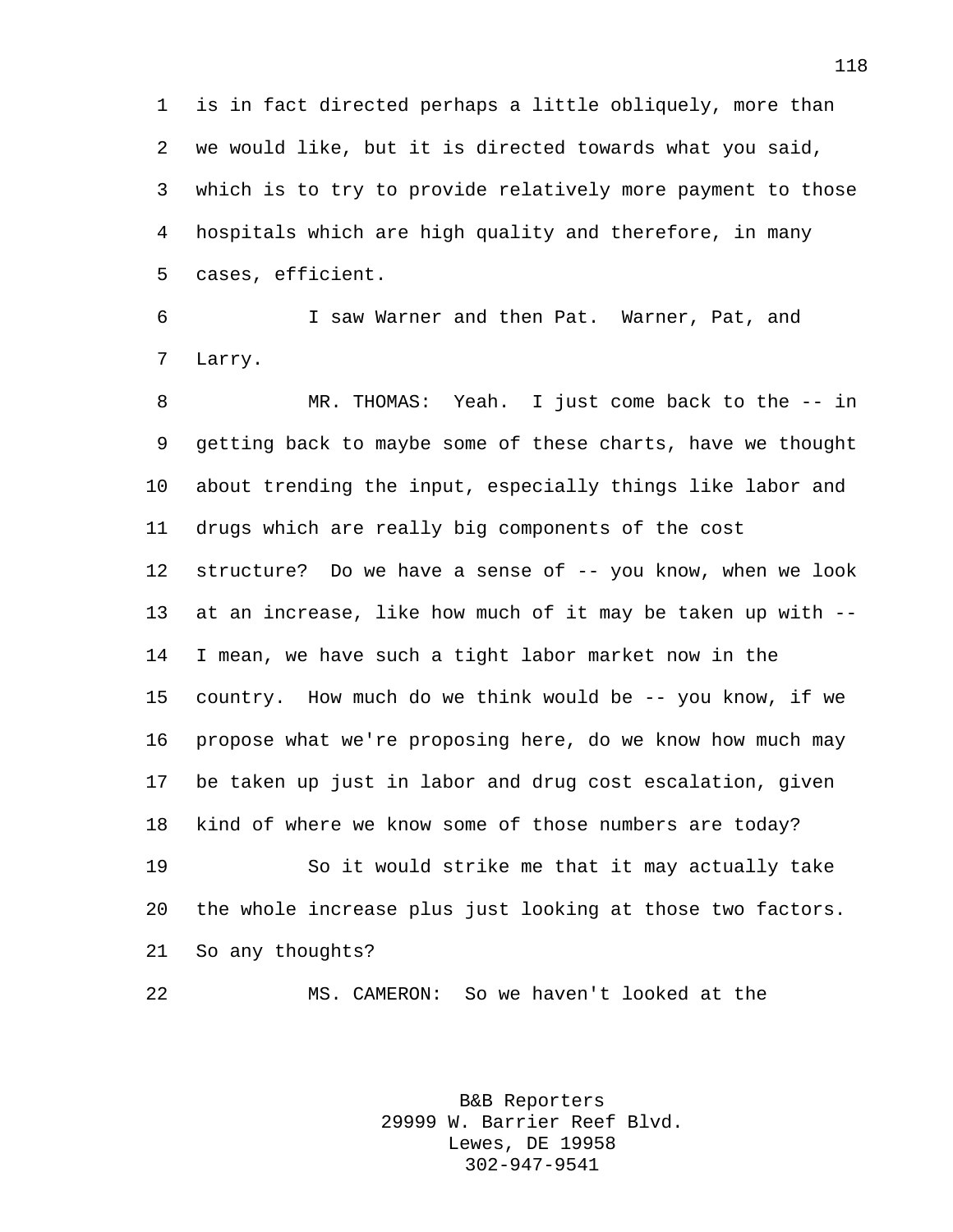trending of labor costs over time, but I think to your point -- and last year, we added a new table, which we've put in the mailing materials again this year, looking at kind of how the change in cost in patient stay has occurred and where those cost centers are focused. We really didn't find any big anomalies this year.

 Last year, as you'll recall, device costs, for example, had a fairly large increase in cost relative to the rest of the cost centers we were looking at, but we didn't find that this year.

 Historically, we have found drugs have -- the cost of drugs has increased in a per-case basis, relatively quickly. There's been a large cost growth there, but again, this year we did not find that.

DR. CROSSON: On this point?

 MR. PYENSON: Stephanie, on Slide 12, this relates to the question of the contribution of drugs. This is dealing with Medicare margin. That margin increase, increased revenue from Part B drugs -- and I think the text identified the hospitals are actually doing better because drug costs are going up. I wonder if I got that right or if you could elaborate on that.

> B&B Reporters 29999 W. Barrier Reef Blvd. Lewes, DE 19958 302-947-9541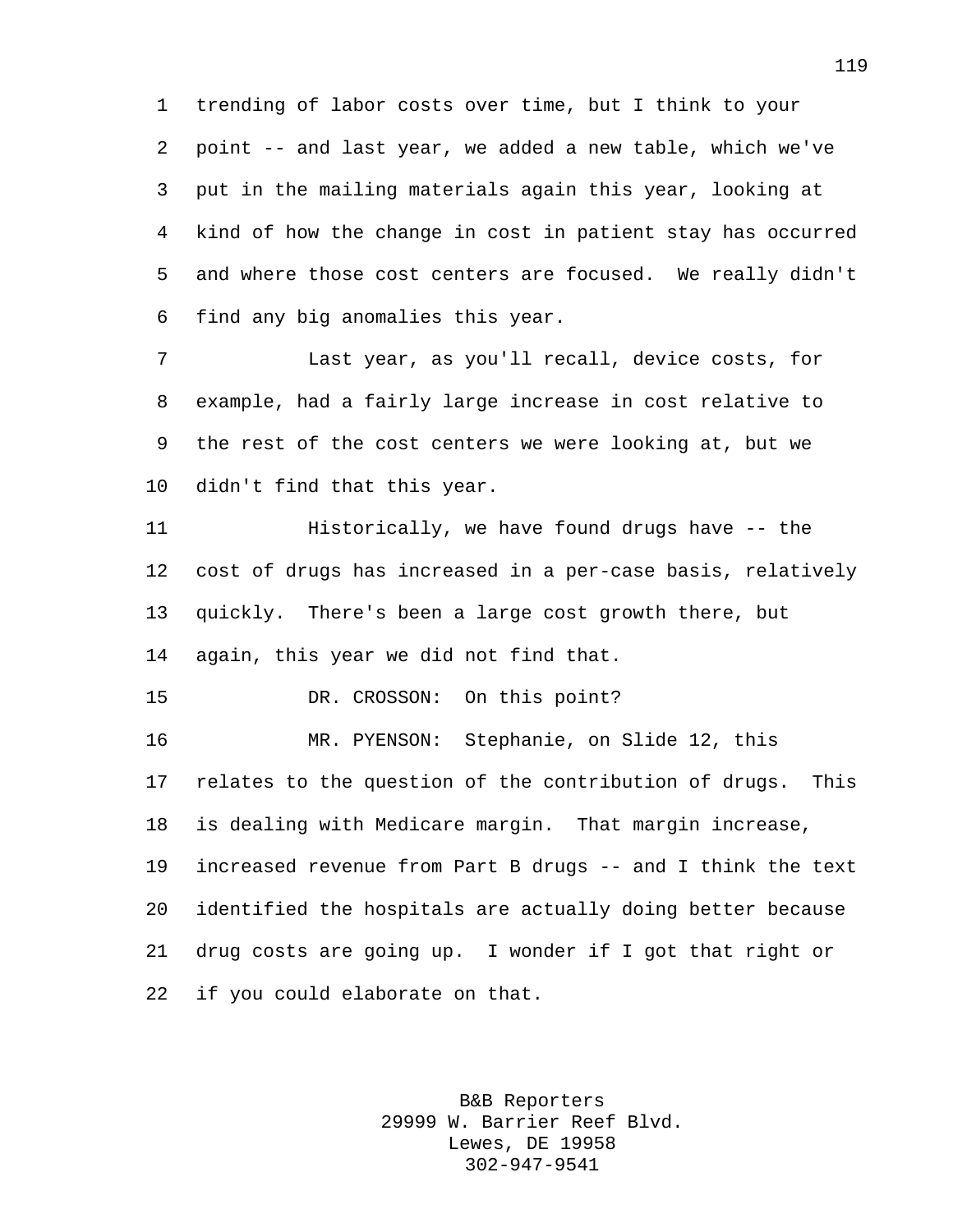1 DR. ZABINSKI: Well, it's a case of the drugs are paid -- for example, on the outpatient side, where I'm familiar with things, ASP plus 6, in general, in some cases, ASP minus 22.5. It's still profitable in case, in particular, for the 340B hospitals. I think that's what really driving that point.

 MR. PYENSON: So are you saying hospitals do better when drug prices go higher?

 DR. STENSLAND: I would break that down into do you do better when prices go higher if it's, A, outpatient drug or is it inpatient drug. Is it a 340B hospital or a non-340B hospital? So if it's an inpatient drug and you're not a 340B hospital -- of even if you are -- that increase in price is going to increase your costs, but it's not necessarily going to directly affect your DRG payment other than through the update.

 On the other hand, if this is a 340B drug, so this is a Part B drug, where the price goes up, and you get that higher price from CMS, the higher price at least that you used to in the earlier days, you get the full higher price --

DR. CROSSON: Payment.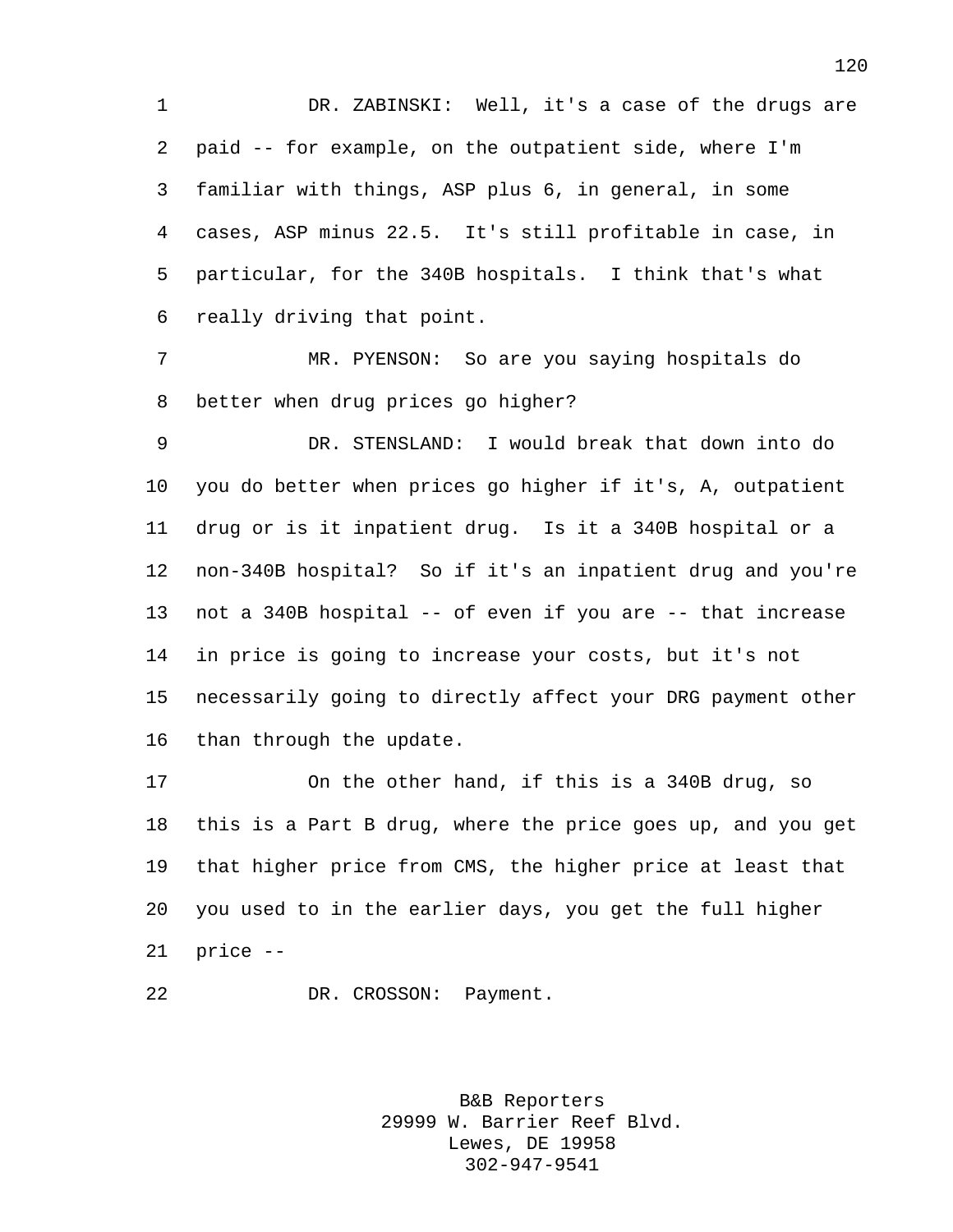DR. STENSLAND: Payer payment, yeah. But the cost you have to pay actually goes down because what they do is they give you a discount, and then they give you another discount, an inflationary discount as the price increases.

 So the price of the drug, the counter-intuitive thing is for the 340B drugs. The faster the industry increases the price of those things, the lower the price is that a 340B hospital has to pay to acquire them because of this dual discount.

 DR. ZABINSKI: I'll just qualify it can happen. I mean, it's not a guarantee, but it can and often does. MR. PYENSON: But I take it based on Slide 12 that on average or across the entire sector that the higher prices are leading to higher margin. Am I reading that right?

 DR. ZABINSKI: Yes. Unless Jeff wants to disagree with that, but yes.

 DR. STENSLAND: There's a lot of complicated puts and takes here that we could go through, but the general answer is yes.

[Laughter.]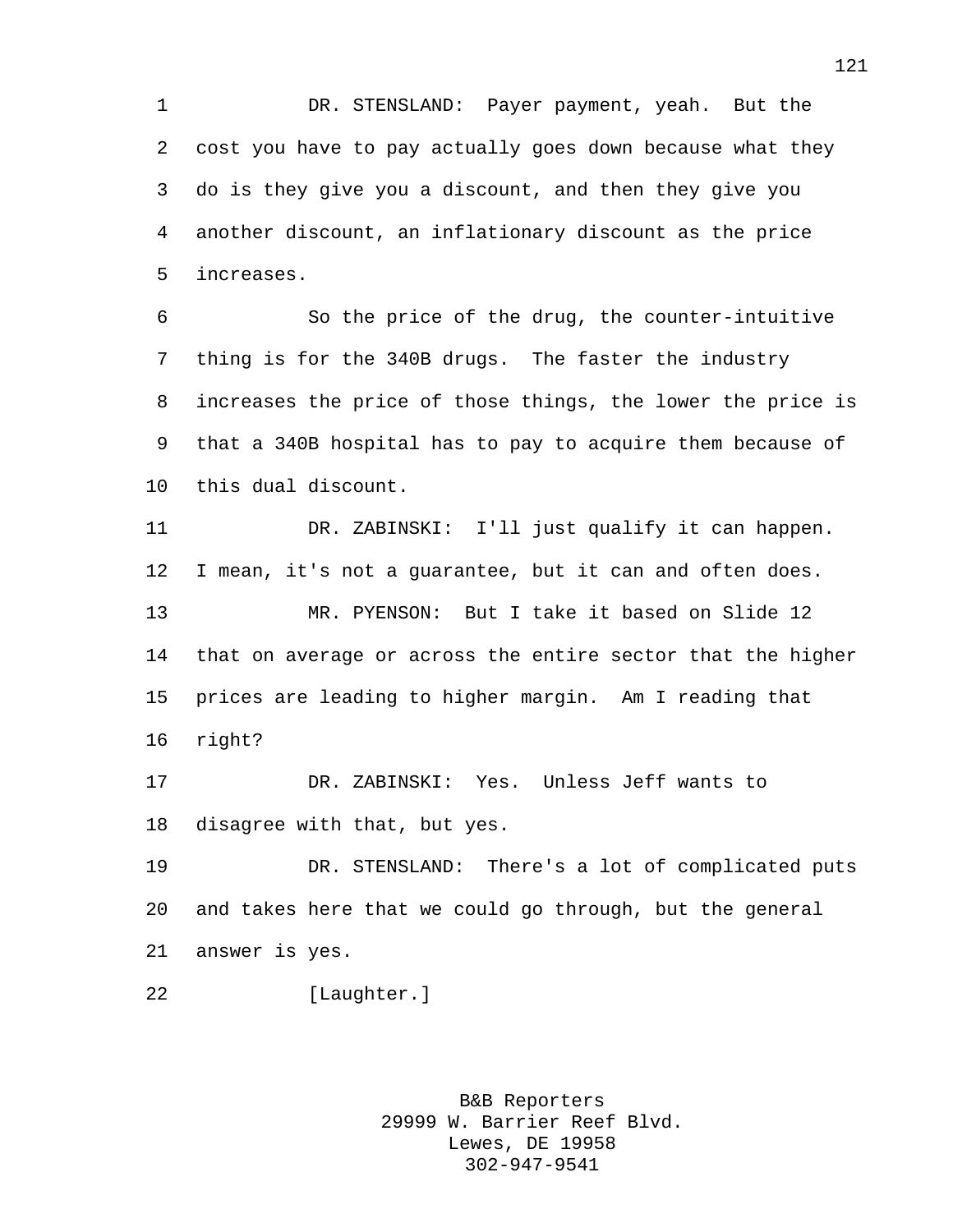DR. ZABINSKI: I think a key here to understand that in the outpatient side, the 340B hospitals account for more than half of the drug revenue. The whole dynamic that's going on in that particular sector is really important here. It's a sector where increasing drug prices can be beneficial to the bottom line. It's really important.

8 DR. CROSSON: Pat?

 MS. WANG: Isn't the phenomenon that you're describing also connected to hospital acquisition of physician practices and access to 340B pricing that didn't exist before? It's not purely prices are going up. They're getting more opportunity, I guess, to get whatever the delta is in the price differential that you describe. It's together, right?

 DR. STENSLAND: Yeah. I think I would say three things. You have a growing pie of these drugs. You have a bigger share of the pie going to the hospital, as the hospital acquires oncologists or something else, and then you have the price growing. And as the price is growing, the discounts get bigger.

So the 340B hospitals are making a profit on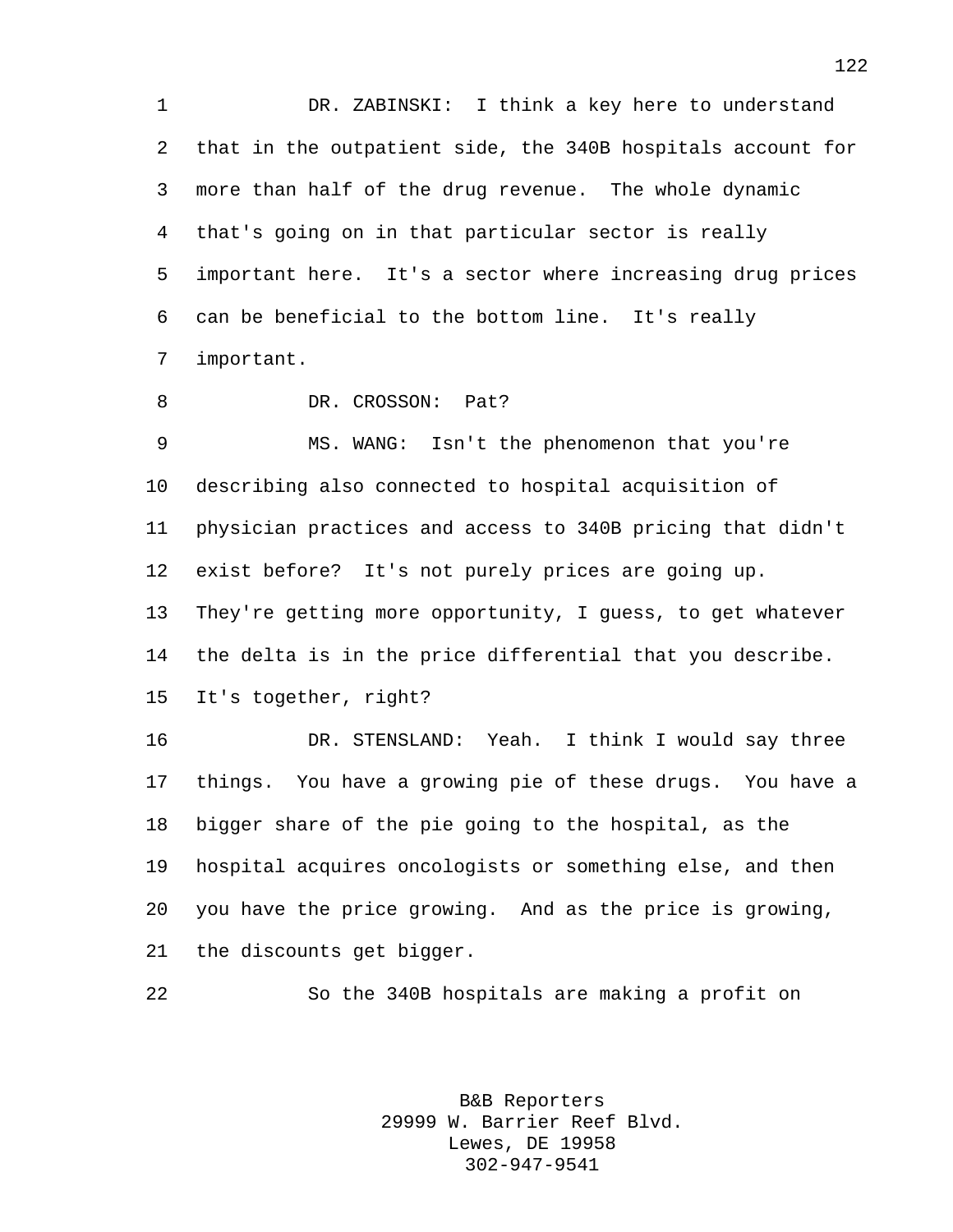these drugs, and the bigger the pie grows and the bigger their share of the pie and the bigger the discount they're achieving all add up to bigger profits.

 MS. BUTO: Lastly, Jeff, is the 22 percent reduction -- wasn't that recently litigated, and didn't the government lose?

 DR. ZABINSKI: Yeah. Well, it was litigated. My understanding is that it's under -- well, the government lost, but then it's been appealed. So it still stands as a policy.

 DR. STENSLAND: The important thing to remember, though, is the way the CMS did it is they said, "Okay. We're going to pay these 340B hospitals less, but then we're going to take that money and increase the rates to all outpatient services." So, on average, the hospital industry didn't lose money from that. It was mostly really a transfer of dollars from 340B hospitals to for-profit hospitals and other places that aren't 340B.

 MS. BUTO: Trying to change that incentive, I guess, is what I'm saying at the same time, but it remains to be seen whether that's going to actually stick.

DR. CROSSON: Larry? Did I miss --

B&B Reporters 29999 W. Barrier Reef Blvd. Lewes, DE 19958 302-947-9541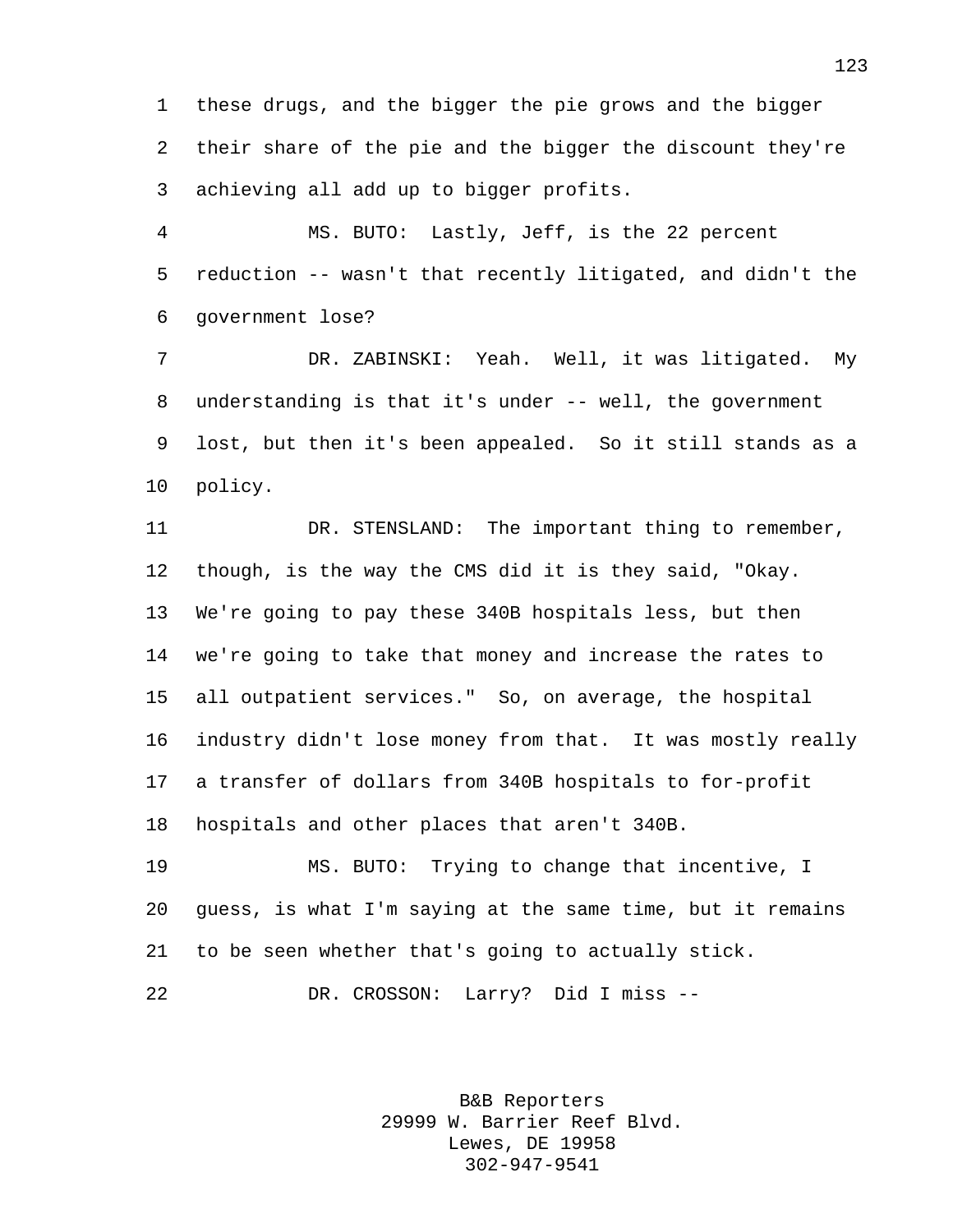1 DR. PAUL GINSBURG: No.

 DR. CROSSON: Oh, I'm sorry. Pat, I thought we had you.

 MS. WANG: I just wanted to make sure I understand the update recommendation. Since the changes to HVIP -- so the recommendation is 2 percent the delta from current law update,.8 percent, is going to be -- the recommendation is to target it in a certain way, but you pay it. Given the time lags and the uncertainty that the Commission's HVIP proposals would actually be adopted and assuming that they don't happen in the next fiscal year, is your recommendation for the update 2 percent or 2.8 percent?

 DR. STENSLAND: Clearly, you guys could discuss it and come up with what you want, and we could say something in the text. But right now, it's written as if it's a package deal where we're saying all these things would happen together.

 MS. WANG: Because there are two ways of looking at that. One is it's 2 percent, and then there's an extra quality bonus that is not necessary to assure the access quality, et cetera, or it's 2.8 percent, a portion of which

> B&B Reporters 29999 W. Barrier Reef Blvd. Lewes, DE 19958 302-947-9541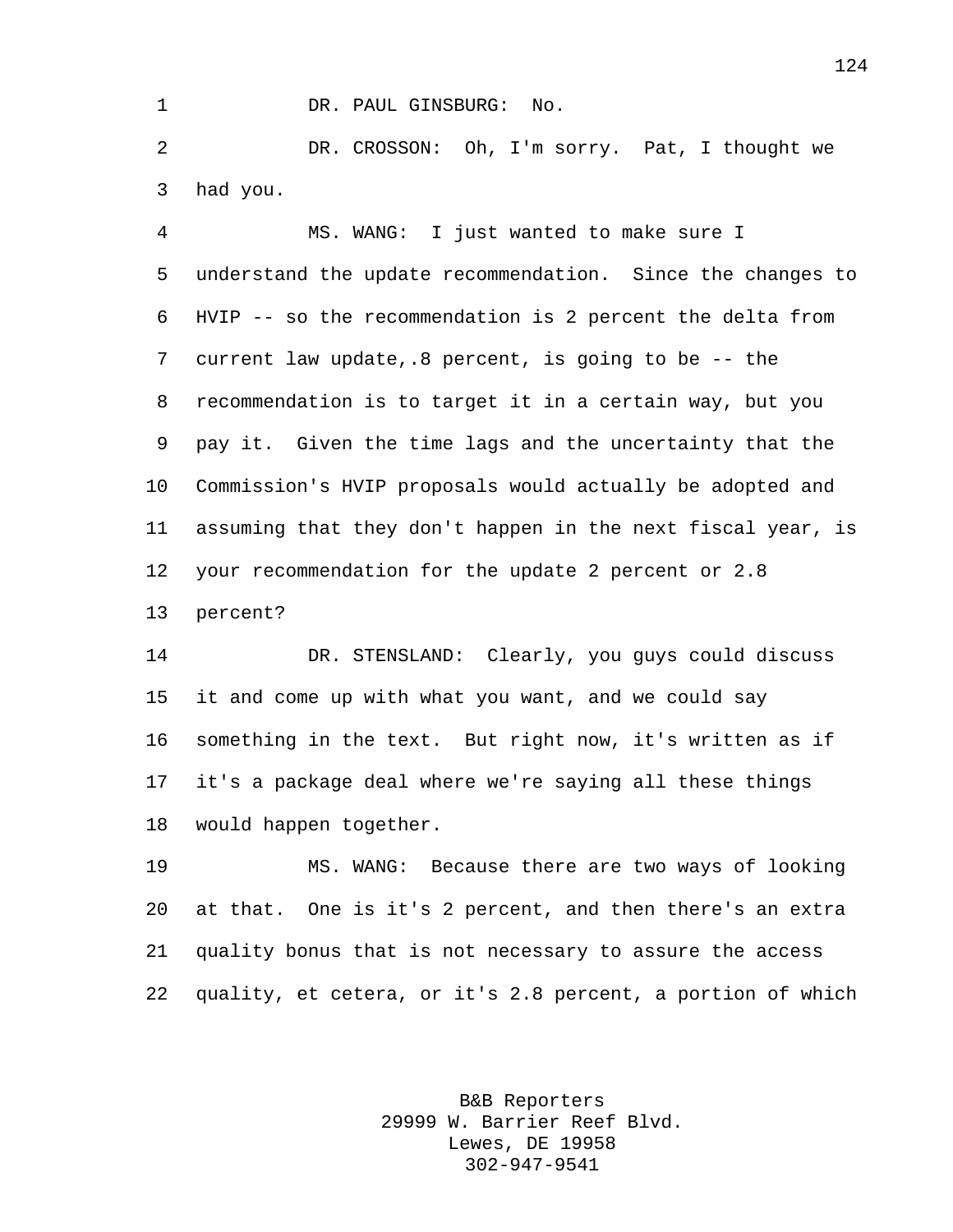is going to be funneled and directed to provide incentives for certain quality improvements.

 DR. CROSSON: Which is the position that we came to after two or three years of trying to figure out or trying to decide to move away from what we had traditional done, which is one update for all hospitals, based on the predicate that there were some hospitals who are more in need of the money than others.

 As you may remember, we went through a number, a few iterations, anyway, of how we might do that, and last year, we arrived at this particular way to do that.

 The problem is if we don't come forward with that or a similar recommendation, then we're back to the starting point, which is to say we're just going to have one update for all hospitals. So the decision here is to reiterate what we did last year, and you're absolutely right. This may not fly, but it's based on a long set of discussions we've had here at the Commission that this is something we should try to do.

Karen, on this?

 DR. DeSALVO: On this point, I just had a question. The way Pat was interpreting this also that

> B&B Reporters 29999 W. Barrier Reef Blvd. Lewes, DE 19958 302-947-9541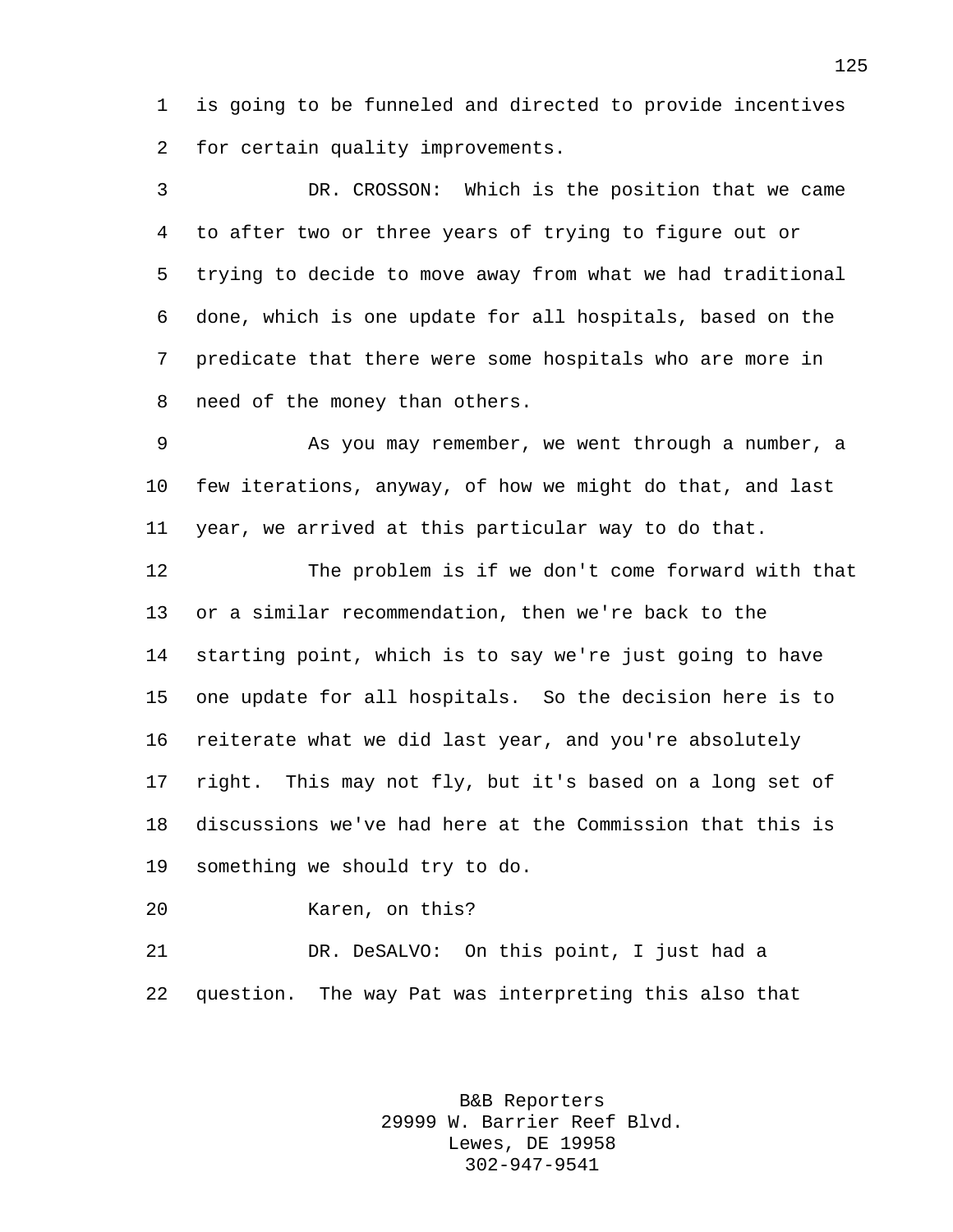there's an update, but then that's predicated on some other changes we've recommended, going back to the prior conversation about physician update, we did not include a predicate based upon our recommendation of eliminating MIPS in that. DR. CROSSON: That's correct. DR. DeSALVO: I just wondered, to help me understand the distinction. DR. MATHEWS: For my benefit, can you repeat the question?

 DR. DeSALVO: Yeah. One, to understand the distinction of predicating this update on a recommendation that we've made to Congress that has not been acted upon yet compared with the physician update where we did not include the change in the value-based payment

recommendation of eliminating MIPS.

 DR. PAUL GINSBURG: I think it's based on our renewal of the recommendation in a sense. Clearly, if Congress doesn't take a past recommendation, that current law is unchanged, but in the sense that this is a 2 percent update plus a recommendation to implement, to authorize the HVIP, which would bring it up to 2.8 or 3.3.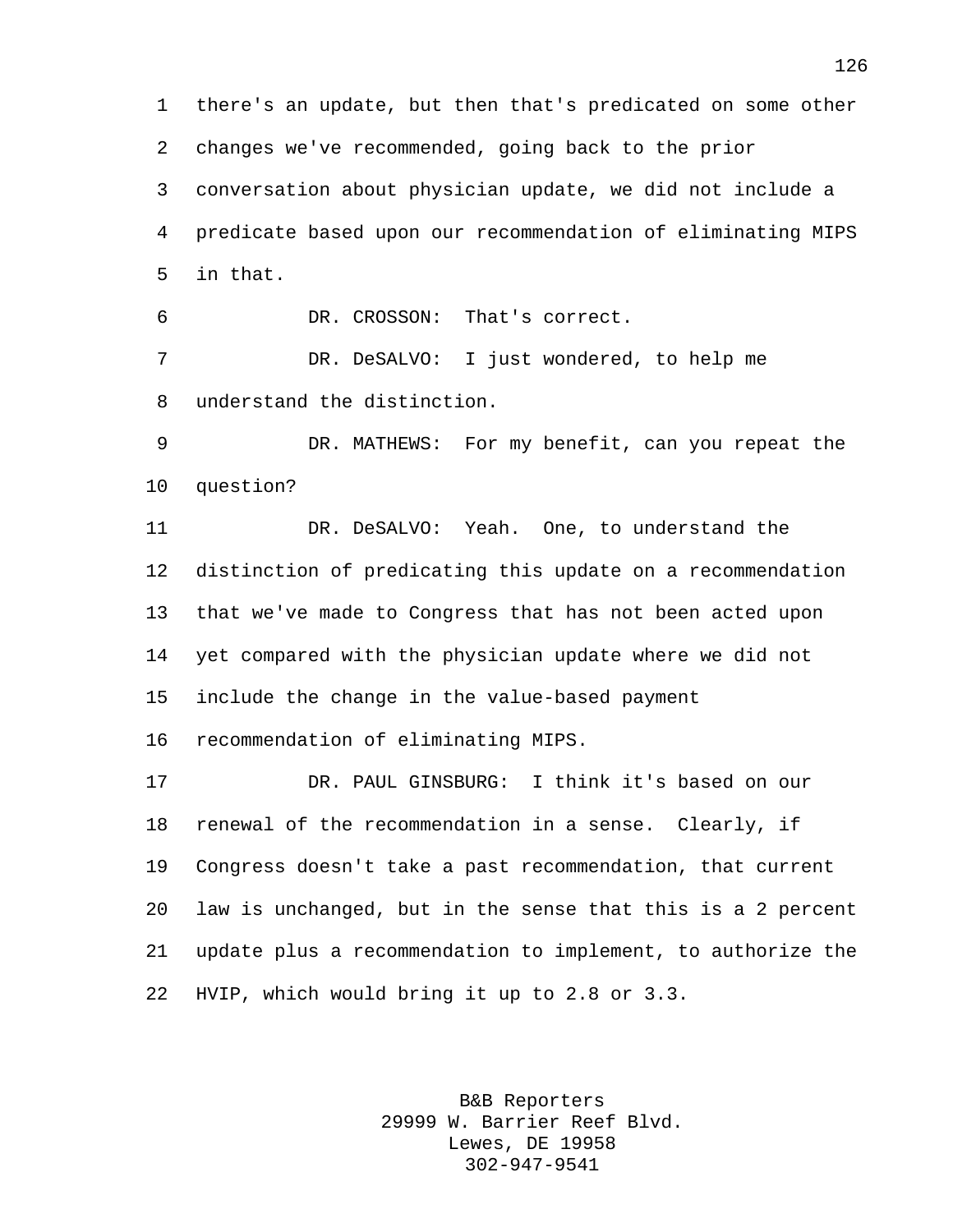DR. DeSALVO: I understand. I'm just trying to understand the distinction between the uncoupling of one and the coupling of the other.

 MS. BUTO: I can add one thought, and I don't know that this is the reason why there is a distinction, but the MIPS recommendation is something that would actually require some infrastructure to change to make that work the way we've organized it. And it's got several moving parts. I have a hard time seeing that happen in one legislative cycle.

 I think HVIP if possible, if Congress were to enact it between now and next August when the administration would put out the proposed rule, I think, for hospitals. So that's just my thinking about it. I think it just takes longer to do the MIPS change, and we couldn't incorporate or assume that it were enacted as part of our physician --

 DR. CROSSON: I think you're absolutely right, but to be truthful, rather than this being a conscious decision, I think it was an unconscious decision based on that subjectivity.

DR. DeSALVO: Can we look at that again based on

B&B Reporters 29999 W. Barrier Reef Blvd. Lewes, DE 19958 302-947-9541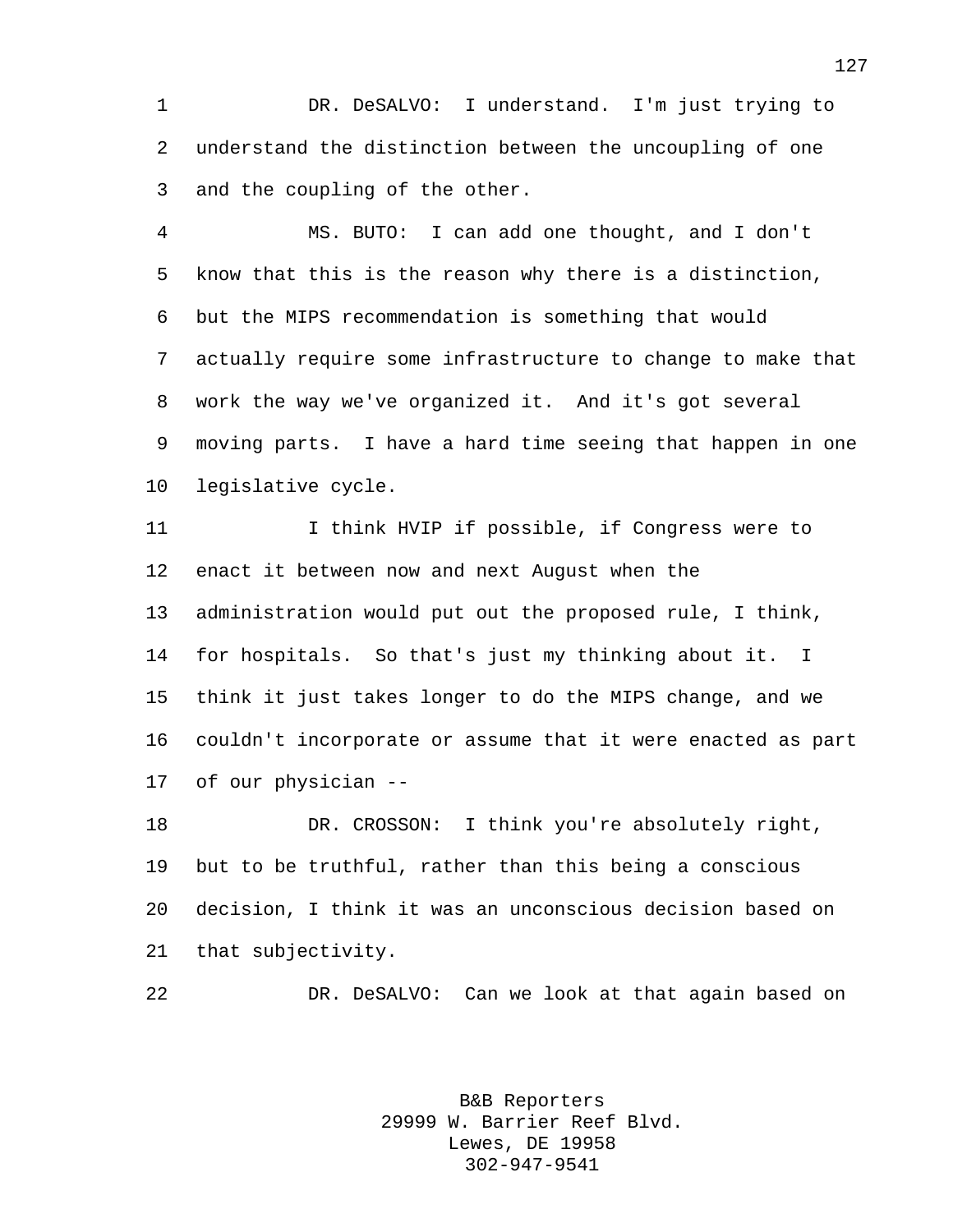the prior round's conversation? I do have a question.

 DR. SAFRAN: Could we look at it again? Now that we've called attention to it, let's convince ourselves that if we're uncoupling it one place and coupling at the other, that it's for a very good reason, not just because we didn't realize that we were doing it that way.

 DR. CROSSON: So do you want to go back and look at the physician update recommendation? Is that what you're saying? I'm not sure what you're saying.

 DR. SAFRAN: What I hear folks saying, what I hear Kathy saying is that the reason to uncouple it in the physician case is it would be impossible -- you didn't use that word -- to couple it because the MIPS change requires much more than the HVIP change. That's my understanding.

 DR. CROSSON: And I think we understood at the time we made the MIPS recommendations that given all the equities that had taken place to get the bill passed and the like that it was going to take some number of years. We wished it didn't. It was going to take some number of years for folks to come to the realization that this doesn't work and needs to be replaced.

I don't know how long that is, but it's a

B&B Reporters 29999 W. Barrier Reef Blvd. Lewes, DE 19958 302-947-9541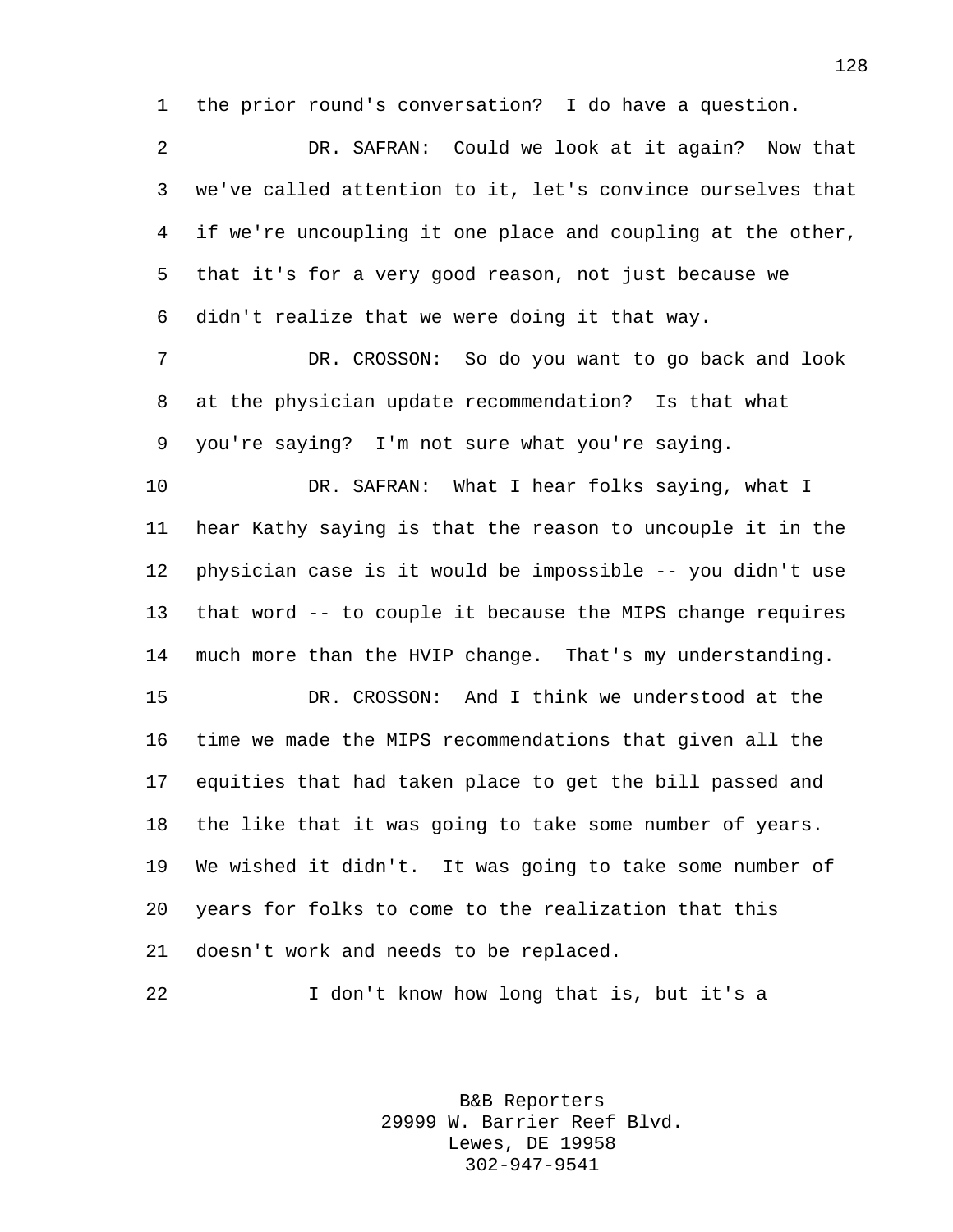significant length of time.

 But I'm trying to be frank, to be clear, and, Jim, correct me on this. I don't think we had a conscious discussion let's not consider it here and let's consider it here, but if we had, it would have been along the lines that Kathy described.

 DR. MATHEWS: Actually, let me try and jump in here and clarify, which is always a dicey proposition whenever I start talking.

 When we made the MIPS recommendation, it was based on the assessment by the Commission at the time that MIPS was fundamentally flawed in terms of being able to measure and either reward or penalize individual physicians on the basis of their quality performance. So we made a standalone recommendation that said MIPS should be eliminated and replaced with our, I think, VVP, if I have the acronym correct here, and we made that recommendation independent of the update.

 With respect to hospitals, last year, we had a two-part recommendation, but -- and I'm trying to figure out how to say this. Even had we not tied the two pieces together, the update and the HVIP, we would have

> B&B Reporters 29999 W. Barrier Reef Blvd. Lewes, DE 19958 302-947-9541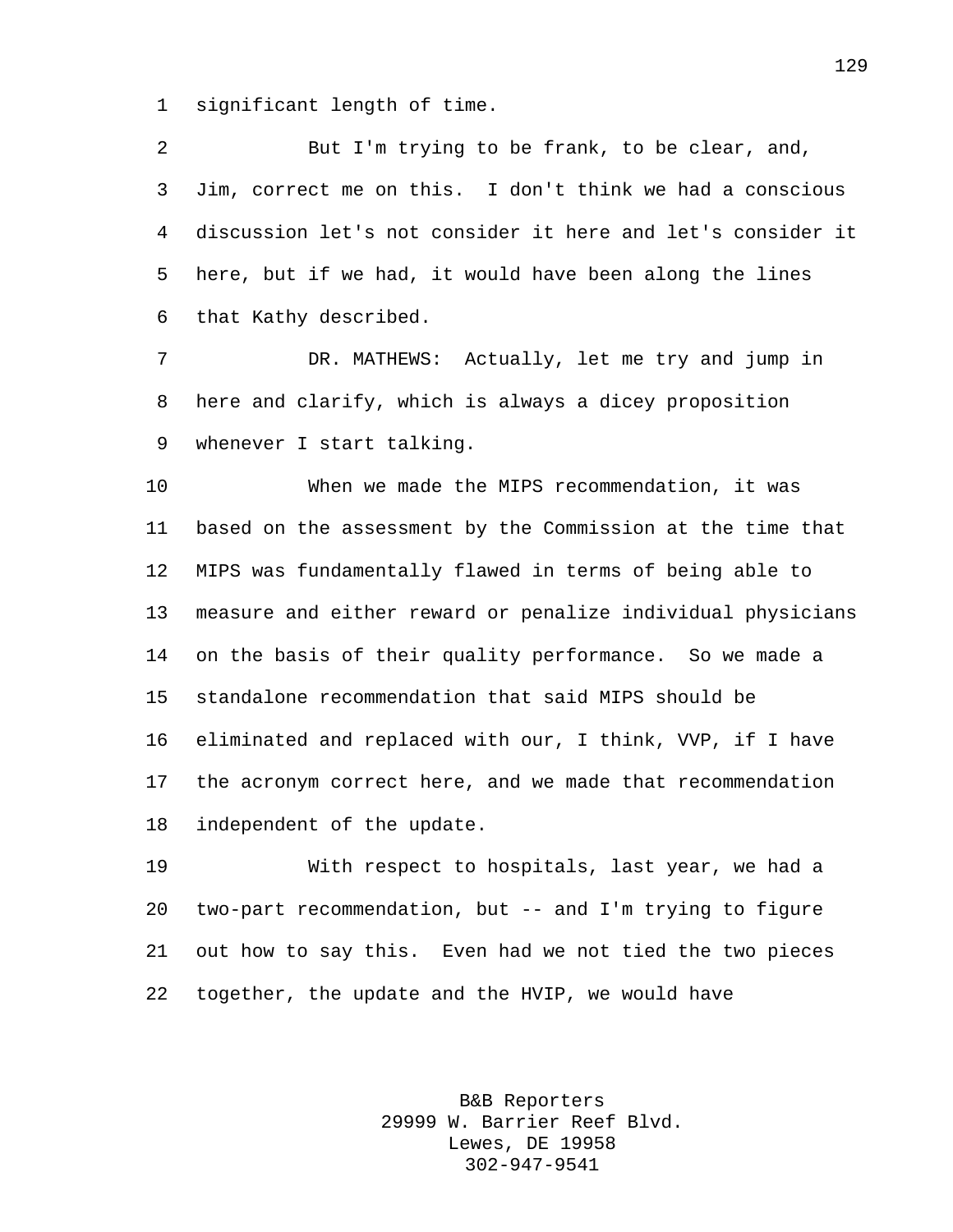independently recommended a change in the way hospitals' performance on quality measures was assessed and rewarded or penalized. We could have booked that in the same way we did the MIPS recommendation, but since we did that and since we are also evaluating the adequacy of Medicare payments to hospitals at the same time and, to be candid, an across-the-board recommendation sufficient to increase the efficient provider into the black was financially unsustainable, we made a decision to route certain additional dollars through the HVIP that happened to be recommended at the same time.

 So there's a bucket. Let's put some of these dollars into that bucket, and that's kind of what we are doing here, if this makes any sense at all.

 DR. CROSSON: So, Dana, let me get back to you, because, remember that what we say, in general, with respect to the expedited voting process is we do that if we have no objections. So if you wish, we can reverse the decision and bring this physician payment update back in January for a full discussion.

 DR. DeSALVO: And I just -- oh, I will let you answer. I'm sorry.

> B&B Reporters 29999 W. Barrier Reef Blvd. Lewes, DE 19958 302-947-9541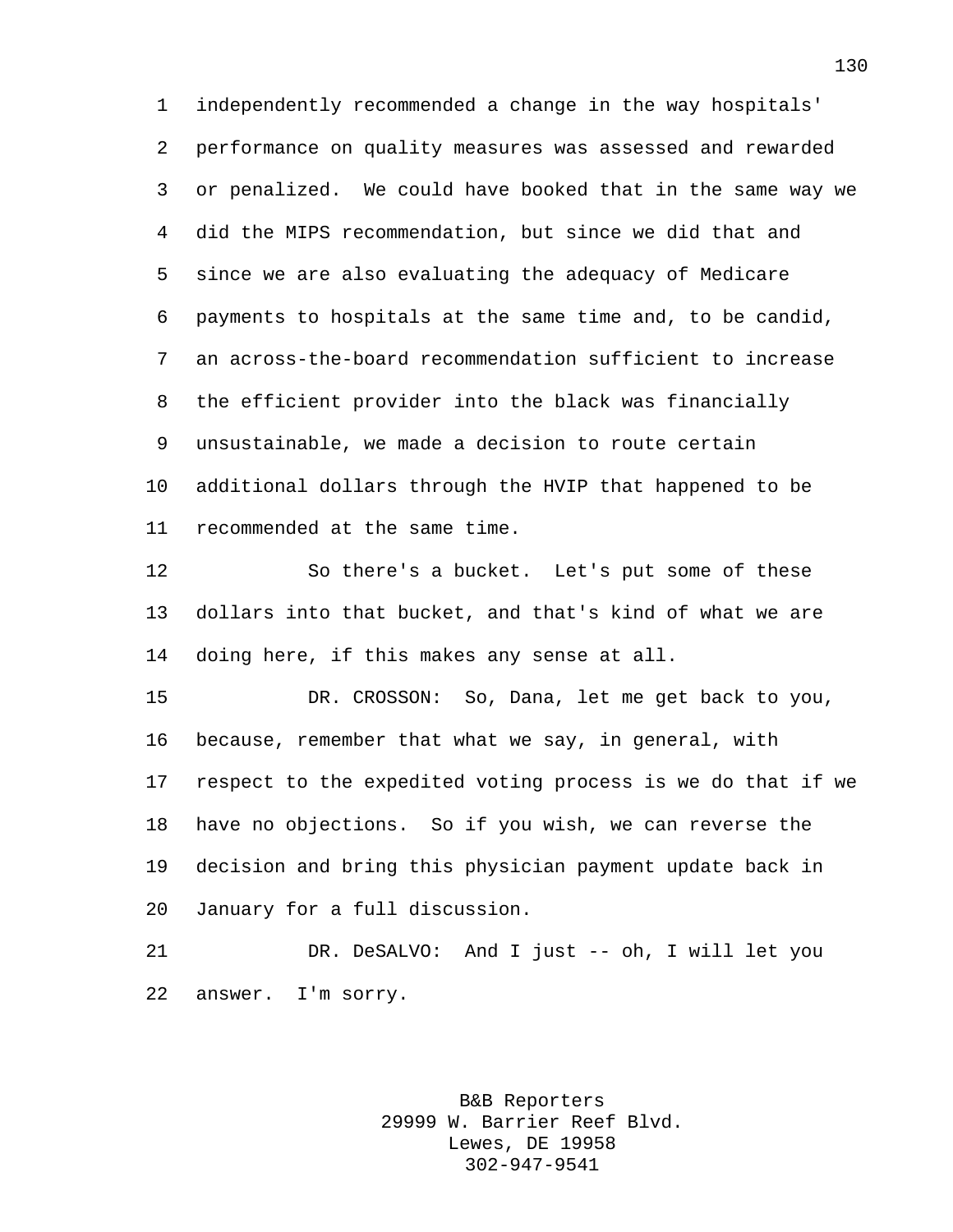DR. SAFRAN: What Jim just said helped me understand. You know, in this case, we are recommending an update and so we're trying to route some of that update in a certain way, and I think that's a distinction. So I'm not looking to reverse our decision on an expedited review, at least not on my account, on the physician payment update. I do think it's useful for this Commission to understand, better than it seems like some of us, definitely myself, do right now, what would be required to make the policy change that we've recommended with respect to MIPS. DR. CROSSON: I think that's fair enough, and I didn't put you on the spot. [Laughter.] DR. CROSSON: Jon, did you want to get in? DR. PERLIN: I'll wait. DR. MATHEWS: I have one additional clarification. I'm sorry. So I believe Kathy's assessment is correct, that HVIP is probably more within reach, you know, administratively, regulatorily, if that's the right word, that a complete replacement for MIPS, given the fact that at least some of the measures that we've posited for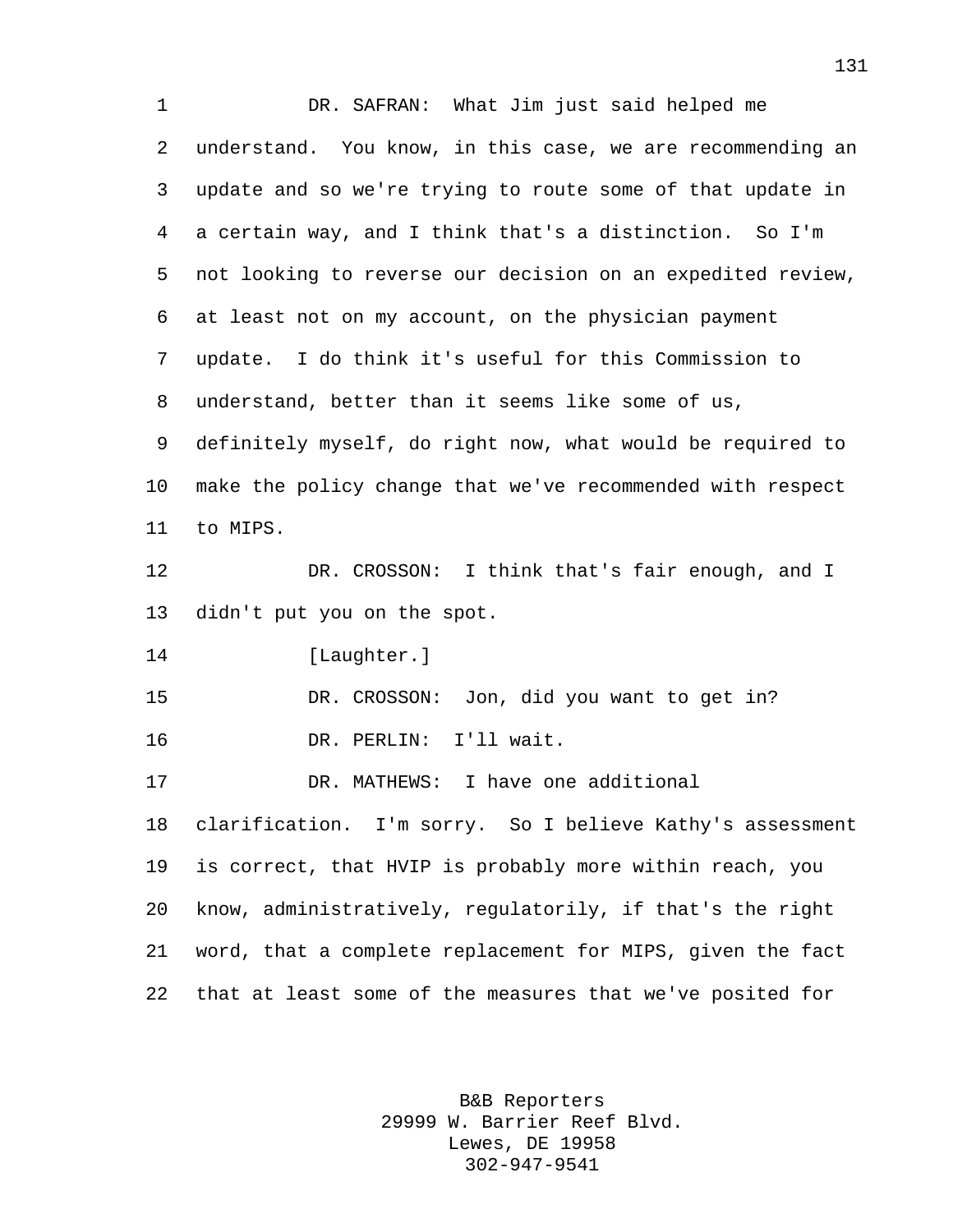the HVIP are measures that are currently in place for the readmissions reduction program, hospital VBP. Hospitals are, indeed, accustomed to being assessed on an individual basis, and if it's one bucket of measures this year and, you know, 75 percent of those measures the second year, along with a couple of new ones, it's not a radical shift in what's happening.

8 DR. CROSSON: You okay?

 DR. DeSALVO: Yeah. I'll be okay with this. I feel like the physician update is predicated on reality and what we think is going to be happening, and so we made a decision that there is going to be some increase anyway of physicians that are part of value-based care, and that's why zero was factored into it. I think in this case it's predicated on the expectation that hospitals will move more towards value, and I completely endorse that concept. So I'm okay. I just wanted to understand so that I could explain it.

 DR. CROSSON: No, you helped us all understand. DR. DeSALVO: Okay. Can I ask a question? Am I in the queue?

22 DR. CROSSON: Where are we?

B&B Reporters 29999 W. Barrier Reef Blvd. Lewes, DE 19958 302-947-9541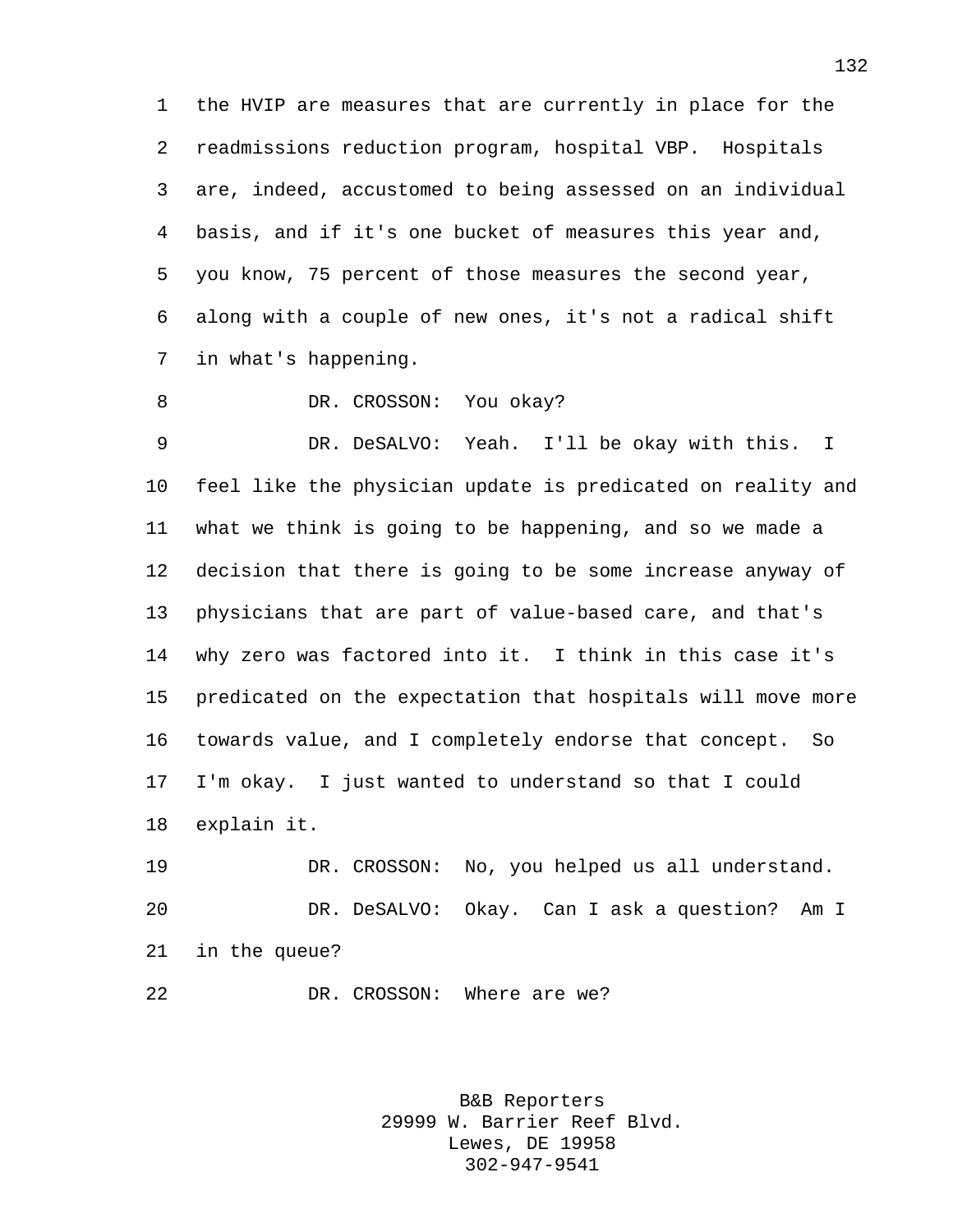1 DR. DeSALVO: Separate topic. No? DR. CROSSON: Did Larry already go? DR. DeSALVO: So is this a question or are you trying to push the second round? Okay. Go ahead. DR. CASALINO: I've actually forgotten, we're still in the first round. 7 [Laughter.] DR. CROSSON: I'm having a little trouble myself. DR. CASALINO: Let me see if I can fit this into the first round. I think I can, actually. So probably any of us could do that with anything, and I won't name names. But I guess one thing, have you thought about, in the discussion of relatively efficient hospitals, it's important, I think, but it could lead to some problems. One of the biggest problems with dealing with the hospital sector, I think, is that there are usually haves and have- nots, and it's not clear that we want the have-nots to disappear, and it is not even clear that for a lot of have- nots that it's their fault that they are have-nots, that they're poorly managed or whatever. So I'm not saying anything that isn't already now. But when we talk about relatively efficient --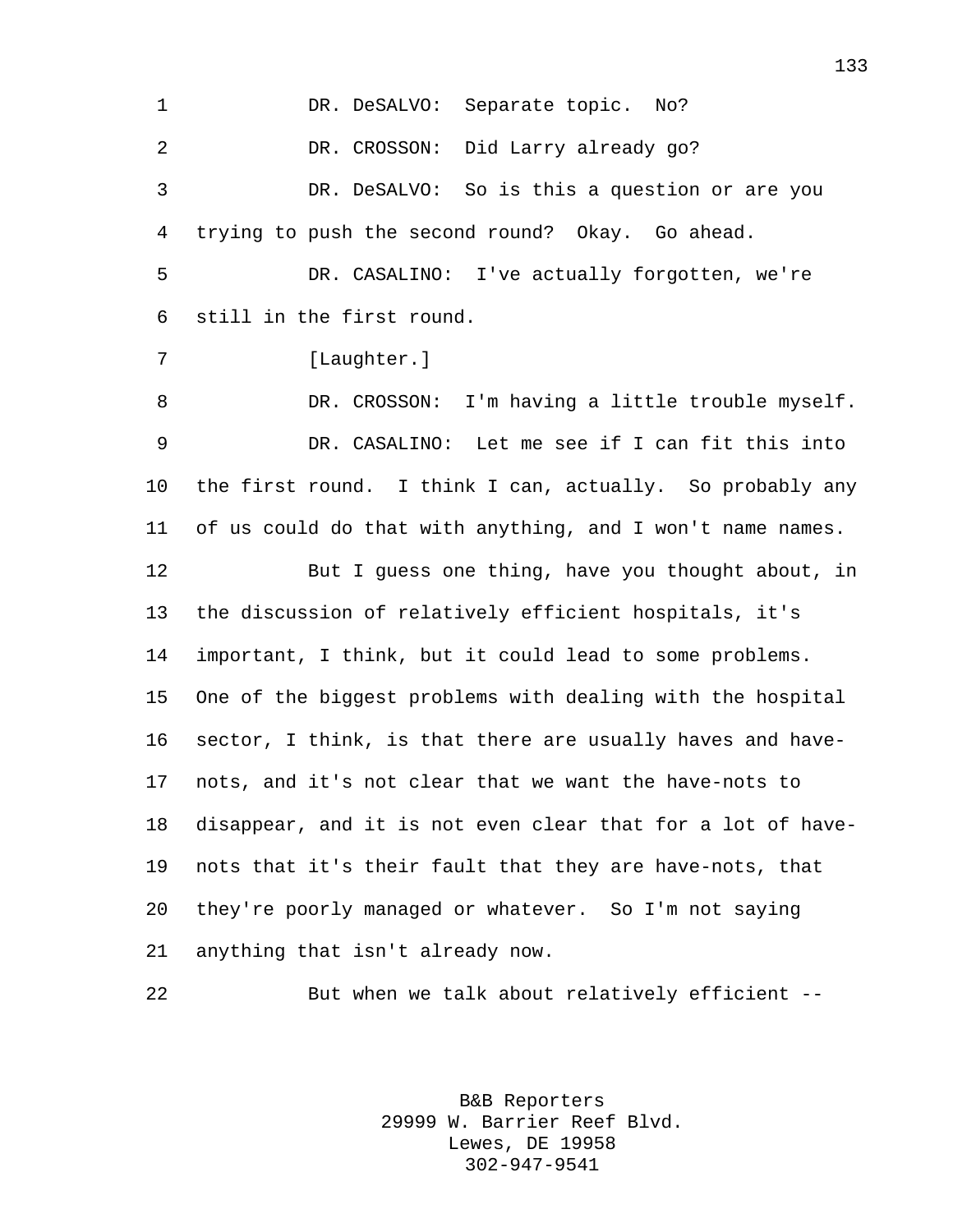when you guys, if I interpreted what you wrote correctly, talking about relatively efficient hospitals, didn't so much take that into account. So for the proposed hospital value-based purchasing, whatever, you know, it's supposed to be done in strata, right. But as far as I can understand, and this is, I guess my question, I don't think you were evaluating relatively efficient hospitals in strata.

 So on page 44 of the written materials you say, well, the relatively efficient hospitals tend to be large nonprofits, because they do well on quality measures, and then there are some other categories, and looking at the appendix, too, of something in 2016, which only extremely motivated the vehicle. Brian probably already did it.

 But what would you think about there being more attention to, first of all, highlighting more in the chapter, not just saying referring to the bench, but what are the characteristics of relatively efficient? So we found that the relatively inefficients, say, tend to have a poor payer mix, for example, and on top of that, even a worse socioeconomic mix. That would be significant. And so I wonder if it makes sense, in thinking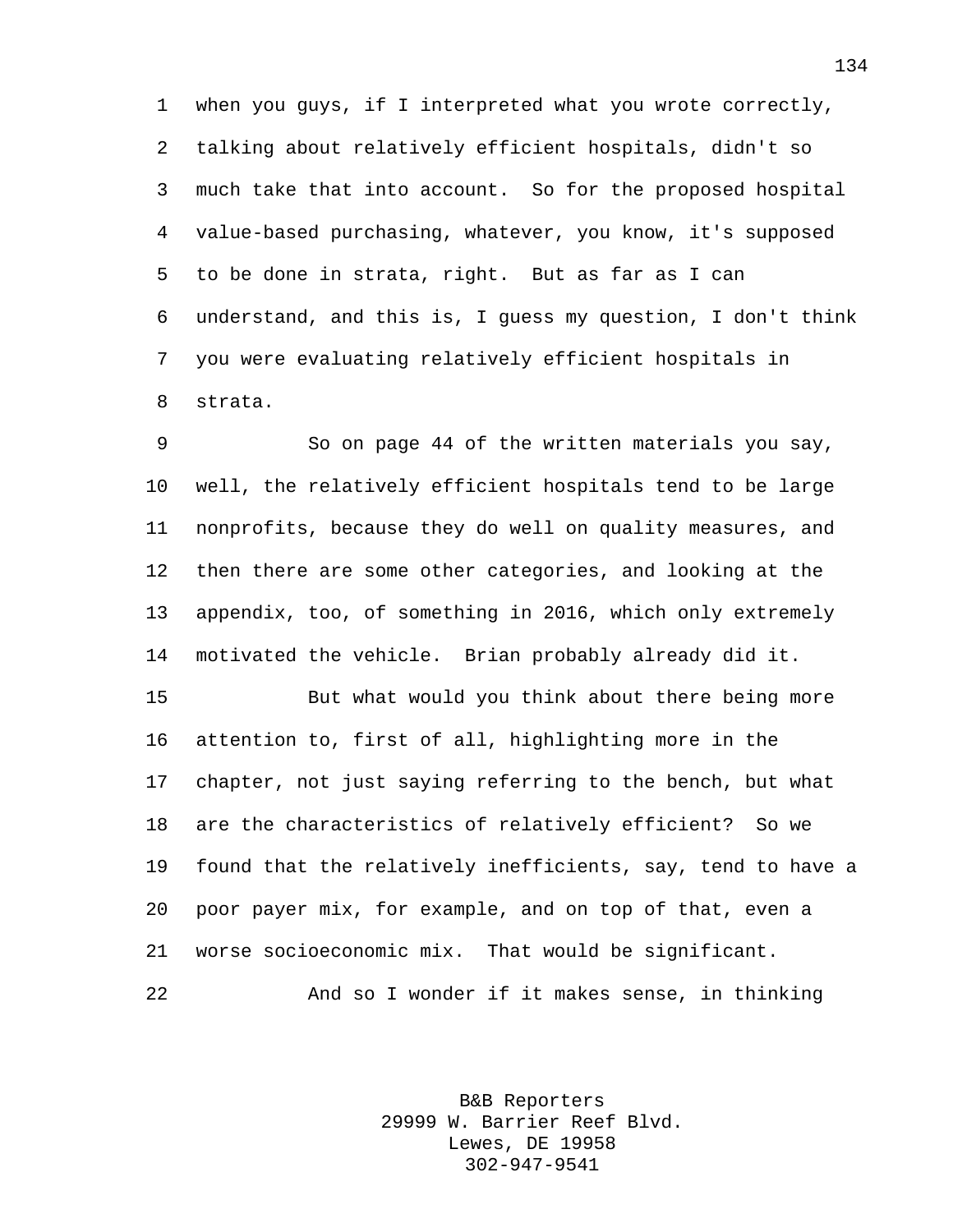about relatively efficient hospitals, first of all, making their characteristics more up front in the chapter, but secondly, thinking about that in strata and not just overall.

 DR. STENSLAND: We could add something in there to show that there is this diversity of hospitals, maybe the DSH shares of the relatively efficient versus not relatively efficient. Maybe that might add a little comfort in there.

 I think our method of looking at the relatively efficient is not a perfect method, and our objective wasn't to get all the relatively efficient in there. It was to let's at least get a subset of these things that look relatively efficient. And so there are certain screens we go through.

 And one screen we have in there is, well, what if you really are kind of cherry-picking your patients, maybe because they're the easy patients or maybe there are socioeconomic things. We don't have so much data on who the easy patients are, but we did throw out everybody that had really low Medicaid shares. So, in essence, there is a lot of physician-owned hospitals that would get thrown out,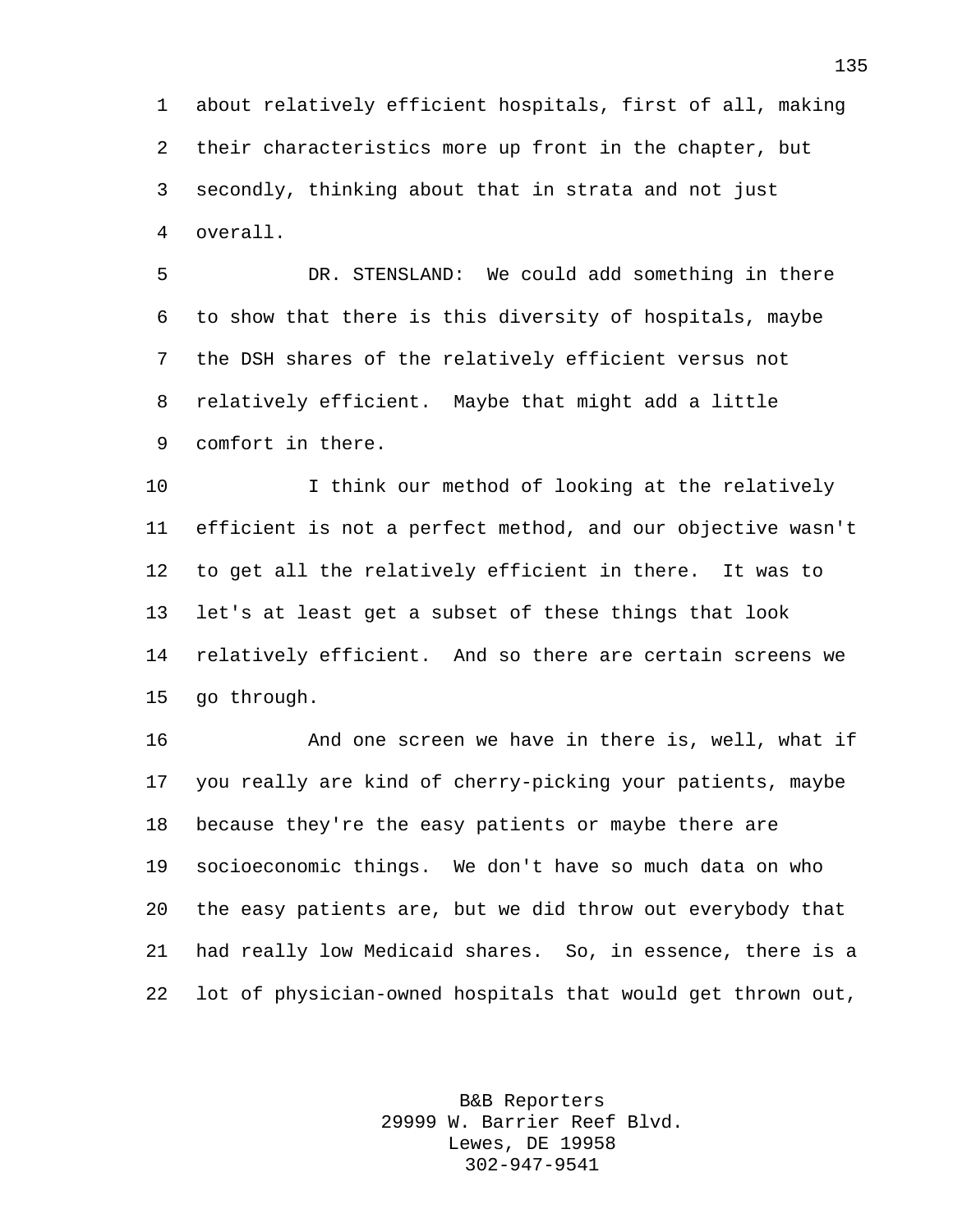because you just don't treat a lot of Medicaid patients.

 The other thing we do is when we standardize our costs we include in there to what share you have more DSH patients, so that should affect your cost to some degree. So it's in there to some degree, and I think we can go through then and maybe explain the outcomes of that, that might help people be a little more comfortable.

 DR. CASALINO: I think that would be good, and I don't want to generate another month of work that might not be that valuable, but it would be interesting to know within each stratum what are the characteristics of the efficient hospitals and the less-efficient ones.

 DR. CROSSON: Okay. Karen, do you have the last question?

 DR. DeSALVO: It's about the hospital closures, and I'll try to be brief, and you all can be brief in your responses. Given the importance of that as maybe a leading indicator, of are we appropriately paying, getting access, I just want to understand a couple of things. Great treatment in the paper, but do we know about payer mix, and related to that, do we know whether uncompensated care is a driver for some of the closures? So the back way I might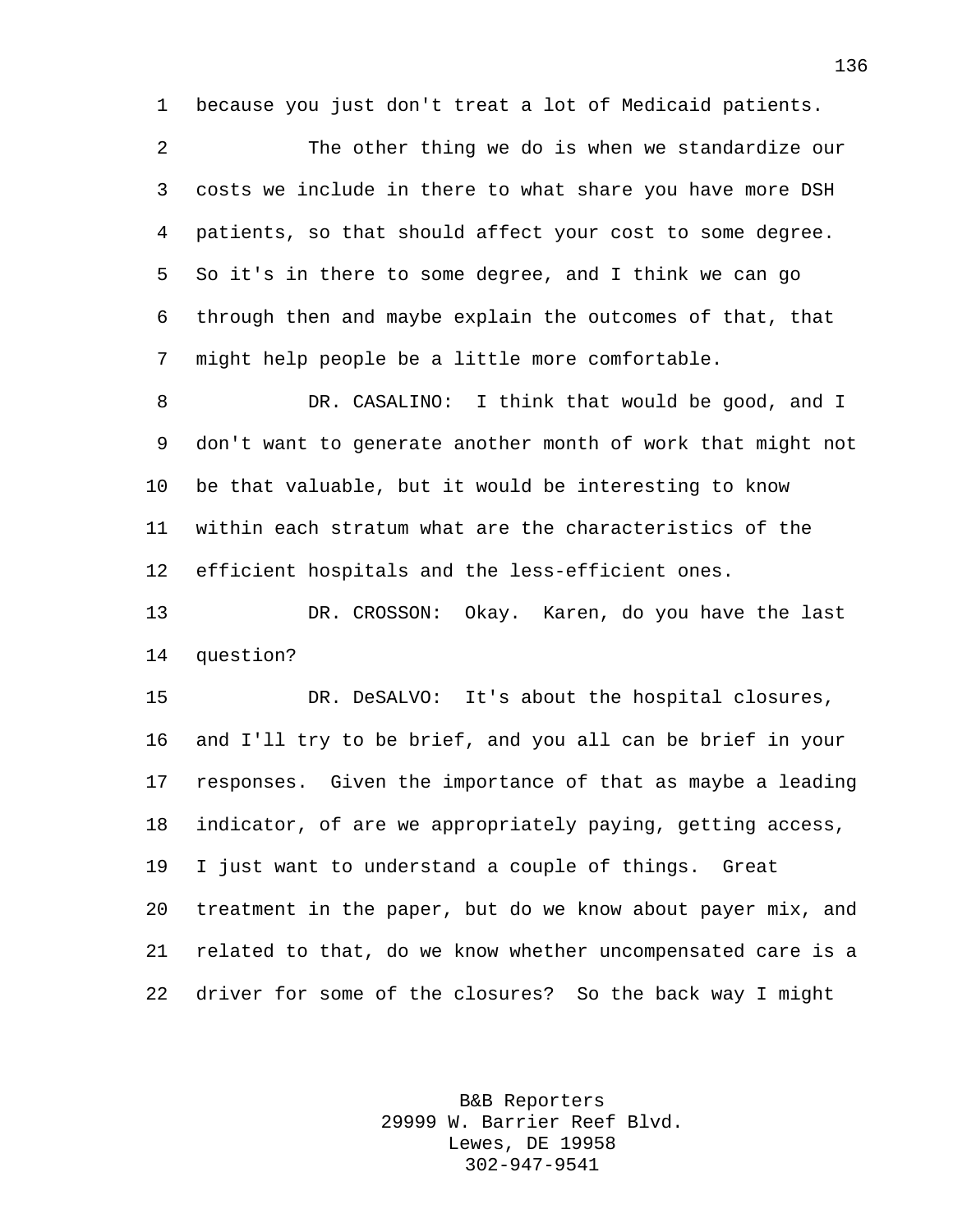want to know about that is do we know the states where those 70 hospitals closed, even pulling out the bad actor hospitals, to get a feeling for whether this is a Medicare issue or whether this relates to a broader payer mix challenge that may be beyond our control?

 MS. BINKOWSKI: I think, as you noted, there are many factors that contributed to these increase in closures, and I'd say most, if not all of them, are beyond the scope of Medicare. There is, you know, excess inpatient capacity in many markets and kind of decrease in inpatient volume for multiple reasons. It is not Medicare specific. We did look at the results by geography and by whether states had expanded Medicaid or not, and found a disproportionate share of the closures were in states that had not expanded Medicaid. There is more. I could go on, but that's the short answer to your question.

 DR. DeSALVO: Thank you very much. And very quick follow-up, if a rural hospital converts to outpatient, is that considered a closure, or is that still treated as an open hospital?

 MS. BINKOWSKI: So, yeah, for the purposes of the paper, a closure was a cessation of inpatient services to

> B&B Reporters 29999 W. Barrier Reef Blvd. Lewes, DE 19958 302-947-9541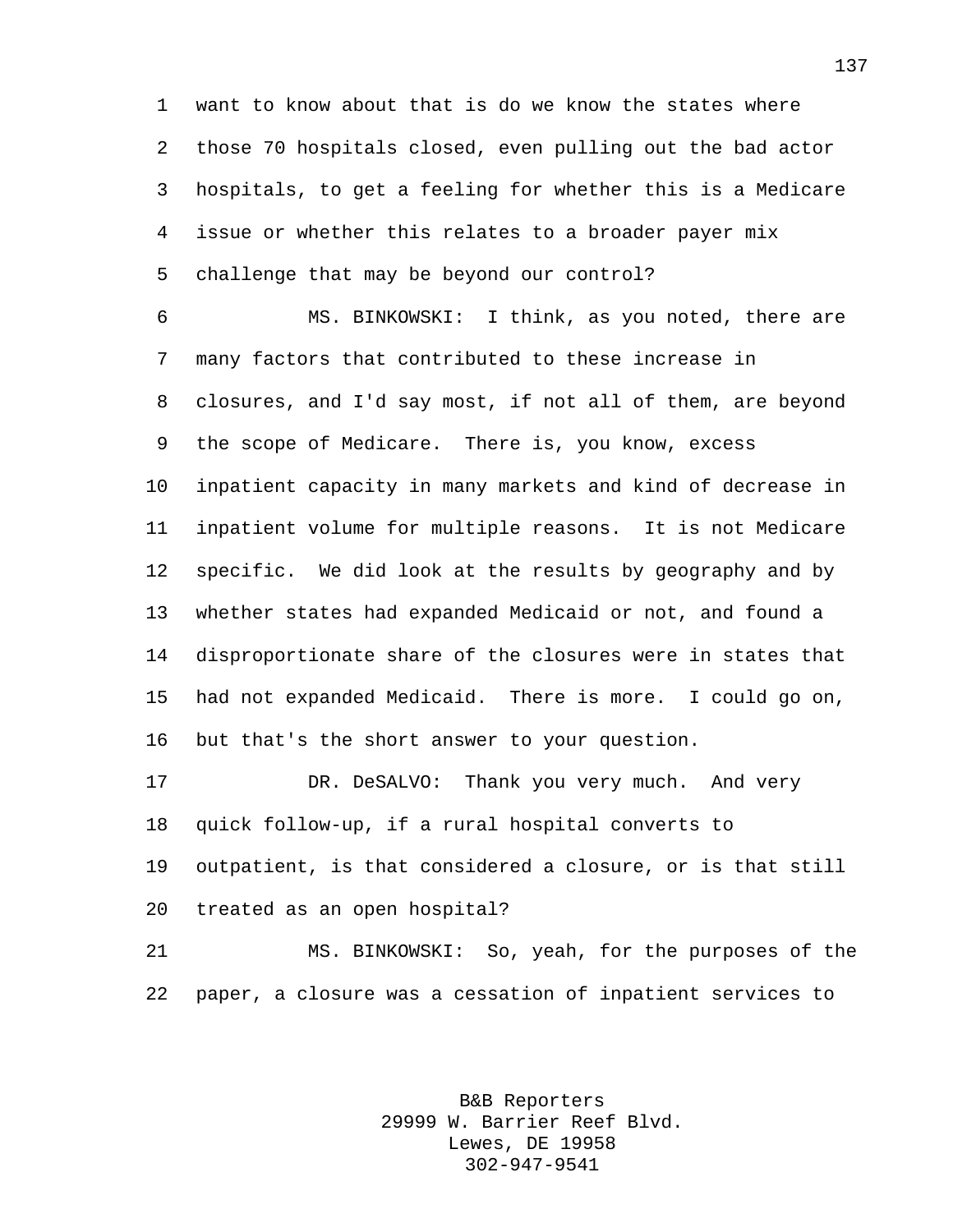Medicare beneficiaries. As we do note, many of the facilities did convert to outpatient facilities, and some also specialized into other types of inpatient facilities, like long-term care psychiatric. So I'd say roughly half of the closures still have some services remaining at the site.

 DR. DeSALVO: That's really helpful. Thank you. DR. CROSSON: Okay. So we've actually had a fairly substantial discussion already, so I'm thinking we're moving from round 1.5 to round 2. So if you could put up Slide 20, Stephanie. And so we'll have a discussion on support or lack of support for the recommendation, starting with Jon.

 DR. PERLIN: Thanks. I'm generally supportive. I just have that nagging question, what's our fallback if, on the off chance Congress doesn't enact, you know, within the next six months. Just kind of busy in the political season so I'm a little skeptical there. With that in mind, if there were a caveat that said, you know, in the absence of that full date, then I think that's rational.

 I would also -- I'm a little less sanguine that everything is completely buttoned down in the measurement

> B&B Reporters 29999 W. Barrier Reef Blvd. Lewes, DE 19958 302-947-9541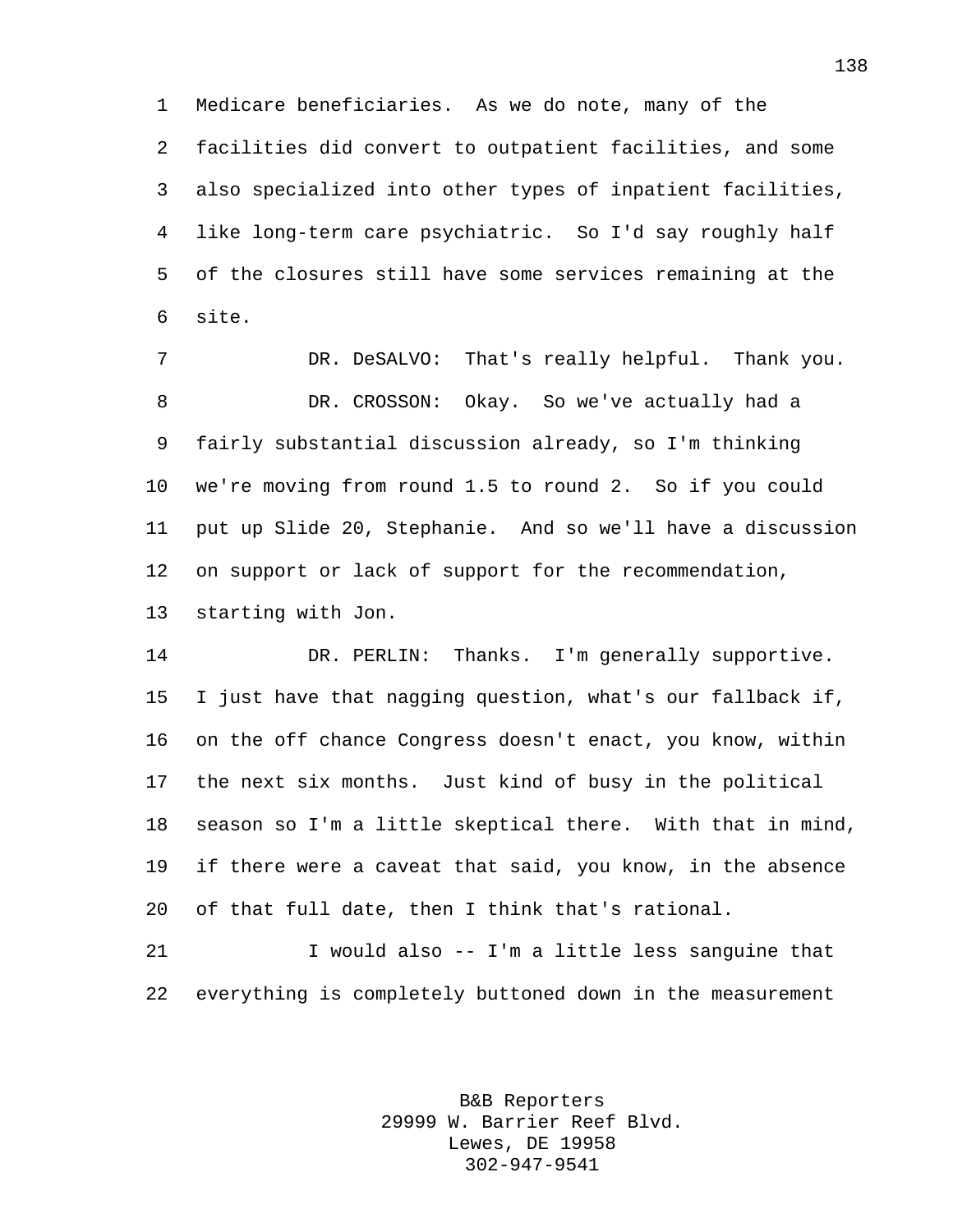space for hospitals. For example, our recommendations, as I recall them, for the HVIP, was readmission, mortality, spending, and spending experience. And, you know, the readmission is fraught. I mentioned the Health Affairs article of July that demonstrated that change actually occurred before the measure went into place. And notwithstanding that, you know, the current, the updated star ratings, for example, that used the readmission-drawn data from 3Q15 to 2Q18. So you're talking about four years in arrears. So that's -- that are obsolete, to some degree.

 The other is that because for that and for some of the safety measures, these are relatively low-frequency events, we aggregate a bunch of quarters to try to predict what's going to happen in a particular quarter, or aggregate a bunch of years to try to predict what's going to happen in a particular year.

 And so I think we have a responsibility to recommend these elements, which, in and of themselves, are not objectionable, that we have the appropriate methodology in place so that it's actually predictive and we can make accurate assessments about quality and value. And, you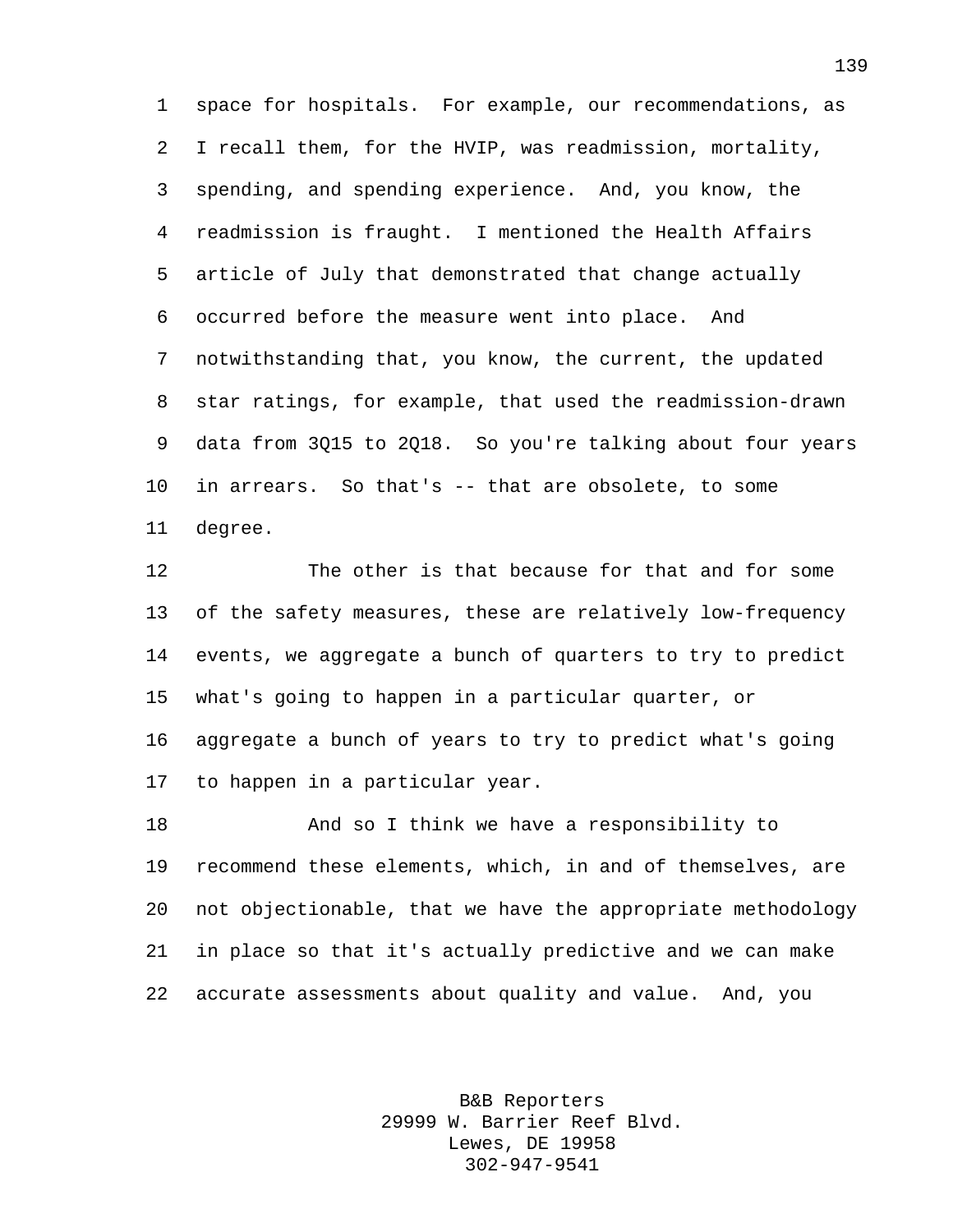know, certain things are just, I think, incontrovertible that they are important, like mortality. So that's my recommended modification there.

 I would, second, identify with the implication of Larry's comments, that, you know, there may be unintended consequences, you know, if we don't understand -- if we think it's going to sort of sort toward most efficient, the characteristics that exacerbate the reasons why less efficient are less efficient on that basis.

 And finally, just a comment that, you know, marginal profits or contribution marginal ultimately is a reduction in the net losses, but the overall picture is that the hospitals are experiencing net losses on these patients, and the overall picture also demonstrates that, you know, a third of American hospitals have negative operating margins, a third are basically close to the margin of being in violation of their bond covenant, -2 to +2 percent, and then another third above that. So I just think that overall context is worthwhile.

 So, you know, summarizing my recommendation is if we have a proviso that if this is not enacted and we don't have the HVIPs ironed out and we can go to the update, I'm

> B&B Reporters 29999 W. Barrier Reef Blvd. Lewes, DE 19958 302-947-9541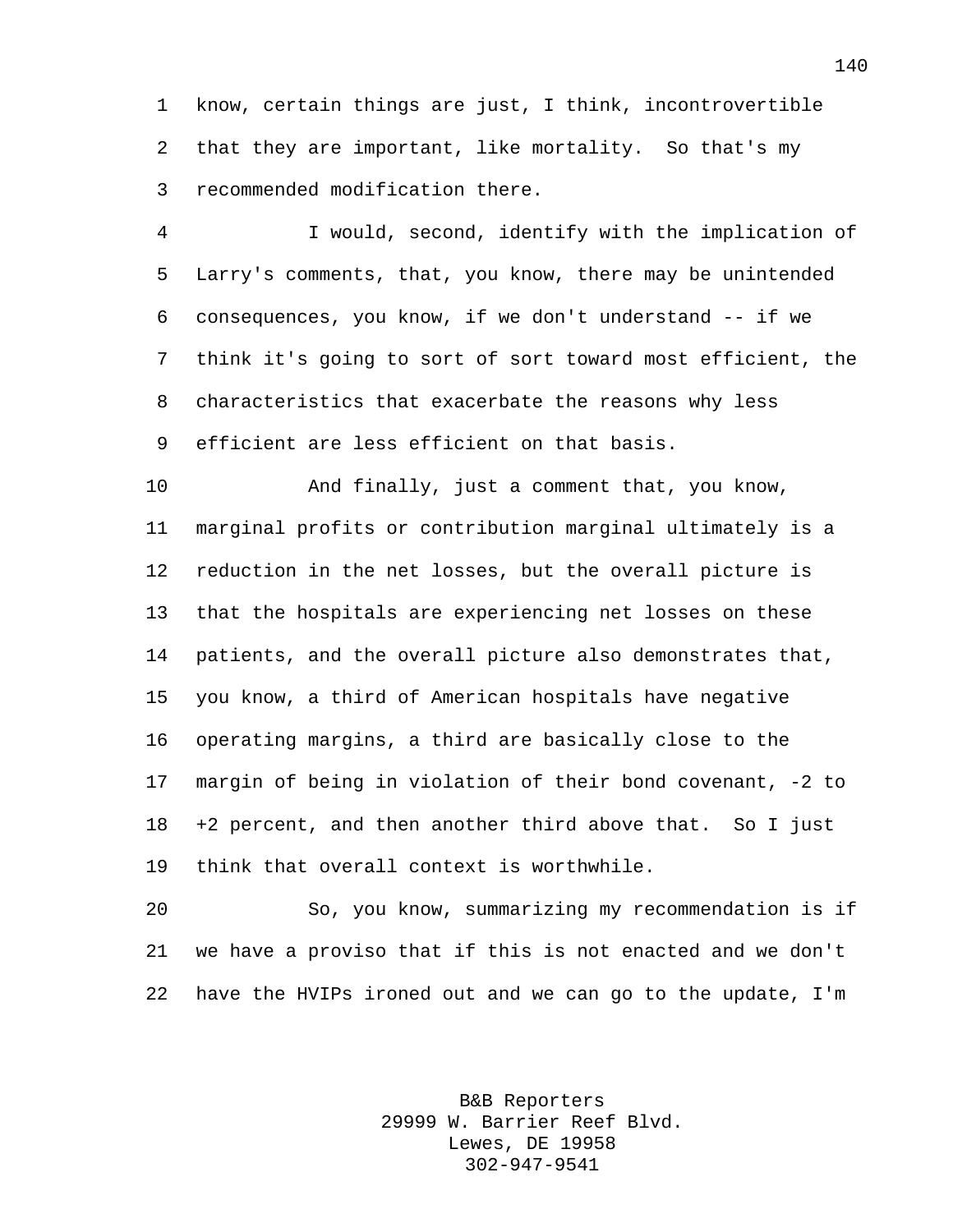all in. Thanks.

 DR. CROSSON: So let me just be clear what you're saying. You would say that our recommendation should be 2 percent and then 0.8 percent, but if Congress didn't enact the 0.8 percent then the recommendation would be 2.8 anyway? DR. PERLIN: [Off microphone.] DR. CROSSON: Yeah. I mean, I understand the position. I think part of the issue there would be by making the recommendation in the way we've had it, it then becomes, hopefully, incumbent on the industry to argue in favor of this, and increases the likelihood that the Congress would then act. If, in fact, we say, well, if you don't do it then it goes to 2.8 anyway, one concern I would have with that is that it would decrease the likelihood that the policy objective we have that formed the recommendation this way would be less likely to be achieved. DR. MATHEWS: To put that differently, if the

 Congress does not act on this recommendation, current law, full market basket is indeed the update that will pertain. DR. CROSSON: Okay. I had Warren next and then

> B&B Reporters 29999 W. Barrier Reef Blvd. Lewes, DE 19958 302-947-9541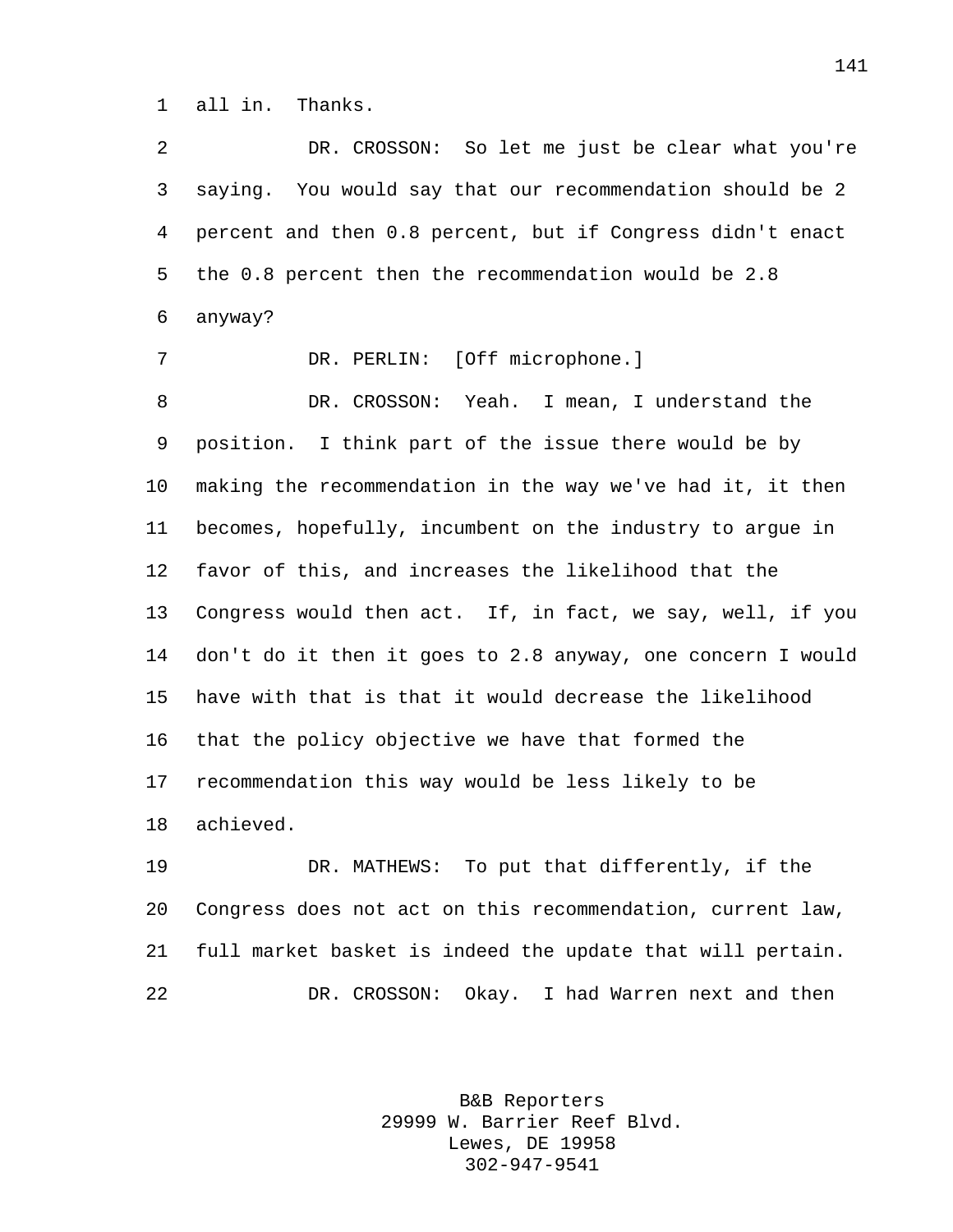Amol and Bruce.

 MR. THOMAS: So this is my sixth payment update meeting, and last. So just a couple of comments, you know, broadly. I think the recommendation should be modified to be a full update, and I think if you just look at the summary that we've been given that a projected margin, you know, just going across the board, goes from 12.6 to 3.7 to 12.7 to 17 percent to 2.4 in the various disciplines to, we heard the ASC maybe 20, 30, 40 percent, and then we're at - 8 projected

 So you just look at that and you're like, well, does that really make a lot of sense, as we kind of look at the broad spectrum. And then we have the comment, well, but hospitals are doing okay if you look at the overall margin. They've got access to capital. All the disciplines have access to capital. All of these organizations can grow. All of them are growing, for the most part. There's not a lot of closures of ASCs. You don't see a lot of ASC closures.

 So I think the question I would ask us is why wouldn't we have a full update and then, you know, give efficient hospitals an opportunity to do better? Even

> B&B Reporters 29999 W. Barrier Reef Blvd. Lewes, DE 19958 302-947-9541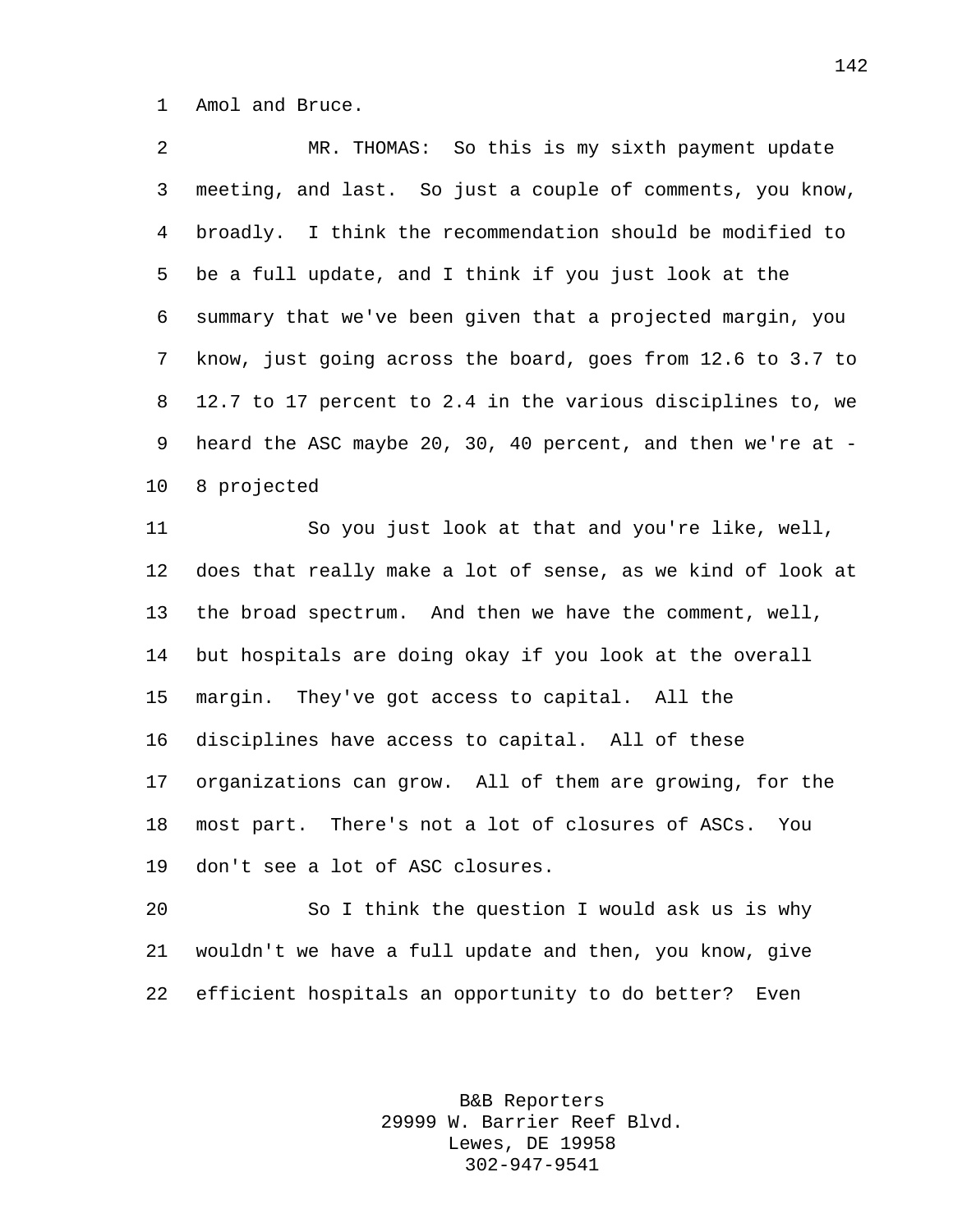efficient hospitals, which there are 266 identified out of 4,700, are running a negative margin, with 10 percent better mortality, or 9 percent better cost structure.

 And then I think we sit here and we talk about, well, hospitals are doing, you know, this with drugs and consolidating and physicians and all that. Well, they're doing it because they're running a 9 percent negative margin on Medicare, which is the largest payer, generally, and it is increasing every day as people age from commercial into Medicare. So I think we sit here and we wonder like why are they doing these things? They're doing it to be sustainable. And if we don't like Part B drugs then let's put an inflator on it. Let's put an inflator cap on Part B drugs so they can't basically make more dollars on Part B drugs, which I think hospitals probably would not argue with an inflator cap on drug pricing, especially as it relates to inpatient, because I think it would help the cost structure.

 So I would just ask us to maybe step back, and instead of getting all mired in every single detail, step back and just say the broad picture here is this doesn't make a lot of sense of how we're approaching it. We also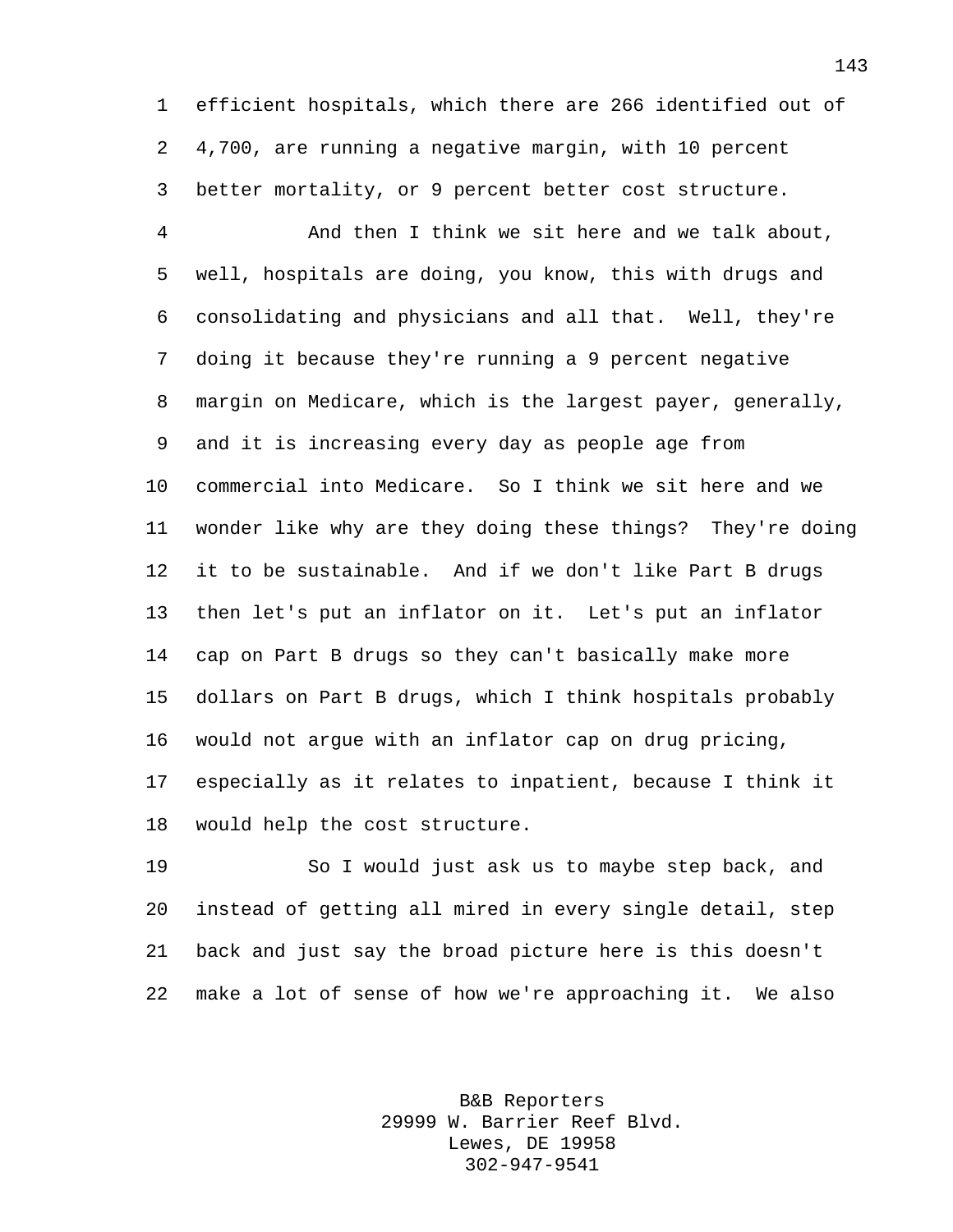haven't put in here margins on other ancillary

 organizations out there, like PBMs and pharma companies, which are running significantly higher positive margins, and basically benefit from what's going on in the industry. So, you know, I just -- just stepping back, and it isn't because I'm in the industry. It's really if you just look at the facts, the facts kind of speak for themselves as to kind of what's happening here.

 So I would encourage us to think about a full update, see if we can start to blunt this trend. I mean, it looks like we've blunted it a little bit. And let's give upside for improved quality. And I think, Jay, going to your point, which I agree with you that if you just kind 14 of have the caveat that they get the increase anyway, make it upside. I mean, for the organizations that do a great job from a quality perspective, give them, you know, the benefit from an upside perspective, or give them a benefit for being in, you know, advanced payment models and trying to take risk and trying to do a better job managing total cost of care. I mean, let's try to incent organizations, go that way.

But, you know, the numbers speak for themselves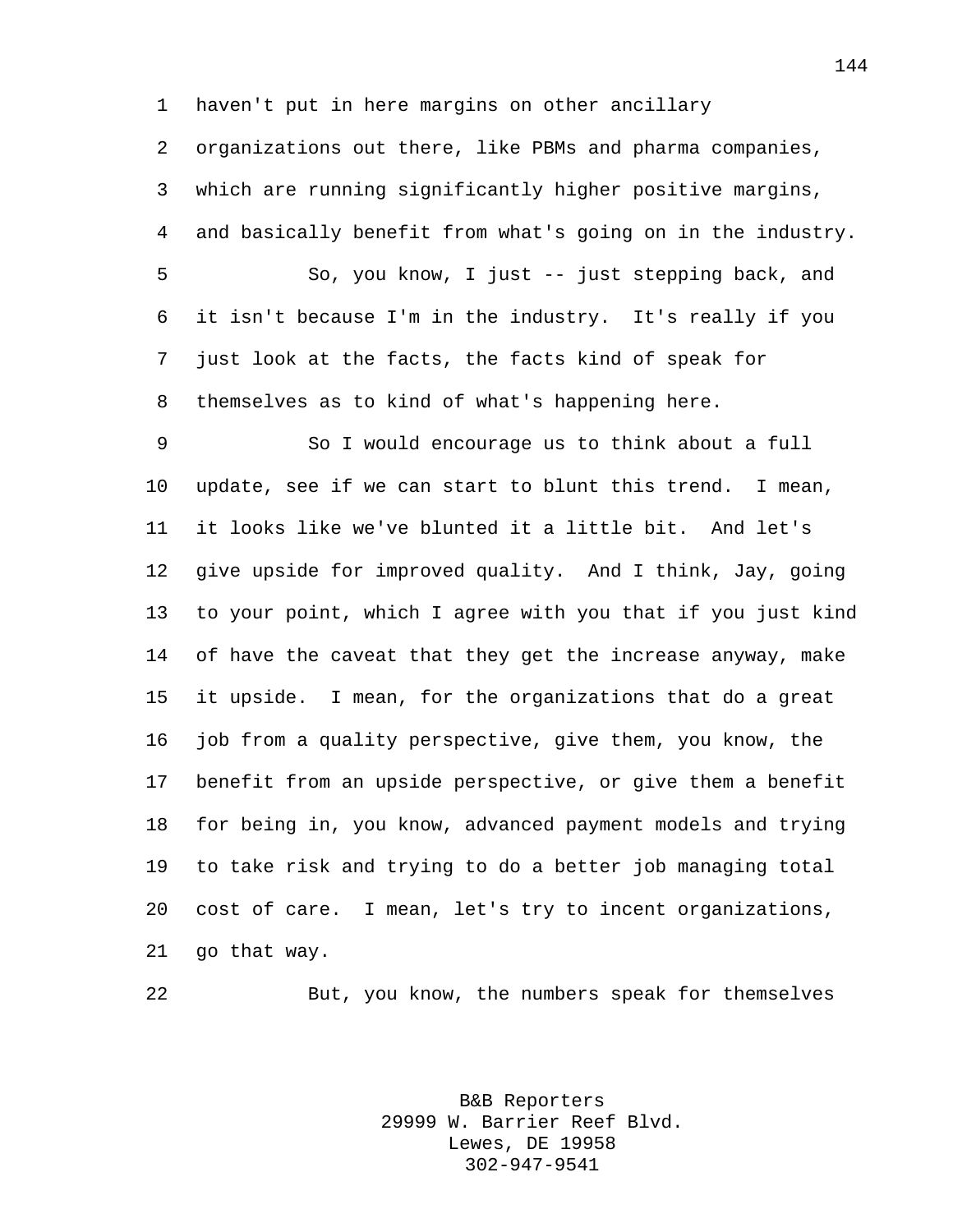on the results, and I think that if we want to exacerbate, you know, continued consolidation of physicians, continued consolidation in the industry, then we just should keep, you know, limiting the update factor and the industry will adjust to be sustainable. That's what will happen, because it has to. DR. CASALINO: On this point, just very briefly? 8 DR. CROSSON: Yeah. DR. CASALINO: I'm sympathetic to where you stand but I do have one question for you. Do you think if

 hospitals had more money they would say, okay, we're going to stop buying physician practices?

 MR. THOMAS: No. I think what would happen -- DR. CASALINO: Because I'm not sure that's the case.

 MR. THOMAS: -- no, but I think what would happen is, what you have right now is, I mean, that becomes part of the sustainability and you have a cost shift to commercial. I mean, basically that's what we saw in the physician practices, that's what we see in hospitals, is there is a cost shift to commercial. Well, that's going to continue to be limited because less people are in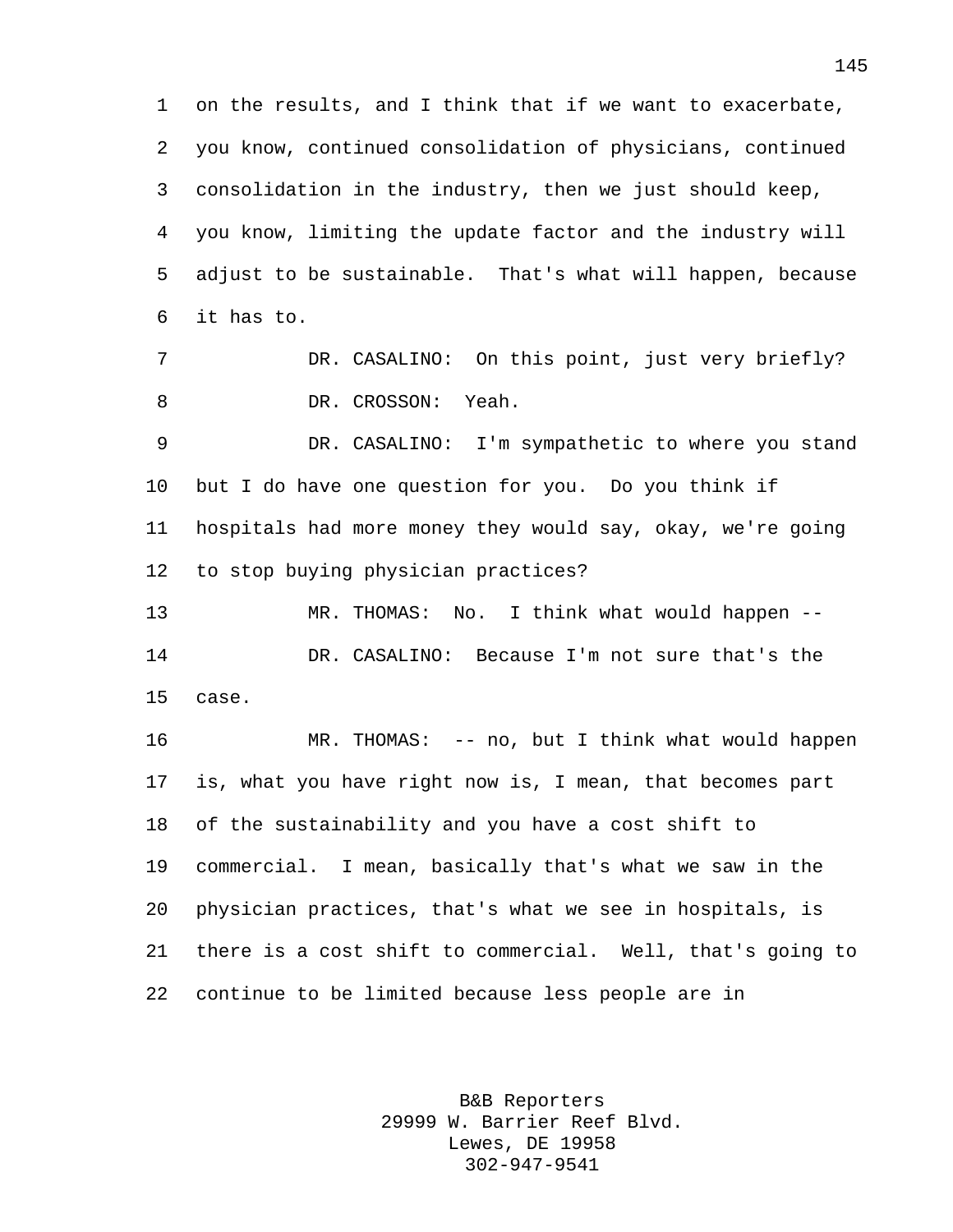commercial. That shrinks every single day as people age in to Medicare.

 So it's going to create more pressure to do different things. I think it may make some organizations that are, you know, going to Jonathan's point, that are on the cusp, make them sustainable. But I do think these other issues we're talking about around Part B drugs and that sort of thing, I mean, I think we should take a harder line there on making sure there are caps so that those prices don't go up. I think that's a great idea.

 But, you know, I think it will blunt the cost shift, definitely, I think, if we -- or will exacerbate it by kind of going in this direction. So I'm just looking at the overall, you know, impact, and you could say that to any other piece of the industry. You know, do you think it's, you know, going to stop rehabilitation if we, you know, make a certain change or don't? If we give 2.4 percent to dialysis will that change dialysis consolidation? Probably not. So I think we've got to look at, you know, broader ways to move to a global payment model and get out of fee-for-service, understanding that right now we're talking about fee-for-service payments.

> B&B Reporters 29999 W. Barrier Reef Blvd. Lewes, DE 19958 302-947-9541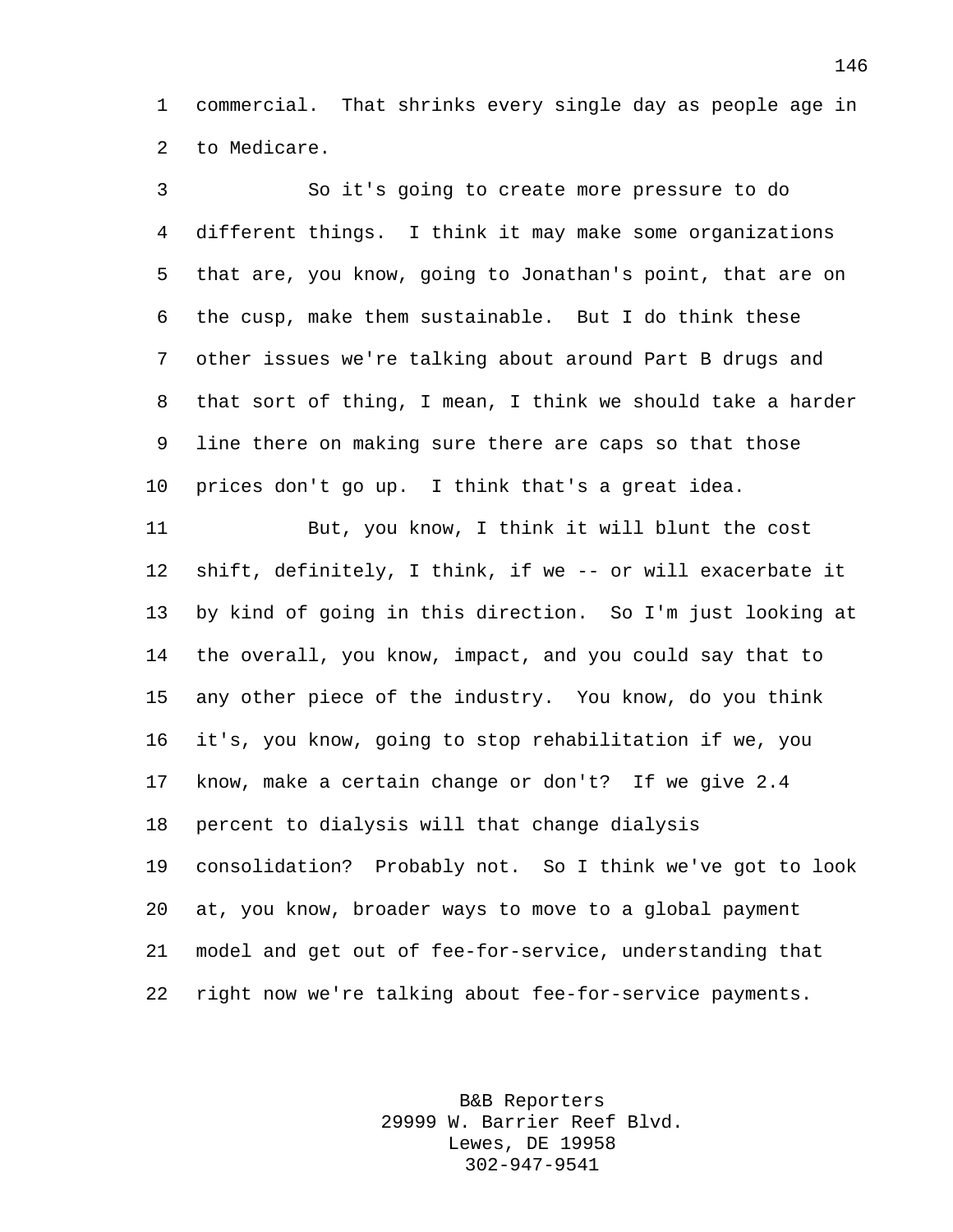And Brian gave me a good lesson on this. He's like, you know, we've got to deal with fee-for-service while we're building the new model, and I get that. But the only way we're going to blunt costs, I believe, over time, is go to a global model where the providers are absolutely, 100 percent incented to do the best job taking care of patients in the most cost-effective way, and this is not the model to do that, unfortunately. But it's what we are talking about right now.

 DR. CROSSON: Well, I can't argue with the last point there, but just to be clear, Warner, you're not in support of the current recommendation. You would offer a different recommendation, which would be 2.8 percent plus - - and here I'm putting words in your mouth -- plus the additional part of our recommendation, which would be 0.8 percent.

 MR. THOMAS: Or a portion of it. A portion of a quality incentive program. It may not be 0.8 percent. It might be some other piece of dollars. But for organizations that can be high-performing or perform a certain way from a quality perspective, I think getting back trying to blunt this change, and if you look at the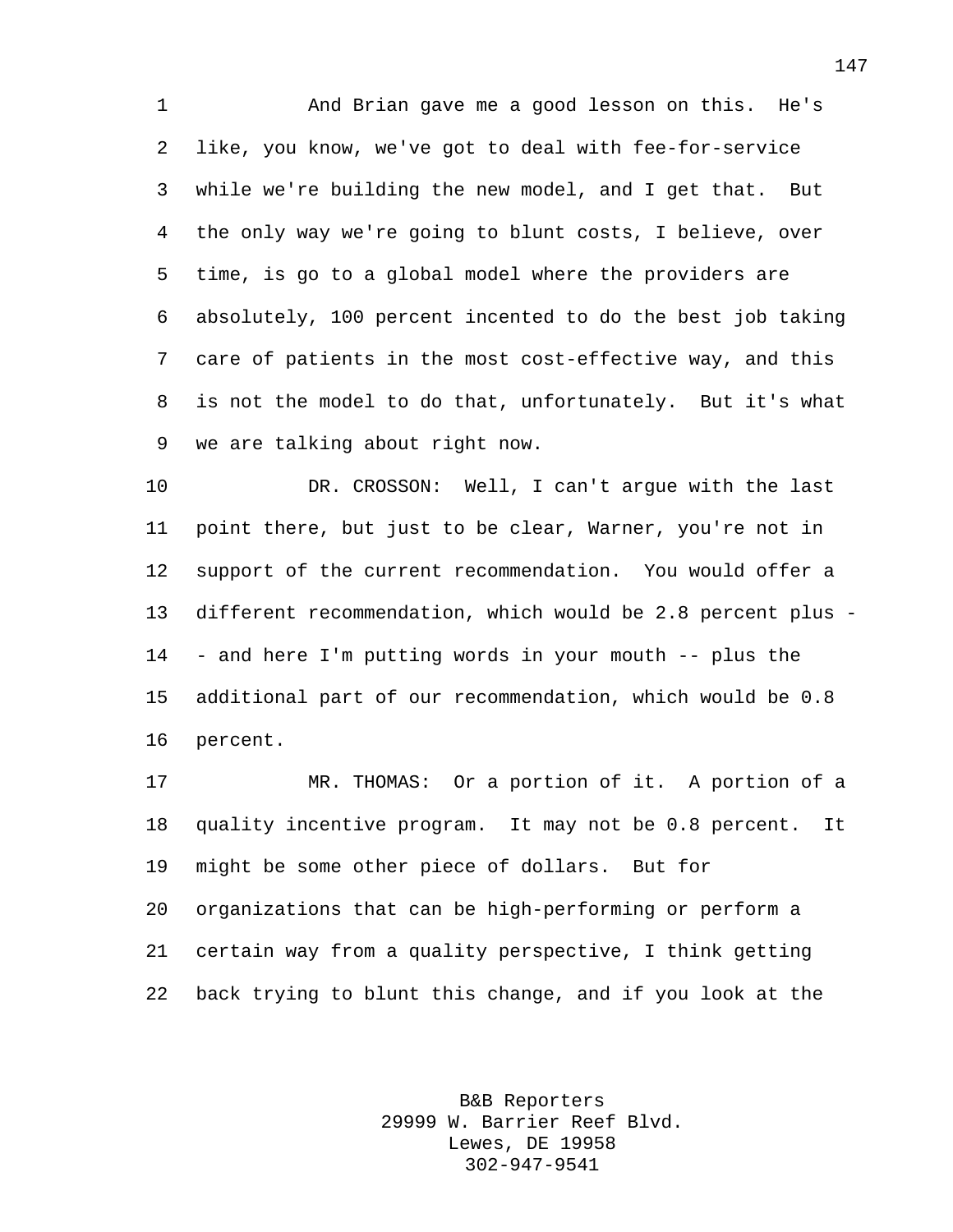cost information here, the biggest piece of the cost -- I mean, the biggest one is labor. That is in here at -- I think it was about 3 percent, but I do think labor cost is escalating a lot more than 3 percent in most markets, and it is generally the largest single expenditure in a hospital. I don't see any change in the labor market over the next several years, so I think that's just -- I mean, that's a big input cost, that and drugs are big input costs to what happens in this industry.

10 DR. CROSSON: Paul, on this?

 DR. PAUL GINSBURG: Yeah, I was just going to ask you to clarify, Warner. What I thought you were going to say, but it is not what you said, is in a sense, you know, we support this HVIP, you know, 2 percent plus the extra money in HVIP. If the Congress does not see fit to enact the HVIP, we support the full update. That's what I thought you were going to say, but I don't think that's the way it came out.

 MR. THOMAS: No, that's not what I said, and actually part of it related back to what Jay and Jim were saying, that, you know, I think you want the hospital industry pushing to create the right incentive program, and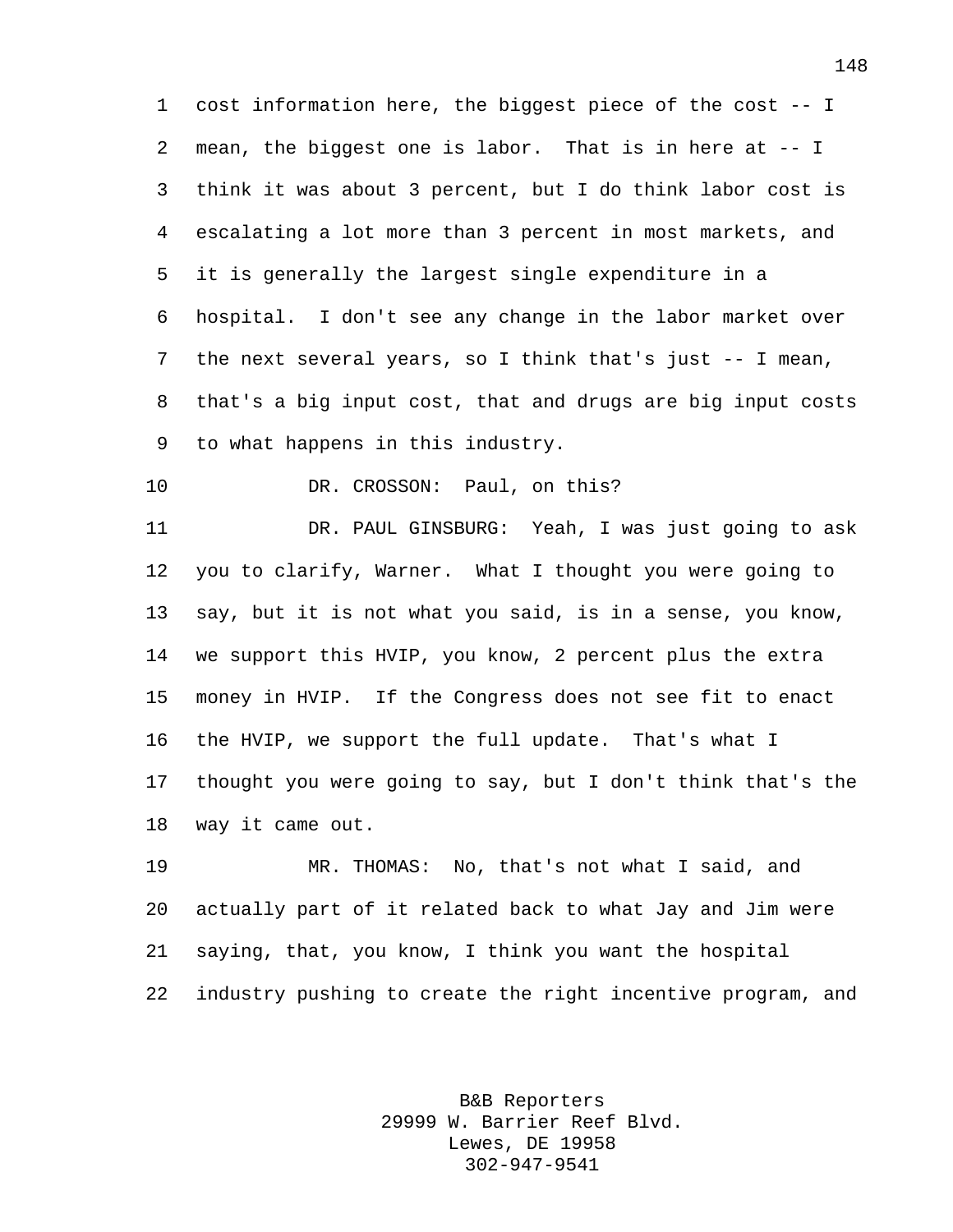I think HVIP is -- although there's a lot of details that need to be worked out with it, I think it's a good program.

 My confidence level that that is going to get adopted over the next years, though, is essentially zero. So I think that we need to be mindful of that as we look at what the recommendation is around an increase. That's part of why I modified what I think would make sense.

8 DR. PERLIN: I think there's another aspect -- Bruce, I remember you and I had some conversation about this -- which is how will HVIP -- assume the unlikely, that it actually gets enacted. How will it behave as a conglomerate and aggregate set of measures I don't believe is entirely predictable. I've seen this, you know, time after time in relationships from measure sets from commercial payers and even CMS, certainly the ONC, the e- clinical quality measures. And so we've described the elements of what might go into a measure. We've identified some of the limitations of some of those elements inherently, and we're betting on something that's not only enacted but structurally and scientifically sound in this period of time. And I think that's something we just should take some caution on. And what I think amplifies

> B&B Reporters 29999 W. Barrier Reef Blvd. Lewes, DE 19958 302-947-9541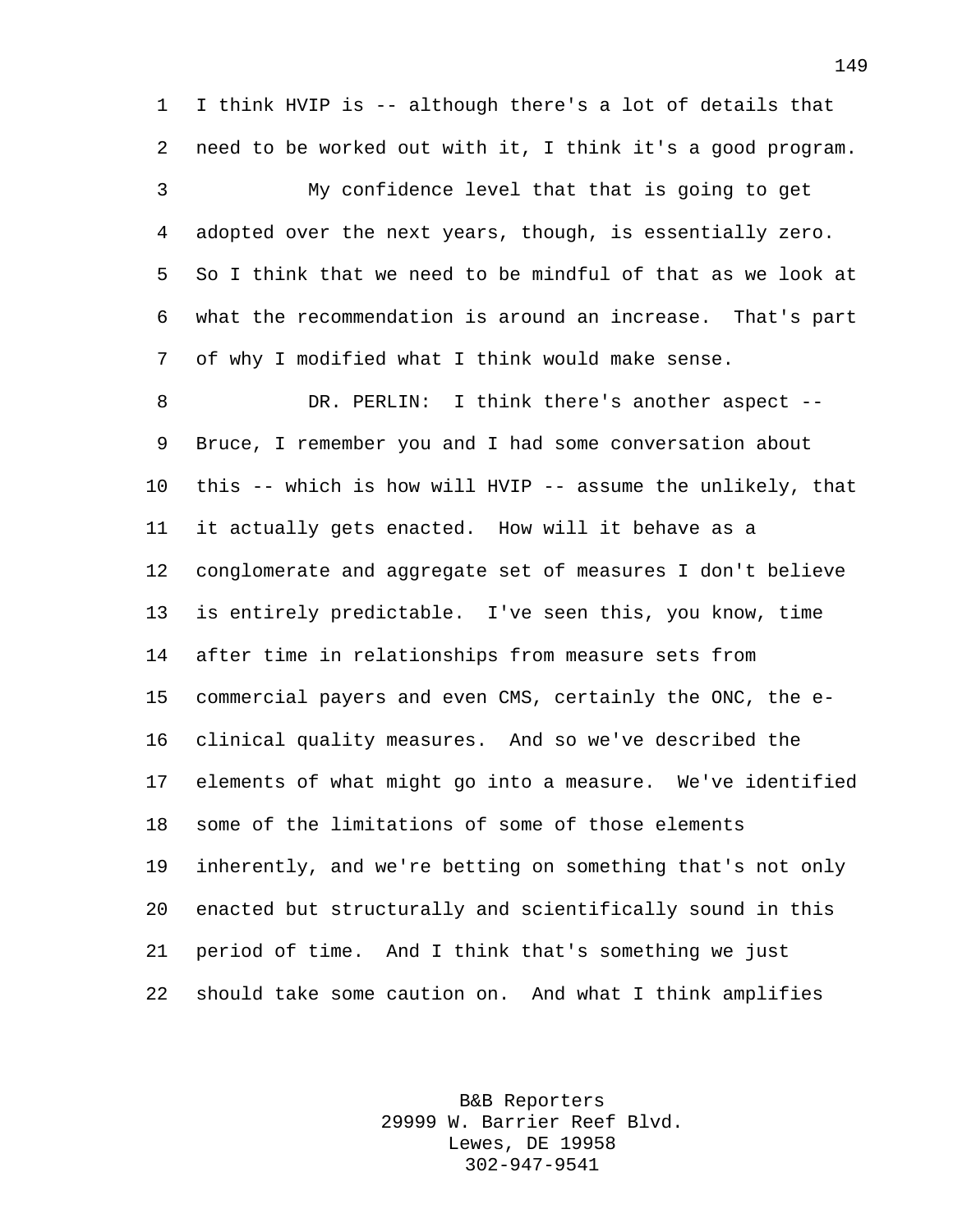the wisdom of Warner's point is the ability to test that sort of notion over that period of time and actually provide something more structurally and methodologically sound for Congress to contemplate.

DR. CROSSON: Okay. Amol.

 DR. NAVATHE: Thank you. So, first, let me just say that I generally support the recommendations. I have some additional thoughts that perhaps we could think about.

 I think there is some wisdom in the idea of following the data, and I have a couple of explicit points to make there. I also think there's a challenge here. I think I'm sympathetic to the complexity of many different pieces. One is that there's variation on all hospitals are created equal. We have to worry about access. I think also by looking at these payment updates by each specific provider group, effectively we sometimes lose the forest for the trees, and there's a lot of interactions and downstream potential consequences. And where I'm going with this in some sense is that if we do follow data and look, I think one of the pieces you highlighted on Slide 4, I think we saw as part of some of the earlier work around the IME, DME, kind of IME payment pieces, that a lot of

> B&B Reporters 29999 W. Barrier Reef Blvd. Lewes, DE 19958 302-947-9541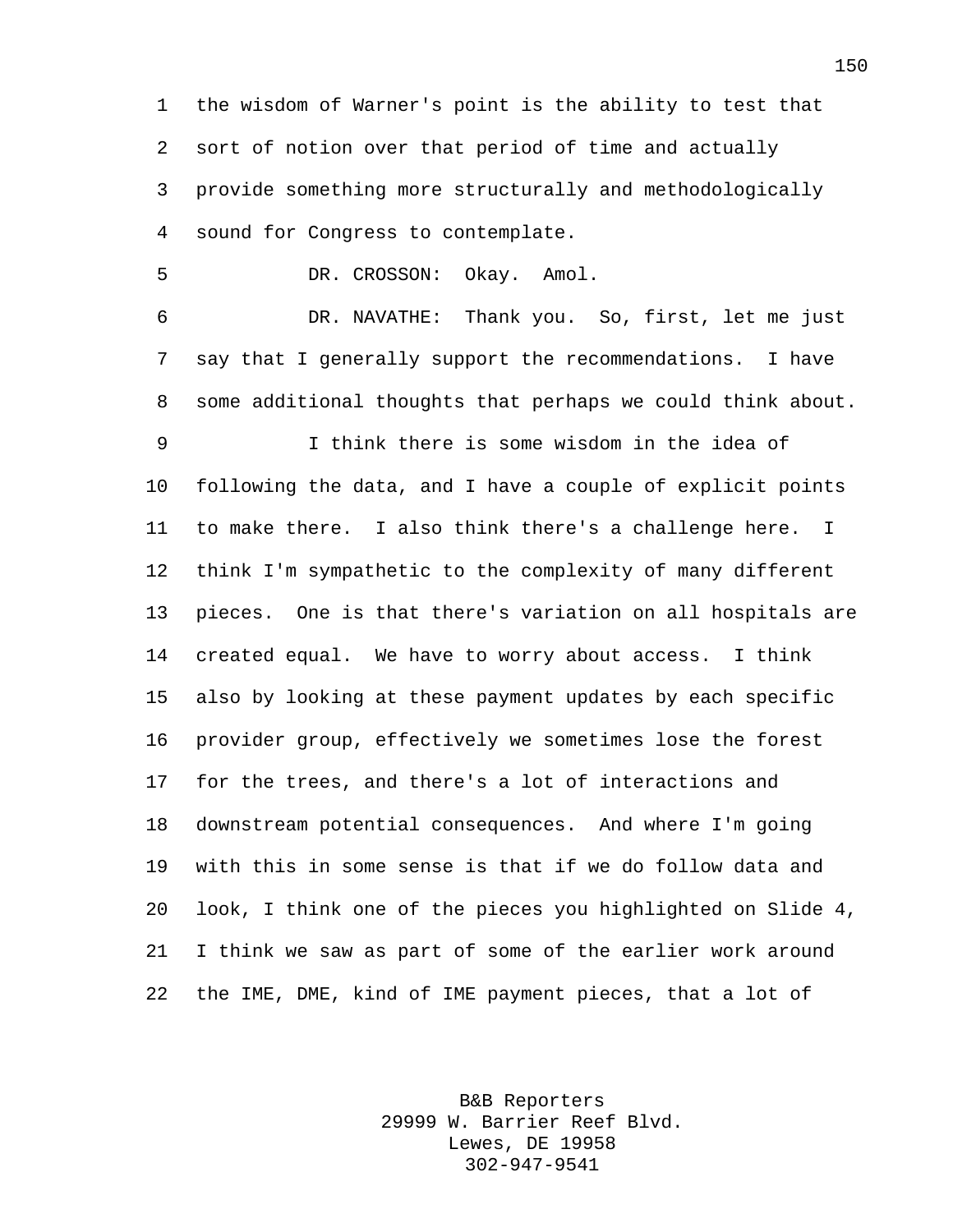care is shifting from inpatient to outpatient, right? And what I see this recommendation as in some sense is largely, especially if you take Jon's kind of modification, which is we keep the 2.8 percent if HVIP doesn't come about, is kind of keeping the status quo to a certain extent. And the status quo is there is some incentive for hospitals to repurpose effectively towards outpatient services. But a question that we could ask, especially as we think about 9 the taxpayer dollar and the Medicare beneficiary, is: Should we actually be doing more to try to push the agenda of debedding in some sense or repurposing these beds. Maybe "debedding" is too strong. We seem to have excess inpatient capacity that could be shifted towards outpatient services. Right now our recommendation is something that is kind of across the board, IPPS and OPPS. We could actually make a recommendation that's more pushing towards outpatient services.

 The reason that I think it needs more work before we could get there is then we have to think about the other complexities of HOPD and the other pieces that potentially aren't sort of stimulating the right incentives necessarily. But I think that's a question that I asked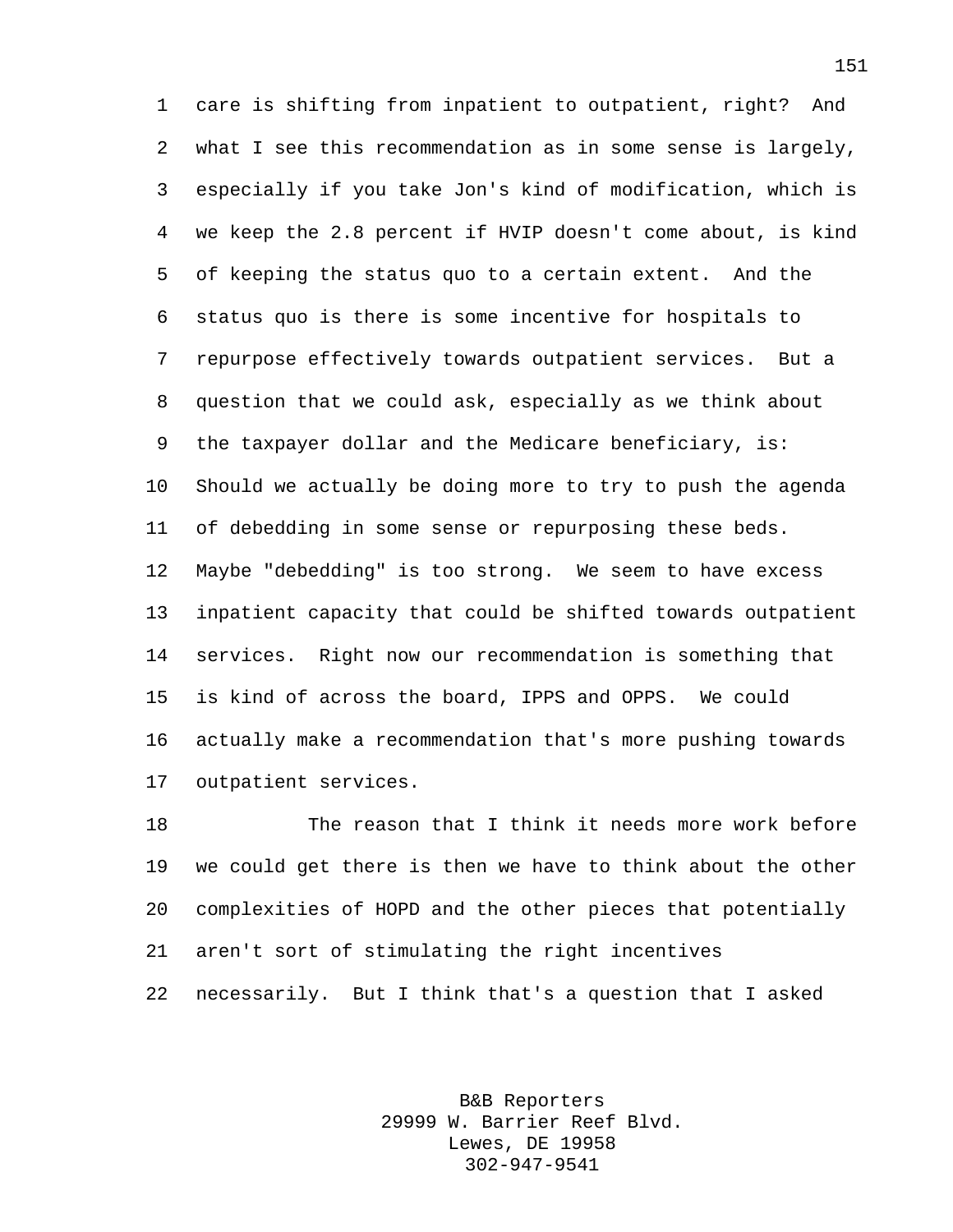myself. As we think about this, if we do follow the data, I agree with some of Warner's comments. At the same time, I think that there is a shift towards outpatient care, and so should we really be thinking about IPPS, OPPS, inpatient, outpatient, in the context of acute hospitals differently? And maybe that requires a little bit more work, but that might be more reflective of the direction that the Medicare program from a taxpayer accountability perspective really should go.

10 DR. CROSSON: I agree with the point that you're making. This is the problem with having been around here a long time. I have a tendency to preface things like, "Well, you know, the last time we talked about it..."

[Laughter.]

 DR. CROSSON: But the issue of, you know, why we're doing a combined IPPS and outpatient at the same time has come up before, and I'd ask actually Jim and Jeff maybe to answer this, make sure I'm still correct. But it has been difficult to conceive of doing them separately, and I know that's not exactly what you're saying, but because they're too intertwined and there's too much ability to move costs from one bucket to the other. Is that still how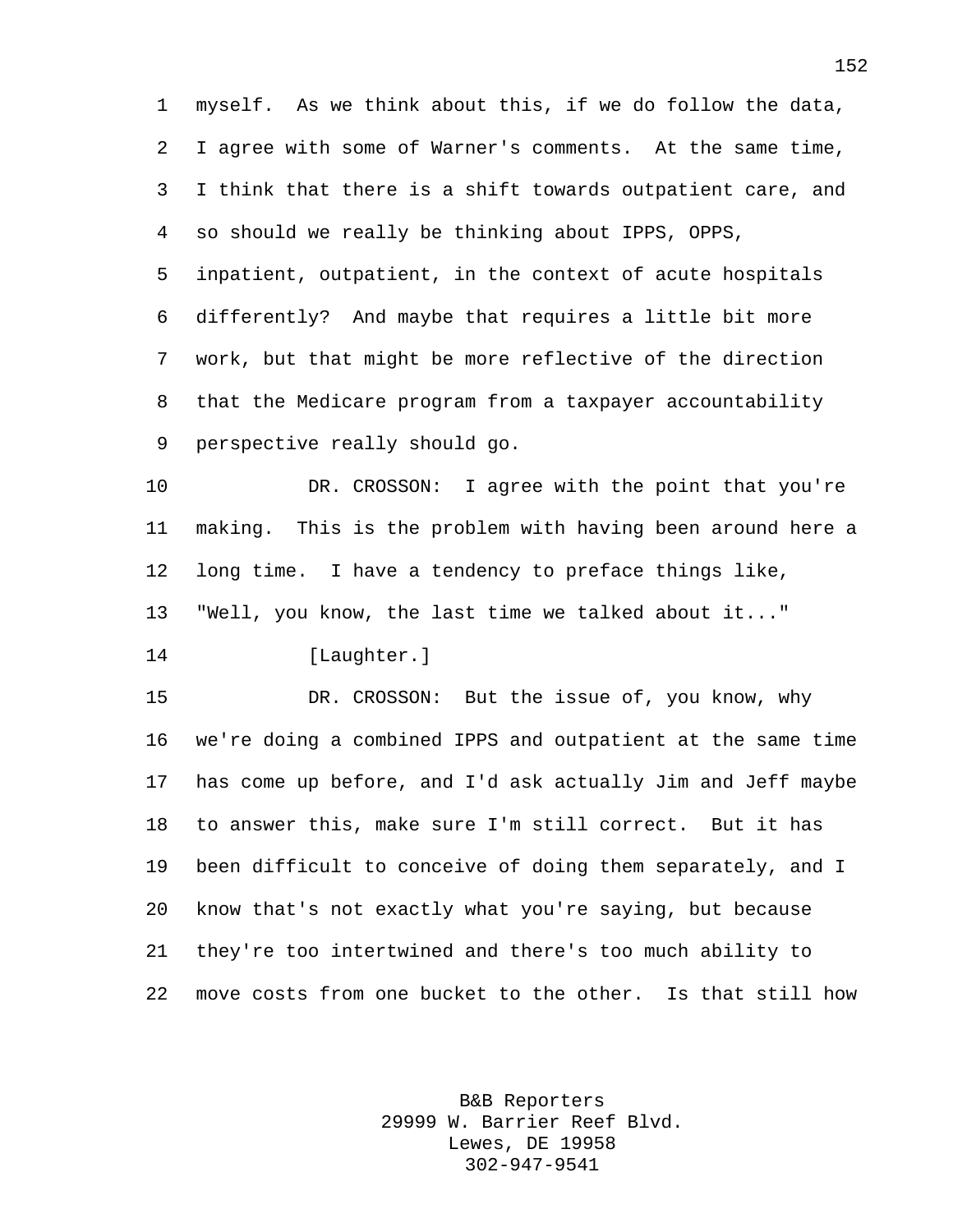we think about this? Fixed costs, particularly.

 DR. STENSLAND: I think there is a little bit of cost uncertainty there. In general, I think if we went into this, it would have to be a next cycle issue, because I think there would be some serious issues we would start having to contemplate. As Amol kind of obliquely hinted at, this would exacerbate the differential between the physician office and the HOPD, and we'd have to know, okay, is that what we want to do? And what are kind of the secondary and third effects of that? So, if anything, I would maybe table this for a later time. DR. CROSSON: And I think that's your intention. DR. NAVATHE: My intention is not to say that this needs to exist for the January vote per se, but to tee this up that I think if we're thinking about payment updates and we're viewing them in a very siloed way, then we're missing the forest for the trees, and I would argue that we need to do exactly what you're saying. Maybe it's not going to happen this cycle, but then we should do it for next cycle and we should start to think that way. DR. CROSSON: So we will examine this again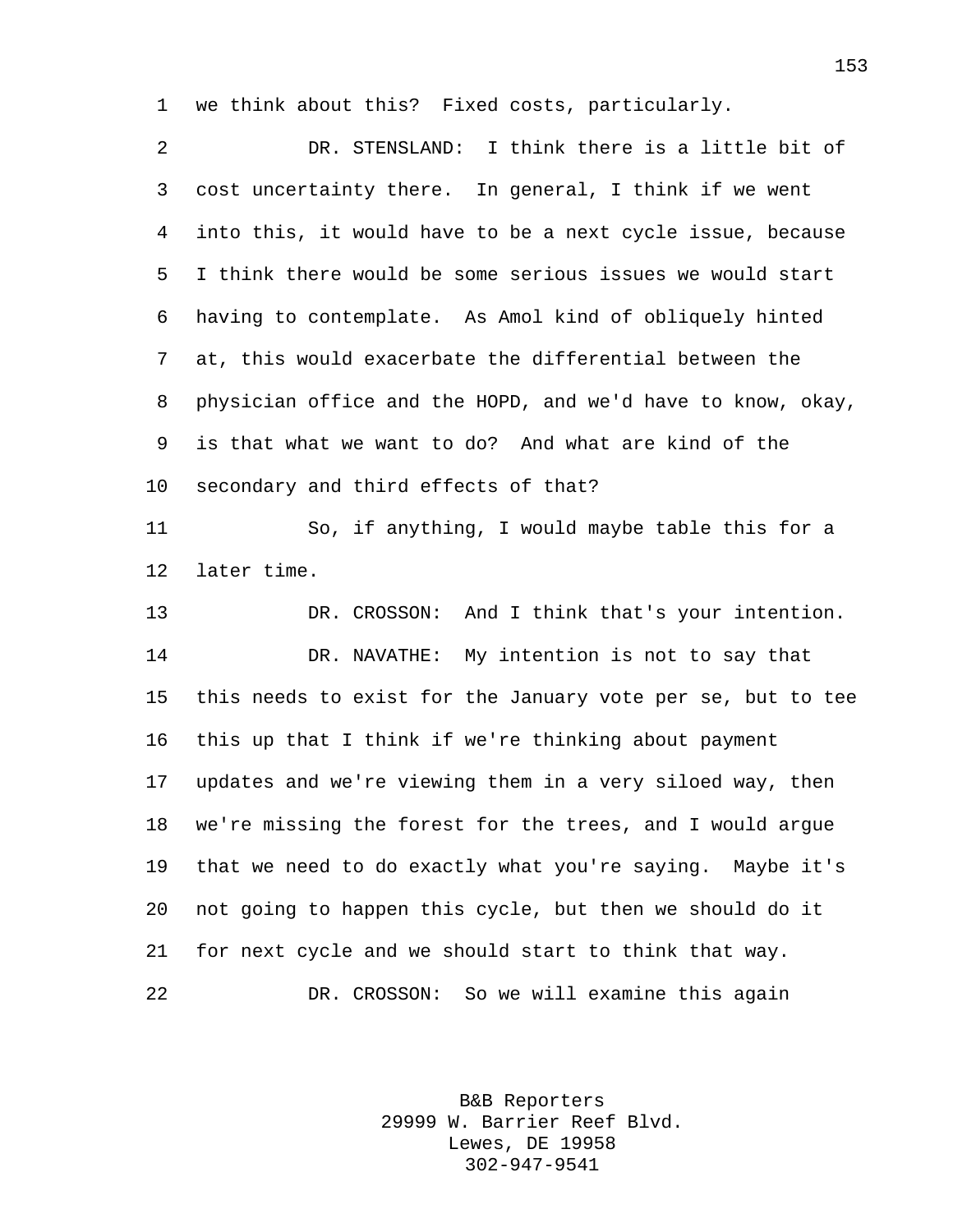because maybe what I said is dated or needs

reconsideration. Kathy.

 MS. BUTO: I just want to, on this point, mention that these inpatient and outpatient are not similar buckets at all. So inpatient is an entirely bundled per admission payment, and outpatient is more like a fee schedule. And so to think about just increasing the update factor, say, more favorably to outpatient has a whole bunch of downstream effects that need to be thought of. And I think earlier today we talked about ASCs, OPDs, and physician offices. So if we're going to look at that -- I think Jay was alluding to this -- we really need to look at that bucket as well.

 But I'd be very careful about thinking if you just move the update factor more favorably to outpatient, you're going to induce the right kind of utilization. I'm not at all convinced of that. So I'd be really careful there.

 DR. NAVATHE: So I agree with you. I am not trying -- my intent is not to oversimplify the issue and say we should simply do that. It's to highlight, however, that I think it's an issue in the coordination of the

> B&B Reporters 29999 W. Barrier Reef Blvd. Lewes, DE 19958 302-947-9541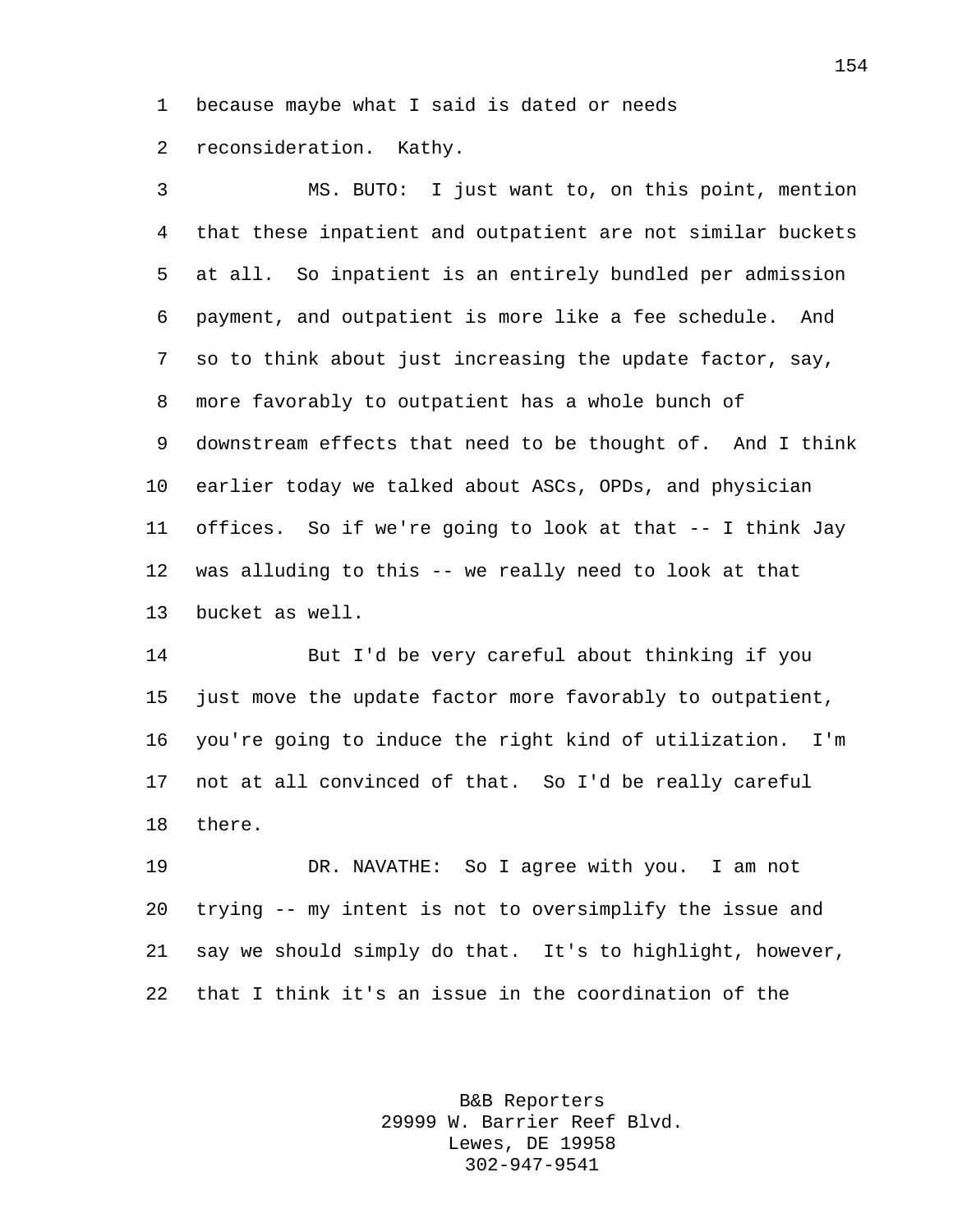updates together. And the point that you're making, which is that if we made an OPPS adjustment, it would end up having these interactions. I agree, but I will posit that saying that it's -- that making an adjustment would have downstream effects that we're not sure about and so we shouldn't consider it in my view is not the right way to view it, because doing it the way we're doing it now still have the same downstream effects and the same interactions as you're describing. We're just looking at them in a sort of siloed fashion. So I would --

 MS. BUTO: Let me just say I wouldn't want to induce inappropriate outpatient hospital use because hospitals find it's more advantageous to do that, when the appropriate placement would be inpatient. So I'm just saying there is that issue --

 DR. NAVATHE: I don't disagree with that, but I think our prevailing system still has incentives, so -- DR. CROSSON: Let's not try to litigate it right now.

DR. NAVATHE: Yeah.

 DR. CROSSON: We've identified it as something for future work. Last comment, Bruce.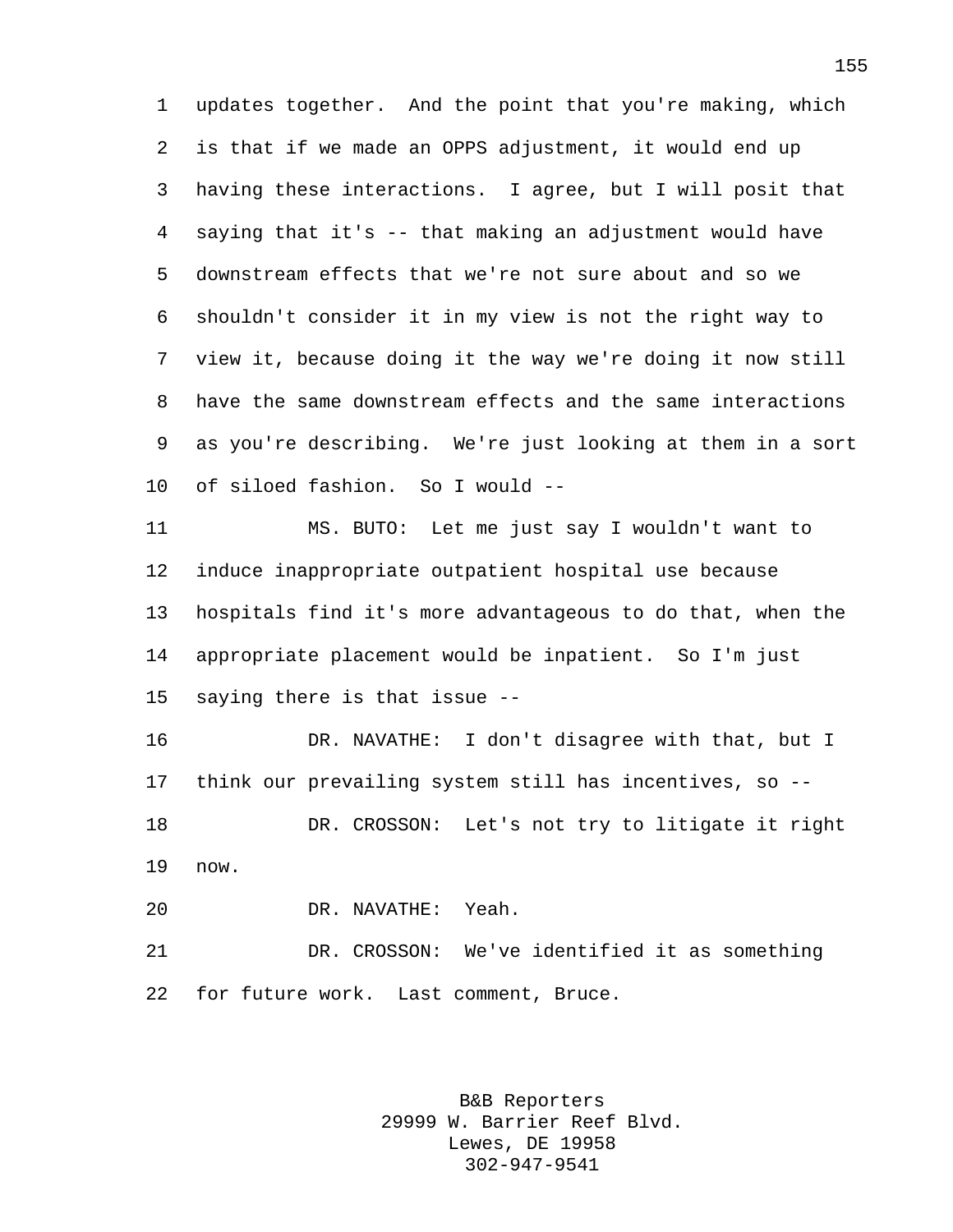MR. PYENSON: I'm generally in support of the recommendations, but I recall last year we had a rather heated set of discussions perhaps because the margins that were reported last year were worse than this year, and I think we got some advice from Jeff and Dan, well, don't worry too much about a one-year change. And so the margins have increased. We've identified sources of where hospitals, at least the industry in aggregate is doing better than we thought they were going to do, partly I think the materials identify some costs that update factors for case mix and things like that that were more than expected. So the hospitals did better than expected. So I would say if we were happy last year with the 2 percent plus, this year we should probably be happy with a 1 or 1.5 percent plus the hospital value program. But then I recall the advice of staff, don't worry about

 fluctuations too much, but I would raise that as an issue just from a consistency standpoint with where we were a year ago, how the hospital industry appears to be better off than we would have thought.

 DR. CROSSON: Okay. Good discussion. Long discussion. We do not have consensus at the moment, so we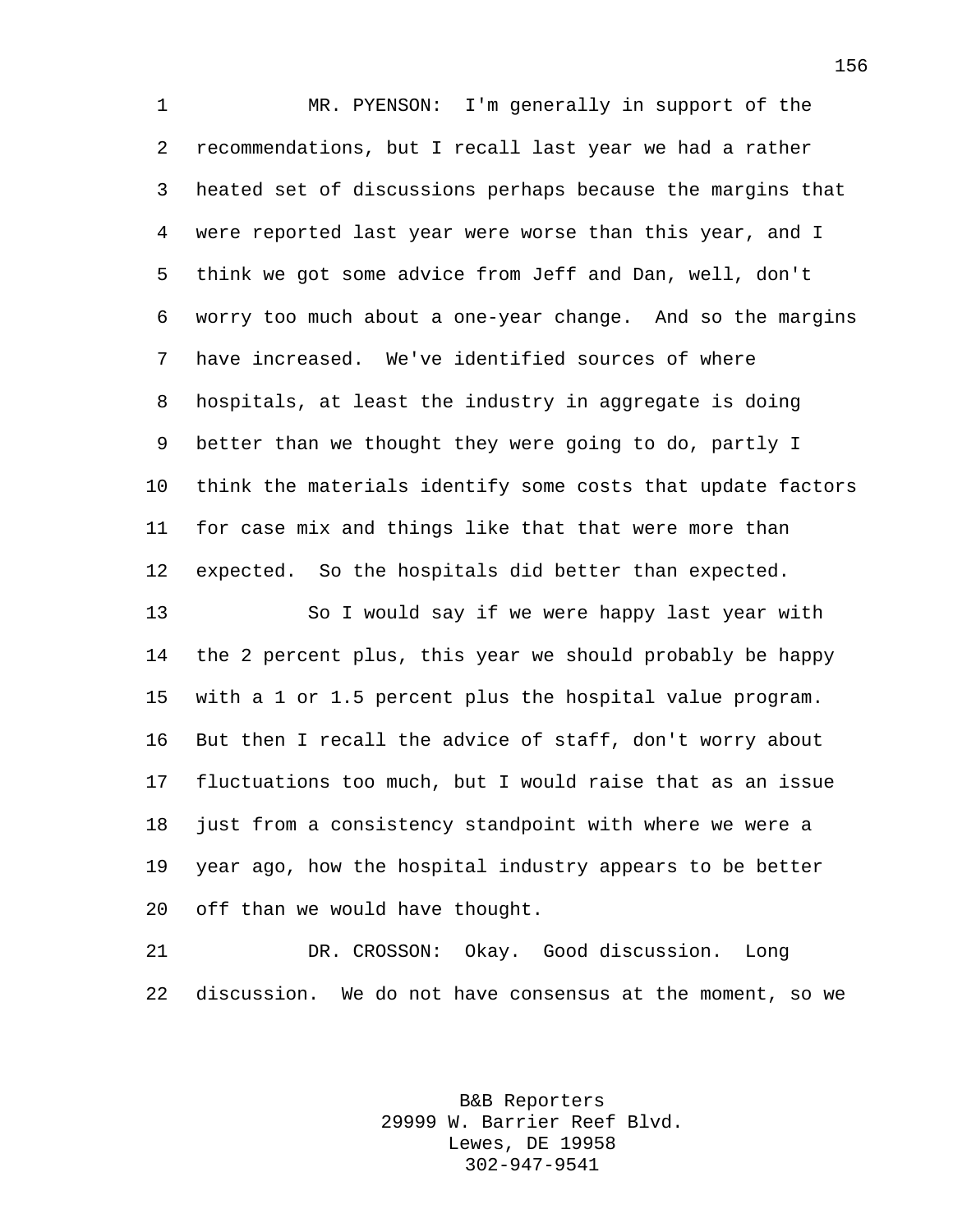will be bringing this back for discussion in full -- sorry? MR. PYENSON: Are you sure? I mean, I know there's discussion, but is there anyone that wants to bring this back?

 DR. CROSSON: Well, we have a proposal from Warner for a different update. Jon has a proposal -- PARTICIPANT: [off microphone] Warner's proposal. 8 [Laughter.]

 DR. CROSSON: Yeah, I mean, Jon -- I think Jim made a good point, which is your proposal is sort of moot anyway because that's what would happen. But we could discuss it more. But, no, we have another member -- the way we do this is we either have unanimity or we don't. And we have another proposal on the table, so we'll model both proposals, both in terms of their -- whatever -- economic impact, probity, and we'll come back, and we will discuss more than one option in January, and we'll proceed to vote in January on that basis.

 Okay. So we now have an opportunity for public comment. If there are any members of the public here or guests who would like to make a comment, please come to the microphone.

> B&B Reporters 29999 W. Barrier Reef Blvd. Lewes, DE 19958 302-947-9541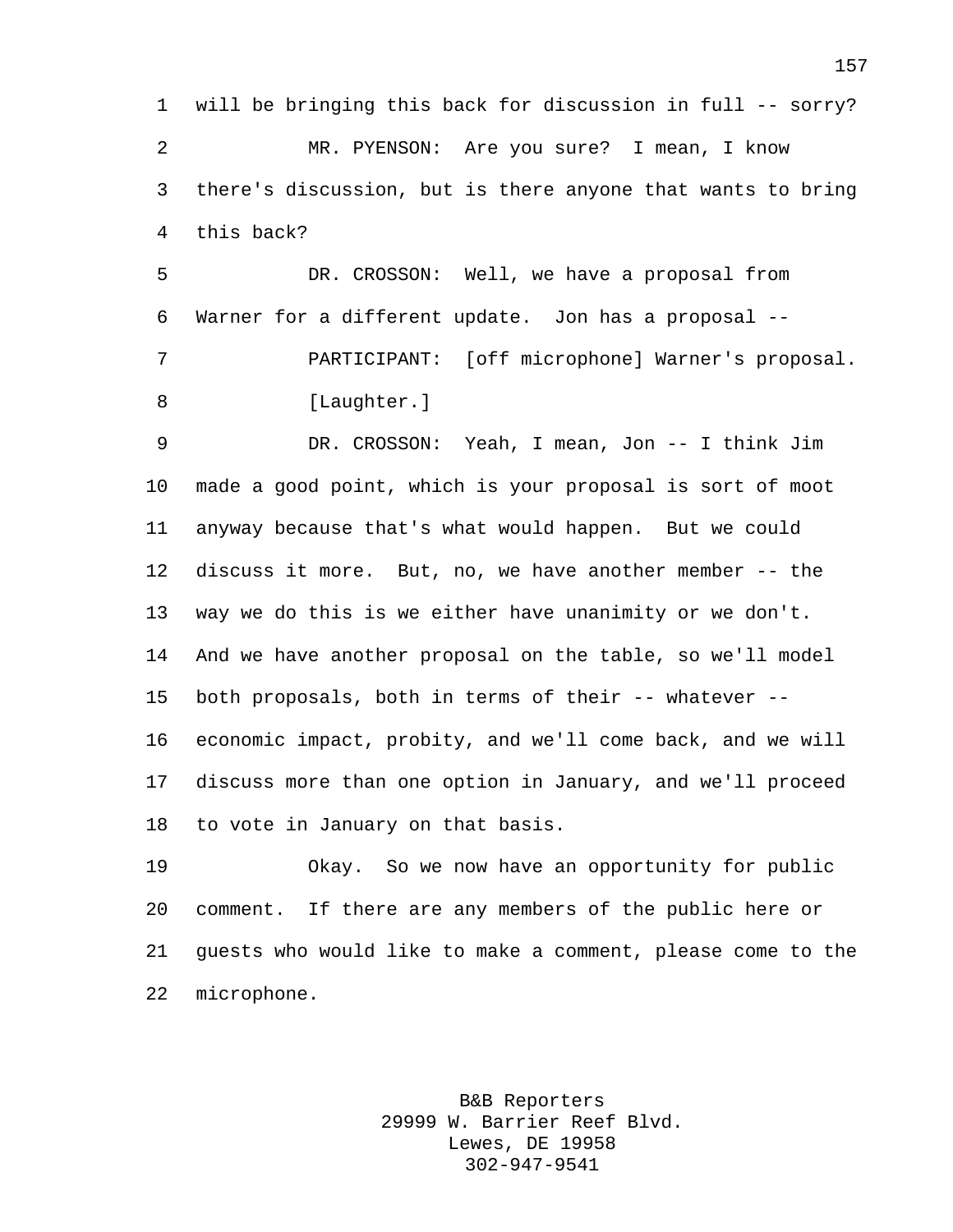| $1\,$          | [No response.]                                      |
|----------------|-----------------------------------------------------|
| $\sqrt{2}$     | DR. CROSSON: Seeing none, we are adjourned for      |
| $\mathsf{3}$   | lunch or whatever until 1:30.                       |
| $\overline{4}$ | [Whereupon, at 12:37 p.m., the meeting was          |
| 5              | recessed, to reconvene at 1:30 p.m. this same day.] |
| $\epsilon$     |                                                     |
| 7              |                                                     |
| 8              |                                                     |
| $\mathsf 9$    |                                                     |
| 10             |                                                     |
| 11             |                                                     |
| 12             |                                                     |
| 13             |                                                     |
| 14             |                                                     |
| 15             |                                                     |
| 16             |                                                     |
| 17             |                                                     |
| 18             |                                                     |
| 19             |                                                     |
| 20             |                                                     |
| 21             |                                                     |
| 22             | AFTERNOON SESSION                                   |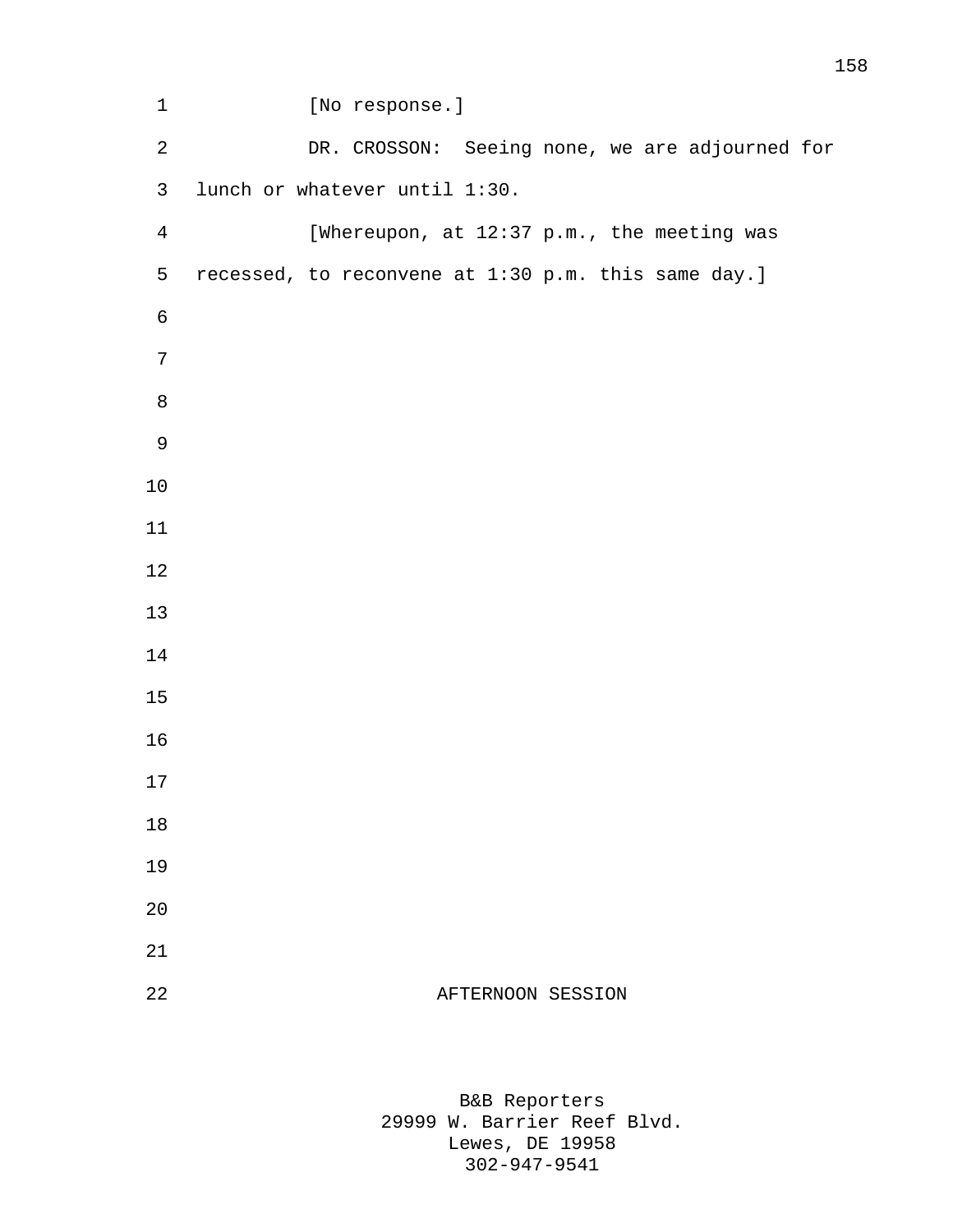1 [1:35 p.m.] DR. CROSSON: Okay. I think we can start. Good afternoon, everybody. We welcome our guests to the afternoon session. This is a continuation of the work of this morning and what will go on tomorrow morning, which is a discussion of recommended updates for the fiscal year 2021 and each of the -- or most of, anyway, the parts of the Medicare program. We're going to start with the skilled nursing facilities, and Carol is here to take us through that. DR. CARTER: Good afternoon, everyone. Before I get started, I wanted to thank Carolyn Sans Soucie for her help with this chapter. Here's an overview of the SNF industry. In 2018, there were about 15,000 providers, and most of them also provided long-term care services. About 1.5 million beneficiaries, or about 4 percent of fee-for-service beneficiaries, used SNF services in 2018. Program spending totaled \$28.5 billion. Medicare makes up a small share of most nursing facilities' volume and revenues, about 10 percent of days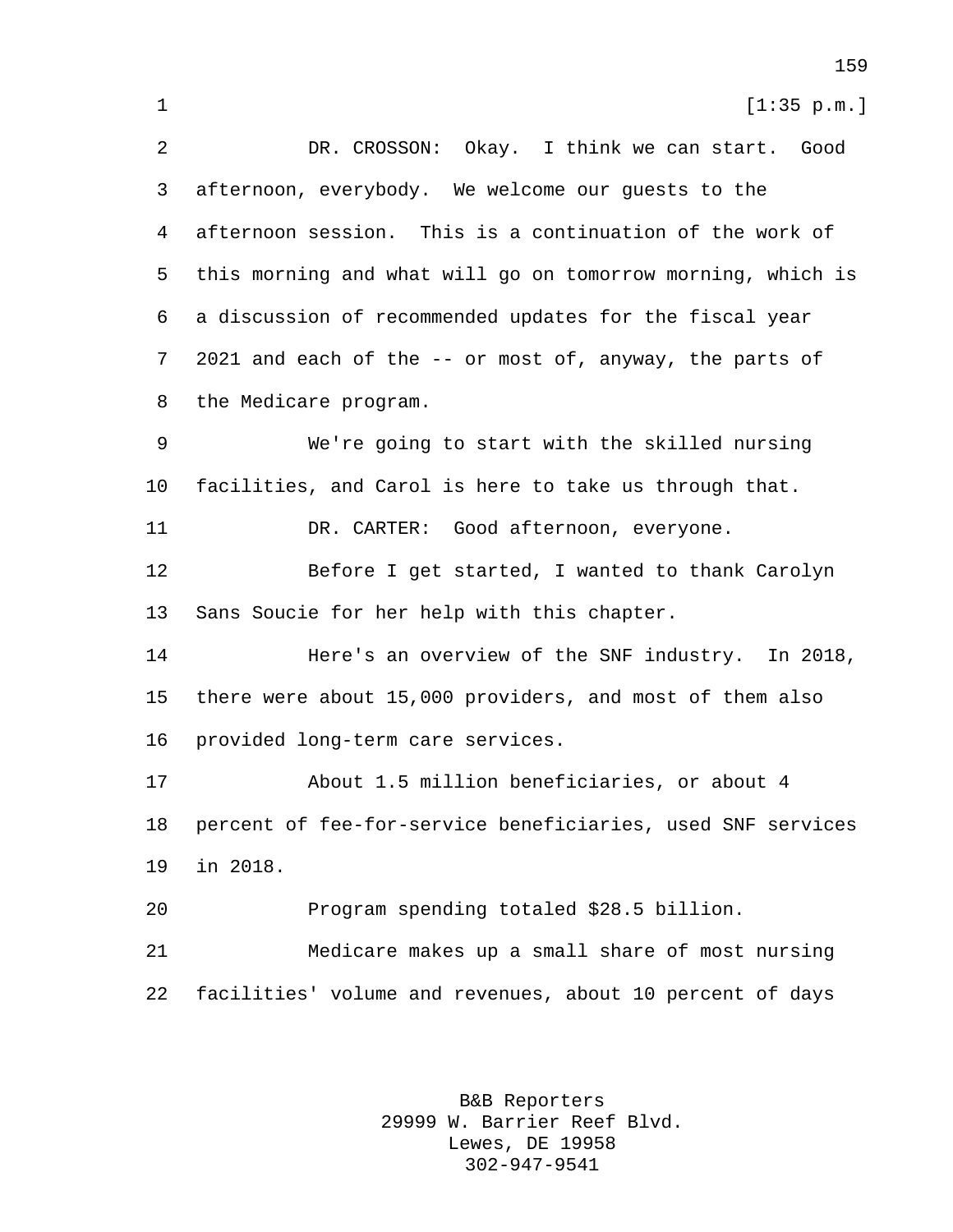and about 18 percent of revenues. Both of these have declined in recent years in large part due to the expanded enrollment of beneficiaries into Medicare Advantage plans.

 To update you on where things stand regarding a revised SNF prospective payment system, CMS implemented a new PPS in October. As background, historically, the SNF PPS had included incentives for providers to furnish therapy and to avoid medically complex patients, such as those with high drug costs, because it was more profitable to do so. The Commission recommended that the PPS be redesigned in 2008 and reiterated this recommendation each year after that.

 The redesign bases payments on patient characteristics, such as comorbidities, functional status, and cognitive impairment, and not on the provision of rehabilitation therapy. The design and its estimated impacts are consistent with the Commission's recommendation. CMS estimates that the new design will redistribute payments from high-therapy patients to medically complex patients. CMS noted that the redesign will bring the SNF PPS closer to an eventual PAC PPS. The data presented here and in the chapter do not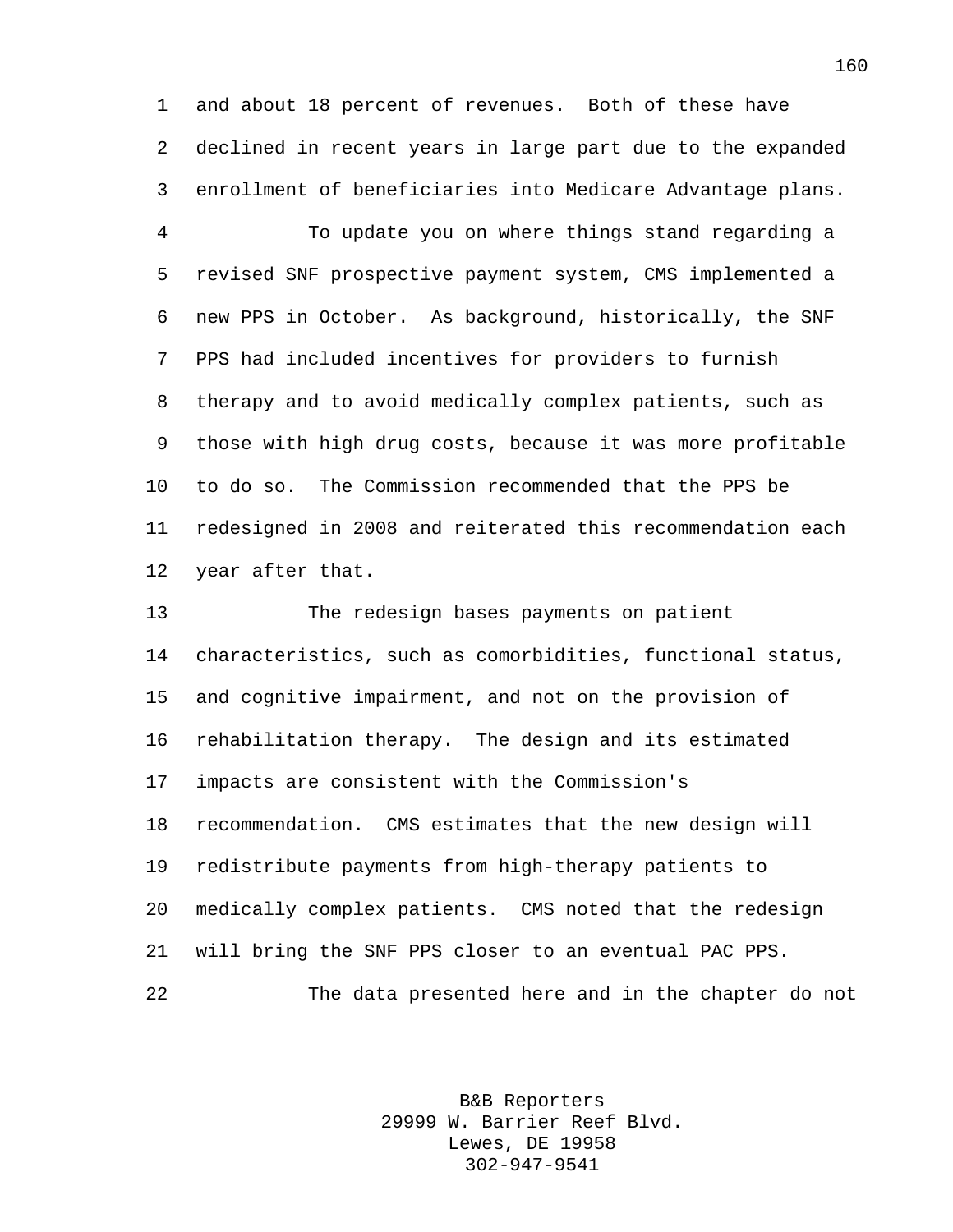reflect the new payment system.

| 2  | Consistent with MedPAC's common payment adequacy          |
|----|-----------------------------------------------------------|
| 3  | framework, we'll assess the adequacy of SNF payments by   |
| 4  | looking at four categories of payment adequacy factors,   |
| 5  | including beneficiary access to care, such as supply and  |
| 6  | volume of services. Then we'll look at indicators of      |
| 7  | quality of SNF care. Then we'll look at SNFs' access to   |
| 8  | capital, and last, we'll examine Medicare's payments and  |
| 9  | costs, including actual and projected Medicare margins.   |
| 10 | Based on these indicators, we will present the            |
| 11 | Chairman's draft update recommendation.                   |
| 12 | Regarding access, our assessment is that access           |
| 13 | is adequate. Supply was stable, with less than 1 percent  |
| 14 | of facilities terminating their participation in the      |
| 15 | Medicare program.                                         |
| 16 | Eighty-eight percent of beneficiaries lived in            |
| 17 | counties with at least three SNFs, and another 11 percent |
| 18 | lived in counties with one or two facilities.             |
| 19 | Occupancy rates were down slightly but remained           |
| 20 | high, at 84 percent.                                      |
| 21 | Between 2017 and 2018, covered admissions per             |
| 22 | 1,000 fee-for-service beneficiaries decreased over 3      |
|    |                                                           |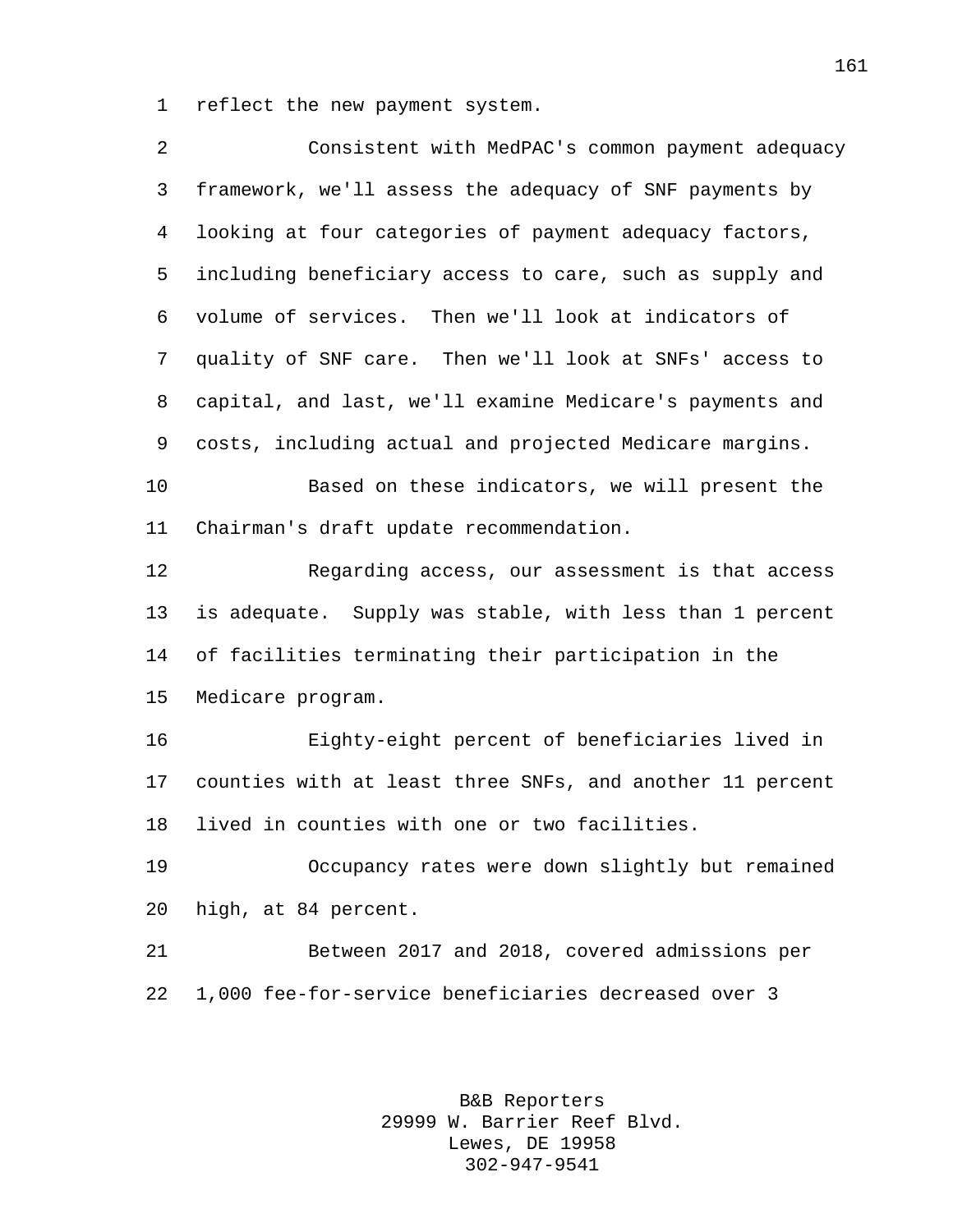percent, consistent with a decline in inpatient hospital stays that were three days or longer, which is a requirement for Medicare coverage.

 SNF stays were shorter. So total days declined almost 4 percent.

 These changes are also consistent with the expanded participation in alternative payment models such as BPCI, CJR, and ACOs. The decline in service use are not a signal about the adequacy of Medicare's payments.

 The marginal profit, a measure of whether providers have an incentive to treat Medicare

 beneficiaries, was very high, about 18 percent, and we see that as another positive indicator of patient access.

 Turning to quality, the Commission tracks three groups of risk-adjusted quality measures: discharge to the community; potentially avoidable readmissions, both during and after the SNF stay; and changes in function.

 Because the function measures are provider- reported, the Commission is concerned that the information may not be reliable, as we reported in our June 2019 report. I've not included the function information here, but it is in the chapter.

> B&B Reporters 29999 W. Barrier Reef Blvd. Lewes, DE 19958 302-947-9541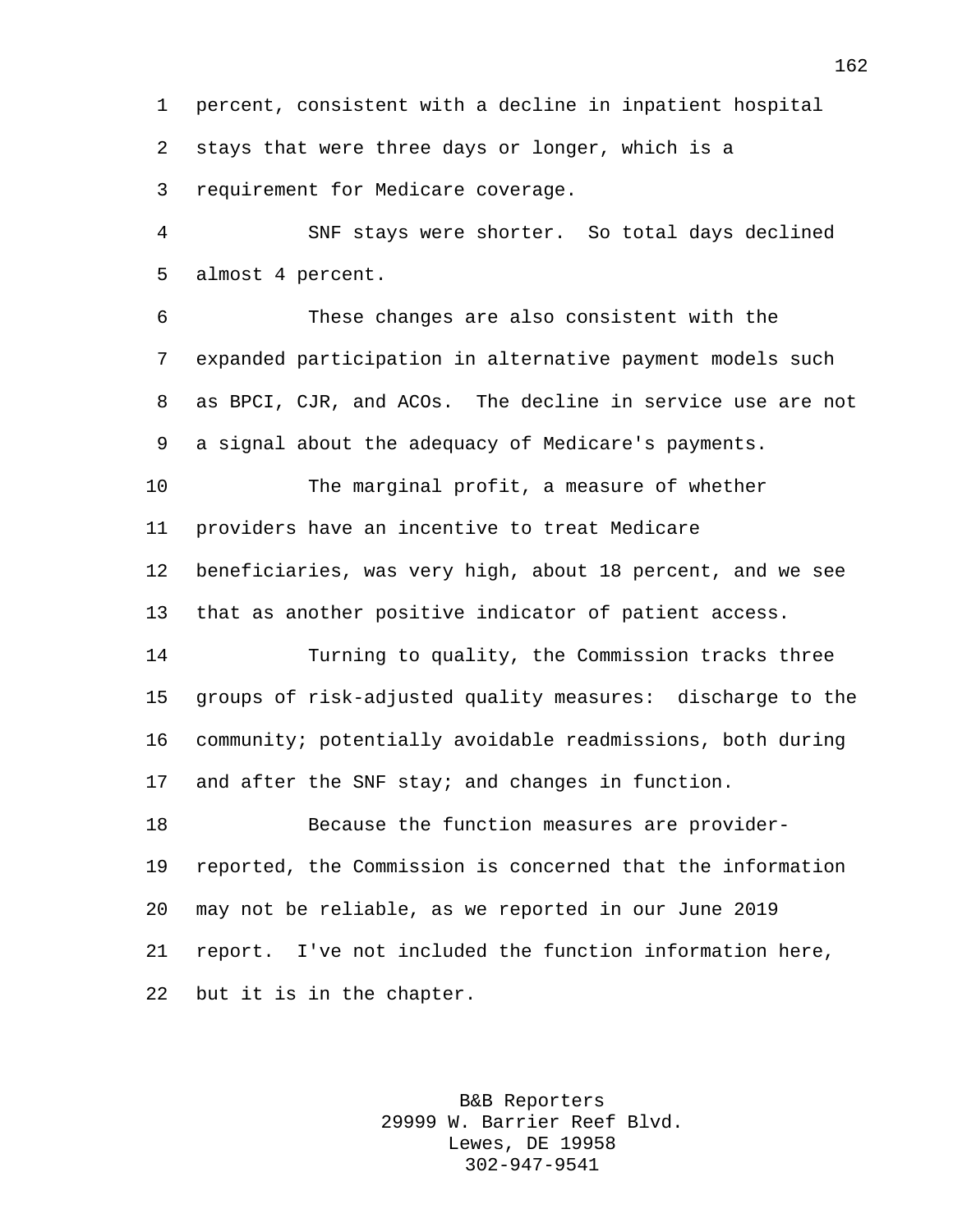Changes in the claims-based measures between 2012 and 2018 are shown here, with discharge to community on the left, readmissions during the stay in the middle, and readmissions in the 30 days after discharge on the right. All rates are risk adjusted.

 I'll focus on the changes between '17 and '18 since these are the most relevant to the update discussion. All three measures improved. The average rate of discharge to community increased, and both average readmission rates decreased.

 Material in the chapter shows that the variation in these three rates were substantial and suggests plenty of room for improvement.

 Turning to access to capital, because the vast majority of SNFs are also nursing homes, we assess the adequacy of capital to nursing homes. Industry analysts report that capital is adequate and expected to remain so in 2020. Buyer demand remains strong, fueled by aging demographics and the lower costs of this setting compared with other institutional PAC.

 The transactions reflect several trends. Many included facilities owned by large entities, such as real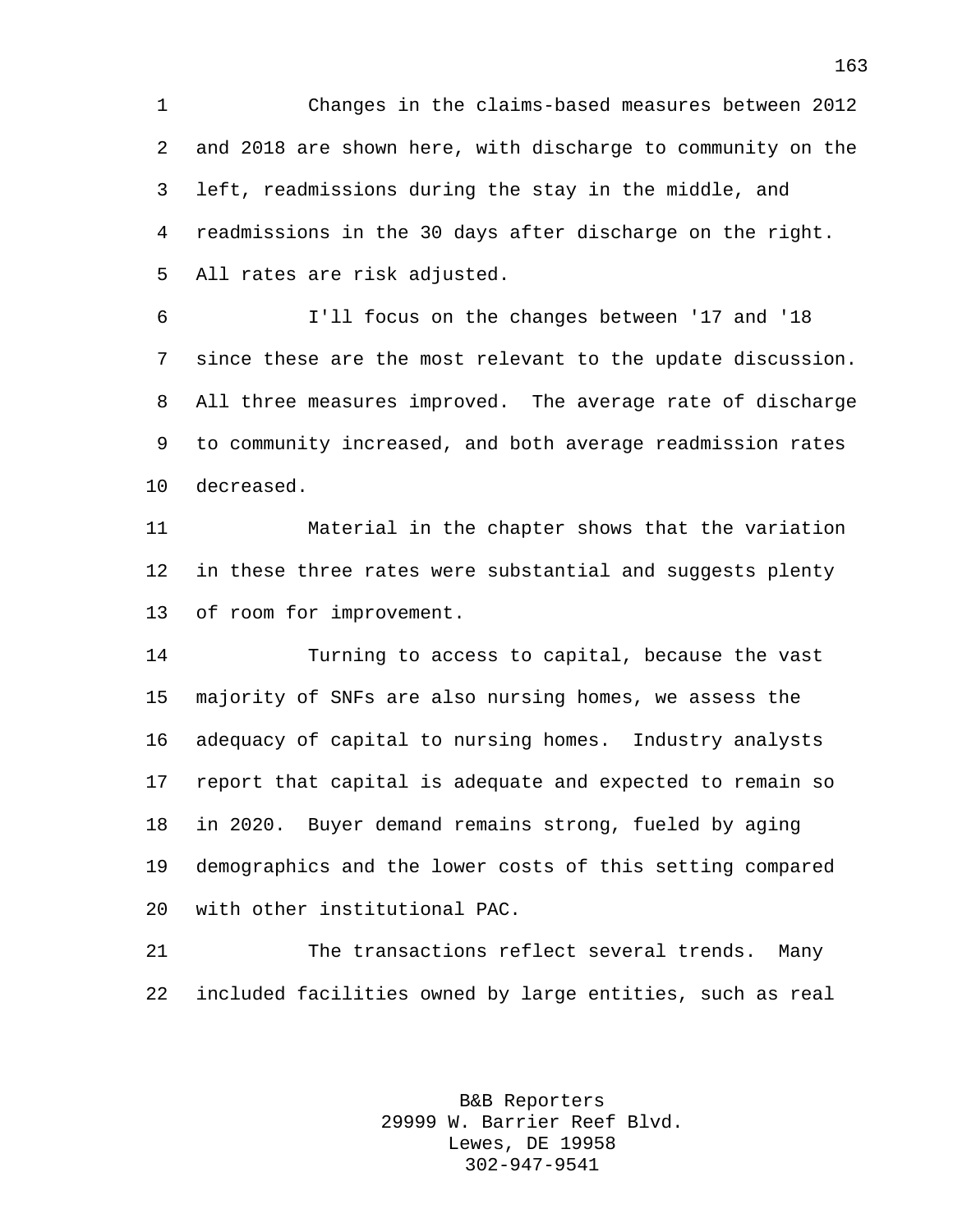estate investment trusts that were right-sizing their portfolios to select markets, leaving those properties to be picked up by smaller, often regional operators.

 Other transactions involved solo operators and very small chains that lacked the economies of scale or organizational backing to deal with a more complex operating environment.

 Some were the result of facilities with high Medicaid volume and low Medicaid rates.

 There is some lender wariness, and it reflects three factors. First, their low total margins; that is, the margin across all payers and all lines of business. And it was modestly negative, negative 0.3 percent in 2018. Second, SNF use is declining, and third, the growing share of nursing facility revenues from lower-paying payers, including Medicaid and MA plans.

 We expect all of these trends to continue. But investor reluctance does not reflect the adequacy of Medicare's payments. Medicare continues to be a payer of choice.

 We report freestanding margins, and freestanding facilities make up about 96 percent of the industry. In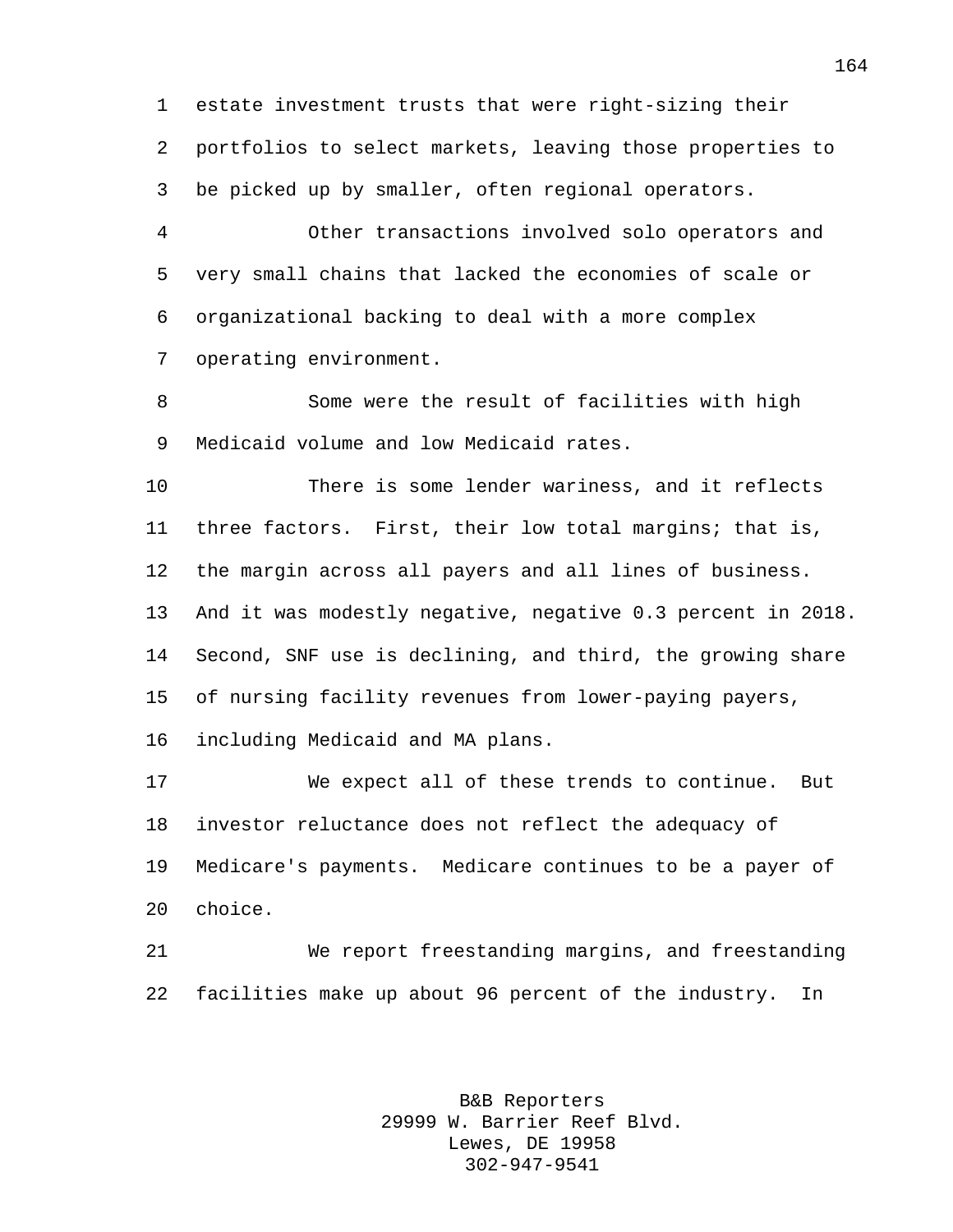2018, the average margin was 10.3 percent, and that's the 19th year in a row that the margin was above 10 percent. These margins illustrate why Medicare is a preferred payer. Across facilities, margins varied substantially. One quarter of SNFs had margins of negative 0.7 percent or lower, and one quarter had margins of at least 19.7 percent. There continues to be more than a 10-percentage- point difference in Medicare margins between nonprofits and for-profits. Variations in Medicare margins reflect several

 factors, including differences in case mix and therapy practices and differences in economies of scale. Nonprofit facilities are typically smaller, and they have higher average costs per day.

 Also, facilities differed in their cost growth. For the past several years, nonprofits have had higher cost growth compared with for-profit SNFs.

 As required by law, we consider the costs associated and the margins associated with efficient providers. To understand differences in performance and the level of Medicare's payments, we identify a relatively efficient set of providers and compare them to other SNFs.

> B&B Reporters 29999 W. Barrier Reef Blvd. Lewes, DE 19958 302-947-9541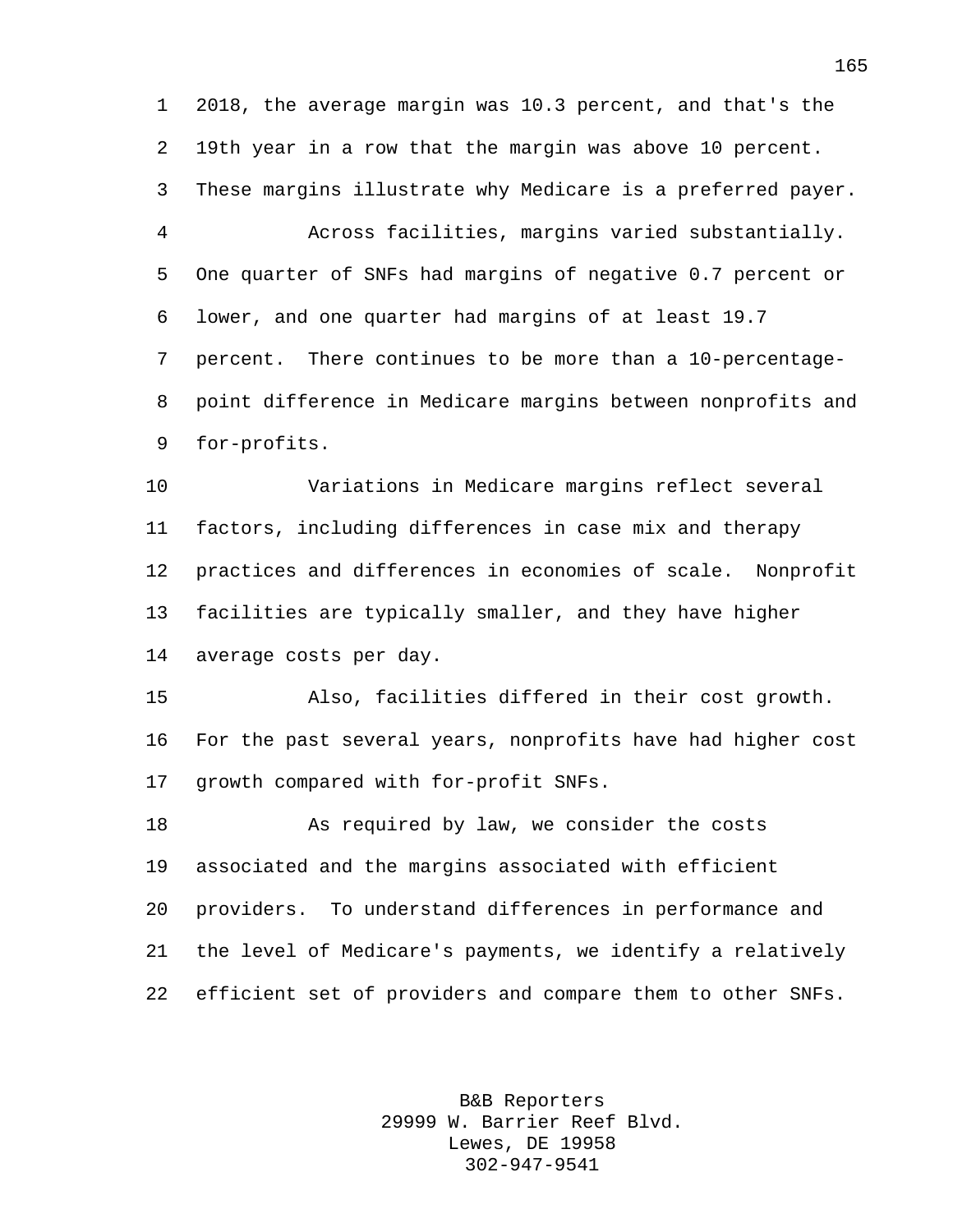Efficient providers are those that perform relatively well on both cost and quality measures for three years in a row, and then we look at their performance in the next year, and this year will be 2018.

 The metrics we are looking at are standardized cost per day, rates of readmission during the SNF stay, and rates of discharge to community. In 2018, 959, or about 8 percent of the industry, were relatively efficient.

 Compared to other SNFs, relatively efficient providers had better outcomes--higher community discharge rates and lower readmission rates. Because relatively efficient SNFs were typically larger and had higher daily census, they achieved greater economies of scale. As a result, their standardized costs were 8 percent lower than other SNFs, and on the revenue side, their revenues per day were 10 percent higher, in part reflecting their higher share of the most intensive therapy case-mix days, which are the highest paying. The combination of lower costs and higher revenues per day resulted in a median Medicare margin of 16.9 percent, an indication that Medicare's payments are too high relative to the cost to treat beneficiaries.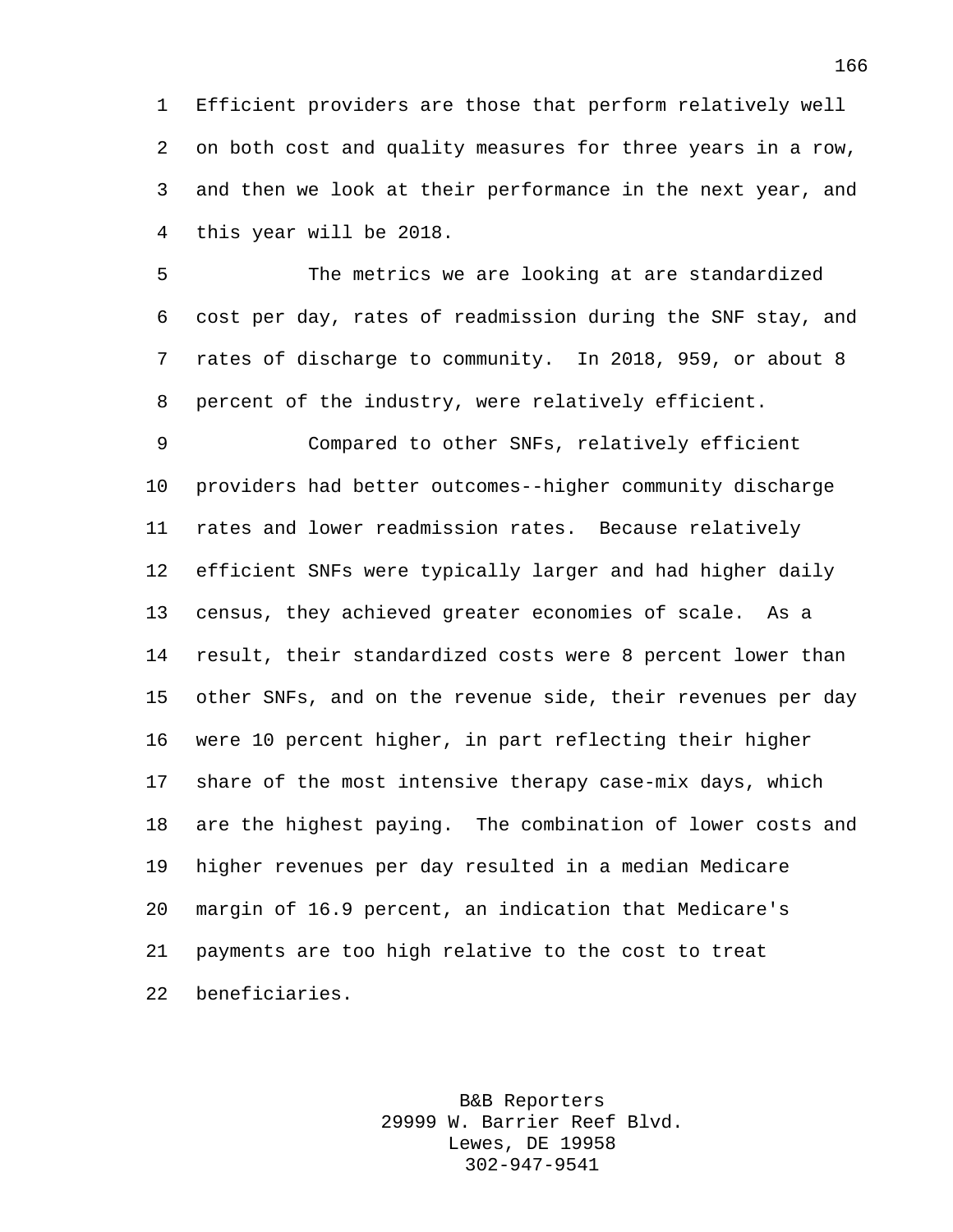We also look at payment rates that some MA plans pay for SNF care. In three publicly traded companies that own SNFs, fee-for-service payment rates averaged 21 percent higher than MA payment rates.

 In a different survey of almost 1,400 SNFs conducted by the National Investment Center for Senior Housing and Care, they found that fee-for-service payments were 22 percent higher than MA rates.

 Our analysis of the characteristics comparing beneficiaries enrolled in MA and fee-for-service found that there are differences between the two sets of beneficiaries, but they would not explain these large differences in payments.

 Finally, the publicly traded PAC companies with SNF holdings also report seeking managed care business, suggesting that the lower MA rates are attractive.

 To estimate the Medicare margins in 2020, we project costs and payments from 2018 to 2020. On the cost side, we increased 2018 costs to 2020 by the five-year average cost growth. We also reduced costs in 2020 by CMS's estimate of lower provider costs that result from fewer reporting requirements in the new revised payment

> B&B Reporters 29999 W. Barrier Reef Blvd. Lewes, DE 19958 302-947-9541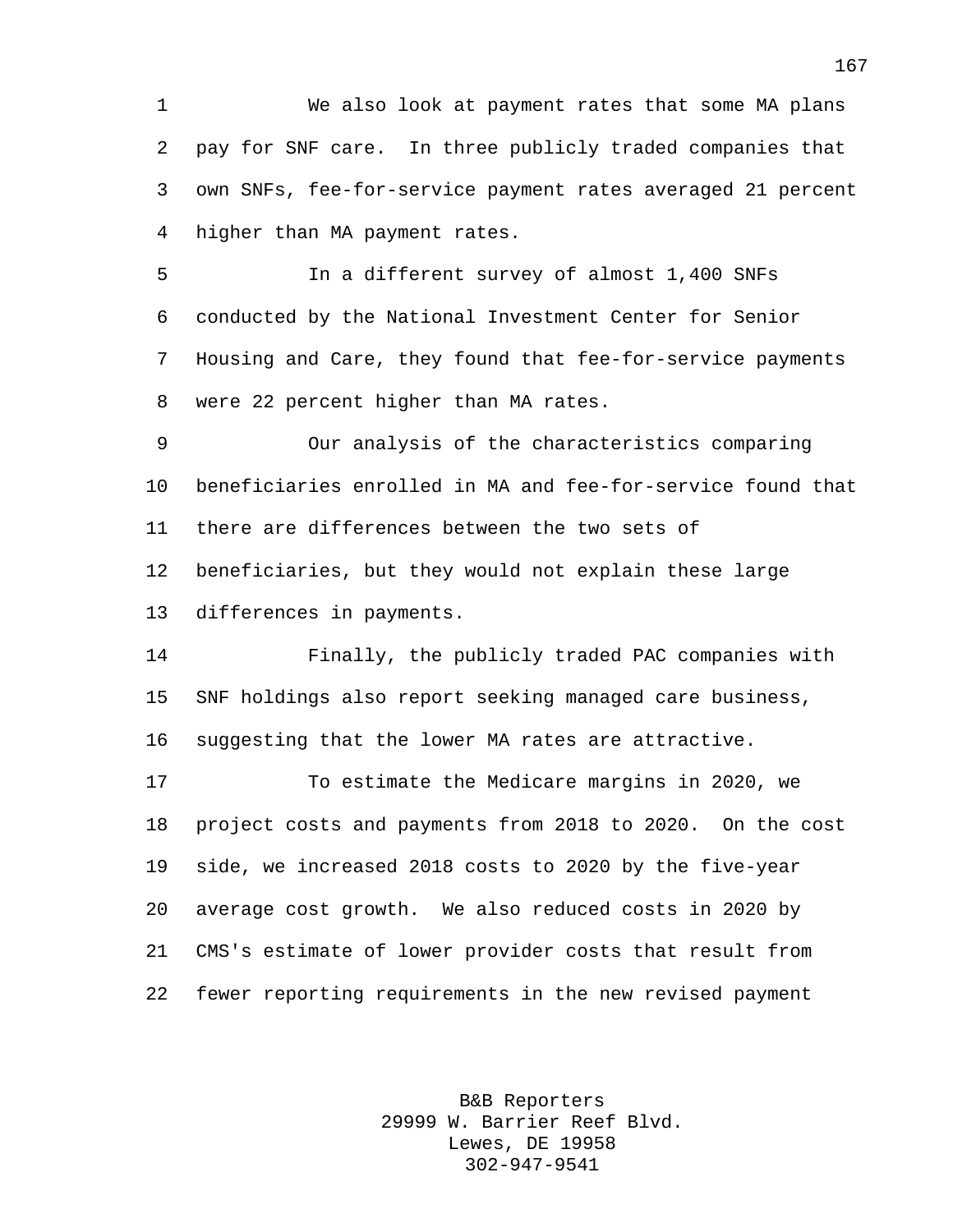system.

 To project revenues, we updated 2018 revenues to 2020 using the mandated updates. In 2019, we also lowered the payments by the share of the value-based purchasing withhold that was retained by the program, and our projected margin for 2020 is 10 percent. In summary, our indicators are positive. Beneficiaries appear to have access to services. Supply was stable, and the volume declines paralleled the changes in inpatient hospital care. The marginal profit was high. With regards to quality of care, all of the indicators are moving in the right direction, with all three measures improving. SNFs have adequate access to capital, and this is expected to continue. The total margin reflects low payments from other payers. Medicare margins are high and are expected to remain so in 2020. The Medicare margin for the efficient provider is very high, indicating that Medicare's payments are too high. In considering how payments should change for 2021, the summary indicators are positive. The wide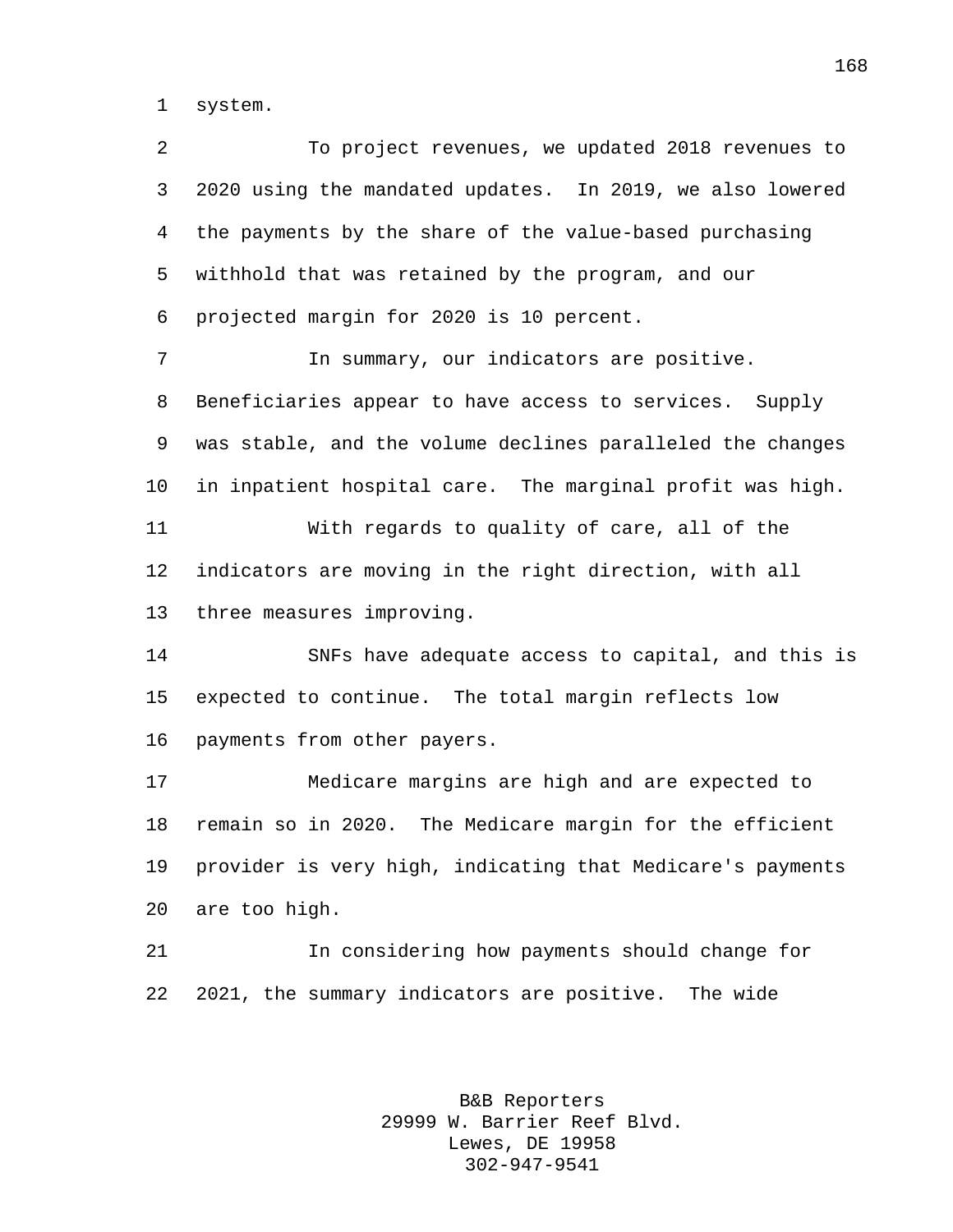variation in Medicare margins reflect differences in patient selection, service provision, cost structures, and cost control. The projected margin in 2020 is expected to remain high.

 The recently implemented changes to the payment system will likely change providers' cost structures, case mix, and service provision.

 CMS plans to monitor a variety of trends to ensure that changes in provider behavior appear appropriate. We also plan to monitor provider responses and will report on these at a future meeting.

 This brings us to the Chairman's draft recommendation, and it reads: "The Congress will eliminate the fiscal year 2021 update to the Medicare-based payment rates for skilled nursing facilities. The level of Medicare payments indicate that a reduction to payments is needed to more closely align aggregate payments to aggregate costs. However, we expect the SNF industry to undergo considerable changes as it adjusts to the redesign PPS. Given the impending changes, the Commission will proceed cautiously in recommending reductions to payments. A zero update will begin to bring payments aligned with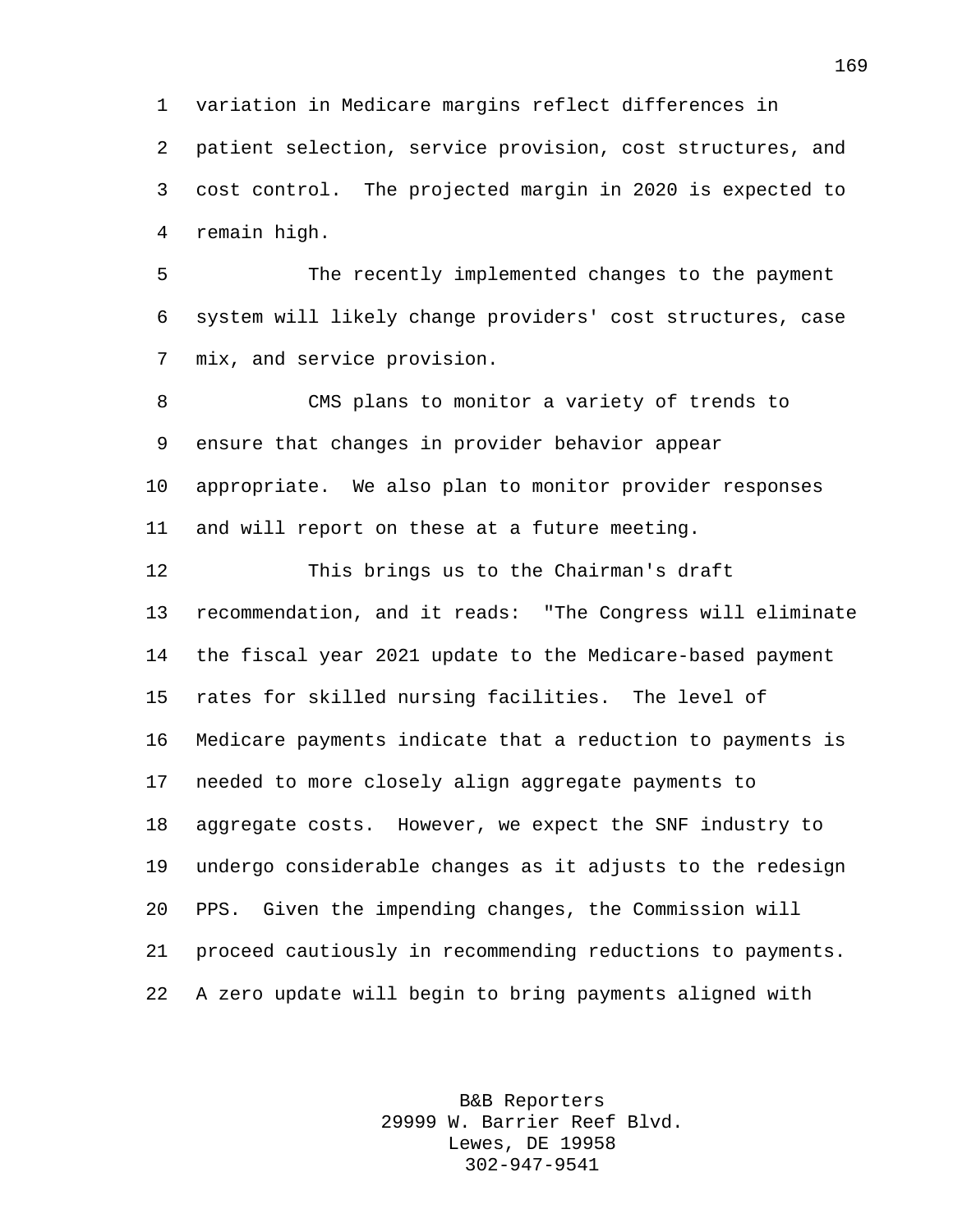costs while exerting some pressure on providers to keep their cost growth low. The Commission will monitor beneficiary access, quality of care, and financial performance, and may consider future recommendations based on industry responses to the new payment system. In terms of implications, spending would be lower relative to current law. Given the high level of Medicare's payments, we do not expect adverse impacts on beneficiaries. Providers should be willing and able to continue to treat beneficiaries." And with that, I'll turn things back to Jay and look forward to your discussion. 13 DR. CROSSON: Thank you, Carol. We'll start with clarifying questions with David, Jonathan, Sue, and Amol. DR. GRABOWSKI: Thanks, Carol. This is great work. I wanted to ask about the transition of the patient-driven payment model. I know it's really early. I think we're in week nine. Have you heard anything yet on the ground? How is that working? Just anything you can tell us because it is a big change in how SNFs are paid.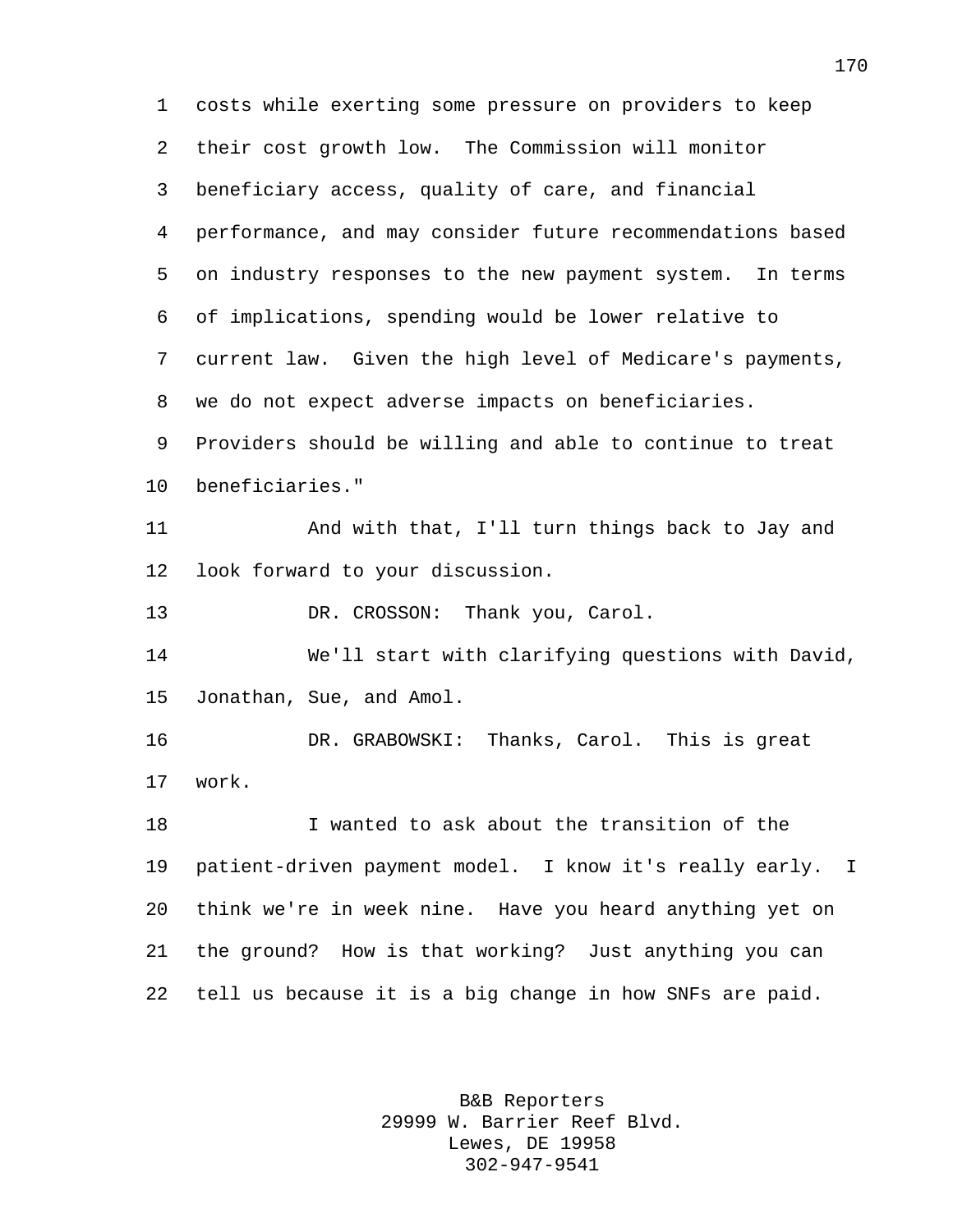DR. CARTER: I've heard there's been a little bit in the trade, trade press, but it is early. I think people are pretty optimistic. The industry analysts are optimistic.

 Early there were rumblings about some therapy layoffs. I looked at some of those companies where those were occurring, and those were exactly the companies that were providing a lot of therapy, including one that had already settled a case with the Justice Department.

 So, I mean, in some sense, that might have been right-sizing. So I think we need to wait and see kind of what's happening on the therapy side. I've said before there's nothing inherent in this payment system that discourages the provision of therapy. I think people are optimistic.

DR. CROSSON: Jonathan?

 DR. JAFFERY: Thanks. Thanks, Carol. This was great.

 The question about assessment of access being adequate, so in Slide 5, you talk about how the supply was stable and most beneficiaries live with three-plus SNFs, in a county with at least three SNFs. You talk about the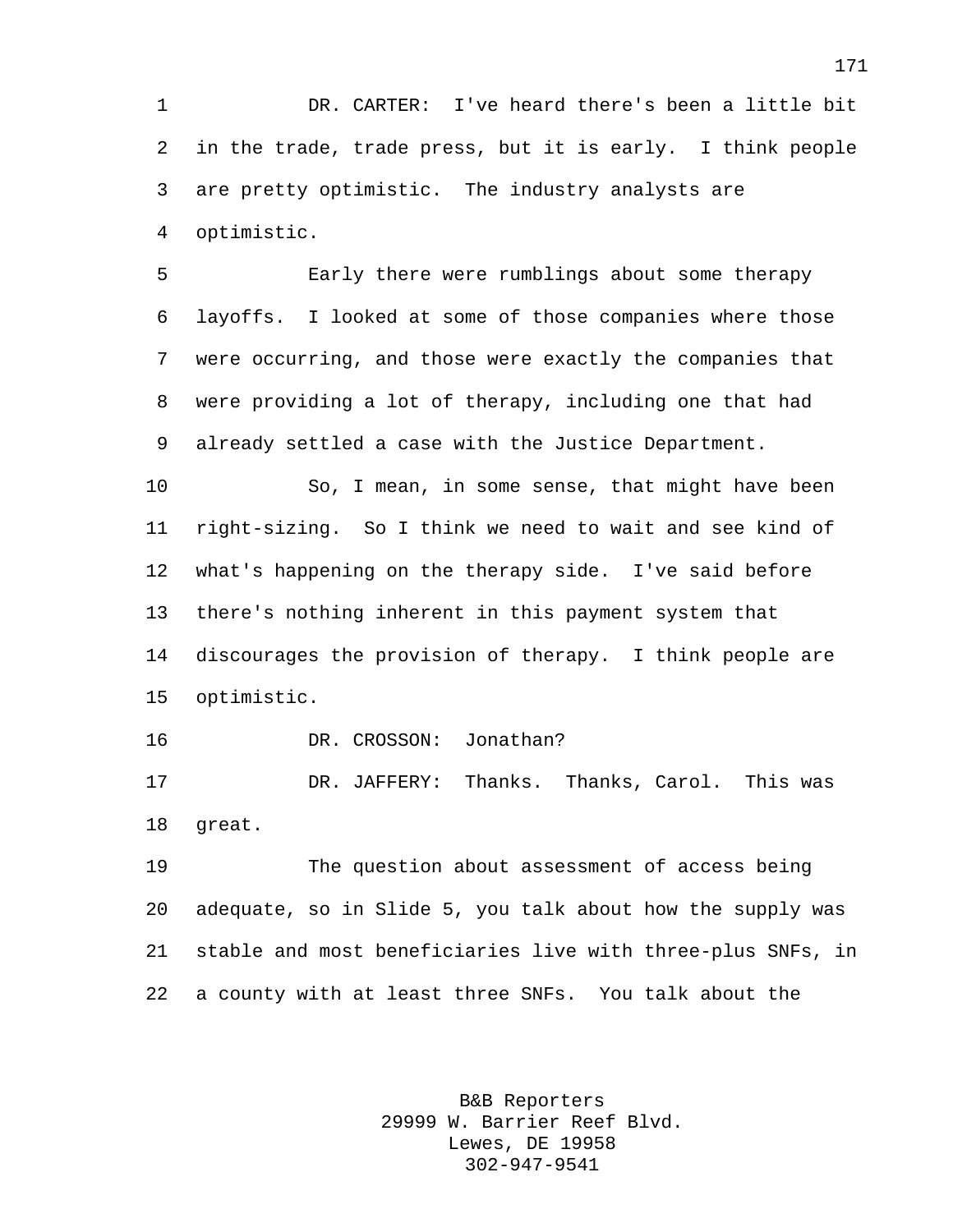occupancy rates being high at about 84 percent, and so I'm just thinking geographically. Do you have any sense of what the spread is? Are there places where the occupancy rate is so high that even if you have three or more nursing facilities, you actually may have limited access?

 DR. CARTER: I think that can be an issue in select markets. I haven't done a deep dive on that, but I have looked at the variation in occupancy. And there is some, of course, and they tend to be lower in rural areas. But I'm sure that there are markets where beds can be tight.

 In particular, if you have patients with particular care needs, then that might be especially tight. DR. JAFFERY: Yeah. That makes sense. I worry that because of some of those idiosyncratic aspects of SNF care that maybe these exact parameters don't necessarily always tell us the same story that they do in some other sectors for some of those reasons.

 DR. CARTER: But remember these are patients that are in the hospital. So they may need to wait for placement, but most of these patients are coming directly from a hospital.

> B&B Reporters 29999 W. Barrier Reef Blvd. Lewes, DE 19958 302-947-9541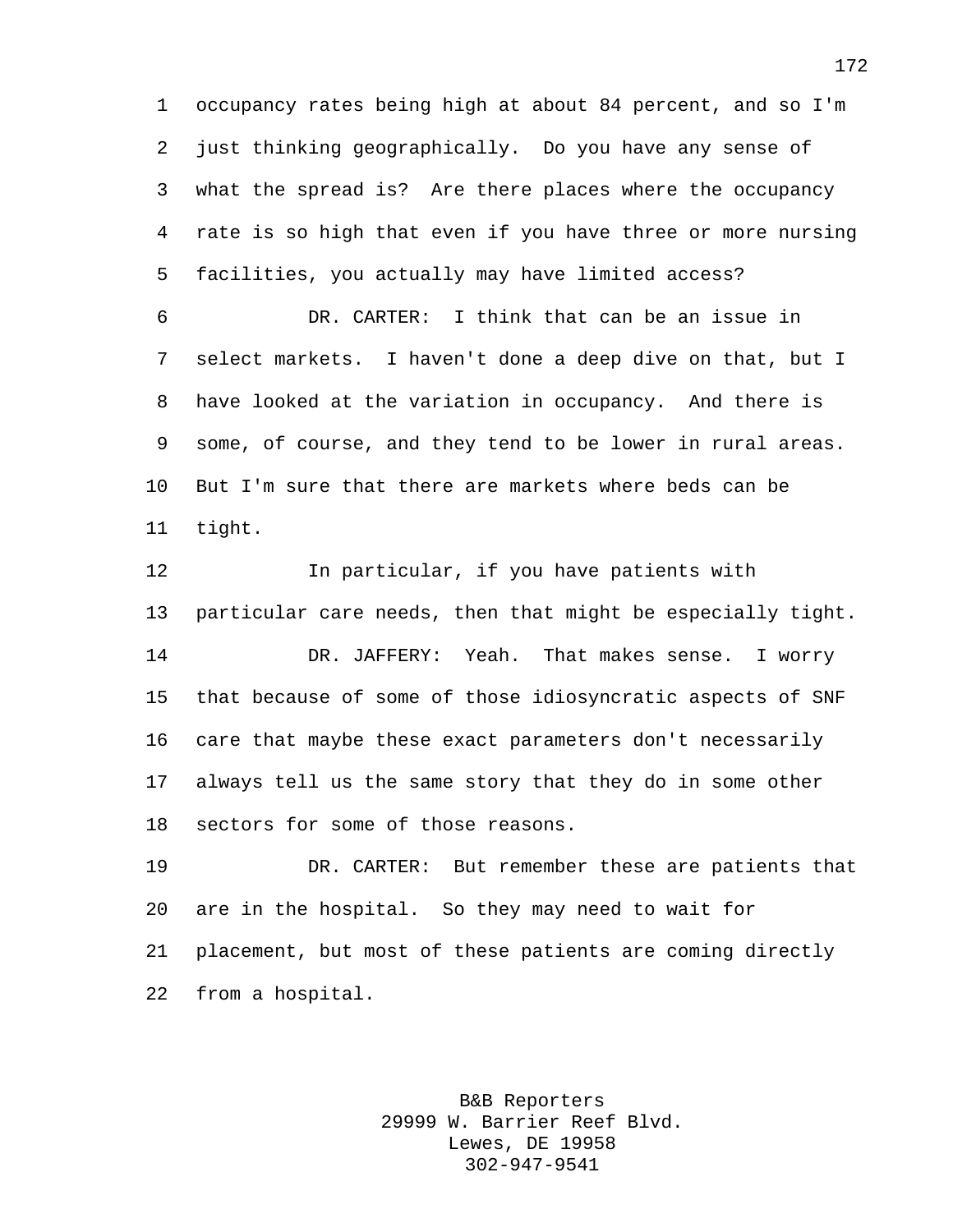1 DR. CROSSON: Sue is next.

 MS. THOMPSON: My question was asked and answered by David, so thank you.

 DR. CROSSON: Okay. Thank you, Sue. Amol? DR. NAVATHE: Thanks, Carol, for the chapter.

 So you noted on page 29 of the writeup itself that small, meaning 25 to 50 beds, in low-volume facilities, bottom quintile total facility days, had low average Medicare margins. Those were the ones primarily with the negative margins.

12 I was curious if you have a sense of how they're distributed. Is it true that these are primarily in rural areas? Is this true that most of these are actually together in the same markets, or are most markets a mix of larger and smaller facilities?

 DR. CARTER: I actually haven't looked at that. My guess is there is a mix. Rural facilities tend to be smaller, but I'm sure in the larger markets, there's a mix. And I do know where there has been new construction, like in Texas, those facilities tend to open in markets where there already are SNFs, but that doesn't really get at your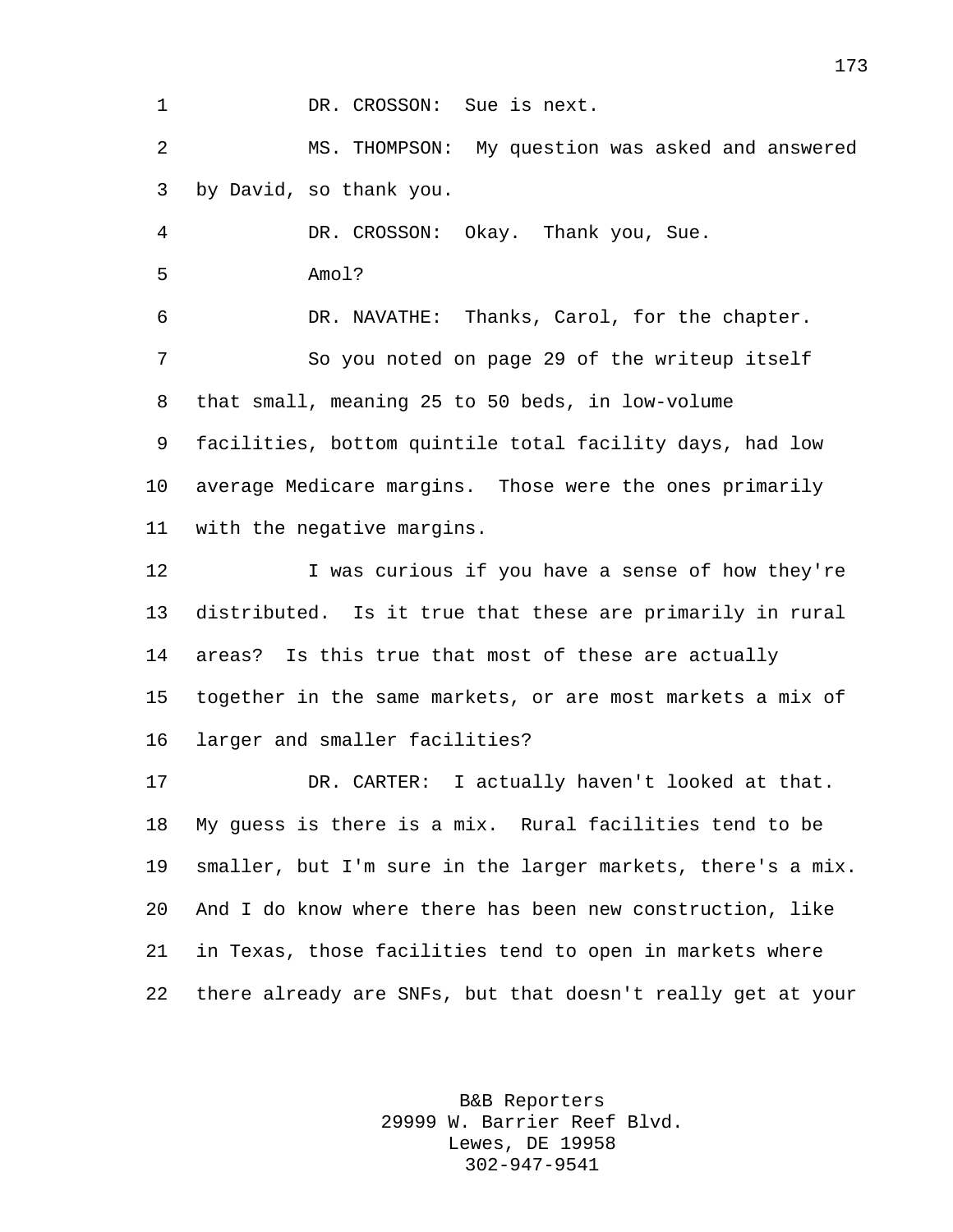question. And I haven't looked at it.

 DR. NAVATHE: Okay. Thank you. DR. CROSSON: Okay. Pat and then Marge. MS. WANG: This is a question related to David's. Was there any expectation or is there an expectation that the new payment model is going to shift the distribution of where the margin might be? I'm just struck by sort of the two ends of the spectrum of for-profit versus not-for- profit, SNFs and the increasing movement, it seems like, towards for-profit. I was just curious about that because when you did your PAC PPS work and you did some impact analysis, there was some shifting around among the sectors, and my recollection is that hospital days not-for-profit seem to do better when the payment system was corrected. Do we expect the same thing with the new SNF payment model? DR. CARTER: I do, and I don't have the CMS impact tables in front of me, but I remember thinking, oh, these are really similar both to the modeling we did back in 2006, but also with the PAC PPS. I mean, there is a narrowing of the difference, and the -- I mean, one of the whole purposes of redesigning this payment system is to make the payments more equitable across different types of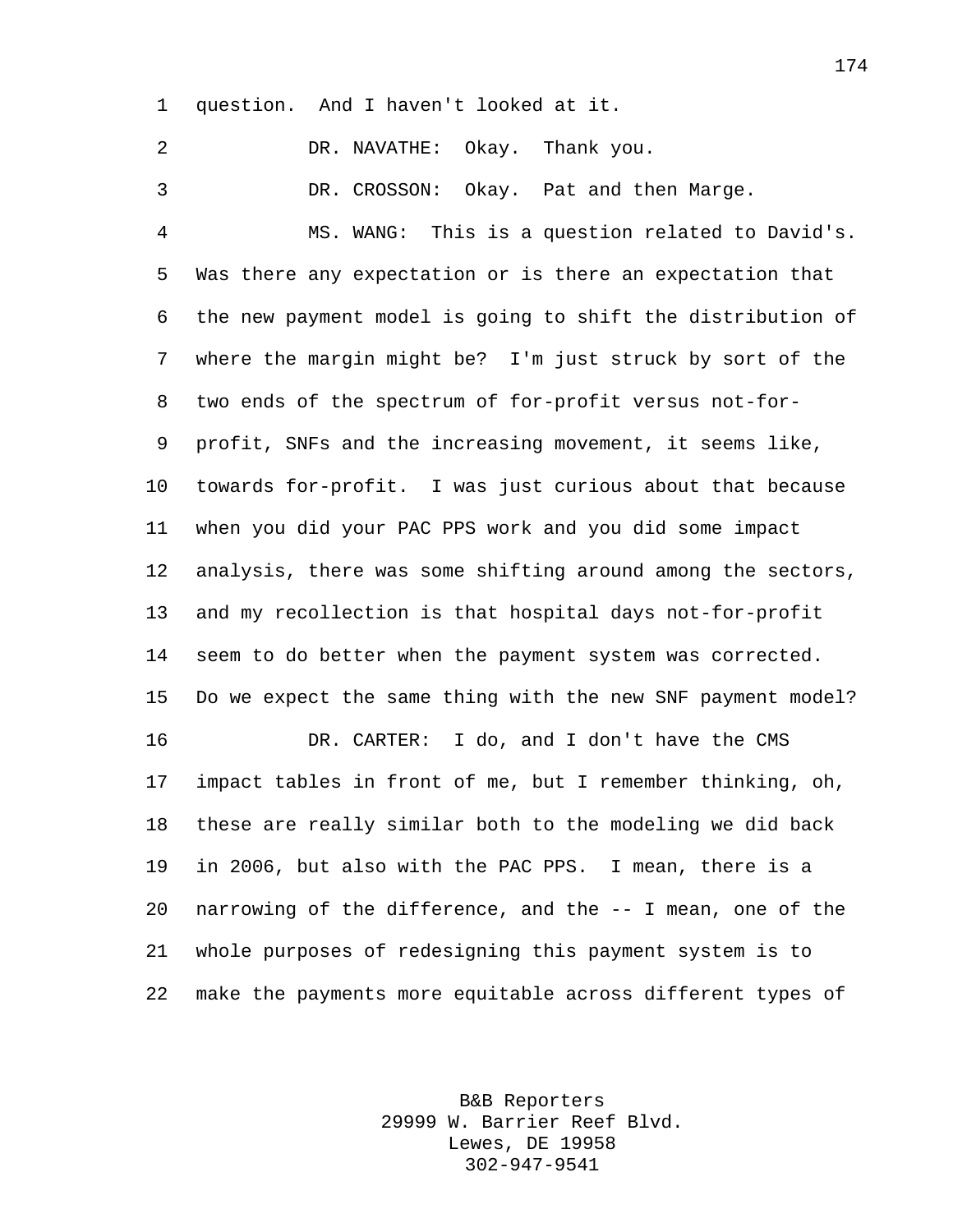patients. And so there would be much less incentive to select particular types of patients, and that is, actually, another thing I have heard a little bit, that SNFs are slowly starting to take more medically complex patients. That's an early thing that I've heard. But I do expect the margins to narrow, yeah.

 DR. GRABOWSKI: On this point, I agree with everything you just said, Carol. The only thing, and I think it should be flashing in red lights here, that all of that assumes no behavioral response. And it will be really interesting to see what for-profits and nonprofits do, hospital-based, freestanding. So I think it's exactly right. When you kind of rework the numbers without any behavioral response that's exactly where you see this shifting, but we will see how it actually plays out.

16 DR. CROSSON: Marge.

 MS. MARJORIE GINSBURG: That's a great report, Carol. I was very interested in the last part of the report that deal with all Medicaid statistics, but I don't think there was a part of this that sort of brought those two together, what percent of nursing homes serve both Medicare and Medicaid. And since we know that the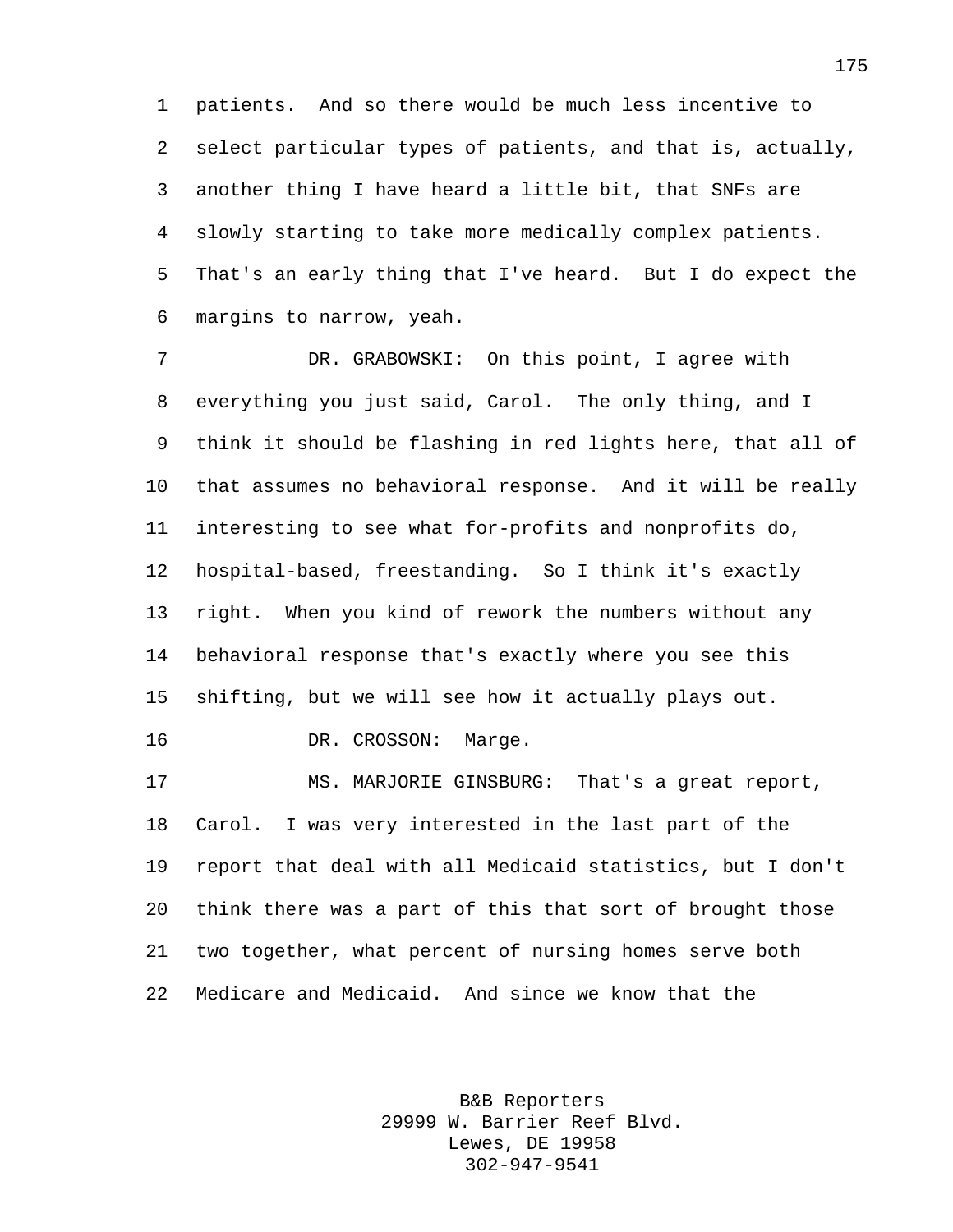reimbursement for Medicaid-only patients is much lower than it is for Medicare, the extent to which facilities that serve both populations is, in fact, the Medicare reimbursement helping to support Medicaid population.

 DR. CARTER: Almost all SNFs also serve Medicaid in our long-term care facilities, so there isn't really -- there is obviously a range, and hospital-based tend to only be SNF focused, but most providers are doing both lines of business, if you will. We don't have -- the average share of Medicaid days at a facility is like 63 percent, but that varies. But we don't have Medicaid revenues in the cost report so I can't tell you what share of revenues are Medicaid.

And you had a third question in there.

 MS. MARJORIE GINSBURG: I guess -- I'm not sure I did, but perhaps I did. I was looking at the whole -- trying to look at the whole package. So for the SNFs that have very large Medicare populations and relatively small Medicaid, are they the ones with the higher margin? DR. CARTER: Oh yeah. So, right, you asked about the cross-subsidization, and that definitely goes on, and I think it's, you know, it's not kept secret. I mean, I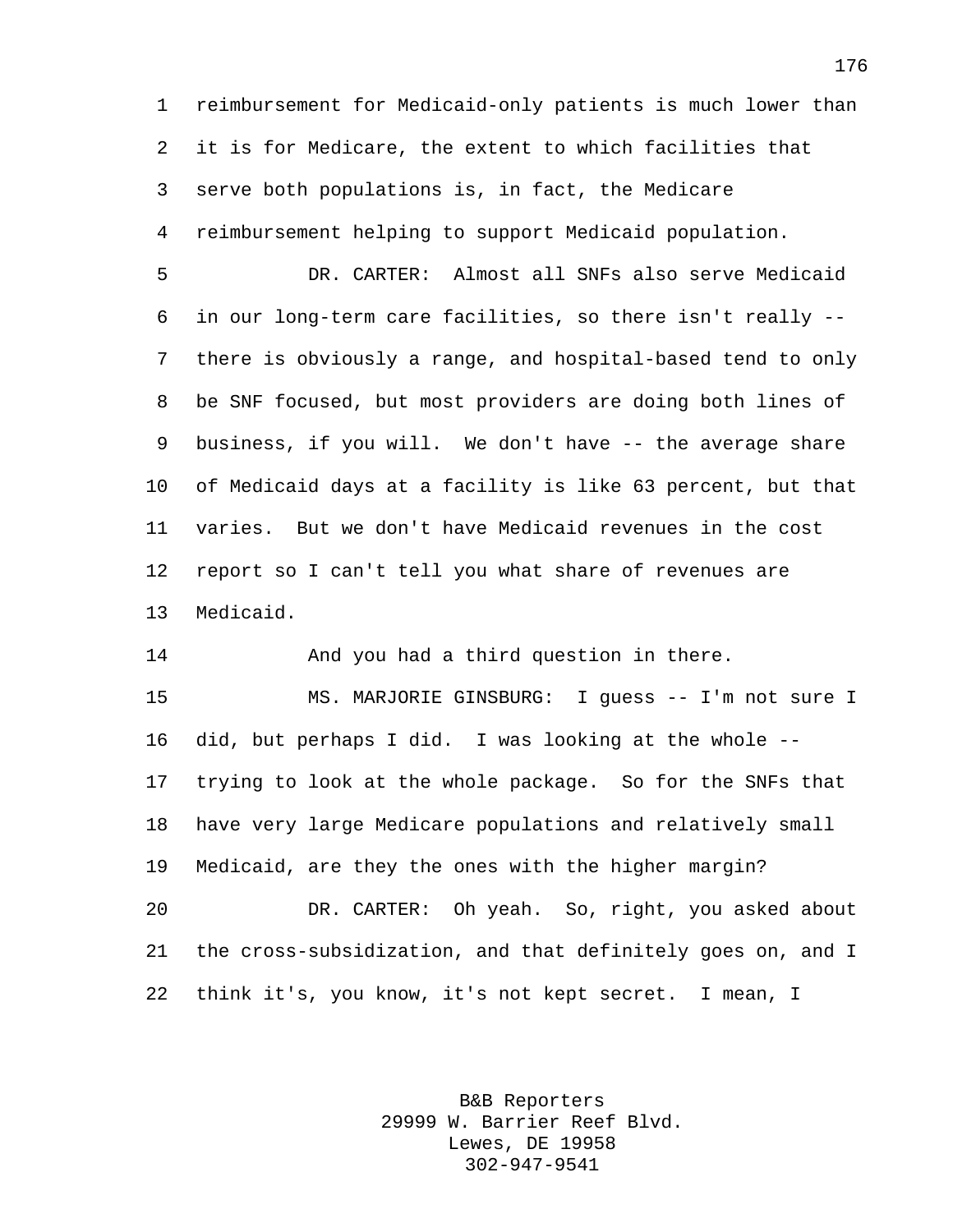think that's a very explicit argument that providers, the provider community will make is they need the high margins on the Medicare side to cross-subsidize the lower payers. We have a text box in the chapter that suggests why we think that's particularly bad policy, because it's really not targeted. What it means, then, is when Medicare is paying more it is going to exactly the facilities that need it the least, because they will be having relatively lower shares of Medicaid. So it's exactly the opposite targeting than you would like, but that subsidy argument is there and we hear it.

 DR. CROSSON: Okay. Seeing no further questions we will proceed to the discussion, and Carol, you could put up the recommendation. The recommendation is for zero update, for the reasons that Carol laid out. Discussion pro or con the recommendation.

David?

 DR. GRABOWSKI: So I'll be brief. I'm very supportive of the recommendation and I really like the -- it wasn't part of the recommendation but Carol mentioned continuing to track what happens here under the patient-driven payment model. I'll try to say this nicely. This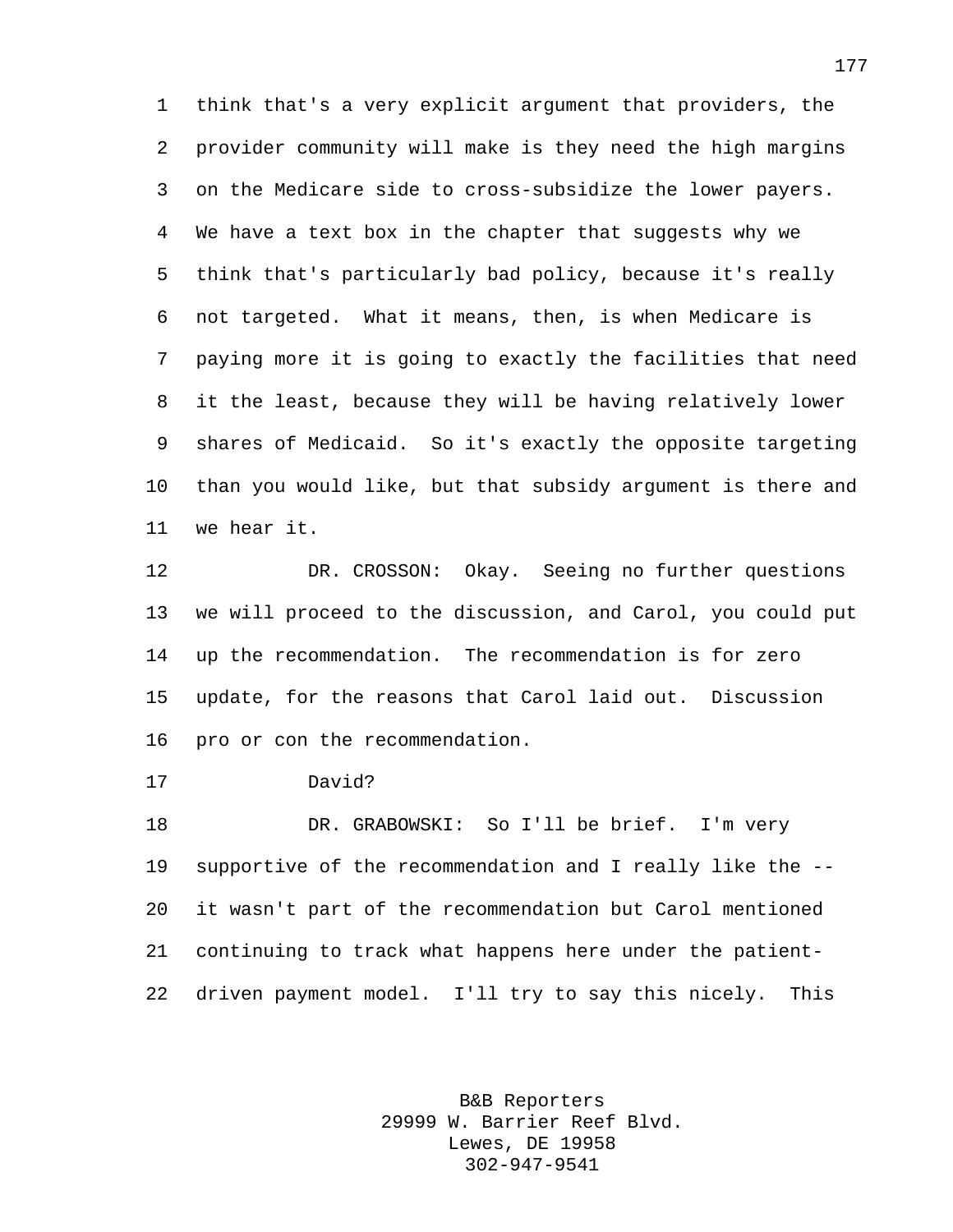is a very nimble industry. They are very responsible to payment incentives. And so I know Carol took that into account in her projected margin. I would bet higher, and that would be my -- if we were taking wagers.

 So I just hope that we'll continue to track that and revisit this. Thanks.

 DR. CASALINO: David, what behavioral changes would you expect to see?

 DR. GRABOWSKI: So the PDPM is based around patient characteristics, so it's all about coding. So there were a lot of boot camps on how to code leading up to the introduction of the PDPM, so you're going to see a dramatic shift, not only in the types of patients that are being admitted but also kind of the completeness of their coding. So I think a lot of it is going to be on that margin.

 There is also the therapy margin Carol mentioned. I think I'm more worried about sort of just the coding creep than I am about the sort of therapy, the bottom dropping out on therapy.

 DR. CROSSON: I would note, perhaps in humor, that nimbleness is not limited to this particular segment,

> B&B Reporters 29999 W. Barrier Reef Blvd. Lewes, DE 19958 302-947-9541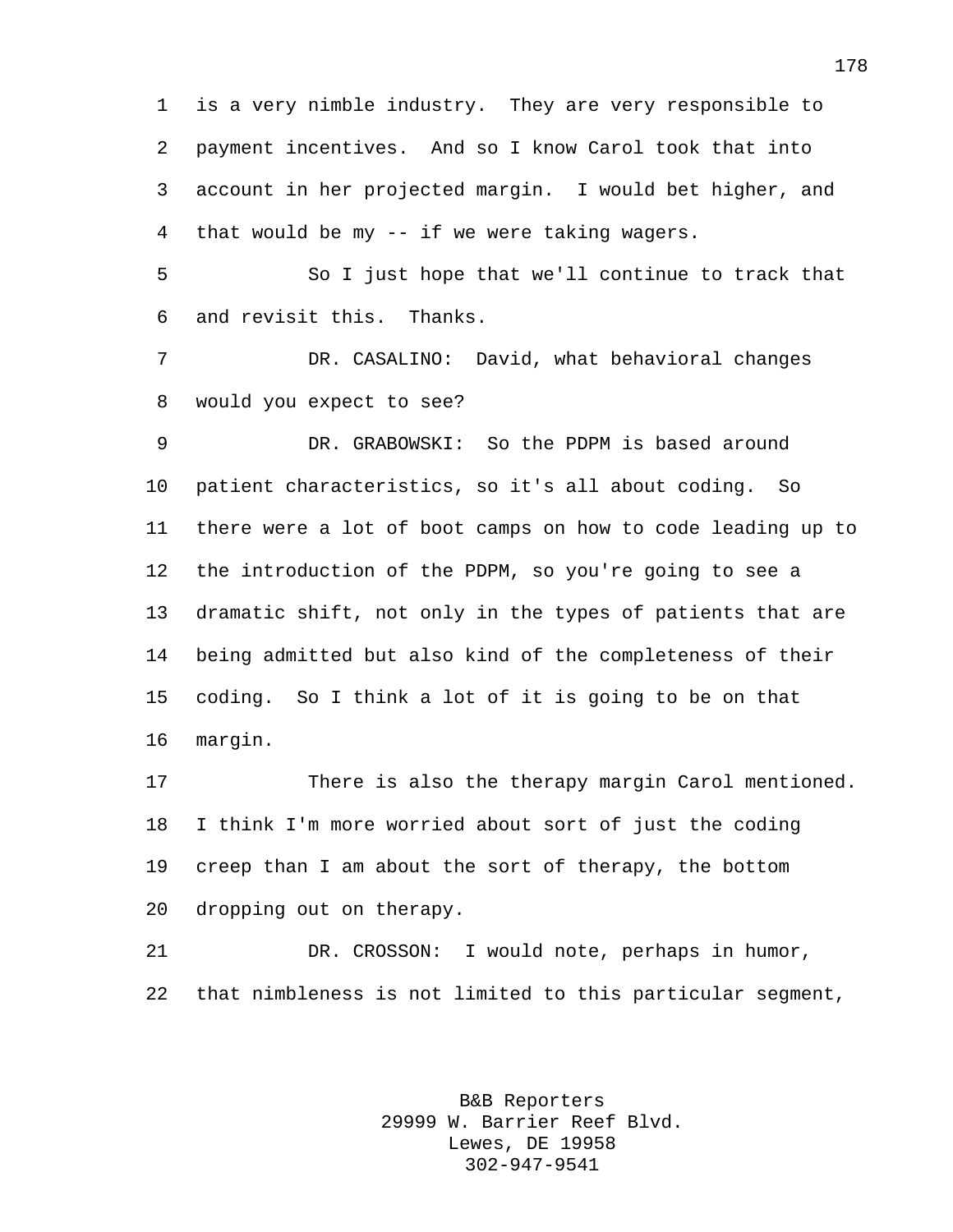and, in fact, in many ways it keeps us in business.

Other comments? Marge.

 MS. MARJORIE GINSBURG: This probably isn't kosher. I support this but I'm troubled by the lack of support from Medicaid beds, and I'm very aware of that. I don't know how many of you saw the op-ed piece in the New York Times about the Alzheimer's patient. I'm sure you did. And there was one very brief reference -- I think the family was in New Jersey -- about the lack of Medicaid beds for her father with Alzheimer's. Okay, so that's case one. But I wonder, and I guess I'm just throwing this out for very brief discussion, would it be possible to orient our support, or lack of support, for SNF compensation depending on the number of Medicaid beds they serve? And I don't know what the average is. I suspect it's a chronic problem nationally, to get the number of Medicaid beds necessary. But I don't know whether this topic has ever been broached at all with this Committee. I mean, in acute care hospitals we expect the commercial plans are, in essence, kind of supporting

consider the reverse, of having Medicare compensation help

Medicare patients. Is there not a consideration to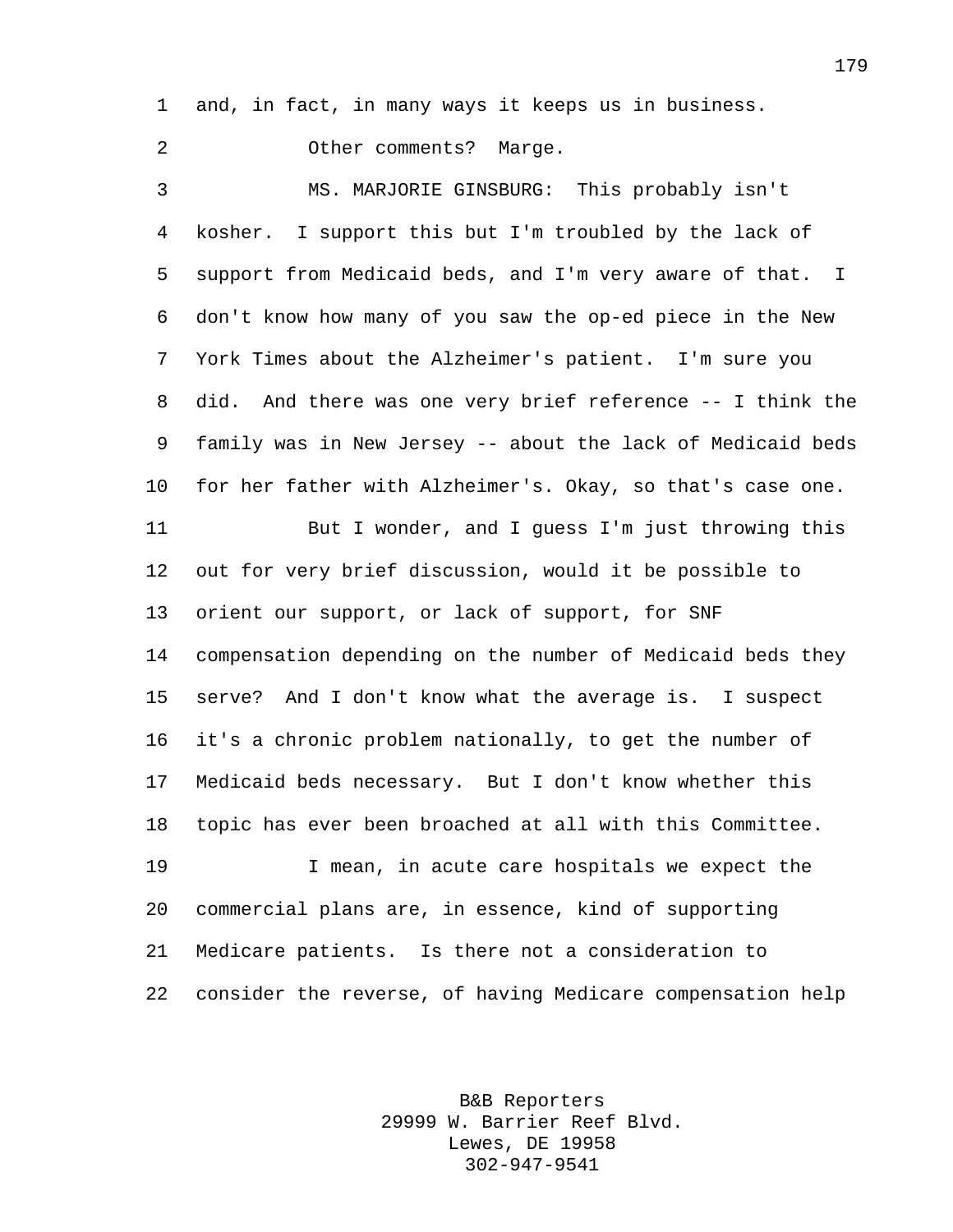support Medicaid patients in SNF beds?

 So I just wanted to throw that out, and you can all take it off the table if you want, but I wanted to mention it.

 DR. CROSSON: It's not a simple issue. Kathy? MS. BUTO: I'm going to let Jay take -- no. 7 [Laughter.]

8 MS. BUTO: I wanted to mention, Marge, I think my gut tells me no, we wouldn't do that, because why would you use Medicare, which is already in all sorts of fiscal difficulty to, in a sense, help subsidize, if you will, the sustainability of Medicaid beds. But having said that, I think there is an adjustment, or should be an adjustment, I think -- Carol, right? -- for dual eligible. So many of the Medicaid individuals are actually dually eligible, and that is totally in our purview, it seems to me, to be concerned about. But that's more about the methodology. MS. MARJORIE GINSBURG: But they're not still in Part A. They're not being compensated.

 MS. BUTO: No, but to the extent you were going to use Medicare payment anyway, my point is there is a way to adjust for the dual eligibles. I think they may already

> B&B Reporters 29999 W. Barrier Reef Blvd. Lewes, DE 19958 302-947-9541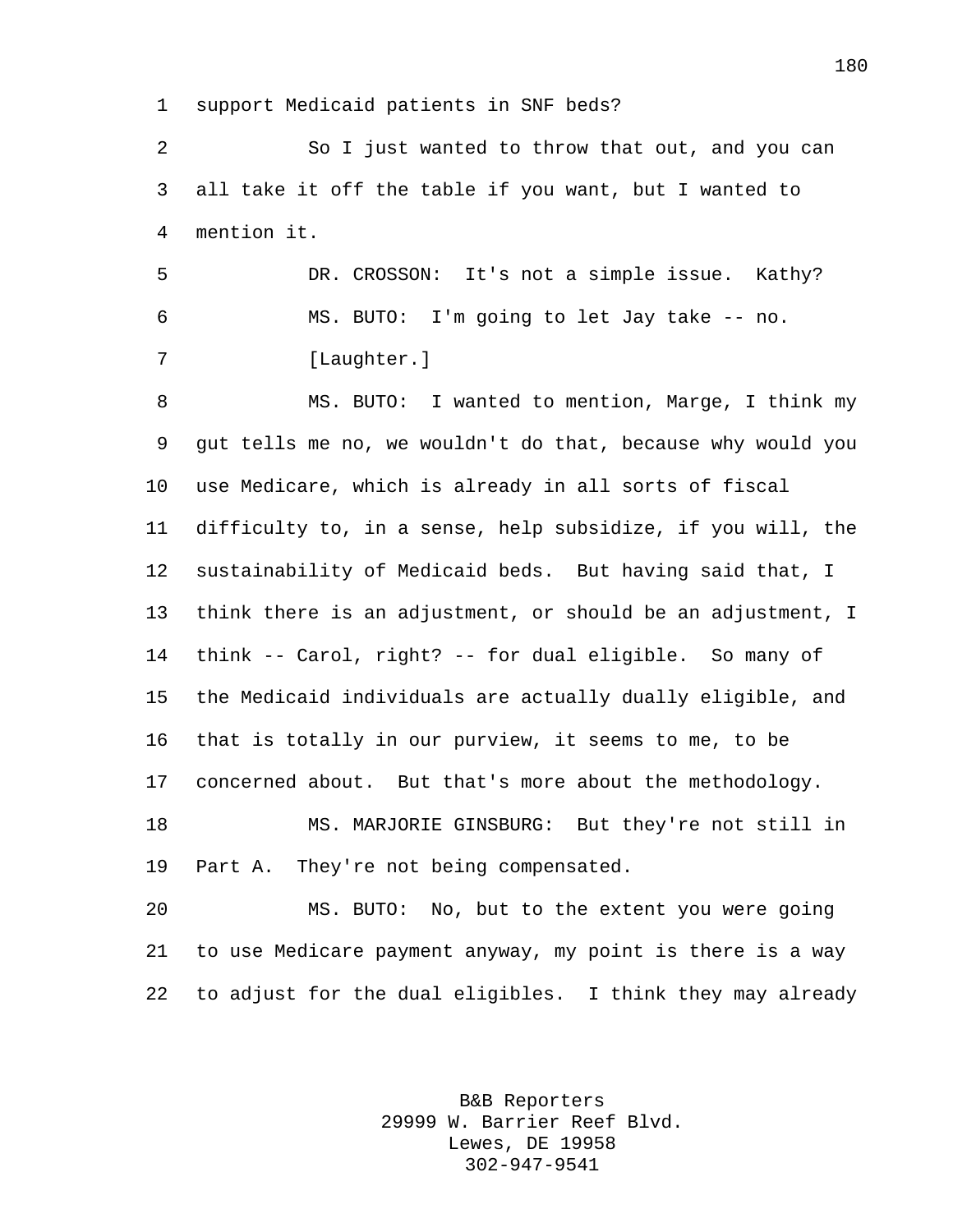get an adjustment for dual eligible status now?

 DR. CARTER: No. There isn't one. MS. BUTO: There isn't one. But that's a policy, you know, approach that would be different than just the update, I think.

 DR. CROSSON: But there is higher payment particularly incident to hospitalizations and rehospitalizations. Right.

 I mean, this is intentionally philosophical and I think, you know, it's becoming more and more -- it's always been, but it's particularly more and more an acute social problem, actually, provision of long-term care for the populations considered back in the 1960s, when the Johnson administration was working with Congress to draft the 15 Medicare legislation. And because even then the projected cost, it was not put there.

 It was put in the Medicaid program, and this is my assumption, that it was based on some idea that the real vulnerability was for the people with lower incomes who had no way, really, to support themselves or their elderly relatives, and that other parts of the population could figure out how to do that. And that's my belief, anyway,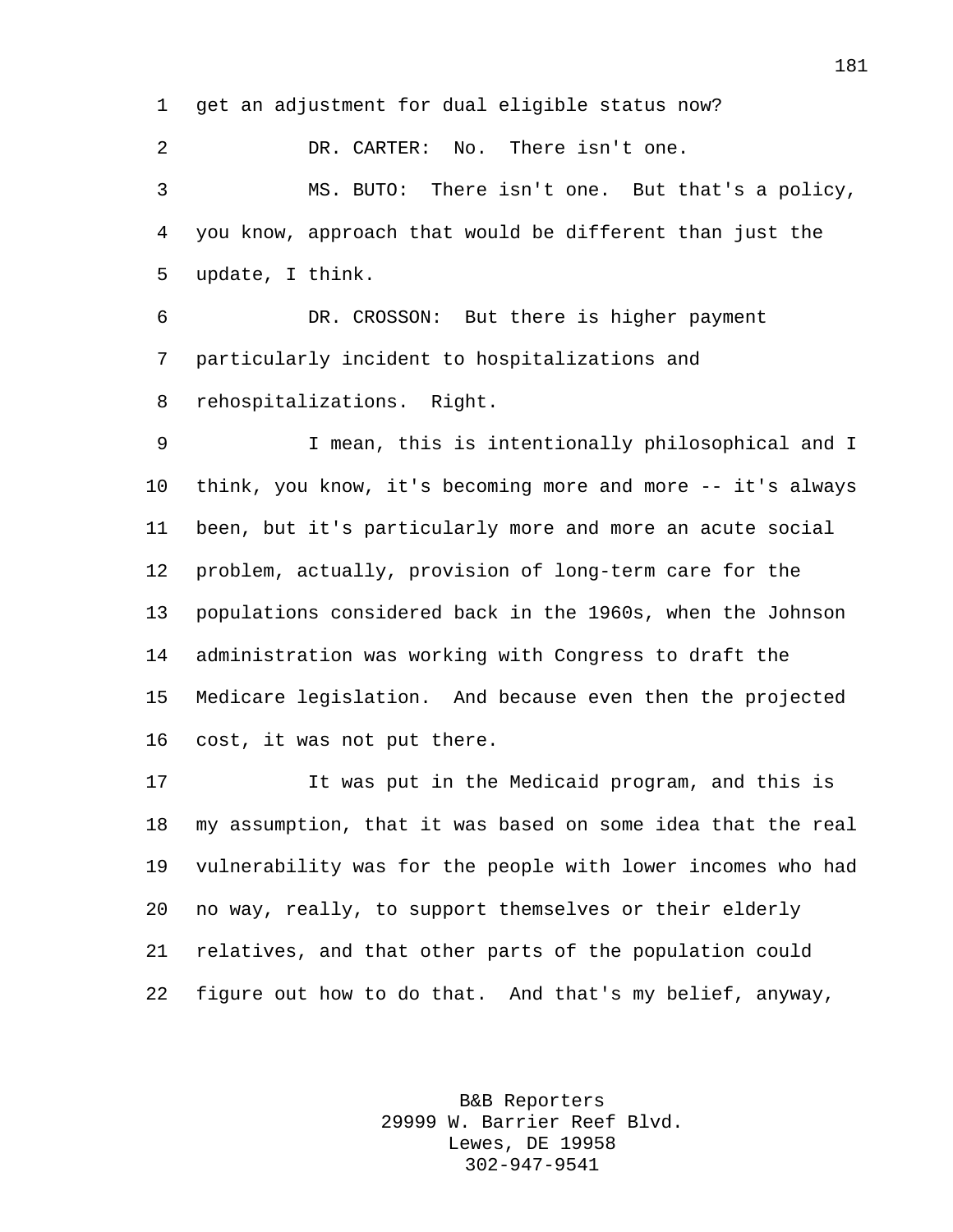of how the thinking was at the time.

 There has been substantial change in terms of the burden that this creates, because people are living longer, a lot longer in some cases, and because of what appears to be -- and perhaps it's just related to that -- but what appears to be an increased incidence in dementia and Alzheimer's disease, the care of which can turn out to be, you know, beyond the capacities of even upper middle class families.

 So your instinct is a good one. We need, as a society, a way of figuring out how to care for and pay for this phenomenon, which is only increasing. That said, I think, you know, traditionally we have, at this Commission, been, you know, for rightly or wrongly, sort of defenders of the Treasury as it relates to Medicare expenditures. And so even though there are subsidies, actually, that go both ways, between Medicare and Medicaid and Medicaid and Medicare, we've tended to not consider increasing that. If that's fair.

Yeah, David.

 DR. GRABOWSKI: Yeah, I'm so glad, Marge, that you raised this, because this has bothered me as well.

> B&B Reporters 29999 W. Barrier Reef Blvd. Lewes, DE 19958 302-947-9541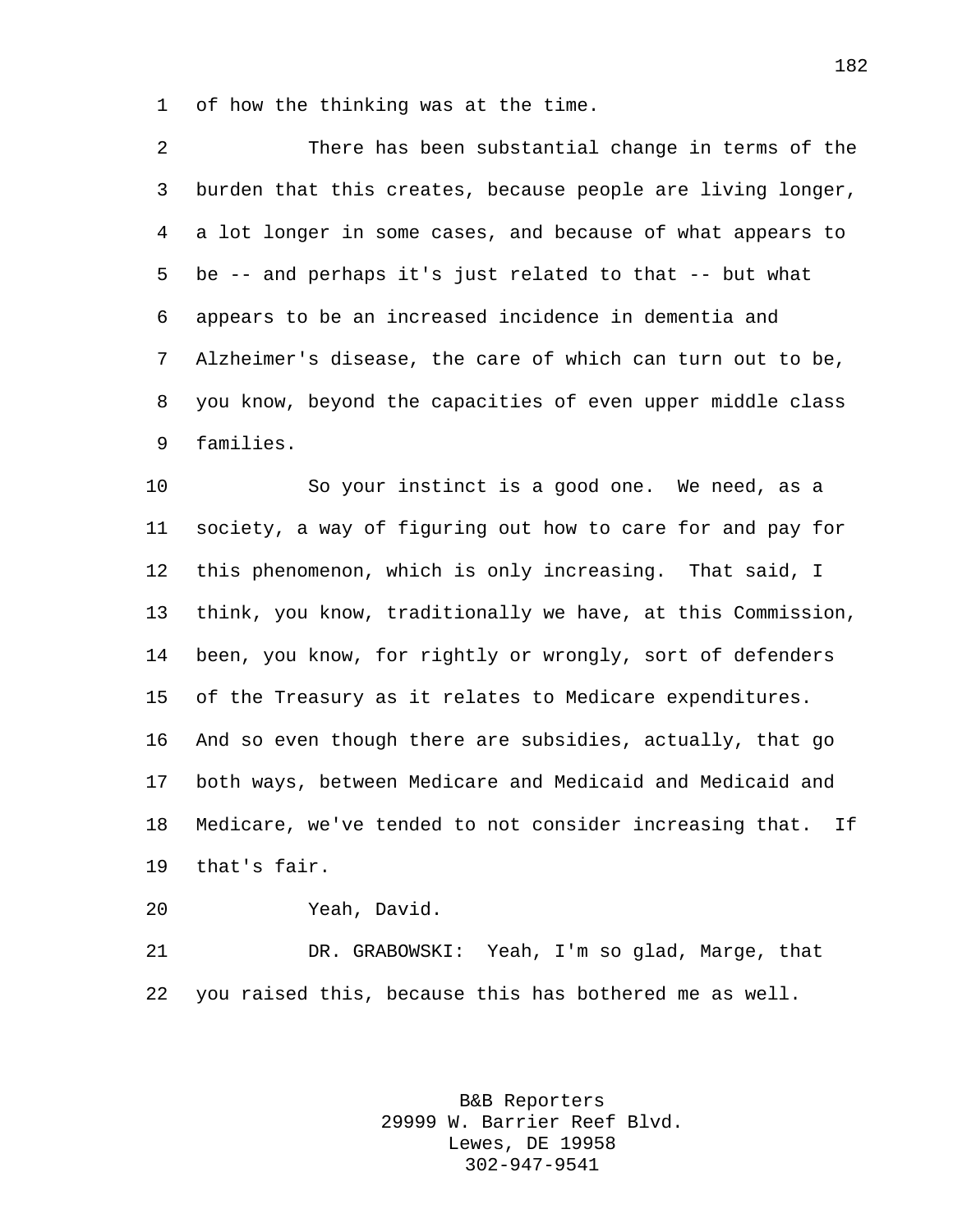Every one of those -- almost every one of those sort of long-stay Medicaid recipients is a dual, is a Medicare beneficiary, and I think our sort of underinvestment in Medicaid is leading to higher costs downstream for Medicare. And we've shown that in a lot of research yet, as Carol really noted, and I thought really did a nice job. It's not the way you'd ever want to fund this, with these separate programs. That's why I think some of the models that Eric has presented on in the past area really important here, the fully integrated dual eligible SNPs, the financial alignment initiative, their model PACE, where we could integrate the Medicaid and Medicare and actually offer a more complete product. I think that's the way to get at this, but I share your concern about we're using Medicare to cross-subsidize Medicaid. It's a fact that it happens. It's just -- it's not the way you'd ever want to design this system, with Medicare and Medicaid separate. 18 DR. CROSSON: Okay. Jon.

 DR. CASALINO: On this point I think it's not -- it doesn't have practical relevance for our deliberations, but speaking as a physician, if you've ever spent time in the Medicaid part of a nursing facility that has a high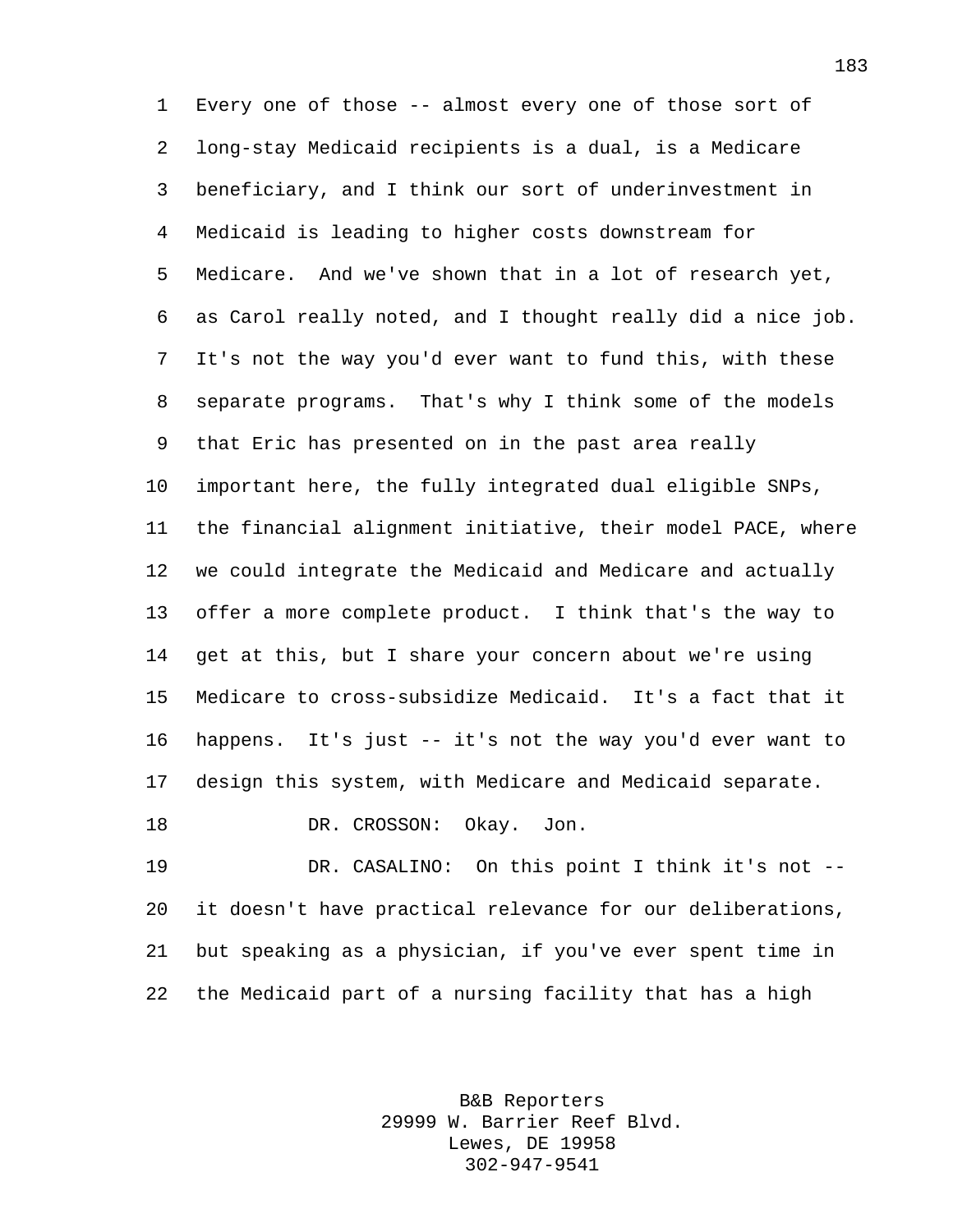percentage of Medicaid patients, I always used to -- I hated to go there. Honestly, I felt like I was descending into like the seventh circle of hell. It was just unbelievable. And it's not the staff's fault. They're doing the best with what they have. And even under the best circumstances people who are severely demented, it's a very hellish thing to see. But these places are really, really horrible.

 I don't think we can do anything about it here, although what you're saying, David, may argue a little bit differently. But it truly is -- if you haven't seen it, you would not believe it. It's painful to walk into such a place.

 DR. PERLIN: My comment really triangulates with my colleagues, is that there are a lot of moving parts here, and, you know, David, you brought up the behavioral economics, and Marge, on the issues of cross-subsidization, and Larry also just commented on. You know, the premise behind our policy direction in post-acute care has been matching the acuity with the capabilities of the facility, but specifically geared to making sure that a patient was not in the higher level of care necessary in terms of the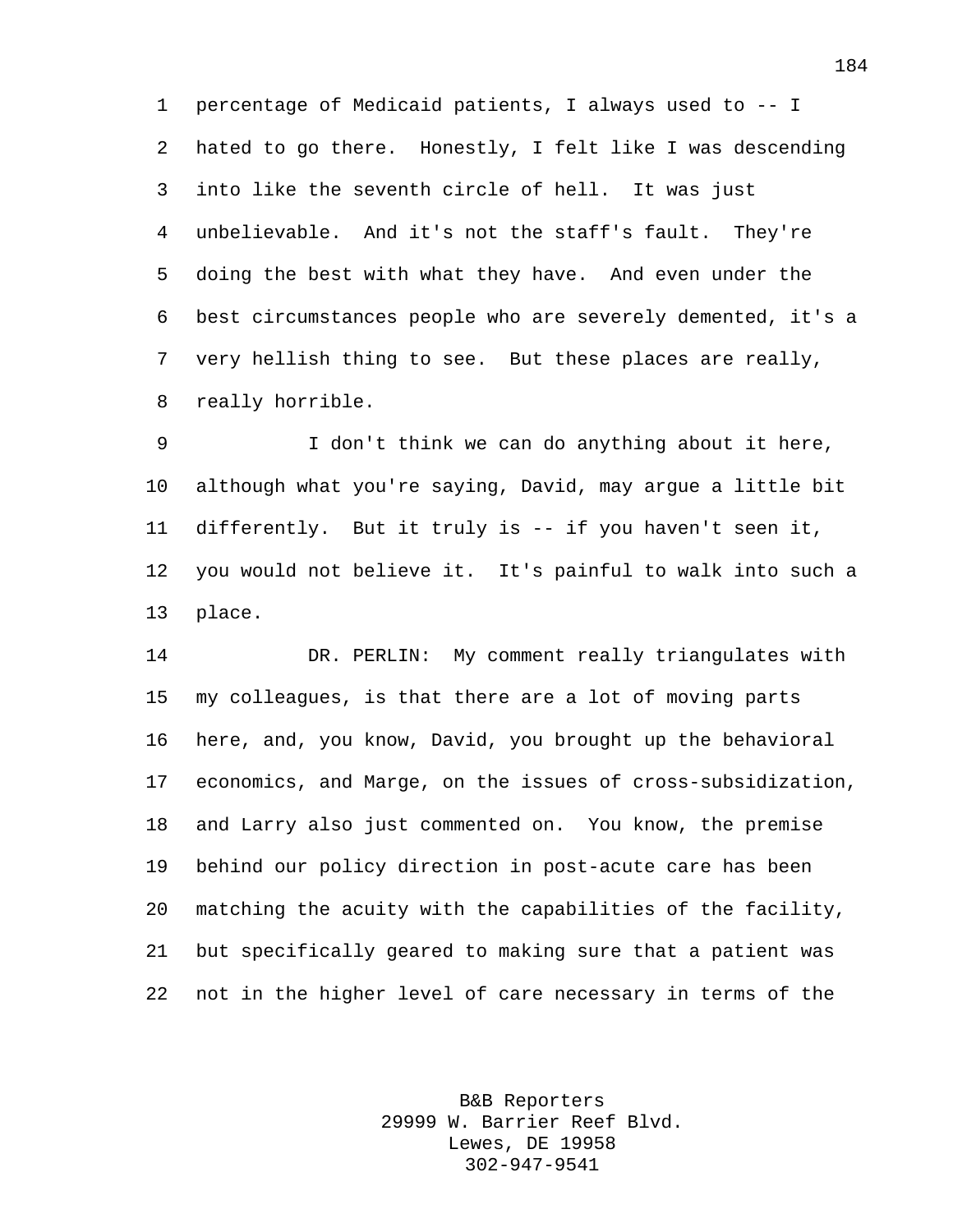expense.

 At the same time, the premise of this economic argument is that, you know, the adaptations will include de-staffing, de-skilling, perhaps, to meet, you know, the change in reimbursement. It's going to be interesting to watch, and I think this is really a call for the importance of quality measures to be able to really watch what the effects are on the care and the care outcomes as we move these parts. Because the other part, related to the discussion of Medicaid, is the impact of waivers on the resources that are available for Medicaid patients that may even necessitate de facto more cross-subsidization. Thanks. DR. CROSSON: Okay. Yes, Brian. DR. DeBUSK: Actually, the discussion raised a question. You know, when you look at the PAC PPS, it was modeled off of the payments from the other, all four venues. You know, you're building one model. This subsidization that's just inherent in our SNF payments, in the PAC PPS, does that subsidization get undone, or is that swept up and captured in the model? Because I want to say it's the latter.

> B&B Reporters 29999 W. Barrier Reef Blvd. Lewes, DE 19958 302-947-9541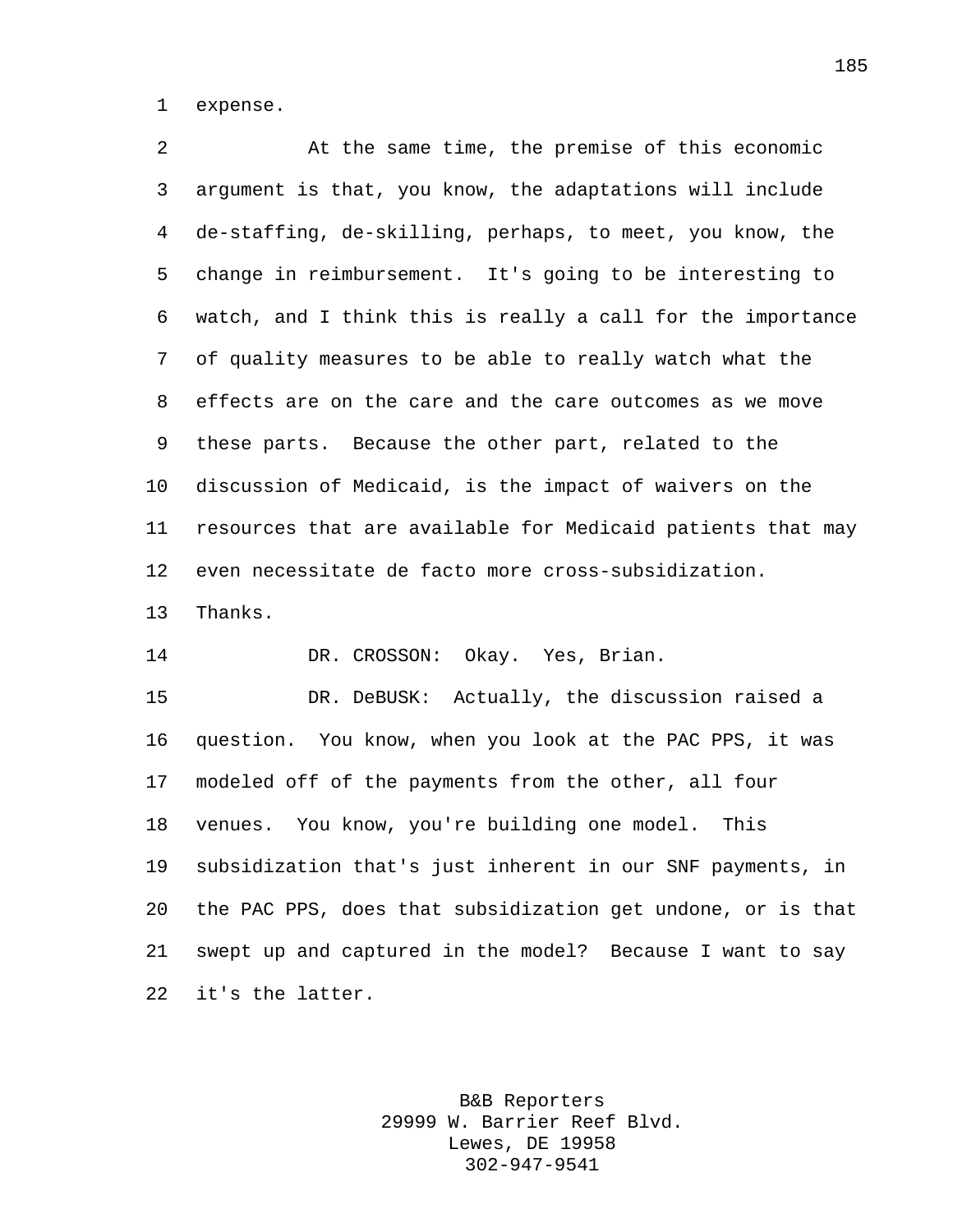DR. CARTER: So the level of revenues are included, but they would then be redistributed in sort of setting the average payment.

 DR. DeBUSK: But it would be redistributed based on patient characteristics.

DR. CARTER: That's right.

 DR. DeBUSK: So you wouldn't inherently take money out of -- we're not going to undo this SNF subsidization through the PAC PPS, because the model was built around -- you know, you have to think, with \$30 billion in SNF, home health is running, what, four or -- I mean, not -- no, no, no -- IRFs and LTCHs are running at a fraction of that. So the model is going to be home health and SNF are going to be what dominate the coefficients as well.

DR. CARTER: That's right.

 DR. DeBUSK: So this overpayment, just again, for the record, this overpayment, if the PAC PPS goes forward, will have that subsidization built into the SNF payments, even though it will be based on patient characteristics, not necessarily on provision of therapy.

DR. CARTER: Right, but by the time -- and that's

B&B Reporters 29999 W. Barrier Reef Blvd. Lewes, DE 19958 302-947-9541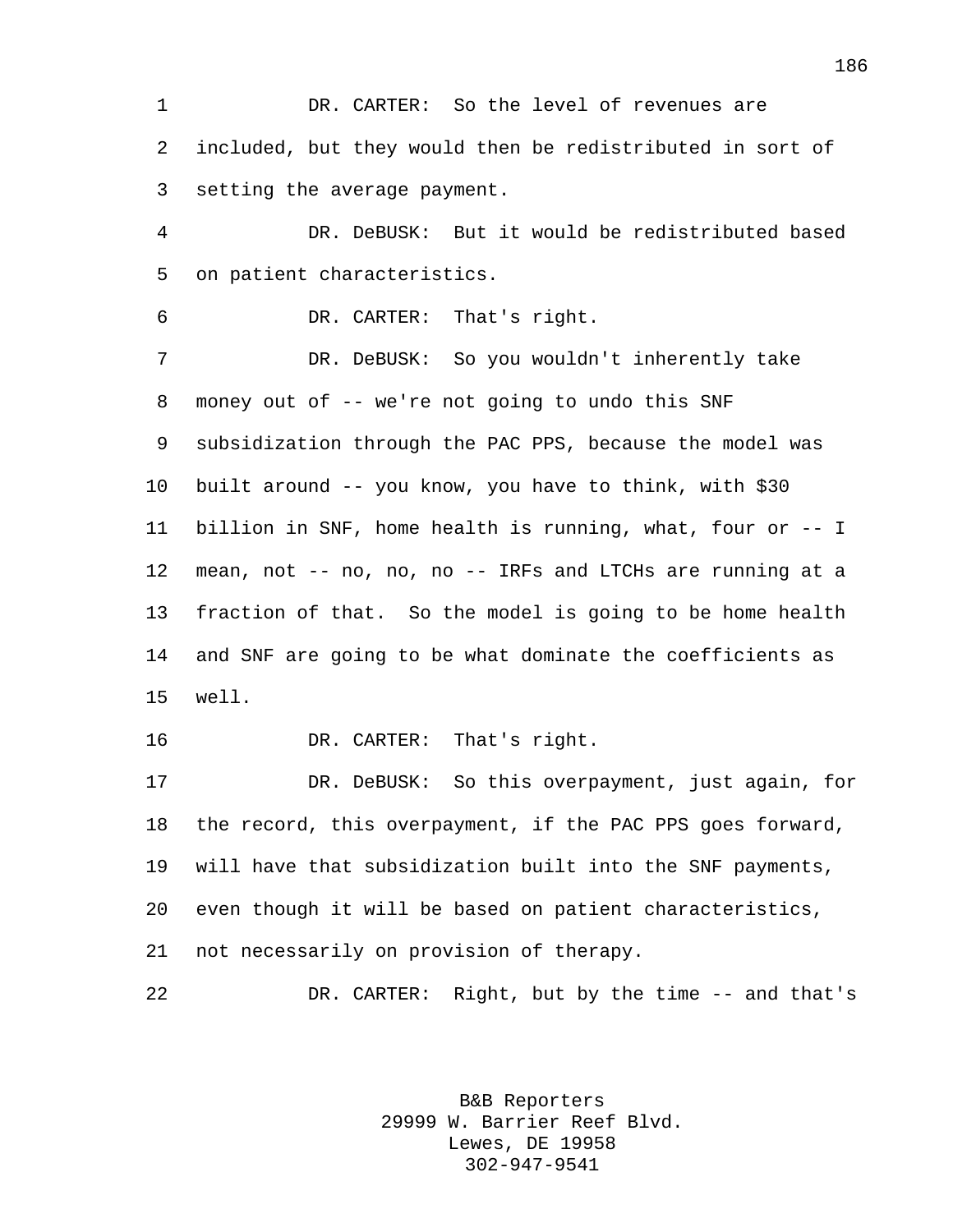all true -- by the time the PAC PPS is implemented, a lot of that redistribution should have already happened, right, because they're going to be happening internally within SNF, and Evan is going to tell you about the new payment system in his sector, and a lot of that redistribution should have occurred. 7 DR. DeBUSK: Based on the October 1st changes. DR. CARTER: Well, and this starts in January of next year. DR. DeBUSK: So this should cushion the implementation of the PAC PPS. DR. CARTER: That's right. DR. DeBUSK: That's what I was trying to get at and make sure that we weren't sort of tacitly undoing the SNF subsidy. So we aren't. Okay, good. DR. CROSSON: Okay. Seeing no further comments I am going to assume support for the recommendation. Seeing no objection we will proceed with expedited voting on this issue in January. Thank you so much, Carol. Excellent job. 21 [Pause.] DR. CROSSON: The next issue is home health care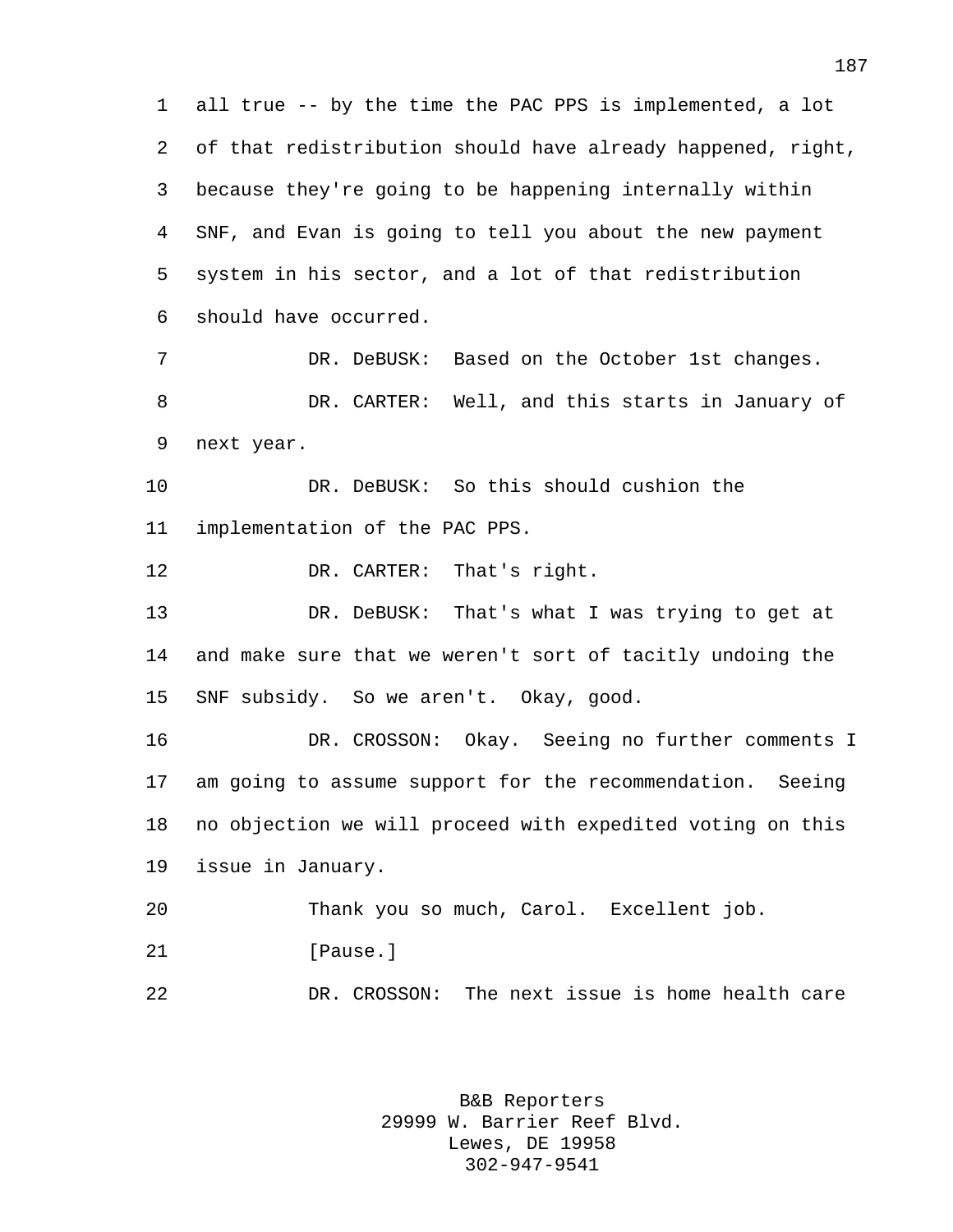1 services, payment adequacy and updates, and Evan is going 2 to take us through it.

3 MR. CHRISTMAN: Thank you. As you mentioned, we 4 are going to look at home health, and as an overview of the 5 presentation we'll cover the basics of the benefit, the 6 current issues the Commission has identified, and the bulk 7 of this presentation will review the payment adequacy 8 framework and present the Chairman's draft recommendation. 9 As background, Medicare spent \$17.9 billion on 10 home health services in 2018, and there were over \$11,500 11 agencies. The program provided about 6.3 million episodes 12 to 3.4 million beneficiaries. 13 In terms of the payment system, the Commission 14 has noted two problems. The first issue is the high level 15 of payments. Medicare has overpaid for home health since 16 the PPS was established. The fact that home health can be 17 a high-value service does not justify these excessive 18 overpayments. As discussed in the paper, Medicare margins 19 have averaged better than 16 percent in the 2001 to 2017 20 period. These overpayments do not benefit the beneficiary 21 or the taxpayer. For many years, the Commission has 22 recommended payment reductions to address these

> B&B Reporters 29999 W. Barrier Reef Blvd. Lewes, DE 19958 302-947-9541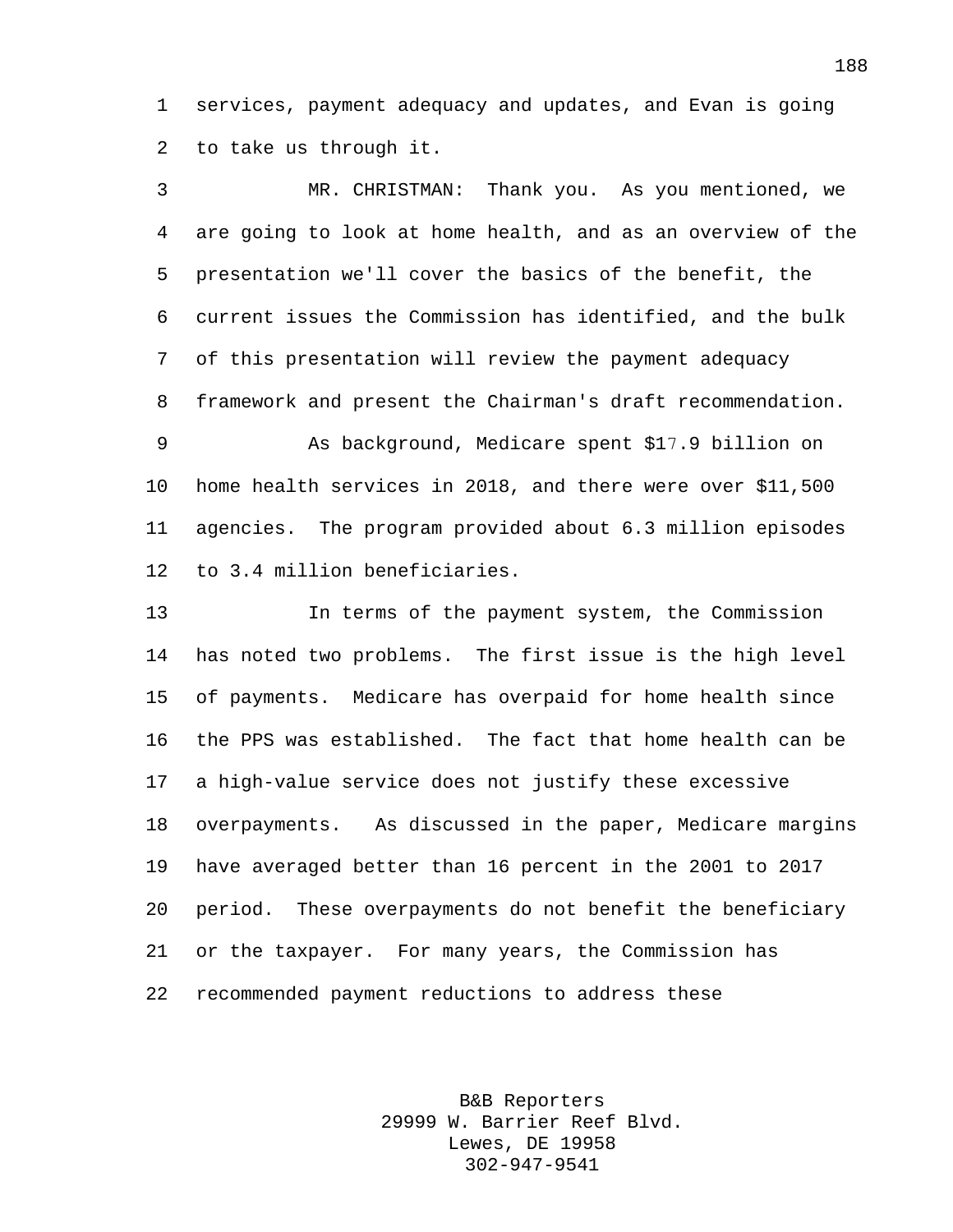overpayments.

 The second issue is an incentive in the current system. The current PPS uses the number of therapy visits provided in an episode as a payment factor. Payments increase as more therapy visits are provided. This trend, and the fact that more profitable agencies tended to favor therapy episodes, raised concerns that the financial incentives of the payment system were influencing the type of care provided, and the Commission recommended the removal of therapy as a payment factor in 2011. As mentioned earlier, major revisions to the home health PPS will be implemented in 2020. The first is a policy that is consistent with our recommendation to eliminate the therapy thresholds. The second is the implementation of a 30-day unit of payment. Concurrently, CMS also plans to revise the home health PPS with a new case-mix system, known as the patient-driven groupings model, or PDGM, and other payment adjusters. These will be the most significant changes to the PPS since it was implemented

 These changes are intended to be budget neutral but will redistribute payments among providers. Estimates

> B&B Reporters 29999 W. Barrier Reef Blvd. Lewes, DE 19958 302-947-9541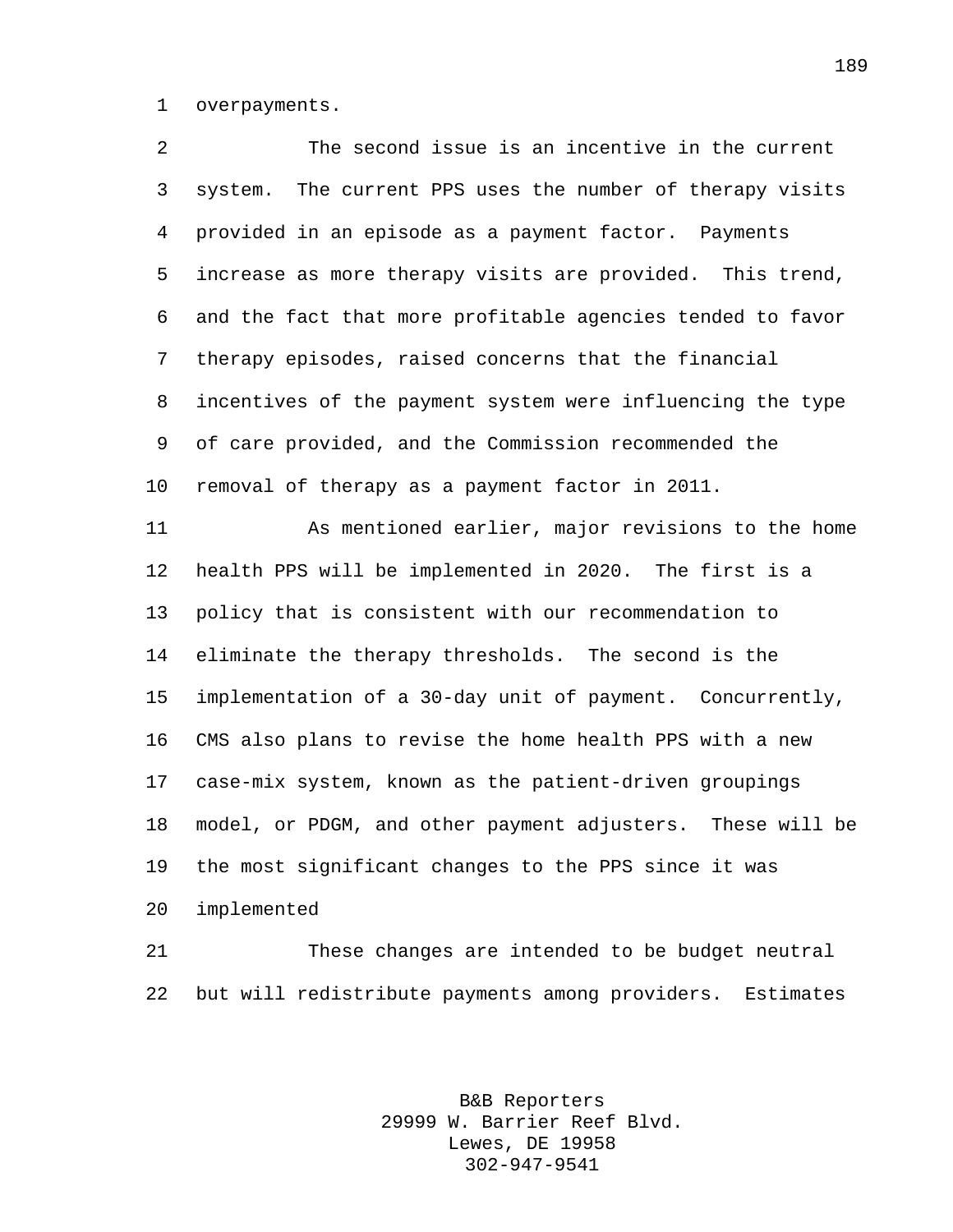of the redistribution have some uncertainty because agencies have a history of changing coding and operational practices when the payment system is altered. But based on current patterns, CMS expects payments for nonprofit, facility-based, and rural agencies will increase, and decrease for for-profit, freestanding, and urban agencies. CMS has also made a budget neutrality adjustment to payments in 2020 to offset expected changes in utilization and coding under the new system, and I will say more about that later. As a reminder, here is our framework. It's similar to the ones you've seen in other sessions.

 We begin with supply. As in previous years, the supply of providers and the access to home health appears to be very good. Eighty-three percent of beneficiaries live in a Zip code served by five or more home health agencies; 98 percent live in a Zip code served by at least one home health agency.

 Turning from access to supply, the number of agencies was over 11,500 by the end of 2018. There was a slight decline of about 1.2 percent in 2018 relative to the prior year in supply, and it has been slowly trending down

> B&B Reporters 29999 W. Barrier Reef Blvd. Lewes, DE 19958 302-947-9541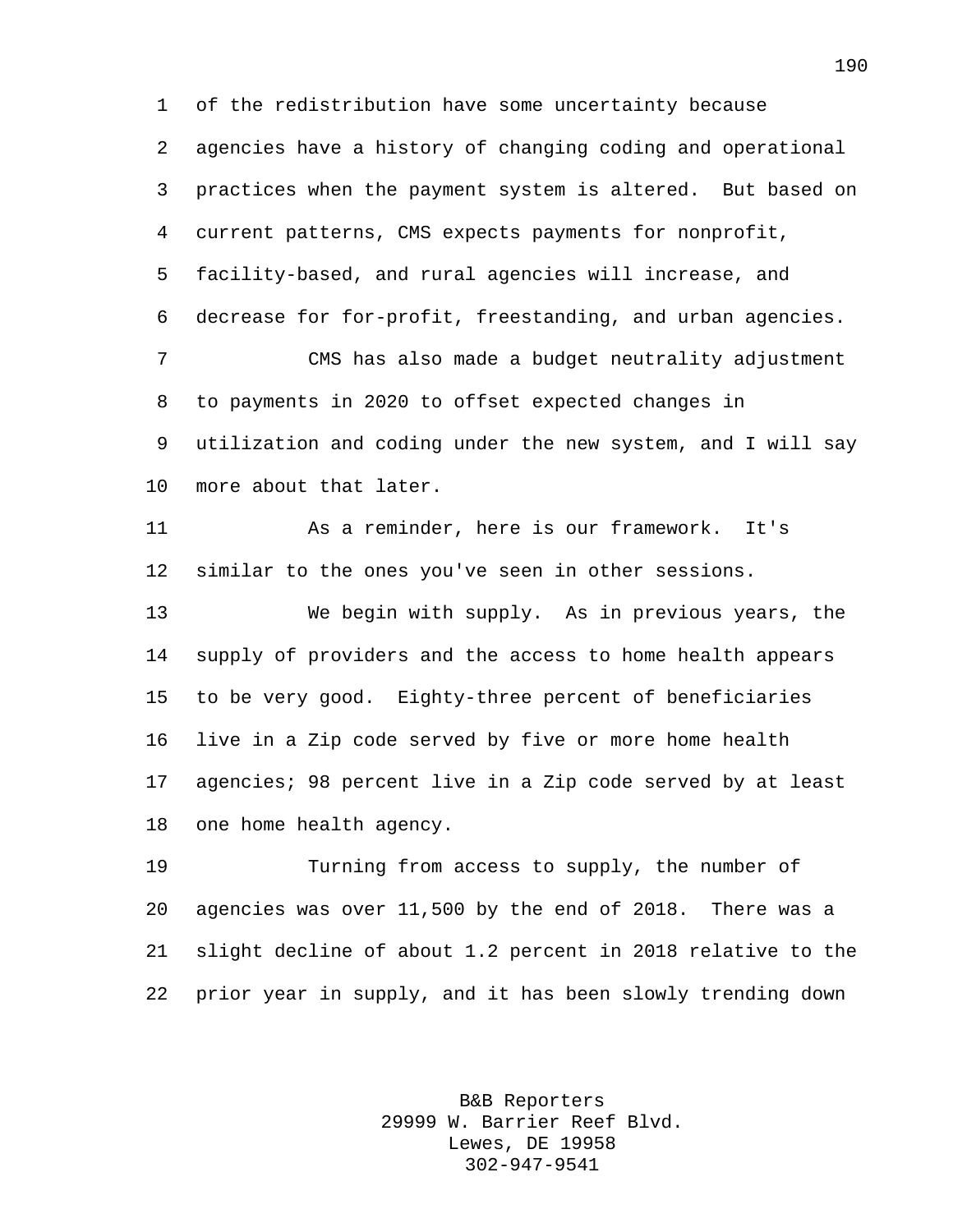since 2013. However, in the 2002-2013 period, the number of agencies increased by over 80 percent.

 I would also note that the recent decline is concentrated in a few areas such as Texas, Florida, and Michigan that have been the targets of efforts to reduce fraud. These areas also experienced rapid growth in prior years.

 Episode volume declined slightly in 2018, as it generally has since 2011. However, prior to 2011, volume grew significantly, and between 2002 and 2011, it increased by over two million episodes, or about two-thirds.

 Per capita utilization is significantly higher than the earlier years of PPS. The number of episodes per 100 beneficiaries has increased from 11.3 episodes per 100 beneficiaries in 2002 to 16.3 episodes per 100 beneficiaries in 2018. Though per capita utilization has declined slightly since 2011, it remains high relative to the utilization that occurred in the earlier 2000s. And I would also note that the marginal profit of home health agencies in 2018 was 18 percent.

 Our next indicator is quality, and I would remind you that we have observed a difference in performance on

> B&B Reporters 29999 W. Barrier Reef Blvd. Lewes, DE 19958 302-947-9541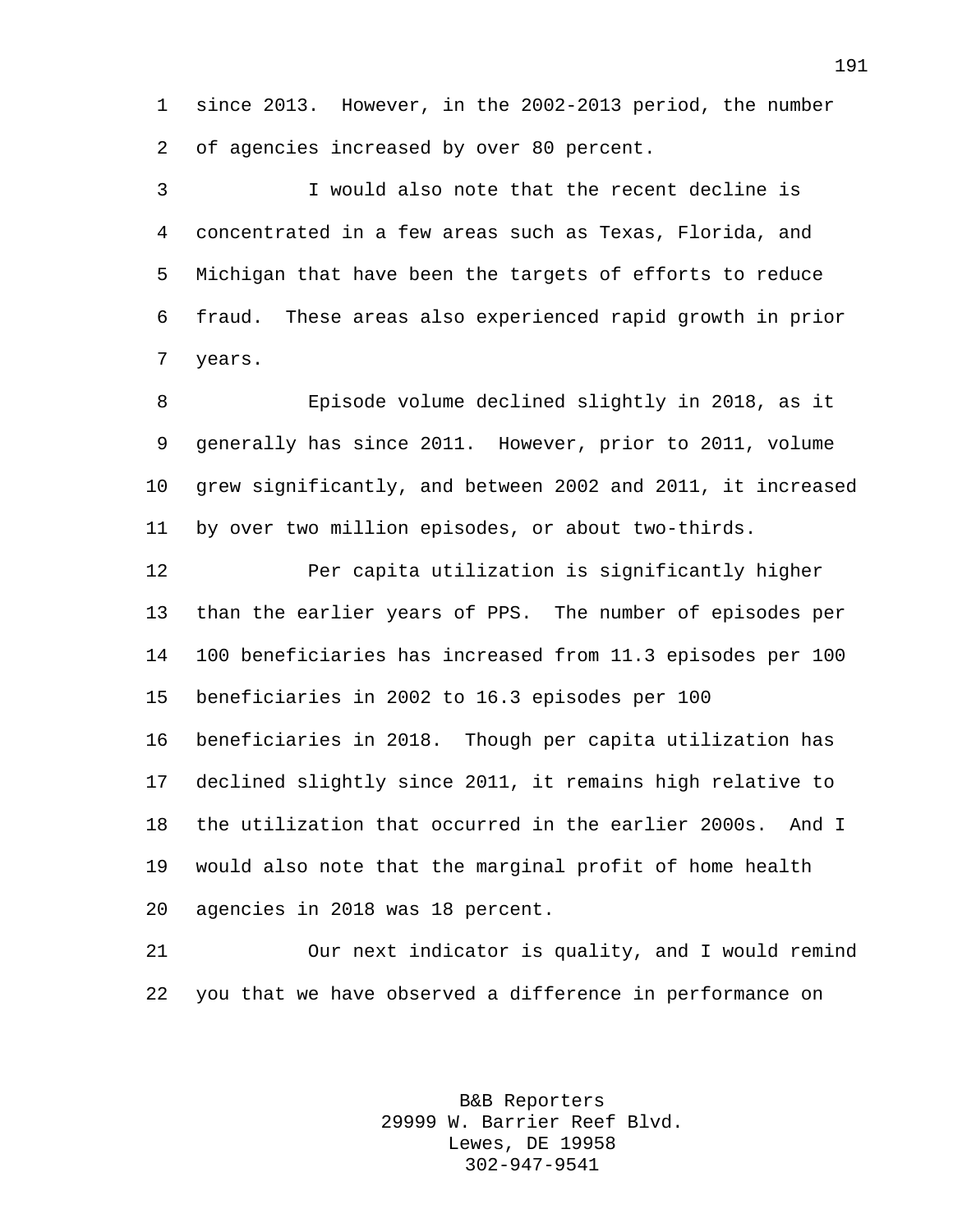measures based on data collected from home health agencies compared to quality measures based on Medicare claims data. And you can see that on this graph.

 The first group of measures on the left are based on provider-reported data collected by home health staff at the start and end of home health care. The group of measures on the right are claims-based measures that use Medicare claims data to detect the incidence of hospitalization or emergency care use for home health.

 The first group shows that the frequency of patient improvement in walking or transferring was steadily improving from year to year. In contrast, hospitalization and ER use rates have had a mixed annual trend, but have not changed significantly in most years and do not show the same substantial improvement as the functional measures.

 The contrast in these two groups of measures is striking, and though many factors may explain them, it is important to keep in mind that differences in the methods of collection may account for some of the divergent trends. Next we look at capital. It is worth noting that home health agencies are less capital-intensive than other health care providers, and few are part of publicly traded

> B&B Reporters 29999 W. Barrier Reef Blvd. Lewes, DE 19958 302-947-9541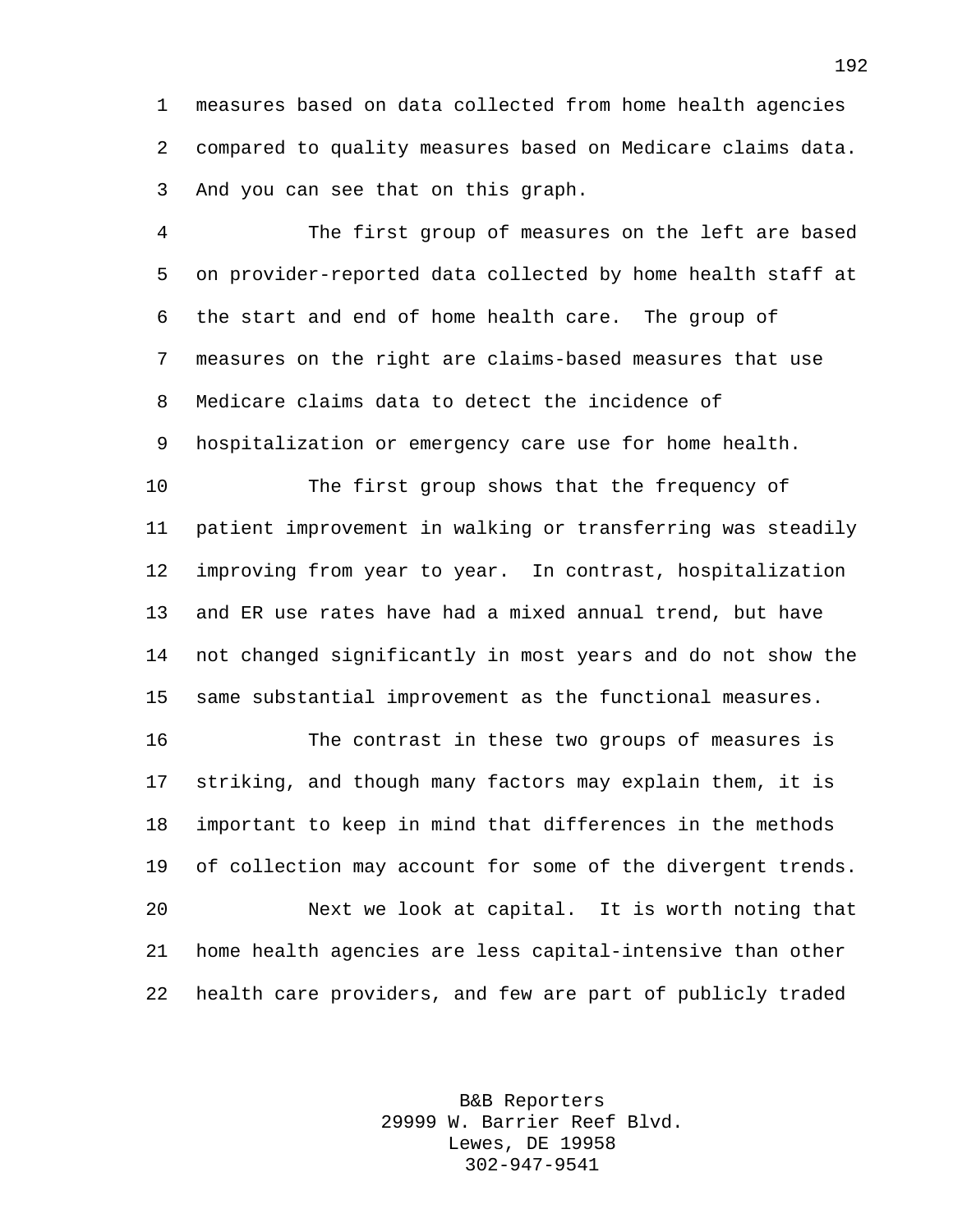companies.

 Financial analysts have concluded that the publicly traded agencies have adequate access to capital in 2018 and 2019. In these years, the firms added capacity in the industry and acquired new businesses, and the all-payer margins for home health agencies are 4.3 percent.

 Turning to Medicare margins for 2018, we can see that the margins for this year were 15.3 percent. The trend by type of provider is similar to prior years, with for-profits having better margins than nonprofits and urbans being a little bit higher than rural. These margins did not change significantly from the 2017 level.

 The high margins in 2018 are notable because the Affordable Care Act mandated four years of payment reductions in 2014 through 2017. However, the reductions were offset with an annual market basket update. The net effect was that payments were reduced by less than 1 percent a year, and the Commission has long expressed that the ACA reductions would not significantly lower margins. The net effect is that, despite the ACA policies, average payment per full episode in 2018 is 7 percent higher than the average payment in 2013, the year before

> B&B Reporters 29999 W. Barrier Reef Blvd. Lewes, DE 19958 302-947-9541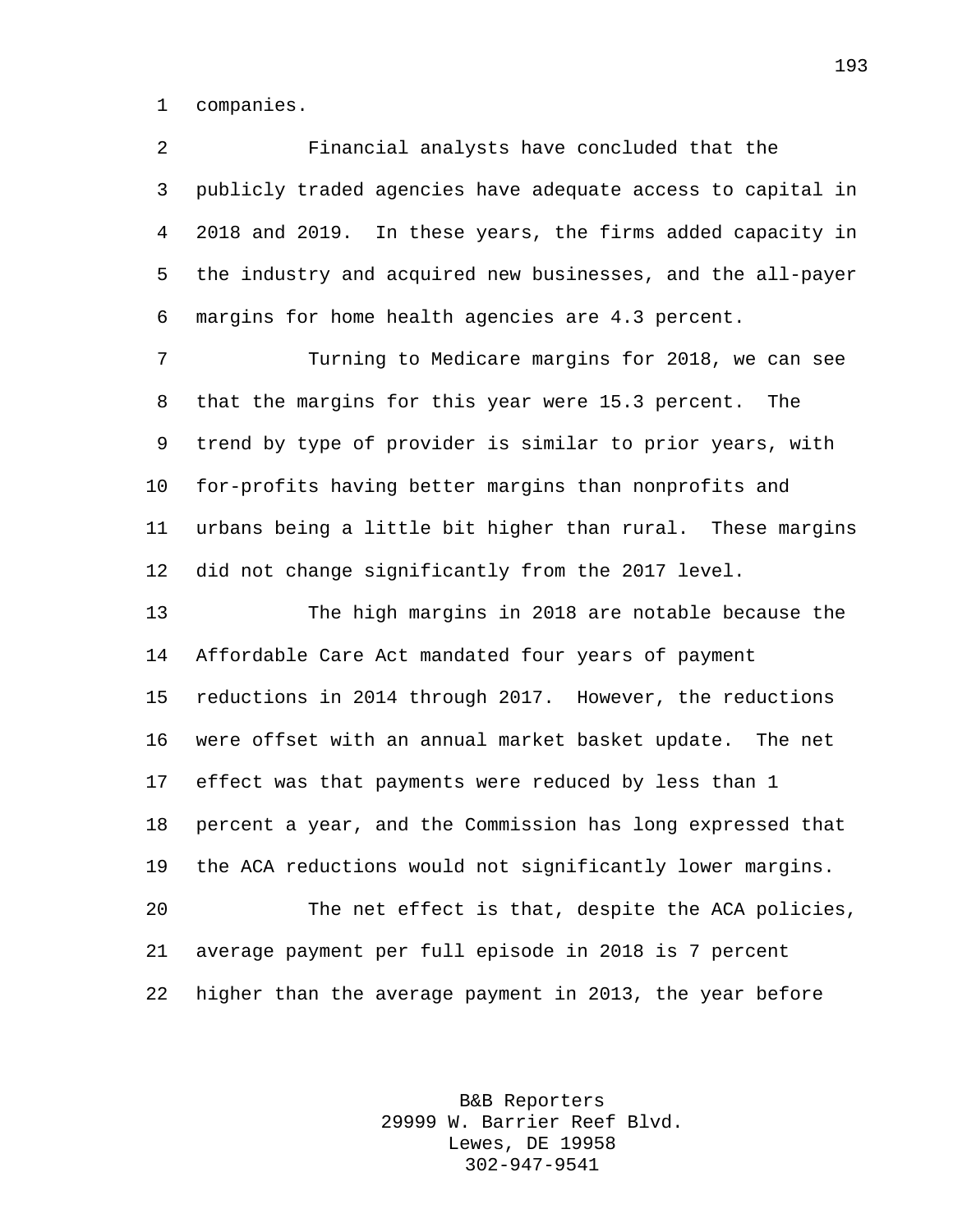rebasing began. In addition, the Medicare margins in 2018, the year after rebasing, were higher than those before rebasing.

 This year we also examined the performance of relatively efficient home health agencies. Recall that we define "relatively efficient providers" as those that are in the lowest third of providers in cost, or the best performing third of providers for quality, without having extremely low performance on either measure. About 7 percent of agencies meet this standard.

 Compared to other providers, efficient home health agencies had lower hospitalization rates. They typically had higher patient volume, and their standardized costs were 14 percent lower than other home health agencies, likely reflecting economies of scale from their larger size.

 The average payment for efficient home health agencies was about 7 percent higher, and the relatively efficient providers had margins of 23 percent.

 We estimate that margins for 2020 will equal 17 percent. This is a result of several payment and cost changes.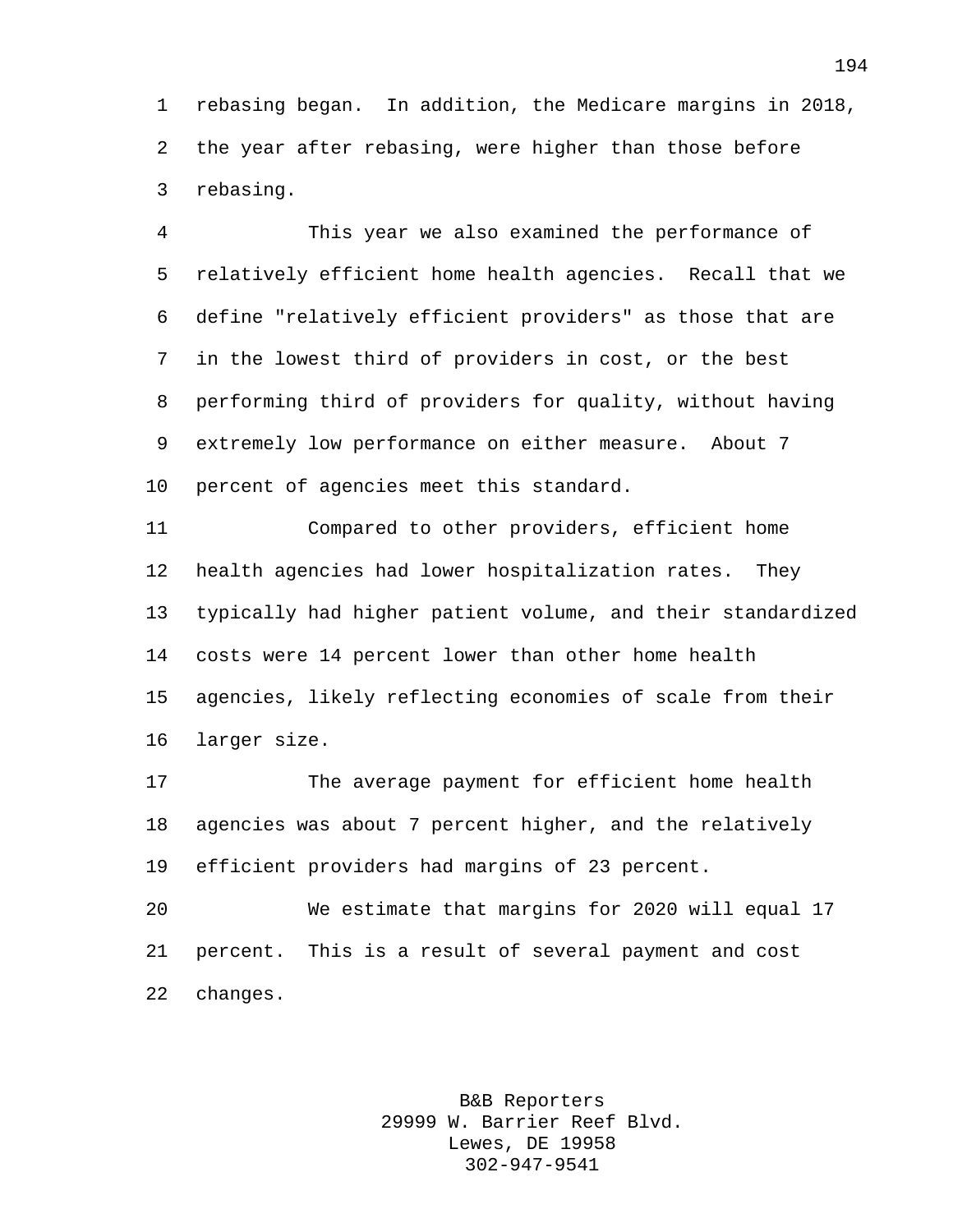On the payment side, we included the market basket updates for 2019 and 2020. We assumed a nominal case mix growth of a half percent in 2019, and we included the rural add-on policy mandated by the Bipartisan Budget Act for 2019 and 2020.

 For 2020, we assumed the case mix growth CMS expects to the new case mix system and other changes in effect this year, which it also offset with a budget neutrality adjustment, and I will talk about this more in a moment.

 For costs, we assumed costs will increase by 0.75 percent per year in 2019 and 2020, which is higher than the recent trend.

 Before I summarize our indicators, I want to explain a payment reduction for 2020 that is statutorily required by the Bipartisan Budget Act. Recall that three changes are happening as a result of that act: a new unit of payment, removal of therapy as a payment factor, and a new case mix system. BiBA requires that the changes be budget neutral.

 CMS has projected that behavioral responses by home health agencies to the new policies will increase

> B&B Reporters 29999 W. Barrier Reef Blvd. Lewes, DE 19958 302-947-9541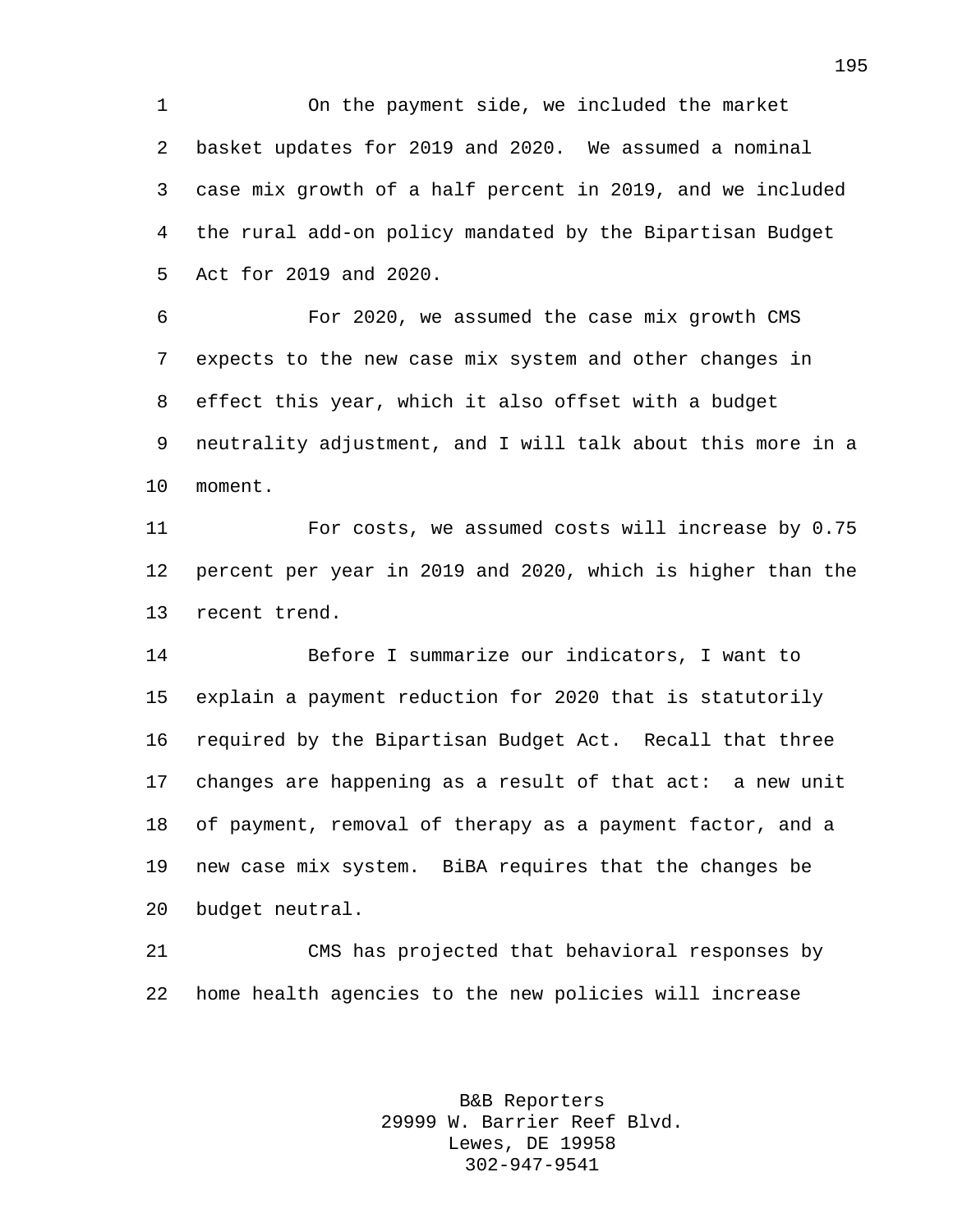payments by 4.36 percent in 2020, which would, in the absence of an offset, increase payments by about a \$800 million.

 Consequently, CMS will implement a 4.36 percent reduction in 2020. This reduction is necessary to offset the spending spike in 2020 due to the expected behavioral changes; it does not address payment adequacy. Our margin estimate for 2020 includes the 4.36 percent increase in average reported case mix expected by CMS, and it also includes the offsetting budget neutrality adjustment they made.

 In effect, our estimate states that margins will be 17 percent, well in excess of costs, even with the other changes in 2020.

 In summary, the indicators for home health overall are positive: 98 percent of beneficiaries live in an area with at least one home health episode; the episode volume is slightly decreased but is still high on a per capita basis; and agencies have positive marginal profits. The quality measures show the trends we've seen in the past with functional measures continuing to improve, but the rate of adverse events relatively unchanged, with the

> B&B Reporters 29999 W. Barrier Reef Blvd. Lewes, DE 19958 302-947-9541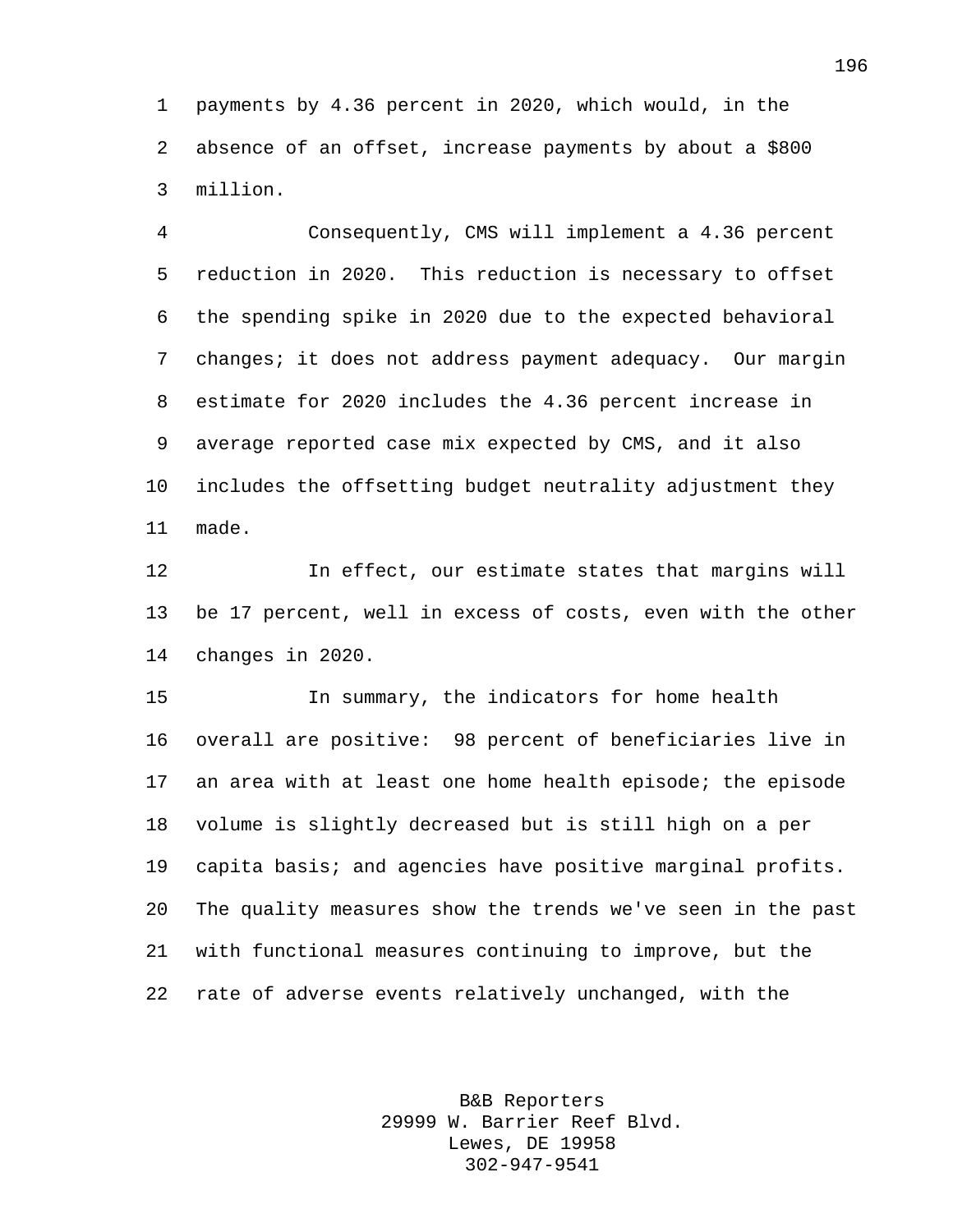caveats I noticed earlier.

| 2       | Overall, agencies appear to have adequate access            |
|---------|-------------------------------------------------------------|
| 3       | to capital, and Medicare payments are well in excess of     |
| 4       | costs, with margins of 15.3 percent in 2018 and the         |
| 5       | efficient provider having margins of 23 percent. And we     |
| 6       | expect the margins to increase to 17 percent in 2020.       |
| 7       | This brings me to the Chairman's draft                      |
| 8       | recommendation. The recommendation reads:                   |
| 9       | For 2021, the Congress should reduce the calendar           |
| $10 \,$ | year 2020 Medicare base payment rate for home health        |
| 11      | agencies by 7 percent.                                      |
| 12      | In terms of implications, we expect that this               |
| 13      | would lower payments relative to current law.<br>For        |
| 14      | beneficiaries and providers, access to care should remain   |
| 15      | adequate and should not affect the willingness of providers |
| 16      | to serve beneficiaries, but it may increase cost pressures  |
| 17      | for some providers.                                         |
| 18      | This completes my presentation, and I look                  |
| 19      | forward to your questions.                                  |
| 20      | DR. CROSSON: Thank you, Evan. And I'd like to               |
| 21      | congratulate you particularly for the chapter, which I      |
| 22      | thought was excellent, very clear, and I liked particularly |
|         |                                                             |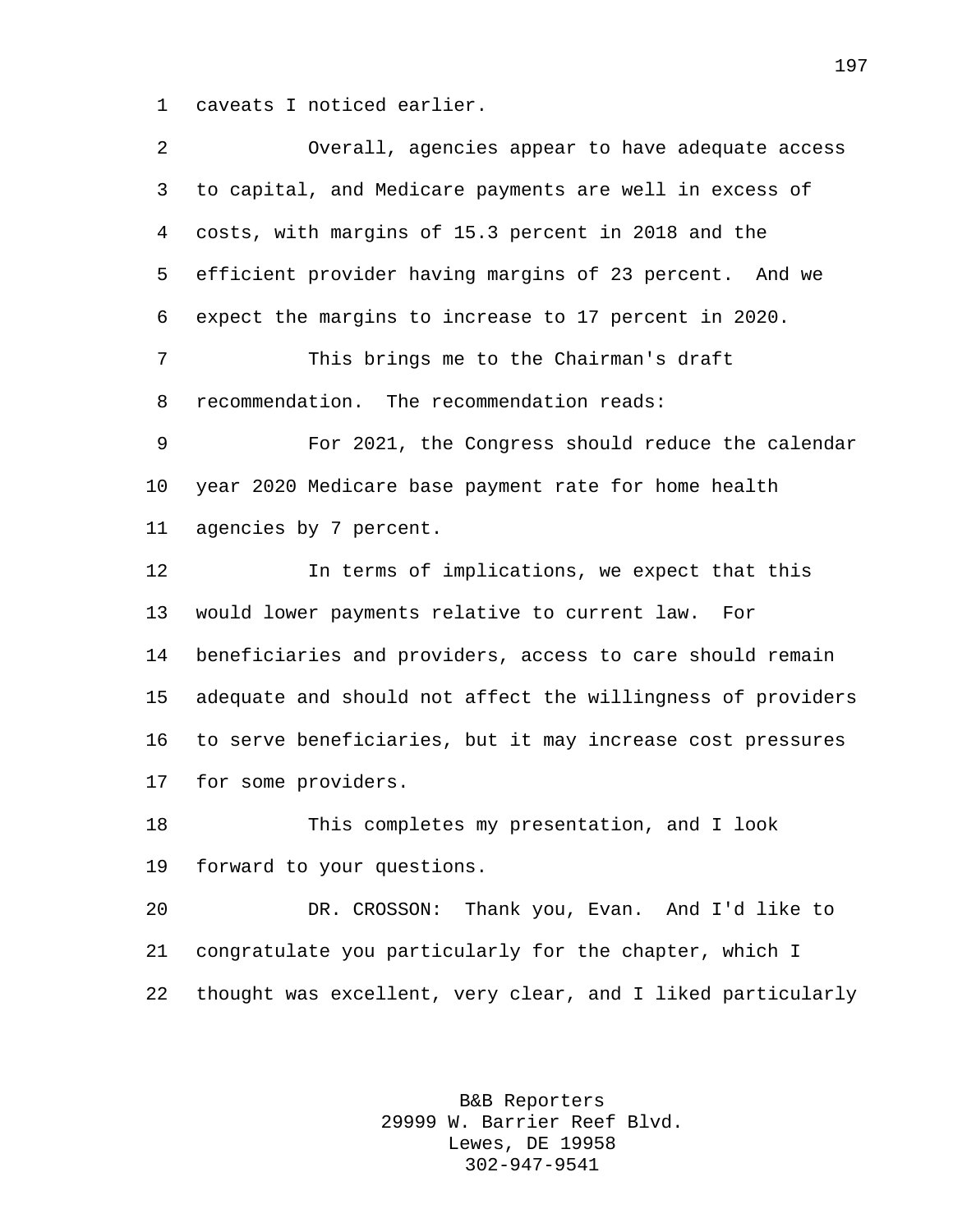the beginning where you set the context for the considerations.

 So we'll take clarifying questions. Brian and then David.

 DR. DeBUSK: Thank you again for a really good chapter. It was really well written. Great read.

 When you talk about the all-payer margins for home health care and for Medicare -- and I apologize if it was in the reading, but I did not see it -- what percentage of industry revenue comes from Medicare?

 MR. CHRISTMAN: It's a little over 50 percent. It's around 55 percent of the action is Medicare revenue for the average agency.

DR. DeBUSK: Okay. So --

MR. CHRISTMAN: Fee-for-service. Sorry.

DR. GRABOWSKI: That's fee-for-service.

 MR. CHRISTMAN: Yes, I'm sorry. Exactly. Thank you, David.

 DR. DeBUSK: So it's a little over 50 percent fee-for-service, so probably 15, 18 percent of it is MA then, I would think, proportionally. Fifteen-ish percent? MR. CHRISTMAN: Yes, right. I think that's right

> B&B Reporters 29999 W. Barrier Reef Blvd. Lewes, DE 19958 302-947-9541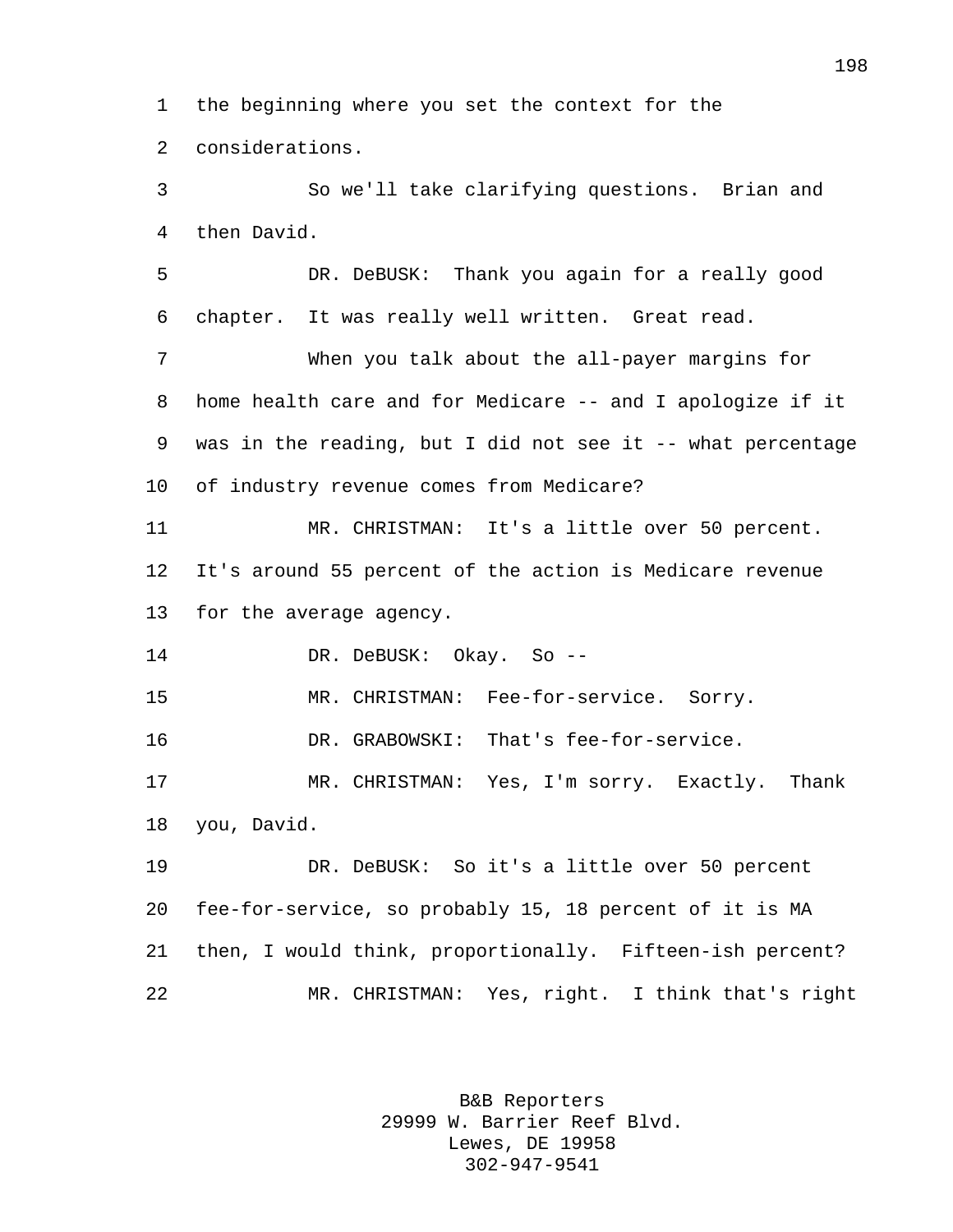based on the overall program, right, yes.

 DR. DeBUSK: Is MA. And I'm sorry, David, I just stole your question because he and I were chatting. But what are the MA rates comparable to?

 MR. CHRISTMAN: So the general consensus is that just about every other payer pays less to home health agencies for the services. That's on, you know, the Medicaid side, which is obviously a different set of services in many cases than what Medicare covers, but also on the MA side. And home health agencies have traditionally complained that the MA side does not pay as well.

 I would say that over these ten-plus years I've been following home health for MA, I think that picture generally remains true, but it has changed in two ways, and one is, you know, ten years ago, agencies tried to divorce themselves from the MA business if they could, but many of them in the urban areas saw that the MA population expanded, and they would not be able to maintain the volume that they were used to having if they didn't get serious about the MA business.

And so we've seen in recent years agencies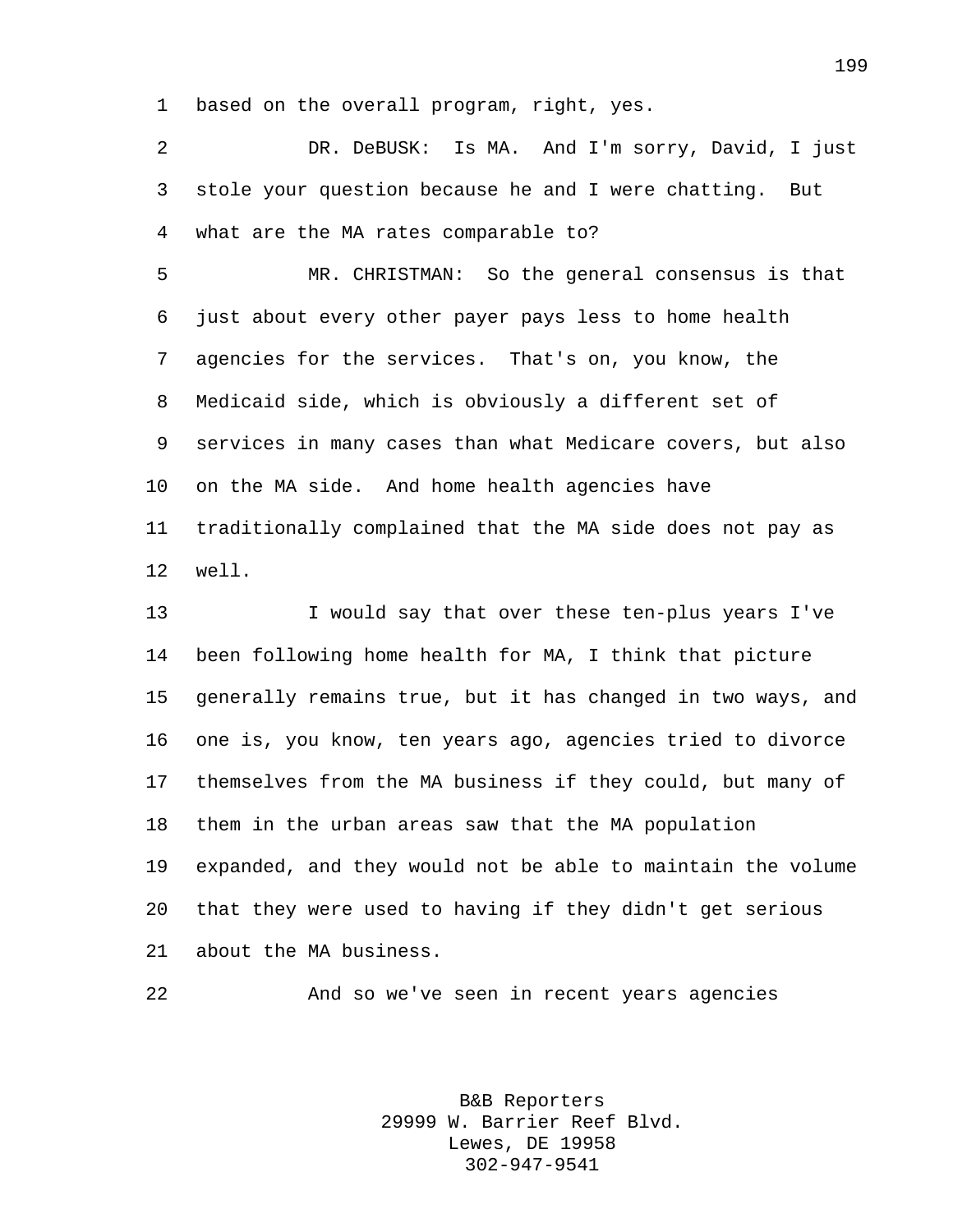serving more of that population, and we've heard anecdotally that some plans, they've been successful and the agencies have been successful in getting better rates. I don't think they would characterize them as favorable relative to fee-for-service, but I think today in general the complaint is they're paid less on a per visit basis than the fee-for-service business, but probably in many cases they're paid a little better than they were ten years ago.

 DR. DeBUSK: Okay. Well, then a final question just to check some math. If 55 percent of the business is at 15 percent margin and 100 percent of the business is at 4.3 percent, it means that -- I mean, the non-Medicare business is somewhat negative, probably high single digits negative.

 MR. CHRISTMAN: Right. Yeah, no, I think that's the implication. I mean, I think -- and I think that, you know, that's sort of been the case for many years. But the overall margins haven't changed that much, but, yeah, you know, we don't have a lot of visibility into what the different payers are doing on the other side of the ledger. And so, you know, I would guess it's a mix of people who

> B&B Reporters 29999 W. Barrier Reef Blvd. Lewes, DE 19958 302-947-9541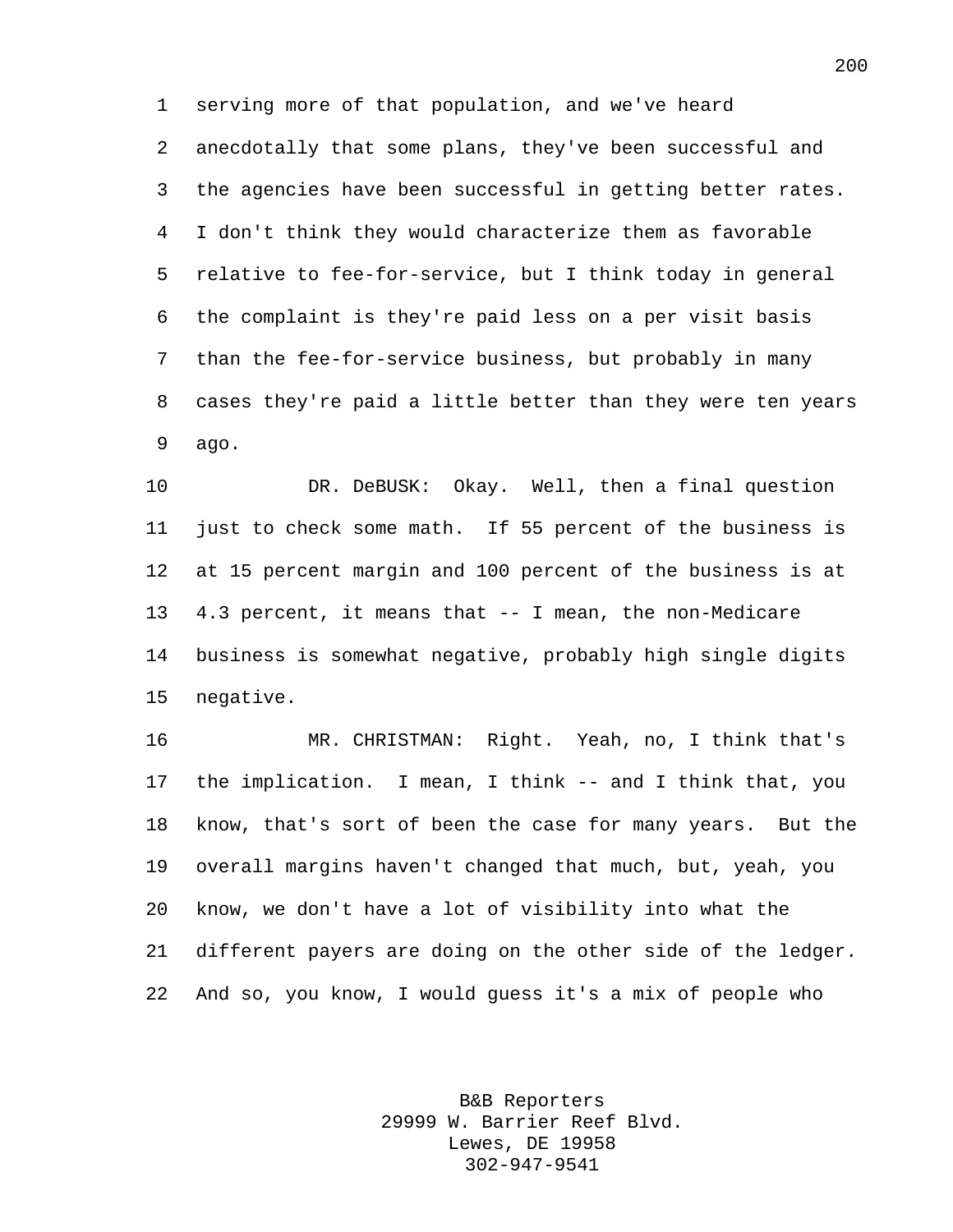pay relatively well and others who don't pay at all. You know, off the top of my head, I can't really tell you the exact role that Medicaid plays in that, but I would assume that that's a piece of it. DR. DeBUSK: Thank you. DR. CASALINO: On this point? DR. CROSSON: Yeah, all right. DR. CASALINO: Evan, do you have a sense of why in some sectors that we talk about Medicare pays so much less than other payers, but for home health, following up on Brian's math, seems to pay so much more than other payers? MR. CHRISTMAN: Why does fee-for-service pay more than other payers? DR. CASALINO: Yes. MR. CHRISTMAN: I guess the simplest answer I have to that is twofold, I guess. I would just say in every year I've been here, the Commission has recommended a reduction to payment, and sometimes congressional policy has gone some in that direction and sometimes it hasn't. So that's one reason. The other reason I would say is that if you look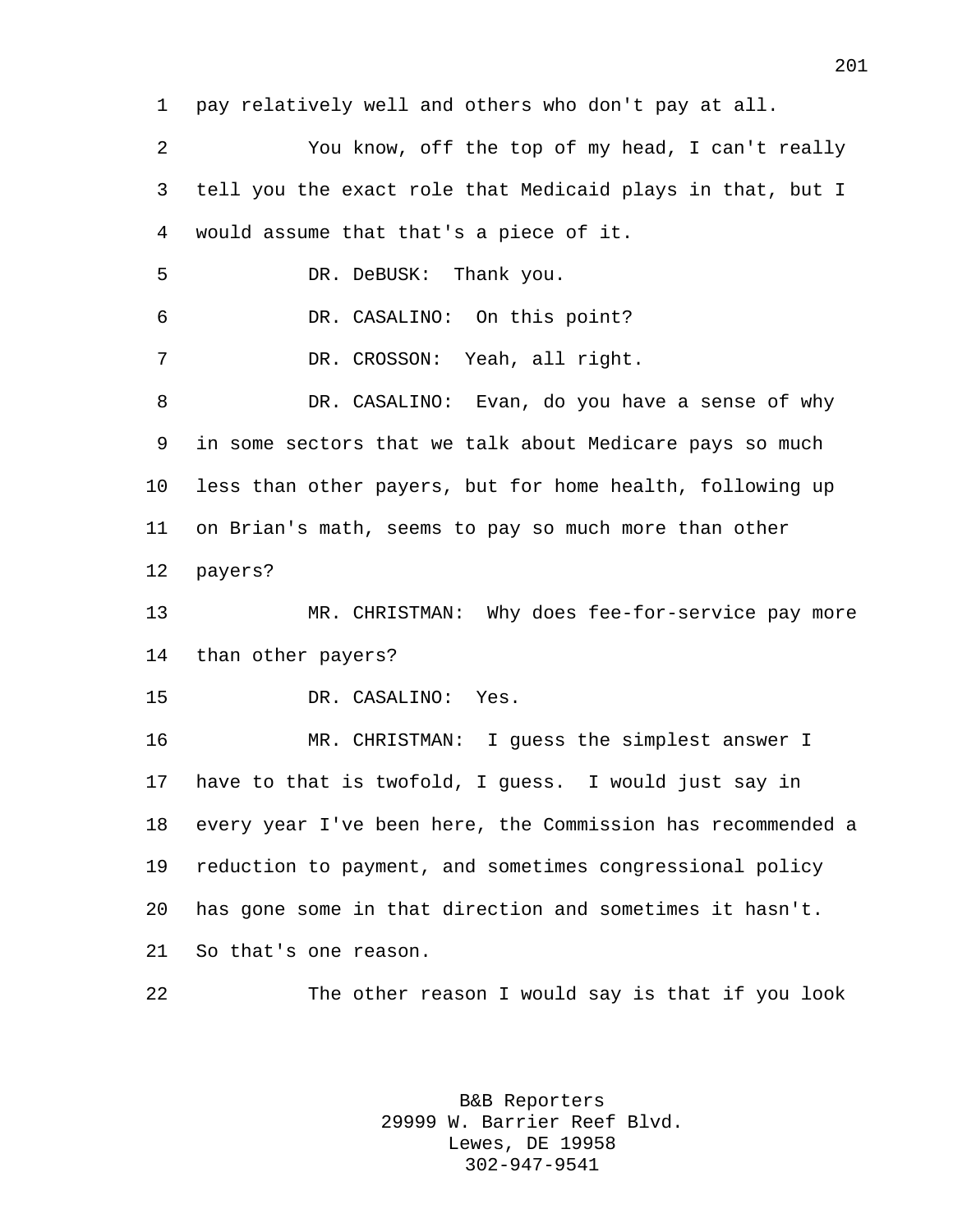at -- when the home health base rate was established, it was based on 1998 utilization, and when they implemented the PPS in 2001, the visits came down much more than they expected, and there's been a gap between payments and costs since 2001. And we've made efforts over the years to -- there have been cuts to Medicare payments over the years to try and close that gap, but they've never really come close. You know, that's why the margins have averaged 16 percent. So I guess sort of the two parts of your answer is, you know, we set the payments much higher than costs originally, and policies since then have not been adequate to bring the two into balance. 13 DR. CROSSON: David. 14 DR. GRABOWSKI: [off microphone].

 DR. CROSSON: Oh, asked and answered. Other questions for Evan?

[No response.]

 DR. CROSSON: Okay. Seeing none, we'll proceed with the discussion. You have the recommendation before you, which is to reduce the base payment rate by 7 percent for 2021. Kathy.

MS. BUTO: Can you tell us where you got the 7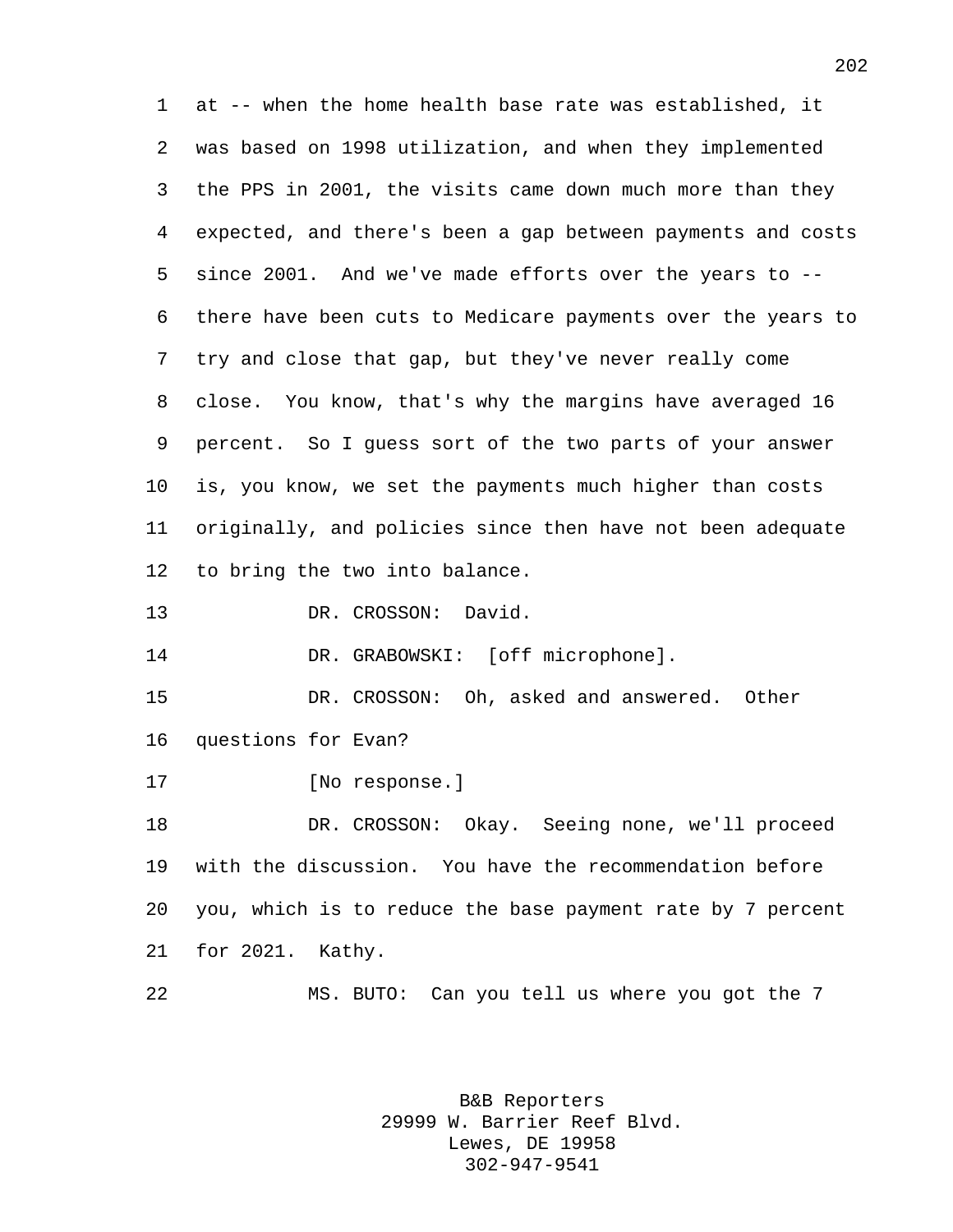percent? Where does that come from?

 DR. CROSSON: More than 5. MR. CHRISTMAN: I guess what I would say is that -- I think there's two things. One is the sense that there has been some persistence in these margins even though we've done -- you know, there have been efforts to reduce the payments in the past. Last year, the Commission recommended a 5 percent reduction, and this year I think what makes 2018 at least for me a little different is we're seeing the first year of data after the ACA policy, which was supposed to be a big change to home health payments. It was referred to as rebasing. The idea is we would recover this original sin of this big gap between the expected and the actual visits. But because of the way that policy was written and implemented, that was mostly -- it didn't have a serious effect.

 And so I think what we're saying is the industry has come out of this period where their payments were supposed to undergo a big adjustment. It didn't have an effect, and since we can see in 2018 they're basically in as good or better shape than they were in 2013 before rebasing, it's time for some more serious action. I think

> B&B Reporters 29999 W. Barrier Reef Blvd. Lewes, DE 19958 302-947-9541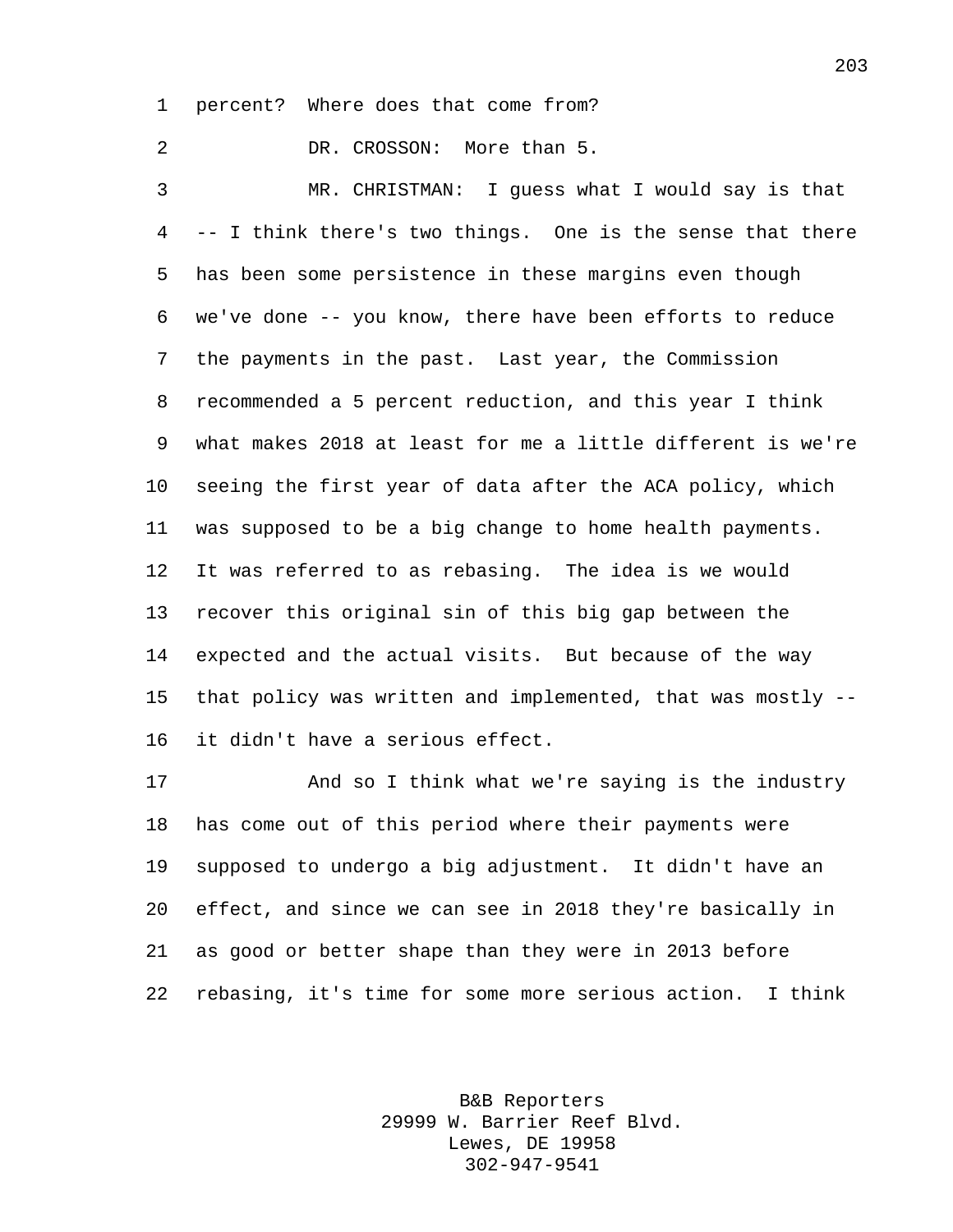that's...

 DR. MATHEWS: One additional point to amplify what Evan just said. You'll note the margin projection for 2020 is actually expected to increase to 17 percent. That margin projection does take into account all of the statutory and regulatory factors that govern increases in payments to home health, including the prospective case mix adjustment that CMS has made as the new payment system gets implemented. I think Evan has been extremely conservative in making his projections, and if I were to bet Evan's salary on it -- 13 [Laughter.] DR. MATHEWS: -- it would be a safe bet to say that margin might end up being a big higher. MS. BUTO: I was going to say, why not go to 10? DR. CROSSON: We have a bid on the table. 18 [Laughter.] DR. GRABOWSKI: Jay, can I -- oh, sorry. DR. CROSSON: I'll take that as an editorial comment at the moment. Okay. DR. GRABOWSKI: Yeah, I was just going to also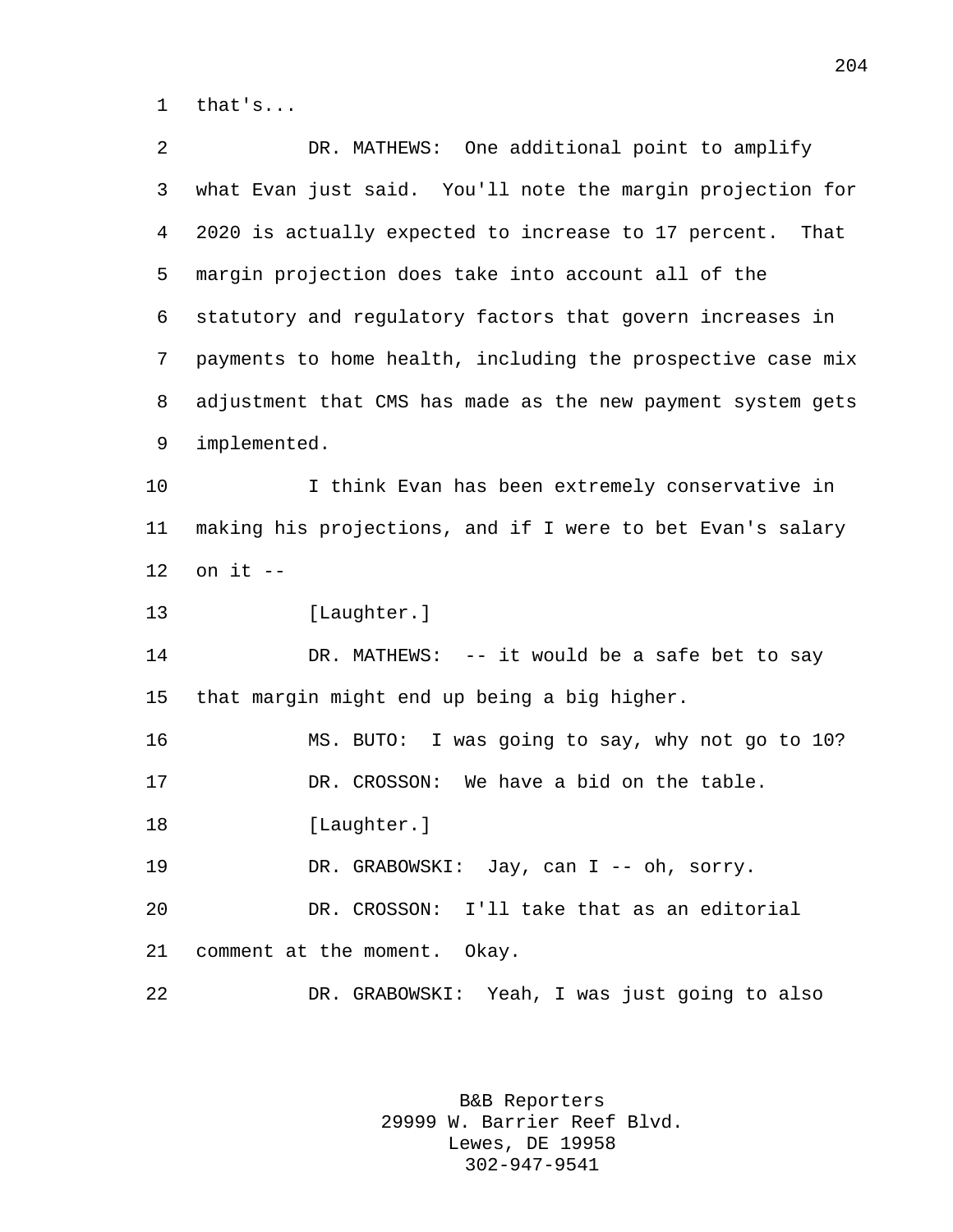say I'm supportive of 7 and, much like Kathy, could even go higher, and I just wanted to emphasize I can't ever remember -- and, Kathy, you've been doing -- with CMS, do you ever remember kind of working in a behavioral adjustment into a policy where we know they're going to up -- we know there's going to be this creep, why not take it right off the top? MS. BUTO: Yeah. DR. GRABOWSKI: And there may be other examples of that; it may be common. But I'm not used to seeing -- MS. BUTO: Yeah. It's done. DR. GRABOWSKI: It's done, and it needs to be done here, and that's telling. DR. CROSSON: Okay. I'm getting a sense of general support for this recommendation, so we will bring this forward in January through the expedited voting process. Evan, thank you again. We'll move ahead. **I**Pause. DR. CROSSON: Okay. We are going to move along to the third presentation of the afternoon, and that's the update recommendation for inpatient rehabilitation facilities. We have Jamila and Dana here to present.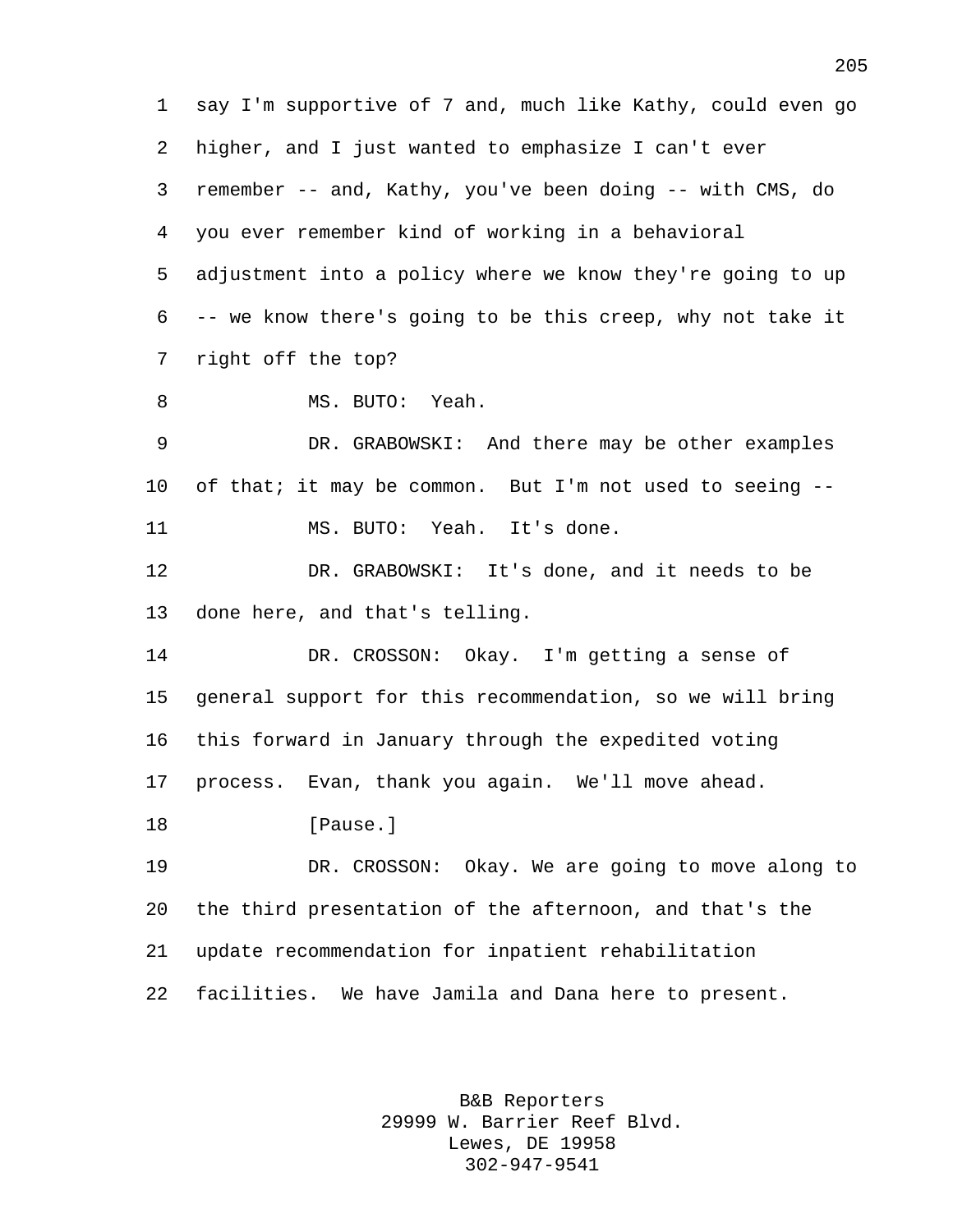Dana, are you the same Dana that sits over there? 2 [Laughter.] DR. CROSSON: Jamila, are you going to start? DR. TORAIN: I am. DR. CROSSON: All right. Thank you. DR. TORAIN: Good afternoon. Before we start, I will outline today's presentation for inpatient rehabilitation facilities, also known as IRFs. First, I will briefly review Medicare's payment system for IRFs. Next, I will give a quick overview of some continuing concerns we have about the system. Then I will present our payment adequacy analysis and recommendation. In general, we see a continuation of trends we observed last year, when you'll recall we recommended a 5 percent reduction in the IRF payment rate. After illness, injury, or surgery, many patients need intensive rehabilitative care, including physical, occupational, or speech therapy. Sometimes these services are provided in IRFs. To qualify as an IRF, facilities must meet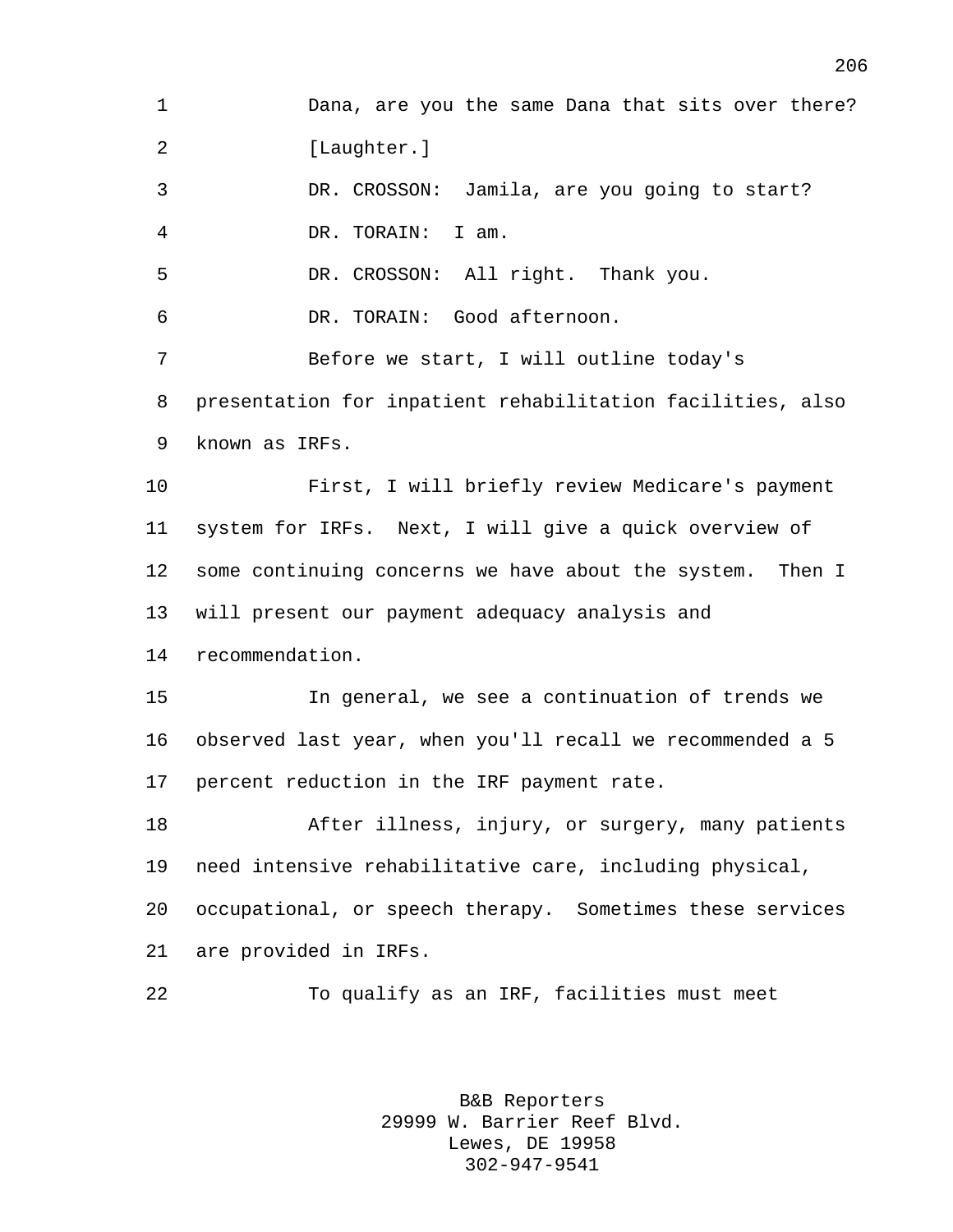Medicare's conditions of participation as well as several additional requirements.

 In addition, for a stay to be covered, there are certain patient requirements that must be met that are outlined in your paper.

 Per-case payments to IRFs are based on patients' condition, level of impairment as measured by the IRF, age, and comorbidity.

 In 2018, Medicare accounted for about 59 percent of IRF discharges, and the average length of stay was 12.7 days.

 We have concerns with the IRF payment system. For example, how IRFs assess their patient's functional status affects their payments. In previous research, we have found that patients in high-margin IRFs were less severely ill during their preceding hospital stay, compared with patients in low-margin IRFs, but once patients were admitted to and assessed by IRFs, the patients were coded as being more impaired on average.

 Second, we have observed that high-margin IRFs have a different mix of cases than other IRFs do. This suggests that some case types may be more profitable than

> B&B Reporters 29999 W. Barrier Reef Blvd. Lewes, DE 19958 302-947-9541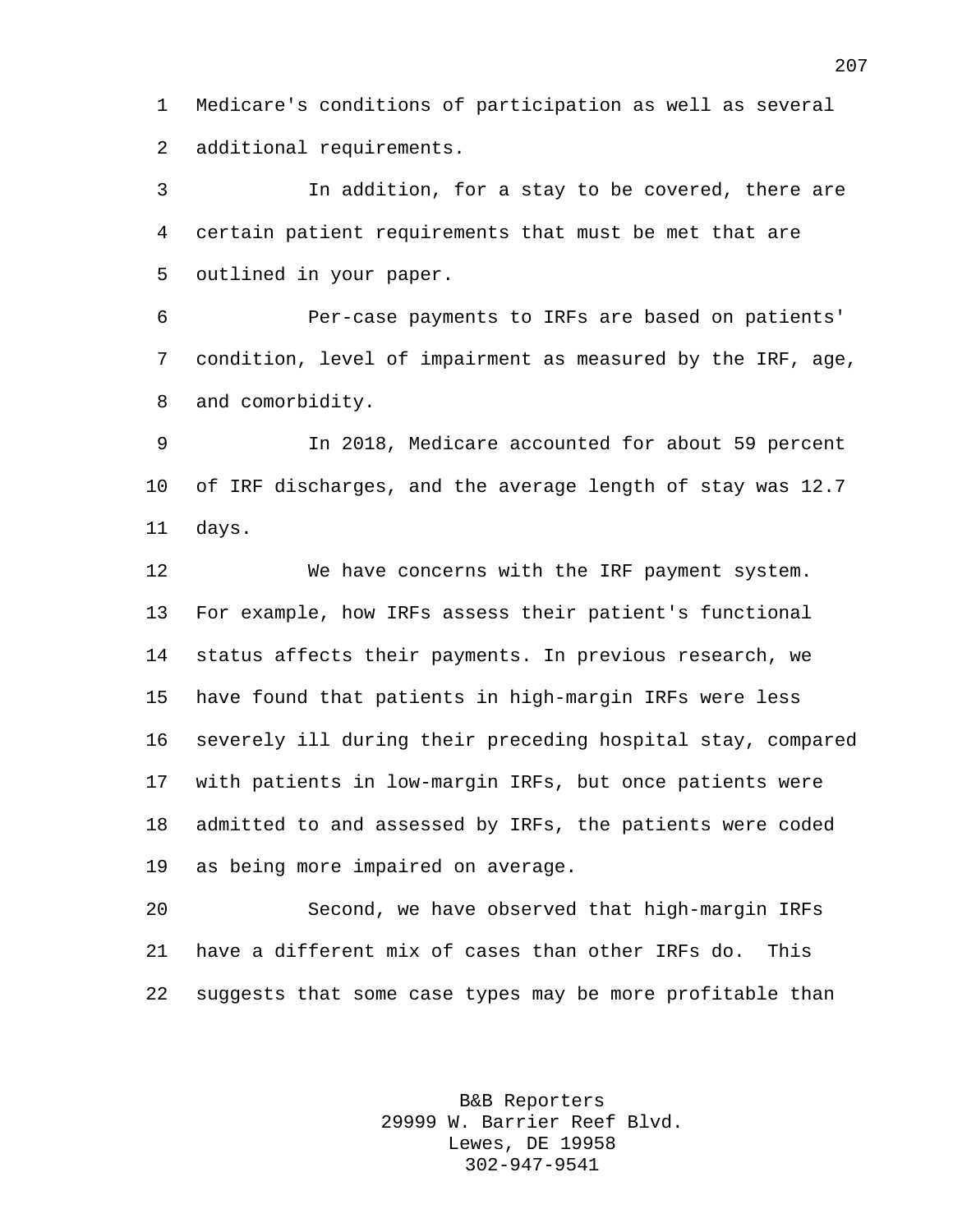others.

 To assess payment adequacy for IRFs, we used the same framework you've seen in earlier presentation. We'll start by considering access of care, which includes analysis of the supply of providers, volume of services, and marginal profit.

 We first look at the supply of IRFs. In 2018, there were 1,170 nationwide, a slight decrease from 2017. However, despite this decline in number of facilities, the total number of IRF beds edged up slightly, with a little more than 37,000 bed in 2018.

 As you can see in the facilities column on the chart, only 25 percent were freestanding facilities, but these IRFs tend to be bigger, so they accounted for about half of Medicare discharges in 2018. So even though the total number of facilities declined slightly in 2018, the total number of freestanding facilities continues to grow. The number of for-profit IRFs is also growing steadily. Overall, 34 percent of IRFs were for-profit, accounting for 56 percent of all Medicare discharges. We move on to beneficiary access to care. In

2018, there was an increase in the volume of IRF cases and

B&B Reporters 29999 W. Barrier Reef Blvd. Lewes, DE 19958 302-947-9541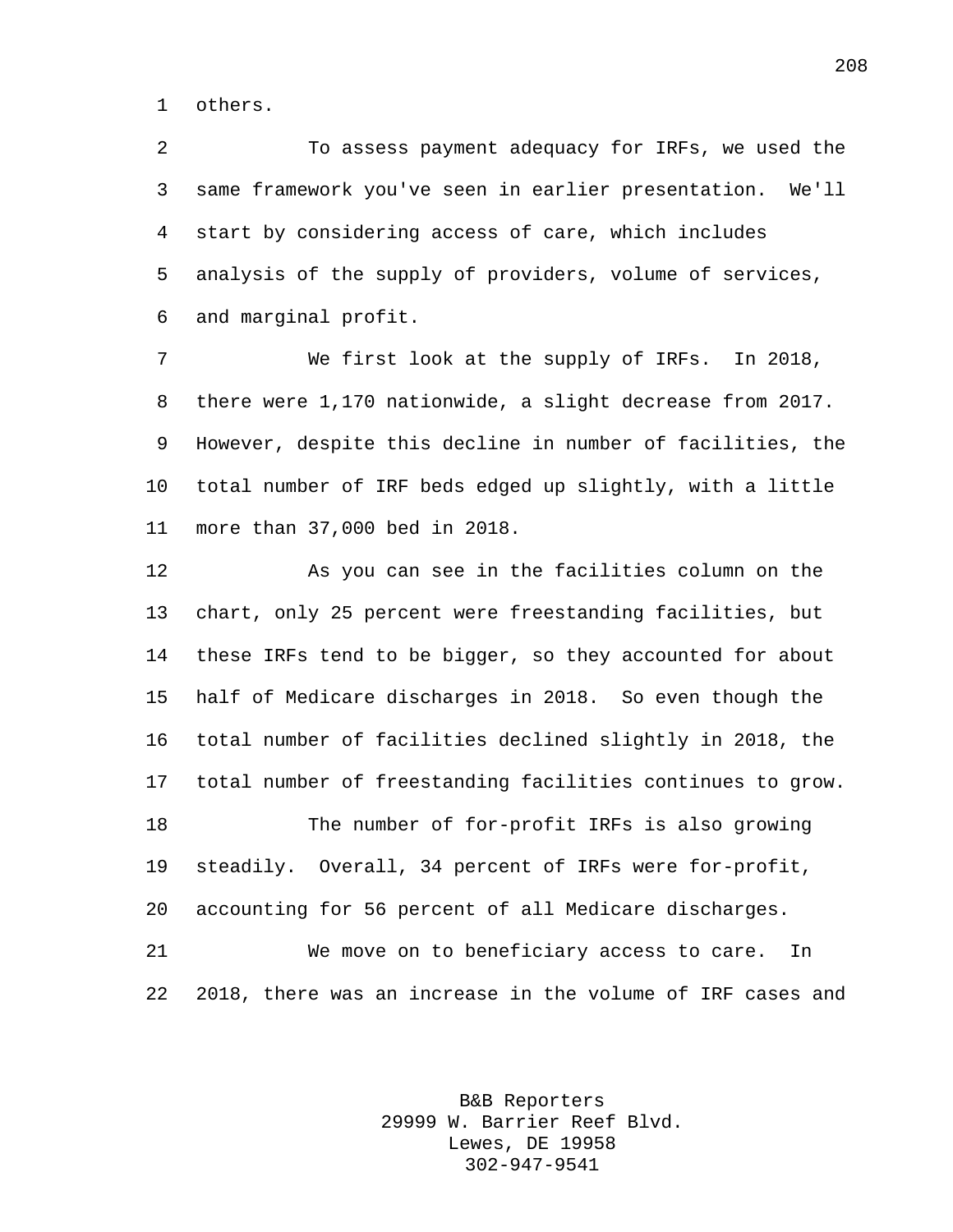the number of cases per fee-for-service beneficiary.

 Payments per case also continued to increase. If we look at marginal profit, we see a robust 41 percent for freestanding IRFs and 20 percent for hospital-based IRFs, meaning that both sets of providers have an incentive to serve additional beneficiaries, assuming that they qualify for IRF-level care.

 In terms of quality, we find some improvement in our risk-adjusted quality measures. The rate of potentially avoidable readmissions during an IRF stay was 2.6 percent in 2018 and 4.8 percent during the 30 days after discharge, both improving slightly from 2012.

 We saw improvements in the share of patients discharged to the community rising from 74.4 percent in 2012 to 76.4 percent in 2018.

 We also saw improvements on gains in motor function and cognitive function over this period, but remember that function scores are provider-reported and affect payment, so should be viewed with some caution. Turning now to access to capital. Three-quarters of IRFs are hospital-based units, which access needed capital through their parent institutions. As you heard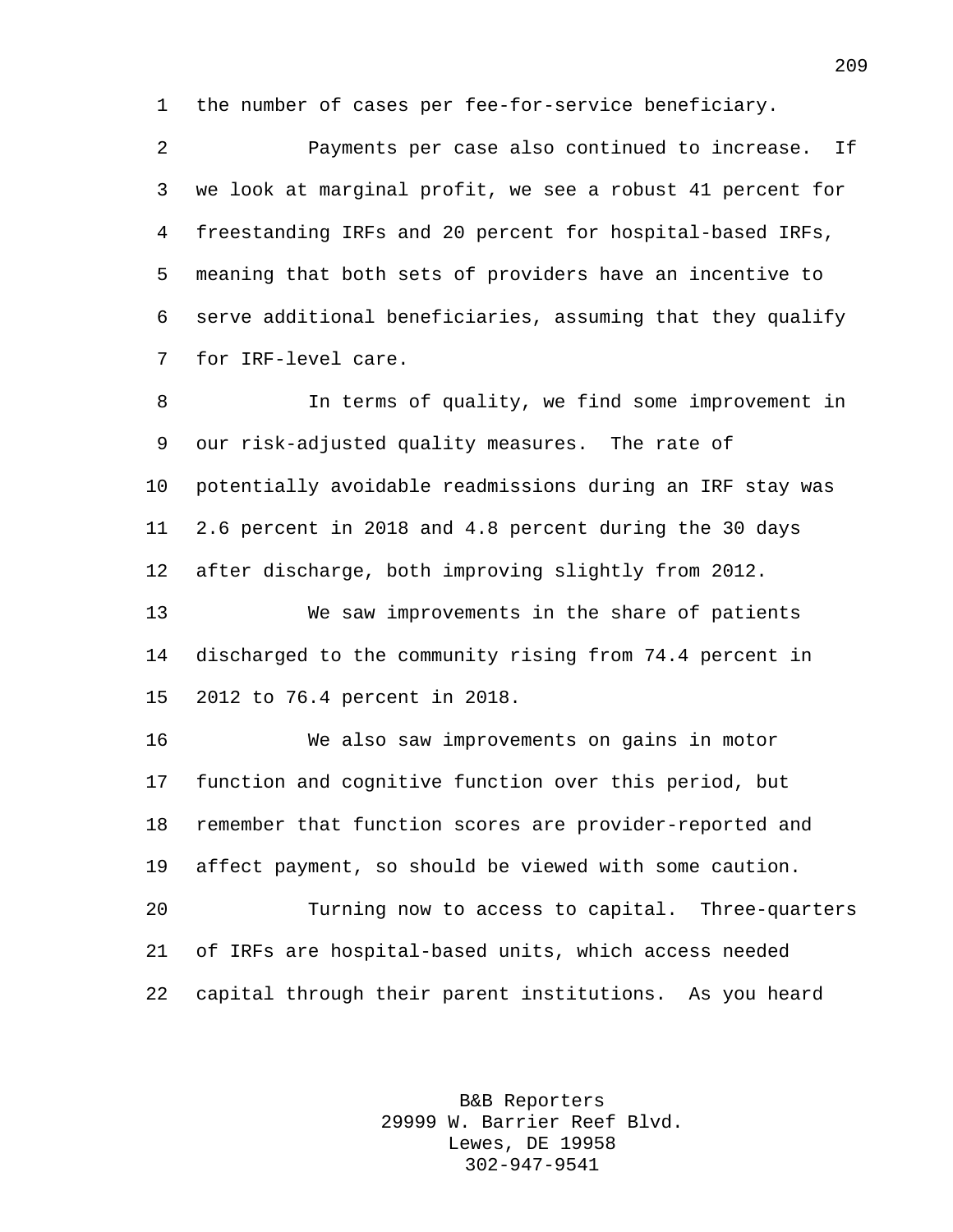this morning, hospitals maintained good access to capital.

 As for freestanding IRFs, close to half of these facilities are owned or operated by one large chain. Market analysts indicate that this chain has good access to capital. The company has continued its pursuit of vertical integration by expanding its business to include the purchase of home health agencies and hospice providers and entering in joint ventures with acute care hospitals to build new IRFs. The all-payer margin for freestanding IRFs is a robust 10.7 percent.

 Moving on to discuss payments and costs, we find that payment have been increasing faster than costs since 2010, with payments rising a cumulative 19.6 percent since 2010 and costs rising a cumulative 13 percent. You will note that cost growth was particularly low from 2010 to 2015, averaging just 1.2 percent per year.

 These differences in per-case costs and payment growth have led to steady rise in aggregate margins for IRFs, which climbed from 8.6 percent in 2010 to 14.7 percent in 2018. For the past three years, aggregate IRF margins have remained above 13 percent.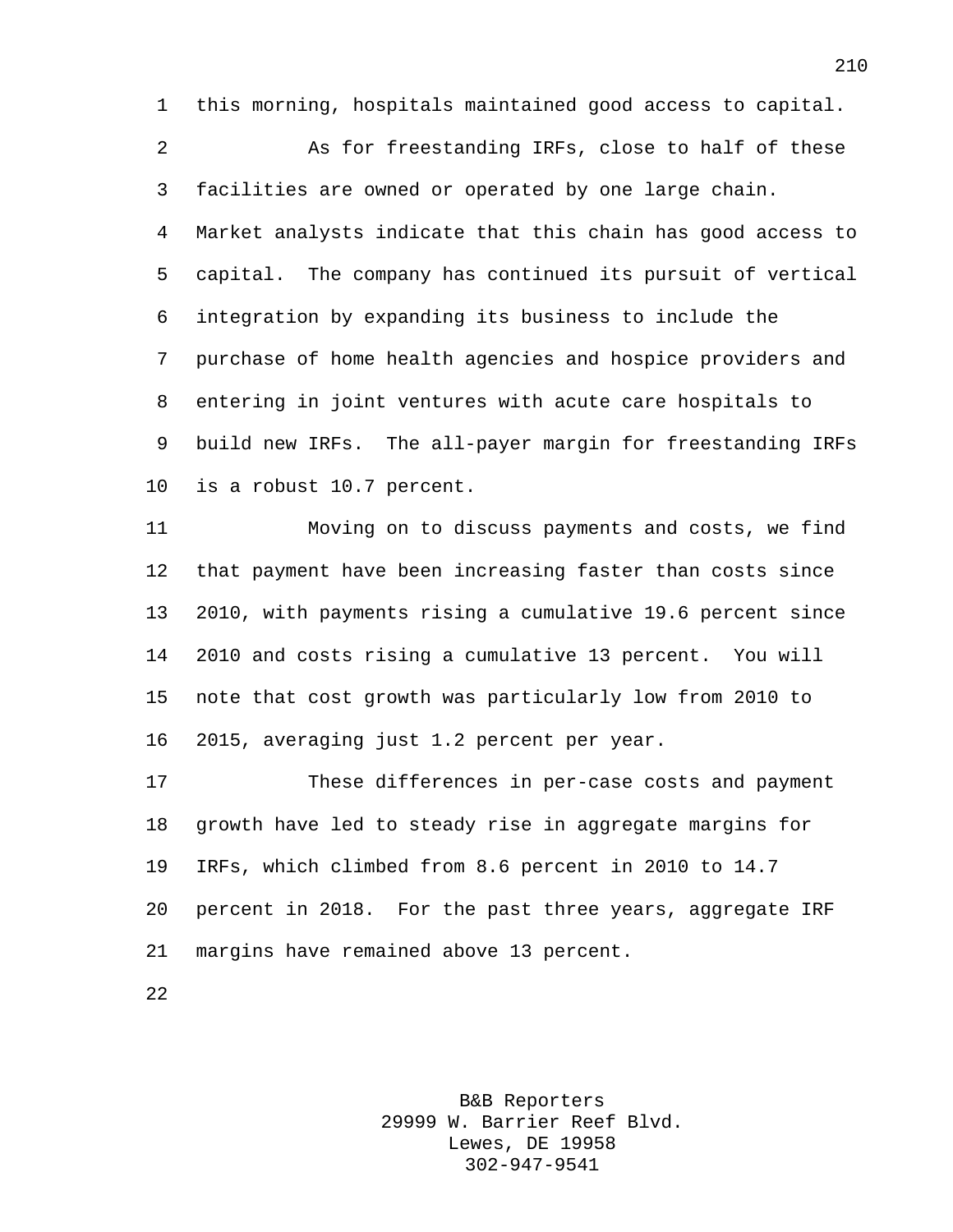Financial performance varies by type of IRF. Freestanding IRFs have margins of 25.4 percent, while hospital-based IRFs have an aggregate margin of 2.5 percent.

 The primary driver of profit margins is cost, which tend to be lower in freestanding and for-profit IRFs. So why do we see such a disparity between hospital-based and freestanding margins? We think there are a number of factors.

 First, hospital-based IRFs are more likely than freestanding IRFs to be nonprofit, and so they may be less focused on reducing costs to maximize return to investors.

 They also have fewer economies of scale. Hospital-based IRFs tend to be much smaller than freestanding IRFs, and they have fewer total cases. Their occupancy rates are also somewhat lower, 61 percent in hospital-based IRFs versus 69 percent in freestanding. Hospital-based IRFs also tend to have a different mix of cases. It's not clear why this is the case. As we mentioned earlier, some case types may be more profitable than others, resulting in higher margins for facilities that admit larger shares of those cases.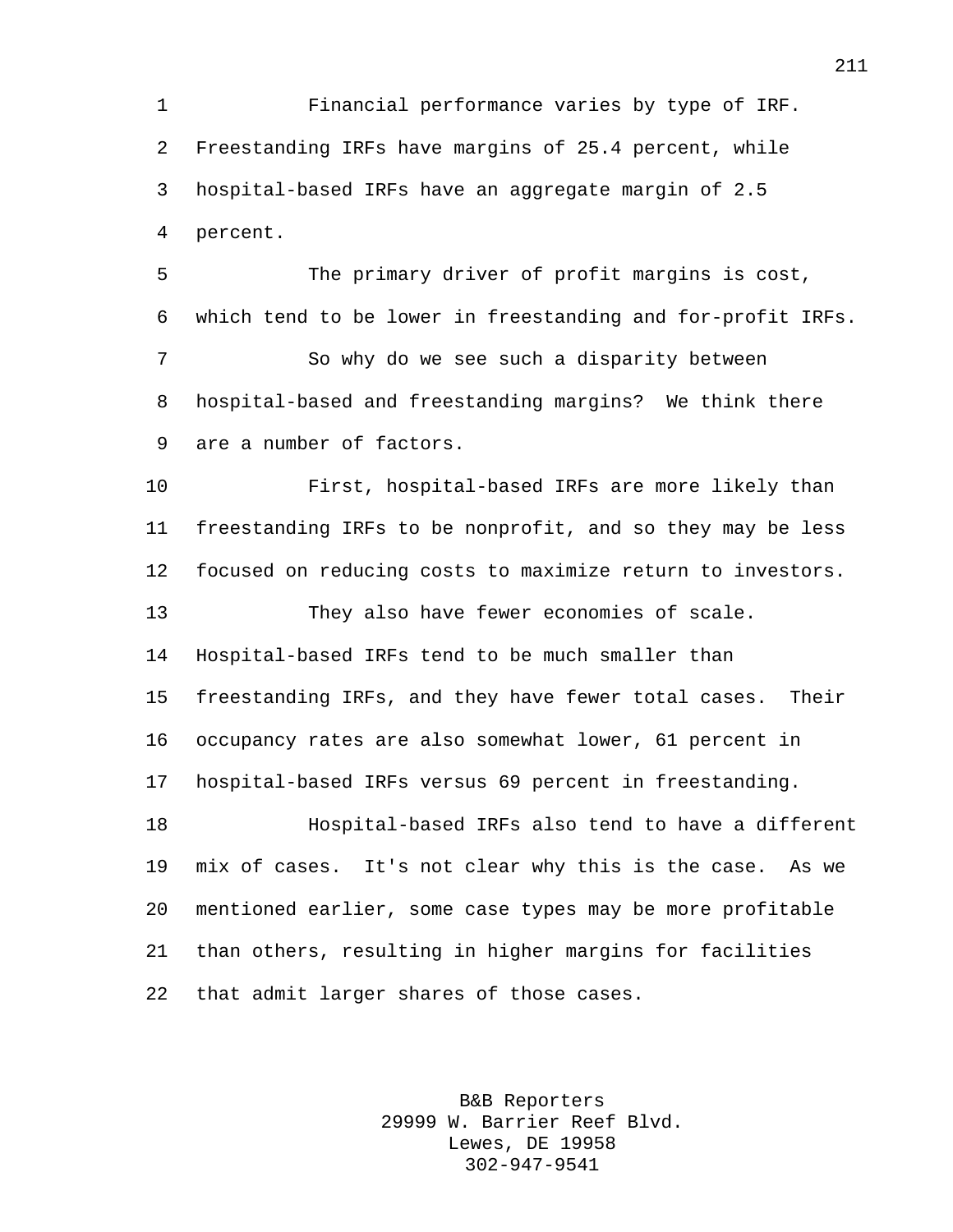Finally, hospital-based IRFs may assess and code their patients differently, contributing to differences in payments for similar patients.

 Next, we will examine relatively efficient IRFs. We find that these IRFs had better performance on quality metrics, with readmission rates 11 percent lower and discharge rates to SNFs that were 27 percent lower than other IRFs.

 Relatively efficient IRFs were also larger and had higher occupancy rates than other IRFs, leading to lower costs.

 Payment rates, however, were similar between both groups, but with the large cost difference, Medicare margins were much higher in the relatively efficient group, 17.8 percent in 2018 compared with 1.1 percent for other IRFs.

 The mix of cases was also different, and we have discussed this before as relatively efficient IRFs have a smaller share of stroke cases and higher share of other neurological condition cases. Freestanding and for-profit facilities were disproportionately represented in the relatively efficient group, but there were some hospital-

> B&B Reporters 29999 W. Barrier Reef Blvd. Lewes, DE 19958 302-947-9541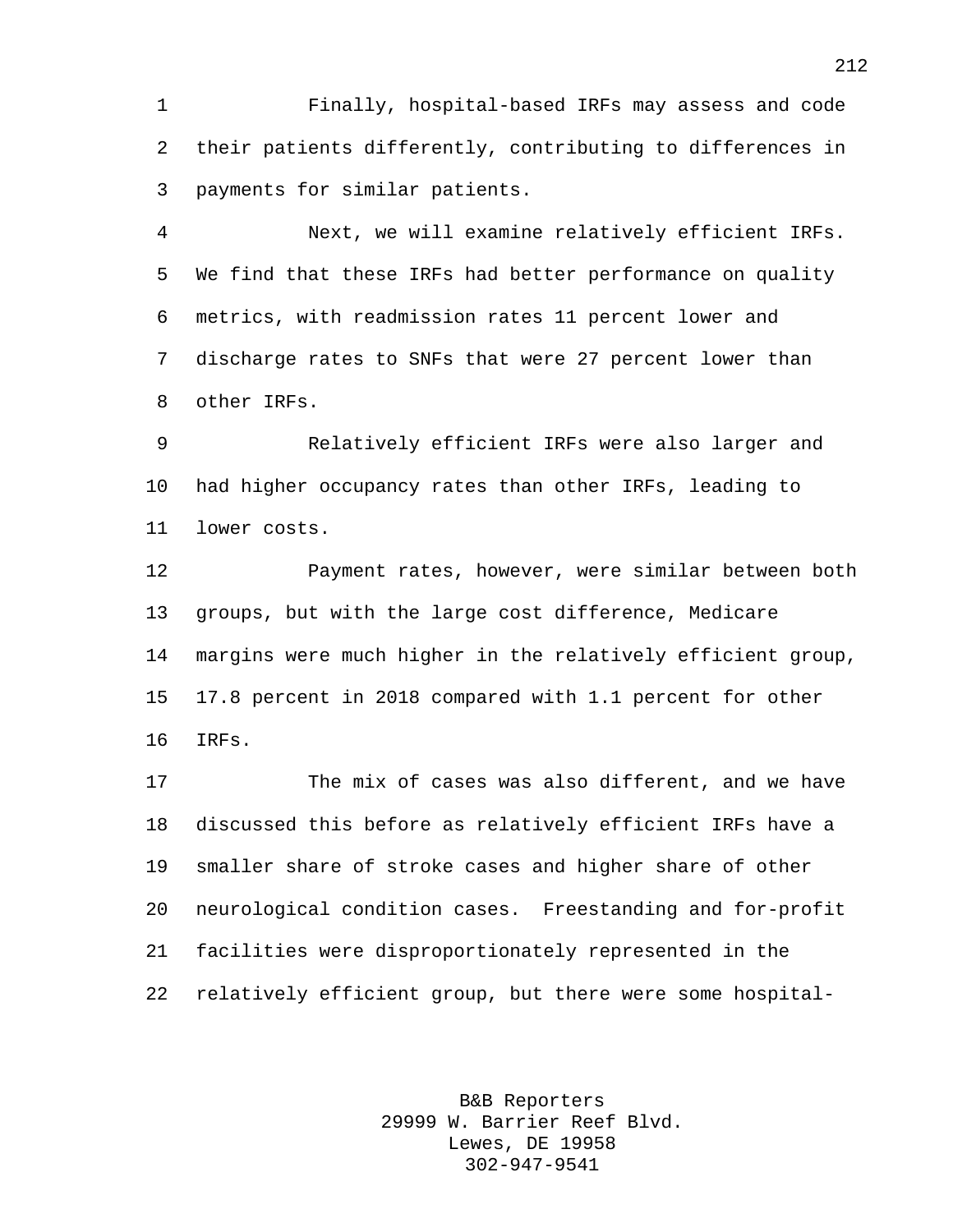based facilities as well.

| $\overline{2}$ | We note that the results of the efficient                   |
|----------------|-------------------------------------------------------------|
| 3              | provider analysis must be interpreted with caution due to   |
| $\overline{4}$ | our concerns about the accuracy of IRFs' payment patient    |
| 5              | assessments, which in turn determine payment amounts.       |
| 6              | Our projected Medicare margin for IRFs in 2020              |
| 7              | is 12.7 because we expect cost growth to exceed payment     |
| 8              | growth in 2019 and 2020. Payment growth will be limited     |
| 9              | because payment updates for fiscal years 2019 and 2020 were |
| $10 \,$        | set in statute at below-market basket levels, 1.35 percent  |
| 11             | and 2.5 percent respectively. And though cost growth in     |
| 12             | this industry was very low from 2010 to 2015, cost growth   |
| 13             | was higher from 2016 to 2018, and we expect this higher     |
| 14             | level of cost growth to continue with costs rising faster   |
| 15             | than the payment updates in 2019 and 2020.                  |
| 16             | In summary, we found that the IRF payment                   |
| 17             | adequacy indicators were positive.                          |
| 18             | With regards to beneficiaries' access to care,              |
| 19             | IRFs continue to have capacity that appears to be adequate  |
| 20             | to meet demand.                                             |
| 21             | With regards to quality of care, our risk-                  |
| 22             | adjusted outcome measures have improved slightly over time. |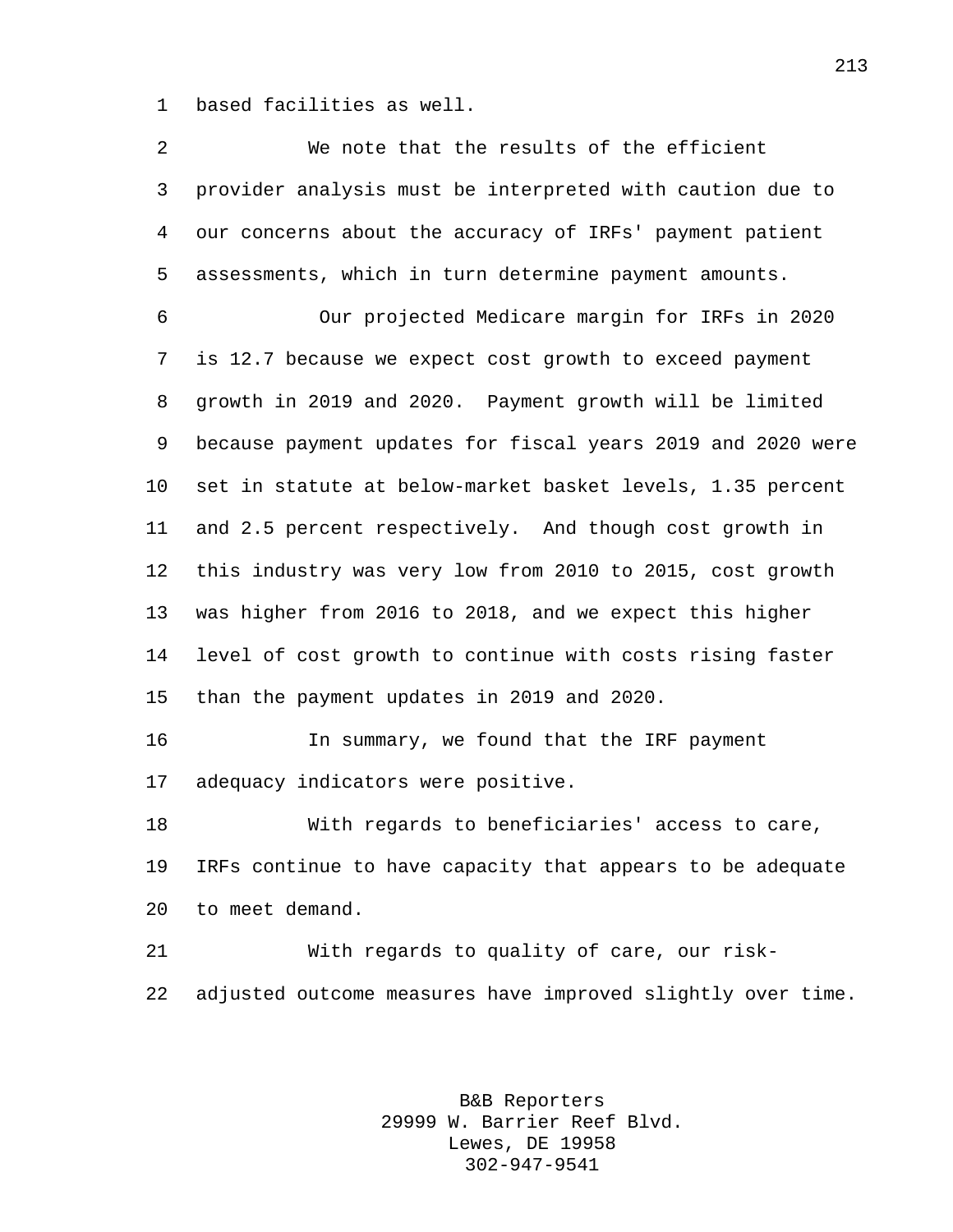With regards to IRFs' access to capital, these facilities maintain good access to capital markets. The all-payer margin for freestanding IRFs is a robust 10.7 percent in 2018.

 With regards to Medicare payments and IRF cost indicators, they were positive. In 2018, the Medicare margin was 14.7 percent, and we project a margin of 12.7 percent in 2020.

 So, to summarize, we observe capacity that appears to be adequate to meet demand and that providers should have an incentive to take more Medicare beneficiaries that qualify for IRF-level care, given the strong marginal profits for both freestanding and hospital-based facilities.

 That brings us to the update for 2021. As we did last year, the Chairman's draft recommendation reads "For 2021, the Congress should reduce the fiscal year 2020 Medicare base payment rate for inpatient rehabilitation facilities by 5 percent."

 To review the implications, relative to current law, Medicare spending would decrease because current law would give an update of 2.9 percent instead.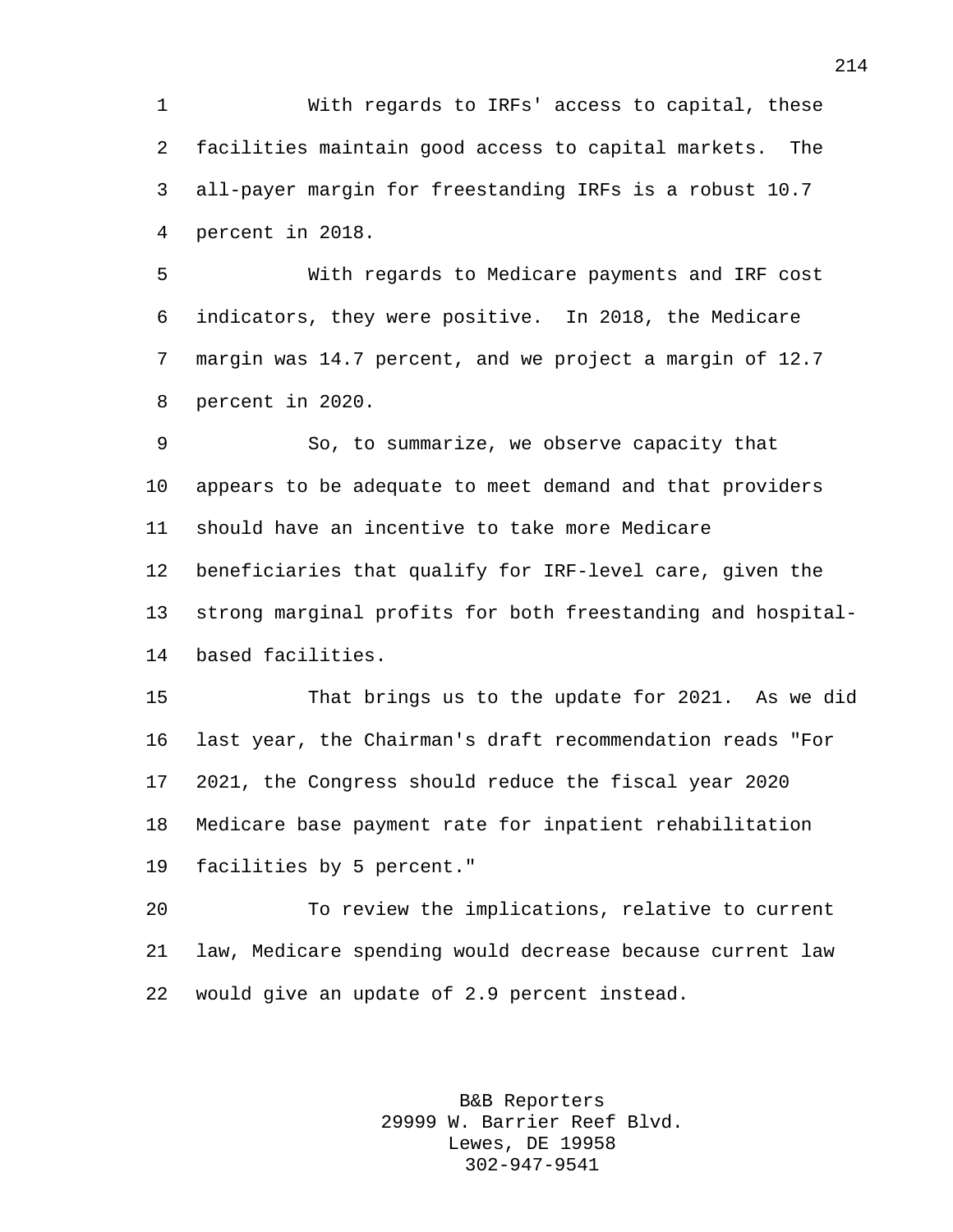We anticipate no adverse effect on Medicare beneficiaries' access to care, given IRFs' high profit margins, although the recommendation may increase financial pressure on some providers.

 The Chairman's draft recommendation will also include a reiteration of 2016 recommendations.

 The first one addresses concerns about coding. MedPAC recommended that CMS ensure payment accuracy through focused medical record review, and we encourage the Secretary to reassess provider integrator reliability across IRFs.

 The second recommendation addressed differences in the profitability of case mix groups. MedPAC recommended that CMS pay for a higher share of the cost of outlier patients who are extremely costly by expanding Medicare's IRFs' high-cost outlier pool. These outlier payments would tend to go to hospital-based and nonprofit facilities.

 These recommendations were intended to be short- term fixes until improvements can be made to the IRF payment system.

With that, I will close. I am happy to take any

B&B Reporters 29999 W. Barrier Reef Blvd. Lewes, DE 19958 302-947-9541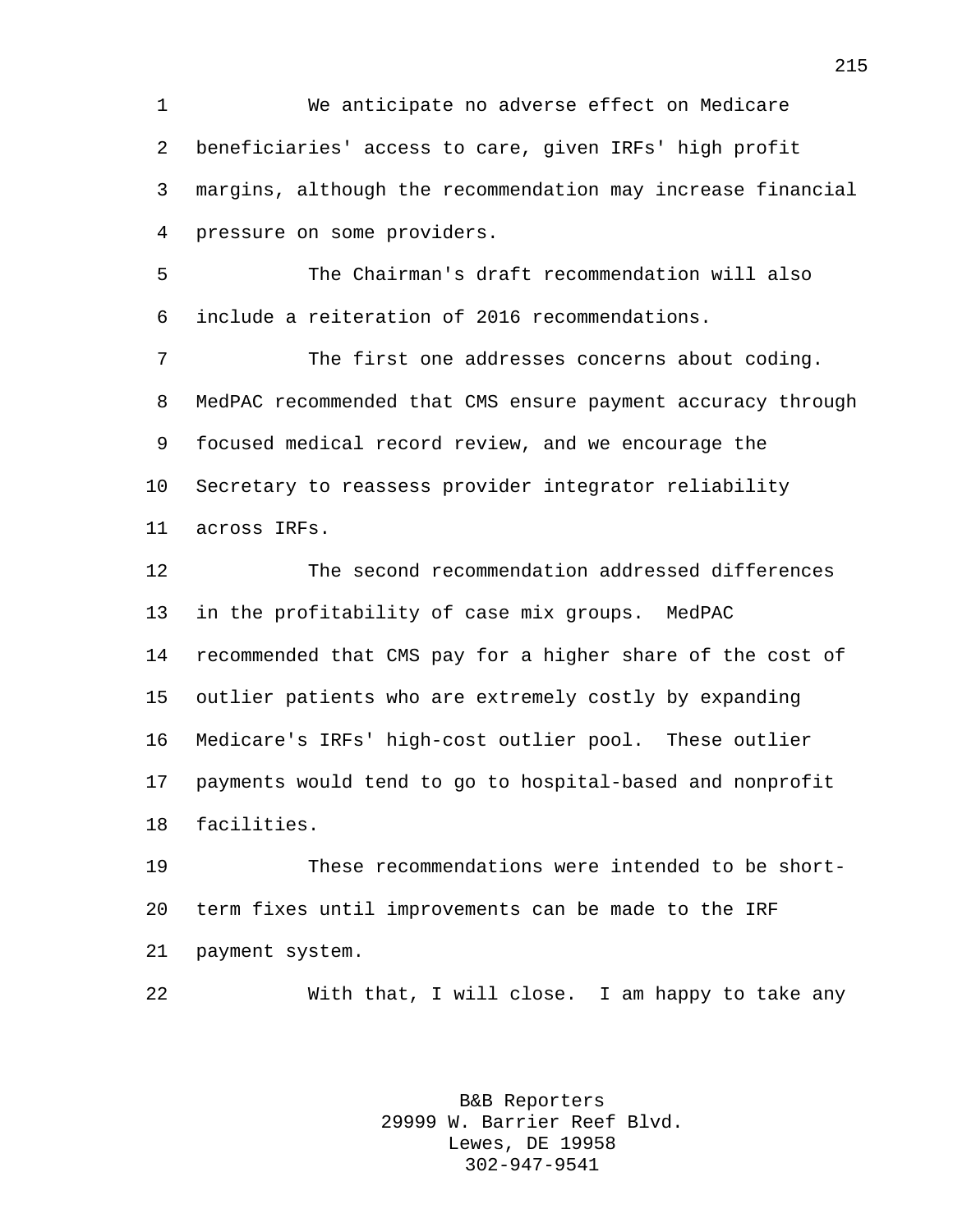questions. Thank you.

 DR. PAUL GINSBURG: Thank you very much for the clear presentation.

 We'll take clarifying questions now. Jon? DR. PERLIN: Yeah. Let me thank you really for a thoughtful chapter and great job presenting.

 This really gets sort of in reference to the second of last year's recommendations. Since you've noted systematic differences between the patients and inpatient facilities, freestanding, would there be utility in looking at most efficient providers in two categories inpatient against inpatient, inpatient against freestanding, given that systematic difference in the complexity of patients?

 DR. TORAIN: Yes. So that's something we can consider. We haven't looked at -- I think there was a previous recommendation in the past to break down the efficient provider analysis, but that is something that we can consider.

DR. PERLIN: Thanks.

DR. PAUL GINSBURG: Amol?

 DR. NAVATHE: On that point, actually one of my comments was going to be to just look at it based on the

> B&B Reporters 29999 W. Barrier Reef Blvd. Lewes, DE 19958 302-947-9541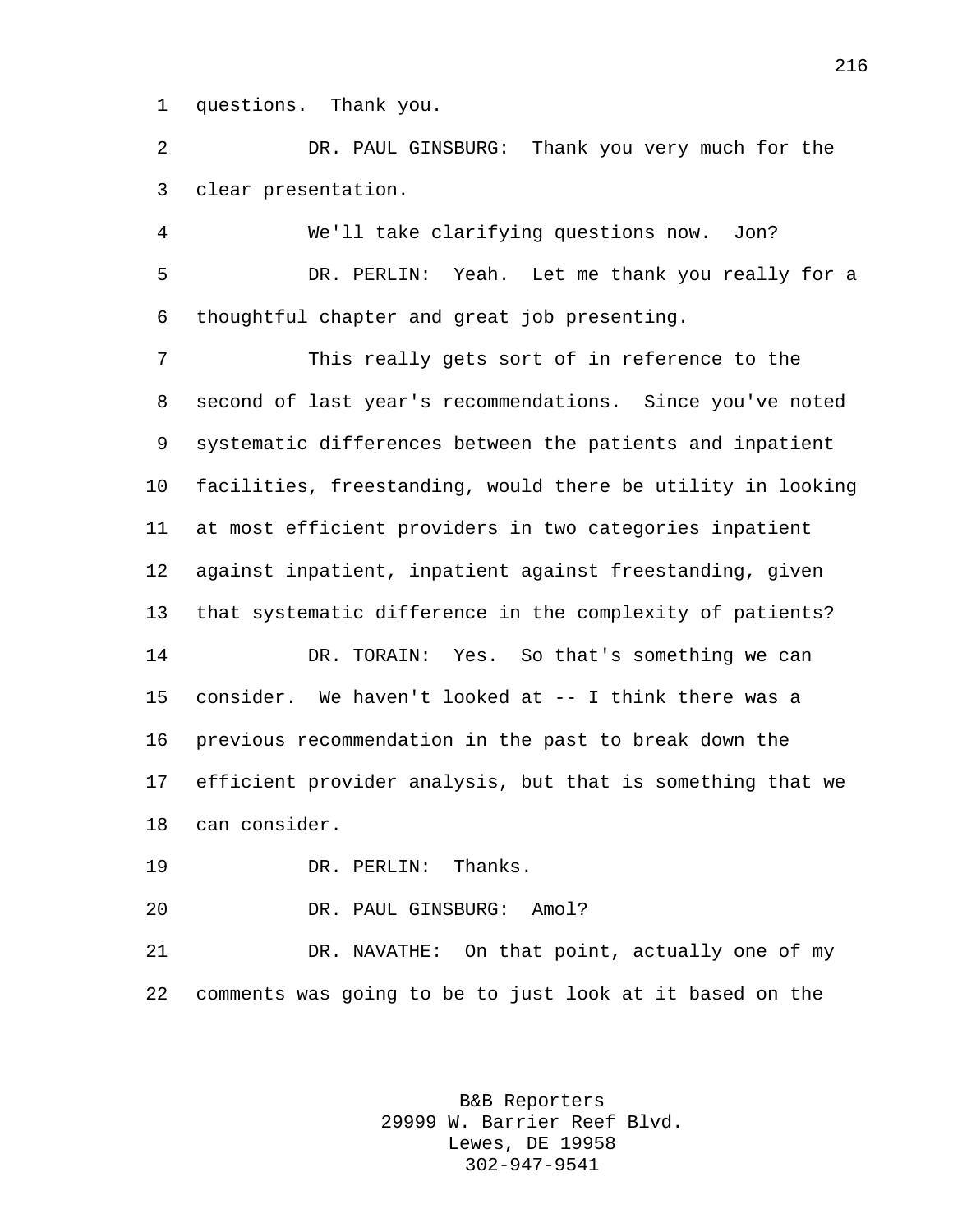case types as opposed to the type of facility, per se, which would allow some heterogeneity and the hospital-based versus not but would try to normalize, sort of like we do peer groups, except we do peer groups based on the case.

 MS. KELLEY: Yeah. And that's something that we are intending to look at is differences in profitability across case types to try to dig down a little bit deeper to see what's going on there.

DR. PAUL GINSBURG: Pat?

 MS. WANG: I'm kind of interested in the same subject and so struck by -- it's great that you called it out on Slide 12 to talk about the difference and the difference in margins.

 DR. PAUL GINSBURG: Pat, I'm having trouble hearing.

16 MS. WANG: Sorry.

 Persisting over time. I just wanted to follow up on the same questions of inpatient versus freestanding, not-for-profit versus for-profit, because the margin difference over time has widened, and there's market movement in the sponsorship of the IRFs.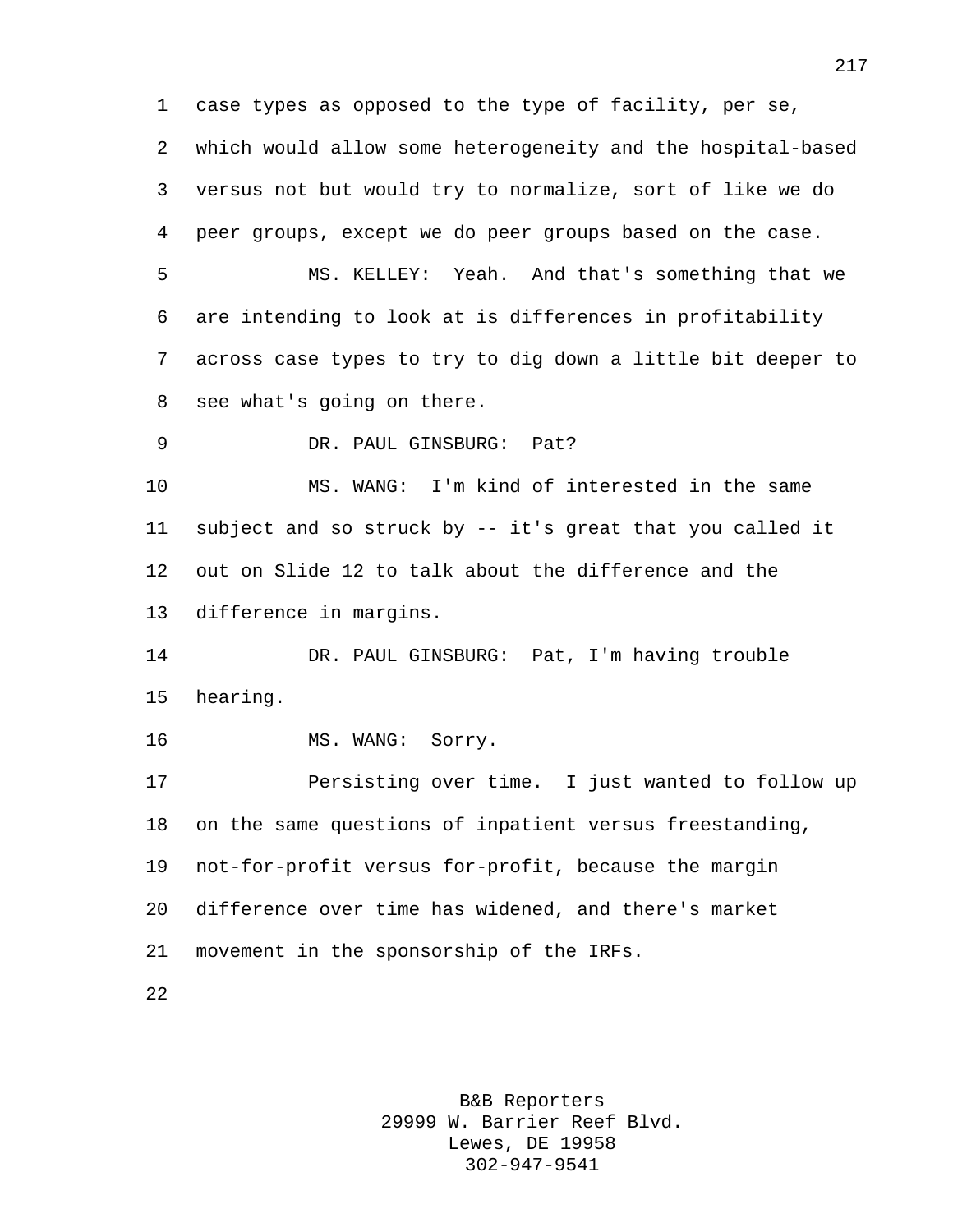I guess one question, because I just don't remember -- and it's great that Carol Carter is still here. In the PAC PPS work, if that were fully implemented, would there be a narrowing of the margins or a change in the margins as between freestanding and hospital-based, for- profit versus not-for-profit? I don't remember. Very small? Very small. Okay. That's interesting. So you highlighted and people talked about the different conditions perhaps that are being treated that may drive some of this. I wanted to ask if an IRF is hospital-based and the hospital is a teaching hospital, are there IME adjustments to the IRF stay? 13 DR. TORAIN: Yes, there are. 14 MS. WANG: There are, okay. Is it the same basis? Like is it considered freestanding like in turn resident's bed ratio is like the whole enterprise? MS. KELLEY: It's not the same formula, same application of the formula, that's used in the IPPS, but it's a similar payment adjustment. MS. WANG: Okay. Are there other things that you have thought of that would explain the vast disparity in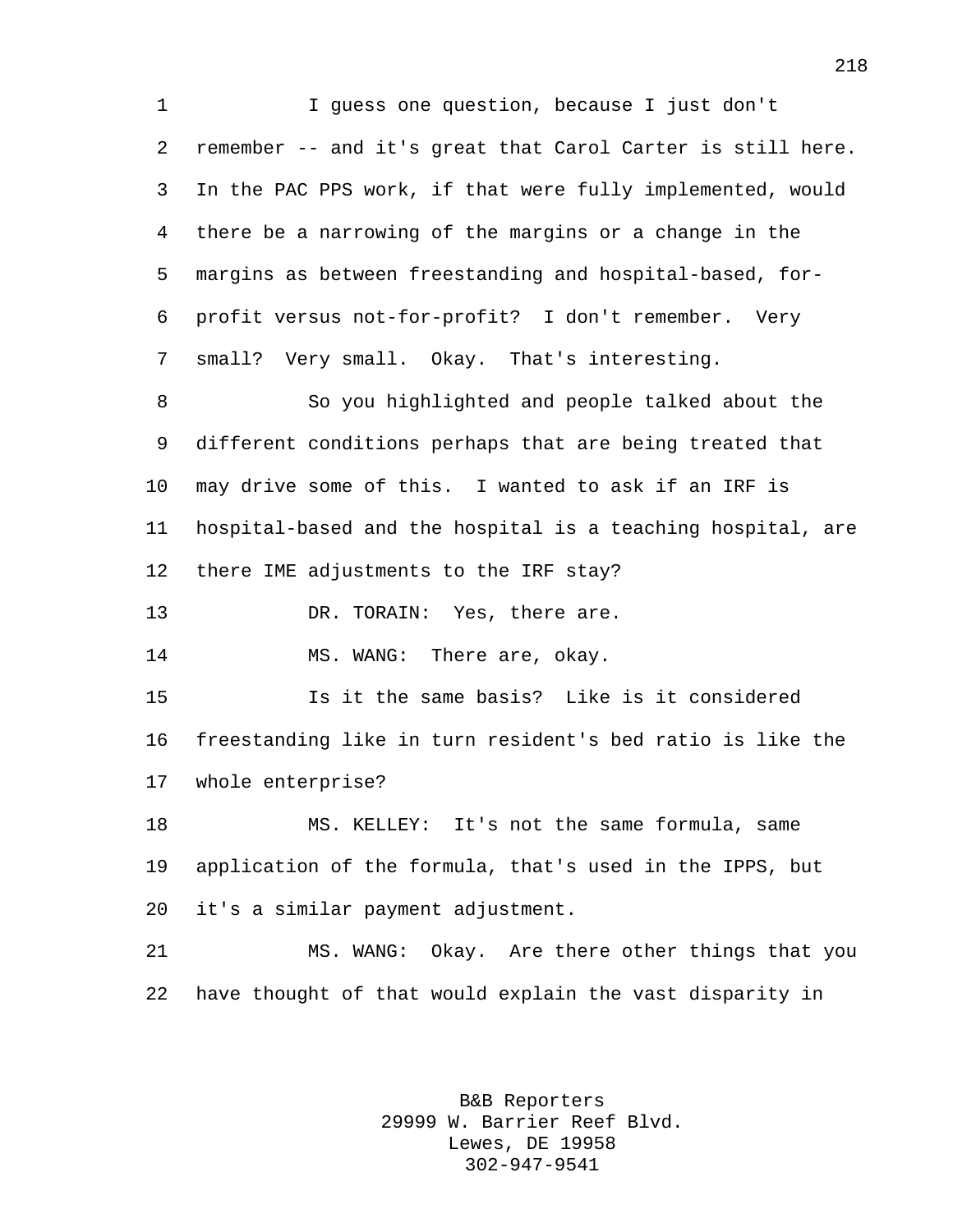financial performance between these different auspice, for- profit, not-for-profit, freestanding versus, you know, acute care hospital sponsored?

 DR. TORAIN: So cost is a large driver; in particular, the direct cost to the hospital and therapies being very specific. And so cost is really what -- it's specifically in the period of 2010 to 2015, we observed that freestanding for-profit, the payments were like 14.9, and the cost itself was 4.1. So that's really the driver of the margins.

 MS. KELLEY: One of the interesting things that we've seen in this industry is that particularly over that earlier period that Jamila referred to, we've seen increasing case mix in freestanding for-profit facilities, but cost growth has been very low and even negative in some years, which again kind of lends to our interest in sort of what's going on with coding in this industry.

 DR. DeSALVO: Just on that point, they were later in the cycle than others in adopting electronic health records. So there may have been some bump that they gained for coding intensity from using technology.

MS. KELLEY: I hadn't thought of that. Thank

B&B Reporters 29999 W. Barrier Reef Blvd. Lewes, DE 19958 302-947-9541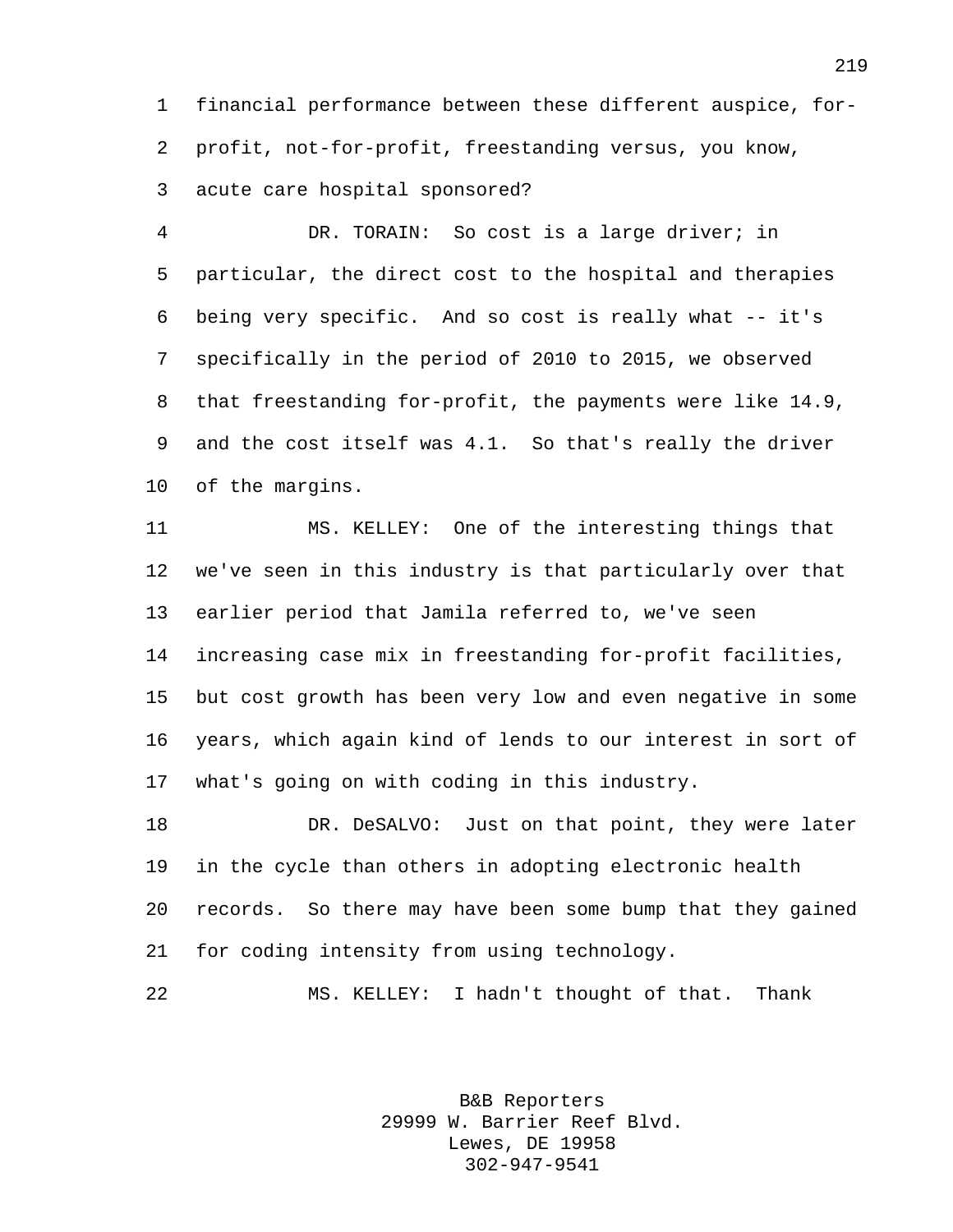you.

 DR. CROSSON: Amol, Larry. DR. NAVATHE: So I couldn't help but notice that the IRF admission rate or number of admissions is going up. Whereas for SNFs, it's going down. I'm somewhat embarrassed to admit that I didn't realize that was the case. I don't know, David or others, if you have observed that in the past.

 I was curious if there was any sense of what is explaining that divergence when we, I think, generally have felt that there's quite a bit of overlap that has existed between the types of patients that can go into those facilities.

 DR. TORAIN: So we noticed, too. And so during fiscal year 2018 there was a program implemented by CMS called the Targeted Probe and Educate, with the overall goal of decreasing the number of claims denials through education. And so basically if an IRF is identified as a higher-error IRF, the Medicare administrative contractors will contact that specific IRF and give them an opportunity to rectify their claims up to three rounds, and most IRFs do not make it to the third round. And so we think that

> B&B Reporters 29999 W. Barrier Reef Blvd. Lewes, DE 19958 302-947-9541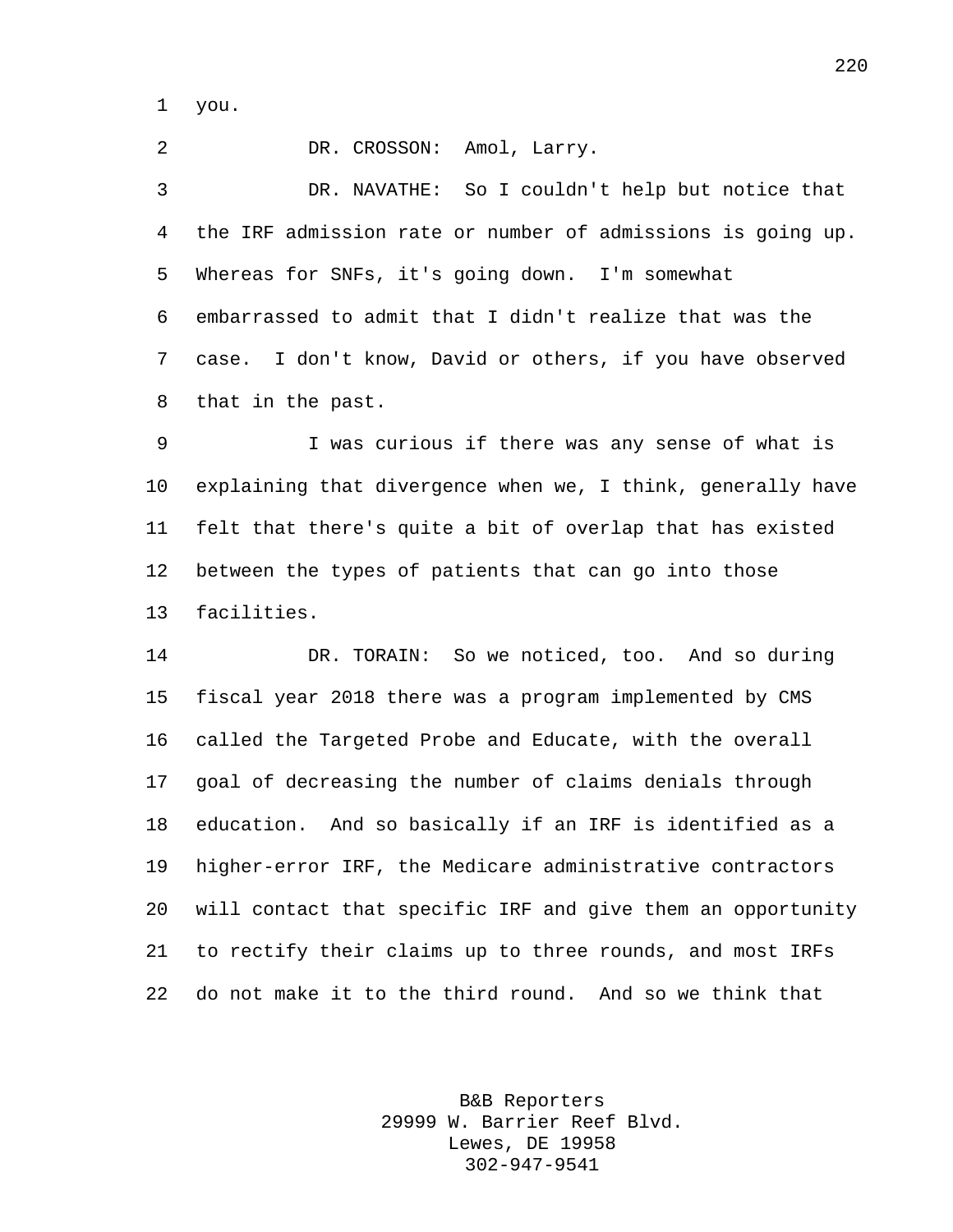what we're seeing, really, is just more claims being accepted during that time.

 MS. KELLEY: The other thing, I think we've seen, I think, exactly as Jamila has said, cases may have gotten a one-time boost as some claims kind of pushed through that otherwise would have been held up. But we also think the less focus on claims denials and the attempts to deny fewer claims has perhaps provided an opportunity for some IRFs to admit patients that are more on sort of, maybe on the line of whether or not they qualify for IRF care, because they may be less concerned about denials, in general. So we suspect it's kind of those two things going on at the same time.

 DR. MATHEWS: And if I could add one more factor. If you will recall from the hospital session this morning, we do see a very small decline in inpatient hospital admissions, I think 1.6 percent between 2017 and 2018. And inpatient admission being a prerequisite for SNF, it would be expected that the decline in inpatient admissions would have a ripple effect on SNF.

DR. CROSSON: All right.

MS. KELLEY: And I just would add one more thing,

B&B Reporters 29999 W. Barrier Reef Blvd. Lewes, DE 19958 302-947-9541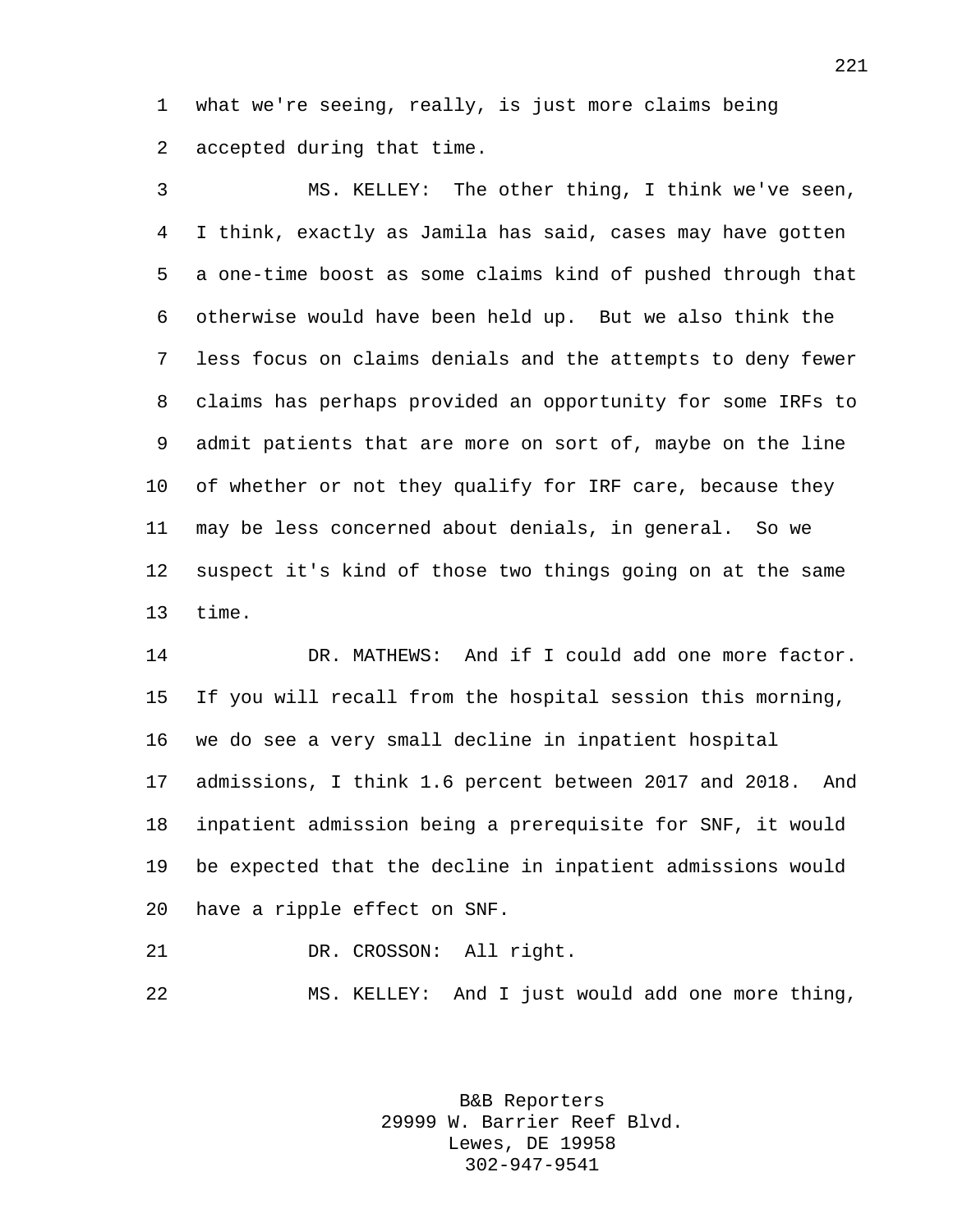that I think we saw when you were looking at the types of cases that were increasing, what we saw is a larger than expected increase in the number of cases with debility. And that is kind of a catch-all category of patients, not stroke, not neurological, and more the type of patient you might think would be admitted to an IRF if perhaps they didn't have a hospital stay and so couldn't go to a SNF.

 DR. CASALINO: Excellent presentation and paper. Thanks. I think I know the answer to this but maybe you could just lay it out explicitly. So the first bullet point recommendation you have up there about conducting focused medical record review, I mean, you could say that in pretty much any session we're having today, and particularly it may be the afternoon sessions. Is this -- I don't mean this as a critical question, but to make sure I understand it -- is there something really special about IRFs that makes us call it out here, and not for the other sectors?

 DR. TORAIN: Part of the case mix classification system, that motor score that's a part of giving the patient the -- or placing the patient in a CMG, is provider reported in the IRF system, and so it is very subjective.

> B&B Reporters 29999 W. Barrier Reef Blvd. Lewes, DE 19958 302-947-9541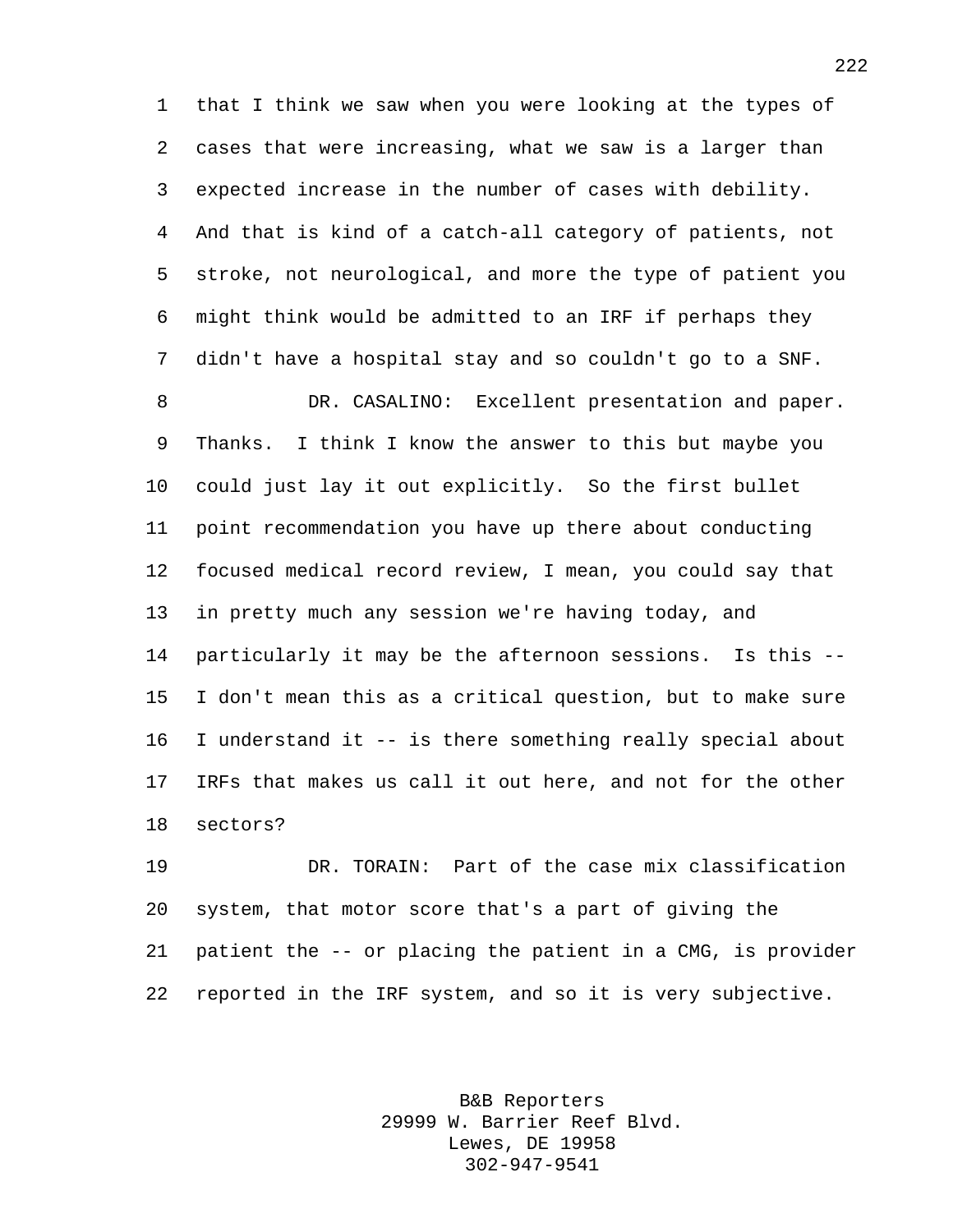So we put it there specifically because of that part of the case mix system that is very subjective. And so that's why we pointed out more so than other sectors.

 MS. KELLEY: And I'll just add to that, that although the functional scores are part of the home health and – well, different functional scores but function as assessed by the provider are a part of the SNF and the home health payment systems as well, in both those other payment systems there have been other incentives driving behavior, such as additional payment for providing more therapy. So for providers who are looking to capitalize on those types of incentives, the goal has been to increase the amount of therapy that patients receive.

 In the IRF payment system, we've seen sort of a different incentive focused on, and here it seems to be much more focused on function. And I think I'll just remind us of the analysis that Carol did last spring, where she looked at discharge assessment for patients who used two PAC services in a row -- discharge from one PAC provider to another, and she looked at the discharge assessment from the first PAC provider and the admission assessment for the second PAC provider.

> B&B Reporters 29999 W. Barrier Reef Blvd. Lewes, DE 19958 302-947-9541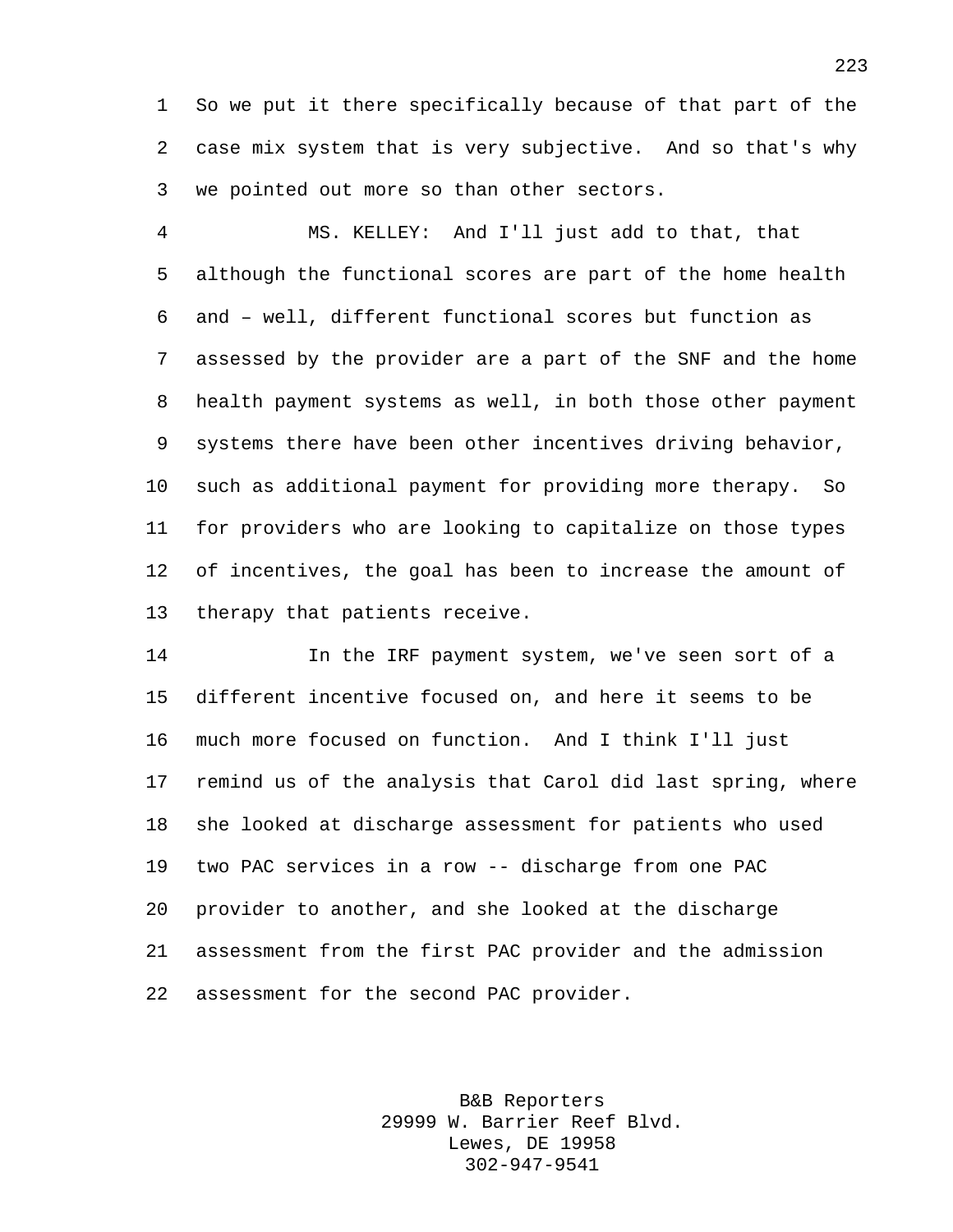And what she found was quite a bit of misalignment, if you will, between the two. And interestingly, it did not seem to be in kind of a random way. The discharge assessment from the first provider, which would have been used, in part, to measure quality improvement, was relatively high, so showing, you know, a high improvement, and the admission assessment for the second PAC provider tended to be lower, which is where payment was established, at the admission, with the admission assessment of the second provider. So, you know, there does seem to be some behavioral incentive here that we're kind of seeing in action. DR. CASALINO: But stronger for IRFs than for home health? MS. KELLEY: At this time, and I'll just remind you that we are moving to payment systems in home health and SNF that, we are happy to say, are no longer reliant on provision of therapy but they are going to be more reliant on patient characteristics, such as function. DR. CASALINO: Yeah. Actually, that is what I was thinking. We might want to think about that more in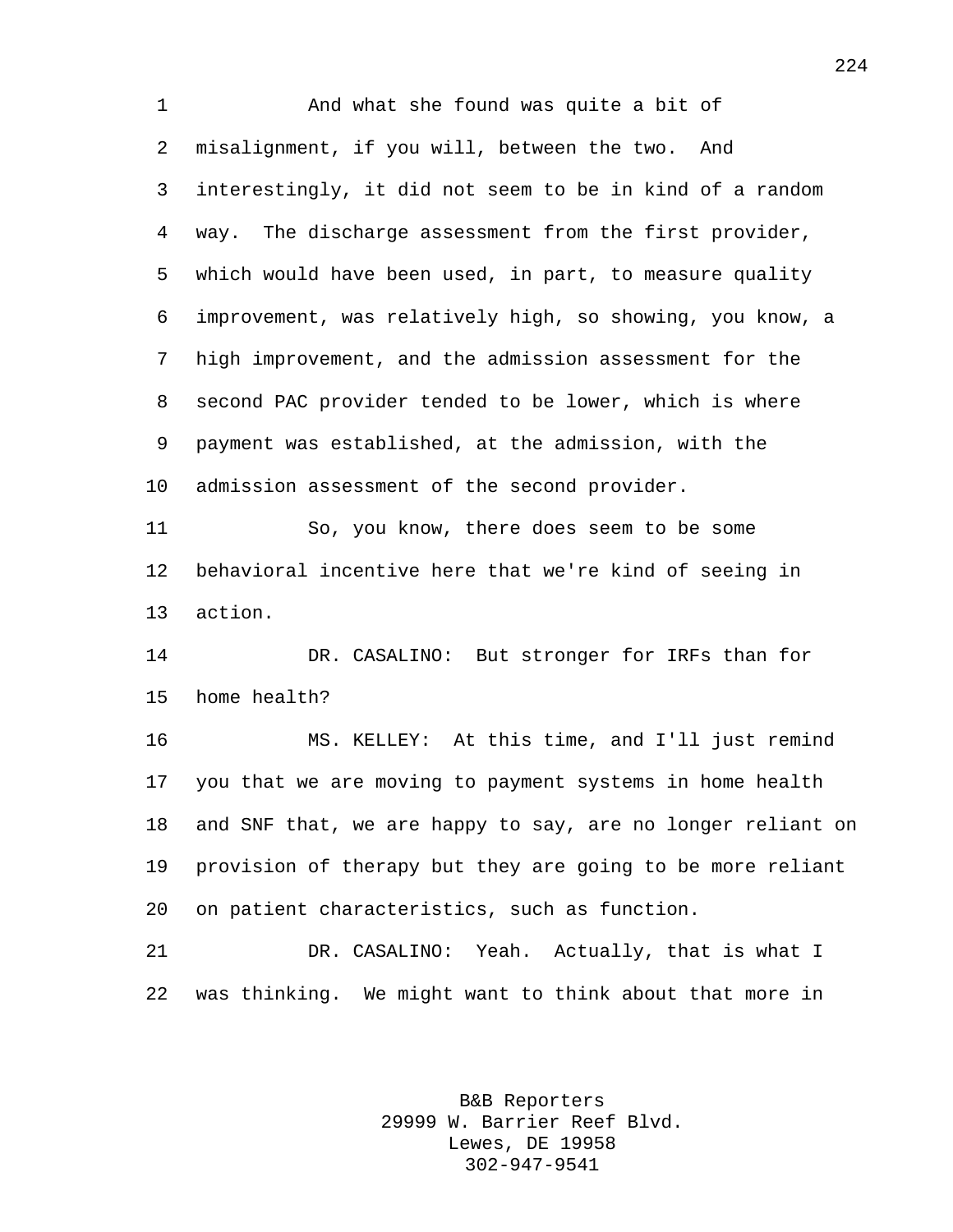the future for these other sectors. And is the intention to make these two recommendations, again, along with the payment update recommendation, or is this just for us to see?

 MS. KELLEY: Last year we reiterated -- the last two years we've reiterated these along with our updated recommendation, and the Chairman's draft was to do the same this year.

DR. CROSSON: Paul?

 DR. PAUL GINSBURG: Yes. This was -- I've been reading the chapters in order and this was the third one on post-acute care, and it started to dawn on me about issues which come up, you know, in all of these different settings. And, you know, I was wondering if the staff might think about, after the meeting, whether to construct an introductory chapter to these next three or four, which just, you know, explains some of the issues that cut across that each one has to deal with, and then it can be referred to as the chapters go through.

 DR. MATHEWS: Yeah, so in the past we have done, you know, what we've referred to as PAC preamble chapter, where we are dealing with specific cross-cutting issues.

> B&B Reporters 29999 W. Barrier Reef Blvd. Lewes, DE 19958 302-947-9541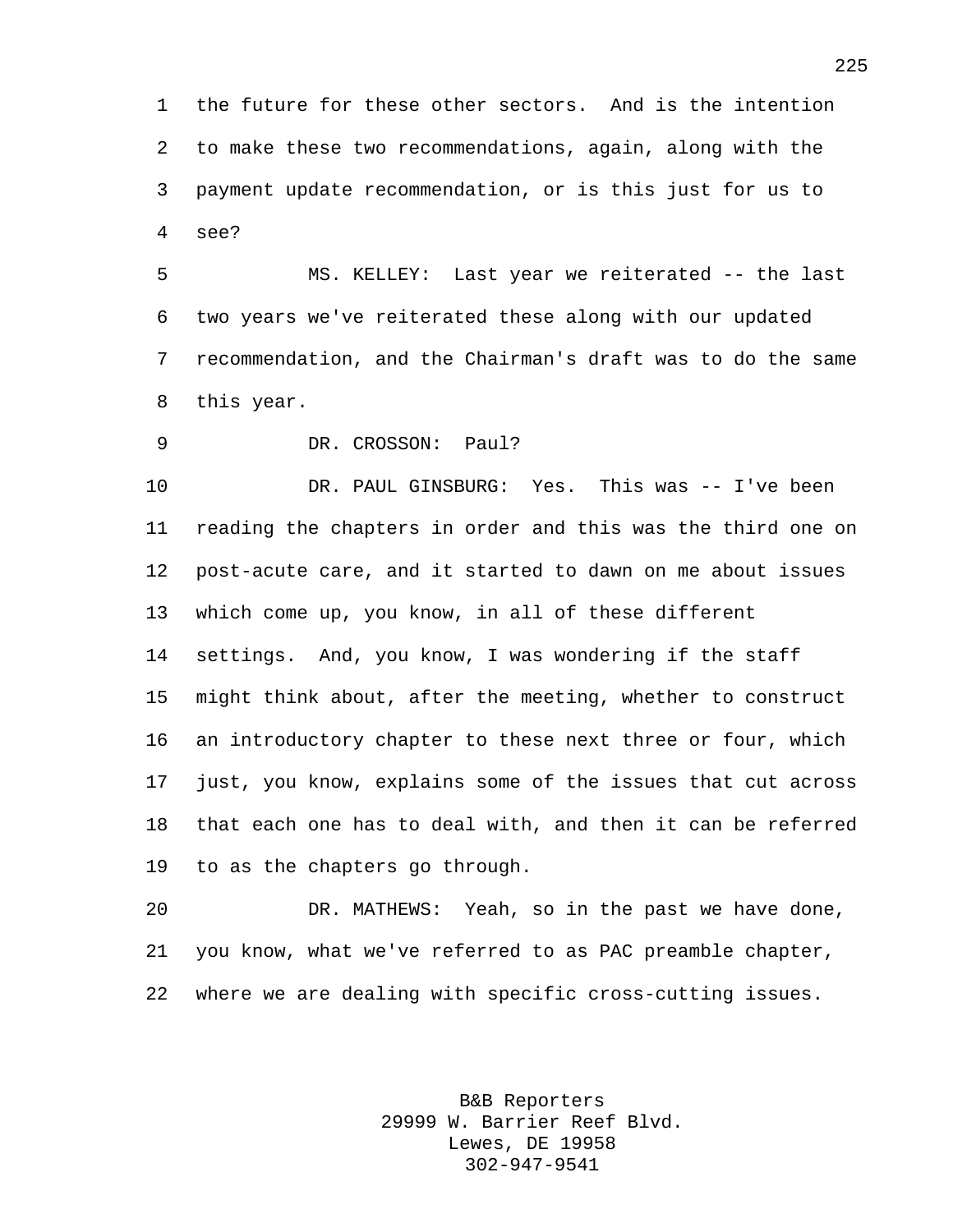For example, we looked at quality measurement a year or two ago, and as we were working up our unified PAC PPS work we did PAC preambles a couple of times. We could do the same this time around if there were select issues, but at the moment we would have to think about it.

 DR. PAUL GINSBURG: Sure. It is certainly up to you. I was thinking provider reporting is the one thing that really struck me, and it may be you don't gain enough. MS. BUTO: Jim, I would also throw into that same preamble eligibility, which I don't think we highlight enough. For example, in home health, homebound, the IRF has certain specific criteria. SNF requires three-day prior hospitalization. I mean, it helps to set the context for the fact that I think we tend to think of the PAC PPS as being the ability to go across these settings, but as long as these other criteria are still there, we just need to be aware that there are some sort of barriers to that kind of, I don't know, I guess site-neutral payment, if you will, even for the same kind of patient. So if there's some way to highlight that, I think it's helpful.

 I had to go back and look to see whether homebound was even still a criterion, because I think

> B&B Reporters 29999 W. Barrier Reef Blvd. Lewes, DE 19958 302-947-9541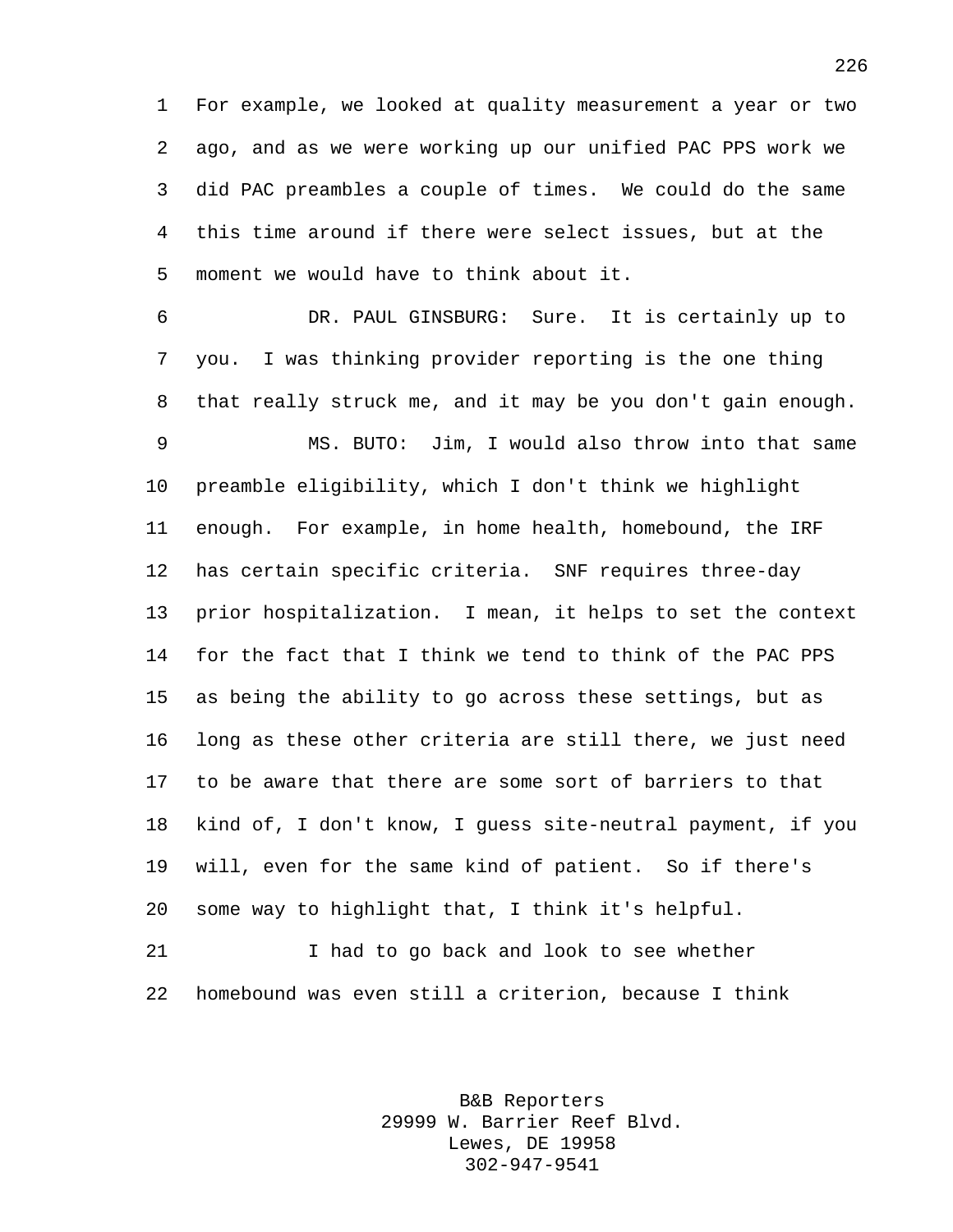people tend to think of home health as one of the easier post-acute care benefits to access, and in a way it is, but that's because they do not enforce the homebound requirement. MS. MARJORIE GINSBURG: Isn't the definition of homebound pretty loose anyway? MS. BUTO: Actually, it's pretty specific and pretty tight, but it's not enforced. MS. MARJORIE GINSBURG: Okay. MS. BUTO: I mean, things like you can go to church. I mean, very specific as to what constitutes being able to leave home or not leave home. MS. MARJORIE GINSBURG: But it does make you think that the true definition of homebound is so strict that nobody would qualify for home care. MS. BUTO: Right, or very few people. DR. CROSSON: Okay. Okay. DR. DeBUSK: The exchange between Lawrence and Dana, actually, just to clarify, the PAC PPS that we've been working on, I remember most of the patient characteristics that fed into the model. I don't remember assessments. Were assessments big inputs into that model?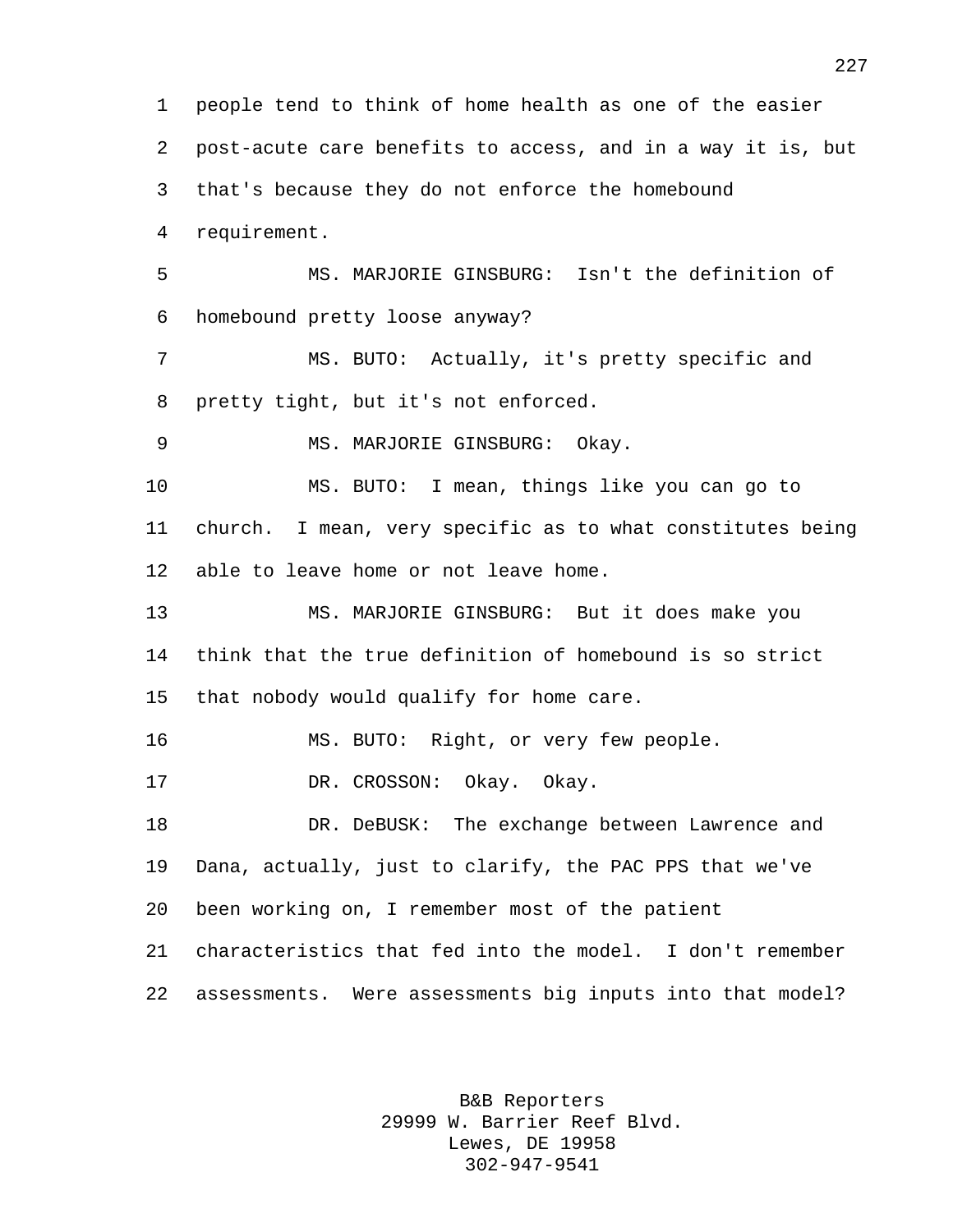MS. KELLEY: No, we don't -- the model that we developed does not have a functional component to it.

 DR. DeBUSK: Yeah, I didn't remember one. Now the model, though, that CMS has switched to in October for SNF, and it will in January for home health, does that have assessments in it, or is it truly patient characteristics? MS. KELLEY: It does use the SNF and the home health assessment tools, yes, which include a functional component.

 DR. DeBUSK: So it does pick up increased vulnerability to -- what did you call it? -- behavioral incentives or something. Because I remember we don't use the gaming word anymore. Behavioral incentives, right? MS. KELLEY: I would say yes. I'm looking at Carol, and yeah, we are agreeing.

 DR. DeBUSK: So the change, while it is an improvement away from therapy, it does expose us to some risk for behavioral incentives on the coding side, but if we move to the PAC PPS we will be okay because those inputs aren't -- so the transition to the PAC PPS addresses that really in all three venues.

MS. KELLEY: Right. I mean, I would just say --

B&B Reporters 29999 W. Barrier Reef Blvd. Lewes, DE 19958 302-947-9541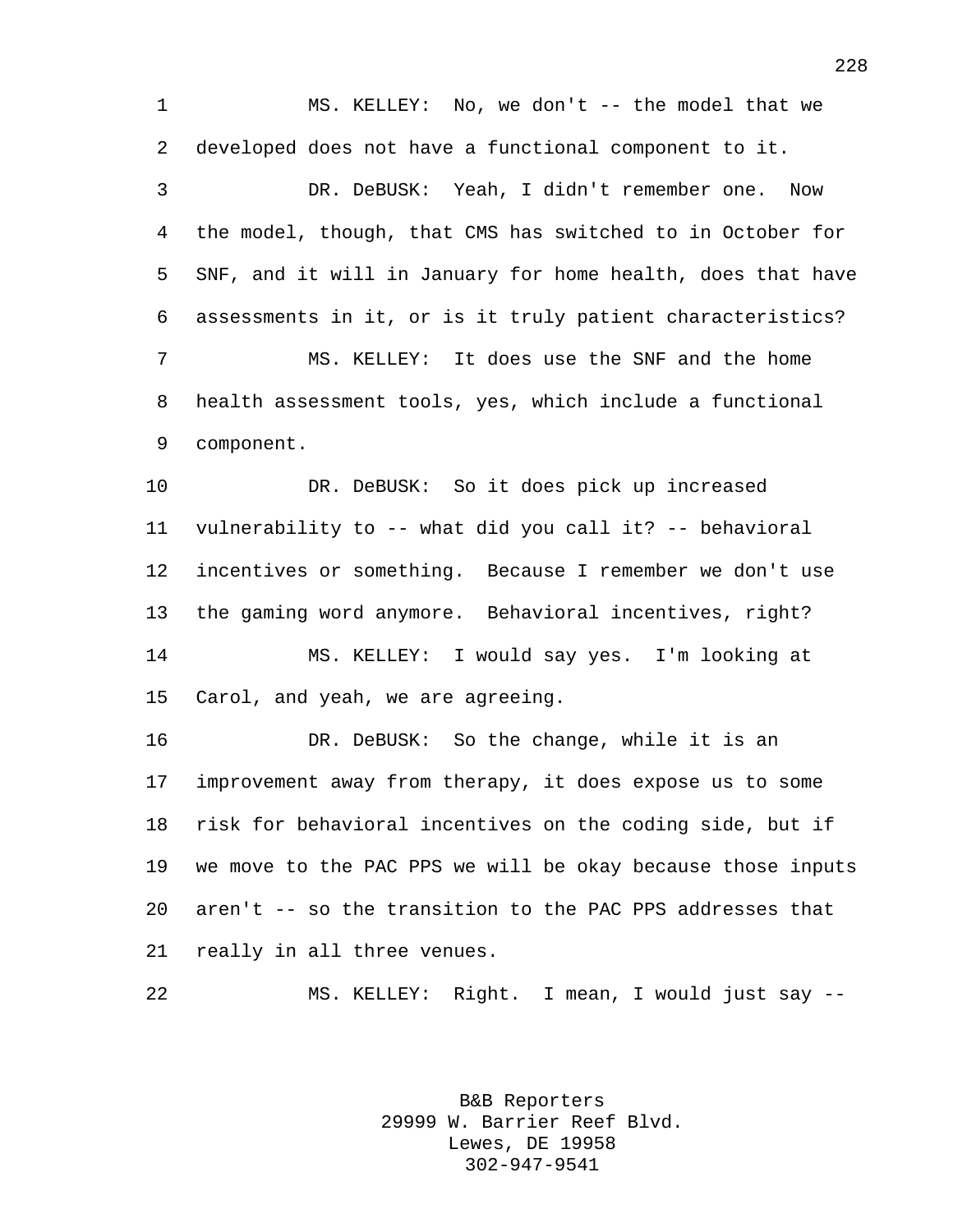you're absolutely right in your characterization of that, and I would just say that I think, you know, for many years the Commission talked about the need for good, functional assessment for post-acute care patients, because, you know, that seems to be the ideal,to see functional improvement for most -- or many patients. Not all patients will improve.

 But I think, you know, what we're seeing over time, as we look at the assessment data more closely, is, you know, we've started to have more and more concerns about the data. And so I think ideally we would -- in an ideal world we would still want information on patients' functional status, even in a PAC PPS. I do think that would help if we had some objective measures. That would help differentiate for some patients. The question is how we can get there.

 DR. DeBUSK: So the changes that are in effect now are really around getting us away from dependency on therapy as a payment.

MS. KELLEY: Correct.

 DR. DeBUSK: Determination of payment. But we still have the glitch, if you will, that we still have some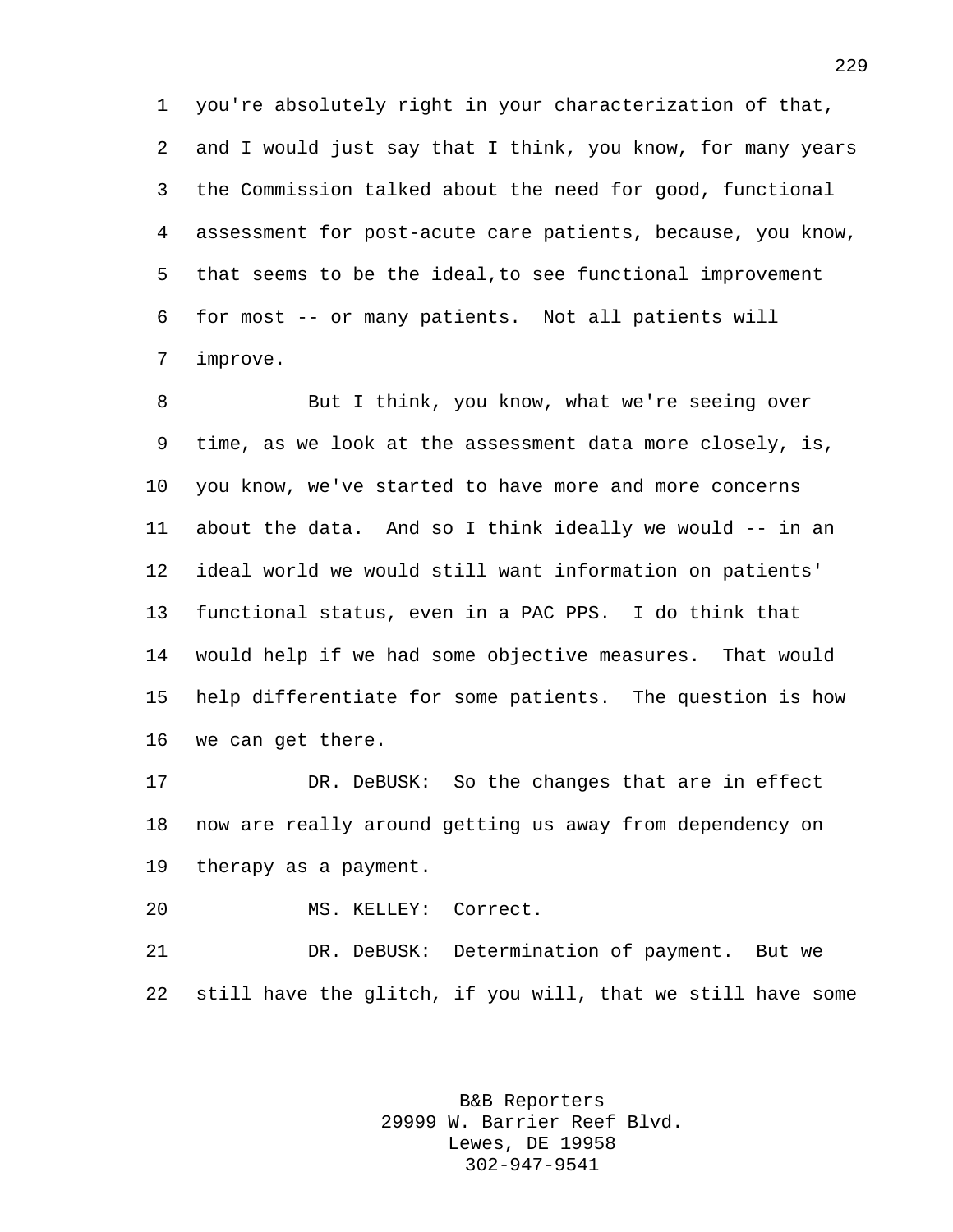assessments in the current model. But again, the PAC PPS is a step in that next direction, but philosophically, we're moving away from provider -- basically provider assessment.

 MS. KELLEY: Well, yes, and I would just add that, you know, the term "assessment," the assessment tools do carry information on them that's not about function. There are some special services that might be important for payment, for example, a patient who is using a ventilator or receiving particular types of expensive antibiotic therapy, and that information is on an assessment tool and could be useful, and it is information that we did use in our PAC PPS.

DR. DeBUSK: Thanks. Great.

DR. CROSSON: Jon.

 DR. PERLIN: Thanks. I want to go back to Paul's comment about a preamble, and I realize that has, you know, a lot of implications in terms of effort. But the point behind that is that we're working with a presumption that there is a continuum of progressively intense services, and the most appropriate venue is the, you know, lowest appropriate for the level of care needs.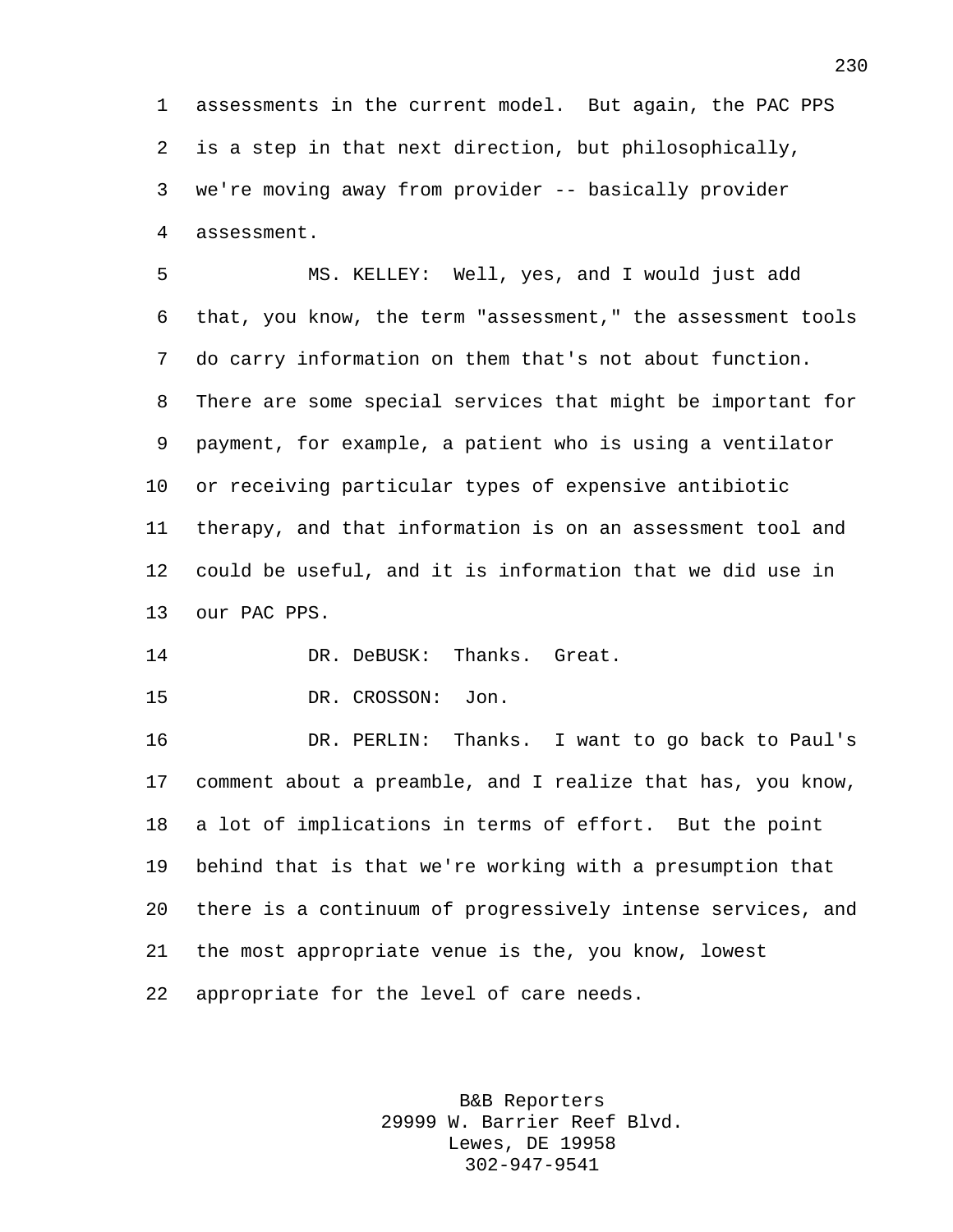And, you know, in that regard, I think the framing, as we think about this progression of complexity, to have the different puts and takes that Kathy and Marge had alluded to earlier. But also, you know, when I think about what are the other issues that could skew where a patient goes? It's really availability in a particular service area.

8 And so I wonder if, as part of our thinking about more of a continuum further out, we don't really need to think not just about availability of SNFs in a market, about availability of IRFs or LTCHs, et cetera, but rather what is the convergence across some sorts of service areas, so we understand, you know, the impact of geographical availability in terms of the ability to match level of need with level of service. Thanks.

 DR. CROSSON: One sec, because I actually have a question, and this may be an appropriate time to build on what Jon just said. And I apologize because I'm pretty sure I've asked this before. But IRFs are not available everywhere. We know that, or I believe we know that where they are not available, acute care hospitals provide the same or similar services under the IPPS. Do we have any --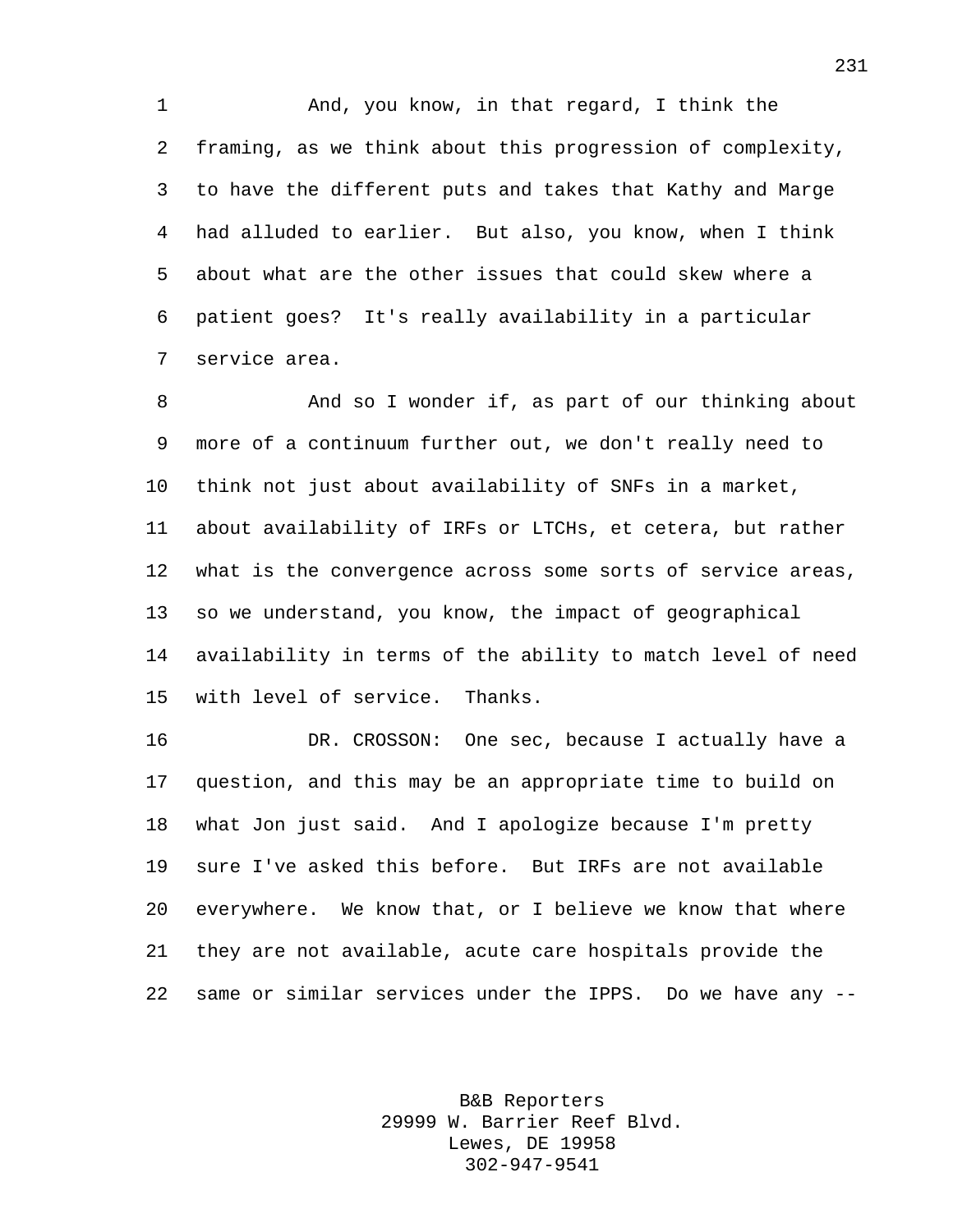I'm sorry?

 DR. TORAIN: And SNFs. DR. CROSSON: And SNF. Okay. But maybe just for the moment focusing on hospital based, acute care hospital- based services, do we have any way of estimating how much more the Medicare program is paying for XYZ services in an IRF compared with what it pays in an acute care hospital? MS. KELLEY: It's a really difficult question to answer, because it's very hard to control for placement issues and selectivity. It is true that an IRF patient might stay longer in an acute care hospital if it is, you know, a true post-acute stay, but the patient also could go to a SNF in some areas, and it's very difficult for us to control for that when we do an analysis like this. You know, we might be able to -- what do you think, Carol? We might be able to do some sort of look at it, but I don't know. I think we would have to have so many caveats to an analysis like that, that I don't know that it would be as useful as you would like it to be. DR. CROSSON: Okay. And I won't say why I'm asking the question. How's that? Pat. MS. WANG: This might slide into a round two sort

> B&B Reporters 29999 W. Barrier Reef Blvd. Lewes, DE 19958 302-947-9541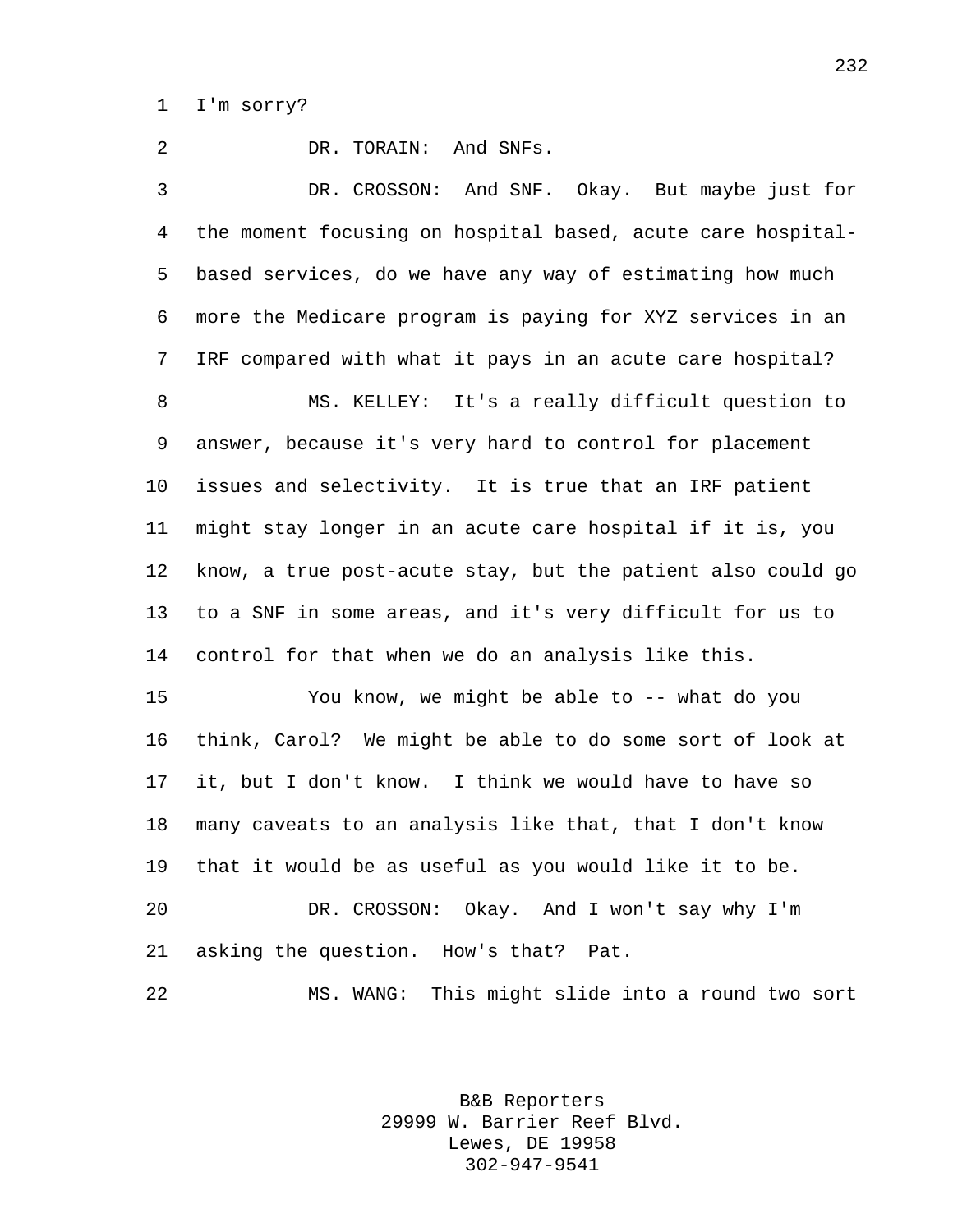of thing but let me just ask the question. I think it's really significant that, you know, you've repeated and called out these two recommendations in a response to some of the other questions. You've noted that there's always a concern, but it's a little heightened here, because of the nature of the IRF pie.

 To what extent is the update recommendation a blunt instrument to get at this, because this hasn't happened? If this were in place, do you think the update, like the margins would look different, and do you think the update recommendation would be different? And, you know, full disclosure, I am, what I said before, where the overall margin is close to 15 percent, but it's 2.5 percent in not-for-profit, hospital-based, and 10 times that in freestanding for-profit.

 The disparity, given the concerns that you raise here, you know, I'm just -- so I guess the question is, could you just confirm that you haven't been able to sort of thread a needle in the update factor recommendation that all these things have happened and you still, for the revised margin, feel like a 5 percent cut is appropriate, or is this kind of in lieu of these other things happening?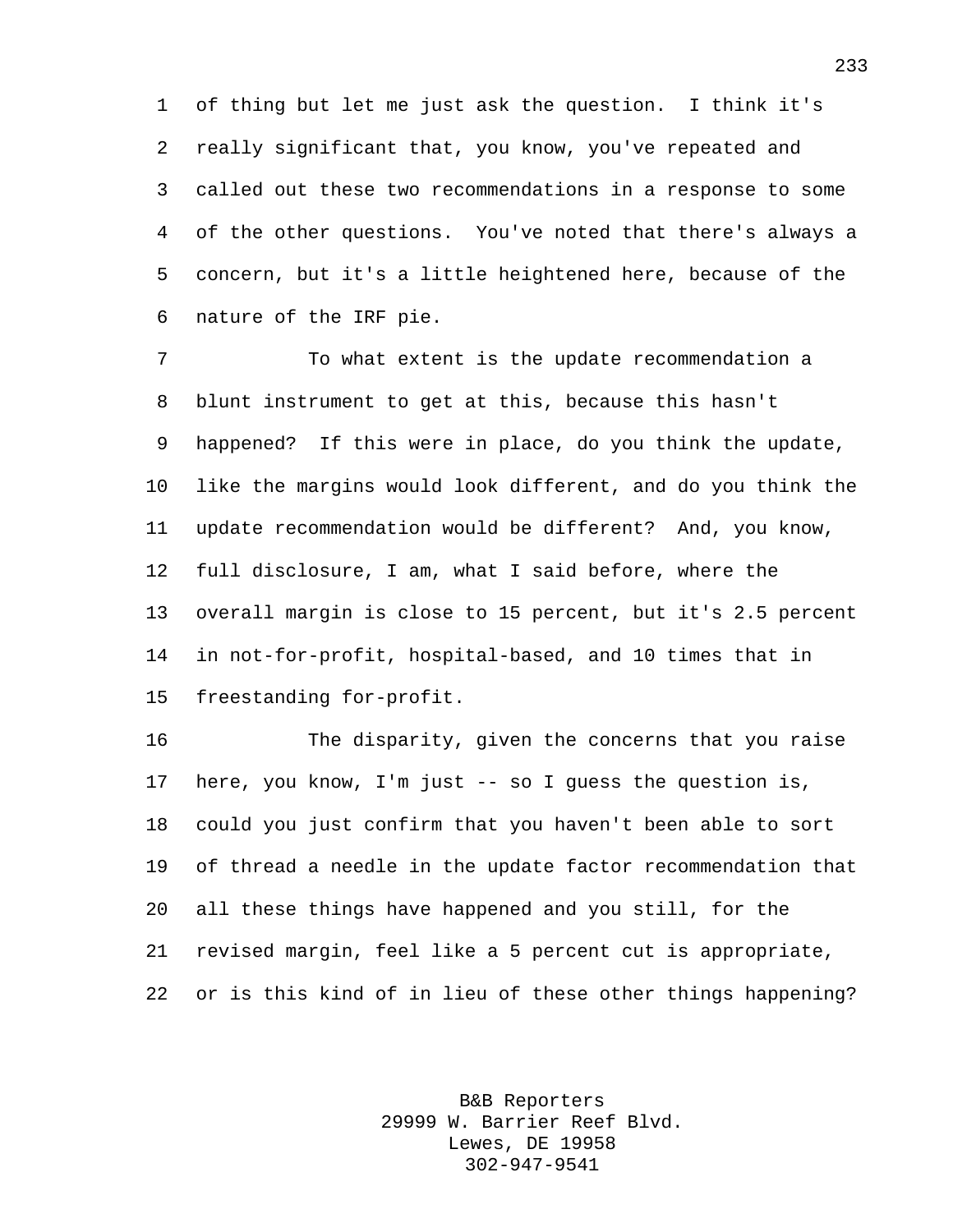MS. KELLEY: So I think the thing to do is to think about this in two sort of different buckets. If we had -- if we felt that costs were better, or evenly aligned -- or rather if we felt that payments were evenly aligned with costs across different types of patients, we would see higher -- I think we would see higher margins in hospital- based and nonprofits than we currently do, in the absence of any behavioral change. But that would be moving money across patients. In terms of an aggregate, we wouldn't see any change in the total amount of money in the system. So the average margin, the aggregate average margin would still be high. So the update recommendation deals with that second factor.

 MS. WANG: Okay. And you're looking at it in the aggregate, because just assuming that that hasn't happened, this aggregate update factor is going to affect the sectors quite differently, given the current state.

 DR. MATHEWS: Pat, let me see if I can take a stab at answering your question, just from a slightly different angle. I agree with everything that Dana just said, this might be more helpful to you.

So in the past, other post-acute care sectors

B&B Reporters 29999 W. Barrier Reef Blvd. Lewes, DE 19958 302-947-9541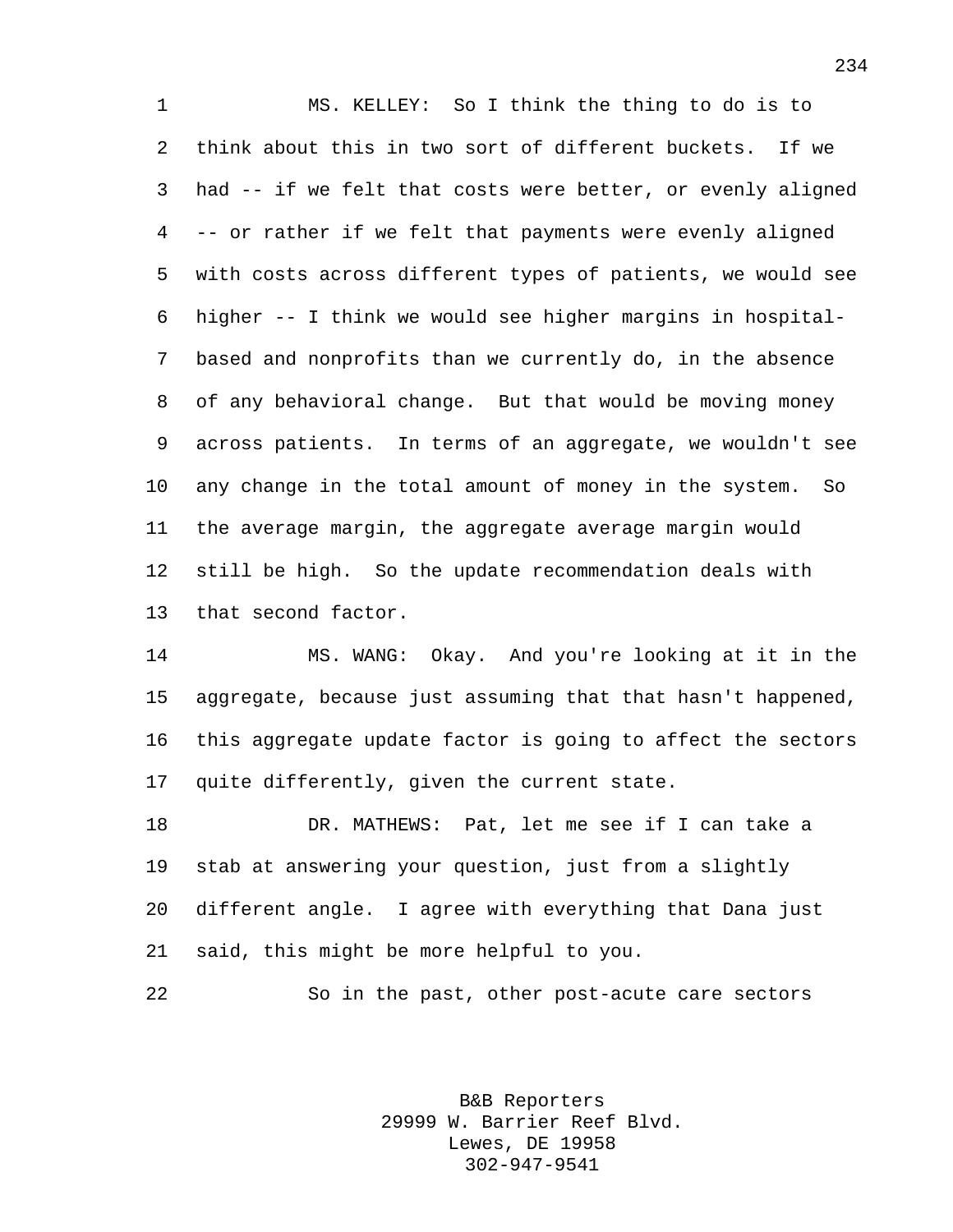we've looked at have had very high margins, SNF and home health being case examples. And when we have dug into the payment systems, we have been able to find specific factors in the payment systems where certain types of cases were more profitable than others, and we were able to make recommendations in the way the payment systems operated such that we could justify an across-the-board reduction in payments, 5 percent.

 Here we see, you know, very stark differential performance across different types of IRFs, but we have yet to find the thing embedded in the payment system that allows us to say here is how to fix the payment system and that's why you can cut payments by 5 percent.

 And so in lieu of finding that key, we are using these kinds of recommendations as safeguards. So, for example, increasing the outlier pool. This is a very, very blunt instrument, but it does serve to protect those IRFs who have legitimately high cost case who might really be adversely affected by a 5 percent cut.

 And so I think earlier on Jamila or Dana used the term, you know, "short term" or "stop gap" or "Band-aid." That's what these recommendations were designed to do.

> B&B Reporters 29999 W. Barrier Reef Blvd. Lewes, DE 19958 302-947-9541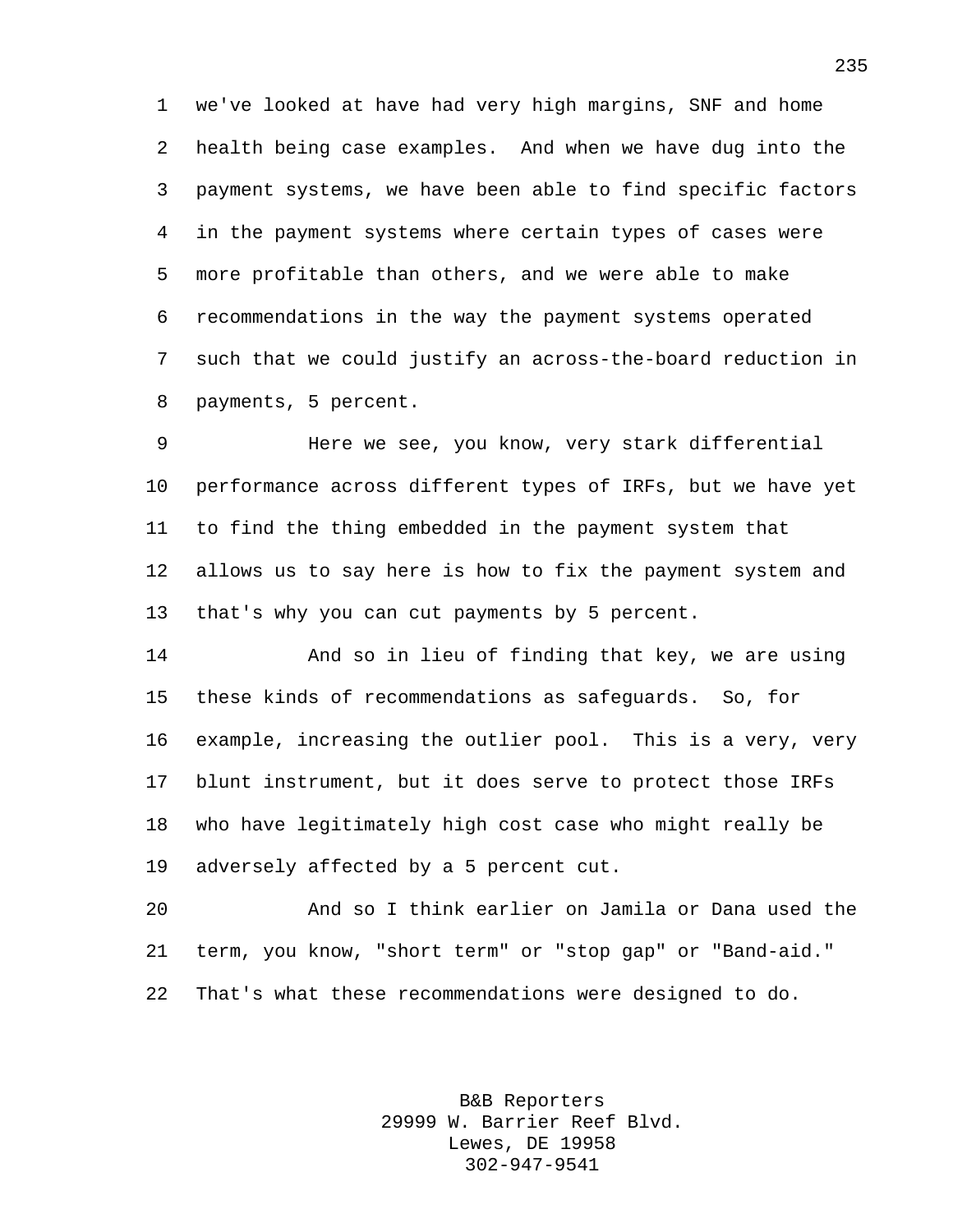And, you know, among ourselves, the next task we have underway -- and by "we" I mean Jamila – is to start digging into the payment systems the same way we've done for SNF and home health.

Does that help get at what you're....

 DR. CROSSON: Okay. Seeing no more questions, we'll move to the discussion phase. And we have the recommendation on the table, but I guess the amendment, if you want to call it that, or add-on would be the question of whether to reiterate the 2016 recommendation. So we'll take those two issues together, and looking around, I'm assuming support. So we will then take this in expedited form for the January meeting. Thank you so much, Jamila. Excellent work. Thank you, Dana, as well.

 Okay. Our last presentation and discussion for today is on the update for long-term care hospitals. Stephanie and Carolyn are here, and, Carolyn, it looks like

you're going to begin. You have the floor.

 MS. SAN SOUCIE: Good afternoon. Today we are here to discuss how payments to long-term care hospitals should be updated for fiscal year 2021. Using the established framework, we will evaluate the adequacy of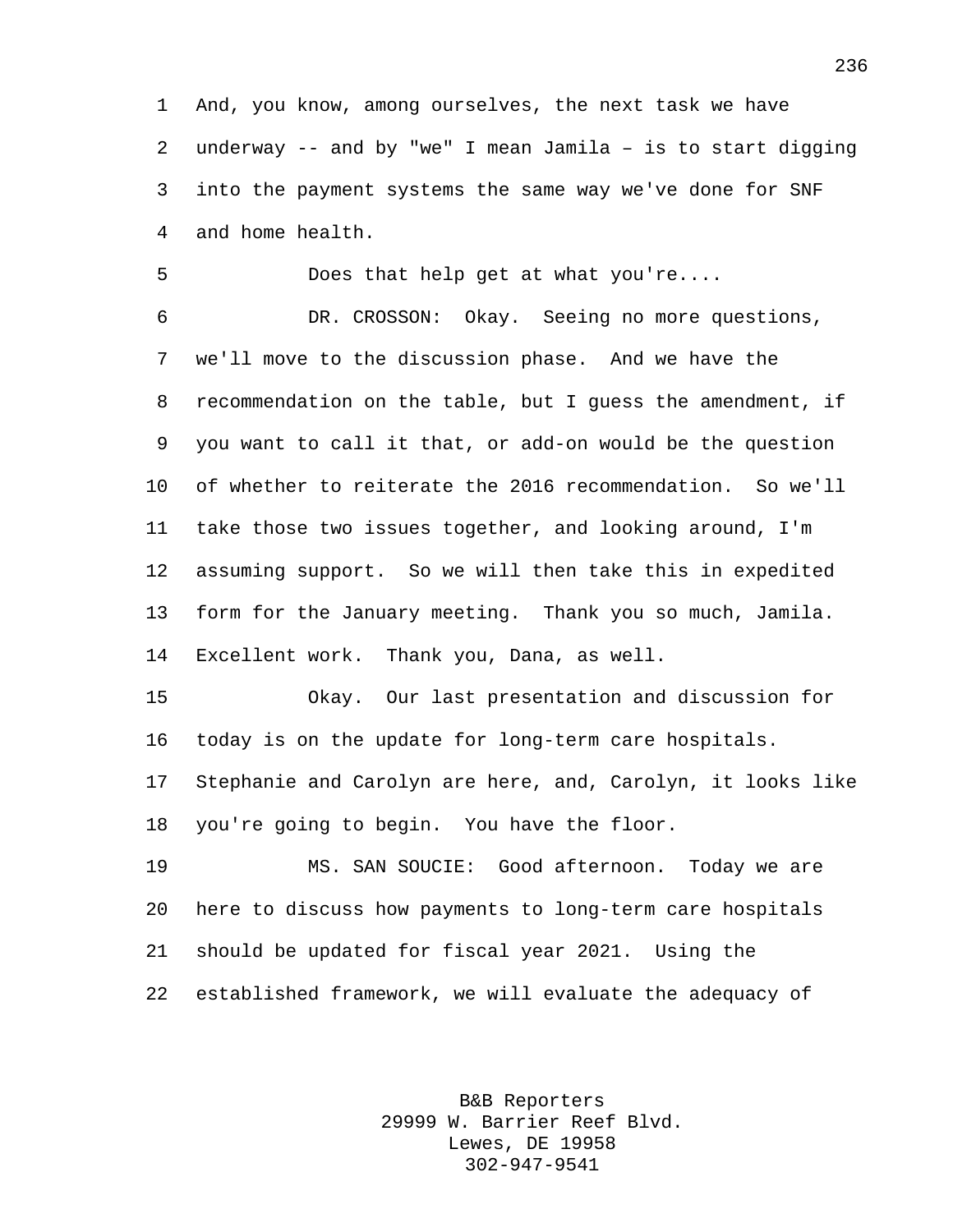Medicare payments to LTCHs. I'll begin with some background on LTCHs, the implementation of the dual-payment rate structure, and the first part of the payment adequacy framework. Then Stephanie will conclude with the remainder of the framework as well as the Chairman's draft recommendation.

7 I will start by summarizing some background information that was included in your mailing materials. To qualify as an LTCH under Medicare, a facility must meet Medicare's conditions of participation for acute-care hospitals. Additionally, LTCHs must have an average length of stay for certain Medicare cases of greater than 25 days. As you'll recall, the Pathway for SGR Reform Act of 2013 changed the way LTCHs are paid, establishing a dual-payment rate structure. Cases meeting the LTCH PPS criteria are those that are preceded by an acute-care

 hospital discharge and either spent three or more days in the ICU of the referring acute-care hospital or receive prolonged mechanical ventilation in the LTCH. These cases are paid under the LTCH PPS and will be the focus of a lot of the analysis we will walk through.

All other cases, those not meeting the LTCH PPS

B&B Reporters 29999 W. Barrier Reef Blvd. Lewes, DE 19958 302-947-9541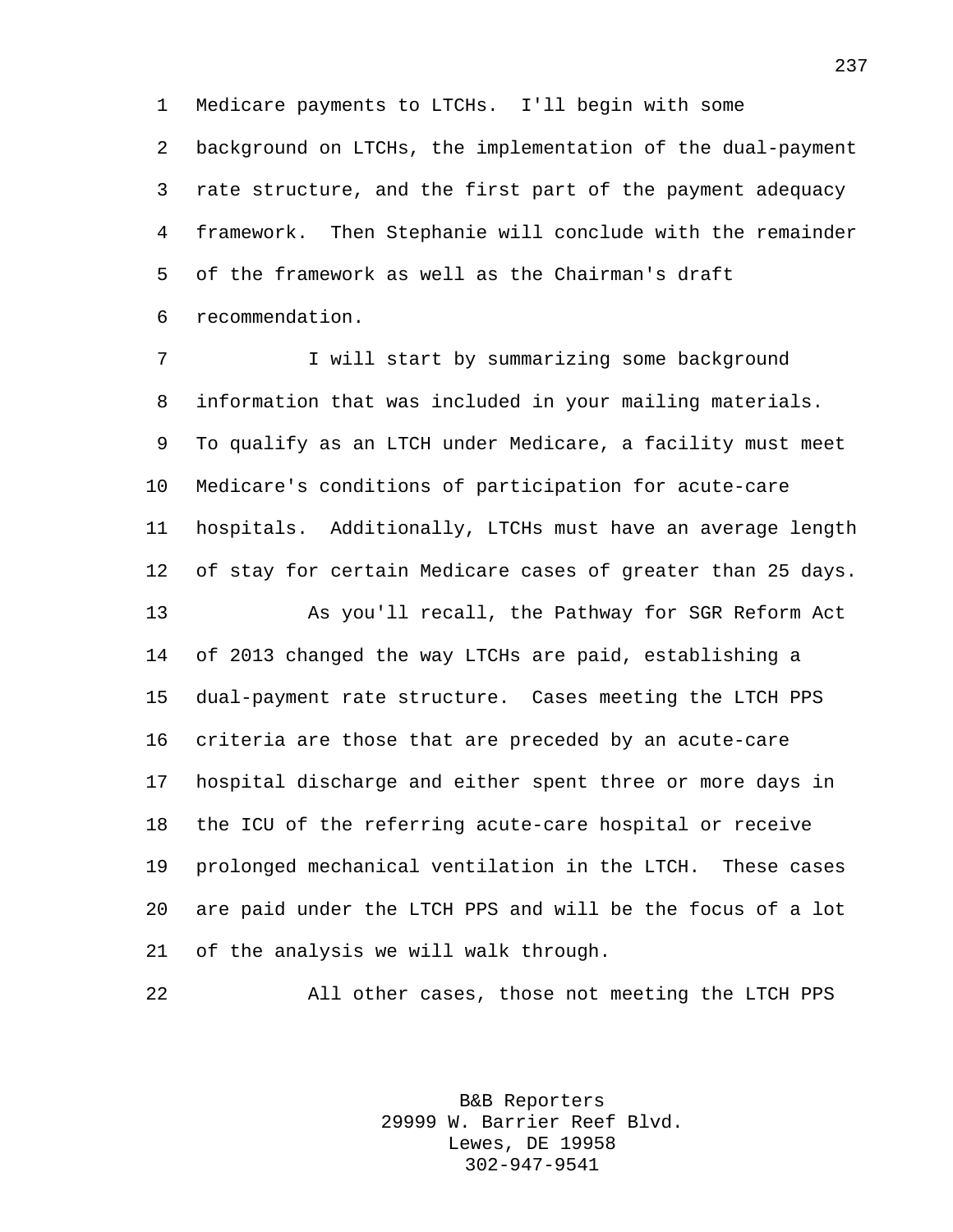criteria, are paid a lower site-neutral rate. The policy began in fiscal year 2016 and is being phased in over four years. Until fiscal year 2020, cases that did not meet the LTCH PPS criteria were paid a rate equal to 50 percent of the site-neutral rate and 50 percent of the much higher standard LTCH payment rate. Beginning this fiscal year, these cases are paid the reduced rate.

 Care provided in LTCHs is expensive. Total Medicare spending on care furnished in 374 LTCHs was approximately \$4.2 billion in 2018. This total spending accounted for payments for just over 100,000 Medicare cases.

 The average Medicare payment per case was about \$40,000 across all cases and approximately \$47,000 across the cases meeting the LTCH PPS criteria discussed on the previous slide.

 I will now turn to the question of how payments to LTCHs should be updated for fiscal year 2021. To determine the update recommendation, we review payment adequacy using our established framework consistent with what you've seen in other sectors throughout the day. To begin, we'll focus on beneficiaries' access to

> B&B Reporters 29999 W. Barrier Reef Blvd. Lewes, DE 19958 302-947-9541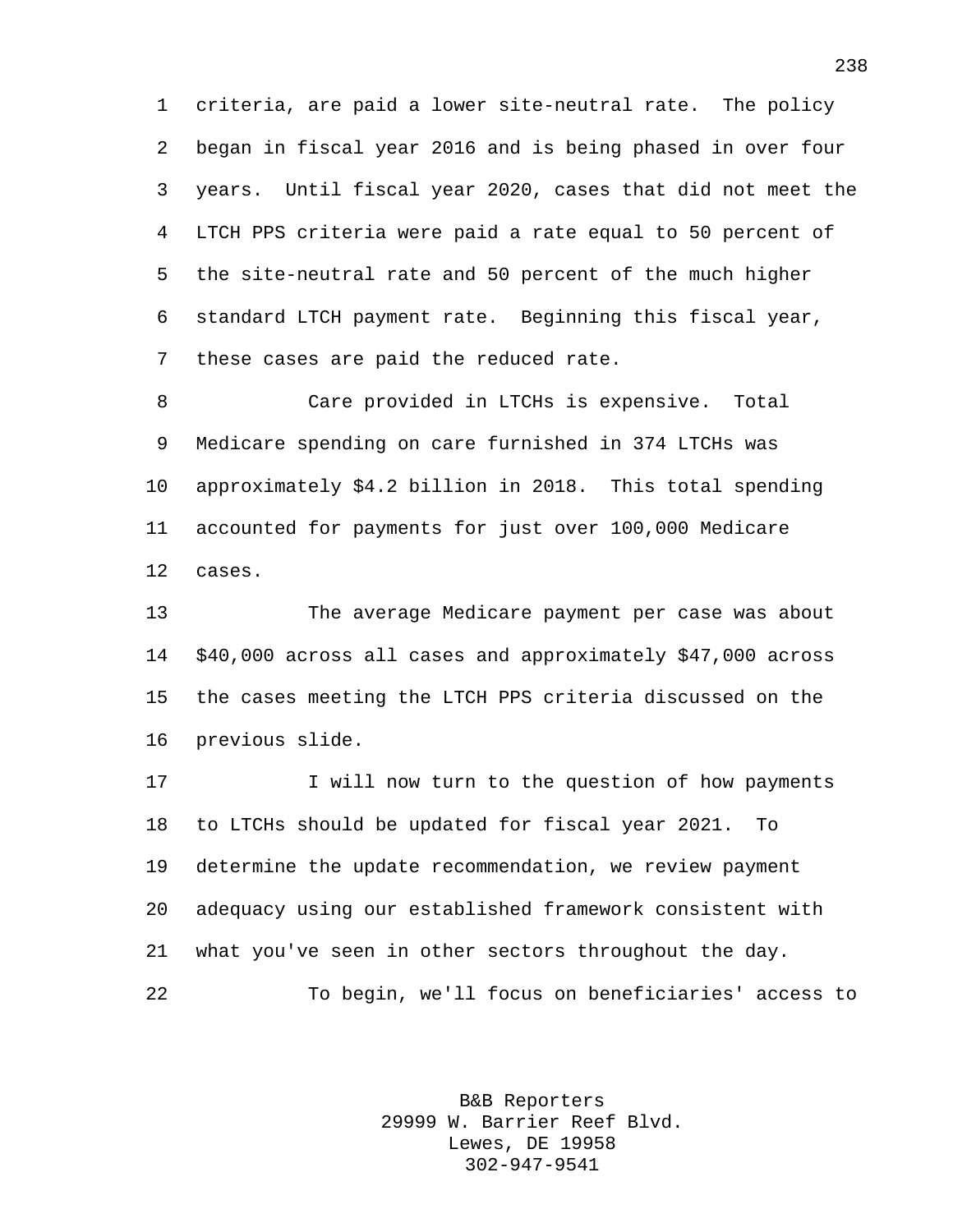care.

 While we apply the framework on the prior slide in the same manner for LTCHs, we expect substantial changes from the implementation of the dual-payment rate structure given the financial disincentive for LTCHs to continue taking Medicare beneficiaries not meeting the LTCH PPS criteria. Because of the reduction in payment, the extent to which LTCHs are able to alter their admission patterns toward cases meeting the LTCH PPS criteria determines facilities' financial performance under Medicare. Because some LTCHs have dramatically altered their admission patterns in response to the policy consistent with the goals of the dual-payment rate structure, we isolate some of our analyses to the LTCHs with more than 85 percent of their cases meeting the LTCH PPS criteria in 2018. Approximately 38 percent of LTCHs met the 85

 percent threshold in 2018. All of their Medicare stays account for 37 percent of total Medicare stays that year. Please note that this is a correction from Table 11-8 of the mailing materials. We will specify when we consider this subset of providers during the presentation.

We find the number of LTCH cases has been

B&B Reporters 29999 W. Barrier Reef Blvd. Lewes, DE 19958 302-947-9541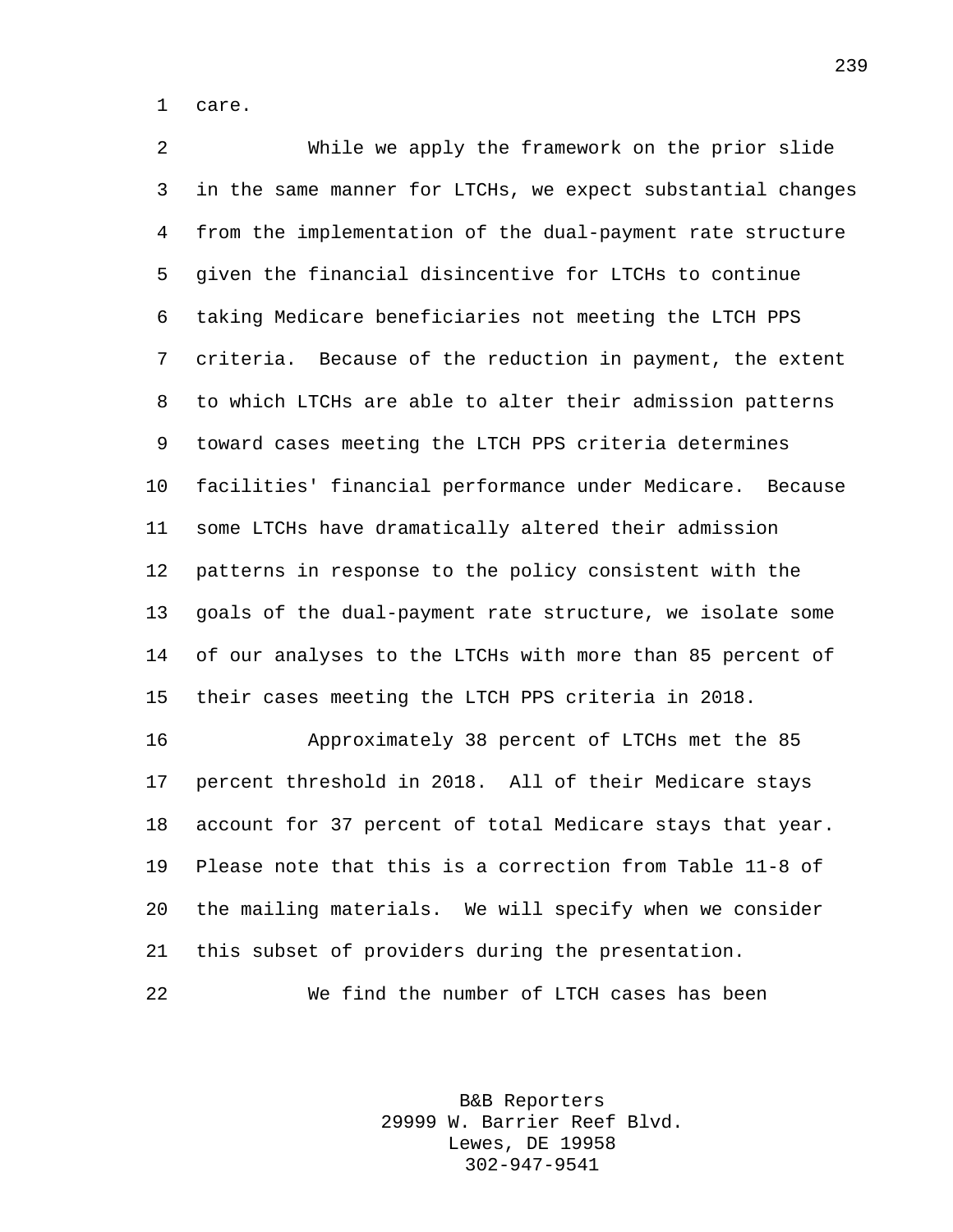declining since 2012. The reduction in volume has not been consistent across case types over the past six years. The number of cases meeting the LTCH PPS criteria remained remarkably stable over time. Most of the attrition of LTCH use we have seen since 2015 came from a reduction in cases not meeting the LTCH PPS criteria. As you can see, the number of these cases declined rapidly from 2016 to 2018. As a result, the share of LTCH cases meeting the LTCH PPS criteria has increased since 2012.

 The number of LTCH facilities has been decreasing since 2012. There was a 6.4 percent reduction in the number of LTCHs from 2012 to 2017 and a 5.1 percent reduction from 2017 to 2018. We also found additional closures occurring in 2019.

 In 2018, LTCH occupancy rates averaged around 63 percent, a three-percentage-point drop from 2016. This suggests that LTCHs had ample capacity in the markets they served.

 Medicare marginal profit across all LTCHs was 16 percent in 2018, up from about 14 percent in 2017. The marginal profit for LTCHs with a high share of Medicare beneficiaries meeting the LTCH PPS criteria was 18 percent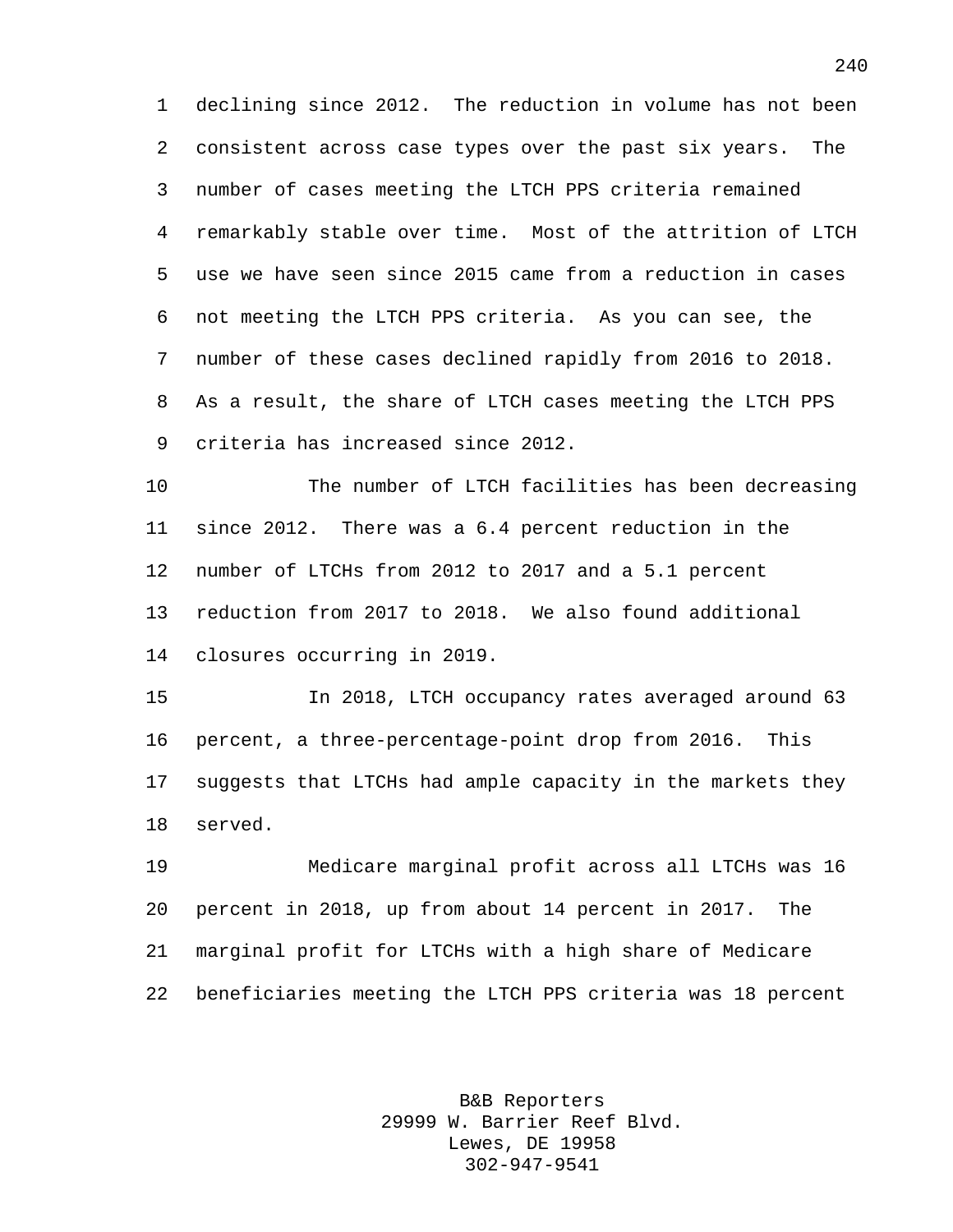in 2018. Therefore, we contend that LTCHs have a financial incentive to increase their occupancy rates with Medicare beneficiaries who meet the LTCH PPS criteria.

 Now Stephanie will take over the rest of the payment adequacy framework, starting with quality of care.

 MS. CAMERON: Not unexpectedly, given differences in patient severity, unadjusted rates of direct LTCH to acute-care hospital readmissions, death in the LTCH, and death within 30 days of discharge from the LTCH varied depending on whether or not the case met the LTCH PPS criteria, but were generally stable over time.

 In 2018, for cases meeting the LTCH PPS criteria, 10 percent were readmitted to the acute-care hospital directly from the LTCH, 16 percent died in the LTCH, and 13 percent died within 30 days of discharge from the LTCH. By comparison, cases not meeting the LTCH PPS criteria have lower rates of readmission and mortality.

 CMS publishes data for several outcomes measures including rates of various infections. Publicly available data for several of these measures spans more than one year and thus can be used for some analysis. In 2018, the standardized infection ratios for all four infection types

> B&B Reporters 29999 W. Barrier Reef Blvd. Lewes, DE 19958 302-947-9541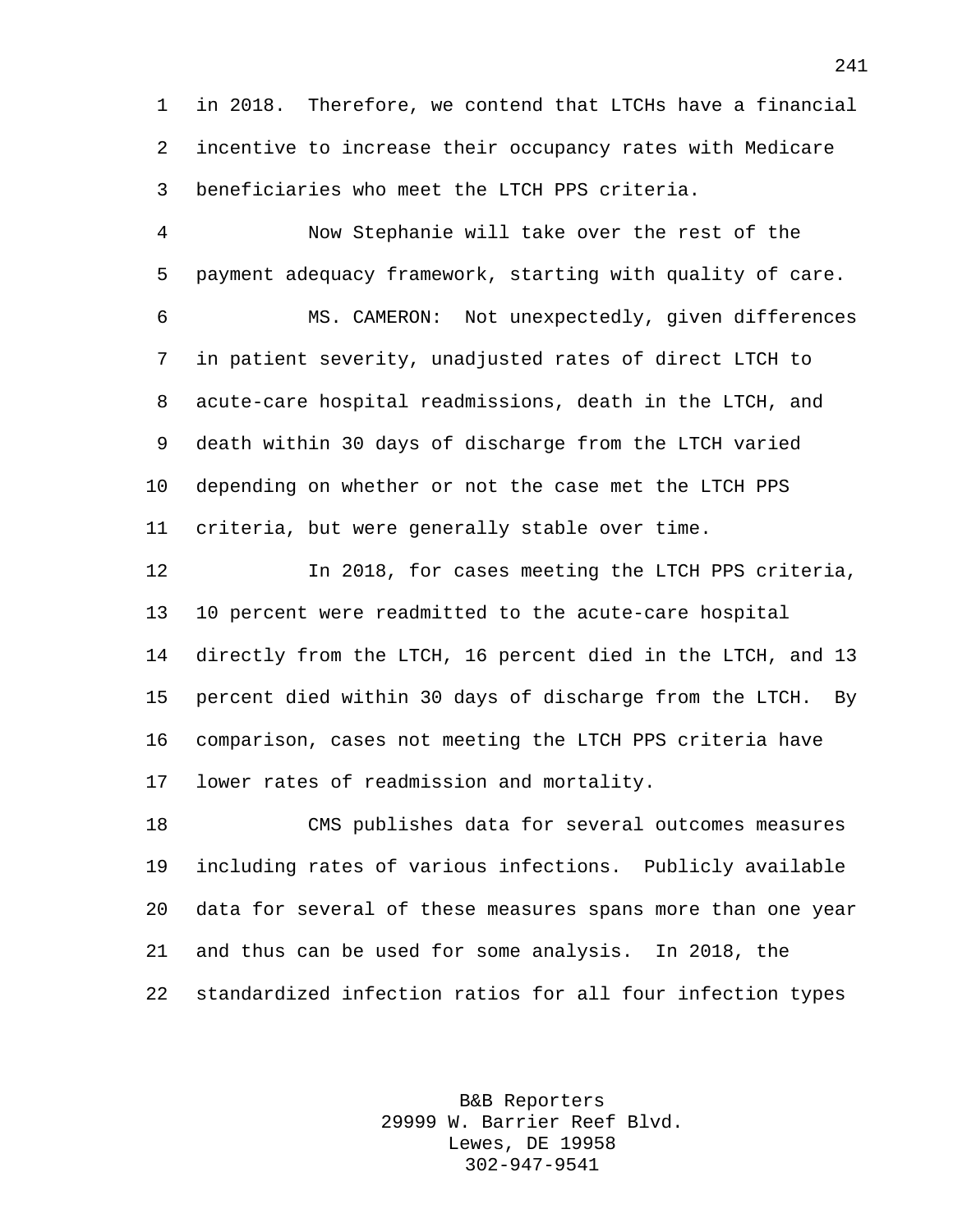listed on the screen were lower than expected after adjustments for certain risk factors, consistent with 2017, Moving on, we will now discuss the third piece of

 our payment adequacy framework, access to capital. Access to capital allows LTCHs to maintain and modernize their facilities; however, given the last decade of policies that have limited industry growth, including moratoria on new facilities and the implementation of the dual-payment rate structure, the availability of capital is limited across the industry. Major chains have been diversifying their portfolios and have been strategic in their purchase, sale, and closure of LTCH facilities in more competitive LTCH markets. These major industry shifts have reduced the need for capital. We expect major industry changes to continue until after the dual-payment rate structure is fully phased in.

 LTCHs' access to capital also depends on their all-payer profitability, which was 2.2 percent in 2018 up from 0.2 percent in 2017. LTCHs with more than 85 percent of their Medicare cases meeting the LTCH PPS criteria had an aggregate all-payer margin of 4.5 percent in 2018. And, lastly, our final factor of the payment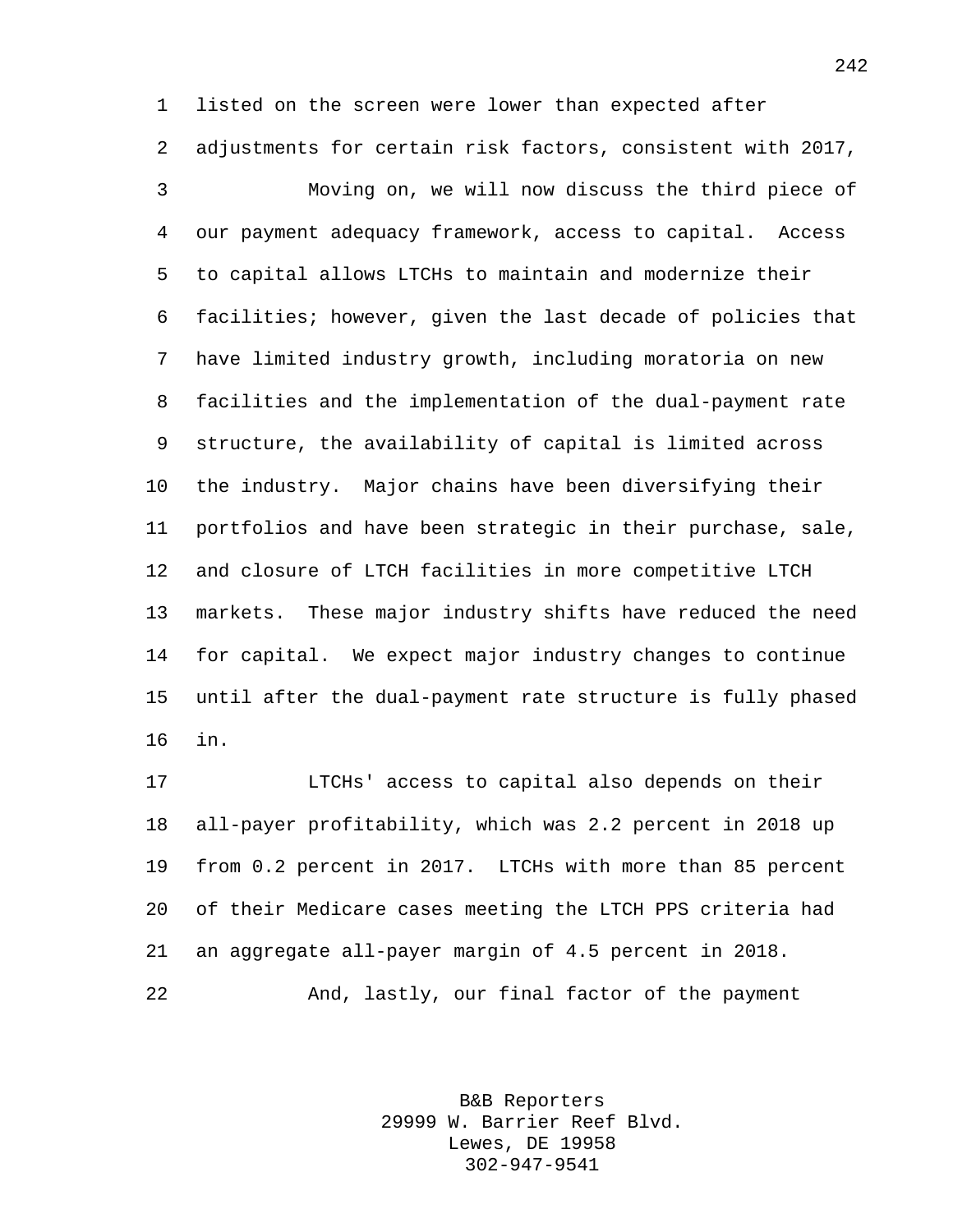adequacy framework is Medicare payments and costs. We continued to find the difference in cost growth across LTCHs following the implementation of the dual-payment rate structure.

 For example, across all LTCHs we found small increases from 2015 to 2017; however, cost growth increased 2.7 percent in 2018, likely due to increases in the share of patients meeting the LTCH PPS criteria.

 On the other hand, for LTCHs with a high share of cases meeting the LTCH PPS criteria, larger growth in cost occurred from 2015 to 2017, averaging 3.6 percent annually. For these LTCHs, from 2017 through 2018, we saw cost growth stabilize at 1 percent. These trends are not unexpected given the large range of admission strategies following the partial implementation of the dual-payment rate structure. LTCHs that substantially increased the share of cases meeting the LTCH PPS criteria had higher cost growth; once the share of those patients stabilized, cost growth also stabilized.

 Even with a 2.7 percent increase in costs, in 2018 the aggregate LTCH margin increased by 1.7 percentage points to negative 0.5 percent. Consistent with prior

> B&B Reporters 29999 W. Barrier Reef Blvd. Lewes, DE 19958 302-947-9541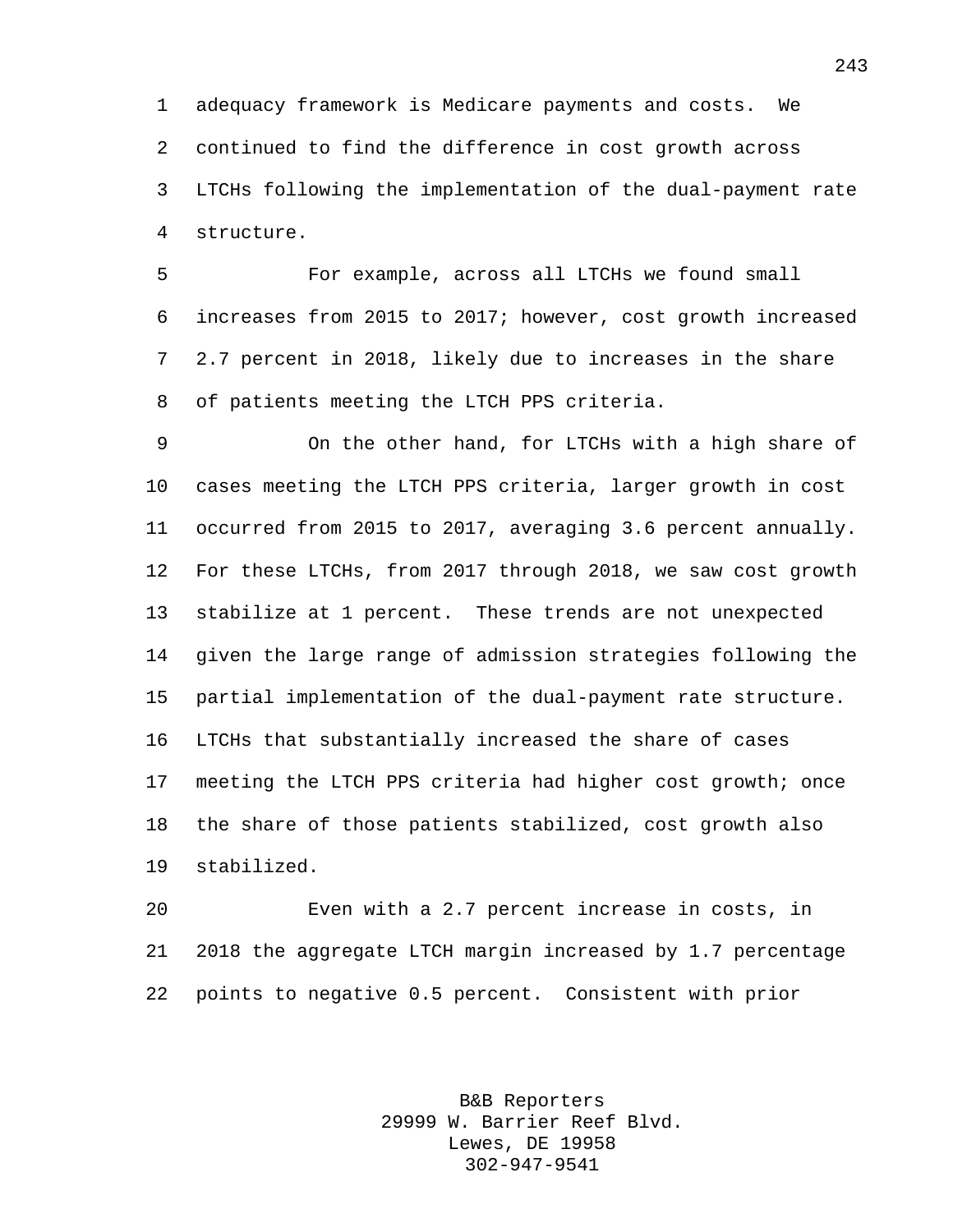years, financial performance in 2018 varied across LTCHs. For example, for-profit LTCHs had the highest aggregate Medicare margin at 1.3 percent compared to nonprofit LTCHs at negative 11.7 percent.

 LTCHs with a high share of Medicare cases meeting the LTCH PPS criteria have historically had higher margins, in part due to the case mix and relatively high profitability of Medicare cases admitted. In 2018, the aggregate Medicare margin for these LTCHs was 4.7 percent, a two-percentage-point increase from 2017.

 Looking more closely at the characteristics of established LTCHs with the highest and lowest margins, this slide compares LTCHs in the top quartile for 2018 margins with those in the bottom. More than half of the LTCHs with the highest Medicare margins in 2018 also had more than 85 percent of their Medicare cases meeting the LTCH PPS criteria. Therefore, many, although not all, of the attributes of the highest-margin facilities overlapped with those LTCHs with a high share of cases meeting the LTCH PPS criteria.

 As you can see, high-margin LTCHs tend to be larger and have higher occupancy rates, so they likely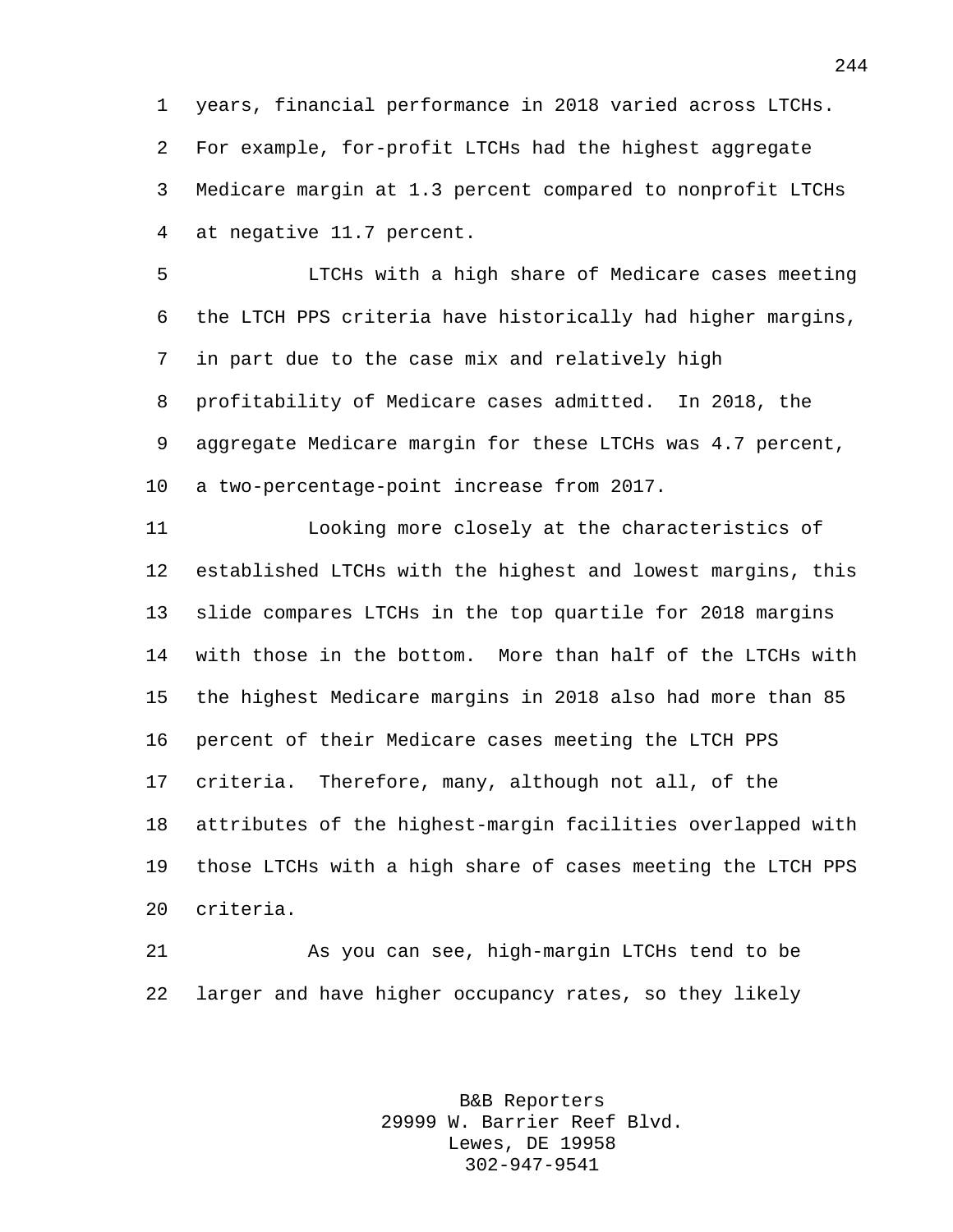benefit more from economies of scale. Low-margin LTCHs had standardized costs per discharge that were almost 50 percent higher than high-margin LTCHs. High-margin LTCHs are more likely to be for-profit.

 We project that the aggregate Medicare margin for LTCHs with a high share of cases meeting the LTCH PPS criteria will increase in 2020. Our projection of the LTCH margin for fiscal year -- excuse me, decrease in 2020. Our projection of the LTCH margin for fiscal year 2020 focuses on these LTCHs which align with the goals of the dual- payment rate policy -- encouraging LTCHs to admit the most medically complex cases requiring specialized services. We expect significant changes in LTCHs' costs as the dual- payment rate structure is fully implemented and LTCHs continue to increase their Medicare admissions toward cases that meet the LTCH PPS criteria.

 However, once an LTCH has reached a threshold of Medicare cases that meet the criteria, we expect changes in cost will become increasingly stable and reflect cost growth levels consistent with those prior to 2016. Using historical levels of cost growth, we project a 3.7 percent Medicare margin for LTCHs with a high share of cases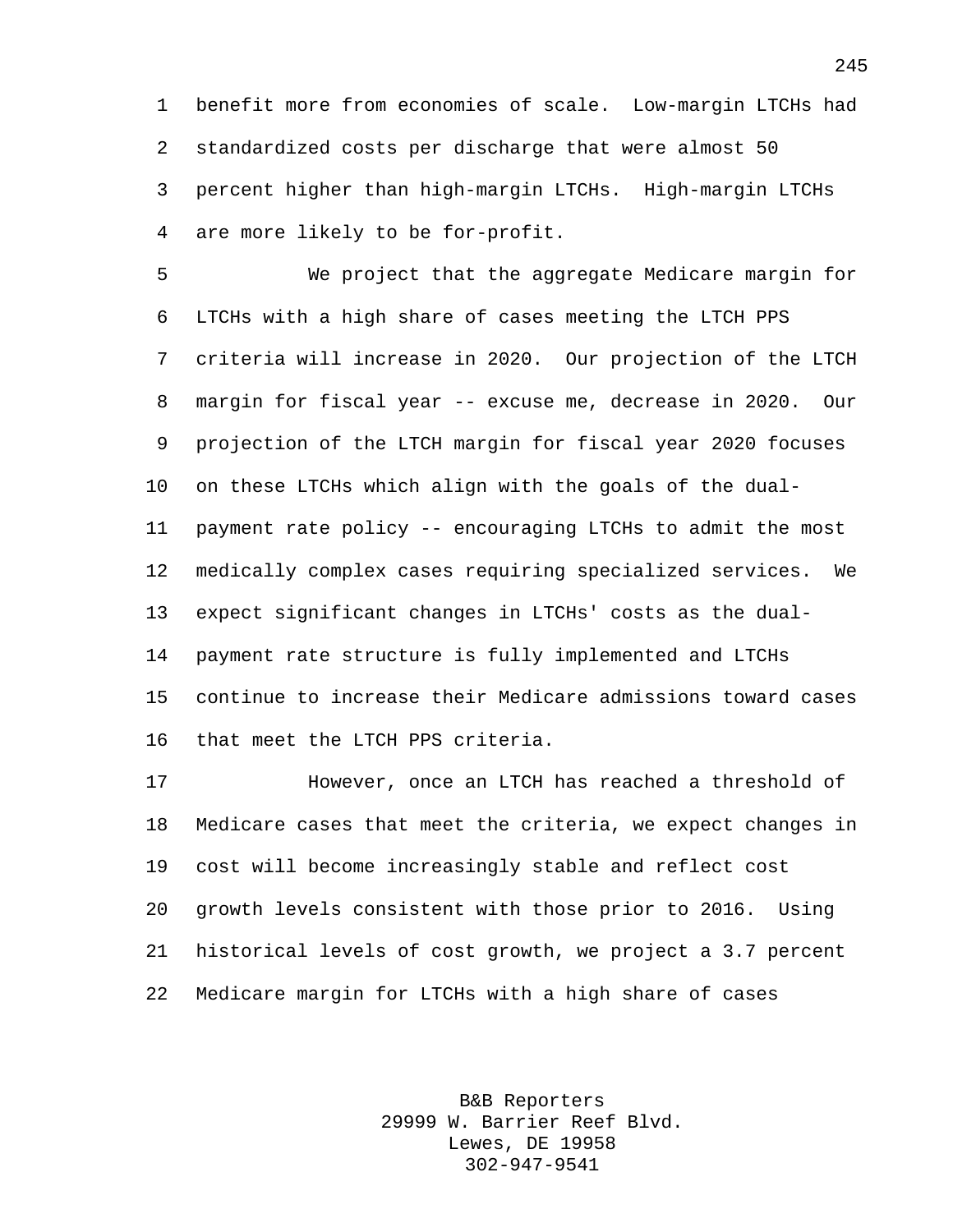meeting the LTCH PPS criteria in 2020.

 In sum, occupancy rates across the industry have decreased slightly. Although growth in the volume of LTCH services per beneficiary declined, this decline is in large part from the implementation of the dual-payment rate structure and LTCHs admitting more patients meeting the LTCH PPS criteria which aligns with the goals of the policy.

 In terms of quality, unadjusted mortality and readmission rates appear to be stable while the adjusted infection rates continue to be lower than expected.

 The effect of fully implementing the dual-payment rate structure will continue to limit industry growth and access to capital in the near term. The aggregate margin for LTCHs with a high share of cases meeting the LTCH PPS criteria increased to 4.7 percent in 2018. Our projected margin for these LTCHs in 2020 is 3.7 percent.

 There is no statutory update for Medicare payments to LTCHs; however, CMS historically has used the LTCH market basket as a starting point for establishing the LTCH update. Therefore, we make our recommendation to the Secretary.

> B&B Reporters 29999 W. Barrier Reef Blvd. Lewes, DE 19958 302-947-9541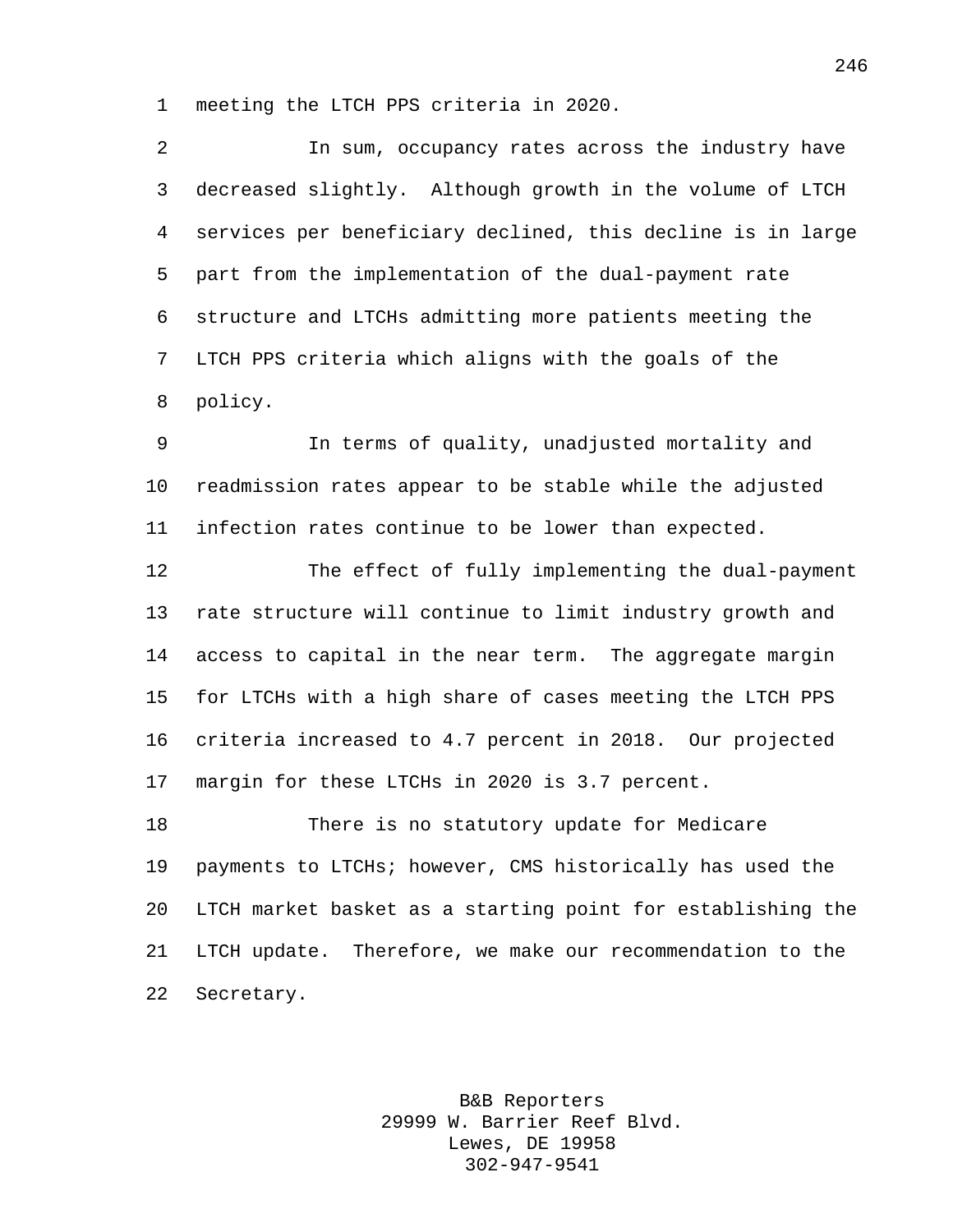With that, the Chairman's draft recommendation reads: For 2021, the Secretary should increase the fiscal year 2020 Medicare base payment rate for long-term care hospitals by 2 percent.

 This 2 percent update is expected to reduce federal program spending relative to the 2.8 percent expected regulatory update, given current projections of market basket and productivity.

 We anticipate that LTCHs can continue to provide Medicare beneficiaries who meet the LTCH PPS criteria with access to safe and effective care.

And, with that, I turn it back to Jay.

 DR. CROSSON: Thank you, Stephanie and Carolyn. We're now open for clarifying questions. David and Jonathan.

 DR. GRABOWSKI: Thanks for this presentation and report. I wanted to ask about the dual-payment rate structure. Reading the chapter and then seeing this presentation, I think it seems like it's working as intended. And to the extent that you wanted to criticize, as you said, beneficiaries' access to care has been limited, but limited in the ways that the policy was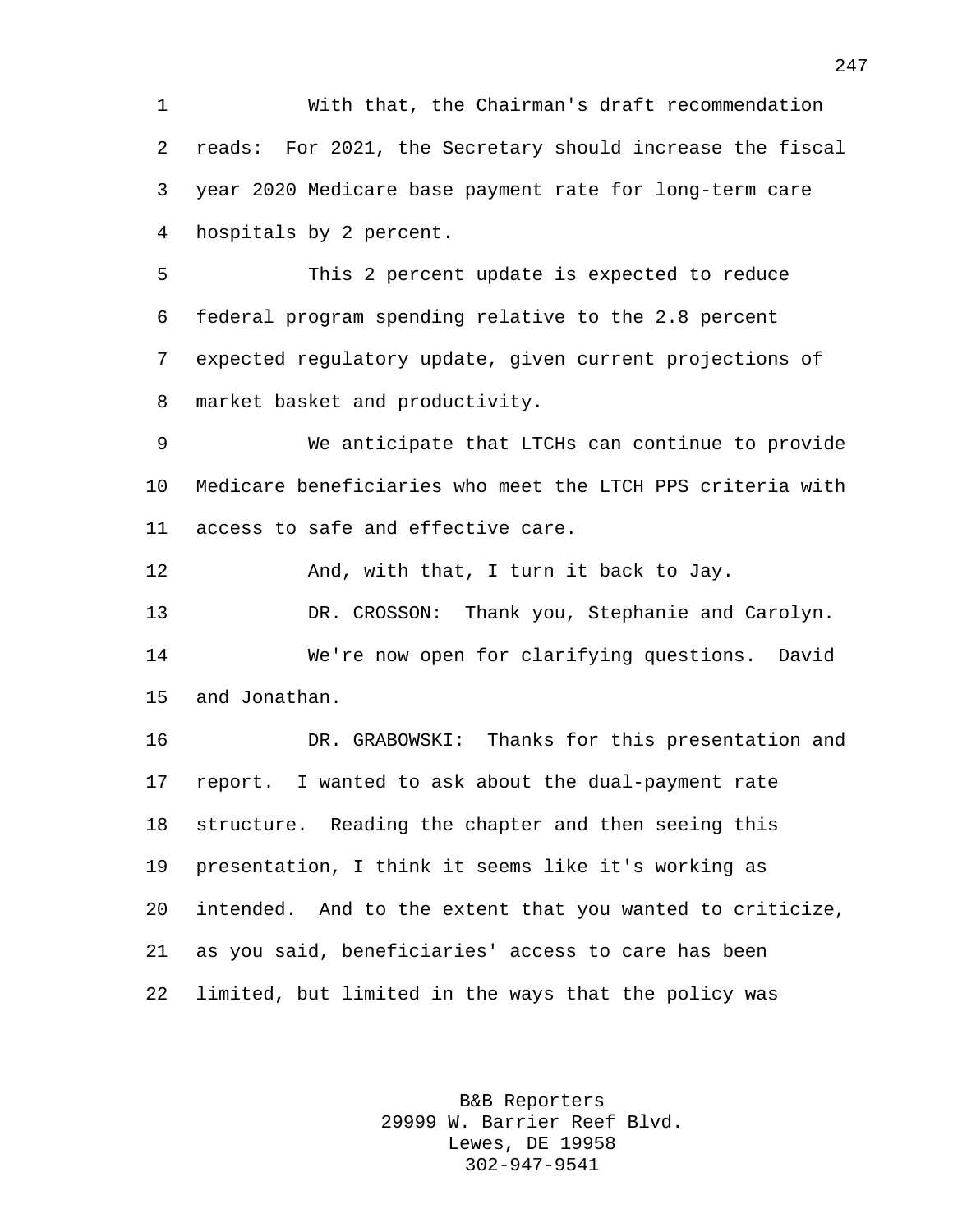intended to limit that care, and similar with access to capital.

 So have there been any unintended consequences of the dual rate structure? Because this seems very, very positive.

 MS. CAMERON: So I think it really frankly depends on who you speak with. You know, from our perspective, the policy is working as intended. I think from the industry perspective, I think for the most part folks we've talked to -- and you'll recall we did a mandated report on this last June. We've been to, I think, over 15 different cities and seen various LTCHs in those areas. So the people we've talked to have been relatively on board with kind of the intent of the policy, and I think in general the criteria seems like it's in the right direction.

 I think where there have been concerns it pertains to wound care, and there was one study -- and we referenced this I believe in our June chapter -- that did show an associated increase in readmissions, I believe, with patients receiving wound care at other non-LTCH facilities. But that has been the kind of one area, and I

> B&B Reporters 29999 W. Barrier Reef Blvd. Lewes, DE 19958 302-947-9541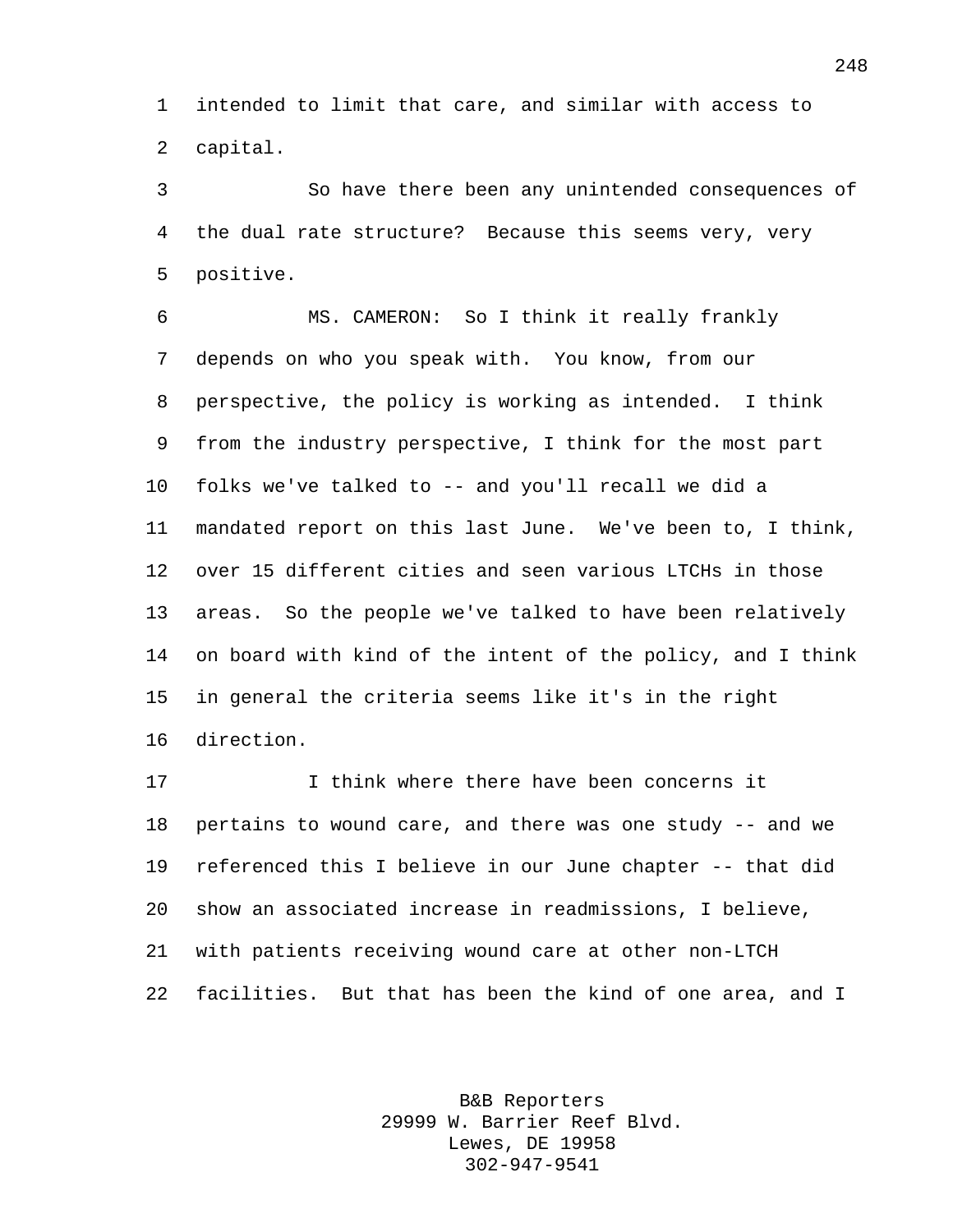think when the Commission originally recommended this back in 2014 and based on the work that was done long ago in a kind of PAC-PRD and by, you know, the RTI analysis, wound care was not something that was included in the recommendation. But that has been, I would say, like the one primary concern that we have heard from industry.

 DR. CASALINO: On this point, Jay. So fewer patients, fewer non-LTCH patients are going to the long- term care hospitals. Is there a sense of where they're going? And wherever that is, if we know, is that a good or a bad thing?

 MS. CAMERON: So I think this is a very tricky question, and, you know, kind of following up on what Dana said about the difference between the IRF and the PPS, I think, you know, some of the patients are staying in the hospital a little bit longer. Their stays may have been extended a few days, and then they're subsequently discharged to a different post-acute care setting. Once they are stable enough and able to go to a SNF, for example, perhaps they go to that setting.

 I think something to keep in mind is the volume of these patients is very low when you compare them to the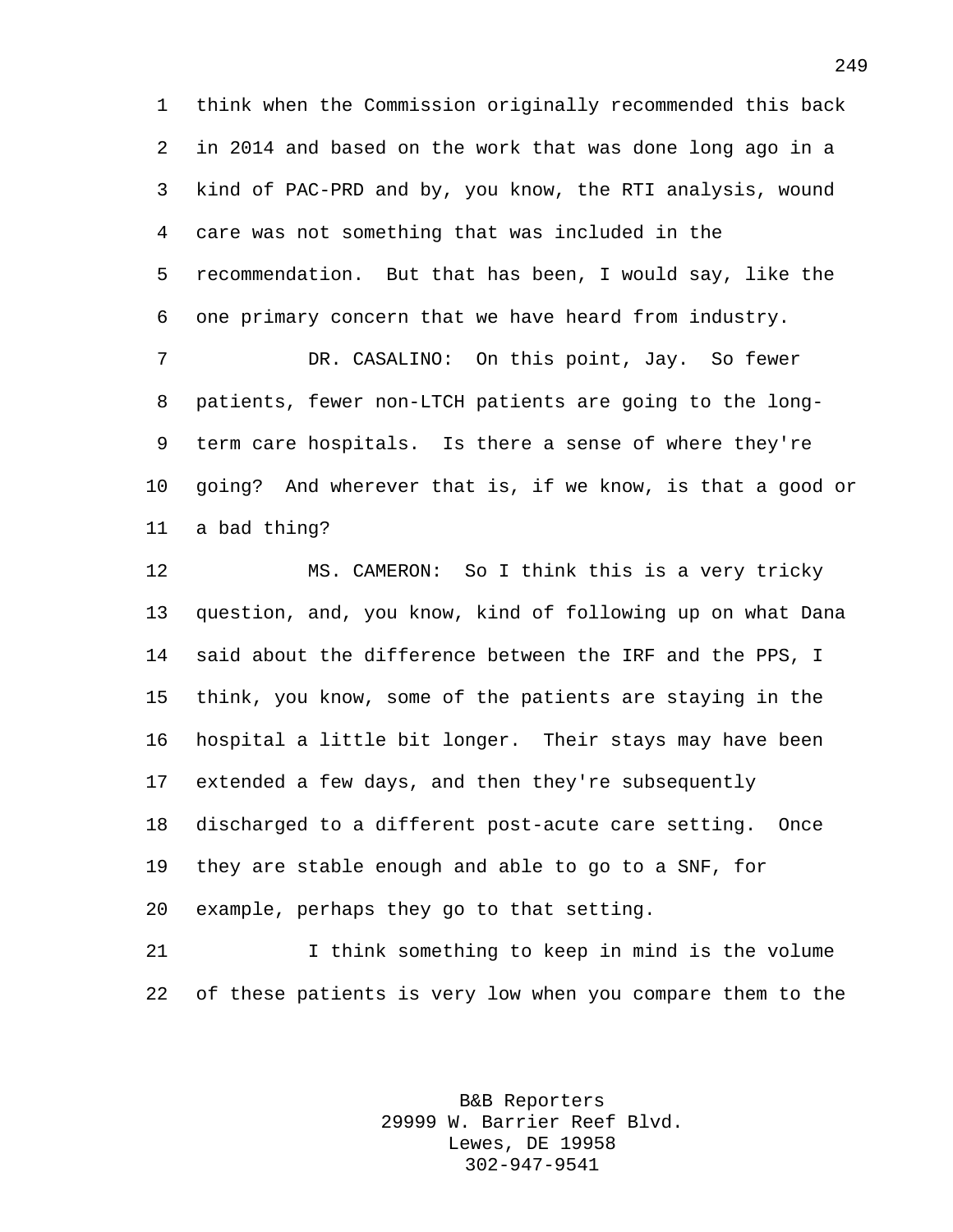volume of overall hospital patients and the volume of patients going to SNFs. So hospitals have close to nine, ten million patients. We are talking about 100,000. You think about how many patients go to SNFs. It's a very small share. And so these patients are very difficult to track when you think of who would have gone to an LTCH. But for the most part, you know, our understanding is they're staying in the acute-care hospital potentially a little bit longer, and then they're discharged to other post-acute care settings. 11 DR. CROSSON: Jonathan? DR. JAFFERY: Yeah. So thanks to you both for a great presentation and a clear chapter. Two questions. The first is just to clarify. The phasing period from the 50-50 split over four years, was it progressive or was it 50-50 for four years and now it will be 100? MS. CAMERON: So it was 50-50 for four years, and it's moving to 100. But it's on an individual hospital's cost reporting year. So we haven't really seen many facilities go to 100 percent yet, even though technically we're in fiscal 2020.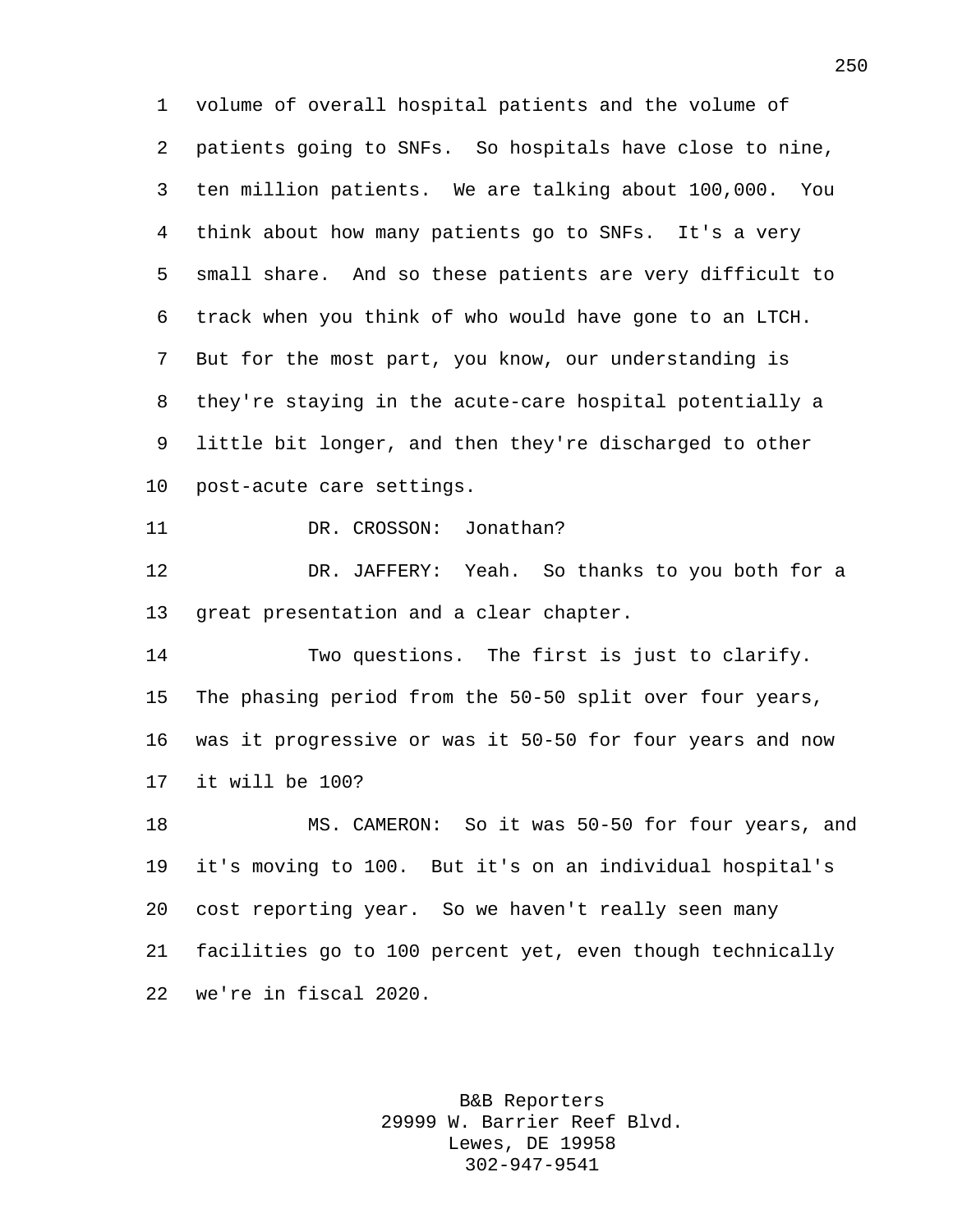DR. JAFFERY: Okay.

 MS. CAMERON: It will be later this year. DR. JAFFERY: Yeah. Okay, great. Thanks. Then thinking about the two ways to get the standard, the new standard LTCH PPS, so the three days in an ICU and the 96 hours of mechanical ventilation, have you tried to sort out if there are any differences in those two patient populations in terms of costs or outcomes or anything like that? I ask because it strikes me that there may be a greater degree of heterogeneity in the folks who had an ICU stay -- ICUs are very different at different hospitals and whatnot -- versus the mechanical ventilation. MS. CAMERON: We haven't looked at this specifically.

 There was a study published last year by folks -- Jeremy Khan was one of the authors -- up in Pittsburgh looking at the variation in outcomes for ventilator patients at an LTCH, and the variation was quite wide, and I think wider than you would expect. And there is going to be additional research kind of thinking about best practices that we're hoping is going to be published in the next year. So, hopefully, next year, we'll have a more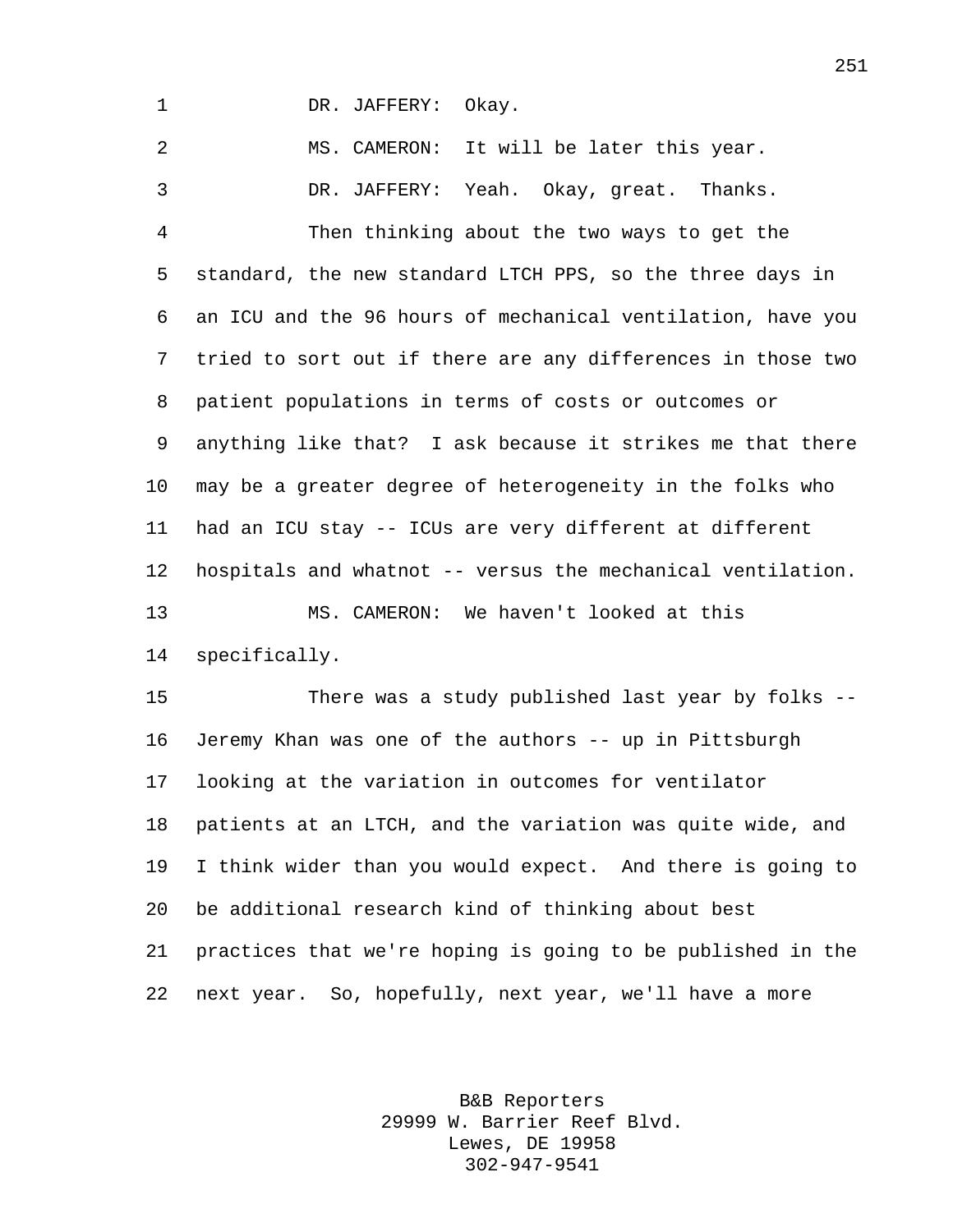satisfying answer, but we haven't looked specifically kind of at the variation in outcomes for those two populations. DR. JAFFERY: Thank you. DR. CROSSON: Okay. Seeing no further questions, we'll move on to the discussion phase. We have the recommendation before you for a 2 percent increase. Any observations? 8 [No response.] DR. CROSSON: Seeing none, I am interpreting this is general -- I saw something. Jonathan? DR. JAFFERY: Let me just -- I am in general support of the recommendations. The only thing I'm -- so I've said this before at different meetings, but I'm still struggling with where LTCHs fit in, in this post-acute care spectrum, and is it really post-acute care? I think about 30 percent of people actually dying in the stay or 30 days after discharge. I 18 just continue to struggle with that. So I think the way that I was thinking about addressing that in the context of our discussion this afternoon kind of goes back to Paul's comment about maybe a preamble. if that is something that the staff is able to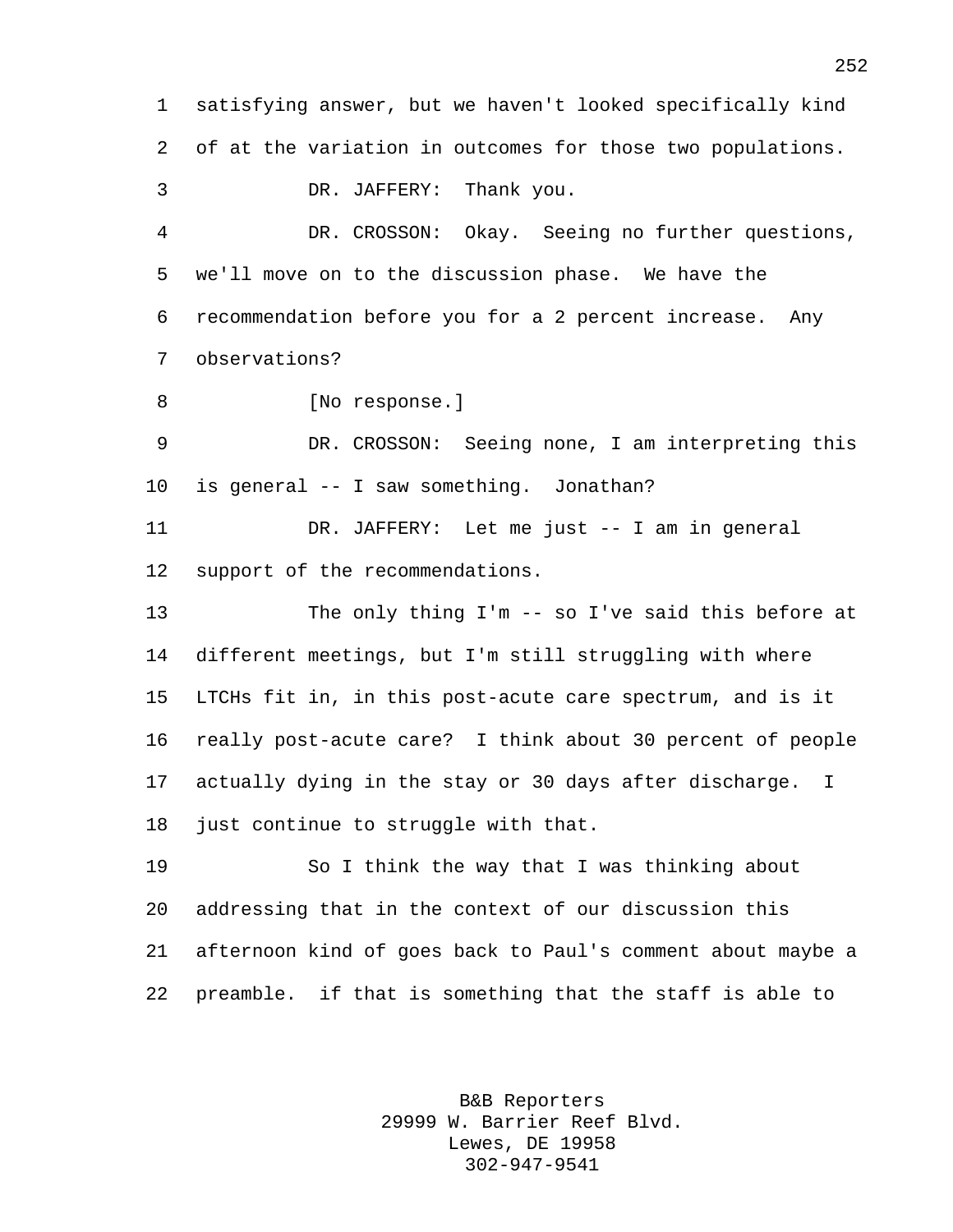get to and looking at the different post-acute care settings as we're going into a unified PAC PPS, maybe there's some ways we can start to think about how it's really different maybe from the other settings, and is it really going to fit in with that, or do we need to think about something a little bit different about where is LTCH's role really? So that's my comment.

 DR. CROSSON: So the patient characteristics that would fulfill the criteria that are currently used for LTCH, I think you're saying might not fit in other post-acute care settings, by and large.

DR. JAFFERY: Correct. Yeah.

 DR. CROSSON: And I think that's right, but some would.

 DR. JAFFERY: Yeah. And does it mean that maybe LTCHs are on a spectrum with actual acute care hospitals and there's some other way to address how do we take care of patients who need prolonged mechanical ventilation or wound care or other things that maybe are through some other outlier, payments, and can address some other -- DR. CROSSON: Right. Or we could see the evolution of a higher quality or a higher set of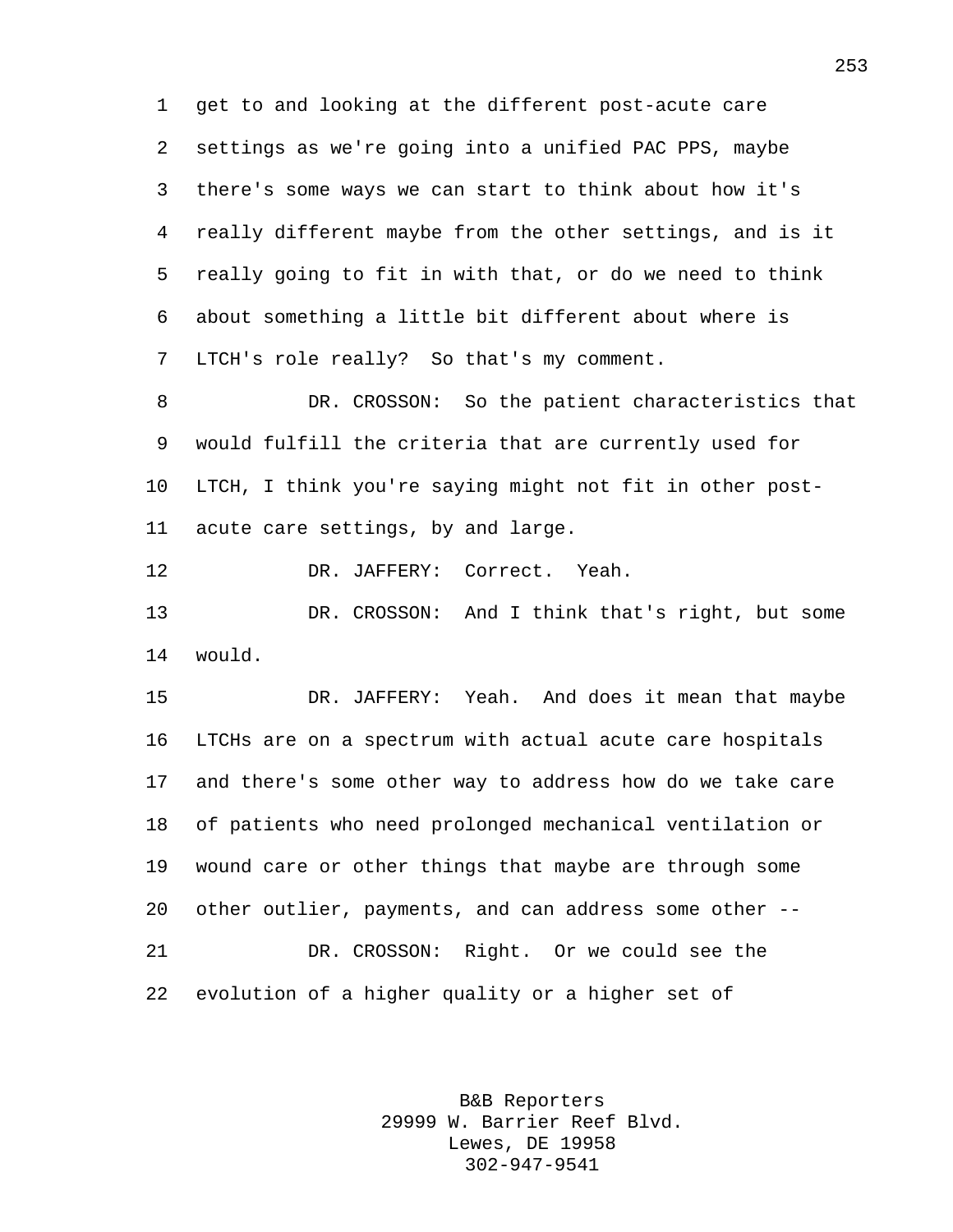capabilities, for example, in skilled nursing facilities as a consequence of this.

I'm sorry. Brian and Amol.

 DR. DeBUSK: I was going to say to your point, I think there's some history here, and I'm going to guess that Kathy and Paul could probably tell us right off the top of their heads. But we even created LTCHs, I think, because there were like maybe 40 hospitals that didn't fit back in 1982, that didn't fit the DRGs. So we created that separate payment area, but then we went back and acuity- adjusted the DRGs. I remember reading some history about that. We added acuity adjustment to the ACH, the acute hospital DRGs.

 MS. BUTO: The history I remember is trying to eliminate LTCHs as a provider type, and then it went into a moratorium and so on. I think they really do have a niche, though, with mechanical ventilation and those kinds of patients. Just like IRFs, they aren't everywhere. There are some places where there are no LTCHs. It goes back to the issue of putting this in context because these patients, there is some overlap, but there is a lot of non-overlap with some of these patients.

> B&B Reporters 29999 W. Barrier Reef Blvd. Lewes, DE 19958 302-947-9541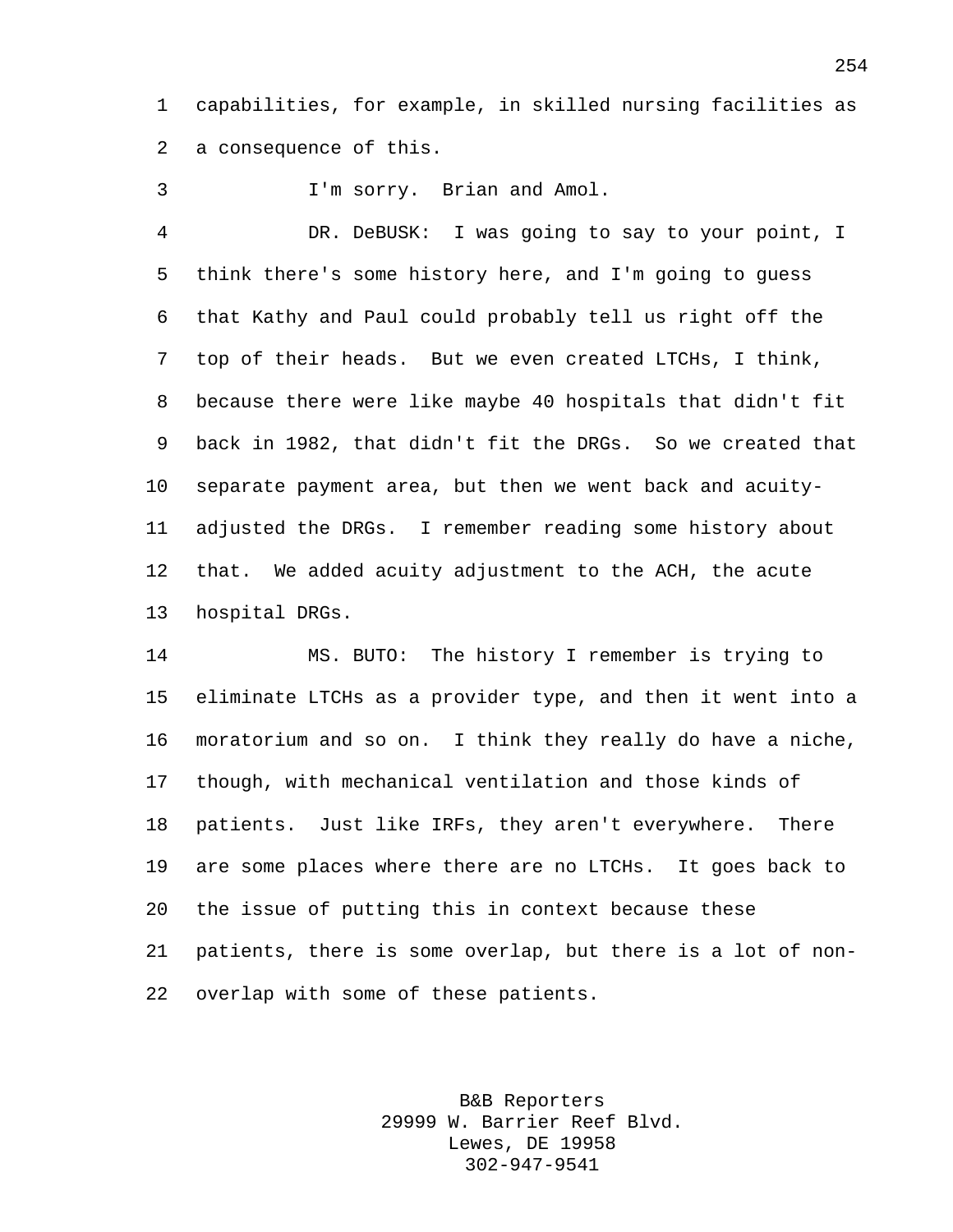1 DR. DeBUSK: To more specifically answer Jonathan's point about that, I think it was maybe you and I. I was asking you at some point, could you just take the DRGs, the severity-adjusted, the MS-DRGs, just add a couple of extra levels of acuity or length? I mean, they work off the same DRG table, anyway. They're just in a different base. The base rate is just like four times more expensive.

 The question is, could you sort of pack those back into -- this is a little outside the payment update conversation, but could you pack the LTCH codes back into the acute care hospital DRG schedule by just adding, say, a Level 4 and a Level 5 to some of these severity levels in the DRG?

 MS. BUTO: We probably could. I don't know, Brian, but I think the hope is that with the PAC, unified PAC PPS, that we'll see some of this sort out into the appropriate settings, or there will be units in a way that are providing PAC services, maybe within an acute care hospital. So I think the road we're on toward a unified PAC is a good way to get to that next stage, whatever it is.

> B&B Reporters 29999 W. Barrier Reef Blvd. Lewes, DE 19958 302-947-9541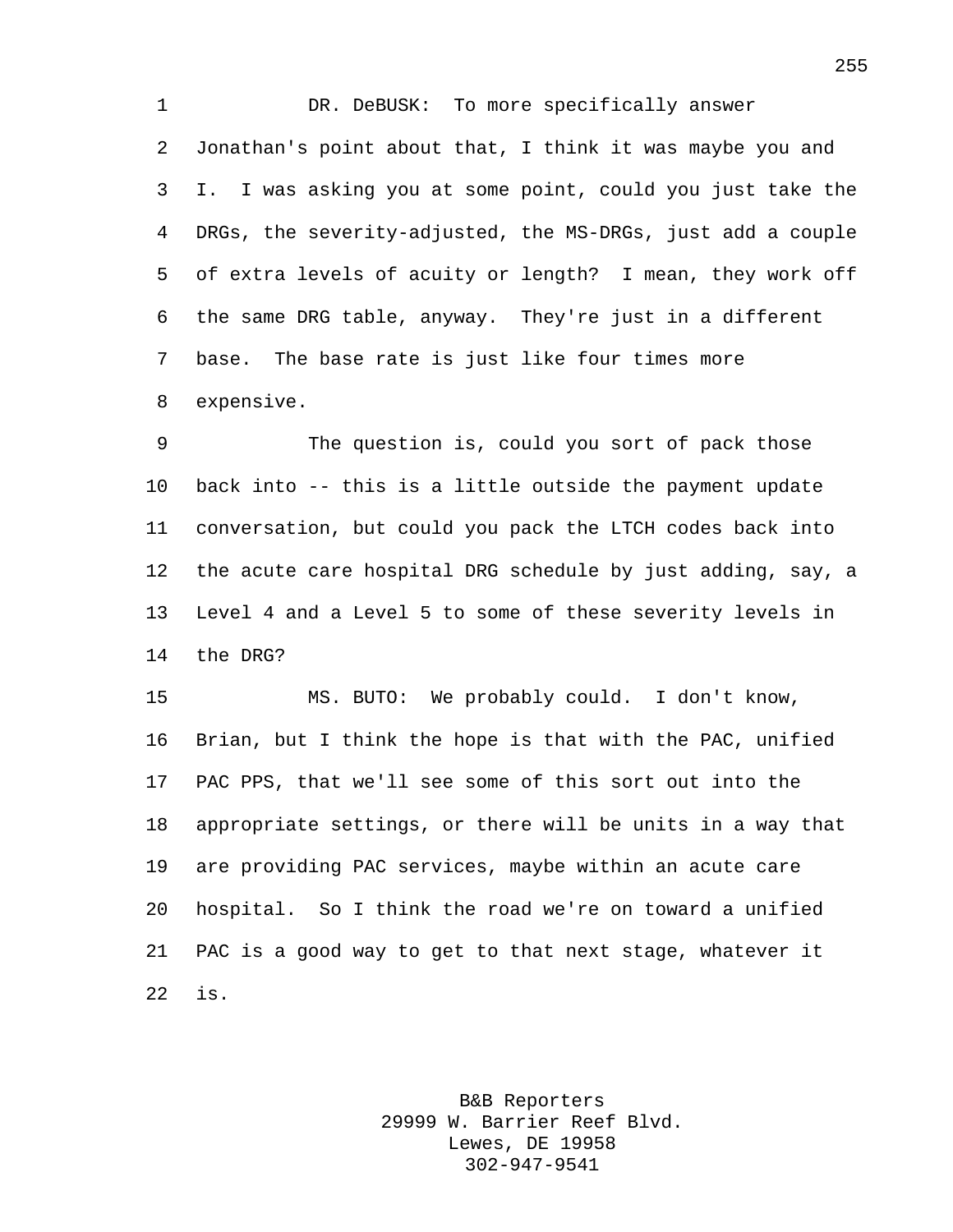DR. CROSSON: I'm not sure who went first. Amol and then Jon.

 DR. NAVATHE: Related to the point, it also sort of touches on Larry's question. What I was wondering is would we -- I guess this is a speculation, so I'm curious to hear your speculation. Would a potential unintended consequence in some sense be that we see more outlier cases in short-term acute hospitals, and is that something that we possibly track in some way or query on to try to better understand?

 MS. CAMERON: So it is a potential that you could see additional outlier cases. Again, I think that when you just think about the sheer low volume relative to the rest of acute care hospital cases, it's very difficult to detect any changes and then attribute it to this policy in particular.

 Again, it's 1 percent of PAC cases here. So I just really caution kind of those types of analyses. It would be very, very difficult to detect change.

DR. CROSSON: Jon?

 DR. PERLIN: Yeah. I want to come back to this notion of matching level of care needs with level of

> B&B Reporters 29999 W. Barrier Reef Blvd. Lewes, DE 19958 302-947-9541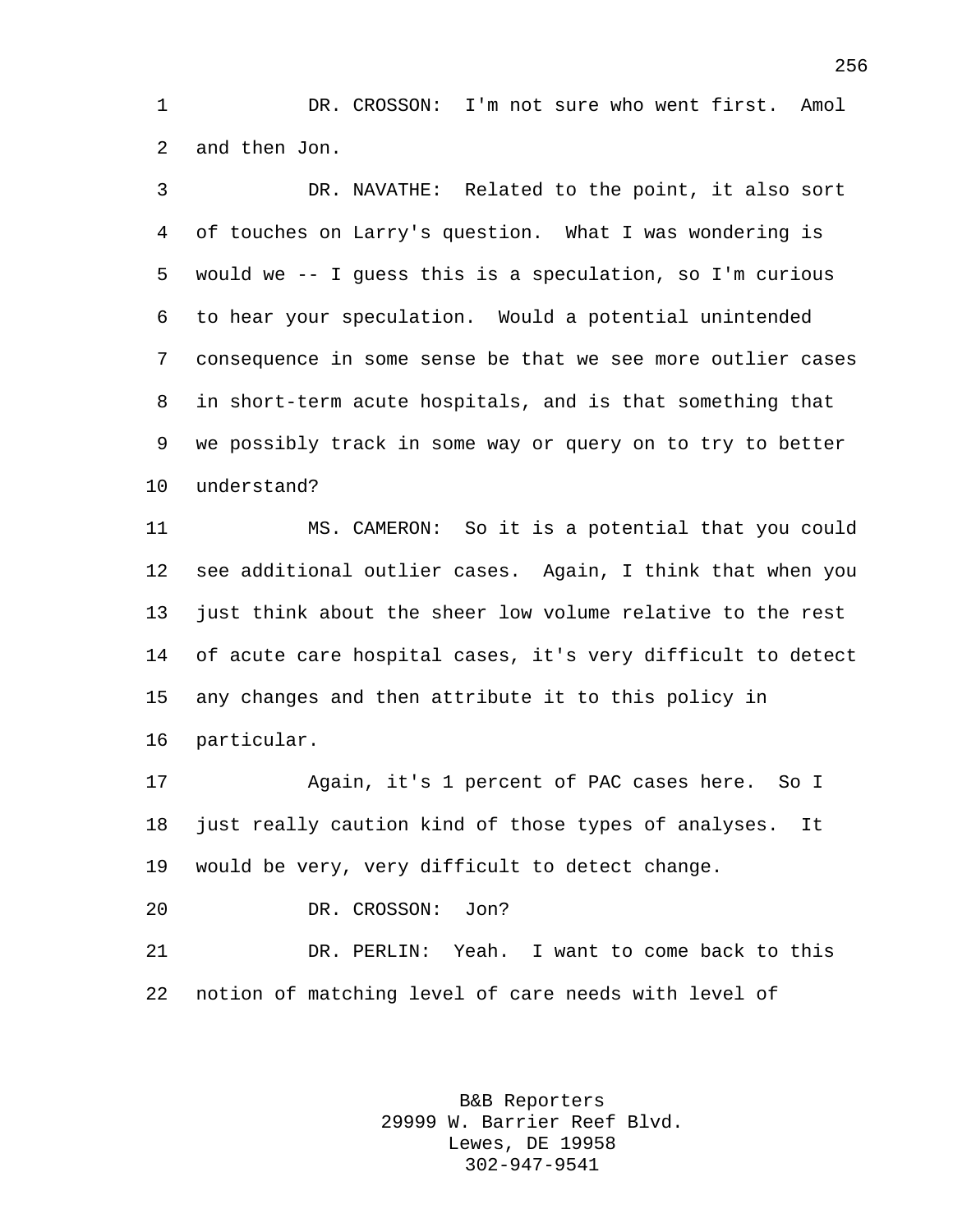service offered. Taken to its fruition, a PAC PPS has an implication that it really is less related to the nomenclature around the facility and the capability of what that facility offers.

 Jay, you have just pointed out the regional differences and the availability of IRFs. SNFs adapt. There are regional difference obviously in LTCH and other settings evolved as well.

 Which again points to the data for the sort of explanation of continuum that Paul pointed out. I just want to go back from the highest acute to the least acute on the home health. Ironically -- and this is perhaps from a provider perspective -- it's in some ways more difficult to access home health by virtue of the rules around it.

 I want to go back to an earlier conversation we had in which -- Kathy, you have just pointed out the fact that home health has evolved. The original notions of homebound are pressed. Is this a moment where we really think about the utility?

 I think in an earlier discussion, Karen and Sue pointed out that, gosh, home health has such high utility, not just post-acute, but really as a preventive service,

> B&B Reporters 29999 W. Barrier Reef Blvd. Lewes, DE 19958 302-947-9541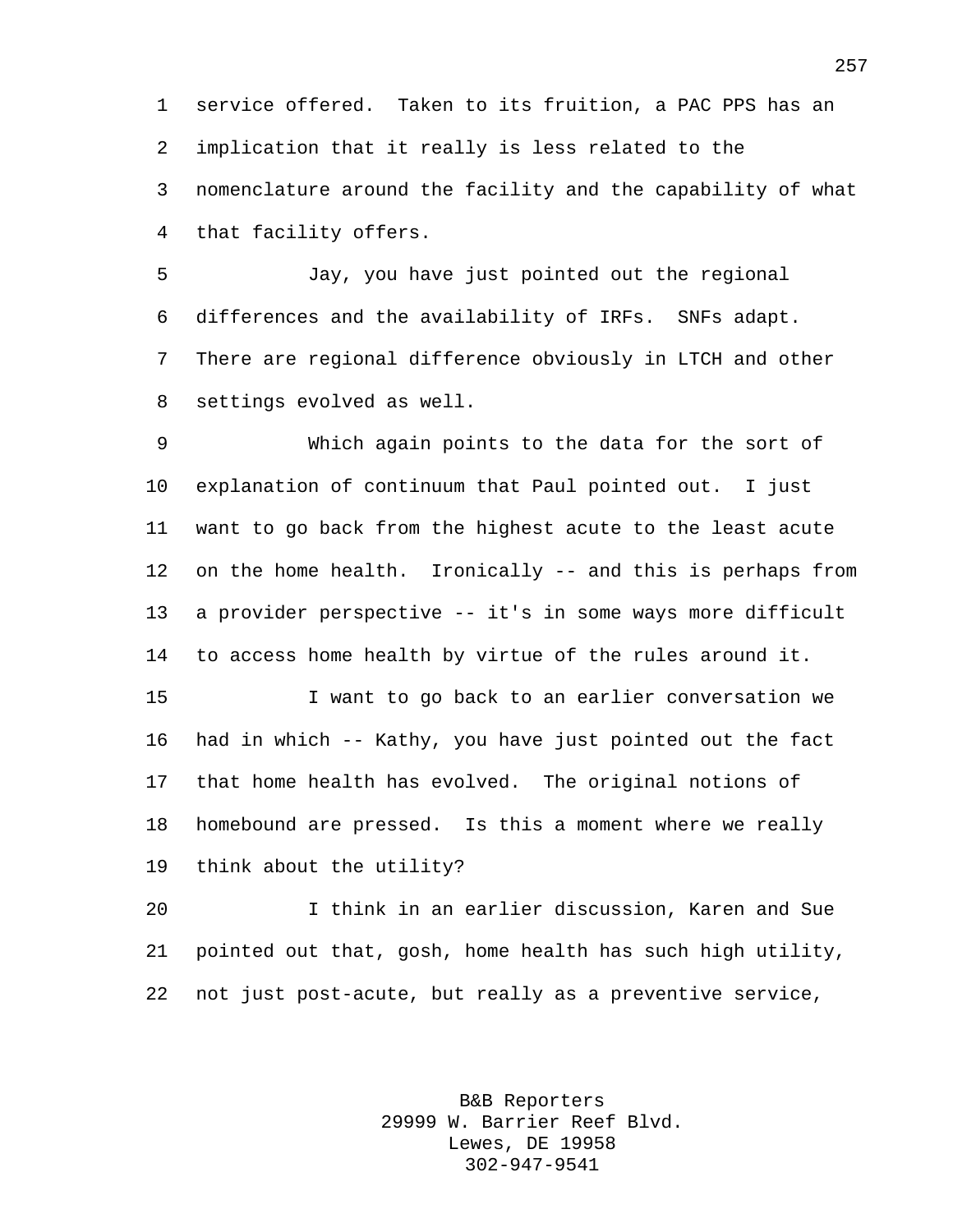and if the utility is to keep patients healthiest out of acute care environments, et cetera, then this may be the time just as we think about this comprehensively to think about making sure that we can access those lower levels of service so the higher levels of service aren't necessary, notwithstanding the obvious benefit to patient. Thanks. DR. CROSSON: Okay. Thank you, Jon. Seeing no further discussants, I am once again making the assumption that we have support for the recommendation. Therefore, in January, we'll bring this forward through the expedited voting process, without objection. Carolyn, Stephanie, thank you very much. Excellent work. We now have an opportunity for a public comment period. If there are any of our guests who wish to make a comment about the business before the Commission this afternoon, please come forward to the microphone. [No response.] DR. CROSSON: Seeing none, we are adjourned until 8:30 tomorrow morning.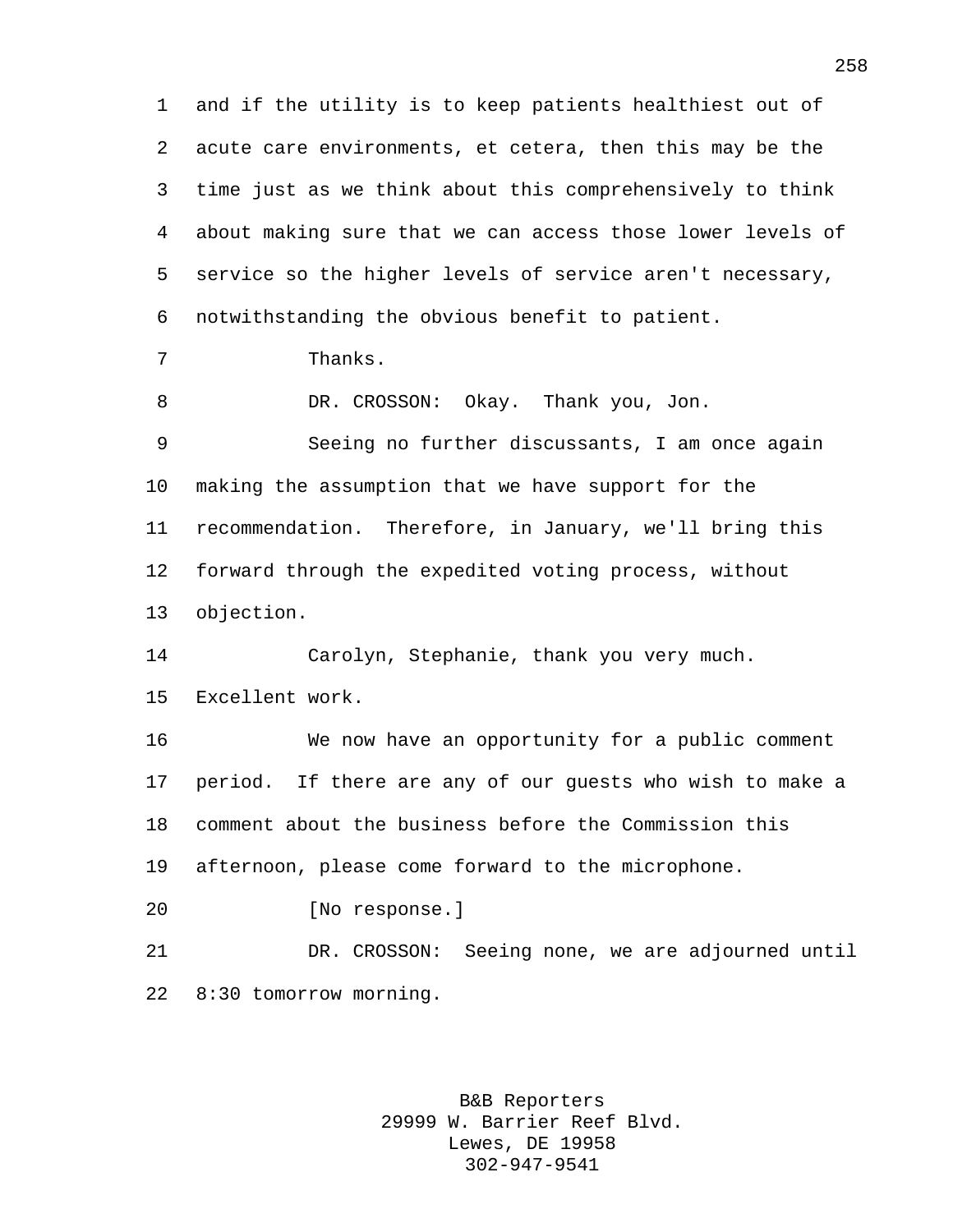| $1\,$            |                                                           | [Whereupon, at 3:43 p.m., the meeting was |  |  |  |
|------------------|-----------------------------------------------------------|-------------------------------------------|--|--|--|
| $\overline{a}$   | adjourned, to reconvene at 8:30 a.m., Friday, December 6, |                                           |  |  |  |
| $\mathfrak{Z}$   | 2019.]                                                    |                                           |  |  |  |
| $\overline{4}$   |                                                           |                                           |  |  |  |
| $\mathsf S$      |                                                           |                                           |  |  |  |
| $\epsilon$       |                                                           |                                           |  |  |  |
| $\boldsymbol{7}$ |                                                           |                                           |  |  |  |
| $\,8\,$          |                                                           |                                           |  |  |  |
| $\mathsf 9$      |                                                           |                                           |  |  |  |
| 10               |                                                           |                                           |  |  |  |
| 11               |                                                           |                                           |  |  |  |
| 12               |                                                           |                                           |  |  |  |
| 13               |                                                           |                                           |  |  |  |
| 14               |                                                           |                                           |  |  |  |
| 15               |                                                           |                                           |  |  |  |
| 16               |                                                           |                                           |  |  |  |
| 17               |                                                           |                                           |  |  |  |
| 18               |                                                           |                                           |  |  |  |
| 19               |                                                           |                                           |  |  |  |
| 20               |                                                           |                                           |  |  |  |
| 21               |                                                           |                                           |  |  |  |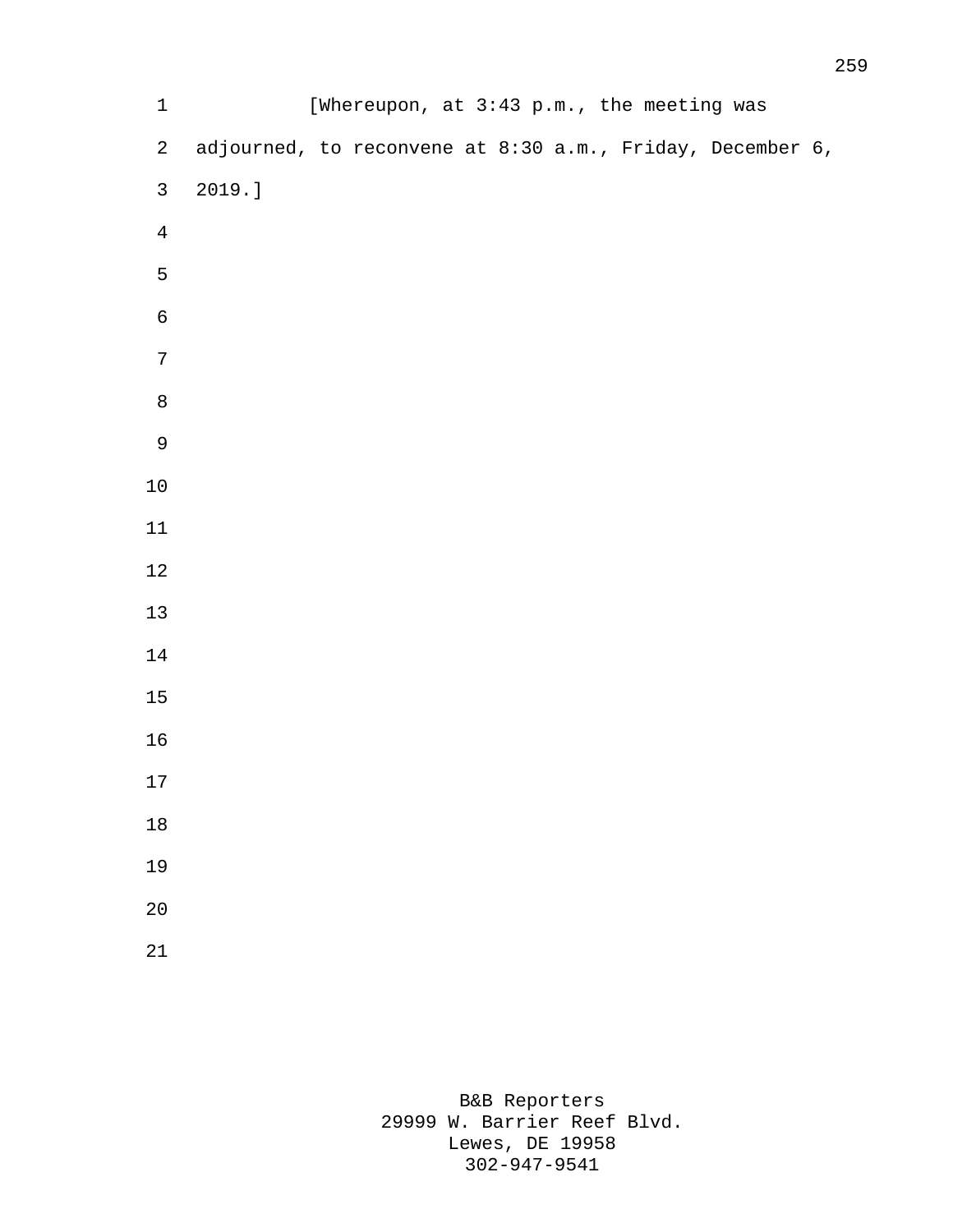## MEDICARE PAYMENT ADVISORY COMMISSION

PUBLIC MEETING

The Horizon Ballroom Ronald Reagan Building International Trade Center 1300 Pennsylvania Avenue, NW Washington, D.C. 20004

Friday, December 6, 2019 8:30 a.m.

## COMMISSIONERS PRESENT:

FRANCIS J. CROSSON, MD, Chair PAUL GINSBURG, PhD, Vice Chair KATHY BUTO, MPA LAWRENCE P. CASALINO, MD, PhD BRIAN DeBUSK, PhD KAREN B. DeSALVO, MD, MPH, Msc MARJORIE E. GINSBURG, BSN, MPH DAVID GRABOWSKI, PhD JONATHAN B. JAFFERY, MD, MS, MMM AMOL S. NAVATHE, MD, PhD JONATHAN PERLIN, MD, PhD, MSHA BRUCE PYENSON, FSA, MAAA JAEWON RYU, MD, JD DANA GELB SAFRAN, ScD WARNER THOMAS, MBA SUSAN THOMPSON, MS, RN PAT WANG, JD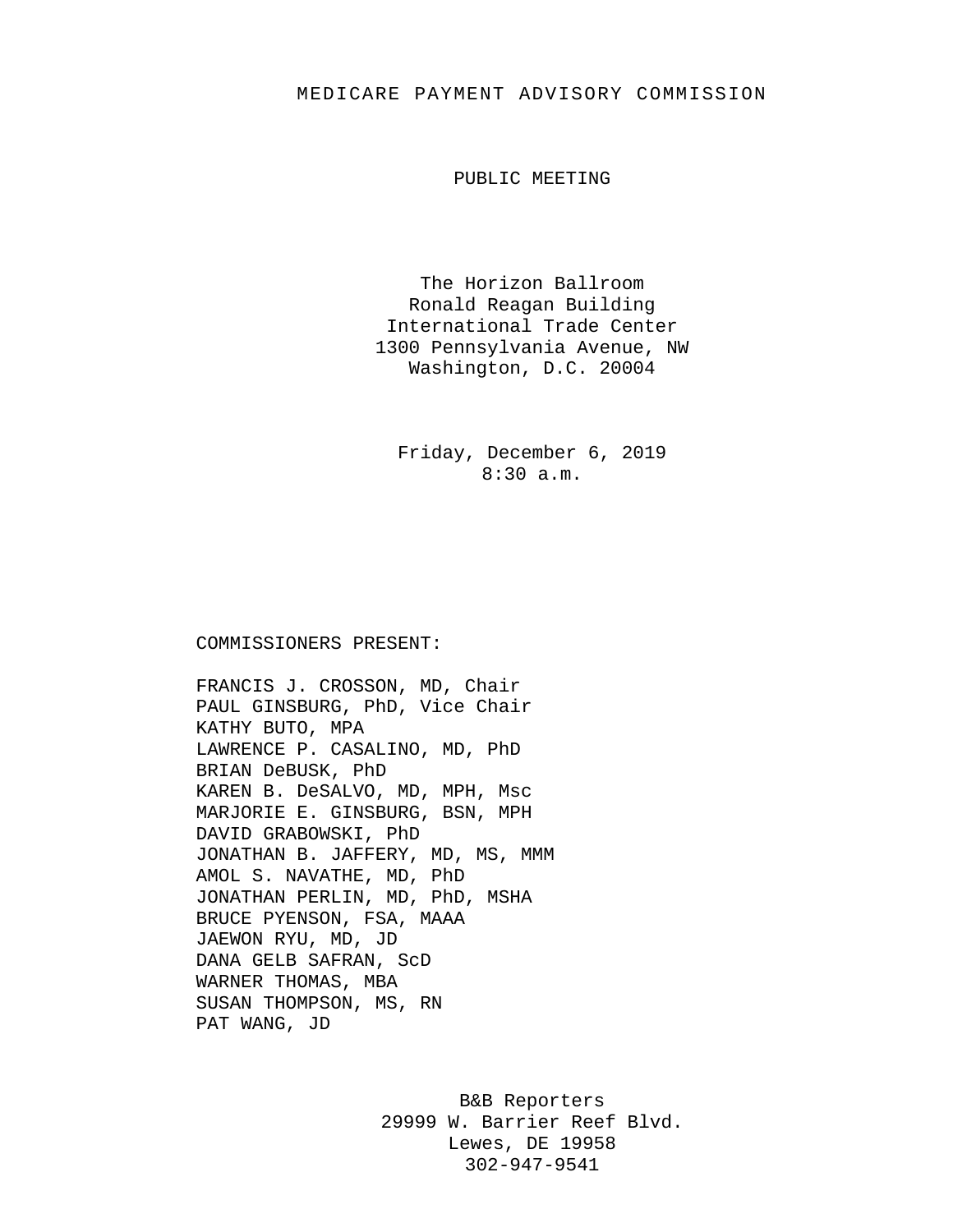## AGENDA PAGE

| Assessing payment adequacy and updating payments:<br>Outpatient dialysis services<br>- Nancy Ray, Andy Johnson3 |
|-----------------------------------------------------------------------------------------------------------------|
| Assessing payment adequacy and updating payments:<br>Hospice services                                           |
| The Medicare Advantage program: status report<br>- Andy Johnson, Luis Serna105                                  |
|                                                                                                                 |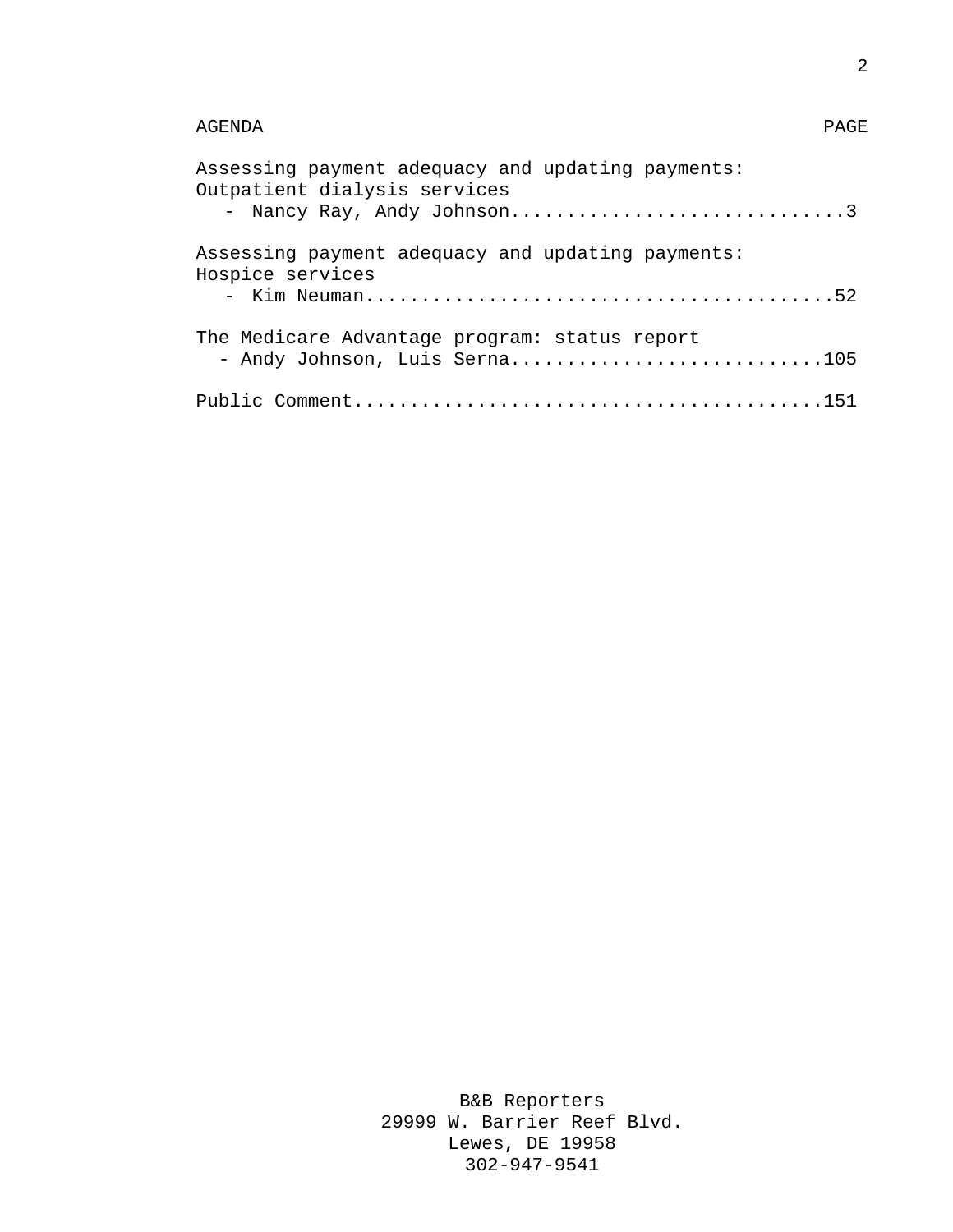P R O C E E D I N G S  $[8:30 \text{ a.m.}]$  DR. CROSSON: Okay. I think it's time we can get started. We apologize for the noise. You're actually not on an airplane. That's some strange noise that apparently is going to be fixed soon. That's the theory, anyway. I'd like to welcome everybody to the Friday's session of our December MedPAC meeting. This morning, we have a continuation of yesterday's work, which is our annual work on payment updates, and we have two presentations. And then we will do our annual status update on the Medicare Advantage program. So the first presentation is on outpatient dialysis service. Nancy and Andy are here, and Nancy looks like she's going to begin. You have the floor. MS. RAY: Good morning. Today we are going to talk about the outpatient dialysis payment update for calendar year 2021. First, I'll discuss some background on this payment system. Then we'll walk through the payment adequacy analysis, and we'll end with the Chairman's draft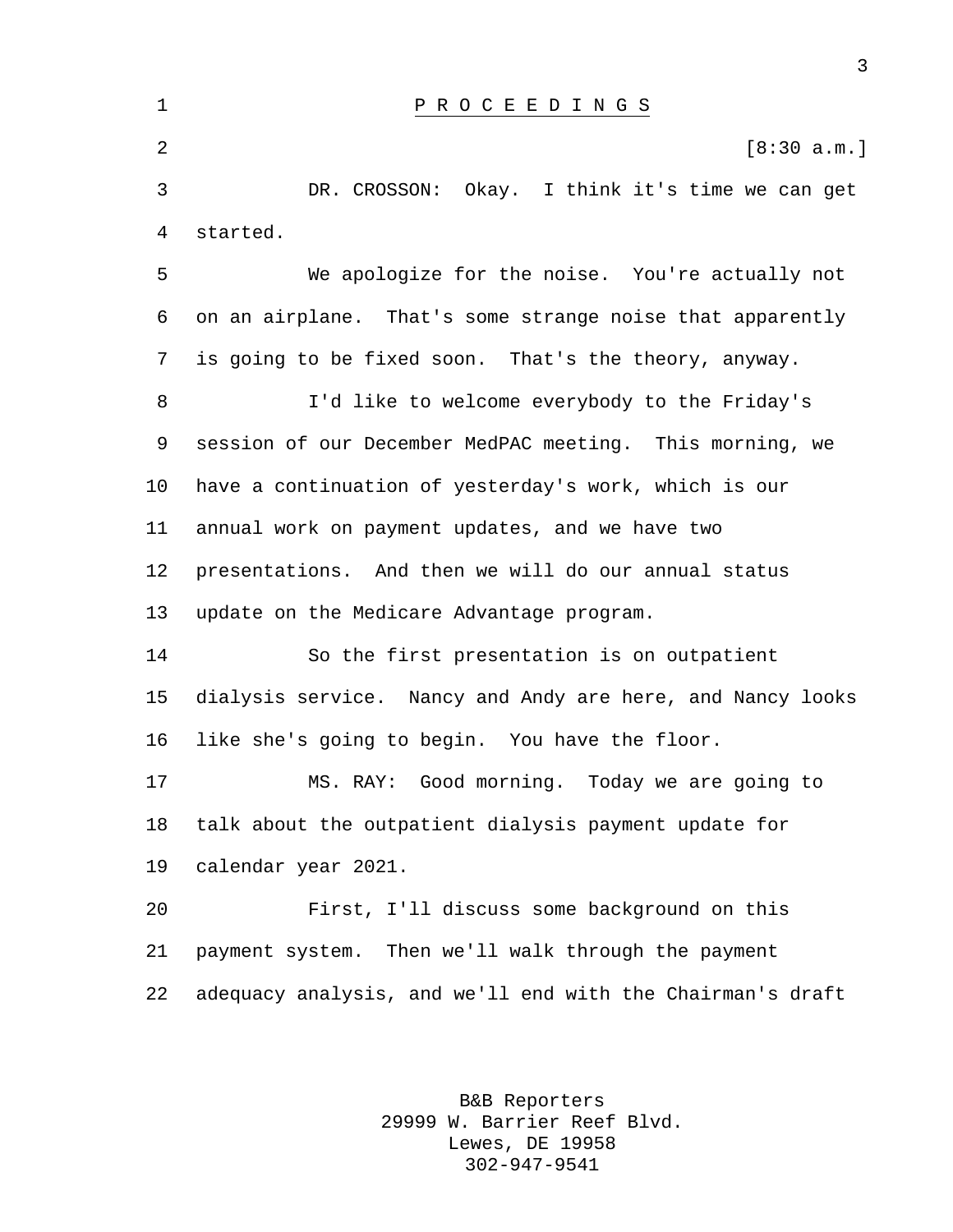recommendation

 Outpatient dialysis services are used to treat most patients with end-stage renal disease. In 2018, there was roughly 395,000 Medicare fee-for-service dialysis beneficiaries treated at 7,400 facilities. Total Medicare fee-for-service spending was about \$12.7 billion for dialysis services.

 This slide highlights the recent changes to the ESRD prospective payment system, PPS, and the payment for certain drugs, equipment, and supplies outside the payment bundle.

 Beginning in 2018, calcimimetics have been paid outside the bundle under a transitional drug add-on payment policy, a TDAPA. Later in the presentation I'll come back to the effect of the TDAPA on Medicare spending and cost.

 In 2020, the add-on payment for drugs, the TDAPA, will be expanded, and a new add-on payment policy for ESRD equipment and supplies will begin.

 So let's move to our payment adequacy analysis. As you have seen, we look at the factors listed on this slide, which include examining beneficiaries' access to care, changes in the quality of care, providers' access to

> B&B Reporters 29999 W. Barrier Reef Blvd. Lewes, DE 19958 302-947-9541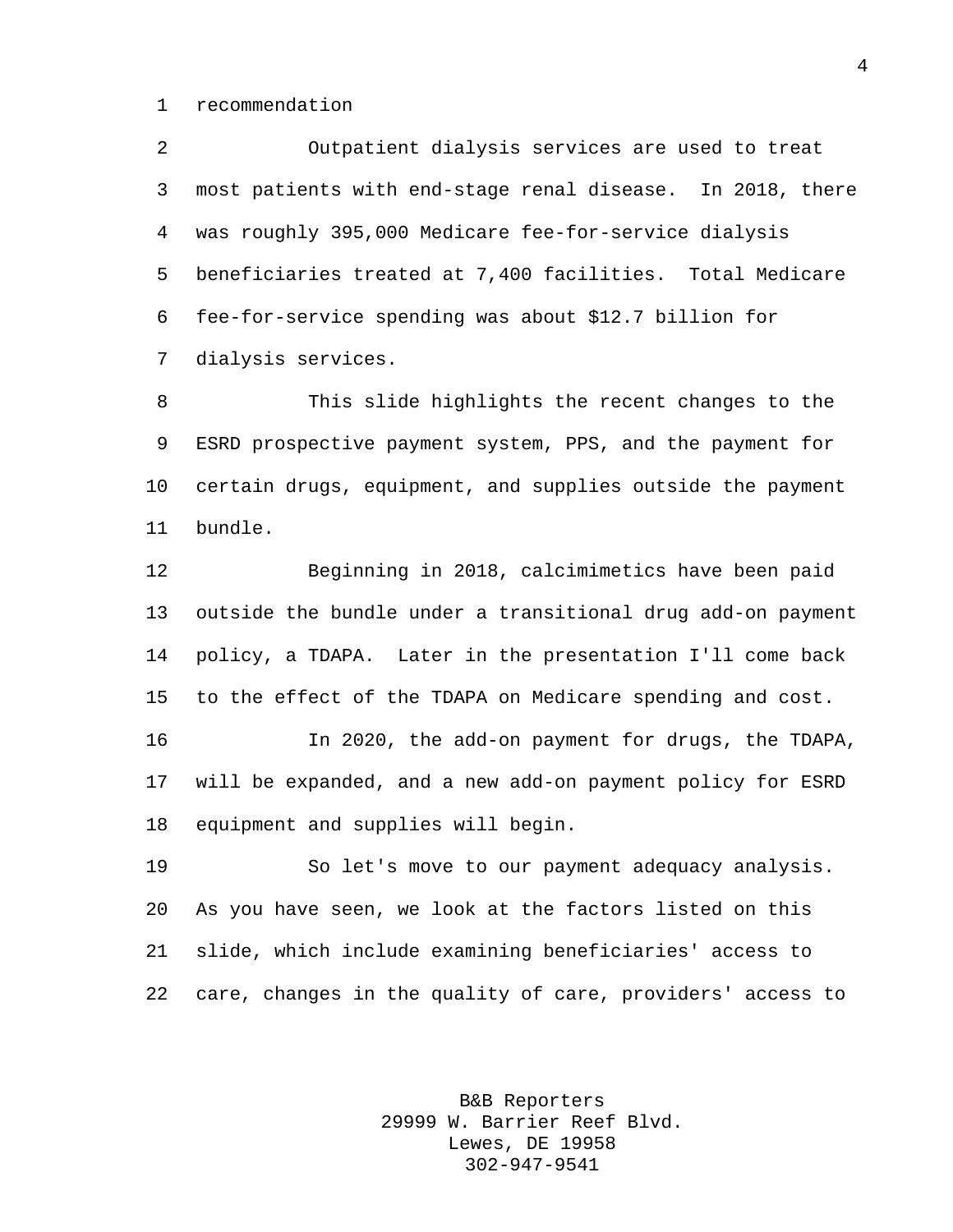capital, and an analysis of Medicare's payments and providers' costs.

 We look at beneficiaries' access to care by examining industry's capacity to furnish care as measured by the growth in dialysis treatment stations. Between 2017 and 2018, growth in dialysis treatment stations grew faster than fee-for-service beneficiary growth.

 Between 2017 and 2018, more facilities opened than closed. There was a net increase of roughly 320 facilities. Few facilities closed in 2017. There was a net increase in for-profit, freestanding facilities, as well as facilities located in rural and urban areas. The roughly 70 facilities that closed were more likely to be hospital-based and nonprofit, compared to all other facilities.

 Few patients, about 0.4 percent, were affected by these closures. Our analysis suggests that affected patients were able to obtain care elsewhere.

 Another indicator of access to care is the growth in the volume of services, trends in the number of dialysis fee-for-service covered treatments, and fee-for-service dialysis beneficiaries.

Between 2017 and 2018, both grew at similar rates

B&B Reporters 29999 W. Barrier Reef Blvd. Lewes, DE 19958 302-947-9541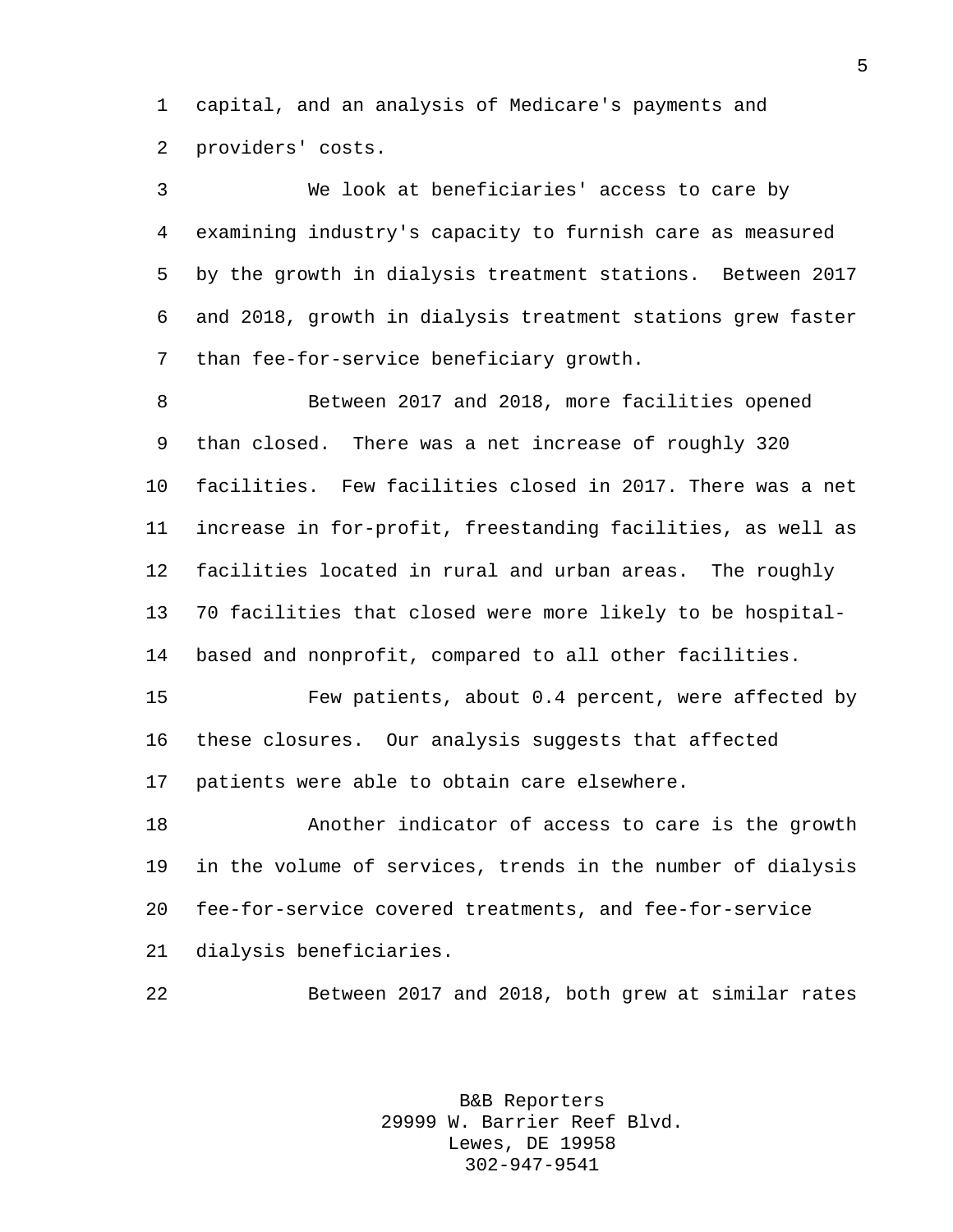of less than 1 percent, and average treatments per beneficiary remained steady in both years. The 18 percent marginal profit suggests that providers have a financial incentive to continue to serve Medicare beneficiaries.

 Each year, we also look at volume changes by measuring growth in the volume of dialysis drugs included in the PPS payment bundle. Since the PPS was implemented in 2011 and these drugs were included in the payment bundle, providers' incentive to furnish them, particularly the erythropoietin stimulating agents, ESAs, has changed. Between 2010 and 2018, use of ESAs has declined by nearly 60 percent in aggregate, with some positive changes to beneficiaries' health status.

 Expanding the payment bundle in 2011 is an example of the how Medicare used payment policy to decrease spending and improve health outcomes.

 In more recent years, since 2015 and 2016, we see substitution among the ESAs for the lower-cost product, which is consistent with the goals of the PPS.

 Now we look at quality by examining changes between 2013 and 2018. One indicator that measures how well the dialysis treatment removes waste from the blood,

> B&B Reporters 29999 W. Barrier Reef Blvd. Lewes, DE 19958 302-947-9541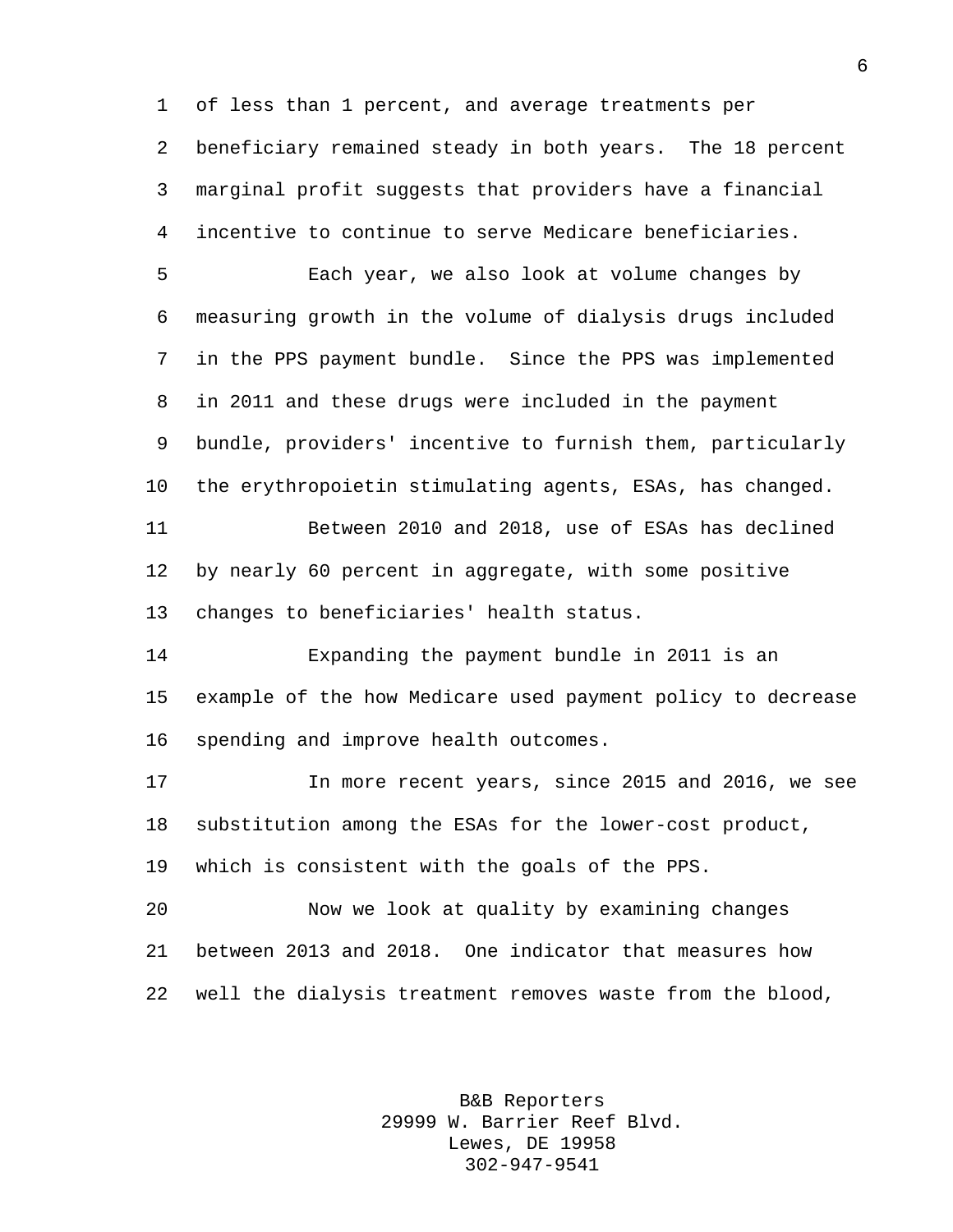dialysis adequacy, remains high. The percent of dialysis beneficiaries using home dialysis, which is associated with improved quality of life and patient satisfaction, increased from 10 percent to 12 percent in this five-year period.

 Hospital admissions has modestly declined, and mortality and the percent of hospitalized beneficiaries with a readmission have held steady. These are all good trends.

 On the other hand, the percent of dialysis beneficiaries with at least one emergency department visit increased.

 Regarding access to capital, indicators suggest it is positive. An increasing number of facilities are for-profit and freestanding. Private capital appears to be available to the large and smaller-sized dialysis organizations.

 Since the start of the dialysis PPS, the two largest dialysis organizations have had sufficient access to capital to each purchase mid-sized dialysis organizations. There are new entrants to the dialysis sector in recent years, including CVS Health that is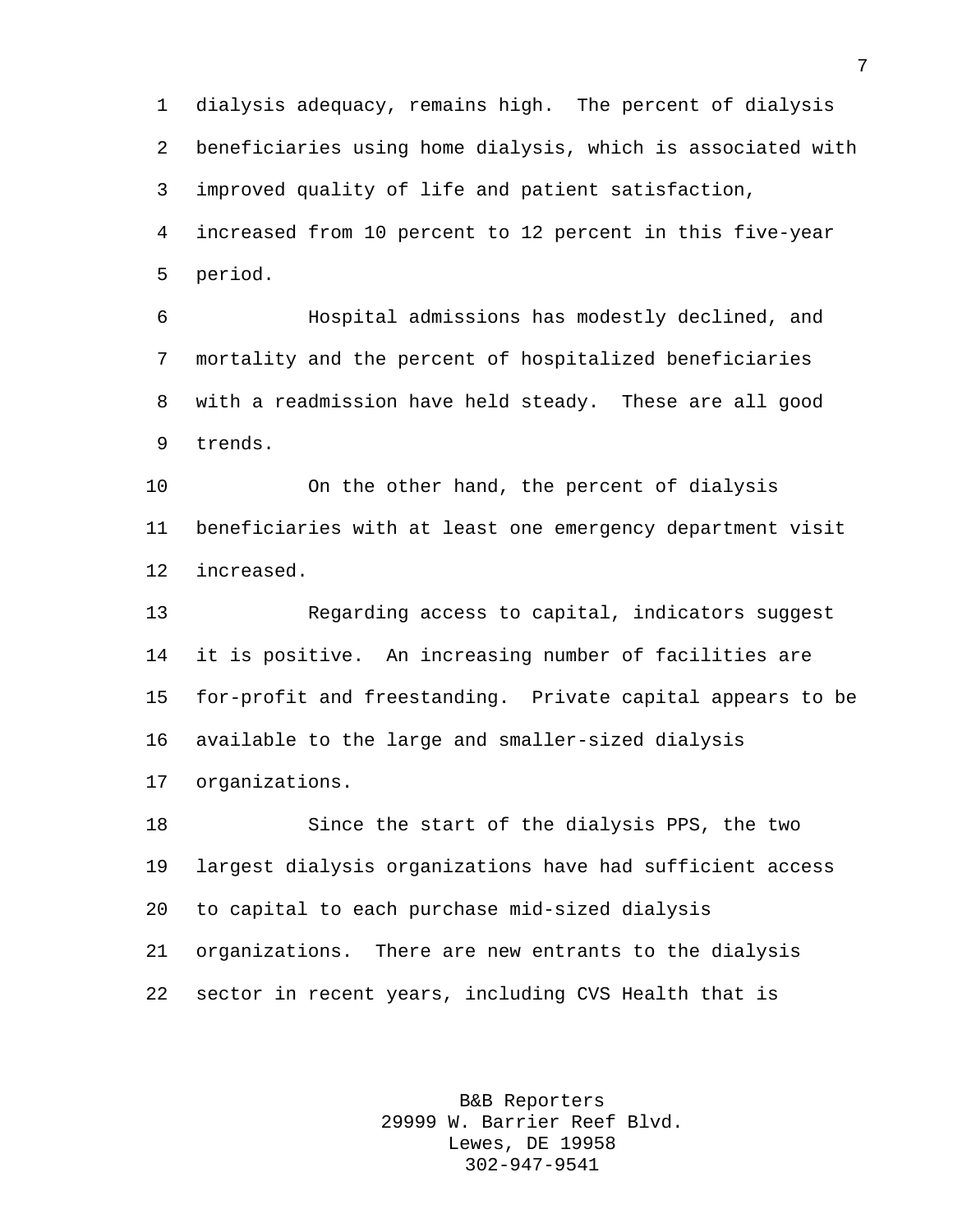currently running clinical trial for a home hemodialysis machine. The 2018 all-payer margin was 20 percent.

 So now let's talk about providers' financial performance under Medicare. This slide shows the Medicare margin under the ESRD PPS since 2011.

 In the early years, the increase in the margin is chiefly a result of the decline in drug use. The decrease in the margin between 2013 and 2017 was due to the rebasing of the base PPS rate to account for the decline in drug use, as I showed you on slide 7.

 The increase in the Medicare margin between 2017 and 2018 is a result of the TDAPA for calcimimetics that began in 2018, and in 2020, the TDAPA will expand and there will be a new add-on payment for equipment and supplies.

 So, in 2018, the Medicare margin was 2.1 percent. Between 2017 and '8, the TDAPA has increased the Medicare margin across all of the facility types listed on this slide by 2 to 3 points.

 Even with the TDAPA effect, we still see the difference in the margins between rural and urban facilities. In 2018, the aggregate Medicare margin for rural facilities, which account for 17 percent of

> B&B Reporters 29999 W. Barrier Reef Blvd. Lewes, DE 19958 302-947-9541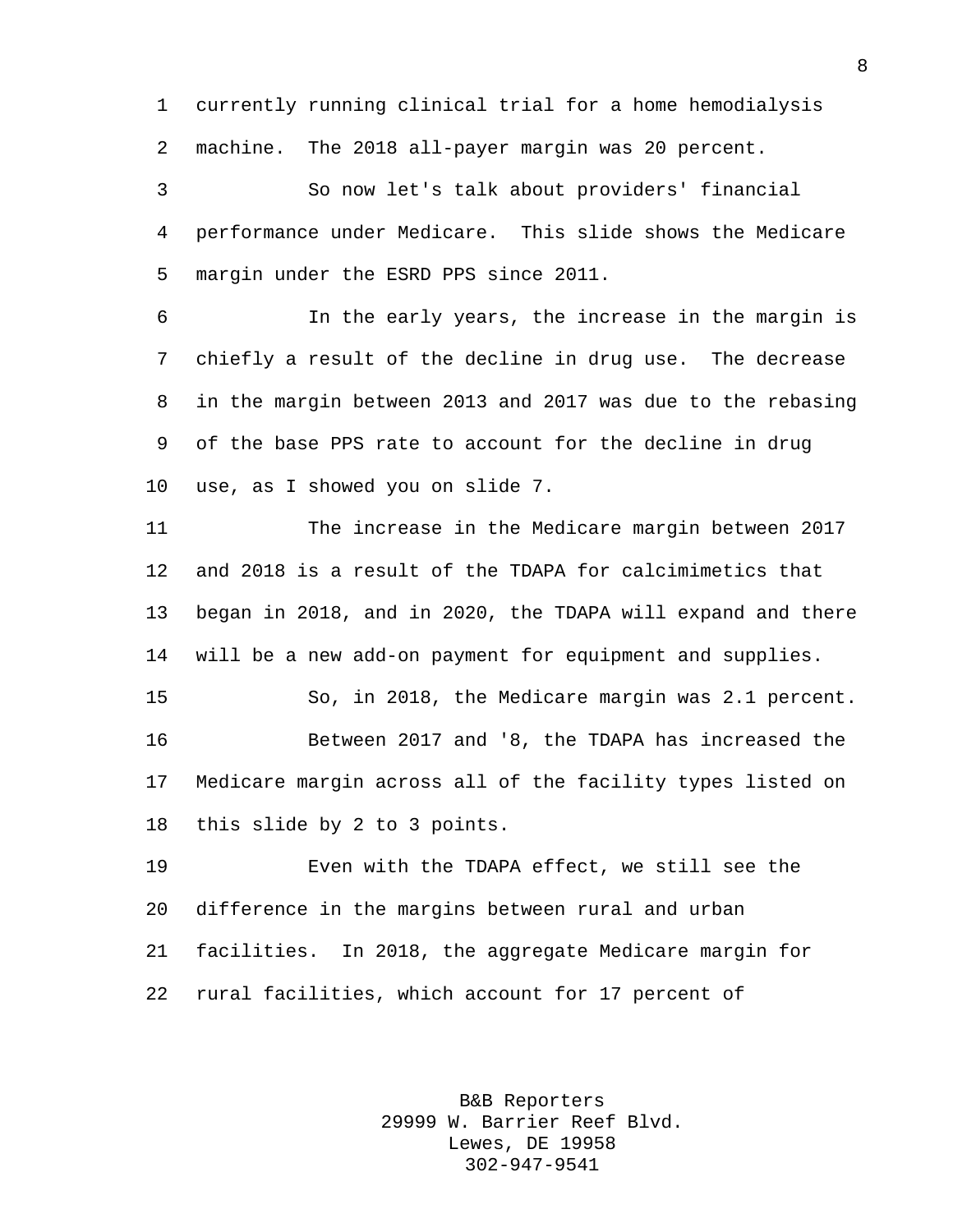facilities, was negative 2.8 percent.

| 2              | The lower Medicare margin for rural facilities is           |  |  |  |  |
|----------------|-------------------------------------------------------------|--|--|--|--|
| $\mathsf{3}$   | related to their capacity and treatment volume. Rural       |  |  |  |  |
| 4              | facilities are on average smaller than urban ones. They     |  |  |  |  |
| 5              | have fewer treatment stations and provide fewer treatments, |  |  |  |  |
| 6              | and smaller facilities have substantially higher cost per   |  |  |  |  |
| $7\phantom{.}$ | treatment than larger facilities, particularly overhead and |  |  |  |  |
| 8              | capital costs.                                              |  |  |  |  |
| 9              | I would like to point out that in 2018, however,            |  |  |  |  |
| 10             | the majority of treatment volume was furnished at positive- |  |  |  |  |
| 11             | margin facilities.                                          |  |  |  |  |

 So let's review the factors that the 2020 projection accounts for. It accounts for the increase in revenues based on the net payment updates in 2019 and 2020. It also accounts for the increase in payments due to regulatory changes made by CMS to the outlier payment policy in both years.

 It also accounts for the decrease in payments from the reduction of the TDAPA payment in 2020 from 106 percent of ASP to 100 percent of ASP.

 And, lastly, to accounts for the small estimated reduction in total payments due to the ESRD Quality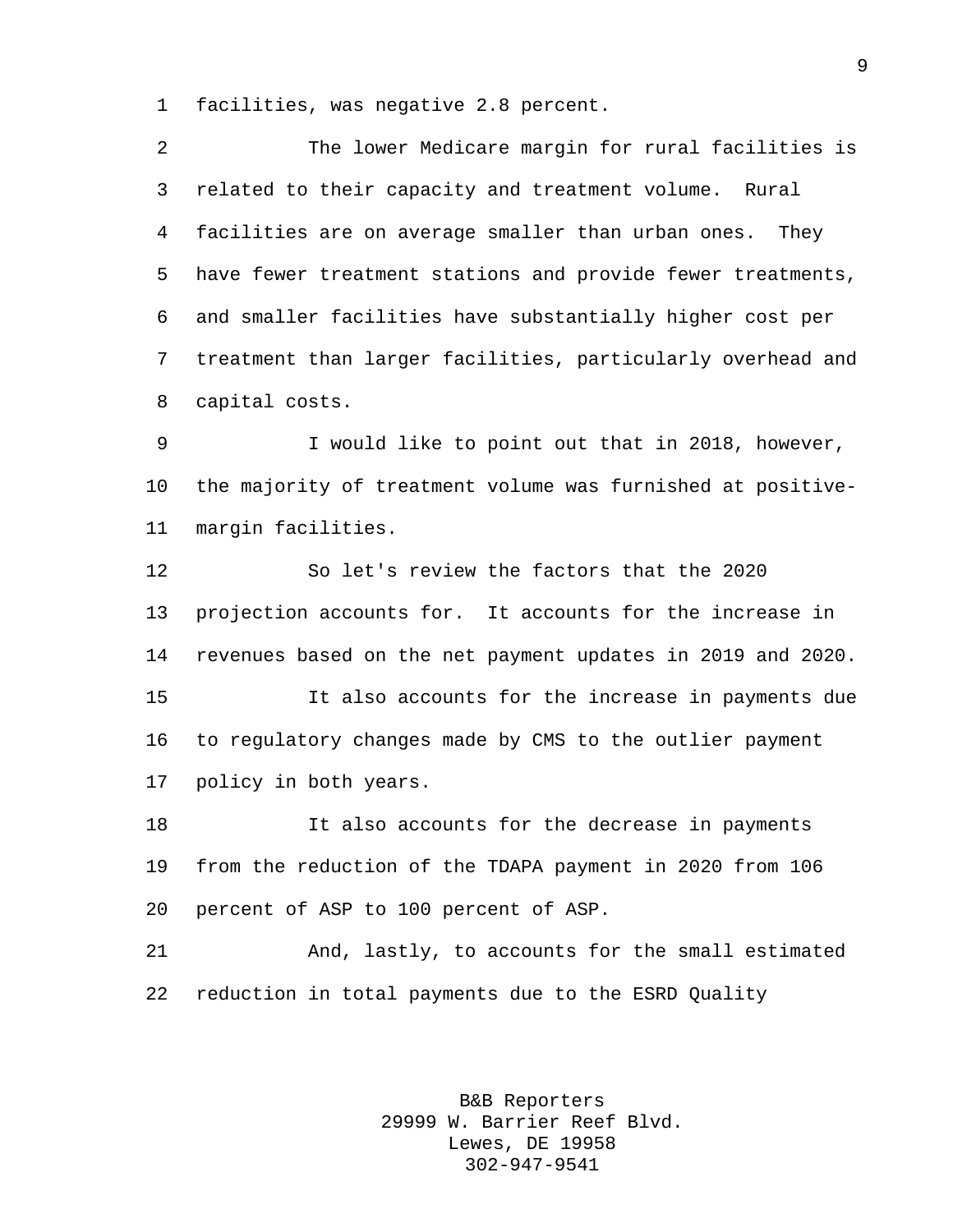Incentive Program.

 The projection does not account for the expanded TDAPA or the new equipment add-on payment that will begin in 2020, which might improve providers' financial performance. The 2020 projected Medicare margins is 2.4 percent, a small increase from the 2018 margin. So here is a quick summary of the payment adequacy findings. Access to care indicators are generally favorable. Quality is improving for some measures. The 2020 Medicare margin is projected at 2.4 percent. So now we come to the Chairman's draft recommendation, which reads for calendar year 2021, "The Congress should update the calendar year 2020 Medicare end- stage renal disease prospective payment system base rate by the amount determined in current law." This draft recommendation has no effect on spending relative to current law. We expect beneficiaries to continue to have good access to outpatient dialysis care, and we expect continued provider willingness and ability to care for Medicare beneficiaries. Thank you.

> B&B Reporters 29999 W. Barrier Reef Blvd. Lewes, DE 19958 302-947-9541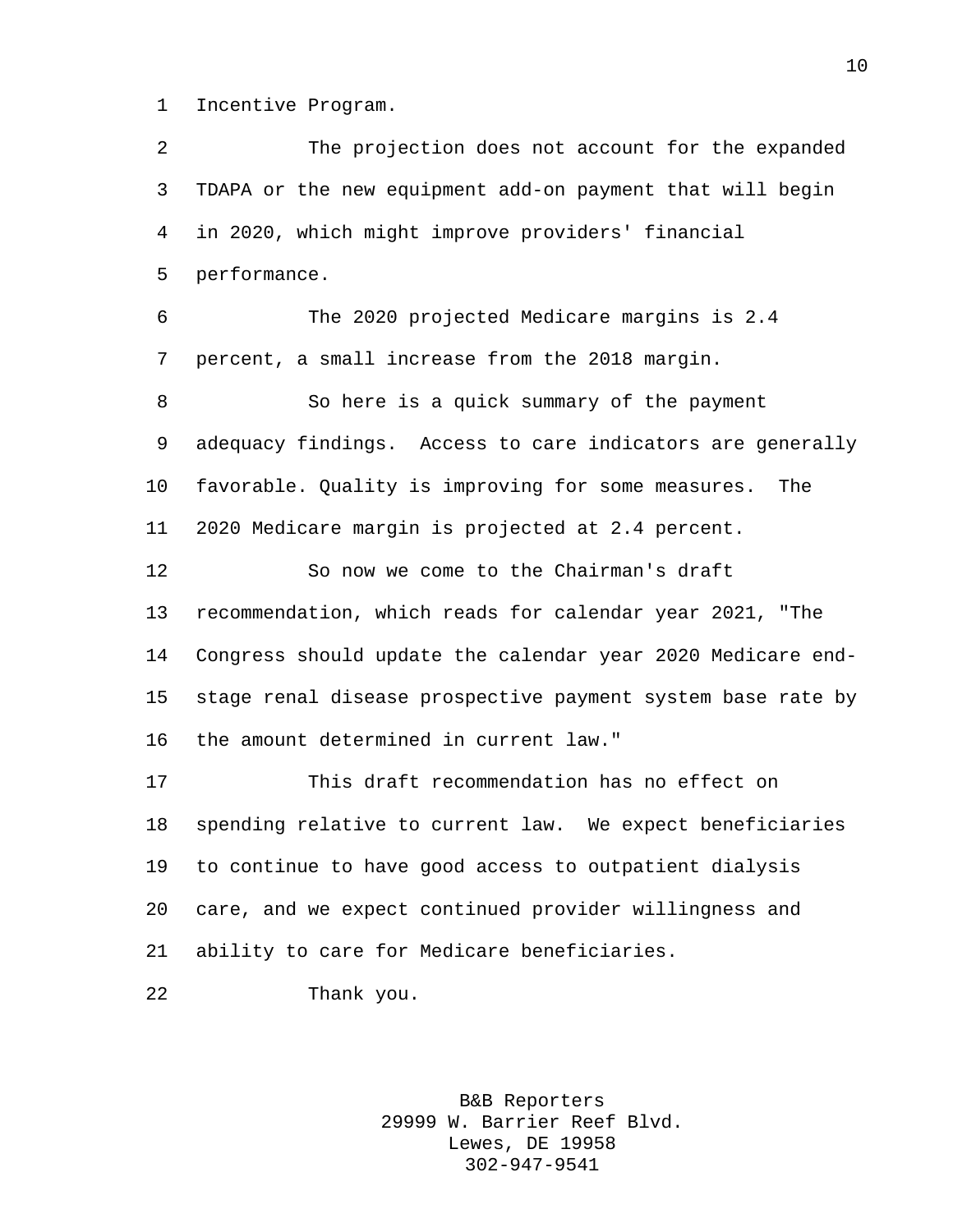1 DR. CROSSON: Okay. Thank you, Nancy. We'll now take clarifying questions for the presentation. Brian? DR. DeBUSK: First of all, thank you for a great report, well written. It was a good read. 7 I had a question, though, about page -- and this is TDAPA, basically on TDAPA. On page 39 of the mailing materials, you talk about the calcimimetics basically reversing the Medicare margin from what would have been minus 2 percent to 2.1 percent, so about a 4-point swing, correct? MS. RAY: It's about a 2- to 3-point swing, depending upon -- 15 DR. DeBUSK: Okay. 16 MS. RAY: -- the facility type. DR. DeBUSK: Okay. Yeah. So I was looking at 2.1 and without it, okay, minus 2. But then I noticed on page 36, you were talking about that the calcimimetics was about 6 percent of cost per treatment. MS. RAY: Right. So what happened with the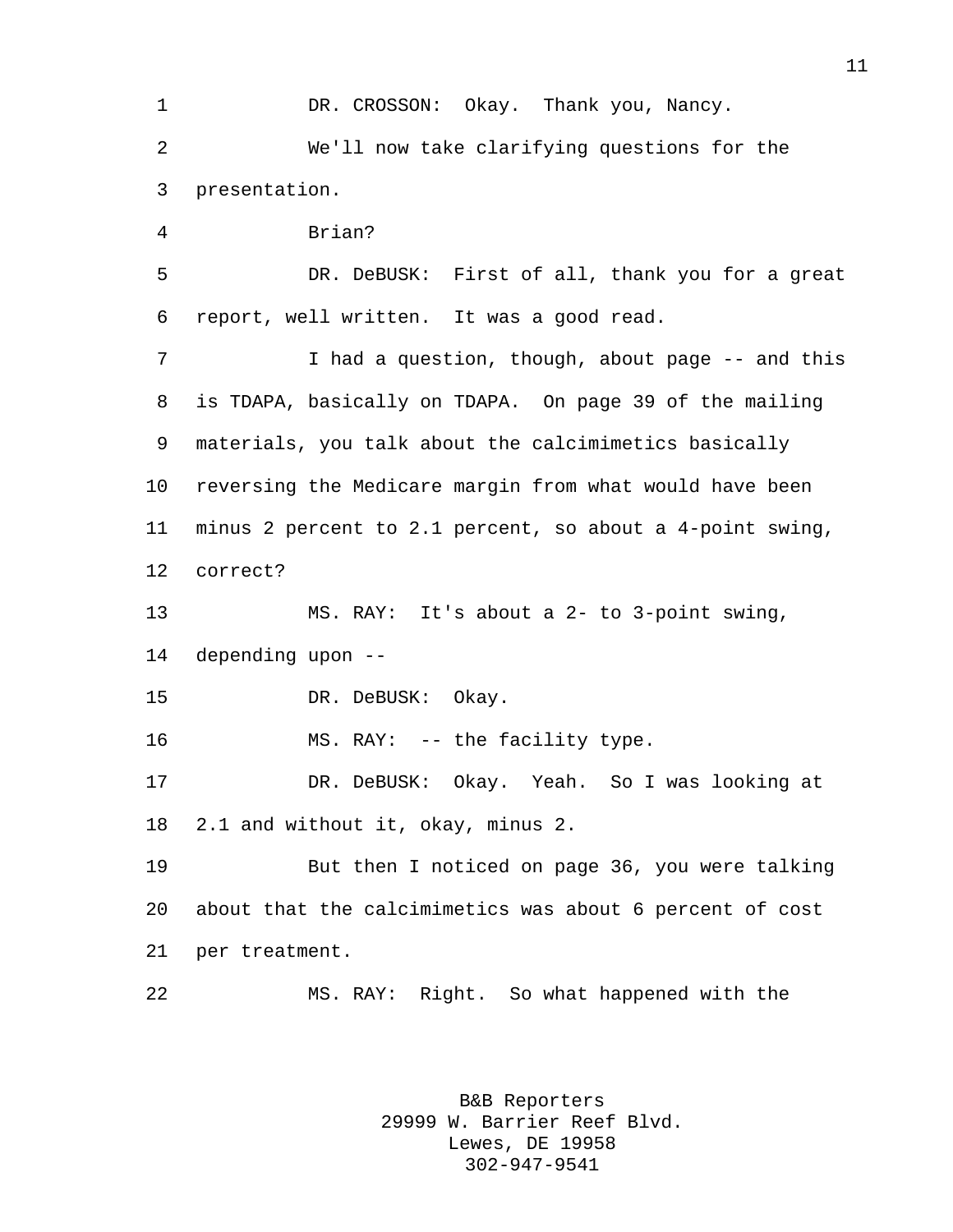calcimimetic -- now, the calcimimetic increased Medicare payment by \$26 per treatment on average. It increased providers' cost roughly by \$19 per treatment -- I'm sorry. Total cost per treatment increased by \$19 per treatment. I don't know specifically the -- using cost reports, I can't identify specific calcimimetics cost because it's included in a bigger category. 8 If I do a rough estimate, however, because that category has been declining since 2014, I would roughly estimate the calcimimetics increased providers' cost by \$15 per treatment. So you're looking at -- and, again, that's a really rough estimate of \$15 in cost for calcimimetics compared to \$26 in treatment. DR. DeBUSK: Okay. I was just -- MS. RAY: In payment. DR. DeBUSK: I was just curious, and again, the analysis is excellent. I was just curious about how a 6 percent cost, source of cost, could swing margin a full 4 percent unless you were shedding something completely. Maybe there was another drug they weren't using and still being paid in the prospective bundle for. Is the TDAPA payment -- I mean, it's a separate

> B&B Reporters 29999 W. Barrier Reef Blvd. Lewes, DE 19958 302-947-9541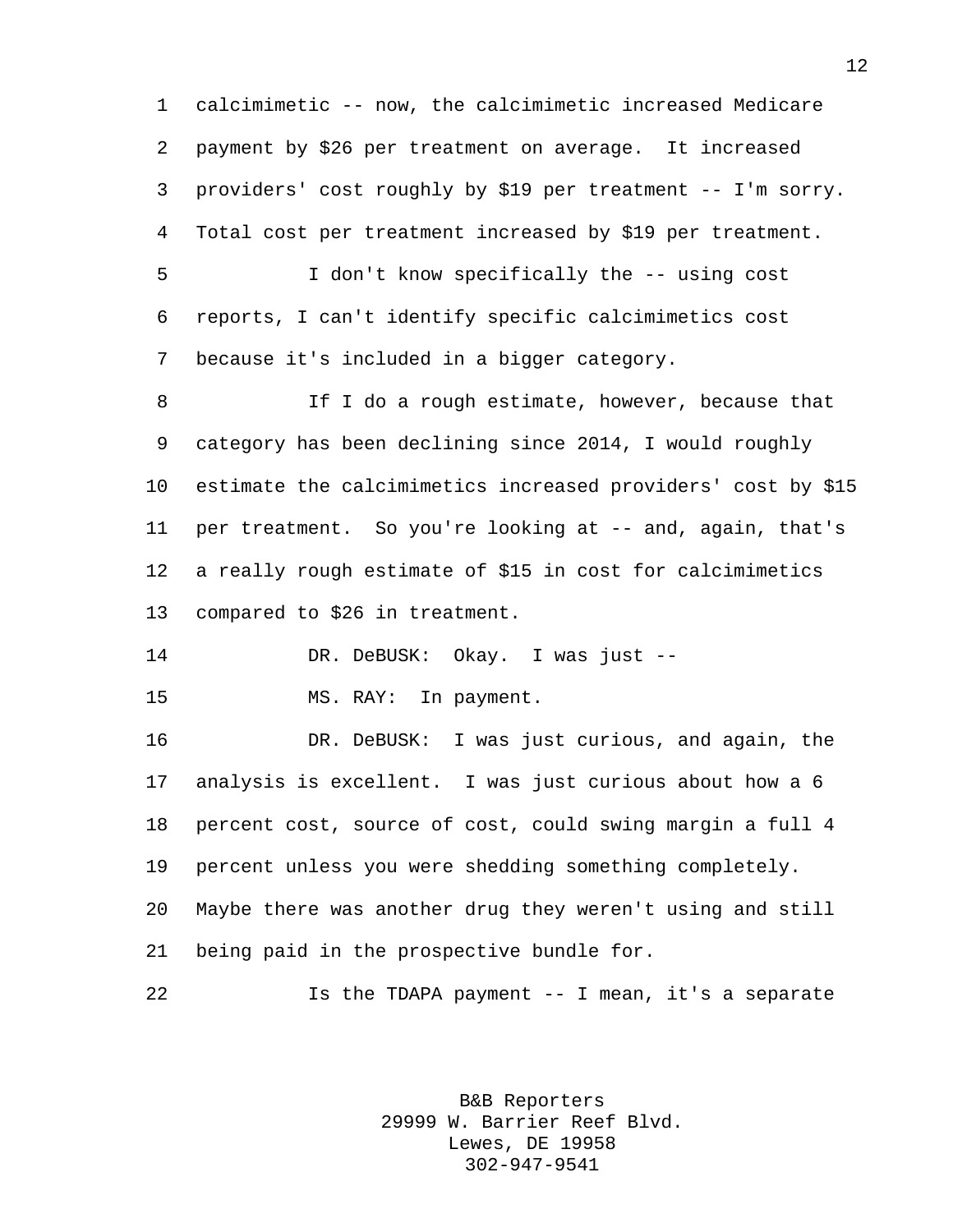ASP plus 6 payment on top.

 MS. RAY: In 2018 and 2019, it's 106 percent of ASP.

 DR. DeBUSK: Okay. And then it goes to 100 percent.

 But I'm back to -- and, again, I'm trying to make the numbers tie because it seems like we have a scheme setup here where -- a systems setup here where anytime a new TDAPA drug is introduced, if it's a substitute for anything that could possibly be in the bundle, it would be economically unwise not to adopt the new drug, whether it's better or not.

 MS. RAY: Right. So there is no calcimimetic already in the bundle.

15 DR. DeBUSK: Okay.

 MS. RAY: When it goes into the bundle, these two drugs will be the first two calcimimetics -- the oral and the injectable.

 I am not a clinician. The only thing I can say is when you look at page 20, table 4, the percent change, they will be included in the category, in the therapeutic class that includes vitamin D agents.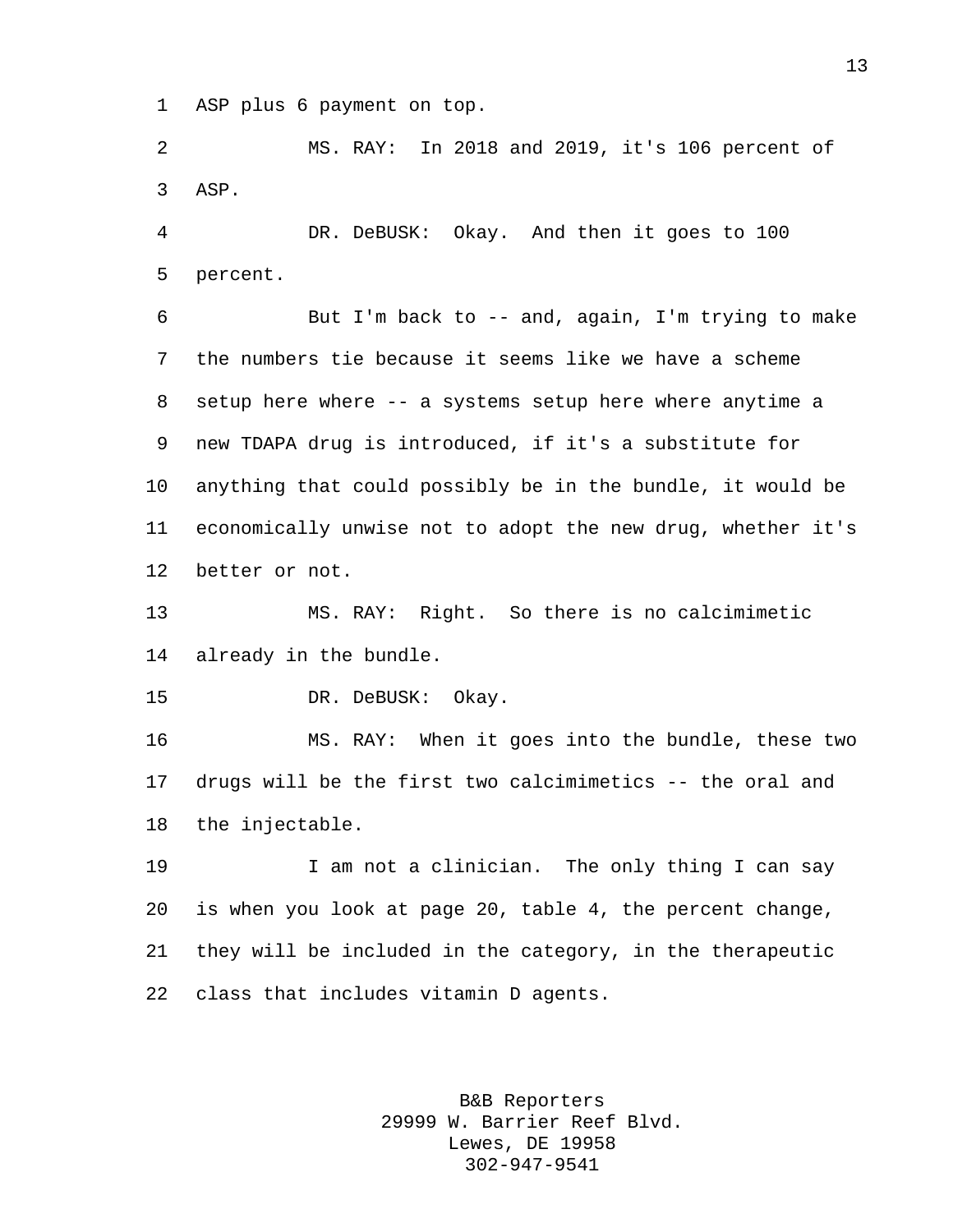1 DR. DeBUSK: Okay.

 MS. RAY: And those three vitamin D agents declined between 2017 and 2018. That's not totally unusual because dialysis drugs under the PPS have been declining.

 DR. DeBUSK: So it's unclear how much the effect of bundling, the ongoing bundling of drugs and the ongoing decline, how much of that decrease is coming from that and how much of that is there possibly a calcimimetic that's pushing another drug out of this bundle or into lower use. MS. RAY: Again, I don't know if calcimimetics substituted for vitamin D, and 2018 is the first year for calcimimetics paid under the TDAPA.

 DR. DeBUSK: Okay. Again -- and I'll leave it at that -- I'm just a little confused that 6 percent of your cost could swing 4 percent of your margin unless you're getting something for free.

 MS. RAY: I mean, it also increased Medicare spending by 11 percent between 2017 and 2018.

 DR. DeBUSK: Okay. Well, thank you, and again, great report.

 DR. CROSSON: Yeah. On this point? And you're next, anyway.

> B&B Reporters 29999 W. Barrier Reef Blvd. Lewes, DE 19958 302-947-9541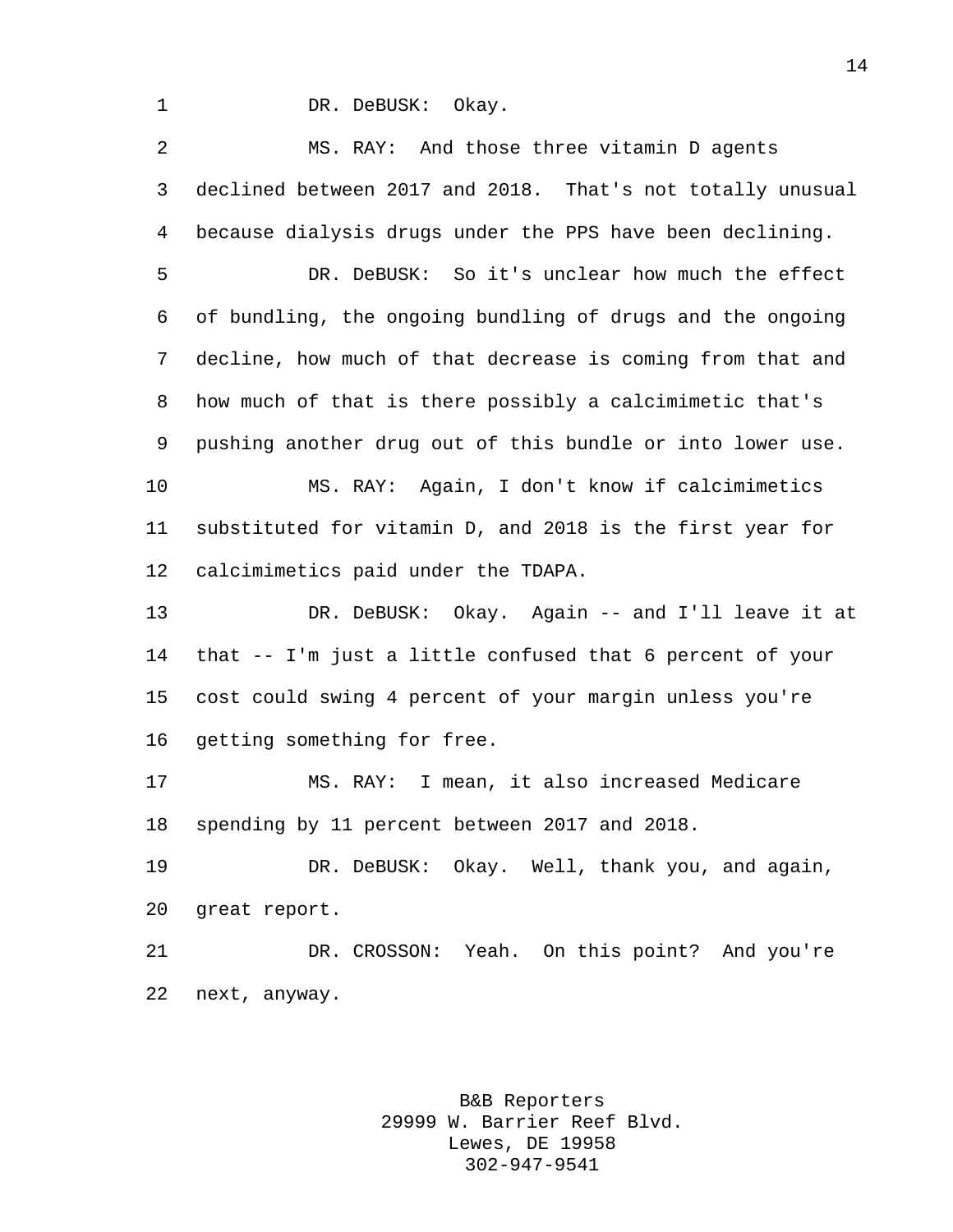MS. BUTO: Yeah. Nancy, I thought I read in the mailing materials that a drug in the bundle, if a new drug came along, would not be eligible for the add-on payment, that there was something already in the bundle, and I wondered if that applied to oral forms of drugs that are in the bundle that are not oral, for example. But isn't that right that if there's something in the bundle, there's an add-on, even if it's the next generation of the drug in the bundle? I'm watching your body language, but I'm not getting an answer. [Laughter.] DR. JOHNSON: I am having trouble with the microphone. So the first version of the TDAPA policy was just for drugs that were outside of the bundle currently. MS. BUTO: Right. DR. JOHNSON: Then there was a revision to the policy that included TDAPA payments for drugs that were already included in the bundle for two years. There was a slight difference as to how much the -- the effect on the base rate. So if a drug outside the bundle was included

> B&B Reporters 29999 W. Barrier Reef Blvd. Lewes, DE 19958 302-947-9541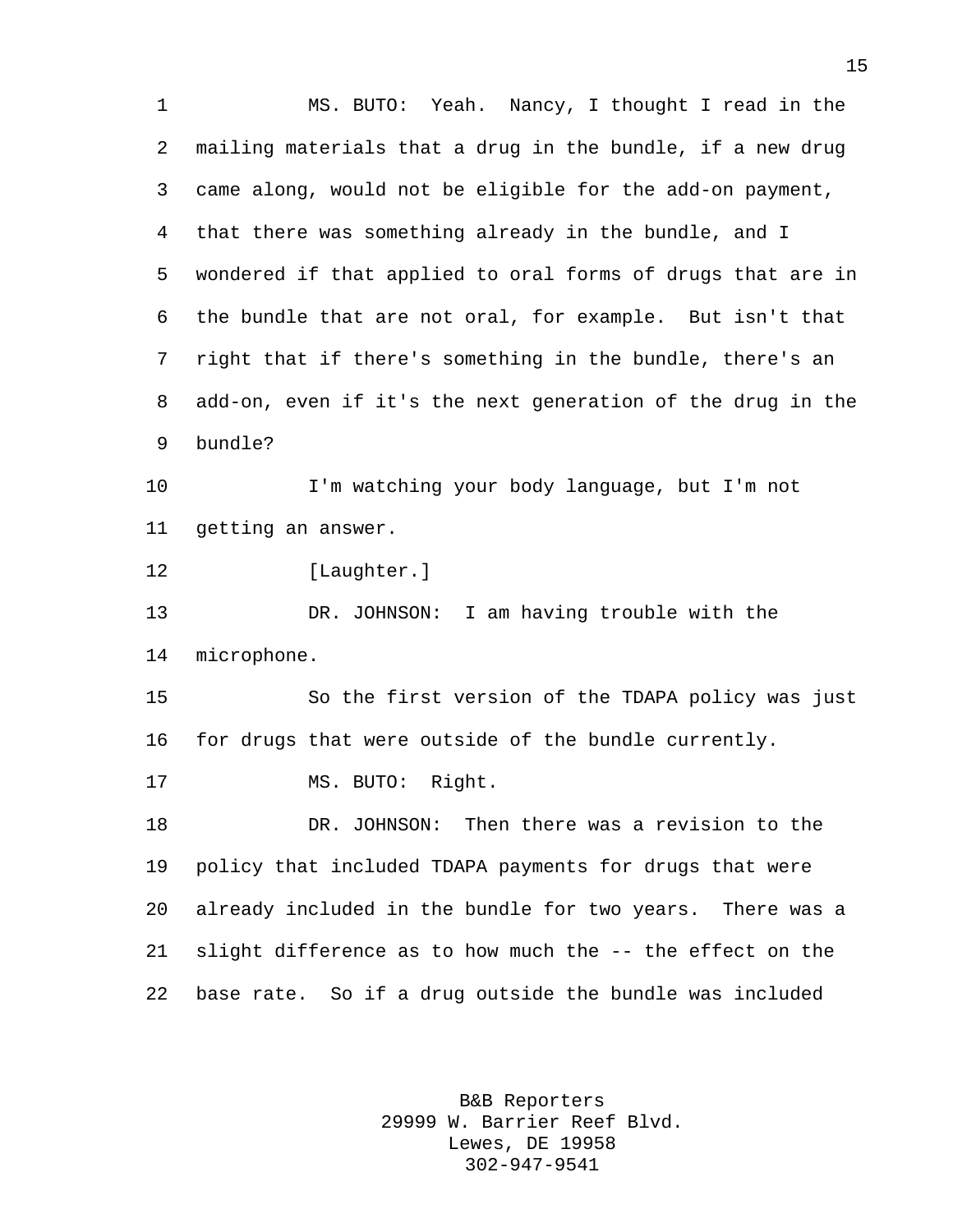through the TDAPA, the base rate will ultimately be updated at the end of the TDAPA period, but --

 MS. BUTO: Updated meaning reduced to account for the new?

 DR. JOHNSON: Likely increased, but it would account for the new mix of drugs that are now in the bundle, a set of services and drugs in the bundle. Now there's a new one. So it's going to be updated to reflect that new set.

 For drugs or categories that are already in the bundle, the drug would just be included in, and the bundle would not need to be updated because it's already one of the categories included.

 DR. DeBUSK: On that point, that's sort of what I got from the updated TDAPA rules. This is a question, I promise, but if you'll walk me through this, just to make sure I understand.

 Let's say there's an oral drug in the bundle that's \$10 and an injectable version comes out that's \$25. During the TDAPA period, I enjoy the benefit of that \$10 drug's cost being integrated into the bundle, but I get the ASP payment, now ASP plus 100 going forward, for the \$25.

> B&B Reporters 29999 W. Barrier Reef Blvd. Lewes, DE 19958 302-947-9541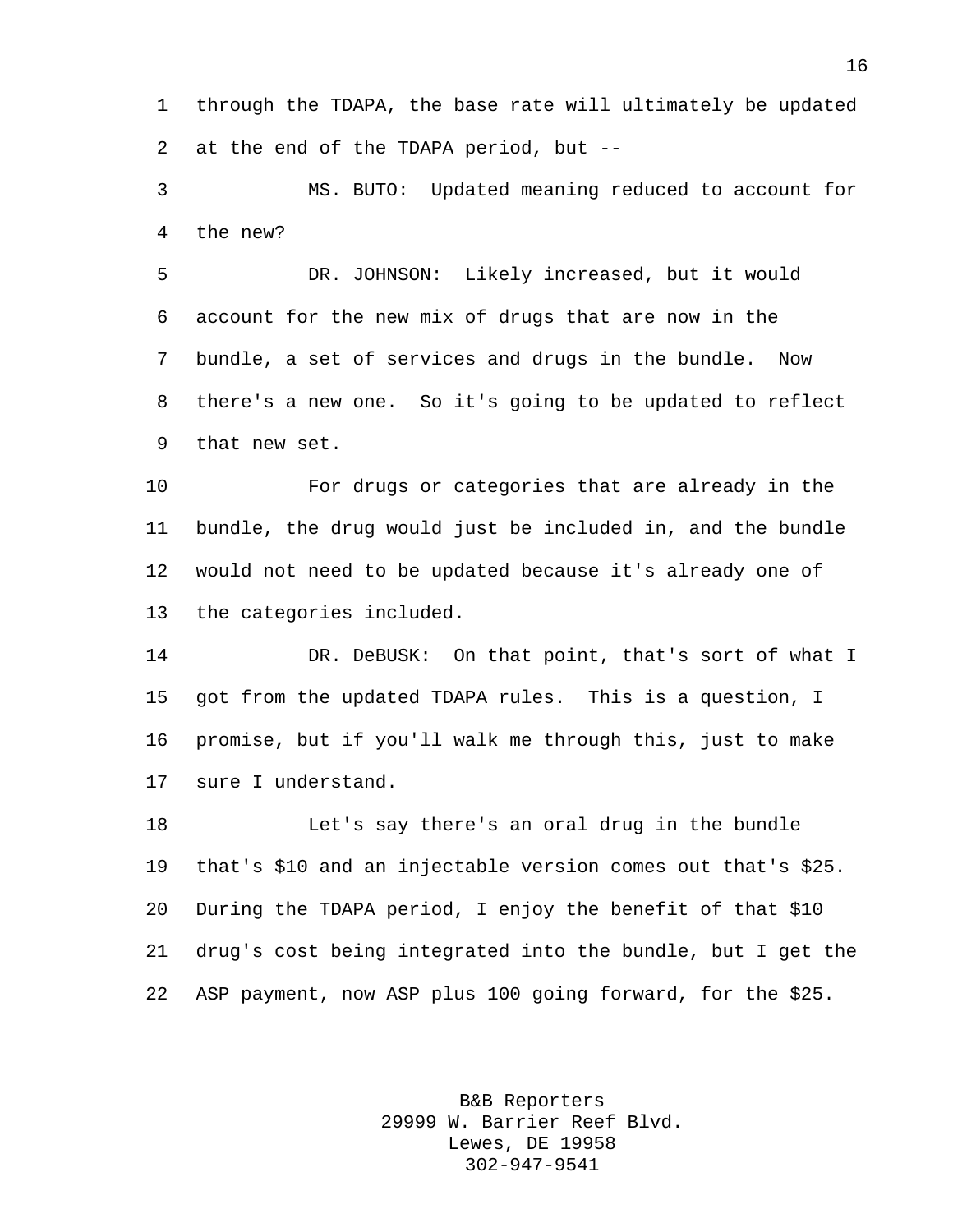But then when they go to rebase the bundle, they're going to say, "Oh, the net spending change was \$15. Let's update the bundle \$15."

 DR. JOHNSON: A couple points. If a drug is getting a TDAPA payment, it is correct that the base rate is now lowered, even if that drug is in the category that's already included in the bundle.

 Your specific example about an oral drug, there's a special rule that the law says that oral-only drugs would not be included into the bundle until 2025. So it would be an addition of an injectable that would trigger that drug no longer being oral only to be included in the bundle.

And your last point was about cost.

 DR. DeBUSK: Well, so my thought was during the TDAPA period, I would enjoy the, say, \$10 that was built into the bundle for the drug, even though I'm no longer buying the drug.

DR. JOHNSON: That's correct.

 DR. DeBUSK: But I would receive the TDAPA payment for the \$25 drug.

DR. JOHNSON: That's correct.

DR. DeBUSK: Now, again, at the end of the TDAPA

B&B Reporters 29999 W. Barrier Reef Blvd. Lewes, DE 19958 302-947-9541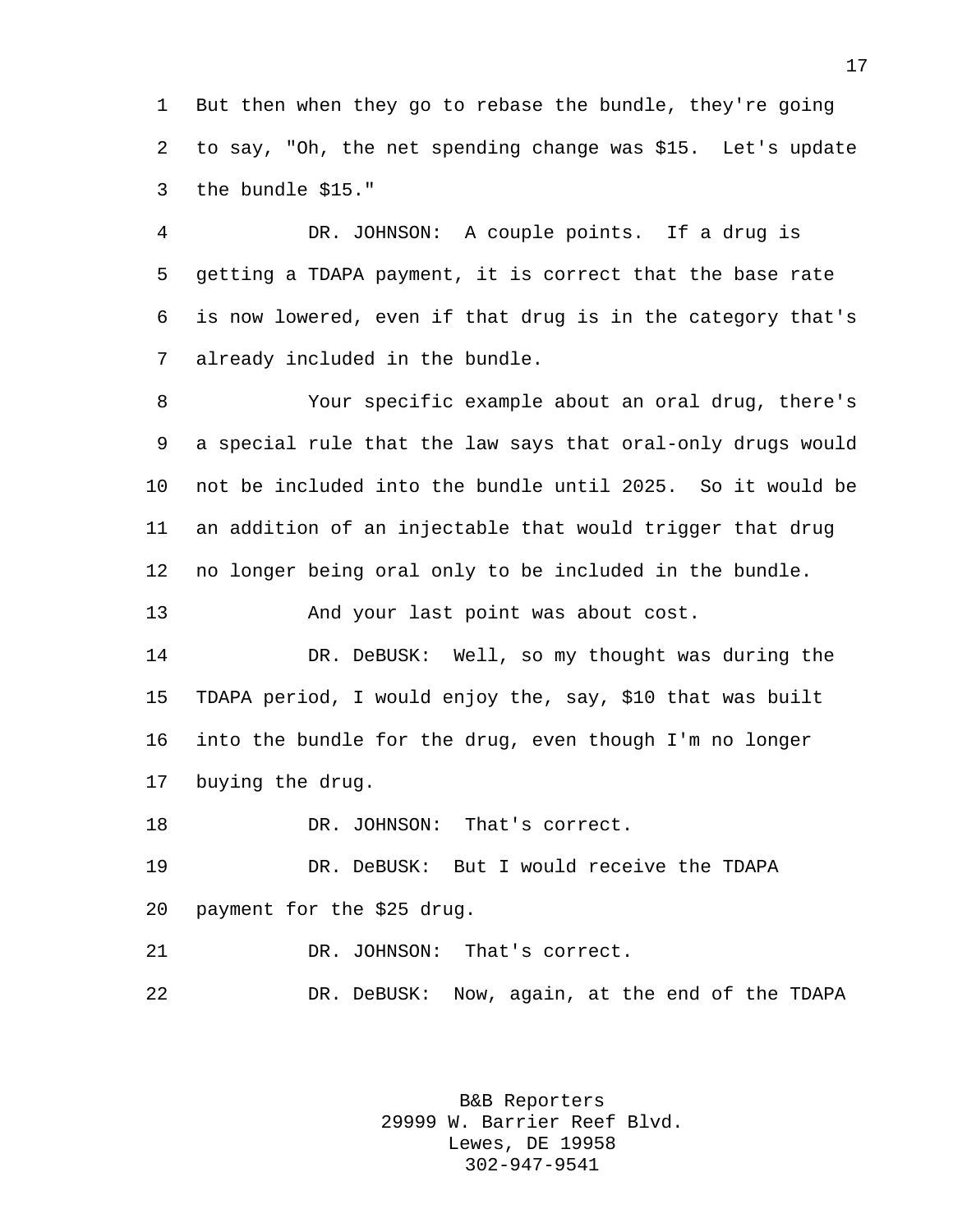period, they're going to look at the cost report, and they're going to adjust the net, or are they just going to add the \$25? Would they add \$25 or \$15 at the end of the period?

 DR. JOHNSON: If the drug is in one of the functional categories that's already included in the bundle, there would be no update to the base rate. It would just be included in the set of drugs, and the base payment rate would stay the same.

 DR. DeBUSK: Oh. So they would have to start eating the cost of that \$25 drug?

 DR. JOHNSON: Unless the cost of the drug changed to the provider, meaning manufacturers lower their cost, prices.

DR. CROSSON: Well --

MS. BUTO: Are you finished?

 DR. CROSSON: Brian, are you -- so you're finished for the moment. Kathy, do you want to comment on this?

 MS. BUTO: No. I want to actually ask a quick question.

DR. CROSSON: You're on the list, yeah.

B&B Reporters 29999 W. Barrier Reef Blvd. Lewes, DE 19958 302-947-9541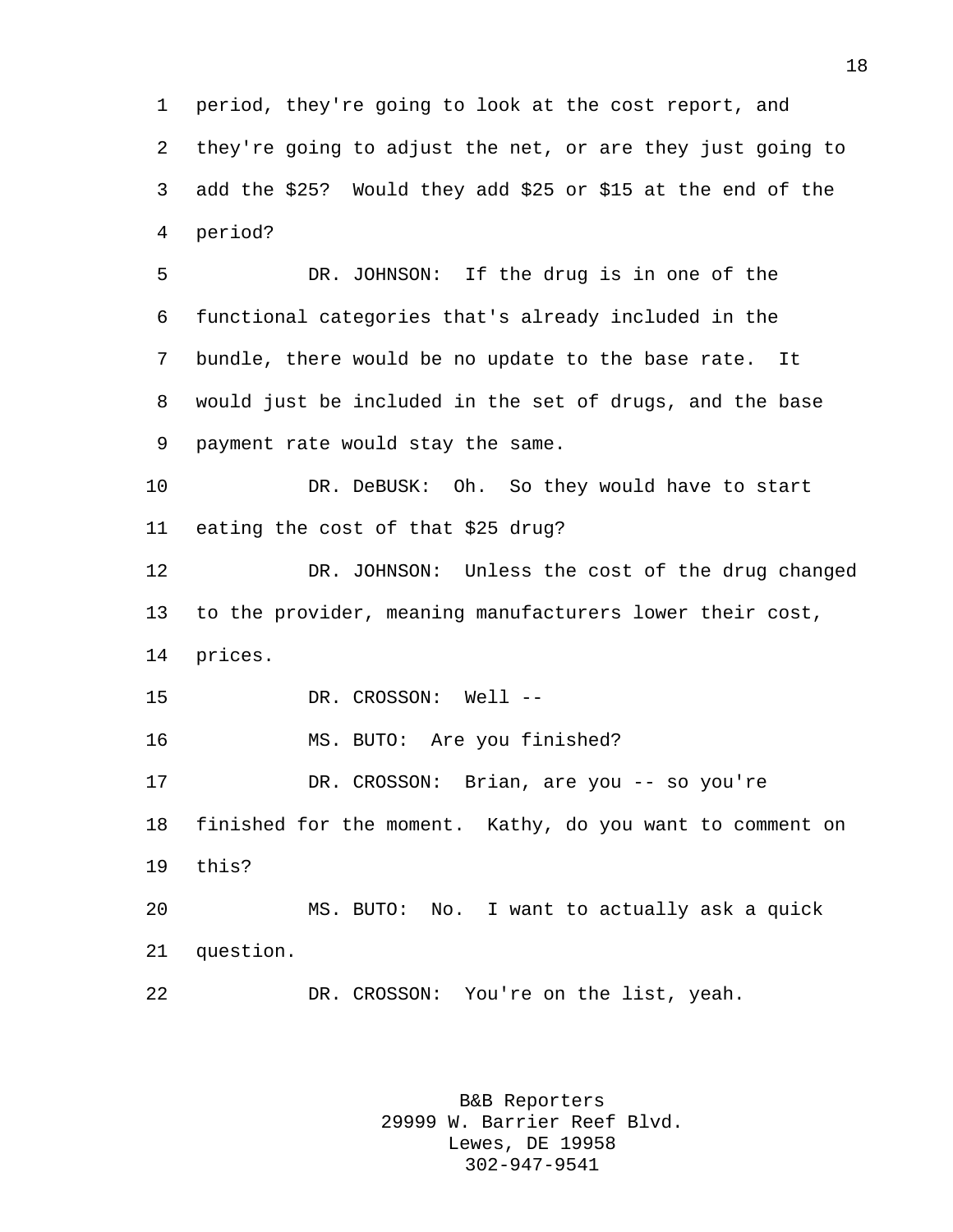MS. BUTO: I actually have another question. DR. CROSSON: Okay. So -- but Brian still doesn't have an answer, I think, to his question. MS. BUTO: Right. Clearly an area that requires us to better understand what's going on, I think. DR. CROSSON: Go ahead. MS. RAY: So I have a secret slide. 8 MS. BUTO: A secret slide. 9 [Laughter.] DR. CROSSON: You have to know the magic word. MS. RAY: Yeah. So maybe this will help clear up some of the questions about the TDAPA. So I'm going to say that there's like three different kinds of TDAPA for a drug. There is the TDAPA for the oral-only drugs that's just calcimimetics and phosphate binders, and according to the statute, they stay covered under Part D until 2025, but they will be put into the PPS earlier if an injectable form is approved by the FDA. That is what happened with the calcimimetics. So that's why the calcimimetics are in the bundle. They are paid 106 percent in 2018 and 2019, and ASP thereafter. MS. BUTO: And Nancy, once it's in the bundle, no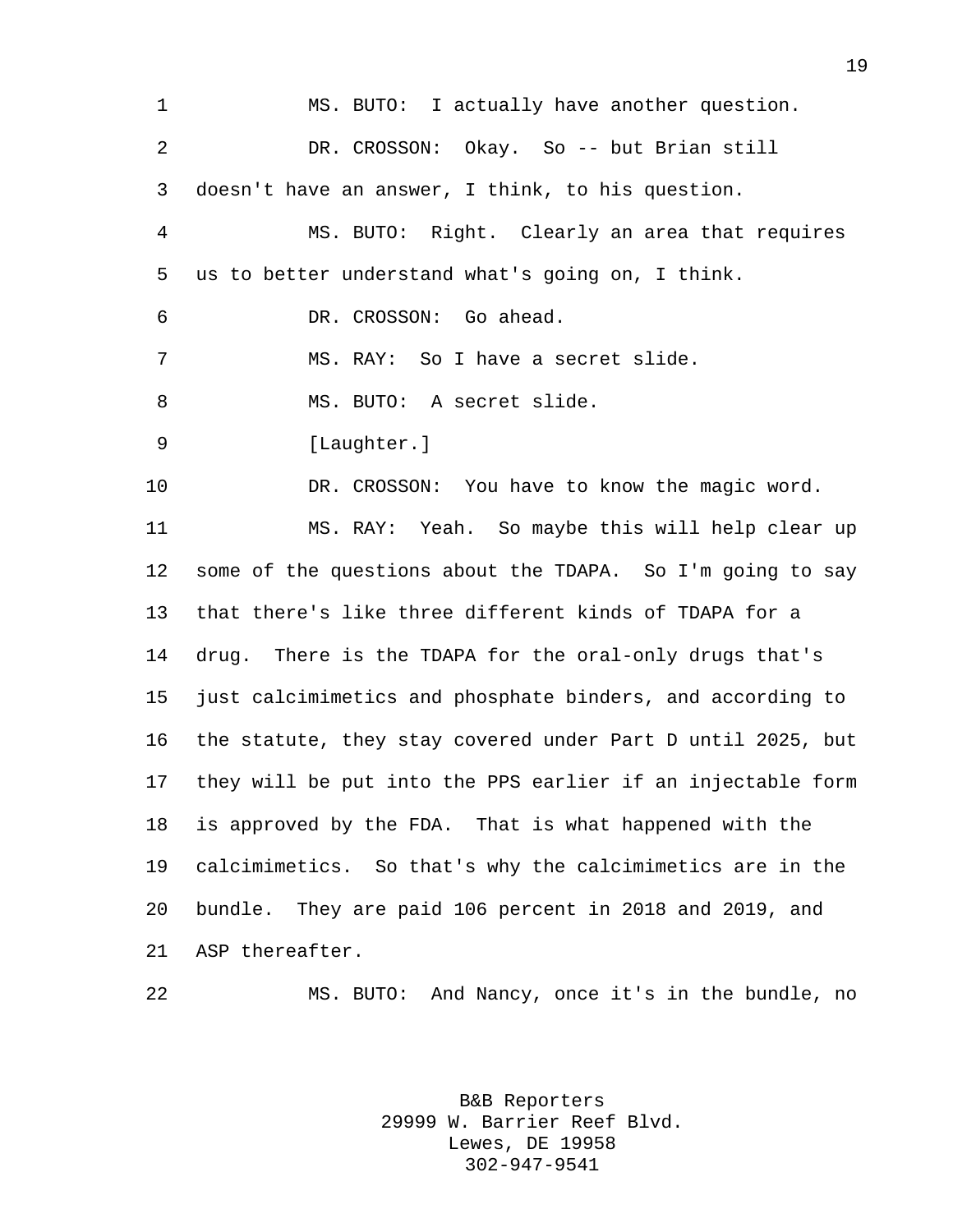additional --

 MS. RAY: For calcimimetics and phosphate binders, there will be an additional payment. CMS said that in the final rule, I think, in 2011, because they did not account for those dollars in 2011. So that's the second column.

 Now the second TDAPA, that's given for -- and that began in 2016, so that could have happened since 2016, but it hasn't -- it's for a drug that doesn't fit into one of the 11 functional categories, what we call therapeutic classes, of drugs already in the PPS payment bundle. If a drug in a new functional category was approved by the FDA, it would be paid at ASP. CMS would pay it for at least two years, and then they would reevaluate the base rate, again, because it's for a new functional category. It's not already in the bundle.

 The third category of TDAPA, that begins in 2020, and that's for drugs that fit into an existing functional category. It's essentially any new drug, except for generics and a couple of other kinds of drugs that I listed in your mailing materials. So this could be a biosimilar, let's say, for EPO. That would get a TDAPA for two years.

> B&B Reporters 29999 W. Barrier Reef Blvd. Lewes, DE 19958 302-947-9541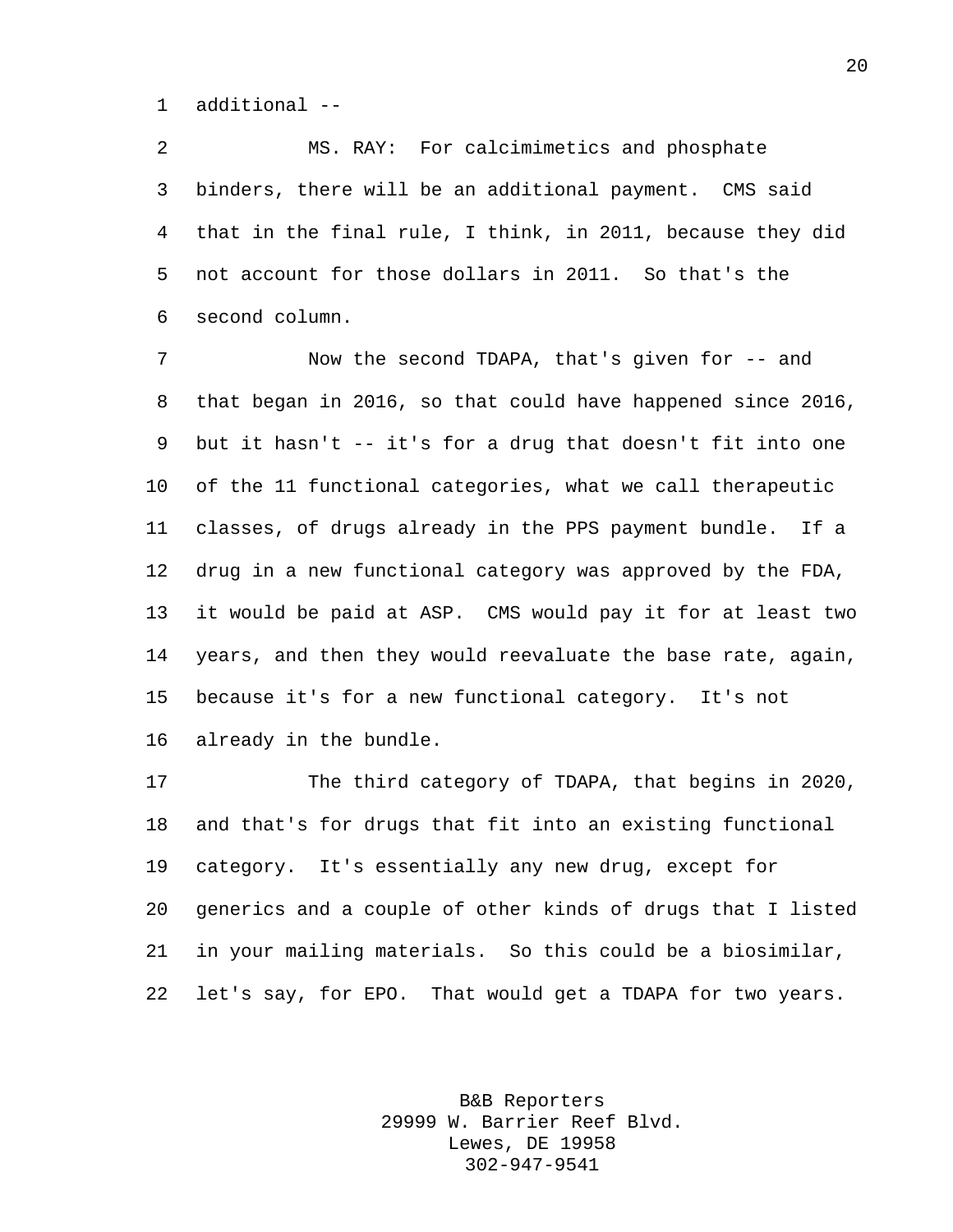It would be paid at 100 percent of ASP. But after the two- year period, it would be folded into the PPS without a change in the base rate.

 Now the last column is the add-on payment for equipment and supplies, and I'm not going to try to say the name of the acronym because I'm just not. Payment is based on manufacturer's invoices, 65 percent of invoices. The add-on for equipment and supplies does have a requirement that it has to be substantially better than what's already in the bundle, so it uses the substantial criteria from the inpatient PPS.

 MS. BUTO: So the one where it fits into an existing functional category that has the two-year external ASP --

MS. RAY: That's the TDAPA, yeah.

 MS. BUTO: Right, and gets folded in at no additional adjustment to the bundle.

18 MS. RAY: Right.

MS. BUTO: But during that two years --

MS. RAY: There is no offset to the base rate.

 MS. BUTO: That was the question. Okay. That's the question I think you were trying to get at.

> B&B Reporters 29999 W. Barrier Reef Blvd. Lewes, DE 19958 302-947-9541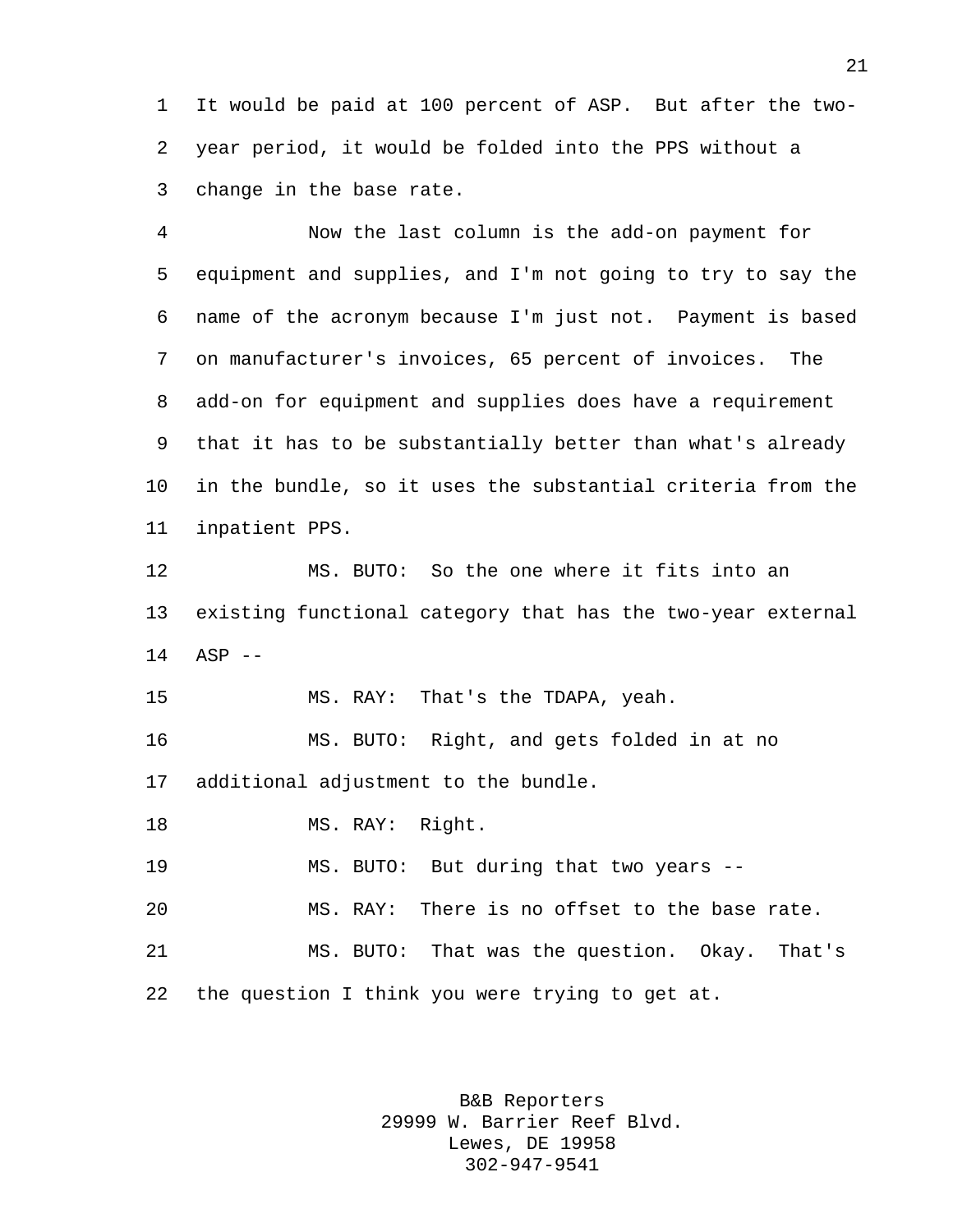1 DR. DeBUSK: That's what I was trying to clarify. So again, you used EPO as an example. I mean, in theory, if a biosimilar comes out for at least two years, you're going to get double-paid simply by adopting that new -- I mean, even if it's more expensive, I mean you could launch the biosimilar at higher than the reference biologic, enjoy the two years of payment, and similarly, if it were at less than the reference biologic, at the end of the TDAPA period you're still going to enjoy the differential of the lower rate. I mean, we sort of created a process where it would be foolish not to adopt a TDAPA drug, whether it worked or not.

 MS. RAY: Well, according to providers, though, particularly for drugs that fit into an existing functional category -- and I'm just going to tell you what I have heard from providers -- again, you would have to -- you know, if the manufacturer does not -- if it would be necessary -- it might be necessary to have to switch a patient back to a product that's already in the bundle if the price that the manufacturer set was not changed, once it went into the bundle, let's say. And, you know, that is a clinical decision and that might affect providers'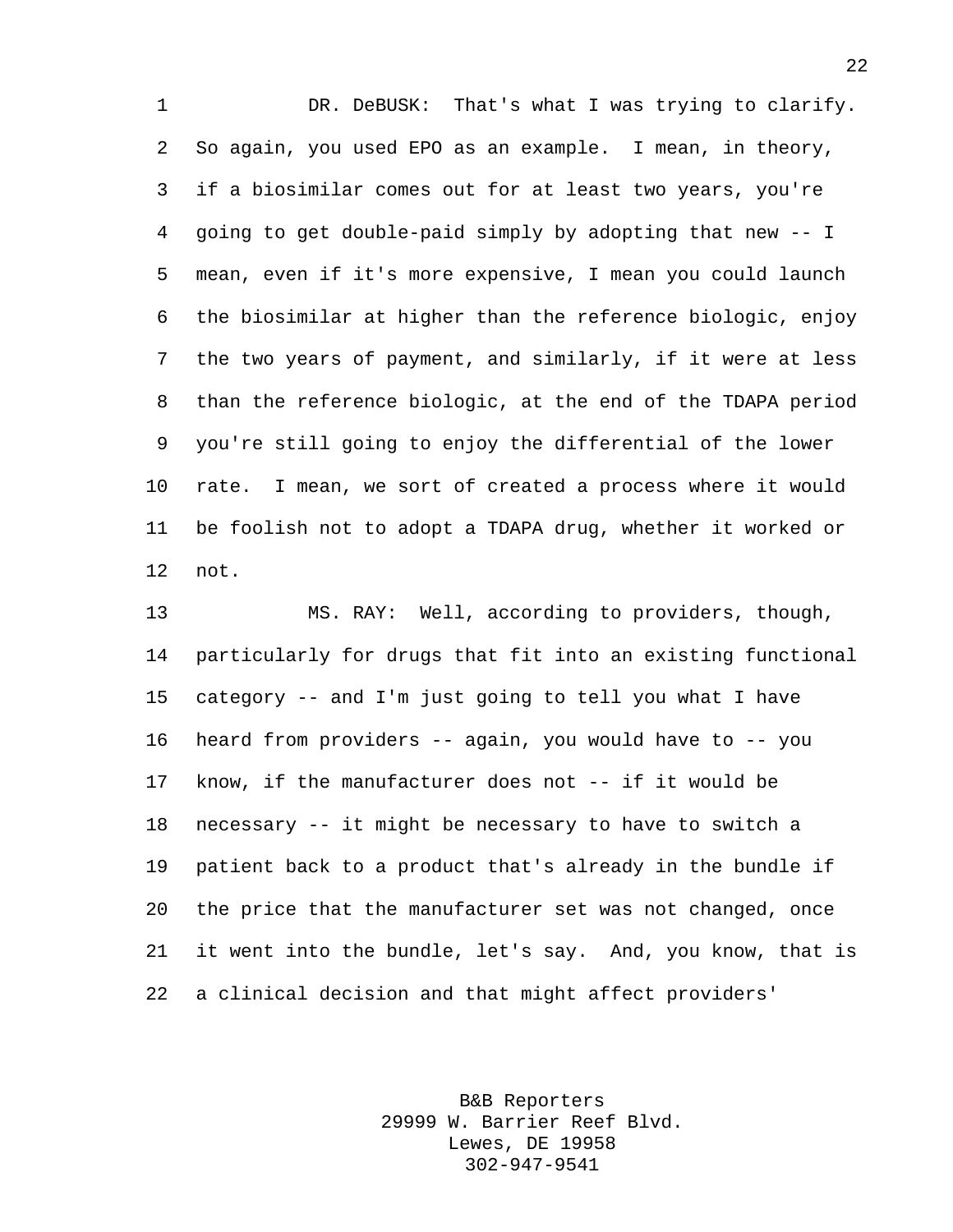willingness to put a patient on a new product, if they know, down the road, they may have to switch the patient.

DR. DeBUSK: Thank you.

 DR. CROSSON: And/or, I mean, it seems to me that the combination of these two mechanisms, what Brian described, which is, let's say, excess margin for a period of time, and then potentially, assuming that this drug, which is now in the bundle, is really effective and the patients need to take it but they can't negotiate the price down, then we're going to see perhaps more variability in margin over a period of years than we might expect or want. MS. RAY: That might be the case, although manufacturers do have an ability to react to changes in Medicare payment policy, as we have seen. 15 DR. CROSSON: Paul. Sorry.

 MS. BUTO: So I think, if I'm understanding, there are two effects that happen. One is there is little price competition between the biosimilar and the drug that's already in the bundle, that why should there be, really, when they are essentially getting the payment in the bundle, and then the add-on. The other thing that happens, it strikes me, is that, I don't know if it was

> B&B Reporters 29999 W. Barrier Reef Blvd. Lewes, DE 19958 302-947-9541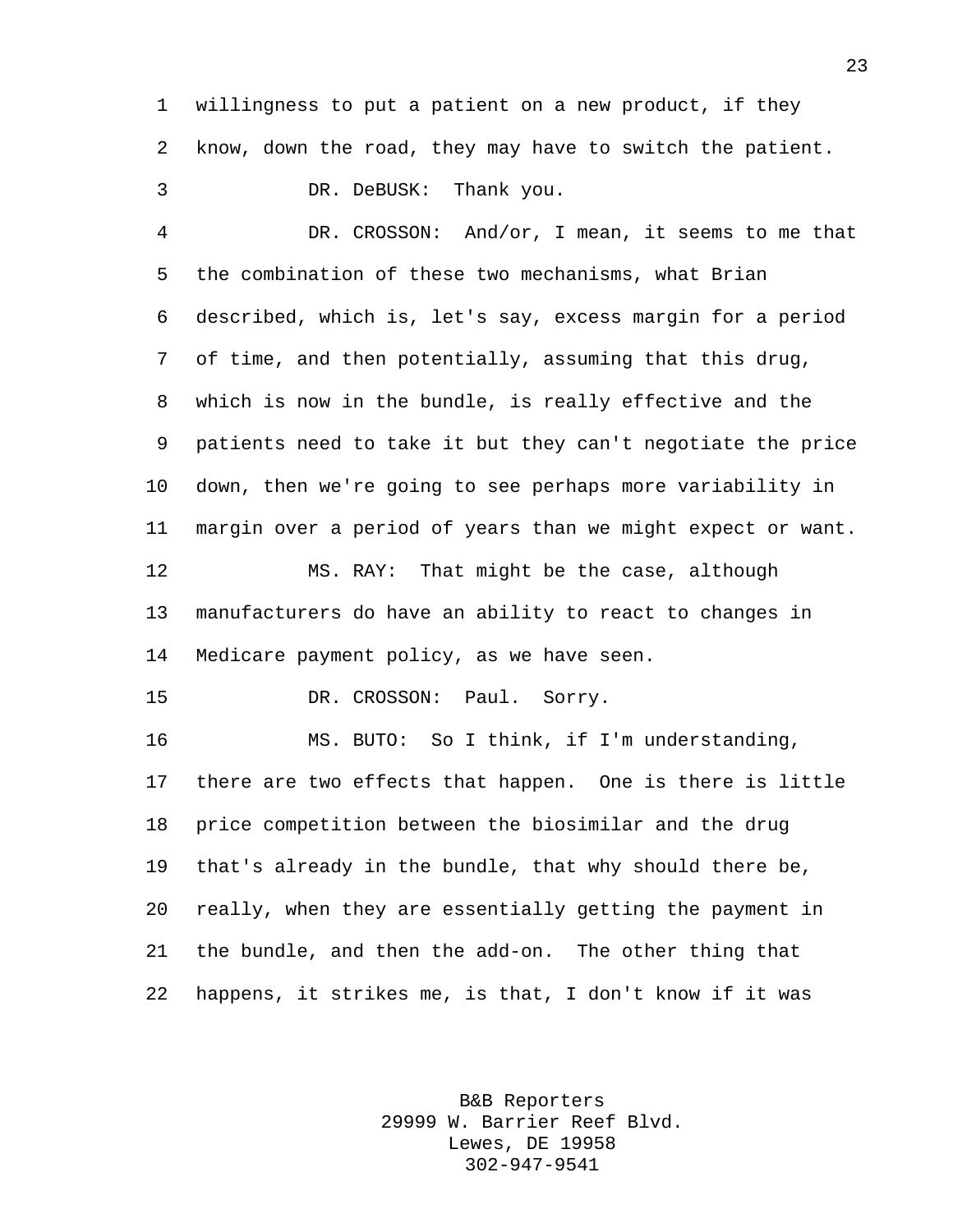designed this way, favors using the biosimilar, at least initially, right? Because once they're available -- MS. RAY: The TDAPA for drugs that fit into an existing functional category, now that applies to both drugs and biologics. So it would incentivize, all other things being equal, that drug being paid under the TDAPA, yeah. MS. BUTO: Yeah. MS. RAY: It doesn't necessarily have to be a biosimilar. That was just my example. MS. BUTO: Right. No, but I'm just thinking about our general -- there are two conflicting things going on here, I think.

14 DR. CROSSON: Kathy, forgive me. I know you have another point, but Paul wanted to --

 DR. PAUL GINSBURG: Yeah. I just wanted to say, this seems like actually a very effective way of favoring biosimilars. To the degree that a biosimilar comes in with a lower price, the provider gets a bonus for two years for using it and then they're already set when it becomes part of the bundle.

MS. BUTO: They don't even need to come in with a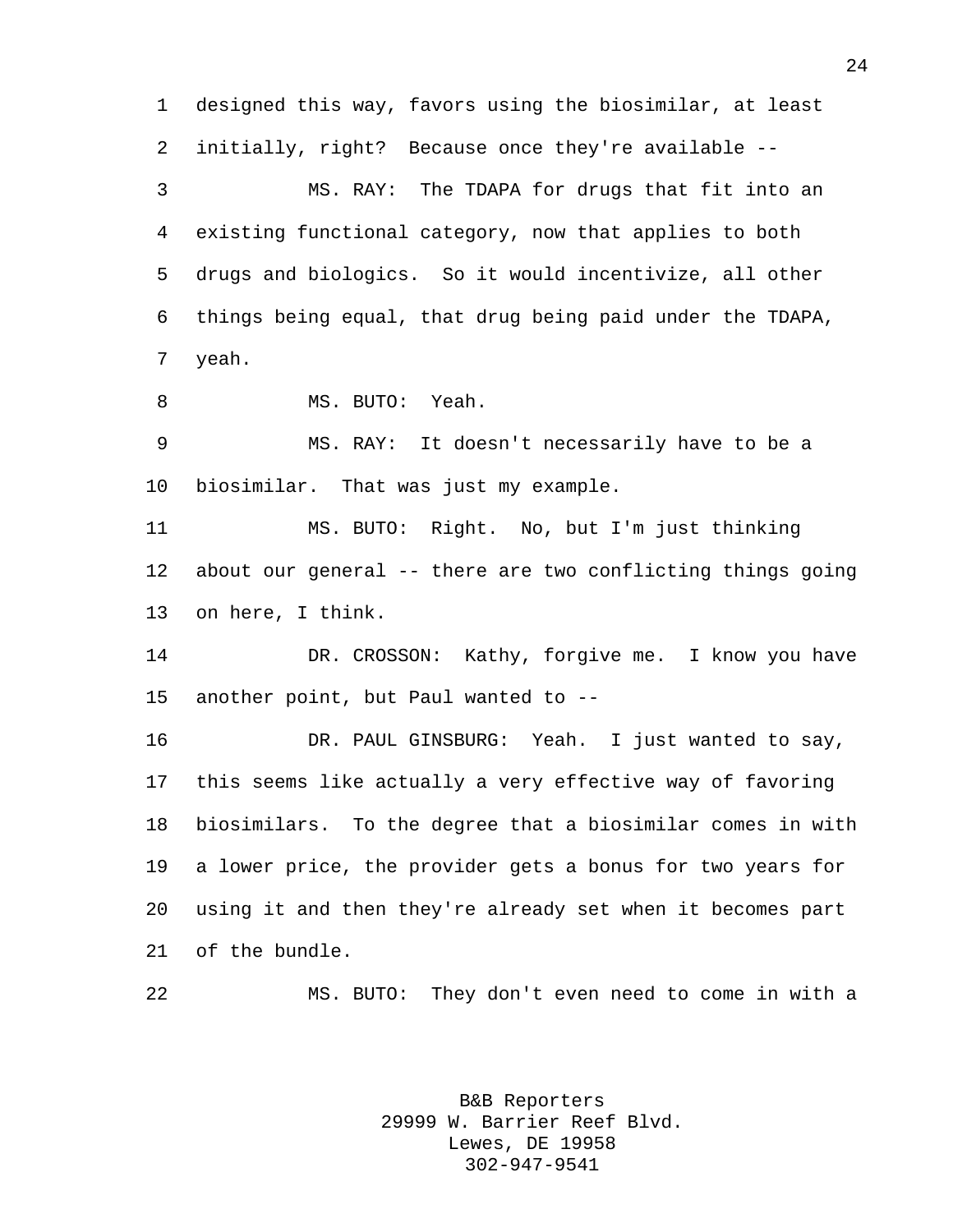lower price.

 DR. PAUL GINSBURG: But if there's not a lower price then they couldn't use it as part of the bundle. MS. RAY: But I'd just like to point out that in either late 2015 or early 2016, a new EPO biologic, EPO Beta, was approved. At that time it was put right into the bundle, and we saw provider movement towards that lower- cost new biologic. So the PPS, I mean, that's an example of the PPS working to incentivize the use of a new product that came in at a very competitive price. DR. CROSSON: Yeah, I'm sorry, Kathy. One more time. Jonathan wanted to come in on this point. DR. JAFFERY: Yeah. So first of all, in general, I think, Nancy, your last point was an important one, is that to the extent that these are -- first of all, they're often not biologics. We're talking about lots of less commonly biologics or biosimilars. But to the extent that we're talking about drugs that, for the most part, are equivalent in their effectiveness, the PPS system inherently incents providers to do that. The other thing I would just point to, if we

> B&B Reporters 29999 W. Barrier Reef Blvd. Lewes, DE 19958 302-947-9541

think about the injectables, in particular, and you think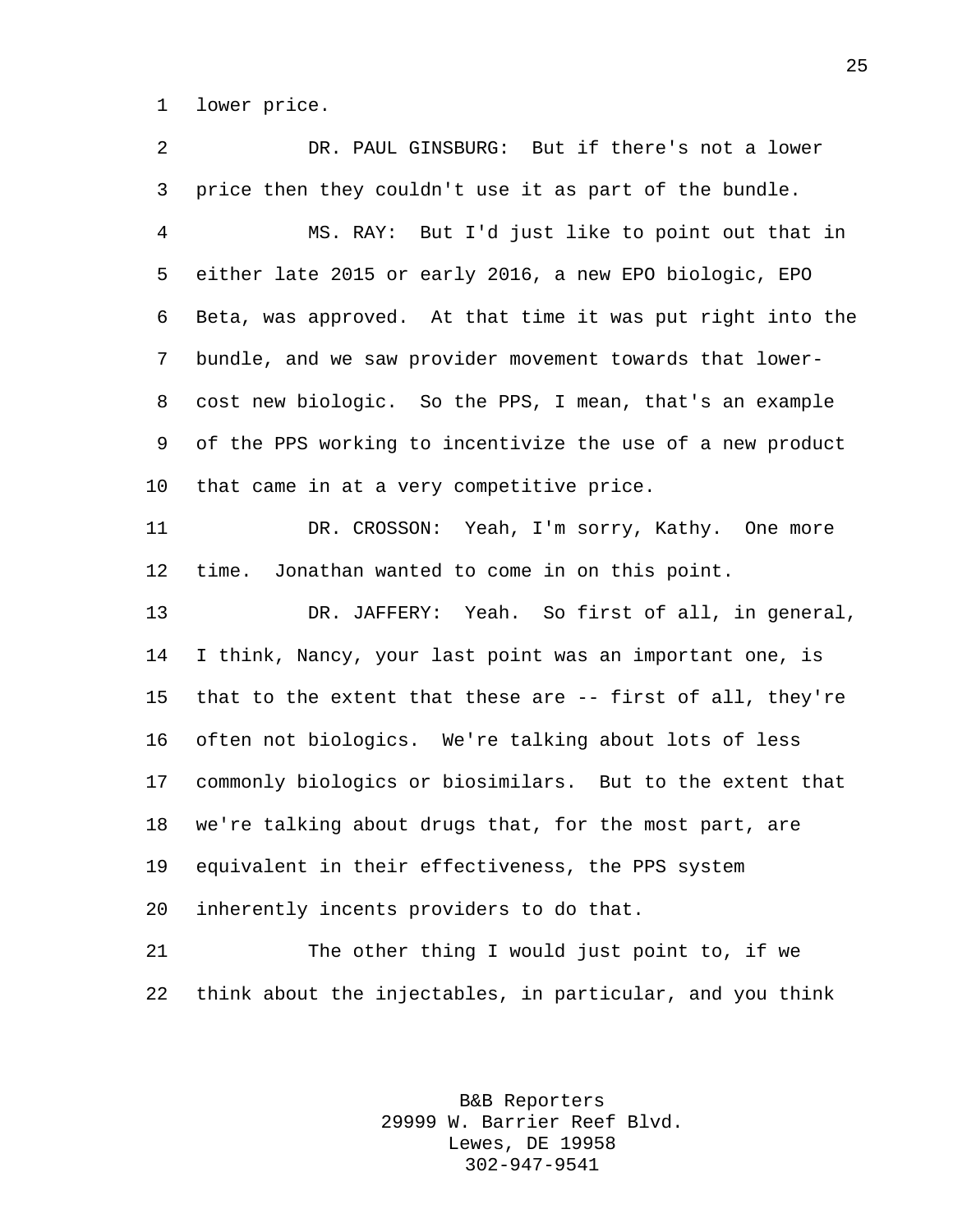about maybe a large dialysis unit deciding to switch every year, every two years, based on payment policy, you know, that's not very dissimilar than just switching a formulary. And I think that in some ways, you know, assuming that providers believe that this IV vitamin D is just as effective as this IV vitamin D, for example, the ability to switch patients may be easier in that setting than if you're writing a new prescription, because these are given three times a week on dialysis and patients don't actually have to physically take them. It's a nurse or a tech comes up and injects it during the dialysis treatment, and they don't know if it's necessarily EPO A or EPO B.

DR. CROSSON: Okay. Thank you.

 DR. DeBUSK: On that one point, I mean, it does appear that we've created an incubator for biologics and new drugs, but we've also given them a dominant strategy of launch at the highest possible price you can, enjoy the cost plus TDAPA period, and the moment that you're about to get integrated back into the bundle, bring your price down to parity, certainly not below, because they've already switched to you because they've been receiving a premium. So it seems like that would be the dominant strategy a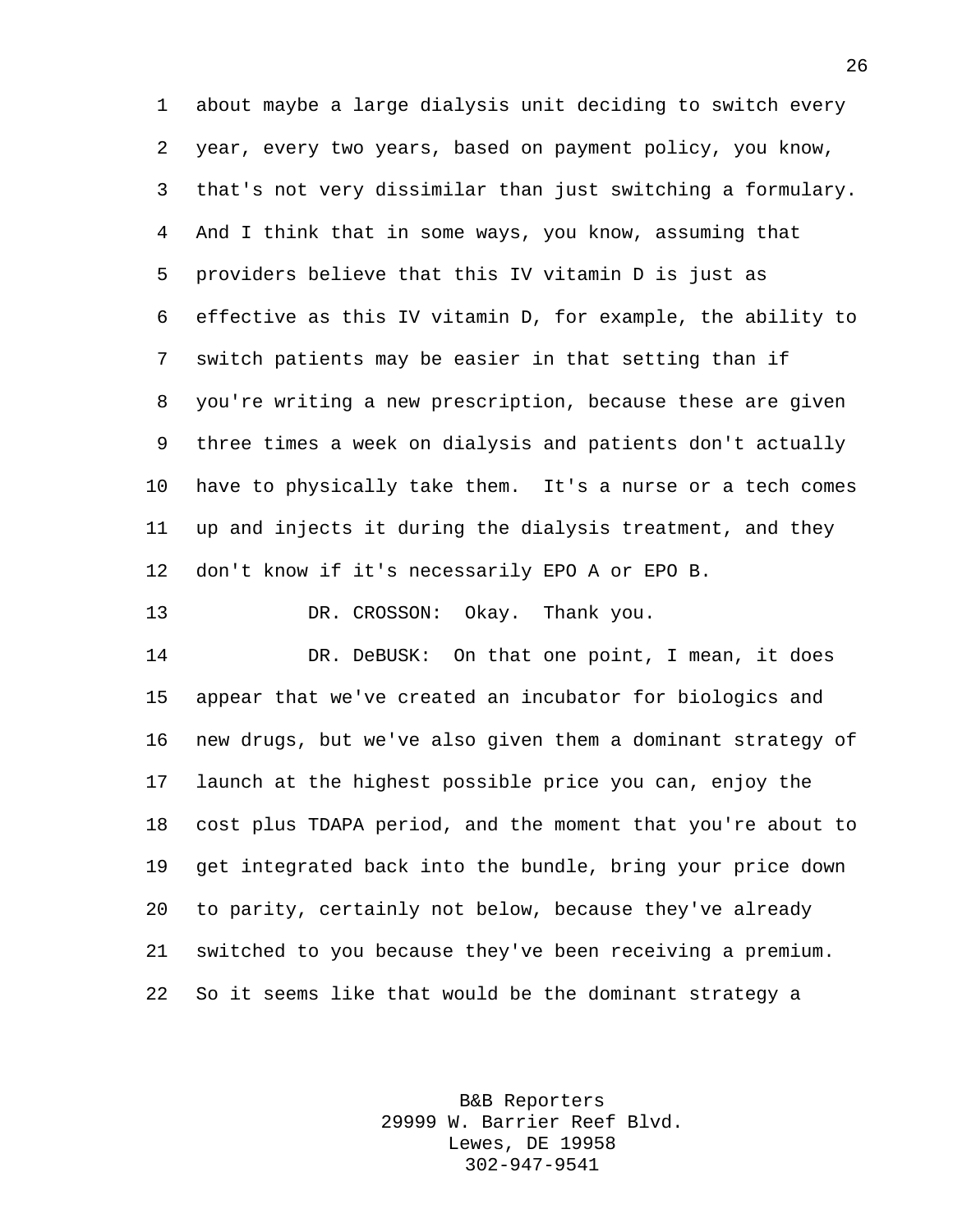manufacturer would use.

 DR. CROSSON: Okay. MR. PYENSON: And Nancy, if I'm reading this right, as me-too brands come out, each successive brand would be eligible for TDAPA. Is that correct? MS. RAY: Yes. As long as it's not a generic or one of the other kinds of approvals that I included in a footnote. But yeah, if a new vitamin D agent came on the market, yes, it would get the TDAPA for two years, and then it gets into the base rate, and no change to the base rate. And then if another new vitamin D comes along, the same thing will happen. According to the -- when CMS expanded the TDAPA, their rationale was to incentivize the development of new technology. DR. CROSSON: Okay. Kathy, finally it's your turn. MS. BUTO: So back to Slide 4, or any of the slides that deal with quality parameters, we have dialysis under quality, dialysis adequacy and anemia management, home dialysis use and mortality. I'm wondering whether we have any information or data on adverse outcomes, or even sort of -- you mentioned the use of ER visits going up.

> B&B Reporters 29999 W. Barrier Reef Blvd. Lewes, DE 19958 302-947-9541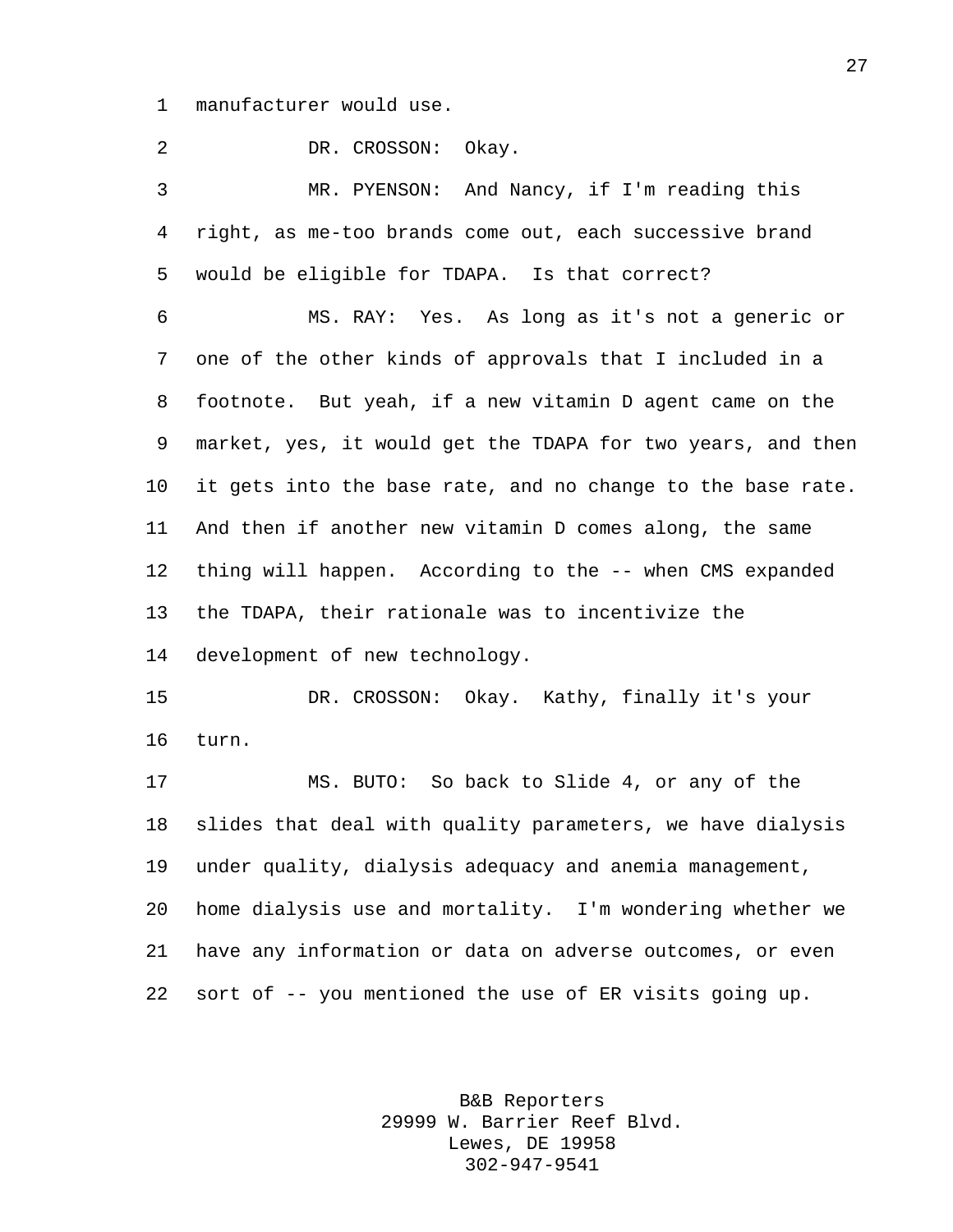What do we know about those? I think of those as sort of the equivalent of ambulatory sensitive conditions. Do we know anything about that or of the principal reasons why people on dialysis go into inpatient care? MS. RAY: Right. MS. BUTO: I mean, in order to really evaluate quality, just looking at the use of home dialysis, doesn't strike me as one thing that really helps us determine what the quality is. 10 MS. RAY: Sure. I understand. MS. BUTO: That's the reason behind my question. MS. RAY: I don't know the reason for the ED visits. What I can tell you is that hospitalizations, a good chunk of, and for January I can give you a little bit more precise than a big chunk of them, is due to cardiovascular reasons and infections. DR. JAFFERY: And that's been true for decades. MS. BUTO: Mortality has really not changed over the last 10 years or so? MS. RAY: Yeah. Yeah. There was a little bit of decline in the early part of this decade, but it's sort of steadied out in the last five years.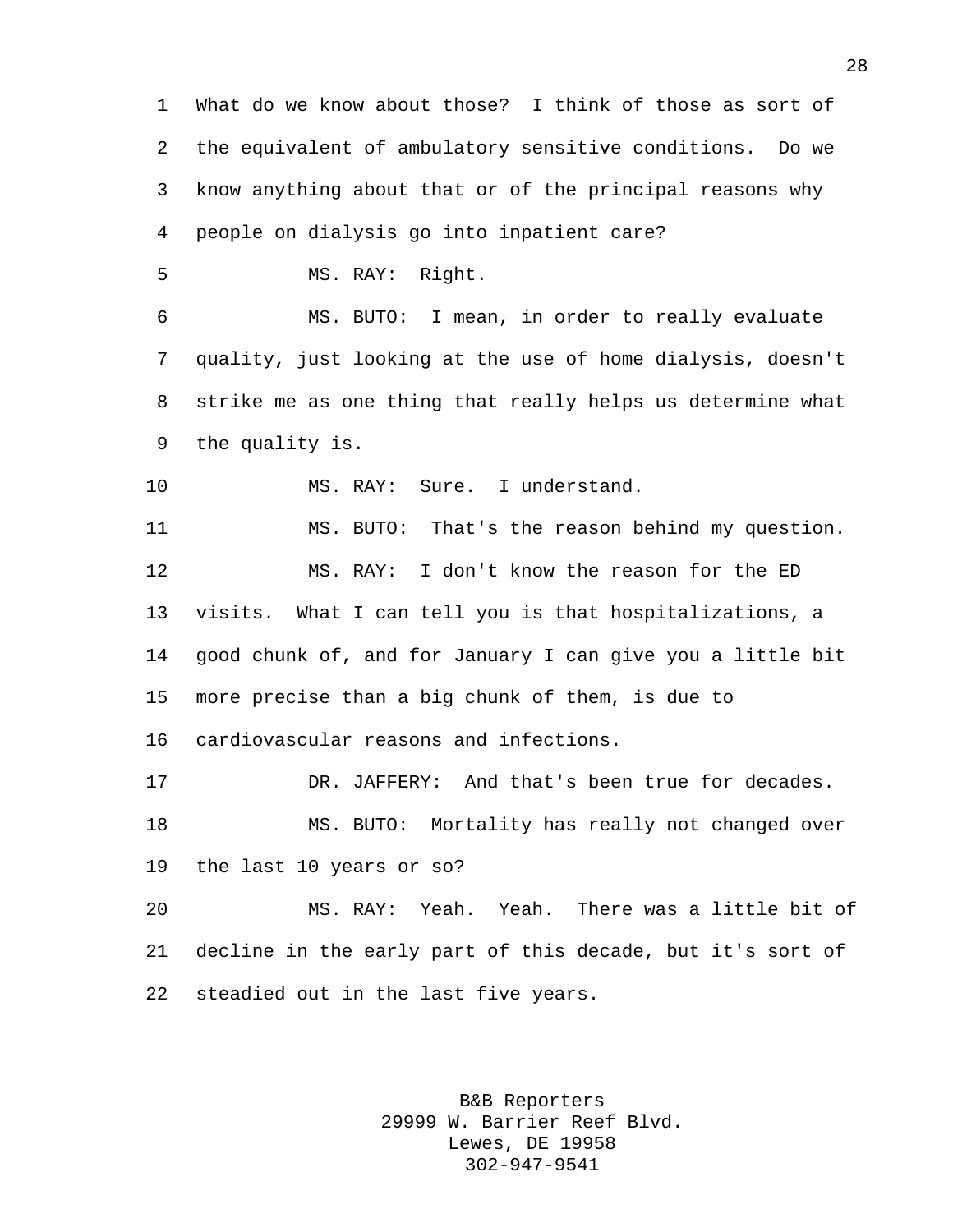DR. JAFFERY: It hadn't really budged at all for many, many decades, and then it came down a little bit. DR. CROSSON: Paul.

 DR. PAUL GINSBURG: Yeah. I've got two questions. One, which Jonathan might be the best one to answer it, would be, you know, it's interesting how we've put in different incentives on facilities that affect drug choice, but you'd think physicians would be prescribing these drugs but physician payment is separate. And could you give me a sense if there are a lot of these decisions just made by the facility rather than a physician, or how many of them are customized to a patients and the physician makes?

 DR. JAFFERY: Yeah, great question, and, I mean, I do think that the incentives aren't there for the providers in this setting. It doesn't matter either way. So that sort of gets back to my formulary comment, I think to the extent that there are certain particularly injectables, or actually exclusively injectables, because otherwise you're writing a prescription that they wouldn't get filled in the dialysis unit. But if they're injectables, the dialysis unit, the facility may decide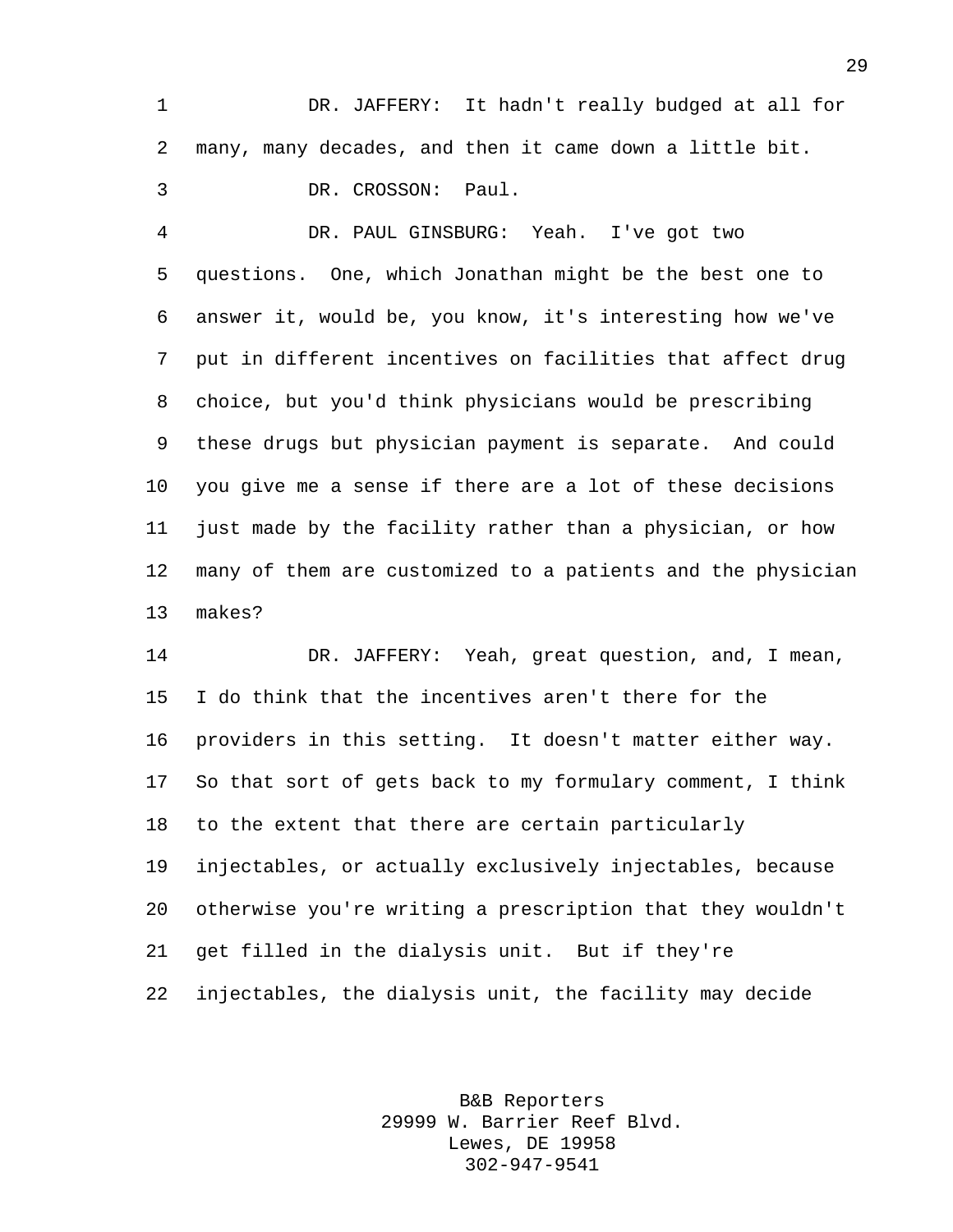that we're going to go with this vitamin D or this calcimimetic.

 DR. PAUL GINSBURG: I see. Thank you. Same question is do we have any information on what rates are used by MA plans when they pay for dialysis? DR. JOHNSON: We've looked into that a little bit. We could do a more comprehensive look. It seems like this question has come up a few times. In general, I think the MA plans pay a little bit more than fee-for-service. We've looked at the range of payments that the fee-for- service PPS would make and many of the MA rates are within that range. A few are quite a bit higher. But it still could be that within that range the MA payments are higher than fee-for-service. But it is not nearly as high as the commercial rates. DR. CROSSON: Okay. I have Dana and Amol. DR. SAFRAN: Thanks. I have a couple of questions, all quality related. So I was under the impression -- but I'm not sure I'm right so that's why I'm asking -- that dialysis facilities were routinely collecting quality-of-life data from patients, so

systematically tracking something like SF12 or SF36. Is

B&B Reporters 29999 W. Barrier Reef Blvd. Lewes, DE 19958 302-947-9541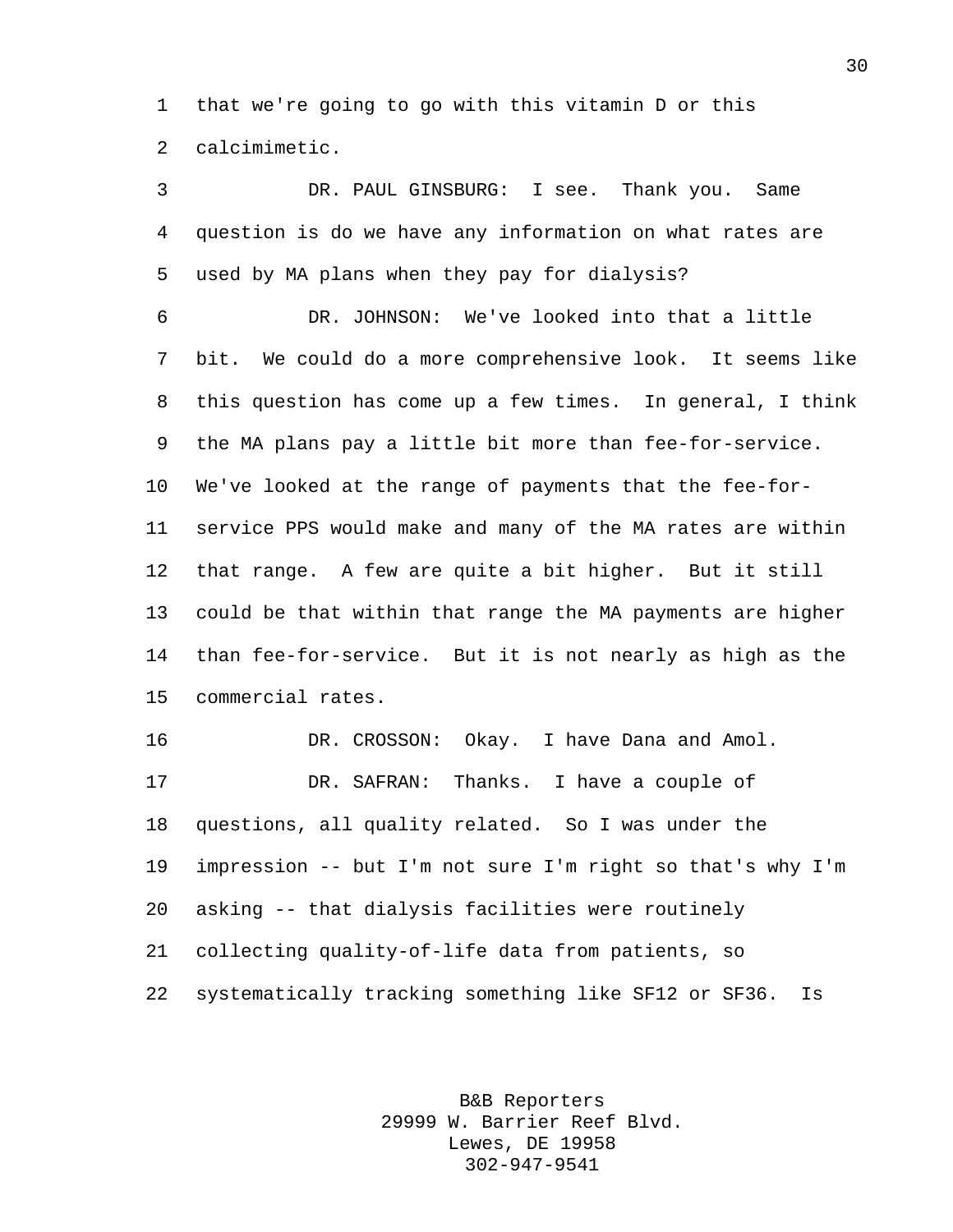that correct?

 MS. RAY: Patients fill out a CAHPS. DR. SAFRAN: So patient experience -- MS. RAY: Yes. DR. SAFRAN: -- but not their functional -- like not functional health status and well-being. MS. RAY: To my knowledge it's not required by Medicare. Now if they are doing it, it could be that they're just doing it on their own. DR. SAFRAN: Okay. Thanks. Second question is, do we have any -- understanding that there are differences in the underlying clinical status of patients who are candidates for home dialysis, I'm curious what we know about differences in some of the quality measures that you've reported here, like, you know, emergency room, hospital, et cetera, to the extent that we can adjust for case mix differences. MS. RAY: I'd have to get back to you on that. I mean, an important caveat to that is that home dialysis patients -- there are real differences in the demographics of home dialysis patients versus in-center patients.

DR. SAFRAN: Yeah.

B&B Reporters 29999 W. Barrier Reef Blvd. Lewes, DE 19958 302-947-9541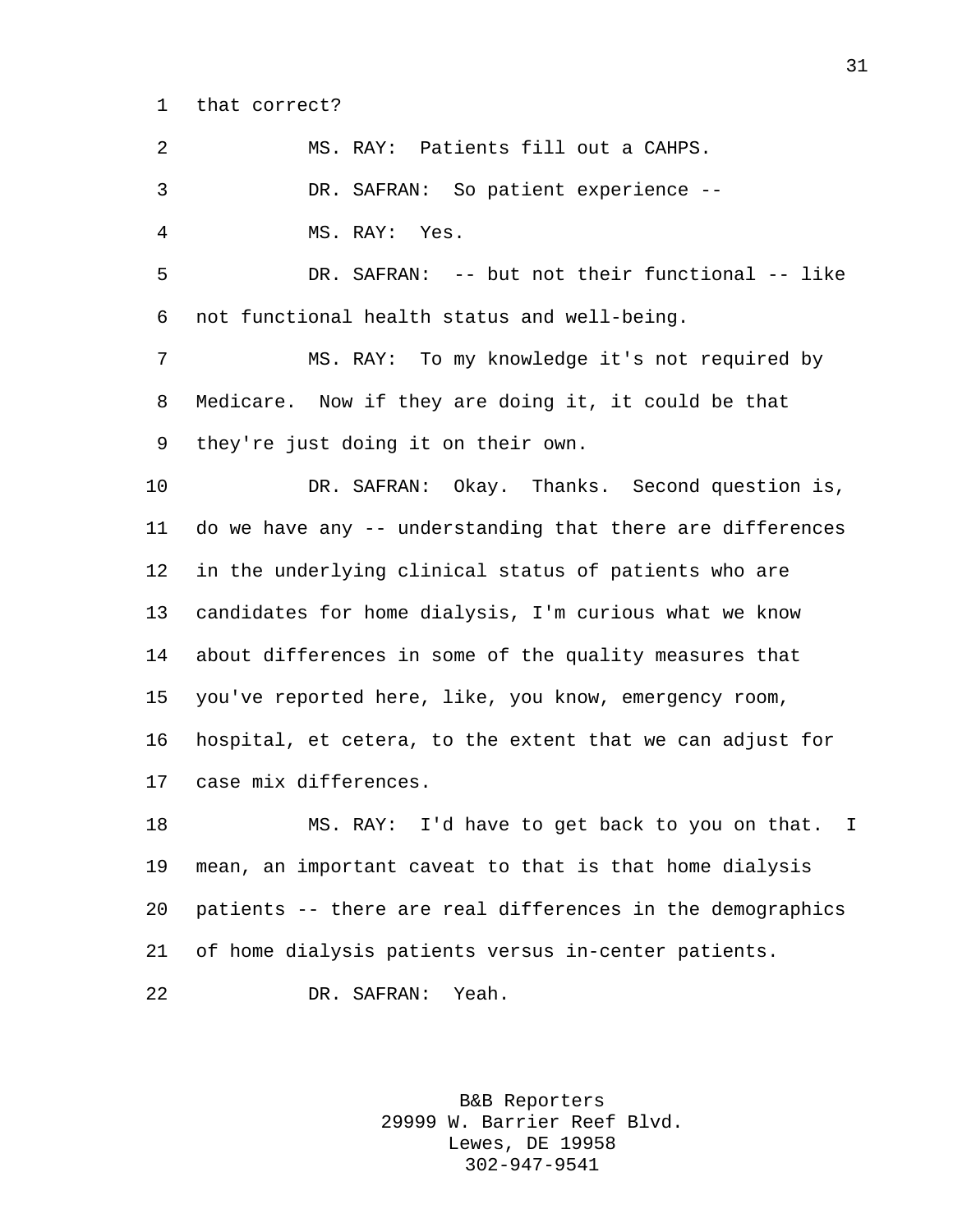MS. RAY: They tend to be younger. They tend to be white. But I can try to get back to you with some information in January.

 DR. SAFRAN: Thank you. And my last question is, has the program ever contemplated a quality component of payment for dialysis?

 MS. RAY: There is the ESRD quality incentive program, the QIP, and that subtracts up to 2 percent off of the base rate for facilities that don't achieve the necessary score. So that has been in place since 2012. DR. SAFRAN: Great. I'd love to learn more about

that program, so thanks.

13 DR. CROSSON: Amol.

 DR. NAVATHE: I just wanted to pick up on the home dialysis thread of questions. So a couple of questions in that regard. One is, do we have a sense of rates of home dialysis in other settings, so MA, VA also, for example, as a reference benchmark?

 DR. JOHNSON: Not offhand, but that's something we can look to in the MA sector.

DR. NAVATHE: Okay. Thanks.

MS. RAY: What we could easily bring to you is a

B&B Reporters 29999 W. Barrier Reef Blvd. Lewes, DE 19958 302-947-9541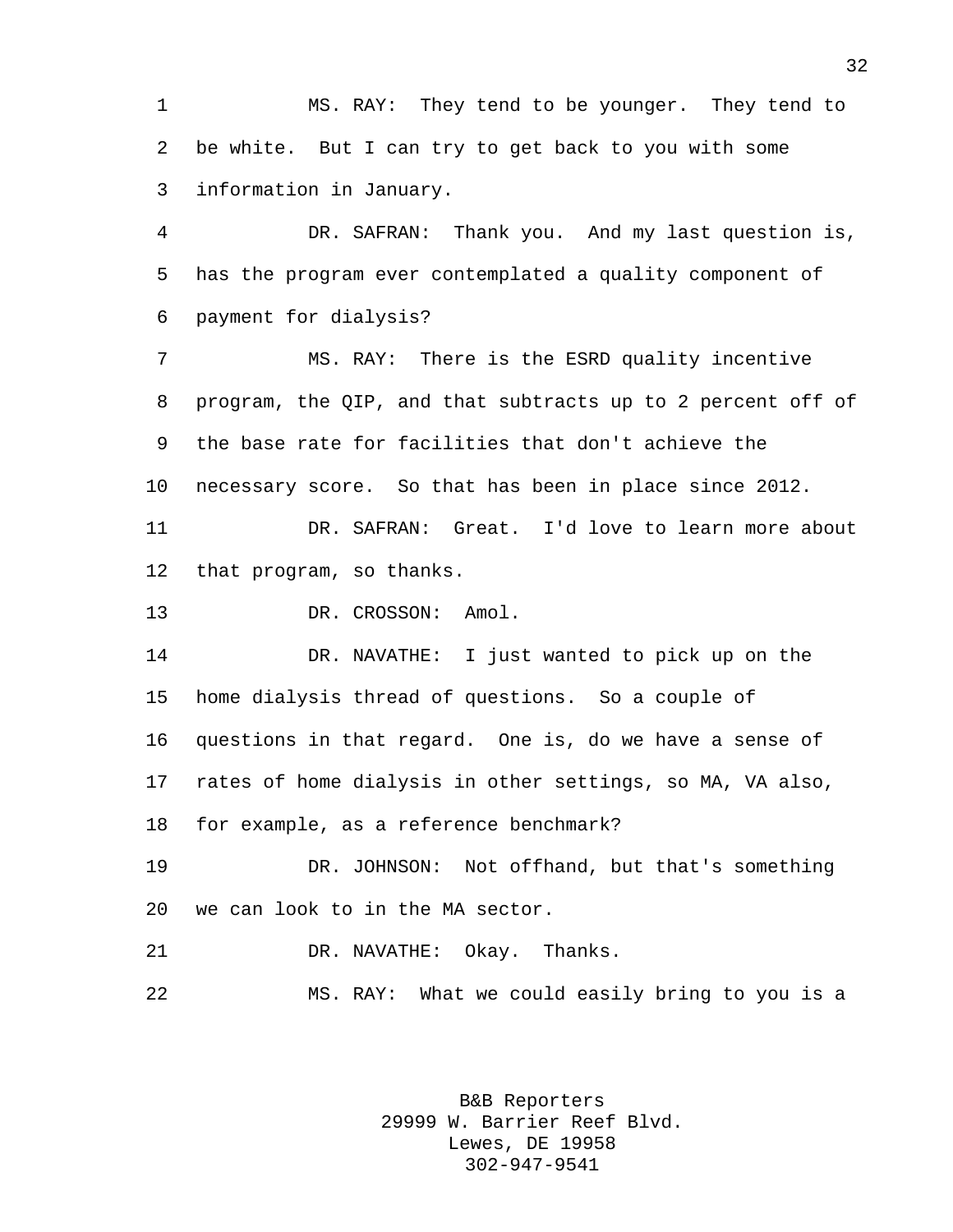national rate of home dialysis. That data is available from U.S. Renal Data System. We'd have to look into it, you know, sector by sector, though.

 DR. CROSSON: I believe I recently saw, for one large integrated delivery system located in the state of California the number was 30 percent.

MS. RAY: Yes, it was.

 DR. NAVATHE: Jon, do you have a sense of what it has been historically in the VA?

 DR. PERLIN: This is really an interesting question because obviously the technology is changing, and I refer to our nephrologist on the team over here. But I'm not sure what the numbers are specifically for hemodialysis, not peritoneal dialysis. Historically, obviously, a lot of home dialysis has been the peritoneal.

 But what's changing the dynamic, in, ironically, both in-hospitals and dialysis centers and at home, are these new low-volume dialysate processes, that don't require the large volumes of water, et cetera. And so this is something where I think Nancy referred to the entrance of CVS into the dialysis arena. I think these new technologies are going to change the locations of dialysis

> B&B Reporters 29999 W. Barrier Reef Blvd. Lewes, DE 19958 302-947-9541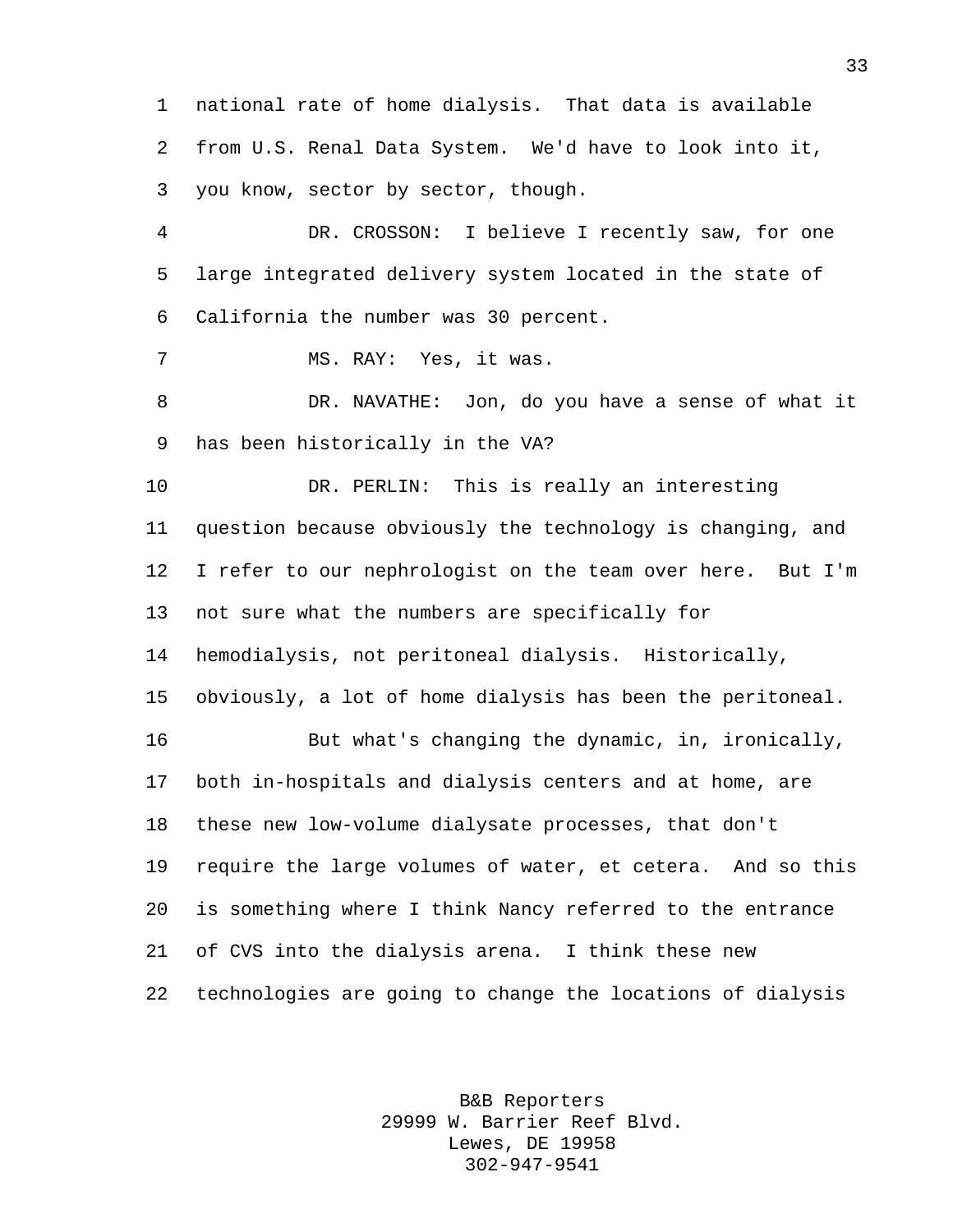to potentially make the smaller centers more effective, and the smallest center, obviously, one that is potentially best for patients is home, when possible.

 DR. NAVATHE: Yeah. That makes total sense, and that's, I guess, the spirit of my thought and line of questioning here.

 Another question is just relating to the cost. Do we get any specific information? Do we have a sense of the underlying cost differences? Obviously, it's cheaper to provide home dialysis or peritoneal dialysis, but do we have a sense of the cost difference of doing that?

 DR. JOHNSON: A few studies have suggested that the peritoneal dialysis is cheaper than in-center hemodialysis, and home hemodialysis is maybe slightly cheaper but roughly the same.

 I think the two next discussions that happen is how are the costs being allocated. Usually, that analysis is done via cost reports, and there's a lot of questions as to whether or not all of the costs associated with home are correctly allocated to the right categories.

 The other trend that seems to be happening is that some of the machines and equipment are becoming more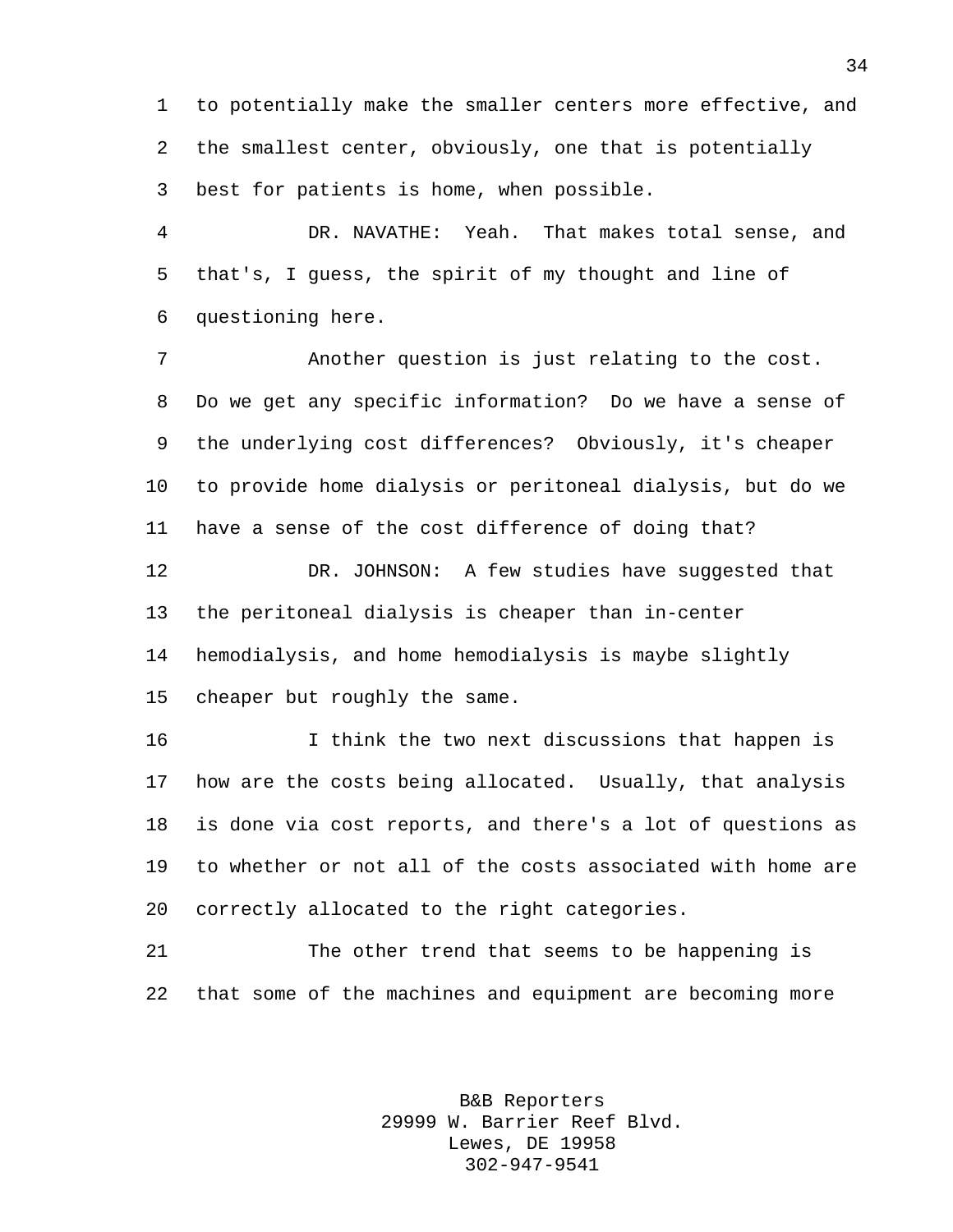advanced and also more expensive, so it's unclear that if there has been -- if home dialysis has been cheaper, whether or not that will continue to be the case.

 DR. NAVATHE: So last question is I think part of the reason that I'm interested in getting more information, if we could either collect more information or make a recommendation to collect some of this information, is related to Jon's point, which is home dialysis is changing. There's a lot of evidence, one, in other countries, it's certainly much higher in terms of the proportion of dialysis on average has tended to be cheaper. It's higher quality of life and a lot or at least more independent- supporting, in some sense, and could change the dynamic of how ESRD patients live and interact with the community and their potential for work, et cetera.

 And so if I think about it from a marginal -- if I channel my inner Brian and think about it from the operator's marginal incentive, it seems like the marginal incentive is to try to get people under PPS into the home dialysis, but we're seeing some increases in those rates but certainly not rapid. And if we can better understand some of the cost structures and get more information on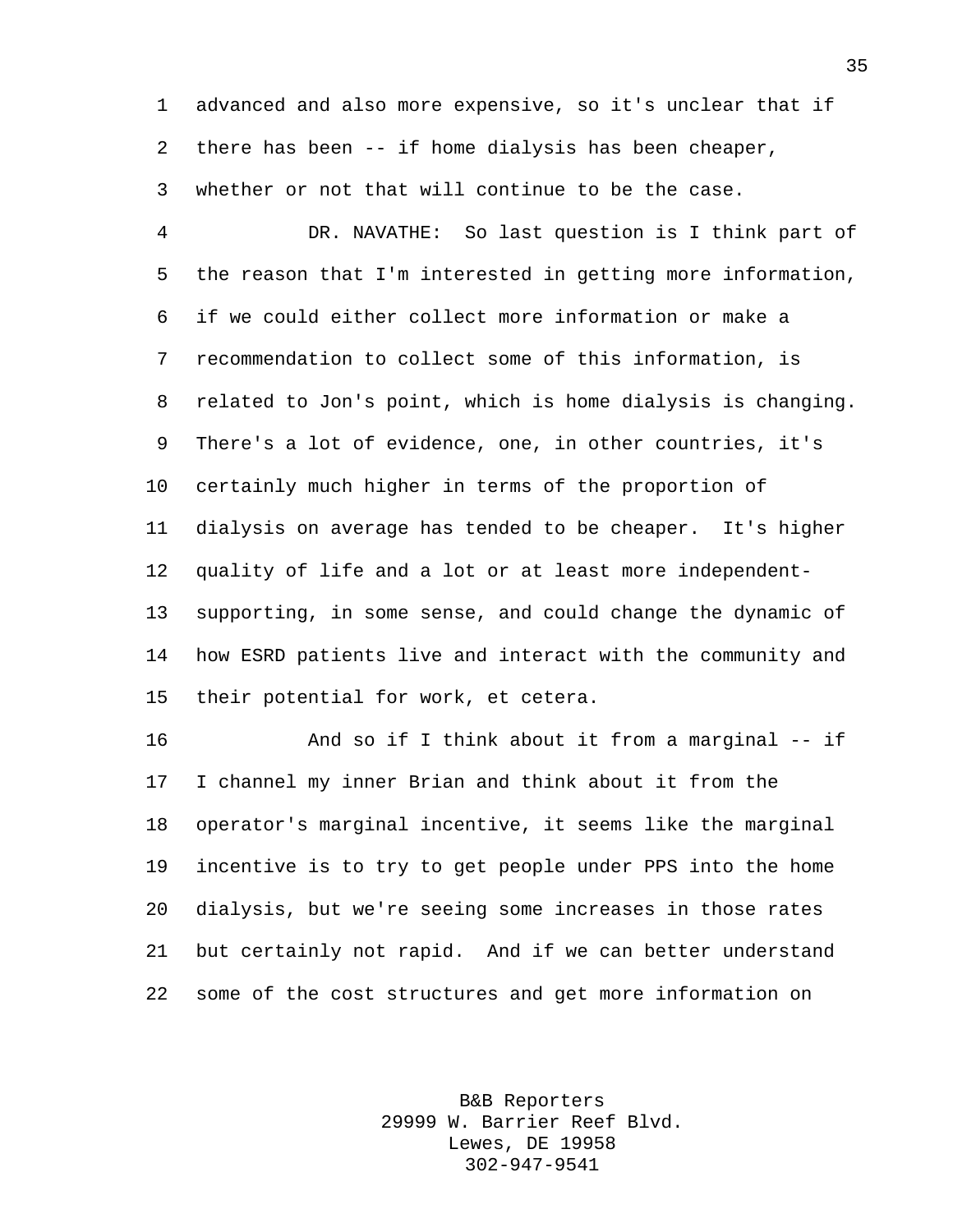this, maybe we can understand some of the frictions. Some of them may be cultural, and Jonathan could tell us about that.

 But I think it would be helpful to be looking a little bit down the road and, therefore, collect information so we can kind of arm ourselves in that regard. 7 DR. CROSSON: Kathy? On that question? 8 MS. BUTO: On the same point -- I'm sorry? DR. CROSSON: Go ahead. I'm sorry. I think I missed, Larry, but go ahead. MS. BUTO: Oh, it's on the same point. I wondered whether we have any information on the factors that lead to success or that are critical for home dialysis to be successful. So I assume that at least one of them might be the availability of a caregiver or partner to help with that, with the process. I mean, I think cost isn't the only thing that's important here in understanding it. So if there are any data or an assessment of factors that make home dialysis a more successful approach, I think that would be helpful.

DR. JOHNSON: I think Nancy has put together some

B&B Reporters 29999 W. Barrier Reef Blvd. Lewes, DE 19958 302-947-9541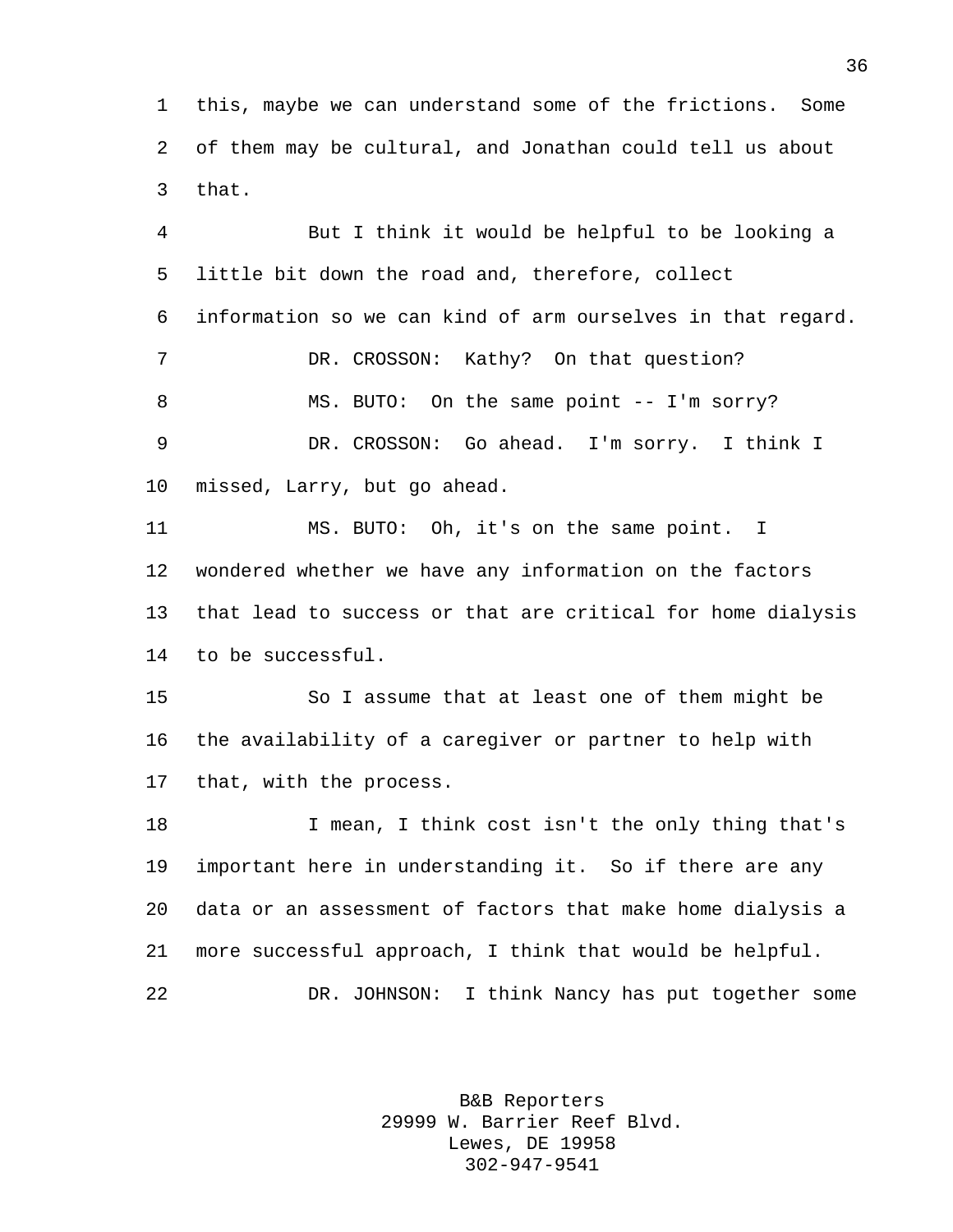of that before. We can bring that and maybe update to the extent that it's needed.

DR. CROSSON: Larry?

 DR. CASALINO: Going back to Dana's line of questioning, quality of life is a big deal for everybody but especially for dialysis patients, I think, and I'm just curious about why we don't -- is the data not available to look at patient experience measures as one of the quality things that we've had that we look at in these annual reports. MS. RAY: We can certainly look into analyzing the CAHPS data and bringing that for you. DR. CASALINO: I think that would be good because really it can vary so much, and it's really huge. DR. CROSSON: On this? DR. JAFFERY: Yeah, maybe to the last couple points, a few things. Can you bring up my secret slide? No, I'm just kidding. [Laughter.] DR. JAFFERY: So there is a Kidney Disease Quality of Life survey that's specific to --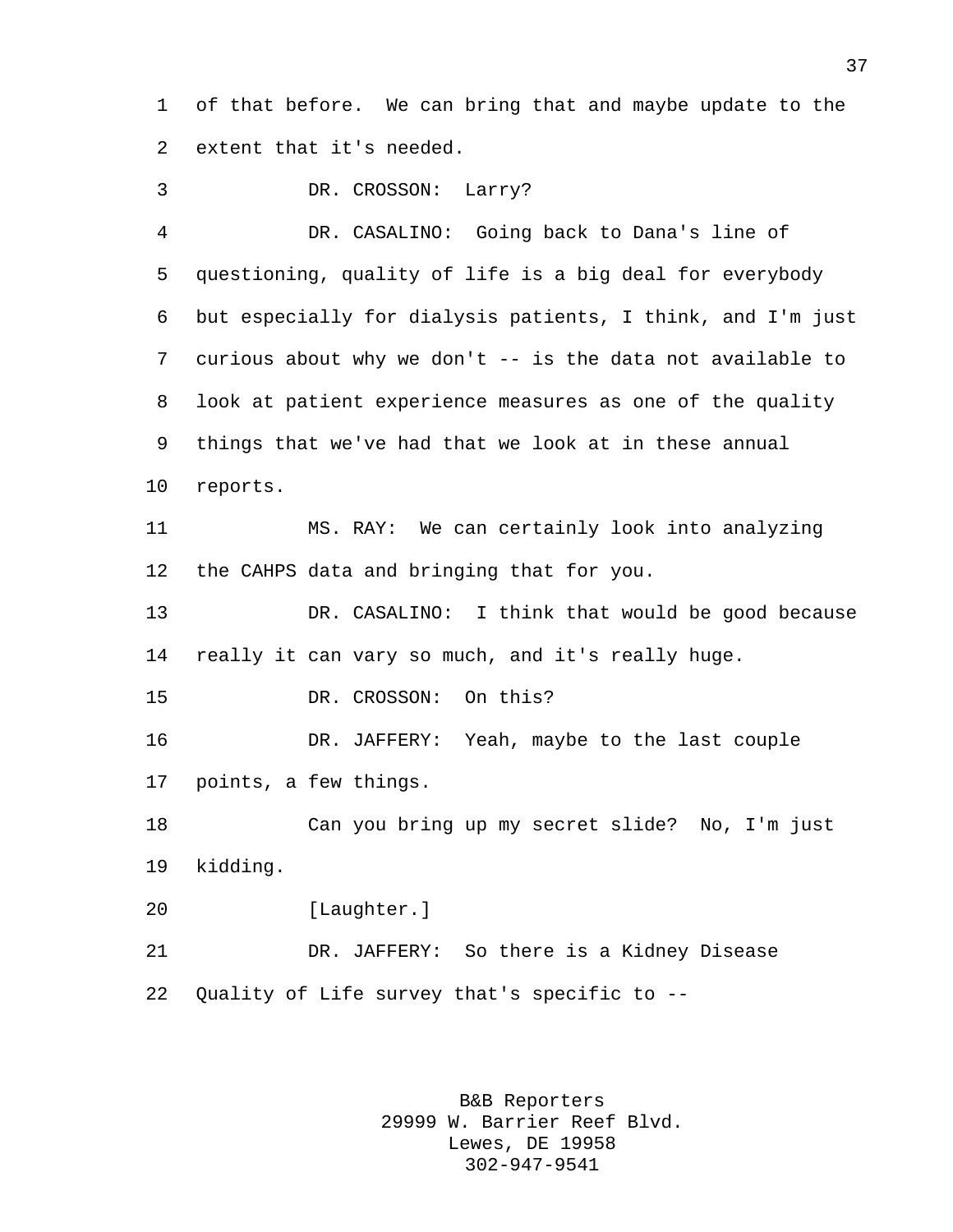MS. RAY: Yeah.

 DR. JAFFERY: It's called the KDQOL or whatever. MS. RAY: Yeah.

 DR. JAFFERY: And I thought that it was mandated, so we can check into that.

 MS. RAY: It could be. I will check into it. DR. JAFFERY: So we maybe have some quality of life, and I don't know how long it would have been administered.

 Just to the home dialysis question, I agree this is a bit of a moving target in a couple ways. There's the technology that's just been advancing, including places like CVS really digging into it.

 You know, PD has been around a long time, and there's lots of cultural reasons why it hasn't -- it used to be more popular. It's not. There's a lot of training issues in terms of nephrology fellows learning about how to do the technology, in terms of a caregiver. PD, really you can do it yourself. Home dialysis, you need somebody. So there's differences there.

 And I guess the final contextual point would be that administration has come up with a whole bunch of CKD

> B&B Reporters 29999 W. Barrier Reef Blvd. Lewes, DE 19958 302-947-9541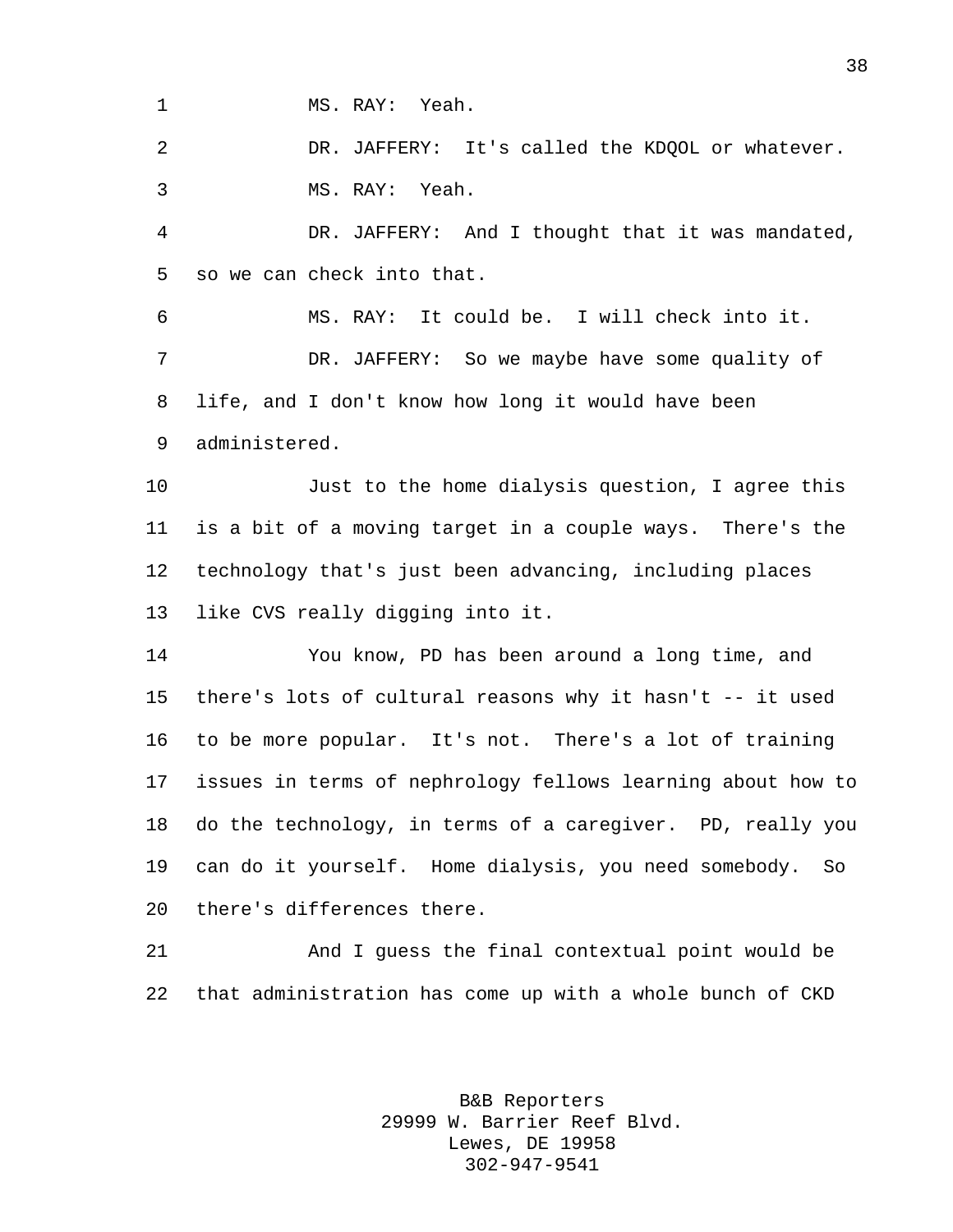and ESRD initiatives, including some things to try and incent additional use of home dialysis. So we're starting to see people get prepared for that, including financial incentives. It's hard to imagine that we won't see some movement based on that, so just a couple other thoughts. DR. CROSSON: Okay. Let's see. DR. CASALINO: If I may just on this topic? DR. CROSSON: Yeah. DR. CASALINO: It's tricky because, on average, I think one wants to incent more, incentivize more home hemodialysis, but it really isn't for everybody. It's kind

 of like giving all physicians incentive to get every patient's blood pressure down to below X when that really might not be the right thing for some patients, and certainly for home dialysis, that's true as well.

 I think a lot of dialysis -- this is a smaller point, but I think a lot of dialysis patients are actually fairly socially isolated, and the opportunity to actually go somewhere three times a week is not trivial. So this is, again, a reason why patients' experience measures could be important. The lesson we want is physicians or dialysis centers really pushing people into home dialysis who it

> B&B Reporters 29999 W. Barrier Reef Blvd. Lewes, DE 19958 302-947-9541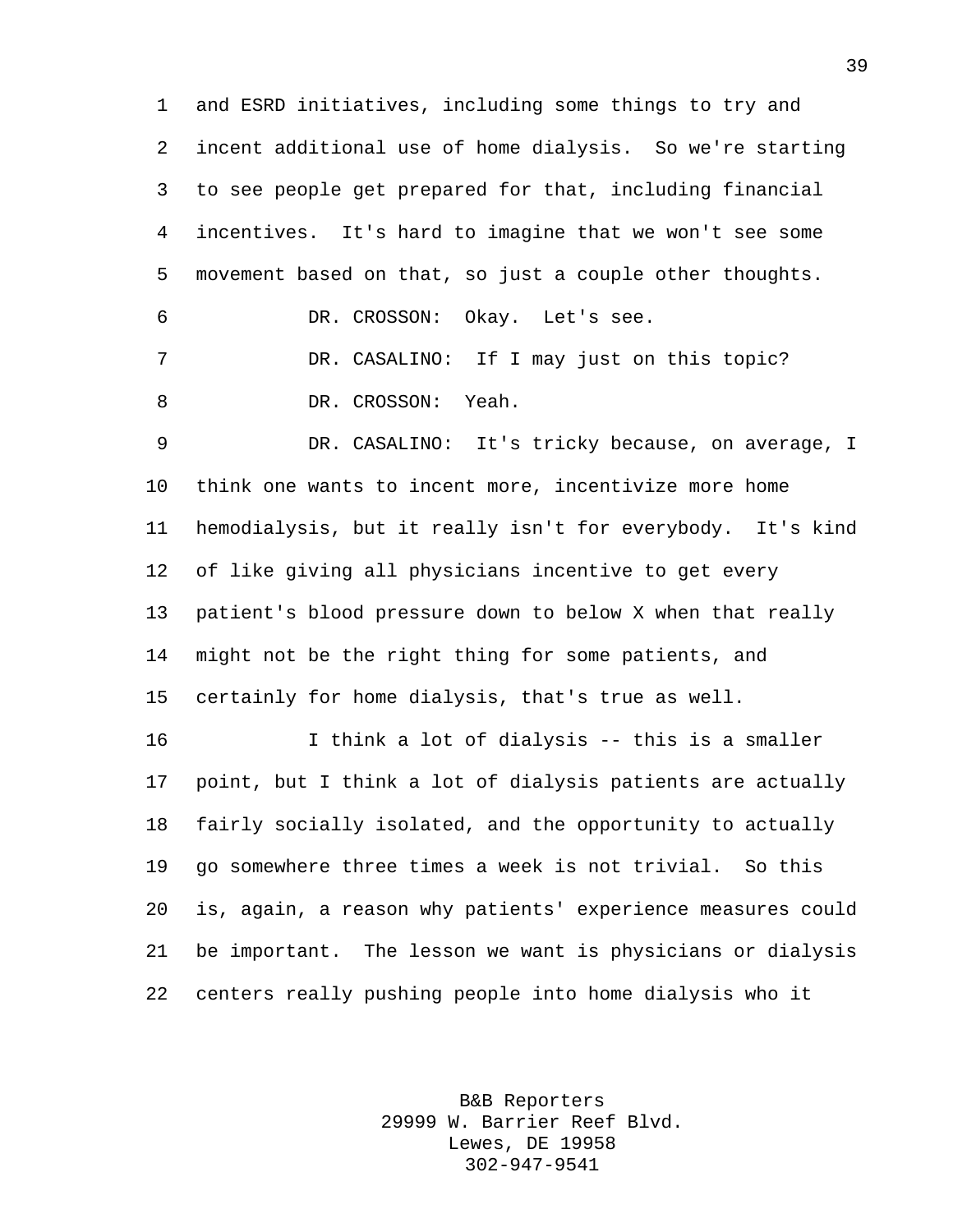might not really be appropriate for. On the other hand, probably it's underused now, I agree.

 DR. CROSSON: Okay. Bruce and then Warner. MR. PYENSON: Nancy, on the reading materials, on the bottom of page 37, you report that administrative costs from the Medicare cost report are, I think, 24 percent of the total cost of running the dialysis program, and that strikes me as high, though I don't have much of a context for that. And I think that probably is a relevant issue as we think of smaller-scale operations, like Amol's example of moving to smaller-scale programs or smaller-scale operations.

 I wonder if you could give a sense of the context for the 24 percent. Of course, I think of administrative costs from the standpoint of a payer, 24 percent would be very high for a payer, but how do you think of that? MS. RAY: So the cost reports don't allow me to dig into that category any deeper than administrative costs. I'm thinking based on discussions with providers, it could range from insurance to the home office cost, to their corporate -- you know, if it's a large organization, their home office.

> B&B Reporters 29999 W. Barrier Reef Blvd. Lewes, DE 19958 302-947-9541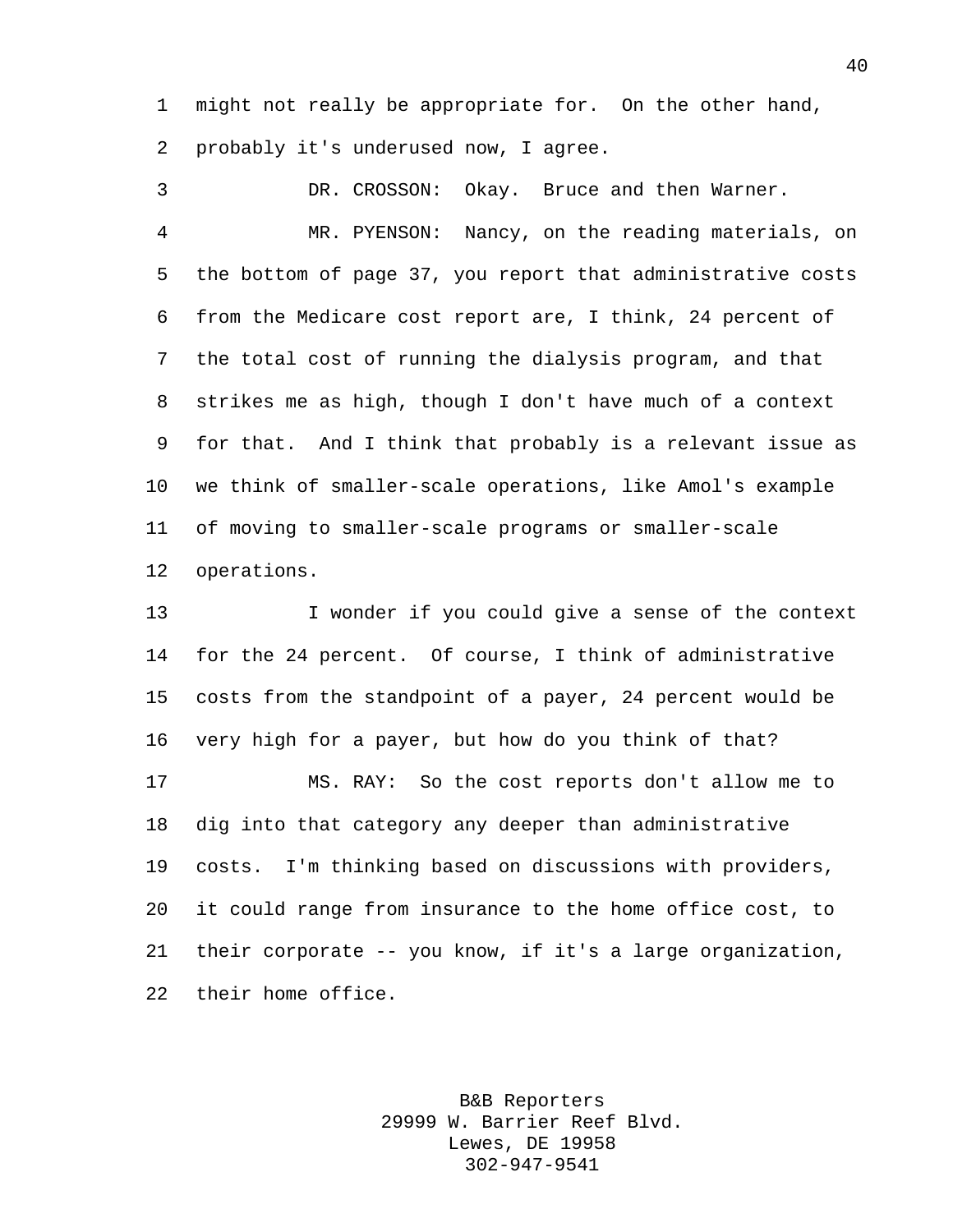Back in 2014, the Commission recommended that CMS audit dialysis cost reports, and Congress took up our recommendation, appropriated money to CMS. And one of the reasons why we recommended that back in the day was to find out these kinds of questions, and CMS has said that the audit results are completed. But they have not announced them yet. MR. PYENSON: Just a question on 24 percent, was

 that allocated to Medicare beneficiaries, or is that across the entire organization?

MS. RAY: That's an across-the-entire-

organization number.

DR. CROSSON: Warner?

 MR. THOMAS: I had a different question. In the reading, it's mentioned that there's basically two large dialysis organizations that account for about 75 percent of the care. Do you have any thoughts about any impact that has, one way or another, on the data or on the industry overall?

 MS. RAY: Well, I mean, on the data, clearly the two large dialysis organizations have a large impact on -- well, they have a large impact on everything we see here,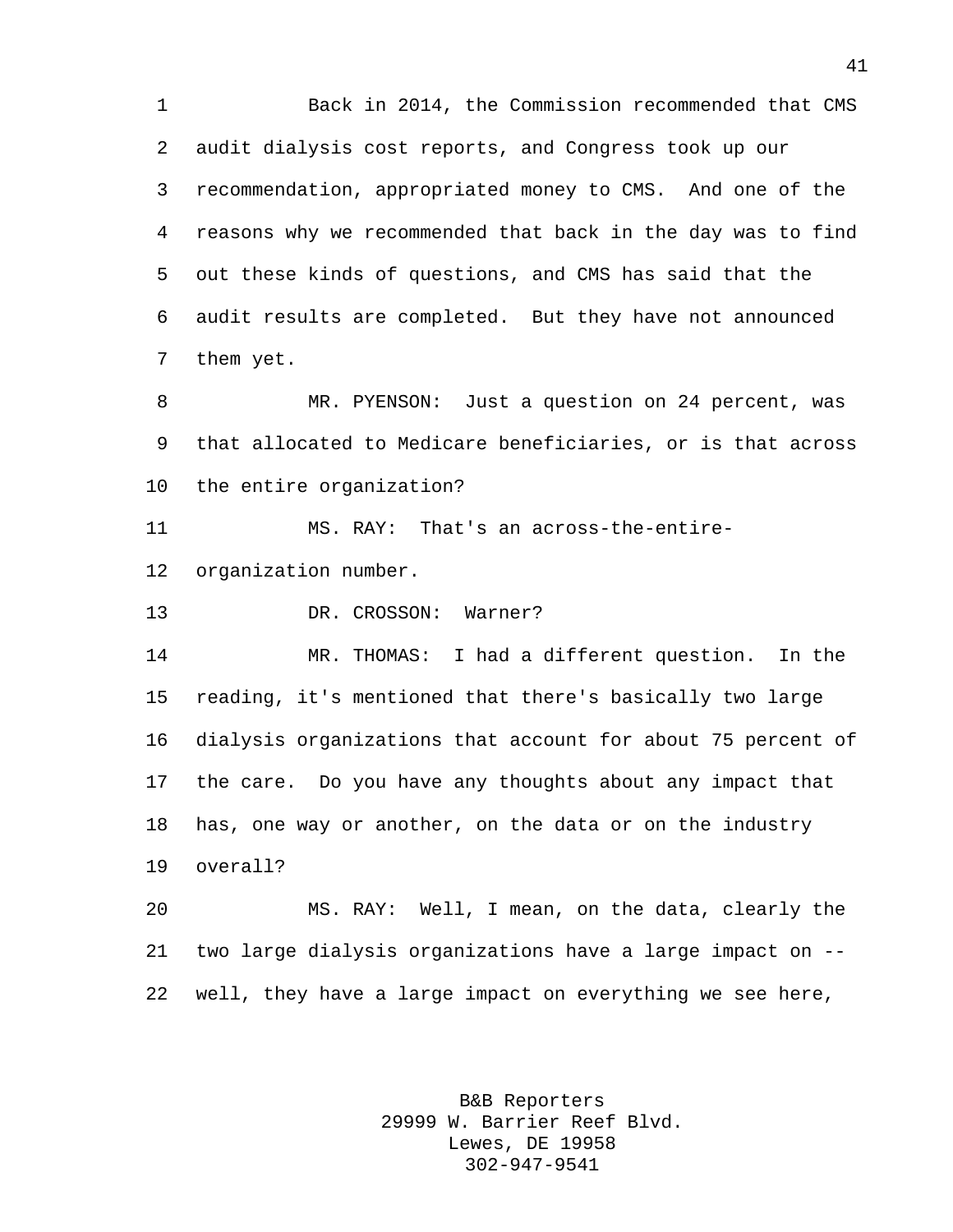ranging from access to care to quality to the providers' financial performance. Yeah.

 DR. CROSSON: Warner, was your question how effective is the competition between the two? I'm not sure.

 MR. THOMAS: I think it was really more just -- I mean, we've looked at consolidation and other facets, and this is one that's pretty consolidated. I just didn't know if there was any takeaways as you guys analyzed the data or looked at it, one way or the other. I mean, are there trends there? Do you see differences? I don't know. It's just a very unique situation, and as you mentioned, most of the centers that are closing are smaller, hospital-based. It was just more of a -- and, I guess, are you seeing any new entrants as well? Given that there's so much significance from these two entities, do you see new entrants trying to get back into this world? I mean, I don't know if you had any thoughts or takeaway from it. MS. RAY: I mean, over the last 10 years, we have

 seen some new entrants, but by comparison to the two large dialysis organizations, I mean, they are relatively small. I think the third biggest chain has facilities in

> B&B Reporters 29999 W. Barrier Reef Blvd. Lewes, DE 19958 302-947-9541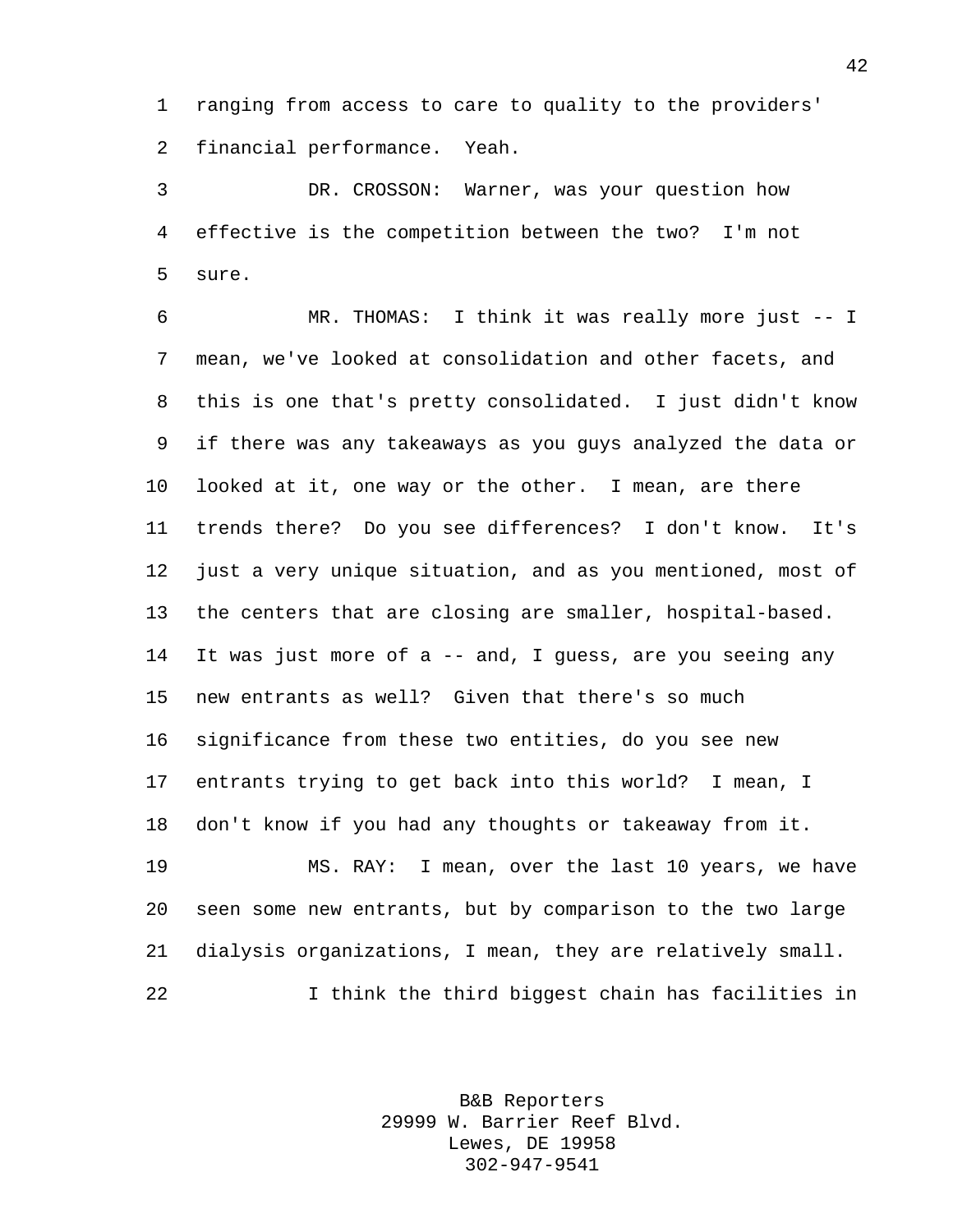the hundreds by comparison to Fresenius and DaVita, which is each over a thousand.

DR. CROSSON: On this point?

DR. CASALINO: Yes.

 I think on other sectors, we have spent a certain amount of time -- and the presentation sometimes included that information -- on what effect Medicare policies have had, if any effect, on consolidation. So this is an area I really don't know about, but it would be interesting in the future or if you have anything to say about it today to know more about whether there are Medicare policies that have fostered and/or continue to foster this kind of consolidation.

 DR. JOHNSON: I think that's something we'll have to look into.

 DR. CROSSON: Okay. Jonathan and David, I think you're both on this point, and then I think we have to move on.

 DR. JAFFERY: Yes. This is related. I mean, I certainly agree with Warner. This is a unique situation where we've got this level, degree of consolidation. There's also something else unique about it in

> B&B Reporters 29999 W. Barrier Reef Blvd. Lewes, DE 19958 302-947-9541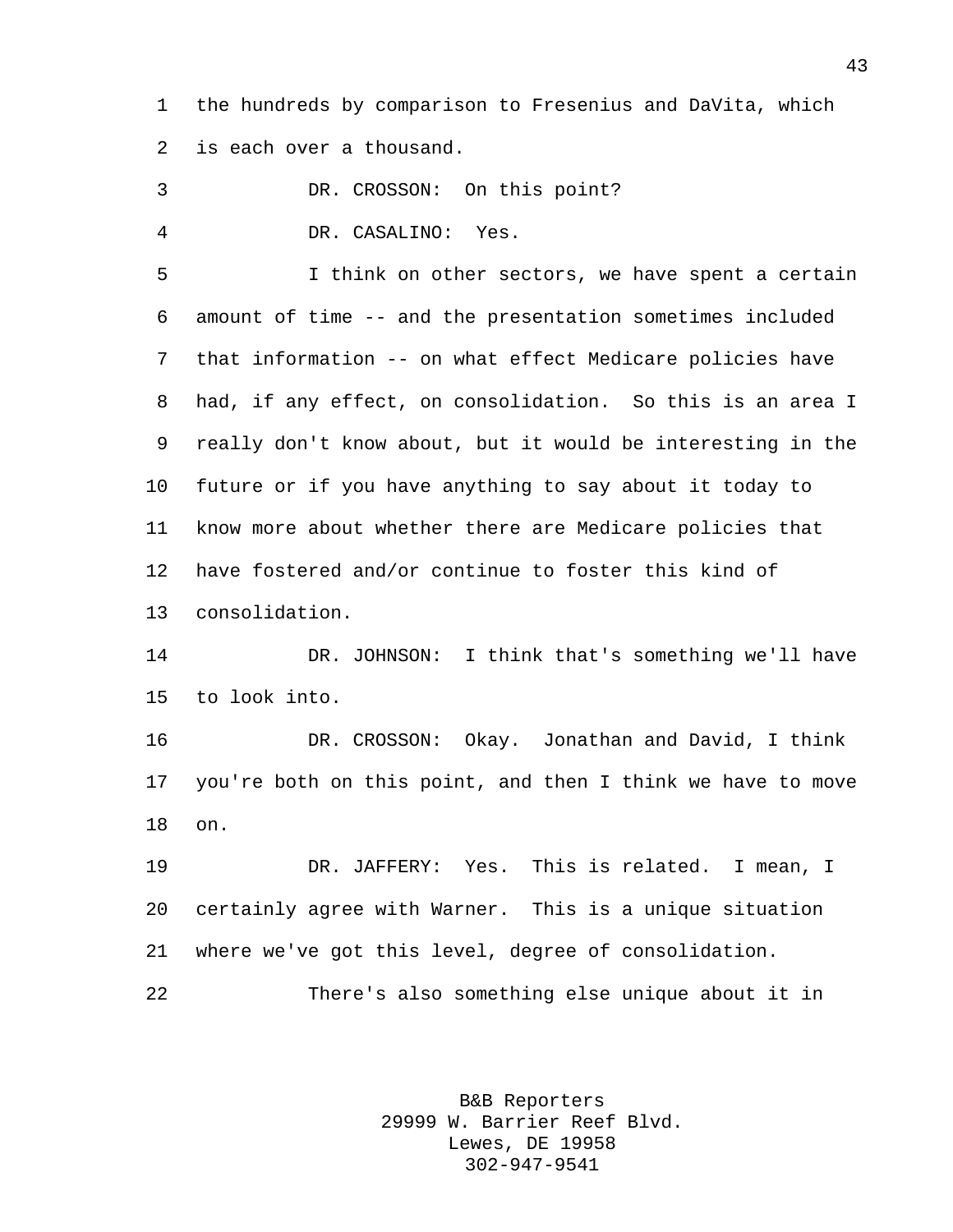that these organizations are very vertically integrated. I don't know that we have other sectors. They make the machines. They make the filters and so forth. I think you mentioned some of that in the reading.

 So my question is when we're looking at margins, does any of that factor into it for these organizations, or are we just looking at the dialysis book of business for them, the dialysis delivery?

 MS. RAY: Oh. Well, the Medicare margin is just dialysis, and the total margin is just dialysis. The access to capital gives you the other factors going on.

 In terms of the vertically integrated company selling equipment and supplies, so for their own cost report, I believe that they have to report a cost that's similar to the payment level that they're getting in the open market.

 DR. JAFFERY: So for that part, they actually have better margins? Because they're not paying that much money for -- presumably.

 MS. RAY: I mean, they have to charge themselves at the market rate for a dialyzer or a machine, for example. I can add that to the paper.

> B&B Reporters 29999 W. Barrier Reef Blvd. Lewes, DE 19958 302-947-9541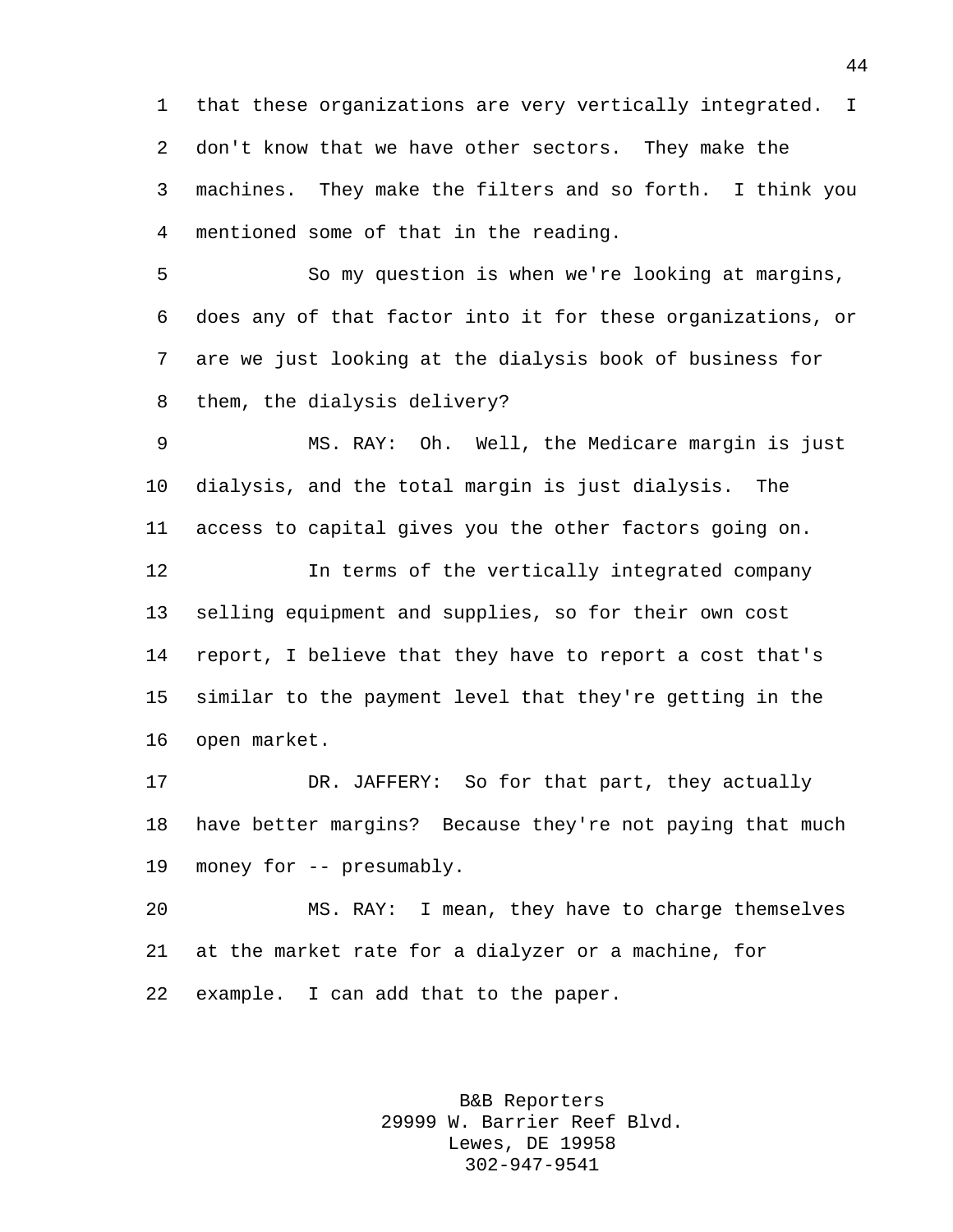DR. GRABOWSKI: Okay. Yeah. Great. I'm so happy, Warner, you raised this issue. This has bothered me about this sector, just how concentrated it is, and there is as fair amount of economic research focusing on just the implications of this concentration. So, to your point, Larry, we should really bring that in and think about that here. I also wonder if there's anything we might analyze around entrance or exits and sort of market-to- market, are some more competitive than others, and what that might tell us about behavior here of the different centers. MR. THOMAS: Great. One of the things I'm just

 sitting here wondering is that if we were -- I mean, we've had discussions on other sectors in the industry. If you look at whether it would be IRFs or hospitals or physicians and you said what consolidation would take place in order to get to providers that were 75 percent of the market, I think we'd go, "Wow. That's pretty significant."

[Laughter.]

 MR. THOMAS: So, I mean, it's just something that we ought to just be mindful of, I guess, especially as we

> B&B Reporters 29999 W. Barrier Reef Blvd. Lewes, DE 19958 302-947-9541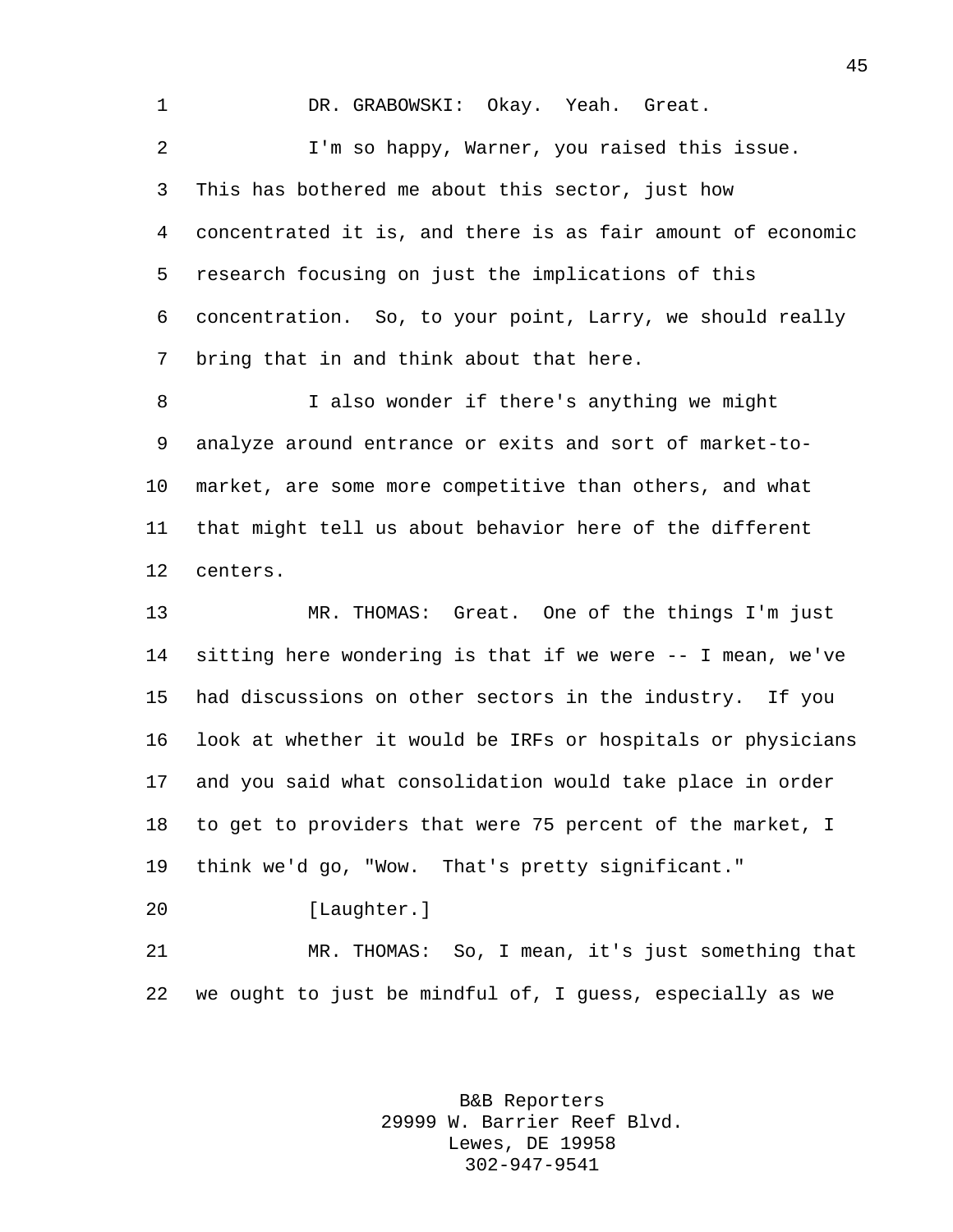look at other sectors as well.

 MS. BUTO: The other thing is that this is a Medicare market almost entirely.

DR. CROSSON: Yes.

 MS. BUTO: I mean, that's another aspect. So it's highly concentrated from a provider perspective and highly concentrated from a beneficiary.

 DR. CROSSON: And it has a different level of pricing power than perhaps some other parts of the industry.

 Okay. So let's see the recommendation, which has come current law. Any discussion, support, lack of support for the recommendation?

 MS. BUTO: I am wondering whether we should try to address the drug issue in some way. I think we all were talking around -- you know, realizing that it's legislated and fairly recently, to be silent on it when it creates these distortions, I think we ought to -- I guess I would vote for bringing it back in January with an option to address the -- whatever we call it. TDAPA?

MS. RAY: TDAPA.

MS. BUTO: TDAPA issue.

B&B Reporters 29999 W. Barrier Reef Blvd. Lewes, DE 19958 302-947-9541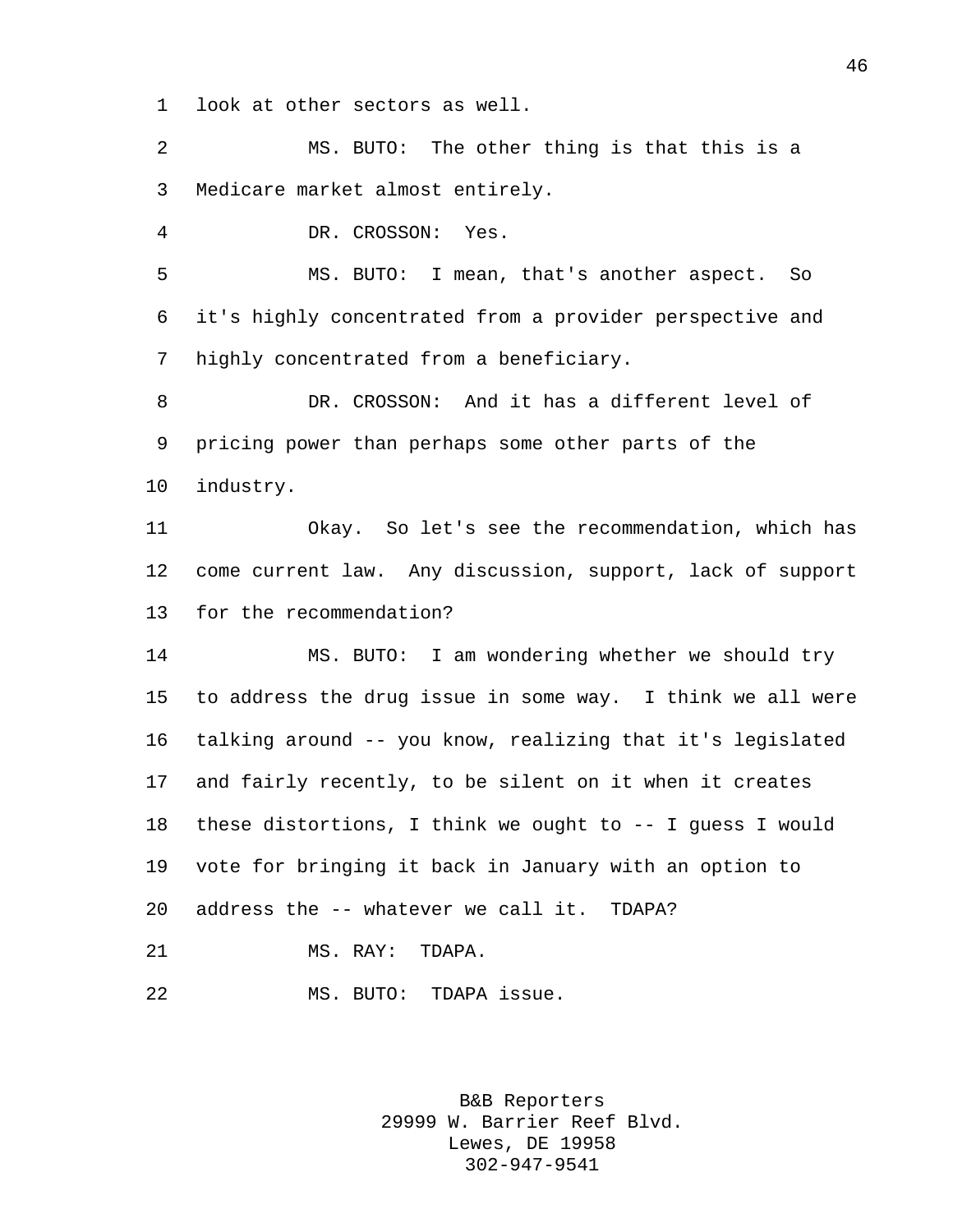Jim, I don't know what you think, but -- DR. MATHEWS: Can you say a little bit more about what  $-$ 

 MS. BUTO: What it would look like? DR. MATHEWS: Yeah. Because in the past, we have, in comment letters, addressed concerns about the application of the TDAPA process, and we could contemplate a formal recommendation, but can you say a little bit more about the shape or form?

 MS. BUTO: To me, the obvious one is something coming along in the same category that's already in the bundle, giving it a two-year, in a sense, pass-through. That strikes me as one we could recommend the bundle back in immediately or that it not be provided that kind of TDAPA. That just seems pretty obvious.

 Anything really new, yeah, there might be an argument, but, anyway, I'd look at that because that seems -- I think several of us picked up on that.

 DR. MATHEWS: Yeah. Well, when we head back, we'll see what we can do and consult with Jay and Paul, and we'll see if we can act on this for the January meeting. DR. CROSSON: Yeah. Bruce?

> B&B Reporters 29999 W. Barrier Reef Blvd. Lewes, DE 19958 302-947-9541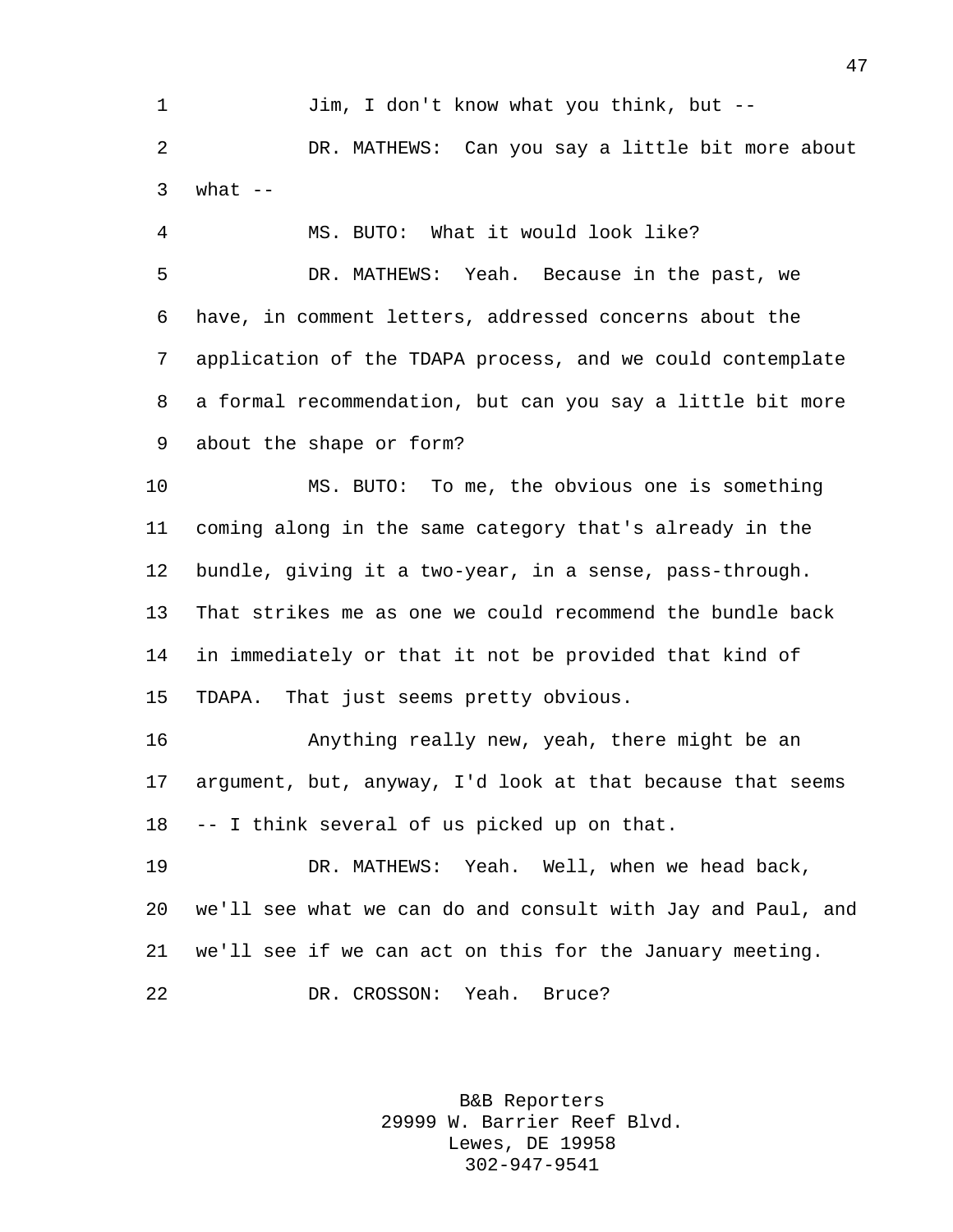MR. PYENSON: There's an issue that I probably should have raised in the first round, but it overlaps dialysis and Medicare Advantage, which we alluded to the higher reimbursement from commercial, which includes Medicare Advantage.

 Starting in 2021, Medicare Advantage beneficiaries who have end-stage renal disease will be able to choose a Medicare Advantage plan, and it turns out like everything else in Medicare, the benchmarks are set on a fee-for-service basis. But the cost of the market domination of the LDOs -- reimbursement for Medicare Advantage is higher. The reimbursement rates from Medicare Advantage are higher. This gets involved with network adequacy rules and things of that sort.

 So I don't know whether to raise this issue in the dialysis discussion or in the Medicare Advantage discussion, but I suspect the impact is pretty significant in both areas.

 As with Kathy's comment on TDAPA, I think this is something to note. I know we don't have time to do a lot of work in it. What would you suggest?

DR. CROSSON: Well, I'd probably say, "What would

B&B Reporters 29999 W. Barrier Reef Blvd. Lewes, DE 19958 302-947-9541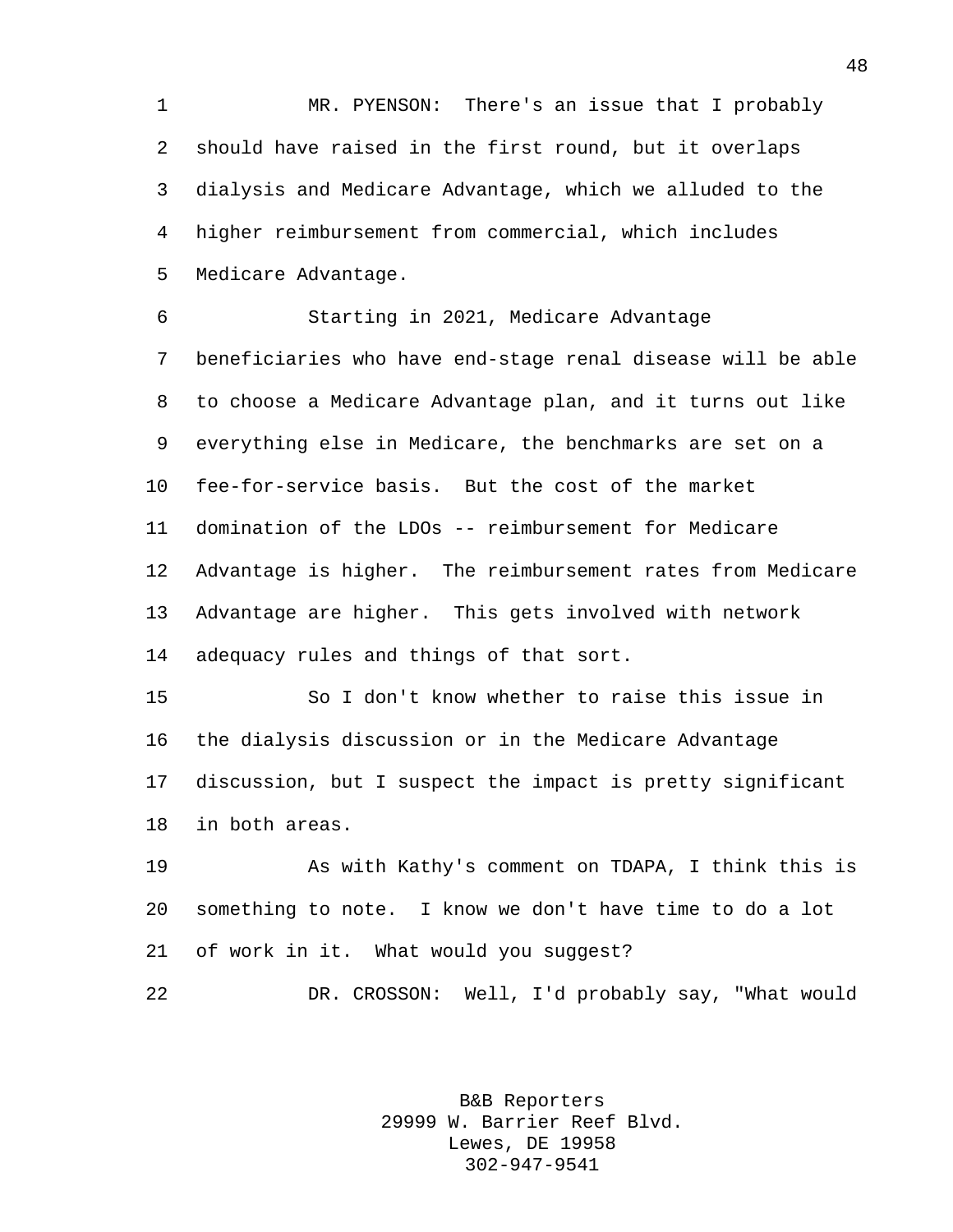you suggest?"

 I think if we're going to -- why don't we do this. I think we are going to talk about Medicare Advantage a little bit later, but one of the things I was going to say when we start that is that this is not our only bite of the apple, that we're going to come back on a range of Medicare Advantage issues in the spring, and so I think what I'm going to suggest is we leave this to Jim and the staff to determine whether or not we add this in to the discussion that we're going to have in January or we pick it up later, if that's okay. DR. PAUL GINSBURG: Can I give a follow-up? DR. CROSSON: Yeah. DR. PAUL GINSBURG: Yeah, I think while Jim and the staff are thinking about this, the question I should have followed up with in Round 1 is, you know, with the sometimes higher payment rates than fee-for-service Medicare, to what degree is there a different regulatory structure for dialysis than we find in physicians and hospitals that might be the cause of this, or is it strictly the consolidation that creates a very different situation than we encounter elsewhere? Because I'm not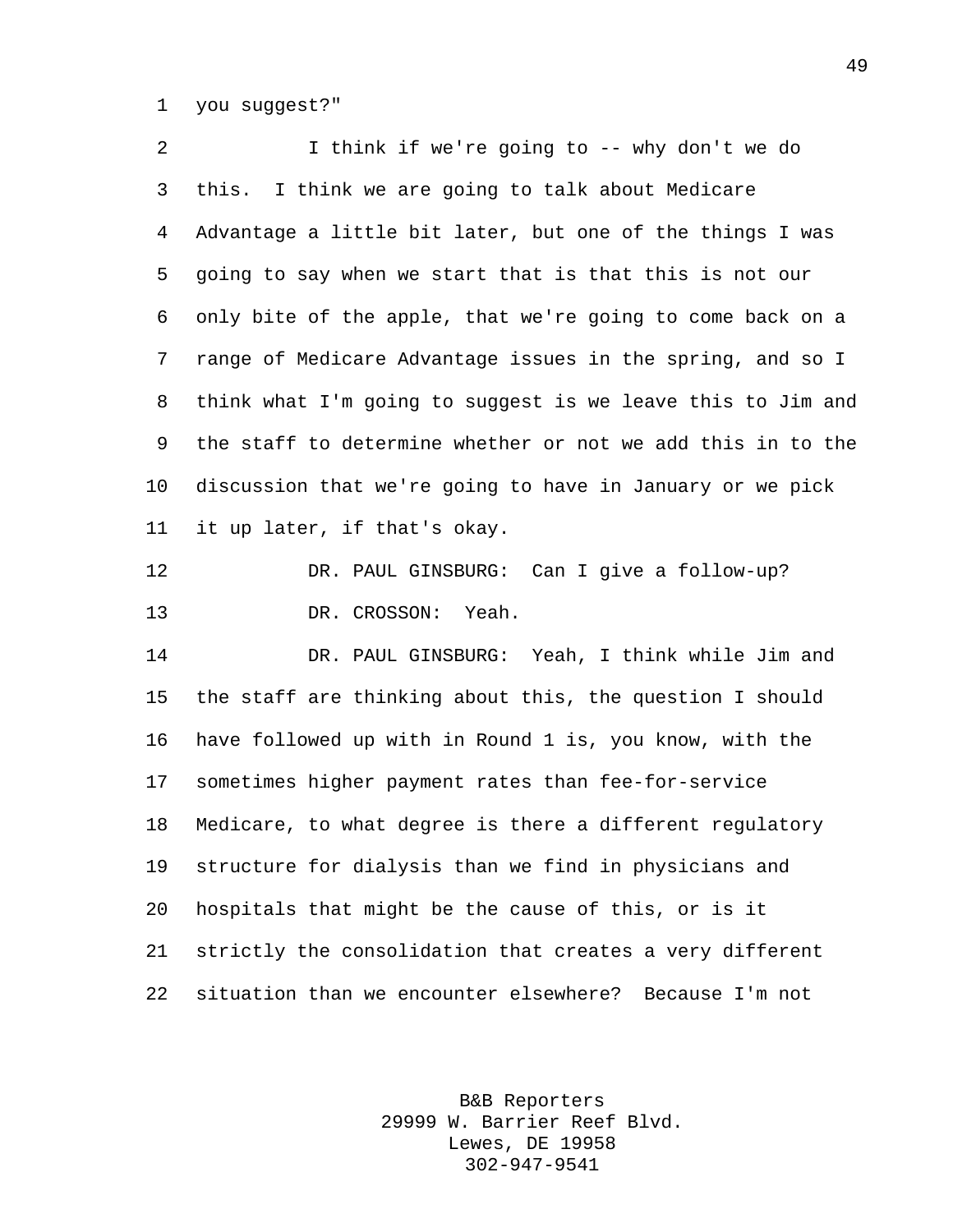aware of any other service where Medicare Advantage is paying more, in any appreciable way.

 DR. CROSSON: That sort of gets back to the question of, you know, whether with two dominant plays you are adequate competition or not.

Okay, so --

 MR. THOMAS: Perhaps one of the things we could think about is, especially with ACOs growing or whatnot, could there be some incentive that ACOs, you know, get into this world? You know, and it's just an idea that I'm throwing out there, but, you know, most of them, whether it be physician owned, or probably are more significant and maybe could, you know, they're controlling populations of patients and maybe they should -- we could try to figure out a way, is there a way we could, through payment policy, help incent folks to get back into this world in a bigger way?

18 DR. CROSSON: Okay. Pat.

 MS. WANG: Just my totally non-empirical response to Paul's question -- which one is it? It's the latter. It's market power. It's unusual but it's absolutely out there.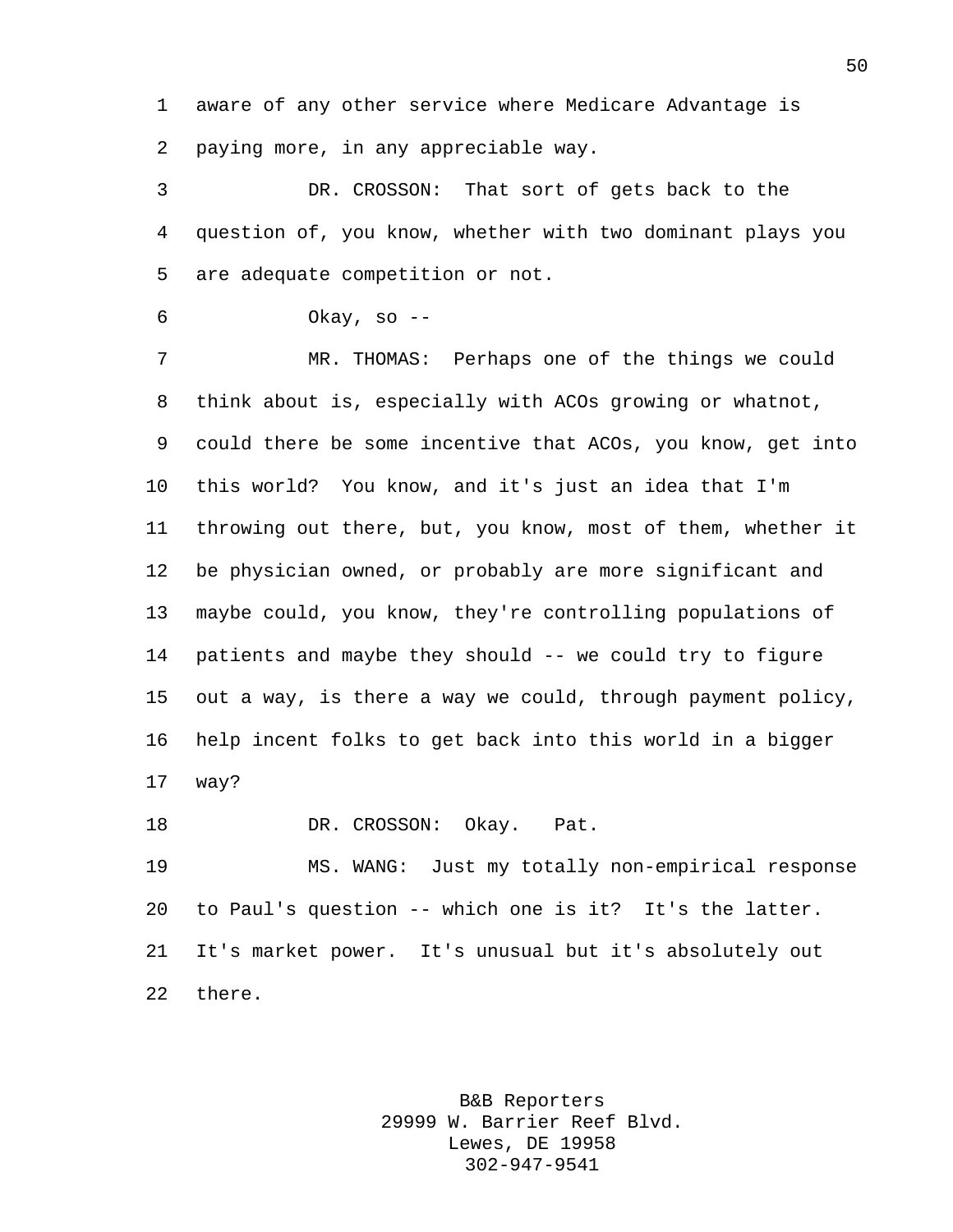And I think Warner's question, I'm intrigued by any results from the ESCO demonstrations, the pilots, and whether -- it's a bundled payment for ESRD patients, whether there's any promising sort of lessons to be learned there that might lead to, you know, future payment policy. DR. CROSSON: So it strikes me -- this has been a good conversation. It strikes me that some of the issues that have been brought up we'll be able to address in January. Others, once again, may require some further work and enter into the workflow a little bit later on. 11 DR. MATHEWS: And just a reminder on that point. We do have additional work on the dialysis facility PPS on top for our spring meetings, so there will be ample opportunity to come back to questions that we aren't able to address by January. DR. CROSSON: Okay. Good. So seeing no further comments we will come back to this issue in January. Presumably we will have the same update recommendation perhaps? But the question of additional recommendations is on the table. Okay, Nancy, thank you. Andy, thank you very

much. We will move on.

B&B Reporters 29999 W. Barrier Reef Blvd. Lewes, DE 19958 302-947-9541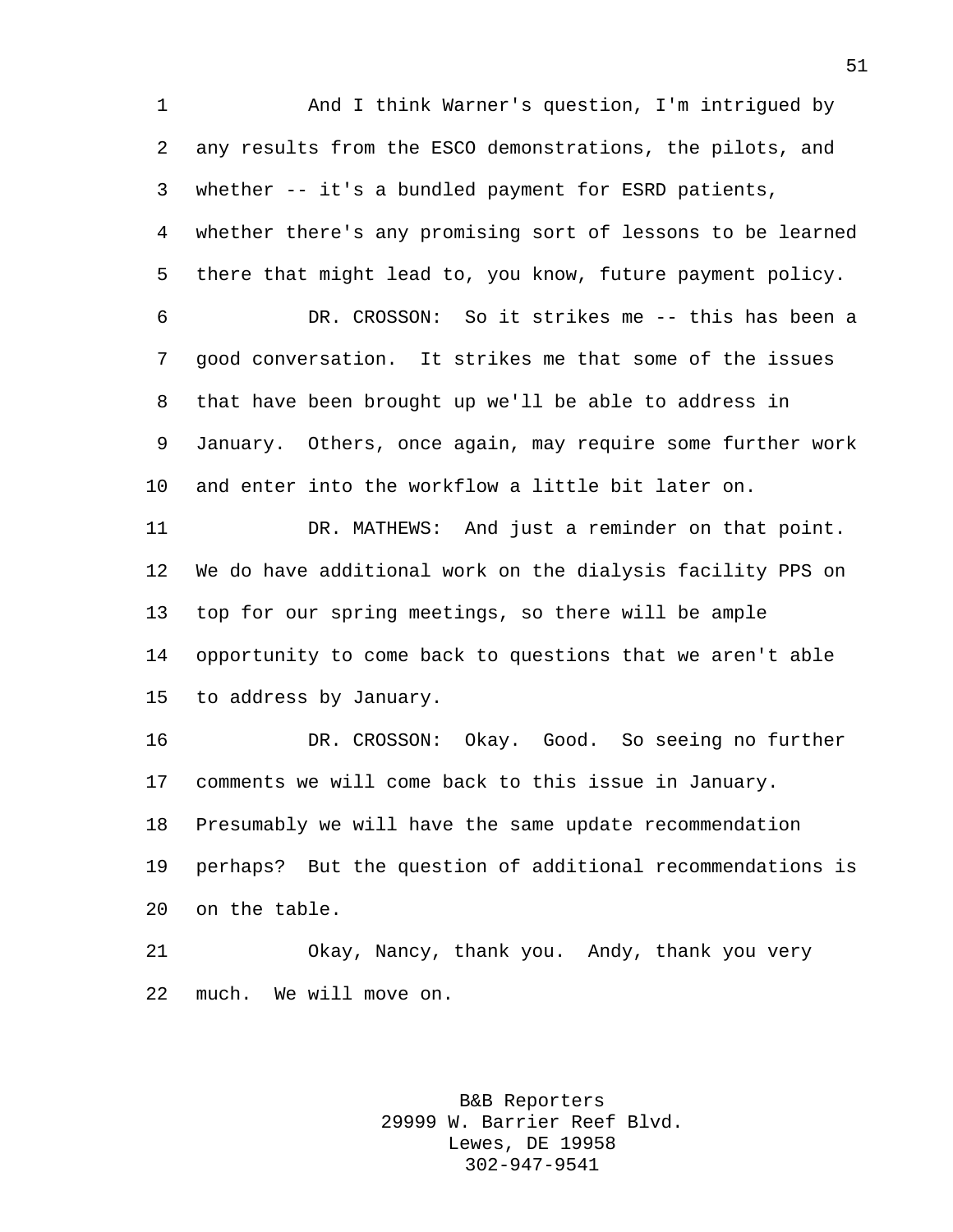1 [Pause.]

 DR. CROSSON: Okay. Our final update discussion for the December meeting is going to be on hospice, adequacy of payment and recommended update. Kim is here, and you're on.

 MS. NEUMAN: Good morning. So today we are going to talk about the hospice payment update for fiscal year 2021 and a policy option to modify the hospice aggregate cap. First I'll discuss some background on hospice, and then we'll go through the payment adequacy analysis. And then we'll switch gears a bit and talk about the hospice aggregate cap, and then finally we'll conclude with the Chairman's draft recommendation.

 So, first a reminder about the hospice benefit. Hospice provides palliative care to terminally ill Medicare beneficiaries who have a life expectancy of six months of less, and who choose to enroll in the benefit. There is no limit on how long a beneficiary can be in hospice as long as a physician certifies that the beneficiary meets the life expectancy criteria.

 So now some background on the hospice payment system. Medicare pays hospice providers a daily rate, and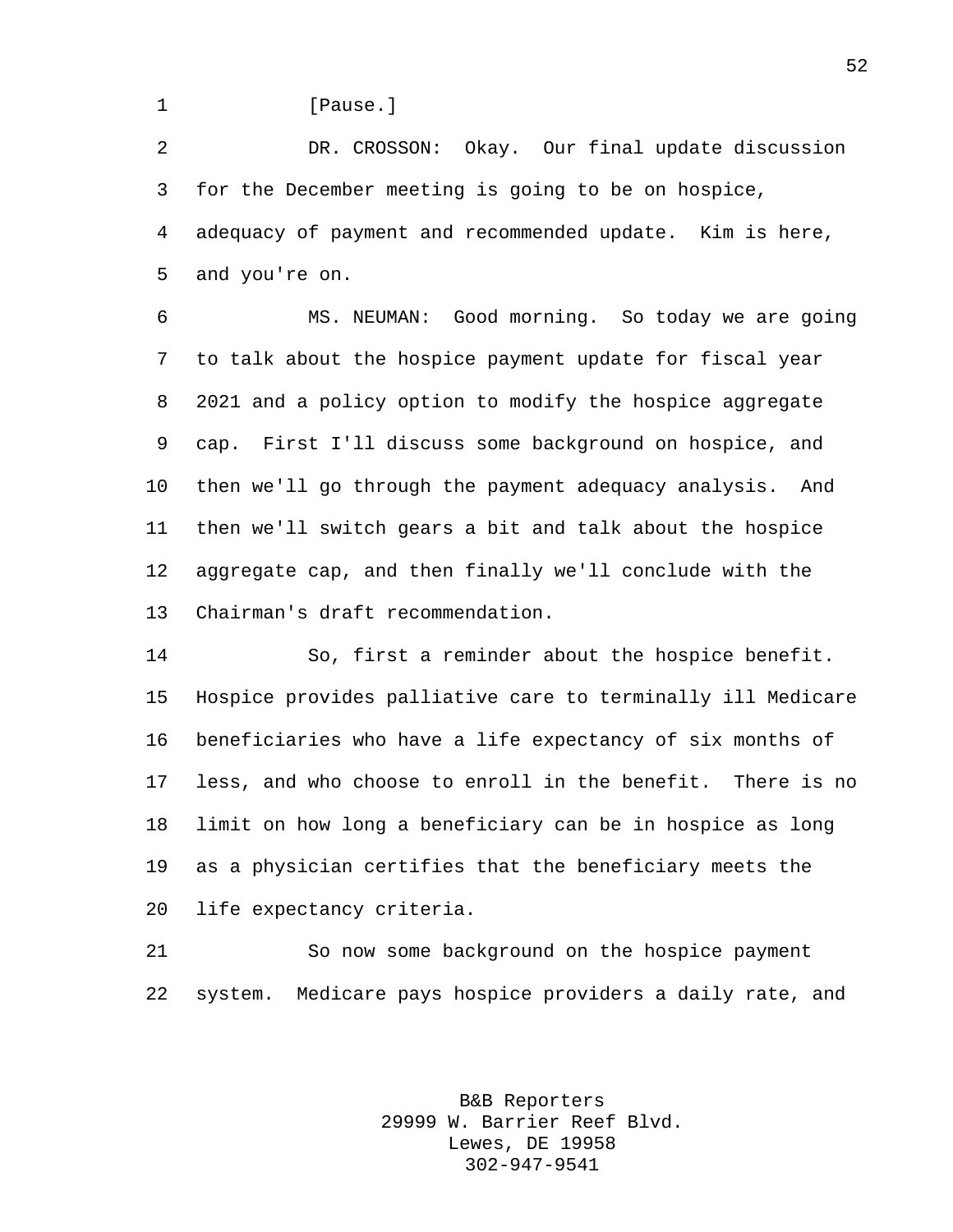this daily rate structure, as we've discussed before, has made long stays in hospice quite profitable.

 Medicare's payments to hospital providers are wage adjusted, and then there is also an aggregate cap that limits the total payments a provider can receive in a year, and we will discuss that cap more later.

 There are four levels of hospice care. Routine home care is the most common level, accounting for 98 percent of days. There are three other levels of care that offer more intensive services to manage a crisis or special situations.

 In recent years, CMS has made changes to the hospice payment system to try to better align payments and costs. First in 2016, CMS modified the routine home care payment rates so that instead of a flat daily rate, Medicare pays a higher daily rate for the first 60 days and a lower rate for days 61 and beyond. One motivation of this change was to address the high profitability of longer stays, and this change did have some effect but it was modest.

 Second, in fiscal year 2020, CMS rebased the payment rates by level of care. Payment rates for the

> B&B Reporters 29999 W. Barrier Reef Blvd. Lewes, DE 19958 302-947-9541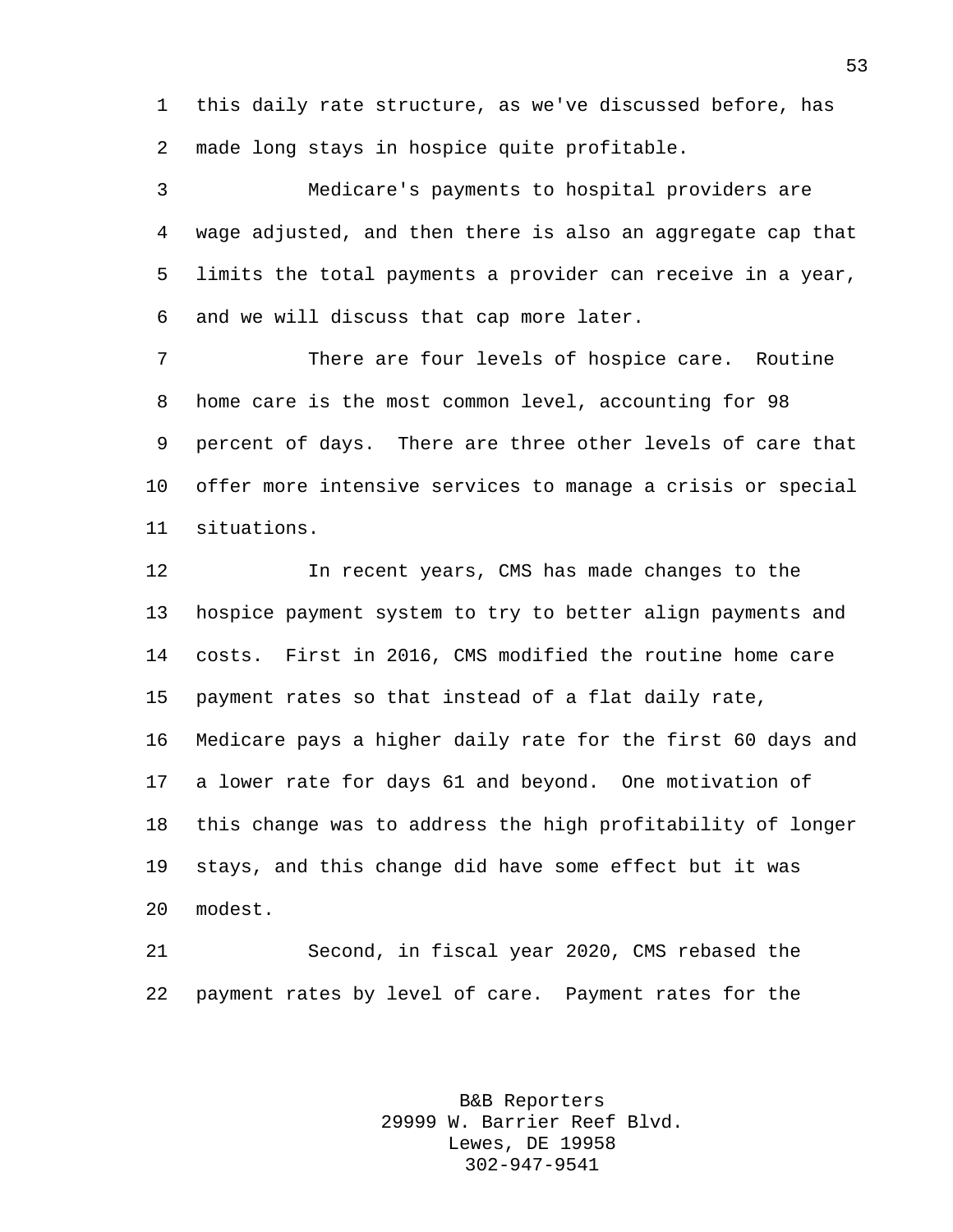three more intensive levels of care have increased substantially to better match their costs. To make that payment change budget neutral, CMS decreased the routine home care payment rates slightly.

 So a few key facts on hospice in 2018. In 2018, over 1.5 million Medicare beneficiaries used hospice services, including more than half of decedents. Medicare paid \$19.2 billion to over 4,600 hospice providers.

 And so we will now walk through our payment adequacy analysis using the same framework that you've seen in the other sectors.

 First, we have provider supply. The total number of hospice providers has been increasing for many years, as you can see by the orange line in the chart. In 2018, the total number of providers continued to grow, up 3.4 percent from the prior year.

 The other three lines show the number of providers by type of ownership, and growth in for-profit providers account almost entirely for the growth in provider supply.

 Hospice use continues to grow. Both the share of beneficiaries who use hospice before death and their

> B&B Reporters 29999 W. Barrier Reef Blvd. Lewes, DE 19958 302-947-9541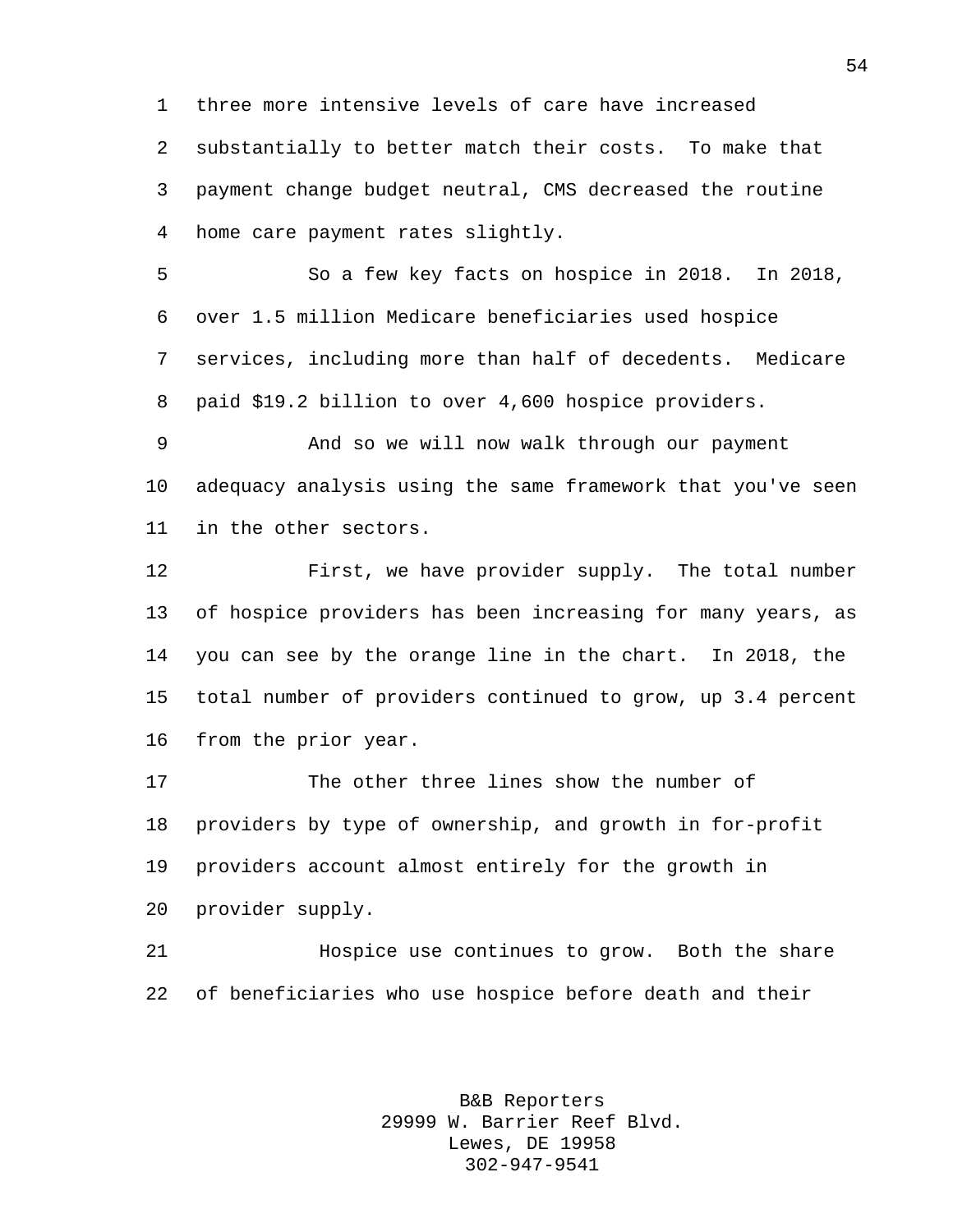average length of stay grew in 2018. The share of decedents using hospice reached 50.7 percent in 2018, increasing by a little less than 1 percentage point from the prior year. Average length of stay among decedents increased about 1.5 days between 2017 and 2018, reaching nearly 90 days.

 Underneath the average length of stay is substantial variation across beneficiaries. Many beneficiaries have short stays, and some beneficiaries have very long stays, and beneficiaries with long stays account for the majority of hospice spending.

 Long stays in hospice likely reflect several factors. It's partly a reflection of the uncertainty in predicting life expectancy, particularly for some conditions. It is also likely, in some cases, a reflection of the profitability associated with very long hospice stays.

 Another indicator of access to care is marginal profit, and different from other sectors, we have marginal profit data through 2017, because the 2018 margin data is incomplete. In 2017, marginal profit, the rate at which Medicare payments exceed providers' marginal cost, was 16

> B&B Reporters 29999 W. Barrier Reef Blvd. Lewes, DE 19958 302-947-9541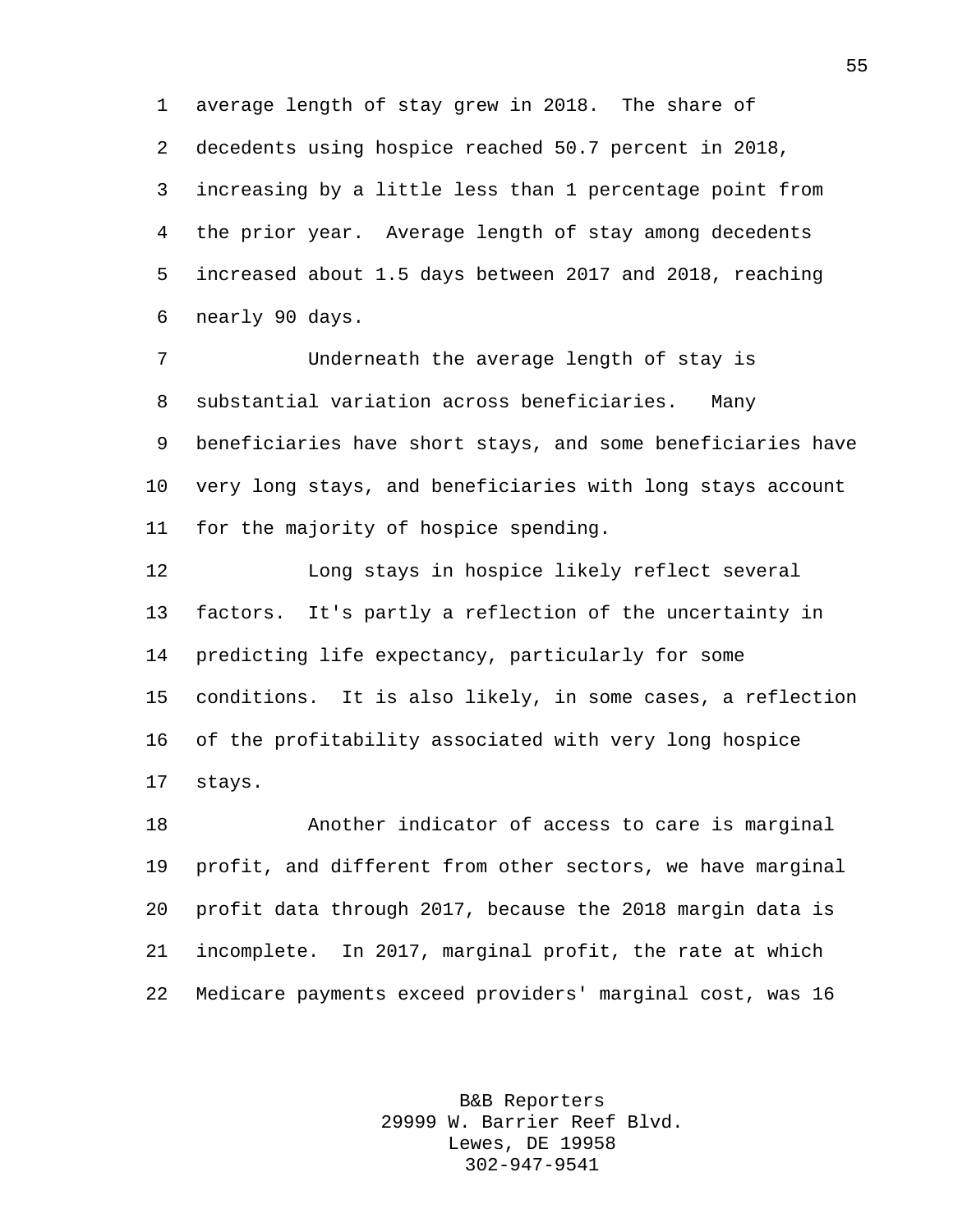percent, and this is a positive indicator of access.

 Next we have a little bit more detail on how length of stay varies by beneficiary and provider characteristics. Because longer stays are more profitable, this information helps to explain some of the margins that you are going to see later in the presentation.

 Length of stay varies by observable patient characteristics like diagnosis. So, for example, neurological patients have an average length of stay that's about triple cancer patients. And the difference in length of stay by diagnosis means that providers that wish to do so can focus on patients with longer more profitable stays. And we do see that for-profits have a longer stays than nonprofits, on average 110 days versus 68 days in 2018.

 Two things explain this difference. For-profits enroll more patients with diagnoses that are more likely to have long stays, and for any given diagnosis for-profits have longer stays than nonprofits.

 Next, quality. Hospice has a limited set of quality measures. There are seven process measures that gauge whether hospices appropriately performed certain activities at admission. So this is things like

> B&B Reporters 29999 W. Barrier Reef Blvd. Lewes, DE 19958 302-947-9541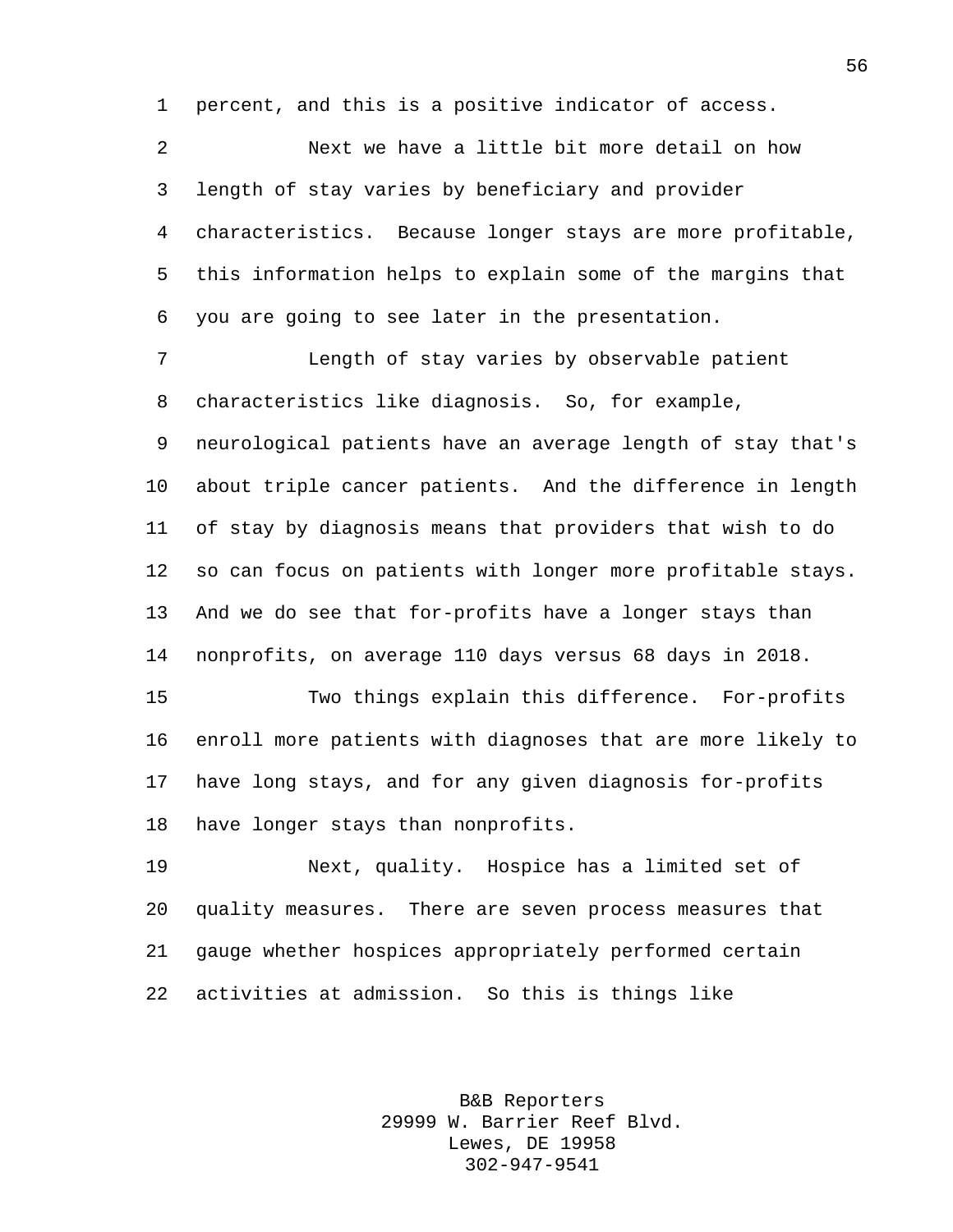documenting treatment preferences, screening and assessing patients for pain. Performance on those measures is very high and improved slightly in the most recent year. But there is concern these measures are mostly topped out.

 A new process measure about whether a patient received at least one visit from a physician, nurse, nurse practitioner, or a physician assistant in the last three days of life has also recently become available.

 And the hospice CAHPS survey, which surveys bereaved family members about the care that their family member received in hospice, showed stable performance in the most recent data.

 So next, access to capital. Hospice is less capital intensive than some other Medicare sectors. Overall access to capital appears strong. We continue to see growth in the number of for-profit providers, which increased about 4 percent in 2018, suggesting that capital is accessible to these providers. Reports from publicly traded companies and private equity analysts also suggest that the hospice sector is viewed favorably by the investment community.

We have less information on access to capital for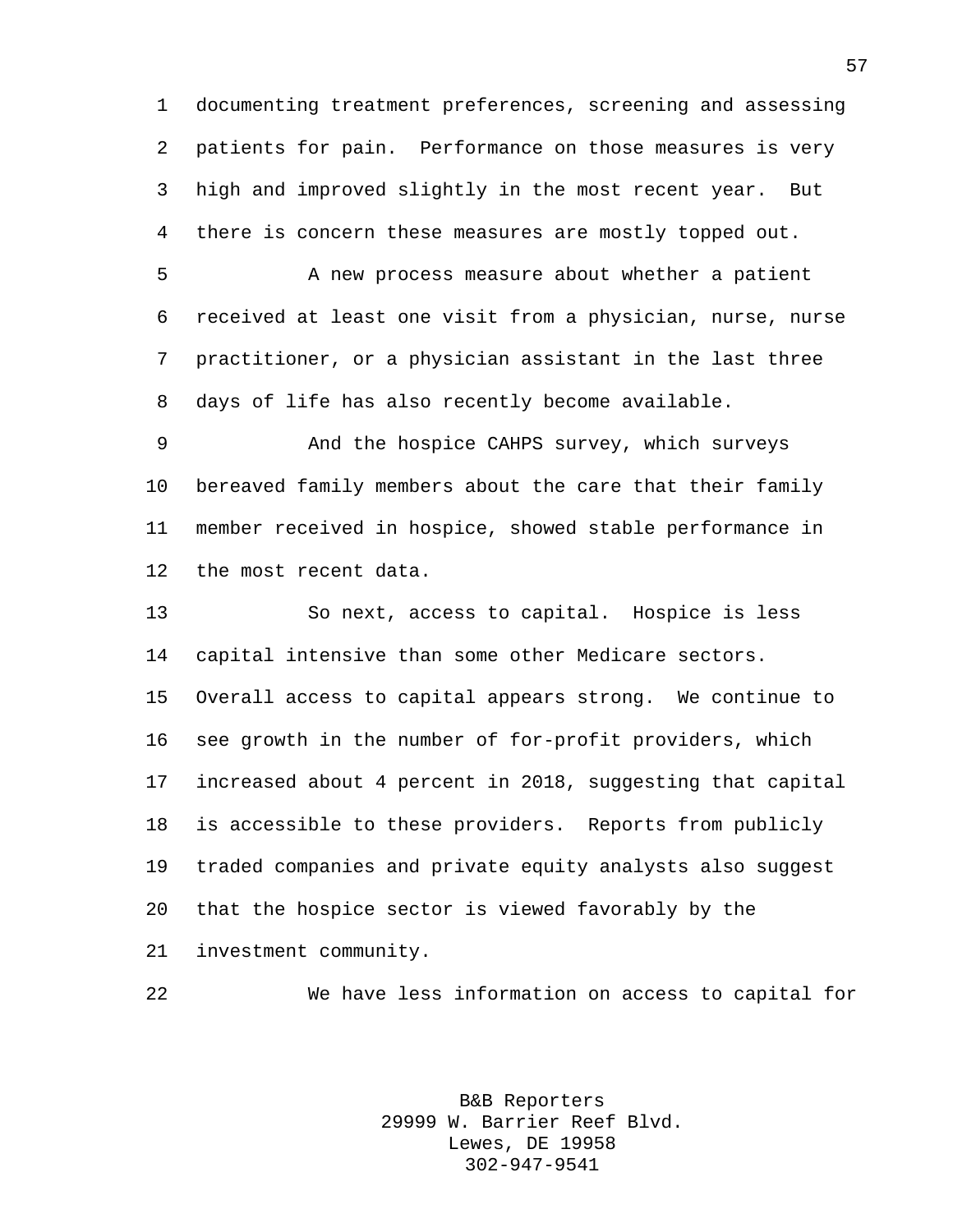nonprofit freestanding providers, which may have more limited access. Provider-based hospices have access to capital through their parent providers.

 Next we have margins, and as I said earlier, in the hospice sector we have margins through 2018.

 The aggregate Medicare margin in 2017 was 12.6 percent, up from 10.9 percent in 2016. Margins vary by type of hospice. Freestanding hospices had a strong margin, at 15 percent. Home health-based hospices had 8 percent margin, and hospital-based hospices had a -14 percent margin.

 Margins also vary by ownership. For-profits had about a 20 percent margin, and nonprofits had a margin of about 2.5 percent. Both urban and rural providers had strong margins at about 13 percent and 9 percent, respectively.

 And then looking at hospices by whether or not they exceed the aggregate cap, we see that the margins of above-cap hospices would have been about 21 percent without the cap, and were about 13 percent after the cap. That margin is slightly higher than the margin of below-cap hospices, which was 12.5 percent in 2017.

> B&B Reporters 29999 W. Barrier Reef Blvd. Lewes, DE 19958 302-947-9541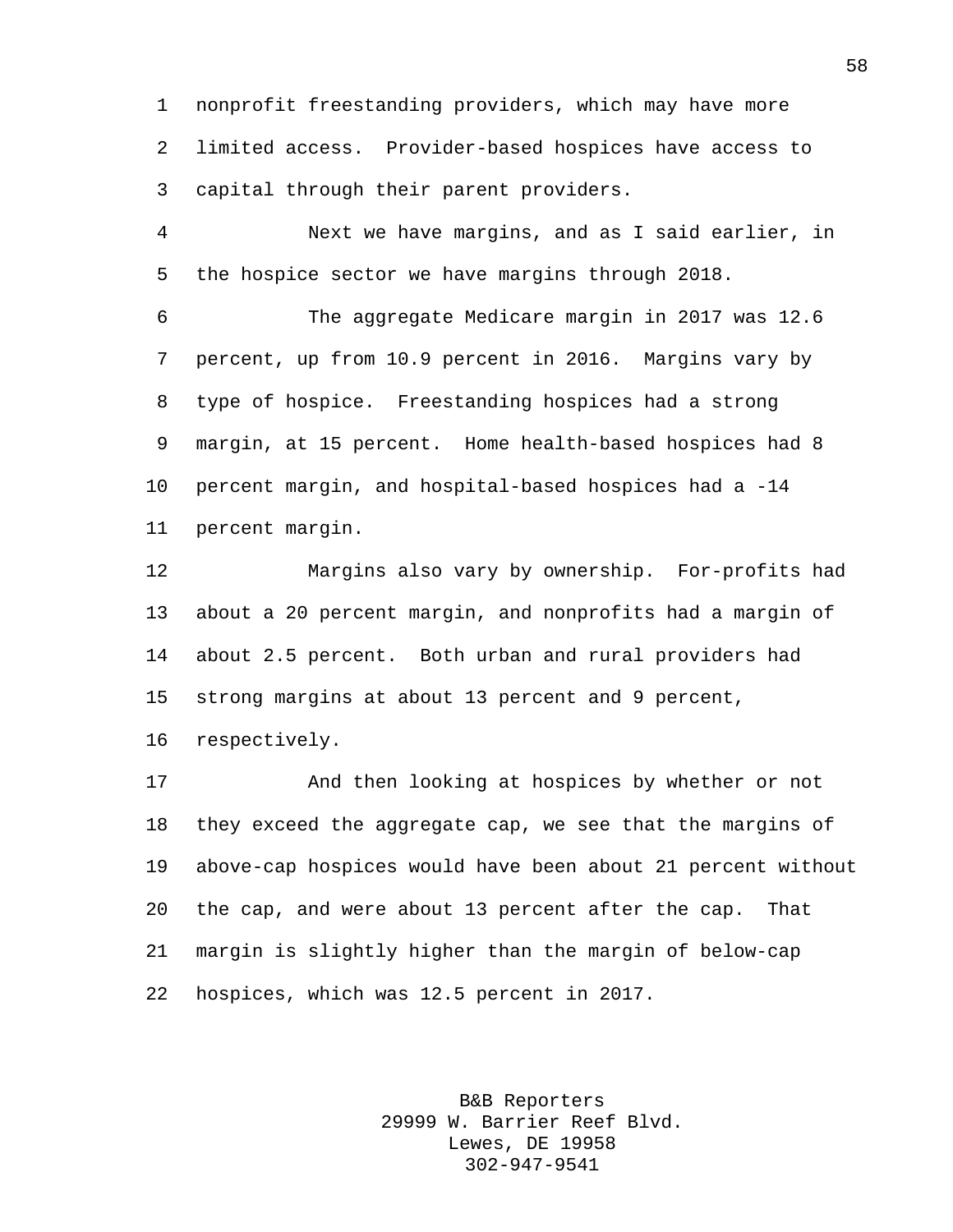Next we have a chart that shows margins by length of stay, and what we see in this chart is sort of the confirmation of the relationship that as length of stay increases, as you go from left to right on this chart, providers' margins increase.

 This brings us to our 2020 margin projection, and we start with the 2017 margin, and then we take into account the payment updates that are occurring in 2018, 2019, and 2020. And then we make assumptions about increases in cost at rates similar to historic trends, and with those assumptions we have a margin estimate or margin projection for 2020 that is 12.6 percent, about the same as the 2017 margin.

 So to summarize, indicators of payment adequacy are favorable. In terms of access to care, the supply of providers continues to grow. Hospice use rates and average length of stay increased. Quality data are generally favorable, although the measures are limited. Access to capital appears strong. The 2017 aggregate margin and the 2020 projected margin are 12.6 percent.

 Overall, this analysis suggests that the hospice payment rates may be higher than needed to ensure

> B&B Reporters 29999 W. Barrier Reef Blvd. Lewes, DE 19958 302-947-9541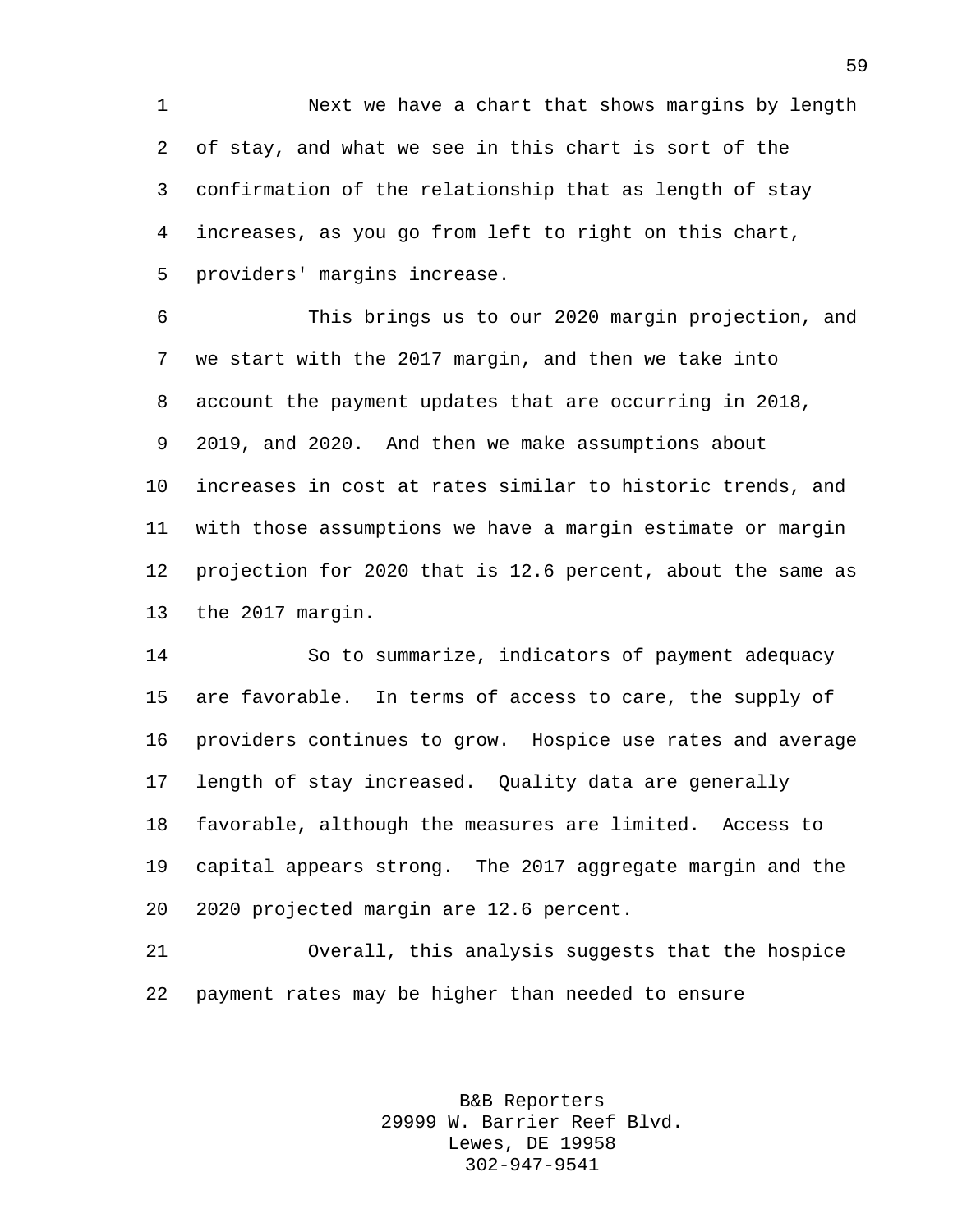appropriate access to care.

 Before we move to the Chairman's draft recommendation, we are going to shift gears for a moment and talk about a policy option related to the hospice aggregate cap. This policy option could be paired with the Commission's update recommendation as a way to address concerns about excess payments.

 When the hospice benefit was first established, Congress included an aggregate cap to ensure that the legislation creating the new benefit saved money. The cap limits total payments a hospice provider can receive in year. The cap is an aggregate limit, not a patient-level limit.

 If a provider's total payments exceed the number of patients served, multiplied by the cap amount, the provider must repay the excess to the Medicare program. Currently, as of fiscal year 2020, the cap is about \$29,965, and it is not wage adjusted.

 When we look at experience with the hospice aggregate cap, what we see is that the cap essentially functions as a mechanism that reduces payments to hospices with long stays and high margins. In 2017, we estimate

> B&B Reporters 29999 W. Barrier Reef Blvd. Lewes, DE 19958 302-947-9541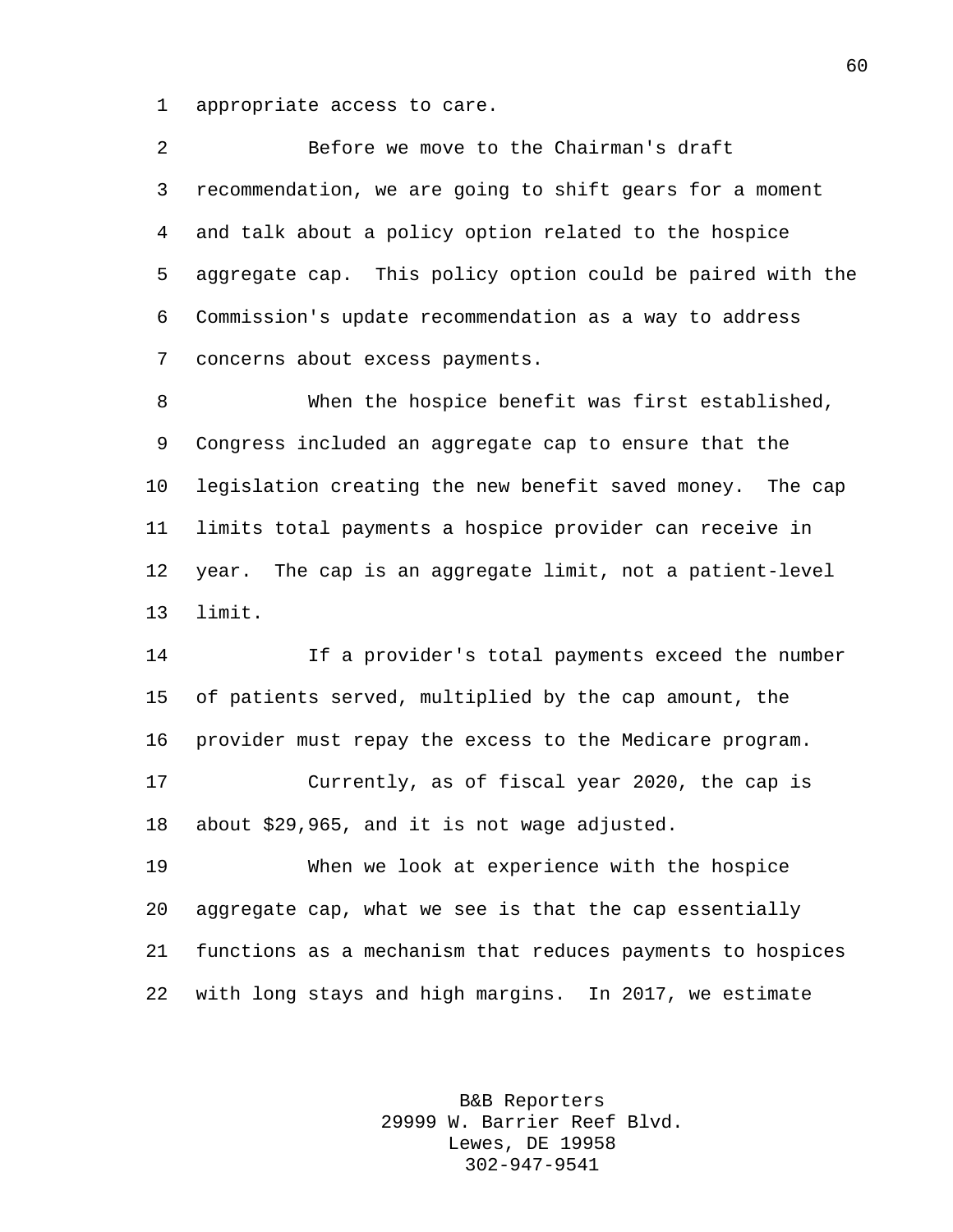that about 14 percent of hospices exceeded the cap, and as we've discussed, above-cap hospices would have had high margins without the cap, but the cap lowers there margin somewhat.

 Patients treated by above-cap hospices high average lengths of stay, 276 days thru the end of 2017. In terms of other characteristics, these hospices were disproportionately for-profit, freestanding, urban, small, and newer entrants into the Medicare program. They

also had higher live discharge rates than other hospices.

 Because the cap is not wage adjusted, the cap is stricter in high-wage index areas than low-wage index areas. This results in hospices treating patients in high-wage index areas being more likely to exceed the cap than in low-wage index areas, 25 percent versus 9 percent in 2017.

 So the Commission could consider a policy option to wage-adjust the cap and reduce it by 20 percent. Wage adjustment would improve the equity of the cap across providers. Reducing the cap would generate savings for taxpayers and the Part A trust fund. And reducing the cap and wage-adjusting the cap would improve payment accuracy

> B&B Reporters 29999 W. Barrier Reef Blvd. Lewes, DE 19958 302-947-9541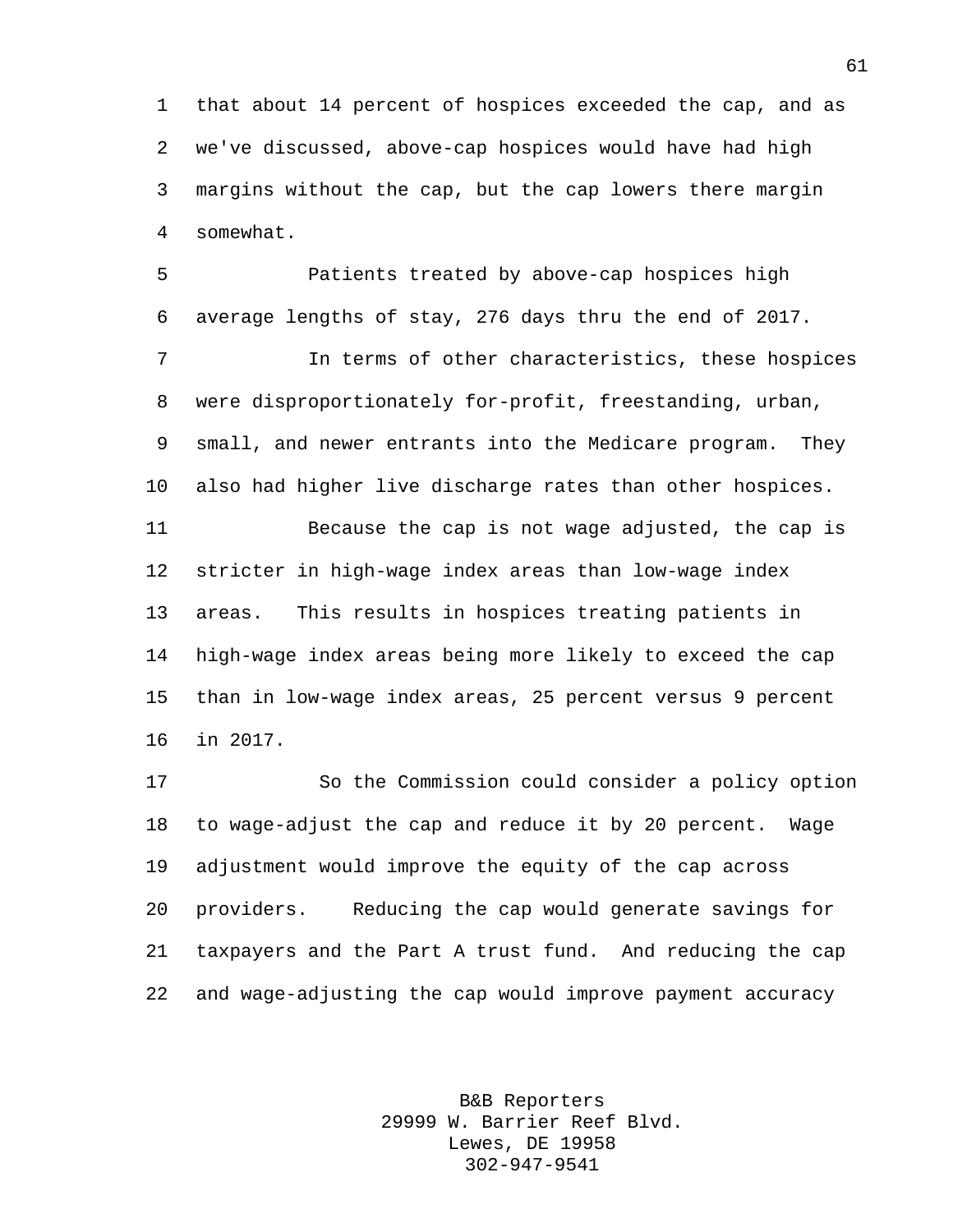by focusing payment reductions on providers with disproportionately long stays and high margins.

 To illustrate potential effects of this policy option, we have done a simulation using 2017 historical data, and assuming no utilization changes. Since CMS' fiscal year 2020 rebasing is not reflected in the 2017 data, we simulated the effect of the rebasing before simulating the cap policy option.

 Under the policy option, the share of hospices exceeding the cap would increase from about 14 percent currently to 26 percent under the policy option, and we can see this in the chart.

 The green bars on the far right are hospices that are already over the existing cap, and the yellow bar, in the middle, are the additional hospices that would be over the cap under the policy option in our simulation. These new above-cap hospices have similar characteristics to existing above-cap hospices. They are largely freestanding and for-profit providers, with an average length of stay of 254 days and an aggregate margin of 22 percent in 2017.

 Although more hospices would exceed the cap under the policy option, many would remain substantially below

> B&B Reporters 29999 W. Barrier Reef Blvd. Lewes, DE 19958 302-947-9541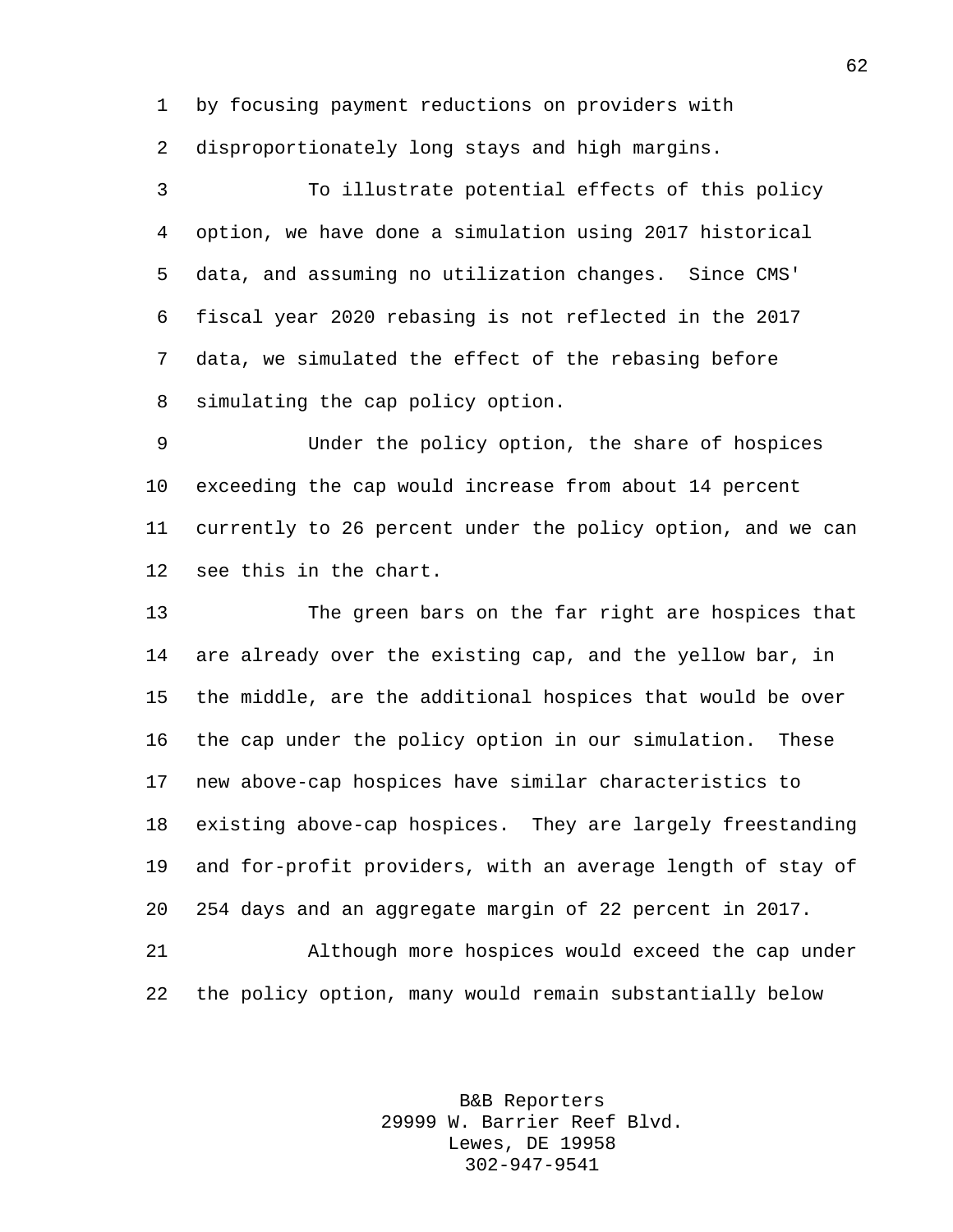the cap, and that is shown in the blue bars on the left.

 So, we have also simulated the effect of the cap policy option on payments to providers in 2017, and as I noted before, and I'm going to stress again, the simulation is based on historical data only.

 Overall, our simulation estimates that total payments would be 2.8 percent less in 2017 under the policy option. And as you can see in this chart, the reduction to payments occurs among hospices with the longest stays, the last two lines in the chart.

 So to talk a little bit more about the effects of the policy option, most hospices would not be affected by the cap policy option. Those hospices that would be affected are those with long stays and high margins, mostly freestanding and for-profit providers. We find little effect on nonprofits and hospital-based hospices, provider categories with the lowest margins.

 The policy option would improve the equity of the cap across providers in geographic areas, with the share of hospices exceeding the cap in high-wage index and low-wage index areas being much more similar.

```
22 Under the policy option, we expect that
```
B&B Reporters 29999 W. Barrier Reef Blvd. Lewes, DE 19958 302-947-9541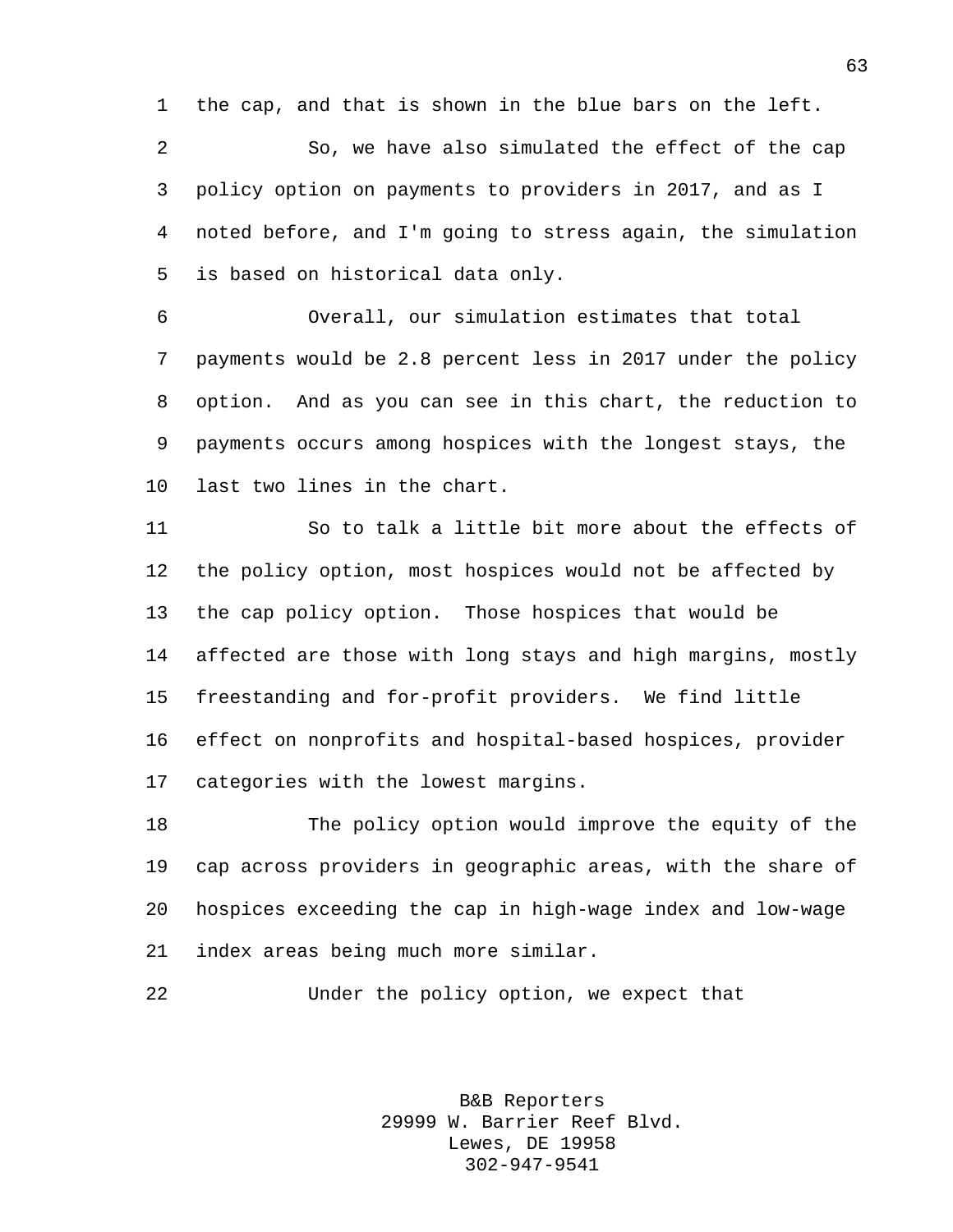beneficiaries would continue to have good access to hospice care, as many providers would remain substantially below the cap. Nonetheless, CMS should monitor utilization patterns, and in particular live discharge rates. CMS has experience monitoring utilization patterns, with payment changes in the hospice sector and other sectors.

7 So now turning to the Chairman's draft recommendation.

 Given the strong indicators of payment adequacy in the hospice sector that we reviewed earlier in the presentation, the Chairman has the following draft recommendation on the hospice payment update and the hospice cap.

 It reads: For fiscal year 2021, eliminate the update to the fiscal year 2020 Medicare base payment rates for hospice, and wage-adjust and reduce the hospice aggregate cap by 20 percent.

 This two-part draft recommendation would keep payment rates unchanged in 2021 at their same 2020 levels, while modifying the aggregate cap to focus payment reductions on providers with longer stays and higher margins.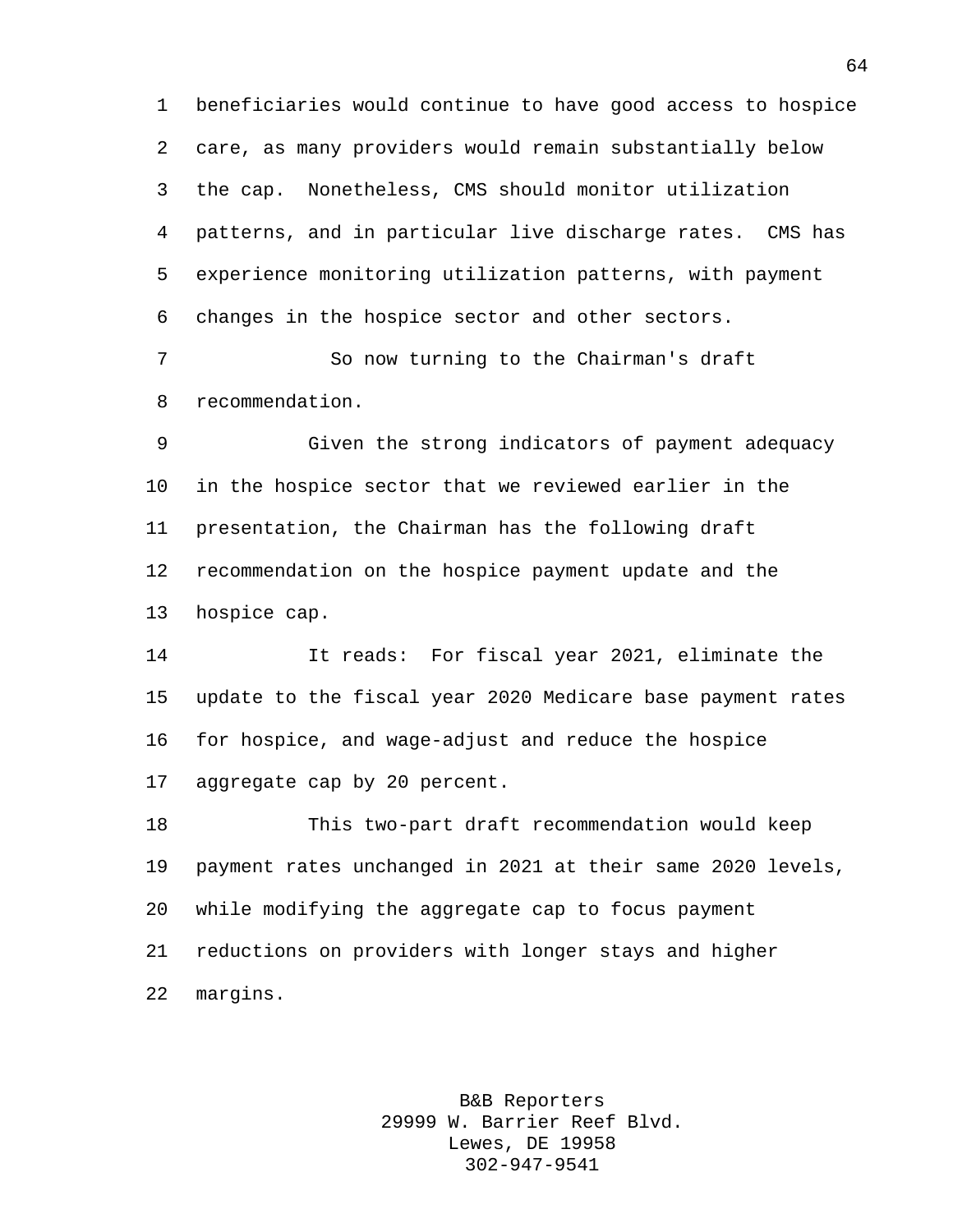In terms of implications, the recommendation would decrease spending relative to the statutory update, and in terms of beneficiaries and providers, we expect that beneficiaries would continue to have good access to hospice care and that providers would continue to be willing and able to provide appropriate care to Medicare beneficiaries. 7 And that concludes my presentation and I turn it back to the chair. DR. PAUL GINSBURG: Thank you very much, Kim. Very clear, excellent presentation. Open for clarifying questions. Actually, let me go on this end. Larry, Karen, Bruce, Marge, Dana, Brian, Jonathan, and Jaewon. DR. CASALINO: I agree, Kim. It was a very clear presentation. Thank you. It was very interesting about the cap. I have a couple of questions. Do you have a sense of why there's no wage adjustment at the moment? MS. NEUMAN: The cap was written into statute, and the statute does not have any mention of wage adjustment of the cap. DR. CASALINO: But you're not aware of a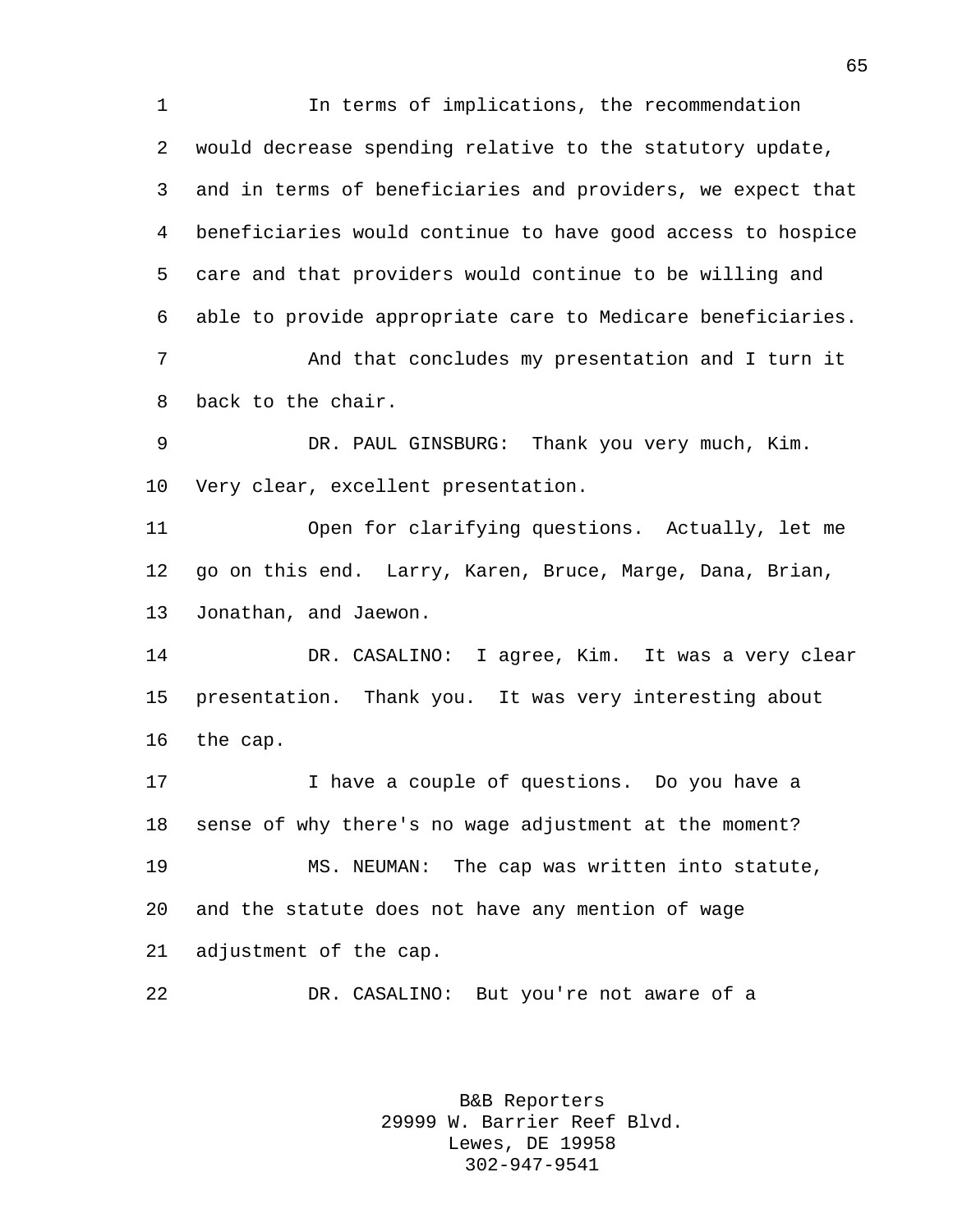rationale for not having a wage adjustment?

 MS. NEUMAN: No, I'm not aware of a rationale. DR. CASALINO: Okay.

 And the second is kind of a broad question and a comment. We see on Slide 11 about at least an eight-fold difference in profit margin between for-profit and non- profit facilities. This is bigger than we often see, but we see this kind of thing fairly frequently that one type of provider has much higher margins than others.

 I would love it if the staff, which is so familiar in qualitative, not just in the numbers, but in qualitative ways with the sector, could try to give us more information on why some sectors are more profitable than others for this area, but I'm making it as more of a general comment.

 This is a question, but just to finish off the frame of the question, I think that one can look at the report and say, "Oh, they're more profitable because they have a longer length of stay or they're more profitable because they select for neurologic diseases rather than cancers or whatever," but that's not really an explanation on how do they get a longer length of stay, how do they

> B&B Reporters 29999 W. Barrier Reef Blvd. Lewes, DE 19958 302-947-9541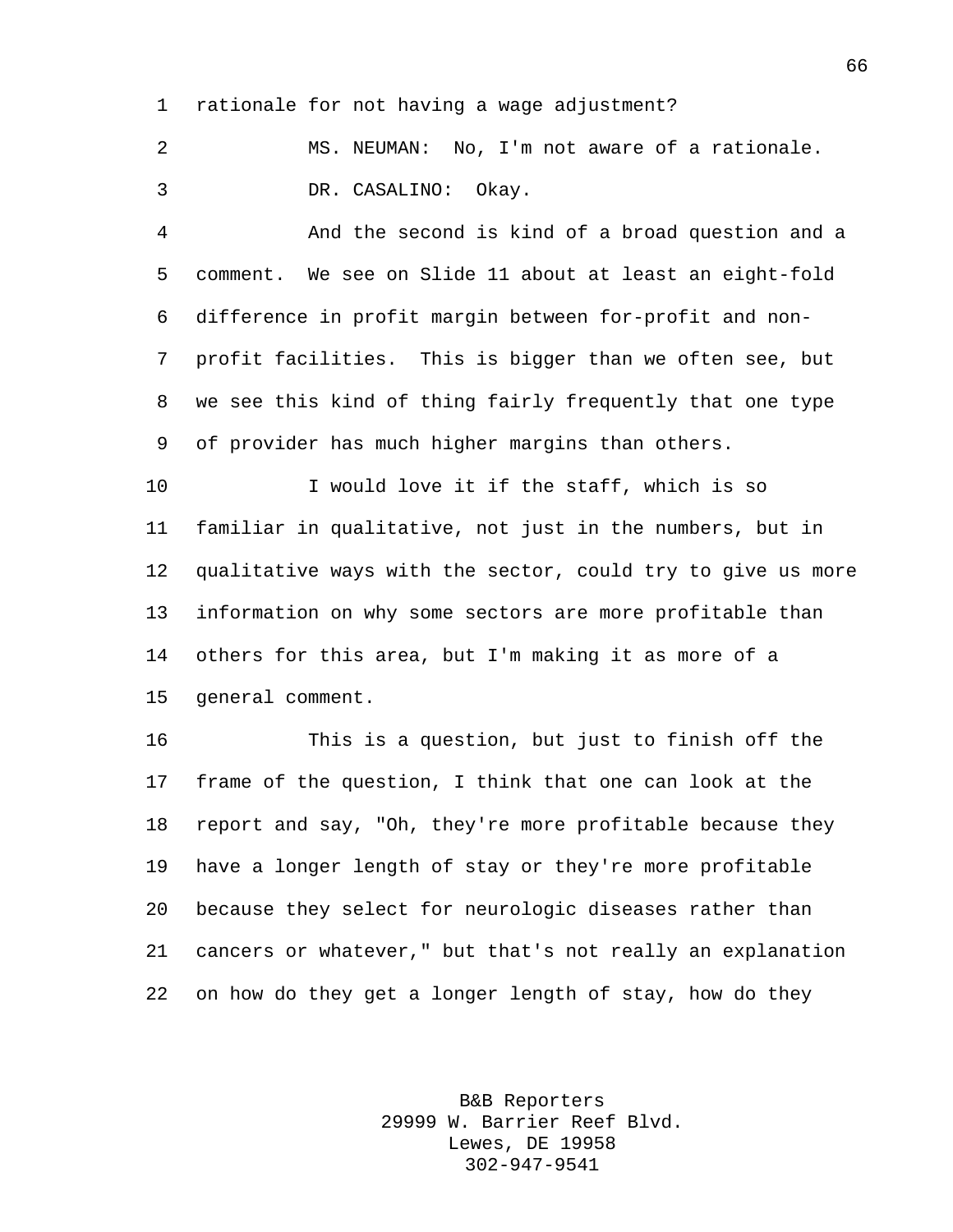select patients.

 I would really love to see that in general in presentations, a little bit more information on when we see large differences, where they seem to come from. I realize that staff does not want to speculate too much, but if you do have specific knowledge, it would be nice for the Commission to benefit from that.

 So, in this case, how do they get longer length of stay with the for-profit facilities? How do they select by diagnosis?

 MS. NEUMAN: That's a difficult question to answer. I think right now what I can sort of point to is the data that we have, and the data that we have show that for-profits have a higher proportion of patients with certain non-cancer diagnoses. And then when we look at those particular diagnoses and compare similar patients, for-profit, non-profit, they have longer stays as well. It's hard for me to speculate the sort of dynamics that are going on there at this point, and we can

 think about if there's things we can add. But I sort of fall back to the data.

DR. PAUL GINSBURG: Put the mic on, Jim.

B&B Reporters 29999 W. Barrier Reef Blvd. Lewes, DE 19958 302-947-9541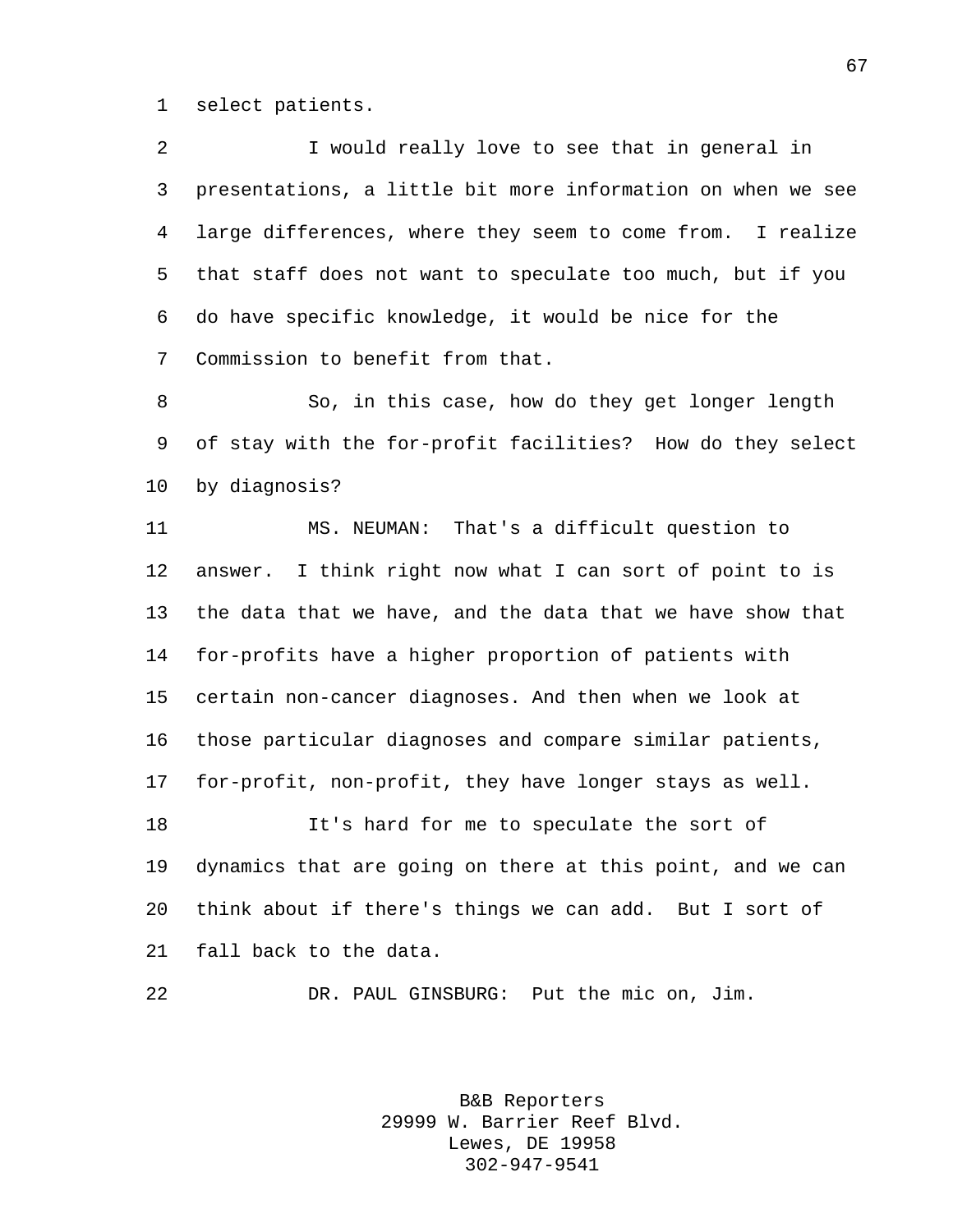DR. MATHEWS: In some instances, we can point to more direct factors that influence length of stay. So, for example, a patient who is referred to hospice during an acute care hospital stay at the end of life is likely going to have a shorter stay relative to someone who is referred from the community. I think in those instances, the proximal cause is a little clearer.

 In other instances, as Kim said, it is -- "speculative" may be too strong a word, but less definitive, and you start getting into questions about how patients are referred to hospices and the role of hospices going out into the communities and soliciting those referrals. So it's much less definitive in terms of being able to say here is this patient, here are the factors that resulted in a longer or shorter length of stay.

 DR. CASALINO: I guess I would just add that it's not, I think, simply an idle question or a political question. It may not be so relevant to the recommendations for payment updates, but if I were paying the gas company or electric -- if I had a choice of paying one eight times more than another, I would want to know -- or giving one eight times higher margins than another, I should say, is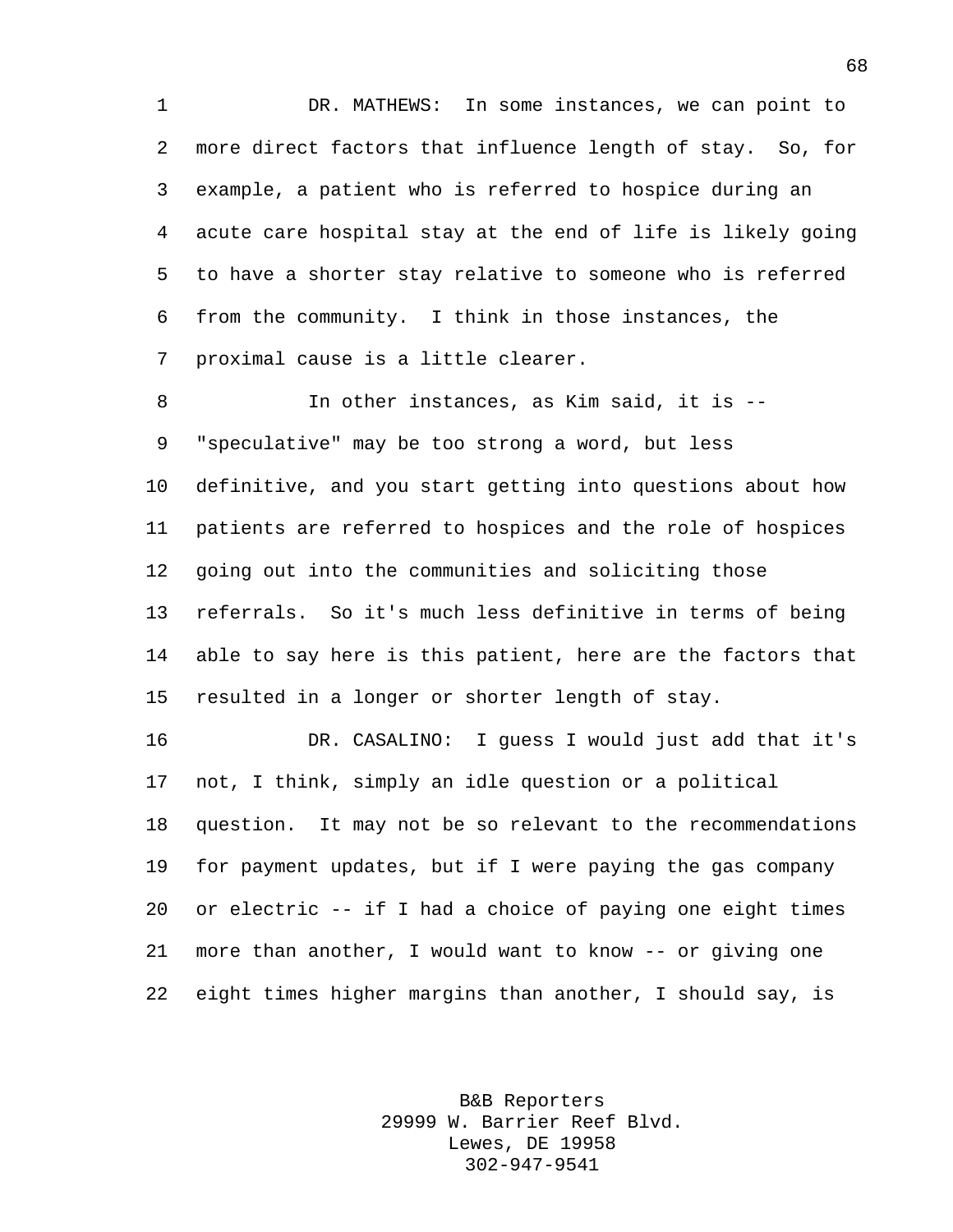it really eight times more efficient, or what is their reason?

 So I think the Commission's more broad role of making recommendations about policy, I think we do need that kind of information about how margins can differ so much.

 Just the last thing I'll have to say, because I've been at it long enough, this is -- I said this yesterday, and I'll say it again. The fact that things are stable to me are not necessarily an indication that things are okay. So when you see for hospice that only 75 percent, for example, report that they got care in a timely way -- I think this is on Slide 4 or whatever -- 72 percent had adequate pain measures, something like those numbers, I mean, this is hospice. They're supposed to be relieving pain. They're supposed to be there when people need them. So, although those numbers are stable, I'm not sure that I would think those numbers are good.

 So I would, again, just appreciate more comments from staff. If things are stable, is your assessment that they're stable and good enough or stable and still not good enough?

> B&B Reporters 29999 W. Barrier Reef Blvd. Lewes, DE 19958 302-947-9541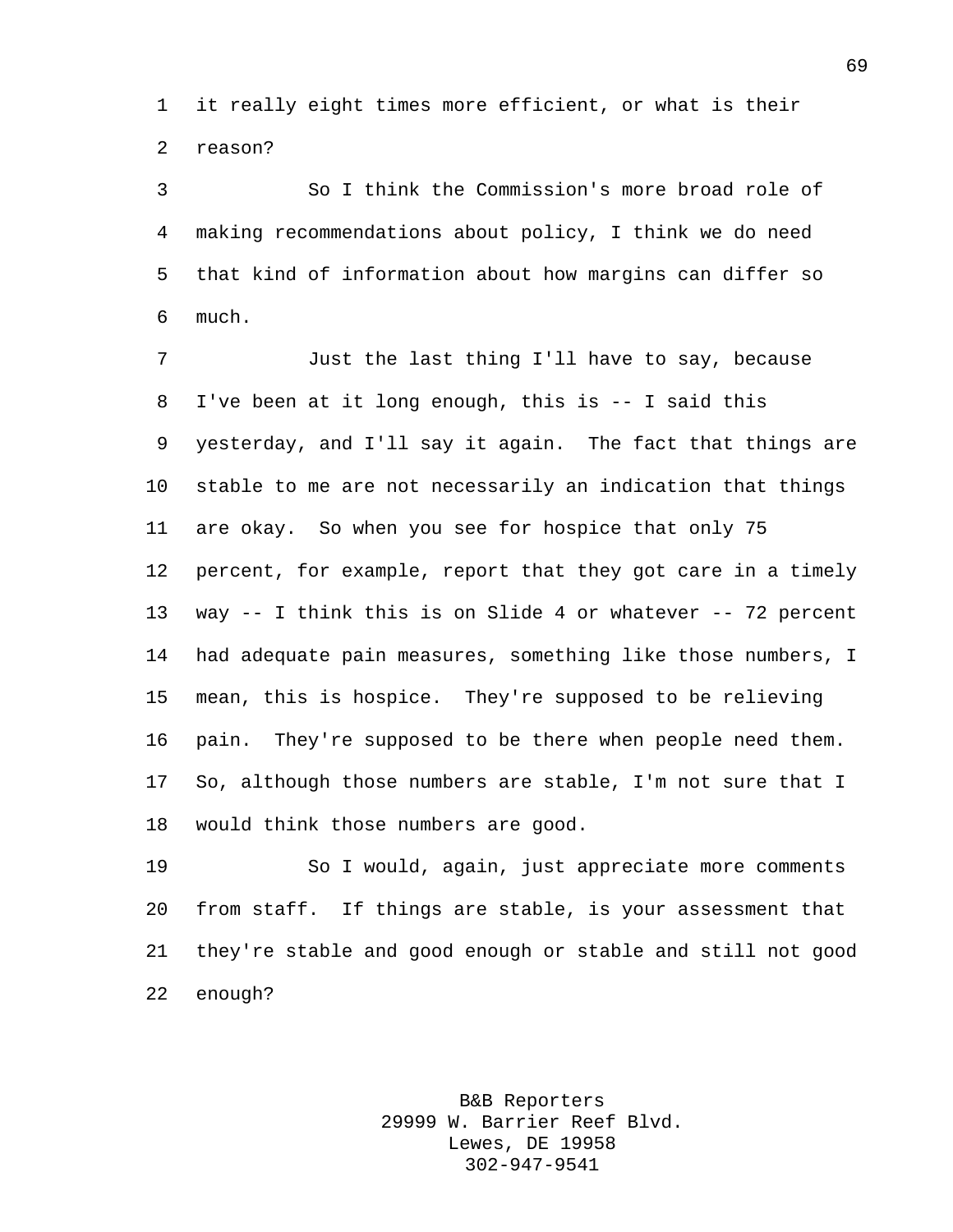MS. NEUMAN: I think on the CAHPS survey, it's hard to know what the right benchmark is. Clearly, a family member's perception of the care that their loved one received will not be 100 percent for all patients. The question is how close it should be to 100 percent, and we at this point don't have a good way to gage that. But it's something we could think about what others in the environment think the right number should be, to provide more context, longer.

 DR. PAUL GINSBURG: Actually, before we go on to Karen, your first point about the fact that the statute does not have a wage adjustment, I think it's pretty normal in policy process that someone comes up with an idea, an aggregate per-patient cap, and it's enacted. And then people start realizing there are some inequities, and they refine the policy. I guess that's the stage we're in now. DR. DeSALVO: So, Kim, thank you very much for

 all this great work. I'm going to pick up on the CAHPS line of questioning because, as you note in the chapter, there is a lot of opportunity to improve the way we're measuring quality in this space.

I first want to -- I was going to ask some

B&B Reporters 29999 W. Barrier Reef Blvd. Lewes, DE 19958 302-947-9541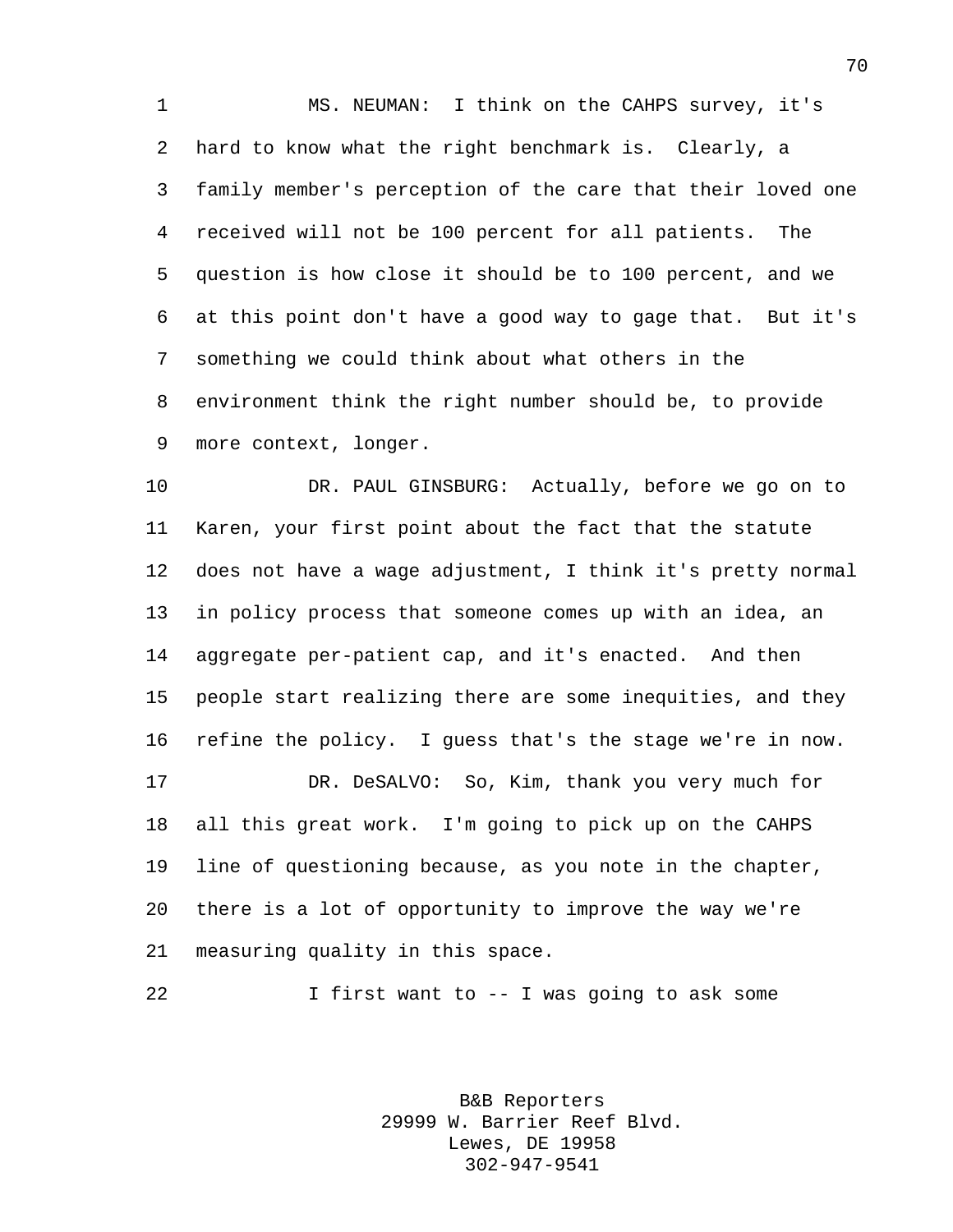similar questions about what's the right number and are we really topped out, but I wanted to get a little bit better sense from you about the response rate for the CAHPS survey and how much of a voice of family we're actually getting.

 MS. NEUMAN: So I think CAHPS response rates are on the lower side, and I'm looking for Ledia here. We could get back to you on what the rate is for hospice.

 In hospice, it's going to be sort of an extra challenge in the sense that there is a waiting period between the time when a patient passes and when they survey the family.

DR. DeSALVO: Correct.

 MS. NEUMAN: So there are even extra dynamics that go on in hospice that makes these kinds of surveys hard but important.

 DR. DeSALVO: Yeah. I mean, there's as much psychology involved in the recall of the experience and the grieving at the same time, so worthy of at least understanding of how much a voice there is and if there's a way to improve that, but also what are the other opportunities for understanding quality? As I understand it -- and maybe I missed this in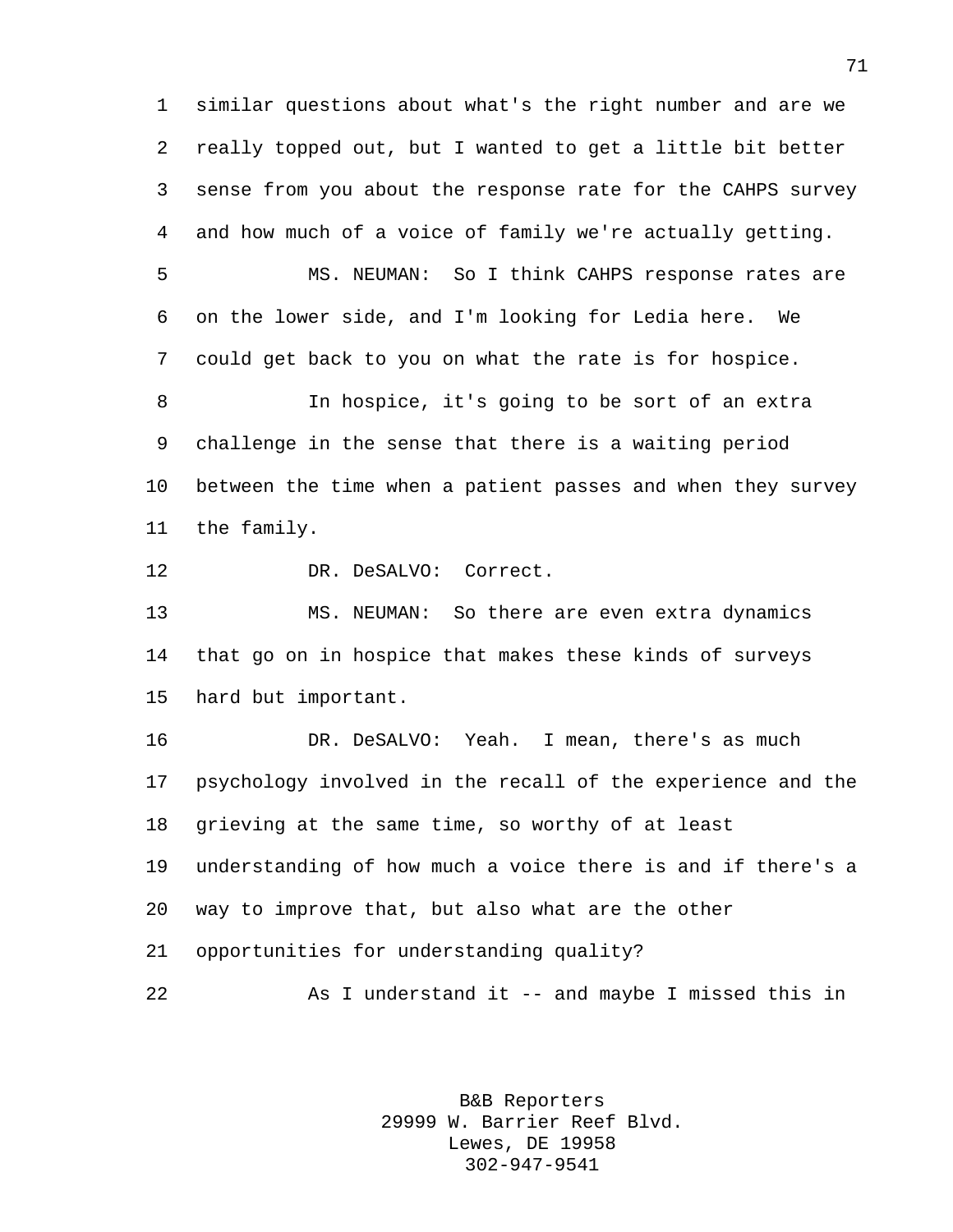the chapter -- the Office of Inspector General last year did some work looking at hospices, following up on complaints, so sort of the negative view of where there may be problems. So, clearly, there's some opportunity.

 I had just one more question about the discharge from hospice that you mentioned in the slides and that you have this table. I have to say, clinically, I was really struck by it, by the high rate of live discharge in that top decile, and just a clarifying question. You give it a nice treatment in the paper, but I don't remember if you said whether or not we can track fi those people were readmitted to hospice.

 So say the reason for discharge was they relocated or they chose to disenroll. Can we track whether those individuals actually reenrolled in hospice?

 MS. NEUMAN: We can, and we have done that in prior years. So we could bring back some of the prior-year analysis, and longer run, it's possible to do that kind of analysis more currently.

 DR. DeSALVO: Thanks. It begs the question about program integrity, and it would be helpful to know if this is just really truly people making changes or if it's

> B&B Reporters 29999 W. Barrier Reef Blvd. Lewes, DE 19958 302-947-9541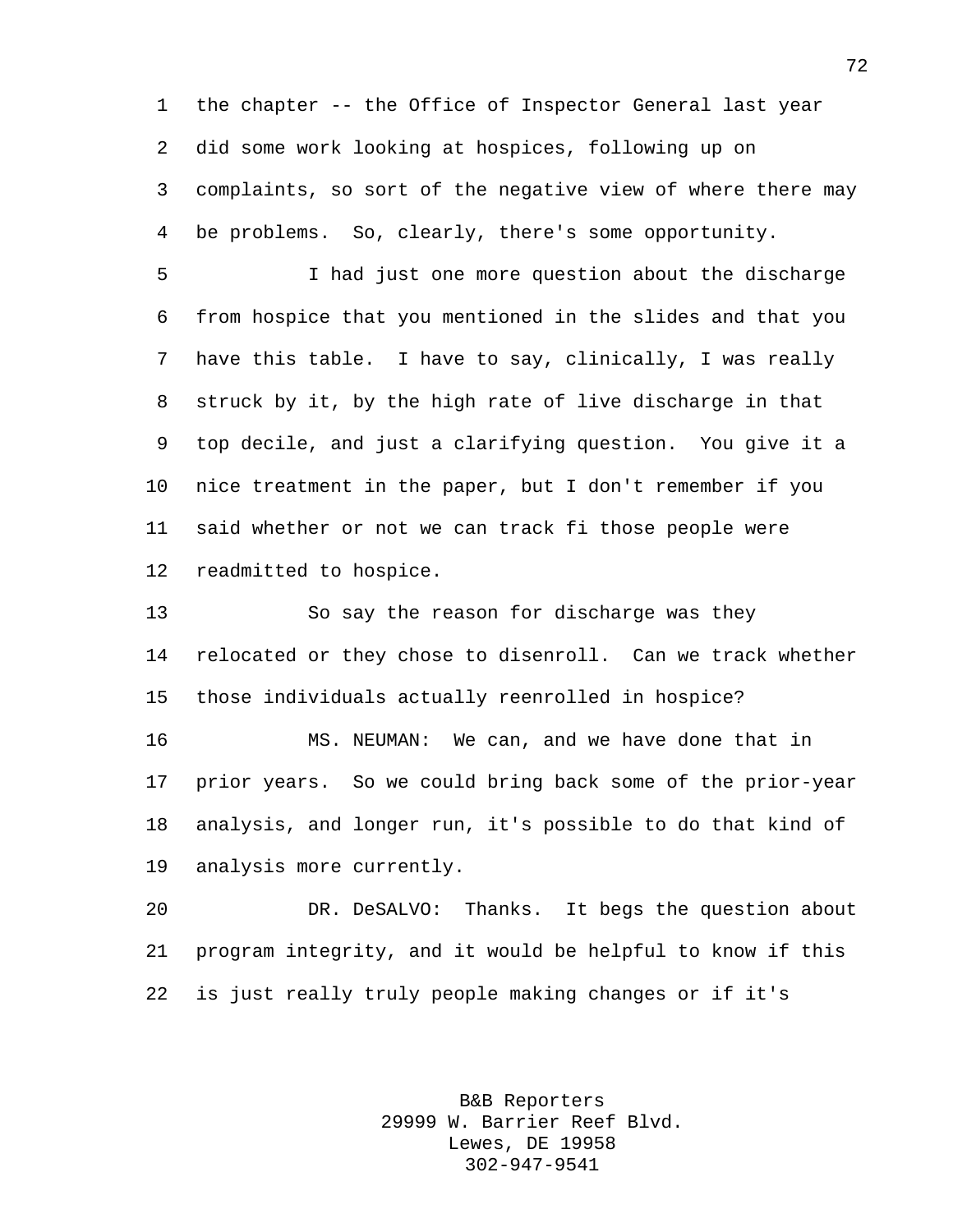something else going on in terms of a benefit need that we're not meeting.

DR. CROSSON: Yeah. Amol?

 DR. NAVATHE: Just to add to that, I really like that idea, Karen, and I would say you did, in the mailings, highlight the reasons for live discharge, and to look at that by reason for live discharge would actually be really meaningful, particularly from a program integrity kind of perspective, individuals who effectively go on to switch hospices, even if they didn't move, for example.

 DR. CROSSON: I have one. Kim, in terms of the CAHPS survey, is that generally administered as part of the mandatory bereavement services?

 MS. NEUMAN: It's part of the Hospice Quality Reporting Program, and if the hospice -- there's like small providers are exempted, but everyone else in order to get their regular update needs to send the Bereaved Family Member Survey to their patient populations, families, who have passed.

DR. CROSSON: Okay. Bruce?

 MR. PYENSON: Thank you very much, Kim. This is a terrific chapter, as others have said.

> B&B Reporters 29999 W. Barrier Reef Blvd. Lewes, DE 19958 302-947-9541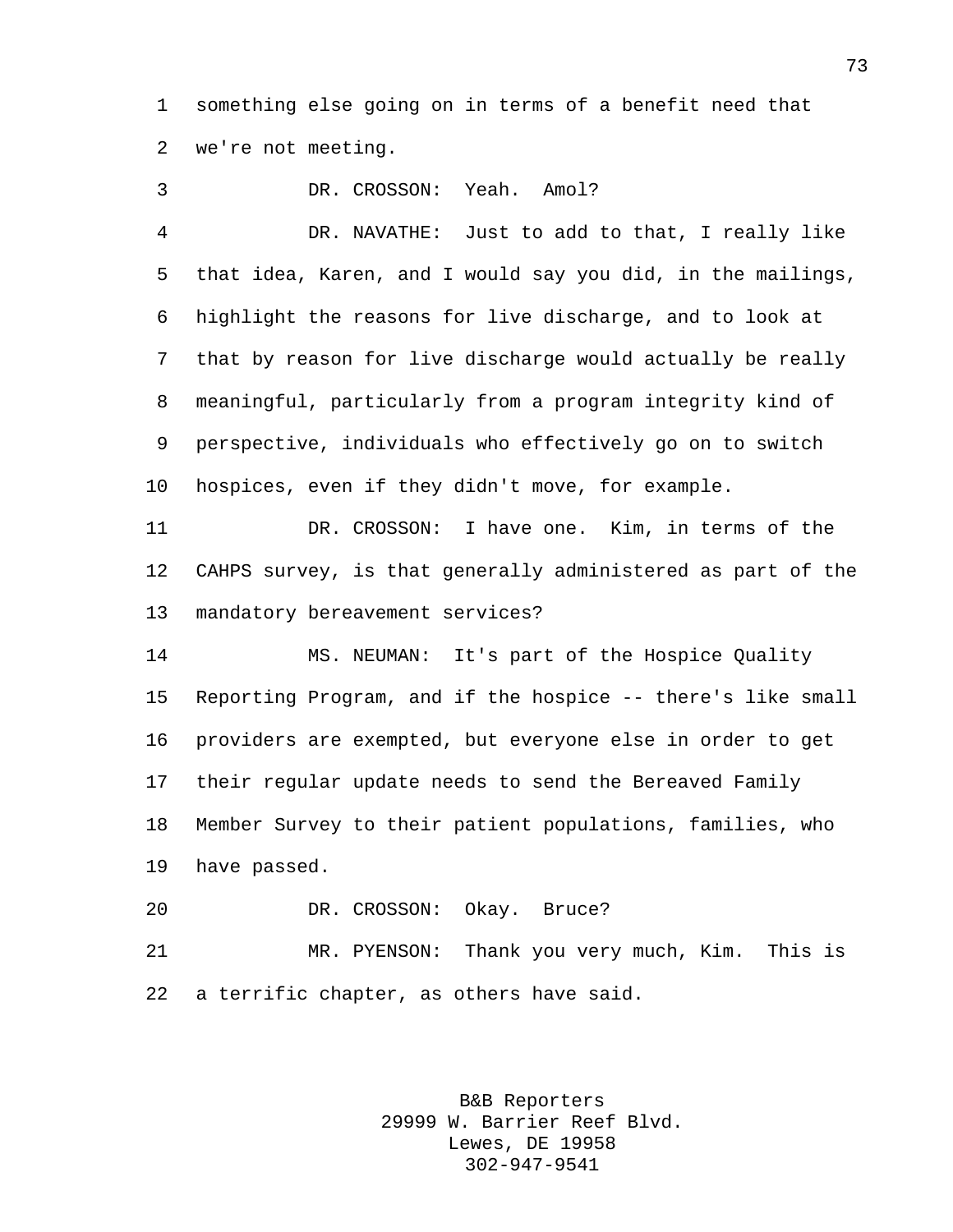I've got two questions. One is on the recommendation. I think the existing law is at 2.8 percent increase, and the recommendation is zero percent combined with the cap, reducing the cap by 20 percent and wage adjusting. Do you have a secret slide that -- [Laughter.] MR. PYENSON: That shows perhaps some scenarios, what if the cap were reduced by 30 percent or 40 percent, sort of the tradeoff of cap and savings from the cap? The 20 percent sounds like a great number, but it seemed like, if anything, we could be more aggressive about the cap. MS. NEUMAN: So I don't have a secret slide. [Laughter.] MS. NEUMAN: What you're saying, I mean, that kind of math is possible. What I would also say, however, is that what I have done here with the 20 percent is a simulation based on historical data, assuming no utilization changes. That's a very different thing from what an organization like CBO would do to say what the budget effect would be, and so we ourselves can't tell you that second bucket. DR. MATHEWS: If I could also just augment Kim's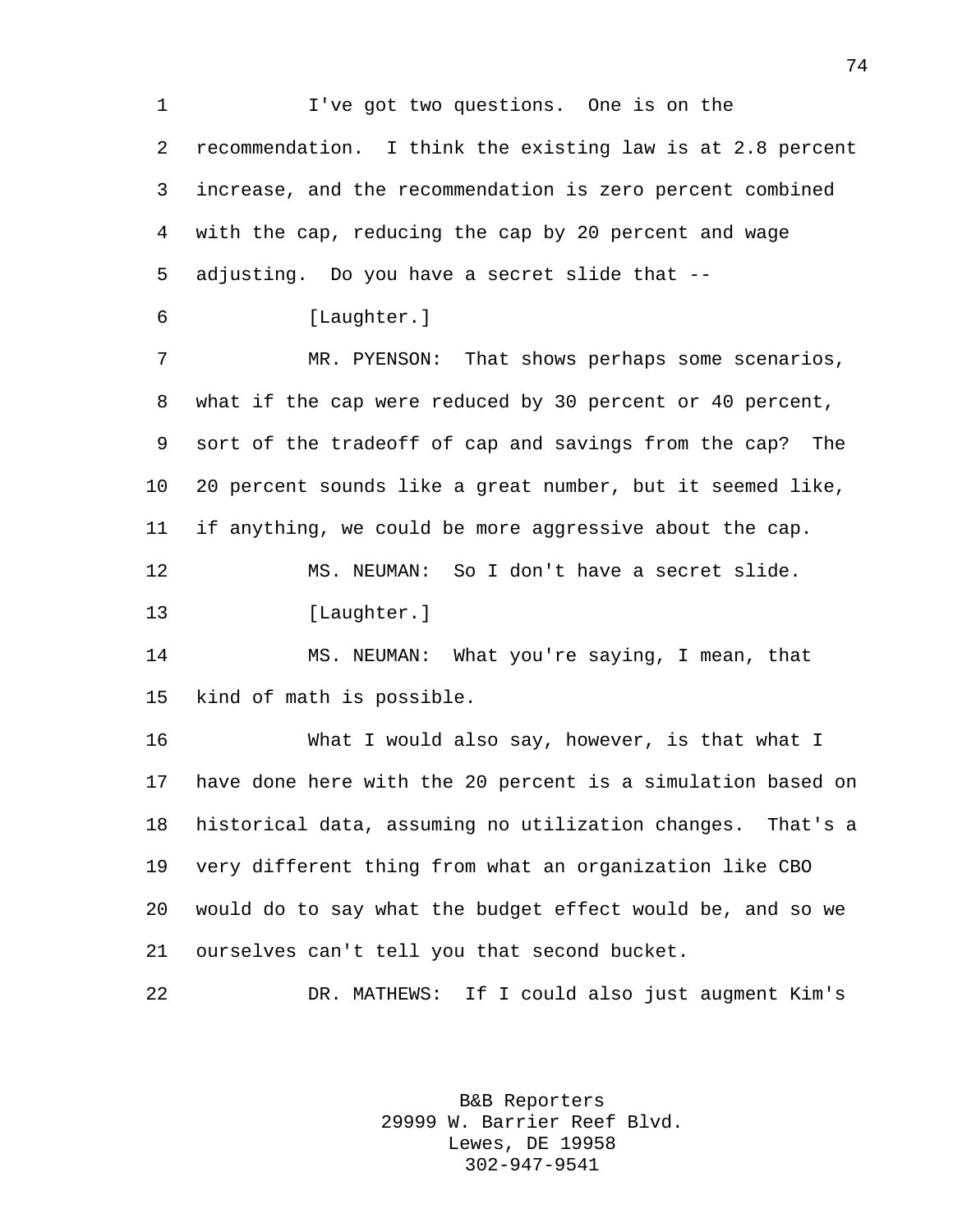response, as Kim mentioned in the presentation, financial performance in 2018 has improved relative to what we reported out last year. Last year, we made a recommendation of a minus 2 percent update, and this year, given the improvement in financial performance and the stability of other measures, we might have been in consultation with the Chairman, talking about a minus 3 percent across-the-board update this year.

 But, as it happens -- and here, I am going to say things that may or may not be correct, and Kim will correct me, as Warren did, but the effect of a zero update and reducing the hospice cap by 20 percent is a net reduction in revenues of about 2.8 percent, thereabouts.

14 Kim is nodding, for the audience there.

 And so it has the same aggregate effect on hospice revenues as a 3 percent across the board, which we might otherwise have contemplated, but has the benefit of targeting that reduction on those providers that have the longest length of stay and are more profitable. So, in that sense, from my perspective at least, there is a greater attraction to using this approach rather than an across-the-board update.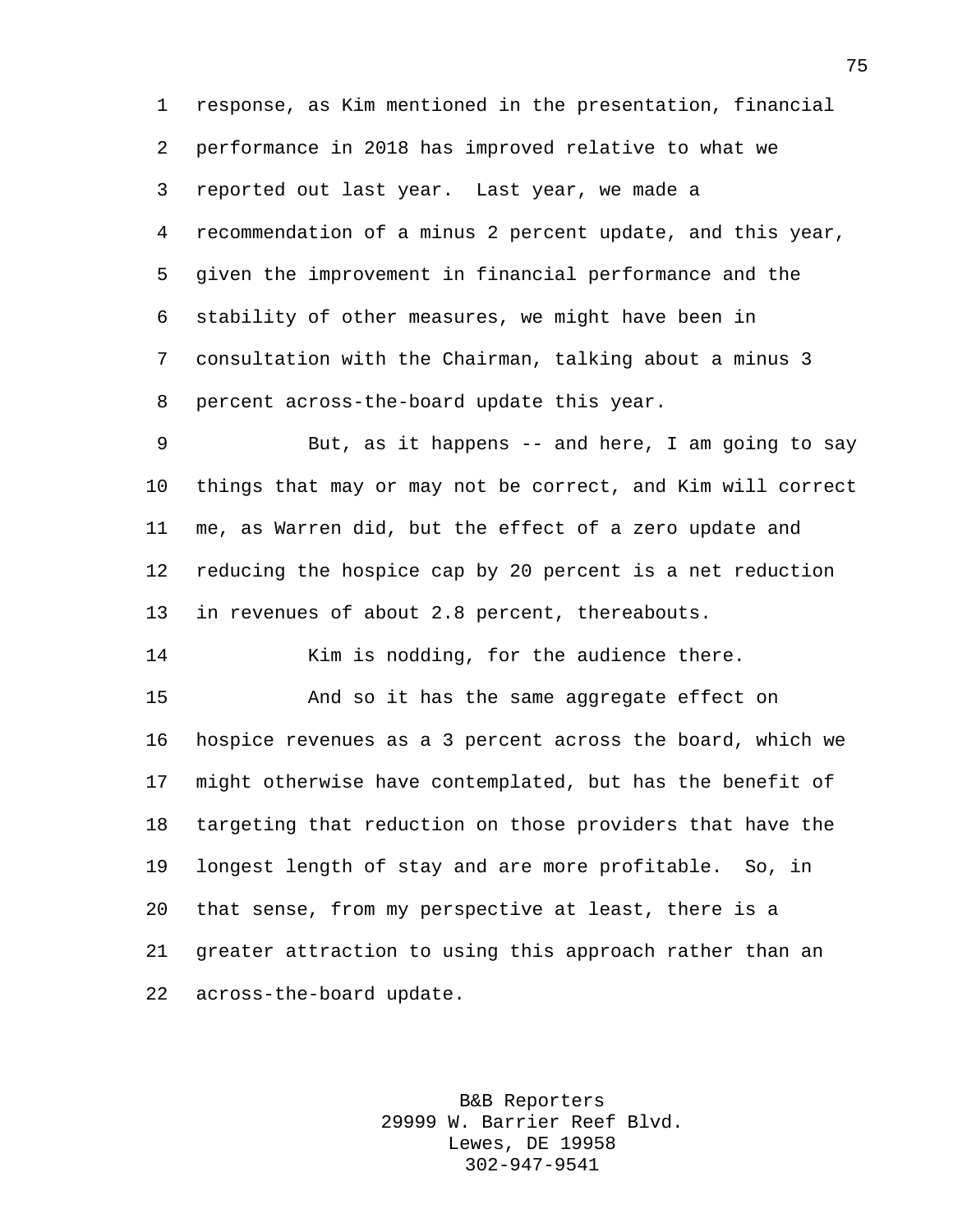MS. BUTO: Jim, just to follow on that, my impression was, Kim, that you picked up a lot of the long- stay live discharge, highly profitable providers by moving to the 20 percent. If you went further down to say 40 percent, I think it's possible you'd start getting into, I guess, what we would think of as providers who are less profitable and serving a higher acuity or a population that doesn't survive the hospice stay. So I don't know where that cut point is, but it struck me that you picked up a lot of those patients.

 MS. NEUMAN: Right. I mean, that yellow bar that we're picking up with this policy option, those folks look pretty similar to the above-cap hospice folks. If we walked that reduction up further, you're moving more to the left, and I don't have the data right here, but you would incrementally be making the pool look more similar to the average. Yeah.

 MR. PYENSON: Thank you. I had another -- DR. CROSSON: Are you still on --

 MR. PYENSON: I had a different question, if I could, on the wage index, and I'm very glad that you raised the wage index. I think my question is going to be applied

> B&B Reporters 29999 W. Barrier Reef Blvd. Lewes, DE 19958 302-947-9541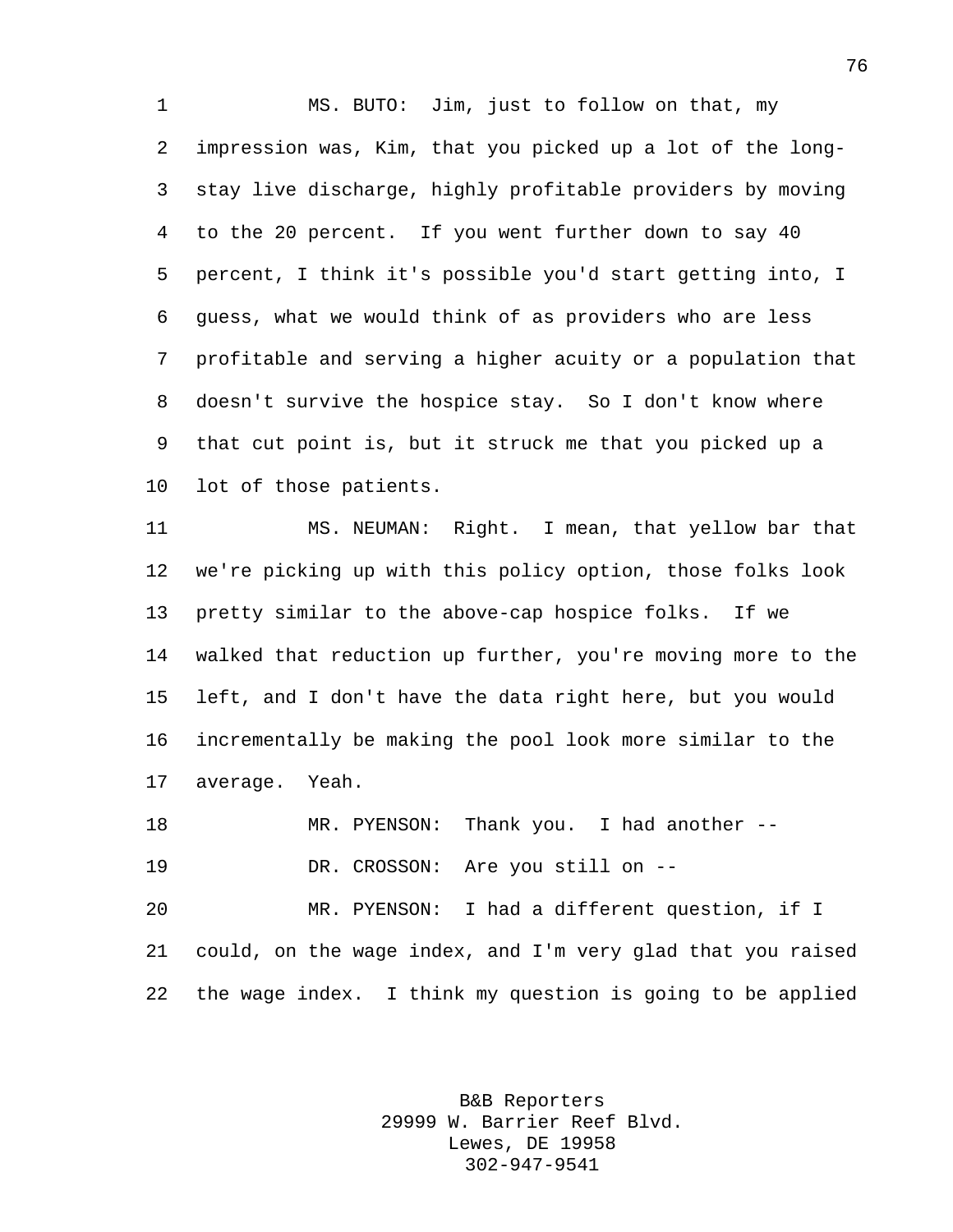to a lot of other areas where reimbursement is tied to wage index.

 When I look at the wage indexes that are out there, for example, for hospitals, there's perhaps 3,000 or so wage indexes, and perhaps a quarter of them have been adjusted for the purpose of hospital reimbursement. But it seems as though that's not the case for hospice or others, and I'm wondering if you -- so I'm assuming you used the unadjusted wage index in your work.

 MS. NEUMAN: So Medicare payments are wage- adjusted using the pre-reclass wage index for hospitals, as you're pointing out, and so when we did the cap work, we just followed suit to be consistent. It's sort of a different animal of question about what's the right wage index to use in hospice, and that's something we haven't in hospice particularly thought about. But I know that the Commission in general has thought about wage index and what's the right way to go more broadly.

 MR. PYENSON: I would certainly welcome more about that. I think it's been a while since we've seen any material, the Commissioners have seen material on that, so I'm not sure if this is a stage one or stage two question,

> B&B Reporters 29999 W. Barrier Reef Blvd. Lewes, DE 19958 302-947-9541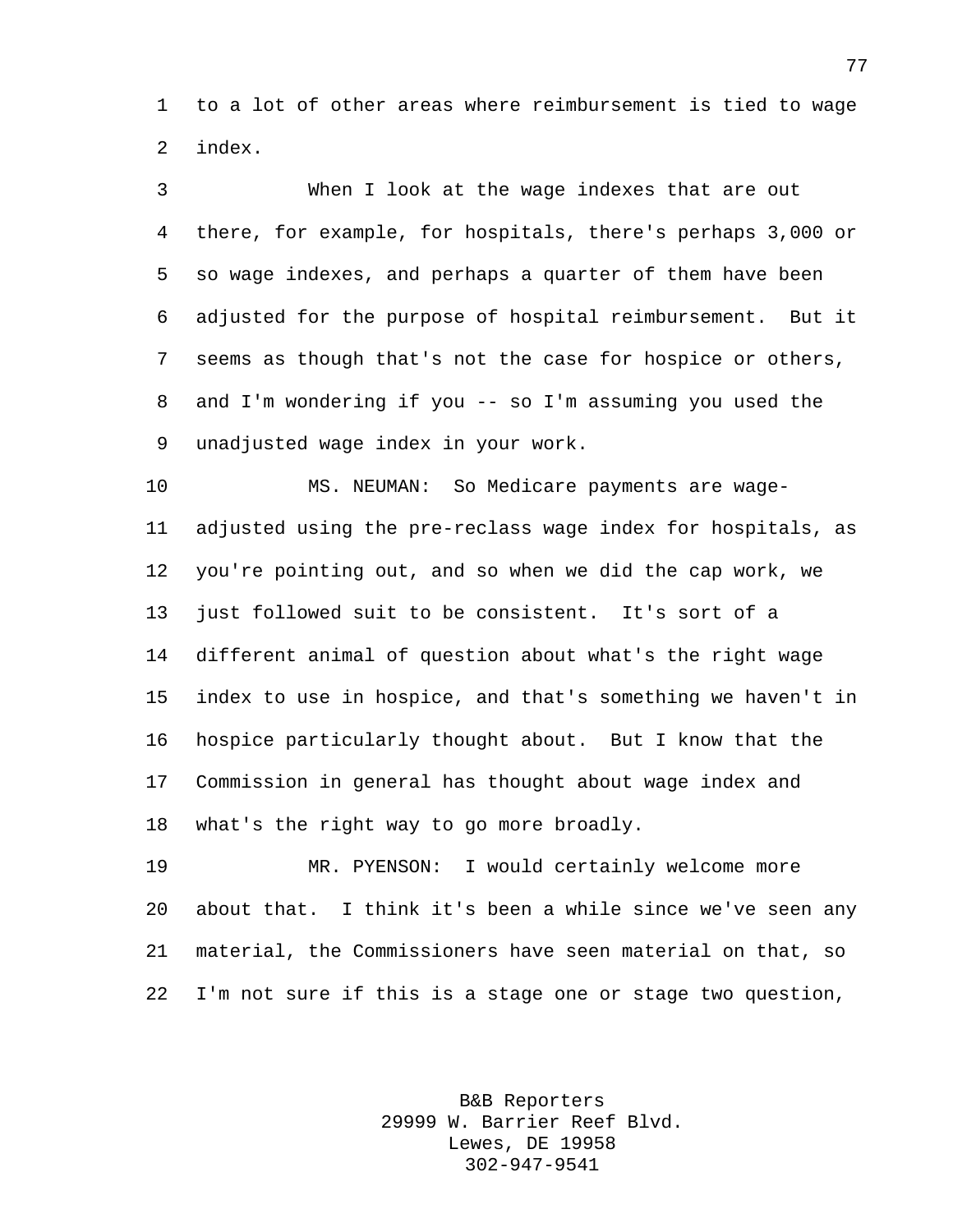Round 1 or Round 2. But I'd certainly welcome learning more about that.

 DR. MATHEWS: Yeah. So I think -- and here, I'm looking for some historical memory -- we made a recommendation to do a comprehensive overhaul of the Medicare wage index or Medicare's approach to wage indexing in 2007 or thereabouts, and we did some modeling that showed a number of improvements to the approach we recommended relative to what's currently used in terms of discontinuities between contiguous geographic areas, circularity. Our approach would remedy a number of things, and we've continued to maintain that work since. And I think we can contemplate bringing it back and giving it the current status.

 I'm not sure we can do it this cycle, given our schedule, but this is something we can easily do next year. DR. CROSSON: I wonder if the complexity in this particular case is that we've got both institutional and non-institutional providers, hospital-based hospice care and then non-hospital-based hospice care.

 MS. NEUMAN: Right. In hospice, we have that dynamic going on, they although for hospice purposes get

> B&B Reporters 29999 W. Barrier Reef Blvd. Lewes, DE 19958 302-947-9541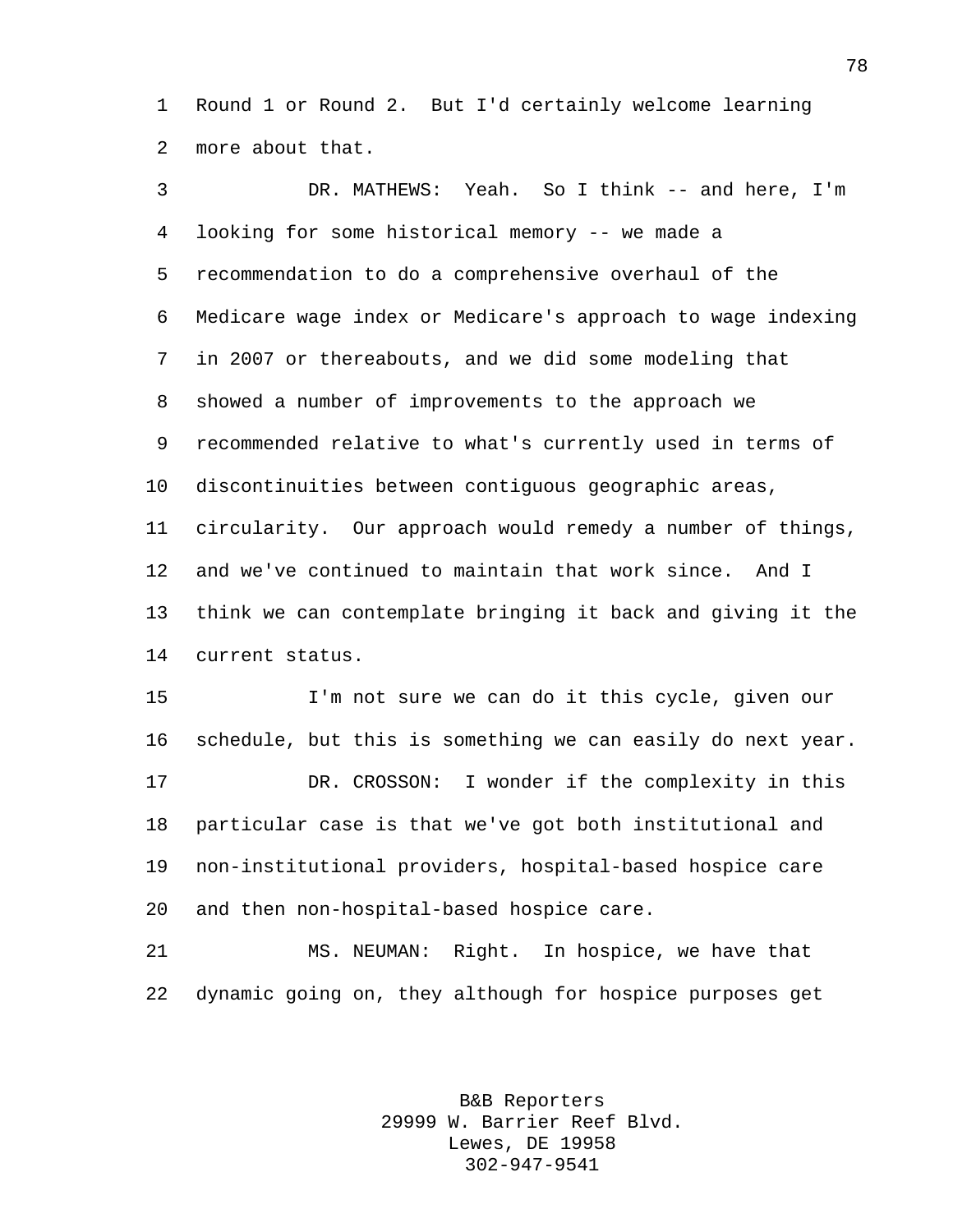the pre-reclass wage index.

 DR. PAUL GINSBURG: Yeah. I would think that whether hospice care is delivered by a hospital or freestanding, probably the types of labor used are pretty similar. DR. CROSSON: Okay. Marge? MS. MARJORIE GINSBURG: I'm also interested in knowing more about the live discharges. I think you showed that they predominantly happen in for-profit institutions. They're not evenly divided between for-profit and non-profit. Are surveys done in particular with those groups, particularly with the family members or the patients themselves about why they were discharged and their feelings about being discharged? I don't know whether they're volunteering to exit or whether they're being booted because the hospice doesn't want to take it on the head, you know, when they go too many days. So anything more about that? MS. NEUMAN: So it's a really good question, and the CAHPS survey focuses on family members of decedents. So we don't have a tool right now, the Medicare program at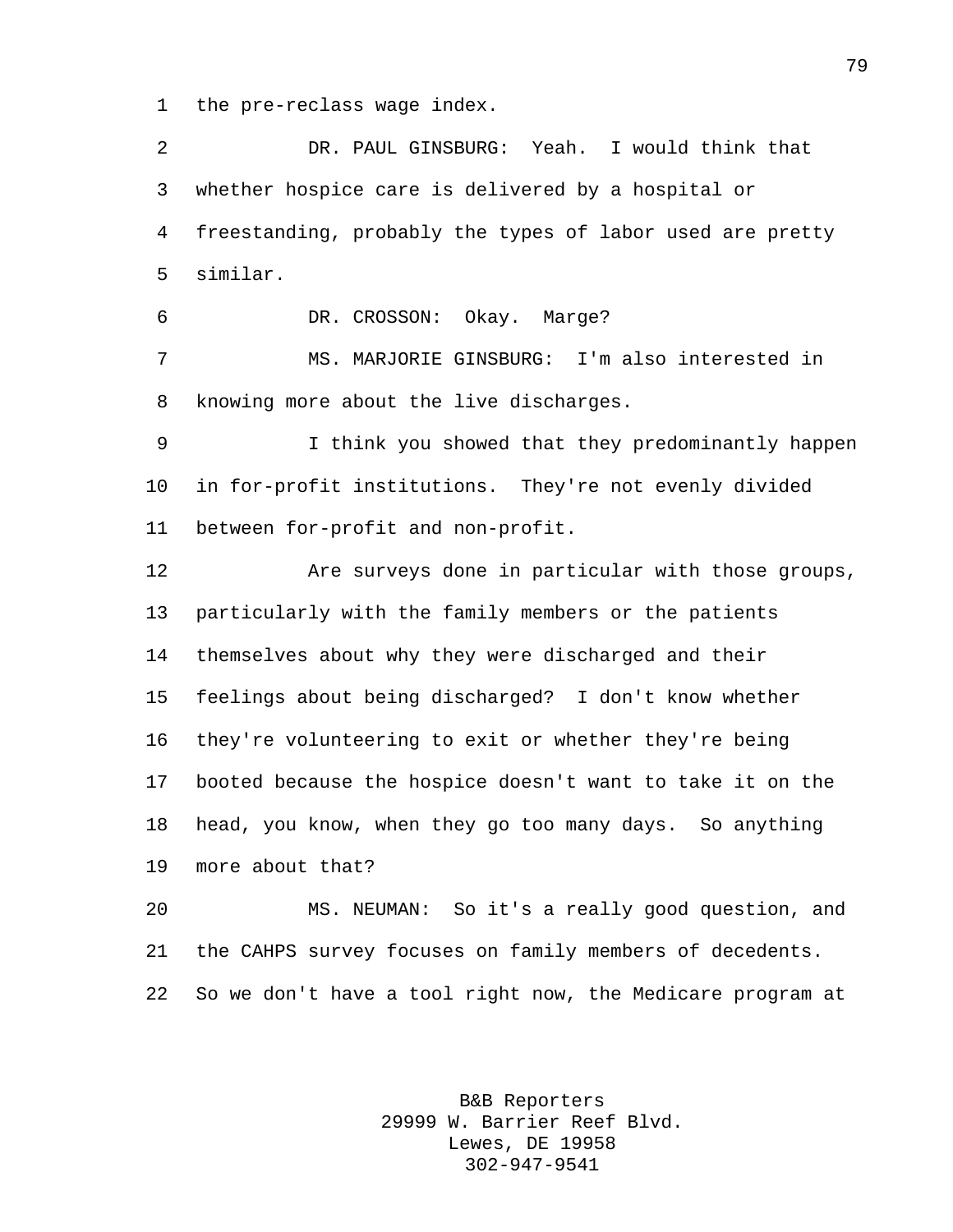large, to understand the experiences of folks who have been discharged alive. So that is an area where there could be room for improvement.

 DR. CROSSON: Okay. David. Oh, I'm sorry. Dana.

 DR. SAFRAN: Thank you. So a few questions that will help me understand my point of view, or frame my point of view about the cap. No question about the wage adjustment part, but I'm just wondering where to set the right level.

 So the first question is, the increased use of hospice among Medicare decedents is pretty remarkable. Years ago we were bemoaning the fact that it was so rarely used, and to see it's over 50 percent is pretty remarkable. I wonder if there are data on what that has done to Medicare spending for the relevant conditions where hospice is being used, end-of-life spending. What do we know about that?

 MS. NEUMAN: So it's a complicated question, because it's hard to say what would have happened if someone didn't enter hospice. And so there's literature that looks at this question in different ways and comes to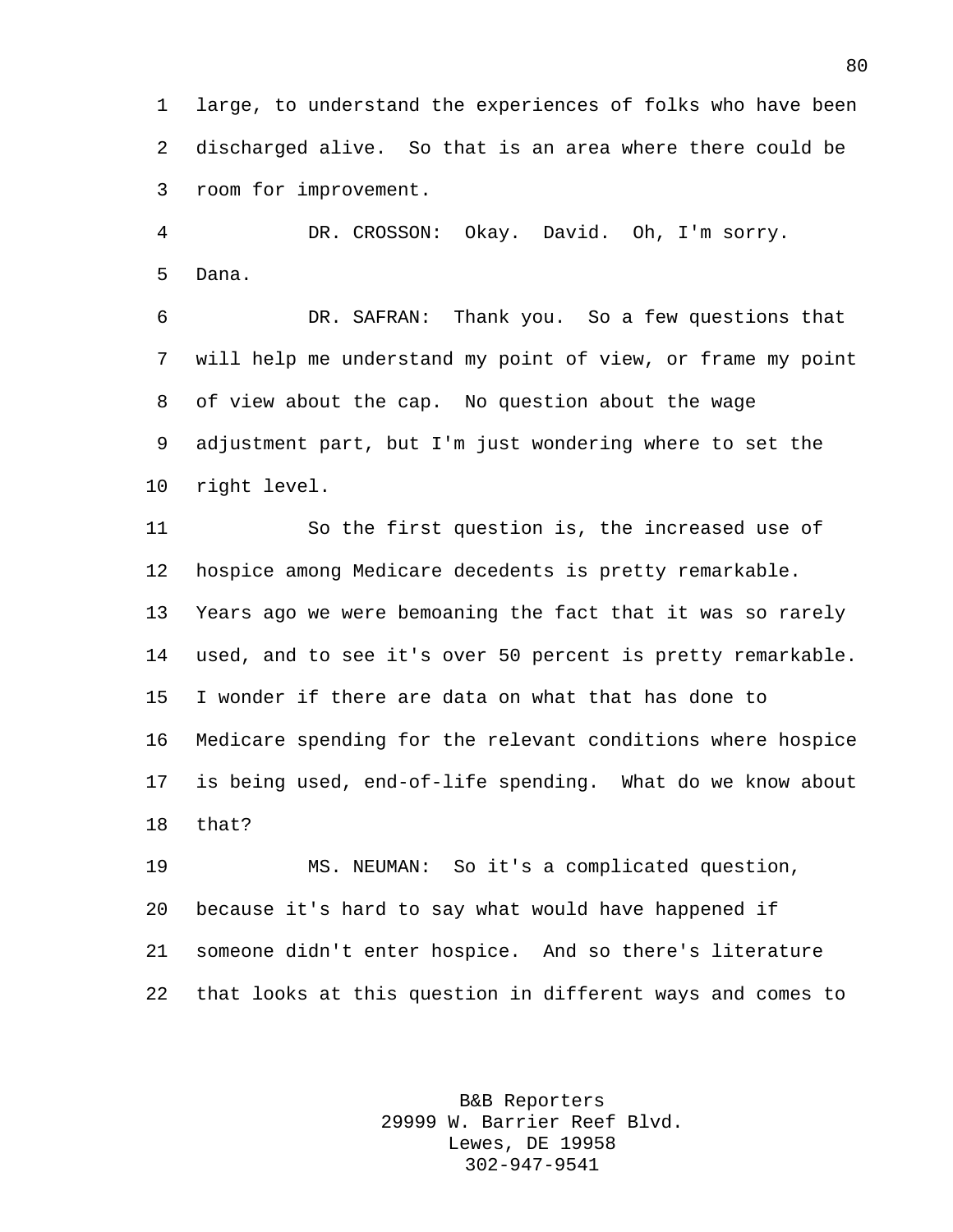different conclusions.

 The Commission sponsored a study trying to look at the divergent findings in the literature and try different methodologies and see if we could figure out what we think, based on various different methodologies, what the effect of hospice is on aggregate Medicare spending. And what that study found was that we think in aggregate, the increased hospice use has not led to program savings overall. It may have increased costs slightly. That's what the study suggests. But what underlies that is that hospice seems to save for patients in the last month or two of life -- you know, acute care that's avoided, and so forth. But when patients are in hospice for a long time, then the costs outweigh the savings. And so what the study showed was that in aggregate, even though we see savings, and particularly for non-cancer patients, on the whole, it appears that we don't see savings, and that is because the costs for the long- stay patients outweigh or offset savings for shorter-stay patients. DR. SAFRAN: Yeah. Okay. And that actually

> B&B Reporters 29999 W. Barrier Reef Blvd. Lewes, DE 19958 302-947-9541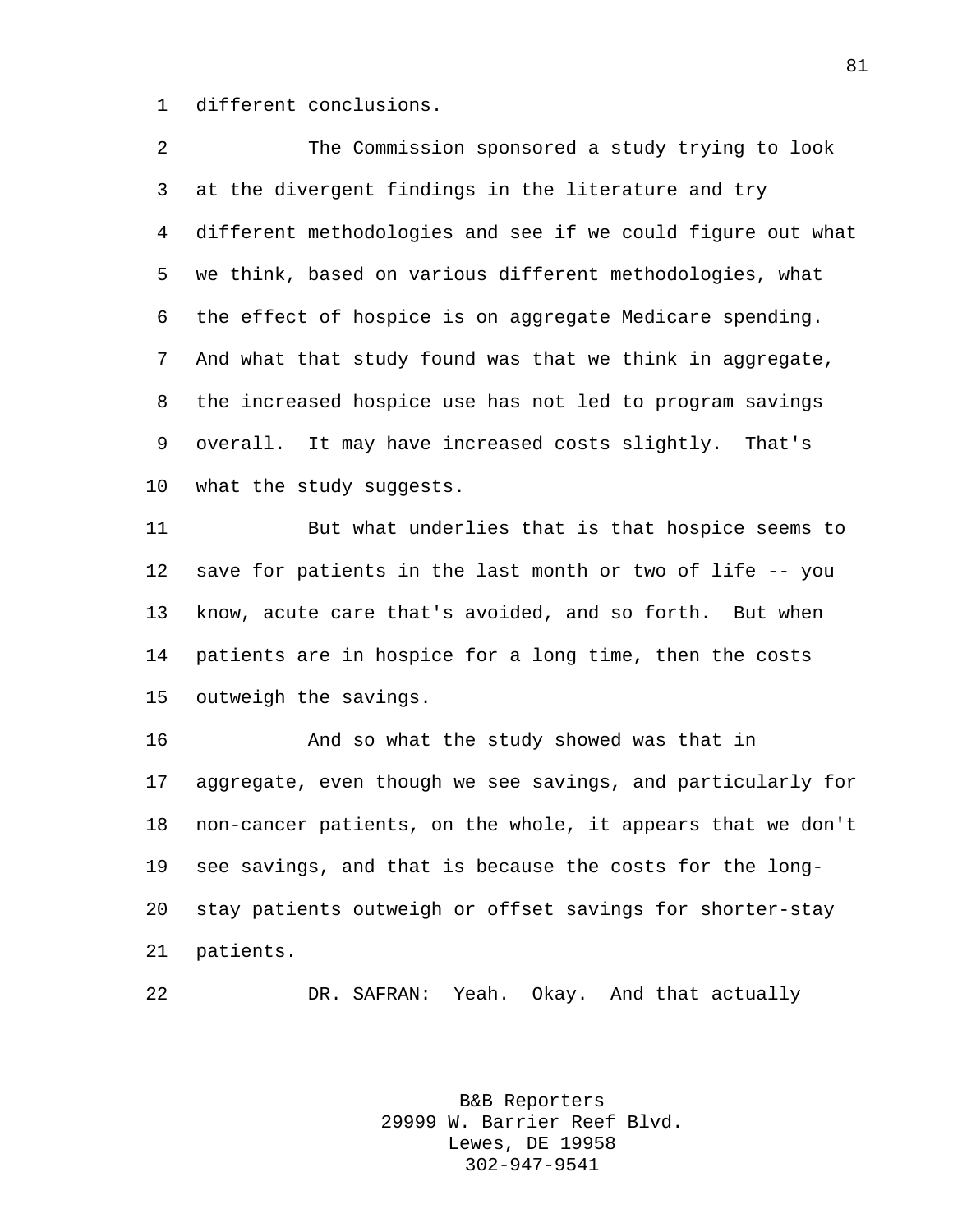points to what my second question was. So it was clear from the materials that cancer patients, you know, the stays are much shorter than neurological patients. And just trying to understand, number one, do neurological patients sort of make up -- are those the two principal areas of diagnoses for which hospice is being used? And with the neurological conditions -- maybe I should ask some of my clinician colleagues to weigh in on, you know, is the point of end-of-life just so much harder to predict with those conditions? So I just want to understand that a little bit.

 MS. NEUMAN: So there are a couple of sort of larger-sized populations that hospice treats, and in some ways it reflects the decedent population overall. So there is cancer patients, as we talked about. Another big group is neurological patients, and another big group is patients with heart and circulatory conditions. So those are probably the three big groups.

 On the point about neurological patients, and clinicians will have more information on this but I wanted to just point to, we have a footnote in the paper which sort of looks at length of stay for neurological patients

> B&B Reporters 29999 W. Barrier Reef Blvd. Lewes, DE 19958 302-947-9541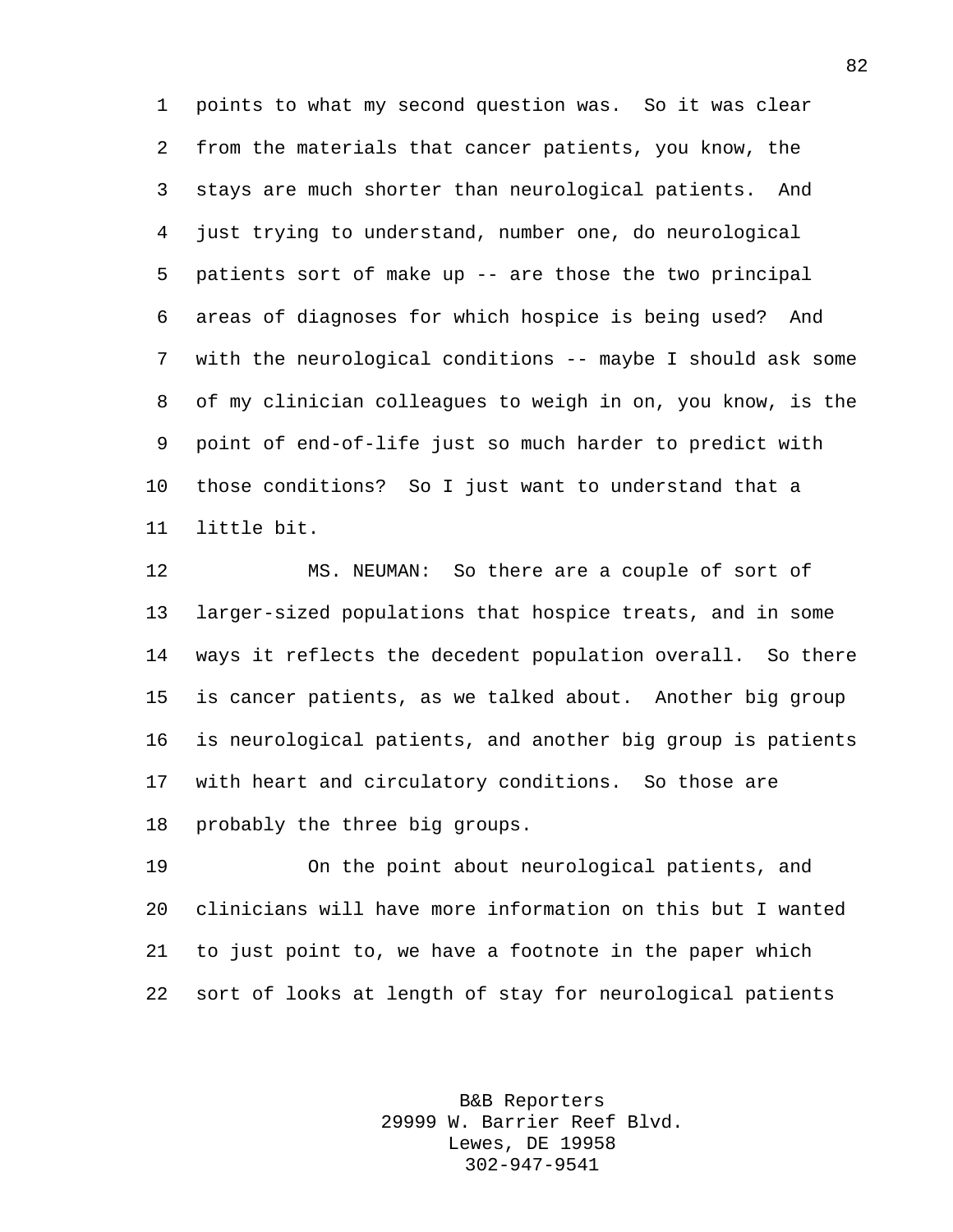for for-profits and nonprofits, and we see that at the 75th and 90th percentiles, for-profits have much higher lengths of stay than nonprofits.

 So there seems to be, among providers, differences in length of stay, even for difficult-to-predict conditions.

DR. SAFRAN: Interesting.

 DR. DeSALVO: On this question, is neurological, does that bucket include stroke, or is that in circulatory? MS. NEUMAN: Let me get back to you.

DR. CROSSON: Kim, the mic is off.

 MS. NEUMAN: I will get back to you on that. I don't want to misspeak.

 DR. CASALINO: Just a clinical response, Dana. I think that with something like -- I think Karen's question was a really good one because it's slightly different for that. But for things like amyotrophic lateral sclerosis, there is really no treatment and the patient is just going to decline. You don't know exactly at what rate but you're getting them some help early on.

 You know, with cancer it's different because people want to be treated with whatever modalities they're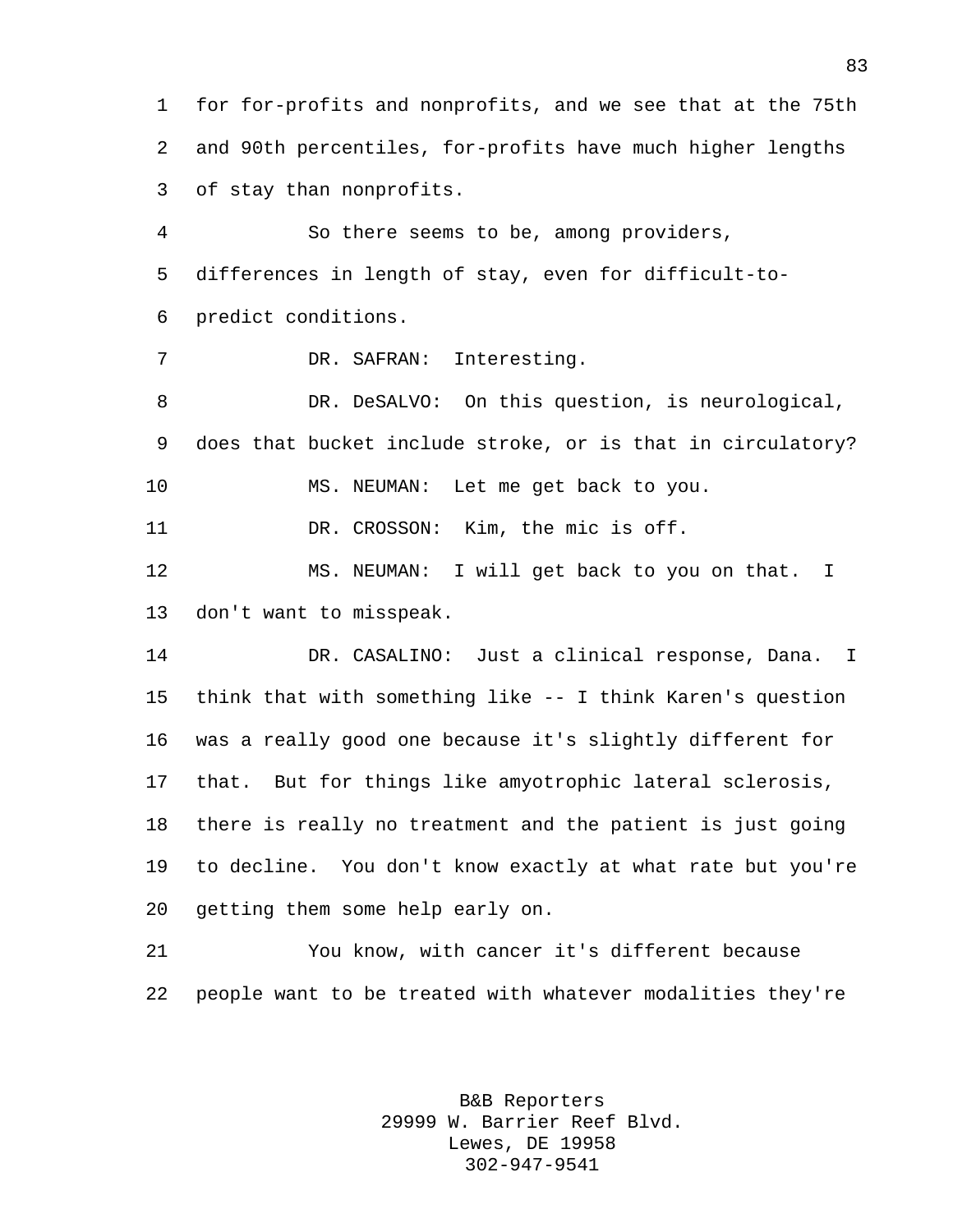being treated with, until it's clear that there is no hope, and that can be pretty close to the time of death, rightly or wrongly.

 So I think that's the reason for the difference in the two types of diseases.

 DR. DeSALVO: Potentially, dementias are included in the neurological bucket, and it is extremely difficult. DR. SAFRAN: Right. That's what I was imagining. So it's for another conversation, but I think it's worth our thinking more broadly about hospice policy, and, you know, how we try to consider the likely duration of some of these conditions and what that should mean for hospice care.

 But my last question goes to the information that you had on Slide -- my notes have covered up the slide number -- 19.

 DR. CASALINO: Karen and I were just talking. It could be that for patients with dementia or a slowly progressing neurological disease, essentially the long-stay hospice is being used as a substitute for home health care. And so that's a policy issue to be talked about, and what are the comparative costs and benefits and so on.

> B&B Reporters 29999 W. Barrier Reef Blvd. Lewes, DE 19958 302-947-9541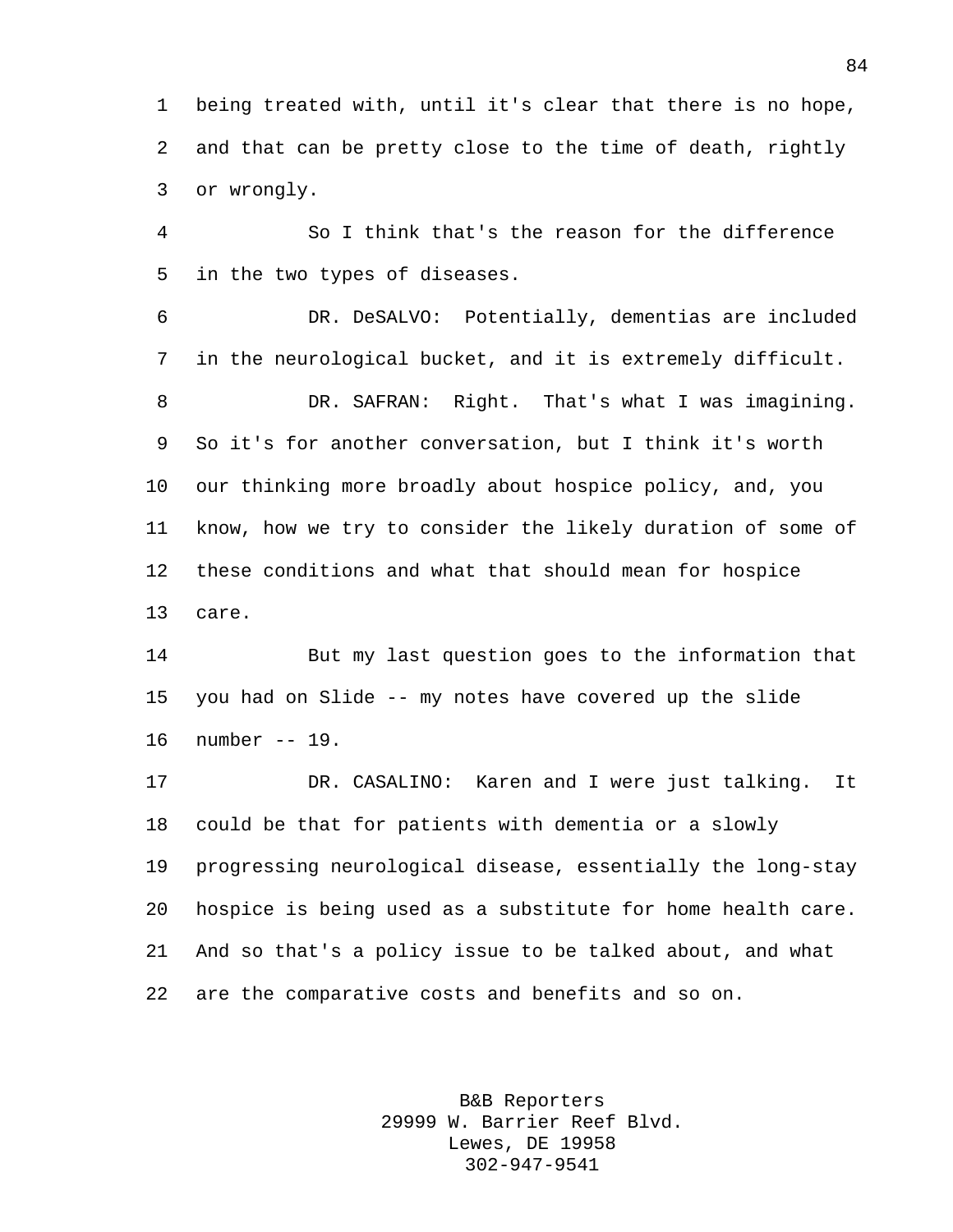DR. SAFRAN: Right. Yeah, that's what I was thinking. Okay.

 So on Slide 19, do we have information on, like if there was another column here on margins, can you tell us to what extent, you know, margin tracks with length of stay here, because I didn't see that information in the materials. Sorry of I missed it. DR. CROSSON: Kim, the microphone keeps going

out.

 MS. NEUMAN: Sorry. I'm going to flip back a couple of slides. So right here, these bars track to those rows in the table.

DR. SAFRAN: Okay. Got it. Thanks.

14 DR. CROSSON: Brian.

 DR. DeBUSK: First of all, thank you. Great report. Really good read.

 I want to tie into something Bruce was comment on, on the wage index, and also express a little bit of the same question that Dana had around, you know, for example, a dementia patient versus, say, a cancer patient. I'm not sure that all long stays are bad actors, and I would appreciate some information on that.

> B&B Reporters 29999 W. Barrier Reef Blvd. Lewes, DE 19958 302-947-9541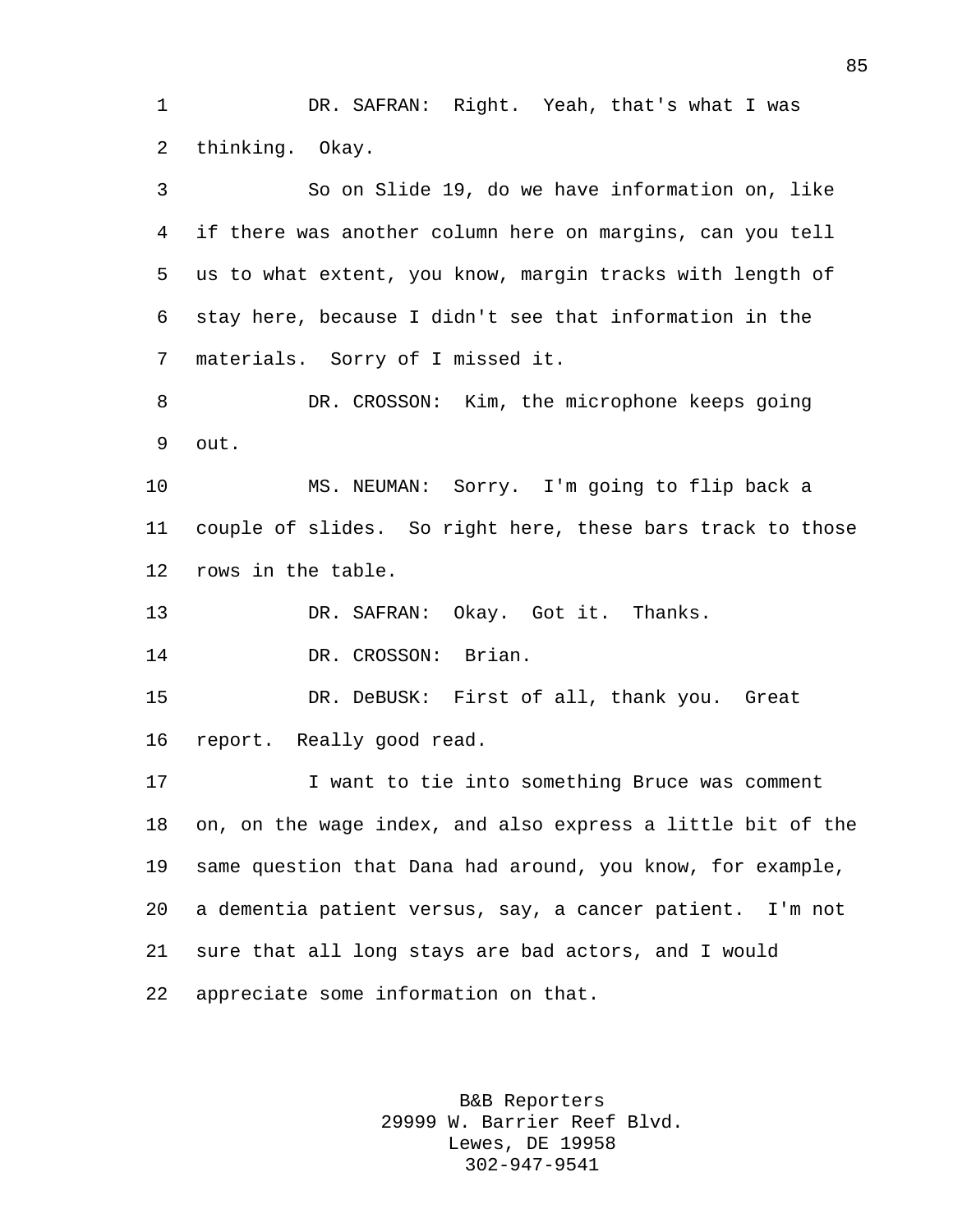But first I want to go to Chart 11 in the presentation, where it looks at the urban versus the rural Medicare margins. Could you speak to, you know, what could be causing those differences, and what adjusters are in place to account for, say, differences in metropolitan and rural care?

 MS. NEUMAN: So hospice does not have any rural or urban adjusters, so those are the raw margins. There are differences in size. Some rural providers are smaller, and smaller providers have, you know, not as much economies of scale, so that's one factor that might influence it. You know, we can think more about what other factors might drive that. It looks like it's about a, what, four-point spread? So we could look and see if we

can add any more detail there.

 DR. DeBUSK: Okay. I would just be curious about that.

 The other thing, and this gets back into the wage index thing, my first question was going to be what percentage of the labor portion is applied, of the hospice wage index, is applied to the overall payment, but thanks to the excellent Medicare payment basics document that I

> B&B Reporters 29999 W. Barrier Reef Blvd. Lewes, DE 19958 302-947-9541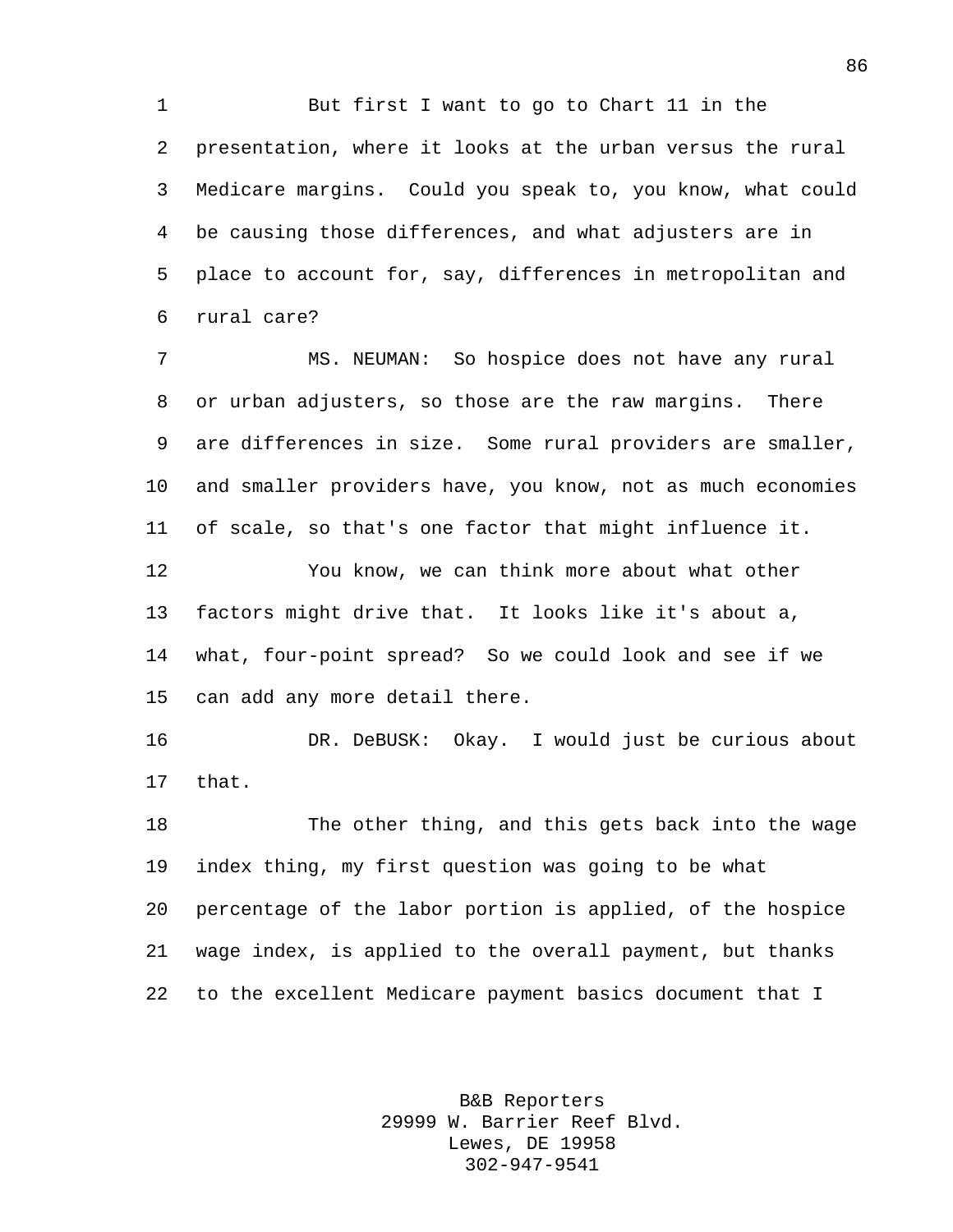googled, yeah, found, it's 70 percent. Thank you. Really nice.

 Could you speak to, one more time, the difference, though, in the hospice wage index and the hospital? I think I understand it but I'd like to hear one more time.

 MS. NEUMAN: So hospice uses the pre- reclassification, wage index. So the hospital folks can do more justice to this than I can, but there are adjustments that are made to the hospital wage index. People are reclassified to various areas, and so forth. Those changes that get made in the hospital sector, to the wage index, that does not apply to hospice. They use the straight, initial wage index.

 DR. DeBUSK: So they skip that step, the reclassification, the frontier states, all that, and then they apply budget neutrality, though, to hospice, just like they do to hospital wage index.

 MS. NEUMAN: They are now applying budget neutrality. There was a time they didn't, but they do.

 DR. DeBUSK: Okay. Okay. So the end product of both calculations is budget neutral. I was just curious to

> B&B Reporters 29999 W. Barrier Reef Blvd. Lewes, DE 19958 302-947-9541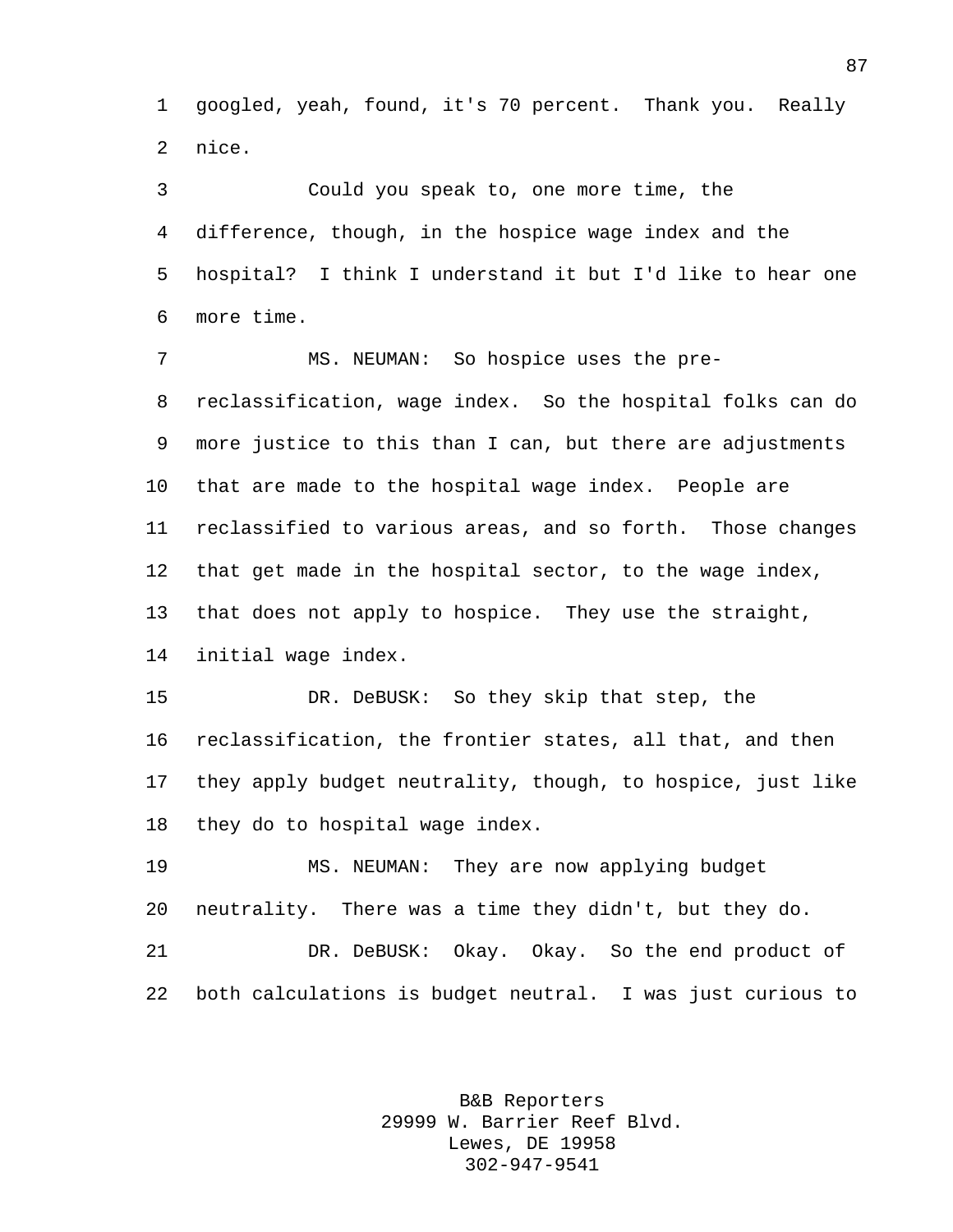see if there was any upward or downward bias there.

 So my final question, and I could use help with the math, \$30,000 cap effectively. We want to knock it down 20 percent. But then we also want to apply the wage index to it. Could you speak to, knowing that it's applied to, say, 70 percent of the total, you know, I'm used to swings in the wage index of 2.8 on the high side, 0.7 on the low side. Can you speak to what impact would it have on the cap? Like what's the high and what's the low that we would experience here?

 MS. NEUMAN: So there's that text box at the very end of the paper that gives you the percentile distribution of something that we call sort of like the ratio of the wage-adjusted payments to the not-wage-adjusted payments. So we calculate here's what you actually got paid, and here's what you would have gotten paid if the wage index didn't exist. It's on page 64.

 And so what we see is at the 10th percentile, the wage adjustment reduces your payments by about 14 percent, and at the 90th percentile, it increases your payments by about 16 percent. And those numbers take into account the fact that the wage index only applies to, you know, 68, 70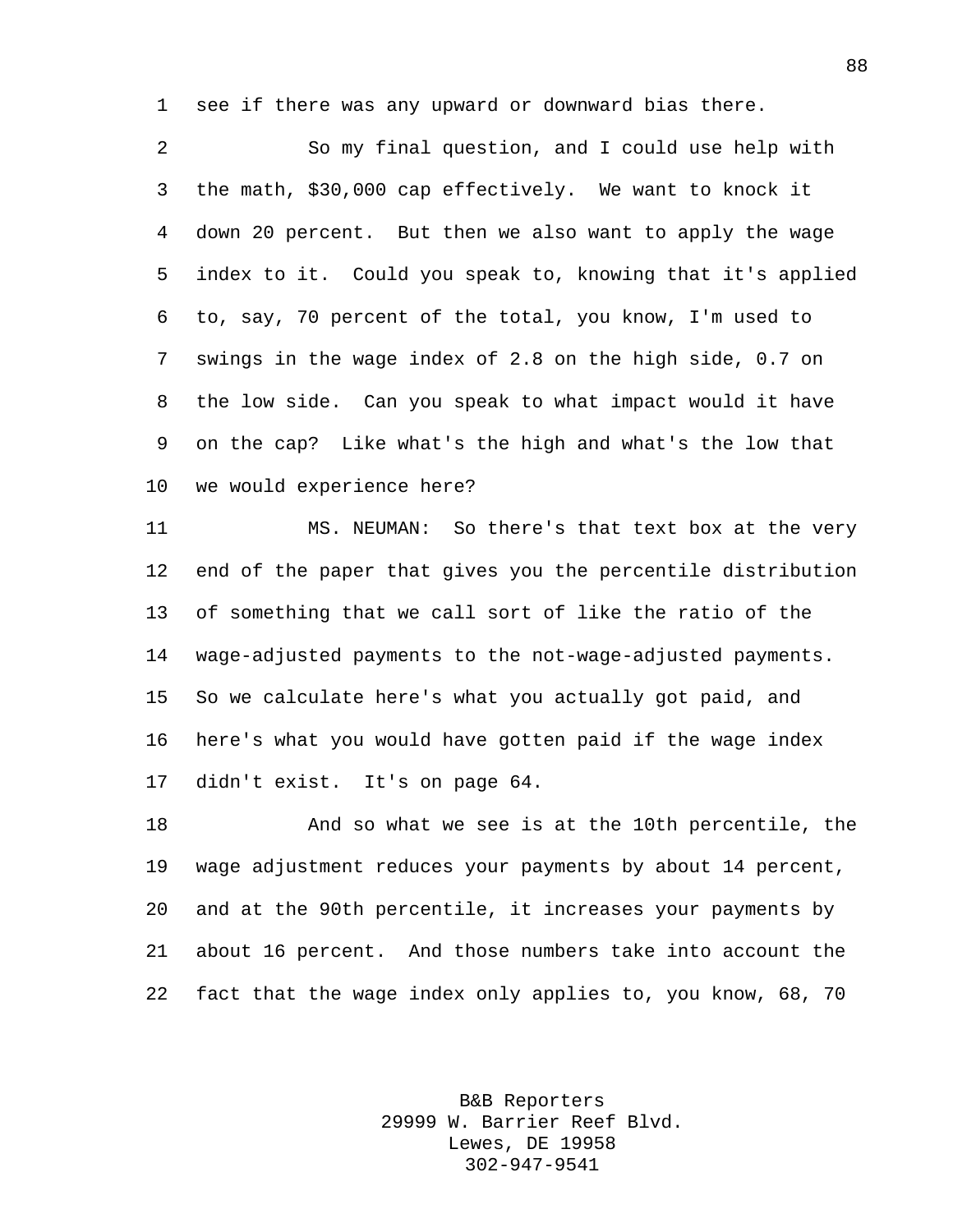percent of the payment, as you said.

 DR. DeBUSK: Okay. Help me with this. This is the ratio of wage-adjusted payments to payments without. Oh, this is looking at who would be the most affected. There we go. MS. NEUMAN: That shows you sort of, right now what the wage adjustment is doing to various people's payments. DR. DeBUSK: Okay. So, for example, it would be, in this lowest percentile, then, it would be 20 percent, which is the reduction, plus an additional 14 percent on top of that. MS. NEUMAN: Right. 14 DR. DeBUSK: And then the people that were basically in the highest percentile, they would get a 20 percent cut, but then they would get 16 percent of that back. 18 MS. NEUMAN: Right. DR. DeBUSK: So basically they wouldn't get a cut at all. MS. NEUMAN: There are some people who wouldn't get a cut at all, yeah.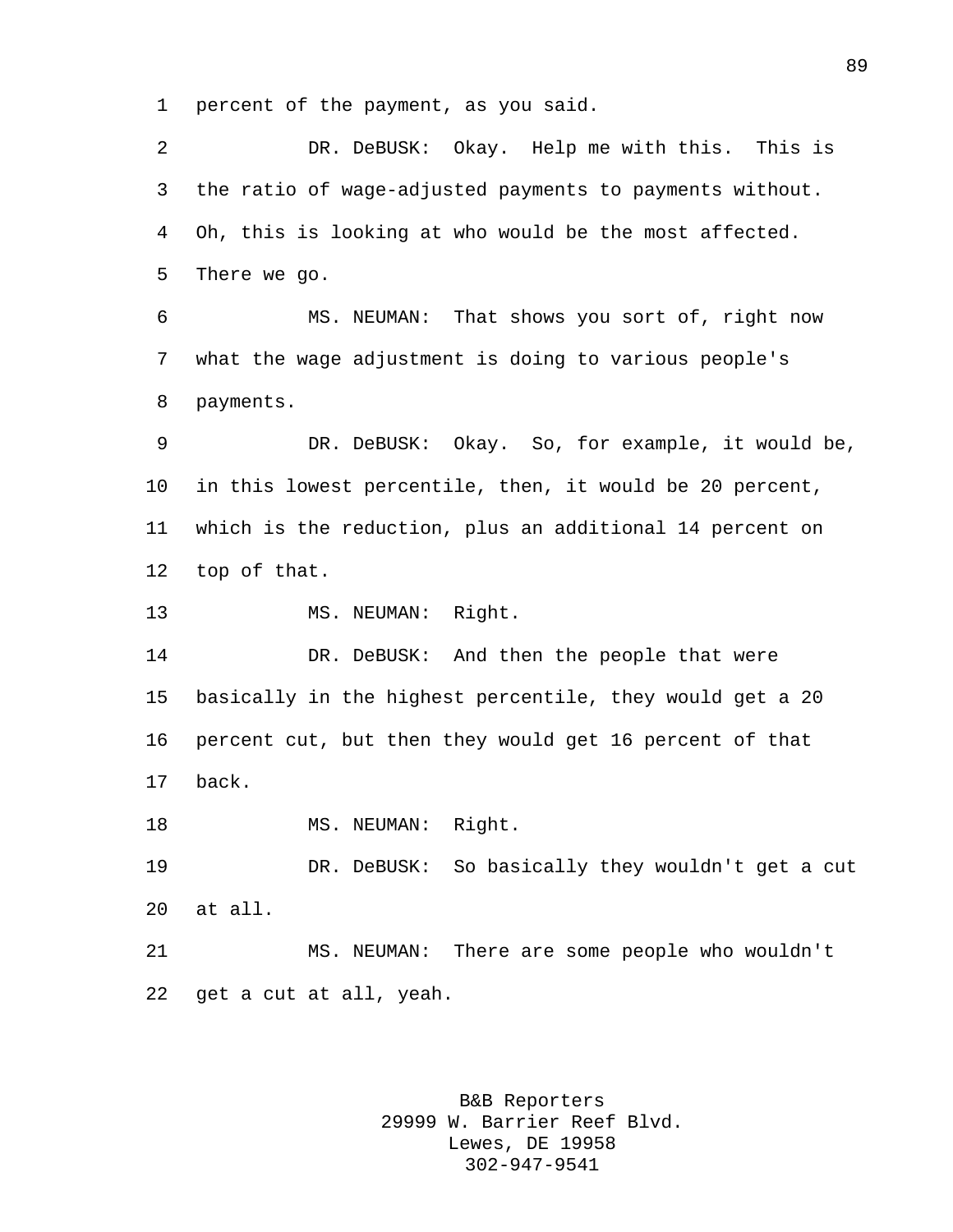DR. DeBUSK: So we'd effectively be transferring money out of rural areas and intro metropolitan areas, to attempting the cap.

 MS. NEUMAN: I think -- if you look on -- there's another chart that sort of addresses that, on page 60, which shows you the rural and urban effects of the policy, and it shows it to you by length of stay. And what you can see there is that, point number one, whether you're rural or urban, if you have long stays you have high margins. Rural and urban doesn't matter. And then the second point is that this chart shows you that the policy option, which includes wage adjustment and reducing the cap, together, that policy option is really just focusing on the long-stay providers in both rural and urban areas, and the shorter- stay providers in both areas are largely unaffected. DR. DeBUSK: Okay. And then you can get back to

 us with sort of the dementia versus cancer, and, you know, good guy but long stay versus bad guy, long stay.

 MS. NEUMAN: So we can try to bring you more information on that. The good guy/bad guy --

21 [Laughter.]

DR. DeBUSK: Was I oversimplifying?

B&B Reporters 29999 W. Barrier Reef Blvd. Lewes, DE 19958 302-947-9541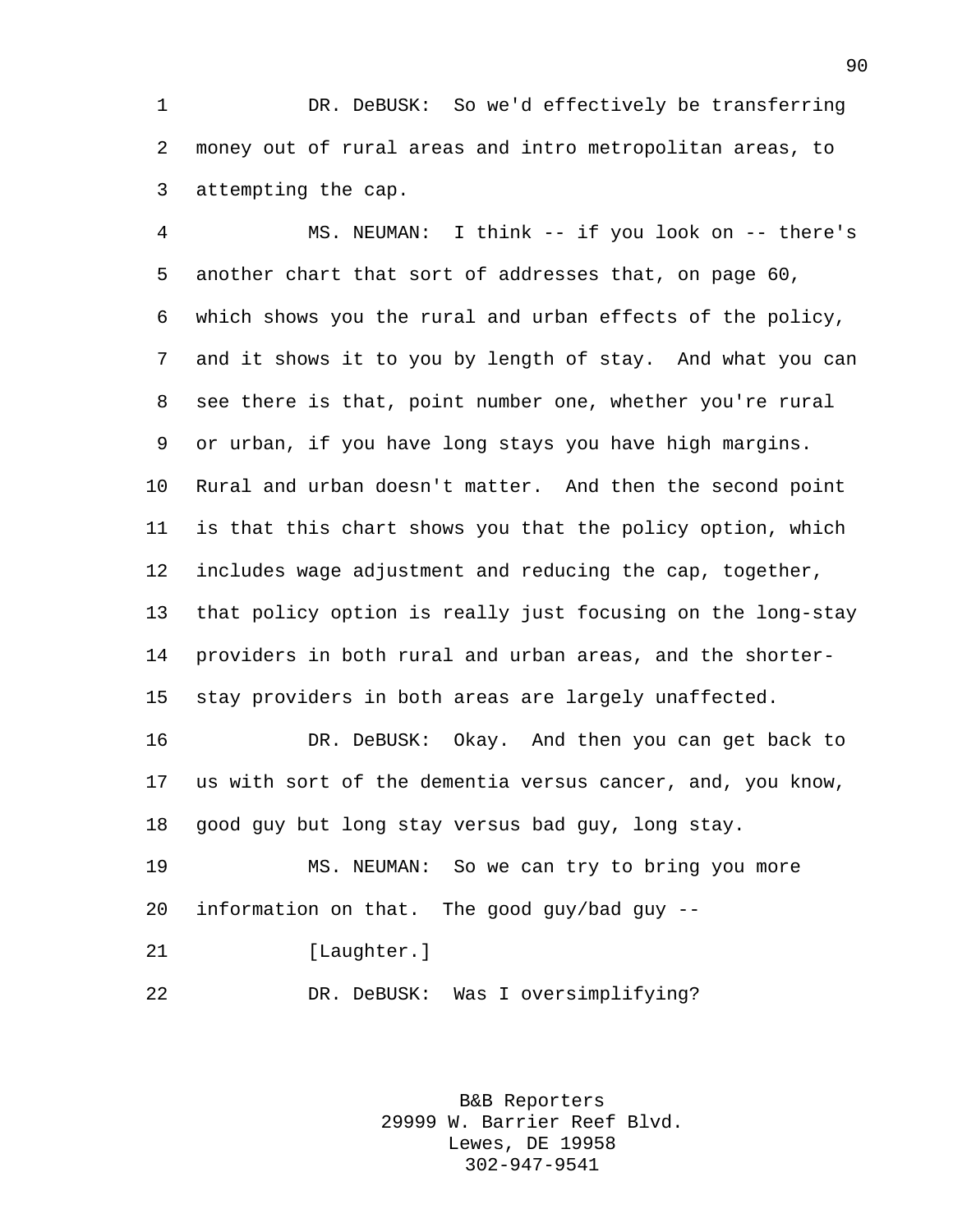MS. NEUMAN: -- is not in my skill set. DR. DeBUSK: Okay. Thank you.

 DR. CROSSON: Okay. So we've got Jonathan, Jaewon, and Jon, and we have run out of time.

 DR. JAFFERY: Great. Thanks. I'll try to be quick. So first I just want to add one other clinical point to Dana's question. I totally agree with what Larry and Karen had said and how that impacts maybe length of stay on some of these conditions that -- neurologic conditions that may have a longer time frame than the cancer patient. But there are also some other categories, like congestive heart failure, which there may be patients who then make some improved clinical steps. The reason I bring it up is that a policy perspective might contribute to some life discharges, more than some of these other conditions.

 And then my question, on Slide 6 you show the supply of hospices increasing and how this is virtually all for-profit, and in thinking about our previous conversation about dialysis consolidation. And it's interesting. We've got these two sectors that, in some ways, primarily exist because of Medicare payment policies. I think hospice is

> B&B Reporters 29999 W. Barrier Reef Blvd. Lewes, DE 19958 302-947-9541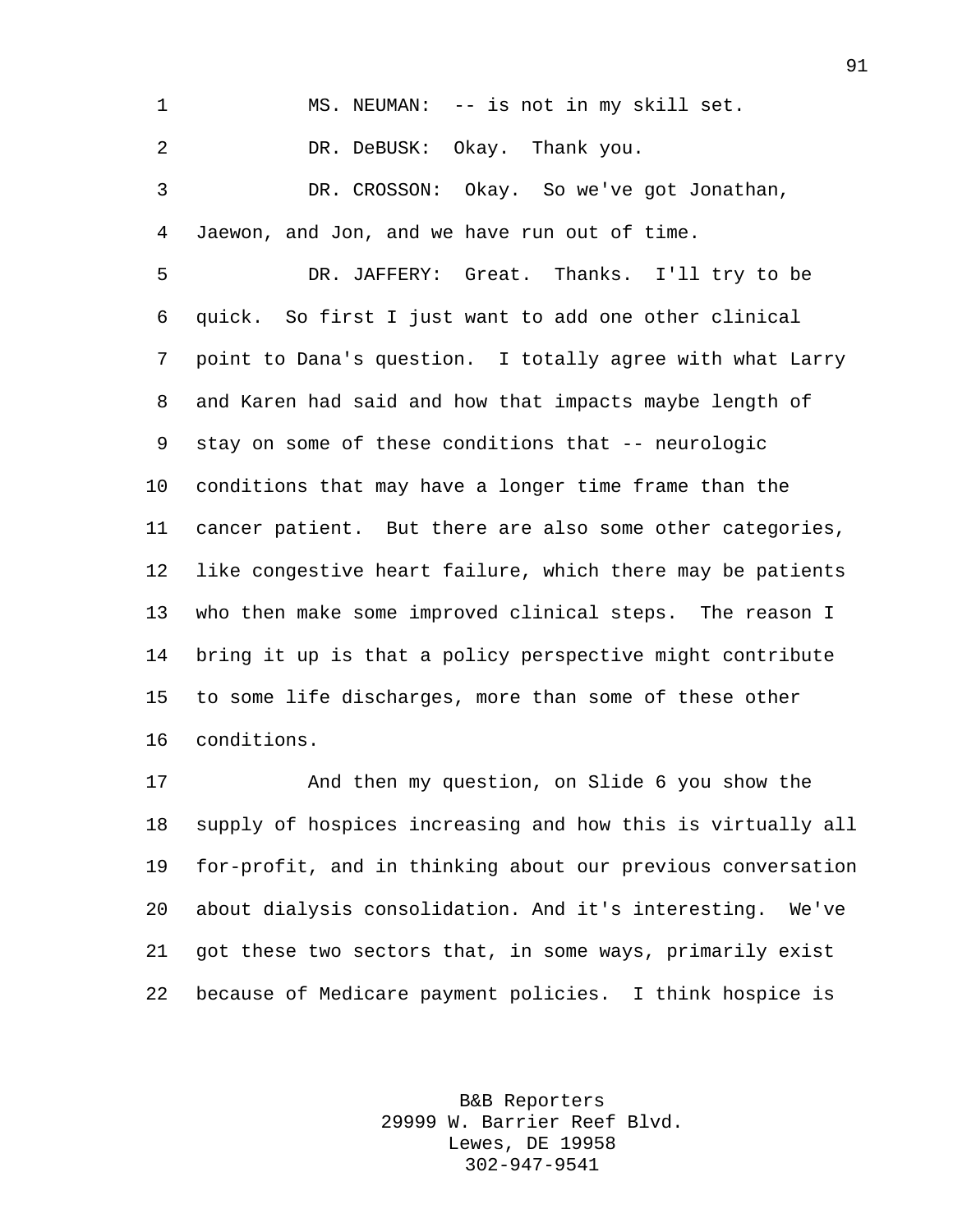probably the only thing I can think of that's even got a higher percentage of Medicare payment as part of most of their book of business.

 Do you have any sense about, with these increases, how many of them are totally new entrants into the field, or are we seeing any trends towards larger groups consolidating, getting market share across either regions or the country at large?

 MS. NEUMAN: So I think we can bring you back some more granular information on that. In general, we are seeing both new entrants, so we are seeing new hospices coming in, especially as we've talked about in certain state, right? So we've seen, you know, some big, new entrants in certain states. And then we also do see providers leave. And then, in addition, there are mergers going on. So there are all three dynamics at play, and we haven't sort of disaggregate it. But, you know, that kind of thing is possible.

DR. GRABOWSKI: On this?

DR. CROSSON: Yes.

 DR. GRABOWSKI: The other phenomenon, right, is there's some vertical integration, not just horizontal but

> B&B Reporters 29999 W. Barrier Reef Blvd. Lewes, DE 19958 302-947-9541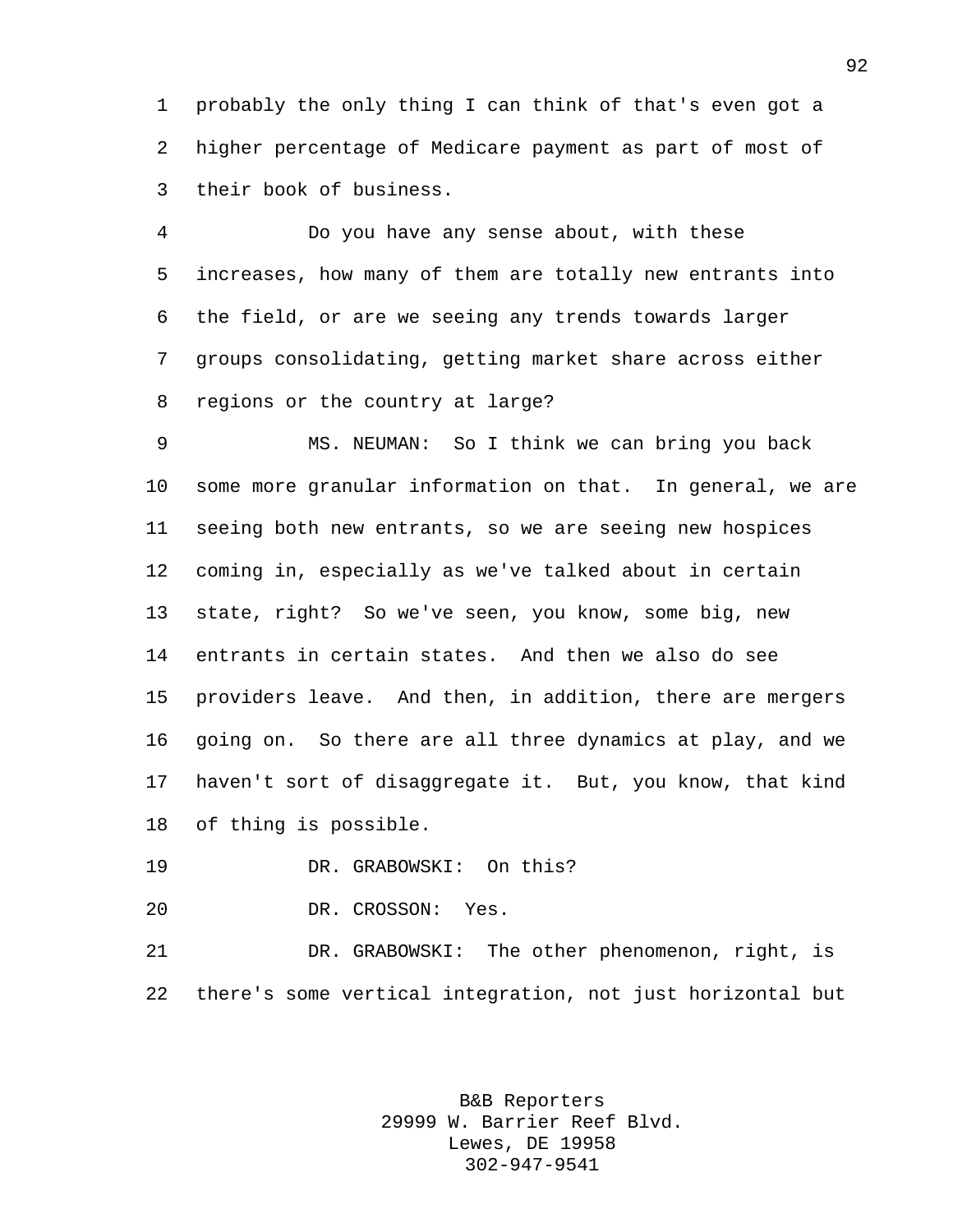some nursing homes owning hospice. And those relationships have always struck me as being fraught with potential issues. I don't know if that's something. It may be a smaller part of this but it's certainly something to flag around kind of consolidation.

DR. CROSSON: Jaewon.

 DR. RYU: Yeah. I have a couple of questions, one I think we've talked about already, but just the long length of stay and the cap dynamic and the clinical dynamic. You know, is the Dana and Larry and Karen and Jonathan discussion.

 I guess my question is just, is there any way to tease apart? Is it because of the referral or is it because of who the hospice chooses to accept that drives the long length of stay? You had referenced earlier, on Slide 8, that under the nonprofit/for-profit and the difference in average length of stay, you know, there are two dynamics at play. One is for the same diagnosis there tends to be a longer length of stay in the for-profit, but then the other is they tend to enroll folks who tend to have a longer length of stay, and on that dynamic, is it possible to tease apart, is that happening because they're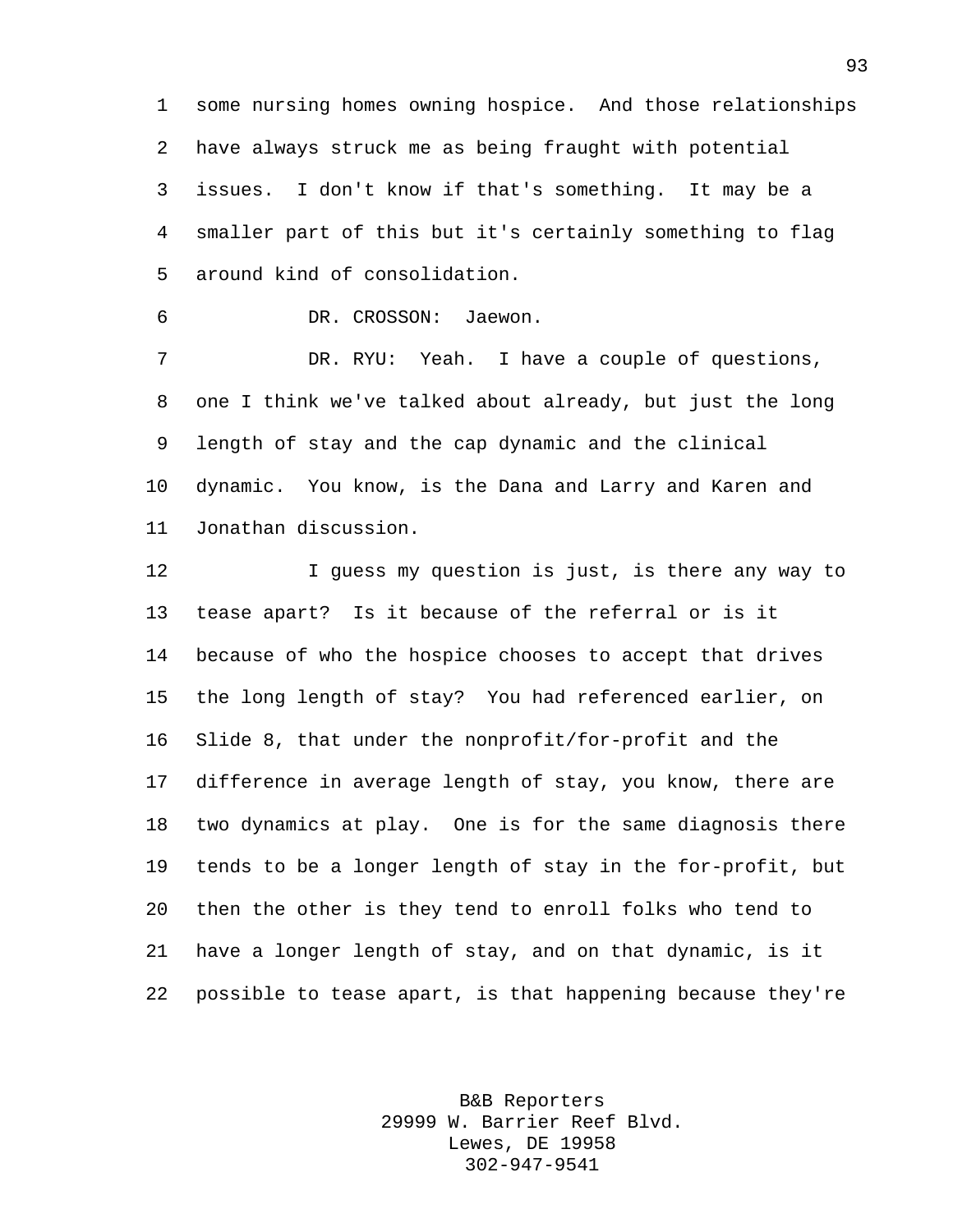seeking and getting referrals that are of a different patient mix or is it that they're accepting, or choosing to admit or accept a different mix of patients?

 The reason why I ask that is I think understanding that dynamic is important to understanding the clinical one around will there be a disproportionate impact on specifically, you know, we've used the neuro example or the circulatory example. But I guess I'm still kind of hung up on how are they getting in and how are they selecting?

 So that was question one. On the life discharges, I think it's similar to where Marge was going. It would be interesting to know, is it because the prognosis changes and improves, or is it because they quit the program? Do we have any insight into that? MS. NEUMAN: We have a chart where we look at the

 reason for life discharge as reported on the claims. And so we can see that the two biggest groups are because they're either not terminally -- determined not to be terminally ill any longer, and then the other big group is because the beneficiary chooses not to enroll.

Underneath this data, there are, though,

B&B Reporters 29999 W. Barrier Reef Blvd. Lewes, DE 19958 302-947-9541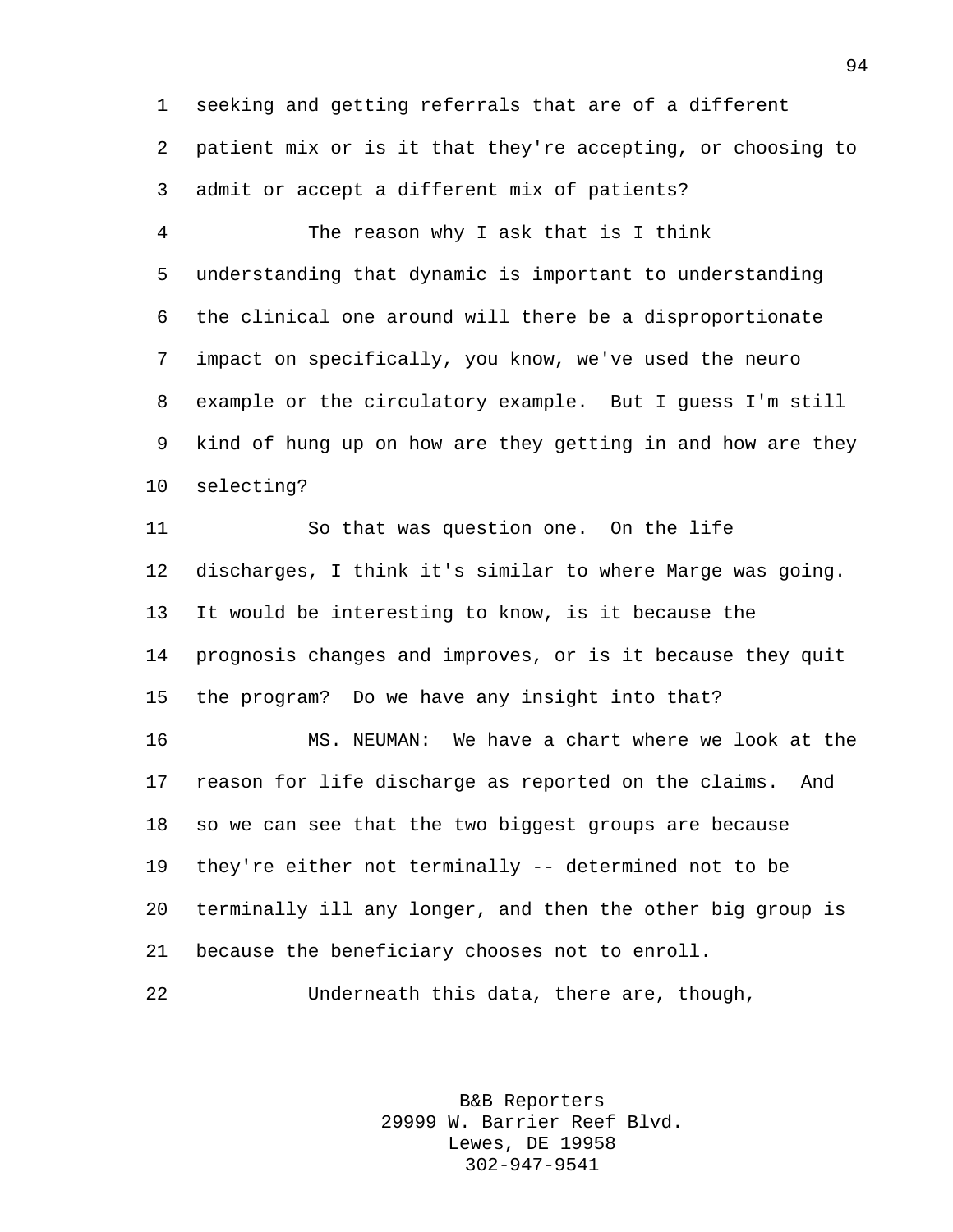questions about sort of, you know, is the beneficiary choosing not to enroll? Is the beneficiary being encouraged to leave hospice? So there is some -- underneath the data, we don't know entirely sort of the dynamics that are going on. DR. RYU: And do we know how much longer they live, the live discharges? MS. NEUMAN: So we do have some very detailed work that we've done on older data that we can bring to you, and look at that, and that is something that we could dig into longer term as well. 12 DR. RYU: Thank you. 13 DR. CROSSON: Jon? Sorry. DR. MATHEWS: Sorry. Just to go back to your first question, I think it is length of stay is a function of both activities that you mentioned. It's both seeking out referrals as well as choosing who to admit, and some of the larger hospice organizations, it's my understanding, are reasonably sophisticated in tracking how close to the cap they are getting almost in real time, tracking their aggregate length of stay, and they are able to change their referral sources, again, almost in real time. If they

> B&B Reporters 29999 W. Barrier Reef Blvd. Lewes, DE 19958 302-947-9541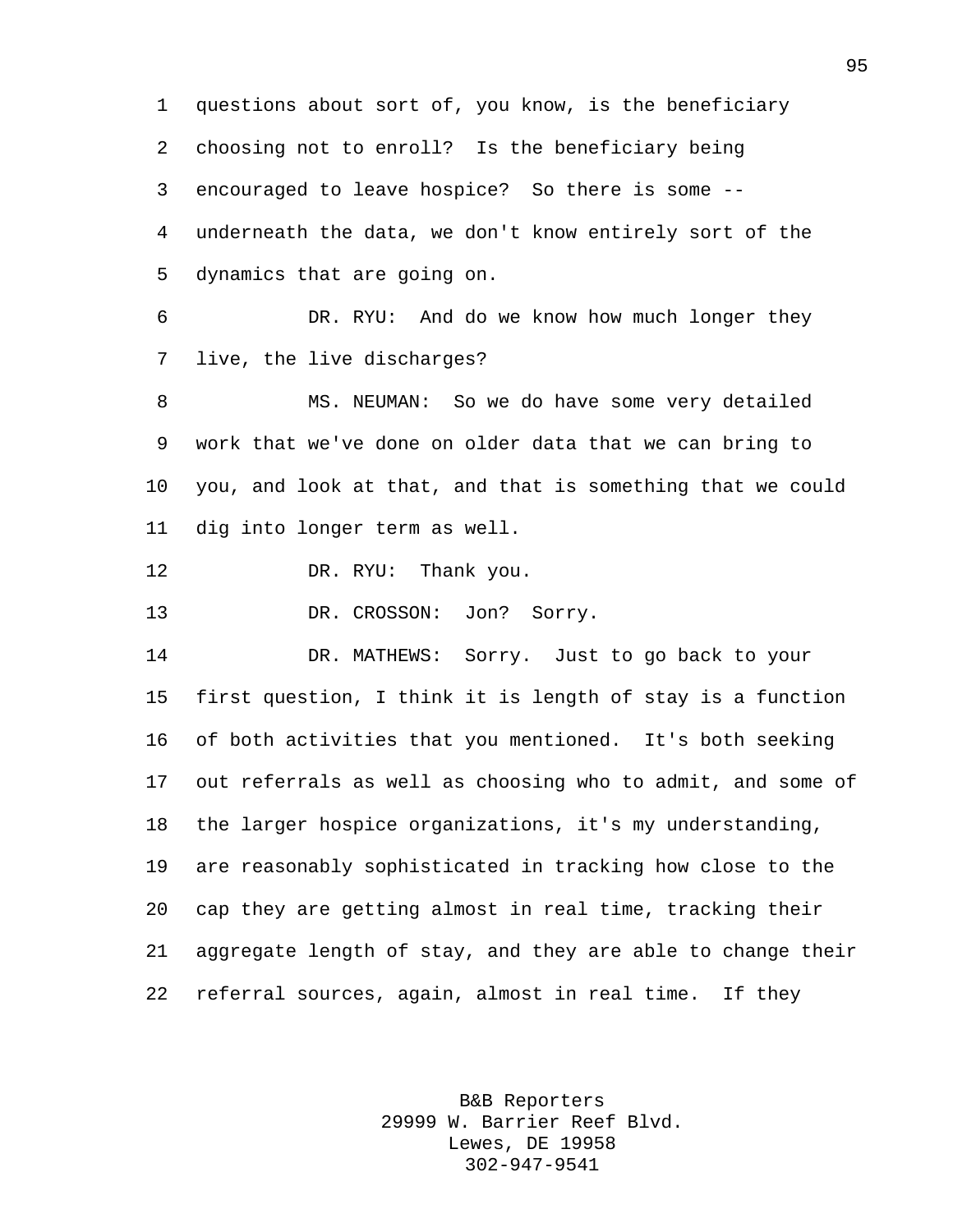start to see they're having cap issues, they might seek referrals from hospitals who are more likely to have shorter lengths of stay.

 So there's degrees of sophistication in how hospices manage this process.

 DR. CASALINO: Kim, on those point, is there any data on percentage of referrals that hospices decide that the patient is not eligible?

 MS. NEUMAN: You mean referrals. So refused referrals?

DR. CASALINO: Yeah.

 MS. NEUMAN: I don't believe that we have that kind of data.

DR. CROSSON: Jon?

 DR. PERLIN: Thanks. Given, Jay, as you said we're out of time with this, on this topic, I'm going to take the prerogative going to Round 2 because Dana really started the question of what I was asking, but there are, I believe, a set of implications, which may be broader than what we can tackle this year but I believe really come forward.

In isolation, we've been looking. We're asking

B&B Reporters 29999 W. Barrier Reef Blvd. Lewes, DE 19958 302-947-9541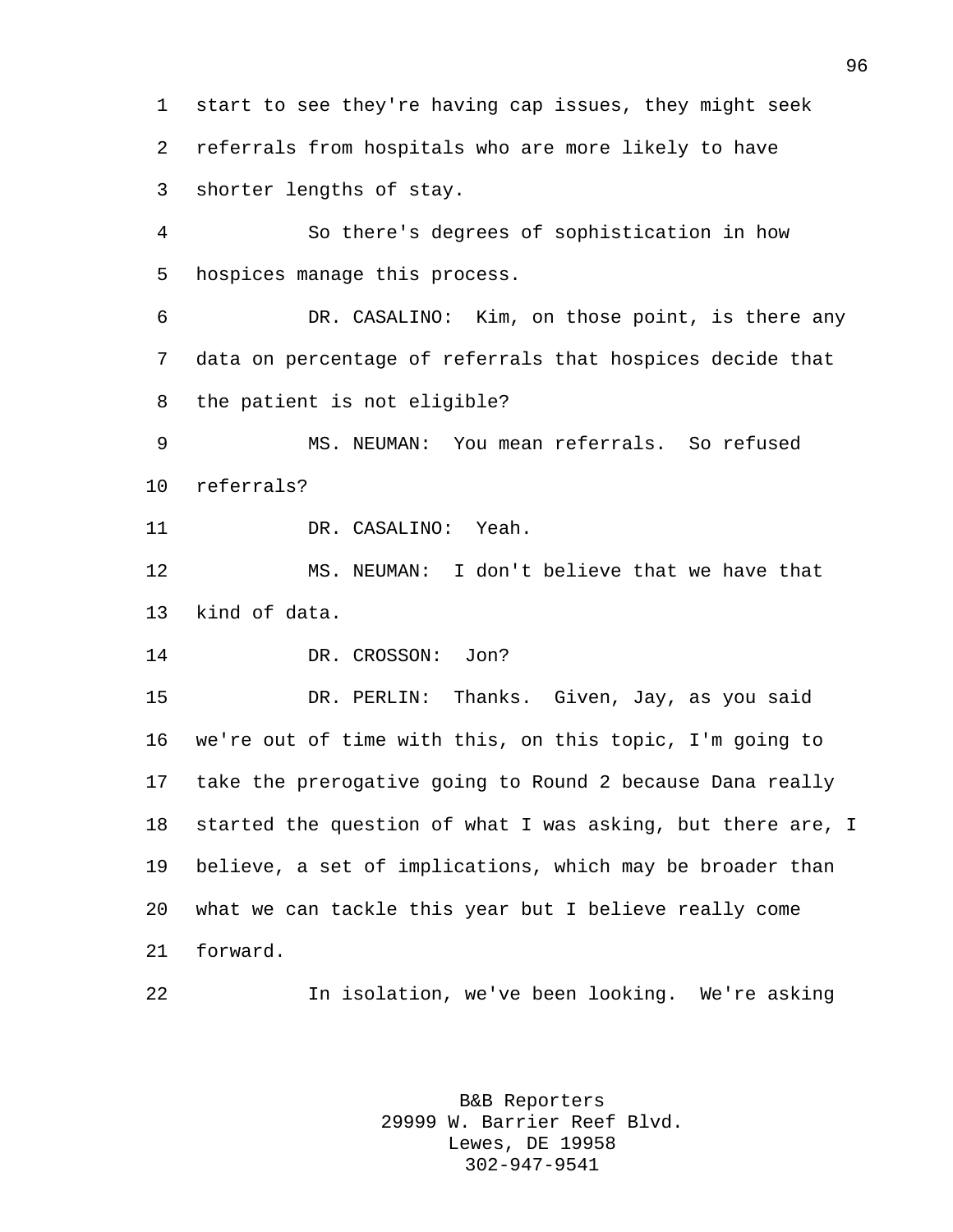the question: Do we have the right patient selection? We've noted the differences systematically between neurologic, end-stage neurologic disease and the length of stay and other patients with more acute deterioration. That's a good question within this context.

 But more broadly, in the materials this year, the rate of -- this past year, the rate of hospice use was 50.7 percent, and the truth is I don't know whether that's actually high or low. What I know is that there's an implication that there is an expanding group of individuals with dementing diseases who likely need a policy approach to support as their conditions deteriorate.

 Simultaneously, as explored, what is the right number of patients who should go to hospice? Is this not a moment where we have to consider not just in isolation but in terms of the broader context of the Medicare program? With that in mind, it strikes me, one of the current features of the Medicare hospice benefit is that

 the patients have to forego conventional care for terminal conditions and related conditions.

 In 2005, for example, Aetna released an approach which actually allowed patients to include elements of

> B&B Reporters 29999 W. Barrier Reef Blvd. Lewes, DE 19958 302-947-9541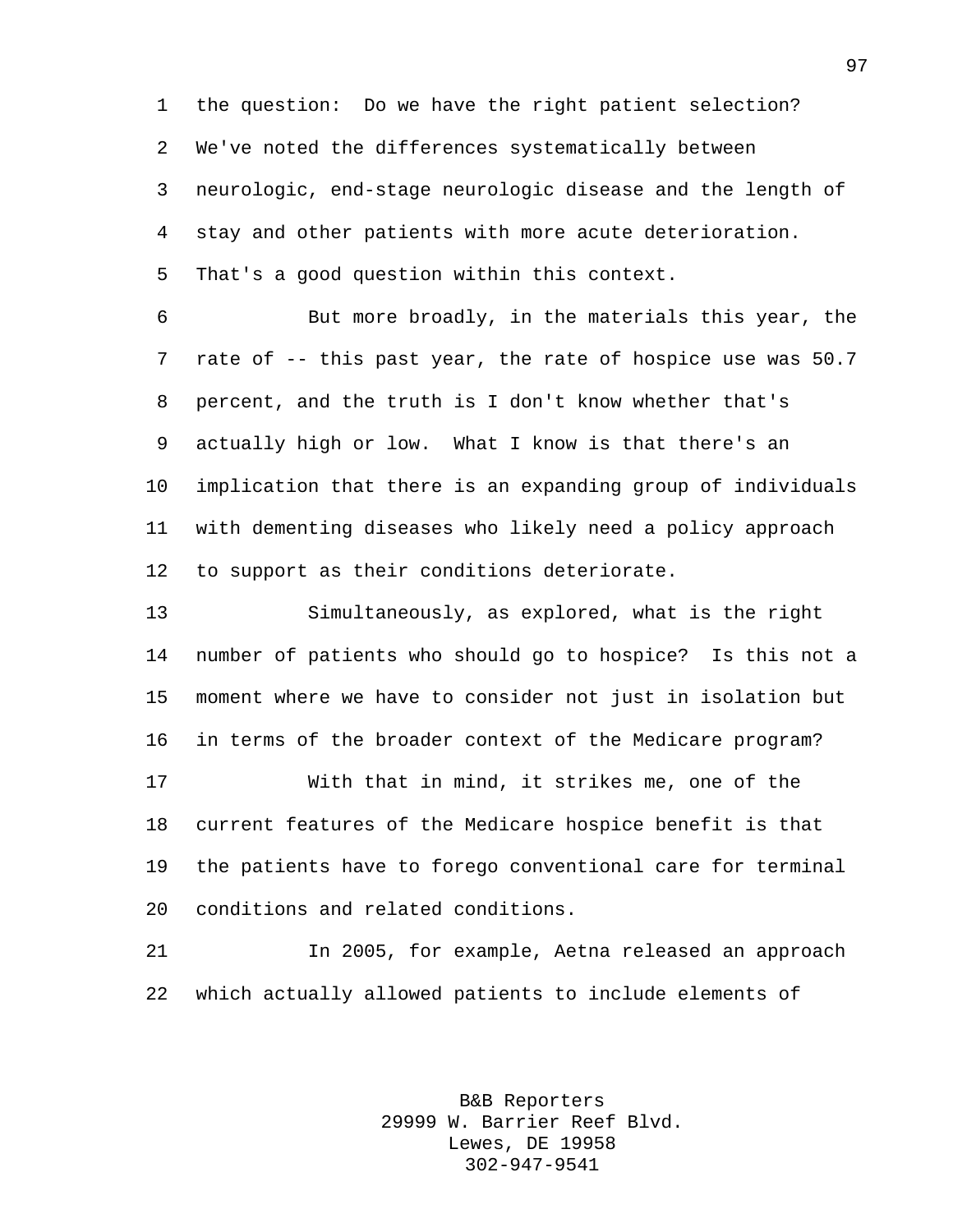curative care, and this was a substantially progressive approach because it increased the uptake of hospice in particular.

 So I think we have a set of questions to really ask about the changing demography of end-stage disease with an aging and increasingly chronic disease-burdened society, and associated with that, what are the policy implications not only for how those individuals are supported, but also in terms of whether the benefit is appropriately structured compared to when it was first framed?

```
11 So thanks.
```
 DR. CROSSON: Okay. So Jon initiated the discussion period, and the discussion period is now open and soon to close.

```
15 Brian?
```
16 DR. DeBUSK: Super fast, Round 2.

 My one comment -- and you could tell from my questions -- what I would do before we really finalize this thing, I would take the cap. I would back the 20 percent out. I would apply the 70 percent. I would pick a low wage index, like the .7, the .75s, apply it to 70 percent of the payment schedule, take a new look at the cap. And I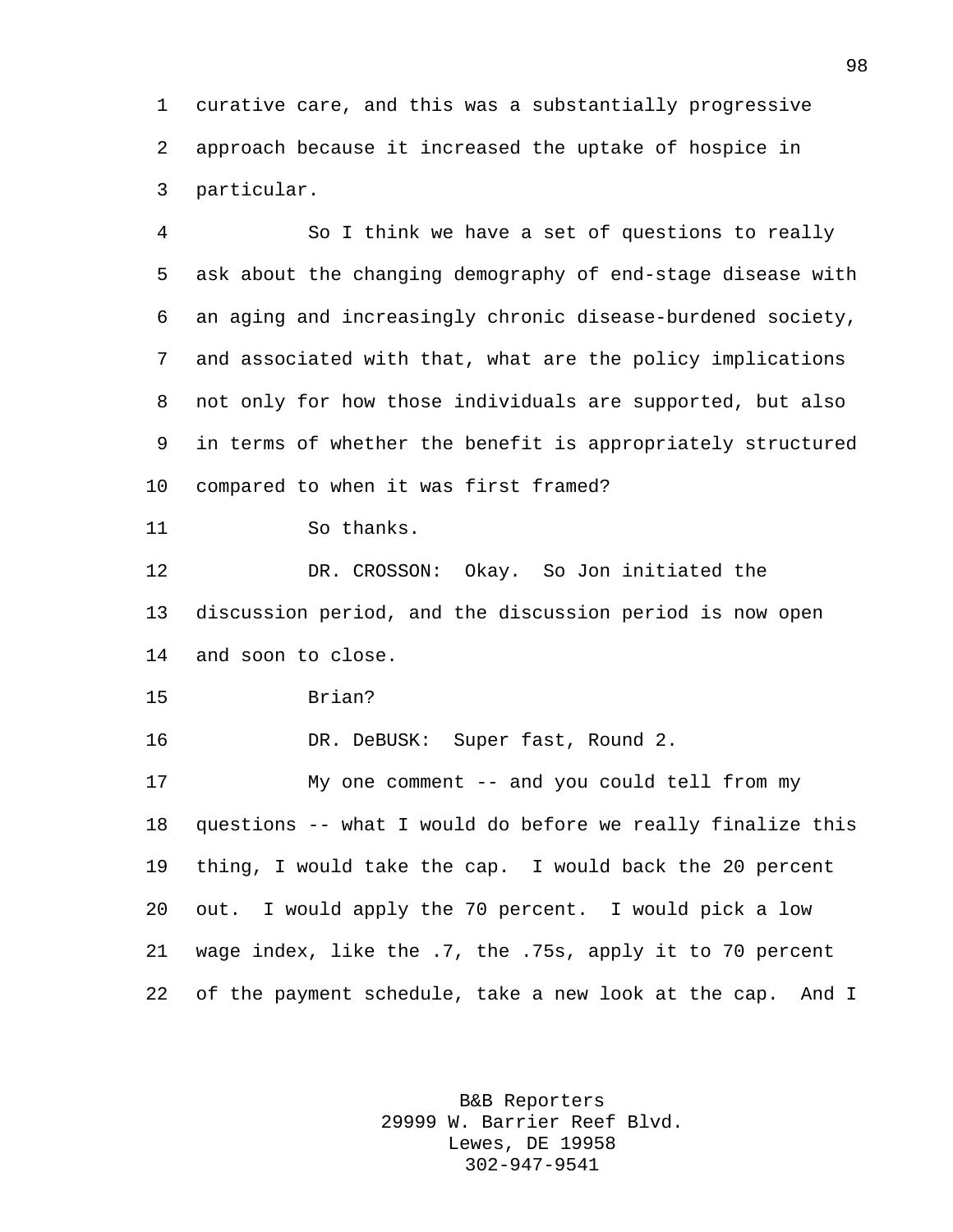think you get about \$19,000. Take that \$19,000 and then look at that against some of these longer neurological-type patients in the rural areas, where they're already 4 percent, 4 margin points behind their urban counterparts.

 I would just make sure that we aren't stacking things up so much that when you get a rural patient, so you're down 4 points, then you take 20 percent off the cap, and then you apply a .7 wage index to 70 percent of their fee schedule, and then you get that neurological patient, I think you may have -- it may not just be feasible anymore. So what you may be effectively doing is eliminating hospice care for these longer neurological cases in rural areas.

I would just do a gut check before --

 DR. MATHEWS: Yeah. So, Brian, just one thing to keep in mind is the cap is applied on an aggregate basis for each hospice, and I think there is material in the paper that provides an illustration along the lines that a hospice can have, in this example, half of their patients with average length of stay of 300 days and half with 30 days and still be comfortably below current cap and I believe even a cap reduced by 20 percent.

MS. NEUMAN: With a cap reduced by 20 percent,

B&B Reporters 29999 W. Barrier Reef Blvd. Lewes, DE 19958 302-947-9541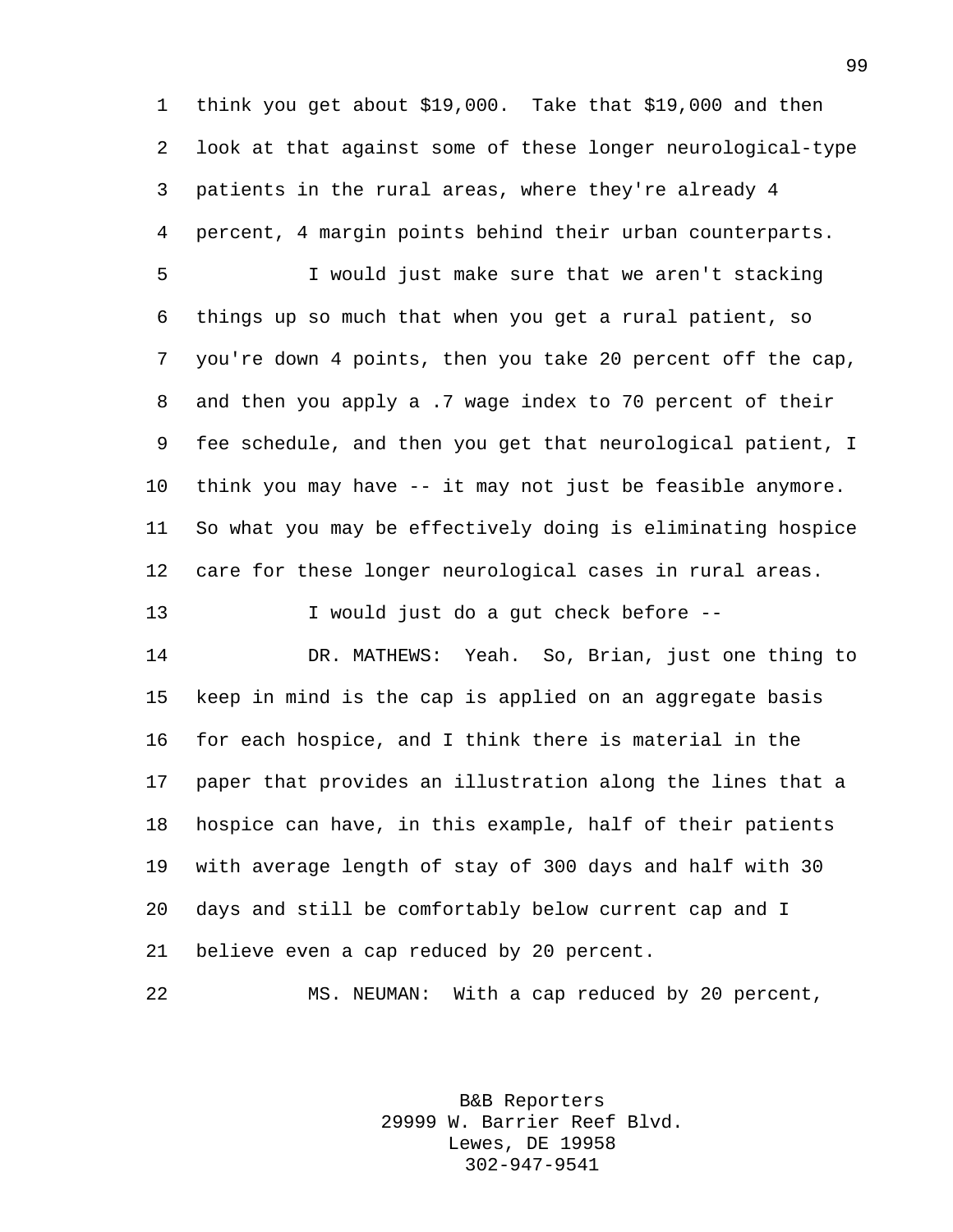it's a bit below 300, but it's in here.

DR. MATHEWS: Yeah.

MS. NEUMAN: It's in the mid-200s.

 DR. MATHEWS: And so reducing the cap does not mean that every single neurological patient is going to be looked at negatively by a hospice, but it's more in the aggregate, is the hospital complying with the applicable eligibility requirements and not admitting large numbers of patients who are going to have stays of 300 days?

 DR. DeBUSK: Okay. So the thinking is even with the compounding of the setbacks in the cap that they can manage to that. That was to your earlier point. You think the behavioral response will be "Oh, we'll just take in more short-term patients, and it will balance"?

 DR. MATHEWS: That's one potential response, or they might be more judicious about the timing of admission for patients with longer-term end-of-life degenerative diseases.

 DR. DeBUSK: And say no from time to time. DR. MATHEWS: Pardon? DR. DeBUSK: Which means to say no from time to time.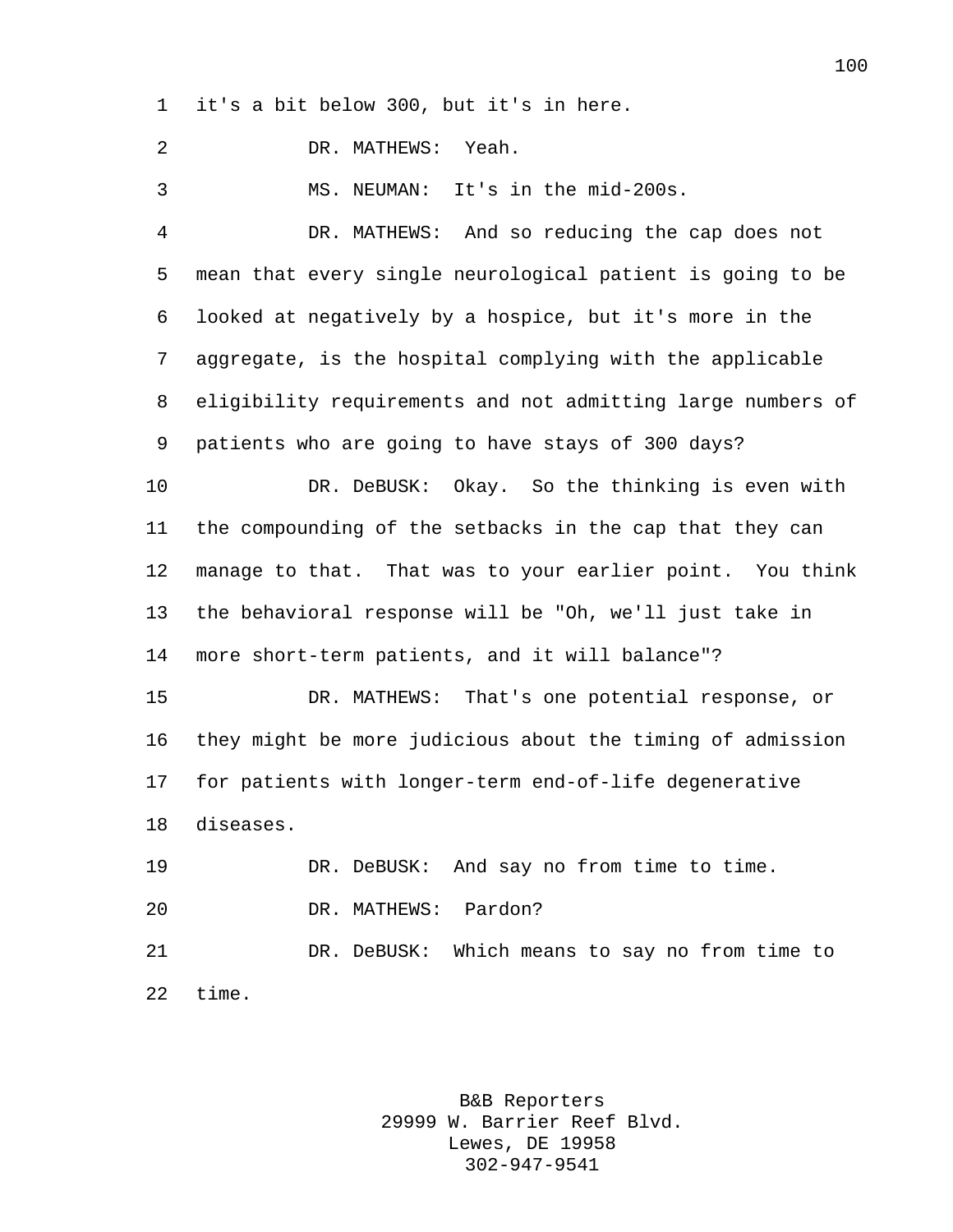DR. CROSSON: Less active recruiting.

DR. DeBUSK: Okay.

DR. CROSSON: Kathy?

 MS. BUTO: So I do think your question is back to Jon's question about we really need to look at the basic nature of the hospice benefit as it was originally designed, which was as an end-of-life option really aimed at cancer patients. I mean, that was the original idea. Obviously, it's migrated to something else. We need to look at that because I think what everybody is talking about is, in a sense, creating or expanding the benefit and making it something different. So I think that's fair, but I don't think it's the update recommendation fair.

 My one really quick question to you, Kim, is whether the wage index part of this, not the reduction in the cap and not the update recommendation, could be done by CMS, because I don't believe the legislation prohibits them from wage adjusting. But is it your view that we would have to get legislation to wage adjust the cap? MS. NEUMAN: I'm not a lawyer, so I hesitate to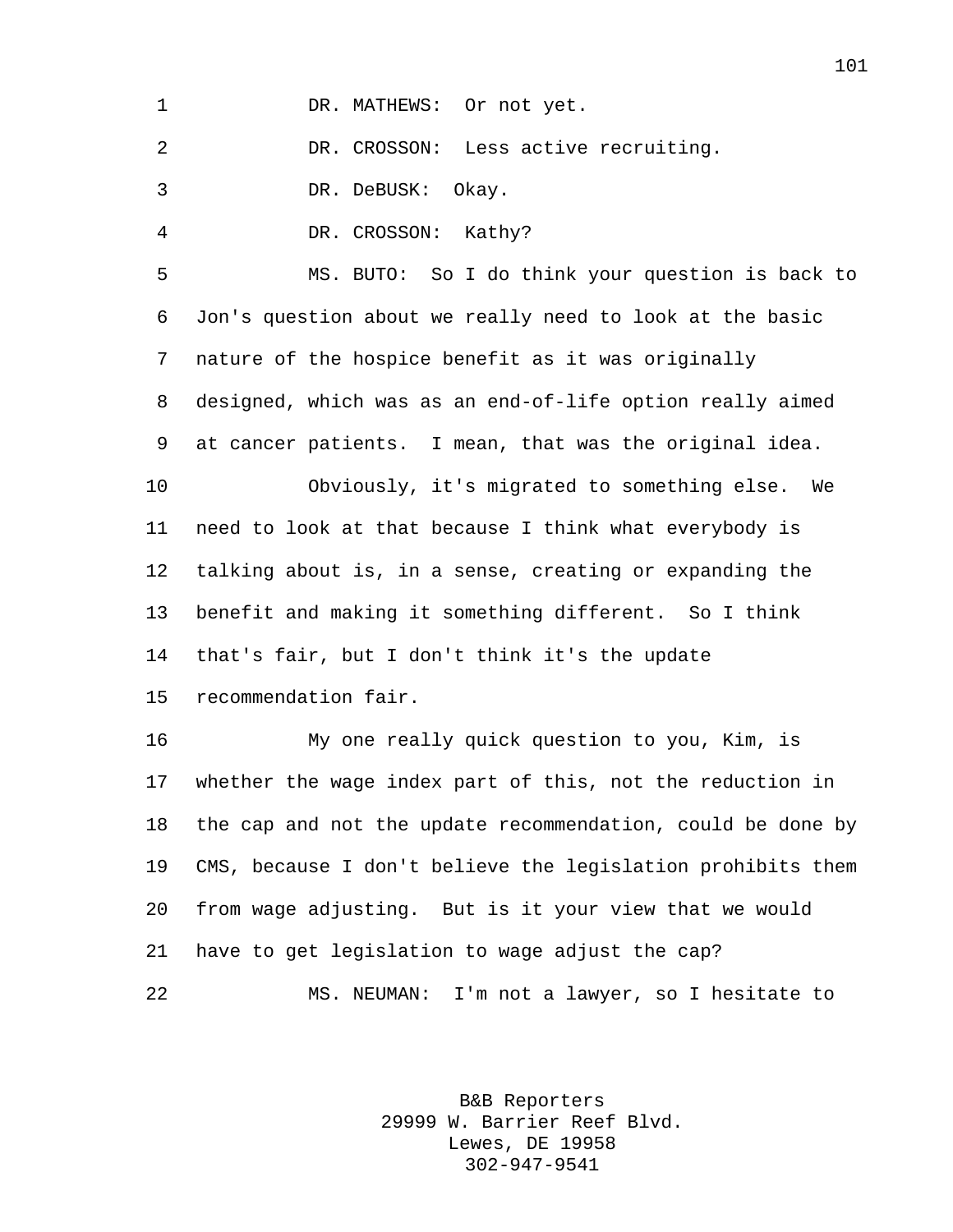give an opinion.

 I think perhaps we could go to CMS and ask them what their opinion is on this topic.

 MS. BUTO: I just bring that up because I think it's helpful to us generally to know what things CMS might have within its own authority, given how difficult it is to get some of these things legislated, and that seems to be something that at least in my view, I would want to take a look at it if I was at CMS to see if you could do it anyway because it seems like a move in the direction of greater equity.

 DR. PAUL GINSBURG: Kathy, on an issue like this, you need to keep in mind that if it's really unclear whether CMS has the authority and they go ahead and do it, they're likely to be sued, which in a sense would postpone the policy change for a long time.

 MS. BUTO: Right. But I think that wouldn't stop us from looking at it and pointing out whether we think they have the authority, but you're right.

 MS. NEUMAN: I would just add that there were a number of lawsuits about various ways that the cap was calculated in the past. So this is an area where they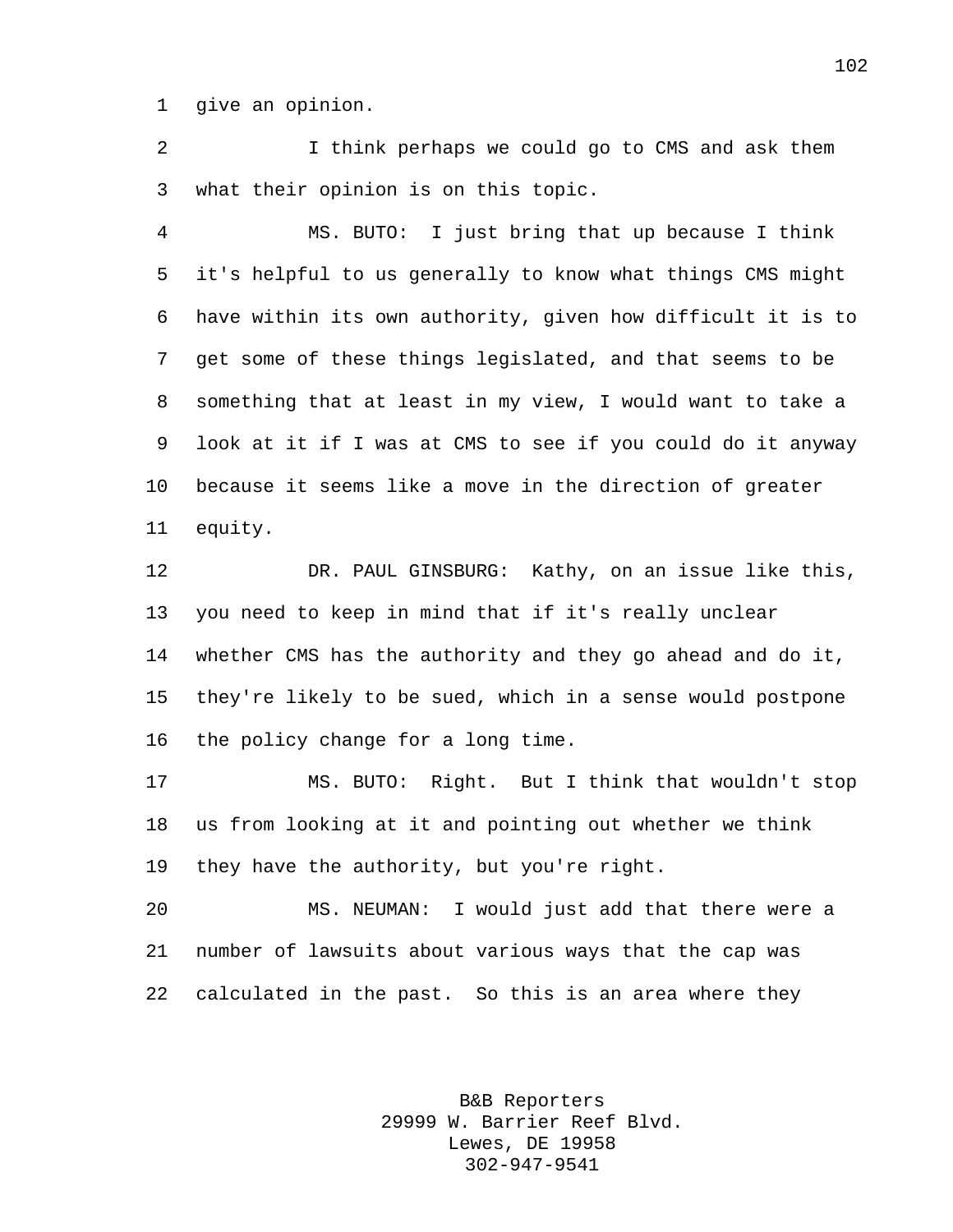might want clarity.

 DR. CROSSON: Okay. Seeing no further comments, I'm going to try to parse this. So keep your eyes on me here.

 This has been a good discussion, and I think it has drawn out what I think is becoming increasingly clear, as Kathy pointed out, and that is the hospice benefit has and is in the process of materially changing. And it's different now, and it's becoming more different than what was intended. This is a policy issue for the Commission, and I think we will absolutely have to take this up.

 I'm not certain that that issue or some of the other requests for additional information that Kim could put into the material for January suggests that we cannot take a straw poll here in terms of -- I haven't heard any - - other than Kathy -- and I'm going to ask you in a sense - - I haven't heard anything that makes me think we don't want these recommendations.

 Now, Kathy, we could change the second part of the recommendation to say something like "Congress should wage adjust and reduce the hospice aggregate cap by 20 percent unless CMS is able to do this."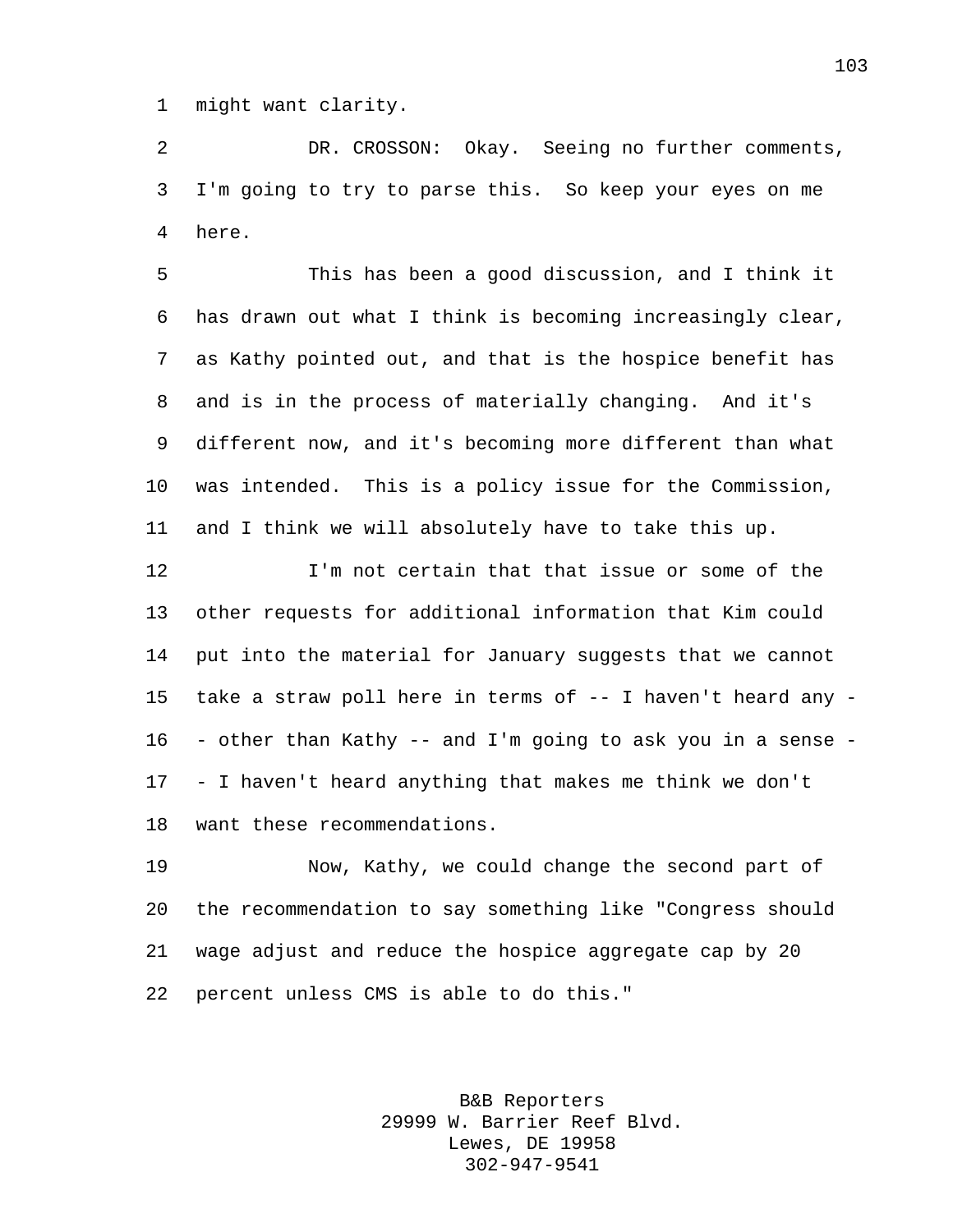MS. BUTO: No, I wouldn't do that. DR. CROSSON: You don't want to do that. Okay. MS. BUTO: I think Kim is right. It's a lot cleaner to get Congress to direct in this area, and Paul's point too about litigation. DR. CROSSON: Okay. MS. BUTO: And since we want the rest of it, just doing the wage adjustment is not really enough. DR. CROSSON: All right. So my assumption is that we have a broad support for these. Seeing no objection, we'll bring this forward in the expedited voting process in January. Thank you, Kim. 14 [Pause.] DR. CROSSON: Okay. Our final presentation and discussion for the December meeting is our annual update on the Medicare Advantage program. I would note for the Commissioners that as you may remember from the November meeting, we did have a discussion about some options for impacting the relative payment rate for the MA program compared to the fee-for-service. We are going to be coming back to that issue or a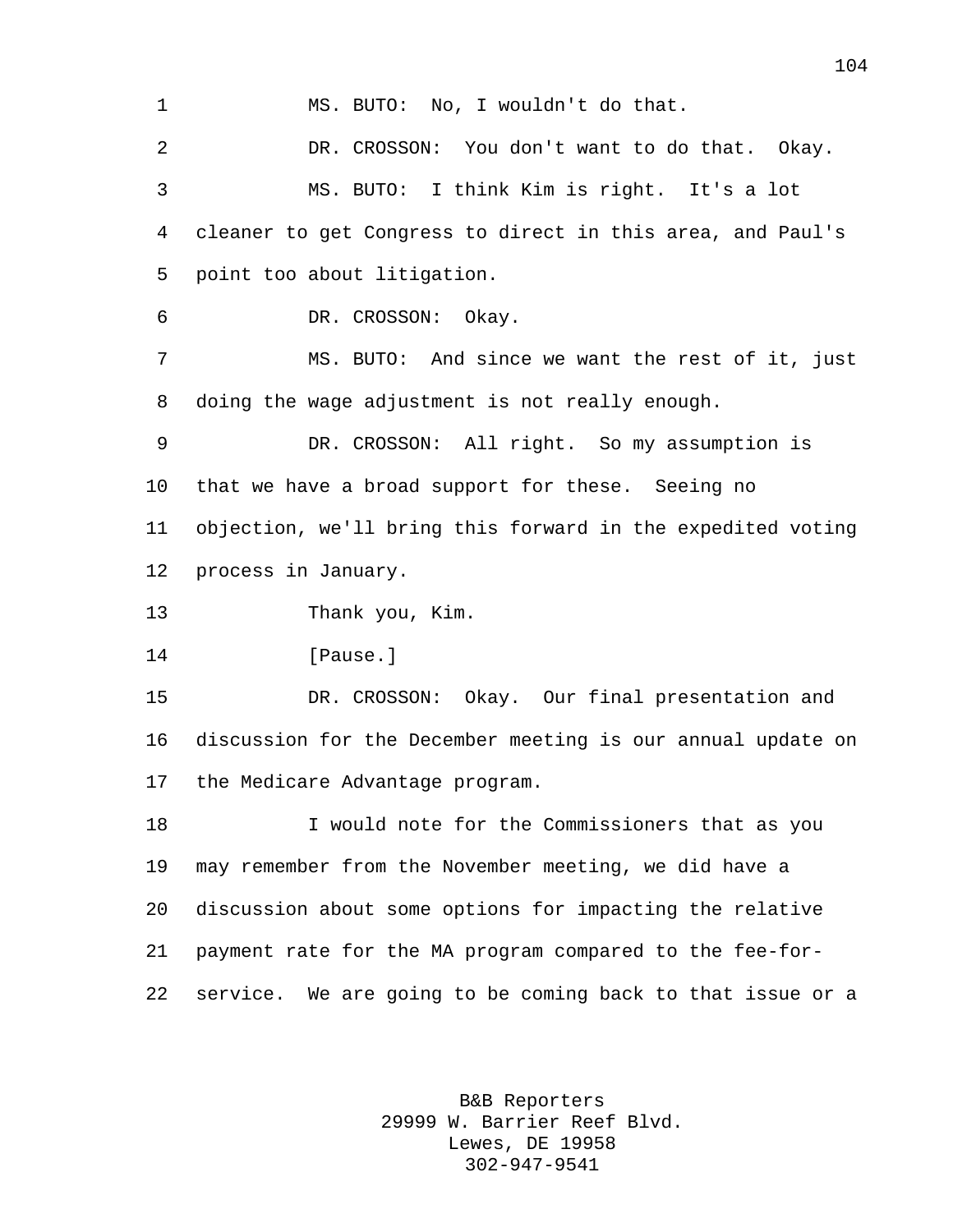set of issues related to Medicare Advantage payment in the spring, and so we will not necessarily resolve or even try to substantially address that set of issues in this presentation.

 With that, Luis and Andy, you have the floor. MR. SERNA: Good morning. I am going to present our analysis of the Medicare Advantage enrollment, plan availability, and bids for 2020. Then Andy will give you an update on MA risk coding intensity and the current state of MA quality measurement.

 As Jay said, we will not present any recommendations today, but there may be recommendations in the spring related to work that includes improving MA quality incentives.

 Thirty-four percent of Medicare beneficiaries are now enrolled in MA plans, up from 24 percent in 2011.

 The Affordable Care Act of 2010 established changes to MA payment rates, essentially phasing in a reduction of MA payment rates by 10 percentage points between 2011 and 2017. Despite some initial projections that the decrease in MA payment rates would coincide with enrollment declines, MA enrollment has continued to grow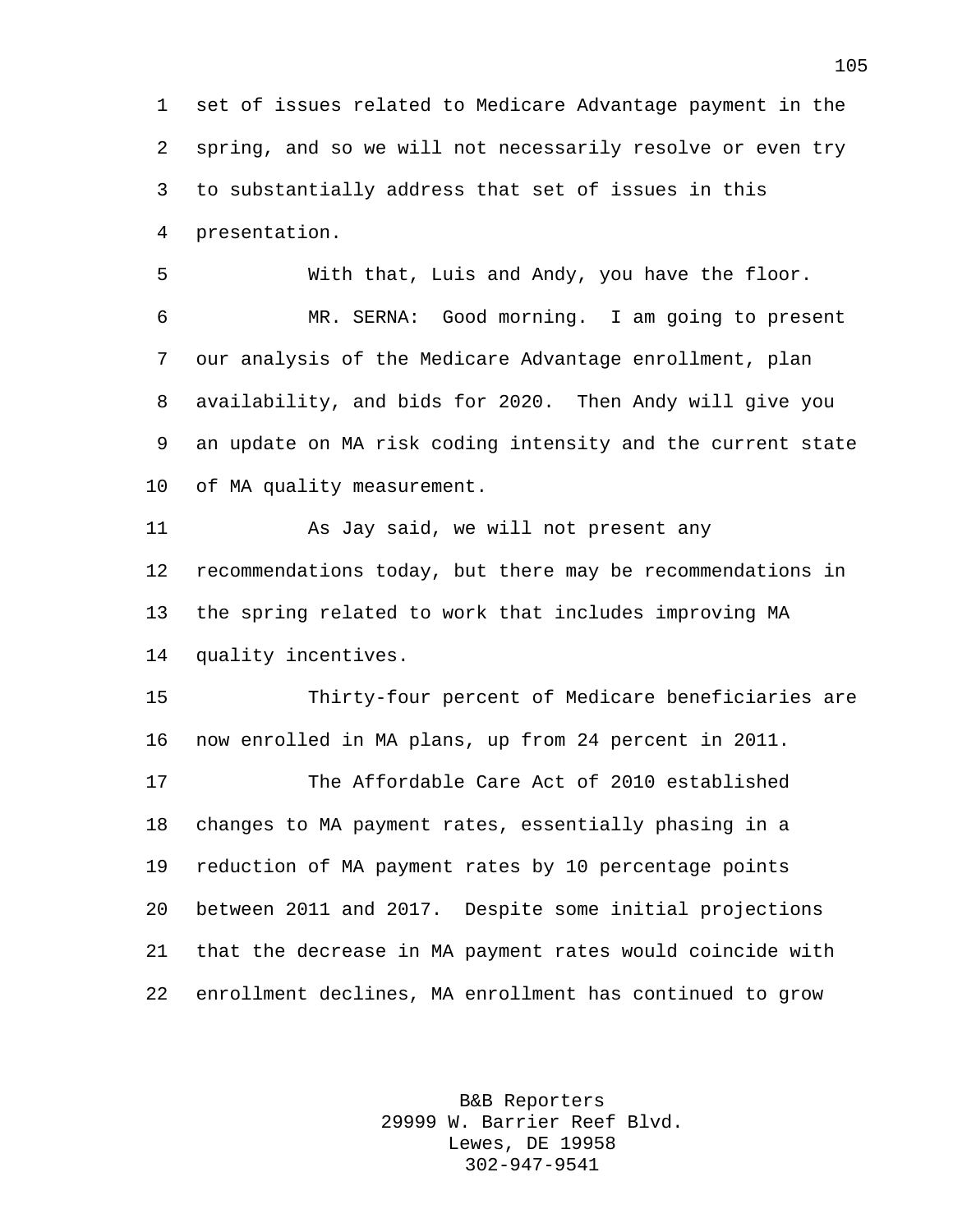rapidly.

 In 2019, MA enrollment grew 10 percent to 22.5 million enrollees. The 10 percent growth exceeds the growth of the prior year by 2 percentage points, coinciding with an increase in the number of plans bidding.

 Medicare beneficiaries have a large number of plans from which to choose, and MA plans are available to almost all beneficiaries. For 2020, 99 percent of Medicare beneficiaries have at least one plan available; 93 percent have a zero-premium option that includes the Part D drug benefit, up from 90 percent in 2019. The average Medicare beneficiary can choose from 27 plans in 2020, up from 23 choices in 2019.

 I'll now briefly go over the MA payment system. Plans submit bids each year for the amount they think it will cost them to provide Part A and B benefits. Prior to risk adjustment, this is known as the base rate.

 Each plan's bid is compared to a benchmark, which ranges from 115 percent of fee-for-service spending to 95 percent of fee-for-service n the highest-spending counties. Quality bonuses can increase plan benchmarks by as much as 10 percent.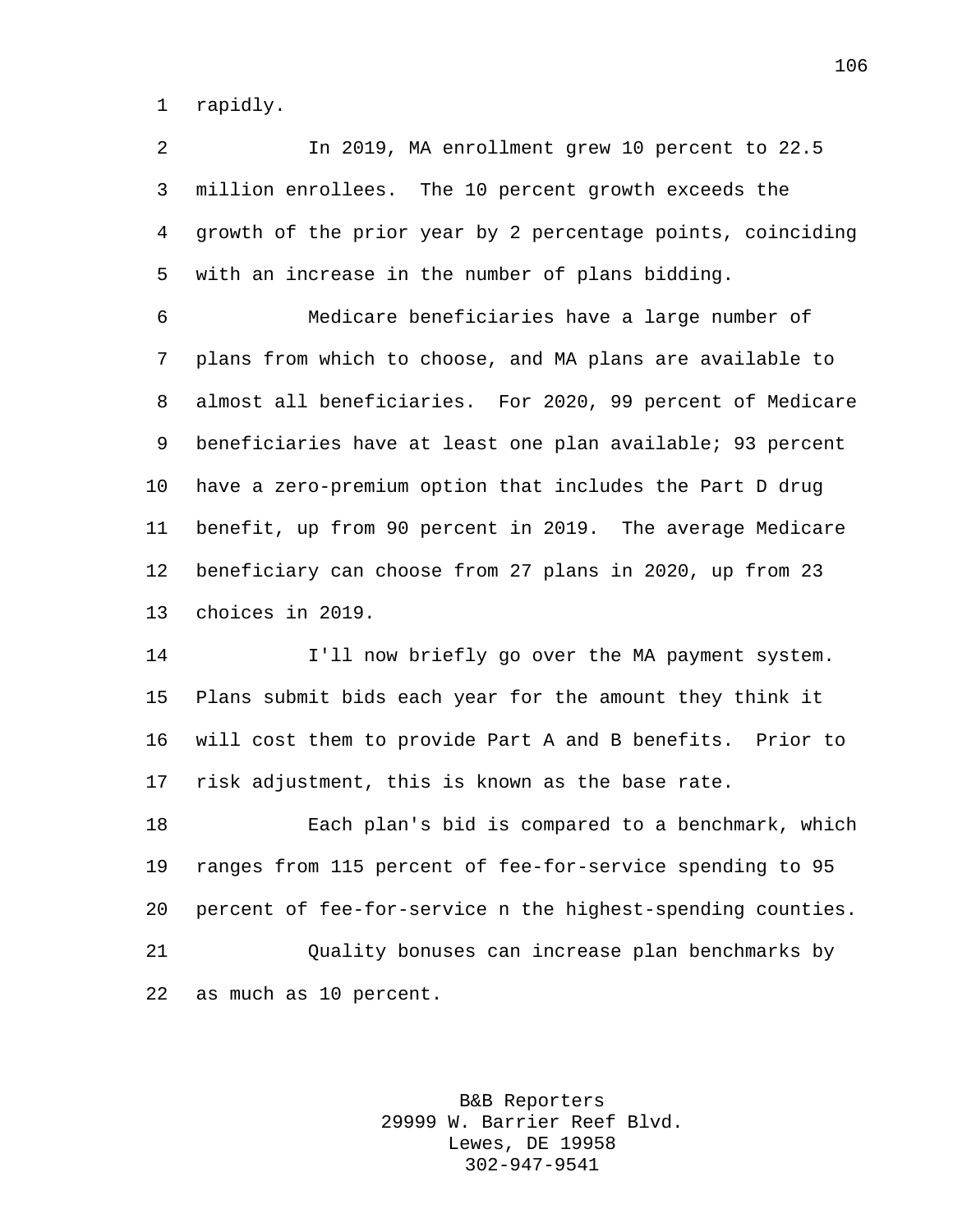For nearly all plans, Medicare pays the bid plus a rebate, calculated as a percentage of the difference between the bid and the benchmark. The rebate percentage ranges between 50 percent to 70 percent, depending on quality scores.

 Plan rebates may go toward lower beneficiary cost sharing for A and B services, supplemental benefits, or enhanced Part D benefits.

 However, Marge, as you alluded to in November, rebate dollars are paid for by the Medicare program. Moreover, not all rebate dollars go directly to beneficiaries. Plan rebates include administrative expenses and profit related to reducing A&B cost sharing and providing supplemental benefits.

 The average rebate that plans have available for extra benefits in 2020 has increased to \$122 per member per month, a record high. The level of rebates, now at 13 percent of total payment, reflects MA plans' ability to increase the efficiency of their bids relative to payment benchmarks.

 However, because benchmarks have been much higher than fee-for-service spending, lower plan bids have not

> B&B Reporters 29999 W. Barrier Reef Blvd. Lewes, DE 19958 302-947-9541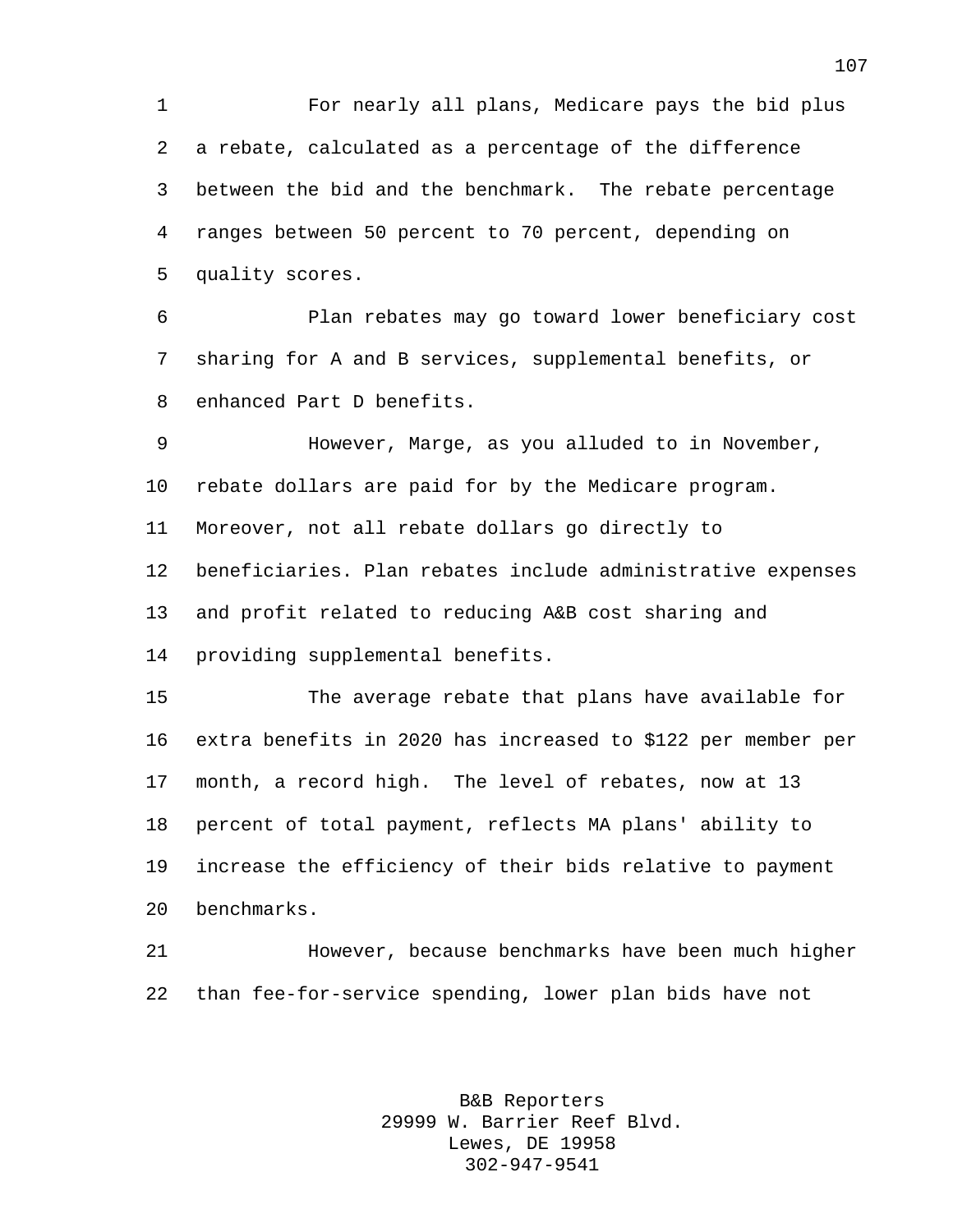translated to Medicare savings. In 2020, before accounting for coding differences between MA and fee-for-service, we estimate that benchmarks, represented by the blue line, will average 107 percent of fee-for-service spending. Payments, represented by the solid red line, will average 100 percent of fee-for-services pending. Quality bonuses will add about 4 percentage points to MA benchmarks and 2 to 3 percentage points in payments.

 As Andy will discuss later, overall payments to MA plans will be about 2 percent higher than fee-for- service after accounting for our most recent estimate of coding practices by MA plans that result in higher risk scores. This is represented by the dotted line in light red.

 When we look at overall bids relative to fee-for- service, represented by the green line, we see a slight decline from 89 percent in 2019 to 88 percent in 2020. Next, we show how the level of fee-for-service spending in a plan's service area impacts its bid relative to fee-for-service.

 As expected, plans bid high relative to fee-for-service in areas with low fee-for-service spending, and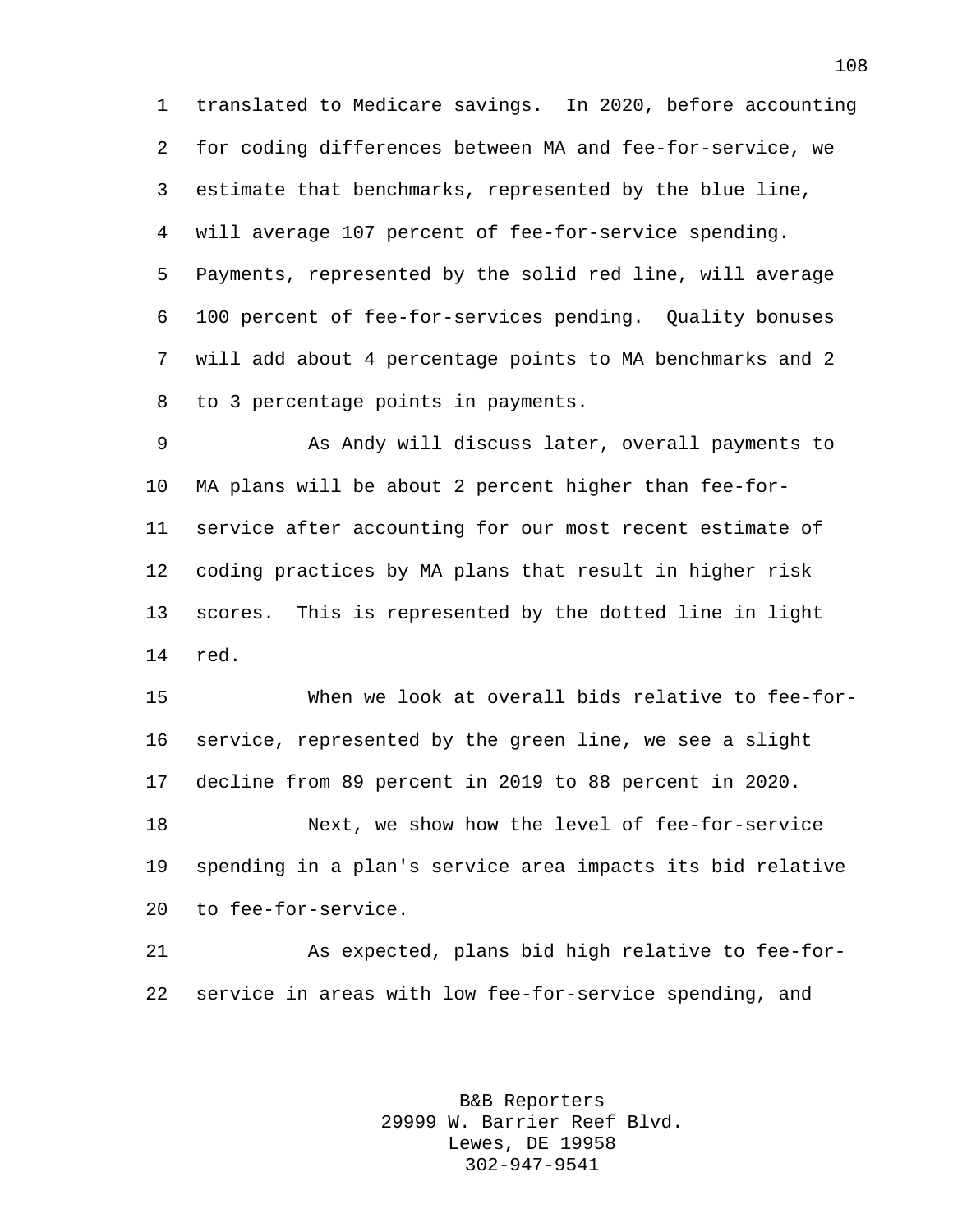plans bid low relative to fee-for-service where fee-for- service spending is high. However, even in the low spending areas, most plans bid below their local fee-for-service spending.

 Let's look at the left-most column, circled in yellow, which shows the bids for plans concentrated in counties in the lowest spending quartile. We see that the median bid is 97 percent of fee-for-service. This means that for the second consecutive year, most plans in the highest benchmark counties are bidding below local fee-for-service spending.

 However, the relative reduction of plan bids in these areas has not produced Medicare savings. For 2020, Medicare is still paying an average of 110 percent of fee- for-service spending in these areas. This is due to the benchmarks in those areas averaging 117 percent of fee-for-service spending with quality bonuses.

18 Now I turn it over to Andy.

 DR. JOHNSON: We now turn to a discussion of risk adjustment and coding intensity in MA.

 Medicare payments to MA plans are unique to each enrollee and are the product of two factors. The first is

> B&B Reporters 29999 W. Barrier Reef Blvd. Lewes, DE 19958 302-947-9541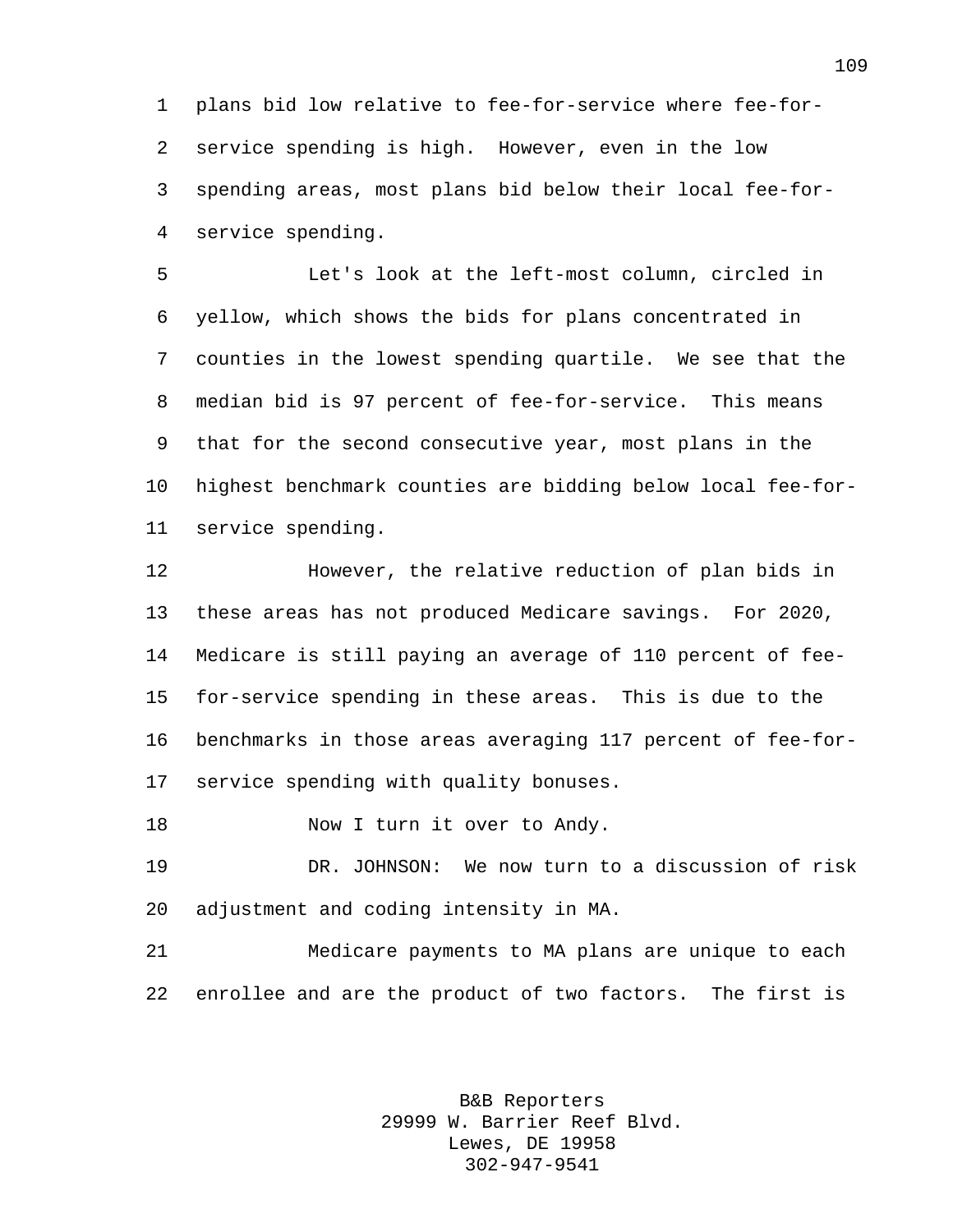a base rate that Luis described, and the second is a risk score, which is the ratio of a beneficiary's expected spending to average fee-for-service spending.

 The risk model includes demographic information and certain medical conditions that are identified by diagnosis codes and grouped into hierarchical condition categories, or HCCs. The more HCCs indicated for a beneficiary, the larger the risk score and the larger the Medicare payment for that enrollee.

 A risk score increases payment for beneficiaries who are more sick and are expected to have greater health care expenditures, and vice versa.

 The risk model is estimated using fee-for-service data and therefore reflects the diagnostic coding practices in fee-for-service Medicare, where payments are more often based on procedure codes and there is little incentive to code all possible diagnoses.

 In MA, there is a significant financial incentive to document all diagnoses, as more HCCs increase payments to the plan. The difference in fee-for-service and MA coding intensity causes beneficiaries of equivalent health status to have higher risk scores when enrolled in MA.

> B&B Reporters 29999 W. Barrier Reef Blvd. Lewes, DE 19958 302-947-9541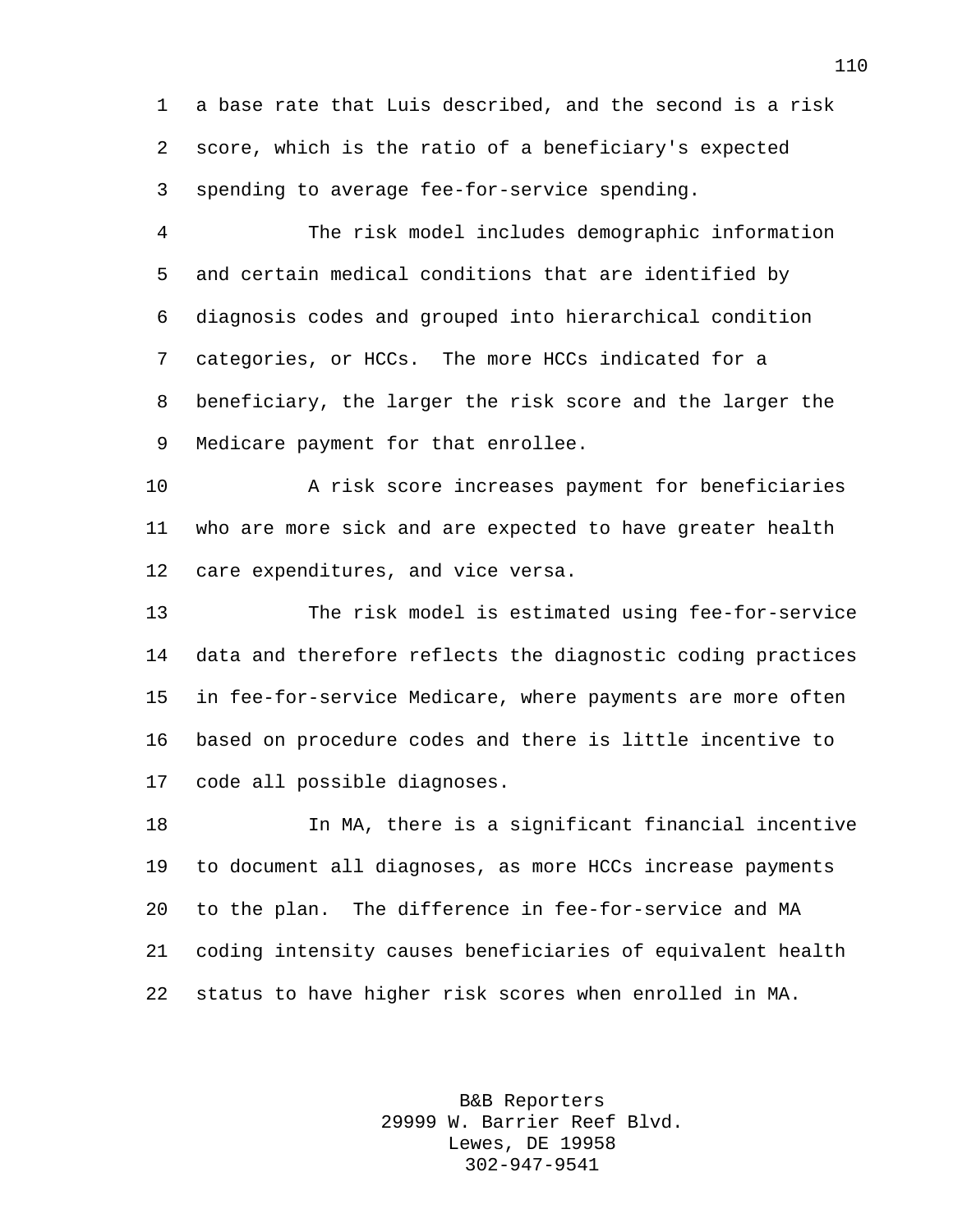Our analysis of 2018 data found that MA risk scores were about 8 percent higher than fee-for-service beneficiaries with comparable health status. Each year, the Secretary reduces MA risk scores by a minimum amount mandated by law to account for the impact of coding differences. The adjustment was 5.91 percent in 2018.

 The amount of coding intensity impact above the adjustment between 2 and 3 percent of MA risk scores generated about \$6 billion in payments to MA plans in excess of what fee-for-service Medicare would have spent for the same enrollees.

 This bar chart shows the overall impact of coding intensity on MA risk scores, with the green portion of each bar representing the coding adjustment and the gray portion representing excess payment to MA plans. Our analysis of MA coding since 2007, has consistently found that greater coding intensity inflates MA risk scores by about one percentage point per year, relative to fee-for-service. This trend increases the overall divergence of fee-for-service and MA risk scores.

 Two temporary factors have limited this divergence in certain years. The yellow arrows represent

> B&B Reporters 29999 W. Barrier Reef Blvd. Lewes, DE 19958 302-947-9541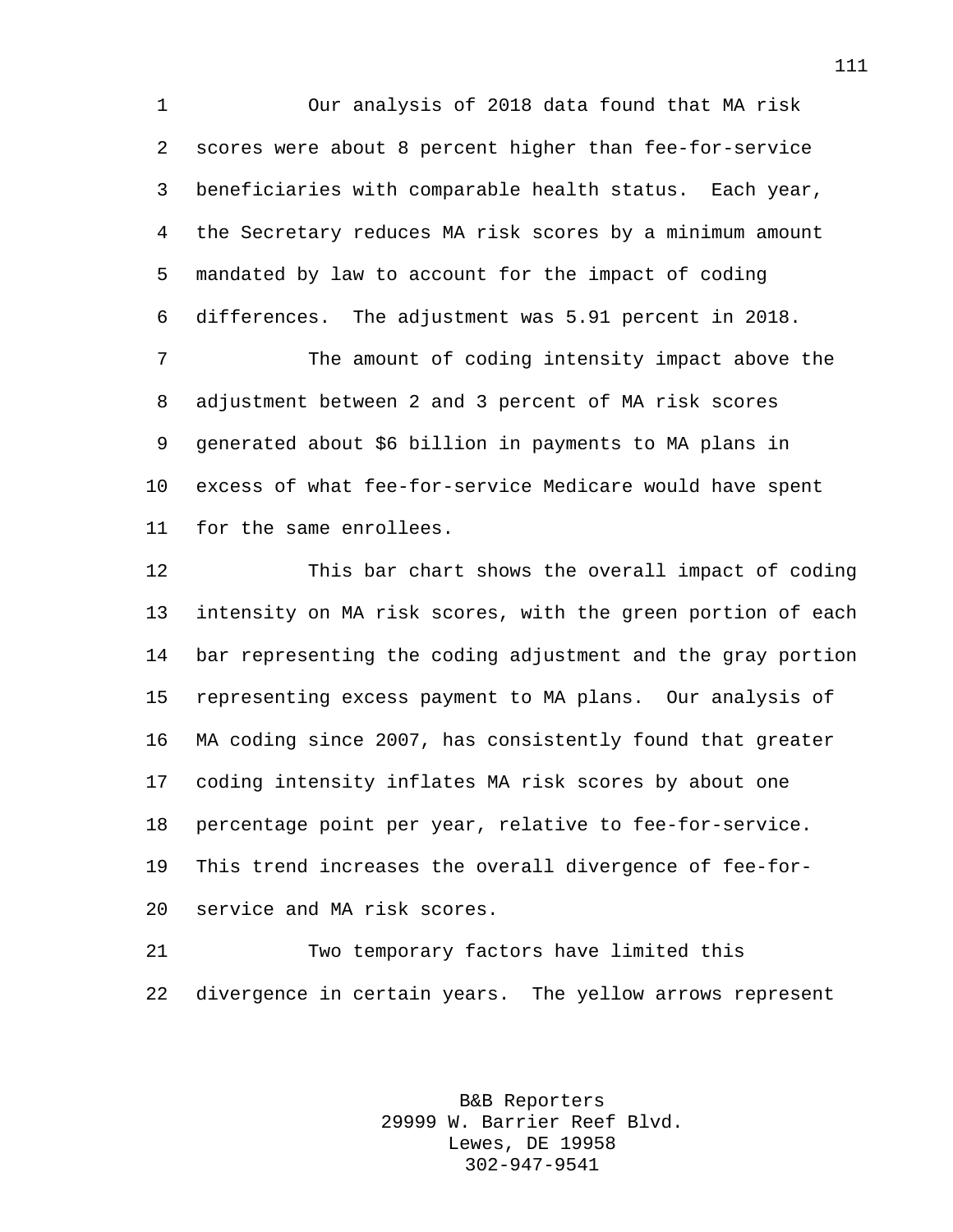the implementation of new risk score model versions that were less susceptible to coding differences. The red arrows represent two years of faster fee-for-service risk score growth following the implementation of ICD-10 diagnosis codes. However, fee-for-service and MA growth rates have since returned to their prior norm, where MA and fee-for-service risk scores continue to diverge.

 In the coming years, additional model changes are likely to exacerbate the difference in coding. The minimum coding adjustment, however, will remain a 5.9 percent. Therefore, we expect excess payments to MA plans to increase.

 Apart from not adjusting for the full effect of coding intensity, the coding adjustment policy generates inequity across MA contracts. The coding adjustment is shown by the red line. Each gray column in this graph shows one MA contract's coding intensity relative to fee- for-service. As you can see, coding intensity varies significantly across MA contracts. Because the coding adjustment reduces all MA risk scores by the same amount, contracts on the left of the dashed line are penalized by the adjustment and contracts to the right are overpaid,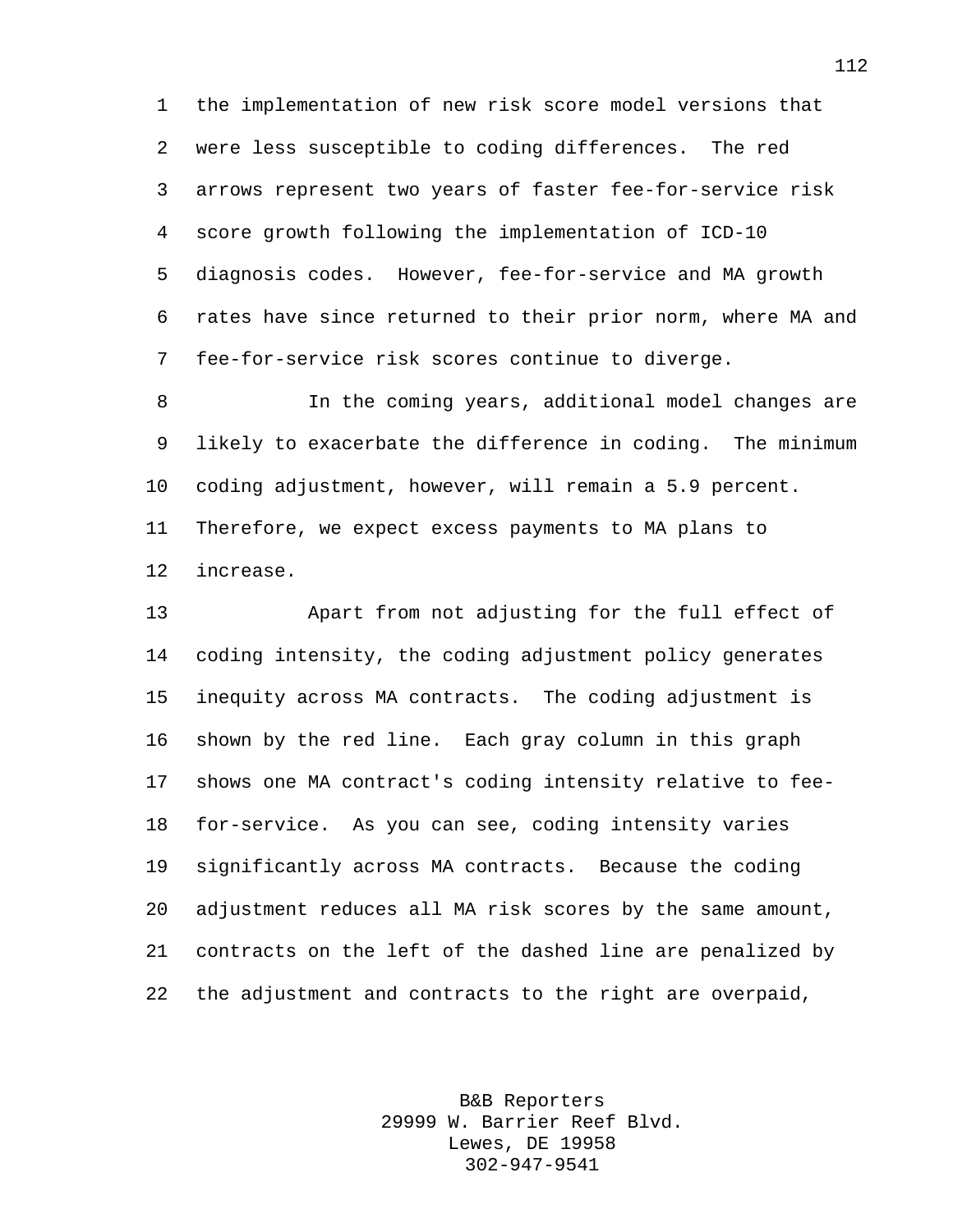despite the adjustment.

 In 2016, the Commission recommended a three-part approach that would make the coding adjustment more equitable across MA contracts and would account for the full effect of coding differences.

 Now turning to a summary of quality. Through Carlos' work over several years, the Commission has concluded that MA quality cannot be meaningfully assessed through the current system and it should not be used as the basis for distributing bonus payments. Using the MA contract as the reporting unit is the source of many flaws in the current program. Quality assessment is masked across large and geographically dispersed contracts, and contract consolidation has exacerbated the issue, having moved nearly five million enrollees into bonus status over the past five years.

 In addition, MA quality bonus program uses a large number of measures, including administrative measures, to judge quality. Some have sample sizes that are too small to provide a valid representation of quality in MA. Furthermore, the current system prevents beneficiaries from assessing quality in their local market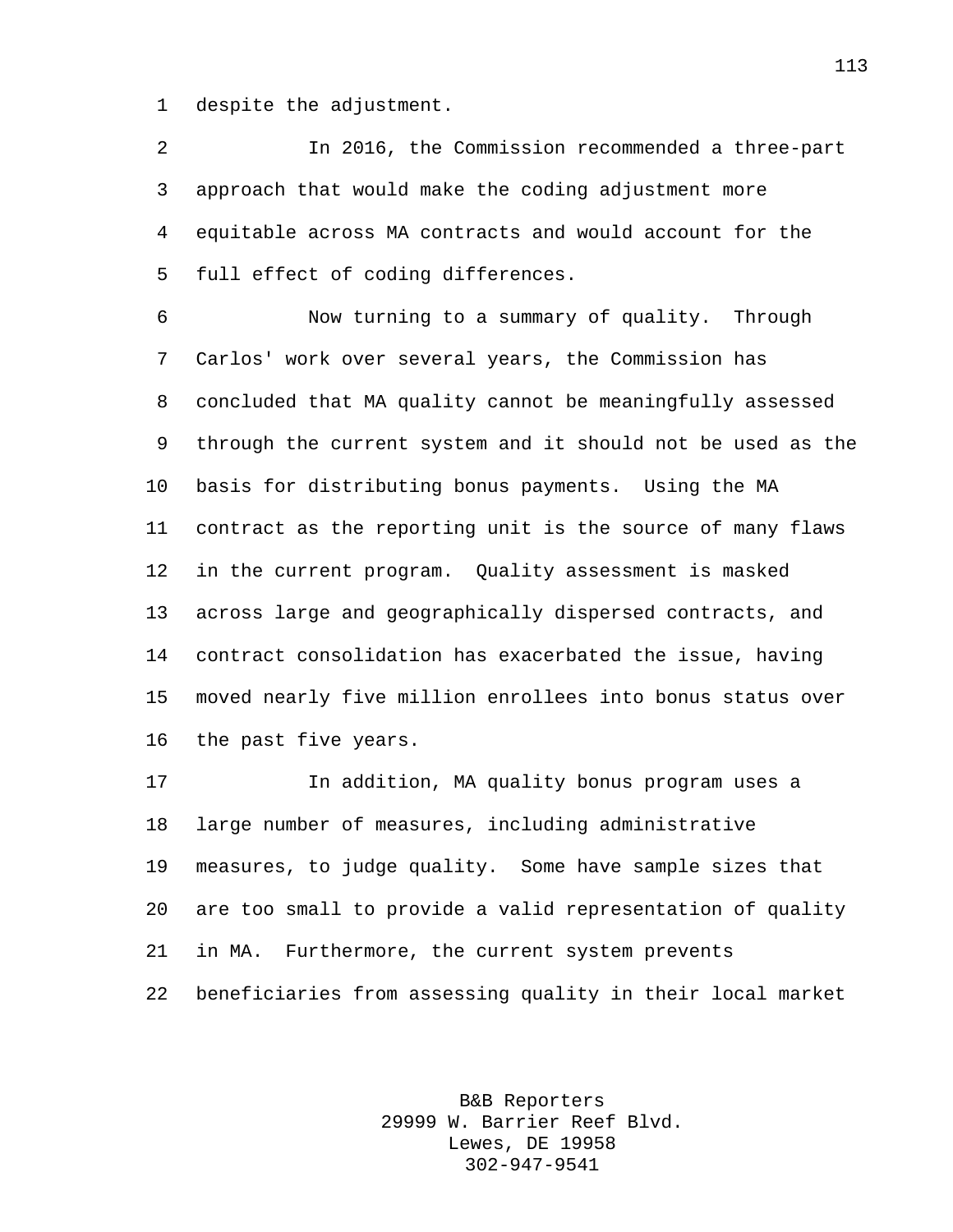and comparing MA plan quality with the fee-for-service program.

 Despite these issues, the MA quality bonus program provides highly-rated plans a bonus, in the form of a 5 percent increase in their benchmark, or in some geographic areas, a 10 percent increase. Eighty-two percent of MA enrollees are currently enrolled in contracts receiving a bonus, which would generate about \$6 billion in bonus payments.

 We continue to address these issues through our work on the MA value incentive program.

 To summarize, the MA program is extremely robust. Enrollment continues to grow, plan offerings continue to increase, and extra benefits are now valued at \$1,500 annually per enrollee, a historical high for the fourth year.

 Over the past decade, concerns about significant MA payment reductions, instituted through the Affordable Care Act, have not borne out. Instead, bids have come down in relation to fee-for-service, even in areas where sponsors might have found it challenging to operate successful plans, such as in low fee-for-service spending

> B&B Reporters 29999 W. Barrier Reef Blvd. Lewes, DE 19958 302-947-9541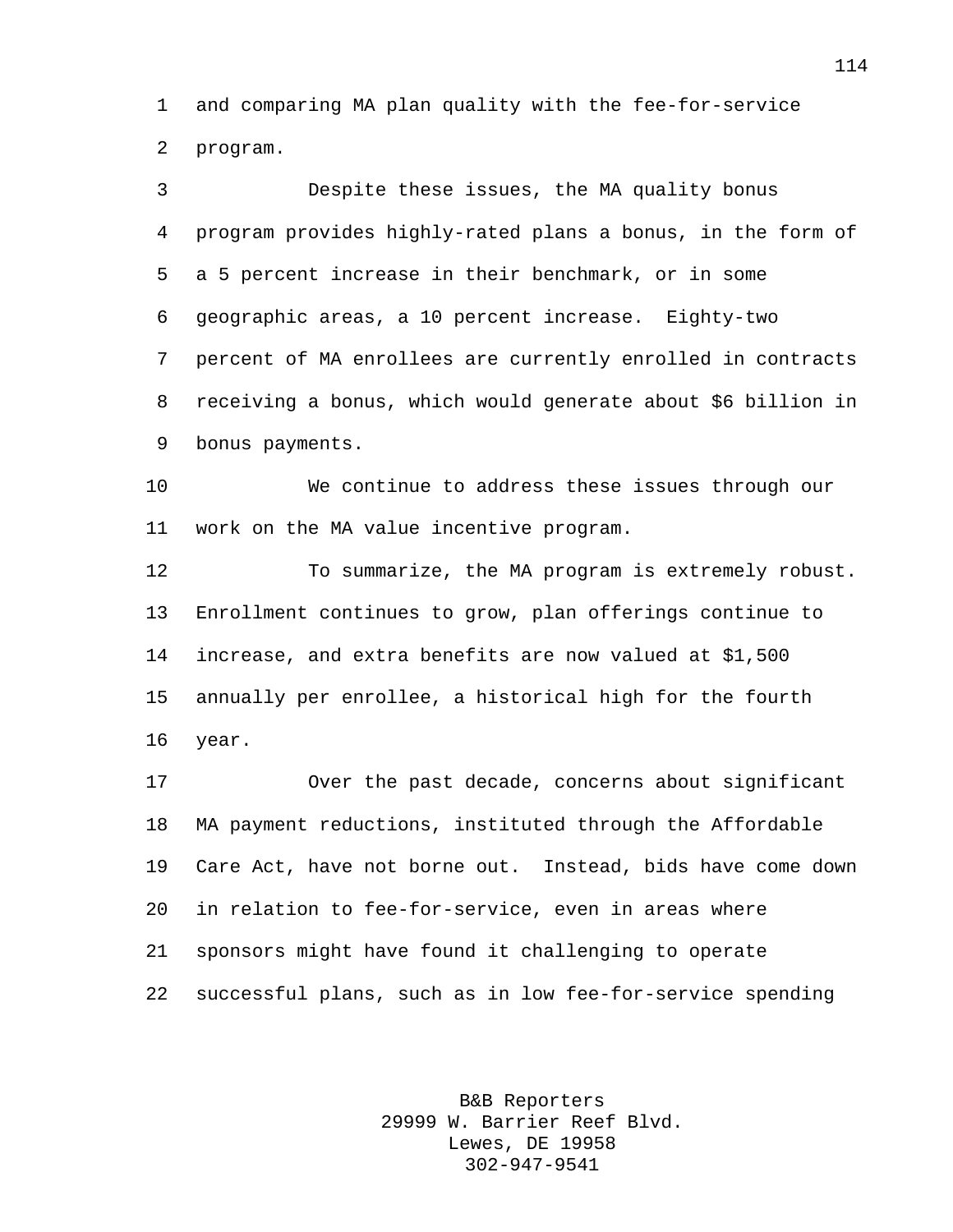areas where MA benchmarks are 115 percent of fee-for-service spending.

 Despite the health of the program, we have identified some policy areas of concern in recent years. We will continue to track issues stemming from MA coding intensity and incompleteness in the encounter data. Staff will present an update on our work to improve the MA quality bonus program in future meetings this cycle. DR. CROSSON: Okay. Thank you, Andy and Luis. And we are now open for clarifying questions. Let's see, Brian, Jonathan, Bruce, Pat. DR. DeBUSK: Thank you. Great report. It was a really good read. I had a couple of questions. Let's go to Chart 10 where you talk about the coding difference. You know, if I remember correctly we have historically said that the coding differential is about 3 to 5 percent was sort of the working number when I first joined the Commission. I was a little surprised. Can you speak to, since 2016, it doesn't look like it's even cleared 2.5 percent. Is that correct?

 DR. JOHNSON: These are -- we're talking about 22 the gray  $-$ 

> B&B Reporters 29999 W. Barrier Reef Blvd. Lewes, DE 19958 302-947-9541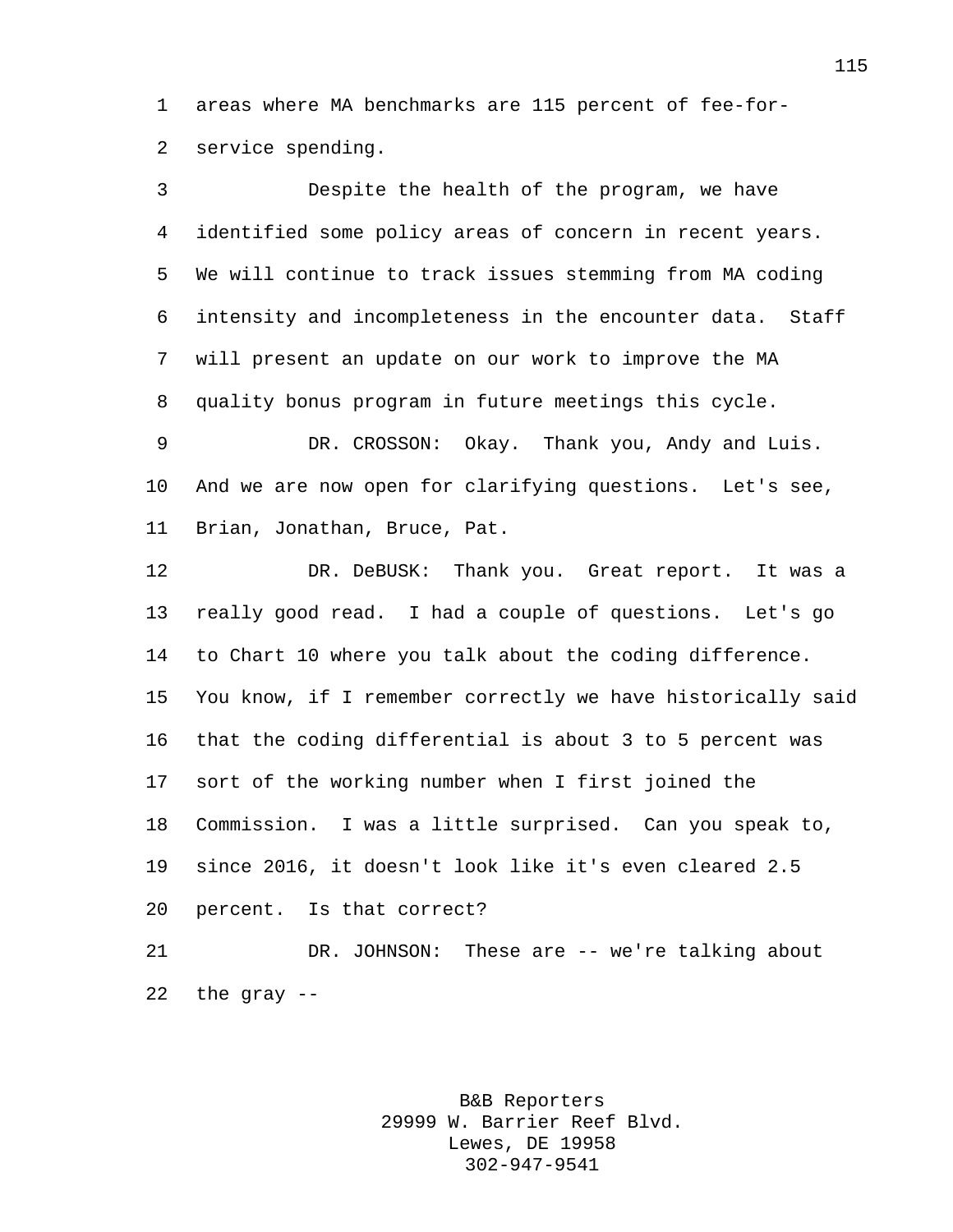1 DR. DeBUSK: The net. The net coding differential.

 DR. JOHNSON: Yes. Yes. And so it did decrease between 2015 and 2017, and in both of those years there was two things going on. One was the introduction of a risk model that tended to reduce the differences in coding between MA and fee-for-service. There was some attempt to identify diagnoses where the MA and fee-for-service coding differential was greatest and exclude those from the model, was part of CMS' reforms. And then the second effect was the fee-for-service coding rate increased for two years, but that has since subsided.

 DR. DeBUSK: Can you speak to what's driving the fee-for-service coding increases?

 DR. JOHNSON: It's hard to say for sure. I tend to think it is mostly due to the ICD-10 diagnosis code implementation, because the trend in fee-for-service relative to MA coding rates has been the same for many years, but it dramatically changed in 2015, when ICD-10 codes were introduced. It slightly changed again in 2016, almost stating to return to the normal pattern of MA rates increasing faster than fee-for-service rates. And then in

> B&B Reporters 29999 W. Barrier Reef Blvd. Lewes, DE 19958 302-947-9541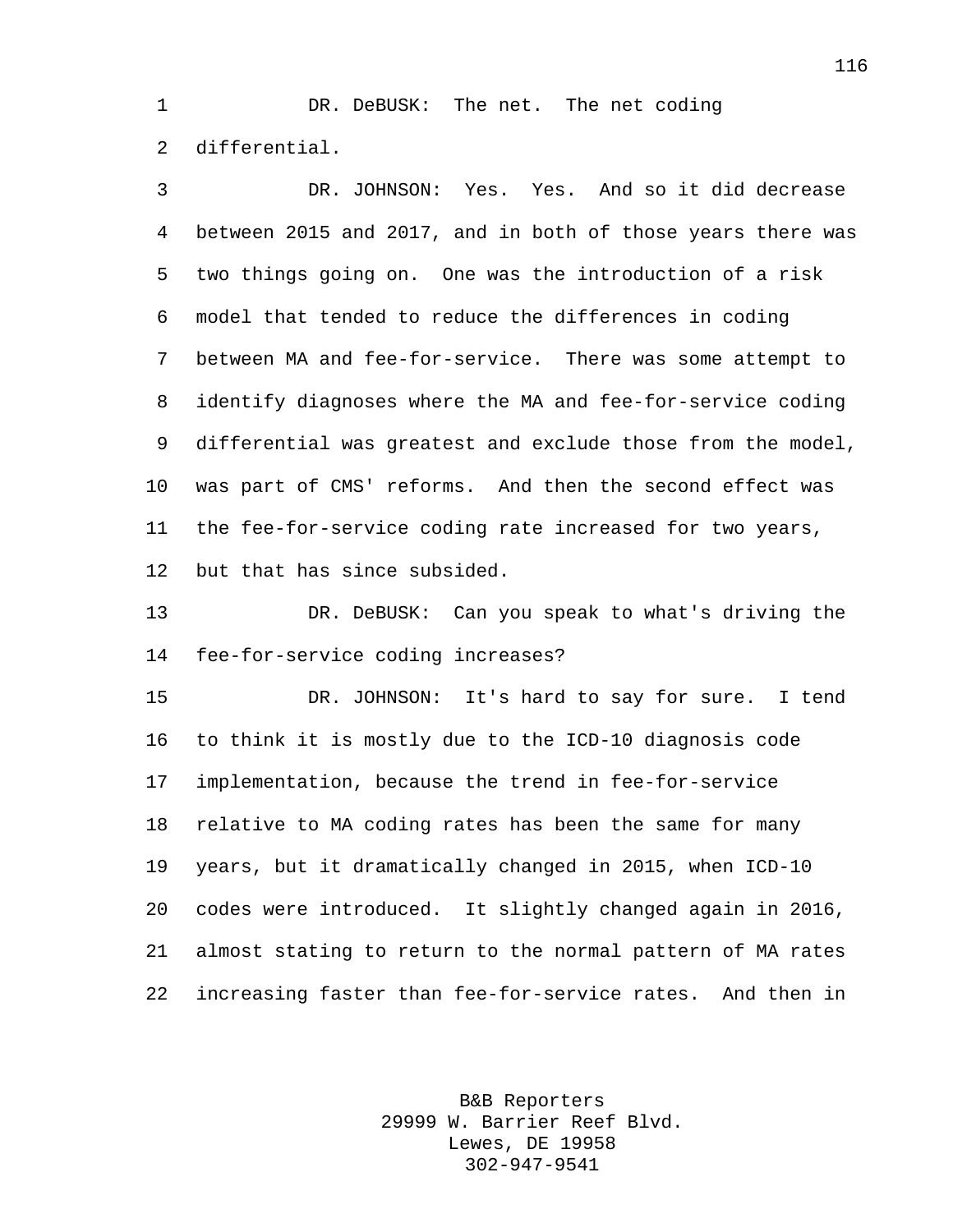2017 to 2018, we are now back to what we saw prior to that period, in terms of relative growth rates.

 DR. DeBUSK: So it's sort of mixed results on whether or not they're going to continue to diverge or converge. Do we have to wait and see or could you speak to -- where do you think it's going?

 DR. JOHNSON: It seems likely that they will continue to diverge, that the relative rates are back on track, and in the next couple of years a few risk model changes we think are likely to exacerbate the difference in MA and fee-for-service rates.

 DR. DeBUSK: Okay. And then I also had a -- thank you -- I also had a question on Chart 7. You talk about, you know, the bid, or the benchmark at 107 percent, the bid is at 88 percent, and the payments at 100 percent, you know, net of the coding adjustment. How do we account for -- and this is a genuine question; this is not a Round 2 -- how do you account for the fact that sort of the first thing the MA plans have to do is buy a Medigap light plan. I think on the reading material, on page 16, you talk about that.

It looks like about, what, 80 percent of their

B&B Reporters 29999 W. Barrier Reef Blvd. Lewes, DE 19958 302-947-9541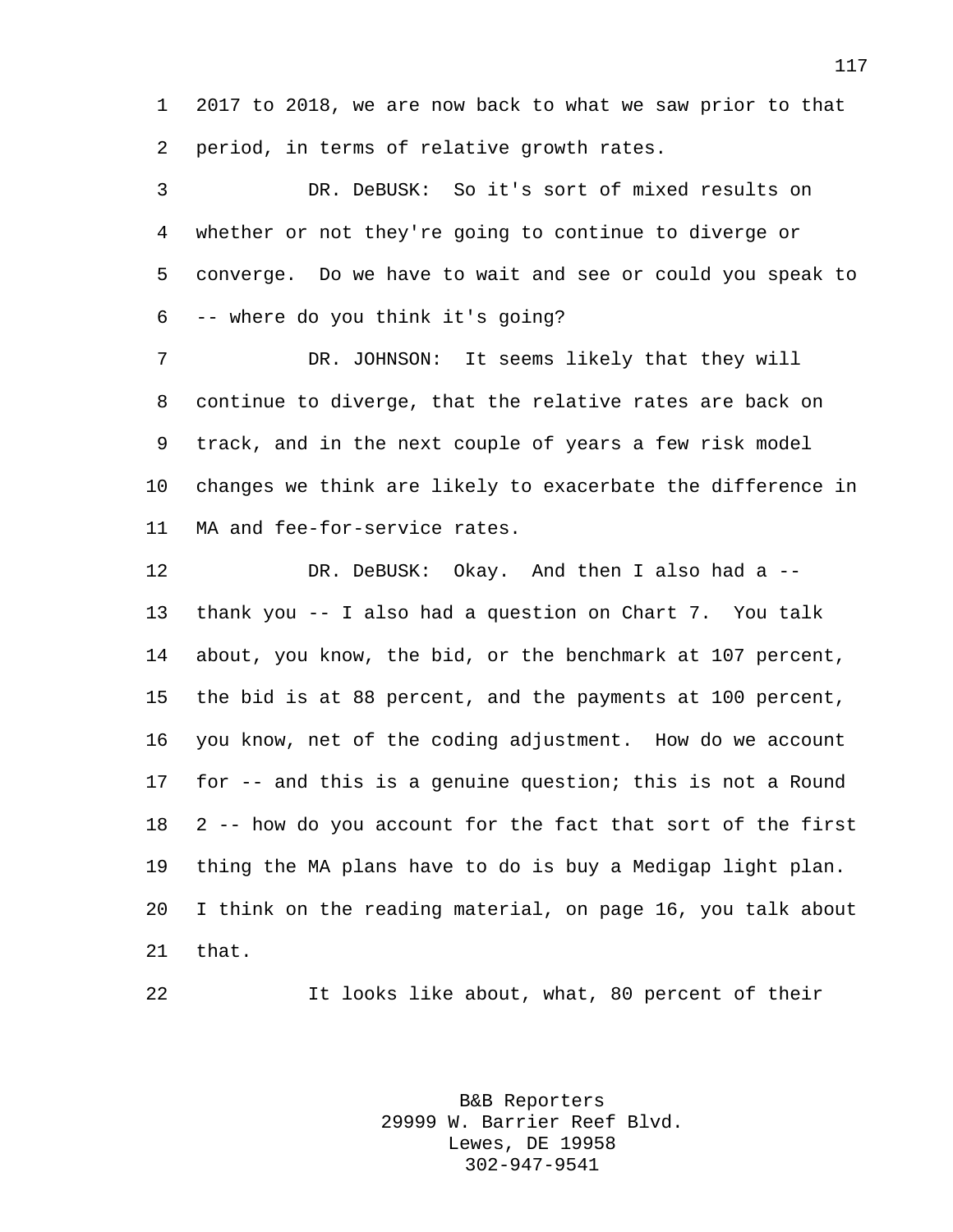rebate, of their \$122, goes into cost-sharing reductions. How do we account for that, because in one world the beneficiary pays for a Medigap plan and in the other world it's the private insurer that pays for essentially a Medigap light plan. Actuarially, can you help me there? I mean, what does an MA-equivalent Medigap plan, what would a beneficiary pay for something like that?

 DR. JOHNSON: I'm not sure that we can compare the relative cost-sharing that's offered through the extra benefit in MA plans to what Medigap would be. Is that what you would say?

 MR. SERNA: Right. So given current data sources we're not able to do that. So we estimate these prospectively, using CMS' projected fee-for-service spending in each county, standardized by risk. So it doesn't take into account any comparisons or any comparability with Medigap plans.

 DR. DeBUSK: Okay. Is the nominal Medigap plan, though, a little more generous than, say, the nominal MA cost-sharing reductions?

 MR. SERNA: I don't think we're able to say that. DR. CROSSON: Bruce, do you want to --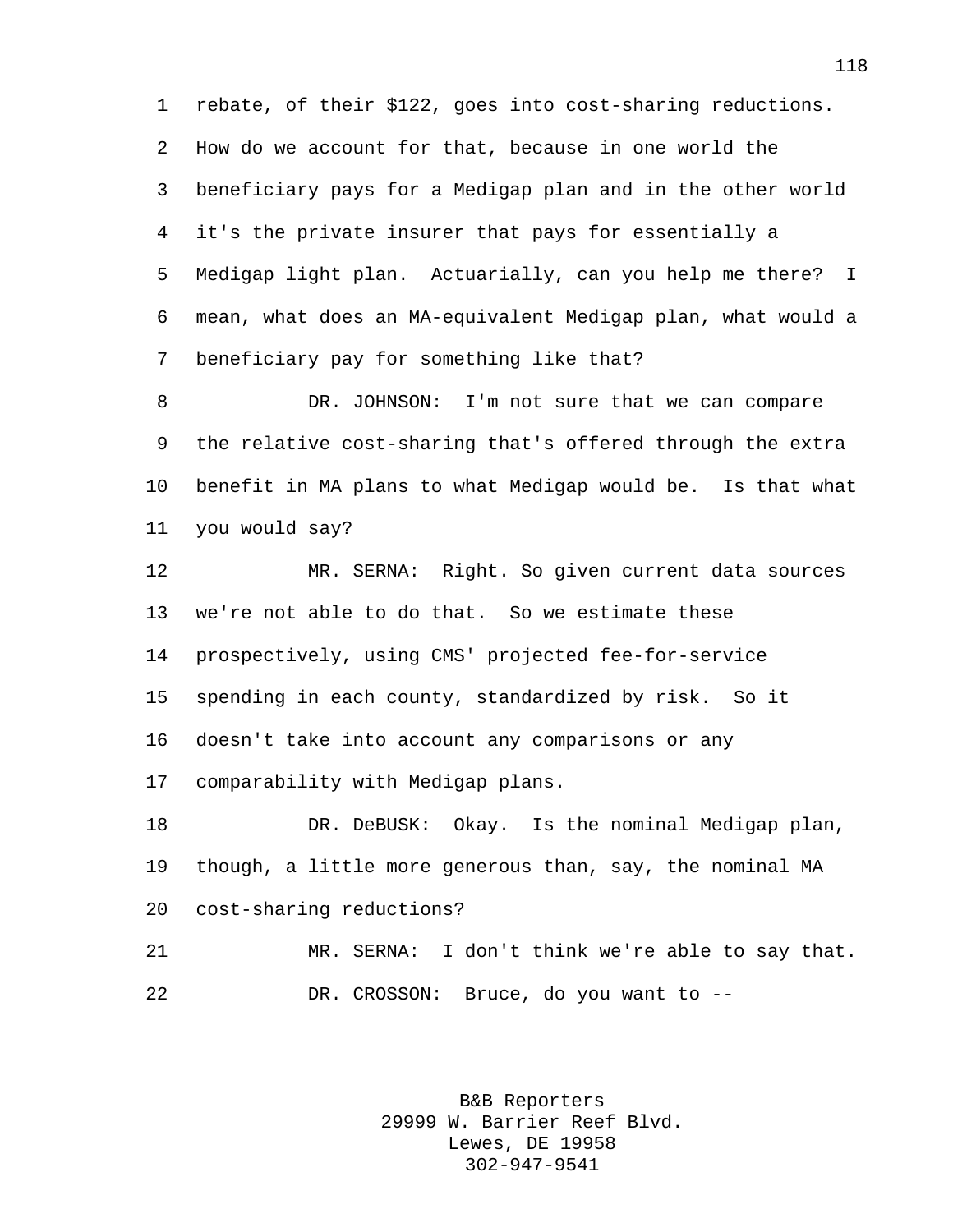## 1 DR. DeBUSK: Bruce, please.

 MR. PYENSON: So the MA, the bid is based on the actuarial equivalent of the fee-for-service benefits. Medigap fills in, essentially, all of the cost-sharing. And, you know, you could argue that it's not 100 percent but it's fairly substantial. The MA has an out-of-pocket limit set at the ACA limit, so there is substantial cost- sharing, almost always, in Medicare Advantage plans. It gets filled in but that's -- you know, you could look at some of the surveys of what's out there to create actuarial values for that.

 But a fee-for-service plus a Medigap is more complete coverage than you're going to get from MA, even with the fill-in of use of rebate for extra benefits.

 DR. DeBUSK: So if we were sitting at \$900, and one beneficiary in fee-for-service, say, spends \$150 a month to buy a good Medigap plan, that same \$900, we're using some of that \$122 rebate to cushion cost-sharing, but then the beneficiary may have to throw in, is it \$60? Is it \$90? Is it \$30?

 MR. PYENSON: Something like that. Of course, it varies a lot because MA plans vary a lot and have different

> B&B Reporters 29999 W. Barrier Reef Blvd. Lewes, DE 19958 302-947-9541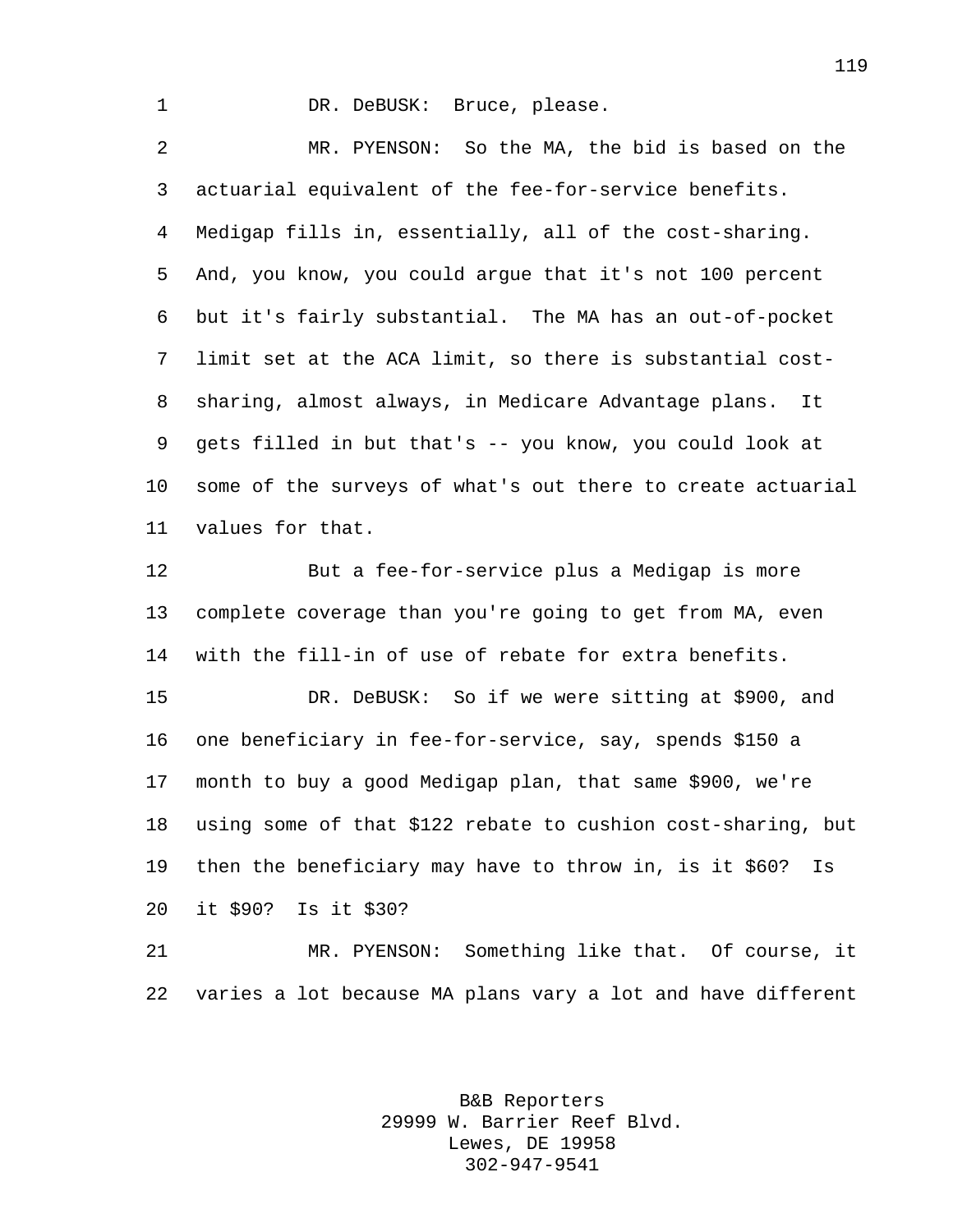strategies for attracting members.

 DR. DeBUSK: Okay. I'll save everything else for Round 2. I'm just trying to get to the bottom of apples to apples.

 MR. PYENSON: One way of looking at it, and Pat has another answer, if you look at how MA plans, where the cost-sharing is filled in by Medicaid for the dual eligibles, that gives you the feel for how important cost-sharing is.

10 DR. CROSSON: Pat, on this point.

 MS. WANG: I was just -- I don't know the precise answer to your question. I just wanted to note that the apples-to-apples, the majority of MA plans today still are HMOs, and that is not an apple-to-apple with Medigap, which is open access. So, you know, your question would be more relevant for folks who are buying PPO products. Maybe you could kind of look at that and I think there's been some growth in that, because some of the Medigap, you know, letters or plan options are phasing out.

 But it's not an apples-to-apples when you're looking at HMO versus Medigap, because they're two completely different benefit designs.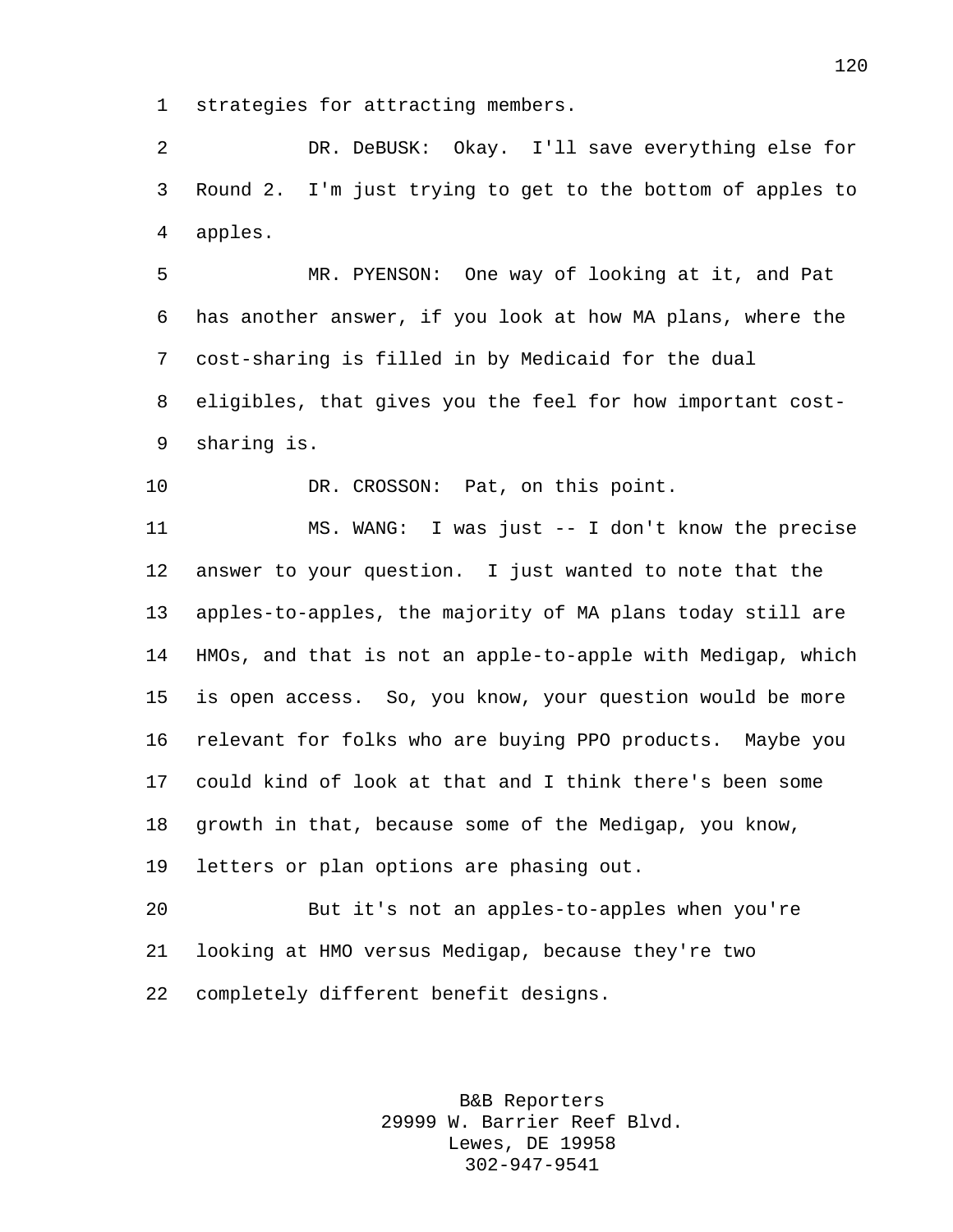DR. CROSSON: Pat, let me just be clear I understand. So are you talking just then about the out-of- pocket burden or are you talking about something larger, in terms of --

 MS. WANG: No. It's product design. It's network PPO, dissimilar to Medigap because it's open access to any provider. There's no network.

8 DR. CROSSON: That's what I thought you meant. MS. WANG: Yeah. So I'm just saying it's hard to kind of -- I don't think that there's a precise answer. There's not one answer to it.

 DR. DeBUSK: Well, I'm oversimplifying, but what I was trying to get to is, oh, what MA is. You made a great point, by the way. All MA is, is you enter into enrollment, you give up the any willing provider aspect. They essentially buy you a Medigap policy plus you throw in an extra, you know, 40 or whatever Bruce tells me, dollars per month.

 I'm just trying to figure out, sort of conceptually, what --

21 MS. WANG: Yeah.

DR. DeBUSK: Okay.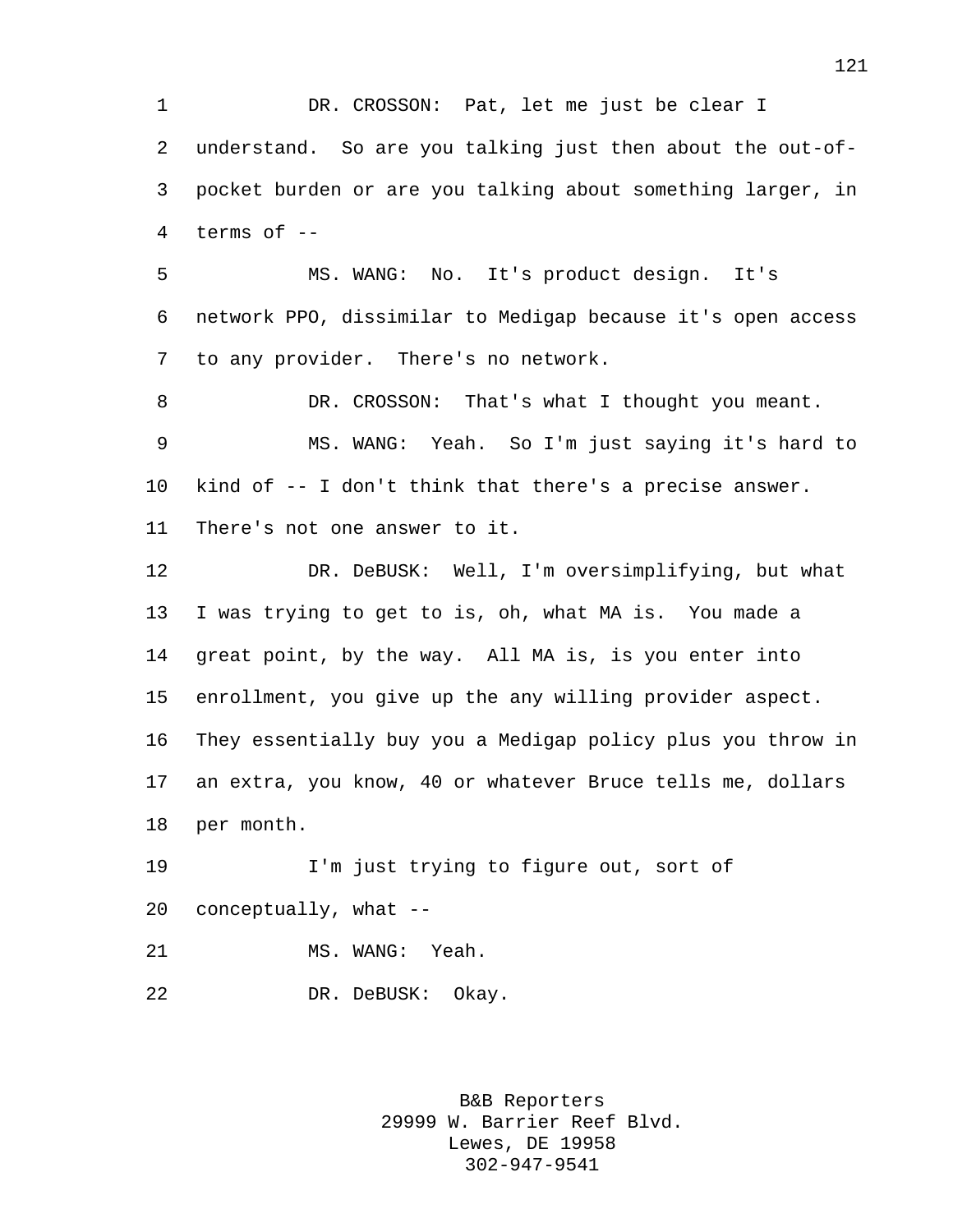DR. CROSSON: Okay. Marge on this as well? MS. MARJORIE GINSBURG: Yes. And you know I'm a Medicare counselor in California so I can only speak to California. But the main difference is, if you're on original Medicare you can buy a supplemental plan, which right now coverage virtually all the cost-sharing a patient is going to have. That changes a little bit next month. If you get a Medicare Advantage plan, you cannot buy a supplemental plan. You are not allowed to buy. But in exchange they do have lower cost-sharing than if you were in original Medicare only, which is 80 percent A, 80 percent B. But the cost-sharing is there, but it's not as big as 20 percent.

 So that's clearly the tradeoff. Original Medicare, you pay a lot more up front, because you're buying the Part D plan premium, and you're paying for supplemental. In Medicare Advantage, much lower up-front costs but you're seeing it as a patient. You're seeing higher costs than you would otherwise. Is that clear? DR. DeBUSK: That's great. Thank you. And the rest is Round 2, so thanks.

MS. MARJORIE GINSBURG: Now that may be different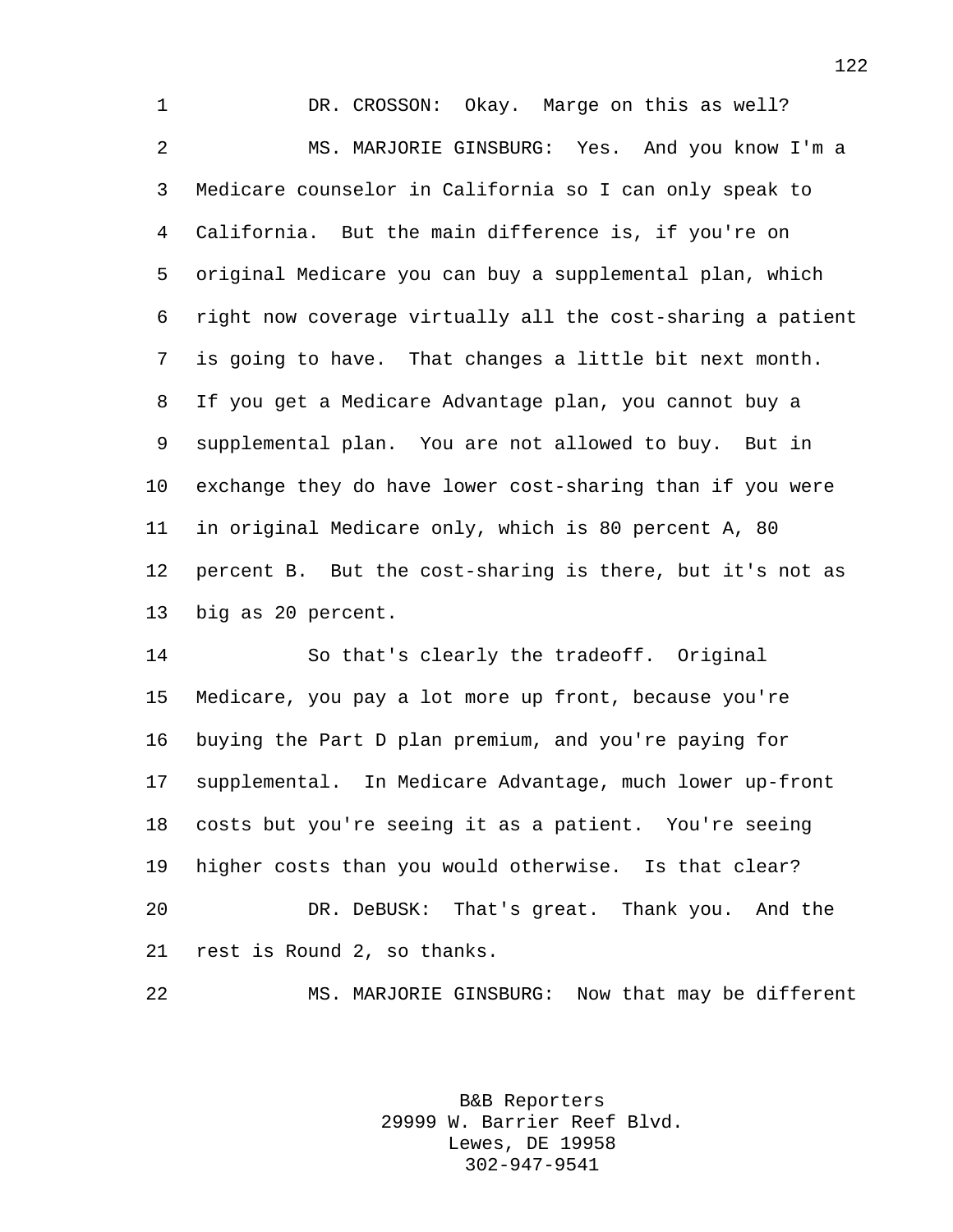in other states. That's California.

 DR. CROSSON: Okay. Jonathan. DR. JAFFERY: Thanks. I want to go back to some of the coding intensity stuff and actually just start with, Brian had brought up the question about why we were maybe seeing more fee-for-service. And so one thing is I wonder if -- the thing that came to my mind had to do with ACOs and people starting to get into risk adjustment on the fee- for-service side, so I wondered if you thought about that and if you're seen an impact on that. And then the other thing is just this, thinking about this in reading the chapter, which was excellent, by the way, it's hard not to just see this as sort of an accelerating game. And now we've got some differences in

 how the risk adjustment works in MA versus ACOs. In some of these things we've seen really a cottage industry. It's a lot of time and work for physicians and other providers.

 And so I wonder if you are aware of anyone working on trying to come up with completely different methodologies away from just patient-by-patient coding and documentation to get at a better risk adjustment methodology, whether it's CMS or anyone else. I'm looking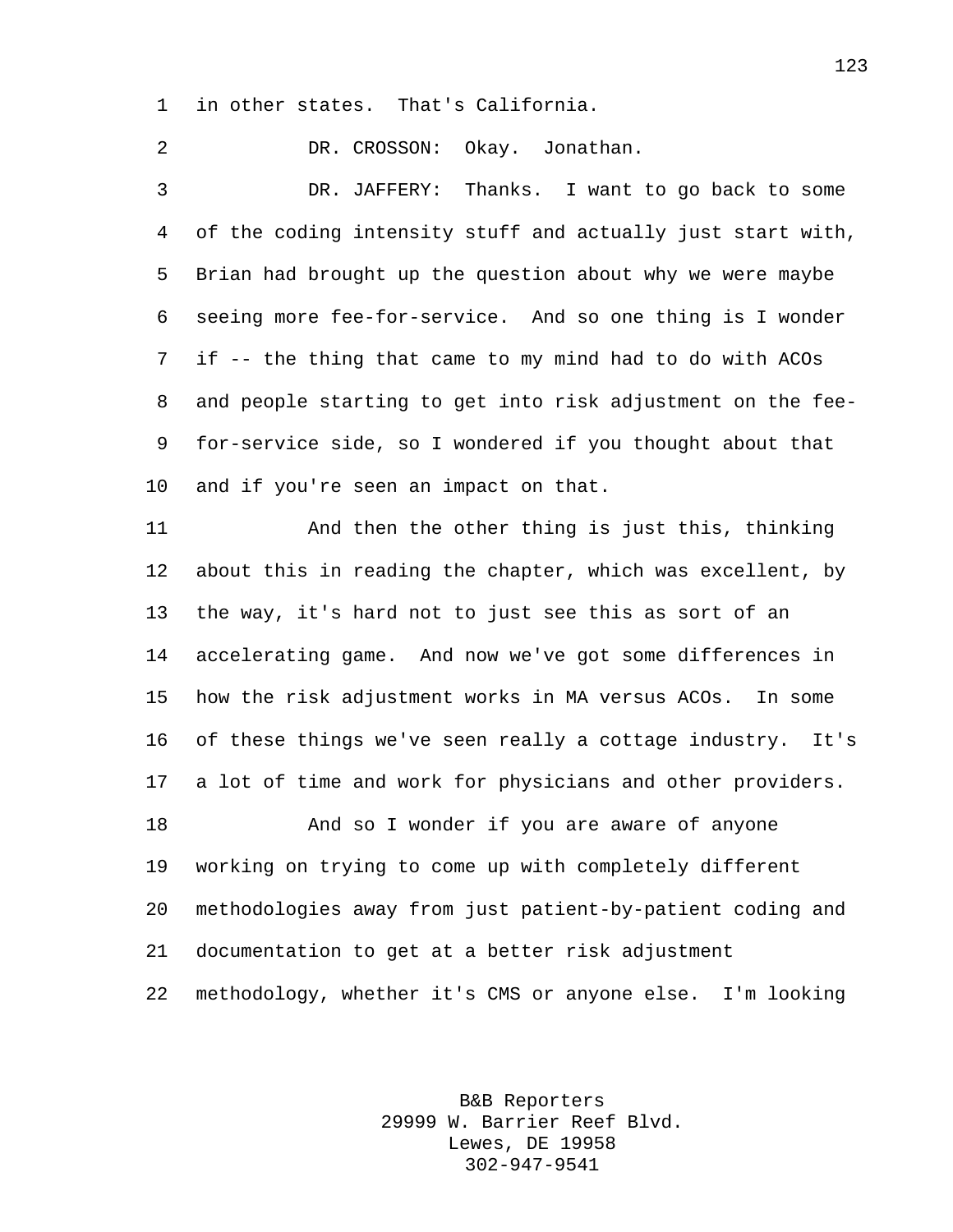at you, Karen. Not really, Karen.

| 2  | DR. JOHNSON: Not that I'm aware of for purposes             |
|----|-------------------------------------------------------------|
| 3  | of use in the Medicare Advantage program. I think there     |
| 4  | are ideas about them in academic literature, but to         |
| 5  | implement, you know, would require a different basis of     |
| 6  | data, likelier than claims, and there are a lot of          |
| 7  | complexities and concerns about whether or not utilization  |
| 8  | information is included or not, and if you're paying more   |
| 9  | for more utilization. So not that I'm aware of.             |
| 10 | And on your first point about the ACO coding, I             |
| 11 | think that is certainly something I will continue to track  |
| 12 | over the years, or in the coming years. From my             |
| 13 | understanding, the ACOs that have the most incentive to put |
| 14 | effort into coding, the next-gen ACOs, and the share of     |
| 15 | fee-for-service in those has been very slow. It doesn't     |
| 16 | necessary explain the shift in fee-for-service coding rates |
| 17 | over the last couple of years, but I think you're right     |
| 18 | that in the coming years it's going to be something to      |
| 19 | watch.                                                      |
| 20 | DR. CROSSON: Jaewon, are you on this point?                 |
| 21 | DR. RYU: Sort of, yeah.                                     |

DR. CROSSON: Sort of? Go ahead.

B&B Reporters 29999 W. Barrier Reef Blvd. Lewes, DE 19958 302-947-9541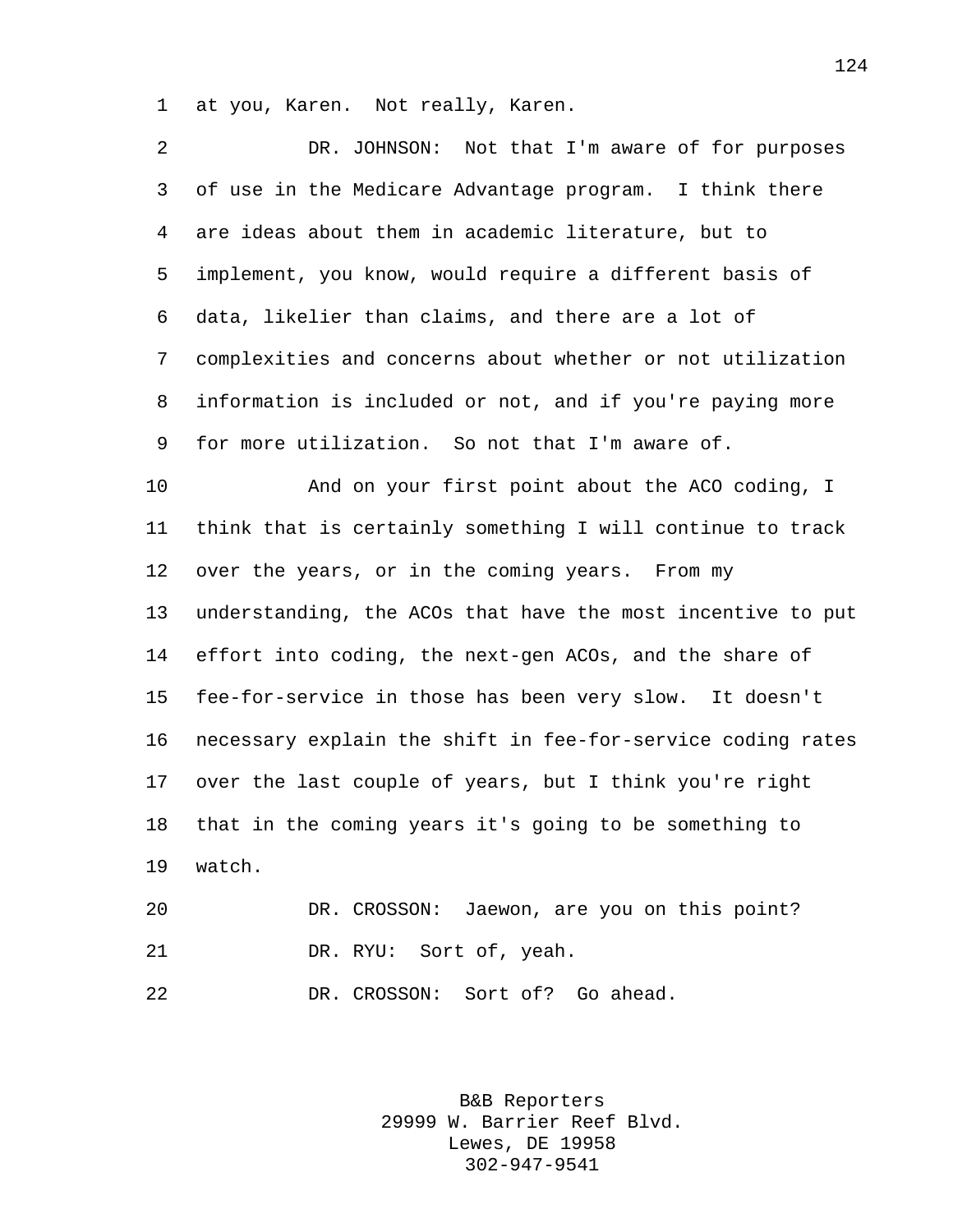DR. RYU: On page 42 of the readings it gets to this. You mentioned some of the things that plans use in order to capture the diagnoses, but how much visibility -- it's your data comment -- how much visibility do we have into, you know, health risk assessments? Obviously that's been the focus of a lot of discussion in recent years, but around how much of the coding intensity comes from something like that versus some of the other levers there? DR. JOHNSON: As part of our work leading to the 2016 recommendation, I think we estimated that health risk assessments accounted for about 1 to 2 percent of the overall difference, of the 8 percent. That would be between 6 and 7 percent if you got rid of health risk assessment diagnoses.

 As far as what the rest is made up of, and tying it to the strategies described in the chapter, I'm not sure that we're able to disentangle what strategies account for what share. One thing we could look into, now that we are having more years of the encounter data, is the share of diagnoses that come from chart review, which are commonly not done in the fee-for-service world but are often done in MA.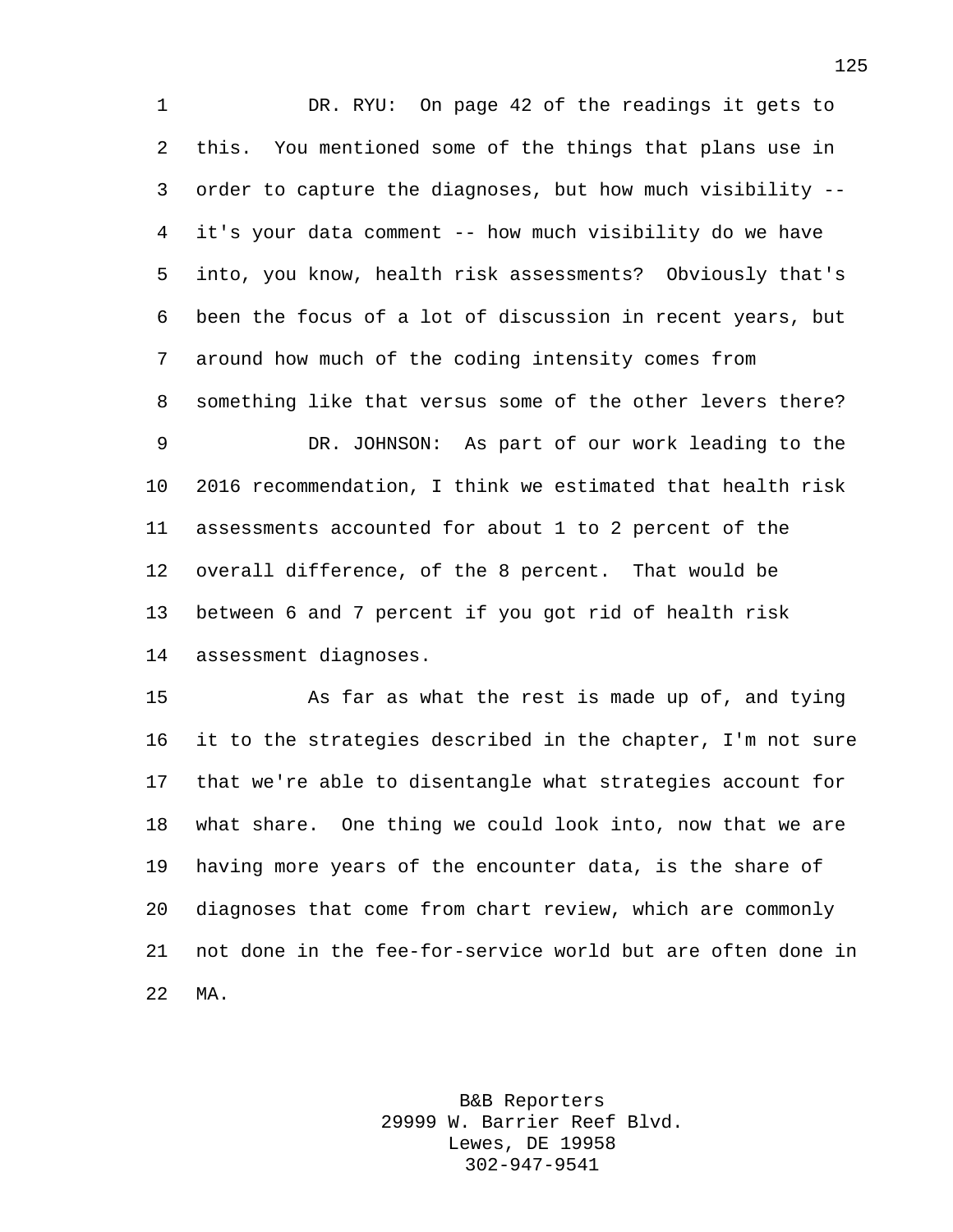1 DR. CROSSON: Bruce.

 MR. PYENSON: Thank you for a terrific chapter. There's a couple of questions I have, more along the lines of puzzles. You've outlined very well here the issues with Medicare Advantage encounter data, but for five years many of the same organizations have been submitting data for risk adjustment and other purposes for their marketplace ACA blocks of business, some organizations, to CMS, through what they call an EDGE server process. And that seems to work okay, well enough for tens of millions of lives and risk adjustment and other purposes.

 And I'm not sure sort of who to point the finger at, you know, or what's going on with why that system that seems very functional for concurrent data is -- somehow we can't seem to even get retrospective data on very good measures. And this affects, you know, of course the risk adjustment but also many of the quality metrics, which could be generated likewise. So that's one question I have. I have another one.

 DR. JOHNSON: I'll answer that one first, so I remember. So I think through discussions with many of the plans there's been reports that submitting the encounter

> B&B Reporters 29999 W. Barrier Reef Blvd. Lewes, DE 19958 302-947-9541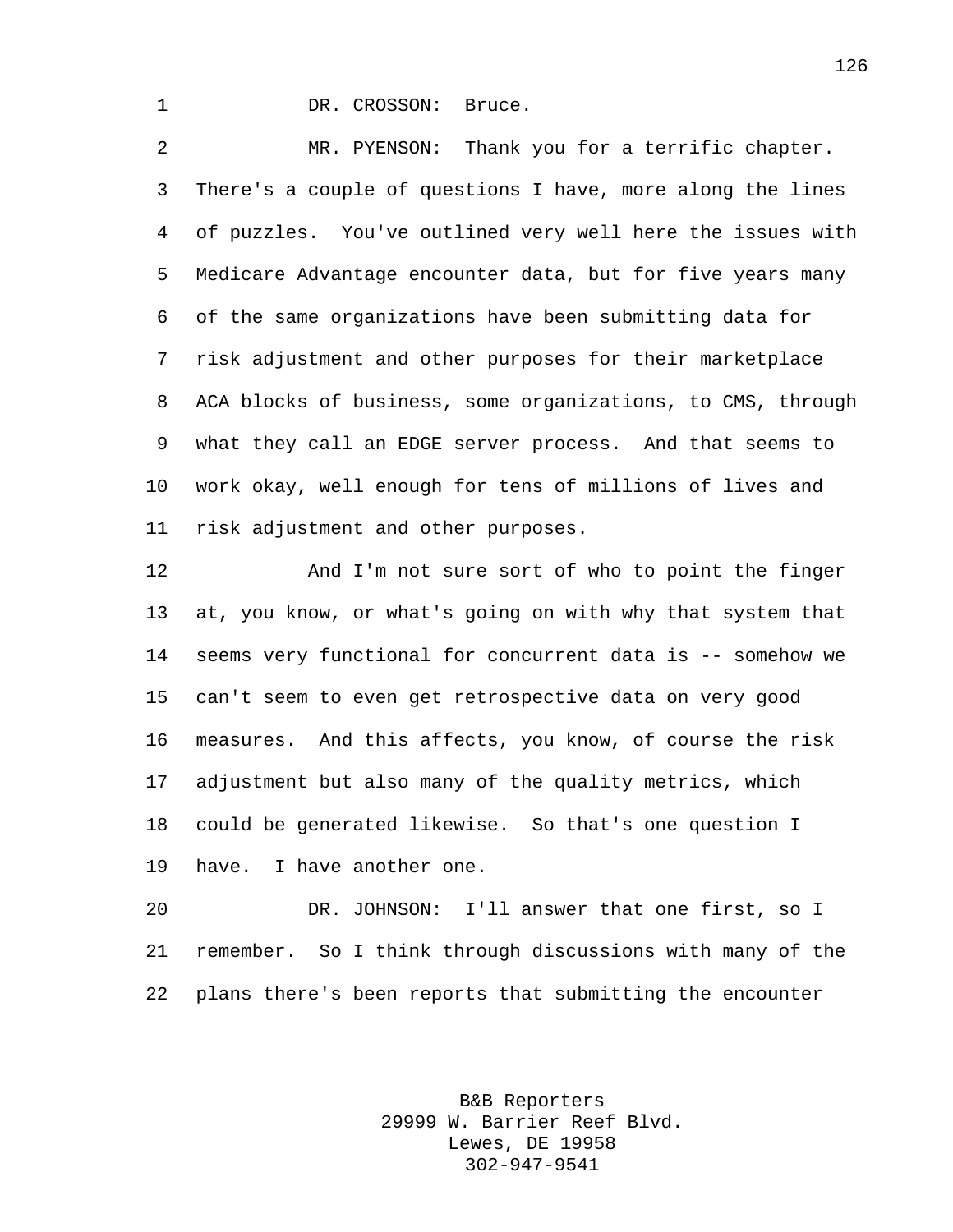records was a big issue early on, and there were a lot of changes to the algorithms that CMS uses to review encounters, and there's a lot of effort done and a lot of back-and-forth that plans had to work with CMS on in order to submit their encounter data.

 Based on our conversations, it seems like many of the transmission issues have mostly subsided, and, you know, through our encounter data work in the June chapter of last year we did compare the encounter data to several sources of other MA utilization information. And to my knowledge I don't think the EDGE server would necessarily solve the issues that remain, because I think that speaks more to the method of transmission of encounter data, which seems to be more smooth now than it was in the beginning. MR. PYENSON: So this time next year, we'll have a different story? 17 DR. JOHNSON: I wouldn't say that. MR. PYENSON: My second question is on the construction of the benchmark, and this gets, I think, to some of Brian's question. There's been some publication

 recently that looked at the induced utilization of Medigap, and I think the vast majority of Medicare beneficiaries

> B&B Reporters 29999 W. Barrier Reef Blvd. Lewes, DE 19958 302-947-9541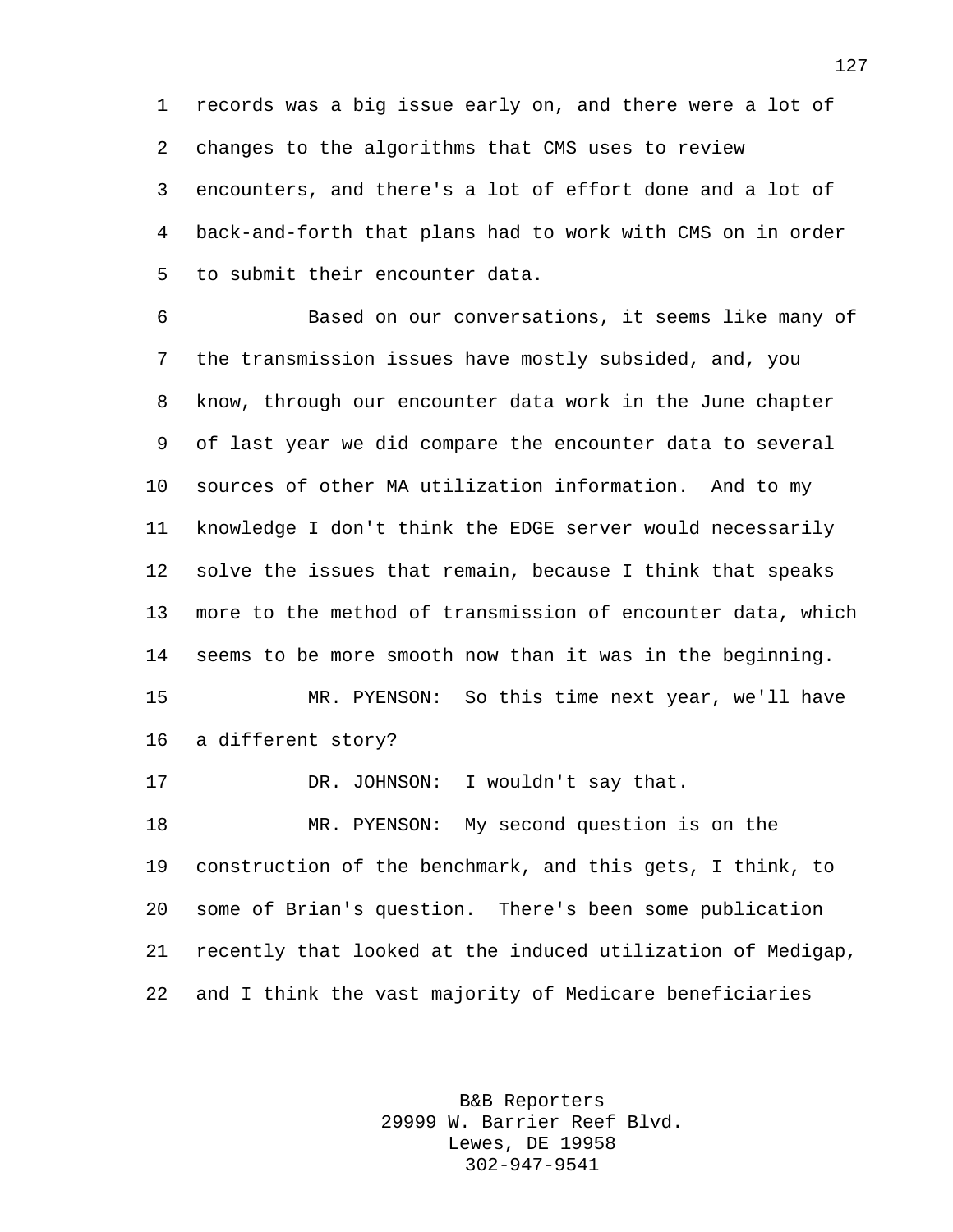have some form of supplemental insurance, either through Medicaid or through employer, retiree, or Medigap. And some of the estimates -- one of the published estimates was close to 20 percent of additional Medicare cost.

 I'm not saying that's right or wrong, but there's certainly something. And my understanding is that gets built into the benchmark, provided to MA plans. So the extra cost to Medicare from beneficiaries who have bought Medigap is already part of the benchmark for MA.

 If that's the case, what does that mean about the ability of MA plans to generate a rebate, to provide extra benefits?

 DR. JOHNSON: I think any inducement from Medigap policies is included in the fee-for-service benchmarks. I'm not sure we can say specifically about what it provides to plans about their ability to generate rebates, except that higher benchmarks would give greater leeway for a plan to have a larger spread between their bid and benchmark. MR. SERNA: And just to be clear, the supplemental coverage isn't directly in the benchmark. The inducement of utilization would be but not the supplemental

coverage.

B&B Reporters 29999 W. Barrier Reef Blvd. Lewes, DE 19958 302-947-9541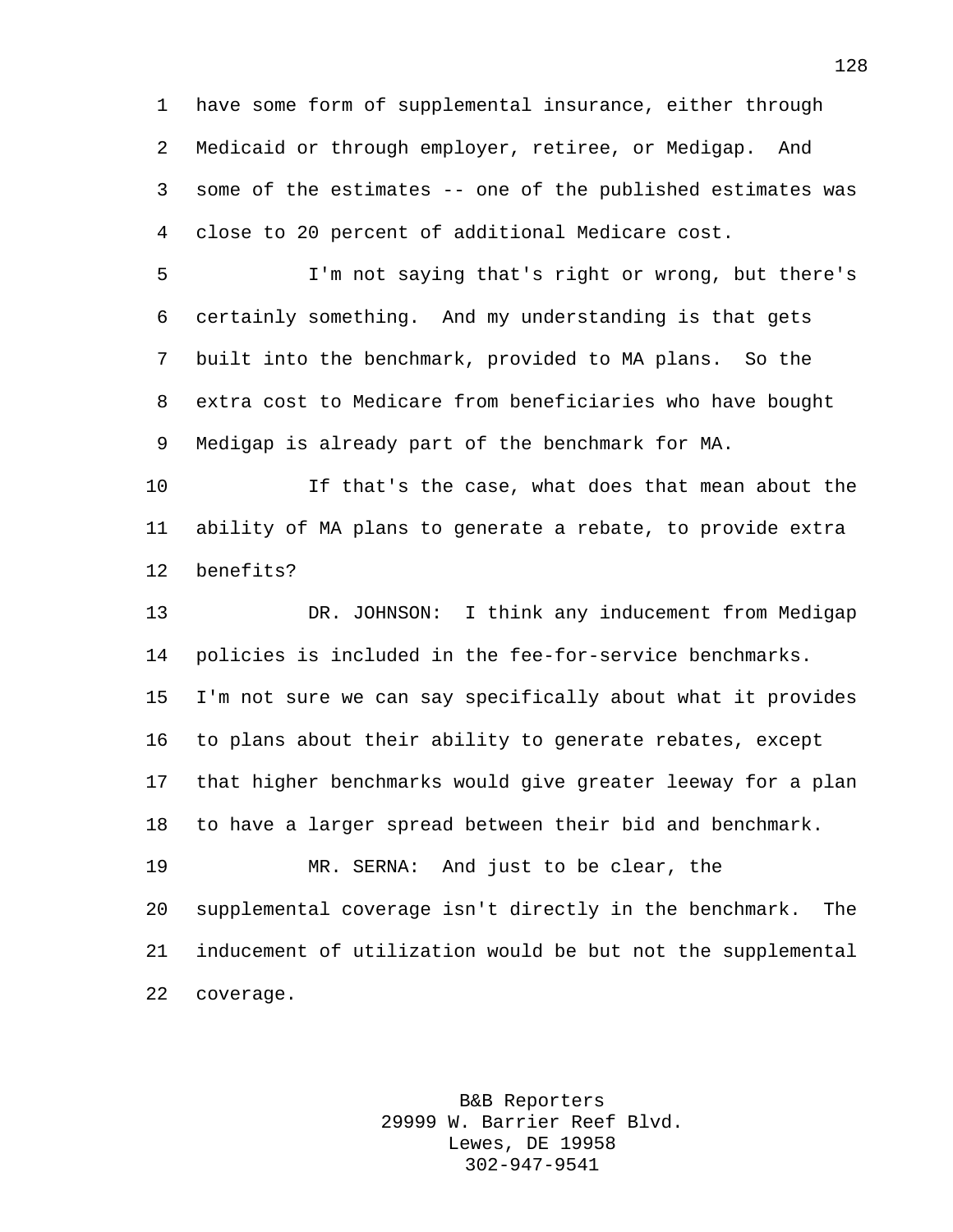1 DR. CROSSON: Nicely made point, couched as a question. Very skillful.

[Laughter.]

DR. CROSSON: Okay. Pat?

 MS. WANG: I just to make sure that I understand table, chart 7 and how to make sure to read it.

 So what this is saying is that in 2020, the average benchmark was 107 percent. The plans bid 88 percent, and they got paid 100 percent, right? So the 100 percent represents the amount after CMS, whatever the rebate was? CMS took its share, so they got paid.

 As between the 88 percent of the A/B bid and the 100 percent payment, is it possible to translate into what percentage of that went into beneficiary supplemental benefits or cost sharing or all the rest? Because, Luis, as you said, you know, it can be used for a lot of different purposes. Do you know how much were sort of beneficiary-specific? And I would include in that reduction in cost sharing as well as true supplemental. MR. SERNA: So for the rebate amount for non- SNPs, about 49 percent of the rebate is cost sharing. About 18 percent is for supplemental benefits, and the rest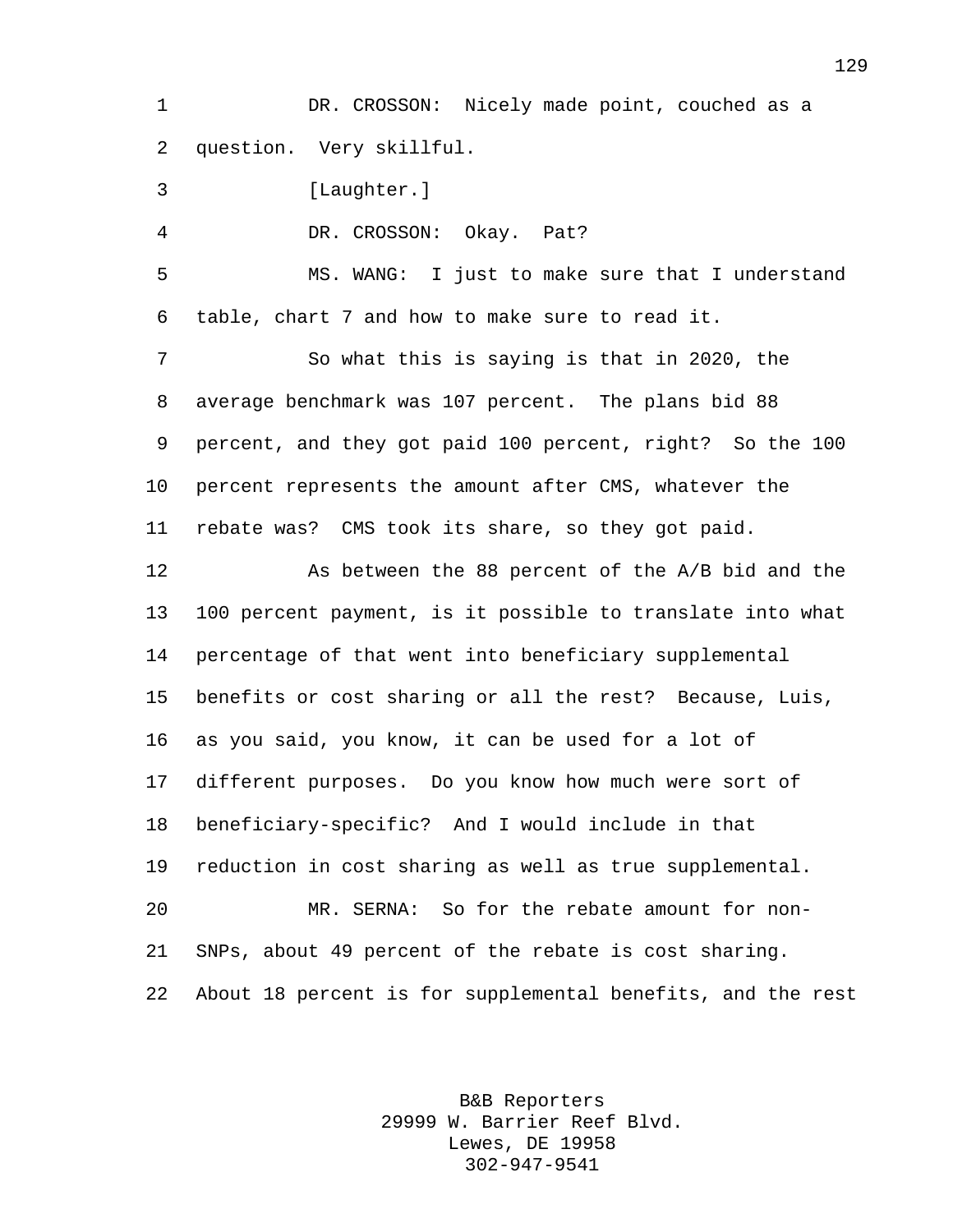is a split, as Part D benefits, and a small sliver for reduced Part B premium.

 MS. WANG: Oh, interesting. Thank you. Going back to Slide 11, which a lot of people had great questions about -- I also had a similar question to Jonathan about possible impacts or changes within fee-for- service coding behavior, but would you just confirm for me? Because I just don't know. Do ACOs use the HCC risk adjustment model? Is it the same, same exact thing? MR. SERNA: Yeah. 11 MS. WANG: Interesting. MR. SERNA: It's the same exact thing, but there are limits to coding increases in both MSSP and next-gen that don't apply to MA plans. MS. WANG: Okay. But the underlying coding happens, and then there's some sort of limitation placed on top of it? 18 MR. SERNA: For ACOs, yes. MS. WANG: Yeah, okay. But to the extent that ACOs are improving documentation and coding and fee-for- service because now they are paying attention, that would affect the MA risk scores, right, or the comparison of fee-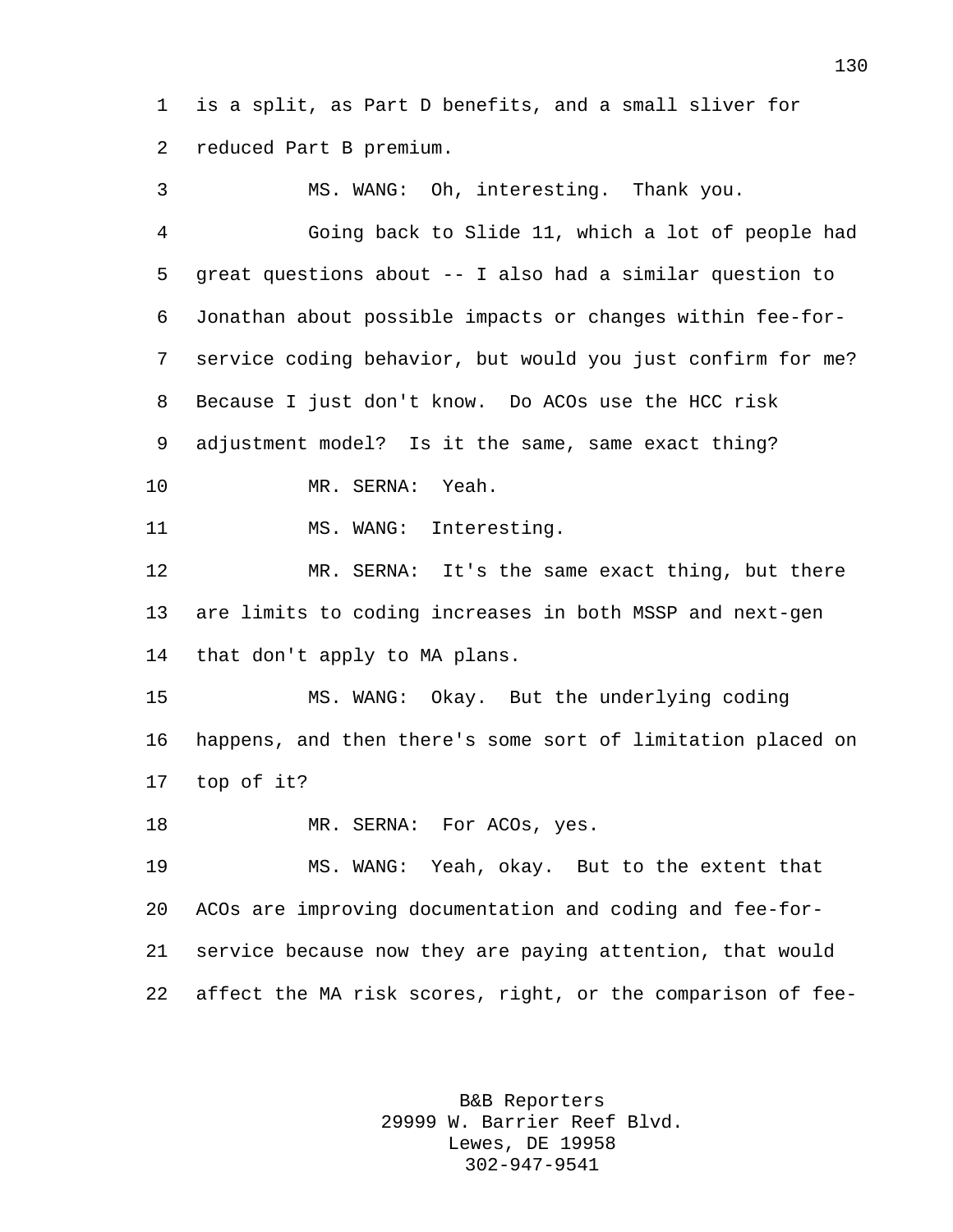for-service --

 MR. SERNA: Yeah, correct. MS. WANG: Okay. Can you go through a little bit more what -- and somebody asked the question. Jonathan. Is there a better way to do risk adjustment if there were 100 percent encounter submission? Would that enable a different, better process? DR. JOHNSON: It would remove the issue of using fee-for-service data as the basis, and so it would essentially take the Medicare payment to the MA plan out of the issue, and that it's not going to be based on a fee- for-service basis. So we wouldn't have to track that set of gray bars. However, if you turn to the next slide, Luis, there would still be differences across plans, but that competition for coding -- so competition for coding at the MA contract level would still be there, but it would just be among the plans instead of having an effect on the total payments that Medicare makes to MA plans. MS. WANG: Interesting. So if it was 100 percent based on encounter submission, would there be a need for a coding intensity adjustment, or would you still need to --

> B&B Reporters 29999 W. Barrier Reef Blvd. Lewes, DE 19958 302-947-9541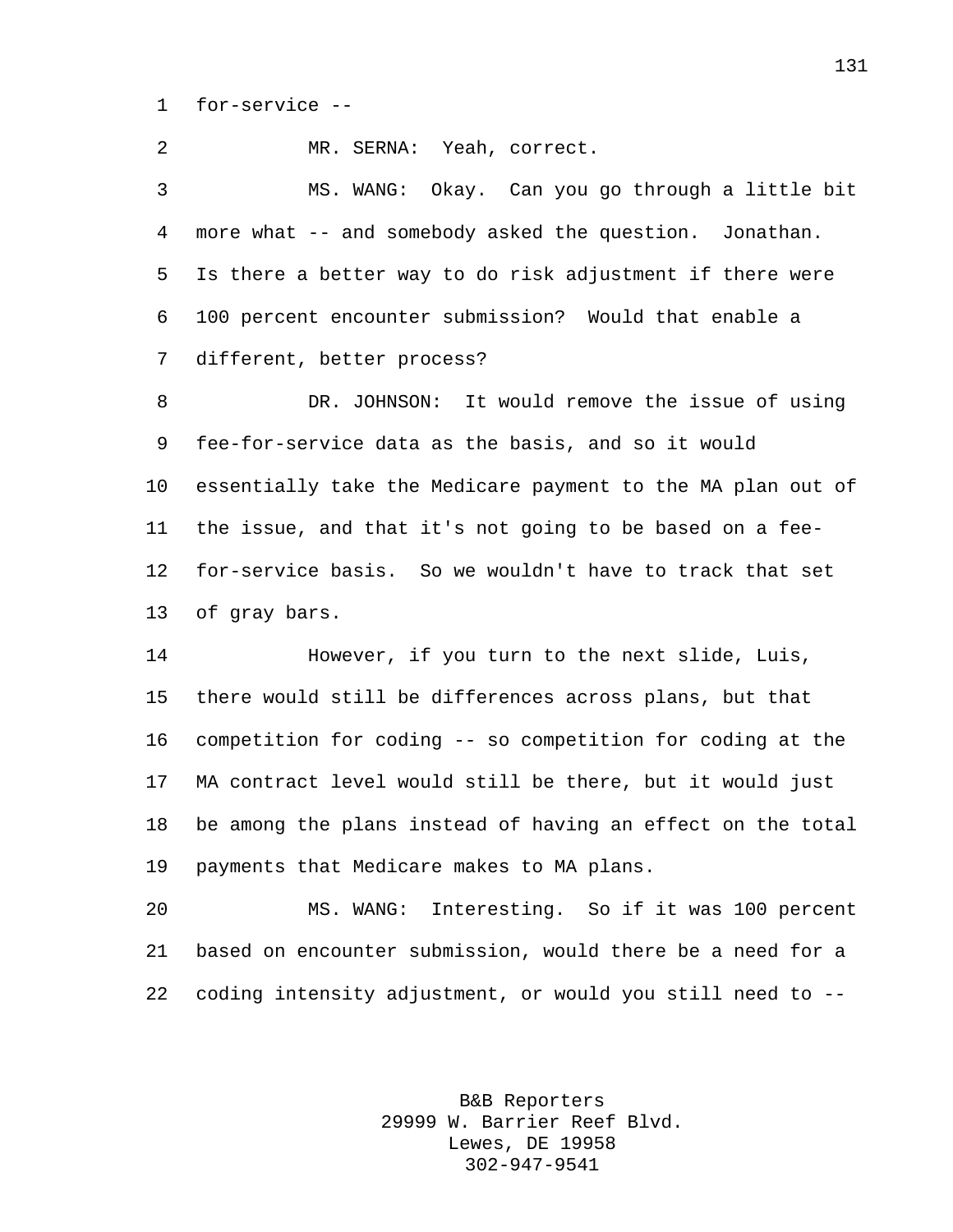DR. JOHNSON: Not for a separate adjustment like the Secretary makes now. So the 5.9 percent adjustment could go away.

MS. WANG: I see. Okay, okay.

 The only other thing that I would say in terms of the EDGE server, what you said is what I understand also to be differences between the MA and the encounter data and the EDGE server process. It's just always been described to me, EDGE server as a lot simpler. The benefit package is a lot smaller. Their work has shown that the match between like sort of the acute care stuff is -- that's the other thing. In the ACA world, there is no fee-for-service comparator. So you don't actually know how accurate the information is that's being submitted through the EDGE server, which is sort of interesting, but the complexity of some of the like post-acute and other sectors seems to still be really a problem with encounter data submission and accuracy, so just that point.

DR. CROSSON: Great. Thank you, Pat.

So David and Amol?

 DR. GRABOWSKI: Yeah. Pat twice said if we had complete encounter data, and I think that's a big if. I

> B&B Reporters 29999 W. Barrier Reef Blvd. Lewes, DE 19958 302-947-9541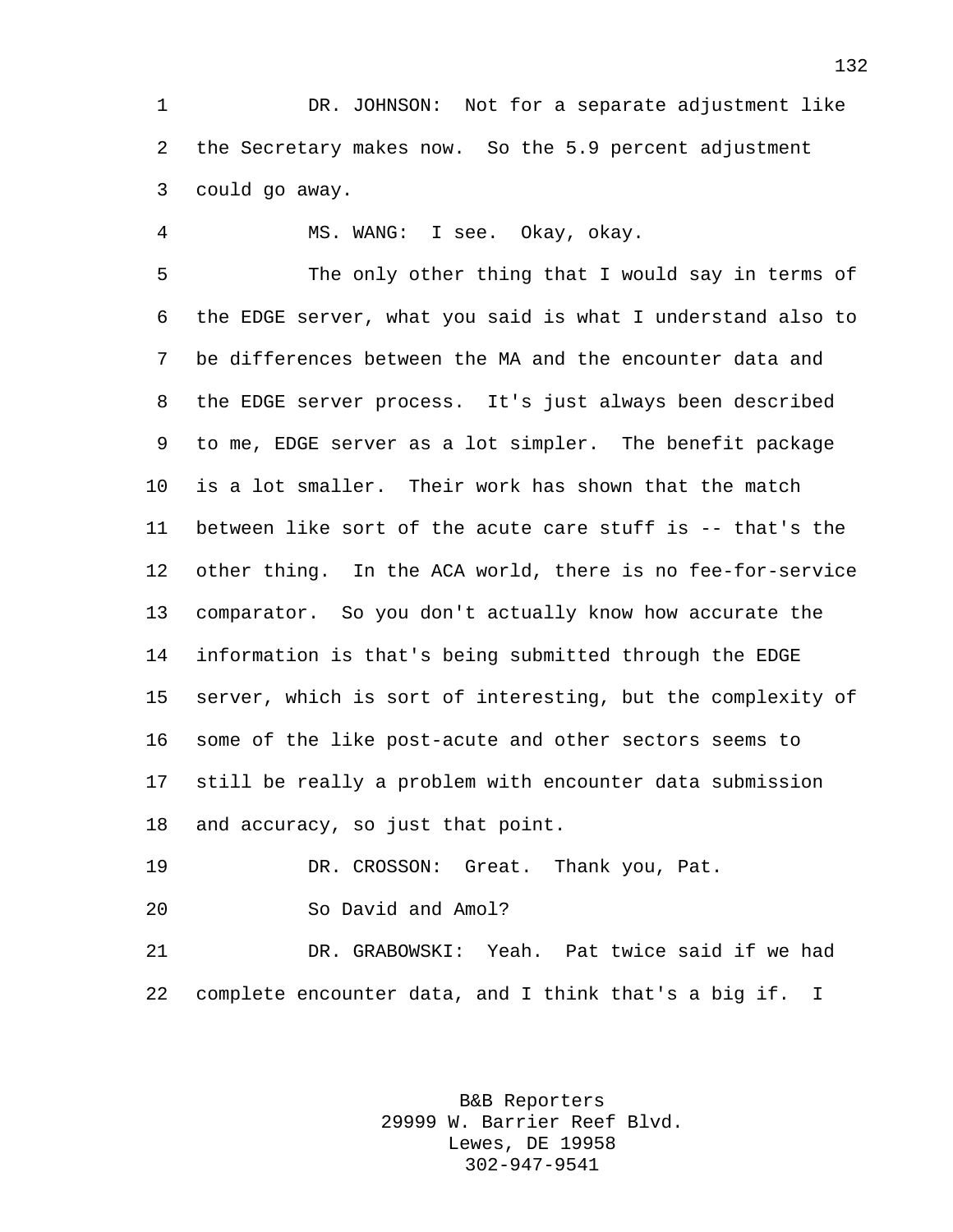think your report does a great job of tracking sort of the validation, you know, just what's happening over time with your validation efforts with the different datasets. It looks really flat right now. It's not improving.

 I know we made a recommendation around encounter data. What's the status of that? Is CMS actually implementing some of this, such that we can achieve that complete encounter data? This would be so beneficial on so many different fronts.

 DR. JOHNSON: I'm not aware of any changes that CMS has made to either track or report back to plans on additional completeness metrics.

 I think your assessment that it seems like the completeness had a period of improving and is not roughly flat is correct. I think I would just caution again that there is a significant portion of services that we don't have a comparator for.

 DR. JOHNSON: Just as a follow-up, I can't remember, Jim, when we made that recommendation about encounter data, but is there any way to kind of go back to that? We had a year in there where we wanted to see complete data. I can't remember if it was 2023. Is there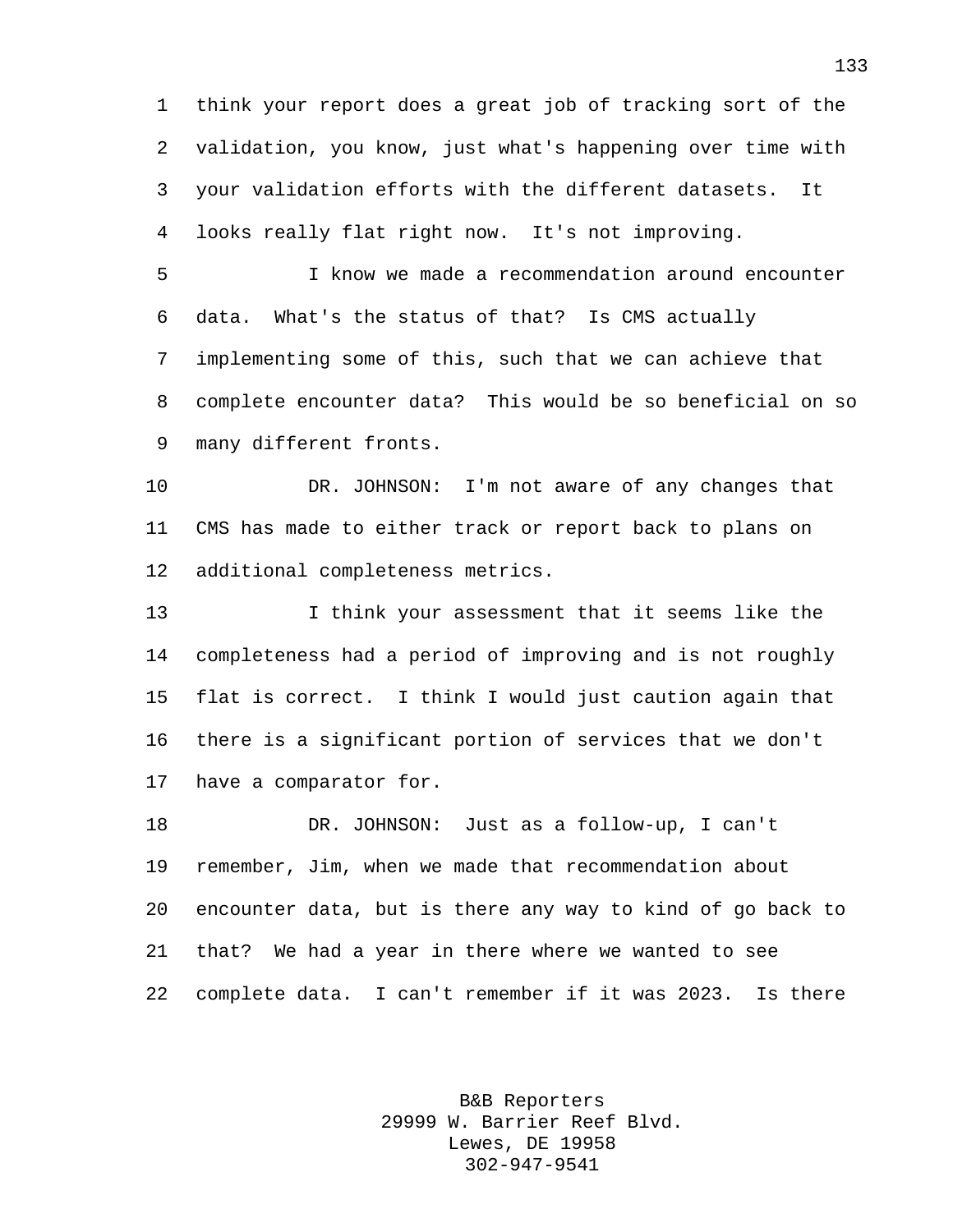any way to get them on a faster pace here?

 DR. MATHEWS: We can check in with the agency and get a little more detail if they are increasing their efforts and report back out.

DR. CROSSON: Amol?

 DR. NAVATHE: So thank you for a lot of explanation of the coding differences, and the work is, I think, really very helpful and quite revealing.

9 A couple of questions. One thing, on this chart itself, I am wondering if you could just clarify exactly the methodology of what we're looking at. I'm not sure I totally understood it. It seemed like perhaps to some extent, we're normalizing by looking at people who enroll in a certain year and then looking at growth based on that timing of enrollment and using their historic kind of pre- enrollment factors as the way to sort of compare like to like. Is that what we're doing here, or is there something different that we're doing here? I'm not sure I totally understood.

 DR. JOHNSON: So, in this chart, we assign each enrollee to either fee-for-service or a specific MA contract based on their enrollment in 2018, so the most

> B&B Reporters 29999 W. Barrier Reef Blvd. Lewes, DE 19958 302-947-9541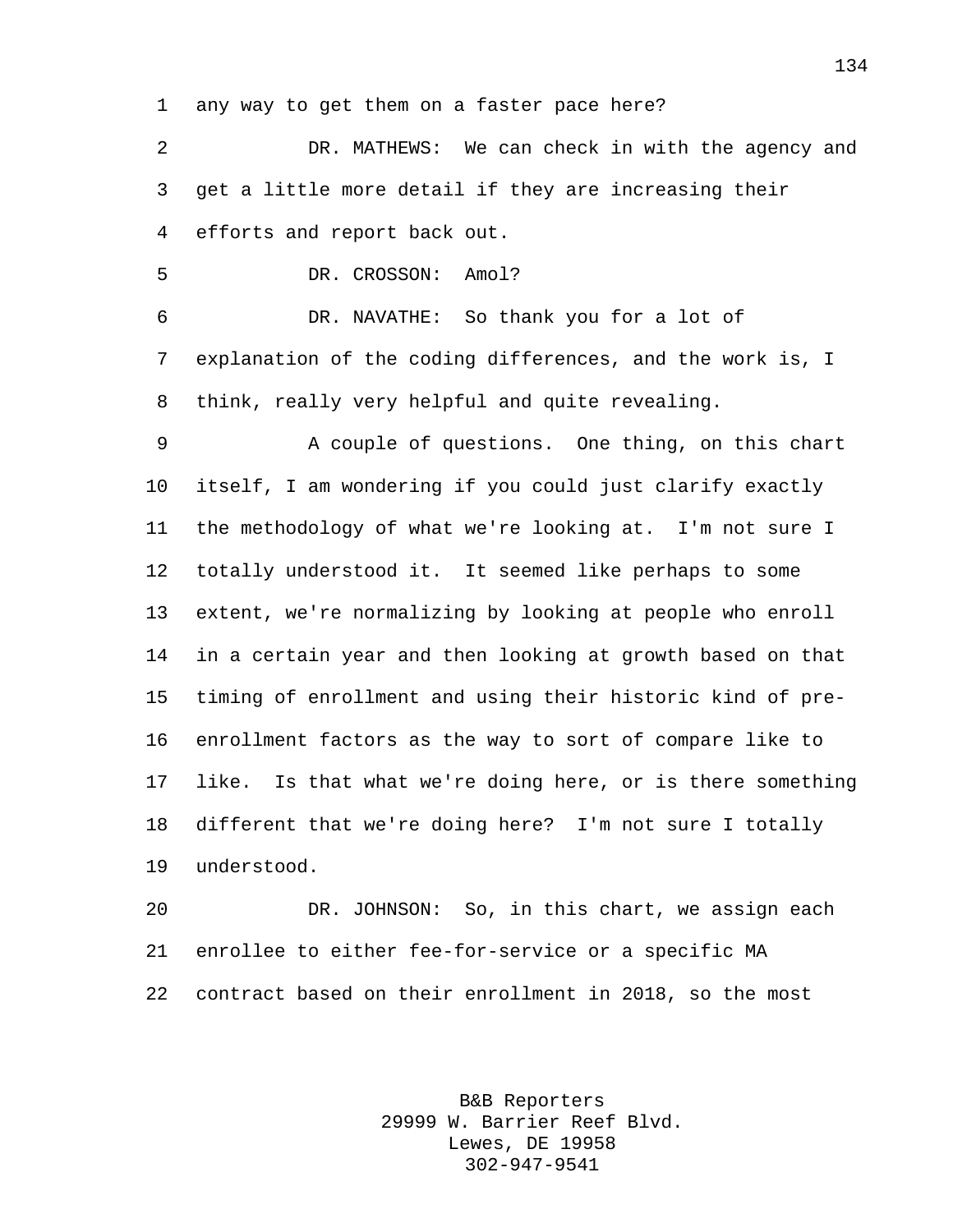recent year of risk scores we have. We follow all of the enrollees back as far as they were continuously enrolled in A and B Medicare. So it includes if an enrollee is in an MA plan in 2018 but maybe switched back and forth a couple times. It would capture those differences. And if we go back as far as 2007, if people were enrolled continuously for that long.

8 The other comparison, I think, is we exclude PACE contracts and special needs plans, just because the comparison to a general fee-for-service population wouldn't be fair for those specific populations of enrollee.

 And I believe in this analysis, we compared contracts with their local fee-for-service market area, not the fee-for-service national average.

 DR. NAVATHE: So, to some extent, if I'm understanding correctly, there's two pieces of information that are commingled in this, which is to the extent that there were plans who truly had bigger changes or smaller changes, that variation would also be reflected in here. It's not exclusively, quote/unquote, "differences" in coding practices?

DR. JOHNSON: The part I didn't mention is we

B&B Reporters 29999 W. Barrier Reef Blvd. Lewes, DE 19958 302-947-9541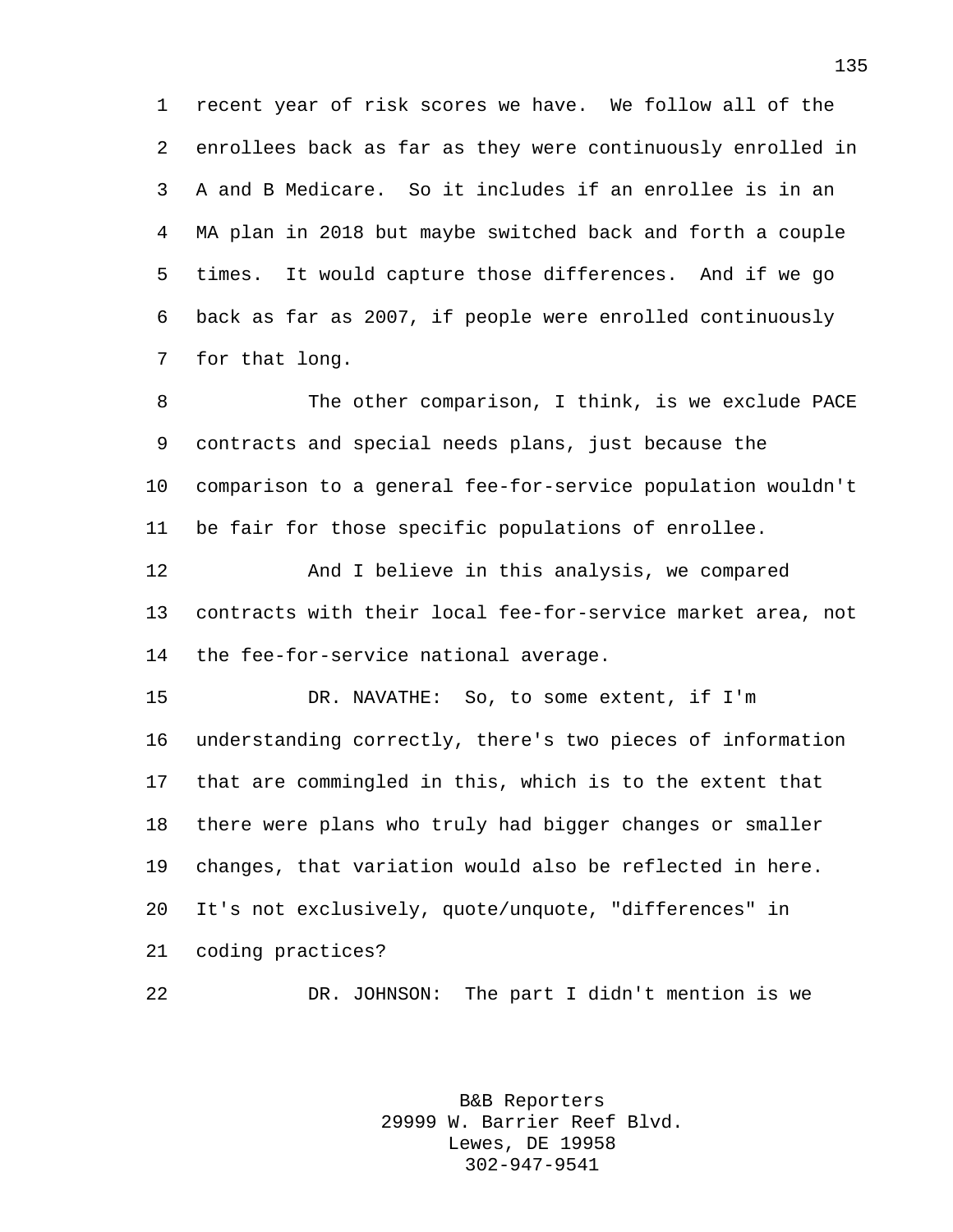also control for differences in the age and gender distribution between the fee-for-service and Medicare Advantage. So, to the extent that there are differences outside of those controls, that would be included in there. DR. NAVATHE: Okay. Thank you for explaining that.

 The second question is a clarifying question or kind of related to this ACO piece, because I think a number of Commissioners have brought it up.

 My understanding is that yes, to some extent, at a very aggregate level, coding under ACOs is beneficial for ACOs, but if you actually look at a contract-by-contract basis, the risk adjustment is essentially frozen at the time from the benchmark basically from performance. So once you have a member who is going to be attributed to you coding more actively in performance year one or performance year two doesn't create a benefit, and so I was wondering if that is accurate and if that might influence our interpretation of what's happening in the kind of fee-for-service baseline increase in coding.

 MR. SERNA: So for ACOs, coding more actively or more completely would benefit them when they rebase. So

> B&B Reporters 29999 W. Barrier Reef Blvd. Lewes, DE 19958 302-947-9541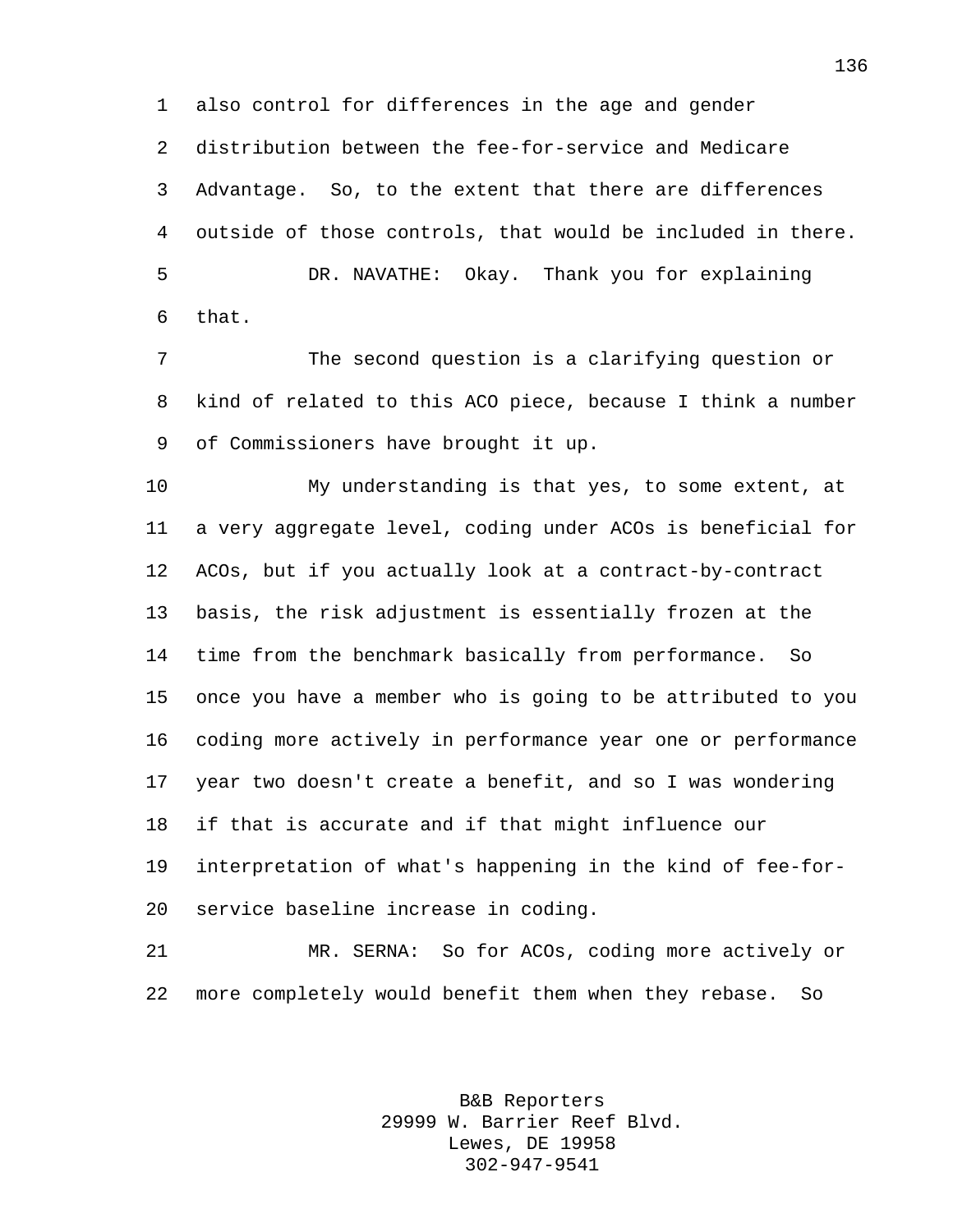that's one thing. There is always an incentive to code more completely.

 Secondly, the new MSSP rules, you can increase your coding 3 percent for each performance year. So that is somewhat flat the more you code, but again, when you rebase --

 DR. NAVATHE: I see. So you can't get some incremental benefit. It's capped, but the real true benefit or largest benefit would come at rebase time frame. But there is some marginal incentive in the performance year.

MR. SERNA: Right.

 DR. DeBUSK: And on that, I think, even with the older ACO design, you can go down. So, for example, if you brought in a bunch of new healthier beneficiaries and your score went down, they did take your benchmark down accordingly. So you would have to code a little bit up just to hedge, just in case you got some healthy people attributed to you.

 DR. NAVATHE: Okay. Thank you. My last question -- MR. SERNA: I'll also add one more thing.

> B&B Reporters 29999 W. Barrier Reef Blvd. Lewes, DE 19958 302-947-9541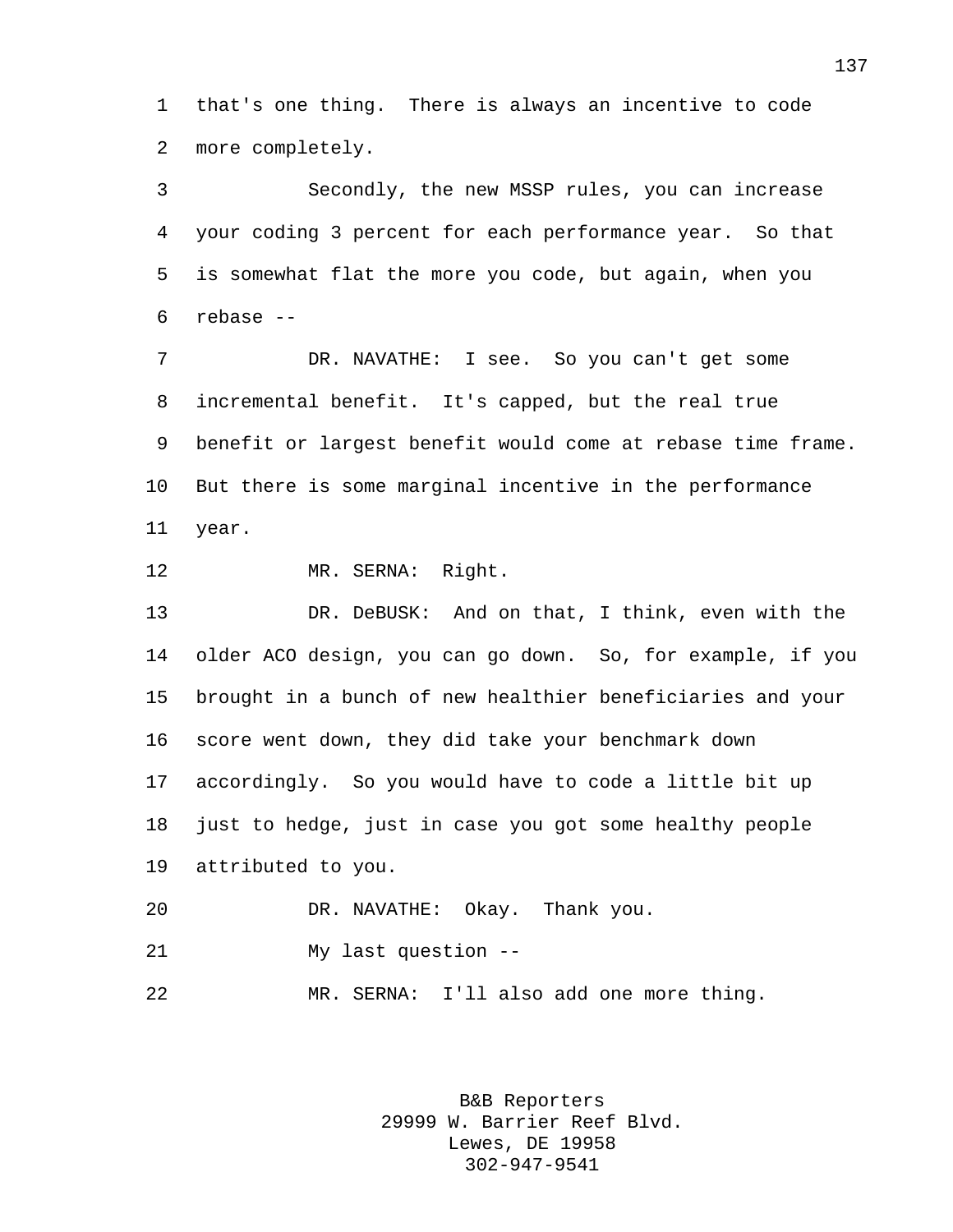There's also regional adjustment. So to the extent if you're an ACO, if your coding is relatively more complete than your region, that also benefits to you there.

 DR. NAVATHE: Thank you. That's super helpful. I have one last question. I commend you on your sort of articulation of the details of the HCO program. I think that's really helpful.

 The last question is I totally agree with the comments that getting to full encounter data would be a major boon. I think my question is sort of the thoughts of how we use that. Is the idea then that we would be able to risk-adjust within the MA program very effectively, or is the thought also -- and this is the place where my question is. Would it really help in the fee-for-service to MA translation to some extent? If we know that there is some selection that happens in people who join MA relative to fee-for-service, if there's any difference in the likeness of those populations, then that won't help us do that crossover as accurately. It certainly will help within the MA adjustment.

 So can you clarify? When we've made recommendations in the past and how we're thinking about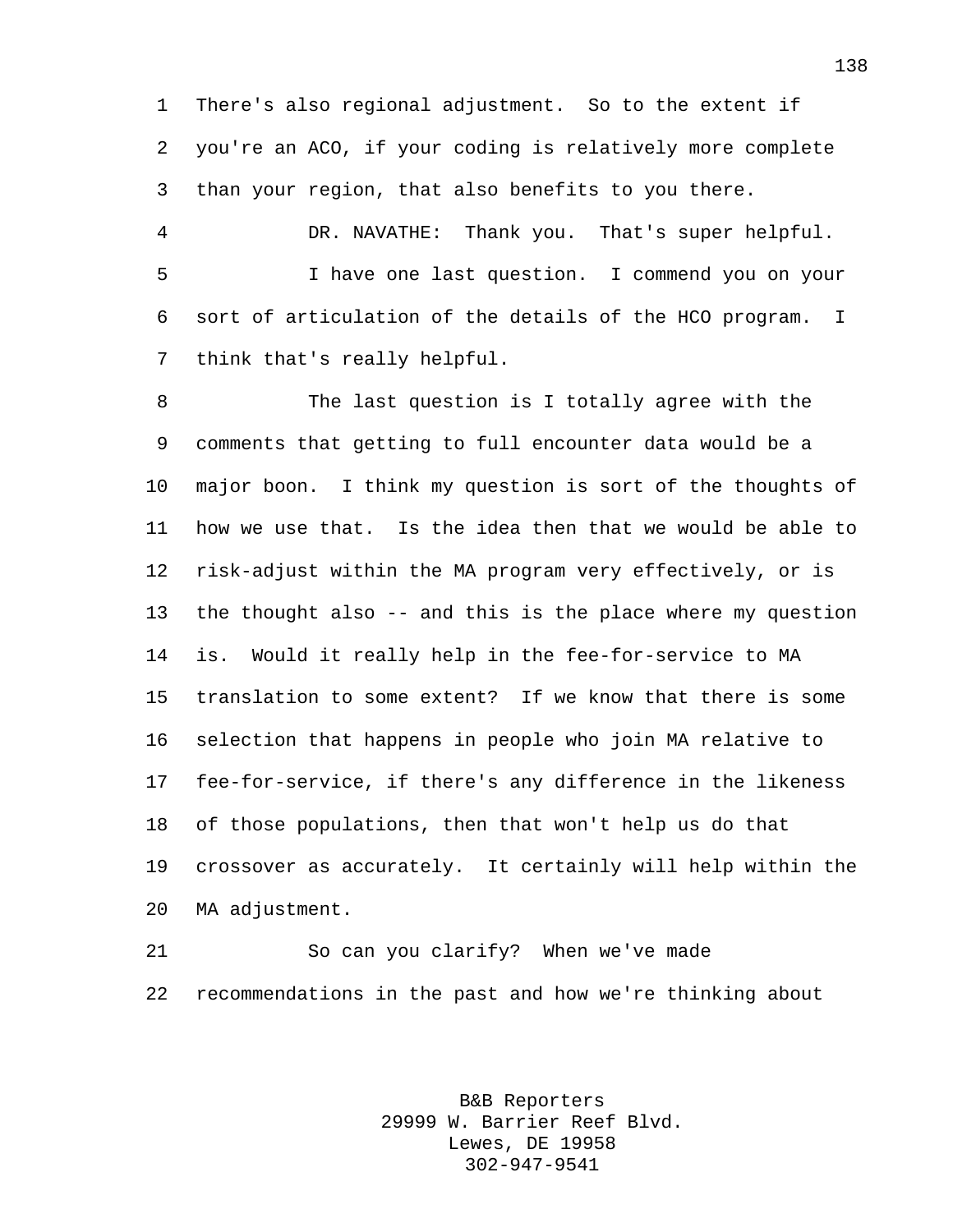using that, what is the thought process there?

 DR. JOHNSON: One aspect of our recommendation and the related work was to continue to use the encounter data for the basis of HCCs to try and boost the incentive to submit more encounter data.

 I think the coding adjustment law says that the adjustment will be in effect until the Secretary uses Medicare Advantage diagnostic cost and use data in order to calibrate the risk adjustment model, and it does seem like there is some contemplation of going to an encounter data-based risk adjustment model for MA.

12 12 I think whether or not the improvements in the accuracy of being able to predict MA costs because the basis of the risk adjustment is MA data, I think there are some pros and cons. There was a discussion in April about the relative benefits, but the Commission has not come down on either side of whether or not that is a good thing or a bad thing.

DR. NAVATHE: Thank you.

 DR. GRABOWSKI: I thought we wanted to make -- maybe you said this and I missed it, but utilization-based comparisons of readmissions, hospitalizations across fee-

> B&B Reporters 29999 W. Barrier Reef Blvd. Lewes, DE 19958 302-947-9541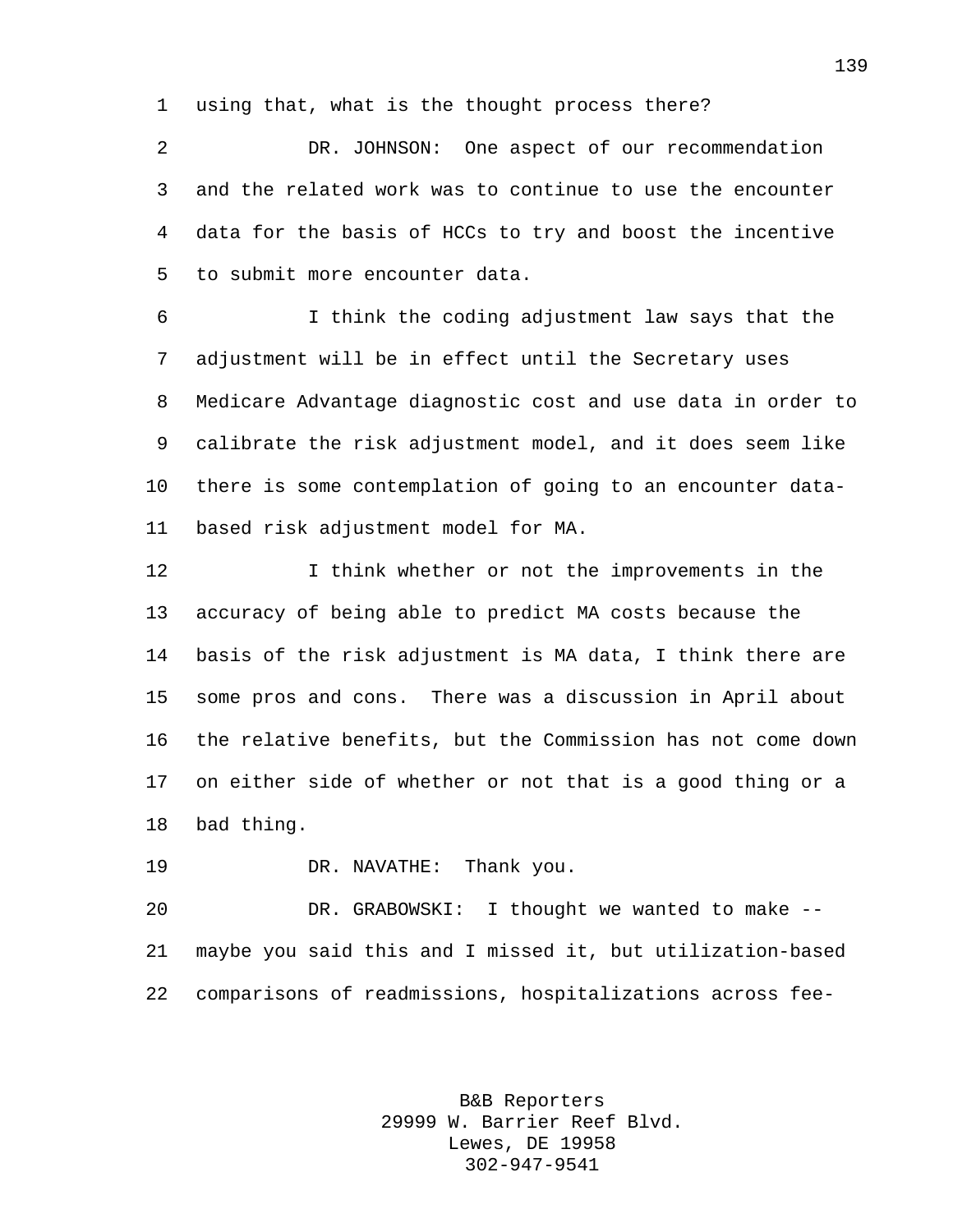for-service and MA with the encounter data. I think that would be a huge --

 DR. JOHNSON: Yes, absolutely. I only meant to speak to incentive for greater encounter data for risk adjustment purposes, but that would be one of the biggest. DR. CROSSON: Okay. We will now move on to the discussion period, having used up all the time for the morning. But I do think it's important to make sure that we have provided Andy and Luis with thoughts for improvements what is already a very well-constructed report and update on Medicare Advantage. So if there are any issues of that sort, like we would like to see this added to the report, let's do that. **I** saw Brian and then Karen. DR. DeBUSK: As you can tell from my Round 1 question, I would urge you, as we're looking at benchmarks, bids, rebates, all that, to incorporate some of the Medigap. I mean, I hate to see when they say, "Well, program spending is at 100 percent of fee-for-service spending," knowing of that \$122, a certain portion -- and I don't know exactly how much of that it should be -- has to be spent on some cost-sharing reductions, or basically, you

> B&B Reporters 29999 W. Barrier Reef Blvd. Lewes, DE 19958 302-947-9541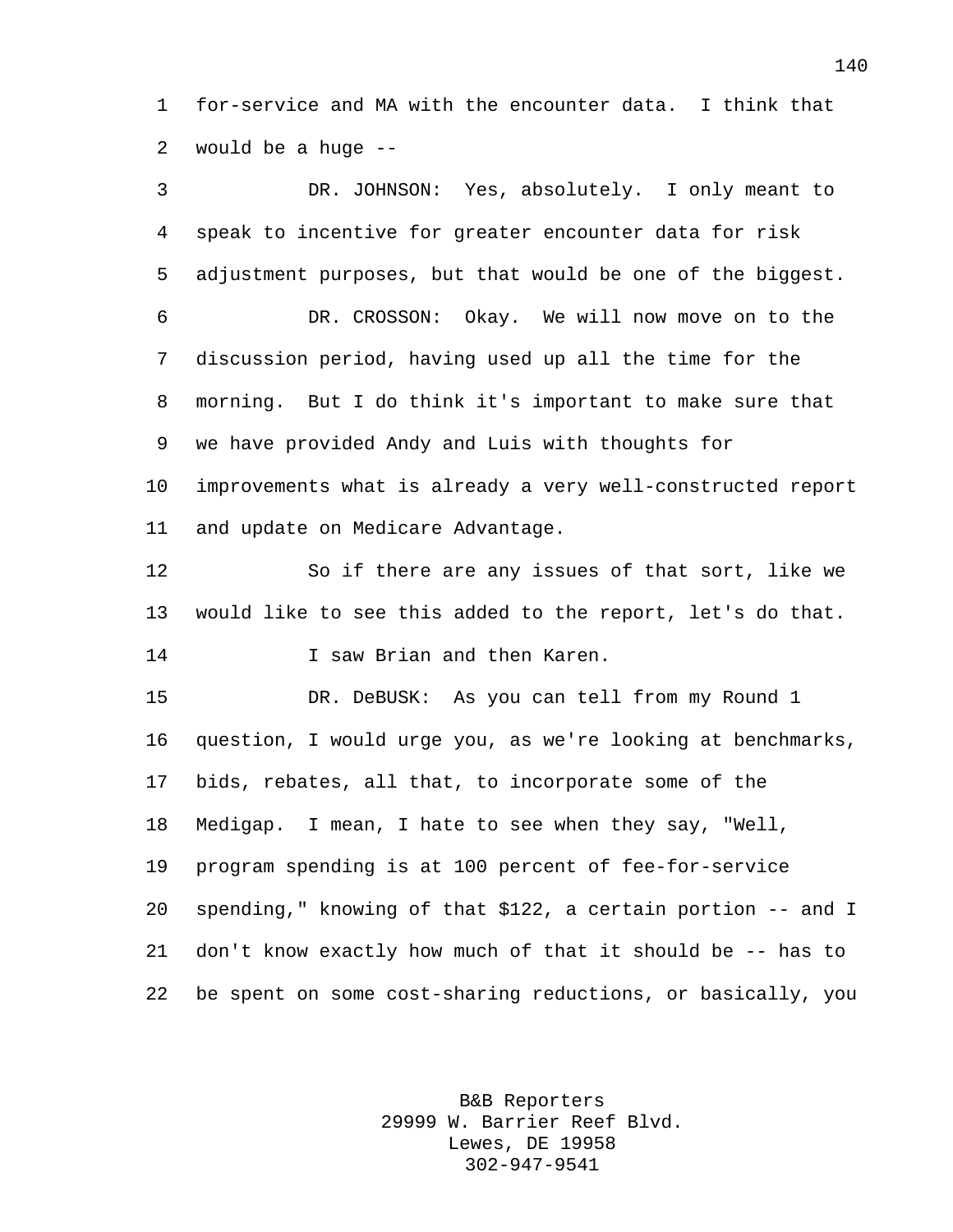have a non-viable MA plan. I mean, you'd have to spend something there.

 I hate to walk into this thinking, "Oh, it's program spending-neutral, and shouldn't the program be generating some cost savings?" I mean, it is generating beneficiary savings right now, probably to the tune of 10 to 12 percent of the benchmark, because again, I think page 16, you talked about 49 percent of the entire benchmark goes just to the A and B cost sharing. So, again, when we look at the program and overall, is it saving Medicare money, there's a beneficiary aspect to this that I hope we keep in mind. DR. PAUL GINSBURG: Yeah, actually, Brian, I thought it was all there, in a sense, where the rebates is what the beneficiary is coming out with and the payments, you know, in relation to 100, is the degree of overpayments, when you put in the quality bonuses and risk adjustment. So, in a sense, I think it's all there, other than saying, maybe going into it a little bit more, what the rebate is going for, which we've heard that there is data on that.

DR. DeBUSK: Well, I'm just thinking in the OM

B&B Reporters 29999 W. Barrier Reef Blvd. Lewes, DE 19958 302-947-9541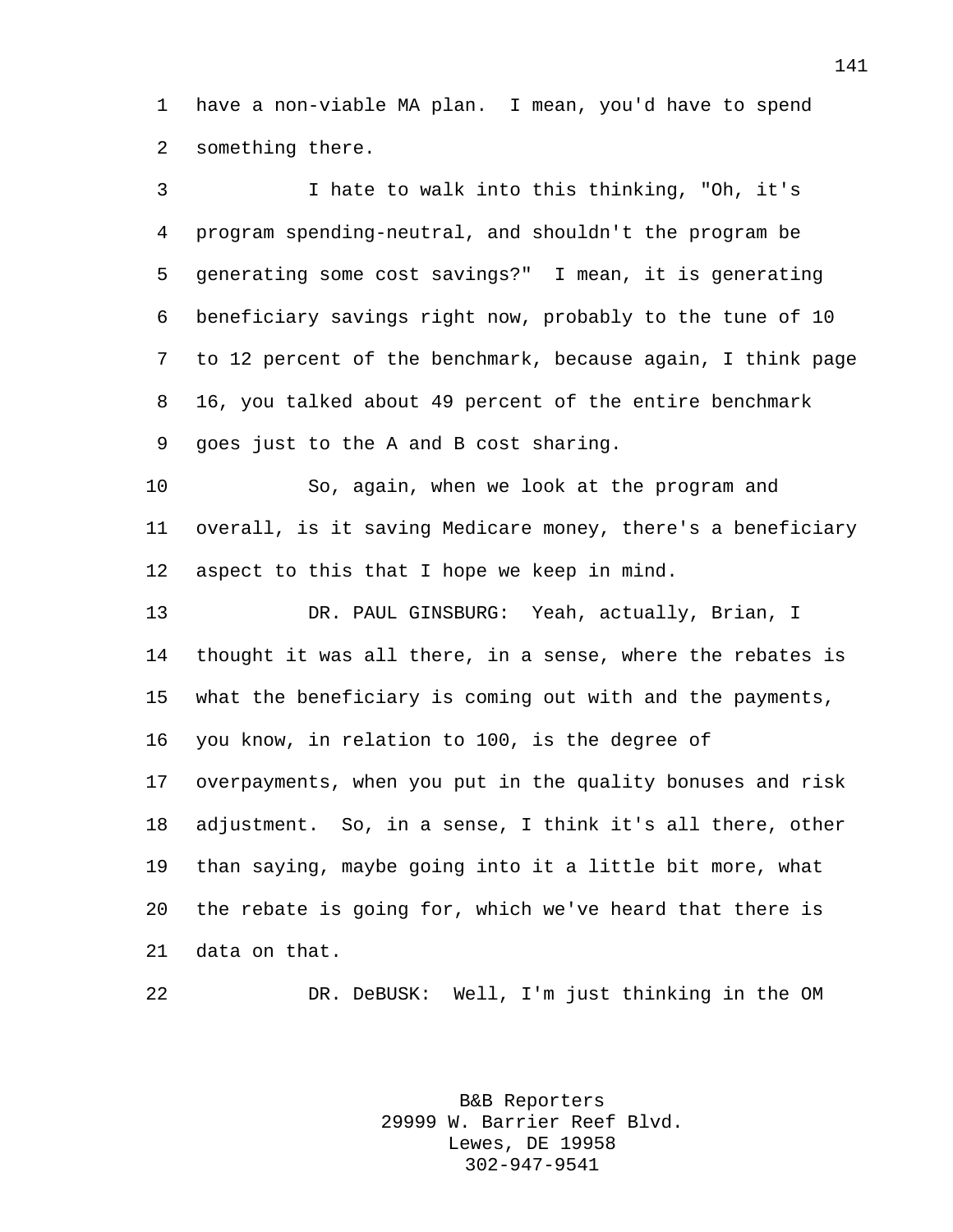side you've got \$900 you're going to spend. On the MA side you've got \$900 you're going to spend. It's just that in the OM side the first thing we do is go to --

 DR. PAUL GINSBURG: What's the OM side? DR. DeBUSK: -- original Medicare. In OM, you take that \$900 and then go to the beneficiary and say, "I need another \$150, \$160 a month" for you to buy your Medigap plan, whereas in the MA side, we go to the MA plan and say, "Hey, here's your \$122 rebate. Now go buy a Medigap light plan with the first tranche of your savings." And I think those are just fundamentally different when we try to compare the two programs, in terms of taxpayers and in terms of beneficiaries. I think it's just slight -- it's apples and oranges.

 DR. PAUL GINSBURG: I just thought the 34 percent of beneficiaries enrolling in MA, many of them have figured out that they're getting a free Medigap plan in the process.

 DR. CROSSON: Okay. I've got Karen and then Dana and Amol and Bruce.

 DR. DeSALVO: Oh boy. Thank you, guys. I wanted to ask for you to consider putting a nod to the social

> B&B Reporters 29999 W. Barrier Reef Blvd. Lewes, DE 19958 302-947-9541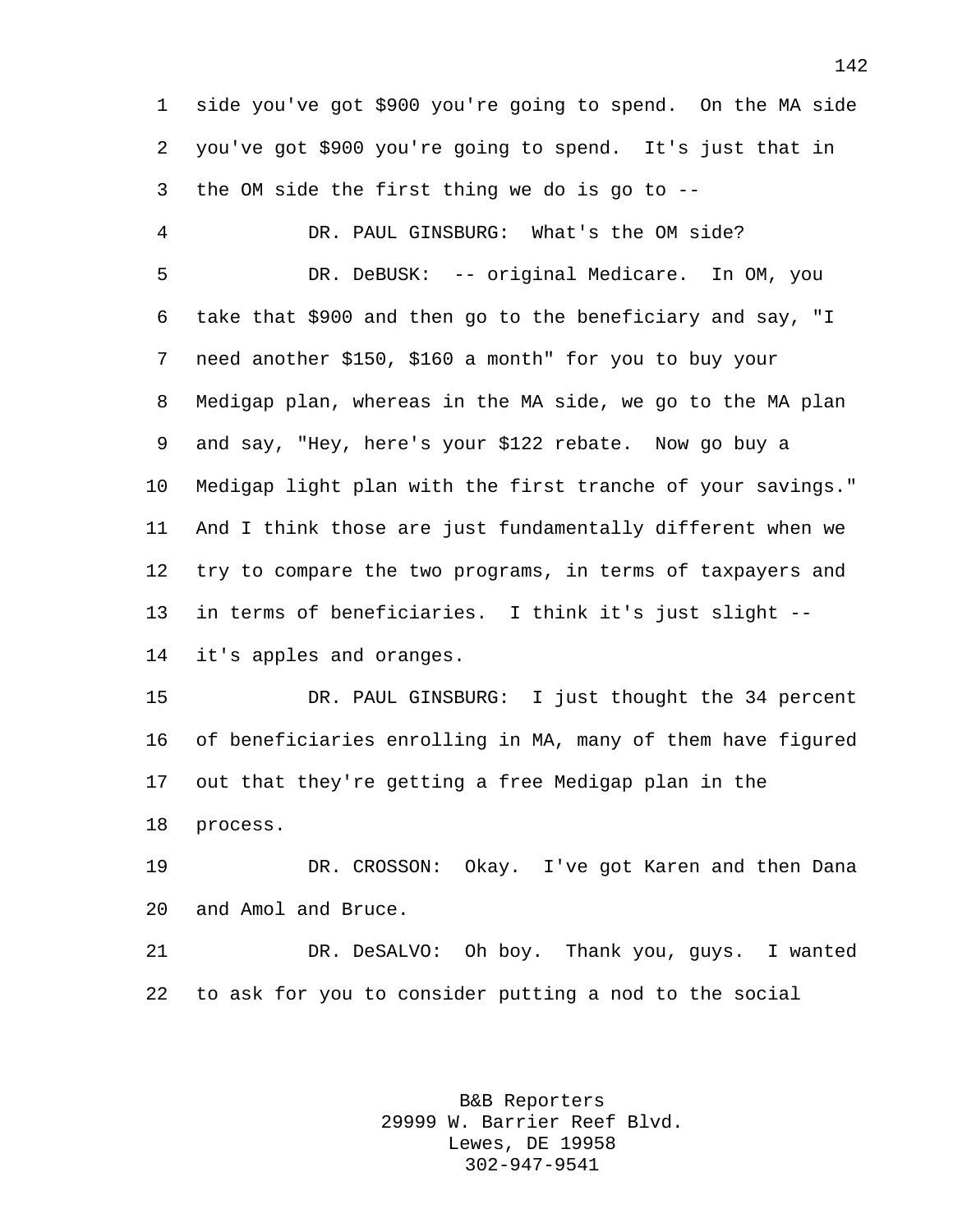determinants of health work in the chapter, given how the MA plans have been pioneers in this space. They were given latitude by Congress a couple of years ago and there's been ongoing guidance from the Administration. There seems to be a lot of interesting benefits, supplemental benefits being provide in a broad array of areas, and it's yet to be seen if those are of interest to the beneficiaries.

 But given the significant change to addressing whole health, it would be important for us, I think, to at least acknowledge that and watch it to see if that's something that seems of interest and benefit to the beneficiaries.

DR. CROSSON: Thank you. Paul.

 DR. PAUL GINSBURG: Yeah, I was just going to say, actually, two things. One is, as far as give consideration to whether there is a recommendation about encounter data that would be useful to put in the March reports. And the other point I wanted to make is that I wasn't sure that if there are any places, when you're comparing, you adjusted for both quality bonuses and risk adjustment at the same time. It always seemed to be one or the other. So I found myself being a little bit confused.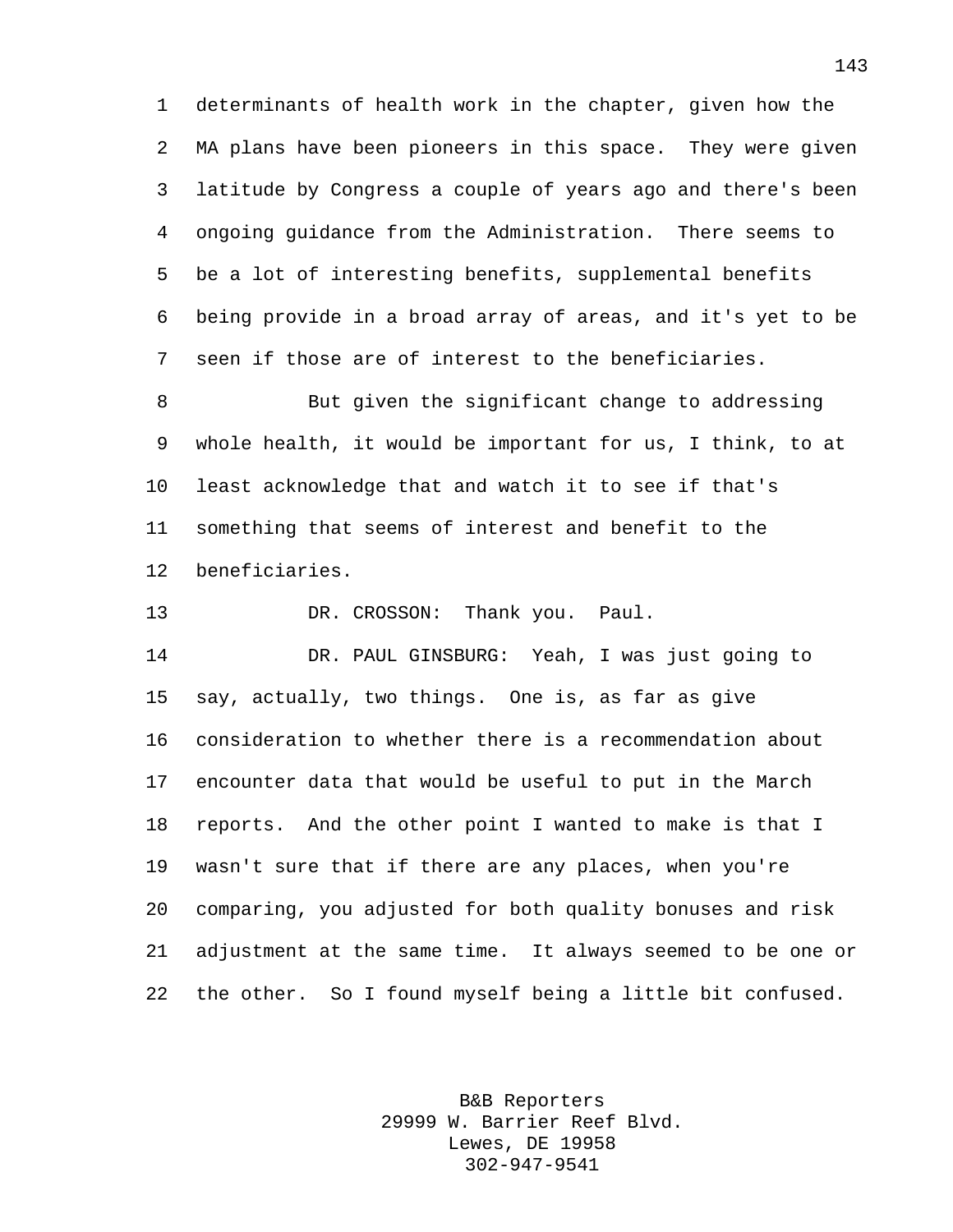1 DR. CROSSON: Dana.

 DR. SAFRAN: Just two quick, small comments about the risk adjustment divergence issue. One is, I shared Jonathan's hypothesis that it could have something to do with ACOs, and I take your point that, you know, a small number of ACOs, but I would suspect that those organizations are changing coding -- once they change coding they're changing coding. So I just think it's worth a look there to see what role that could play and what the implications are going forward, given the direction CMS is taking around the ACO program.

12 And the other comment is, you know, it's long struck me that the changes we see at the population level in risk scores tell a totally different story from the story we see when we look at changes in patients' functional health status scores over time. And the Medicare program does have that latter information from the HOS survey.

 And so I think it could be worth just something in the chapter about that and about the importance -- somebody brought up and I forget who; apologies -- of considering whether there is just a whole new approach we

> B&B Reporters 29999 W. Barrier Reef Blvd. Lewes, DE 19958 302-947-9541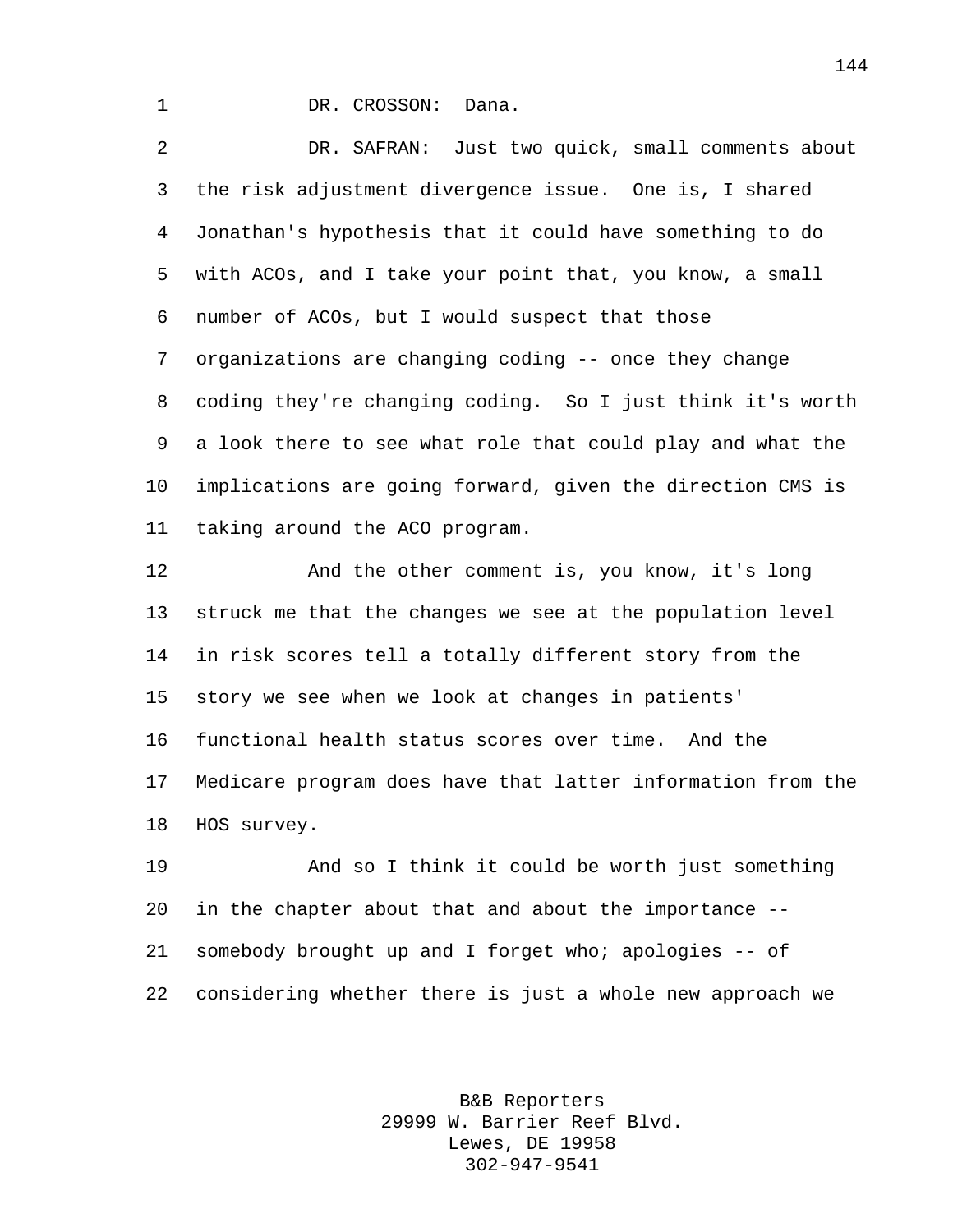could be taking to risk adjustment. Thanks.

 MR. PYENSON: Dana, could you clarify which way do those go?

 DR. SAFRAN: So in functional status, self- reported functional status, you know, changes like watching the grass grow or paint dry, like it's very, very slow, even in the Medicare population, a year, I think if I remember the numbers right. So it suggests much slower, less dramatic changes in how people are feeling and functioning than what we see with changes in risk scores, which suggests every year our populations getting 3, 4 percent sicker.

 DR. CROSSON: Okay. So I've got Bruce and then Pat.

 MR. PYENSON: Thank you very much for the chapter. I know, in past years before my term as a Commissioner, the Commission did address the role of Medigap and induced utilization. And I agree with Brian that it would be helpful to have that, perhaps that work looked at again in the context of Medicare Advantage and the creation of the benchmarks. I don't know if that belongs in this chapter, or perhaps this chapter next year,

> B&B Reporters 29999 W. Barrier Reef Blvd. Lewes, DE 19958 302-947-9541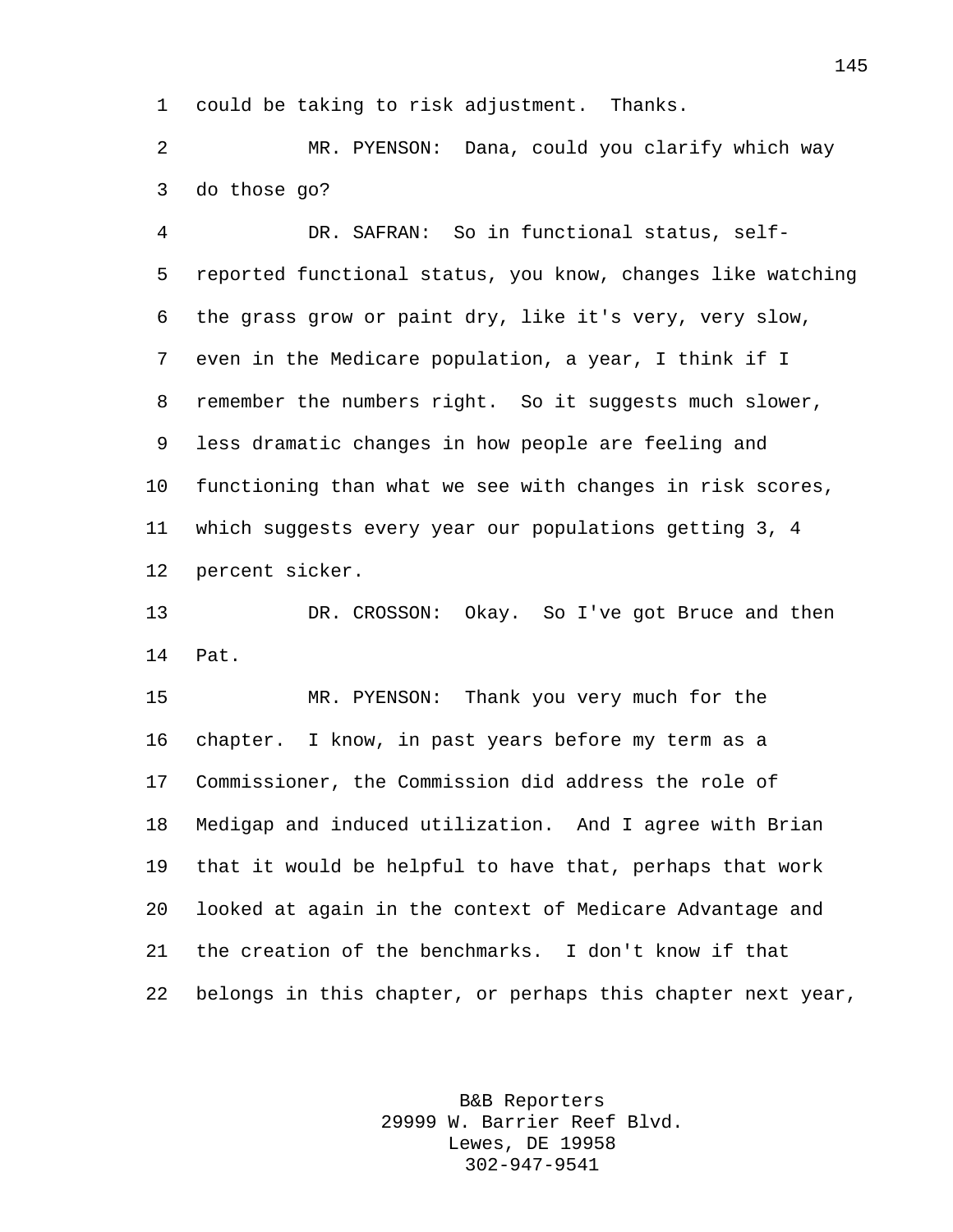but to at least recognize the importance of that issue, because we have choices for beneficiaries and two substantial and different programs going on. So understanding the interplay there I think would be really helpful for our understanding.

DR. CROSSON: Thank you, Bruce. Amol.

 DR. NAVATHE: So one very discrete suggestion and one very general suggestion. So the discrete suggestion -- well, let me start with the general suggestion, actually, because the discrete fits under it.

 So the general suggestion is, when I read the mailing materials, I think there is a lot of, obviously, clear focus on the coding piece. I think one part that -- I guess this may be as an economist and I'm sort of obsessed with, is this idea that there's still a selection effect here, in terms of who gets into MA. This relates to Karen's point, which is that there are other factors that are also at play here that may be very important.

 So I think it would be helpful to see a little bit of discussion of that, which I think is related to the coding piece as well, to provide context for what might be happening. And, over time, I think this is not necessarily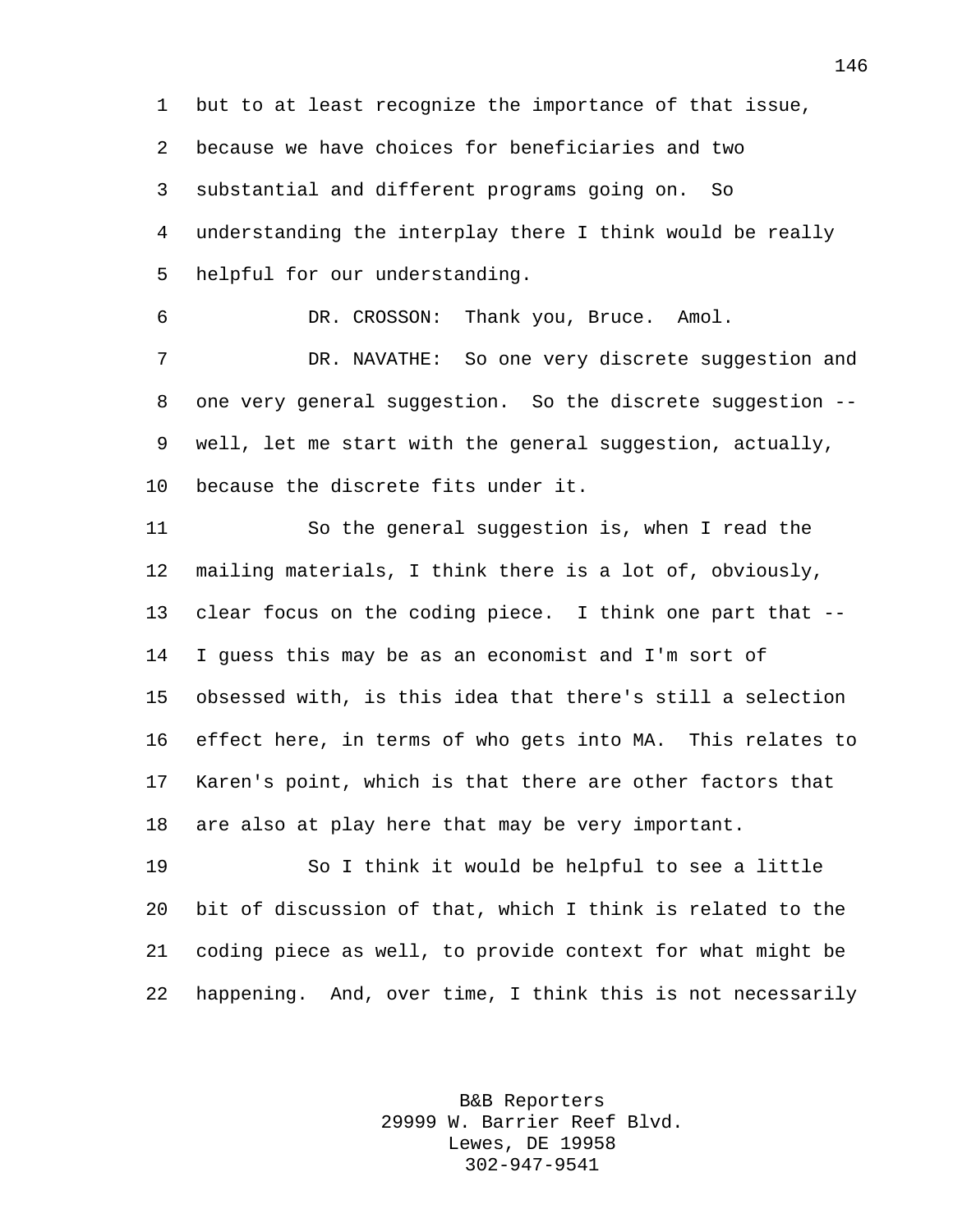for the next version of this, but over time it might be nice to see more work trying to understand exactly what's happening with the selection and how the populations outside of the specific coding pieces here may actually be different or similar, and how that may be changing over time.

 So I think we talked a little bit about using something the health and retirement study or something like that as a way to get at that, and so I just wanted to put a plug in for that for the future.

 The subpoint that I think is more of a discrete suggestion is, when we do analysis like this I think an alternative way to view it is instead of looking at enrollment into 2018 and then going backwards and looking at changes in risk scores, maybe to actually look at individuals who were enrolled in fee-for-service and then switch in a given enrollment year, say 2012, 2013, whatever it is, and then follow those populations prospectively from there, using the common fee-for-service time, 2012 or 2011, whatever it is, as a way to say, okay, we knew these patients looked quite similar up to this point, and as a cohort then follow them forward.

> B&B Reporters 29999 W. Barrier Reef Blvd. Lewes, DE 19958 302-947-9541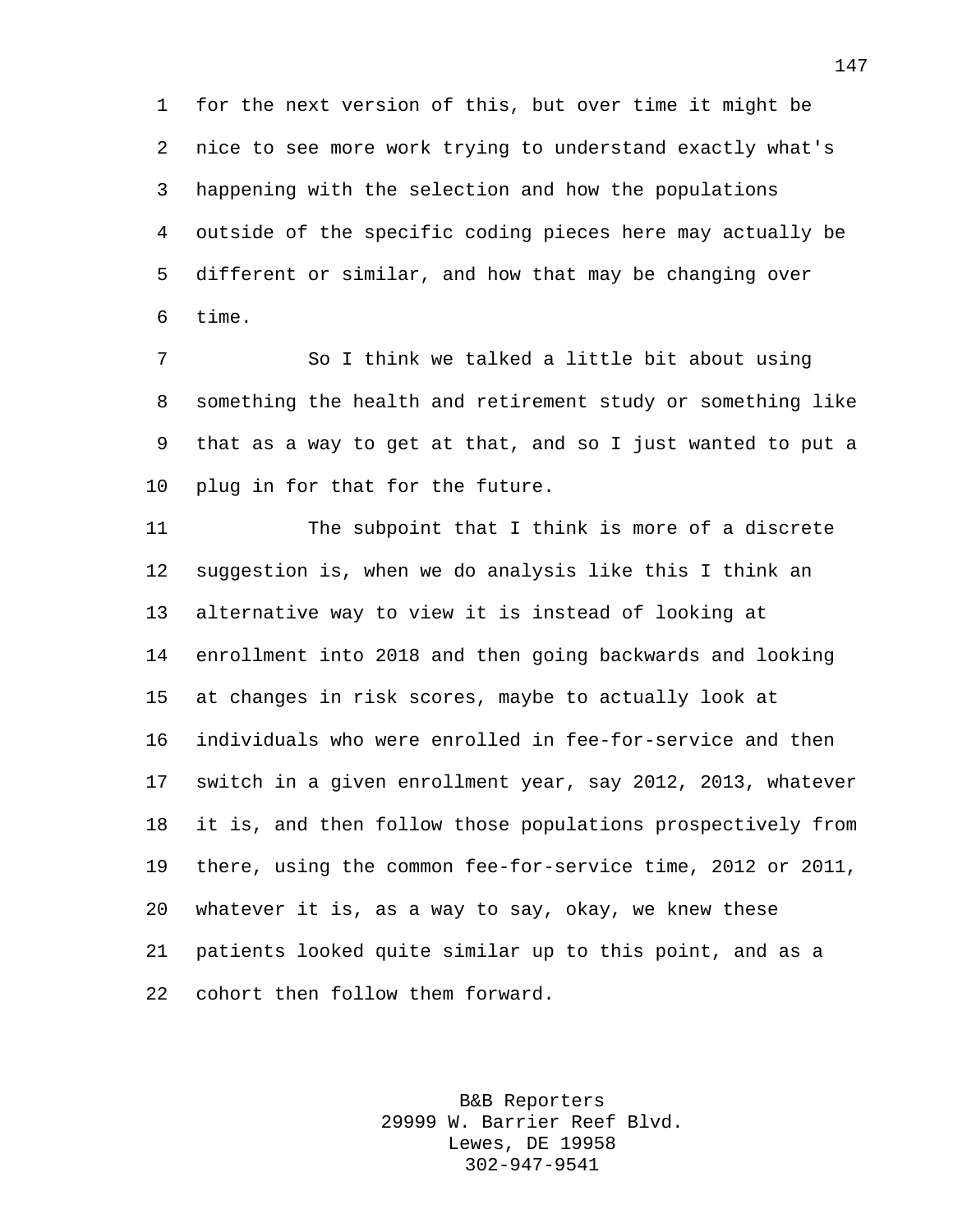1 That would, I think, give us, at least me, greater confidence that what we're seeing is perhaps netting out more of some of the other endogenous differences and could be much more related to the coding intensity piece. And especially when you're comparing across MA plans but probably controlling for some of those selection effects as well. And I think it would give me a little bit more confidence when we look at the variation here.

 DR. JOHNSON: I should say we did do some of that analysis in the past, that has since fallen out of the chapter, but we can bring it back. And I think the main finding was over several different cohorts the first year of switching from fee-for-service to MA was about a 6 percent increase in risk scores relative to the change in the otherwise fee-for-service group, and then it leveled off to 1 or 1.5 percent over time. But we can bring that discussion back.

DR. NAVATHE: Great. Thank you.

 DR. CASALINO: On this point, I think, I'm not sure, but it could be that people switched from Medicare Advantage to fee-for-service when they get sicker. And so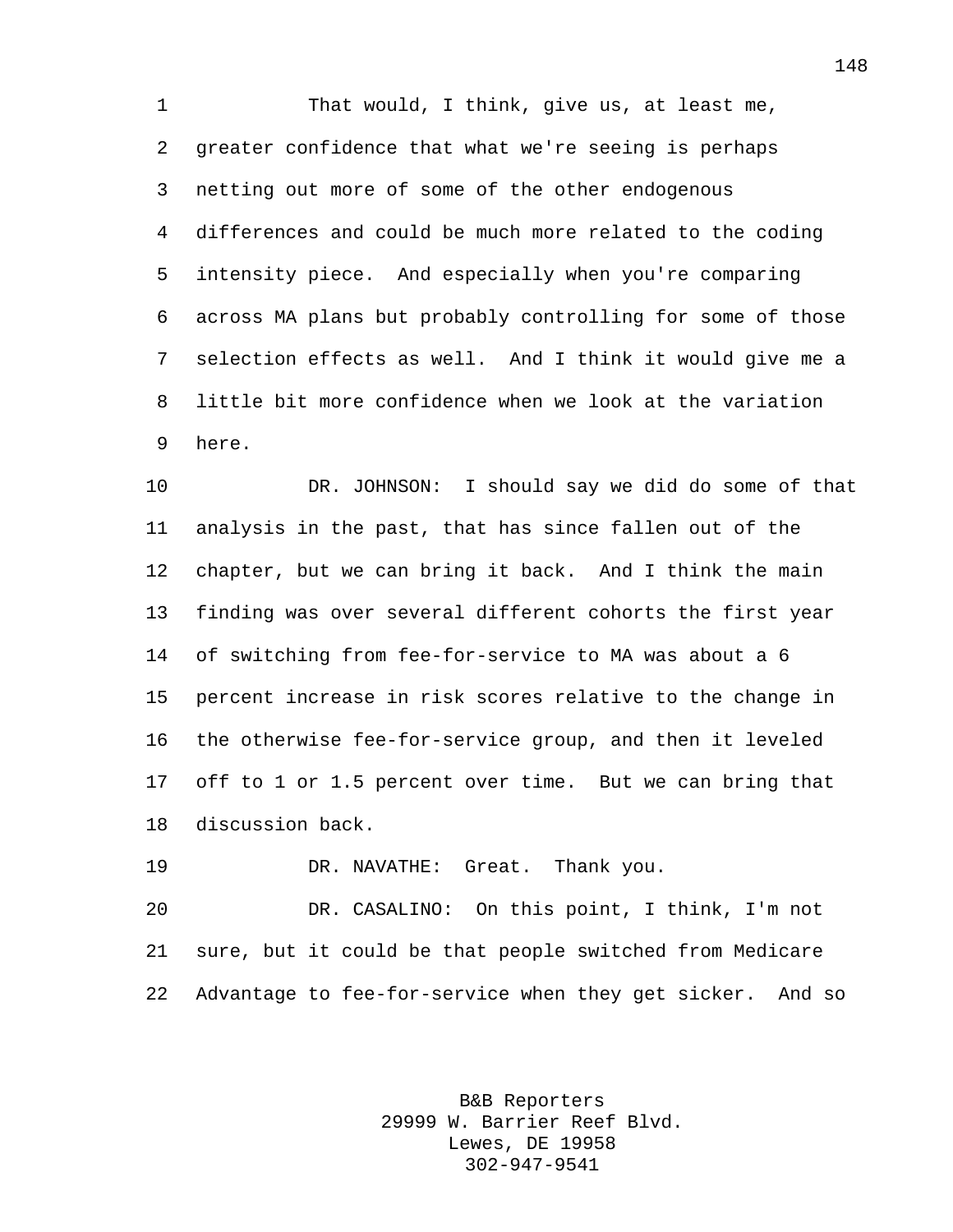if we were to look at what happened to the risk score and actual cost of care for people in the year or two after they switch from Medicare Advantage to fee-for-service, and try to get a group that looks matched on risk score, or even on diagnosis, that stays in Medicare Advantage, and looks at what happens with their risk scores and looks at what happens with their costs, I bet you we find that the people who switched to Medicare Advantage, although they look the same in risk score, wind up having a higher cost because they're sicker in ways that the diagnoses are not necessarily going to get it.

 DR. CROSSON: Okay. Pat, I think you have the last word.

 MS. WANG: Okay. This is quick. I just was curious whether, in the discussion of sort of the percentage of the rebate dollars that are going to sort of alleviate cost-sharing or what have you, Part B premiums, in the bids, whether you have ever looked at not just the dollars that are spent but changes in the way that plans design cost-sharing. Because you know, the point is they have total flexibility on where they're going to apply cost-sharing as long as it meets the bid submission rules,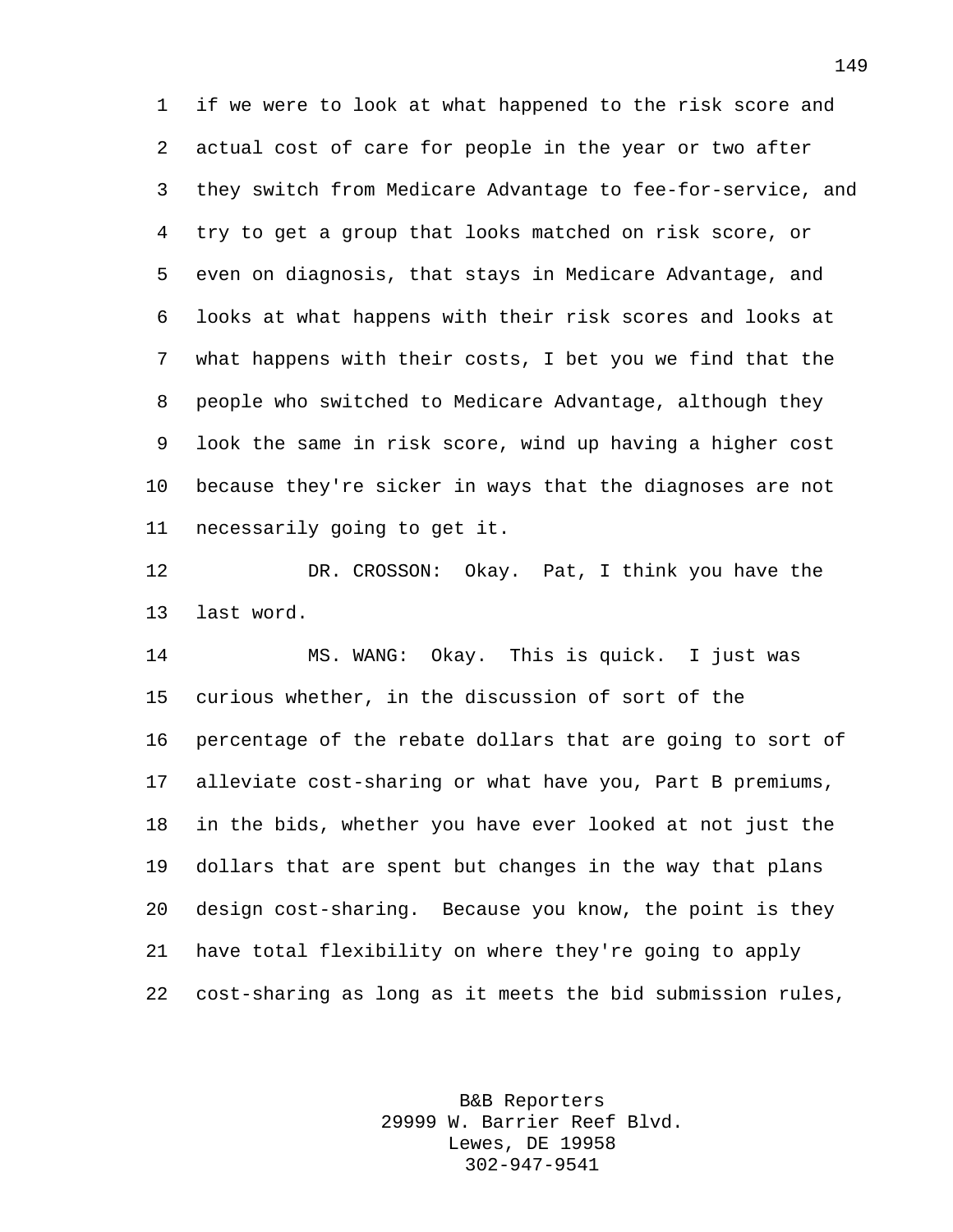so eliminating copays for primary care, for example, you know, using copays for certain things, cost-sharing for others, redoing the inpatient deductible.

 And the only reason I mention it is that it might be interesting information to the extent that there is a point that, you know, we've talked about supplemental benefits and buying down cost-sharing, but that plans actually change the benefit structure from traditional Medicare in ways that might be interesting for traditional Medicare to know about.

 DR. JOHNSON: I like that idea a lot. I think we might be limited by what's available in the bid data and that we can parse out the rebates into five categories. But what's within the cost-sharing might not be difficult, but we'll see if we can --

 DR. DeSALVO: Just to add onto that, that's one of the areas where understanding the social determinants of health benefits will be very helpful, because the fee schedule may want to begin covering the delivery service or transportation.

 DR. CROSSON: Okay. Very good discussion. Good presentation. And you've got some richness here to add to

> B&B Reporters 29999 W. Barrier Reef Blvd. Lewes, DE 19958 302-947-9541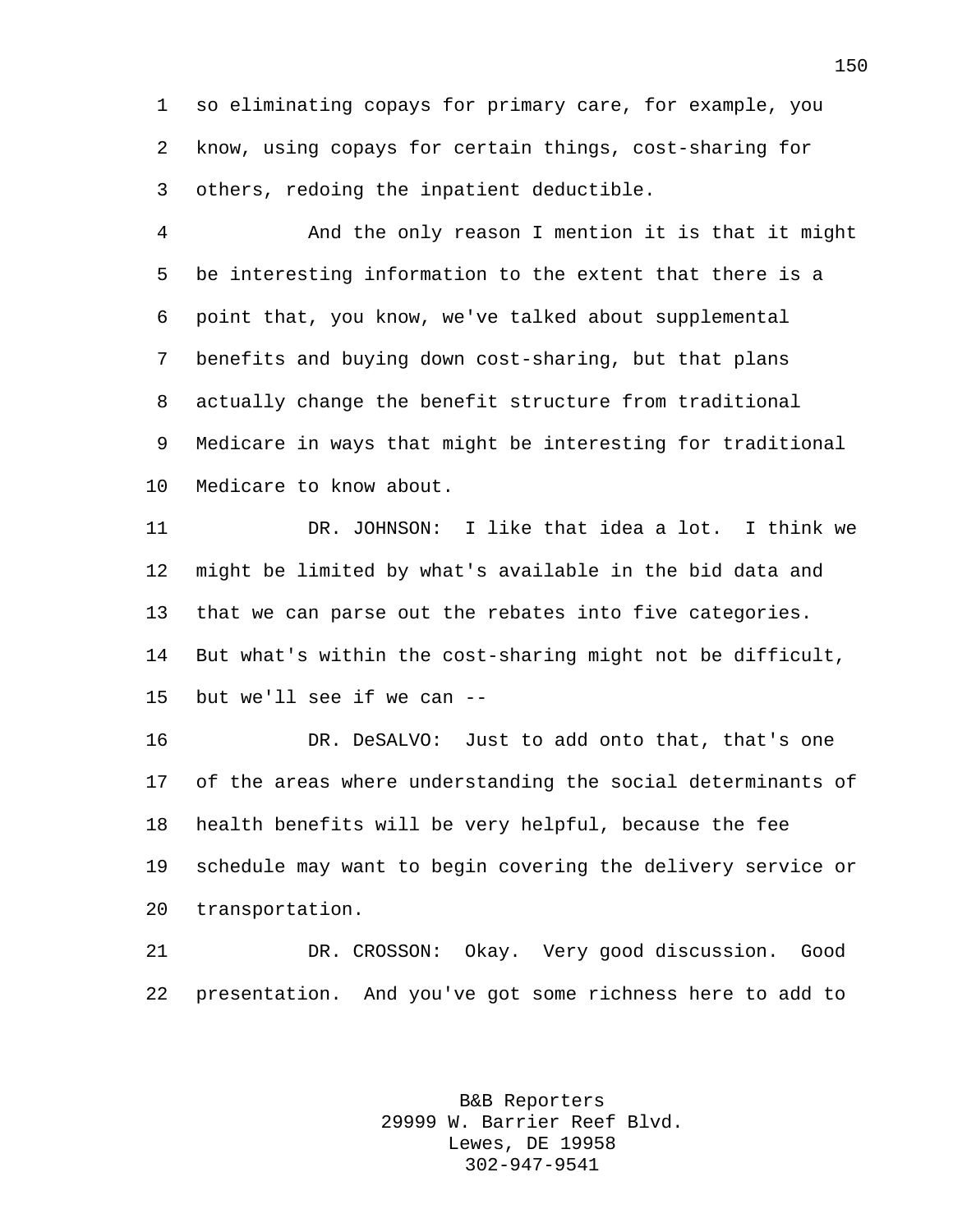your report. We look forward to reading it. Thank you, Andy and Luis.

 DR. CROSSON: We now have time for a public comment period. If there are any of our guests who wish to make a public comment, step to the microphone. I will point out -- just let the table clear -- I will make a point that this is an opportunity. It is not the only opportunity that is available to communicate with the MedPAC staff. But I would ask you to come forward now, and if you would like to introduce yourself and include any organization that you may represent, or are speaking for in some way, do that. And we would ask you to limit your comments to two minutes, and when this light returns, that two minutes will have expired. Thanks.

 MS. ACS: Good morning. My name is Annie Acs, and I am the Director of Health Policy and Innovation at NHPCO, the National Hospice and Palliative Care Organization. On behalf of our President and CEO, Edo Banach, I respectively submit comments on MedPAC's staff recommendations.

 NHPCO is the largest membership organization representing the entire spectrum of not-for-profit and for-

> B&B Reporters 29999 W. Barrier Reef Blvd. Lewes, DE 19958 302-947-9541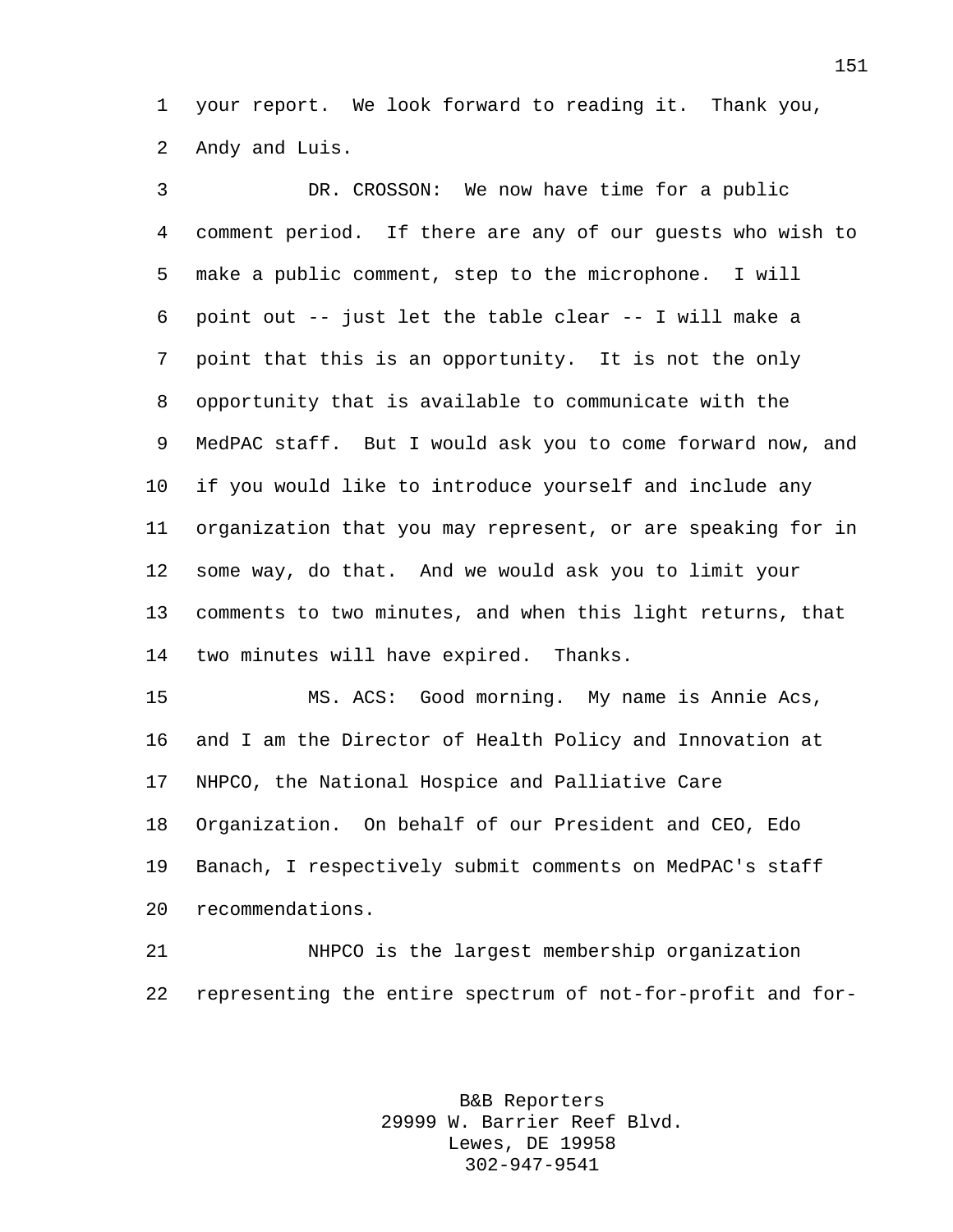profit hospice and palliative care programs and professionals in the United States. MedPAC is tasked with analyzing access to care, quality of care, and cost containment of care spending. We are deeply concerned that the proposed recommendations to modify the aggregate cap will undermine all three of these tenets: access, quality, and cost containment.

8 I offer this perspective for the following reasons. We are concerned about creating a new barrier to beneficiary access to high-quality hospice care that would result by implementing the proposed changes to the aggregate cap, as we hear from providers that urban providers that serve rural areas may reduce their service areas to mitigate cap risk, or rural providers with a small census may be forced to go out of business because the aggregate cap has been reduced so dramatically.

 We agree that changes in the aggregate cap may result in delays to accessing hospice care. Medium length of stay is already less than three weeks. These changes will lead to shorter lengths of stay and more expensive, acute, inpatient care. These are seriously ill patients with high needs for services, many living in rural and